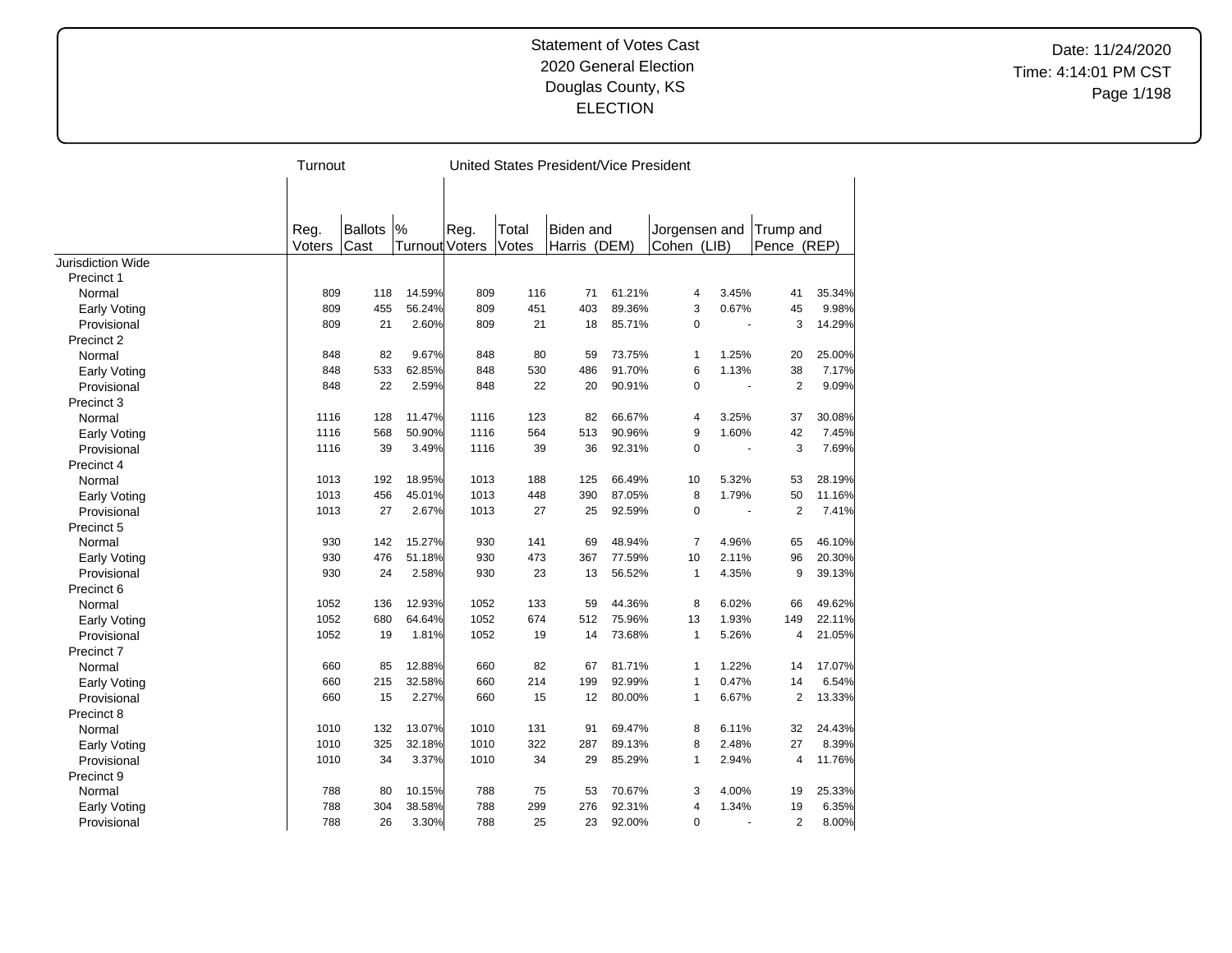Date: 11/24/2020 Time: 4:14:01 PM CST Page 2/198

|              |        | Turnout        |                |      |       | United States President/Vice President |        |                |        |                         |        |
|--------------|--------|----------------|----------------|------|-------|----------------------------------------|--------|----------------|--------|-------------------------|--------|
|              |        |                |                |      |       |                                        |        |                |        |                         |        |
|              |        |                |                |      |       |                                        |        |                |        |                         |        |
|              |        |                |                |      |       |                                        |        |                |        |                         |        |
|              | Reg.   | <b>Ballots</b> | %              | Reg. | Total | <b>Biden</b> and                       |        | Jorgensen and  |        | Trump and               |        |
|              | Voters | Cast           | Turnout Voters |      | Votes | Harris                                 | (DEM)  | Cohen (LIB)    |        | Pence (REP)             |        |
| Precinct 10  |        |                |                |      |       |                                        |        |                |        |                         |        |
| Normal       | 735    | 111            | 15.10%         | 735  | 109   | 72                                     | 66.06% | 3              | 2.75%  | 34                      | 31.19% |
| Early Voting | 735    | 98             | 13.33%         | 735  | 97    | 84                                     | 86.60% | $\mathbf 0$    |        | 13                      | 13.40% |
| Provisional  | 735    | 16             | 2.18%          | 735  | 16    | 11                                     | 68.75% | 3              | 18.75% | 2                       | 12.50% |
| Precinct 11  |        |                |                |      |       |                                        |        |                |        |                         |        |
| Normal       | 884    | 166            | 18.78%         | 884  | 161   | 91                                     | 56.52% | $\overline{7}$ | 4.35%  | 63                      | 39.13% |
| Early Voting | 884    | 457            | 51.70%         | 884  | 453   | 394                                    | 86.98% | 9              | 1.99%  | 50                      | 11.04% |
| Provisional  | 884    | 24             | 2.71%          | 884  | 22    | 17                                     | 77.27% | $\mathbf{1}$   | 4.55%  | $\overline{\mathbf{4}}$ | 18.18% |
| Precinct 12  |        |                |                |      |       |                                        |        |                |        |                         |        |
| Normal       | 1609   | 272            | 16.90%         | 1609 | 269   | 154                                    | 57.25% | 20             | 7.43%  | 95                      | 35.32% |
| Early Voting | 1609   | 809            | 50.28%         | 1609 | 802   | 652                                    | 81.30% | 20             | 2.49%  | 130                     | 16.21% |
| Provisional  | 1609   | 36             | 2.24%          | 1609 | 36    | 25                                     | 69.44% | $\mathbf 0$    | $\sim$ | 11                      | 30.56% |
| Precinct 13  |        |                |                |      |       |                                        |        |                |        |                         |        |
| Normal       | 1084   | 151            | 13.93%         | 1084 | 148   | 86                                     | 58.11% | $\overline{4}$ | 2.70%  | 58                      | 39.19% |
| Early Voting | 1084   | 703            | 64.85%         | 1084 | 697   | 599                                    | 85.94% | 10             | 1.43%  | 88                      | 12.63% |
| Provisional  | 1084   | 25             | 2.31%          | 1084 | 25    | 18                                     | 72.00% | $\mathbf 0$    |        | $\overline{7}$          | 28.00% |
| Precinct 14  |        |                |                |      |       |                                        |        |                |        |                         |        |
| Normal       | 2394   | 397            | 16.58%         | 2394 | 393   | 233                                    | 59.29% | 13             | 3.31%  | 147                     | 37.40% |
| Early Voting | 2394   | 1043           | 43.57%         | 2394 | 1032  | 797                                    | 77.23% | 22             | 2.13%  | 213                     | 20.64% |
| Provisional  | 2394   | 60             | 2.51%          | 2394 | 60    | 48                                     | 80.00% | $\overline{2}$ | 3.33%  | 10                      | 16.67% |
| Precinct 15  |        |                |                |      |       |                                        |        |                |        |                         |        |
| Normal       | 1512   | 220            | 14.55%         | 1512 | 213   | 131                                    | 61.50% | 13             | 6.10%  | 69                      | 32.39% |
| Early Voting | 1512   | 792            | 52.38%         | 1512 | 785   | 682                                    | 86.88% | $\overline{4}$ | 0.51%  | 99                      | 12.61% |
| Provisional  | 1512   | 43             | 2.84%          | 1512 | 39    | 34                                     | 87.18% | $\overline{2}$ | 5.13%  | 3                       | 7.69%  |
| Precinct 16  |        |                |                |      |       |                                        |        |                |        |                         |        |
| Normal       | 1125   | 147            | 13.07%         | 1125 | 144   | 77                                     | 53.47% | $\overline{4}$ | 2.78%  | 63                      | 43.75% |
| Early Voting | 1125   | 665            | 59.11%         | 1125 | 659   | 552                                    | 83.76% | 14             | 2.12%  | 93                      | 14.11% |
| Provisional  | 1125   | 33             | 2.93%          | 1125 | 33    | 26                                     | 78.79% | $\mathbf 0$    |        | $\overline{7}$          | 21.21% |
| Precinct 17  |        |                |                |      |       |                                        |        |                |        |                         |        |
| Normal       | 1556   | 208            | 13.37%         | 1556 | 205   | 106                                    | 51.71% | 6              | 2.93%  | 93                      | 45.37% |
| Early Voting | 1556   | 975            | 62.66%         | 1556 | 964   | 739                                    | 76.66% | 18             | 1.87%  | 207                     | 21.47% |
| Provisional  | 1556   | 23             | 1.48%          | 1556 | 23    | 17                                     | 73.91% | $\mathbf 0$    |        | 6                       | 26.09% |
| Precinct 18  |        |                |                |      |       |                                        |        |                |        |                         |        |
| Normal       | 1876   | 291            | 15.51%         | 1876 | 285   | 145                                    | 50.88% | 11             | 3.86%  | 129                     | 45.26% |
| Early Voting | 1876   | 1111           | 59.22%         | 1876 | 1103  | 850                                    | 77.06% | 26             | 2.36%  | 227                     | 20.58% |
| Provisional  | 1876   | 35             | 1.87%          | 1876 | 34    | 22                                     | 64.71% | $\overline{2}$ | 5.88%  | 10                      | 29.41% |
| Precinct 19  |        |                |                |      |       |                                        |        |                |        |                         |        |
| Normal       | 1354   | 116            | 8.57%          | 1354 | 115   | 37                                     | 32.17% | 4              | 3.48%  | 74                      | 64.35% |
| Early Voting | 1354   | 949            | 70.09%         | 1354 | 936   | 690                                    | 73.72% | 13             | 1.39%  | 233                     | 24.89% |
| Provisional  | 1354   | 31             | 2.29%          | 1354 | 31    | 28                                     | 90.32% | $\mathbf 0$    |        | 3                       | 9.68%  |
|              |        |                |                |      |       |                                        |        |                |        |                         |        |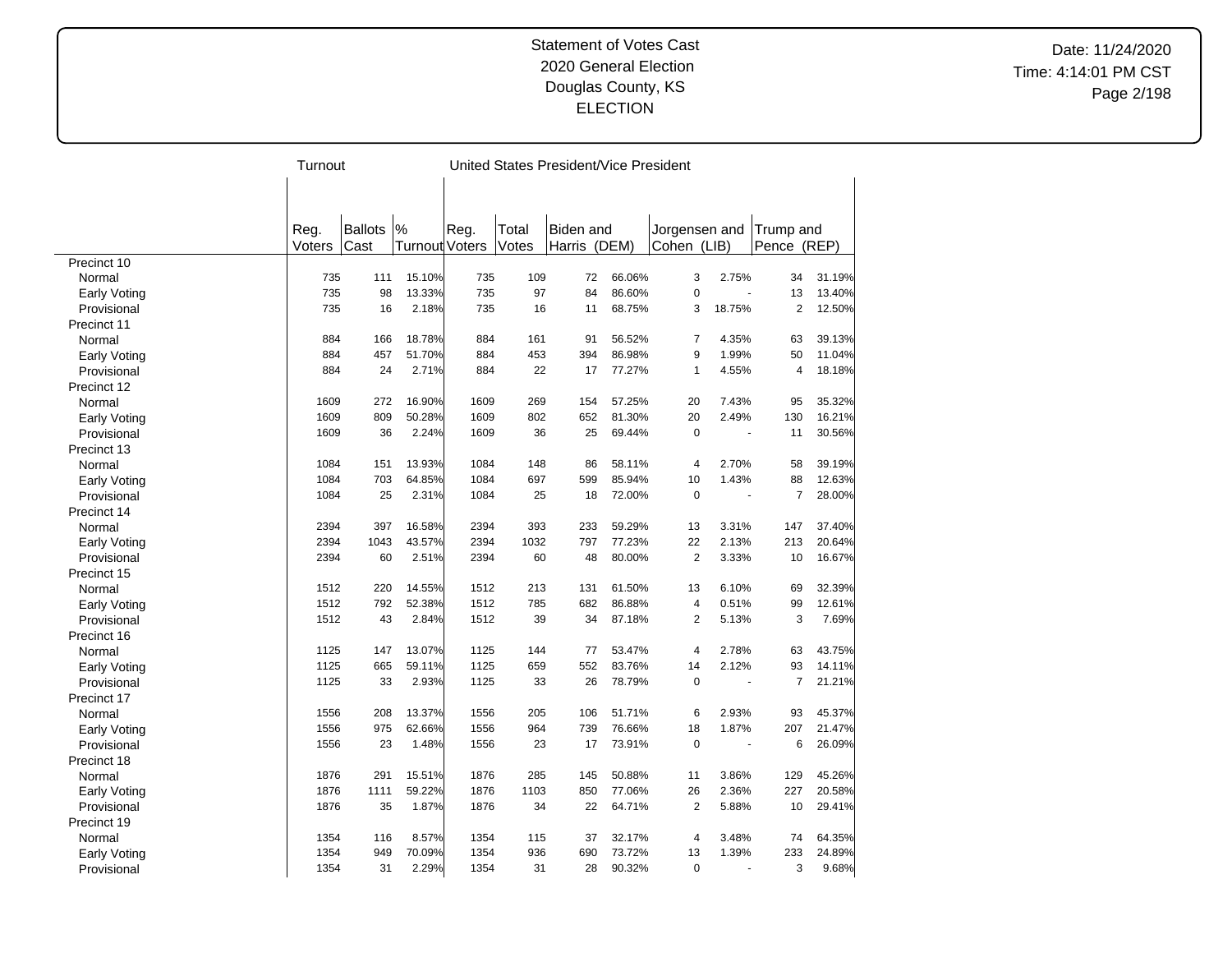Date: 11/24/2020 Time: 4:14:01 PM CST Page 3/198

|                     | Turnout |         |                |      |       | United States President/Vice President |         |                |       |                |        |
|---------------------|---------|---------|----------------|------|-------|----------------------------------------|---------|----------------|-------|----------------|--------|
|                     |         |         |                |      |       |                                        |         |                |       |                |        |
|                     |         |         |                |      |       |                                        |         |                |       |                |        |
|                     |         |         |                |      |       |                                        |         |                |       |                |        |
|                     | Reg.    | Ballots | %              | Reg. | Total | <b>Biden and</b>                       |         | Jorgensen and  |       | Trump and      |        |
|                     | Voters  | Cast    | Turnout Voters |      | Votes | Harris (DEM)                           |         | Cohen (LIB)    |       | Pence (REP)    |        |
| Precinct 20         |         |         |                |      |       |                                        |         |                |       |                |        |
| Normal              | 1758    | 288     | 16.38%         | 1758 | 285   | 147                                    | 51.58%  | 16             | 5.61% | 122            | 42.81% |
| <b>Early Voting</b> | 1758    | 1068    | 60.75%         | 1758 | 1059  | 825                                    | 77.90%  | 22             | 2.08% | 212            | 20.02% |
| Provisional         | 1758    | 34      | 1.93%          | 1758 | 34    | 23                                     | 67.65%  | $\mathbf{1}$   | 2.94% | 10             | 29.41% |
| Precinct 21         |         |         |                |      |       |                                        |         |                |       |                |        |
| Normal              | 616     | 49      | 7.95%          | 616  | 49    | 27                                     | 55.10%  | 1              | 2.04% | 21             | 42.86% |
| Early Voting        | 616     | 386     | 62.66%         | 616  | 376   | 324                                    | 86.17%  | 4              | 1.06% | 48             | 12.77% |
| Provisional         | 616     | 11      | 1.79%          | 616  | 11    | 8                                      | 72.73%  | 1              | 9.09% | $\overline{2}$ | 18.18% |
| Precinct 22         |         |         |                |      |       |                                        |         |                |       |                |        |
| Normal              | 1406    | 251     | 17.85%         | 1406 | 245   | 126                                    | 51.43%  | 8              | 3.27% | 111            | 45.31% |
| Early Voting        | 1406    | 704     | 50.07%         | 1406 | 697   | 540                                    | 77.47%  | 13             | 1.87% | 144            | 20.66% |
| Provisional         | 1406    | 47      | 3.34%          | 1406 | 46    | 34                                     | 73.91%  | $\pmb{0}$      | ä,    | 12             | 26.09% |
| Precinct 23         |         |         |                |      |       |                                        |         |                |       |                |        |
| Normal              | 757     | 119     | 15.72%         | 757  | 116   | 78                                     | 67.24%  | 3              | 2.59% | 35             | 30.17% |
| <b>Early Voting</b> | 757     | 443     | 58.52%         | 757  | 436   | 380                                    | 87.16%  | 3              | 0.69% | 53             | 12.16% |
| Provisional         | 757     | 21      | 2.77%          | 757  | 21    | 14                                     | 66.67%  | 0              |       | $\overline{7}$ | 33.33% |
| Precinct 24         |         |         |                |      |       |                                        |         |                |       |                |        |
| Normal              | 826     | 88      | 10.65%         | 826  | 87    | 52                                     | 59.77%  | $\overline{2}$ | 2.30% | 33             | 37.93% |
| Early Voting        | 826     | 492     | 59.56%         | 826  | 488   | 359                                    | 73.57%  | 9              | 1.84% | 120            | 24.59% |
| Provisional         | 826     | 25      | 3.03%          | 826  | 22    | 17                                     | 77.27%  | $\mathbf{1}$   | 4.55% | 4              | 18.18% |
| Precinct 25         |         |         |                |      |       |                                        |         |                |       |                |        |
| Normal              | 1031    | 111     | 10.77%         | 1031 | 108   | 81                                     | 75.00%  | 3              | 2.78% | 24             | 22.22% |
| Early Voting        | 1031    | 289     | 28.03%         | 1031 | 285   | 260                                    | 91.23%  | 6              | 2.11% | 19             | 6.67%  |
| Provisional         | 1031    | 27      | 2.62%          | 1031 | 27    | 21                                     | 77.78%  | $\mathbf 0$    |       | 6              | 22.22% |
| Precinct 26         |         |         |                |      |       |                                        |         |                |       |                |        |
| Normal              | 933     | 126     | 13.50%         | 933  | 121   | 78                                     | 64.46%  | 5              | 4.13% | 38             | 31.40% |
| Early Voting        | 933     | 480     | 51.45%         | 933  | 477   | 440                                    | 92.24%  | 5              | 1.05% | 32             | 6.71%  |
| Provisional         | 933     | 22      | 2.36%          | 933  | 21    | 17                                     | 80.95%  | $\mathbf 0$    | ä,    | 4              | 19.05% |
| Precinct 27         |         |         |                |      |       |                                        |         |                |       |                |        |
|                     | 971     | 139     | 14.32%         | 971  | 135   | 85                                     | 62.96%  | $\overline{2}$ | 1.48% | 48             | 35.56% |
| Normal              | 971     | 514     | 52.94%         | 971  | 507   | 453                                    | 89.35%  | 8              | 1.58% | 46             | 9.07%  |
| Early Voting        | 971     | 21      | 2.16%          | 971  | 20    | 17                                     | 85.00%  | 0              |       | 3              | 15.00% |
| Provisional         |         |         |                |      |       |                                        |         |                |       |                |        |
| Precinct 28         |         |         |                |      |       |                                        |         |                |       |                |        |
| Normal              | 553     | 73      | 13.20%         | 553  | 72    | 50                                     | 69.44%  | 4              | 5.56% | 18             | 25.00% |
| Early Voting        | 553     | 346     | 62.57%         | 553  | 343   | 301                                    | 87.76%  | $\overline{4}$ | 1.17% | 38             | 11.08% |
| Provisional         | 553     | 9       | 1.63%          | 553  | 9     | 9                                      | 100.00% | $\mathbf 0$    | ÷.    | $\mathbf 0$    |        |
| Precinct 29         |         |         |                |      |       |                                        |         |                |       |                |        |
| Normal              | 929     | 148     | 15.93%         | 929  | 147   | 91                                     | 61.90%  | 4              | 2.72% | 52             | 35.37% |
| Early Voting        | 929     | 456     | 49.09%         | 929  | 451   | 380                                    | 84.26%  | 8              | 1.77% | 63             | 13.97% |
| Provisional         | 929     | 23      | 2.48%          | 929  | 23    | 18                                     | 78.26%  | $\Omega$       |       | 5              | 21.74% |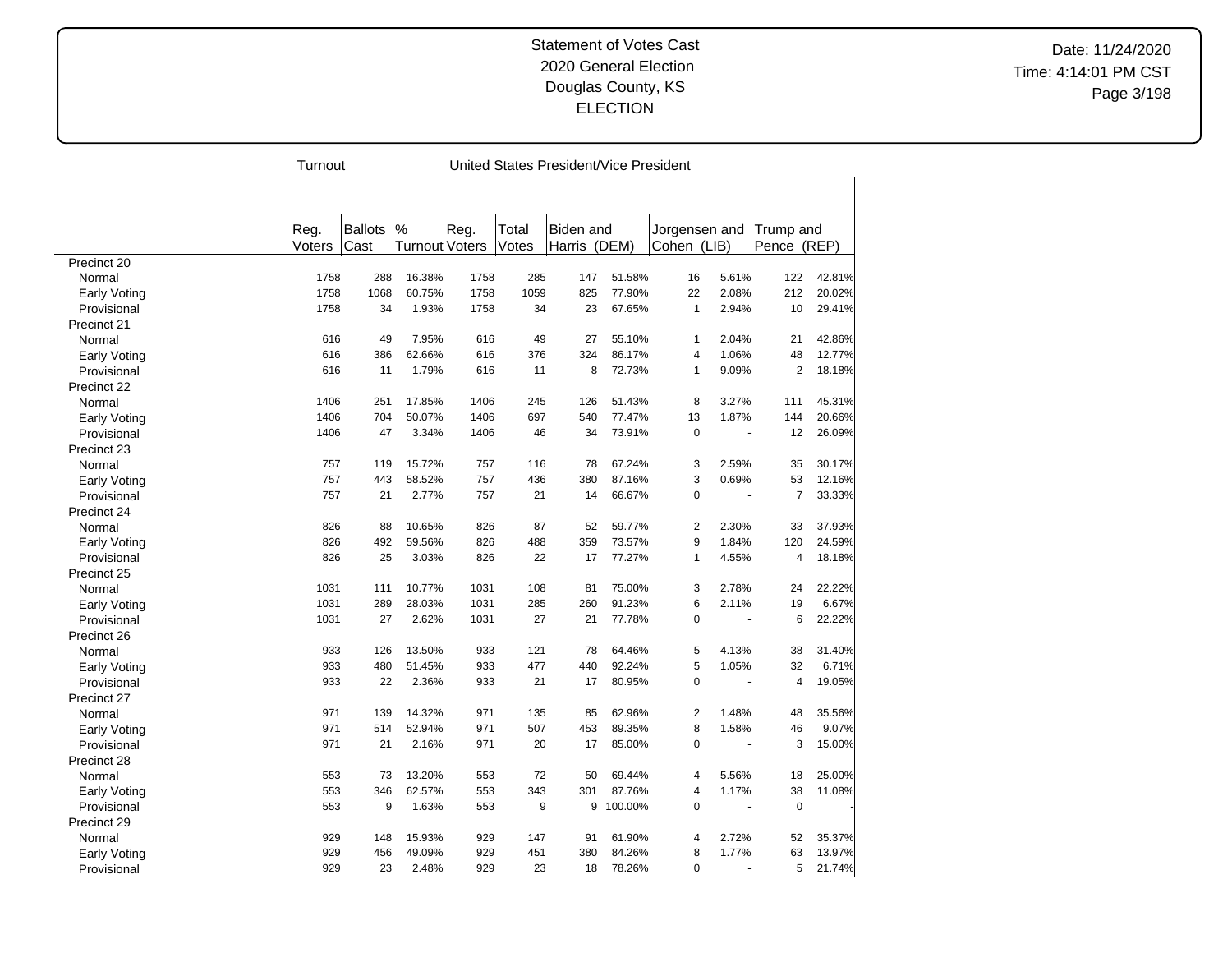Date: 11/24/2020 Time: 4:14:01 PM CST Page 4/198

|                       | Turnout |                |                       |      |              | United States President/Vice President |         |                |        |                |        |
|-----------------------|---------|----------------|-----------------------|------|--------------|----------------------------------------|---------|----------------|--------|----------------|--------|
|                       |         |                |                       |      |              |                                        |         |                |        |                |        |
|                       |         |                |                       |      |              |                                        |         |                |        |                |        |
|                       |         |                |                       |      |              |                                        |         |                |        |                |        |
|                       | Reg.    | <b>Ballots</b> | %                     | Reg. | Total        | Biden and                              |         | Jorgensen and  |        | Trump and      |        |
|                       | Voters  | Cast           | <b>Turnout Voters</b> |      | Votes        | Harris                                 | (DEM)   | Cohen (LIB)    |        | Pence (REP)    |        |
| Precinct 30 S2 (30.1) |         |                |                       |      |              |                                        |         |                |        |                |        |
| Normal                | 316     | 43             | 13.61%                | 316  | 42           | 25                                     | 59.52%  | 3              | 7.14%  | 14             | 33.33% |
| Early Voting          | 316     | 177            | 56.01%                | 316  | 177          | 148                                    | 83.62%  | 4              | 2.26%  | 25             | 14.12% |
| Provisional           | 316     | 10             | 3.16%                 | 316  | 10           | $\overline{7}$                         | 70.00%  | $\mathbf{1}$   | 10.00% | $\overline{2}$ | 20.00% |
| Precinct 30 S3 (30.2) |         |                |                       |      |              |                                        |         |                |        |                |        |
| Normal                | 795     | 119            | 14.97%                | 795  | 119          | 87                                     | 73.11%  | 8              | 6.72%  | 24             | 20.17% |
| Early Voting          | 795     | 271            | 34.09%                | 795  | 265          | 235                                    | 88.68%  | 3              | 1.13%  | 27             | 10.19% |
| Provisional           | 795     | 27             | 3.40%                 | 795  | 27           | 21                                     | 77.78%  | $\overline{2}$ | 7.41%  | 4              | 14.81% |
| Precinct 31           |         |                |                       |      |              |                                        |         |                |        |                |        |
| Normal                | 1124    | 228            | 20.28%                | 1124 | 225          | 116                                    | 51.56%  | 8              | 3.56%  | 101            | 44.89% |
| Early Voting          | 1124    | 640            | 56.94%                | 1124 | 635          | 535                                    | 84.25%  | 5              | 0.79%  | 95             | 14.96% |
| Provisional           | 1124    | 32             | 2.85%                 | 1124 | 32           | 24                                     | 75.00%  | $\overline{2}$ | 6.25%  | 6              | 18.75% |
| Precinct 32           |         |                |                       |      |              |                                        |         |                |        |                |        |
| Normal                | 1032    | 181            | 17.54%                | 1032 | 176          | 97                                     | 55.11%  | 12             | 6.82%  | 67             | 38.07% |
| Early Voting          | 1032    | 402            | 38.95%                | 1032 | 398          | 301                                    | 75.63%  | 10             | 2.51%  | 87             | 21.86% |
| Provisional           | 1032    | 34             | 3.29%                 | 1032 | 33           | 21                                     | 63.64%  | 3              | 9.09%  | 9              | 27.27% |
| Precinct 33           |         |                |                       |      |              |                                        |         |                |        |                |        |
| Normal                | 935     | 100            | 10.70%                | 935  | 96           | 62                                     | 64.58%  | $\overline{7}$ | 7.29%  | 27             | 28.12% |
| Early Voting          | 935     | 645            | 68.98%                | 935  | 640          | 559                                    | 87.34%  | 6              | 0.94%  | 75             | 11.72% |
| Provisional           | 935     | 19             | 2.03%                 | 935  | 19           | 14                                     | 73.68%  | $\mathbf 0$    | ÷.     | 5              | 26.32% |
| Precinct 34 S2 (34.1) |         |                |                       |      |              |                                        |         |                |        |                |        |
| Normal                | 604     | 83             | 13.74%                | 604  | 83           | 50                                     | 60.24%  | 3              | 3.61%  | 30             | 36.14% |
| Early Voting          | 604     | 381            | 63.08%                | 604  | 380          | 338                                    | 88.95%  | 6              | 1.58%  | 36             | 9.47%  |
| Provisional           | 604     | 12             | 1.99%                 | 604  | 12           | 10                                     | 83.33%  | $\pmb{0}$      |        | 2              | 16.67% |
| Precinct 34 S3 (34.2) |         |                |                       |      |              |                                        |         |                |        |                |        |
| Normal                | 167     | 17             | 10.18%                | 167  | 17           | 11                                     | 64.71%  | $\mathbf{1}$   | 5.88%  | 5              | 29.41% |
| Early Voting          | 167     | 63             | 37.72%                | 167  | 63           | 57                                     | 90.48%  | $\mathbf{1}$   | 1.59%  | 5              | 7.94%  |
| Provisional           | 167     | $\mathbf{1}$   | 0.60%                 | 167  | $\mathbf{1}$ | 1                                      | 100.00% | $\mathbf 0$    |        | $\mathbf 0$    |        |
| Precinct 35 S2 (35.1) |         |                |                       |      |              |                                        |         |                |        |                |        |
| Normal                | 1150    | 168            | 14.61%                | 1150 | 166          | 116                                    | 69.88%  | 11             | 6.63%  | 39             | 23.49% |
| Early Voting          | 1150    | 586            | 50.96%                | 1150 | 575          | 474                                    | 82.43%  | 13             | 2.26%  | 88             | 15.30% |
| Provisional           | 1150    | 27             | 2.35%                 | 1150 | 27           | 22                                     | 81.48%  | $\mathbf{1}$   | 3.70%  | $\overline{4}$ | 14.81% |
| Precinct 35 S3 (35.2) |         |                |                       |      |              |                                        |         |                |        |                |        |
| Normal                | 86      | 23             | 26.74%                | 86   | 23           | 17                                     | 73.91%  | $\mathbf 0$    |        | 6              | 26.09% |
| Early Voting          | 86      | 35             | 40.70%                | 86   | 35           | 26                                     | 74.29%  | $\mathbf{1}$   | 2.86%  | 8              | 22.86% |
| Provisional           | 86      | $\mathbf{1}$   | 1.16%                 | 86   | $\mathbf{1}$ | $\mathbf{1}$                           | 100.00% | $\Omega$       |        | $\mathbf 0$    |        |
| Precinct 36           |         |                |                       |      |              |                                        |         |                |        |                |        |
| Normal                | 898     | 122            | 13.59%                | 898  | 121          | 60                                     | 49.59%  | 10             | 8.26%  | 51             | 42.15% |
| Early Voting          | 898     | 495            | 55.12%                | 898  | 489          | 390                                    | 79.75%  | 14             | 2.86%  | 85             | 17.38% |
| Provisional           | 898     | 25             | 2.78%                 | 898  | 25           | 17                                     | 68.00%  | $\overline{4}$ | 16.00% | 4              | 16.00% |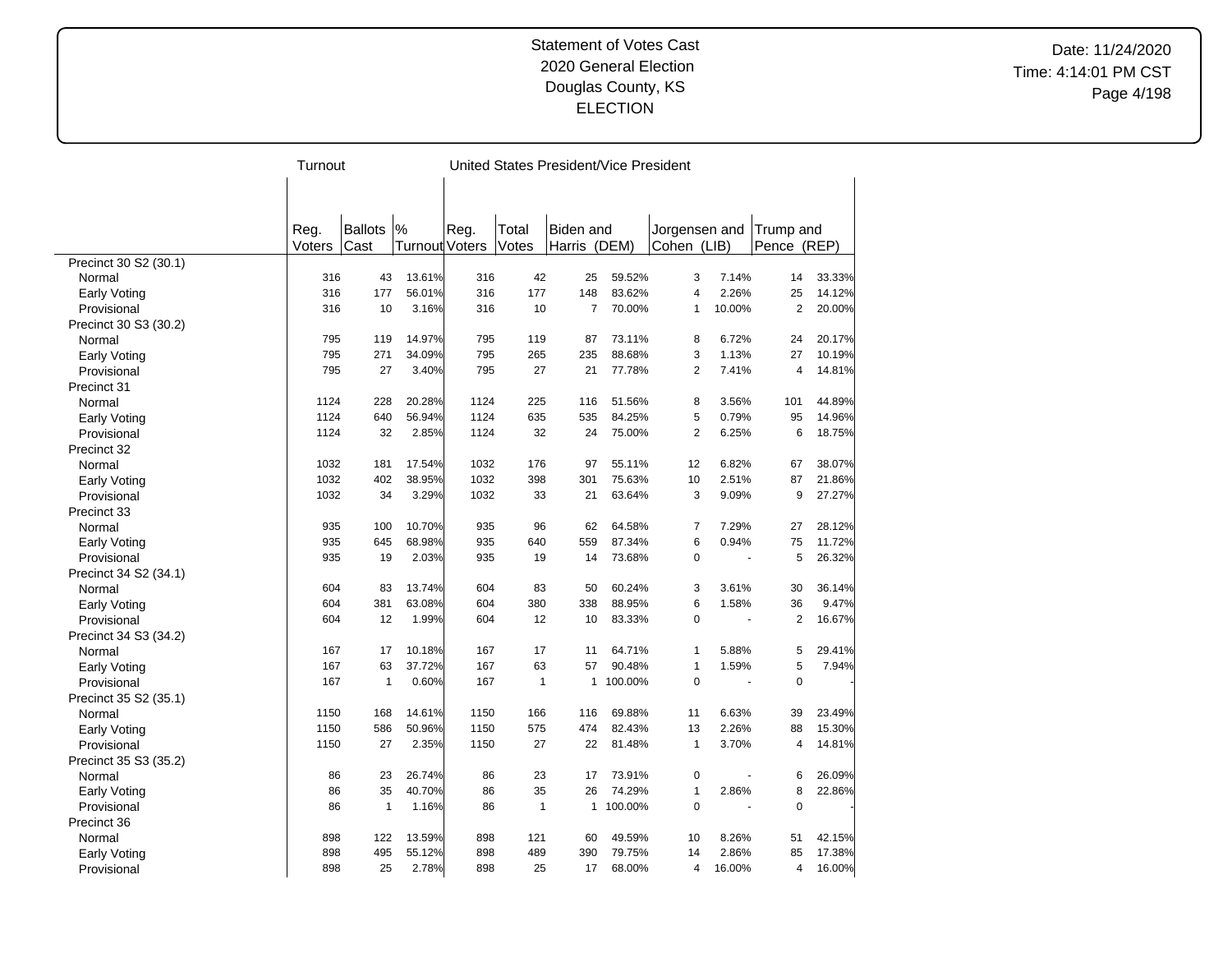Date: 11/24/2020 Time: 4:14:01 PM CST Page 5/198

|                                    | Turnout      |                |                       |              |              | United States President/Vice President |         |                |        |                |         |
|------------------------------------|--------------|----------------|-----------------------|--------------|--------------|----------------------------------------|---------|----------------|--------|----------------|---------|
|                                    |              |                |                       |              |              |                                        |         |                |        |                |         |
|                                    |              |                |                       |              |              |                                        |         |                |        |                |         |
|                                    |              |                |                       |              |              |                                        |         |                |        |                |         |
|                                    | Reg.         | <b>Ballots</b> | %                     | Reg.         | Total        | <b>Biden</b> and                       |         | Jorgensen and  |        | Trump and      |         |
|                                    | Voters       | Cast           | <b>Turnout Voters</b> |              | Votes        | Harris                                 | (DEM)   | Cohen (LIB)    |        | Pence (REP)    |         |
| Precinct 37                        |              |                |                       |              |              |                                        |         |                |        |                |         |
| Normal                             | 1315         | 177            | 13.46%                | 1315         | 175          | 73                                     | 41.71%  | 3              | 1.71%  | 99             | 56.57%  |
| Early Voting                       | 1315         | 751            | 57.11%                | 1315         | 744          | 572                                    | 76.88%  | 13             | 1.75%  | 159            | 21.37%  |
| Provisional                        | 1315         | 30             | 2.28%                 | 1315         | 30           | 26                                     | 86.67%  | $\Omega$       |        | 4              | 13.33%  |
| Precinct 38                        |              |                |                       |              |              |                                        |         |                |        |                |         |
| Normal                             | 1838         | 189            | 10.28%                | 1838         | 184          | 91                                     | 49.46%  | 9              | 4.89%  | 84             | 45.65%  |
| Early Voting                       | 1838         | 1182           | 64.31%                | 1838         | 1165         | 889                                    | 76.31%  | 21             | 1.80%  | 255            | 21.89%  |
| Provisional                        | 1838         | 31             | 1.69%                 | 1838         | 30           | 24                                     | 80.00%  | $\mathbf 0$    |        | 6              | 20.00%  |
| Precinct 39                        |              |                |                       |              |              |                                        |         |                |        |                |         |
| Normal                             | 1118         | 181            | 16.19%                | 1118         | 174          | 131                                    | 75.29%  | 10             | 5.75%  | 33             | 18.97%  |
| Early Voting                       | 1118         | 575            | 51.43%                | 1118         | 571          | 533                                    | 93.35%  | $\overline{7}$ | 1.23%  | 31             | 5.43%   |
| Provisional                        | 1118         | 27             | 2.42%                 | 1118         | 26           | 23                                     | 88.46%  | $\mathbf 0$    |        | 3              | 11.54%  |
| Precinct 40                        |              |                |                       |              |              |                                        |         |                |        |                |         |
| Normal                             | 1001         | 125            | 12.49%                | 1001         | 124          | 105                                    | 84.68%  | $\overline{4}$ | 3.23%  | 15             | 12.10%  |
| Early Voting                       | 1001         | 566            | 56.54%                | 1001         | 560          | 522                                    | 93.21%  | 10             | 1.79%  | 28             | 5.00%   |
| Provisional                        | 1001         | 31             | 3.10%                 | 1001         | 31           | 25                                     | 80.65%  | $\mathbf{1}$   | 3.23%  | 5              | 16.13%  |
| Precinct 41 S3 H46 (41.1)          |              |                |                       |              |              |                                        |         |                |        |                |         |
| Normal                             | 1769         | 343            | 19.39%                | 1769         | 338          | 195                                    | 57.69%  | 15             | 4.44%  | 128            | 37.87%  |
| Early Voting                       | 1769         | 907            | 51.27%                | 1769         | 903          | 770                                    | 85.27%  | 15             | 1.66%  | 118            | 13.07%  |
| Provisional                        | 1769         | 46             | 2.60%                 | 1769         | 46           | 33                                     | 71.74%  | $\mathbf 0$    | ÷.     | 13             | 28.26%  |
| Precinct 41 S3 H45 (41.2)          |              |                |                       |              |              |                                        |         |                |        |                |         |
| Normal                             | $\mathbf{1}$ | $\mathbf{1}$   | 100.00%               | $\mathbf{1}$ | $\mathbf{1}$ | $\mathbf{1}$                           | 100.00% | $\mathbf 0$    |        | $\mathbf 0$    |         |
| Early Voting                       | 1            |                |                       | $\mathbf{1}$ | $\mathbf 0$  | $\mathbf 0$                            |         | $\Omega$       |        | $\mathbf 0$    |         |
| Provisional                        | $\mathbf{1}$ |                |                       | $\mathbf{1}$ | $\mathbf 0$  | $\mathbf 0$                            |         | $\mathbf 0$    |        | $\mathbf 0$    |         |
|                                    |              |                |                       |              |              |                                        |         |                |        |                |         |
| Precinct 41 S2 H46 (41.3)          | 29           | 5              | 17.24%                | 29           | 5            | 1                                      | 20.00%  | 3              | 60.00% | $\mathbf{1}$   | 20.00%  |
| Normal                             | 29           | 9              | 31.03%                | 29           | 9            | 8                                      | 88.89%  | $\mathbf 0$    |        | $\mathbf{1}$   | 11.11%  |
| Early Voting                       | 29           | $\mathbf{1}$   | 3.45%                 | 29           | $\mathbf{1}$ | $\mathbf 0$                            |         | $\Omega$       |        | $\mathbf{1}$   | 100.00% |
| Provisional                        |              |                |                       |              |              |                                        |         |                |        |                |         |
| Precinct 42 H46 (42.1)             |              |                |                       |              |              |                                        |         |                |        |                |         |
| Normal                             | 456          | 82             | 17.98%                | 456          | 81           | 42                                     | 51.85%  | 3<br>6         | 3.70%  | 36             | 44.44%  |
| Early Voting                       | 456          | 199            | 43.64%                | 456          | 199          | 164                                    | 82.41%  |                | 3.02%  | 29             | 14.57%  |
| Provisional                        | 456          | 13             | 2.85%                 | 456          | 13           | 5                                      | 38.46%  | $\mathbf{1}$   | 7.69%  | $\overline{7}$ | 53.85%  |
| Precinct 42 H45 (42.2, 42.3, 42.4) |              |                |                       |              |              |                                        |         |                |        |                |         |
| Normal                             | 497          | 107            | 21.53%                | 497          | 103          | 50                                     | 48.54%  | $\overline{7}$ | 6.80%  | 46             | 44.66%  |
| Early Voting                       | 497          | 266            | 53.52%                | 497          | 263          | 196                                    | 74.52%  | $\mathbf{1}$   | 0.38%  | 66             | 25.10%  |
| Provisional                        | 497          | 16             | 3.22%                 | 497          | 15           | 11                                     | 73.33%  | $\mathbf 0$    |        | $\overline{4}$ | 26.67%  |
| Precinct 43 CC1 (43.1)             |              |                |                       |              |              |                                        |         |                |        |                |         |
| Normal                             | 820          | 114            | 13.90%                | 820          | 110          | 54                                     | 49.09%  | 3              | 2.73%  | 53             | 48.18%  |
| Early Voting                       | 820          | 484            | 59.02%                | 820          | 478          | 363                                    | 75.94%  | 6              | 1.26%  | 109            | 22.80%  |
| Provisional                        | 820          | 14             | 1.71%                 | 820          | 14           | 12                                     | 85.71%  | $\Omega$       |        | $\overline{2}$ | 14.29%  |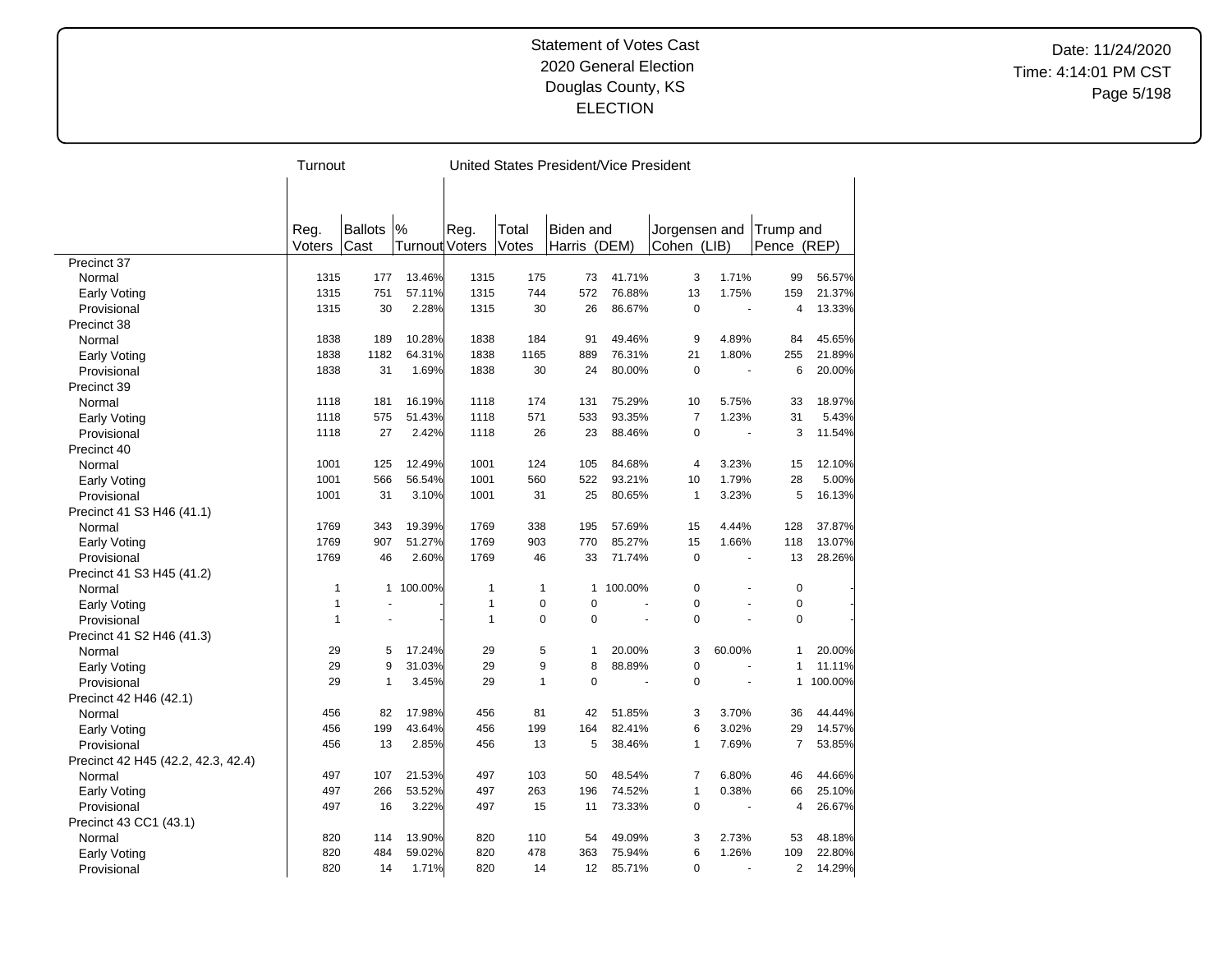Date: 11/24/2020 Time: 4:14:01 PM CST Page 6/198

|                              | Turnout |                |                |      | United States President/Vice President |                  |        |                |        |             |        |
|------------------------------|---------|----------------|----------------|------|----------------------------------------|------------------|--------|----------------|--------|-------------|--------|
|                              |         |                |                |      |                                        |                  |        |                |        |             |        |
|                              |         |                |                |      |                                        |                  |        |                |        |             |        |
|                              |         |                |                |      |                                        |                  |        |                |        |             |        |
|                              | Reg.    | <b>Ballots</b> | %              | Reg. | Total                                  | <b>Biden</b> and |        | Jorgensen and  |        | Trump and   |        |
|                              | Voters  | Cast           | Turnout Voters |      | Votes                                  | Harris (DEM)     |        | Cohen (LIB)    |        | Pence (REP) |        |
| Precinct 43 CC3 (43.2, 43.3) |         |                |                |      |                                        |                  |        |                |        |             |        |
| Normal                       | 1472    | 208            | 14.13%         | 1472 | 204                                    | 88               | 43.14% | 9              | 4.41%  | 107         | 52.45% |
| <b>Early Voting</b>          | 1472    | 844            | 57.34%         | 1472 | 830                                    | 629              | 75.78% | 15             | 1.81%  | 186         | 22.41% |
| Provisional                  | 1472    | 50             | 3.40%          | 1472 | 49                                     | 30               | 61.22% | $\overline{2}$ | 4.08%  | 17          | 34.69% |
| Precinct 44 H45 (44.1)       |         |                |                |      |                                        |                  |        |                |        |             |        |
| Normal                       | 744     | 143            | 19.22%         | 744  | 140                                    | 65               | 46.43% | 6              | 4.29%  | 69          | 49.29% |
| Early Voting                 | 744     | 451            | 60.62%         | 744  | 448                                    | 339              | 75.67% | 8              | 1.79%  | 101         | 22.54% |
| Provisional                  | 744     | 9              | 1.21%          | 744  | 9                                      | 6                | 66.67% | $\mathbf 0$    |        | 3           | 33.33% |
| Precinct 44 H44 (44.2)       |         |                |                |      |                                        |                  |        |                |        |             |        |
| Normal                       | 458     | 71             | 15.50%         | 458  | 71                                     | 39               | 54.93% | 3              | 4.23%  | 29          | 40.85% |
| <b>Early Voting</b>          | 458     | 302            | 65.94%         | 458  | 299                                    | 252              | 84.28% | $\overline{7}$ | 2.34%  | 40          | 13.38% |
| Provisional                  | 458     | 6              | 1.31%          | 458  | 6                                      | 3                | 50.00% | $\mathbf 0$    | ä,     | 3           | 50.00% |
| Precinct 45                  |         |                |                |      |                                        |                  |        |                |        |             |        |
| Normal                       | 1699    | 205            | 12.07%         | 1699 | 202                                    | 71               | 35.15% | 5              | 2.48%  | 126         | 62.38% |
| Early Voting                 | 1699    | 1176           | 69.22%         | 1699 | 1164                                   | 850              | 73.02% | 12             | 1.03%  | 302         | 25.95% |
| Provisional                  | 1699    | 39             | 2.30%          | 1699 | 37                                     | 24               | 64.86% | $\mathbf{1}$   | 2.70%  | 12          | 32.43% |
| Precinct 46                  |         |                |                |      |                                        |                  |        |                |        |             |        |
| Normal                       | 2536    | 355            | 14.00%         | 2536 | 350                                    | 201              | 57.43% | 22             | 6.29%  | 127         | 36.29% |
| Early Voting                 | 2536    | 1340           | 52.84%         | 2536 | 1330                                   | 1043             | 78.42% | 29             | 2.18%  | 258         | 19.40% |
| Provisional                  | 2536    | 79             | 3.12%          | 2536 | 77                                     | 60               | 77.92% | $\mathbf 0$    | ÷.     | 17          | 22.08% |
| Precinct 47                  |         |                |                |      |                                        |                  |        |                |        |             |        |
| Normal                       | 711     | 124            | 17.44%         | 711  | 121                                    | 72               | 59.50% | 8              | 6.61%  | 41          | 33.88% |
| Early Voting                 | 711     | 409            | 57.52%         | 711  | 406                                    | 273              | 67.24% | 8              | 1.97%  | 125         | 30.79% |
| Provisional                  | 711     | 23             | 3.23%          | 711  | 23                                     | 15               | 65.22% | $\mathbf 0$    |        | 8           | 34.78% |
| Precinct 48                  |         |                |                |      |                                        |                  |        |                |        |             |        |
| Normal                       | 1422    | 175            | 12.31%         | 1422 | 172                                    | 66               | 38.37% | 8              | 4.65%  | 98          | 56.98% |
| Early Voting                 | 1422    | 950            | 66.81%         | 1422 | 942                                    | 737              | 78.24% | 9              | 0.96%  | 196         | 20.81% |
| Provisional                  | 1422    | 22             | 1.55%          | 1422 | 22                                     | 15               | 68.18% | $\mathbf{1}$   | 4.55%  | 6           | 27.27% |
| Precinct 49                  |         |                |                |      |                                        |                  |        |                |        |             |        |
| Normal                       | 2071    | 281            | 13.57%         | 2071 | 277                                    | 124              | 44.77% | 11             | 3.97%  | 142         | 51.26% |
| <b>Early Voting</b>          | 2071    | 1315           | 63.50%         | 2071 | 1308                                   | 922              | 70.49% | 16             | 1.22%  | 370         | 28.29% |
| Provisional                  | 2071    | 44             | 2.12%          | 2071 | 44                                     | 33               | 75.00% | $\mathbf 0$    |        | 11          | 25.00% |
| Precinct 50 City (50.2)      |         |                |                |      |                                        |                  |        |                |        |             |        |
| Normal                       | 1644    | 456            | 27.74%         | 1644 | 454                                    | 94               | 20.70% | 27             | 5.95%  | 333         | 73.35% |
| <b>Early Voting</b>          | 1644    | 723            | 43.98%         | 1644 | 717                                    | 356              | 49.65% | 25             | 3.49%  | 336         | 46.86% |
| Provisional                  | 1644    | 40             | 2.43%          | 1644 | 40                                     | 19               | 47.50% | 3              | 7.50%  | 18          | 45.00% |
| Precinct 50 Twp              |         |                |                |      |                                        |                  |        |                |        |             |        |
| Normal                       | 70      | 18             | 25.71%         | 70   | 18                                     | 3                | 16.67% | $\overline{2}$ | 11.11% | 13          | 72.22% |
| Early Voting                 | 70      | 28             | 40.00%         | 70   | 28                                     | 19               | 67.86% | 1              | 3.57%  | 8           | 28.57% |
| Provisional                  | 70      | $\overline{2}$ | 2.86%          | 70   | $\overline{2}$                         | 1                | 50.00% | 1              | 50.00% | $\mathbf 0$ |        |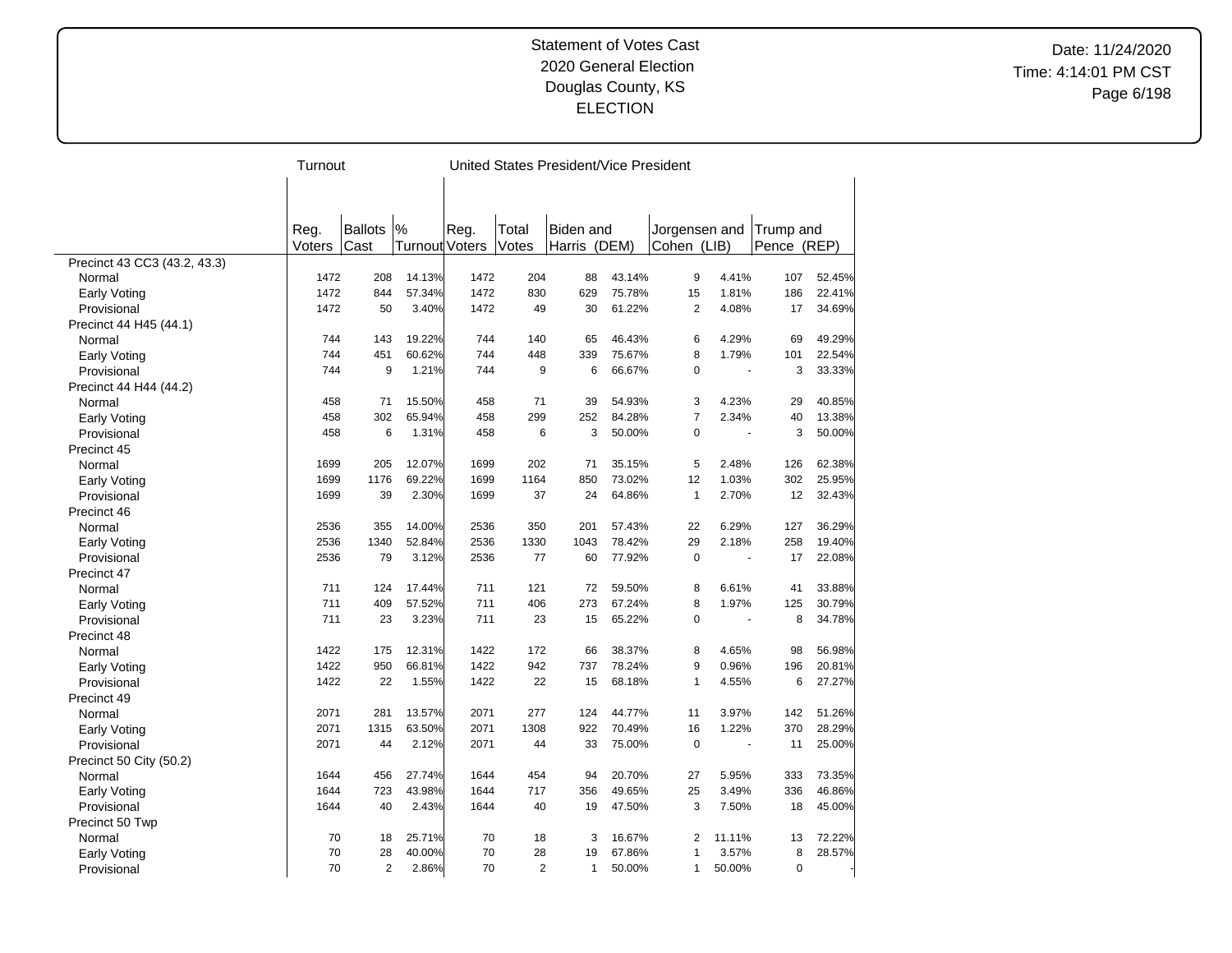Date: 11/24/2020 Time: 4:14:01 PM CST Page 7/198

|                                  | Turnout |                |                       |      |                | United States President/Vice President |           |                |        |                |           |
|----------------------------------|---------|----------------|-----------------------|------|----------------|----------------------------------------|-----------|----------------|--------|----------------|-----------|
|                                  |         |                |                       |      |                |                                        |           |                |        |                |           |
|                                  |         |                |                       |      |                |                                        |           |                |        |                |           |
|                                  |         |                |                       |      |                |                                        |           |                |        |                |           |
|                                  | Reg.    | <b>Ballots</b> | %                     | Reg. | Total          | Biden and                              |           | Jorgensen and  |        | Trump and      |           |
|                                  | Voters  | Cast           | <b>Turnout Voters</b> |      | Votes          | Harris (DEM)                           |           | Cohen (LIB)    |        | Pence (REP)    |           |
| Precinct 51                      |         |                |                       |      |                |                                        |           |                |        |                |           |
| Normal                           | 557     | 211            | 37.88%                | 557  | 209            | 65                                     | 31.10%    | 4              | 1.91%  | 140            | 66.99%    |
| Early Voting                     | 557     | 254            | 45.60%                | 557  | 254            | 164                                    | 64.57%    | $\overline{2}$ | 0.79%  | 88             | 34.65%    |
| Provisional                      | 557     | 9              | 1.62%                 | 557  | 9              | $\overline{2}$                         | 22.22%    | $\Omega$       |        | $\overline{7}$ | 77.78%    |
| Precinct 52 City (52.3)          |         |                |                       |      |                |                                        |           |                |        |                |           |
| Normal                           | 684     | 187            | 27.34%                | 684  | 186            | 49                                     | 26.34%    | 6              | 3.23%  | 131            | 70.43%    |
| Early Voting                     | 684     | 273            | 39.91%                | 684  | 271            | 165                                    | 60.89%    | 5              | 1.85%  | 101            | 37.27%    |
| Provisional                      | 684     | 22             | 3.22%                 | 684  | 21             | 6                                      | 28.57%    | $\mathbf 0$    |        | 15             | 71.43%    |
| Precinct 52 Twp                  |         |                |                       |      |                |                                        |           |                |        |                |           |
| Normal                           | 101     | 24             | 23.76%                | 101  | 24             | 3                                      | 12.50%    | $\mathbf{1}$   | 4.17%  | 20             | 83.33%    |
| Early Voting                     | 101     | 49             | 48.51%                | 101  | 49             | 17                                     | 34.69%    | 5              | 10.20% | 27             | 55.10%    |
| Provisional                      | 101     | $\overline{2}$ | 1.98%                 | 101  | $\overline{2}$ | $\mathbf 0$                            |           | $\mathbf 0$    |        |                | 2 100.00% |
| Precinct 53 H10 Twp              |         |                |                       |      |                |                                        |           |                |        |                |           |
| Normal                           | 707     | 209            | 29.56%                | 707  | 207            | 27                                     | 13.04%    | 5              | 2.42%  | 175            | 84.54%    |
| Early Voting                     | 707     | 364            | 51.49%                | 707  | 359            | 172                                    | 47.91%    | $\overline{7}$ | 1.95%  | 180            | 50.14%    |
| Provisional                      | 707     | 15             | 2.12%                 | 707  | 15             | 6                                      | 40.00%    | $\mathbf 0$    |        | 9              | 60.00%    |
| Precinct 53 H42 City (53.4)      |         |                |                       |      |                |                                        |           |                |        |                |           |
| Normal                           | 640     | 181            | 28.28%                | 640  | 180            | 59                                     | 32.78%    | 6              | 3.33%  | 115            | 63.89%    |
| Early Voting                     | 640     | 315            | 49.22%                | 640  | 313            | 190                                    | 60.70%    | 9              | 2.88%  | 114            | 36.42%    |
| Provisional                      | 640     | 14             | 2.19%                 | 640  | 14             | $\overline{4}$                         | 28.57%    | $\mathbf{1}$   | 7.14%  | 9              | 64.29%    |
| Precinct 53 H42 Twp (53.5, 53.6) |         |                |                       |      |                |                                        |           |                |        |                |           |
| Normal                           | 250     | 54             | 21.60%                | 250  | 53             | 12                                     | 22.64%    | $\overline{2}$ | 3.77%  | 39             | 73.58%    |
| Early Voting                     | 250     | 144            | 57.60%                | 250  | 144            | 85                                     | 59.03%    | 3              | 2.08%  | 56             | 38.89%    |
| Provisional                      | 250     | 3              | 1.20%                 | 250  | 3              | $\mathbf{1}$                           | 33.33%    | $\Omega$       |        | $\overline{2}$ | 66.67%    |
| Precinct 54                      |         |                |                       |      |                |                                        |           |                |        |                |           |
| Normal                           | 1284    | 268            | 20.87%                | 1284 | 263            | 60                                     | 22.81%    | 15             | 5.70%  | 188            | 71.48%    |
| Early Voting                     | 1284    | 563            | 43.85%                | 1284 | 555            | 321                                    | 57.84%    | 19             | 3.42%  | 215            | 38.74%    |
| Provisional                      | 1284    | 30             | 2.34%                 | 1284 | 30             | 12                                     | 40.00%    | $\mathbf{1}$   | 3.33%  | 17             | 56.67%    |
| Precinct 55 S3 H45 (55.1)        |         |                |                       |      |                |                                        |           |                |        |                |           |
| Normal                           | 202     | 60             | 29.70%                | 202  | 58             | 17                                     | 29.31%    | $\mathbf{1}$   | 1.72%  | 40             | 68.97%    |
| Early Voting                     | 202     | 95             | 47.03%                | 202  | 95             | 60                                     | 63.16%    | 5              | 5.26%  | 30             | 31.58%    |
| Provisional                      | 202     | $\overline{2}$ | 0.99%                 | 202  | $\overline{2}$ | $\overline{2}$                         | 100.00%   | $\mathbf 0$    |        | $\mathbf 0$    |           |
| Precinct 55 S3 H46 (55.2)        |         |                |                       |      |                |                                        |           |                |        |                |           |
| Normal                           | 75      | 17             | 22.67%                | 75   | 17             | 6                                      | 35.29%    | $\mathbf 0$    |        | 11             | 64.71%    |
| Early Voting                     | 75      | 37             | 49.33%                | 75   | 37             | 31                                     | 83.78%    | $\mathbf{1}$   | 2.70%  | 5              | 13.51%    |
| Provisional                      | 75      | $\mathbf{1}$   | 1.33%                 | 75   | $\mathbf{1}$   |                                        | 1 100.00% | $\mathbf 0$    |        | $\mathbf 0$    |           |
| Precinct 55 S2 H45 (55.3)        |         |                |                       |      |                |                                        |           |                |        |                |           |
| Normal                           | 31      | 5              | 16.13%                | 31   | 5              | $\mathbf 0$                            |           | $\mathbf{1}$   | 20.00% | 4              | 80.00%    |
| Early Voting                     | 31      | 21             | 67.74%                | 31   | 21             | 18                                     | 85.71%    | $\mathbf 0$    |        | 3              | 14.29%    |
| Provisional                      | 31      | ÷.             |                       | 31   | $\mathbf 0$    | $\mathbf 0$                            |           | $\Omega$       | ÷.     | 0              |           |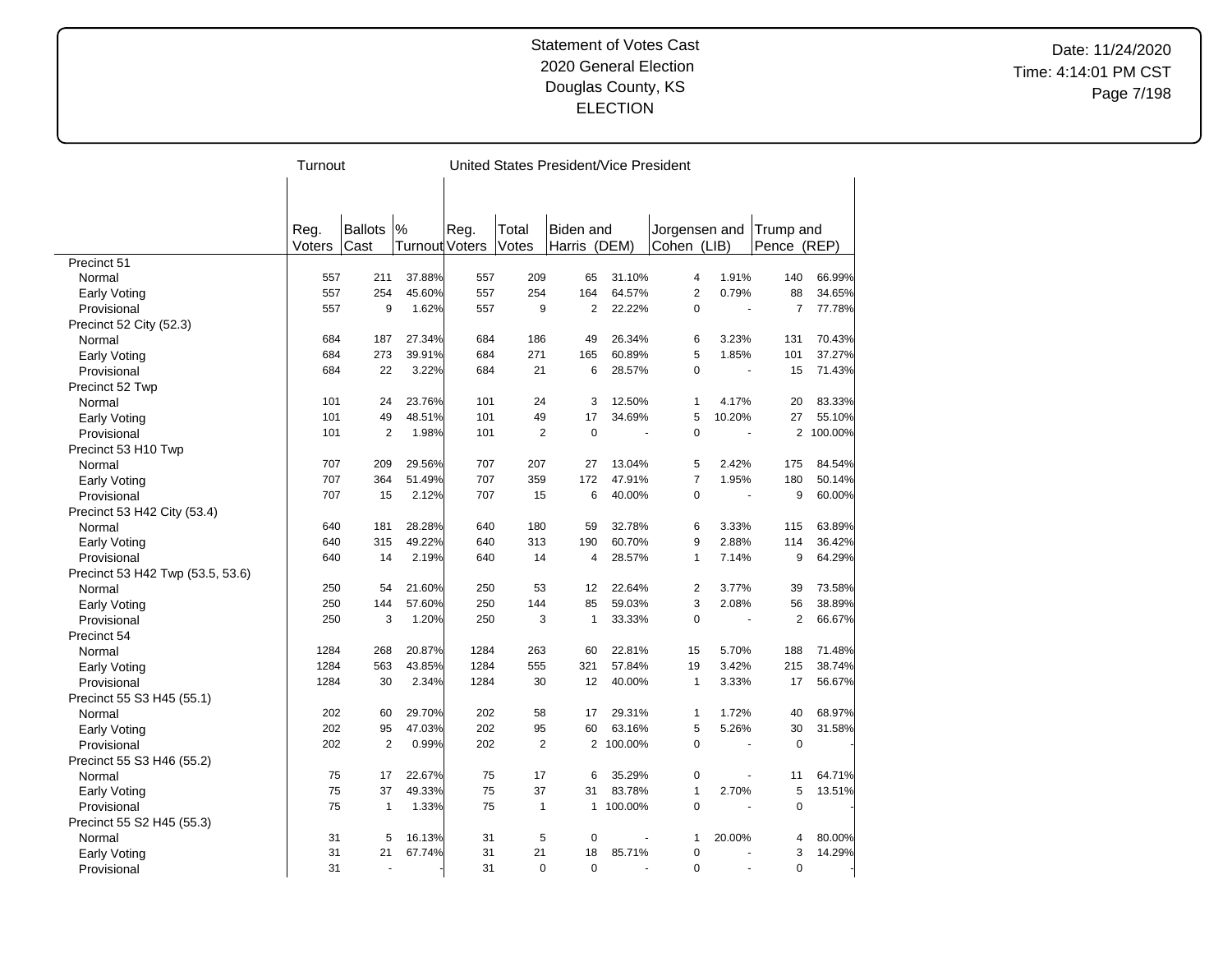Date: 11/24/2020 Time: 4:14:01 PM CST Page 8/198

|                                 | Turnout |                |                | United States President/Vice President |                |                  |         |                |                |                |        |
|---------------------------------|---------|----------------|----------------|----------------------------------------|----------------|------------------|---------|----------------|----------------|----------------|--------|
|                                 |         |                |                |                                        |                |                  |         |                |                |                |        |
|                                 |         |                |                |                                        |                |                  |         |                |                |                |        |
|                                 |         |                |                |                                        |                |                  |         |                |                |                |        |
|                                 | Reg.    | <b>Ballots</b> | %              | Reg.                                   | Total          | <b>Biden</b> and |         | Jorgensen and  |                | Trump and      |        |
|                                 | Voters  | Cast           | Turnout Voters |                                        | Votes          | Harris (DEM)     |         | Cohen (LIB)    |                | Pence (REP)    |        |
| Precinct 56 S19                 |         |                |                |                                        |                |                  |         |                |                |                |        |
| Normal                          | 1063    | 324            | 30.48%         | 1063                                   | 321            | 95               | 29.60%  | 8              | 2.49%          | 218            | 67.91% |
| <b>Early Voting</b>             | 1063    | 505            | 47.51%         | 1063                                   | 503            | 361              | 71.77%  | 8              | 1.59%          | 134            | 26.64% |
| Provisional                     | 1063    | 28             | 2.63%          | 1063                                   | 27             | 14               | 51.85%  | $\mathbf{1}$   | 3.70%          | 12             | 44.44% |
| Precinct 56 S2                  |         |                |                |                                        |                |                  |         |                |                |                |        |
| Normal                          | 179     | 45             | 25.14%         | 179                                    | 45             | 17               | 37.78%  | $\overline{2}$ | 4.44%          | 26             | 57.78% |
| Early Voting                    | 179     | 97             | 54.19%         | 179                                    | 96             | 61               | 63.54%  | $\mathbf{1}$   | 1.04%          | 34             | 35.42% |
| Provisional                     | 179     | 5              | 2.79%          | 179                                    | 5              | 3                | 60.00%  | $\mathbf 0$    |                | $\overline{2}$ | 40.00% |
| Precinct 57 S2 City (57.2)      |         |                |                |                                        |                |                  |         |                |                |                |        |
| Normal                          | 407     | 133            | 32.68%         | 407                                    | 132            | 37               | 28.03%  | 3              | 2.27%          | 92             | 69.70% |
| Early Voting                    | 407     | 152            | 37.35%         | 407                                    | 150            | 72               | 48.00%  | 5              | 3.33%          | 73             | 48.67% |
| Provisional                     | 407     | 5              | 1.23%          | 407                                    | 5              | $\overline{2}$   | 40.00%  | $\mathbf 0$    | $\overline{a}$ | 3              | 60.00% |
| Precinct 57 S2 Twp (57.1, 57.4) |         |                |                |                                        |                |                  |         |                |                |                |        |
| Normal                          | 368     | 78             | 21.20%         | 368                                    | 78             | 12               | 15.38%  | 5              | 6.41%          | 61             | 78.21% |
| Early Voting                    | 368     | 205            | 55.71%         | 368                                    | 202            | 126              | 62.38%  | $\overline{4}$ | 1.98%          | 72             | 35.64% |
| Provisional                     | 368     | 9              | 2.45%          | 368                                    | 9              | 5                | 55.56%  | $\mathbf 0$    |                | $\overline{4}$ | 44.44% |
| Precinct 57 TWP S19 (57.3)      |         |                |                |                                        |                |                  |         |                |                |                |        |
| Normal                          | 196     | 71             | 36.22%         | 196                                    | 69             | 13               | 18.84%  | $\overline{2}$ | 2.90%          | 54             | 78.26% |
| Early Voting                    | 196     | 87             | 44.39%         | 196                                    | 87             | 49               | 56.32%  | $\mathbf{1}$   | 1.15%          | 37             | 42.53% |
| Provisional                     | 196     | 3              | 1.53%          | 196                                    | 3              | 3                | 100.00% | $\Omega$       | ä,             | $\mathbf 0$    |        |
| Precinct 58                     |         |                |                |                                        |                |                  |         |                |                |                |        |
| Normal                          | 317     | 98             | 30.91%         | 317                                    | 98             | 37               | 37.76%  | $\overline{2}$ | 2.04%          | 59             | 60.20% |
| Early Voting                    | 317     | 133            | 41.96%         | 317                                    | 132            | 77               | 58.33%  | $\mathbf 0$    | ä,             | 55             | 41.67% |
| Provisional                     | 317     | 11             | 3.47%          | 317                                    | 11             | 5                | 45.45%  | $\mathbf 0$    |                | 6              | 54.55% |
| Precinct 59 H54                 |         |                |                |                                        |                |                  |         |                |                |                |        |
| Normal                          | 287     | 134            | 46.69%         | 287                                    | 134            | 25               | 18.66%  | 6              | 4.48%          | 103            | 76.87% |
| Early Voting                    | 287     | 86             | 29.97%         | 287                                    | 86             | 46               | 53.49%  | 4              | 4.65%          | 36             | 41.86% |
| Provisional                     | 287     | 3              | 1.05%          | 287                                    | 3              | 1                | 33.33%  | 0              |                | $\overline{2}$ | 66.67% |
| Precinct 59 H45                 |         |                |                |                                        |                |                  |         |                |                |                |        |
| Normal                          | 395     | 145            | 36.71%         | 395                                    | 145            | 41               | 28.28%  | 4              | 2.76%          | 100            | 68.97% |
| Early Voting                    | 395     | 190            | 48.10%         | 395                                    | 186            | 114              | 61.29%  | 8              | 4.30%          | 64             | 34.41% |
| Provisional                     | 395     | $\overline{2}$ | 0.51%          | 395                                    | $\overline{2}$ | $\overline{2}$   | 100.00% | $\Omega$       |                | $\mathbf 0$    |        |
| Precinct 60                     |         |                |                |                                        |                |                  |         |                |                |                |        |
| Normal                          | 1297    | 305            | 23.52%         | 1297                                   | 303            | 85               | 28.05%  | 16             | 5.28%          | 202            | 66.67% |
| Early Voting                    | 1297    | 660            | 50.89%         | 1297                                   | 654            | 349              | 53.36%  | 13             | 1.99%          | 292            | 44.65% |
| Provisional                     | 1297    | 35             | 2.70%          | 1297                                   | 33             | 15               | 45.45%  | $\overline{2}$ | 6.06%          | 16             | 48.48% |
| Precinct 61                     |         |                |                |                                        |                |                  |         |                |                |                |        |
| Normal                          | 1596    | 464            | 29.07%         | 1596                                   | 461            | 110              | 23.86%  | 20             | 4.34%          | 331            | 71.80% |
| Early Voting                    | 1596    | 739            | 46.30%         | 1596                                   | 737            | 416              | 56.45%  | 19             | 2.58%          | 302            | 40.98% |
| Provisional                     | 1596    | 39             | 2.44%          | 1596                                   | 38             | 9                | 23.68%  | 3              | 7.89%          | 26             | 68.42% |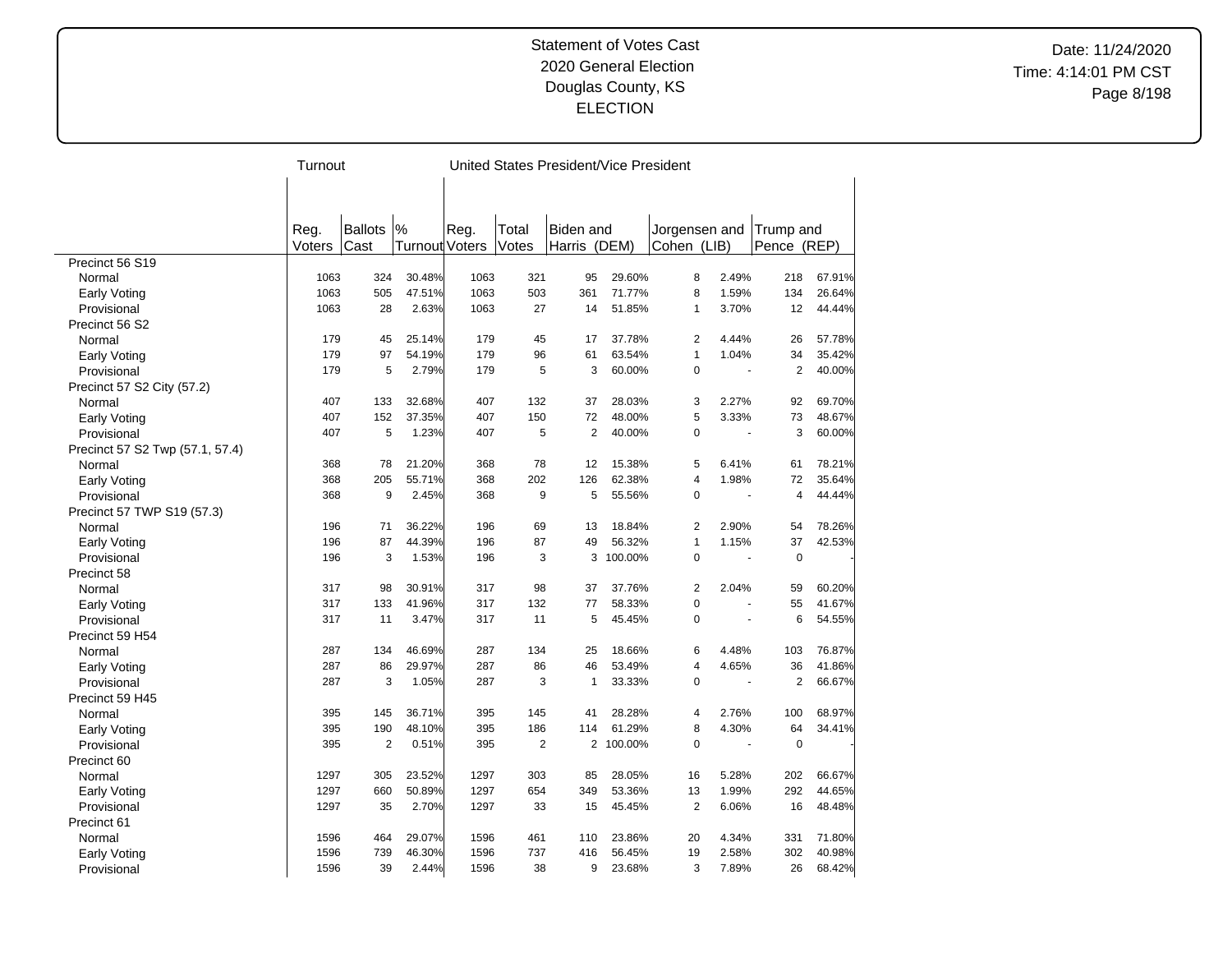Date: 11/24/2020 Time: 4:14:01 PM CST Page 9/198

|                                 | Turnout        |                          |                       |                  |                | United States President/Vice President |                |                |        |                |         |
|---------------------------------|----------------|--------------------------|-----------------------|------------------|----------------|----------------------------------------|----------------|----------------|--------|----------------|---------|
|                                 |                |                          |                       |                  |                |                                        |                |                |        |                |         |
|                                 |                |                          |                       |                  |                |                                        |                |                |        |                |         |
|                                 |                |                          |                       |                  |                |                                        |                |                |        |                |         |
|                                 | Reg.           | <b>Ballots</b>           | %                     | Reg.             | Total          | <b>Biden</b> and                       |                | Jorgensen and  |        | Trump and      |         |
|                                 | Voters         | Cast                     | <b>Turnout Voters</b> |                  | Votes          | Harris                                 | (DEM)          | Cohen (LIB)    |        | Pence (REP)    |         |
| Precinct 62                     |                |                          |                       |                  |                |                                        |                |                |        |                |         |
| Normal                          | 1407           | 369                      | 26.23%                | 1407             | 366            | 75                                     | 20.49%         | 16             | 4.37%  | 275            | 75.14%  |
| Early Voting                    | 1407           | 677                      | 48.12%                | 1407             | 674            | 336                                    | 49.85%         | 19             | 2.82%  | 319            | 47.33%  |
| Provisional                     | 1407           | 30                       | 2.13%                 | 1407             | 30             | 14                                     | 46.67%         | 2              | 6.67%  | 14             | 46.67%  |
| Precinct 63                     |                |                          |                       |                  |                |                                        |                |                |        |                |         |
| Normal                          | 940            | 330                      | 35.11%                | 940              | 323            | 78                                     | 24.15%         | 8              | 2.48%  | 237            | 73.37%  |
| Early Voting                    | 940            | 436                      | 46.38%                | 940              | 432            | 264                                    | 61.11%         | 8              | 1.85%  | 160            | 37.04%  |
| Provisional                     | 940            | 13                       | 1.38%                 | 940              | 13             | $\overline{7}$                         | 53.85%         | $\mathbf 0$    |        | 6              | 46.15%  |
| Precinct 64 H45                 |                |                          |                       |                  |                |                                        |                |                |        |                |         |
| Normal                          | 287            | 54                       | 18.82%                | 287              | 53             | 22                                     | 41.51%         | $\overline{2}$ | 3.77%  | 29             | 54.72%  |
| Early Voting                    | 287            | 173                      | 60.28%                | 287              | 172            | 128                                    | 74.42%         | $\mathbf{1}$   | 0.58%  | 43             | 25.00%  |
| Provisional                     | 287            | 5                        | 1.74%                 | 287              | 5              | 3                                      | 60.00%         | $\mathbf 0$    | ÷,     | $\overline{2}$ | 40.00%  |
| Precinct 64 H46 497 (64.3)      |                |                          |                       |                  |                |                                        |                |                |        |                |         |
| Normal                          | $\overline{2}$ | $\mathbf 0$              |                       | $\boldsymbol{2}$ | $\mathbf 0$    | $\Omega$                               |                | $\mathbf 0$    |        | $\mathbf 0$    |         |
| Early Voting                    | $\overline{2}$ |                          | 2 100.00%             | $\overline{2}$   | $\overline{2}$ |                                        | 2 100.00%      | $\overline{0}$ |        | $\mathbf 0$    |         |
| Provisional                     | $\overline{2}$ |                          |                       | $\overline{2}$   | $\mathbf 0$    | $\mathbf 0$                            |                | $\mathbf 0$    |        | $\mathbf 0$    |         |
| Precinct 65 H10                 |                |                          |                       |                  |                |                                        |                |                |        |                |         |
| Normal                          | 675            | 159                      | 23.56%                | 675              | 157            | 35                                     | 22.29%         | $\overline{7}$ | 4.46%  | 115            | 73.25%  |
| Early Voting                    | 675            | 356                      | 52.74%                | 675              | 355            | 213                                    | 60.00%         | 9              | 2.54%  | 133            | 37.46%  |
| Provisional                     | 675            | 23                       | 3.41%                 | 675              | 23             | 11                                     | 47.83%         | $\mathbf{1}$   | 4.35%  | 11             | 47.83%  |
| Precinct 65 H46 (65.4)          |                |                          |                       |                  |                |                                        |                |                |        |                |         |
| Normal                          | 38             | $\mathbf{1}$             | 2.63%                 | 38               | $\mathbf{1}$   | $\mathbf 0$                            |                | $\mathbf 0$    | ÷,     | $\mathbf{1}$   | 100.00% |
| Early Voting                    | 38             | 27                       | 71.05%                | 38               | 27             | 17                                     | 62.96%         | $\overline{0}$ |        | 10             | 37.04%  |
| Provisional                     | 38             | 3                        | 7.89%                 | 38               | 3              | $\overline{2}$                         | 66.67%         | $\mathbf{1}$   | 33.33% | $\mathbf 0$    |         |
| Precinct 65 S2 H46 (65.6)       |                |                          |                       |                  |                |                                        |                |                |        |                |         |
| Normal                          | 4              | 0                        |                       | 4                | $\mathbf 0$    | $\mathbf 0$                            |                | $\mathbf 0$    |        | 0              |         |
|                                 | $\overline{4}$ | $\overline{2}$           | 50.00%                | 4                | $\overline{c}$ | $\overline{2}$                         | 100.00%        | $\overline{0}$ |        | $\mathbf 0$    |         |
| Early Voting                    | 4              | $\overline{a}$           |                       | 4                | $\Omega$       | $\Omega$                               |                | $\Omega$       |        | $\Omega$       |         |
| Provisional                     |                |                          |                       |                  |                |                                        |                |                |        |                |         |
| Precinct 66 S19 H45 (66.1 66.2) | 287            | 58                       | 20.21%                | 287              | 58             | 13                                     | 22.41%         | $\mathbf 0$    |        | 45             | 77.59%  |
| Normal                          | 287            |                          | 60.98%                |                  | 172            |                                        | 70.35%         | $\overline{2}$ | 1.16%  | 49             | 28.49%  |
| Early Voting                    |                | 175                      |                       | 287              |                | 121                                    |                |                |        |                |         |
| Provisional                     | 287            | 3                        | 1.05%                 | 287              | 3              | $\mathbf{1}$                           | 33.33%         | $\Omega$       |        | 2              | 66.67%  |
| Precinct 66 S3 H44 (66.3)       |                |                          |                       |                  |                |                                        |                |                |        |                |         |
| Normal                          | $\pmb{0}$      | 0                        |                       | $\mathbf 0$      | 0              | 0                                      |                | $\mathbf 0$    |        | $\mathbf 0$    |         |
| Early Voting                    | $\pmb{0}$      |                          |                       | $\mathbf 0$      | $\mathbf 0$    | $\mathbf 0$                            |                | $\mathbf 0$    |        | $\mathbf 0$    |         |
| Provisional                     | $\Omega$       | ÷.                       |                       | $\Omega$         | $\Omega$       | $\Omega$                               | $\overline{a}$ | $\Omega$       | ÷.     | 0              |         |
| Precinct 66 S3 H45 (66.4)       |                |                          |                       |                  |                |                                        |                |                |        |                |         |
| Normal                          | 3              | 1                        | 33.33%                | 3                | $\mathbf{1}$   | 1.                                     | 100.00%        | 0              |        | $\mathbf 0$    |         |
| Early Voting                    | 3              | $\overline{2}$           | 66.67%                | 3                | $\overline{2}$ |                                        | 2 100.00%      | $\overline{0}$ |        | $\mathbf 0$    |         |
| Provisional                     | 3              | $\overline{\phantom{a}}$ |                       | 3                | $\Omega$       | $\Omega$                               |                | $\Omega$       |        | $\Omega$       |         |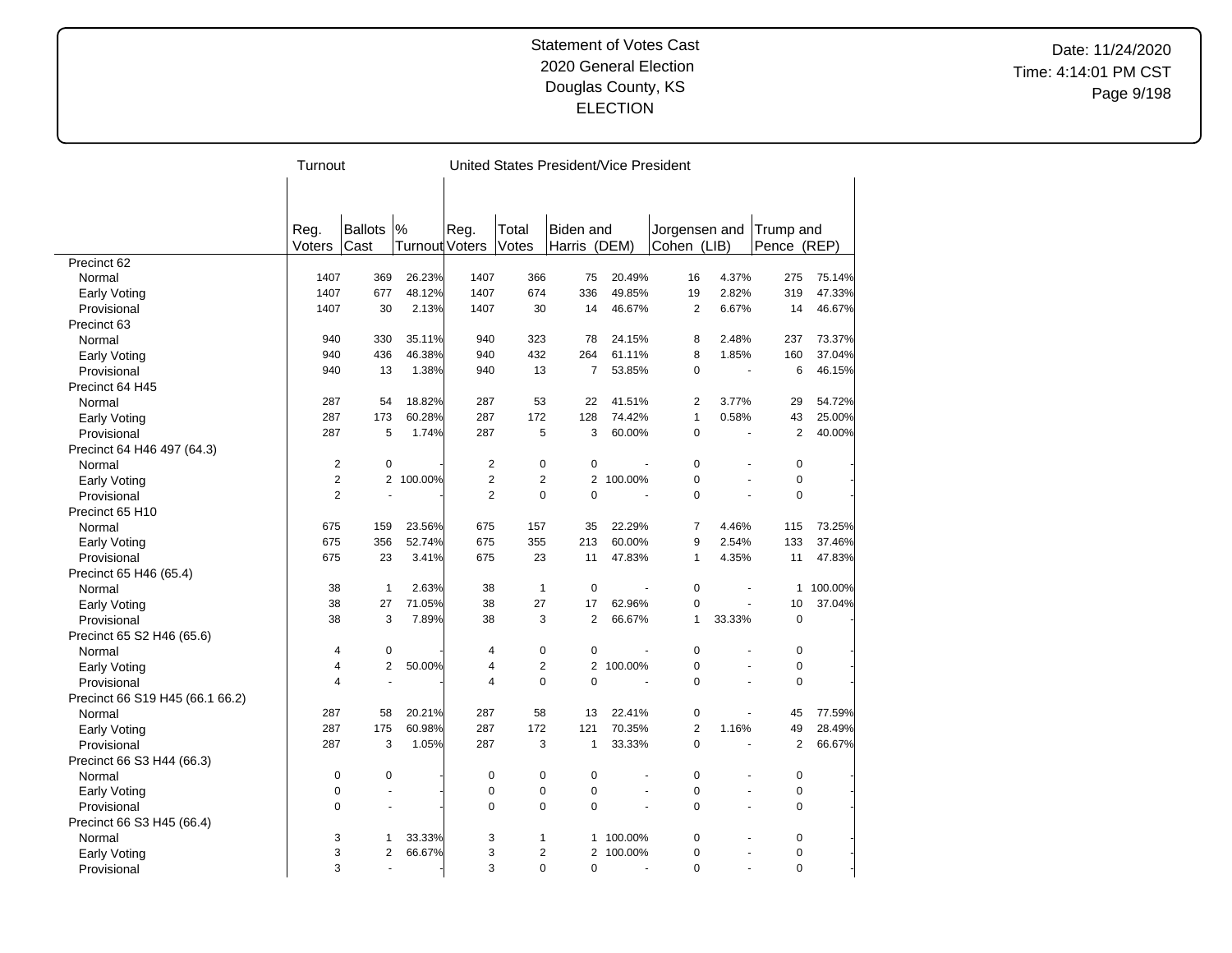Date: 11/24/2020 Time: 4:14:01 PM CST Page 10/198

|                                 | Turnout |                |                |      | United States President/Vice President |                |        |                |                |                |         |
|---------------------------------|---------|----------------|----------------|------|----------------------------------------|----------------|--------|----------------|----------------|----------------|---------|
|                                 |         |                |                |      |                                        |                |        |                |                |                |         |
|                                 |         |                |                |      |                                        |                |        |                |                |                |         |
|                                 |         |                |                |      |                                        |                |        |                |                |                |         |
|                                 | Reg.    | <b>Ballots</b> | %              | Reg. | Total                                  | Biden and      |        | Jorgensen and  |                | Trump and      |         |
|                                 | Voters  | Cast           | Turnout Voters |      | Votes                                  | Harris (DEM)   |        | Cohen (LIB)    |                | Pence (REP)    |         |
| Precinct 66 S19 H10 (66.5)      |         |                |                |      |                                        |                |        |                |                |                |         |
| Normal                          | 380     | 94             | 24.74%         | 380  | 94                                     | 17             | 18.09% | 3              | 3.19%          | 74             | 78.72%  |
| <b>Early Voting</b>             | 380     | 203            | 53.42%         | 380  | 202                                    | 133            | 65.84% | $\overline{2}$ | 0.99%          | 67             | 33.17%  |
| Provisional                     | 380     | 8              | 2.11%          | 380  | 8                                      | 5              | 62.50% | $\overline{0}$ | ÷,             | 3              | 37.50%  |
| Precinct 66 S3 H10 (66.7)       |         |                |                |      |                                        |                |        |                |                |                |         |
| Normal                          | 215     | 49             | 22.79%         | 215  | 49                                     | 13             | 26.53% | 1              | 2.04%          | 35             | 71.43%  |
| Early Voting                    | 215     | 112            | 52.09%         | 215  | 111                                    | 68             | 61.26% | 3              | 2.70%          | 40             | 36.04%  |
| Provisional                     | 215     | 5              | 2.33%          | 215  | 5                                      | 1              | 20.00% | 0              |                | $\overline{4}$ | 80.00%  |
| Precinct 67 S19 H54 (67.1,67.2) |         |                |                |      |                                        |                |        |                |                |                |         |
| Normal                          | 473     | 183            | 38.69%         | 473  | 183                                    | 34             | 18.58% | 4              | 2.19%          | 145            | 79.23%  |
| Early Voting                    | 473     | 192            | 40.59%         | 473  | 190                                    | 92             | 48.42% | 4              | 2.11%          | 94             | 49.47%  |
| Provisional                     | 473     | 5              | 1.06%          | 473  | 5                                      | $\overline{0}$ |        | $\mathbf 0$    | $\overline{a}$ | 5              | 100.00% |
| Precinct 67 S19 H45             |         |                |                |      |                                        |                |        |                |                |                |         |
| Normal                          | 498     | 117            | 23.49%         | 498  | 116                                    | 21             | 18.10% | 5              | 4.31%          | 90             | 77.59%  |
| <b>Early Voting</b>             | 498     | 278            | 55.82%         | 498  | 274                                    | 186            | 67.88% | 5              | 1.82%          | 83             | 30.29%  |
| Provisional                     | 498     | 8              | 1.61%          | 498  | 8                                      | 5              | 62.50% | $\overline{0}$ |                | 3              | 37.50%  |
| Precinct 67 S3 H45              |         |                |                |      |                                        |                |        |                |                |                |         |
| Normal                          | 111     | 35             | 31.53%         | 111  | 33                                     | 4              | 12.12% | 1              | 3.03%          | 28             | 84.85%  |
| Early Voting                    | 111     | 53             | 47.75%         | 111  | 53                                     | 31             | 58.49% | $\mathbf 0$    |                | 22             | 41.51%  |
| Provisional                     | 111     | 2              | 1.80%          | 111  | $\overline{2}$                         | $\mathbf{1}$   | 50.00% | $\Omega$       | ÷.             | $\mathbf{1}$   | 50.00%  |
| Precinct 67 S3 H54 (67.7,67.8)  |         |                |                |      |                                        |                |        |                |                |                |         |
| Normal                          | 120     | 36             | 30.00%         | 120  | 35                                     | 7              | 20.00% | 1              | 2.86%          | 27             | 77.14%  |
| Early Voting                    | 120     | 57             | 47.50%         | 120  | 57                                     | 32             | 56.14% | 5              | 8.77%          | 20             | 35.09%  |
| Provisional                     | 120     | 1              | 0.83%          | 120  | $\mathbf{1}$                           | $\mathbf 0$    |        | $\mathbf 0$    |                | $\mathbf{1}$   | 100.00% |
| Precinct 70                     |         |                |                |      |                                        |                |        |                |                |                |         |
| Normal                          | 20      | 3              | 15.00%         | 20   | 3                                      | $\overline{2}$ | 66.67% | $\mathbf 0$    |                | 1              | 33.33%  |
| Early Voting                    | 20      | 12             | 60.00%         | 20   | 12                                     | 11             | 91.67% | $\mathbf 0$    |                | $\mathbf{1}$   | 8.33%   |
| Provisional                     | 20      | 1              | 5.00%          | 20   | $\mathbf{1}$                           | $\mathbf 0$    |        | $\Omega$       | ä,             | $\mathbf{1}$   | 100.00% |
| Precinct 71                     |         |                |                |      |                                        |                |        |                |                |                |         |
| Normal                          | 1824    | 258            | 14.14%         | 1824 | 255                                    | 122            | 47.84% | 10             | 3.92%          | 123            | 48.24%  |
| Early Voting                    | 1824    | 1138           | 62.39%         | 1824 | 1122                                   | 833            | 74.24% | 17             | 1.52%          | 272            | 24.24%  |
| Provisional                     | 1824    | 40             | 2.19%          | 1824 | 40                                     | 26             | 65.00% | $\mathbf{1}$   | 2.50%          | 13             | 32.50%  |
| Precinct 74                     |         |                |                |      |                                        |                |        |                |                |                |         |
| Normal                          | 2459    | 421            | 17.12%         | 2459 | 414                                    | 200            | 48.31% | 18             | 4.35%          | 196            | 47.34%  |
| Early Voting                    | 2459    | 1474           | 59.94%         | 2459 | 1460                                   | 1143           | 78.29% | 21             | 1.44%          | 296            | 20.27%  |
| Provisional                     | 2459    | 52             | 2.11%          | 2459 | 52                                     | 37             | 71.15% | 3              | 5.77%          | 12             | 23.08%  |
| Precinct 76                     |         |                |                |      |                                        |                |        |                |                |                |         |
| Normal                          | 105     | 24             | 22.86%         | 105  | 24                                     | 14             | 58.33% | $\overline{2}$ | 8.33%          | 8              | 33.33%  |
| Early Voting                    | 105     | 59             | 56.19%         | 105  | 58                                     | 44             | 75.86% | 1              | 1.72%          | 13             | 22.41%  |
| Provisional                     | 105     | 5              | 4.76%          | 105  | 5                                      | 4              | 80.00% | 1              | 20.00%         | 0              |         |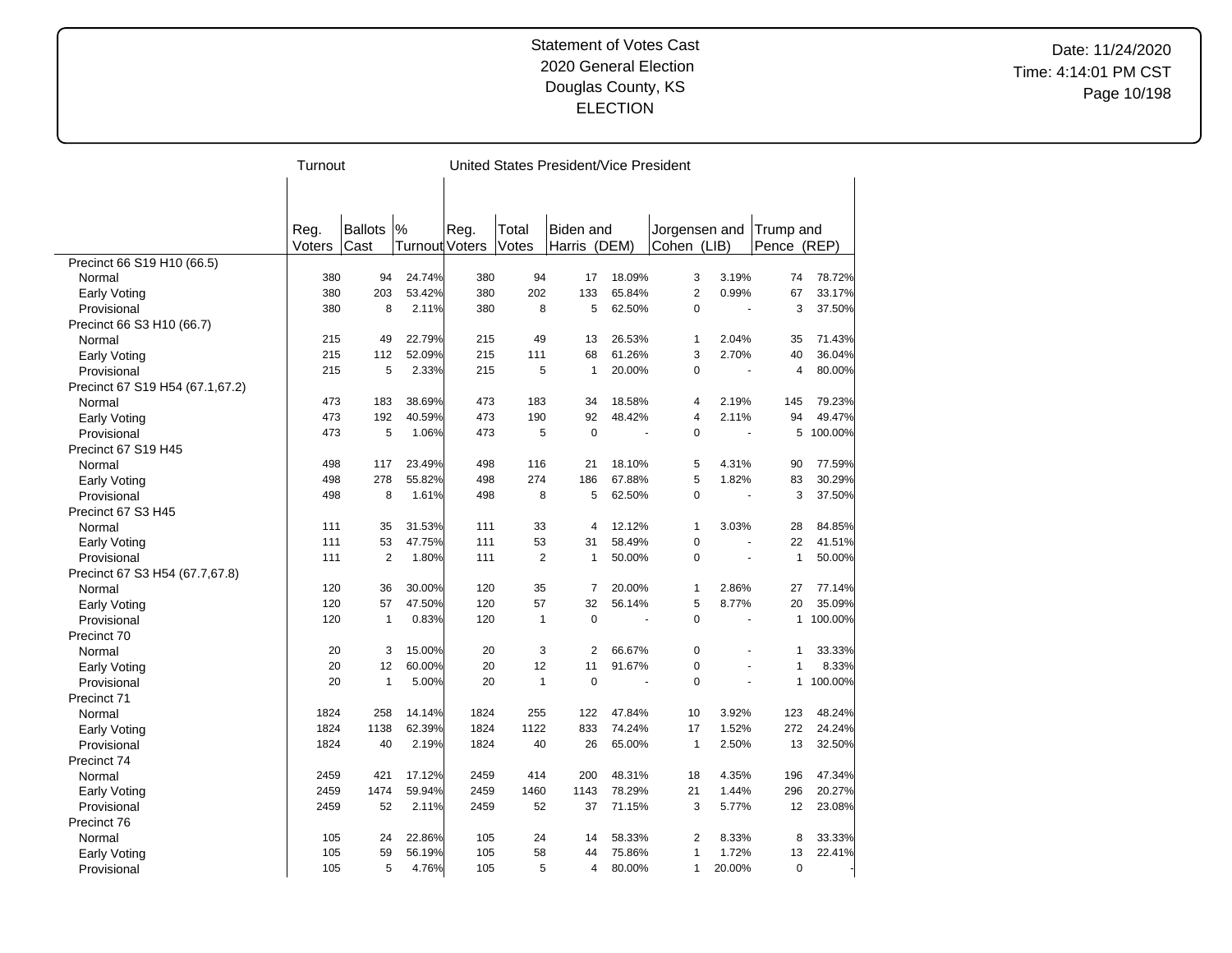Date: 11/24/2020 Time: 4:14:01 PM CST Page 11/198

|              | Turnout |         |                 |       |       |           | United States President/Vice President |         |               |             |        |
|--------------|---------|---------|-----------------|-------|-------|-----------|----------------------------------------|---------|---------------|-------------|--------|
|              |         |         |                 |       |       |           |                                        |         |               |             |        |
|              |         |         |                 |       |       |           |                                        |         |               |             |        |
|              | Reg.    | Ballots | $\frac{10}{6}$  | Reg.  | Total | Biden and |                                        |         | Jorgensen and | Trump and   |        |
|              | Voters  | lCast   | Turnoutl Voters |       | Votes | lHarris   | (DEM)                                  | lCohen. | (LIB)         | Pence (REP) |        |
| Precinct 77  |         |         |                 |       |       |           |                                        |         |               |             |        |
| Normal       | 994     | 133     | 13.38%          | 994   | 132   | 76        | 57.58%                                 | 0       |               | 56          | 42.42% |
| Early Voting | 994     | 457     | 45.98%          | 994   | 456   | 316       | 69.30%                                 | 12      | 2.63%         | 128         | 28.07% |
| Provisional  | 994     | 38      | 3.82%           | 994   | 38    | 22        | 57.89%                                 | 0       |               | 16          | 42.11% |
| Total        |         |         |                 |       |       |           |                                        |         |               |             |        |
| Normal       | 82391   | 14348   | 17.41%          | 82391 | 14133 | 6334      | 44.82%                                 | 587     | 4.15%         | 7212        | 51.03% |
| Early Voting | 82391   | 43818   | 53.18%          | 82391 | 43407 | 33102     | 76.26%                                 | 780     | 1.80%         | 9525        | 21.94% |
| Provisional  | 82391   | 1984    | 2.41%           | 82391 | 1955  | 1349      | 69.00%                                 | 57      | 2.92%         | 549         | 28.08% |
| Total        | 82391   | 60150   | 73.01%          | 82391 | 59495 | 40785     | 68.55%                                 | 1424    | 2.39%         | 17286       | 29.05% |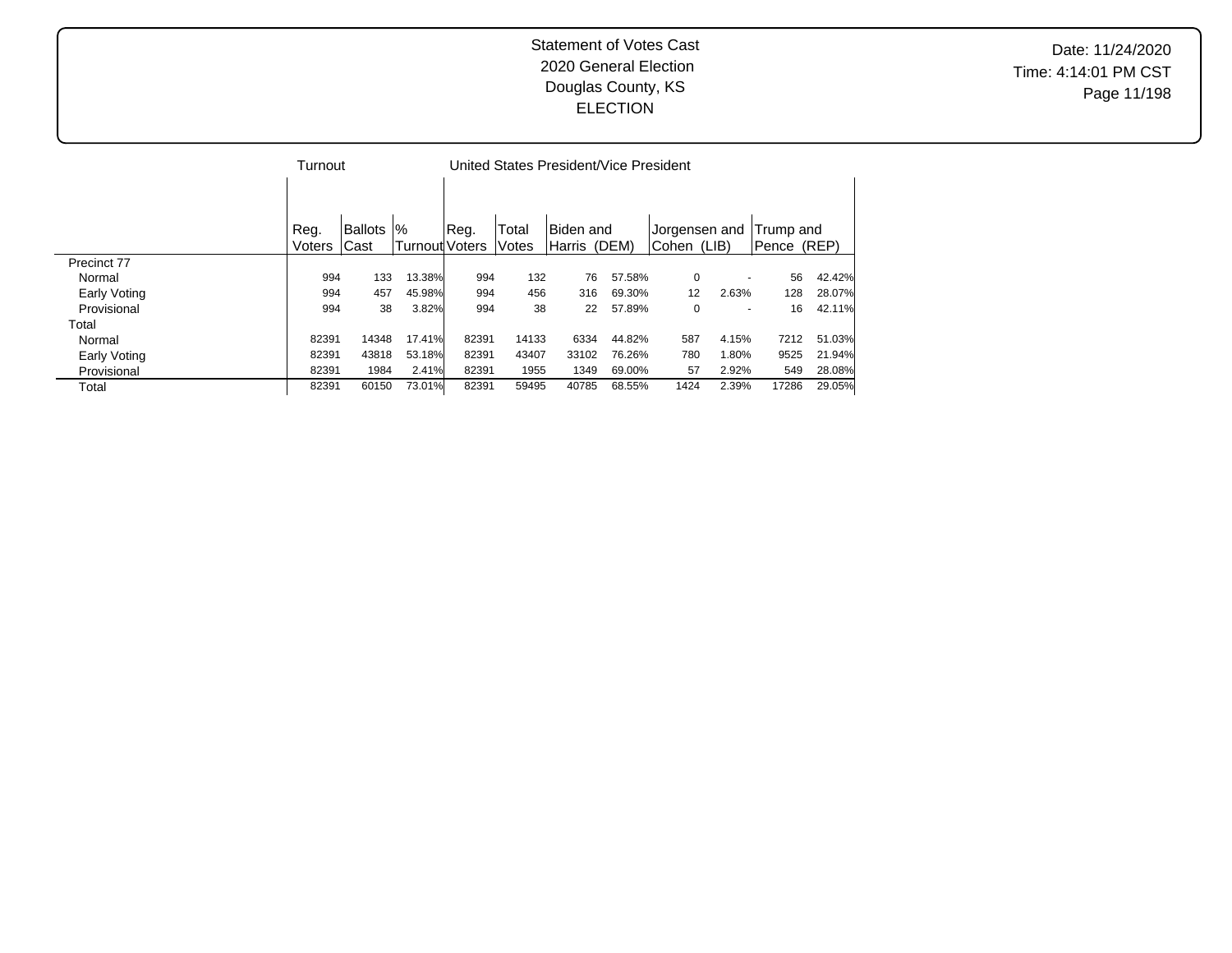|                     | <b>US Senate</b> |       |                        |        |                |        |                |        |        | US Rep 2nd Dist |       |                         |                |        |                |        |
|---------------------|------------------|-------|------------------------|--------|----------------|--------|----------------|--------|--------|-----------------|-------|-------------------------|----------------|--------|----------------|--------|
|                     |                  |       |                        |        |                |        |                |        |        |                 |       |                         |                |        |                |        |
|                     | Reg.             | Total | <b>Barbara Bollier</b> |        | Jason Buckley  |        | Roger Marshall |        | Reg.   | Total           |       | <b>Robert Garrard</b>   | Jake LaTurner  |        | Michelle De La |        |
|                     | Voters           | Votes | (DEM)                  |        | (LIB)          |        | (REP)          |        | Voters | Votes           | (LIB) |                         | (REP)          |        | Isla (DEM)     |        |
| Jurisdiction Wide   |                  |       |                        |        |                |        |                |        |        |                 |       |                         |                |        |                |        |
| Precinct 1          |                  |       |                        |        |                |        |                |        |        |                 |       |                         |                |        |                |        |
| Normal              | 809              | 116   | 69                     | 59.48% | 10             | 8.62%  | 37             | 31.90% | 809    | 113             |       | 5<br>4.42%              | 38             | 33.63% | 70             | 61.95% |
| Early Voting        | 809              | 452   | 403                    | 89.16% | 6              | 1.33%  | 43             | 9.51%  | 809    | 449             |       | $\overline{2}$<br>0.45% | 50             | 11.14% | 397            | 88.42% |
| Provisional         | 809              | 21    | 18                     | 85.71% | $\mathbf 0$    |        | 3              | 14.29% | 809    | 19              |       | $\mathbf 0$             | 3              | 15.79% | 16             | 84.21% |
| Precinct 2          |                  |       |                        |        |                |        |                |        |        |                 |       |                         |                |        |                |        |
| Normal              | 848              | 82    | 55                     | 67.07% | 5              | 6.10%  | 22             | 26.83% | 848    | 82              |       | 3.66%<br>3              | 24             | 29.27% | 55             | 67.07% |
| Early Voting        | 848              | 529   | 484                    | 91.49% | 6              | 1.13%  | 39             | 7.37%  | 848    | 524             |       | 6<br>1.15%              | 40             | 7.63%  | 478            | 91.22% |
| Provisional         | 848              | 22    | 18                     | 81.82% | -1             | 4.55%  | 3              | 13.64% | 848    | 22              |       | $\Omega$<br>$\sim$      | 5              | 22.73% | 17             | 77.27% |
| Precinct 3          |                  |       |                        |        |                |        |                |        |        |                 |       |                         |                |        |                |        |
| Normal              | 1116             | 128   | 87                     | 67.97% | 10             | 7.81%  | 31             | 24.22% | 1116   | 124             |       | 8<br>6.45%              | 34             | 27.42% | 82             | 66.13% |
| Early Voting        | 1116             | 562   | 507                    | 90.21% | 11             | 1.96%  | 44             | 7.83%  | 1116   | 557             | 12    | 2.15%                   | 44             | 7.90%  | 501            | 89.95% |
| Provisional         | 1116             | 39    | 35                     | 89.74% | $\overline{1}$ | 2.56%  | 3              | 7.69%  | 1116   | 38              |       | $\overline{2}$<br>5.26% | $\overline{4}$ | 10.53% | 32             | 84.21% |
| Precinct 4          |                  |       |                        |        |                |        |                |        |        |                 |       |                         |                |        |                |        |
| Normal              | 1013             | 189   | 119                    | 62.96% | 17             | 8.99%  | 53             | 28.04% | 1013   | 189             | 15    | 7.94%                   | 55             | 29.10% | 119            | 62.96% |
| Early Voting        | 1013             | 452   | 399                    | 88.27% | 8              | 1.77%  | 45             | 9.96%  | 1013   | 446             | 15    | 3.36%                   | 48             | 10.76% | 383            | 85.87% |
| Provisional         | 1013             | 27    | 24                     | 88.89% | $\overline{1}$ | 3.70%  | $\overline{2}$ | 7.41%  | 1013   | 27              | 1     | 3.70%                   | 3              | 11.11% | 23             | 85.19% |
| Precinct 5          |                  |       |                        |        |                |        |                |        |        |                 |       |                         |                |        |                |        |
| Normal              | 930              | 141   | 63                     | 44.68% | 13             | 9.22%  | 65             | 46.10% | 930    | 139             | 11    | 7.91%                   | 65             | 46.76% | 63             | 45.32% |
| <b>Early Voting</b> | 930              | 473   | 369                    | 78.01% | 14             | 2.96%  | 90             | 19.03% | 930    | 470             | 13    | 2.77%                   | 107            | 22.77% | 350            | 74.47% |
| Provisional         | 930              | 24    | 13                     | 54.17% | $\overline{2}$ | 8.33%  | 9              | 37.50% | 930    | 24              |       | 2<br>8.33%              | 11             | 45.83% | 11             | 45.83% |
| Precinct 6          |                  |       |                        |        |                |        |                |        |        |                 |       |                         |                |        |                |        |
| Normal              | 1052             | 135   | 60                     | 44.44% | 13             | 9.63%  | 62             | 45.93% | 1052   | 133             | 10    | 7.52%                   | 69             | 51.88% | 54             | 40.60% |
| <b>Early Voting</b> | 1052             | 675   | 507                    | 75.11% | 16             | 2.37%  | 152            | 22.52% | 1052   | 667             | 22    | 3.30%                   | 181            | 27.14% | 464            | 69.57% |
| Provisional         | 1052             | 19    | 15                     | 78.95% | $\mathbf 0$    | ÷.     | 4              | 21.05% | 1052   | 18              |       | $\Omega$<br>$\sim$      | 6              | 33.33% | 12             | 66.67% |
| Precinct 7          |                  |       |                        |        |                |        |                |        |        |                 |       |                         |                |        |                |        |
| Normal              | 660              | 83    | 65                     | 78.31% | 4              | 4.82%  | 14             | 16.87% | 660    | 83              |       | 2<br>2.41%              | 18             | 21.69% | 63             | 75.90% |
| Early Voting        | 660              | 214   | 200                    | 93.46% | $\overline{2}$ | 0.93%  | 12             | 5.61%  | 660    | 213             |       | 1.88%<br>4              | 15             | 7.04%  | 194            | 91.08% |
| Provisional         | 660              | 15    | 12                     | 80.00% | $\overline{1}$ | 6.67%  | $\overline{2}$ | 13.33% | 660    | 14              |       | 2<br>14.29%             | 2              | 14.29% | 10             | 71.43% |
| Precinct 8          |                  |       |                        |        |                |        |                |        |        |                 |       |                         |                |        |                |        |
| Normal              | 1010             | 128   | 87                     | 67.97% | 13             | 10.16% | 28             | 21.88% | 1010   | 128             | 12    | 9.38%                   | 33             | 25.78% | 83             | 64.84% |
| <b>Early Voting</b> | 1010             | 317   | 273                    | 86.12% | 17             | 5.36%  | 27             | 8.52%  | 1010   | 311             | 23    | 7.40%                   | 30             | 9.65%  | 258            | 82.96% |
| Provisional         | 1010             | 34    | 26                     | 76.47% | 3              | 8.82%  | 5              | 14.71% | 1010   | 31              |       | $\overline{2}$<br>6.45% | 5              | 16.13% | 24             | 77.42% |
| Precinct 9          |                  |       |                        |        |                |        |                |        |        |                 |       |                         |                |        |                |        |
| Normal              | 788              | 79    | 55                     | 69.62% | 6              | 7.59%  | 18             | 22.78% | 788    | 76              |       | 10.53%<br>8             | 18             | 23.68% | 50             | 65.79% |
| Early Voting        | 788              | 301   | 278                    | 92.36% | $\overline{4}$ | 1.33%  | 19             | 6.31%  | 788    | 298             |       | $\overline{2}$<br>0.67% | 22             | 7.38%  | 274            | 91.95% |
| Provisional         | 788              | 26    | 23                     | 88.46% | $\overline{1}$ | 3.85%  | $\overline{2}$ | 7.69%  | 788    | 25              |       | 4.00%<br>$\mathbf 1$    | $\overline{2}$ | 8.00%  | 22             | 88.00% |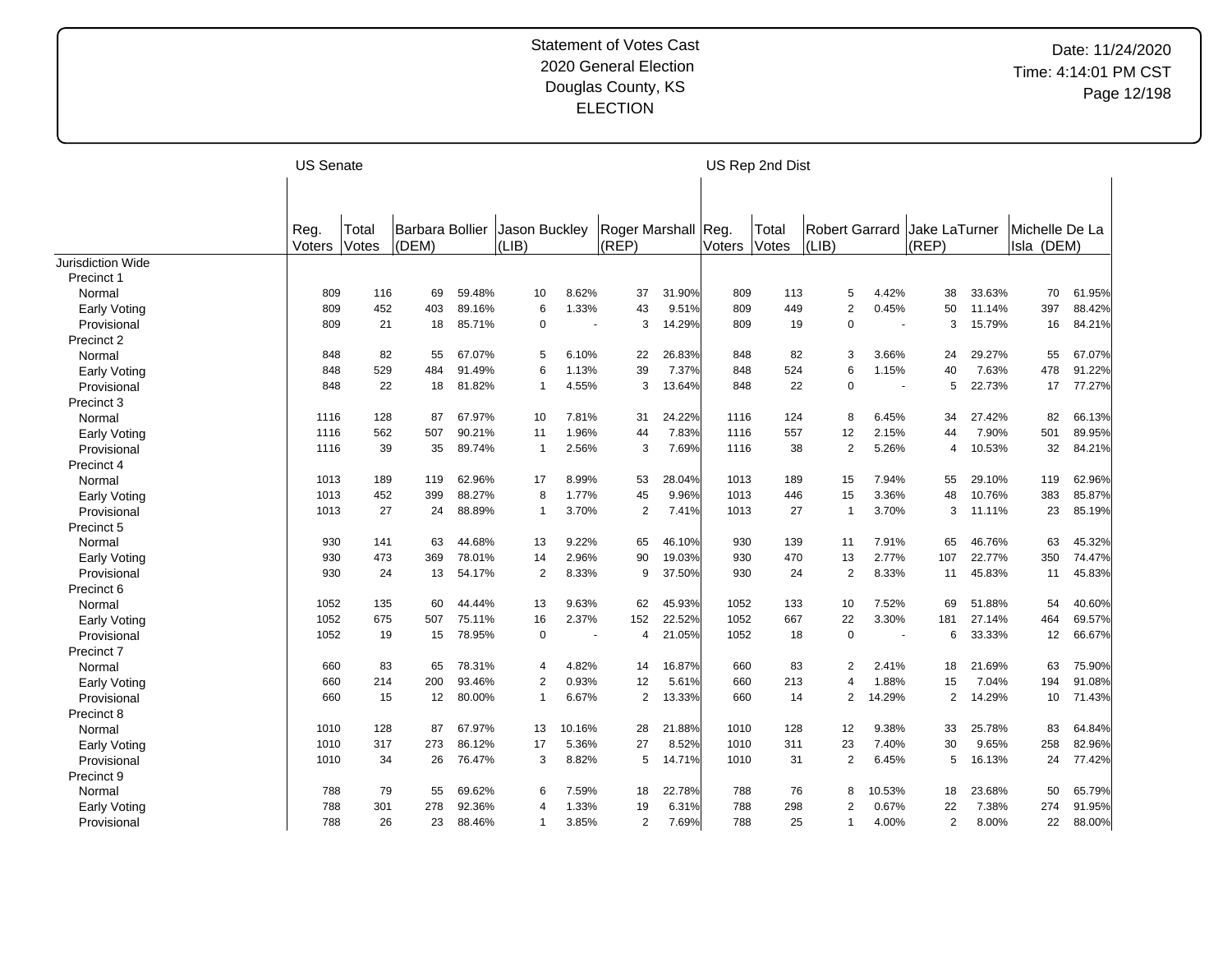|                     | <b>US Senate</b> |       |                        |        |                |        |                     |        |        | US Rep 2nd Dist |                       |        |                |        |                |        |
|---------------------|------------------|-------|------------------------|--------|----------------|--------|---------------------|--------|--------|-----------------|-----------------------|--------|----------------|--------|----------------|--------|
|                     |                  |       |                        |        |                |        |                     |        |        |                 |                       |        |                |        |                |        |
|                     |                  |       |                        |        |                |        |                     |        |        |                 |                       |        |                |        |                |        |
|                     | Reg.             | Total | <b>Barbara Bollier</b> |        | Jason Buckley  |        | Roger Marshall Reg. |        |        | Total           | <b>Robert Garrard</b> |        | Jake LaTurner  |        | Michelle De La |        |
|                     | Voters           | Votes | (DEM)                  |        | (LIB)          |        | (REP)               |        | Voters | Votes           | (LIB)                 |        | (REP)          |        | Isla (DEM)     |        |
| Precinct 10         |                  |       |                        |        |                |        |                     |        |        |                 |                       |        |                |        |                |        |
| Normal              | 735              | 102   | 64                     | 62.75% | 8              | 7.84%  | 30                  | 29.41% | 735    | 96              | 5                     | 5.21%  | 31             | 32.29% | 60             | 62.50% |
| Early Voting        | 735              | 96    | 80                     | 83.33% | $\overline{4}$ | 4.17%  | 12                  | 12.50% | 735    | 92              | 3                     | 3.26%  | 13             | 14.13% | 76             | 82.61% |
| Provisional         | 735              | 15    | 10                     | 66.67% | 3              | 20.00% | $\overline{2}$      | 13.33% | 735    | 14              | 3                     | 21.43% | $\overline{2}$ | 14.29% | 9              | 64.29% |
| Precinct 11         |                  |       |                        |        |                |        |                     |        |        |                 |                       |        |                |        |                |        |
| Normal              | 884              | 164   | 93                     | 56.71% | 15             | 9.15%  | 56                  | 34.15% | 884    | 164             | 12                    | 7.32%  | 59             | 35.98% | 93             | 56.71% |
| Early Voting        | 884              | 451   | 392                    | 86.92% | 16             | 3.55%  | 43                  | 9.53%  | 884    | 451             | 13                    | 2.88%  | 44             | 9.76%  | 394            | 87.36% |
| Provisional         | 884              | 24    | 19                     | 79.17% | $\overline{2}$ | 8.33%  | 3                   | 12.50% | 884    | 23              | $\overline{2}$        | 8.70%  | 3              | 13.04% | 18             | 78.26% |
| Precinct 12         |                  |       |                        |        |                |        |                     |        |        |                 |                       |        |                |        |                |        |
| Normal              | 1609             | 269   | 156                    | 57.99% | 26             | 9.67%  | 87                  | 32.34% | 1609   | 264             | 23                    | 8.71%  | 93             | 35.23% | 148            | 56.06% |
| Early Voting        | 1609             | 804   | 650                    | 80.85% | 28             | 3.48%  | 126                 | 15.67% | 1609   | 802             | 26                    | 3.24%  | 134            | 16.71% | 642            | 80.05% |
| Provisional         | 1609             | 35    | 23                     | 65.71% | 3              | 8.57%  | 9                   | 25.71% | 1609   | 34              | 3                     | 8.82%  | 10             | 29.41% | 21             | 61.76% |
| Precinct 13         |                  |       |                        |        |                |        |                     |        |        |                 |                       |        |                |        |                |        |
| Normal              | 1084             | 150   | 82                     | 54.67% | 12             | 8.00%  | 56                  | 37.33% | 1084   | 146             | 11                    | 7.53%  | 59             | 40.41% | 76             | 52.05% |
| Early Voting        | 1084             | 699   | 591                    | 84.55% | 9              | 1.29%  | 99                  | 14.16% | 1084   | 696             | 16                    | 2.30%  | 115            | 16.52% | 565            | 81.18% |
| Provisional         | 1084             | 25    | 17                     | 68.00% | $\overline{1}$ | 4.00%  | $\overline{7}$      | 28.00% | 1084   | 25              | 1                     | 4.00%  | $\overline{7}$ | 28.00% | 17             | 68.00% |
| Precinct 14         |                  |       |                        |        |                |        |                     |        |        |                 |                       |        |                |        |                |        |
| Normal              | 2394             | 395   | 229                    | 57.97% | 30             | 7.59%  | 136                 | 34.43% | 2394   | 374             | 31                    | 8.29%  | 141            | 37.70% | 202            | 54.01% |
| Early Voting        | 2394             | 1034  | 793                    | 76.69% | 36             | 3.48%  | 205                 | 19.83% | 2394   | 1023            | 32                    | 3.13%  | 239            | 23.36% | 752            | 73.51% |
| Provisional         | 2394             | 60    | 44                     | 73.33% | 5              | 8.33%  | 11                  | 18.33% | 2394   | 59              | 3                     | 5.08%  | 12             | 20.34% | 44             | 74.58% |
| Precinct 15         |                  |       |                        |        |                |        |                     |        |        |                 |                       |        |                |        |                |        |
| Normal              | 1512             | 215   | 132                    | 61.40% | 18             | 8.37%  | 65                  | 30.23% | 1512   | 212             | 18                    | 8.49%  | 70             | 33.02% | 124            | 58.49% |
| <b>Early Voting</b> | 1512             | 785   | 672                    | 85.61% | 17             | 2.17%  | 96                  | 12.23% | 1512   | 780             | 13                    | 1.67%  | 114            | 14.62% | 653            | 83.72% |
| Provisional         | 1512             | 42    | 36                     | 85.71% | 3              | 7.14%  | 3                   | 7.14%  | 1512   | 40              | $\mathbf 0$           |        | $\overline{2}$ | 5.00%  | 38             | 95.00% |
| Precinct 16         |                  |       |                        |        |                |        |                     |        |        |                 |                       |        |                |        |                |        |
| Normal              | 1125             | 145   | 72                     | 49.66% | 13             | 8.97%  | 60                  | 41.38% | 1125   | 142             | 12                    | 8.45%  | 60             | 42.25% | 70             | 49.30% |
| <b>Early Voting</b> | 1125             | 657   | 543                    | 82.65% | 24             | 3.65%  | 90                  | 13.70% | 1125   | 654             | 18                    | 2.75%  | 104            | 15.90% | 532            | 81.35% |
| Provisional         | 1125             | 33    | 25                     | 75.76% | 3              | 9.09%  | 5                   | 15.15% | 1125   | 33              | $\mathbf 0$           | ÷.     | $\overline{7}$ | 21.21% | 26             | 78.79% |
| Precinct 17         |                  |       |                        |        |                |        |                     |        |        |                 |                       |        |                |        |                |        |
| Normal              | 1556             | 207   | 98                     | 47.34% | 17             | 8.21%  | 92                  | 44.44% | 1556   | 202             | 14                    | 6.93%  | 93             | 46.04% | 95             | 47.03% |
| Early Voting        | 1556             | 969   | 738                    | 76.16% | 24             | 2.48%  | 207                 | 21.36% | 1556   | 966             | 24                    | 2.48%  | 234            | 24.22% | 708            | 73.29% |
| Provisional         | 1556             | 22    | 16                     | 72.73% | 0              |        | 6                   | 27.27% | 1556   | 20              | $\mathbf 0$           | . —    | 6              | 30.00% | 14             | 70.00% |
| Precinct 18         |                  |       |                        |        |                |        |                     |        |        |                 |                       |        |                |        |                |        |
| Normal              | 1876             | 286   | 151                    | 52.80% | 16             | 5.59%  | 119                 | 41.61% | 1876   | 280             | 13                    | 4.64%  | 125            | 44.64% | 142            | 50.71% |
| <b>Early Voting</b> | 1876             | 1104  | 838                    | 75.91% | 27             | 2.45%  | 239                 | 21.65% | 1876   | 1101            | 29                    | 2.63%  | 268            | 24.34% | 804            | 73.02% |
| Provisional         | 1876             | 33    | 20                     | 60.61% | 3              | 9.09%  | 10                  | 30.30% | 1876   | 32              | $\overline{2}$        | 6.25%  | 7              | 21.88% | 23             | 71.88% |
| Precinct 19         |                  |       |                        |        |                |        |                     |        |        |                 |                       |        |                |        |                |        |
| Normal              | 1354             | 115   | 32                     | 27.83% | $\overline{7}$ | 6.09%  | 76                  | 66.09% | 1354   | 112             | $\overline{7}$        | 6.25%  | 76             | 67.86% | 29             | 25.89% |
| Early Voting        | 1354             | 932   | 670                    | 71.89% | 15             | 1.61%  | 247                 | 26.50% | 1354   | 933             | 17                    | 1.82%  | 293            | 31.40% | 623            | 66.77% |
| Provisional         | 1354             | 31    | 24                     | 77.42% | -1             | 3.23%  | 6                   | 19.35% | 1354   | 31              | $\Omega$              |        | 6              | 19.35% | 25             | 80.65% |
|                     |                  |       |                        |        |                |        |                     |        |        |                 |                       |        |                |        |                |        |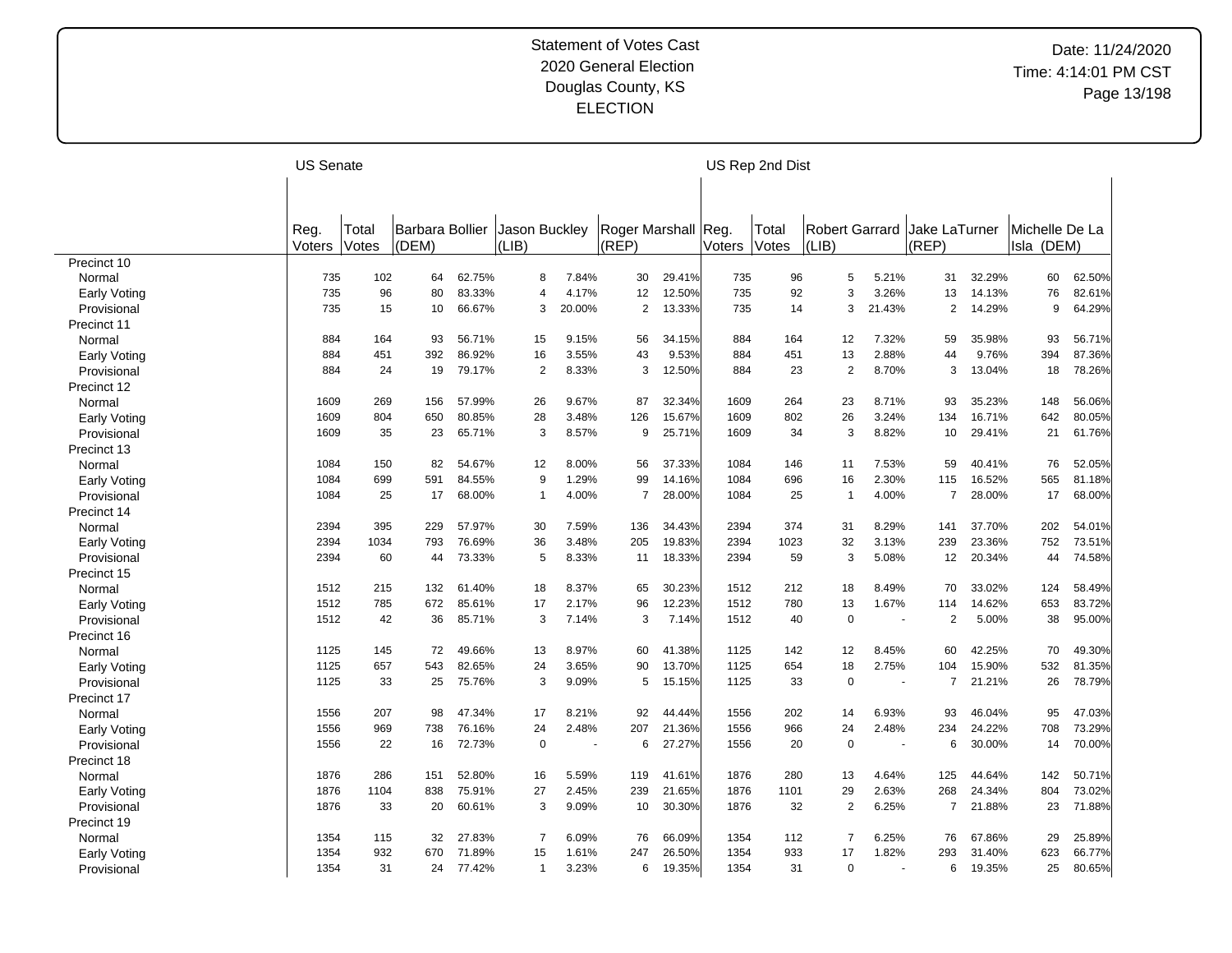|              | <b>US Senate</b> |                |                          |           |                        |        |                              |        |        | US Rep 2nd Dist |                         |        |                        |        |                              |        |
|--------------|------------------|----------------|--------------------------|-----------|------------------------|--------|------------------------------|--------|--------|-----------------|-------------------------|--------|------------------------|--------|------------------------------|--------|
|              |                  |                |                          |           |                        |        |                              |        |        |                 |                         |        |                        |        |                              |        |
|              |                  |                |                          |           |                        |        |                              |        |        |                 |                         |        |                        |        |                              |        |
|              | Reg.<br>Voters   | Total<br>Votes | Barbara Bollier<br>(DEM) |           | Jason Buckley<br>(LIB) |        | Roger Marshall Reg.<br>(REP) |        | Voters | Total<br>Votes  | Robert Garrard<br>(LIB) |        | Jake LaTurner<br>(REF) |        | Michelle De La<br>Isla (DEM) |        |
| Precinct 20  |                  |                |                          |           |                        |        |                              |        |        |                 |                         |        |                        |        |                              |        |
| Normal       | 1758             | 283            | 143                      | 50.53%    | 17                     | 6.01%  | 123                          | 43.46% | 1758   | 280             | 22                      | 7.86%  | 124                    | 44.29% | 134                          | 47.86% |
| Early Voting | 1758             | 1057           | 820                      | 77.58%    | 34                     | 3.22%  | 203                          | 19.21% | 1758   | 1048            | 29                      | 2.77%  | 234                    | 22.33% | 785                          | 74.90% |
| Provisional  | 1758             | 34             | 23                       | 67.65%    | 2                      | 5.88%  | 9                            | 26.47% | 1758   | 32              | $\mathbf 0$             |        | 10                     | 31.25% | 22                           | 68.75% |
| Precinct 21  |                  |                |                          |           |                        |        |                              |        |        |                 |                         |        |                        |        |                              |        |
| Normal       | 616              | 47             | 25                       | 53.19%    | $\overline{2}$         | 4.26%  | 20                           | 42.55% | 616    | 45              | 2                       | 4.44%  | 20                     | 44.44% | 23                           | 51.11% |
| Early Voting | 616              | 384            | 318                      | 82.81%    | $\overline{7}$         | 1.82%  | 59                           | 15.36% | 616    | 381             | 6                       | 1.57%  | 62                     | 16.27% | 313                          | 82.15% |
| Provisional  | 616              | 11             | 9                        | 81.82%    | $\mathbf 0$            |        | 2                            | 18.18% | 616    | 11              | $\overline{1}$          | 9.09%  | 3                      | 27.27% | $\overline{7}$               | 63.64% |
| Precinct 22  |                  |                |                          |           |                        |        |                              |        |        |                 |                         |        |                        |        |                              |        |
| Normal       | 1406             | 247            | 120                      | 48.58%    | 19                     | 7.69%  | 108                          | 43.72% | 1406   | 246             | 13                      | 5.28%  | 110                    | 44.72% | 123                          | 50.00% |
| Early Voting | 1406             | 696            | 531                      | 76.29%    | 27                     | 3.88%  | 138                          | 19.83% | 1406   | 691             | 23                      | 3.33%  | 157                    | 22.72% | 511                          | 73.95% |
| Provisional  | 1406             | 46             | 33                       | 71.74%    | 2                      | 4.35%  | 11                           | 23.91% | 1406   | 45              | 3                       | 6.67%  | $12 \overline{ }$      | 26.67% | 30                           | 66.67% |
| Precinct 23  |                  |                |                          |           |                        |        |                              |        |        |                 |                         |        |                        |        |                              |        |
| Normal       | 757              | 119            | 76                       | 63.87%    | 8                      | 6.72%  | 35                           | 29.41% | 757    | 119             | 5                       | 4.20%  | 39                     | 32.77% | 75                           | 63.03% |
| Early Voting | 757              | 438            | 380                      | 86.76%    | 8                      | 1.83%  | 50                           | 11.42% | 757    | 427             | 10                      | 2.34%  | 68                     | 15.93% | 349                          | 81.73% |
| Provisional  | 757              | 21             | 14                       | 66.67%    | $\mathbf 0$            |        | 7                            | 33.33% | 757    | 21              | -1                      | 4.76%  | 8                      | 38.10% | 12                           | 57.14% |
| Precinct 24  |                  |                |                          |           |                        |        |                              |        |        |                 |                         |        |                        |        |                              |        |
| Normal       | 826              | 88             | 51                       | 57.95%    | 5                      | 5.68%  | 32                           | 36.36% | 826    | 86              | 4                       | 4.65%  | 34                     | 39.53% | 48                           | 55.81% |
| Early Voting | 826              | 487            | 352                      | 72.28%    | 18                     | 3.70%  | 117                          | 24.02% | 826    | 480             | 13                      | 2.71%  | 133                    | 27.71% | 334                          | 69.58% |
| Provisional  | 826              | 25             | 19                       | 76.00%    | 3                      | 12.00% | 3                            | 12.00% | 826    | 25              | $\overline{1}$          | 4.00%  | 4                      | 16.00% | 20                           | 80.00% |
| Precinct 25  |                  |                |                          |           |                        |        |                              |        |        |                 |                         |        |                        |        |                              |        |
| Normal       | 1031             | 109            | 70                       | 64.22%    | 15                     | 13.76% | 24                           | 22.02% | 1031   | 102             | 9                       | 8.82%  | 24                     | 23.53% | 69                           | 67.65% |
| Early Voting | 1031             | 287            | 259                      | 90.24%    | 9                      | 3.14%  | 19                           | 6.62%  | 1031   | 280             | $\overline{7}$          | 2.50%  | 25                     | 8.93%  | 248                          | 88.57% |
| Provisional  | 1031             | 26             | 19                       | 73.08%    | 3                      | 11.54% | $\overline{4}$               | 15.38% | 1031   | 25              | 3                       | 12.00% | $\overline{4}$         | 16.00% | 18                           | 72.00% |
| Precinct 26  |                  |                |                          |           |                        |        |                              |        |        |                 |                         |        |                        |        |                              |        |
| Normal       | 933              | 122            | 68                       | 55.74%    | 9                      | 7.38%  | 45                           | 36.89% | 933    | 118             | 10                      | 8.47%  | 43                     | 36.44% | 65                           | 55.08% |
| Early Voting | 933              | 475            | 436                      | 91.79%    | 8                      | 1.68%  | 31                           | 6.53%  | 933    | 472             | 7                       | 1.48%  | 30                     | 6.36%  | 435                          | 92.16% |
| Provisional  | 933              | 21             | 18                       | 85.71%    | $\mathbf 1$            | 4.76%  | $\overline{2}$               | 9.52%  | 933    | 19              | $\mathbf{2}$            | 10.53% | $\overline{2}$         | 10.53% | 15                           | 78.95% |
| Precinct 27  |                  |                |                          |           |                        |        |                              |        |        |                 |                         |        |                        |        |                              |        |
| Normal       | 971              | 138            | 81                       | 58.70%    | $\overline{7}$         | 5.07%  | 50                           | 36.23% | 971    | 131             | 10                      | 7.63%  | 46                     | 35.11% | 75                           | 57.25% |
| Early Voting | 971              | 511            | 448                      | 87.67%    | 17                     | 3.33%  | 46                           | 9.00%  | 971    | 503             | 7                       | 1.39%  | 52                     | 10.34% | 444                          | 88.27% |
| Provisional  | 971              | 18             | 16                       | 88.89%    | $\mathbf 0$            |        | 2                            | 11.11% | 971    | 19              | $\overline{1}$          | 5.26%  | 3                      | 15.79% | 15                           | 78.95% |
| Precinct 28  |                  |                |                          |           |                        |        |                              |        |        |                 |                         |        |                        |        |                              |        |
| Normal       | 553              | 72             | 48                       | 66.67%    | 8                      | 11.11% | 16                           | 22.22% | 553    | 70              | 10                      | 14.29% | 18                     | 25.71% | 42                           | 60.00% |
| Early Voting | 553              | 344            | 303                      | 88.08%    | 6                      | 1.74%  | 35                           | 10.17% | 553    | 341             | 7                       | 2.05%  | 43                     | 12.61% | 291                          | 85.34% |
| Provisional  | 553              | 9              |                          | 9 100.00% | $\mathbf 0$            |        | $\mathbf 0$                  |        | 553    | 8               | $\mathbf{1}$            | 12.50% | $\mathbf{1}$           | 12.50% | 6                            | 75.00% |
| Precinct 29  |                  |                |                          |           |                        |        |                              |        |        |                 |                         |        |                        |        |                              |        |
| Normal       | 929              | 143            | 86                       | 60.14%    | 13                     | 9.09%  | 44                           | 30.77% | 929    | 141             | 10                      | 7.09%  | 42                     | 29.79% | 89                           | 63.12% |
| Early Voting | 929              | 452            | 381                      | 84.29%    | 11                     | 2.43%  | 60                           | 13.27% | 929    | 448             | 14                      | 3.12%  | 71                     | 15.85% | 363                          | 81.03% |
| Provisional  | 929              | 23             | 17                       | 73.91%    | $\mathbf 1$            | 4.35%  | 5                            | 21.74% | 929    | 23              | 2                       | 8.70%  | 4                      | 17.39% | 17                           | 73.91% |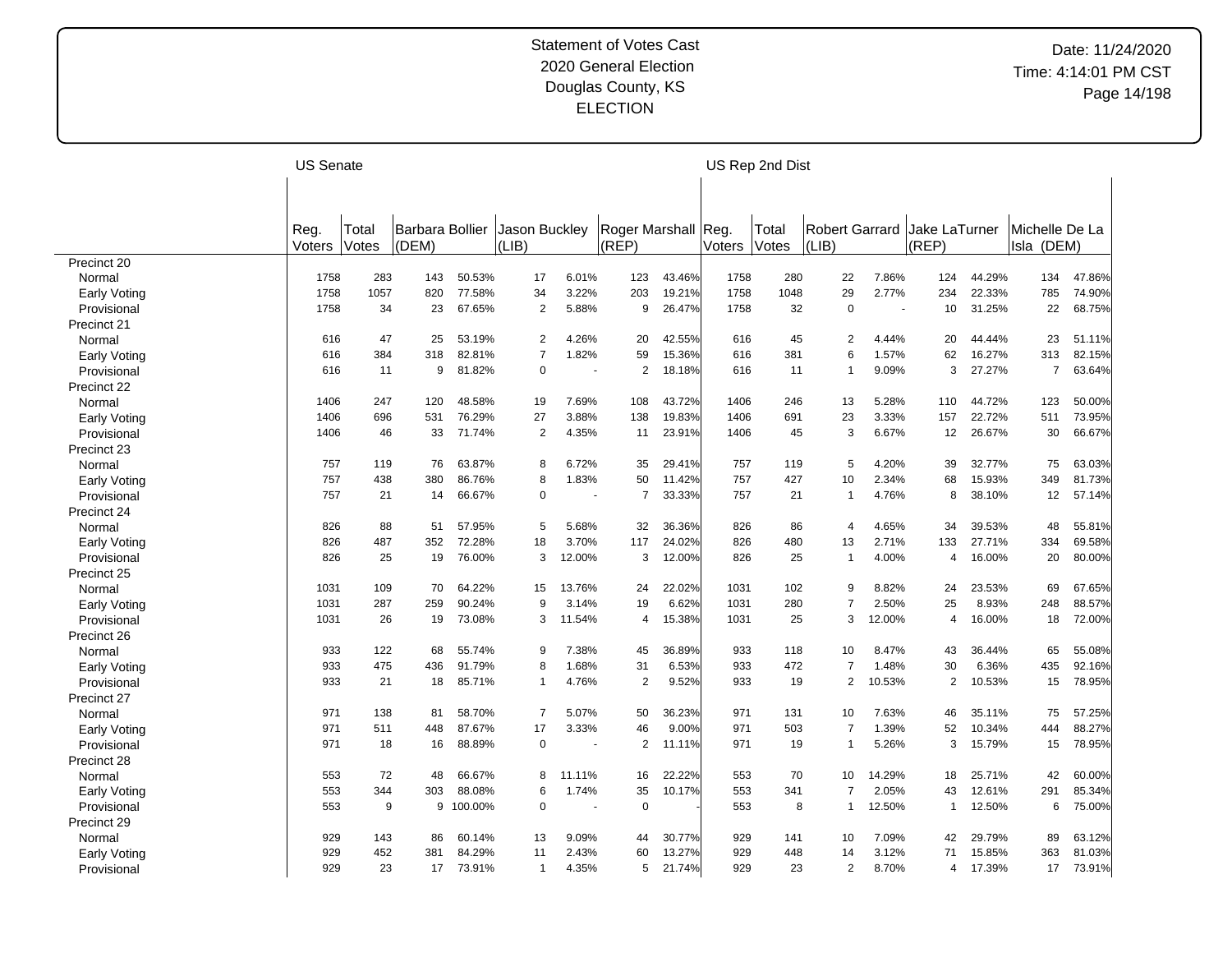|                       | <b>US Senate</b> |              |                 |           |                |                       |                     |        |        | US Rep 2nd Dist |                       |                          |                |                |                |         |
|-----------------------|------------------|--------------|-----------------|-----------|----------------|-----------------------|---------------------|--------|--------|-----------------|-----------------------|--------------------------|----------------|----------------|----------------|---------|
|                       |                  |              |                 |           |                |                       |                     |        |        |                 |                       |                          |                |                |                |         |
|                       |                  |              |                 |           |                |                       |                     |        |        |                 |                       |                          |                |                |                |         |
|                       | Reg.             | Total        | Barbara Bollier |           | Jason Buckley  |                       | Roger Marshall Reg. |        |        | Total           | <b>Robert Garrard</b> |                          | Jake LaTurner  |                | Michelle De La |         |
|                       | Voters           | Votes        | (DEM)           |           | (LIB)          |                       | (REP)               |        | Voters | Votes           | (LIB)                 |                          | (REP)          |                | Isla (DEM)     |         |
| Precinct 30 S2 (30.1) |                  |              |                 |           |                |                       |                     |        |        |                 |                       |                          |                |                |                |         |
| Normal                | 316              | 41           | 24              | 58.54%    | 3              | 7.32%                 | 14                  | 34.15% | 316    | 41              | 5                     | 12.20%                   | 13             | 31.71%         | 23             | 56.10%  |
| Early Voting          | 316              | 176          | 143             | 81.25%    | $\overline{2}$ | 1.14%                 | 31                  | 17.61% | 316    | 175             | 3                     | 1.71%                    | 29             | 16.57%         | 143            | 81.71%  |
| Provisional           | 316              | 10           | 8               | 80.00%    | $\mathbf 0$    |                       | $\overline{2}$      | 20.00% | 316    | 9               | 0                     | ٠.                       | 2              | 22.22%         | $\overline{7}$ | 77.78%  |
| Precinct 30 S3 (30.2) |                  |              |                 |           |                |                       |                     |        |        |                 |                       |                          |                |                |                |         |
| Normal                | 795              | 119          | 79              | 66.39%    | 15             | 12.61%                | 25                  | 21.01% | 795    | 119             | 14                    | 11.76%                   | 25             | 21.01%         | 80             | 67.23%  |
| Early Voting          | 795              | 268          | 226             | 84.33%    | 17             | 6.34%                 | 25                  | 9.33%  | 795    | 262             | 8                     | 3.05%                    | 24             | 9.16%          | 230            | 87.79%  |
| Provisional           | 795              | 26           | 21              | 80.77%    | $\mathbf 1$    | 3.85%                 | 4                   | 15.38% | 795    | 23              | 1                     | 4.35%                    | 3              | 13.04%         | 19             | 82.61%  |
| Precinct 31           |                  |              |                 |           |                |                       |                     |        |        |                 |                       |                          |                |                |                |         |
| Normal                | 1124             | 227          | 120             | 52.86%    | 15             | 6.61%                 | 92                  | 40.53% | 1124   | 224             | 15                    | 6.70%                    | 97             | 43.30%         | 112            | 50.00%  |
| Early Voting          | 1124             | 636          | 525             | 82.55%    | 14             | 2.20%                 | 97                  | 15.25% | 1124   | 633             | 22                    | 3.48%                    | 101            | 15.96%         | 510            | 80.57%  |
| Provisional           | 1124             | 32           | 23              | 71.88%    | 2              | 6.25%                 | $\overline{7}$      | 21.88% | 1124   | 32              | 3                     | 9.38%                    | 8              | 25.00%         | 21             | 65.62%  |
| Precinct 32           |                  |              |                 |           |                |                       |                     |        |        |                 |                       |                          |                |                |                |         |
| Normal                | 1032             | 175          | 94              | 53.71%    | 17             | 9.71%                 | 64                  | 36.57% | 1032   | 173             | 22                    | 12.72%                   | 60             | 34.68%         | 91             | 52.60%  |
| Early Voting          | 1032             | 396          | 289             | 72.98%    | 19             | 4.80%                 | 88                  | 22.22% | 1032   | 395             | 17                    | 4.30%                    | 97             | 24.56%         | 281            | 71.14%  |
| Provisional           | 1032             | 31           | 20              | 64.52%    | $\overline{2}$ | 6.45%                 | 9                   | 29.03% | 1032   | 31              | $\overline{2}$        | 6.45%                    | $\overline{7}$ | 22.58%         | 22             | 70.97%  |
| Precinct 33           |                  |              |                 |           |                |                       |                     |        |        |                 |                       |                          |                |                |                |         |
| Normal                | 935              | 99           | 65              | 65.66%    | $\overline{7}$ | 7.07%                 | 27                  | 27.27% | 935    | 98              | 9                     | 9.18%                    | 26             | 26.53%         | 63             | 64.29%  |
| Early Voting          | 935              | 639          | 553             | 86.54%    | 17             | 2.66%                 | 69                  | 10.80% | 935    | 635             | 12                    | 1.89%                    | 74             | 11.65%         | 549            | 86.46%  |
| Provisional           | 935              | 19           | 12              | 63.16%    | 2              | 10.53%                | 5                   | 26.32% | 935    | 19              | $\overline{1}$        | 5.26%                    | 6              | 31.58%         | 12             | 63.16%  |
| Precinct 34 S2 (34.1) |                  |              |                 |           |                |                       |                     |        |        |                 |                       |                          |                |                |                |         |
| Normal                | 604              | 82           | 49              | 59.76%    | 3              | 3.66%                 | 30                  | 36.59% | 604    | 81              | 4                     | 4.94%                    | 25             | 30.86%         | 52             | 64.20%  |
| Early Voting          | 604              | 380          | 338             | 88.95%    | 11             | 2.89%                 | 31                  | 8.16%  | 604    | 380             | 8                     | 2.11%                    | 45             | 11.84%         | 327            | 86.05%  |
| Provisional           | 604              | 12           | 10              | 83.33%    | 2              | 16.67%                | $\mathbf 0$         |        | 604    | 12              | 0                     |                          | $\overline{c}$ | 16.67%         | 10             | 83.33%  |
| Precinct 34 S3 (34.2) |                  |              |                 |           |                |                       |                     |        |        |                 |                       |                          |                |                |                |         |
| Normal                | 167              | 17           | 10              | 58.82%    | $\overline{2}$ | 11.76%                | 5                   | 29.41% | 167    | 17              | 2                     | 11.76%                   | 5              | 29.41%         | 10             | 58.82%  |
| Early Voting          | 167              | 63           | 57              | 90.48%    | $\mathbf 1$    | 1.59%                 | 5                   | 7.94%  | 167    | 63              | 1                     | 1.59%                    | 5              | 7.94%          | 57             | 90.48%  |
| Provisional           | 167              | $\mathbf{1}$ | $\overline{0}$  |           |                | 1 100.00%             | $\Omega$            |        | 167    | $\mathbf{1}$    | 0                     | $\overline{\phantom{a}}$ | $\Omega$       | $\blacksquare$ | $\mathbf{1}$   | 100.00% |
| Precinct 35 S2 (35.1) |                  |              |                 |           |                |                       |                     |        |        |                 |                       |                          |                |                |                |         |
| Normal                | 1150             | 165          | 104             | 63.03%    | 23             | 13.94%                | 38                  | 23.03% | 1150   | 163             | 20                    | 12.27%                   | 42             | 25.77%         | 101            | 61.96%  |
|                       | 1150             | 575          | 471             | 81.91%    | 30             | 5.22%                 | 74                  | 12.87% | 1150   | 577             | 22                    | 3.81%                    | 81             | 14.04%         | 474            | 82.15%  |
| Early Voting          | 1150             | 27           | 23              | 85.19%    | $\overline{2}$ | 7.41%                 | $\overline{2}$      | 7.41%  | 1150   | 27              | $\overline{1}$        | 3.70%                    | 3              | 11.11%         | 23             | 85.19%  |
| Provisional           |                  |              |                 |           |                |                       |                     |        |        |                 |                       |                          |                |                |                |         |
| Precinct 35 S3 (35.2) |                  |              |                 |           | $\mathbf{1}$   |                       |                     |        |        |                 |                       |                          |                |                |                |         |
| Normal                | 86               | 23           | 16              | 69.57%    |                | 4.35%                 | 6<br>$\overline{7}$ | 26.09% | 86     | 23              | 1                     | 4.35%                    | 6              | 26.09%         | 16             | 69.57%  |
| Early Voting          | 86               | 35           | 28              | 80.00%    | $\mathbf 0$    |                       |                     | 20.00% | 86     | 35              | 3                     | 8.57%                    | 8<br>$\Omega$  | 22.86%         | 24             | 68.57%  |
| Provisional           | 86               | $\mathbf{1}$ |                 | 1 100.00% | $\mathbf 0$    | $\tilde{\phantom{a}}$ | $\mathbf 0$         |        | 86     | $\overline{1}$  | 0                     |                          |                |                | $\mathbf{1}$   | 100.00% |
| Precinct 36           |                  |              |                 |           |                |                       |                     |        |        |                 |                       |                          |                |                |                |         |
| Normal                | 898              | 121          | 58              | 47.93%    | 11             | 9.09%                 | 52                  | 42.98% | 898    | 117             | 10                    | 8.55%                    | 55             | 47.01%         | 52             | 44.44%  |
| Early Voting          | 898              | 492          | 385             | 78.25%    | 25             | 5.08%                 | 82                  | 16.67% | 898    | 487             | 23                    | 4.72%                    | 81             | 16.63%         | 383            | 78.64%  |
| Provisional           | 898              | 23           | 19              | 82.61%    | 3              | 13.04%                | $\mathbf{1}$        | 4.35%  | 898    | 22              | 6                     | 27.27%                   | $\mathbf 1$    | 4.55%          | 15             | 68.18%  |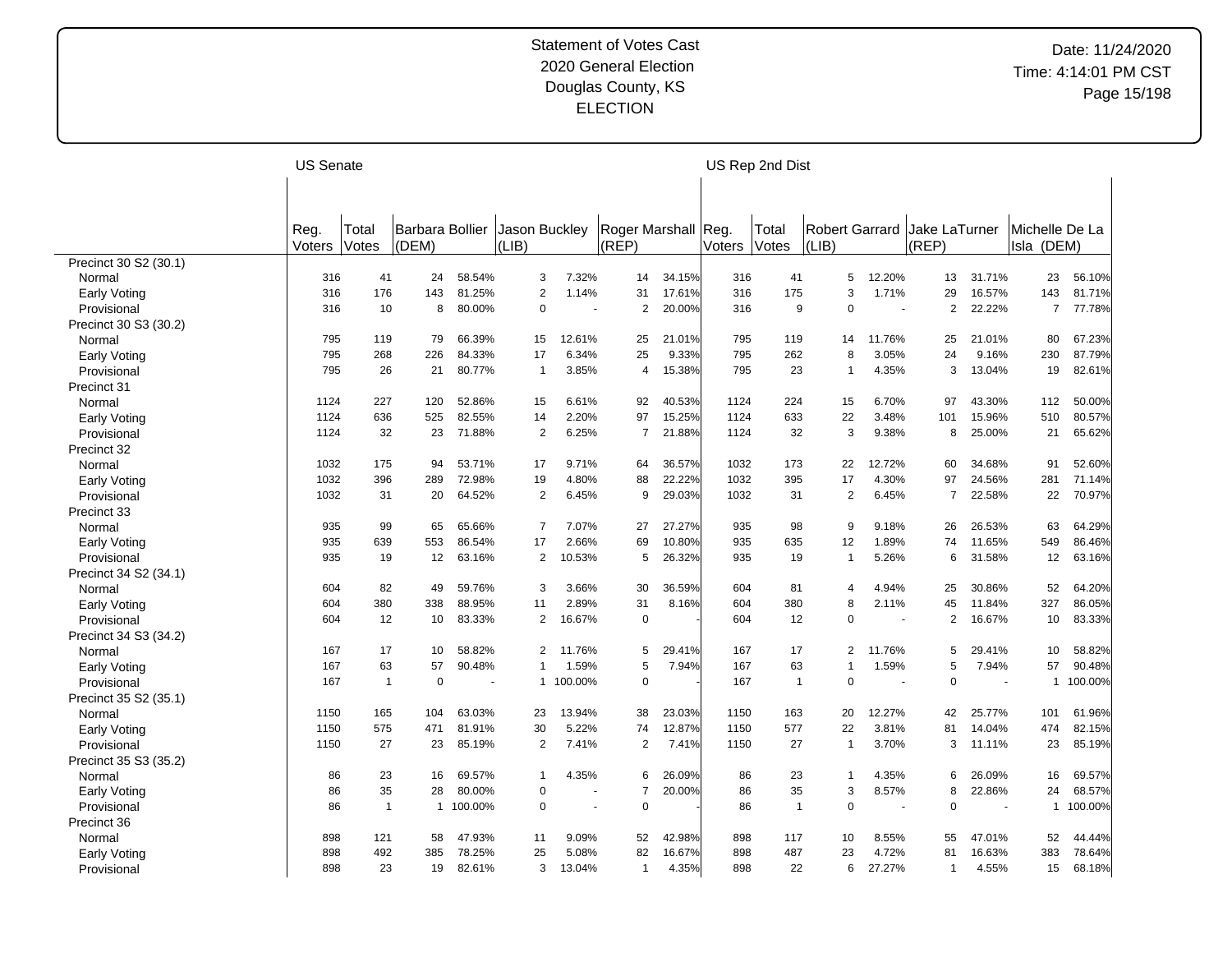|                                    | <b>US Senate</b> |              |                 |         |                |                |                     |         |                | US Rep 2nd Dist |                |                          |                |         |                |         |
|------------------------------------|------------------|--------------|-----------------|---------|----------------|----------------|---------------------|---------|----------------|-----------------|----------------|--------------------------|----------------|---------|----------------|---------|
|                                    |                  |              |                 |         |                |                |                     |         |                |                 |                |                          |                |         |                |         |
|                                    |                  |              |                 |         |                |                |                     |         |                |                 |                |                          |                |         |                |         |
|                                    | Reg.             | Total        | Barbara Bollier |         | Jason Buckley  |                | Roger Marshall Reg. |         |                | Total           | Robert Garrard |                          | Jake LaTurner  |         | Michelle De La |         |
|                                    | Voters           | Votes        | (DEM)           |         | (LIB)          |                | (REP)               |         | Voters         | Votes           | (LIB)          |                          | (REF)          |         | Isla (DEM)     |         |
| Precinct 37                        |                  |              |                 |         |                |                |                     |         |                |                 |                |                          |                |         |                |         |
| Normal                             | 1315             | 172          | 71              | 41.28%  | 13             | 7.56%          | 88                  | 51.16%  | 1315           | 167             | 11             | 6.59%                    | 92             | 55.09%  | 64             | 38.32%  |
| Early Voting                       | 1315             | 734          | 557             | 75.89%  | 37             | 5.04%          | 140                 | 19.07%  | 1315           | 729             | 32             | 4.39%                    | 153            | 20.99%  | 544            | 74.62%  |
| Provisional                        | 1315             | 30           | 25              | 83.33%  | $\mathbf{1}$   | 3.33%          | 4                   | 13.33%  | 1315           | 30              | $\overline{1}$ | 3.33%                    | 4              | 13.33%  | 25             | 83.33%  |
| Precinct 38                        |                  |              |                 |         |                |                |                     |         |                |                 |                |                          |                |         |                |         |
| Normal                             | 1838             | 183          | 87              | 47.54%  | 18             | 9.84%          | 78                  | 42.62%  | 1838           | 179             | 22             | 12.29%                   | 80             | 44.69%  | 77             | 43.02%  |
| Early Voting                       | 1838             | 1170         | 900             | 76.92%  | 29             | 2.48%          | 241                 | 20.60%  | 1838           | 1163            | 36             | 3.10%                    | 280            | 24.08%  | 847            | 72.83%  |
| Provisional                        | 1838             | 30           | 24              | 80.00%  | $\mathbf 0$    |                | 6                   | 20.00%  | 1838           | 29              | $\pmb{0}$      | $\sim$                   | 5              | 17.24%  | 24             | 82.76%  |
| Precinct 39                        |                  |              |                 |         |                |                |                     |         |                |                 |                |                          |                |         |                |         |
| Normal                             | 1118             | 181          | 133             | 73.48%  | 19             | 10.50%         | 29                  | 16.02%  | 1118           | 173             | 14             | 8.09%                    | 28             | 16.18%  | 131            | 75.72%  |
| Early Voting                       | 1118             | 573          | 537             | 93.72%  | 8              | 1.40%          | 28                  | 4.89%   | 1118           | 569             | 9              | 1.58%                    | 35             | 6.15%   | 525            | 92.27%  |
| Provisional                        | 1118             | 26           | 23              | 88.46%  | $\mathbf 0$    |                | 3                   | 11.54%  | 1118           | 27              | $\overline{1}$ | 3.70%                    | 3              | 11.11%  | 23             | 85.19%  |
| Precinct 40                        |                  |              |                 |         |                |                |                     |         |                |                 |                |                          |                |         |                |         |
| Normal                             | 1001             | 122          | 97              | 79.51%  | 10             | 8.20%          | 15                  | 12.30%  | 1001           | 123             | 3              | 2.44%                    | 16             | 13.01%  | 104            | 84.55%  |
| Early Voting                       | 1001             | 561          | 524             | 93.40%  | 14             | 2.50%          | 23                  | 4.10%   | 1001           | 558             | 21             | 3.76%                    | 22             | 3.94%   | 515            | 92.29%  |
| Provisional                        | 1001             | 28           | 24              | 85.71%  | 2              | 7.14%          | $\overline{2}$      | 7.14%   | 1001           | 27              | 0              | $\overline{\phantom{a}}$ | $\overline{2}$ | 7.41%   | 25             | 92.59%  |
| Precinct 41 S3 H46 (41.1)          |                  |              |                 |         |                |                |                     |         |                |                 |                |                          |                |         |                |         |
|                                    | 1769             | 339          | 194             | 57.23%  | 29             | 8.55%          | 116                 | 34.22%  | 1769           | 330             | 27             | 8.18%                    | 124            | 37.58%  | 179            | 54.24%  |
| Normal                             | 1769             | 901          | 759             | 84.24%  | 41             | 4.55%          | 101                 | 11.21%  | 1769           | 897             | 40             | 4.46%                    | 115            | 12.82%  | 742            | 82.72%  |
| Early Voting                       |                  |              |                 |         |                |                | 11                  |         |                |                 | 5              |                          |                |         |                |         |
| Provisional                        | 1769             | 46           | 32              | 69.57%  | 3              | 6.52%          |                     | 23.91%  | 1769           | 45              |                | 11.11%                   | 12             | 26.67%  | 28             | 62.22%  |
| Precinct 41 S3 H45 (41.2)          |                  |              |                 |         |                |                |                     |         |                |                 |                |                          |                |         |                |         |
| Normal                             | -1               | $\mathbf{1}$ | $\mathbf{1}$    | 100.00% | $\mathbf 0$    |                | $\mathbf 0$         |         | -1             | $\mathbf{1}$    | $\mathbf 0$    |                          | $\Omega$       |         | $\mathbf{1}$   | 100.00% |
| Early Voting                       | -1               | $\mathbf 0$  | $\mathbf 0$     |         | $\mathbf 0$    |                | $\Omega$            |         | $\overline{1}$ | $\pmb{0}$       | $\mathbf 0$    |                          | $\Omega$       |         | 0              |         |
| Provisional                        | $\overline{1}$   | $\mathbf 0$  | $\mathbf 0$     |         | $\mathbf 0$    |                | $\Omega$            |         | -1             | $\mathbf 0$     | $\mathbf 0$    |                          | $\Omega$       |         | $\mathbf 0$    |         |
| Precinct 41 S2 H46 (41.3)          |                  |              |                 |         |                |                |                     |         |                |                 |                |                          |                |         |                |         |
| Normal                             | 29               | 5            | $\mathbf{1}$    | 20.00%  | 3              | 60.00%         | 1                   | 20.00%  | 29             | 5               | $\mathbf 0$    | $\ddot{\phantom{1}}$     | 3              | 60.00%  | 2              | 40.00%  |
| Early Voting                       | 29               | 8            | 8               | 100.00% | $\mathbf 0$    |                | $\Omega$            |         | 29             | $\overline{7}$  | $\mathbf 0$    | $\ddot{\phantom{1}}$     | $\Omega$       |         | $\overline{7}$ | 100.00% |
| Provisional                        | 29               | $\mathbf{1}$ | $\mathbf 0$     |         | $\mathbf 0$    | $\overline{a}$ | $\mathbf{1}$        | 100.00% | 29             | $\mathbf{1}$    | $\mathbf 0$    | ÷.                       | $\mathbf{1}$   | 100.00% | $\mathbf 0$    |         |
| Precinct 42 H46 (42.1)             |                  |              |                 |         |                |                |                     |         |                |                 |                |                          |                |         |                |         |
| Normal                             | 456              | 82           | 43              | 52.44%  | 8              | 9.76%          | 31                  | 37.80%  | 456            | 81              | 3              | 3.70%                    | 39             | 48.15%  | 39             | 48.15%  |
| Early Voting                       | 456              | 199          | 168             | 84.42%  | $\overline{4}$ | 2.01%          | 27                  | 13.57%  | 456            | 197             | 5              | 2.54%                    | 26             | 13.20%  | 166            | 84.26%  |
| Provisional                        | 456              | 13           | 6               | 46.15%  | $\mathbf 1$    | 7.69%          | 6                   | 46.15%  | 456            | 13              | $\mathbf 0$    |                          | 8              | 61.54%  | 5              | 38.46%  |
| Precinct 42 H45 (42.2, 42.3, 42.4) |                  |              |                 |         |                |                |                     |         |                |                 |                |                          |                |         |                |         |
| Normal                             | 497              | 104          | 54              | 51.92%  | 6              | 5.77%          | 44                  | 42.31%  | 497            | 105             | 5              | 4.76%                    | 49             | 46.67%  | 51             | 48.57%  |
| Early Voting                       | 497              | 264          | 198             | 75.00%  | 10             | 3.79%          | 56                  | 21.21%  | 497            | 262             | $\overline{7}$ | 2.67%                    | 64             | 24.43%  | 191            | 72.90%  |
| Provisional                        | 497              | 16           | 12              | 75.00%  | $\mathbf 1$    | 6.25%          | 3                   | 18.75%  | 497            | 16              | $\mathbf 0$    | $\overline{\phantom{a}}$ | 4              | 25.00%  | 12             | 75.00%  |
| Precinct 43 CC1 (43.1)             |                  |              |                 |         |                |                |                     |         |                |                 |                |                          |                |         |                |         |
| Normal                             | 820              | 113          | 56              | 49.56%  | $\overline{7}$ | 6.19%          | 50                  | 44.25%  | 820            | 112             | 4              | 3.57%                    | 56             | 50.00%  | 52             | 46.43%  |
| Early Voting                       | 820              | 476          | 369             | 77.52%  | 10             | 2.10%          | 97                  | 20.38%  | 820            | 475             | 11             | 2.32%                    | 116            | 24.42%  | 348            | 73.26%  |
| Provisional                        | 820              | 14           | 12              | 85.71%  | $\Omega$       |                | 2                   | 14.29%  | 820            | 14              | $\mathbf 1$    | 7.14%                    | $\overline{1}$ | 7.14%   | 12             | 85.71%  |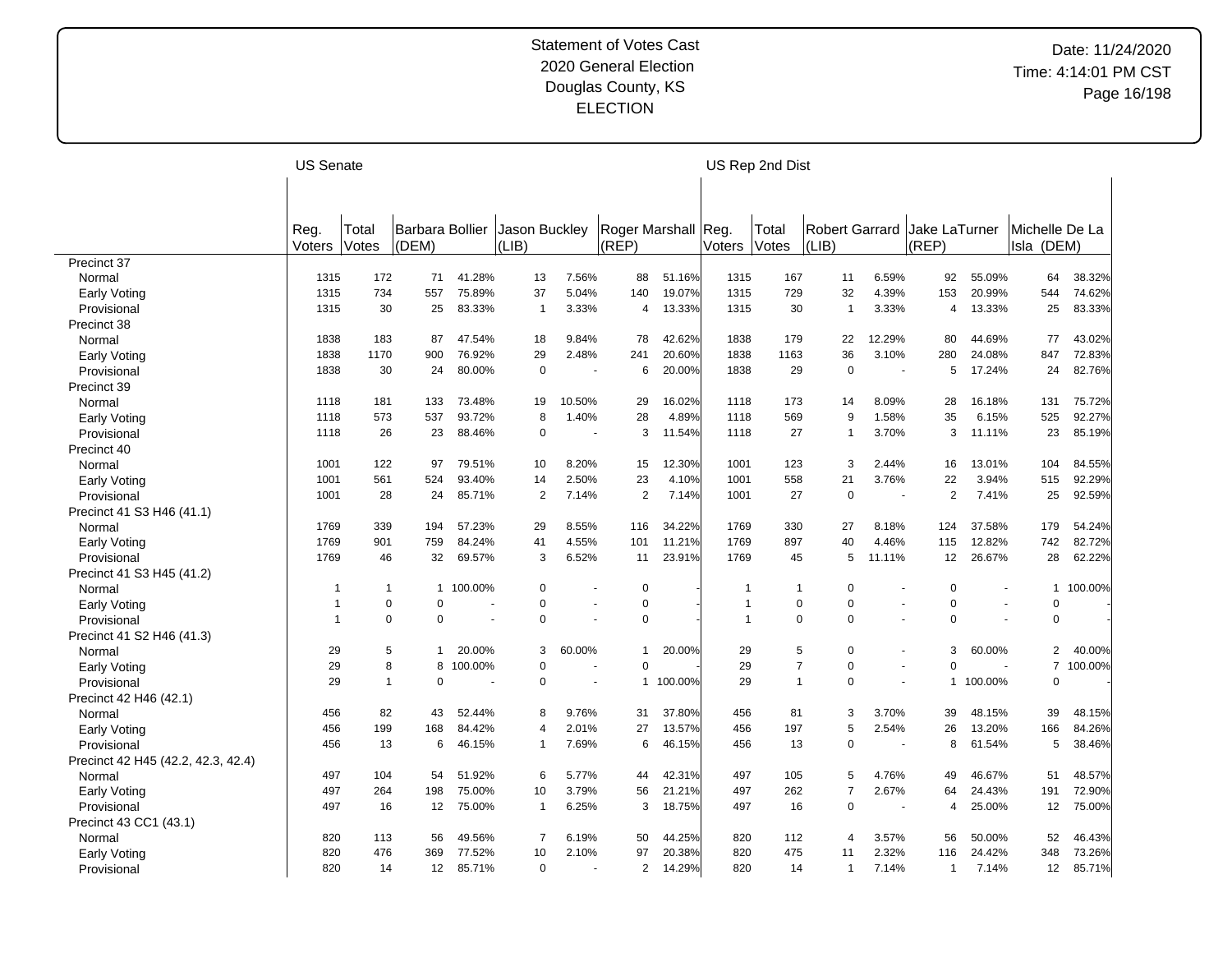|                              | <b>US Senate</b> |                |                 |        |                |        |                     |        |        | US Rep 2nd Dist |                       |                          |                |        |                |        |
|------------------------------|------------------|----------------|-----------------|--------|----------------|--------|---------------------|--------|--------|-----------------|-----------------------|--------------------------|----------------|--------|----------------|--------|
|                              |                  |                |                 |        |                |        |                     |        |        |                 |                       |                          |                |        |                |        |
|                              |                  |                |                 |        |                |        |                     |        |        |                 |                       |                          |                |        |                |        |
|                              | Reg.             | Total          | Barbara Bollier |        | Jason Buckley  |        | Roger Marshall Reg. |        |        | Total           | <b>Robert Garrard</b> |                          | Jake LaTurner  |        | Michelle De La |        |
|                              | Voters           | Votes          | (DEM)           |        | (LIB)          |        | (REP)               |        | Voters | Votes           | (LIB)                 |                          | (REP)          |        | Isla (DEM)     |        |
| Precinct 43 CC3 (43.2, 43.3) |                  |                |                 |        |                |        |                     |        |        |                 |                       |                          |                |        |                |        |
| Normal                       | 1472             | 205            | 84              | 40.98% | 10             | 4.88%  | 111                 | 54.15% | 1472   | 204             | 16                    | 7.84%                    | 112            | 54.90% | 76             | 37.25% |
| Early Voting                 | 1472             | 835            | 628             | 75.21% | 17             | 2.04%  | 190                 | 22.75% | 1472   | 828             | 24                    | 2.90%                    | 223            | 26.93% | 581            | 70.17% |
| Provisional                  | 1472             | 49             | 31              | 63.27% | $\overline{2}$ | 4.08%  | 16                  | 32.65% | 1472   | 49              | $\overline{2}$        | 4.08%                    | 17             | 34.69% | 30             | 61.22% |
| Precinct 44 H45 (44.1)       |                  |                |                 |        |                |        |                     |        |        |                 |                       |                          |                |        |                |        |
| Normal                       | 744              | 139            | 62              | 44.60% | 11             | 7.91%  | 66                  | 47.48% | 744    | 139             | $\overline{7}$        | 5.04%                    | 70             | 50.36% | 62             | 44.60% |
| Early Voting                 | 744              | 447            | 338             | 75.62% | 14             | 3.13%  | 95                  | 21.25% | 744    | 438             | 15                    | 3.42%                    | 110            | 25.11% | 313            | 71.46% |
| Provisional                  | 744              | 9              | 6               | 66.67% | $\pmb{0}$      |        | 3                   | 33.33% | 744    | 9               | 1                     | 11.11%                   | $\overline{2}$ | 22.22% | 6              | 66.67% |
| Precinct 44 H44 (44.2)       |                  |                |                 |        |                |        |                     |        |        |                 |                       |                          |                |        |                |        |
| Normal                       | 458              | 71             | 38              | 53.52% | 6              | 8.45%  | 27                  | 38.03% | 458    | 71              | 6                     | 8.45%                    | 29             | 40.85% | 36             | 50.70% |
| Early Voting                 | 458              | 298            | 246             | 82.55% | 15             | 5.03%  | 37                  | 12.42% | 458    | 296             | 8                     | 2.70%                    | 51             | 17.23% | 237            | 80.07% |
| Provisional                  | 458              | 6              | 3               | 50.00% | $\Omega$       |        | 3                   | 50.00% | 458    | 6               | 0                     | $\overline{\phantom{a}}$ | 3              | 50.00% | 3              | 50.00% |
| Precinct 45                  |                  |                |                 |        |                |        |                     |        |        |                 |                       |                          |                |        |                |        |
| Normal                       | 1699             | 204            | 65              | 31.86% | 10             | 4.90%  | 129                 | 63.24% | 1699   | 200             | 10                    | 5.00%                    | 135            | 67.50% | 55             | 27.50% |
| <b>Early Voting</b>          | 1699             | 1162           | 820             | 70.57% | 11             | 0.95%  | 331                 | 28.49% | 1699   | 1156            | 19                    | 1.64%                    | 362            | 31.31% | 775            | 67.04% |
| Provisional                  | 1699             | 39             | 23              | 58.97% | $\mathbf{1}$   | 2.56%  | 15                  | 38.46% | 1699   | 38              | $\overline{1}$        | 2.63%                    | 13             | 34.21% | 24             | 63.16% |
| Precinct 46                  |                  |                |                 |        |                |        |                     |        |        |                 |                       |                          |                |        |                |        |
| Normal                       | 2536             | 346            | 195             | 56.36% | 27             | 7.80%  | 124                 | 35.84% | 2536   | 341             | 27                    | 7.92%                    | 133            | 39.00% | 181            | 53.08% |
| Early Voting                 | 2536             | 1328           | 1026            | 77.26% | 58             | 4.37%  | 244                 | 18.37% | 2536   | 1317            | 47                    | 3.57%                    | 280            | 21.26% | 990            | 75.17% |
| Provisional                  | 2536             | 78             | 59              | 75.64% | 6              | 7.69%  | 13                  | 16.67% | 2536   | 75              | 2                     | 2.67%                    | 14             | 18.67% | 59             | 78.67% |
| Precinct 47                  |                  |                |                 |        |                |        |                     |        |        |                 |                       |                          |                |        |                |        |
| Normal                       | 711              | 124            | 71              | 57.26% | 4              | 3.23%  | 49                  | 39.52% | 711    | 122             | 8                     | 6.56%                    | 52             | 42.62% | 62             | 50.82% |
| Early Voting                 | 711              | 401            | 272             | 67.83% | 6              | 1.50%  | 123                 | 30.67% | 711    | 396             | 7                     | 1.77%                    | 139            | 35.10% | 250            | 63.13% |
| Provisional                  | 711              | 23             | 14              | 60.87% | $\mathbf 1$    | 4.35%  | 8                   | 34.78% | 711    | 23              | 0                     | $\overline{\phantom{a}}$ | 9              | 39.13% | 14             | 60.87% |
| Precinct 48                  |                  |                |                 |        |                |        |                     |        |        |                 |                       |                          |                |        |                |        |
| Normal                       | 1422             | 173            | 65              | 37.57% | 5              | 2.89%  | 103                 | 59.54% | 1422   | 170             | $\overline{7}$        | 4.12%                    | 112            | 65.88% | 51             | 30.00% |
| Early Voting                 | 1422             | 942            | 722             | 76.65% | 15             | 1.59%  | 205                 | 21.76% | 1422   | 931             | 11                    | 1.18%                    | 253            | 27.18% | 667            | 71.64% |
| Provisional                  | 1422             | 22             | 14              | 63.64% | $\mathbf{1}$   | 4.55%  | 7                   | 31.82% | 1422   | 22              | -1                    | 4.55%                    | 8              | 36.36% | 13             | 59.09% |
| Precinct 49                  |                  |                |                 |        |                |        |                     |        |        |                 |                       |                          |                |        |                |        |
| Normal                       | 2071             | 278            | 116             | 41.73% | 10             | 3.60%  | 152                 | 54.68% | 2071   | 269             | 13                    | 4.83%                    | 155            | 57.62% | 101            | 37.55% |
| Early Voting                 | 2071             | 1305           | 901             | 69.04% | 23             | 1.76%  | 381                 | 29.20% | 2071   | 1299            | 32                    | 2.46%                    | 439            | 33.80% | 828            | 63.74% |
| Provisional                  | 2071             | 44             | 34              | 77.27% | $\mathbf{1}$   | 2.27%  | 9                   | 20.45% | 2071   | 44              | -1                    | 2.27%                    | 12             | 27.27% | 31             | 70.45% |
| Precinct 50 City (50.2)      |                  |                |                 |        |                |        |                     |        |        |                 |                       |                          |                |        |                |        |
| Normal                       | 1644             | 449            | 95              | 21.16% | 60             | 13.36% | 294                 | 65.48% | 1644   | 448             | 52                    | 11.61%                   | 303            | 67.63% | 93             | 20.76% |
| Early Voting                 | 1644             | 718            | 351             | 48.89% | 58             | 8.08%  | 309                 | 43.04% | 1644   | 707             | 50                    | 7.07%                    | 346            | 48.94% | 311            | 43.99% |
| Provisional                  | 1644             | 40             | 19              | 47.50% | $\overline{7}$ | 17.50% | 14                  | 35.00% | 1644   | 36              | 5                     | 13.89%                   | 12             | 33.33% | 19             | 52.78% |
| Precinct 50 Twp              |                  |                |                 |        |                |        |                     |        |        |                 |                       |                          |                |        |                |        |
| Normal                       | 70               | 18             | 3               | 16.67% | 2              | 11.11% | 13                  | 72.22% | 70     | 17              | 0                     | $\sim$                   | 13             | 76.47% | $\overline{4}$ | 23.53% |
|                              | 70               | 28             | 18              | 64.29% | $\overline{2}$ | 7.14%  | 8                   | 28.57% | 70     | 27              | $\overline{2}$        | 7.41%                    | 10             | 37.04% | 15             | 55.56% |
| Early Voting                 | 70               | $\overline{2}$ | $\mathbf{1}$    | 50.00% |                | 50.00% | $\overline{0}$      |        | 70     | 2               | 0                     |                          | $\mathbf{1}$   | 50.00% | $\mathbf{1}$   | 50.00% |
| Provisional                  |                  |                |                 |        | 1              |        |                     |        |        |                 |                       |                          |                |        |                |        |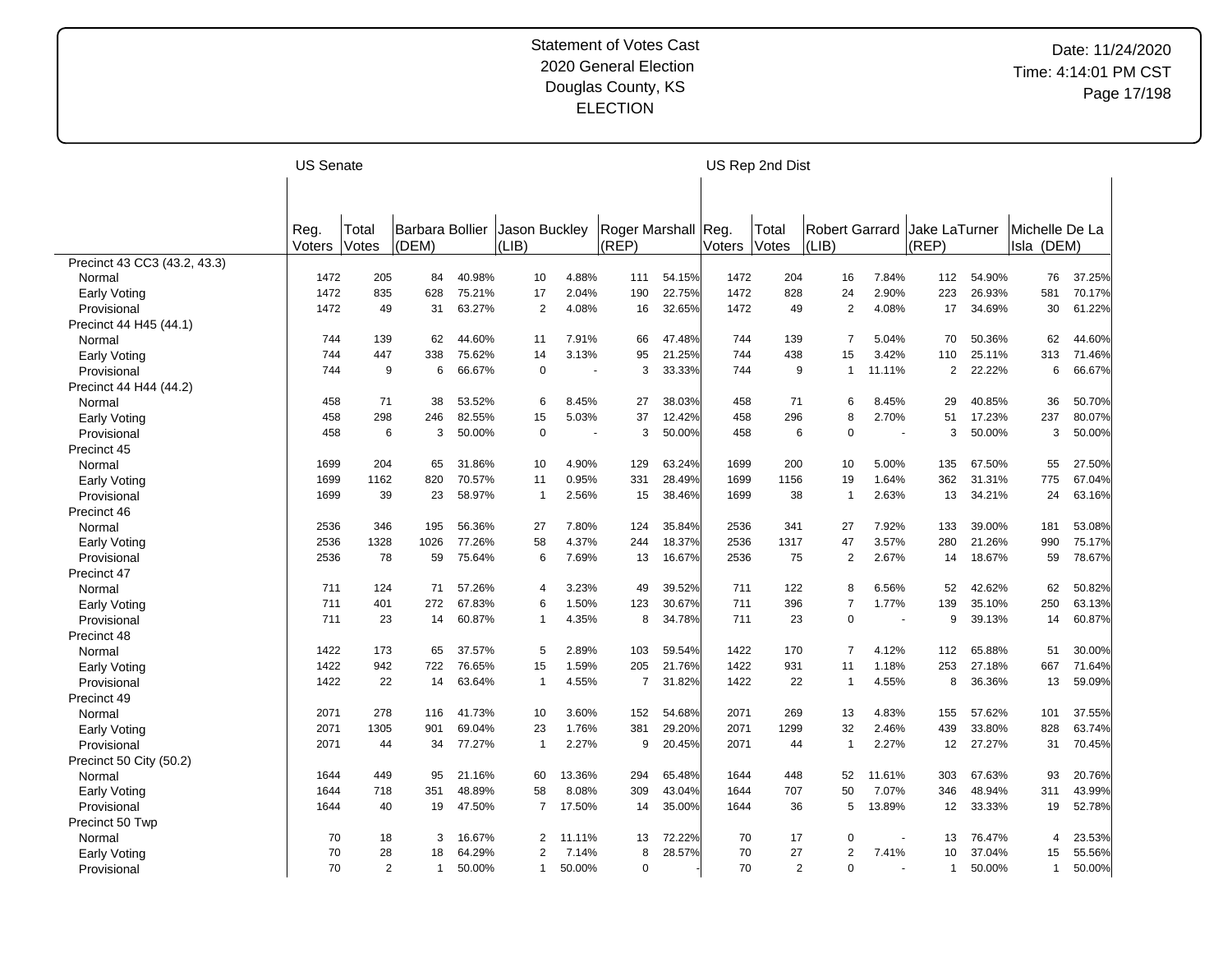|                                  | <b>US Senate</b> |                |                 |           |                |        |                     |         |        | US Rep 2nd Dist |                |                      |                |         |                |         |
|----------------------------------|------------------|----------------|-----------------|-----------|----------------|--------|---------------------|---------|--------|-----------------|----------------|----------------------|----------------|---------|----------------|---------|
|                                  |                  |                |                 |           |                |        |                     |         |        |                 |                |                      |                |         |                |         |
|                                  |                  |                |                 |           |                |        |                     |         |        |                 |                |                      |                |         |                |         |
|                                  | Reg.             | Total          | Barbara Bollier |           | Jason Buckley  |        | Roger Marshall Reg. |         |        | Total           | Robert Garrard |                      | Jake LaTurner  |         | Michelle De La |         |
|                                  | Voters           | Votes          | (DEM)           |           | (LIB)          |        | (REP)               |         | Voters | Votes           | (LIB)          |                      | (REF)          |         | Isla (DEM)     |         |
| Precinct 51                      |                  |                |                 |           |                |        |                     |         |        |                 |                |                      |                |         |                |         |
| Normal                           | 557              | 211            | 66              | 31.28%    | 12             | 5.69%  | 133                 | 63.03%  | 557    | 209             | 10             | 4.78%                | 139            | 66.51%  | 60             | 28.71%  |
| Early Voting                     | 557              | 250            | 158             | 63.20%    | 8              | 3.20%  | 84                  | 33.60%  | 557    | 248             | 5              | 2.02%                | 90             | 36.29%  | 153            | 61.69%  |
| Provisional                      | 557              | 8              | 3               | 37.50%    | $\mathbf 0$    |        | 5                   | 62.50%  | 557    | 8               | $\pmb{0}$      |                      | 5              | 62.50%  | 3              | 37.50%  |
| Precinct 52 City (52.3)          |                  |                |                 |           |                |        |                     |         |        |                 |                |                      |                |         |                |         |
| Normal                           | 684              | 186            | 46              | 24.73%    | 21             | 11.29% | 119                 | 63.98%  | 684    | 184             | 20             | 10.87%               | 117            | 63.59%  | 47             | 25.54%  |
| Early Voting                     | 684              | 270            | 164             | 60.74%    | 19             | 7.04%  | 87                  | 32.22%  | 684    | 267             | 19             | 7.12%                | 93             | 34.83%  | 155            | 58.05%  |
| Provisional                      | 684              | 21             | 4               | 19.05%    | 2              | 9.52%  | 15                  | 71.43%  | 684    | 20              | -1             | 5.00%                | 14             | 70.00%  | 5              | 25.00%  |
| Precinct 52 Twp                  |                  |                |                 |           |                |        |                     |         |        |                 |                |                      |                |         |                |         |
| Normal                           | 101              | 23             | $\overline{2}$  | 8.70%     | 2              | 8.70%  | 19                  | 82.61%  | 101    | 22              | 1              | 4.55%                | 18             | 81.82%  | 3              | 13.64%  |
| Early Voting                     | 101              | 49             | 20              | 40.82%    | $\overline{4}$ | 8.16%  | 25                  | 51.02%  | 101    | 49              | 6              | 12.24%               | 26             | 53.06%  | 17             | 34.69%  |
| Provisional                      | 101              | $\overline{2}$ | $\mathbf 0$     |           | $\mathbf 0$    |        | 2                   | 100.00% | 101    | 2               | $\mathbf 0$    | ÷.                   | $\overline{2}$ | 100.00% | $\mathbf 0$    |         |
| Precinct 53 H10 Twp              |                  |                |                 |           |                |        |                     |         |        |                 |                |                      |                |         |                |         |
| Normal                           | 707              | 207            | 37              | 17.87%    | 12             | 5.80%  | 158                 | 76.33%  | 707    | 206             | 14             | 6.80%                | 163            | 79.13%  | 29             | 14.08%  |
|                                  | 707              | 360            | 174             | 48.33%    | 22             | 6.11%  | 164                 | 45.56%  | 707    | 357             | 15             | 4.20%                | 184            | 51.54%  | 158            | 44.26%  |
| Early Voting                     | 707              | 15             | 8               | 53.33%    | $\mathbf 1$    | 6.67%  | 6                   | 40.00%  | 707    | 15              | 2              | 13.33%               | 8              | 53.33%  | 5              | 33.33%  |
| Provisional                      |                  |                |                 |           |                |        |                     |         |        |                 |                |                      |                |         |                |         |
| Precinct 53 H42 City (53.4)      | 640              | 177            |                 | 29.94%    | 20             | 11.30% | 104                 | 58.76%  | 640    | 174             |                | 8.62%                |                | 63.79%  |                | 27.59%  |
| Normal                           |                  |                | 53              |           |                |        |                     |         |        |                 | 15             |                      | 111            |         | 48             |         |
| Early Voting                     | 640              | 310            | 181             | 58.39%    | 20             | 6.45%  | 109                 | 35.16%  | 640    | 307             | 19             | 6.19%                | 124            | 40.39%  | 164            | 53.42%  |
| Provisional                      | 640              | 14             | 3               | 21.43%    | $\mathbf 1$    | 7.14%  | 10                  | 71.43%  | 640    | 13              | 2              | 15.38%               | 9              | 69.23%  | 2              | 15.38%  |
| Precinct 53 H42 Twp (53.5, 53.6) |                  |                |                 |           |                |        |                     |         |        |                 |                |                      |                |         |                |         |
| Normal                           | 250              | 54             | 13              | 24.07%    | $\overline{2}$ | 3.70%  | 39                  | 72.22%  | 250    | 53              | 5              | 9.43%                | 35             | 66.04%  | 13             | 24.53%  |
| Early Voting                     | 250              | 141            | 84              | 59.57%    | $\overline{7}$ | 4.96%  | 50                  | 35.46%  | 250    | 141             | 11             | 7.80%                | 52             | 36.88%  | 78             | 55.32%  |
| Provisional                      | 250              | $\overline{2}$ | $\mathbf{1}$    | 50.00%    | 0              |        | $\mathbf 1$         | 50.00%  | 250    | $\overline{2}$  | 0              |                      | $\overline{1}$ | 50.00%  | $\mathbf{1}$   | 50.00%  |
| Precinct 54                      |                  |                |                 |           |                |        |                     |         |        |                 |                |                      |                |         |                |         |
| Normal                           | 1284             | 264            | 63              | 23.86%    | 27             | 10.23% | 174                 | 65.91%  | 1284   | 262             | 20             | 7.63%                | 182            | 69.47%  | 60             | 22.90%  |
| Early Voting                     | 1284             | 559            | 318             | 56.89%    | 36             | 6.44%  | 205                 | 36.67%  | 1284   | 558             | 32             | 5.73%                | 224            | 40.14%  | 302            | 54.12%  |
| Provisional                      | 1284             | 29             | 12              | 41.38%    | $\mathbf 1$    | 3.45%  | 16                  | 55.17%  | 1284   | 28              | $\overline{1}$ | 3.57%                | 16             | 57.14%  | 11             | 39.29%  |
| Precinct 55 S3 H45 (55.1)        |                  |                |                 |           |                |        |                     |         |        |                 |                |                      |                |         |                |         |
| Normal                           | 202              | 59             | 16              | 27.12%    | 6              | 10.17% | 37                  | 62.71%  | 202    | 57              | 6              | 10.53%               | 35             | 61.40%  | 16             | 28.07%  |
| Early Voting                     | 202              | 95             | 60              | 63.16%    | 8              | 8.42%  | 27                  | 28.42%  | 202    | 94              | 4              | 4.26%                | 30             | 31.91%  | 60             | 63.83%  |
| Provisional                      | 202              | $\overline{2}$ |                 | 2 100.00% | 0              |        | $\mathbf 0$         |         | 202    | 2               | $\mathbf 0$    |                      | 0              |         | $\overline{2}$ | 100.00% |
| Precinct 55 S3 H46 (55.2)        |                  |                |                 |           |                |        |                     |         |        |                 |                |                      |                |         |                |         |
| Normal                           | 75               | 17             | 8               | 47.06%    | $\mathbf 0$    |        | 9                   | 52.94%  | 75     | 17              | $\Omega$       |                      | 11             | 64.71%  | 6              | 35.29%  |
| Early Voting                     | 75               | 37             | 31              | 83.78%    | $\mathbf{1}$   | 2.70%  | 5                   | 13.51%  | 75     | 37              | 1              | 2.70%                | 6              | 16.22%  | 30             | 81.08%  |
| Provisional                      | 75               | $\mathbf{1}$   |                 | 1 100.00% | $\mathbf 0$    |        | $\mathbf 0$         |         | 75     | $\mathbf{1}$    | $\mathbf 0$    | $\ddot{\phantom{1}}$ | 0              |         | $\mathbf{1}$   | 100.00% |
| Precinct 55 S2 H45 (55.3)        |                  |                |                 |           |                |        |                     |         |        |                 |                |                      |                |         |                |         |
| Normal                           | 31               | 5              | $\mathbf 0$     |           | 0              |        | 5                   | 100.00% | 31     | 5               | 1              | 20.00%               | $\overline{4}$ | 80.00%  | 0              |         |
| Early Voting                     | 31               | 19             | 15              | 78.95%    | $\mathbf 1$    | 5.26%  | 3                   | 15.79%  | 31     | 21              | $\mathbf 0$    |                      | $\overline{2}$ | 9.52%   | 19             | 90.48%  |
| Provisional                      | 31               | $\Omega$       | $\Omega$        |           | $\Omega$       |        | $\Omega$            |         | 31     | $\Omega$        | $\Omega$       |                      | 0              |         | $\mathbf 0$    |         |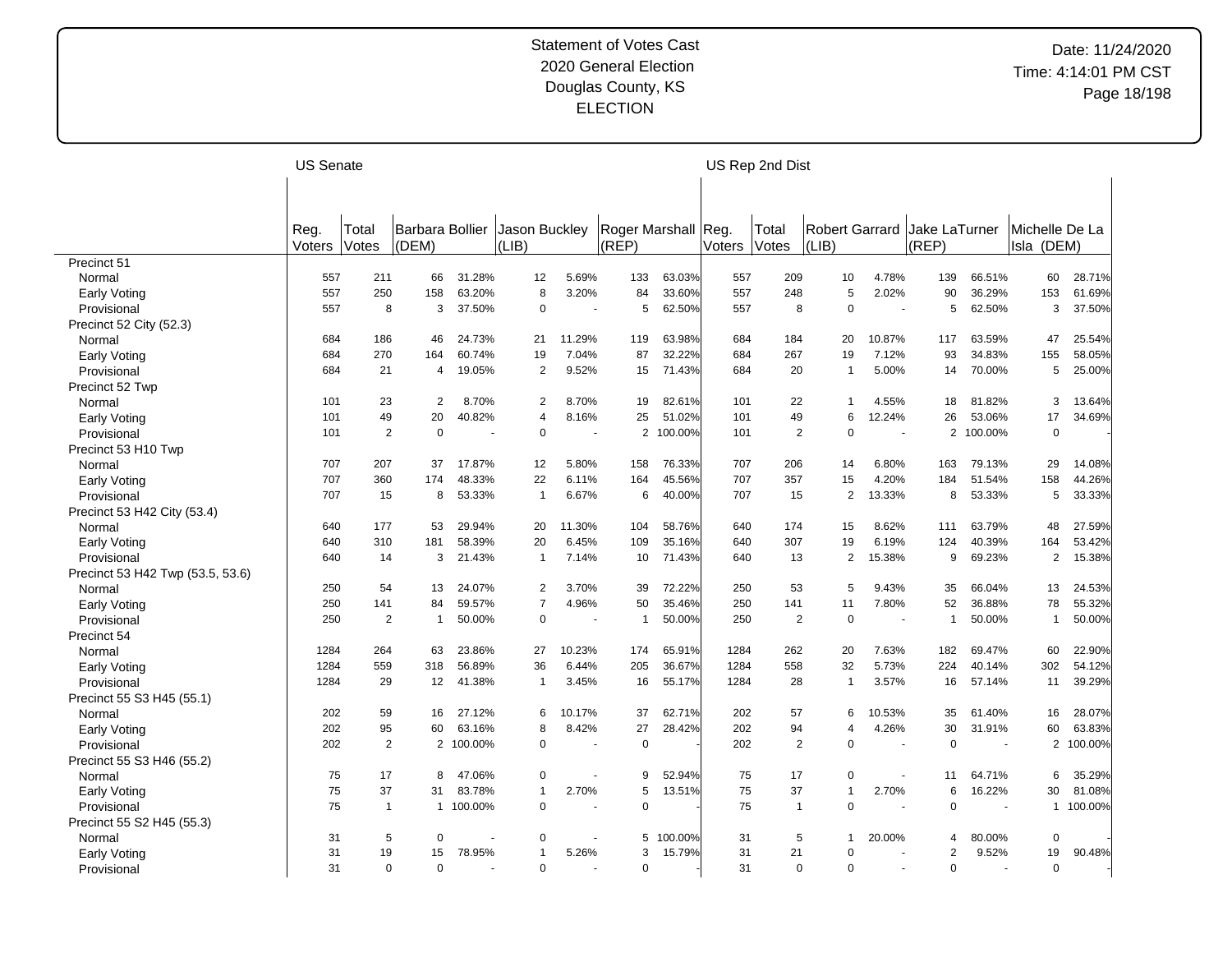|                                 | <b>US Senate</b> |                |                 |         |                |        |                     |        |        | US Rep 2nd Dist |                       |                          |                |                          |                |         |
|---------------------------------|------------------|----------------|-----------------|---------|----------------|--------|---------------------|--------|--------|-----------------|-----------------------|--------------------------|----------------|--------------------------|----------------|---------|
|                                 |                  |                |                 |         |                |        |                     |        |        |                 |                       |                          |                |                          |                |         |
|                                 |                  |                |                 |         |                |        |                     |        |        |                 |                       |                          |                |                          |                |         |
|                                 | Reg.             | Total          | Barbara Bollier |         | Jason Buckley  |        | Roger Marshall Reg. |        |        | Total           | <b>Robert Garrard</b> |                          | Jake LaTurner  |                          | Michelle De La |         |
|                                 | Voters           | Votes          | (DEM)           |         | (LIB)          |        | (REP)               |        | Voters | Votes           | (LIB)                 |                          | (REP)          |                          | Isla (DEM)     |         |
| Precinct 56 S19<br>Normal       | 1063             | 319            | 93              | 29.15%  | 17             | 5.33%  | 209                 | 65.52% | 1063   | 318             | 17                    | 5.35%                    | 226            | 71.07%                   | 75             | 23.58%  |
|                                 | 1063             | 499            | 350             | 70.14%  | 14             | 2.81%  | 135                 | 27.05% | 1063   | 494             | 8                     | 1.62%                    | 157            | 31.78%                   | 329            | 66.60%  |
| Early Voting                    | 1063             | 28             | 15              | 53.57%  | 2              | 7.14%  | 11                  | 39.29% | 1063   | 28              | 3                     | 10.71%                   | 13             | 46.43%                   | 12             | 42.86%  |
| Provisional                     |                  |                |                 |         |                |        |                     |        |        |                 |                       |                          |                |                          |                |         |
| Precinct 56 S2                  |                  |                |                 |         |                |        |                     |        |        |                 |                       |                          |                |                          |                |         |
| Normal                          | 179              | 45             | 17              | 37.78%  | $\overline{2}$ | 4.44%  | 26                  | 57.78% | 179    | 44              | 1                     | 2.27%                    | 29             | 65.91%                   | 14             | 31.82%  |
| Early Voting                    | 179              | 96             | 60              | 62.50%  | $\mathbf{1}$   | 1.04%  | 35                  | 36.46% | 179    | 96              | 1                     | 1.04%                    | 39             | 40.62%                   | 56             | 58.33%  |
| Provisional                     | 179              | 5              | 3               | 60.00%  | $\mathbf 0$    |        | $\overline{2}$      | 40.00% | 179    | 5               | 0                     | $\sim$                   | 2              | 40.00%                   | 3              | 60.00%  |
| Precinct 57 S2 City (57.2)      |                  |                |                 |         |                |        |                     |        |        |                 |                       |                          |                |                          |                |         |
| Normal                          | 407              | 131            | 36              | 27.48%  | 12             | 9.16%  | 83                  | 63.36% | 407    | 131             | 9                     | 6.87%                    | 83             | 63.36%                   | 39             | 29.77%  |
| Early Voting                    | 407              | 146            | 71              | 48.63%  | 12             | 8.22%  | 63                  | 43.15% | 407    | 145             | $\overline{7}$        | 4.83%                    | 65             | 44.83%                   | 73             | 50.34%  |
| Provisional                     | 407              | 5              | 2               | 40.00%  | 1              | 20.00% | $\overline{2}$      | 40.00% | 407    | 5               | $\Omega$              | $\sim$                   | 3              | 60.00%                   | 2              | 40.00%  |
| Precinct 57 S2 Twp (57.1, 57.4) |                  |                |                 |         |                |        |                     |        |        |                 |                       |                          |                |                          |                |         |
| Normal                          | 368              | 78             | 17              | 21.79%  | 4              | 5.13%  | 57                  | 73.08% | 368    | 78              | 3                     | 3.85%                    | 60             | 76.92%                   | 15             | 19.23%  |
| Early Voting                    | 368              | 202            | 129             | 63.86%  | $\overline{7}$ | 3.47%  | 66                  | 32.67% | 368    | 203             | $\overline{7}$        | 3.45%                    | 75             | 36.95%                   | 121            | 59.61%  |
| Provisional                     | 368              | 9              | 5               | 55.56%  | $\Omega$       |        | 4                   | 44.44% | 368    | 9               | 0                     | $\overline{a}$           | $\overline{4}$ | 44.44%                   | 5              | 55.56%  |
| Precinct 57 TWP S19 (57.3)      |                  |                |                 |         |                |        |                     |        |        |                 |                       |                          |                |                          |                |         |
| Normal                          | 196              | 70             | 15              | 21.43%  | 4              | 5.71%  | 51                  | 72.86% | 196    | 68              | 4                     | 5.88%                    | 48             | 70.59%                   | 16             | 23.53%  |
| Early Voting                    | 196              | 85             | 46              | 54.12%  | 6              | 7.06%  | 33                  | 38.82% | 196    | 85              | 3                     | 3.53%                    | 35             | 41.18%                   | 47             | 55.29%  |
| Provisional                     | 196              | 3              | 3               | 100.00% | $\mathbf 0$    |        | $\mathbf 0$         |        | 196    | 3               | 0                     |                          | $\Omega$       |                          | 3              | 100.00% |
| Precinct 58                     |                  |                |                 |         |                |        |                     |        |        |                 |                       |                          |                |                          |                |         |
| Normal                          | 317              | 98             | 37              | 37.76%  | $\mathbf{1}$   | 1.02%  | 60                  | 61.22% | 317    | 98              | 2                     | 2.04%                    | 62             | 63.27%                   | 34             | 34.69%  |
| Early Voting                    | 317              | 132            | 72              | 54.55%  | 4              | 3.03%  | 56                  | 42.42% | 317    | 132             | $\overline{2}$        | 1.52%                    | 57             | 43.18%                   | 73             | 55.30%  |
| Provisional                     | 317              | 11             | 5               | 45.45%  | $\mathbf 1$    | 9.09%  | 5                   | 45.45% | 317    | 10              | 1                     | 10.00%                   | $\overline{4}$ | 40.00%                   | 5              | 50.00%  |
| Precinct 59 H54                 |                  |                |                 |         |                |        |                     |        |        |                 |                       |                          |                |                          |                |         |
| Normal                          | 287              | 132            | 30              | 22.73%  | 14             | 10.61% | 88                  | 66.67% | 287    | 134             | 9                     | 6.72%                    | 91             | 67.91%                   | 34             | 25.37%  |
|                                 | 287              | 84             | 49              | 58.33%  | 2              | 2.38%  | 33                  | 39.29% | 287    | 85              | 3                     | 3.53%                    | 37             | 43.53%                   | 45             | 52.94%  |
| Early Voting<br>Provisional     | 287              | 2              | $\mathbf{1}$    | 50.00%  | 1              | 50.00% | $\mathbf 0$         |        | 287    | 2               | 1                     | 50.00%                   | $\Omega$       | $\overline{\phantom{a}}$ | $\mathbf{1}$   | 50.00%  |
| Precinct 59 H45                 |                  |                |                 |         |                |        |                     |        |        |                 |                       |                          |                |                          |                |         |
|                                 | 395              | 143            | 41              | 28.67%  | 6              | 4.20%  | 96                  | 67.13% | 395    | 141             |                       | 7.09%                    | 94             | 66.67%                   | 37             | 26.24%  |
| Normal                          |                  |                |                 |         |                |        |                     |        |        |                 | 10<br>8               |                          |                |                          |                |         |
| Early Voting                    | 395              | 187            | 119             | 63.64%  | 6              | 3.21%  | 62                  | 33.16% | 395    | 187             |                       | 4.28%                    | 67             | 35.83%                   | 112            | 59.89%  |
| Provisional                     | 395              | $\overline{2}$ | $\mathbf{1}$    | 50.00%  | $\Omega$       |        | $\mathbf{1}$        | 50.00% | 395    | $\overline{2}$  | 0                     | $\overline{\phantom{a}}$ | $\overline{1}$ | 50.00%                   | $\mathbf{1}$   | 50.00%  |
| Precinct 60                     |                  |                |                 |         |                |        |                     |        |        |                 |                       |                          |                |                          |                |         |
| Normal                          | 1297             | 302            | 76              | 25.17%  | 28             | 9.27%  | 198                 | 65.56% | 1297   | 298             | 26                    | 8.72%                    | 197            | 66.11%                   | 75             | 25.17%  |
| Early Voting                    | 1297             | 654            | 347             | 53.06%  | 33             | 5.05%  | 274                 | 41.90% | 1297   | 649             | 33                    | 5.08%                    | 294            | 45.30%                   | 322            | 49.61%  |
| Provisional                     | 1297             | 34             | 16              | 47.06%  | 4              | 11.76% | 14                  | 41.18% | 1297   | 33              | 4                     | 12.12%                   | 16             | 48.48%                   | 13             | 39.39%  |
| Precinct 61                     |                  |                |                 |         |                |        |                     |        |        |                 |                       |                          |                |                          |                |         |
| Normal                          | 1596             | 458            | 109             | 23.80%  | 40             | 8.73%  | 309                 | 67.47% | 1596   | 451             | 45                    | 9.98%                    | 311            | 68.96%                   | 95             | 21.06%  |
| Early Voting                    | 1596             | 733            | 403             | 54.98%  | 56             | 7.64%  | 274                 | 37.38% | 1596   | 734             | 46                    | 6.27%                    | 316            | 43.05%                   | 372            | 50.68%  |
| Provisional                     | 1596             | 39             | 9               | 23.08%  | 4              | 10.26% | 26                  | 66.67% | 1596   | 36              | 3                     | 8.33%                    | 24             | 66.67%                   | 9              | 25.00%  |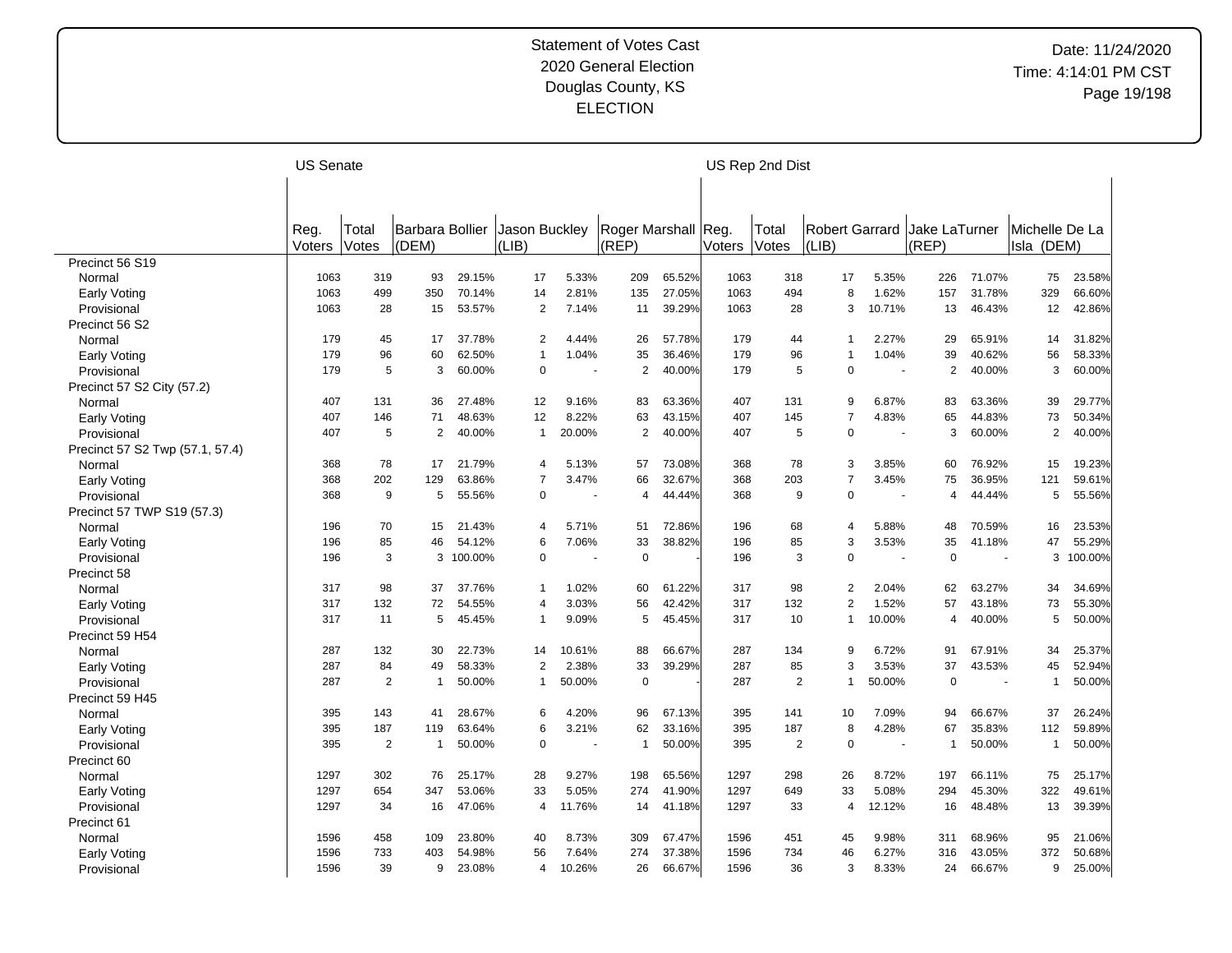| Roger Marshall Reg.<br><b>Robert Garrard</b><br>Barbara Bollier<br>Jason Buckley<br>Total<br>Jake LaTurner<br>Michelle De La<br>Reg.<br>Total<br>(LIB)<br>(REP)<br>$ LIB\rangle$<br>(REP)<br>(DEM)<br>Votes<br>Isla (DEM)<br>Voters<br>Votes<br>Voters<br>Precinct 62<br>1407<br>365<br>79<br>21.64%<br>35<br>9.59%<br>251<br>68.77%<br>1407<br>365<br>258<br>70.68%<br>67<br>18.36%<br>Normal<br>40<br>10.96%<br>340<br>50.52%<br>44<br>6.54%<br>289<br>42.94%<br>1407<br>671<br>46<br>305<br>45.45%<br>320<br>47.69%<br>1407<br>673<br>6.86%<br>Early Voting<br>1407<br>29<br>12<br>41.38%<br>3.45%<br>16<br>55.17%<br>1407<br>29<br>13.79%<br>51.72%<br>10<br>34.48%<br>Provisional<br>$\mathbf{1}$<br>15<br>4<br>Precinct 63<br>328<br>5.18%<br>72.87%<br>321<br>6.54%<br>73.83%<br>19.63%<br>940<br>72<br>21.95%<br>17<br>239<br>940<br>21<br>237<br>63<br>Normal<br>262<br>60.37%<br>21<br>34.79%<br>431<br>37.59%<br>253<br>58.70%<br>434<br>4.84%<br>151<br>940<br>16<br>3.71%<br>162<br>940<br>Early Voting<br>13<br>$\overline{7}$<br>53.85%<br>$\mathbf 0$<br>46.15%<br>940<br>13<br>7.69%<br>5<br>38.46%<br>$\overline{7}$<br>53.85%<br>Provisional<br>940<br>6<br>$\overline{1}$<br>$\overline{\phantom{a}}$<br>Precinct 64 H45<br>54<br>54<br>37.04%<br>287<br>23<br>42.59%<br>2<br>3.70%<br>29<br>53.70%<br>287<br>2<br>3.70%<br>32<br>59.26%<br>20<br>Normal<br>287<br>2.33%<br>42<br>24.42%<br>287<br>2.40%<br>67.07%<br>172<br>126<br>73.26%<br>$\overline{4}$<br>167<br>$\overline{\mathbf{4}}$<br>51<br>30.54%<br>112<br>Early Voting<br>287<br>$\overline{2}$<br>40.00%<br>287<br>5<br>3<br>60.00%<br>$\pmb{0}$<br>5<br>$\Omega$<br>$\mathbf{1}$<br>20.00%<br>80.00%<br>4<br>Provisional<br>Precinct 64 H46 497 (64.3)<br>$\overline{2}$<br>0<br>$\mathbf 0$<br>$\mathbf 0$<br>$\mathbf 0$<br>$\overline{c}$<br>$\mathbf 0$<br>$\mathbf 0$<br>Normal<br>0<br>$\Omega$<br>$\overline{2}$<br>$\overline{c}$<br>100.00%<br>$\mathbf 0$<br>$\pmb{0}$<br>$\overline{c}$<br>$\overline{2}$<br>0<br>2<br>$\overline{2}$<br>$\Omega$<br>100.00%<br><b>Early Voting</b><br>2<br>$\mathbf 0$<br>$\mathbf 0$<br>$\mathbf 0$<br>$\overline{2}$<br>0<br>$\mathbf 0$<br>$\mathbf 0$<br>$\mathbf 0$<br>$\mathbf 0$<br>Provisional<br>÷.<br>$\overline{a}$<br>Precinct 65 H10<br>158<br>23.42%<br>8.86%<br>107<br>67.72%<br>675<br>154<br>9<br>5.84%<br>72.08%<br>34<br>22.08%<br>675<br>37<br>14<br>111<br>Normal<br>354<br>59.32%<br>20<br>35.03%<br>675<br>350<br>4.29%<br>40.29%<br>194<br>55.43%<br>675<br>210<br>5.65%<br>124<br>15<br>141<br>Early Voting<br>47.83%<br>Provisional<br>22<br>13<br>59.09%<br>$\mathbf 0$<br>9<br>40.91%<br>675<br>23<br>0<br>12<br>52.17%<br>11<br>675<br>$\sim$<br>Precinct 65 H46 (65.4)<br>$\mathbf 0$<br>$\pmb{0}$<br>100.00%<br>38<br>100.00%<br>$\mathbf 0$<br>38<br>$\mathbf{1}$<br>$\mathbf{1}$<br>$\overline{1}$<br>0<br>$\mathbf{1}$<br>Normal<br>$\sim$<br>38<br>27<br>66.67%<br>3.70%<br>8<br>29.63%<br>38<br>27<br>3.70%<br>16<br>59.26%<br>18<br>1<br>1<br>10<br>37.04%<br>Early Voting<br>38<br>3<br>$\overline{2}$<br>66.67%<br>33.33%<br>$\mathbf 0$<br>38<br>3<br>33.33%<br>$\mathbf 0$<br>2<br>66.67%<br>Provisional<br>$\mathbf{1}$<br>1<br>Precinct 65 S2 H46 (65.6)<br>$\pmb{0}$<br>$\mathbf 0$<br>$\mathbf 0$<br>$\mathbf 0$<br>$\mathbf 0$<br>$\mathbf 0$<br>0<br>$\mathbf 0$<br>Normal<br>$\overline{4}$<br>$\overline{4}$<br>$\mathbf 2$<br>$\overline{2}$<br>$\pmb{0}$<br>$\sqrt{2}$<br>0<br>$\mathbf 0$<br>$\overline{2}$<br>100.00%<br>100.00%<br>$\pmb{0}$<br>$\overline{4}$<br>4<br>Early Voting<br>$\mathbf 0$<br>$\mathbf 0$<br>$\mathbf 0$<br>$\mathbf 0$<br>0<br>$\Omega$<br>$\mathbf 0$<br>$\mathbf 0$<br>Provisional<br>$\overline{4}$<br>$\overline{4}$<br>$\sim$<br>÷.<br>Precinct 66 S19 H45 (66.1 66.2)<br>58<br>58<br>287<br>12<br>20.69%<br>3<br>5.17%<br>43<br>74.14%<br>287<br>0<br>44<br>75.86%<br>14<br>24.14%<br>Normal<br>$\blacksquare$<br>287<br>172<br>68.02%<br>1.74%<br>52<br>30.23%<br>287<br>172<br>3<br>1.74%<br>34.88%<br>109<br>63.37%<br>117<br>3<br>60<br>Early Voting<br>3<br>$\overline{2}$<br>66.67%<br>287<br>0<br>$\overline{2}$<br>33.33%<br>Provisional<br>287<br>$\mathbf{1}$<br>33.33%<br>$\mathbf 0$<br>3<br>66.67%<br>$\mathbf{1}$<br>Precinct 66 S3 H44 (66.3)<br>$\mathbf 0$<br>$\mathbf 0$<br>$\mathbf 0$<br>$\mathbf 0$<br>0<br>$\Omega$<br>$\mathbf 0$<br>0<br>$\Omega$<br>Normal<br>$\Omega$<br>0<br>$\mathbf 0$<br>$\mathbf 0$<br>$\mathbf 0$<br>$\mathbf 0$<br>0<br>$\mathbf 0$<br>0<br>0<br>$\Omega$<br>Early Voting<br>$\blacksquare$<br>$\overline{\phantom{a}}$<br>$\overline{\phantom{a}}$<br>$\mathbf 0$<br>$\mathbf 0$<br>$\mathbf 0$<br>$\mathbf 0$<br>$\mathbf 0$<br>$\mathbf 0$<br>$\mathbf 0$<br>0<br>$\mathbf 0$<br>$\mathbf 0$<br>Provisional<br>$\overline{\phantom{a}}$<br>$\blacksquare$<br>$\ddot{\phantom{1}}$<br>Precinct 66 S3 H45 (66.4)<br>3<br>100.00%<br>$\mathbf 0$<br>$\Omega$<br>3<br>0<br>$\Omega$<br>100.00%<br>$\mathbf{1}$<br>Normal<br>$\mathbf 1$<br>1<br>1<br>3<br>$\overline{2}$<br>$\mathbf 0$<br>$\overline{2}$<br>0<br>2 100.00%<br>$\Omega$<br>3<br>$\mathbf 0$<br>$\overline{2}$<br>100.00%<br>Early Voting<br>$\mathbf 0$<br>$\mathbf 0$<br>3<br>3<br>٠ |             | <b>US Senate</b> |             |          |          |  | US Rep 2nd Dist |          |          |             |  |
|-----------------------------------------------------------------------------------------------------------------------------------------------------------------------------------------------------------------------------------------------------------------------------------------------------------------------------------------------------------------------------------------------------------------------------------------------------------------------------------------------------------------------------------------------------------------------------------------------------------------------------------------------------------------------------------------------------------------------------------------------------------------------------------------------------------------------------------------------------------------------------------------------------------------------------------------------------------------------------------------------------------------------------------------------------------------------------------------------------------------------------------------------------------------------------------------------------------------------------------------------------------------------------------------------------------------------------------------------------------------------------------------------------------------------------------------------------------------------------------------------------------------------------------------------------------------------------------------------------------------------------------------------------------------------------------------------------------------------------------------------------------------------------------------------------------------------------------------------------------------------------------------------------------------------------------------------------------------------------------------------------------------------------------------------------------------------------------------------------------------------------------------------------------------------------------------------------------------------------------------------------------------------------------------------------------------------------------------------------------------------------------------------------------------------------------------------------------------------------------------------------------------------------------------------------------------------------------------------------------------------------------------------------------------------------------------------------------------------------------------------------------------------------------------------------------------------------------------------------------------------------------------------------------------------------------------------------------------------------------------------------------------------------------------------------------------------------------------------------------------------------------------------------------------------------------------------------------------------------------------------------------------------------------------------------------------------------------------------------------------------------------------------------------------------------------------------------------------------------------------------------------------------------------------------------------------------------------------------------------------------------------------------------------------------------------------------------------------------------------------------------------------------------------------------------------------------------------------------------------------------------------------------------------------------------------------------------------------------------------------------------------------------------------------------------------------------------------------------------------------------------------------------------------------------------------------------------------------------------------------------------------------------------------------------------------------------------------------------------------------------------------------------------------------------------------------------------------------------------------------------------------------------------------------------------------------------------------------------------------------------------------------------------------------------------------------------------------------------------------------------------------------------------------------------------------------------------------------------------------------------------------------------------------------------------------------------------------------------------------------------------------------------------------------------------------------------------------------------------------------------------------------------------------------------------------------------------------------------------|-------------|------------------|-------------|----------|----------|--|-----------------|----------|----------|-------------|--|
|                                                                                                                                                                                                                                                                                                                                                                                                                                                                                                                                                                                                                                                                                                                                                                                                                                                                                                                                                                                                                                                                                                                                                                                                                                                                                                                                                                                                                                                                                                                                                                                                                                                                                                                                                                                                                                                                                                                                                                                                                                                                                                                                                                                                                                                                                                                                                                                                                                                                                                                                                                                                                                                                                                                                                                                                                                                                                                                                                                                                                                                                                                                                                                                                                                                                                                                                                                                                                                                                                                                                                                                                                                                                                                                                                                                                                                                                                                                                                                                                                                                                                                                                                                                                                                                                                                                                                                                                                                                                                                                                                                                                                                                                                                                                                                                                                                                                                                                                                                                                                                                                                                                                                                                                                             |             |                  |             |          |          |  |                 |          |          |             |  |
|                                                                                                                                                                                                                                                                                                                                                                                                                                                                                                                                                                                                                                                                                                                                                                                                                                                                                                                                                                                                                                                                                                                                                                                                                                                                                                                                                                                                                                                                                                                                                                                                                                                                                                                                                                                                                                                                                                                                                                                                                                                                                                                                                                                                                                                                                                                                                                                                                                                                                                                                                                                                                                                                                                                                                                                                                                                                                                                                                                                                                                                                                                                                                                                                                                                                                                                                                                                                                                                                                                                                                                                                                                                                                                                                                                                                                                                                                                                                                                                                                                                                                                                                                                                                                                                                                                                                                                                                                                                                                                                                                                                                                                                                                                                                                                                                                                                                                                                                                                                                                                                                                                                                                                                                                             |             |                  |             |          |          |  |                 |          |          |             |  |
|                                                                                                                                                                                                                                                                                                                                                                                                                                                                                                                                                                                                                                                                                                                                                                                                                                                                                                                                                                                                                                                                                                                                                                                                                                                                                                                                                                                                                                                                                                                                                                                                                                                                                                                                                                                                                                                                                                                                                                                                                                                                                                                                                                                                                                                                                                                                                                                                                                                                                                                                                                                                                                                                                                                                                                                                                                                                                                                                                                                                                                                                                                                                                                                                                                                                                                                                                                                                                                                                                                                                                                                                                                                                                                                                                                                                                                                                                                                                                                                                                                                                                                                                                                                                                                                                                                                                                                                                                                                                                                                                                                                                                                                                                                                                                                                                                                                                                                                                                                                                                                                                                                                                                                                                                             |             |                  |             |          |          |  |                 |          |          |             |  |
|                                                                                                                                                                                                                                                                                                                                                                                                                                                                                                                                                                                                                                                                                                                                                                                                                                                                                                                                                                                                                                                                                                                                                                                                                                                                                                                                                                                                                                                                                                                                                                                                                                                                                                                                                                                                                                                                                                                                                                                                                                                                                                                                                                                                                                                                                                                                                                                                                                                                                                                                                                                                                                                                                                                                                                                                                                                                                                                                                                                                                                                                                                                                                                                                                                                                                                                                                                                                                                                                                                                                                                                                                                                                                                                                                                                                                                                                                                                                                                                                                                                                                                                                                                                                                                                                                                                                                                                                                                                                                                                                                                                                                                                                                                                                                                                                                                                                                                                                                                                                                                                                                                                                                                                                                             |             |                  |             |          |          |  |                 |          |          |             |  |
|                                                                                                                                                                                                                                                                                                                                                                                                                                                                                                                                                                                                                                                                                                                                                                                                                                                                                                                                                                                                                                                                                                                                                                                                                                                                                                                                                                                                                                                                                                                                                                                                                                                                                                                                                                                                                                                                                                                                                                                                                                                                                                                                                                                                                                                                                                                                                                                                                                                                                                                                                                                                                                                                                                                                                                                                                                                                                                                                                                                                                                                                                                                                                                                                                                                                                                                                                                                                                                                                                                                                                                                                                                                                                                                                                                                                                                                                                                                                                                                                                                                                                                                                                                                                                                                                                                                                                                                                                                                                                                                                                                                                                                                                                                                                                                                                                                                                                                                                                                                                                                                                                                                                                                                                                             |             |                  |             |          |          |  |                 |          |          |             |  |
|                                                                                                                                                                                                                                                                                                                                                                                                                                                                                                                                                                                                                                                                                                                                                                                                                                                                                                                                                                                                                                                                                                                                                                                                                                                                                                                                                                                                                                                                                                                                                                                                                                                                                                                                                                                                                                                                                                                                                                                                                                                                                                                                                                                                                                                                                                                                                                                                                                                                                                                                                                                                                                                                                                                                                                                                                                                                                                                                                                                                                                                                                                                                                                                                                                                                                                                                                                                                                                                                                                                                                                                                                                                                                                                                                                                                                                                                                                                                                                                                                                                                                                                                                                                                                                                                                                                                                                                                                                                                                                                                                                                                                                                                                                                                                                                                                                                                                                                                                                                                                                                                                                                                                                                                                             |             |                  |             |          |          |  |                 |          |          |             |  |
|                                                                                                                                                                                                                                                                                                                                                                                                                                                                                                                                                                                                                                                                                                                                                                                                                                                                                                                                                                                                                                                                                                                                                                                                                                                                                                                                                                                                                                                                                                                                                                                                                                                                                                                                                                                                                                                                                                                                                                                                                                                                                                                                                                                                                                                                                                                                                                                                                                                                                                                                                                                                                                                                                                                                                                                                                                                                                                                                                                                                                                                                                                                                                                                                                                                                                                                                                                                                                                                                                                                                                                                                                                                                                                                                                                                                                                                                                                                                                                                                                                                                                                                                                                                                                                                                                                                                                                                                                                                                                                                                                                                                                                                                                                                                                                                                                                                                                                                                                                                                                                                                                                                                                                                                                             |             |                  |             |          |          |  |                 |          |          |             |  |
|                                                                                                                                                                                                                                                                                                                                                                                                                                                                                                                                                                                                                                                                                                                                                                                                                                                                                                                                                                                                                                                                                                                                                                                                                                                                                                                                                                                                                                                                                                                                                                                                                                                                                                                                                                                                                                                                                                                                                                                                                                                                                                                                                                                                                                                                                                                                                                                                                                                                                                                                                                                                                                                                                                                                                                                                                                                                                                                                                                                                                                                                                                                                                                                                                                                                                                                                                                                                                                                                                                                                                                                                                                                                                                                                                                                                                                                                                                                                                                                                                                                                                                                                                                                                                                                                                                                                                                                                                                                                                                                                                                                                                                                                                                                                                                                                                                                                                                                                                                                                                                                                                                                                                                                                                             |             |                  |             |          |          |  |                 |          |          |             |  |
|                                                                                                                                                                                                                                                                                                                                                                                                                                                                                                                                                                                                                                                                                                                                                                                                                                                                                                                                                                                                                                                                                                                                                                                                                                                                                                                                                                                                                                                                                                                                                                                                                                                                                                                                                                                                                                                                                                                                                                                                                                                                                                                                                                                                                                                                                                                                                                                                                                                                                                                                                                                                                                                                                                                                                                                                                                                                                                                                                                                                                                                                                                                                                                                                                                                                                                                                                                                                                                                                                                                                                                                                                                                                                                                                                                                                                                                                                                                                                                                                                                                                                                                                                                                                                                                                                                                                                                                                                                                                                                                                                                                                                                                                                                                                                                                                                                                                                                                                                                                                                                                                                                                                                                                                                             |             |                  |             |          |          |  |                 |          |          |             |  |
|                                                                                                                                                                                                                                                                                                                                                                                                                                                                                                                                                                                                                                                                                                                                                                                                                                                                                                                                                                                                                                                                                                                                                                                                                                                                                                                                                                                                                                                                                                                                                                                                                                                                                                                                                                                                                                                                                                                                                                                                                                                                                                                                                                                                                                                                                                                                                                                                                                                                                                                                                                                                                                                                                                                                                                                                                                                                                                                                                                                                                                                                                                                                                                                                                                                                                                                                                                                                                                                                                                                                                                                                                                                                                                                                                                                                                                                                                                                                                                                                                                                                                                                                                                                                                                                                                                                                                                                                                                                                                                                                                                                                                                                                                                                                                                                                                                                                                                                                                                                                                                                                                                                                                                                                                             |             |                  |             |          |          |  |                 |          |          |             |  |
|                                                                                                                                                                                                                                                                                                                                                                                                                                                                                                                                                                                                                                                                                                                                                                                                                                                                                                                                                                                                                                                                                                                                                                                                                                                                                                                                                                                                                                                                                                                                                                                                                                                                                                                                                                                                                                                                                                                                                                                                                                                                                                                                                                                                                                                                                                                                                                                                                                                                                                                                                                                                                                                                                                                                                                                                                                                                                                                                                                                                                                                                                                                                                                                                                                                                                                                                                                                                                                                                                                                                                                                                                                                                                                                                                                                                                                                                                                                                                                                                                                                                                                                                                                                                                                                                                                                                                                                                                                                                                                                                                                                                                                                                                                                                                                                                                                                                                                                                                                                                                                                                                                                                                                                                                             |             |                  |             |          |          |  |                 |          |          |             |  |
|                                                                                                                                                                                                                                                                                                                                                                                                                                                                                                                                                                                                                                                                                                                                                                                                                                                                                                                                                                                                                                                                                                                                                                                                                                                                                                                                                                                                                                                                                                                                                                                                                                                                                                                                                                                                                                                                                                                                                                                                                                                                                                                                                                                                                                                                                                                                                                                                                                                                                                                                                                                                                                                                                                                                                                                                                                                                                                                                                                                                                                                                                                                                                                                                                                                                                                                                                                                                                                                                                                                                                                                                                                                                                                                                                                                                                                                                                                                                                                                                                                                                                                                                                                                                                                                                                                                                                                                                                                                                                                                                                                                                                                                                                                                                                                                                                                                                                                                                                                                                                                                                                                                                                                                                                             |             |                  |             |          |          |  |                 |          |          |             |  |
|                                                                                                                                                                                                                                                                                                                                                                                                                                                                                                                                                                                                                                                                                                                                                                                                                                                                                                                                                                                                                                                                                                                                                                                                                                                                                                                                                                                                                                                                                                                                                                                                                                                                                                                                                                                                                                                                                                                                                                                                                                                                                                                                                                                                                                                                                                                                                                                                                                                                                                                                                                                                                                                                                                                                                                                                                                                                                                                                                                                                                                                                                                                                                                                                                                                                                                                                                                                                                                                                                                                                                                                                                                                                                                                                                                                                                                                                                                                                                                                                                                                                                                                                                                                                                                                                                                                                                                                                                                                                                                                                                                                                                                                                                                                                                                                                                                                                                                                                                                                                                                                                                                                                                                                                                             |             |                  |             |          |          |  |                 |          |          |             |  |
|                                                                                                                                                                                                                                                                                                                                                                                                                                                                                                                                                                                                                                                                                                                                                                                                                                                                                                                                                                                                                                                                                                                                                                                                                                                                                                                                                                                                                                                                                                                                                                                                                                                                                                                                                                                                                                                                                                                                                                                                                                                                                                                                                                                                                                                                                                                                                                                                                                                                                                                                                                                                                                                                                                                                                                                                                                                                                                                                                                                                                                                                                                                                                                                                                                                                                                                                                                                                                                                                                                                                                                                                                                                                                                                                                                                                                                                                                                                                                                                                                                                                                                                                                                                                                                                                                                                                                                                                                                                                                                                                                                                                                                                                                                                                                                                                                                                                                                                                                                                                                                                                                                                                                                                                                             |             |                  |             |          |          |  |                 |          |          |             |  |
|                                                                                                                                                                                                                                                                                                                                                                                                                                                                                                                                                                                                                                                                                                                                                                                                                                                                                                                                                                                                                                                                                                                                                                                                                                                                                                                                                                                                                                                                                                                                                                                                                                                                                                                                                                                                                                                                                                                                                                                                                                                                                                                                                                                                                                                                                                                                                                                                                                                                                                                                                                                                                                                                                                                                                                                                                                                                                                                                                                                                                                                                                                                                                                                                                                                                                                                                                                                                                                                                                                                                                                                                                                                                                                                                                                                                                                                                                                                                                                                                                                                                                                                                                                                                                                                                                                                                                                                                                                                                                                                                                                                                                                                                                                                                                                                                                                                                                                                                                                                                                                                                                                                                                                                                                             |             |                  |             |          |          |  |                 |          |          |             |  |
|                                                                                                                                                                                                                                                                                                                                                                                                                                                                                                                                                                                                                                                                                                                                                                                                                                                                                                                                                                                                                                                                                                                                                                                                                                                                                                                                                                                                                                                                                                                                                                                                                                                                                                                                                                                                                                                                                                                                                                                                                                                                                                                                                                                                                                                                                                                                                                                                                                                                                                                                                                                                                                                                                                                                                                                                                                                                                                                                                                                                                                                                                                                                                                                                                                                                                                                                                                                                                                                                                                                                                                                                                                                                                                                                                                                                                                                                                                                                                                                                                                                                                                                                                                                                                                                                                                                                                                                                                                                                                                                                                                                                                                                                                                                                                                                                                                                                                                                                                                                                                                                                                                                                                                                                                             |             |                  |             |          |          |  |                 |          |          |             |  |
|                                                                                                                                                                                                                                                                                                                                                                                                                                                                                                                                                                                                                                                                                                                                                                                                                                                                                                                                                                                                                                                                                                                                                                                                                                                                                                                                                                                                                                                                                                                                                                                                                                                                                                                                                                                                                                                                                                                                                                                                                                                                                                                                                                                                                                                                                                                                                                                                                                                                                                                                                                                                                                                                                                                                                                                                                                                                                                                                                                                                                                                                                                                                                                                                                                                                                                                                                                                                                                                                                                                                                                                                                                                                                                                                                                                                                                                                                                                                                                                                                                                                                                                                                                                                                                                                                                                                                                                                                                                                                                                                                                                                                                                                                                                                                                                                                                                                                                                                                                                                                                                                                                                                                                                                                             |             |                  |             |          |          |  |                 |          |          |             |  |
|                                                                                                                                                                                                                                                                                                                                                                                                                                                                                                                                                                                                                                                                                                                                                                                                                                                                                                                                                                                                                                                                                                                                                                                                                                                                                                                                                                                                                                                                                                                                                                                                                                                                                                                                                                                                                                                                                                                                                                                                                                                                                                                                                                                                                                                                                                                                                                                                                                                                                                                                                                                                                                                                                                                                                                                                                                                                                                                                                                                                                                                                                                                                                                                                                                                                                                                                                                                                                                                                                                                                                                                                                                                                                                                                                                                                                                                                                                                                                                                                                                                                                                                                                                                                                                                                                                                                                                                                                                                                                                                                                                                                                                                                                                                                                                                                                                                                                                                                                                                                                                                                                                                                                                                                                             |             |                  |             |          |          |  |                 |          |          |             |  |
|                                                                                                                                                                                                                                                                                                                                                                                                                                                                                                                                                                                                                                                                                                                                                                                                                                                                                                                                                                                                                                                                                                                                                                                                                                                                                                                                                                                                                                                                                                                                                                                                                                                                                                                                                                                                                                                                                                                                                                                                                                                                                                                                                                                                                                                                                                                                                                                                                                                                                                                                                                                                                                                                                                                                                                                                                                                                                                                                                                                                                                                                                                                                                                                                                                                                                                                                                                                                                                                                                                                                                                                                                                                                                                                                                                                                                                                                                                                                                                                                                                                                                                                                                                                                                                                                                                                                                                                                                                                                                                                                                                                                                                                                                                                                                                                                                                                                                                                                                                                                                                                                                                                                                                                                                             |             |                  |             |          |          |  |                 |          |          |             |  |
|                                                                                                                                                                                                                                                                                                                                                                                                                                                                                                                                                                                                                                                                                                                                                                                                                                                                                                                                                                                                                                                                                                                                                                                                                                                                                                                                                                                                                                                                                                                                                                                                                                                                                                                                                                                                                                                                                                                                                                                                                                                                                                                                                                                                                                                                                                                                                                                                                                                                                                                                                                                                                                                                                                                                                                                                                                                                                                                                                                                                                                                                                                                                                                                                                                                                                                                                                                                                                                                                                                                                                                                                                                                                                                                                                                                                                                                                                                                                                                                                                                                                                                                                                                                                                                                                                                                                                                                                                                                                                                                                                                                                                                                                                                                                                                                                                                                                                                                                                                                                                                                                                                                                                                                                                             |             |                  |             |          |          |  |                 |          |          |             |  |
|                                                                                                                                                                                                                                                                                                                                                                                                                                                                                                                                                                                                                                                                                                                                                                                                                                                                                                                                                                                                                                                                                                                                                                                                                                                                                                                                                                                                                                                                                                                                                                                                                                                                                                                                                                                                                                                                                                                                                                                                                                                                                                                                                                                                                                                                                                                                                                                                                                                                                                                                                                                                                                                                                                                                                                                                                                                                                                                                                                                                                                                                                                                                                                                                                                                                                                                                                                                                                                                                                                                                                                                                                                                                                                                                                                                                                                                                                                                                                                                                                                                                                                                                                                                                                                                                                                                                                                                                                                                                                                                                                                                                                                                                                                                                                                                                                                                                                                                                                                                                                                                                                                                                                                                                                             |             |                  |             |          |          |  |                 |          |          |             |  |
|                                                                                                                                                                                                                                                                                                                                                                                                                                                                                                                                                                                                                                                                                                                                                                                                                                                                                                                                                                                                                                                                                                                                                                                                                                                                                                                                                                                                                                                                                                                                                                                                                                                                                                                                                                                                                                                                                                                                                                                                                                                                                                                                                                                                                                                                                                                                                                                                                                                                                                                                                                                                                                                                                                                                                                                                                                                                                                                                                                                                                                                                                                                                                                                                                                                                                                                                                                                                                                                                                                                                                                                                                                                                                                                                                                                                                                                                                                                                                                                                                                                                                                                                                                                                                                                                                                                                                                                                                                                                                                                                                                                                                                                                                                                                                                                                                                                                                                                                                                                                                                                                                                                                                                                                                             |             |                  |             |          |          |  |                 |          |          |             |  |
|                                                                                                                                                                                                                                                                                                                                                                                                                                                                                                                                                                                                                                                                                                                                                                                                                                                                                                                                                                                                                                                                                                                                                                                                                                                                                                                                                                                                                                                                                                                                                                                                                                                                                                                                                                                                                                                                                                                                                                                                                                                                                                                                                                                                                                                                                                                                                                                                                                                                                                                                                                                                                                                                                                                                                                                                                                                                                                                                                                                                                                                                                                                                                                                                                                                                                                                                                                                                                                                                                                                                                                                                                                                                                                                                                                                                                                                                                                                                                                                                                                                                                                                                                                                                                                                                                                                                                                                                                                                                                                                                                                                                                                                                                                                                                                                                                                                                                                                                                                                                                                                                                                                                                                                                                             |             |                  |             |          |          |  |                 |          |          |             |  |
|                                                                                                                                                                                                                                                                                                                                                                                                                                                                                                                                                                                                                                                                                                                                                                                                                                                                                                                                                                                                                                                                                                                                                                                                                                                                                                                                                                                                                                                                                                                                                                                                                                                                                                                                                                                                                                                                                                                                                                                                                                                                                                                                                                                                                                                                                                                                                                                                                                                                                                                                                                                                                                                                                                                                                                                                                                                                                                                                                                                                                                                                                                                                                                                                                                                                                                                                                                                                                                                                                                                                                                                                                                                                                                                                                                                                                                                                                                                                                                                                                                                                                                                                                                                                                                                                                                                                                                                                                                                                                                                                                                                                                                                                                                                                                                                                                                                                                                                                                                                                                                                                                                                                                                                                                             |             |                  |             |          |          |  |                 |          |          |             |  |
|                                                                                                                                                                                                                                                                                                                                                                                                                                                                                                                                                                                                                                                                                                                                                                                                                                                                                                                                                                                                                                                                                                                                                                                                                                                                                                                                                                                                                                                                                                                                                                                                                                                                                                                                                                                                                                                                                                                                                                                                                                                                                                                                                                                                                                                                                                                                                                                                                                                                                                                                                                                                                                                                                                                                                                                                                                                                                                                                                                                                                                                                                                                                                                                                                                                                                                                                                                                                                                                                                                                                                                                                                                                                                                                                                                                                                                                                                                                                                                                                                                                                                                                                                                                                                                                                                                                                                                                                                                                                                                                                                                                                                                                                                                                                                                                                                                                                                                                                                                                                                                                                                                                                                                                                                             |             |                  |             |          |          |  |                 |          |          |             |  |
|                                                                                                                                                                                                                                                                                                                                                                                                                                                                                                                                                                                                                                                                                                                                                                                                                                                                                                                                                                                                                                                                                                                                                                                                                                                                                                                                                                                                                                                                                                                                                                                                                                                                                                                                                                                                                                                                                                                                                                                                                                                                                                                                                                                                                                                                                                                                                                                                                                                                                                                                                                                                                                                                                                                                                                                                                                                                                                                                                                                                                                                                                                                                                                                                                                                                                                                                                                                                                                                                                                                                                                                                                                                                                                                                                                                                                                                                                                                                                                                                                                                                                                                                                                                                                                                                                                                                                                                                                                                                                                                                                                                                                                                                                                                                                                                                                                                                                                                                                                                                                                                                                                                                                                                                                             |             |                  |             |          |          |  |                 |          |          |             |  |
|                                                                                                                                                                                                                                                                                                                                                                                                                                                                                                                                                                                                                                                                                                                                                                                                                                                                                                                                                                                                                                                                                                                                                                                                                                                                                                                                                                                                                                                                                                                                                                                                                                                                                                                                                                                                                                                                                                                                                                                                                                                                                                                                                                                                                                                                                                                                                                                                                                                                                                                                                                                                                                                                                                                                                                                                                                                                                                                                                                                                                                                                                                                                                                                                                                                                                                                                                                                                                                                                                                                                                                                                                                                                                                                                                                                                                                                                                                                                                                                                                                                                                                                                                                                                                                                                                                                                                                                                                                                                                                                                                                                                                                                                                                                                                                                                                                                                                                                                                                                                                                                                                                                                                                                                                             |             |                  |             |          |          |  |                 |          |          |             |  |
|                                                                                                                                                                                                                                                                                                                                                                                                                                                                                                                                                                                                                                                                                                                                                                                                                                                                                                                                                                                                                                                                                                                                                                                                                                                                                                                                                                                                                                                                                                                                                                                                                                                                                                                                                                                                                                                                                                                                                                                                                                                                                                                                                                                                                                                                                                                                                                                                                                                                                                                                                                                                                                                                                                                                                                                                                                                                                                                                                                                                                                                                                                                                                                                                                                                                                                                                                                                                                                                                                                                                                                                                                                                                                                                                                                                                                                                                                                                                                                                                                                                                                                                                                                                                                                                                                                                                                                                                                                                                                                                                                                                                                                                                                                                                                                                                                                                                                                                                                                                                                                                                                                                                                                                                                             |             |                  |             |          |          |  |                 |          |          |             |  |
|                                                                                                                                                                                                                                                                                                                                                                                                                                                                                                                                                                                                                                                                                                                                                                                                                                                                                                                                                                                                                                                                                                                                                                                                                                                                                                                                                                                                                                                                                                                                                                                                                                                                                                                                                                                                                                                                                                                                                                                                                                                                                                                                                                                                                                                                                                                                                                                                                                                                                                                                                                                                                                                                                                                                                                                                                                                                                                                                                                                                                                                                                                                                                                                                                                                                                                                                                                                                                                                                                                                                                                                                                                                                                                                                                                                                                                                                                                                                                                                                                                                                                                                                                                                                                                                                                                                                                                                                                                                                                                                                                                                                                                                                                                                                                                                                                                                                                                                                                                                                                                                                                                                                                                                                                             |             |                  |             |          |          |  |                 |          |          |             |  |
|                                                                                                                                                                                                                                                                                                                                                                                                                                                                                                                                                                                                                                                                                                                                                                                                                                                                                                                                                                                                                                                                                                                                                                                                                                                                                                                                                                                                                                                                                                                                                                                                                                                                                                                                                                                                                                                                                                                                                                                                                                                                                                                                                                                                                                                                                                                                                                                                                                                                                                                                                                                                                                                                                                                                                                                                                                                                                                                                                                                                                                                                                                                                                                                                                                                                                                                                                                                                                                                                                                                                                                                                                                                                                                                                                                                                                                                                                                                                                                                                                                                                                                                                                                                                                                                                                                                                                                                                                                                                                                                                                                                                                                                                                                                                                                                                                                                                                                                                                                                                                                                                                                                                                                                                                             |             |                  |             |          |          |  |                 |          |          |             |  |
|                                                                                                                                                                                                                                                                                                                                                                                                                                                                                                                                                                                                                                                                                                                                                                                                                                                                                                                                                                                                                                                                                                                                                                                                                                                                                                                                                                                                                                                                                                                                                                                                                                                                                                                                                                                                                                                                                                                                                                                                                                                                                                                                                                                                                                                                                                                                                                                                                                                                                                                                                                                                                                                                                                                                                                                                                                                                                                                                                                                                                                                                                                                                                                                                                                                                                                                                                                                                                                                                                                                                                                                                                                                                                                                                                                                                                                                                                                                                                                                                                                                                                                                                                                                                                                                                                                                                                                                                                                                                                                                                                                                                                                                                                                                                                                                                                                                                                                                                                                                                                                                                                                                                                                                                                             |             |                  |             |          |          |  |                 |          |          |             |  |
|                                                                                                                                                                                                                                                                                                                                                                                                                                                                                                                                                                                                                                                                                                                                                                                                                                                                                                                                                                                                                                                                                                                                                                                                                                                                                                                                                                                                                                                                                                                                                                                                                                                                                                                                                                                                                                                                                                                                                                                                                                                                                                                                                                                                                                                                                                                                                                                                                                                                                                                                                                                                                                                                                                                                                                                                                                                                                                                                                                                                                                                                                                                                                                                                                                                                                                                                                                                                                                                                                                                                                                                                                                                                                                                                                                                                                                                                                                                                                                                                                                                                                                                                                                                                                                                                                                                                                                                                                                                                                                                                                                                                                                                                                                                                                                                                                                                                                                                                                                                                                                                                                                                                                                                                                             |             |                  |             |          |          |  |                 |          |          |             |  |
|                                                                                                                                                                                                                                                                                                                                                                                                                                                                                                                                                                                                                                                                                                                                                                                                                                                                                                                                                                                                                                                                                                                                                                                                                                                                                                                                                                                                                                                                                                                                                                                                                                                                                                                                                                                                                                                                                                                                                                                                                                                                                                                                                                                                                                                                                                                                                                                                                                                                                                                                                                                                                                                                                                                                                                                                                                                                                                                                                                                                                                                                                                                                                                                                                                                                                                                                                                                                                                                                                                                                                                                                                                                                                                                                                                                                                                                                                                                                                                                                                                                                                                                                                                                                                                                                                                                                                                                                                                                                                                                                                                                                                                                                                                                                                                                                                                                                                                                                                                                                                                                                                                                                                                                                                             |             |                  |             |          |          |  |                 |          |          |             |  |
|                                                                                                                                                                                                                                                                                                                                                                                                                                                                                                                                                                                                                                                                                                                                                                                                                                                                                                                                                                                                                                                                                                                                                                                                                                                                                                                                                                                                                                                                                                                                                                                                                                                                                                                                                                                                                                                                                                                                                                                                                                                                                                                                                                                                                                                                                                                                                                                                                                                                                                                                                                                                                                                                                                                                                                                                                                                                                                                                                                                                                                                                                                                                                                                                                                                                                                                                                                                                                                                                                                                                                                                                                                                                                                                                                                                                                                                                                                                                                                                                                                                                                                                                                                                                                                                                                                                                                                                                                                                                                                                                                                                                                                                                                                                                                                                                                                                                                                                                                                                                                                                                                                                                                                                                                             |             |                  |             |          |          |  |                 |          |          |             |  |
|                                                                                                                                                                                                                                                                                                                                                                                                                                                                                                                                                                                                                                                                                                                                                                                                                                                                                                                                                                                                                                                                                                                                                                                                                                                                                                                                                                                                                                                                                                                                                                                                                                                                                                                                                                                                                                                                                                                                                                                                                                                                                                                                                                                                                                                                                                                                                                                                                                                                                                                                                                                                                                                                                                                                                                                                                                                                                                                                                                                                                                                                                                                                                                                                                                                                                                                                                                                                                                                                                                                                                                                                                                                                                                                                                                                                                                                                                                                                                                                                                                                                                                                                                                                                                                                                                                                                                                                                                                                                                                                                                                                                                                                                                                                                                                                                                                                                                                                                                                                                                                                                                                                                                                                                                             |             |                  |             |          |          |  |                 |          |          |             |  |
|                                                                                                                                                                                                                                                                                                                                                                                                                                                                                                                                                                                                                                                                                                                                                                                                                                                                                                                                                                                                                                                                                                                                                                                                                                                                                                                                                                                                                                                                                                                                                                                                                                                                                                                                                                                                                                                                                                                                                                                                                                                                                                                                                                                                                                                                                                                                                                                                                                                                                                                                                                                                                                                                                                                                                                                                                                                                                                                                                                                                                                                                                                                                                                                                                                                                                                                                                                                                                                                                                                                                                                                                                                                                                                                                                                                                                                                                                                                                                                                                                                                                                                                                                                                                                                                                                                                                                                                                                                                                                                                                                                                                                                                                                                                                                                                                                                                                                                                                                                                                                                                                                                                                                                                                                             |             |                  |             |          |          |  |                 |          |          |             |  |
|                                                                                                                                                                                                                                                                                                                                                                                                                                                                                                                                                                                                                                                                                                                                                                                                                                                                                                                                                                                                                                                                                                                                                                                                                                                                                                                                                                                                                                                                                                                                                                                                                                                                                                                                                                                                                                                                                                                                                                                                                                                                                                                                                                                                                                                                                                                                                                                                                                                                                                                                                                                                                                                                                                                                                                                                                                                                                                                                                                                                                                                                                                                                                                                                                                                                                                                                                                                                                                                                                                                                                                                                                                                                                                                                                                                                                                                                                                                                                                                                                                                                                                                                                                                                                                                                                                                                                                                                                                                                                                                                                                                                                                                                                                                                                                                                                                                                                                                                                                                                                                                                                                                                                                                                                             |             |                  |             |          |          |  |                 |          |          |             |  |
|                                                                                                                                                                                                                                                                                                                                                                                                                                                                                                                                                                                                                                                                                                                                                                                                                                                                                                                                                                                                                                                                                                                                                                                                                                                                                                                                                                                                                                                                                                                                                                                                                                                                                                                                                                                                                                                                                                                                                                                                                                                                                                                                                                                                                                                                                                                                                                                                                                                                                                                                                                                                                                                                                                                                                                                                                                                                                                                                                                                                                                                                                                                                                                                                                                                                                                                                                                                                                                                                                                                                                                                                                                                                                                                                                                                                                                                                                                                                                                                                                                                                                                                                                                                                                                                                                                                                                                                                                                                                                                                                                                                                                                                                                                                                                                                                                                                                                                                                                                                                                                                                                                                                                                                                                             |             |                  |             |          |          |  |                 |          |          |             |  |
|                                                                                                                                                                                                                                                                                                                                                                                                                                                                                                                                                                                                                                                                                                                                                                                                                                                                                                                                                                                                                                                                                                                                                                                                                                                                                                                                                                                                                                                                                                                                                                                                                                                                                                                                                                                                                                                                                                                                                                                                                                                                                                                                                                                                                                                                                                                                                                                                                                                                                                                                                                                                                                                                                                                                                                                                                                                                                                                                                                                                                                                                                                                                                                                                                                                                                                                                                                                                                                                                                                                                                                                                                                                                                                                                                                                                                                                                                                                                                                                                                                                                                                                                                                                                                                                                                                                                                                                                                                                                                                                                                                                                                                                                                                                                                                                                                                                                                                                                                                                                                                                                                                                                                                                                                             |             |                  |             |          |          |  |                 |          |          |             |  |
|                                                                                                                                                                                                                                                                                                                                                                                                                                                                                                                                                                                                                                                                                                                                                                                                                                                                                                                                                                                                                                                                                                                                                                                                                                                                                                                                                                                                                                                                                                                                                                                                                                                                                                                                                                                                                                                                                                                                                                                                                                                                                                                                                                                                                                                                                                                                                                                                                                                                                                                                                                                                                                                                                                                                                                                                                                                                                                                                                                                                                                                                                                                                                                                                                                                                                                                                                                                                                                                                                                                                                                                                                                                                                                                                                                                                                                                                                                                                                                                                                                                                                                                                                                                                                                                                                                                                                                                                                                                                                                                                                                                                                                                                                                                                                                                                                                                                                                                                                                                                                                                                                                                                                                                                                             |             |                  |             |          |          |  |                 |          |          |             |  |
|                                                                                                                                                                                                                                                                                                                                                                                                                                                                                                                                                                                                                                                                                                                                                                                                                                                                                                                                                                                                                                                                                                                                                                                                                                                                                                                                                                                                                                                                                                                                                                                                                                                                                                                                                                                                                                                                                                                                                                                                                                                                                                                                                                                                                                                                                                                                                                                                                                                                                                                                                                                                                                                                                                                                                                                                                                                                                                                                                                                                                                                                                                                                                                                                                                                                                                                                                                                                                                                                                                                                                                                                                                                                                                                                                                                                                                                                                                                                                                                                                                                                                                                                                                                                                                                                                                                                                                                                                                                                                                                                                                                                                                                                                                                                                                                                                                                                                                                                                                                                                                                                                                                                                                                                                             |             |                  |             |          |          |  |                 |          |          |             |  |
|                                                                                                                                                                                                                                                                                                                                                                                                                                                                                                                                                                                                                                                                                                                                                                                                                                                                                                                                                                                                                                                                                                                                                                                                                                                                                                                                                                                                                                                                                                                                                                                                                                                                                                                                                                                                                                                                                                                                                                                                                                                                                                                                                                                                                                                                                                                                                                                                                                                                                                                                                                                                                                                                                                                                                                                                                                                                                                                                                                                                                                                                                                                                                                                                                                                                                                                                                                                                                                                                                                                                                                                                                                                                                                                                                                                                                                                                                                                                                                                                                                                                                                                                                                                                                                                                                                                                                                                                                                                                                                                                                                                                                                                                                                                                                                                                                                                                                                                                                                                                                                                                                                                                                                                                                             |             |                  |             |          |          |  |                 |          |          |             |  |
|                                                                                                                                                                                                                                                                                                                                                                                                                                                                                                                                                                                                                                                                                                                                                                                                                                                                                                                                                                                                                                                                                                                                                                                                                                                                                                                                                                                                                                                                                                                                                                                                                                                                                                                                                                                                                                                                                                                                                                                                                                                                                                                                                                                                                                                                                                                                                                                                                                                                                                                                                                                                                                                                                                                                                                                                                                                                                                                                                                                                                                                                                                                                                                                                                                                                                                                                                                                                                                                                                                                                                                                                                                                                                                                                                                                                                                                                                                                                                                                                                                                                                                                                                                                                                                                                                                                                                                                                                                                                                                                                                                                                                                                                                                                                                                                                                                                                                                                                                                                                                                                                                                                                                                                                                             |             |                  |             |          |          |  |                 |          |          |             |  |
|                                                                                                                                                                                                                                                                                                                                                                                                                                                                                                                                                                                                                                                                                                                                                                                                                                                                                                                                                                                                                                                                                                                                                                                                                                                                                                                                                                                                                                                                                                                                                                                                                                                                                                                                                                                                                                                                                                                                                                                                                                                                                                                                                                                                                                                                                                                                                                                                                                                                                                                                                                                                                                                                                                                                                                                                                                                                                                                                                                                                                                                                                                                                                                                                                                                                                                                                                                                                                                                                                                                                                                                                                                                                                                                                                                                                                                                                                                                                                                                                                                                                                                                                                                                                                                                                                                                                                                                                                                                                                                                                                                                                                                                                                                                                                                                                                                                                                                                                                                                                                                                                                                                                                                                                                             |             |                  |             |          |          |  |                 |          |          |             |  |
|                                                                                                                                                                                                                                                                                                                                                                                                                                                                                                                                                                                                                                                                                                                                                                                                                                                                                                                                                                                                                                                                                                                                                                                                                                                                                                                                                                                                                                                                                                                                                                                                                                                                                                                                                                                                                                                                                                                                                                                                                                                                                                                                                                                                                                                                                                                                                                                                                                                                                                                                                                                                                                                                                                                                                                                                                                                                                                                                                                                                                                                                                                                                                                                                                                                                                                                                                                                                                                                                                                                                                                                                                                                                                                                                                                                                                                                                                                                                                                                                                                                                                                                                                                                                                                                                                                                                                                                                                                                                                                                                                                                                                                                                                                                                                                                                                                                                                                                                                                                                                                                                                                                                                                                                                             | Provisional |                  | $\mathbf 0$ | $\Omega$ | $\Omega$ |  |                 | $\Omega$ | $\Omega$ | $\mathbf 0$ |  |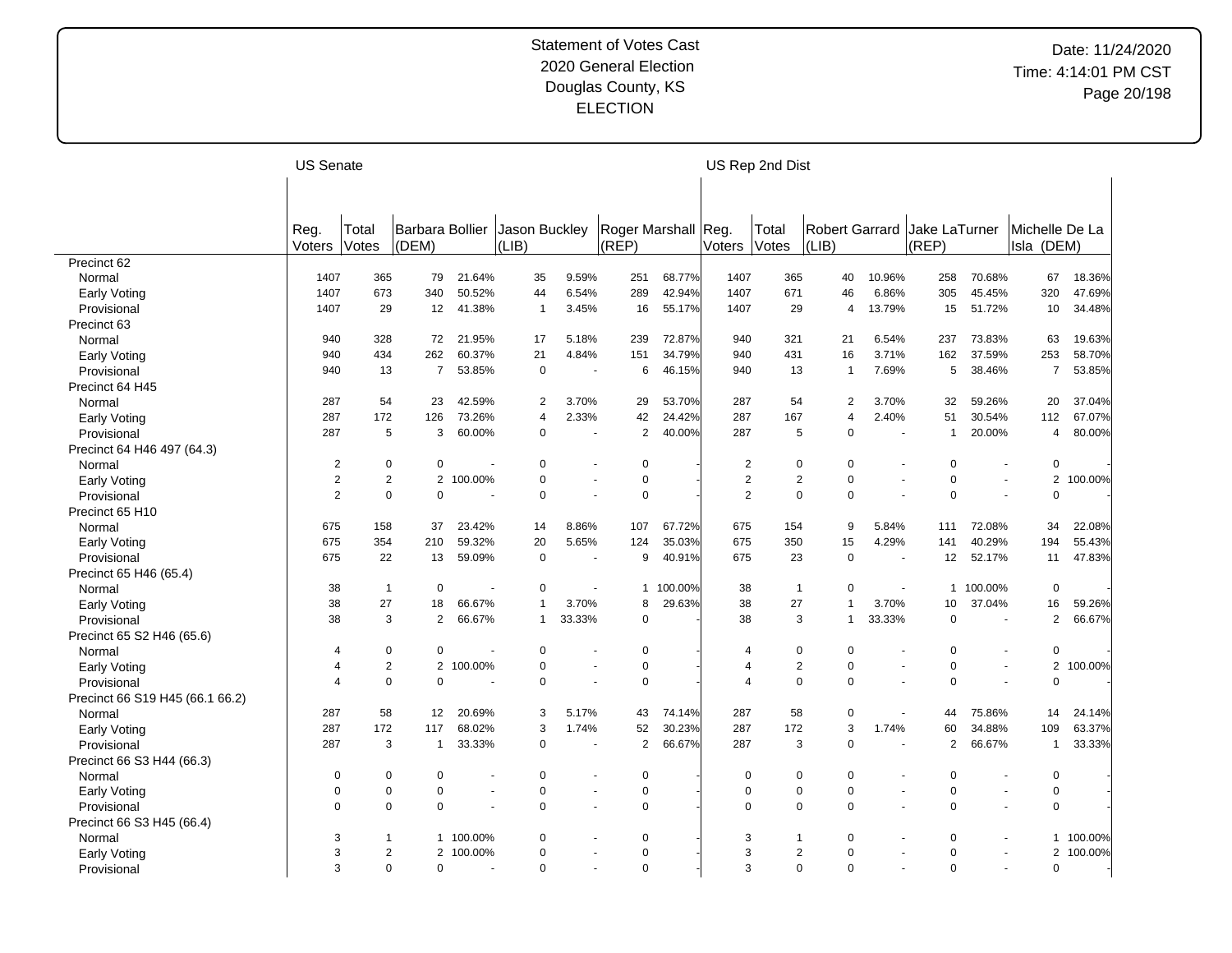|                                 | <b>US Senate</b> |                |                 |        |                |         |                     |         |        | US Rep 2nd Dist |                       |                          |                |         |                |         |
|---------------------------------|------------------|----------------|-----------------|--------|----------------|---------|---------------------|---------|--------|-----------------|-----------------------|--------------------------|----------------|---------|----------------|---------|
|                                 |                  |                |                 |        |                |         |                     |         |        |                 |                       |                          |                |         |                |         |
|                                 |                  |                |                 |        |                |         |                     |         |        |                 |                       |                          |                |         |                |         |
|                                 | Reg.             | Total          | Barbara Bollier |        | Jason Buckley  |         | Roger Marshall Reg. |         |        | Total           | <b>Robert Garrard</b> |                          | Jake LaTurner  |         | Michelle De La |         |
|                                 | Voters           | Votes          | (DEM)           |        | (LIB)          |         | (REP)               |         | Voters | Votes           | (LIB)                 |                          | (REP)          |         | Isla (DEM)     |         |
| Precinct 66 S19 H10 (66.5)      |                  |                |                 |        |                |         |                     |         |        |                 |                       |                          |                |         |                |         |
| Normal                          | 380              | 94             | 23              | 24.47% | $\mathbf 1$    | 1.06%   | 70                  | 74.47%  | 380    | 94              | 4                     | 4.26%                    | 71             | 75.53%  | 19             | 20.21%  |
| Early Voting                    | 380              | 195            | 127             | 65.13% | 5              | 2.56%   | 63                  | 32.31%  | 380    | 198             | 5                     | 2.53%                    | 73             | 36.87%  | 120            | 60.61%  |
| Provisional                     | 380              | 8              | 5               | 62.50% | $\mathbf 0$    |         | 3                   | 37.50%  | 380    | 8               | 0                     | $\overline{a}$           | 3              | 37.50%  | 5              | 62.50%  |
| Precinct 66 S3 H10 (66.7)       |                  |                |                 |        |                |         |                     |         |        |                 |                       |                          |                |         |                |         |
| Normal                          | 215              | 49             | 13              | 26.53% | $\overline{2}$ | 4.08%   | 34                  | 69.39%  | 215    | 49              | 3                     | 6.12%                    | 33             | 67.35%  | 13             | 26.53%  |
| Early Voting                    | 215              | 112            | 67              | 59.82% | $\overline{2}$ | 1.79%   | 43                  | 38.39%  | 215    | 112             | 3                     | 2.68%                    | 50             | 44.64%  | 59             | 52.68%  |
| Provisional                     | 215              | 5              | $\overline{2}$  | 40.00% | 1              | 20.00%  | 2                   | 40.00%  | 215    | 5               | 0                     | ٠.                       | $\overline{4}$ | 80.00%  | $\mathbf{1}$   | 20.00%  |
| Precinct 67 S19 H54 (67.1,67.2) |                  |                |                 |        |                |         |                     |         |        |                 |                       |                          |                |         |                |         |
| Normal                          | 473              | 181            | 35              | 19.34% | 10             | 5.52%   | 136                 | 75.14%  | 473    | 178             | 6                     | 3.37%                    | 137            | 76.97%  | 35             | 19.66%  |
| Early Voting                    | 473              | 192            | 94              | 48.96% | $\overline{7}$ | 3.65%   | 91                  | 47.40%  | 473    | 192             | 6                     | 3.12%                    | 101            | 52.60%  | 85             | 44.27%  |
| Provisional                     | 473              | 5              | $\mathbf{1}$    | 20.00% |                | 20.00%  | 3                   | 60.00%  | 473    | $\overline{4}$  | 0                     | $\overline{\phantom{a}}$ | 4              | 100.00% | $\mathbf 0$    |         |
| Precinct 67 S19 H45             |                  |                |                 |        |                |         |                     |         |        |                 |                       |                          |                |         |                |         |
| Normal                          | 498              | 116            | 23              | 19.83% | 5              | 4.31%   | 88                  | 75.86%  | 498    | 115             | 6                     | 5.22%                    | 90             | 78.26%  | 19             | 16.52%  |
| Early Voting                    | 498              | 278            | 180             | 64.75% | 11             | 3.96%   | 87                  | 31.29%  | 498    | 273             | 8                     | 2.93%                    | 89             | 32.60%  | 176            | 64.47%  |
| Provisional                     | 498              | 8              | 5               | 62.50% | $\mathbf 0$    |         | 3                   | 37.50%  | 498    | 8               | 0                     | ÷.                       | 3              | 37.50%  | 5              | 62.50%  |
| Precinct 67 S3 H45              |                  |                |                 |        |                |         |                     |         |        |                 |                       |                          |                |         |                |         |
| Normal                          | 111              | 33             | 5               | 15.15% | $\overline{2}$ | 6.06%   | 26                  | 78.79%  | 111    | 34              | 2                     | 5.88%                    | 25             | 73.53%  | $\overline{7}$ | 20.59%  |
| Early Voting                    | 111              | 53             | 33              | 62.26% | $\mathbf 0$    |         | 20                  | 37.74%  | 111    | 52              | 1                     | 1.92%                    | 22             | 42.31%  | 29             | 55.77%  |
| Provisional                     | 111              | $\overline{2}$ | $\mathbf{1}$    | 50.00% | 0              | $\sim$  | $\mathbf{1}$        | 50.00%  | 111    | $\overline{2}$  | 0                     |                          | $\overline{1}$ | 50.00%  | $\overline{1}$ | 50.00%  |
| Precinct 67 S3 H54 (67.7,67.8)  |                  |                |                 |        |                |         |                     |         |        |                 |                       |                          |                |         |                |         |
| Normal                          | 120              | 36             | $\overline{7}$  | 19.44% | 4              | 11.11%  | 25                  | 69.44%  | 120    | 36              | $\overline{2}$        | 5.56%                    | 26             | 72.22%  | 8              | 22.22%  |
| Early Voting                    | 120              | 57             | 36              | 63.16% | 3              | 5.26%   | 18                  | 31.58%  | 120    | 57              | 2                     | 3.51%                    | 22             | 38.60%  | 33             | 57.89%  |
| Provisional                     | 120              | $\mathbf{1}$   | $\mathbf 0$     |        | 1              | 100.00% | $\mathbf 0$         |         | 120    | $\overline{1}$  | $\mathbf{1}$          | 100.00%                  | $\mathbf 0$    |         | $\mathbf 0$    |         |
| Precinct 70                     |                  |                |                 |        |                |         |                     |         |        |                 |                       |                          |                |         |                |         |
| Normal                          | 20               | 3              | 2               | 66.67% | $\Omega$       |         | 1                   | 33.33%  | 20     | 2               | 0                     | $\overline{\phantom{a}}$ | $\Omega$       |         | $\overline{2}$ | 100.00% |
| Early Voting                    | 20               | 12             | 10              | 83.33% | $\Omega$       |         | $\overline{2}$      | 16.67%  | 20     | 11              | 1                     | 9.09%                    | 3              | 27.27%  | $\overline{7}$ | 63.64%  |
| Provisional                     | 20               | $\mathbf{1}$   | $\mathbf 0$     |        | $\Omega$       |         | 1                   | 100.00% | 20     | $\mathbf{1}$    | 0                     | $\sim$                   | $\mathbf{1}$   | 100.00% | $\mathbf 0$    |         |
| Precinct 71                     |                  |                |                 |        |                |         |                     |         |        |                 |                       |                          |                |         |                |         |
| Normal                          | 1824             | 254            | 118             | 46.46% | 14             | 5.51%   | 122                 | 48.03%  | 1824   | 250             | 19                    | 7.60%                    | 127            | 50.80%  | 104            | 41.60%  |
| Early Voting                    | 1824             | 1127           | 835             | 74.09% | 22             | 1.95%   | 270                 | 23.96%  | 1824   | 1114            | 25                    | 2.24%                    | 307            | 27.56%  | 782            | 70.20%  |
| Provisional                     | 1824             | 37             | 27              | 72.97% | $\mathbf 0$    |         | 10                  | 27.03%  | 1824   | 38              | -1                    | 2.63%                    | 12             | 31.58%  | 25             | 65.79%  |
| Precinct 74                     |                  |                |                 |        |                |         |                     |         |        |                 |                       |                          |                |         |                |         |
| Normal                          | 2459             | 414            | 198             | 47.83% | 21             | 5.07%   | 195                 | 47.10%  | 2459   | 407             | 32                    | 7.86%                    | 198            | 48.65%  | 177            | 43.49%  |
| Early Voting                    | 2459             | 1454           | 1109            | 76.27% | 39             | 2.68%   | 306                 | 21.05%  | 2459   | 1447            | 54                    | 3.73%                    | 344            | 23.77%  | 1049           | 72.49%  |
| Provisional                     | 2459             | 52             | 38              | 73.08% | $\overline{2}$ | 3.85%   | 12                  | 23.08%  | 2459   | 51              | $\overline{2}$        | 3.92%                    | 19             | 37.25%  | 30             | 58.82%  |
| Precinct 76                     |                  |                |                 |        |                |         |                     |         |        |                 |                       |                          |                |         |                |         |
| Normal                          | 105              | 23             | 13              | 56.52% | 3              | 13.04%  | $\overline{7}$      | 30.43%  | 105    | 23              | $\overline{2}$        | 8.70%                    | 9              | 39.13%  | 12             | 52.17%  |
|                                 | 105              | 58             | 41              | 70.69% | 3              | 5.17%   | 14                  | 24.14%  | 105    | 57              | 3                     | 5.26%                    | 17             | 29.82%  | 37             | 64.91%  |
| Early Voting                    | 105              | 5              | $\overline{4}$  | 80.00% | $\mathbf{1}$   | 20.00%  | $\overline{0}$      |         | 105    | 5               | 1                     | 20.00%                   | $\mathbf{1}$   | 20.00%  | 3              | 60.00%  |
| Provisional                     |                  |                |                 |        |                |         |                     |         |        |                 |                       |                          |                |         |                |         |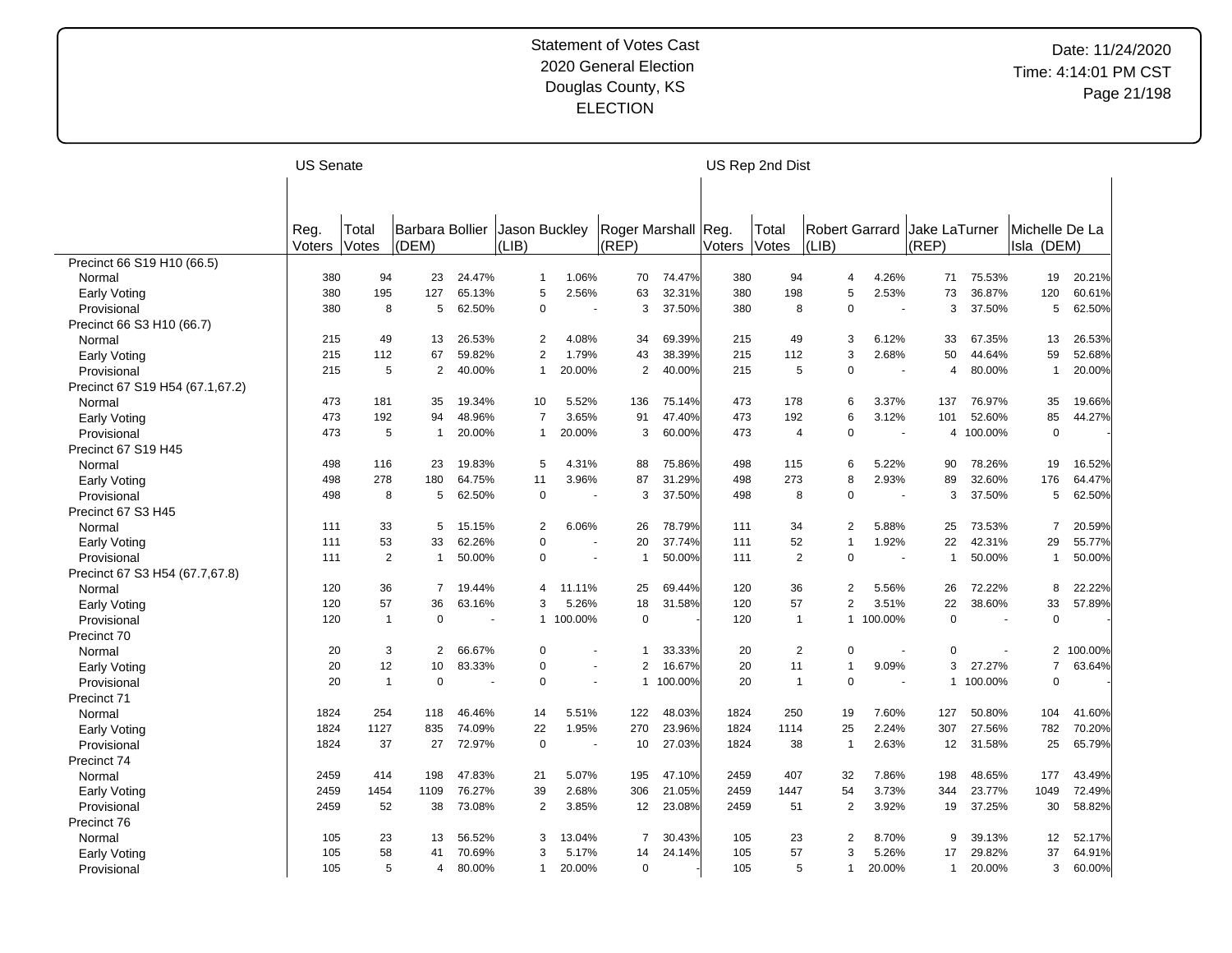|              | <b>US Senate</b> |       |                 |        |               |        |                     |        |        | US Rep 2nd Dist |                                |        |                 |        |                |        |
|--------------|------------------|-------|-----------------|--------|---------------|--------|---------------------|--------|--------|-----------------|--------------------------------|--------|-----------------|--------|----------------|--------|
|              |                  |       |                 |        |               |        |                     |        |        |                 |                                |        |                 |        |                |        |
|              |                  |       |                 |        |               |        |                     |        |        |                 |                                |        |                 |        |                |        |
|              | Reg.             | Total | Barbara Bollier |        | Jason Buckley |        | Roger Marshall Reg. |        |        | Total           | Robert Garrard   Jake LaTurner |        |                 |        | Michelle De La |        |
|              | Voters Votes     |       | $ $ (DEM)       |        | (LIB)         |        | (REP)               |        | Voters | <b>Votes</b>    | (LIB)                          |        | (REP)           |        | Isla (DEM)     |        |
| Precinct 77  |                  |       |                 |        |               |        |                     |        |        |                 |                                |        |                 |        |                |        |
| Normal       | 994              | 126   | 73              | 57.94% |               | 5.56%  | 46                  | 36.51% | 994    | 123             | 13                             | 10.57% | 47              | 38.21% | 63             | 51.22% |
| Early Voting | 994              | 453   | 302             | 66.67% | 34            | 7.51%  | 117                 | 25.83% | 994    | 446             | 26                             | 5.83%  | 124             | 27.80% | 296            | 66.37% |
| Provisional  | 994              | 37    | 21              | 56.76% | 4             | 10.81% | 12                  | 32.43% | 994    | 36              | 3                              | 8.33%  | 12 <sup>2</sup> | 33.33% | 21             | 58.33% |
| Total        |                  |       |                 |        |               |        |                     |        |        |                 |                                |        |                 |        |                |        |
| Normal       | 82391            | 14148 | 6196            | 43.79% | 1081          | 7.64%  | 6871                | 48.57% | 82391  | 13925           | 1031                           | 7.40%  | 7078            | 50.83% | 5816           | 41.77% |
| Early Voting | 82391            | 43384 | 32736           | 75.46% | 1423          | 3.28%  | 9225                | 21.26% | 82391  | 43070           | 1357                           | 3.15%  | 10393           | 24.13% | 31320          | 72.72% |
| Provisional  | 82391            | 1947  | 1330            | 68.31% | 119           | 6.11%  | 498                 | 25.58% | 82391  | 1899            | 106                            | 5.58%  | 534             | 28.12% | 1259           | 66.30% |
| Total        | 82391            | 59479 | 40262           | 67.69% | 2623          | 4.41%  | 16594               | 27.90% | 82391  | 58894           | 2494                           | 4.23%  | 18005           | 30.57% | 38395          | 65.19% |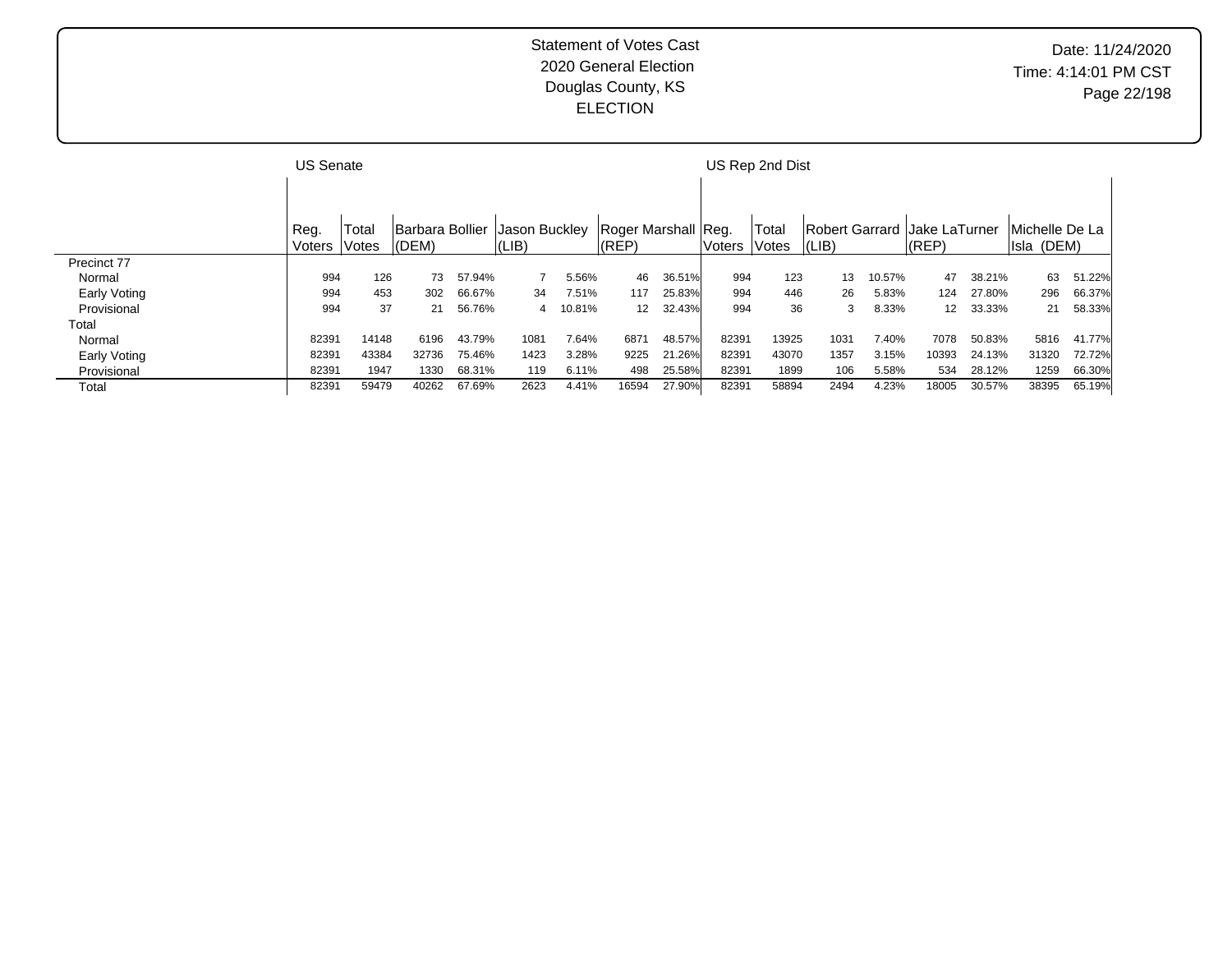|                     | SBOE Dist 4    |                |                     |             | State Sen 2    |                |                             |             | State Sen 3    |                |                             |       |                |  |
|---------------------|----------------|----------------|---------------------|-------------|----------------|----------------|-----------------------------|-------------|----------------|----------------|-----------------------------|-------|----------------|--|
|                     | Reg.<br>Voters | Total<br>Votes | Ann E. Mah<br>(DEM) |             | Reg.<br>Voters | Total<br>Votes | Marci<br>Francisco<br>(DEM) |             | Reg.<br>Voters | Total<br>Votes | <b>Willie Dove</b><br>(REP) | (DEM) | Tom Holland    |  |
| Jurisdiction Wide   |                |                |                     |             |                |                |                             |             |                |                |                             |       |                |  |
| Precinct 1          |                |                |                     |             |                |                |                             |             |                |                |                             |       |                |  |
| Normal              | 809            | 93             |                     | 93 100.00%  | 809            | 91             |                             | 91 100.00%  |                |                |                             |       |                |  |
| <b>Early Voting</b> | 809            | 413            |                     | 413 100.00% | 809            | 416            |                             | 416 100.00% |                |                |                             |       |                |  |
| Provisional         | 809            | 14             |                     | 14 100.00%  | 809            | 14             |                             | 14 100.00%  |                |                |                             |       |                |  |
| Precinct 2          |                |                |                     |             |                |                |                             |             |                |                |                             |       |                |  |
| Normal              | 848            | 68             |                     | 68 100.00%  | 848            | 71             |                             | 71 100.00%  |                |                |                             |       |                |  |
| Early Voting        | 848            | 481            | 481                 | 100.00%     | 848            | 488            |                             | 488 100.00% |                |                |                             |       |                |  |
| Provisional         | 848            | 18             | 18                  | 100.00%     | 848            | 18             |                             | 18 100.00%  |                |                |                             |       |                |  |
| Precinct 3          |                |                |                     |             |                |                |                             |             |                |                |                             |       |                |  |
| Normal              | 1116           | 102            |                     | 102 100.00% | 1116           | 103            |                             | 103 100.00% |                |                |                             |       |                |  |
| Early Voting        | 1116           | 523            | 523                 | 100.00%     | 1116           | 521            | 521                         | 100.00%     |                |                |                             |       |                |  |
| Provisional         | 1116           | 35             |                     | 35 100.00%  | 1116           | 35             |                             | 35 100.00%  |                |                |                             |       |                |  |
| Precinct 4          |                |                |                     |             |                |                |                             |             |                |                |                             |       |                |  |
| Normal              | 1013           | 150            | 150                 | 100.00%     | 1013           | 149            |                             | 149 100.00% |                |                |                             |       |                |  |
| Early Voting        | 1013           | 404            | 404                 | 100.00%     | 1013           | 401            |                             | 401 100.00% |                |                |                             |       |                |  |
| Provisional         | 1013           | 24             |                     | 24 100.00%  | 1013           | 24             |                             | 24 100.00%  |                |                |                             |       |                |  |
| Precinct 5          |                |                |                     |             |                |                |                             |             |                |                |                             |       |                |  |
| Normal              | 930            | 97             | 97                  | 100.00%     | 930            | 96             | 96                          | 100.00%     |                |                |                             |       |                |  |
| Early Voting        | 930            | 378            | 378                 | 100.00%     | 930            | 384            | 384                         | 100.00%     |                |                |                             |       |                |  |
| Provisional         | 930            | 14             |                     | 14 100.00%  | 930            | 13             |                             | 13 100.00%  |                |                |                             |       |                |  |
| Precinct 6          |                |                |                     |             |                |                |                             |             |                |                |                             |       |                |  |
| Normal              | 1052           | 91             | 91                  | 100.00%     | 1052           | 91             |                             | 91 100.00%  |                |                |                             |       |                |  |
| <b>Early Voting</b> | 1052           | 553            | 553                 | 100.00%     | 1052           | 563            |                             | 563 100.00% |                |                |                             |       |                |  |
| Provisional         | 1052           | 15             |                     | 15 100.00%  | 1052           | 14             |                             | 14 100.00%  |                |                |                             |       |                |  |
| Precinct 7          |                |                |                     |             |                |                |                             |             |                |                |                             |       |                |  |
| Normal              | 660            | 71             | 71                  | 100.00%     | 660            | 72             |                             | 72 100.00%  |                |                |                             |       |                |  |
| <b>Early Voting</b> | 660            | 194            | 194                 | 100.00%     | 660            | 196            | 196                         | 100.00%     |                |                |                             |       |                |  |
| Provisional         | 660            | 11             |                     | 11 100.00%  | 660            | 11             |                             | 11 100.00%  |                |                |                             |       |                |  |
| Precinct 8          |                |                |                     |             |                |                |                             |             |                |                |                             |       |                |  |
| Normal              | 1010           | 115            | 115                 | 100.00%     | 1010           | 111            |                             | 111 100.00% |                |                |                             |       |                |  |
| <b>Early Voting</b> | 1010           | 287            |                     | 287 100.00% | 1010           | 291            |                             | 291 100.00% |                |                |                             |       |                |  |
| Provisional         | 1010           | 26             | 26                  | 100.00%     | 1010           | 26             |                             | 26 100.00%  |                |                |                             |       |                |  |
| Precinct 9          |                |                |                     |             |                |                |                             |             |                |                |                             |       |                |  |
| Normal              | 788            | 55             | 55                  | 100.00%     | 788            | 57             |                             | 57 100.00%  |                |                |                             |       |                |  |
| Early Voting        | 788            | 280            | 280                 | 100.00%     | 788            | 281            | 281                         | 100.00%     |                |                |                             |       |                |  |
| Provisional         | 788            | 21             |                     | 21 100.00%  | 788            | 21             |                             | 21 100.00%  |                |                |                             |       | $\overline{a}$ |  |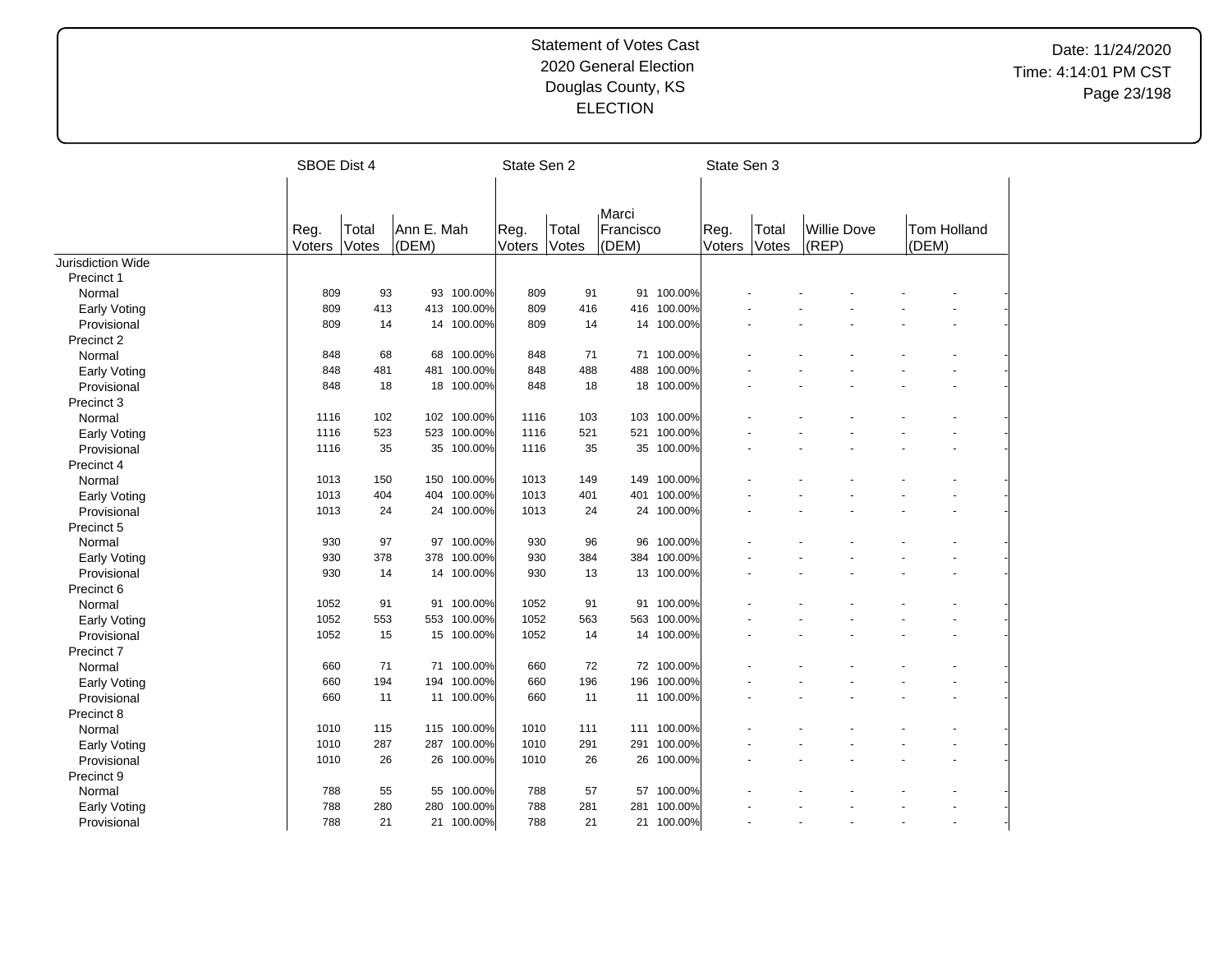|                     | SBOE Dist 4 |       |            |             | State Sen 2 |       |           |             | State Sen 3 |       |                    |        |             |        |
|---------------------|-------------|-------|------------|-------------|-------------|-------|-----------|-------------|-------------|-------|--------------------|--------|-------------|--------|
|                     |             |       |            |             |             |       |           |             |             |       |                    |        |             |        |
|                     |             |       |            |             |             |       |           |             |             |       |                    |        |             |        |
|                     |             |       |            |             |             |       | Marci     |             |             |       |                    |        |             |        |
|                     | Reg.        | Total | Ann E. Mah |             | Reg.        | Total | Francisco |             | Reg.        | Total | <b>Willie Dove</b> |        | Tom Holland |        |
|                     | Voters      | Votes | (DEM)      |             | Voters      | Votes | (DEM)     |             | Voters      | Votes | (REP)              |        | (DEM)       |        |
| Precinct 10         |             |       |            |             |             |       |           |             |             |       |                    |        |             |        |
| Normal              | 735         | 76    | 76         | 100.00%     | 735         | 76    |           | 76 100.00%  |             |       |                    |        |             |        |
| <b>Early Voting</b> | 735         | 84    | 84         | 100.00%     | 735         | 84    | 84        | 100.00%     |             |       |                    |        |             |        |
| Provisional         | 735         | 10    | 10         | 100.00%     | 735         | 10    | 10        | 100.00%     |             |       |                    |        |             |        |
| Precinct 11         |             |       |            |             |             |       |           |             |             |       |                    |        |             |        |
| Normal              | 884         | 129   | 129        | 100.00%     | 884         | 131   |           | 131 100.00% |             |       |                    |        |             |        |
| <b>Early Voting</b> | 884         | 408   | 408        | 100.00%     | 884         | 410   | 410       | 100.00%     |             |       |                    |        |             |        |
| Provisional         | 884         | 21    |            | 21 100.00%  | 884         | 21    |           | 21 100.00%  |             |       |                    |        |             |        |
| Precinct 12         |             |       |            |             |             |       |           |             |             |       |                    |        |             |        |
| Normal              | 1609        | 205   |            | 205 100.00% | 1609        | 208   | 208       | 100.00%     |             |       |                    |        |             |        |
| <b>Early Voting</b> | 1609        | 702   |            | 702 100.00% | 1609        | 710   |           | 710 100.00% |             |       |                    |        |             |        |
| Provisional         | 1609        | 24    |            | 24 100.00%  | 1609        | 23    | 23        | 100.00%     |             |       |                    |        |             |        |
| Precinct 13         |             |       |            |             |             |       |           |             |             |       |                    |        |             |        |
| Normal              | 1084        | 109   | 109        | 100.00%     | 1084        | 114   |           | 114 100.00% |             |       |                    |        |             |        |
| <b>Early Voting</b> | 1084        | 602   |            | 602 100.00% | 1084        | 623   | 623       | 100.00%     |             |       |                    |        |             |        |
| Provisional         | 1084        | 19    |            | 19 100.00%  | 1084        | 18    |           | 18 100.00%  |             |       |                    |        |             |        |
| Precinct 14         |             |       |            |             |             |       |           |             |             |       |                    |        |             |        |
| Normal              |             |       |            |             |             |       |           |             | 2394        | 365   | 133                | 36.44% | 232         | 63.56% |
| <b>Early Voting</b> |             |       |            |             |             |       |           |             | 2394        | 1026  | 214                | 20.86% | 812         | 79.14% |
| Provisional         |             |       |            |             |             |       |           |             | 2394        | 57    | 11                 | 19.30% | 46          | 80.70% |
| Precinct 15         |             |       |            |             |             |       |           |             |             |       |                    |        |             |        |
| Normal              | 1512        | 148   | 148        | 100.00%     | 1512        | 151   |           | 151 100.00% |             |       |                    |        |             |        |
| <b>Early Voting</b> | 1512        | 681   | 681        | 100.00%     | 1512        | 695   | 695       | 100.00%     |             |       |                    |        |             |        |
| Provisional         | 1512        | 36    |            | 36 100.00%  | 1512        | 35    |           | 35 100.00%  |             |       |                    |        |             |        |
| Precinct 16         |             |       |            |             |             |       |           |             |             |       |                    |        |             |        |
| Normal              | 1125        | 96    | 96         | 100.00%     | 1125        | 95    |           | 95 100.00%  |             |       |                    |        |             |        |
| <b>Early Voting</b> | 1125        | 581   | 581        | 100.00%     | 1125        | 582   | 582       | 100.00%     |             |       |                    |        |             |        |
| Provisional         | 1125        | 23    |            | 23 100.00%  | 1125        | 22    |           | 22 100.00%  |             |       |                    |        |             |        |
| Precinct 17         |             |       |            |             |             |       |           |             |             |       |                    |        |             |        |
| Normal              |             |       |            |             |             |       |           |             | 1556        | 197   | 93                 | 47.21% | 104         | 52.79% |
| <b>Early Voting</b> |             |       |            |             |             |       |           |             | 1556        | 959   | 224                | 23.36% | 735         | 76.64% |
| Provisional         |             |       |            |             |             |       |           |             | 1556        | 19    | 5                  | 26.32% | 14          | 73.68% |
| Precinct 18         |             |       |            |             |             |       |           |             |             |       |                    |        |             |        |
| Normal              | 1876        | 198   |            | 198 100.00% | 1876        | 195   |           | 195 100.00% |             |       |                    |        |             |        |
|                     | 1876        | 897   | 897        | 100.00%     | 1876        | 913   | 913       | 100.00%     |             |       |                    |        |             |        |
| <b>Early Voting</b> | 1876        | 27    |            | 27 100.00%  | 1876        | 28    |           | 28 100.00%  |             |       |                    |        |             |        |
| Provisional         |             |       |            |             |             |       |           |             |             |       |                    |        |             |        |
| Precinct 19         |             |       |            |             |             |       |           |             |             |       |                    |        |             |        |
| Normal              | 1354        | 67    | 67         | 100.00%     | 1354        | 67    | 67        | 100.00%     |             |       |                    |        |             |        |
| Early Voting        | 1354        | 731   | 731        | 100.00%     | 1354        | 736   | 736       | 100.00%     |             |       |                    |        |             |        |
| Provisional         | 1354        | 28    |            | 28 100.00%  | 1354        | 30    |           | 30 100.00%  |             |       |                    |        |             |        |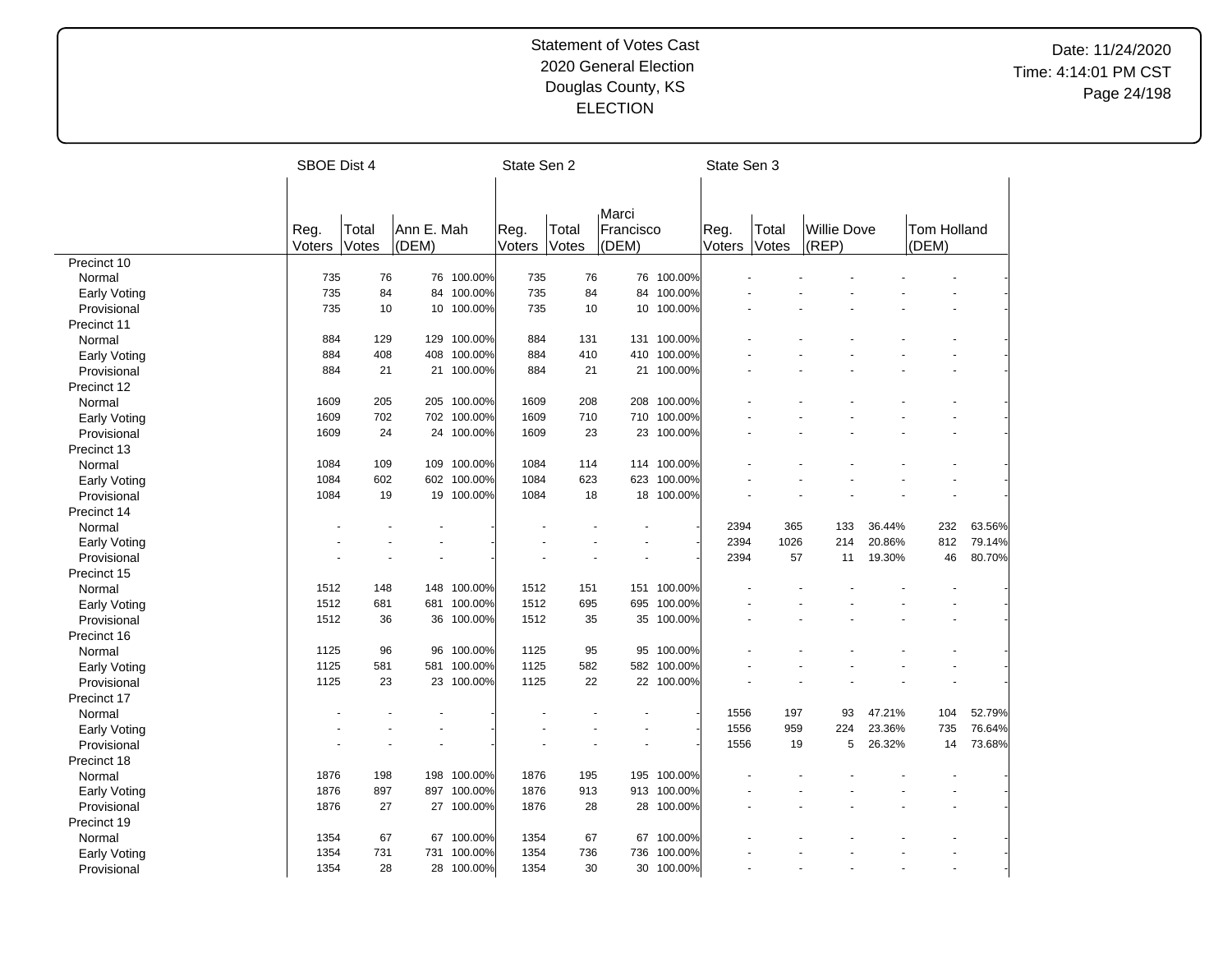|                             | SBOE Dist 4 |       |            |             | State Sen 2 |       |                      |             | State Sen 3 |       |             |     |        |             |        |
|-----------------------------|-------------|-------|------------|-------------|-------------|-------|----------------------|-------------|-------------|-------|-------------|-----|--------|-------------|--------|
|                             |             |       |            |             |             |       |                      |             |             |       |             |     |        |             |        |
|                             |             |       |            |             |             |       |                      |             |             |       |             |     |        |             |        |
|                             | Reg.        | Total | Ann E. Mah |             | Reg.        | Total | Marci<br>Francisco   |             | Reg.        | Total | Willie Dove |     |        | Tom Holland |        |
|                             | Voters      | Votes | (DEM)      |             | Voters      | Votes | (DEM)                |             | Voters      | Votes | (REP)       |     |        | (DEM)       |        |
| Precinct 20                 |             |       |            |             |             |       |                      |             |             |       |             |     |        |             |        |
| Normal                      | 1758        | 170   | 170        | 100.00%     | 1758        | 177   | 177                  | 100.00%     |             |       |             |     |        |             |        |
| Early Voting                | 1758        | 881   | 881        | 100.00%     | 1758        | 899   | 899                  | 100.00%     |             |       |             |     |        |             |        |
| Provisional                 | 1758        | 28    | 28         | 100.00%     | 1758        | 28    | 28                   | 100.00%     |             |       |             |     |        |             |        |
| Precinct 21                 |             |       |            |             |             |       |                      |             |             |       |             |     |        |             |        |
| Normal                      | 616         | 32    |            | 32 100.00%  | 616         | 30    | 30                   | 100.00%     |             |       |             |     |        |             |        |
| Early Voting                | 616         | 322   |            | 322 100.00% | 616         | 327   | 327                  | 100.00%     |             |       |             |     |        |             |        |
| Provisional                 | 616         | 10    |            | 10 100.00%  | 616         | 10    |                      | 10 100.00%  |             |       |             |     |        |             |        |
| Precinct 22                 |             |       |            |             |             |       |                      |             |             |       |             |     |        |             |        |
| Normal                      |             |       |            |             |             |       |                      |             | 1406        | 240   |             | 111 | 46.25% | 129         | 53.75% |
| Early Voting                |             |       |            |             |             |       |                      |             | 1406        | 688   |             | 146 | 21.22% | 542         | 78.78% |
| Provisional                 |             |       |            |             |             |       |                      |             | 1406        | 40    |             | 9   | 22.50% | 31          | 77.50% |
| Precinct 23                 |             |       |            |             |             |       |                      |             |             |       |             |     |        |             |        |
| Normal                      | 757         | 102   |            | 102 100.00% | 757         | 97    | 97                   | 100.00%     |             |       |             |     |        |             |        |
| Early Voting                | 757         | 368   | 368        | 100.00%     | 757         | 379   | 379                  | 100.00%     |             |       |             |     |        |             |        |
| Provisional                 | 757         | 12    |            | 12 100.00%  | 757         | 13    |                      | 13 100.00%  |             |       |             |     |        |             |        |
| Precinct 24                 |             |       |            |             |             |       |                      |             |             |       |             |     |        |             |        |
| Normal                      | 826         | 71    |            | 71 100.00%  | 826         | 72    |                      | 72 100.00%  |             |       |             |     |        |             |        |
| Early Voting                | 826         | 388   | 388        | 100.00%     | 826         | 401   | 401                  | 100.00%     |             |       |             |     |        |             |        |
| Provisional                 | 826         | 20    | 20         | 100.00%     | 826         | 19    | 19                   | 100.00%     |             |       |             |     |        |             |        |
| Precinct 25                 |             |       |            |             |             |       |                      |             |             |       |             |     |        |             |        |
|                             | 1031        | 74    |            | 74 100.00%  | 1031        | 76    | 76                   | 100.00%     |             |       |             |     |        |             |        |
| Normal                      | 1031        | 262   |            | 262 100.00% | 1031        | 259   | 259                  | 100.00%     |             |       |             |     |        |             |        |
| Early Voting<br>Provisional | 1031        | 20    | 20         | 100.00%     | 1031        | 22    |                      | 22 100.00%  |             |       |             |     |        |             |        |
|                             |             |       |            |             |             |       |                      |             |             |       |             |     |        |             |        |
| Precinct 26                 | 933         | 74    |            | 74 100.00%  | 933         | 79    |                      | 79 100.00%  |             |       |             |     |        |             |        |
| Normal                      | 933         | 425   | 425        | 100.00%     | 933         | 430   | 430                  | 100.00%     |             |       |             |     |        |             |        |
| Early Voting                | 933         | 18    |            | 18 100.00%  | 933         | 17    |                      | 17 100.00%  |             |       |             |     |        |             |        |
| Provisional                 |             |       |            |             |             |       |                      |             |             |       |             |     |        |             |        |
| Precinct 27                 |             |       |            |             |             |       |                      |             |             |       |             |     |        |             |        |
| Normal                      | 971         | 82    |            | 82 100.00%  | 971         | 85    | 85                   | 100.00%     |             |       |             |     |        |             |        |
| <b>Early Voting</b>         | 971         | 456   |            | 456 100.00% | 971         | 455   |                      | 455 100.00% |             |       |             |     |        |             |        |
| Provisional                 | 971         | 16    |            | 16 100.00%  | 971         | 17    |                      | 17 100.00%  |             |       |             |     |        |             |        |
| Precinct 28                 |             |       |            |             |             |       |                      |             |             |       |             |     |        |             |        |
| Normal                      | 553         | 47    | 47         | 100.00%     | 553         | 50    | 50                   | 100.00%     |             |       |             |     |        |             |        |
| <b>Early Voting</b>         | 553         | 303   | 303        | 100.00%     | 553         | 313   | 313                  | 100.00%     |             |       |             |     |        |             |        |
| Provisional                 | 553         | 8     |            | 8 100.00%   | 553         | 8     |                      | 8 100.00%   |             |       |             |     |        |             |        |
| Precinct 29                 |             |       |            |             |             |       |                      |             |             |       |             |     |        |             |        |
| Normal                      |             |       |            |             |             |       |                      |             | 929         | 144   |             | 45  | 31.25% | 99          | 68.75% |
| <b>Early Voting</b>         |             |       |            |             |             |       |                      |             | 929         | 448   |             | 64  | 14.29% | 384         | 85.71% |
| Provisional                 |             |       |            |             |             |       | $\ddot{\phantom{1}}$ |             | 929         | 19    |             | 3   | 15.79% | 16          | 84.21% |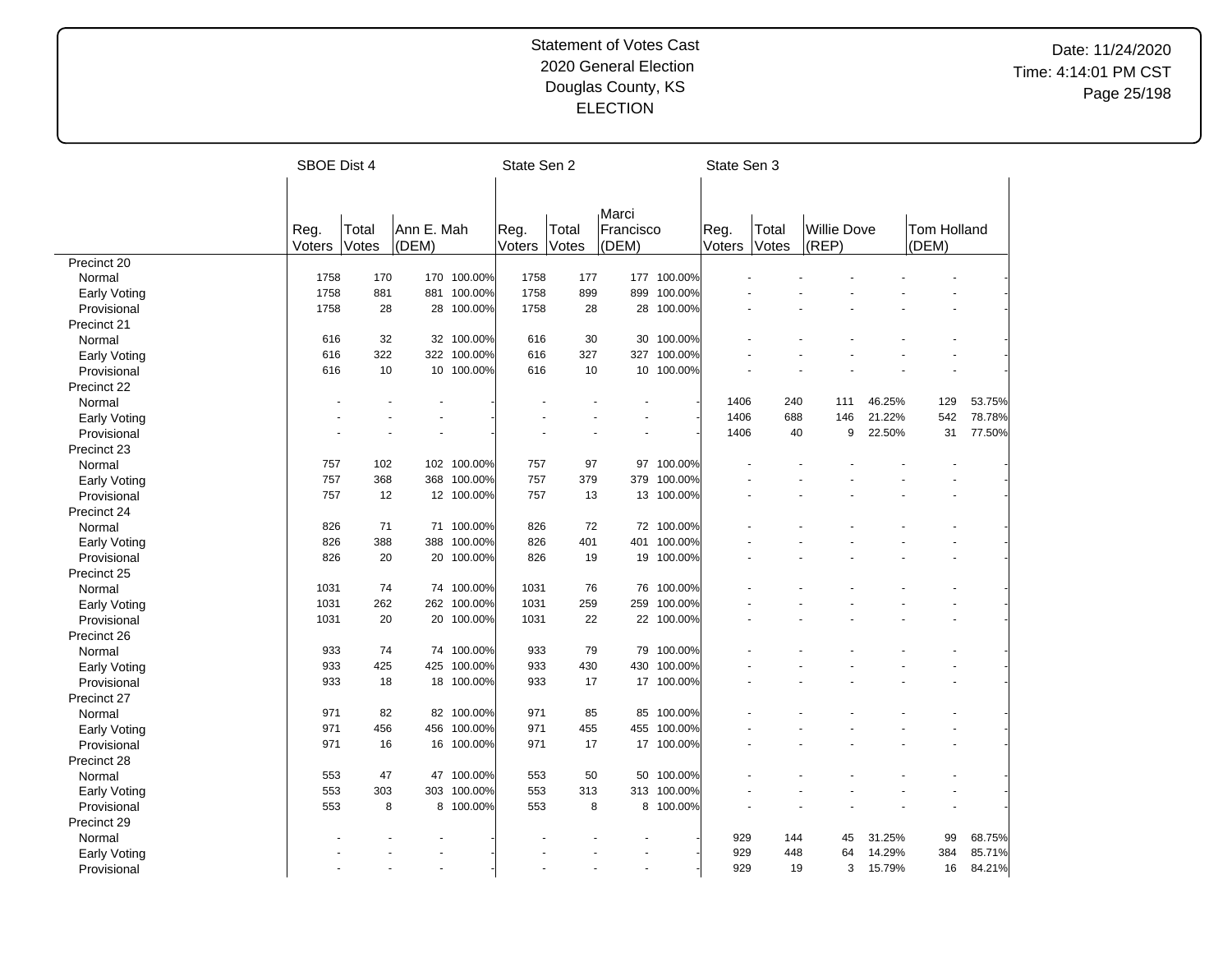|                       | SBOE Dist 4 |                |            |             | State Sen 2 |                |                |             | State Sen 3  |              |                    |                          |             |           |
|-----------------------|-------------|----------------|------------|-------------|-------------|----------------|----------------|-------------|--------------|--------------|--------------------|--------------------------|-------------|-----------|
|                       |             |                |            |             |             |                |                |             |              |              |                    |                          |             |           |
|                       |             |                |            |             |             |                |                |             |              |              |                    |                          |             |           |
|                       |             |                |            |             |             |                | Marci          |             |              |              |                    |                          |             |           |
|                       | Reg.        | Total          | Ann E. Mah |             | Reg.        | Total          | Francisco      |             | Reg.         | Total        | <b>Willie Dove</b> |                          | Tom Holland |           |
|                       | Voters      | Votes          | (DEM)      |             | Voters      | Votes          | (DEM)          |             | Voters Votes |              | (REP)              |                          | (DEM)       |           |
| Precinct 30 S2 (30.1) |             |                |            |             |             |                |                |             |              |              |                    |                          |             |           |
| Normal                | 316         | 32             |            | 32 100.00%  | 316         | 33             | 33             | 100.00%     |              |              |                    |                          |             |           |
| <b>Early Voting</b>   | 316         | 153            | 153        | 100.00%     | 316         | 151            |                | 151 100.00% |              |              |                    |                          |             |           |
| Provisional           | 316         | $\overline{7}$ |            | 7 100.00%   | 316         | $\overline{7}$ | $\overline{7}$ | 100.00%     |              |              |                    |                          |             |           |
| Precinct 30 S3 (30.2) |             |                |            |             |             |                |                |             |              |              |                    |                          |             |           |
| Normal                |             |                |            |             |             |                |                |             | 795          | 117          |                    | 24<br>20.51%             | 93          | 79.49%    |
| Early Voting          |             |                |            |             |             |                |                |             | 795          | 257          |                    | 10.51%<br>27             | 230         | 89.49%    |
| Provisional           |             |                |            |             |             |                |                |             | 795          | 22           |                    | 3<br>13.64%              | 19          | 86.36%    |
| Precinct 31           |             |                |            |             |             |                |                |             |              |              |                    |                          |             |           |
| Normal                |             |                |            |             |             |                |                |             | 1124         | 223          |                    | 41.26%<br>92             | 131         | 58.74%    |
| <b>Early Voting</b>   |             |                |            |             |             |                |                |             | 1124         | 635          |                    | 95<br>14.96%             | 540         | 85.04%    |
| Provisional           |             |                |            |             |             |                |                |             | 1124         | 28           |                    | 8<br>28.57%              | 20          | 71.43%    |
| Precinct 32           |             |                |            |             |             |                |                |             |              |              |                    |                          |             |           |
| Normal                |             |                |            |             |             |                |                |             | 1032         | 174          |                    | 75<br>43.10%             | 99          | 56.90%    |
| <b>Early Voting</b>   |             |                |            |             |             |                |                |             | 1032         | 394          |                    | 92<br>23.35%             | 302         | 76.65%    |
| Provisional           |             |                |            |             |             |                |                |             | 1032         | 27           |                    | 6<br>22.22%              | 21          | 77.78%    |
| Precinct 33           |             |                |            |             |             |                |                |             |              |              |                    |                          |             |           |
| Normal                | 935         | 81             | 81         | 100.00%     | 935         | 82             | 82             | 100.00%     |              |              |                    |                          |             |           |
| <b>Early Voting</b>   | 935         | 552            | 552        | 100.00%     | 935         | 563            | 563            | 100.00%     |              |              |                    |                          |             |           |
| Provisional           | 935         | 12             | 12         | 100.00%     | 935         | 12             | 12             | 100.00%     |              |              |                    |                          |             |           |
| Precinct 34 S2 (34.1) |             |                |            |             |             |                |                |             |              |              |                    |                          |             |           |
| Normal                | 604         | 62             |            | 62 100.00%  | 604         | 60             | 60             | 100.00%     |              |              |                    |                          |             |           |
| <b>Early Voting</b>   | 604         | 342            | 342        | 100.00%     | 604         | 346            | 346            | 100.00%     |              |              |                    |                          |             |           |
| Provisional           | 604         | 9              |            | 9 100.00%   | 604         | 12             |                | 12 100.00%  |              |              |                    |                          |             |           |
| Precinct 34 S3 (34.2) |             |                |            |             |             |                |                |             |              |              |                    |                          |             |           |
| Normal                |             |                |            |             |             |                |                |             | 167          | 16           |                    | 5<br>31.25%              | 11          | 68.75%    |
| <b>Early Voting</b>   |             |                |            |             |             |                |                |             | 167          | 63           |                    | 5<br>7.94%               | 58          | 92.06%    |
| Provisional           |             |                |            |             |             |                |                |             | 167          | $\mathbf{1}$ |                    | $\overline{0}$           |             | 1 100.00% |
| Precinct 35 S2 (35.1) |             |                |            |             |             |                |                |             |              |              |                    |                          |             |           |
| Normal                | 1150        | 133            | 133        | 100.00%     | 1150        | 134            | 134            | 100.00%     |              |              |                    |                          |             |           |
| <b>Early Voting</b>   | 1150        | 501            |            | 501 100.00% | 1150        | 509            | 509            | 100.00%     |              |              |                    |                          |             |           |
| Provisional           | 1150        | 22             |            | 22 100.00%  | 1150        | 21             |                | 21 100.00%  |              |              |                    |                          |             |           |
| Precinct 35 S3 (35.2) |             |                |            |             |             |                |                |             |              |              |                    |                          |             |           |
|                       |             |                |            |             |             |                |                |             | 86           | 23           |                    | 21.74%<br>5              | 18          | 78.26%    |
| Normal                |             |                |            |             |             |                |                |             | 86           | 35           |                    | $\overline{7}$<br>20.00% | 28          | 80.00%    |
| <b>Early Voting</b>   |             |                |            |             |             |                |                |             | 86           | $\mathbf{1}$ |                    | $\mathbf 0$              |             | 1 100.00% |
| Provisional           |             |                |            |             |             |                |                |             |              |              |                    |                          |             |           |
| Precinct 36           |             |                |            |             |             |                |                |             |              |              |                    |                          |             |           |
| Normal                | 898         | 67             | 67         | 100.00%     | 898         | 66             | 66             | 100.00%     |              |              |                    |                          |             |           |
| Early Voting          | 898         | 425            | 425        | 100.00%     | 898         | 432            | 432            | 100.00%     |              |              |                    |                          |             |           |
| Provisional           | 898         | 22             |            | 22 100.00%  | 898         | 21             |                | 21 100.00%  |              |              |                    |                          |             |           |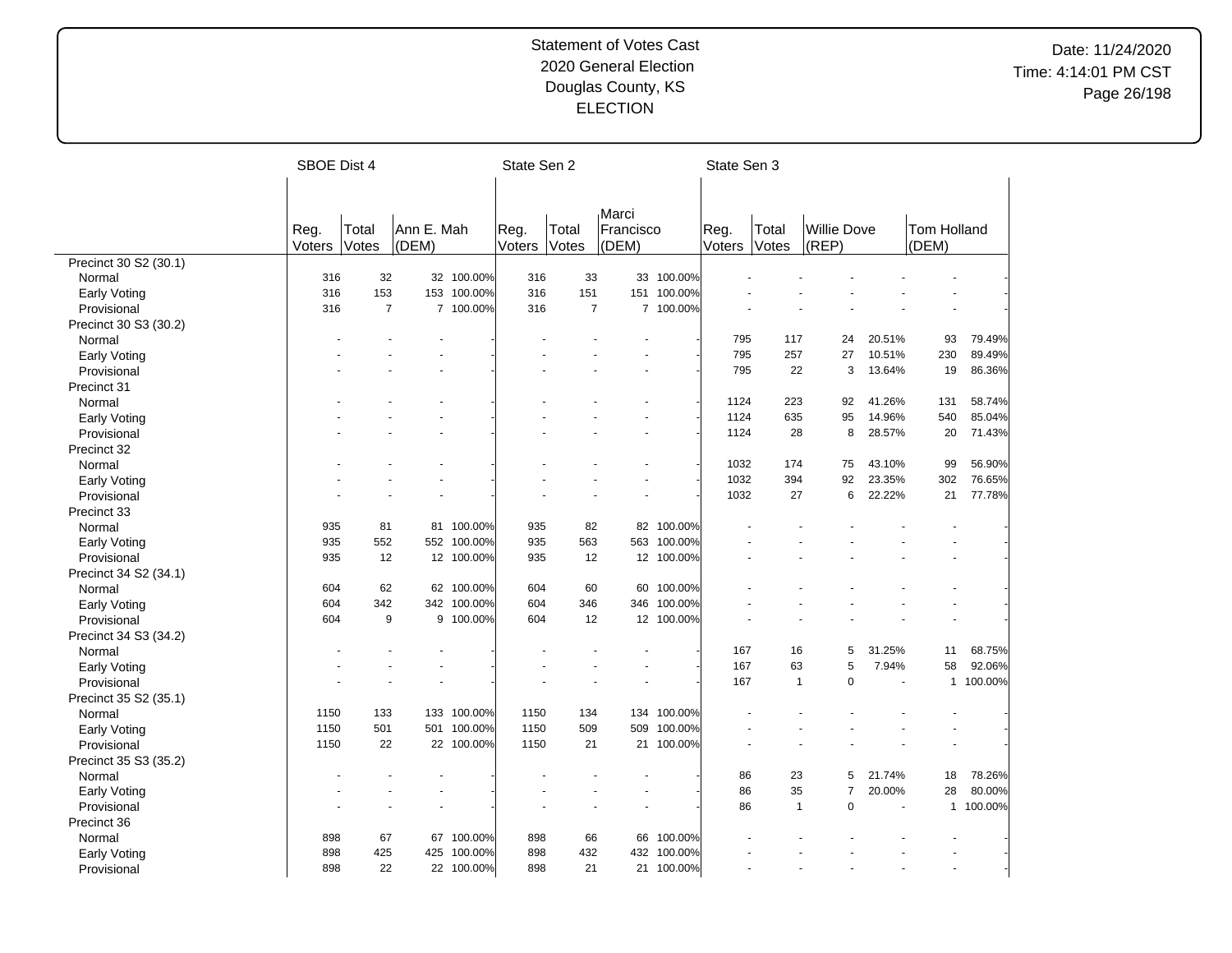|                                    | <b>SBOE Dist 4</b> |              |            |             |        | State Sen 2 |             |             | State Sen 3    |              |                    |        |              |         |
|------------------------------------|--------------------|--------------|------------|-------------|--------|-------------|-------------|-------------|----------------|--------------|--------------------|--------|--------------|---------|
|                                    |                    |              |            |             |        |             |             |             |                |              |                    |        |              |         |
|                                    |                    |              |            |             |        |             |             |             |                |              |                    |        |              |         |
|                                    |                    |              |            |             |        |             | Marci       |             |                |              |                    |        |              |         |
|                                    | Reg.               | Total        | Ann E. Mah |             | Reg.   | Total       | Francisco   |             | Reg.           | Total        | <b>Willie Dove</b> |        | Tom Holland  |         |
|                                    | Voters             | Votes        | (DEM)      |             | Voters | Votes       | (DEM)       |             | Voters         | Votes        | (REF)              |        | (DEM)        |         |
| Precinct 37                        |                    |              |            |             |        |             |             |             |                |              |                    |        |              |         |
| Normal                             |                    |              |            |             |        |             |             |             | 1315           | 163          | 83                 | 50.92% | 80           | 49.08%  |
| Early Voting                       |                    |              |            |             |        |             |             |             | 1315           | 730          | 148                | 20.27% | 582          | 79.73%  |
| Provisional                        |                    |              |            |             |        |             |             |             | 1315           | 26           | $\overline{2}$     | 7.69%  | 24           | 92.31%  |
| Precinct 38                        |                    |              |            |             |        |             |             |             |                |              |                    |        |              |         |
| Normal                             |                    |              |            |             |        |             |             |             | 1838           | 178          | 84                 | 47.19% | 94           | 52.81%  |
| Early Voting                       |                    |              |            |             |        |             |             |             | 1838           | 1156         | 261                | 22.58% | 895          | 77.42%  |
| Provisional                        |                    |              |            |             |        |             |             |             | 1838           | 30           | 5                  | 16.67% | 25           | 83.33%  |
| Precinct 39                        |                    |              |            |             |        |             |             |             |                |              |                    |        |              |         |
| Normal                             | 1118               | 147          |            | 147 100.00% | 1118   | 149         | 149         | 100.00%     |                |              |                    |        |              |         |
| Early Voting                       | 1118               | 522          | 522        | 100.00%     | 1118   | 529         | 529         | 100.00%     |                |              |                    |        |              |         |
| Provisional                        | 1118               | 24           | 24         | 100.00%     | 1118   | 24          | 24          | 100.00%     |                |              |                    |        |              |         |
| Precinct 40                        |                    |              |            |             |        |             |             |             |                |              |                    |        |              |         |
| Normal                             | 1001               | 109          | 109        | 100.00%     | 1001   | 109         | 109         | 100.00%     |                |              |                    |        |              |         |
| <b>Early Voting</b>                | 1001               | 517          |            | 517 100.00% | 1001   | 524         | 524         | 100.00%     |                |              |                    |        |              |         |
| Provisional                        | 1001               | 24           |            | 24 100.00%  | 1001   | 26          |             | 26 100.00%  |                |              |                    |        |              |         |
| Precinct 41 S3 H46 (41.1)          |                    |              |            |             |        |             |             |             |                |              |                    |        |              |         |
| Normal                             |                    |              |            |             |        |             |             |             | 1769           | 336          | 125                | 37.20% | 211          | 62.80%  |
| <b>Early Voting</b>                |                    |              |            |             |        |             |             |             | 1769           | 898          | 128                | 14.25% | 770          | 85.75%  |
| Provisional                        |                    |              |            |             |        |             |             |             | 1769           | 44           | 12                 | 27.27% | 32           | 72.73%  |
| Precinct 41 S3 H45 (41.2)          |                    |              |            |             |        |             |             |             |                |              |                    |        |              |         |
| Normal                             |                    |              |            |             |        |             |             |             | 1              | $\mathbf{1}$ | $\mathbf 0$        |        | $\mathbf{1}$ | 100.00% |
| <b>Early Voting</b>                |                    |              |            |             |        |             |             |             | 1              | 0            | $\mathbf 0$        |        | $\mathbf 0$  |         |
| Provisional                        |                    |              |            |             |        |             |             |             | $\overline{1}$ | $\mathbf 0$  | $\mathbf 0$        | ÷,     | 0            |         |
| Precinct 41 S2 H46 (41.3)          |                    |              |            |             |        |             |             |             |                |              |                    |        |              |         |
| Normal                             | 29                 | 5            |            | 5 100.00%   | 29     | 5           |             | 5 100.00%   |                |              |                    |        |              |         |
| Early Voting                       | 29                 | 8            | 8          | 100.00%     | 29     | 8           | 8           | 100.00%     |                |              |                    |        |              |         |
| Provisional                        | 29                 | $\mathbf{1}$ |            | 1 100.00%   | 29     | $\mathbf 0$ | $\mathbf 0$ |             |                |              |                    |        |              |         |
| Precinct 42 H46 (42.1)             |                    |              |            |             |        |             |             |             |                |              |                    |        |              |         |
| Normal                             | 456                | 53           |            | 53 100.00%  | 456    | 53          |             | 53 100.00%  |                |              |                    |        |              |         |
| <b>Early Voting</b>                | 456                | 172          |            | 172 100.00% | 456    | 174         |             | 174 100.00% |                |              |                    |        |              |         |
| Provisional                        | 456                | 9            |            | 9 100.00%   | 456    | 8           |             | 8 100.00%   |                |              |                    |        |              |         |
| Precinct 42 H45 (42.2, 42.3, 42.4) |                    |              |            |             |        |             |             |             |                |              |                    |        |              |         |
| Normal                             | 497                | 76           |            | 76 100.00%  | 497    | 79          |             | 79 100.00%  |                |              |                    |        |              |         |
| <b>Early Voting</b>                | 497                | 216          | 216        | 100.00%     | 497    | 223         | 223         | 100.00%     |                |              |                    |        |              |         |
| Provisional                        | 497                | 14           |            | 14 100.00%  | 497    | 14          |             | 14 100.00%  |                |              |                    |        |              |         |
| Precinct 43 CC1 (43.1)             |                    |              |            |             |        |             |             |             |                |              |                    |        |              |         |
| Normal                             | 820                | 75           | 75         | 100.00%     | 820    | 75          | 75          | 100.00%     |                |              |                    |        |              |         |
| Early Voting                       | 820                | 393          | 393        | 100.00%     | 820    | 393         | 393         | 100.00%     |                |              |                    |        |              |         |
| Provisional                        | 820                | 12           |            | 12 100.00%  | 820    | 11          |             | 11 100.00%  |                |              |                    |        |              |         |
|                                    |                    |              |            |             |        |             |             |             |                |              |                    |        |              |         |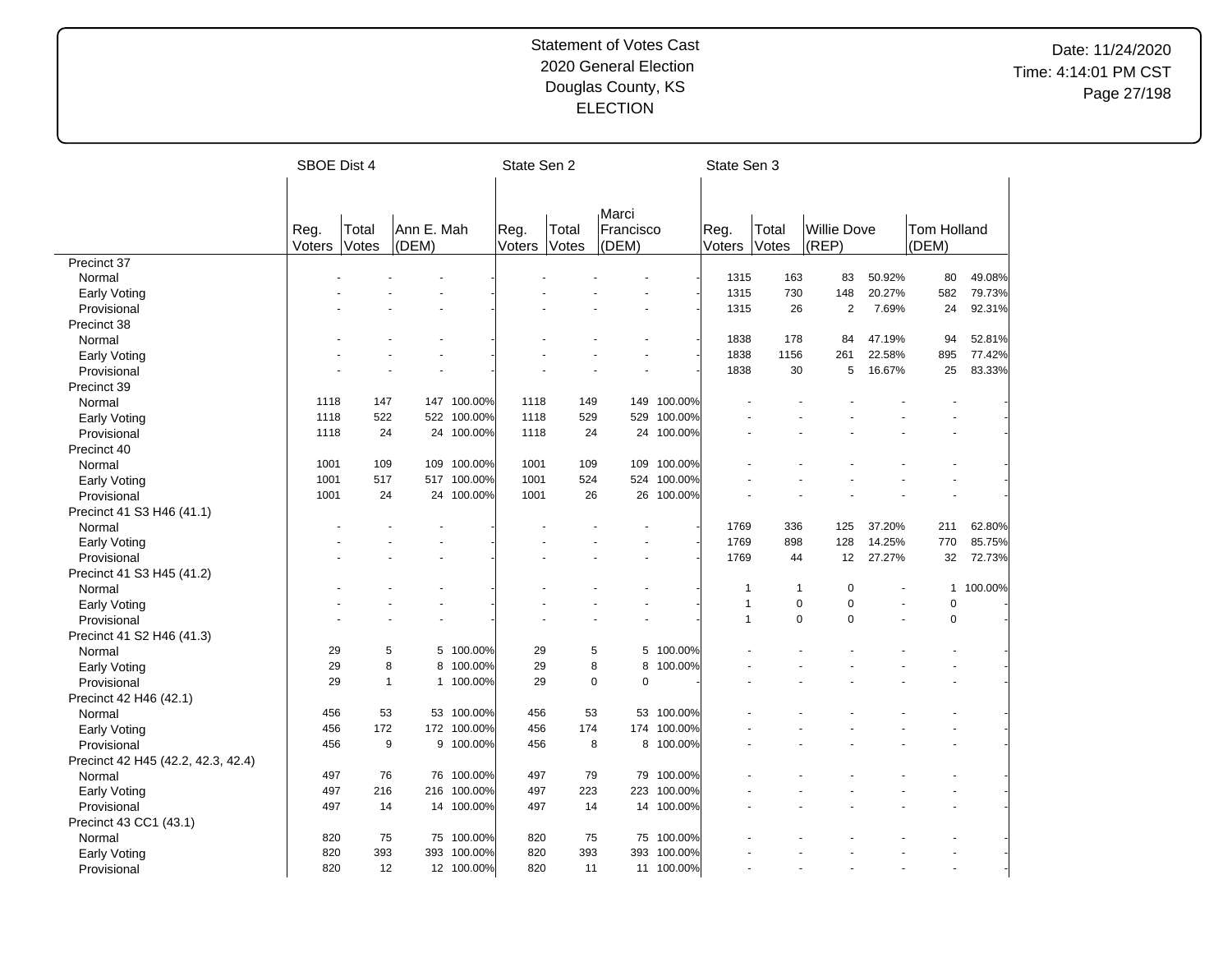|                              |        | SBOE Dist 4    |            |             |        | State Sen 2    |                          |             | State Sen 3  |           |                    |                  |             |                  |
|------------------------------|--------|----------------|------------|-------------|--------|----------------|--------------------------|-------------|--------------|-----------|--------------------|------------------|-------------|------------------|
|                              |        |                |            |             |        |                |                          |             |              |           |                    |                  |             |                  |
|                              |        |                |            |             |        |                |                          |             |              |           |                    |                  |             |                  |
|                              |        |                |            |             |        |                | Marci                    |             |              |           |                    |                  |             |                  |
|                              | Reg.   | Total          | Ann E. Mah |             | Reg.   | Total          | Francisco                |             | Reg.         | Total     | <b>Willie Dove</b> |                  | Tom Holland |                  |
|                              | Voters | Votes          | (DEM)      |             | Voters | Votes          | (DEM)                    |             | Voters       | Votes     | (REP)              |                  | (DEM)       |                  |
| Precinct 43 CC3 (43.2, 43.3) |        |                |            |             |        |                |                          |             |              |           |                    |                  |             |                  |
| Normal                       | 1472   | 147            |            | 147 100.00% | 1472   | 146            |                          | 146 100.00% |              |           |                    |                  |             |                  |
| Early Voting                 | 1472   | 684            |            | 684 100.00% | 1472   | 695            |                          | 695 100.00% |              |           |                    |                  |             |                  |
| Provisional                  | 1472   | 34             | 34         | 100.00%     | 1472   | 35             | 35                       | 100.00%     |              |           |                    |                  |             |                  |
| Precinct 44 H45 (44.1)       |        |                |            |             |        |                |                          |             |              |           |                    |                  |             |                  |
| Normal                       | 744    | 103            |            | 103 100.00% | 744    | 103            |                          | 103 100.00% |              |           |                    |                  |             |                  |
| Early Voting                 | 744    | 370            | 370        | 100.00%     | 744    | 371            |                          | 371 100.00% |              |           |                    |                  |             |                  |
| Provisional                  | 744    | $\overline{7}$ |            | 7 100.00%   | 744    | $\overline{7}$ |                          | 7 100.00%   |              |           |                    |                  |             |                  |
| Precinct 44 H44 (44.2)       |        |                |            |             |        |                |                          |             |              |           |                    |                  |             |                  |
| Normal                       | 458    | 57             |            | 57 100.00%  | 458    | 57             |                          | 57 100.00%  |              |           |                    |                  |             |                  |
| Early Voting                 | 458    | 264            |            | 264 100.00% | 458    | 260            | 260                      | 100.00%     |              |           |                    |                  |             |                  |
| Provisional                  | 458    | 5              |            | 5 100.00%   | 458    | 5              |                          | 5 100.00%   |              |           |                    |                  |             |                  |
| Precinct 45                  |        |                |            |             |        |                |                          |             |              |           |                    |                  |             |                  |
| Normal                       | 1699   | 107            |            | 107 100.00% | 1699   | 108            |                          | 108 100.00% |              |           |                    |                  |             |                  |
| Early Voting                 | 1699   | 905            | 905        | 100.00%     | 1699   | 926            | 926                      | 100.00%     |              |           |                    |                  |             |                  |
| Provisional                  | 1699   | 25             |            | 25 100.00%  | 1699   | 26             |                          | 26 100.00%  |              |           |                    |                  |             |                  |
| Precinct 46                  |        |                |            |             |        |                |                          |             |              |           |                    |                  |             |                  |
| Normal                       |        |                |            |             |        |                |                          |             | 2536         | 338       | 129                | 38.17%           | 209         | 61.83%           |
| Early Voting                 |        |                |            |             |        |                |                          |             | 2536         | 1311      | 259                | 19.76%           | 1052        | 80.24%           |
| Provisional                  |        |                |            |             |        |                |                          |             | 2536         | 64        | 9                  | 14.06%           | 55          | 85.94%           |
| Precinct 47                  |        |                |            |             |        |                |                          |             |              |           |                    |                  |             |                  |
| Normal                       | 711    | 101            |            | 101 100.00% | 711    | 101            |                          | 101 100.00% |              |           |                    |                  |             |                  |
| <b>Early Voting</b>          | 711    | 304            | 304        | 100.00%     | 711    | 306            | 306                      | 100.00%     |              |           |                    |                  |             |                  |
| Provisional                  | 711    | 16             |            | 16 100.00%  | 711    | 17             |                          | 17 100.00%  |              |           |                    |                  |             |                  |
| Precinct 48                  |        |                |            |             |        |                |                          |             |              |           |                    |                  |             |                  |
| Normal                       | 1422   | 109            |            | 109 100.00% | 1422   | 107            |                          | 107 100.00% |              |           |                    |                  |             |                  |
| <b>Early Voting</b>          | 1422   | 766            | 766        | 100.00%     | 1422   | 773            |                          | 773 100.00% |              |           |                    |                  |             |                  |
| Provisional                  | 1422   | 18             |            | 18 100.00%  | 1422   | 18             |                          | 18 100.00%  |              |           |                    |                  |             |                  |
| Precinct 49                  |        |                |            |             |        |                |                          |             |              |           |                    |                  |             |                  |
| Normal                       | 2071   | 171            |            | 171 100.00% | 2071   | 173            |                          | 173 100.00% |              |           |                    |                  |             |                  |
|                              | 2071   | 1028           | 1028       | 100.00%     | 2071   | 1026           | 1026                     | 100.00%     |              |           |                    |                  |             |                  |
| Early Voting<br>Provisional  | 2071   | 34             |            | 34 100.00%  | 2071   | 34             |                          | 34 100.00%  |              |           |                    |                  |             |                  |
|                              |        |                |            |             |        |                |                          |             |              |           |                    |                  |             |                  |
| Precinct 50 City (50.2)      |        |                |            |             |        |                |                          |             |              |           |                    |                  |             |                  |
| Normal                       |        |                |            |             |        |                |                          |             | 1644         | 446       | 319                | 71.52%           | 127         | 28.48%<br>54.53% |
| <b>Early Voting</b>          |        |                |            |             |        |                |                          |             | 1644<br>1644 | 706<br>36 | 321                | 45.47%<br>36.11% | 385<br>23   |                  |
| Provisional                  |        |                |            |             |        |                |                          |             |              |           | 13                 |                  |             | 63.89%           |
| Precinct 50 Twp              |        |                |            |             |        |                |                          |             |              |           |                    |                  |             |                  |
| Normal                       |        |                |            |             |        |                |                          |             | 70           | 17        | 11                 | 64.71%           | 6           | 35.29%           |
| <b>Early Voting</b>          |        |                |            |             |        |                |                          |             | 70           | 28        | 9                  | 32.14%           | 19          | 67.86%           |
| Provisional                  |        |                |            |             |        |                | $\overline{\phantom{a}}$ |             | 70           | 2         | $\Omega$           | $\overline{a}$   |             | 2 100.00%        |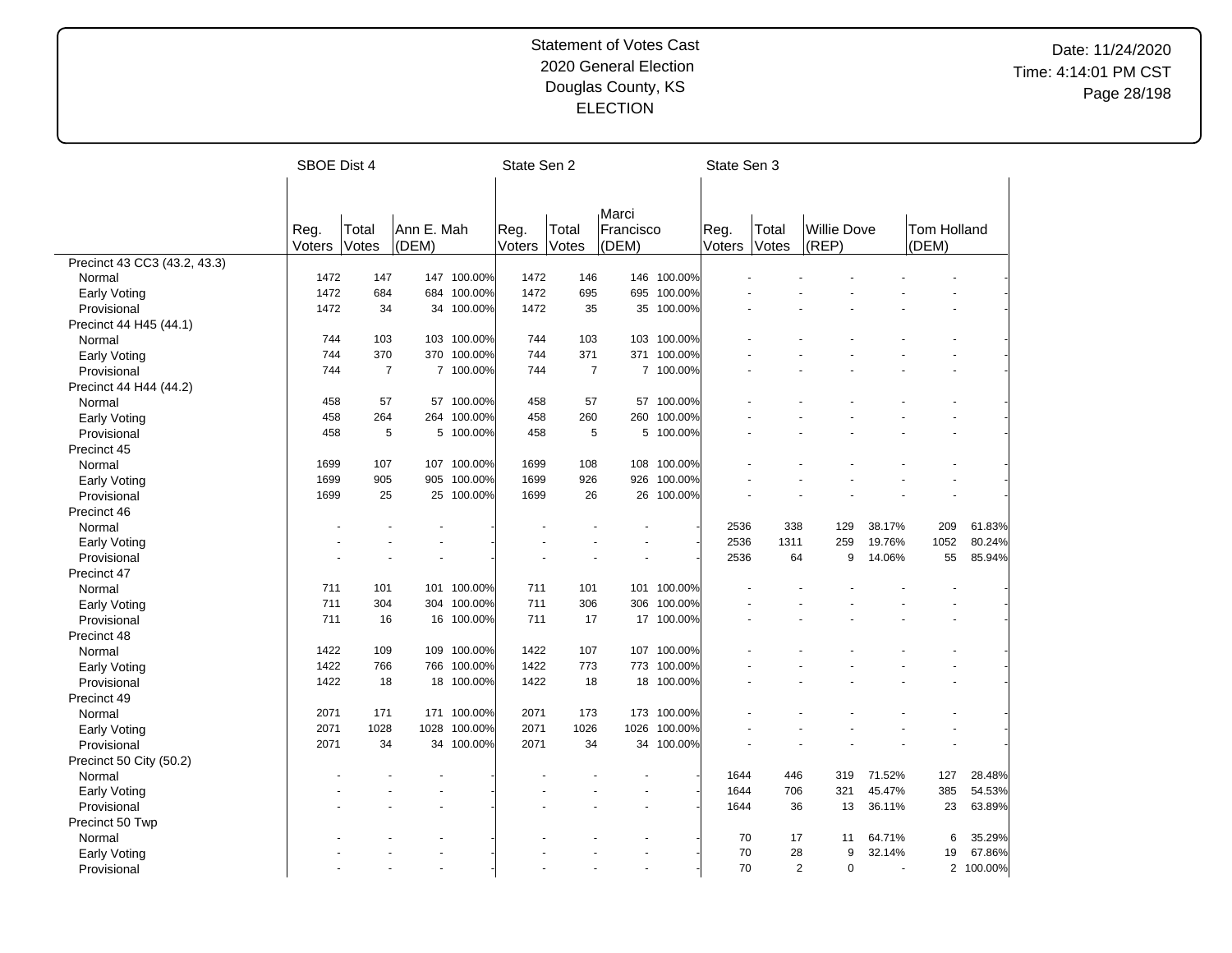|                                  | <b>SBOE Dist 4</b> |                |            |             | State Sen 2 |       |                                  |         | State Sen 3 |                |                |                          |                |           |
|----------------------------------|--------------------|----------------|------------|-------------|-------------|-------|----------------------------------|---------|-------------|----------------|----------------|--------------------------|----------------|-----------|
|                                  |                    |                |            |             |             |       |                                  |         |             |                |                |                          |                |           |
|                                  |                    |                |            |             |             |       |                                  |         |             |                |                |                          |                |           |
|                                  |                    |                |            |             |             |       | Marci                            |         |             |                |                |                          |                |           |
|                                  | Reg.               | Total          | Ann E. Mah |             | Reg.        | Total | Francisco                        |         | Reg.        | Total          | Willie Dove    |                          | Tom Holland    |           |
|                                  | Voters             | Votes          | (DEM)      |             | Voters      | Votes | (DEM)                            |         | Voters      | Votes          | (REP)          |                          | (DEM)          |           |
| Precinct 51                      |                    |                |            |             |             |       |                                  |         |             |                |                |                          |                |           |
| Normal                           | 557                | 127            | 127        | 100.00%     |             |       |                                  |         |             |                |                |                          |                |           |
| Early Voting                     | 557                | 189            |            | 189 100.00% |             |       |                                  |         |             |                |                |                          |                |           |
| Provisional                      | 557                | $\overline{7}$ |            | 7 100.00%   |             |       |                                  |         |             |                |                |                          |                |           |
| Precinct 52 City (52.3)          |                    |                |            |             |             |       |                                  |         |             |                |                |                          |                |           |
| Normal                           |                    |                |            |             |             |       |                                  |         | 684         | 186            | 128            | 68.82%                   | 58             | 31.18%    |
| Early Voting                     |                    |                |            |             |             |       |                                  |         | 684         | 267            | 100            | 37.45%                   | 167            | 62.55%    |
| Provisional                      |                    |                |            |             |             |       |                                  |         | 684         | 22             | 14             | 63.64%                   | 8              | 36.36%    |
| Precinct 52 Twp                  |                    |                |            |             |             |       |                                  |         |             |                |                |                          |                |           |
| Normal                           |                    |                |            |             |             |       |                                  |         | 101         | 22             | 19             | 86.36%                   | 3              | 13.64%    |
| Early Voting                     |                    |                |            |             |             |       |                                  |         | 101         | 49             | 26             | 53.06%                   | 23             | 46.94%    |
| Provisional                      |                    |                |            |             |             |       |                                  |         | 101         | $\overline{2}$ |                | $\mathbf{2}$<br>100.00%  | $\mathbf 0$    |           |
| Precinct 53 H10 Twp              |                    |                |            |             |             |       |                                  |         |             |                |                |                          |                |           |
| Normal                           |                    |                |            |             |             |       |                                  |         | 707         | 206            | 165            | 80.10%                   | 41             | 19.90%    |
| <b>Early Voting</b>              |                    |                |            |             |             |       |                                  |         | 707         | 358            | 170            | 47.49%                   | 188            | 52.51%    |
| Provisional                      |                    |                |            |             |             |       |                                  |         | 707         | 15             |                | $\overline{7}$<br>46.67% | 8              | 53.33%    |
| Precinct 53 H42 City (53.4)      |                    |                |            |             |             |       |                                  |         |             |                |                |                          |                |           |
| Normal                           |                    |                |            |             |             |       |                                  |         | 640         | 177            | 109            | 61.58%                   | 68             | 38.42%    |
| <b>Early Voting</b>              |                    |                |            |             |             |       |                                  |         | 640         | 306            | 115            | 37.58%                   | 191            | 62.42%    |
| Provisional                      |                    |                |            |             |             |       |                                  |         | 640         | 13             | 10             | 76.92%                   | 3              | 23.08%    |
| Precinct 53 H42 Twp (53.5, 53.6) |                    |                |            |             |             |       |                                  |         |             |                |                |                          |                |           |
| Normal                           |                    |                |            |             |             |       |                                  |         | 250         | 52             | 35             | 67.31%                   | 17             | 32.69%    |
|                                  |                    |                |            |             |             |       |                                  |         | 250         | 139            | 57             | 41.01%                   | 82             | 58.99%    |
| Early Voting                     |                    |                |            |             |             |       |                                  |         | 250         | 2              | $\overline{1}$ | 50.00%                   | $\mathbf{1}$   | 50.00%    |
| Provisional                      |                    |                |            |             |             |       |                                  |         |             |                |                |                          |                |           |
| Precinct 54                      |                    |                |            |             |             |       |                                  |         |             |                |                |                          |                |           |
| Normal                           |                    |                |            |             |             |       |                                  |         | 1284        | 262            | 183            | 69.85%                   | 79             | 30.15%    |
| <b>Early Voting</b>              |                    |                |            |             |             |       |                                  |         | 1284        | 556            | 206            | 37.05%                   | 350            | 62.95%    |
| Provisional                      |                    |                |            |             |             |       |                                  |         | 1284        | 27             | 15             | 55.56%                   | 12             | 44.44%    |
| Precinct 55 S3 H45 (55.1)        |                    |                |            |             |             |       |                                  |         |             |                |                |                          |                |           |
| Normal                           |                    |                |            |             |             |       |                                  |         | 202         | 58             | 39             | 67.24%                   | 19             | 32.76%    |
| <b>Early Voting</b>              |                    |                |            |             |             |       |                                  |         | 202         | 94             | 38             | 40.43%                   | 56             | 59.57%    |
| Provisional                      |                    |                |            |             |             |       |                                  |         | 202         | $\overline{2}$ | $\mathbf 0$    |                          |                | 2 100.00% |
| Precinct 55 S3 H46 (55.2)        |                    |                |            |             |             |       |                                  |         |             |                |                |                          |                |           |
| Normal                           |                    |                |            |             |             |       |                                  |         | 75          | 17             | 10             | 58.82%                   | $\overline{7}$ | 41.18%    |
| <b>Early Voting</b>              |                    |                |            |             |             |       |                                  |         | 75          | 35             | 5              | 14.29%                   | 30             | 85.71%    |
| Provisional                      |                    |                |            |             |             |       |                                  |         | 75          | $\overline{1}$ |                | $\mathbf 0$              |                | 1 100.00% |
| Precinct 55 S2 H45 (55.3)        |                    |                |            |             |             |       |                                  |         |             |                |                |                          |                |           |
| Normal                           | 31                 | 4              | 4          | 100.00%     | 31          |       | $\overline{c}$<br>$\overline{c}$ | 100.00% |             |                |                |                          |                |           |
| Early Voting                     | 31                 | 16             | 16         | 100.00%     | 31          | 16    | 16                               | 100.00% |             |                |                |                          |                |           |
| Provisional                      | 31                 | $\Omega$       | $\Omega$   |             | 31          |       | $\Omega$<br>$\Omega$             |         |             |                |                |                          |                |           |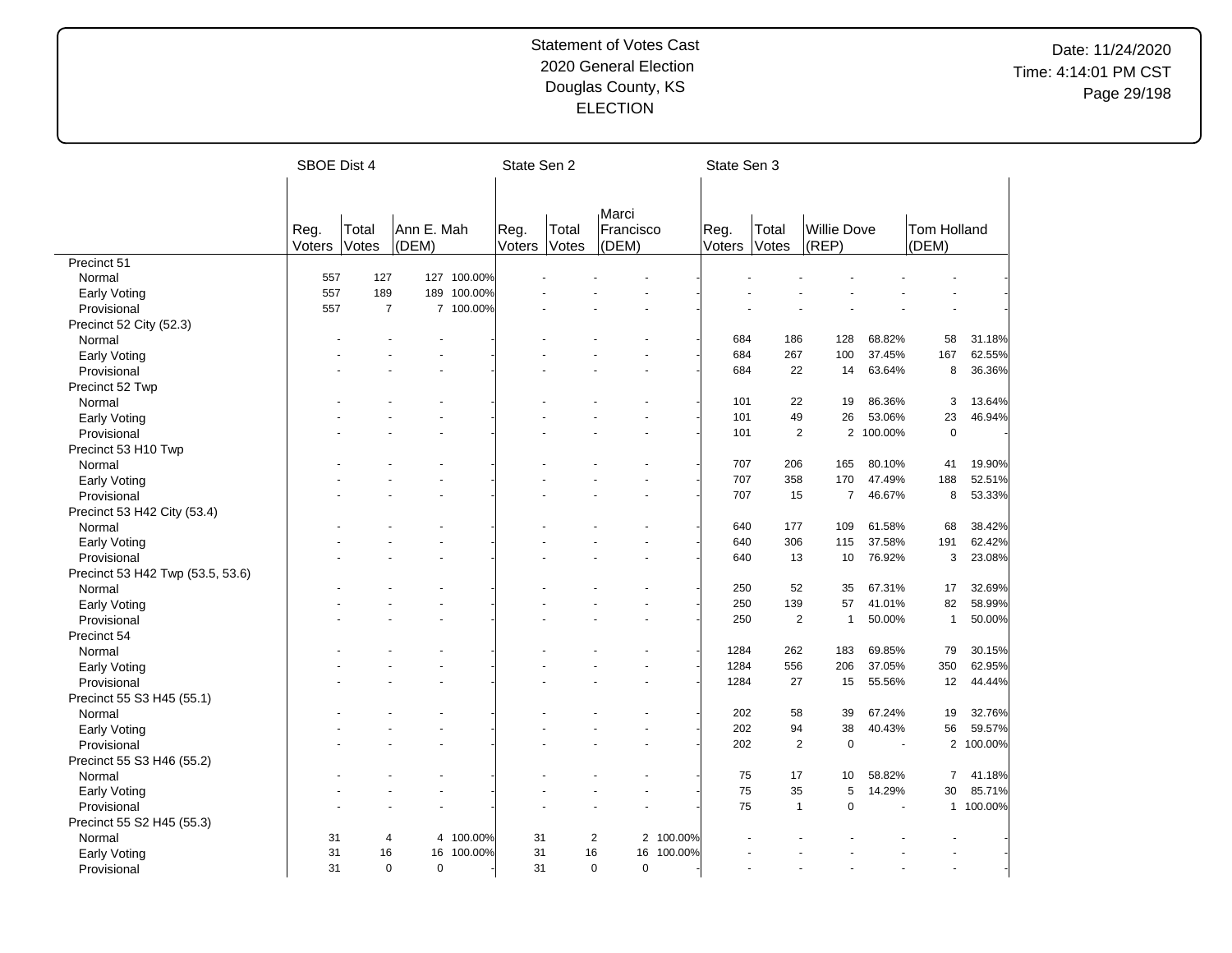|                                 | SBOE Dist 4 |                |            |             |        | State Sen 2    |           |             | State Sen 3 |       |                    |        |             |        |
|---------------------------------|-------------|----------------|------------|-------------|--------|----------------|-----------|-------------|-------------|-------|--------------------|--------|-------------|--------|
|                                 |             |                |            |             |        |                |           |             |             |       |                    |        |             |        |
|                                 |             |                |            |             |        |                |           |             |             |       |                    |        |             |        |
|                                 |             |                |            |             |        |                | Marci     |             |             |       |                    |        |             |        |
|                                 | Reg.        | Total          | Ann E. Mah |             | Reg.   | Total          | Francisco |             | Reg.        | Total | <b>Willie Dove</b> |        | Tom Holland |        |
|                                 | Voters      | Votes          | (DEM)      |             | Voters | Votes          | (DEM)     |             | Voters      | Votes | (REF)              |        | (DEM)       |        |
| Precinct 56 S19                 |             |                |            |             |        |                |           |             |             |       |                    |        |             |        |
| Normal                          | 1063        | 182            |            | 182 100.00% |        |                |           |             |             |       |                    |        |             |        |
| Early Voting                    | 1063        | 411            |            | 411 100.00% |        |                |           |             |             |       |                    |        |             |        |
| Provisional                     | 1063        | 20             | 20         | 100.00%     |        |                |           |             |             |       |                    |        |             |        |
| Precinct 56 S2                  |             |                |            |             |        |                |           |             |             |       |                    |        |             |        |
| Normal                          | 179         | 25             |            | 25 100.00%  | 179    | 25             | 25        | 100.00%     |             |       |                    |        |             |        |
| Early Voting                    | 179         | 70             | 70         | 100.00%     | 179    | 67             | 67        | 100.00%     |             |       |                    |        |             |        |
| Provisional                     | 179         | 3              |            | 3 100.00%   | 179    | 3              |           | 3 100.00%   |             |       |                    |        |             |        |
| Precinct 57 S2 City (57.2)      |             |                |            |             |        |                |           |             |             |       |                    |        |             |        |
| Normal                          | 407         | 91             |            | 91 100.00%  | 407    | 93             |           | 93 100.00%  |             |       |                    |        |             |        |
| Early Voting                    | 407         | 121            | 121        | 100.00%     | 407    | 124            |           | 124 100.00% |             |       |                    |        |             |        |
| Provisional                     | 407         | 3              |            | 3 100.00%   | 407    | 3              |           | 3 100.00%   |             |       |                    |        |             |        |
| Precinct 57 S2 Twp (57.1, 57.4) |             |                |            |             |        |                |           |             |             |       |                    |        |             |        |
| Normal                          | 368         | 38             |            | 38 100.00%  | 368    | 38             | 38        | 100.00%     |             |       |                    |        |             |        |
| Early Voting                    | 368         | 148            | 148        | 100.00%     | 368    | 154            | 154       | 100.00%     |             |       |                    |        |             |        |
| Provisional                     | 368         | $\overline{7}$ |            | 7 100.00%   | 368    | $\overline{7}$ |           | 7 100.00%   |             |       |                    |        |             |        |
| Precinct 57 TWP S19 (57.3)      |             |                |            |             |        |                |           |             |             |       |                    |        |             |        |
| Normal                          | 196         | 42             |            | 42 100.00%  |        |                |           |             |             |       |                    |        |             |        |
| <b>Early Voting</b>             | 196         | 60             | 60         | 100.00%     |        |                |           |             |             |       |                    |        |             |        |
| Provisional                     | 196         | 3              |            | 3 100.00%   |        |                |           |             |             |       |                    |        |             |        |
| Precinct 58                     |             |                |            |             |        |                |           |             |             |       |                    |        |             |        |
| Normal                          | 317         | 68             |            | 68 100.00%  |        |                |           |             |             |       |                    |        |             |        |
| <b>Early Voting</b>             | 317         | 95             | 95         | 100.00%     |        |                |           |             |             |       |                    |        |             |        |
| Provisional                     | 317         | 6              | 6          | 100.00%     |        |                |           |             |             |       |                    |        |             |        |
| Precinct 59 H54                 |             |                |            |             |        |                |           |             |             |       |                    |        |             |        |
| Normal                          | 287         | 90             |            | 90 100.00%  |        |                |           |             |             |       |                    |        |             |        |
|                                 | 287         | 67             | 67         | 100.00%     |        |                |           |             |             |       |                    |        |             |        |
| <b>Early Voting</b>             | 287         | $\overline{2}$ |            | 2 100.00%   |        |                |           |             |             |       |                    |        |             |        |
| Provisional                     |             |                |            |             |        |                |           |             |             |       |                    |        |             |        |
| Precinct 59 H45                 | 395         | 83             |            | 83 100.00%  |        |                |           |             |             |       |                    |        |             |        |
| Normal                          |             |                |            |             |        |                |           |             |             |       |                    |        |             |        |
| Early Voting                    | 395         | 152            |            | 152 100.00% |        |                |           |             |             |       |                    |        |             |        |
| Provisional                     | 395         | $\overline{1}$ |            | 1 100.00%   |        |                |           |             |             |       |                    |        |             |        |
| Precinct 60                     |             |                |            |             |        |                |           |             |             |       |                    |        |             |        |
| Normal                          |             |                |            |             |        |                |           |             | 1297        | 299   | 185                | 61.87% | 114         | 38.13% |
| Early Voting                    |             |                |            |             |        |                |           |             | 1297        | 648   | 263                | 40.59% | 385         | 59.41% |
| Provisional                     |             |                |            |             |        |                |           |             | 1297        | 34    | 13                 | 38.24% | 21          | 61.76% |
| Precinct 61                     |             |                |            |             |        |                |           |             |             |       |                    |        |             |        |
| Normal                          |             |                |            |             |        |                |           |             | 1596        | 451   | 288                | 63.86% | 163         | 36.14% |
| Early Voting                    |             |                |            |             |        |                |           |             | 1596        | 733   | 272                | 37.11% | 461         | 62.89% |
| Provisional                     |             |                |            |             |        |                |           |             | 1596        | 36    | 24                 | 66.67% | 12          | 33.33% |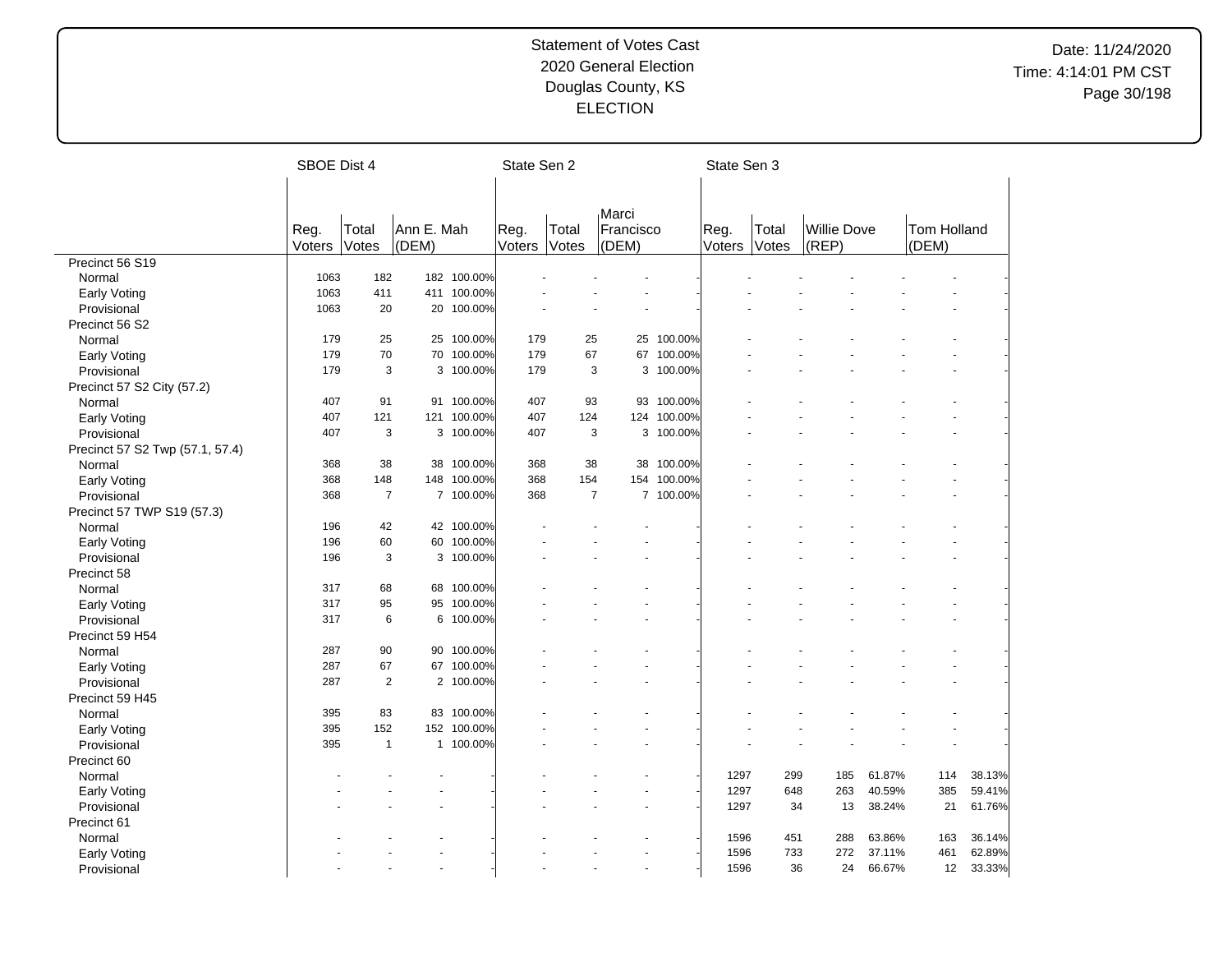|                                 | SBOE Dist 4    |                |                |           | State Sen 2    |                |                    |         | State Sen 3    |                |             |                          |                       |           |
|---------------------------------|----------------|----------------|----------------|-----------|----------------|----------------|--------------------|---------|----------------|----------------|-------------|--------------------------|-----------------------|-----------|
|                                 |                |                |                |           |                |                |                    |         |                |                |             |                          |                       |           |
|                                 |                |                |                |           |                |                |                    |         |                |                |             |                          |                       |           |
|                                 |                |                | Ann E. Mah     |           |                |                | Marci              |         |                | Total          | Willie Dove |                          |                       |           |
|                                 | Reg.<br>Voters | Total<br>Votes | (DEM)          |           | Reg.<br>Voters | Total<br>Votes | Francisco<br>(DEM) |         | Reg.<br>Voters | Votes          | (REP)       |                          | Tom Holland<br>(DEM)  |           |
| Precinct 62                     |                |                |                |           |                |                |                    |         |                |                |             |                          |                       |           |
| Normal                          |                |                |                |           |                |                |                    |         | 1407           | 365            | 253         | 69.32%                   | 112                   | 30.68%    |
| <b>Early Voting</b>             |                |                |                |           |                |                |                    |         | 1407           | 673            | 297         | 44.13%                   | 376                   | 55.87%    |
| Provisional                     |                |                |                |           |                |                |                    |         | 1407           | 29             | 16          | 55.17%                   | 13                    | 44.83%    |
| Precinct 63                     |                |                |                |           |                |                |                    |         |                |                |             |                          |                       |           |
| Normal                          |                |                |                |           |                |                |                    |         | 940            | 324            | 233         | 71.91%                   | 91                    | 28.09%    |
| <b>Early Voting</b>             |                |                |                |           |                |                |                    |         | 940            | 432            | 144         | 33.33%                   | 288                   | 66.67%    |
| Provisional                     |                |                |                |           |                |                |                    |         | 940            | 13             | 6           | 46.15%                   | $\overline{7}$        | 53.85%    |
| Precinct 64 H45                 |                |                |                |           |                |                |                    |         |                |                |             |                          |                       |           |
| Normal                          | 287            | 29             | 29             | 100.00%   | 287            | 30             | 30                 | 100.00% |                |                |             |                          |                       |           |
| Early Voting                    | 287            | 135            | 135            | 100.00%   | 287            | 139            | 139                | 100.00% |                |                |             |                          |                       |           |
| Provisional                     | 287            | 3              | 3              | 100.00%   | 287            | 3              | 3                  | 100.00% |                |                |             |                          |                       |           |
|                                 |                |                |                |           |                |                |                    |         |                |                |             |                          |                       |           |
| Precinct 64 H46 497 (64.3)      | $\overline{2}$ | 0              | $\pmb{0}$      |           | $\overline{2}$ | $\pmb{0}$      | $\pmb{0}$          |         |                |                |             |                          |                       |           |
| Normal                          | $\overline{2}$ | $\overline{2}$ | $\overline{2}$ | 100.00%   | $\overline{2}$ | $\overline{2}$ | $\overline{2}$     | 100.00% |                |                |             |                          |                       |           |
| Early Voting                    | $\overline{2}$ | $\mathbf 0$    | $\mathbf 0$    |           | $\overline{2}$ | 0              | $\mathbf 0$        |         |                |                |             |                          |                       |           |
| Provisional                     |                |                |                |           |                |                |                    |         |                |                |             |                          |                       |           |
| Precinct 65 H10                 |                |                |                |           |                |                |                    |         |                |                |             |                          |                       |           |
| Normal                          |                |                |                |           |                |                |                    |         | 675            | 153            | 107         | 69.93%                   | 46                    | 30.07%    |
| <b>Early Voting</b>             |                |                |                |           |                |                |                    |         | 675            | 352            | 128         | 36.36%                   | 224                   | 63.64%    |
| Provisional                     |                |                |                |           |                |                |                    |         | 675            | 23             | 9           | 39.13%                   | 14                    | 60.87%    |
| Precinct 65 H46 (65.4)          |                |                |                |           |                |                |                    |         |                |                |             |                          |                       |           |
| Normal                          |                |                |                |           |                |                |                    |         | 38             | $\overline{1}$ | $\mathbf 0$ | $\overline{\phantom{a}}$ | $\mathbf{1}$          | 100.00%   |
| Early Voting                    |                |                |                |           |                |                |                    |         | 38             | 25             | 9           | 36.00%                   | 16                    | 64.00%    |
| Provisional                     |                |                |                |           |                |                |                    |         | 38             | $\overline{2}$ | $\mathbf 0$ |                          | $\mathbf{2}^{\prime}$ | 100.00%   |
| Precinct 65 S2 H46 (65.6)       |                |                |                |           |                |                |                    |         |                |                |             |                          |                       |           |
| Normal                          | 4              | $\mathbf 0$    | 0              |           | 4              | $\mathbf 0$    | 0                  |         |                |                |             |                          |                       |           |
| <b>Early Voting</b>             | $\overline{4}$ | $\overline{2}$ | $\overline{2}$ | 100.00%   | 4              | $\overline{2}$ | $\overline{2}$     | 100.00% |                |                |             |                          |                       |           |
| Provisional                     | $\overline{4}$ | $\mathbf 0$    | $\mathbf 0$    |           | 4              | 0              | $\Omega$           |         |                |                |             |                          |                       |           |
| Precinct 66 S19 H45 (66.1 66.2) |                |                |                |           |                |                |                    |         |                |                |             |                          |                       |           |
| Normal                          | 287            | 31             | 31             | 100.00%   |                |                |                    |         |                |                |             |                          |                       |           |
| Early Voting                    | 287            | 134            | 134            | 100.00%   |                |                |                    |         |                |                |             |                          |                       |           |
| Provisional                     | 287            | $\overline{1}$ |                | 1 100.00% |                |                |                    |         |                |                |             |                          |                       |           |
| Precinct 66 S3 H44 (66.3)       |                |                |                |           |                |                |                    |         |                |                |             |                          |                       |           |
| Normal                          |                |                |                |           |                |                |                    |         | $\mathbf 0$    | 0              | $\mathbf 0$ |                          | $\mathbf 0$           |           |
| <b>Early Voting</b>             |                |                |                |           |                |                |                    |         | $\mathbf 0$    | $\mathbf 0$    | $\mathbf 0$ | $\sim$                   | $\mathbf 0$           |           |
| Provisional                     |                |                |                |           |                |                |                    |         | $\mathbf 0$    | $\mathbf 0$    | $\mathbf 0$ |                          | $\mathsf 0$           |           |
| Precinct 66 S3 H45 (66.4)       |                |                |                |           |                |                |                    |         |                |                |             |                          |                       |           |
| Normal                          |                |                |                |           |                |                |                    |         | 3              | $\mathbf 1$    | $\mathbf 0$ |                          |                       | 1 100.00% |
| Early Voting                    |                |                |                |           |                |                |                    |         | 3              | $\overline{2}$ | $\mathbf 0$ |                          | $\overline{2}$        | 100.00%   |
| Provisional                     |                |                |                |           |                |                |                    |         | 3              | $\Omega$       | $\Omega$    |                          | $\mathbf 0$           |           |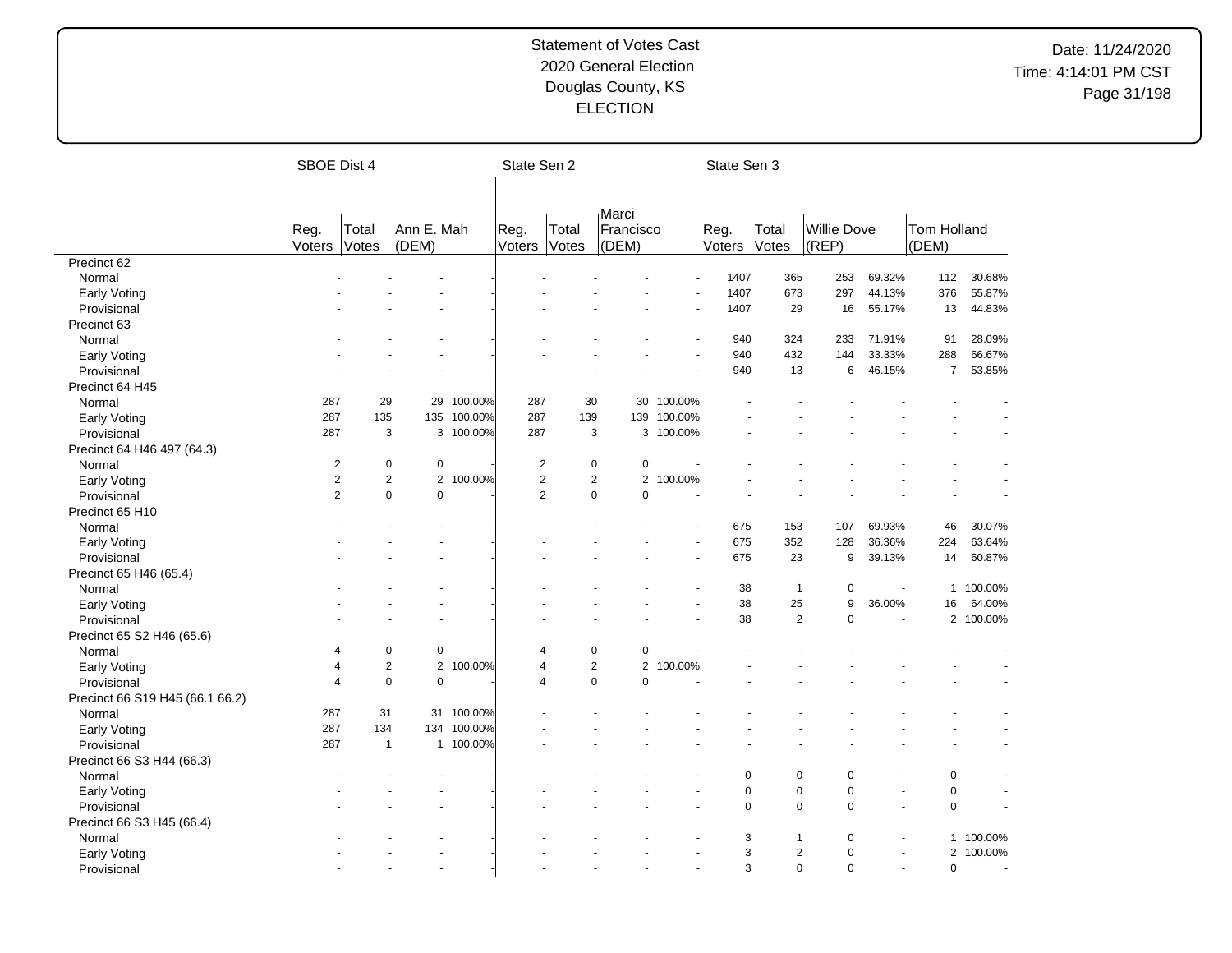|                                 | <b>SBOE Dist 4</b> |                |                     |             | State Sen 2    |                |                    |            | State Sen 3    |                |             |                |         |                             |        |
|---------------------------------|--------------------|----------------|---------------------|-------------|----------------|----------------|--------------------|------------|----------------|----------------|-------------|----------------|---------|-----------------------------|--------|
|                                 |                    |                |                     |             |                |                |                    |            |                |                |             |                |         |                             |        |
|                                 |                    |                |                     |             |                |                |                    |            |                |                |             |                |         |                             |        |
|                                 |                    |                |                     |             |                |                | Marci              |            |                |                | Willie Dove |                |         |                             |        |
|                                 | Reg.<br>Voters     | Total<br>Votes | Ann E. Mah<br>(DEM) |             | Reg.<br>Voters | Total<br>Votes | Francisco<br>(DEM) |            | Reg.<br>Voters | Total<br>Votes | (REP)       |                |         | <b>Tom Holland</b><br>(DEM) |        |
| Precinct 66 S19 H10 (66.5)      |                    |                |                     |             |                |                |                    |            |                |                |             |                |         |                             |        |
| Normal                          | 380                | 48             | 48                  | 100.00%     |                |                |                    |            |                |                |             |                |         |                             |        |
| <b>Early Voting</b>             | 380                | 139            | 139                 | 100.00%     |                |                |                    |            |                |                |             |                |         |                             |        |
| Provisional                     | 380                | $\overline{7}$ | $\overline{7}$      | 100.00%     |                |                |                    |            |                |                |             |                |         |                             |        |
| Precinct 66 S3 H10 (66.7)       |                    |                |                     |             |                |                |                    |            |                |                |             |                |         |                             |        |
|                                 |                    |                |                     |             |                |                |                    |            | 215            | 49             |             | 31             | 63.27%  | 18                          | 36.73% |
| Normal                          |                    |                |                     |             |                |                |                    |            | 215            | 111            |             | 40             | 36.04%  | 71                          | 63.96% |
| <b>Early Voting</b>             |                    |                |                     |             |                |                |                    |            | 215            | 5              |             | 3              |         | $\overline{2}$              |        |
| Provisional                     |                    |                |                     |             |                |                |                    |            |                |                |             |                | 60.00%  |                             | 40.00% |
| Precinct 67 S19 H54 (67.1,67.2) |                    |                |                     |             |                |                |                    |            |                |                |             |                |         |                             |        |
| Normal                          | 473                | 108            |                     | 108 100.00% |                |                |                    |            |                |                |             |                |         |                             |        |
| Early Voting                    | 473                | 126            | 126                 | 100.00%     |                |                |                    |            |                |                |             |                |         |                             |        |
| Provisional                     | 473                | $\mathbf 0$    | $\mathbf 0$         |             |                |                |                    |            |                |                |             |                |         |                             |        |
| Precinct 67 S19 H45             |                    |                |                     |             |                |                |                    |            |                |                |             |                |         |                             |        |
| Normal                          | 498                | 69             | 69                  | 100.00%     |                |                |                    |            |                |                |             |                |         |                             |        |
| <b>Early Voting</b>             | 498                | 218            | 218                 | 100.00%     |                |                |                    |            |                |                |             |                |         |                             |        |
| Provisional                     | 498                | 5              |                     | 5 100.00%   |                |                |                    |            |                |                |             |                |         |                             |        |
| Precinct 67 S3 H45              |                    |                |                     |             |                |                |                    |            |                |                |             |                |         |                             |        |
| Normal                          |                    |                |                     |             |                |                |                    |            | 111            | 34             |             | 23             | 67.65%  | 11                          | 32.35% |
| <b>Early Voting</b>             |                    |                |                     |             |                |                |                    |            | 111            | 52             |             | 20             | 38.46%  | 32                          | 61.54% |
| Provisional                     |                    |                |                     |             |                |                |                    |            | 111            | $\overline{2}$ |             | $\overline{1}$ | 50.00%  | $\overline{1}$              | 50.00% |
| Precinct 67 S3 H54 (67.7,67.8)  |                    |                |                     |             |                |                |                    |            |                |                |             |                |         |                             |        |
| Normal                          |                    |                |                     |             |                |                |                    |            | 120            | 36             |             | 26             | 72.22%  | 10                          | 27.78% |
| Early Voting                    |                    |                |                     |             |                |                |                    |            | 120            | 56             |             | 14             | 25.00%  | 42                          | 75.00% |
| Provisional                     |                    |                |                     |             |                |                |                    |            | 120            | $\overline{1}$ |             | $\mathbf{1}$   | 100.00% | $\mathbf 0$                 |        |
| Precinct 70                     |                    |                |                     |             |                |                |                    |            |                |                |             |                |         |                             |        |
| Normal                          | 20                 | $\overline{2}$ |                     | 2 100.00%   | 20             |                | $\overline{c}$     | 2 100.00%  |                |                |             |                |         |                             |        |
| <b>Early Voting</b>             | 20                 | 9              | 9                   | 100.00%     | 20             |                | 9<br>9             | 100.00%    |                |                |             |                |         |                             |        |
| Provisional                     | 20                 | $\mathbf 0$    | $\mathbf 0$         |             | 20             |                | $\mathbf 0$<br>0   |            |                |                |             |                |         |                             |        |
| Precinct 71                     |                    |                |                     |             |                |                |                    |            |                |                |             |                |         |                             |        |
| Normal                          | 1824               | 154            | 154                 | 100.00%     | 1824           | 156            | 156                | 100.00%    |                |                |             |                |         |                             |        |
| <b>Early Voting</b>             | 1824               | 916            | 916                 | 100.00%     | 1824           | 927            | 927                | 100.00%    |                |                |             |                |         |                             |        |
| Provisional                     | 1824               | 27             | 27                  | 100.00%     | 1824           | 25             | 25                 | 100.00%    |                |                |             |                |         |                             |        |
| Precinct 74                     |                    |                |                     |             |                |                |                    |            |                |                |             |                |         |                             |        |
| Normal                          | 2459               | 307            | 307                 | 100.00%     | 2459           | 315            | 315                | 100.00%    |                |                |             |                |         |                             |        |
| Early Voting                    | 2459               | 1187           | 1187                | 100.00%     | 2459           | 1213           | 1213               | 100.00%    |                |                |             |                |         |                             |        |
| Provisional                     | 2459               | 42             |                     | 42 100.00%  | 2459           | 43             |                    | 43 100.00% |                |                |             |                |         |                             |        |
| Precinct 76                     |                    |                |                     |             |                |                |                    |            |                |                |             |                |         |                             |        |
| Normal                          |                    |                |                     |             |                |                |                    |            | 105            | 22             |             | 9              | 40.91%  | 13                          | 59.09% |
| <b>Early Voting</b>             |                    |                |                     |             |                |                |                    |            | 105            | 57             |             | 18             | 31.58%  | 39                          | 68.42% |
| Provisional                     |                    |                |                     |             |                |                | ÷.                 |            | 105            | 5              |             | 2              | 40.00%  | 3                           | 60.00% |
|                                 |                    |                |                     |             |                |                |                    |            |                |                |             |                |         |                             |        |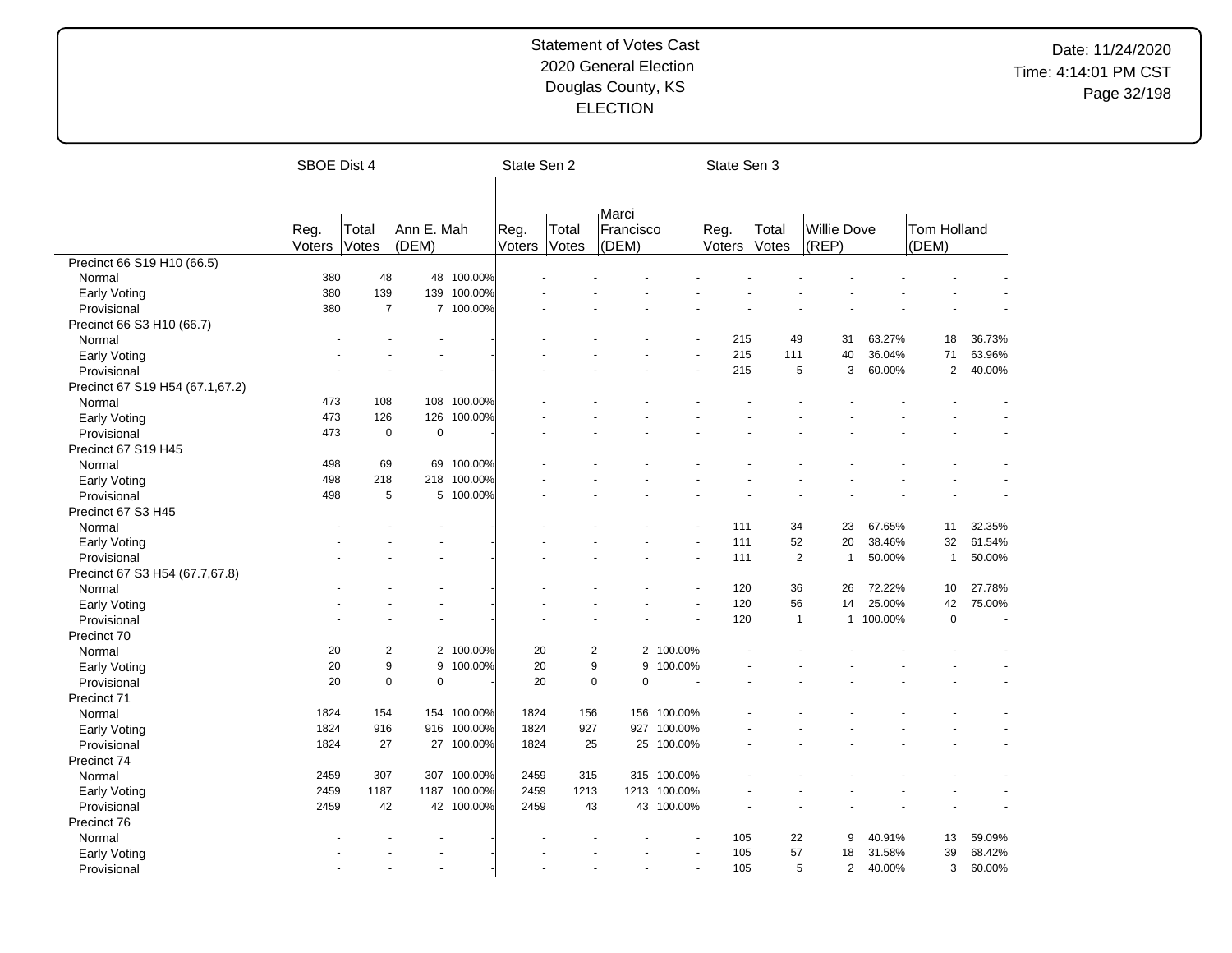|              | SBOE Dist 4 |       |                          |              | State Sen 2   |       |                  |              | State Sen 3   |       |             |        |             |        |
|--------------|-------------|-------|--------------------------|--------------|---------------|-------|------------------|--------------|---------------|-------|-------------|--------|-------------|--------|
|              |             |       |                          |              |               |       |                  |              |               |       |             |        |             |        |
|              |             |       |                          |              |               |       | Marci            |              |               |       |             |        |             |        |
|              | Reg.        | Total | lAnn E. Mah              |              | Reg.          | Total | <b>Francisco</b> |              | Reg.          | Total | Willie Dove |        | Tom Holland |        |
|              | Voters      | Votes | (DEM)                    |              | <b>Voters</b> | Votes | (DEM)            |              | <b>Voters</b> | Votes | $ $ (REP)   |        | $ $ (DEM)   |        |
| Precinct 77  |             |       |                          |              |               |       |                  |              |               |       |             |        |             |        |
| Normal       |             |       |                          |              |               |       |                  |              | 994           | 123   | 45          | 36.59% | 78          | 63.41% |
| Early Voting |             |       | $\overline{\phantom{0}}$ |              |               |       |                  |              | 994           | 443   | 126         | 28.44% | 317         | 71.56% |
| Provisional  |             |       |                          |              |               |       |                  |              | 994           | 33    | 8           | 24.24% | 25          | 75.76% |
| Total        |             |       |                          |              |               |       |                  |              |               |       |             |        |             |        |
| Normal       | 52285       | 5655  |                          | 5655 100.00% | 47832         | 4845  |                  | 4845 100.00% | 30106         | 5816  | 3222        | 55.40% | 2594        | 44.60% |
| Early Voting | 52285       | 23923 | 23923                    | 100.00%      | 47832         | 22619 | 22619            | 100.00%      | 30106         | 14722 | 4048        | 27.50% | 10674       | 72.50% |
| Provisional  | 52285       | 930   |                          | 930 100.00%  | 47832         | 879   |                  | 879 100.00%  | 30106         | 683   | 218         | 31.92% | 465         | 68.08% |
| Total        | 52285       | 30508 | 30508                    | 100.00%      | 47832         | 28343 | 28343            | 100.00%      | 30106         | 21221 | 7488        | 35.29% | 13733       | 64.71% |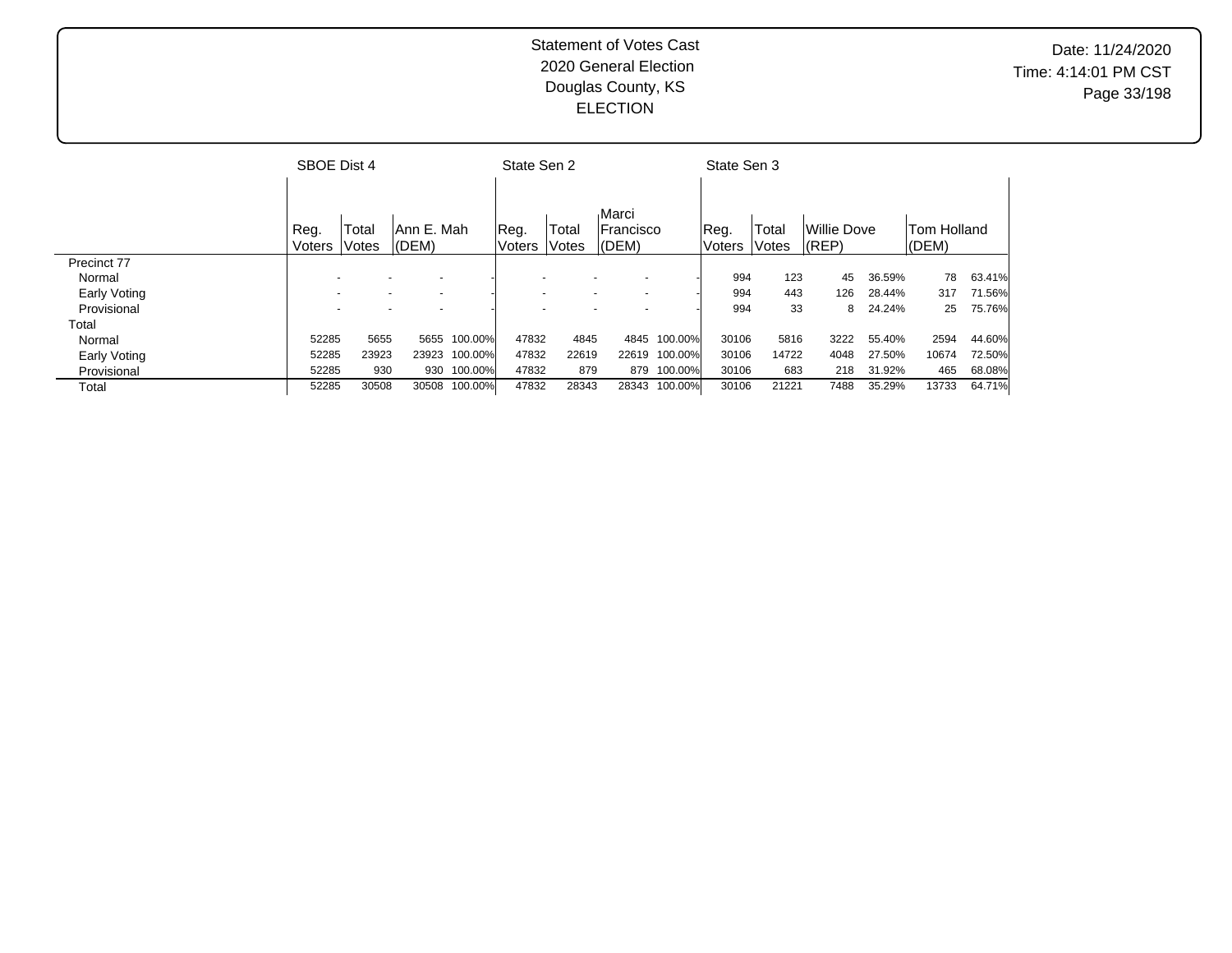# Date: 11/24/2020 Time: 4:14:01 PM CST Page 34/198

|                   | State Sen 19   |                |                             |  |                            |                |                | State Rep 10   |                               |                | State Rep 42   |                          |  |
|-------------------|----------------|----------------|-----------------------------|--|----------------------------|----------------|----------------|----------------|-------------------------------|----------------|----------------|--------------------------|--|
|                   | Reg.<br>Voters | Total<br>Votes | Anthony<br>Hensley<br>(DEM) |  | <b>Rick Kloos</b><br>(REP) |                | Reg.<br>Voters | Total<br>Votes | Christina<br>Haswood<br>(DEM) | Reg.<br>Voters | Total<br>Votes | Lance W.<br>Neelly (REP) |  |
| Jurisdiction Wide |                |                |                             |  |                            |                |                |                |                               |                |                |                          |  |
| Precinct 1        |                |                |                             |  |                            |                |                |                |                               |                |                |                          |  |
| Normal            |                |                |                             |  |                            |                |                |                |                               |                |                |                          |  |
| Early Voting      |                |                |                             |  |                            |                |                |                |                               |                |                |                          |  |
| Provisional       |                |                |                             |  |                            |                |                |                |                               |                |                |                          |  |
| Precinct 2        |                |                |                             |  |                            |                |                |                |                               |                |                |                          |  |
| Normal            |                |                |                             |  |                            |                |                |                |                               |                |                |                          |  |
| Early Voting      |                |                |                             |  |                            |                |                |                |                               |                |                |                          |  |
| Provisional       |                |                |                             |  |                            |                |                |                |                               |                |                |                          |  |
| Precinct 3        |                |                |                             |  |                            |                |                |                |                               |                |                |                          |  |
| Normal            |                |                |                             |  |                            |                |                |                |                               |                |                |                          |  |
| Early Voting      |                |                |                             |  |                            |                |                |                |                               |                |                |                          |  |
| Provisional       |                |                |                             |  |                            |                |                |                |                               |                |                |                          |  |
| Precinct 4        |                |                |                             |  |                            |                |                |                |                               |                |                |                          |  |
| Normal            |                |                |                             |  |                            |                |                |                |                               |                |                |                          |  |
| Early Voting      |                |                |                             |  |                            |                |                |                |                               |                |                |                          |  |
| Provisional       |                |                |                             |  |                            |                |                |                |                               |                |                |                          |  |
| Precinct 5        |                |                |                             |  |                            |                |                |                |                               |                |                |                          |  |
| Normal            |                |                |                             |  |                            |                |                |                |                               |                |                |                          |  |
| Early Voting      |                |                |                             |  |                            |                |                |                |                               |                |                |                          |  |
| Provisional       |                |                |                             |  |                            |                |                |                |                               |                |                |                          |  |
| Precinct 6        |                |                |                             |  |                            |                |                |                |                               |                |                |                          |  |
| Normal            |                |                |                             |  |                            |                |                |                |                               |                |                |                          |  |
| Early Voting      |                |                |                             |  |                            |                |                |                |                               |                |                |                          |  |
| Provisional       |                |                |                             |  |                            |                |                |                |                               |                |                |                          |  |
| Precinct 7        |                |                |                             |  |                            |                |                |                |                               |                |                |                          |  |
| Normal            |                |                |                             |  |                            |                |                |                |                               |                |                |                          |  |
| Early Voting      |                |                |                             |  |                            |                |                |                |                               |                |                |                          |  |
| Provisional       |                |                |                             |  |                            |                |                |                |                               |                |                |                          |  |
| Precinct 8        |                |                |                             |  |                            |                |                |                |                               |                |                |                          |  |
| Normal            |                |                |                             |  |                            |                |                |                |                               |                |                |                          |  |
| Early Voting      |                |                |                             |  |                            |                |                |                |                               |                |                |                          |  |
| Provisional       |                |                |                             |  |                            |                |                |                |                               |                |                |                          |  |
| Precinct 9        |                |                |                             |  |                            |                |                |                |                               |                |                |                          |  |
| Normal            |                |                |                             |  |                            |                |                |                |                               |                |                |                          |  |
| Early Voting      |                |                |                             |  |                            |                |                |                |                               |                |                |                          |  |
| Provisional       |                |                |                             |  |                            | $\blacksquare$ |                |                |                               |                |                |                          |  |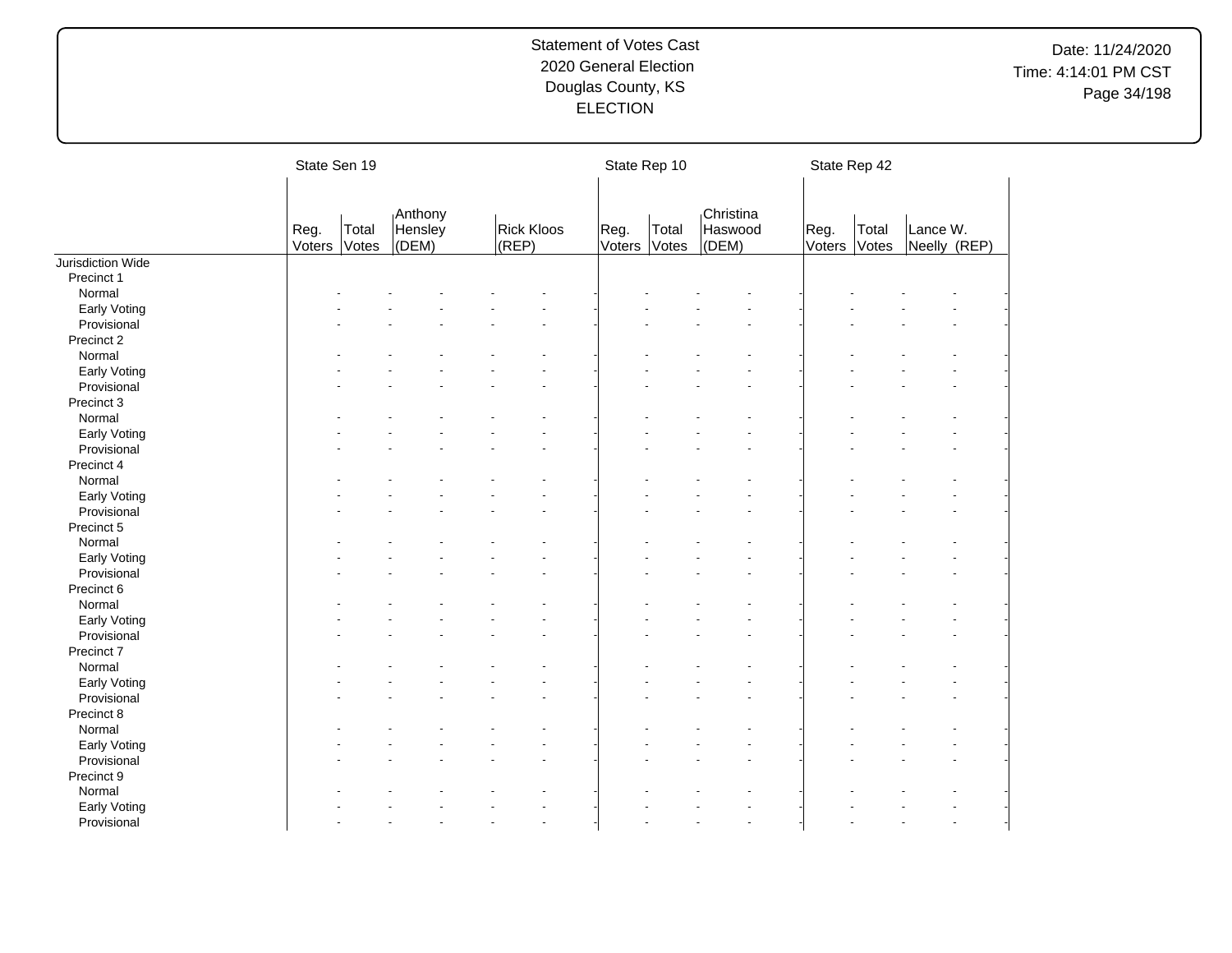# Date: 11/24/2020 Time: 4:14:01 PM CST Page 35/198

|              | State Sen 19   |                |                             |                            |    | State Rep 10   |                |                               | State Rep 42   |                |                          |  |
|--------------|----------------|----------------|-----------------------------|----------------------------|----|----------------|----------------|-------------------------------|----------------|----------------|--------------------------|--|
|              |                |                |                             |                            |    |                |                |                               |                |                |                          |  |
|              | Reg.<br>Voters | Total<br>Votes | Anthony<br>Hensley<br>(DEM) | <b>Rick Kloos</b><br>(REP) |    | Reg.<br>Voters | Total<br>Votes | Christina<br>Haswood<br>(DEM) | Reg.<br>Voters | Total<br>Votes | Lance W.<br>Neelly (REP) |  |
| Precinct 10  |                |                |                             |                            |    |                |                |                               |                |                |                          |  |
| Normal       |                |                |                             |                            |    |                |                |                               |                |                |                          |  |
| Early Voting |                |                |                             |                            |    |                |                |                               |                |                |                          |  |
| Provisional  |                |                |                             |                            |    |                |                |                               |                |                |                          |  |
| Precinct 11  |                |                |                             |                            |    |                |                |                               |                |                |                          |  |
| Normal       |                |                |                             |                            |    |                |                |                               |                |                |                          |  |
| Early Voting |                |                |                             |                            |    |                |                |                               |                |                |                          |  |
| Provisional  |                |                |                             |                            |    |                |                |                               |                |                |                          |  |
| Precinct 12  |                |                |                             |                            |    |                |                |                               |                |                |                          |  |
| Normal       |                |                |                             |                            |    |                |                |                               |                |                |                          |  |
| Early Voting |                |                |                             |                            |    |                |                |                               |                |                |                          |  |
| Provisional  |                |                |                             |                            |    |                |                |                               |                |                |                          |  |
| Precinct 13  |                |                |                             |                            |    |                |                |                               |                |                |                          |  |
| Normal       |                |                |                             |                            |    |                |                |                               |                |                |                          |  |
| Early Voting |                |                |                             |                            |    |                |                |                               |                |                |                          |  |
| Provisional  |                |                |                             |                            |    |                |                |                               |                |                |                          |  |
| Precinct 14  |                |                |                             |                            |    |                |                |                               |                |                |                          |  |
| Normal       |                |                |                             |                            |    |                |                |                               |                |                |                          |  |
| Early Voting |                |                |                             |                            |    |                |                |                               |                |                |                          |  |
| Provisional  |                |                |                             |                            |    |                |                |                               |                |                |                          |  |
| Precinct 15  |                |                |                             |                            |    |                |                |                               |                |                |                          |  |
| Normal       |                |                |                             |                            |    |                |                |                               |                |                |                          |  |
| Early Voting |                |                |                             |                            |    |                |                |                               |                |                |                          |  |
| Provisional  |                |                |                             |                            |    |                |                |                               |                |                |                          |  |
| Precinct 16  |                |                |                             |                            |    |                |                |                               |                |                |                          |  |
| Normal       |                |                |                             |                            |    |                |                |                               |                |                |                          |  |
| Early Voting |                |                |                             |                            |    |                |                |                               |                |                |                          |  |
| Provisional  |                |                |                             |                            |    |                |                |                               |                |                |                          |  |
| Precinct 17  |                |                |                             |                            |    |                |                |                               |                |                |                          |  |
| Normal       |                |                |                             |                            |    |                |                |                               |                |                |                          |  |
| Early Voting |                |                |                             |                            |    |                |                |                               |                |                |                          |  |
| Provisional  |                |                |                             |                            |    |                |                |                               |                |                |                          |  |
| Precinct 18  |                |                |                             |                            |    |                |                |                               |                |                |                          |  |
| Normal       |                |                |                             |                            |    |                |                |                               |                |                |                          |  |
| Early Voting |                |                |                             |                            |    |                |                |                               |                |                |                          |  |
| Provisional  |                |                |                             |                            |    |                |                |                               |                |                |                          |  |
| Precinct 19  |                |                |                             |                            |    |                |                |                               |                |                |                          |  |
| Normal       |                |                |                             |                            |    |                |                |                               |                |                |                          |  |
| Early Voting |                |                |                             |                            |    |                |                |                               |                |                |                          |  |
| Provisional  |                |                |                             |                            | L. |                |                | $\overline{a}$                |                |                |                          |  |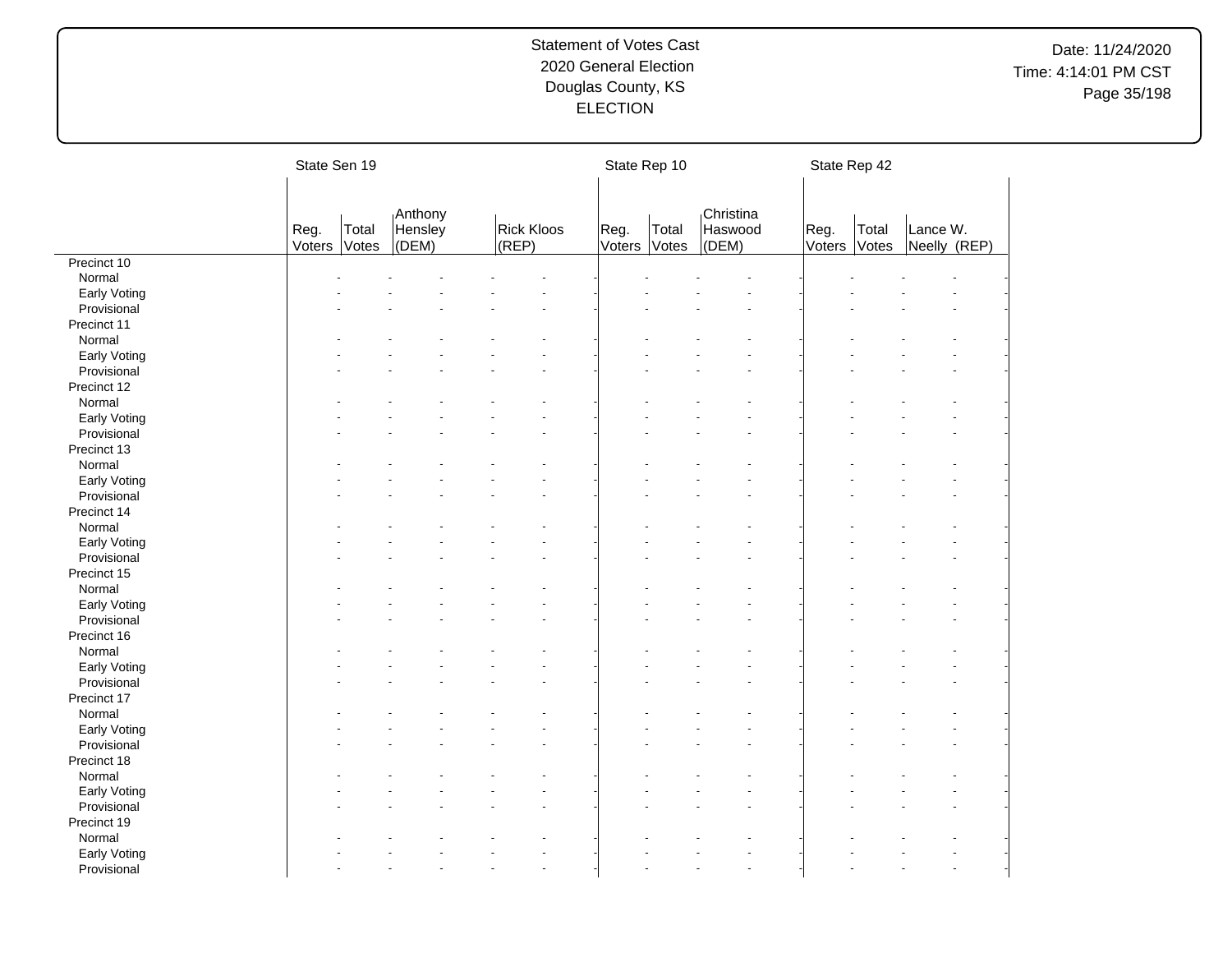# Date: 11/24/2020 Time: 4:14:01 PM CST Page 36/198

|              | State Sen 19 |       |                    |                   |                      |        | State Rep 10 |                      |             |        | State Rep 42 |              |  |
|--------------|--------------|-------|--------------------|-------------------|----------------------|--------|--------------|----------------------|-------------|--------|--------------|--------------|--|
|              | Reg.         | Total | Anthony<br>Hensley | <b>Rick Kloos</b> |                      | Reg.   | Total        | Christina<br>Haswood |             | Reg.   | Total        | Lance W.     |  |
|              | Voters       | Votes | (DEM)              | (REP)             |                      | Voters | Votes        | (DEM)                |             | Voters | Votes        | Neelly (REP) |  |
| Precinct 20  |              |       |                    |                   |                      |        |              |                      |             |        |              |              |  |
| Normal       |              |       |                    |                   |                      |        |              |                      |             |        |              |              |  |
| Early Voting |              |       |                    |                   |                      |        |              |                      |             |        |              |              |  |
| Provisional  |              |       |                    |                   |                      |        |              |                      |             |        |              |              |  |
| Precinct 21  |              |       |                    |                   |                      |        |              |                      |             |        |              |              |  |
| Normal       |              |       |                    |                   |                      |        |              |                      |             |        |              |              |  |
| Early Voting |              |       |                    |                   |                      |        |              |                      |             |        |              |              |  |
| Provisional  |              |       |                    |                   |                      |        |              |                      |             |        |              |              |  |
| Precinct 22  |              |       |                    |                   |                      |        |              |                      |             |        |              |              |  |
| Normal       |              |       |                    |                   |                      |        |              |                      |             |        |              |              |  |
| Early Voting |              |       |                    |                   |                      |        |              |                      |             |        |              |              |  |
| Provisional  |              |       |                    |                   |                      |        |              |                      |             |        |              |              |  |
| Precinct 23  |              |       |                    |                   |                      |        |              |                      |             |        |              |              |  |
| Normal       |              |       |                    |                   |                      |        |              |                      |             |        |              |              |  |
| Early Voting |              |       |                    |                   |                      |        |              |                      |             |        |              |              |  |
| Provisional  |              |       |                    |                   |                      |        |              |                      |             |        |              |              |  |
| Precinct 24  |              |       |                    |                   |                      |        |              |                      |             |        |              |              |  |
| Normal       |              |       |                    |                   |                      |        |              |                      |             |        |              |              |  |
| Early Voting |              |       |                    |                   |                      |        |              |                      |             |        |              |              |  |
| Provisional  |              |       |                    |                   |                      |        |              |                      |             |        |              |              |  |
| Precinct 25  |              |       |                    |                   |                      |        |              |                      |             |        |              |              |  |
| Normal       |              |       |                    |                   |                      |        |              |                      |             |        |              |              |  |
| Early Voting |              |       |                    |                   |                      |        |              |                      |             |        |              |              |  |
| Provisional  |              |       |                    |                   |                      |        |              |                      |             |        |              |              |  |
| Precinct 26  |              |       |                    |                   |                      |        |              |                      |             |        |              |              |  |
| Normal       |              |       |                    |                   |                      |        |              |                      |             |        |              |              |  |
| Early Voting |              |       |                    |                   |                      |        |              |                      |             |        |              |              |  |
| Provisional  |              |       |                    |                   |                      |        |              |                      |             |        |              |              |  |
| Precinct 27  |              |       |                    |                   |                      |        |              |                      |             |        |              |              |  |
| Normal       |              |       |                    |                   |                      | 971    | 88           |                      | 88 100.00%  |        |              |              |  |
| Early Voting |              |       |                    |                   |                      | 971    | 459          |                      | 459 100.00% |        |              |              |  |
| Provisional  |              |       |                    |                   |                      | 971    | 17           |                      | 17 100.00%  |        |              |              |  |
| Precinct 28  |              |       |                    |                   |                      |        |              |                      |             |        |              |              |  |
| Normal       |              |       |                    |                   |                      | 553    | 49           |                      | 49 100.00%  |        |              |              |  |
| Early Voting |              |       |                    |                   |                      | 553    | 308          |                      | 308 100.00% |        |              |              |  |
| Provisional  |              |       |                    |                   |                      | 553    |              | 8                    | 8 100.00%   |        |              |              |  |
| Precinct 29  |              |       |                    |                   |                      |        |              |                      |             |        |              |              |  |
| Normal       |              |       |                    |                   |                      | 929    | 114          |                      | 114 100.00% |        |              |              |  |
|              |              |       |                    |                   |                      | 929    | 404          |                      | 404 100.00% |        |              |              |  |
| Early Voting |              |       |                    |                   | $\ddot{\phantom{1}}$ | 929    | 19           |                      | 19 100.00%  |        |              |              |  |
| Provisional  |              |       |                    |                   |                      |        |              |                      |             |        |              |              |  |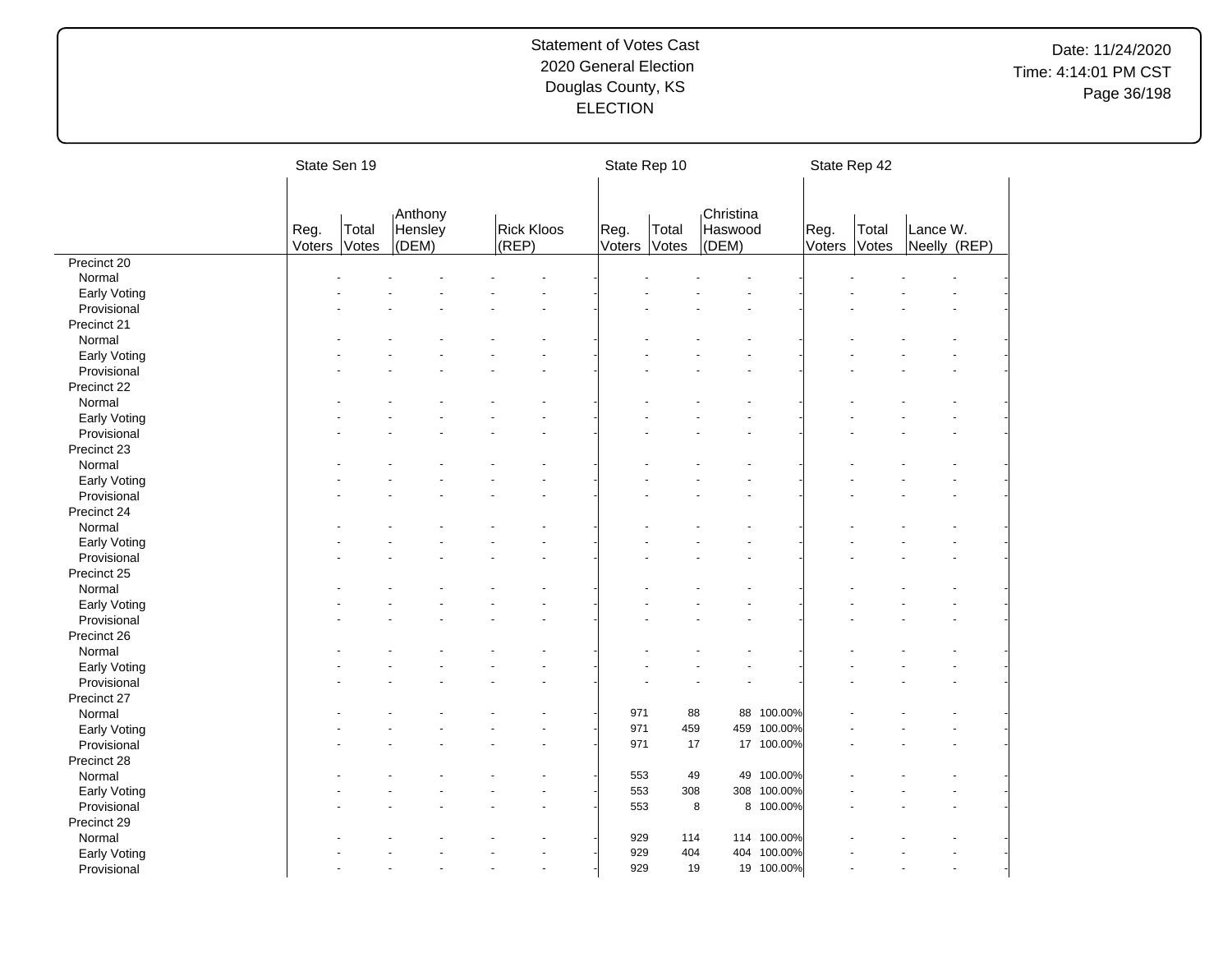# Date: 11/24/2020 Time: 4:14:01 PM CST Page 37/198

|                       | State Sen 19 |       |         |                   | State Rep 10 |                |                |             |        | State Rep 42 |              |  |
|-----------------------|--------------|-------|---------|-------------------|--------------|----------------|----------------|-------------|--------|--------------|--------------|--|
|                       |              |       |         |                   |              |                |                |             |        |              |              |  |
|                       |              |       | Anthony |                   |              |                | Christina      |             |        |              |              |  |
|                       | Reg.         | Total | Hensley | <b>Rick Kloos</b> | Reg.         | Total          | Haswood        |             | Reg.   | Total        | Lance W.     |  |
|                       | Voters       | Votes | (DEM)   | (REP)             | Voters       | Votes          | (DEM)          |             | Voters | Votes        | Neelly (REP) |  |
| Precinct 30 S2 (30.1) |              |       |         |                   |              |                |                |             |        |              |              |  |
| Normal                |              |       |         |                   | 316          | 31             |                | 31 100.00%  |        |              |              |  |
| Early Voting          |              |       |         |                   | 316          | 151            | 151            | 100.00%     |        |              |              |  |
| Provisional           |              |       |         |                   | 316          | $\overline{7}$ |                | 7 100.00%   |        |              |              |  |
| Precinct 30 S3 (30.2) |              |       |         |                   |              |                |                |             |        |              |              |  |
| Normal                |              |       |         |                   | 795          | 105            |                | 105 100.00% |        |              |              |  |
| Early Voting          |              |       |         |                   | 795          | 243            |                | 243 100.00% |        |              |              |  |
| Provisional           |              |       |         |                   | 795          | 20             |                | 20 100.00%  |        |              |              |  |
| Precinct 31           |              |       |         |                   |              |                |                |             |        |              |              |  |
| Normal                |              |       |         |                   | 1124         | 163            |                | 163 100.00% |        |              |              |  |
| Early Voting          |              |       |         |                   | 1124         | 557            |                | 557 100.00% |        |              |              |  |
| Provisional           |              |       |         |                   | 1124         | 26             |                | 26 100.00%  |        |              |              |  |
| Precinct 32           |              |       |         |                   |              |                |                |             |        |              |              |  |
| Normal                |              |       |         |                   | 1032         | 140            |                | 140 100.00% |        |              |              |  |
| Early Voting          |              |       |         |                   | 1032         | 332            |                | 332 100.00% |        |              |              |  |
| Provisional           |              |       |         |                   | 1032         | 23             |                | 23 100.00%  |        |              |              |  |
| Precinct 33           |              |       |         |                   |              |                |                |             |        |              |              |  |
| Normal                |              |       |         |                   |              |                |                |             |        |              |              |  |
| Early Voting          |              |       |         |                   |              |                |                |             |        |              |              |  |
| Provisional           |              |       |         |                   |              |                |                |             |        |              |              |  |
| Precinct 34 S2 (34.1) |              |       |         |                   |              |                |                |             |        |              |              |  |
| Normal                |              |       |         |                   | 604          | 61             |                | 61 100.00%  |        |              |              |  |
| Early Voting          |              |       |         |                   | 604          | 347            |                | 347 100.00% |        |              |              |  |
| Provisional           |              |       |         | L.                | 604          | 9              |                | 9 100.00%   |        |              |              |  |
| Precinct 34 S3 (34.2) |              |       |         |                   |              |                |                |             |        |              |              |  |
| Normal                |              |       |         |                   | 167          | 13             |                | 13 100.00%  |        |              |              |  |
| Early Voting          |              |       |         |                   | 167          | 60             | 60             | 100.00%     |        |              |              |  |
| Provisional           |              |       |         |                   | 167          | $\mathbf{1}$   |                | 1 100.00%   |        |              |              |  |
| Precinct 35 S2 (35.1) |              |       |         |                   |              |                |                |             |        |              |              |  |
| Normal                |              |       |         |                   |              |                |                |             |        |              |              |  |
| Early Voting          |              |       |         |                   |              |                |                |             |        |              |              |  |
| Provisional           |              |       |         |                   |              |                |                |             |        |              |              |  |
| Precinct 35 S3 (35.2) |              |       |         |                   |              |                |                |             |        |              |              |  |
| Normal                |              |       |         |                   |              |                |                |             |        |              |              |  |
| Early Voting          |              |       |         |                   |              |                |                |             |        |              |              |  |
| Provisional           |              |       |         |                   |              |                |                |             |        |              |              |  |
|                       |              |       |         |                   |              |                |                |             |        |              |              |  |
| Precinct 36           |              |       |         |                   |              |                |                |             |        |              |              |  |
| Normal                |              |       |         |                   |              |                |                |             |        |              |              |  |
| Early Voting          |              |       |         | ÷.                |              |                | $\overline{a}$ |             |        |              |              |  |
| Provisional           |              |       |         |                   |              |                |                |             |        |              |              |  |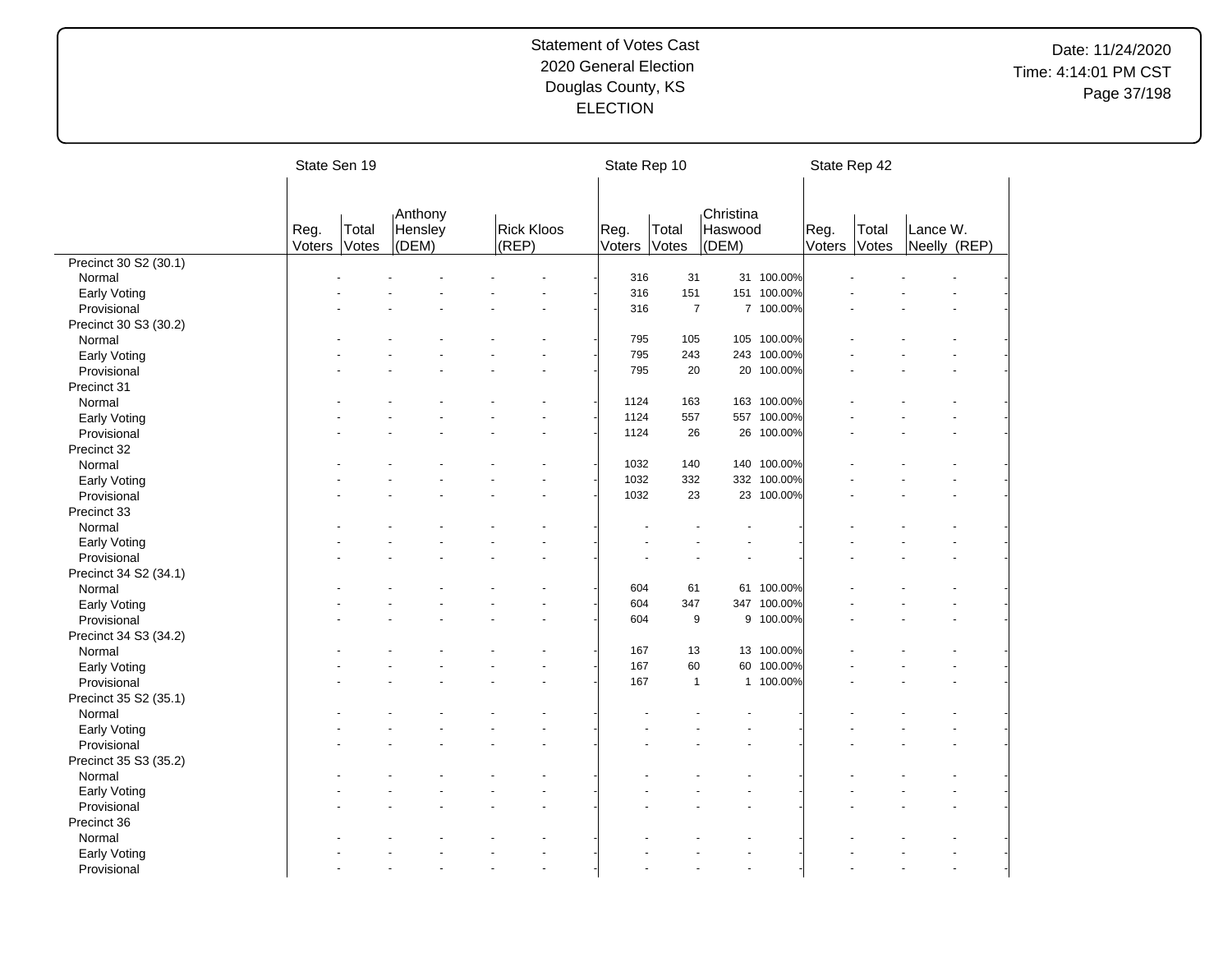# Date: 11/24/2020 Time: 4:14:01 PM CST Page 38/198

|                                    | State Sen 19   |                |                             |                            | State Rep 10   |                |                               |             |                | State Rep 42   |                          |  |
|------------------------------------|----------------|----------------|-----------------------------|----------------------------|----------------|----------------|-------------------------------|-------------|----------------|----------------|--------------------------|--|
|                                    |                |                |                             |                            |                |                |                               |             |                |                |                          |  |
|                                    | Reg.<br>Voters | Total<br>Votes | Anthony<br>Hensley<br>(DEM) | <b>Rick Kloos</b><br>(REP) | Reg.<br>Voters | Total<br>Votes | Christina<br>Haswood<br>(DEM) |             | Reg.<br>Voters | Total<br>Votes | Lance W.<br>Neelly (REP) |  |
| Precinct 37                        |                |                |                             |                            |                |                |                               |             |                |                |                          |  |
| Normal                             |                |                |                             |                            | 1315           | 103            |                               | 103 100.00% |                |                |                          |  |
| Early Voting                       |                |                |                             |                            | 1315           | 638            |                               | 638 100.00% |                |                |                          |  |
| Provisional                        |                |                |                             |                            | 1315           | 27             |                               | 27 100.00%  |                |                |                          |  |
| Precinct 38                        |                |                |                             |                            |                |                |                               |             |                |                |                          |  |
| Normal                             |                |                |                             |                            | 1838           | 122            |                               | 122 100.00% |                |                |                          |  |
| Early Voting                       |                |                |                             |                            | 1838           | 992            |                               | 992 100.00% |                |                |                          |  |
| Provisional                        |                |                |                             |                            | 1838           | 23             |                               | 23 100.00%  |                |                |                          |  |
| Precinct 39                        |                |                |                             |                            |                |                |                               |             |                |                |                          |  |
| Normal                             |                |                |                             |                            |                |                |                               |             |                |                |                          |  |
| Early Voting                       |                |                |                             |                            |                |                |                               |             |                |                |                          |  |
| Provisional                        |                |                |                             |                            |                |                |                               |             |                |                |                          |  |
| Precinct 40                        |                |                |                             |                            |                |                |                               |             |                |                |                          |  |
| Normal                             |                |                |                             |                            |                |                |                               |             |                |                |                          |  |
| Early Voting                       |                |                |                             |                            |                |                |                               |             |                |                |                          |  |
| Provisional                        |                |                |                             |                            |                |                |                               |             |                |                |                          |  |
| Precinct 41 S3 H46 (41.1)          |                |                |                             |                            |                |                |                               |             |                |                |                          |  |
| Normal                             |                |                |                             |                            |                |                |                               |             |                |                |                          |  |
| Early Voting                       |                |                |                             |                            |                |                |                               |             |                |                |                          |  |
| Provisional                        |                |                |                             |                            |                |                |                               |             |                |                |                          |  |
| Precinct 41 S3 H45 (41.2)          |                |                |                             |                            |                |                |                               |             |                |                |                          |  |
| Normal                             |                |                |                             |                            |                |                |                               |             |                |                |                          |  |
| Early Voting                       |                |                |                             |                            |                |                |                               |             |                |                |                          |  |
| Provisional                        |                |                |                             |                            |                |                |                               |             |                |                |                          |  |
| Precinct 41 S2 H46 (41.3)          |                |                |                             |                            |                |                |                               |             |                |                |                          |  |
| Normal                             |                |                |                             |                            |                |                |                               |             |                |                |                          |  |
| Early Voting                       |                |                |                             |                            |                |                |                               |             |                |                |                          |  |
| Provisional                        |                |                |                             |                            |                |                |                               |             |                |                |                          |  |
| Precinct 42 H46 (42.1)             |                |                |                             |                            |                |                |                               |             |                |                |                          |  |
| Normal                             |                |                |                             |                            |                |                |                               |             |                |                |                          |  |
| Early Voting                       |                |                |                             |                            |                |                |                               |             |                |                |                          |  |
| Provisional                        |                |                |                             |                            |                |                |                               |             |                |                |                          |  |
| Precinct 42 H45 (42.2, 42.3, 42.4) |                |                |                             |                            |                |                |                               |             |                |                |                          |  |
| Normal                             |                |                |                             |                            |                |                |                               |             |                |                |                          |  |
| Early Voting                       |                |                |                             |                            |                |                |                               |             |                |                |                          |  |
| Provisional                        |                |                |                             |                            |                |                |                               |             |                |                |                          |  |
| Precinct 43 CC1 (43.1)             |                |                |                             |                            |                |                |                               |             |                |                |                          |  |
| Normal                             |                |                |                             |                            |                |                |                               |             |                |                |                          |  |
| Early Voting                       |                |                |                             |                            |                |                |                               |             |                |                |                          |  |
| Provisional                        |                |                |                             | L.                         |                |                |                               |             |                |                |                          |  |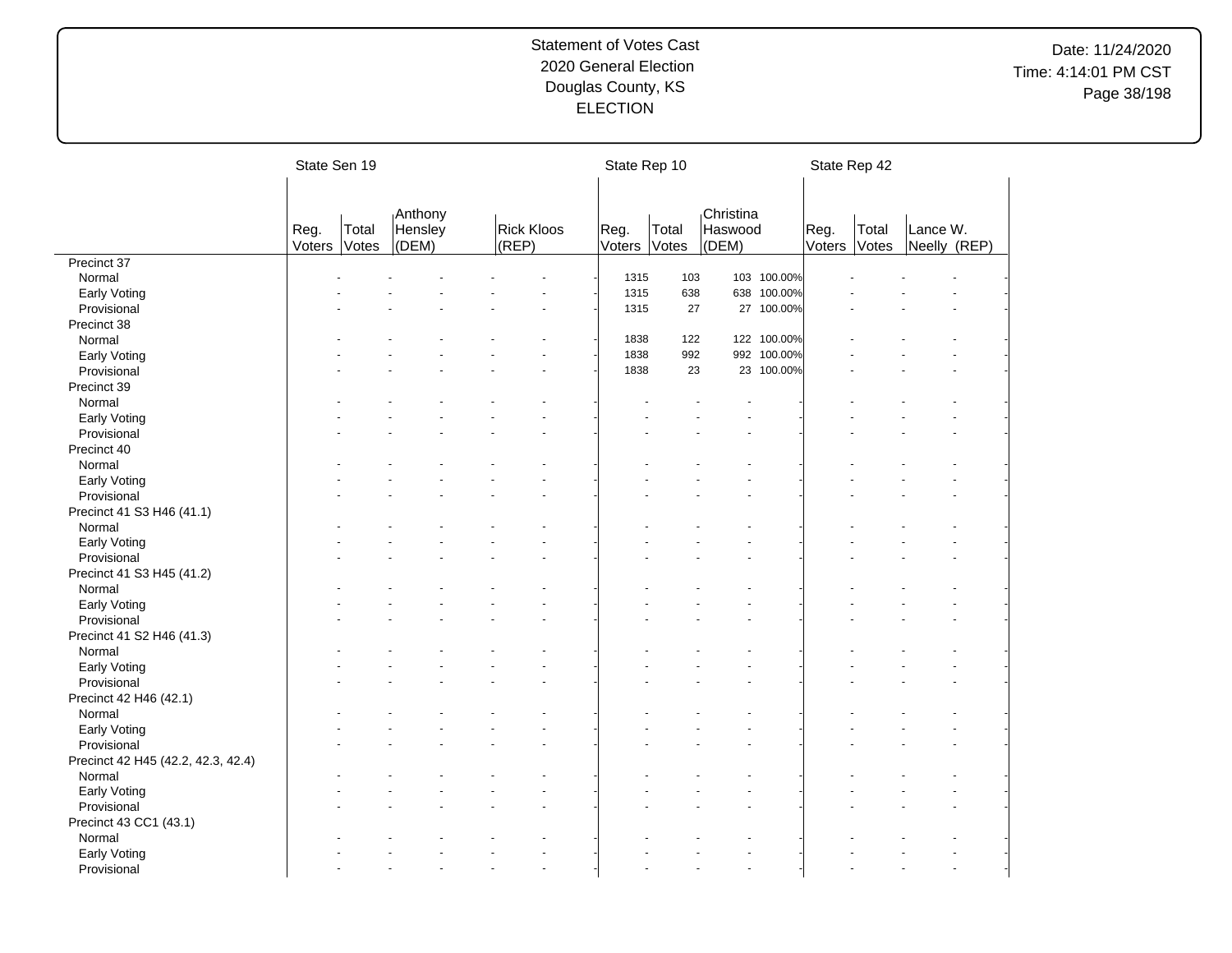|                              | State Sen 19   |                |                             |                            | State Rep 10   |                |                               | State Rep 42         |       |                          |             |
|------------------------------|----------------|----------------|-----------------------------|----------------------------|----------------|----------------|-------------------------------|----------------------|-------|--------------------------|-------------|
|                              | Reg.<br>Voters | Total<br>Votes | Anthony<br>Hensley<br>(DEM) | <b>Rick Kloos</b><br>(REP) | Reg.<br>Voters | Total<br>Votes | Christina<br>Haswood<br>(DEM) | Reg.<br>Voters Votes | Total | Lance W.<br>Neelly (REP) |             |
| Precinct 43 CC3 (43.2, 43.3) |                |                |                             |                            |                |                |                               |                      |       |                          |             |
| Normal                       |                |                |                             |                            |                |                |                               |                      |       |                          |             |
| Early Voting                 |                |                |                             |                            |                |                |                               |                      |       |                          |             |
| Provisional                  |                |                |                             |                            |                |                |                               |                      |       |                          |             |
| Precinct 44 H45 (44.1)       |                |                |                             |                            |                |                |                               |                      |       |                          |             |
| Normal                       |                |                |                             |                            |                |                |                               |                      |       |                          |             |
| Early Voting                 |                |                |                             |                            |                |                |                               |                      |       |                          |             |
| Provisional                  |                |                |                             |                            |                |                |                               |                      |       |                          |             |
| Precinct 44 H44 (44.2)       |                |                |                             |                            |                |                |                               |                      |       |                          |             |
| Normal                       |                |                |                             |                            |                |                |                               |                      |       |                          |             |
| Early Voting                 |                |                |                             |                            |                |                |                               |                      |       |                          |             |
| Provisional                  |                |                |                             |                            |                |                |                               |                      |       |                          |             |
| Precinct 45                  |                |                |                             |                            |                |                |                               |                      |       |                          |             |
| Normal                       |                |                |                             |                            |                |                |                               |                      |       |                          |             |
| Early Voting                 |                |                |                             |                            |                |                |                               |                      |       |                          |             |
| Provisional                  |                |                |                             |                            |                |                |                               |                      |       |                          |             |
| Precinct 46                  |                |                |                             |                            |                |                |                               |                      |       |                          |             |
| Normal                       |                |                |                             |                            |                |                |                               |                      |       |                          |             |
| Early Voting                 |                |                |                             |                            |                |                |                               |                      |       |                          |             |
| Provisional                  |                |                |                             |                            |                |                |                               |                      |       |                          |             |
| Precinct 47                  |                |                |                             |                            |                |                |                               |                      |       |                          |             |
| Normal                       |                |                |                             |                            |                |                |                               |                      |       |                          |             |
| Early Voting                 |                |                |                             |                            |                |                |                               |                      |       |                          |             |
| Provisional                  |                |                |                             |                            |                |                |                               |                      |       |                          |             |
| Precinct 48                  |                |                |                             |                            |                |                |                               |                      |       |                          |             |
| Normal                       |                |                |                             |                            |                |                |                               |                      |       |                          |             |
|                              |                |                |                             |                            |                |                |                               |                      |       |                          |             |
| Early Voting                 |                |                |                             |                            |                |                |                               |                      |       |                          |             |
| Provisional                  |                |                |                             |                            |                |                |                               |                      |       |                          |             |
| Precinct 49                  |                |                |                             |                            |                |                |                               |                      |       |                          |             |
| Normal                       |                |                |                             |                            |                |                |                               |                      |       |                          |             |
| Early Voting                 |                |                |                             |                            |                |                |                               |                      |       |                          |             |
| Provisional                  |                |                |                             |                            |                |                |                               |                      |       |                          |             |
| Precinct 50 City (50.2)      |                |                |                             |                            |                |                |                               |                      |       |                          |             |
| Normal                       |                |                |                             |                            |                |                |                               | 1644                 | 403   |                          | 403 100.00% |
| Early Voting                 |                |                |                             |                            |                |                |                               | 1644                 | 522   |                          | 522 100.00% |
| Provisional                  |                |                |                             |                            |                |                |                               | 1644                 | 22    |                          | 22 100.00%  |
| Precinct 50 Twp              |                |                |                             |                            |                |                |                               |                      |       |                          |             |
| Normal                       |                |                |                             |                            |                |                |                               | 70                   | 16    |                          | 16 100.00%  |
| Early Voting                 |                |                |                             |                            |                |                |                               | 70                   | 18    |                          | 18 100.00%  |
| Provisional                  |                |                |                             |                            |                |                |                               | $70\,$               |       | $\overline{2}$           | 2 100.00%   |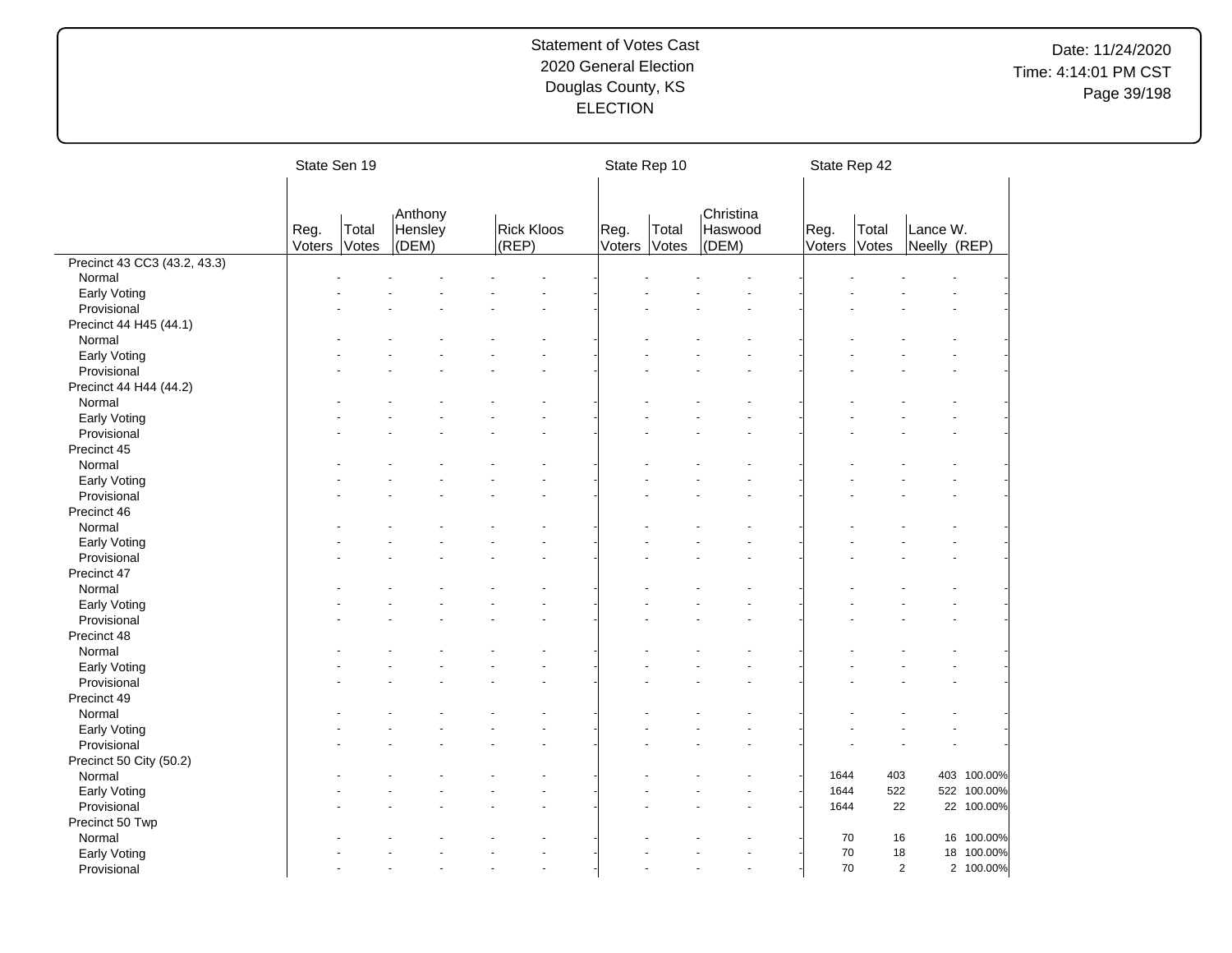# Date: 11/24/2020 Time: 4:14:01 PM CST Page 40/198

|                                  | State Sen 19 |       |                    |        |                   |        |        | State Rep 10 |                      |             | State Rep 42 |              |              |             |
|----------------------------------|--------------|-------|--------------------|--------|-------------------|--------|--------|--------------|----------------------|-------------|--------------|--------------|--------------|-------------|
|                                  |              |       |                    |        |                   |        |        |              |                      |             |              |              |              |             |
|                                  | Reg.         | Total | Anthony<br>Hensley |        | <b>Rick Kloos</b> |        | Reg.   | Total        | Christina<br>Haswood |             | Reg.         | Total        | Lance W.     |             |
|                                  | Voters       | Votes | (DEM)              |        | (REP)             |        | Voters | Votes        | (DEM)                |             | Voters       | Votes        | Neelly (REP) |             |
| Precinct 51                      |              |       |                    |        |                   |        |        |              |                      |             |              |              |              |             |
| Normal                           | 557          | 202   | 62                 | 30.69% | 140               | 69.31% |        |              |                      |             |              |              |              |             |
| Early Voting                     | 557          | 250   | 158                | 63.20% | 92                | 36.80% |        |              |                      |             |              |              |              |             |
| Provisional                      | 557          | 8     | $\overline{2}$     | 25.00% | 6                 | 75.00% |        |              |                      |             |              |              |              |             |
| Precinct 52 City (52.3)          |              |       |                    |        |                   |        |        |              |                      |             |              |              |              |             |
| Normal                           |              |       |                    |        |                   |        |        |              |                      |             | 684          | 166          |              | 166 100.00% |
| Early Voting                     |              |       |                    |        |                   |        |        |              |                      |             | 684          | 170          |              | 170 100.00% |
| Provisional                      |              |       |                    |        |                   |        |        |              |                      |             | 684          | 15           |              | 15 100.00%  |
| Precinct 52 Twp                  |              |       |                    |        |                   |        |        |              |                      |             |              |              |              |             |
| Normal                           |              |       |                    |        |                   |        |        |              |                      |             | 101          | 21           |              | 21 100.00%  |
| Early Voting                     |              |       |                    |        |                   |        |        |              |                      |             | 101          | 35           |              | 35 100.00%  |
| Provisional                      |              |       |                    |        |                   |        |        |              |                      |             | 101          | 2            |              | 2 100.00%   |
| Precinct 53 H10 Twp              |              |       |                    |        |                   |        |        |              |                      |             |              |              |              |             |
| Normal                           |              |       |                    |        |                   |        | 707    |              | 94                   | 94 100.00%  |              |              |              |             |
| Early Voting                     |              |       |                    |        |                   |        | 707    | 249          |                      | 249 100.00% |              |              |              |             |
| Provisional                      |              |       |                    |        |                   |        | 707    | 10           |                      | 10 100.00%  |              |              |              |             |
| Precinct 53 H42 City (53.4)      |              |       |                    |        |                   |        |        |              |                      |             |              |              |              |             |
| Normal                           |              |       |                    |        |                   |        |        |              |                      |             | 640          | 151          |              | 151 100.00% |
| Early Voting                     |              |       |                    |        |                   |        |        |              |                      |             | 640          | 211          |              | 211 100.00% |
| Provisional                      |              |       |                    |        |                   |        |        |              |                      |             | 640          | 12           |              | 12 100.00%  |
| Precinct 53 H42 Twp (53.5, 53.6) |              |       |                    |        |                   |        |        |              |                      |             |              |              |              |             |
| Normal                           |              |       |                    |        |                   |        |        |              |                      |             | 250          | 41           |              | 41 100.00%  |
| Early Voting                     |              |       |                    |        |                   |        |        |              |                      |             | 250          | 87           |              | 87 100.00%  |
| Provisional                      |              |       |                    |        |                   |        |        |              |                      |             | 250          | $\mathbf{1}$ |              | 1 100.00%   |
| Precinct 54                      |              |       |                    |        |                   |        |        |              |                      |             |              |              |              |             |
| Normal                           |              |       |                    |        |                   |        |        |              |                      |             | 1284         | 229          |              | 229 100.00% |
|                                  |              |       |                    |        |                   |        |        |              |                      |             | 1284         | 380          |              | 380 100.00% |
| Early Voting<br>Provisional      |              |       |                    |        |                   |        |        |              |                      |             | 1284         | 19           |              | 19 100.00%  |
|                                  |              |       |                    |        |                   |        |        |              |                      |             |              |              |              |             |
| Precinct 55 S3 H45 (55.1)        |              |       |                    |        |                   |        |        |              |                      |             |              |              |              |             |
| Normal                           |              |       |                    |        |                   |        |        |              |                      |             |              |              |              |             |
| Early Voting                     |              |       |                    |        |                   |        |        |              |                      |             |              |              |              |             |
| Provisional                      |              |       |                    |        |                   |        |        |              |                      |             |              |              |              |             |
| Precinct 55 S3 H46 (55.2)        |              |       |                    |        |                   |        |        |              |                      |             |              |              |              |             |
| Normal                           |              |       |                    |        |                   |        |        |              |                      |             |              |              |              |             |
| Early Voting                     |              |       |                    |        |                   |        |        |              |                      |             |              |              |              |             |
| Provisional                      |              |       |                    |        |                   |        |        |              |                      |             |              |              |              |             |
| Precinct 55 S2 H45 (55.3)        |              |       |                    |        |                   |        |        |              |                      |             |              |              |              |             |
| Normal                           |              |       |                    |        |                   |        |        |              |                      |             |              |              |              |             |
| Early Voting                     |              |       |                    |        |                   |        |        |              |                      |             |              |              |              |             |
| Provisional                      |              |       |                    |        |                   |        |        |              |                      |             |              |              |              |             |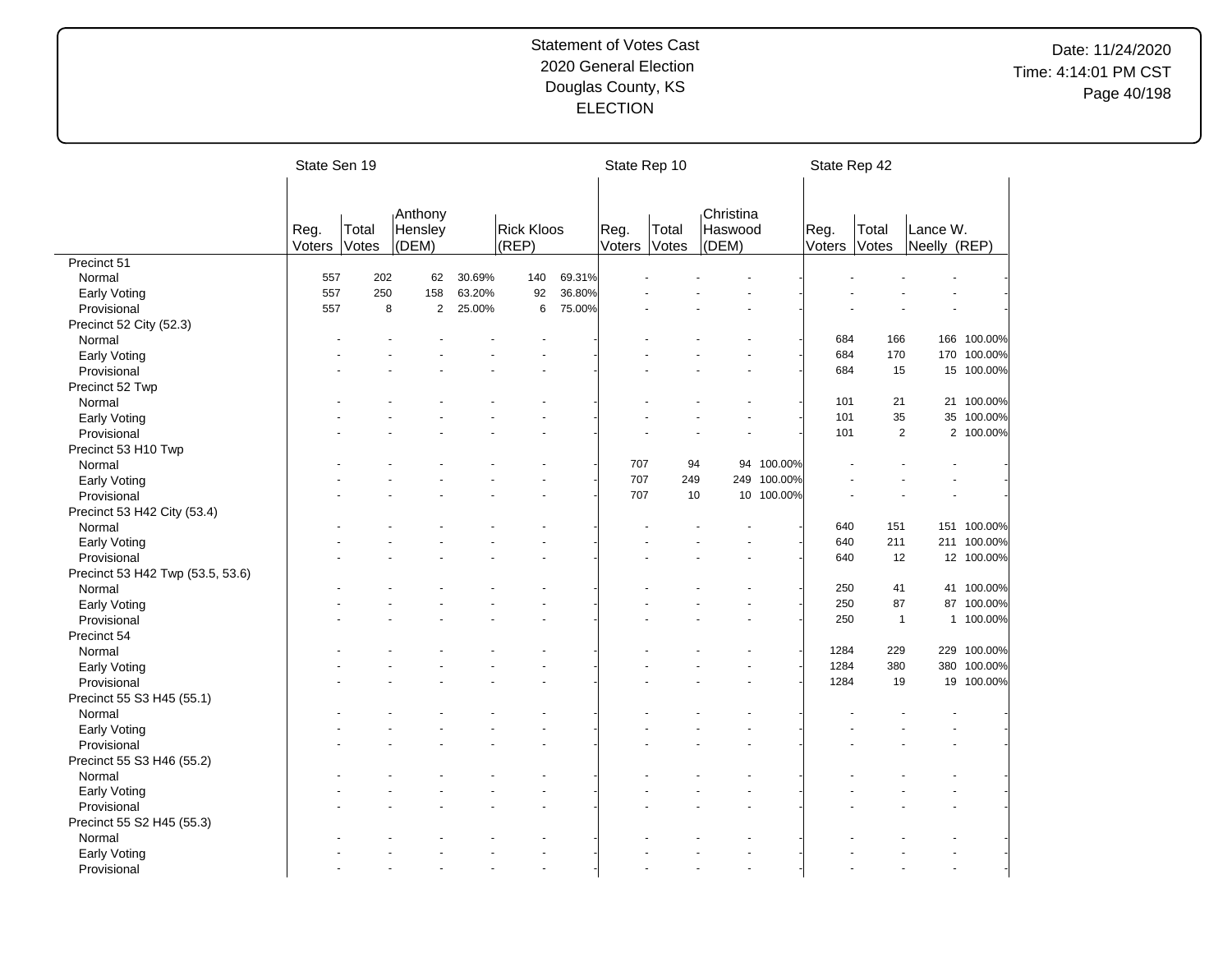# Date: 11/24/2020 Time: 4:14:01 PM CST Page 41/198

|                                 | State Sen 19   |                |                             |         |                            |        |                | State Rep 10   |                               |                        |                | State Rep 42   |                          |  |
|---------------------------------|----------------|----------------|-----------------------------|---------|----------------------------|--------|----------------|----------------|-------------------------------|------------------------|----------------|----------------|--------------------------|--|
|                                 |                |                |                             |         |                            |        |                |                |                               |                        |                |                |                          |  |
|                                 | Reg.<br>Voters | Total<br>Votes | Anthony<br>Hensley<br>(DEM) |         | <b>Rick Kloos</b><br>(REP) |        | Reg.<br>Voters | Total<br>Votes | Christina<br>Haswood<br>(DEM) |                        | Reg.<br>Voters | Total<br>Votes | Lance W.<br>Neelly (REP) |  |
| Precinct 56 S19                 |                |                |                             |         |                            |        |                |                |                               |                        |                |                |                          |  |
| Normal                          | 1063           | 312            | 89                          | 28.53%  | 223                        | 71.47% |                |                |                               |                        |                |                |                          |  |
| Early Voting                    | 1063           | 488            | 338                         | 69.26%  | 150                        | 30.74% |                |                |                               |                        |                |                |                          |  |
| Provisional                     | 1063           | 25             | 14                          | 56.00%  | 11                         | 44.00% |                |                |                               |                        |                |                |                          |  |
| Precinct 56 S2                  |                |                |                             |         |                            |        |                |                |                               |                        |                |                |                          |  |
| Normal                          |                |                |                             |         |                            |        |                |                |                               |                        |                |                |                          |  |
| Early Voting                    |                |                |                             |         |                            |        |                |                |                               |                        |                |                |                          |  |
| Provisional                     |                |                |                             |         |                            |        |                |                |                               |                        |                |                |                          |  |
| Precinct 57 S2 City (57.2)      |                |                |                             |         |                            |        |                |                |                               |                        |                |                |                          |  |
| Normal                          |                |                |                             |         |                            |        |                |                |                               |                        |                |                |                          |  |
| Early Voting                    |                |                |                             |         |                            |        |                |                |                               |                        |                |                |                          |  |
| Provisional                     |                |                |                             |         |                            |        |                |                |                               |                        |                |                |                          |  |
| Precinct 57 S2 Twp (57.1, 57.4) |                |                |                             |         |                            |        |                |                |                               |                        |                |                |                          |  |
| Normal                          |                |                |                             |         |                            |        |                |                |                               |                        |                |                |                          |  |
| <b>Early Voting</b>             |                |                |                             |         |                            |        |                |                |                               |                        |                |                |                          |  |
| Provisional                     |                |                |                             |         |                            |        |                |                |                               |                        |                |                |                          |  |
| Precinct 57 TWP S19 (57.3)      |                |                |                             |         |                            |        |                |                |                               |                        |                |                |                          |  |
| Normal                          | 196            | 66             | 16                          | 24.24%  | 50                         | 75.76% |                |                |                               |                        |                |                |                          |  |
| <b>Early Voting</b>             | 196            | 82             | 47                          | 57.32%  | 35                         | 42.68% |                |                |                               |                        |                |                |                          |  |
| Provisional                     | 196            |                | 3<br>3                      | 100.00% | $\pmb{0}$                  |        |                |                |                               |                        |                |                |                          |  |
| Precinct 58                     |                |                |                             |         |                            |        |                |                |                               |                        |                |                |                          |  |
| Normal                          | 317            | 96             | 36                          | 37.50%  | 60                         | 62.50% |                |                |                               |                        |                |                |                          |  |
| Early Voting                    | 317            | 131            | 71                          | 54.20%  | 60                         | 45.80% |                |                |                               |                        |                |                |                          |  |
| Provisional                     | 317            | 9              | 4                           | 44.44%  | 5                          | 55.56% |                |                | ÷                             |                        |                |                |                          |  |
| Precinct 59 H54                 |                |                |                             |         |                            |        |                |                |                               |                        |                |                |                          |  |
| Normal                          | 287            | 127            | 37                          | 29.13%  | 90                         | 70.87% |                |                |                               |                        |                |                |                          |  |
| Early Voting                    | 287            | 83             | 49                          | 59.04%  | 34                         | 40.96% |                |                |                               |                        |                |                |                          |  |
| Provisional                     | 287            | 3              | $\mathbf{1}$                | 33.33%  | $\overline{2}$             | 66.67% |                |                |                               |                        |                |                |                          |  |
| Precinct 59 H45                 |                |                |                             |         |                            |        |                |                |                               |                        |                |                |                          |  |
| Normal                          | 395            | 138            | 42                          | 30.43%  | 96                         | 69.57% |                |                |                               |                        |                |                |                          |  |
| <b>Early Voting</b>             | 395            | 186            | 124                         | 66.67%  | 62                         | 33.33% |                |                |                               |                        |                |                |                          |  |
| Provisional                     | 395            |                | 2<br>$\mathbf{1}$           | 50.00%  | $\mathbf{1}$               | 50.00% |                |                |                               |                        |                |                |                          |  |
| Precinct 60                     |                |                |                             |         |                            |        |                |                |                               |                        |                |                |                          |  |
| Normal                          |                |                |                             |         |                            |        | 1297           | 183            |                               | 183 100.00%            |                |                |                          |  |
| Early Voting                    |                |                |                             |         |                            |        | 1297           | 476            | 476                           | 100.00%                |                |                |                          |  |
|                                 |                |                |                             |         |                            |        | 1297           |                | 25<br>25                      | 100.00%                |                |                |                          |  |
| Provisional                     |                |                |                             |         |                            |        |                |                |                               |                        |                |                |                          |  |
| Precinct 61                     |                |                |                             |         |                            |        |                |                |                               |                        |                |                |                          |  |
| Normal                          |                |                |                             |         |                            |        | 1596<br>1596   | 277<br>554     | 277                           | 100.00%<br>554 100.00% |                |                |                          |  |
| Early Voting                    |                |                |                             |         | ÷                          |        | 1596           |                |                               |                        |                |                |                          |  |
| Provisional                     |                |                |                             |         |                            |        |                |                | 20                            | 20 100.00%             |                |                |                          |  |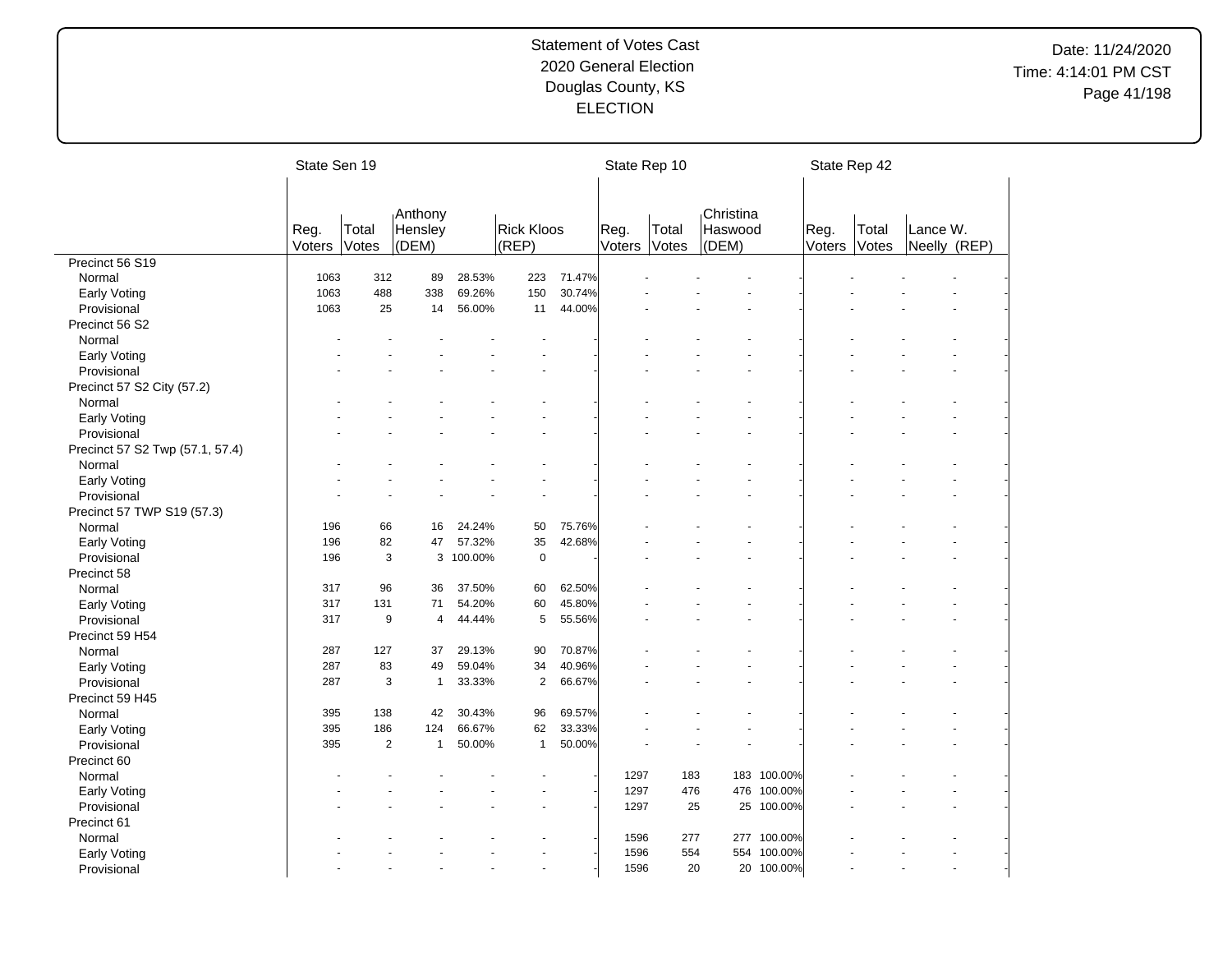# Date: 11/24/2020 Time: 4:14:01 PM CST Page 42/198

|                                 | State Sen 19   |                |                   |        |                            |           | State Rep 10   |                |                  |             |                | State Rep 42   |          |              |
|---------------------------------|----------------|----------------|-------------------|--------|----------------------------|-----------|----------------|----------------|------------------|-------------|----------------|----------------|----------|--------------|
|                                 |                |                |                   |        |                            |           |                |                |                  |             |                |                |          |              |
|                                 |                |                | Anthony           |        |                            |           |                |                | Christina        |             |                |                |          |              |
|                                 | Reg.<br>Voters | Total<br>Votes | Hensley<br>(DEM)  |        | <b>Rick Kloos</b><br>(REP) |           | Reg.<br>Voters | Total<br>Votes | Haswood<br>(DEM) |             | Reg.<br>Voters | Total<br>Votes | Lance W. | Neelly (REP) |
| Precinct 62                     |                |                |                   |        |                            |           |                |                |                  |             |                |                |          |              |
| Normal                          |                |                |                   |        |                            |           | 1407           | 228            |                  | 228 100.00% |                |                |          |              |
| Early Voting                    |                |                |                   |        |                            |           | 1407           | 476            | 476              | 100.00%     |                |                |          |              |
| Provisional                     |                |                |                   |        |                            |           | 1407           | 21             |                  | 21 100.00%  |                |                |          |              |
| Precinct 63                     |                |                |                   |        |                            |           |                |                |                  |             |                |                |          |              |
| Normal                          |                |                |                   |        |                            |           | 940            | 155            |                  | 155 100.00% |                |                |          |              |
| Early Voting                    |                |                |                   |        |                            |           | 940            | 323            |                  | 323 100.00% |                |                |          |              |
| Provisional                     |                |                |                   |        |                            |           | 940            | 8              |                  | 8 100.00%   |                |                |          |              |
| Precinct 64 H45                 |                |                |                   |        |                            |           |                |                |                  |             |                |                |          |              |
| Normal                          |                |                |                   |        |                            |           |                |                |                  |             |                |                |          |              |
| <b>Early Voting</b>             |                |                |                   |        |                            |           |                |                |                  |             |                |                |          |              |
| Provisional                     |                |                |                   |        |                            |           |                |                |                  |             |                |                |          |              |
| Precinct 64 H46 497 (64.3)      |                |                |                   |        |                            |           |                |                |                  |             |                |                |          |              |
| Normal                          |                |                |                   |        |                            |           |                |                |                  |             |                |                |          |              |
| Early Voting                    |                |                |                   |        |                            |           |                |                |                  |             |                |                |          |              |
| Provisional                     |                |                |                   |        |                            |           |                |                |                  |             |                |                |          |              |
| Precinct 65 H10                 |                |                |                   |        |                            |           |                |                |                  |             |                |                |          |              |
| Normal                          |                |                |                   |        |                            |           | 675            | 80             |                  | 80 100.00%  |                |                |          |              |
| Early Voting                    |                |                |                   |        |                            |           | 675            | 276            |                  | 276 100.00% |                |                |          |              |
| Provisional                     |                |                |                   |        |                            |           | 675            | 18             |                  | 18 100.00%  |                |                |          |              |
| Precinct 65 H46 (65.4)          |                |                |                   |        |                            |           |                |                |                  |             |                |                |          |              |
| Normal                          |                |                |                   |        |                            |           |                |                |                  |             |                |                |          |              |
| Early Voting                    |                |                |                   |        |                            |           |                |                |                  |             |                |                |          |              |
| Provisional                     |                |                |                   |        |                            |           |                |                |                  |             |                |                |          |              |
| Precinct 65 S2 H46 (65.6)       |                |                |                   |        |                            |           |                |                |                  |             |                |                |          |              |
| Normal                          |                |                |                   |        |                            |           |                |                |                  |             |                |                |          |              |
| Early Voting                    |                |                |                   |        |                            |           |                |                |                  |             |                |                |          |              |
| Provisional                     |                |                |                   |        |                            |           |                |                |                  |             |                |                |          |              |
| Precinct 66 S19 H45 (66.1 66.2) |                |                |                   |        |                            |           |                |                |                  |             |                |                |          |              |
| Normal                          | 287            | 57             | 16                | 28.07% | 41                         | 71.93%    |                |                |                  |             |                |                |          |              |
| Early Voting                    | 287            | 167            | 115               | 68.86% | 52                         | 31.14%    |                |                |                  |             |                |                |          |              |
| Provisional                     | 287            |                | $\mathbf{2}$<br>0 |        |                            | 2 100.00% |                |                |                  |             |                |                |          |              |
| Precinct 66 S3 H44 (66.3)       |                |                |                   |        |                            |           |                |                |                  |             |                |                |          |              |
| Normal                          |                |                |                   |        |                            |           |                |                |                  |             |                |                |          |              |
| Early Voting                    |                |                |                   |        |                            |           |                |                |                  |             |                |                |          |              |
| Provisional                     |                |                |                   |        |                            |           |                |                |                  |             |                |                |          |              |
| Precinct 66 S3 H45 (66.4)       |                |                |                   |        |                            |           |                |                |                  |             |                |                |          |              |
| Normal                          |                |                |                   |        |                            |           |                |                |                  |             |                |                |          |              |
| <b>Early Voting</b>             |                |                |                   |        |                            |           |                |                |                  |             |                |                |          |              |
| Provisional                     |                |                |                   |        |                            |           |                |                | $\overline{a}$   |             |                |                |          |              |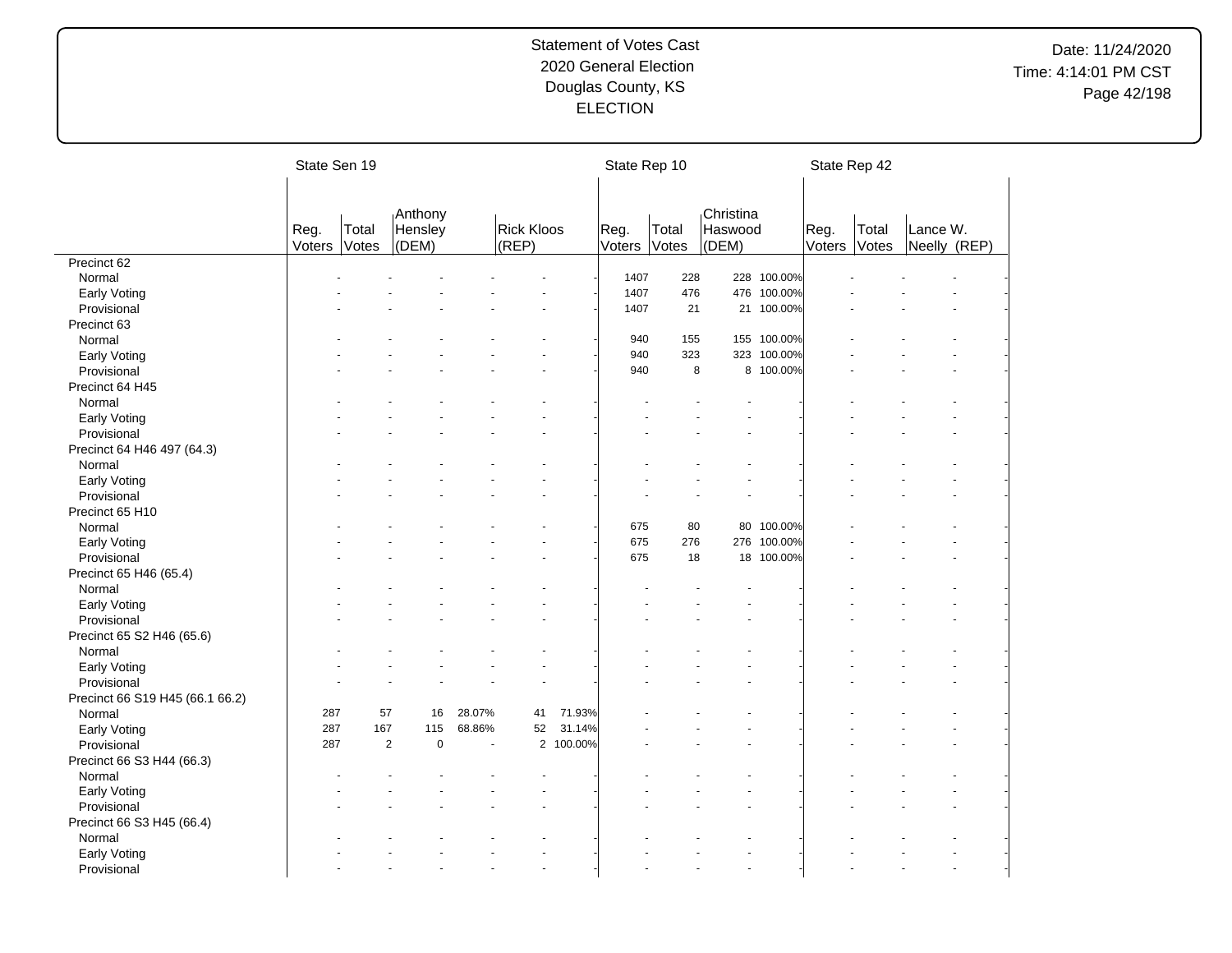# Date: 11/24/2020 Time: 4:14:01 PM CST Page 43/198

|                                 | State Sen 19 |                |                    |        |                   |           | State Rep 10 |                |                      |             | State Rep 42 |       |              |  |
|---------------------------------|--------------|----------------|--------------------|--------|-------------------|-----------|--------------|----------------|----------------------|-------------|--------------|-------|--------------|--|
|                                 |              |                |                    |        |                   |           |              |                |                      |             |              |       |              |  |
|                                 | Reg.         | Total          | Anthony<br>Hensley |        | <b>Rick Kloos</b> |           | Reg.         | Total          | Christina<br>Haswood |             | Reg.         | Total | Lance W.     |  |
|                                 | Voters       | Votes          | (DEM)              |        | (REP)             |           | Voters       | Votes          | (DEM)                |             | Voters       | Votes | Neelly (REP) |  |
| Precinct 66 S19 H10 (66.5)      |              |                |                    |        |                   |           |              |                |                      |             |              |       |              |  |
| Normal                          | 380          | 91             | 19                 | 20.88% | 72                | 79.12%    | 380          | 50             |                      | 50 100.00%  |              |       |              |  |
| Early Voting                    | 380          | 191            | 126                | 65.97% | 65                | 34.03%    | 380          | 139            |                      | 139 100.00% |              |       |              |  |
| Provisional                     | 380          | 8              | 5                  | 62.50% | 3                 | 37.50%    | 380          | $\overline{7}$ |                      | 7 100.00%   |              |       |              |  |
| Precinct 66 S3 H10 (66.7)       |              |                |                    |        |                   |           |              |                |                      |             |              |       |              |  |
| Normal                          |              |                |                    |        |                   |           | 215          | 28             |                      | 28 100.00%  |              |       |              |  |
| <b>Early Voting</b>             |              |                |                    |        |                   |           | 215          | 86             | 86                   | 100.00%     |              |       |              |  |
| Provisional                     |              |                |                    |        |                   |           | 215          | 3              |                      | 3 100.00%   |              |       |              |  |
| Precinct 67 S19 H54 (67.1,67.2) |              |                |                    |        |                   |           |              |                |                      |             |              |       |              |  |
| Normal                          | 473          | 176            | 38                 | 21.59% | 138               | 78.41%    |              |                |                      |             |              |       |              |  |
| Early Voting                    | 473          | 182            | 90                 | 49.45% | 92                | 50.55%    |              |                |                      |             |              |       |              |  |
| Provisional                     | 473          | $\overline{4}$ | $\pmb{0}$          | ÷,     |                   | 4 100.00% |              |                |                      |             |              |       |              |  |
| Precinct 67 S19 H45             |              |                |                    |        |                   |           |              |                |                      |             |              |       |              |  |
| Normal                          | 498          | 113            | 20                 | 17.70% | 93                | 82.30%    |              |                |                      |             |              |       |              |  |
| <b>Early Voting</b>             | 498          | 273            | 187                | 68.50% | 86                | 31.50%    |              |                |                      |             |              |       |              |  |
| Provisional                     | 498          | 8              | 5                  | 62.50% | 3                 | 37.50%    |              |                |                      |             |              |       |              |  |
| Precinct 67 S3 H45              |              |                |                    |        |                   |           |              |                |                      |             |              |       |              |  |
| Normal                          |              |                |                    |        |                   |           |              |                |                      |             |              |       |              |  |
| Early Voting                    |              |                |                    |        |                   |           |              |                |                      |             |              |       |              |  |
| Provisional                     |              |                |                    |        |                   |           |              |                |                      |             |              |       |              |  |
| Precinct 67 S3 H54 (67.7,67.8)  |              |                |                    |        |                   |           |              |                |                      |             |              |       |              |  |
| Normal                          |              |                |                    |        |                   |           |              |                |                      |             |              |       |              |  |
| Early Voting                    |              |                |                    |        |                   |           |              |                |                      |             |              |       |              |  |
| Provisional                     |              |                |                    |        |                   |           |              |                |                      |             |              |       |              |  |
| Precinct 70                     |              |                |                    |        |                   |           |              |                |                      |             |              |       |              |  |
| Normal                          |              |                |                    |        |                   |           |              |                |                      |             |              |       |              |  |
| Early Voting                    |              |                |                    |        |                   |           |              |                |                      |             |              |       |              |  |
| Provisional                     |              |                |                    |        |                   |           |              |                |                      |             |              |       |              |  |
| Precinct 71                     |              |                |                    |        |                   |           |              |                |                      |             |              |       |              |  |
| Normal                          |              |                |                    |        |                   |           |              |                |                      |             |              |       |              |  |
| Early Voting                    |              |                |                    |        |                   |           |              |                |                      |             |              |       |              |  |
| Provisional                     |              |                |                    |        |                   |           |              |                |                      |             |              |       |              |  |
| Precinct 74                     |              |                |                    |        |                   |           |              |                |                      |             |              |       |              |  |
| Normal                          |              |                |                    |        |                   |           |              |                |                      |             |              |       |              |  |
| <b>Early Voting</b>             |              |                |                    |        |                   |           |              |                |                      |             |              |       |              |  |
| Provisional                     |              |                |                    |        |                   |           |              |                |                      |             |              |       |              |  |
| Precinct 76                     |              |                |                    |        |                   |           |              |                |                      |             |              |       |              |  |
| Normal                          |              |                |                    |        |                   |           |              |                |                      |             |              |       |              |  |
| Early Voting                    |              |                |                    |        |                   |           |              |                |                      |             |              |       |              |  |
| Provisional                     |              |                |                    |        |                   |           |              |                |                      |             |              |       |              |  |
|                                 |              |                |                    |        |                   |           |              |                |                      |             |              |       |              |  |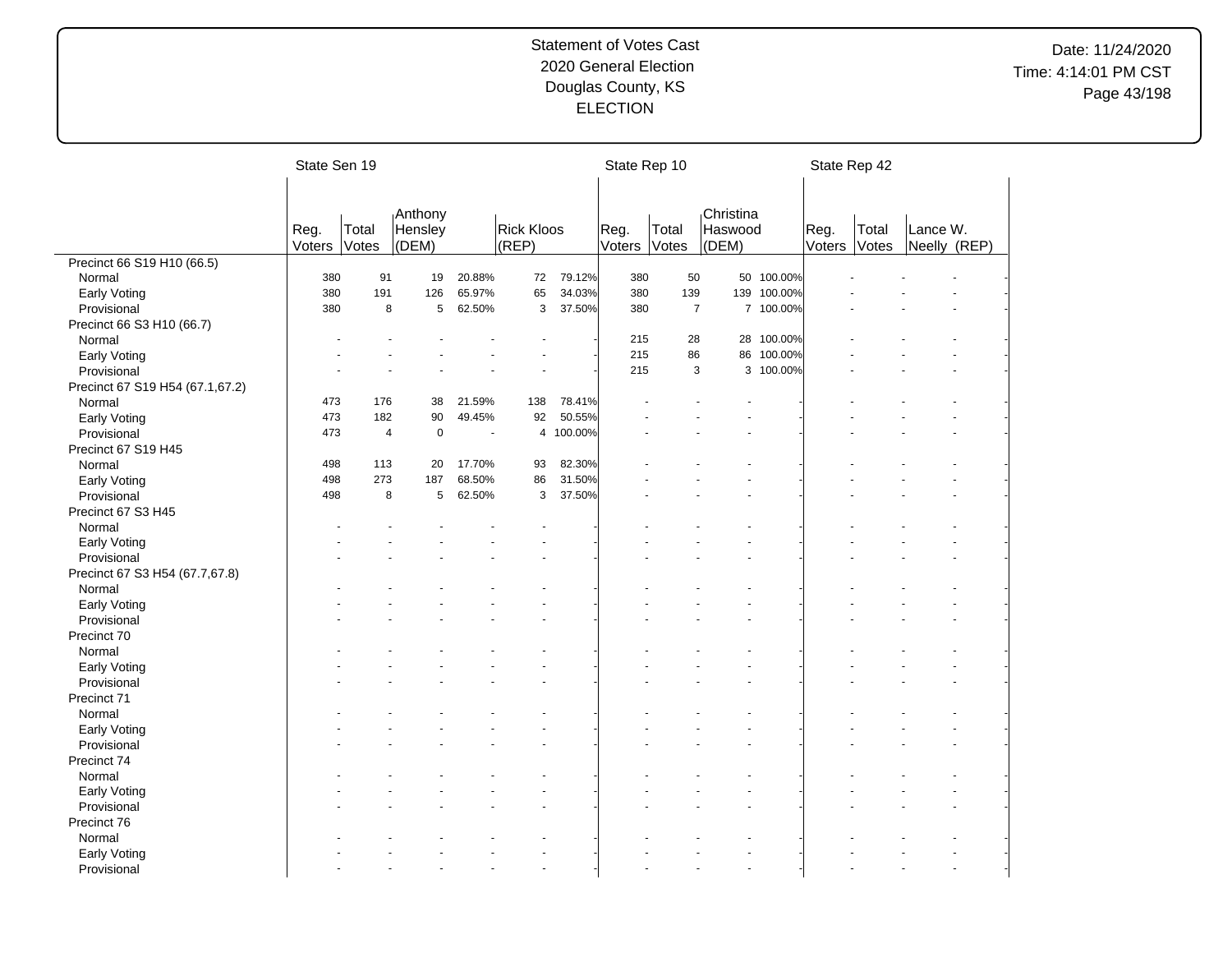# Date: 11/24/2020 Time: 4:14:01 PM CST Page 44/198

|                     | State Sen 19   |                |                                    |        |                                |        | State Rep 10   |                |                                          |             | State Rep 42   |                |                                                      |            |
|---------------------|----------------|----------------|------------------------------------|--------|--------------------------------|--------|----------------|----------------|------------------------------------------|-------------|----------------|----------------|------------------------------------------------------|------------|
|                     | Reg.<br>Voters | Total<br>Votes | <b>Anthony</b><br>Hensley<br>(DEM) |        | <b>Rick Kloos</b><br>$ $ (REP) |        | Reg.<br>Voters | Total<br>Votes | Christina<br><b>Haswood</b><br>$ $ (DEM) |             | Reg.<br>Voters | Total<br>Votes | Lance W.<br>Neelly (REP)                             |            |
| Precinct 77         |                |                |                                    |        |                                |        |                |                |                                          |             |                |                |                                                      |            |
| Normal              |                |                |                                    |        |                                |        |                |                |                                          |             |                |                |                                                      |            |
| Early Voting        |                |                |                                    |        |                                |        |                |                |                                          |             |                |                |                                                      |            |
| Provisional         |                |                |                                    |        |                                |        |                |                |                                          |             |                |                | $\overline{\phantom{a}}$<br>$\overline{\phantom{0}}$ |            |
| Total               |                |                |                                    |        |                                |        |                |                |                                          |             |                |                |                                                      |            |
| Normal              | 4453           | 1378           | 375                                | 27.21% | 1003                           | 72.79% | 16861          | 2084           | 2084                                     | 100.00%     | 4673           | 1027           | 1027                                                 | 100.00%    |
| <b>Early Voting</b> | 4453           | 2033           | 1305                               | 64.19% | 728                            | 35.81% | 16861          | 7070           | 7070                                     | 100.00%     | 4673           | 1423           | 1423                                                 | 100.00%    |
| Provisional         | 4453           | 72             | 35                                 | 48.61% | 37                             | 51.39% | 16861          | 292            |                                          | 292 100.00% | 4673           | 73             |                                                      | 73 100.00% |
| Total               | 4453           | 3483           | 1715                               | 49.24% | 1768                           | 50.76% | 16861          | 9446           | 9446                                     | 100.00%     | 4673           | 2523           | 2523                                                 | 100.00%    |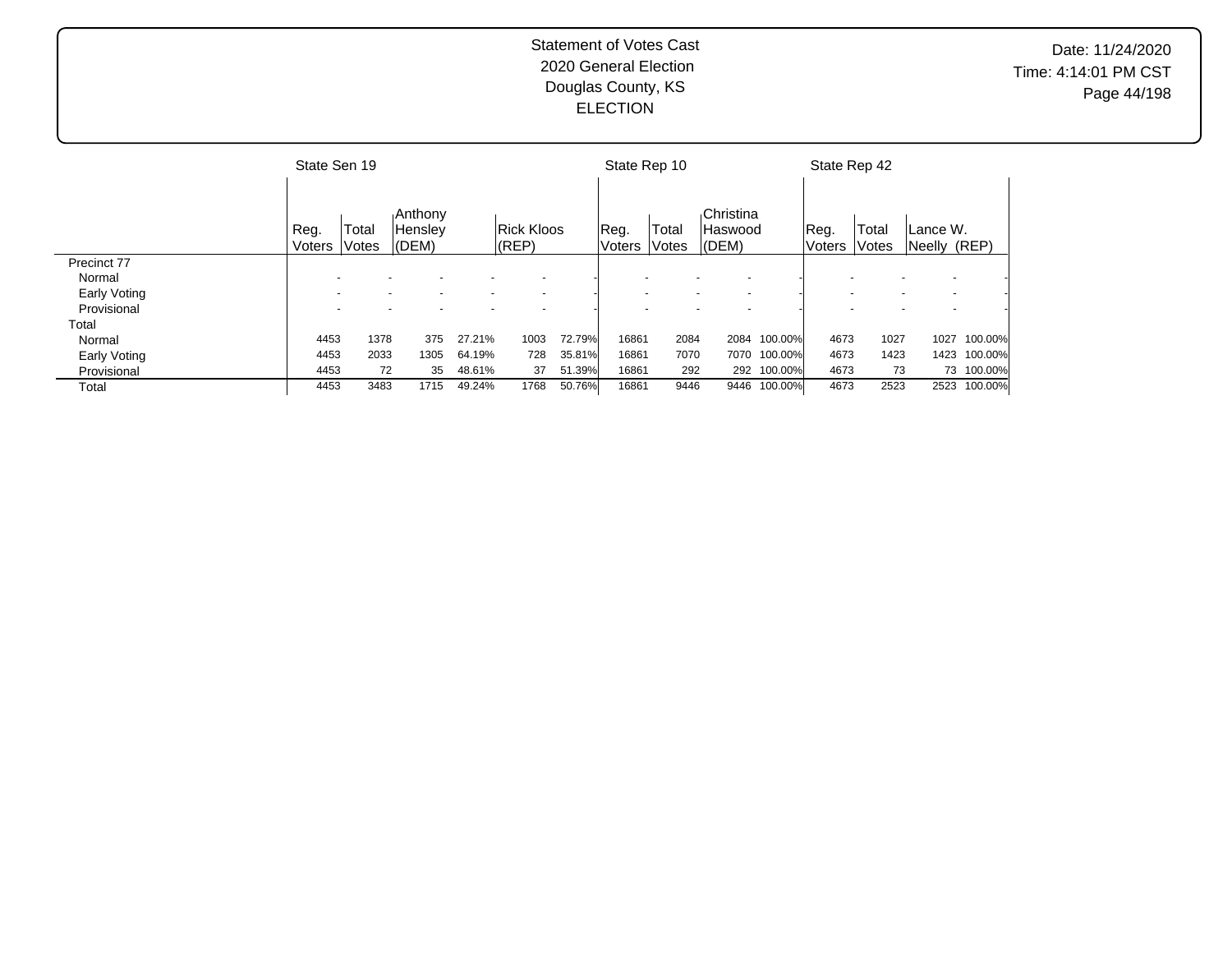|                     | State Rep 44   |                |                             |            | State Rep 45   |                |                    |            | State Rep 46   |                |                                      |        |                         |        |
|---------------------|----------------|----------------|-----------------------------|------------|----------------|----------------|--------------------|------------|----------------|----------------|--------------------------------------|--------|-------------------------|--------|
|                     | Reg.<br>Voters | Total<br>Votes | Barbara W.<br>Ballard (DEM) |            | Reg.<br>Voters | Total<br>Votes | Mike Amyx<br>(DEM) |            | Reg.<br>Voters | Total<br>Votes | Dennis "Boog"<br>Highberger<br>(DEM) |        | Dante Javaheri<br>(LIB) |        |
| Jurisdiction Wide   |                |                |                             |            |                |                |                    |            |                |                |                                      |        |                         |        |
| Precinct 1          |                |                |                             |            |                |                |                    |            |                |                |                                      |        |                         |        |
| Normal              |                |                |                             |            |                |                |                    |            | 809            | 103            | 73                                   | 70.87% | 30                      | 29.13% |
| <b>Early Voting</b> |                |                |                             |            |                |                |                    |            | 809            | 437            | 402                                  | 91.99% | 35                      | 8.01%  |
| Provisional         |                |                |                             |            |                |                |                    |            | 809            | 20             | 16                                   | 80.00% | 4                       | 20.00% |
| Precinct 2          |                |                |                             |            |                |                |                    |            |                |                |                                      |        |                         |        |
| Normal              |                |                |                             |            |                |                |                    |            | 848            | 81             | 58                                   | 71.60% | 23                      | 28.40% |
| <b>Early Voting</b> |                |                |                             |            |                |                |                    |            | 848            | 511            | 476                                  | 93.15% | 35                      | 6.85%  |
| Provisional         |                |                |                             |            |                |                |                    |            | 848            | 19             | 18                                   | 94.74% | $\mathbf{1}$            | 5.26%  |
| Precinct 3          |                |                |                             |            |                |                |                    |            |                |                |                                      |        |                         |        |
| Normal              |                |                |                             |            |                |                |                    |            | 1116           | 114            | 75                                   | 65.79% | 39                      | 34.21% |
| Early Voting        |                |                |                             |            |                |                |                    |            | 1116           | 541            | 498                                  | 92.05% | 43                      | 7.95%  |
| Provisional         |                |                |                             |            |                |                |                    |            | 1116           | 35             | 32                                   | 91.43% | 3                       | 8.57%  |
| Precinct 4          |                |                |                             |            |                |                |                    |            |                |                |                                      |        |                         |        |
| Normal              |                |                |                             |            |                |                |                    |            | 1013           | 175            | 117                                  | 66.86% | 58                      | 33.14% |
| Early Voting        |                |                |                             |            |                |                |                    |            | 1013           | 425            | 375                                  | 88.24% | 50                      | 11.76% |
| Provisional         |                |                |                             |            |                |                |                    |            | 1013           | 23             | 22                                   | 95.65% | $\mathbf{1}$            | 4.35%  |
| Precinct 5          |                |                |                             |            |                |                |                    |            |                |                |                                      |        |                         |        |
| Normal              | 930            | 99             | 99                          | 100.00%    |                |                |                    |            |                |                |                                      |        |                         |        |
| Early Voting        | 930            | 390            | 390                         | 100.00%    |                |                |                    |            |                |                |                                      |        |                         |        |
| Provisional         | 930            | 12             |                             | 12 100.00% |                |                |                    |            |                |                |                                      |        |                         |        |
| Precinct 6          |                |                |                             |            |                |                |                    |            |                |                |                                      |        |                         |        |
| Normal              |                |                |                             |            | 1052           |                | 94                 | 94 100.00% |                |                |                                      |        |                         |        |
| <b>Early Voting</b> |                |                |                             |            | 1052           | 579            | 579                | 100.00%    |                |                |                                      |        |                         |        |
| Provisional         |                |                |                             |            | 1052           | 13             |                    | 13 100.00% |                |                |                                      |        |                         |        |
| Precinct 7          |                |                |                             |            |                |                |                    |            |                |                |                                      |        |                         |        |
| Normal              |                |                |                             |            |                |                |                    |            | 660            | 80             | 59                                   | 73.75% | 21                      | 26.25% |
| Early Voting        |                |                |                             |            |                |                |                    |            | 660            | 205            | 193                                  | 94.15% | 12                      | 5.85%  |
| Provisional         |                |                |                             |            |                |                |                    |            | 660            | 12             | 10                                   | 83.33% | $\overline{2}$          | 16.67% |
| Precinct 8          |                |                |                             |            |                |                |                    |            |                |                |                                      |        |                         |        |
| Normal              |                |                |                             |            |                |                |                    |            | 1010           | 122            | 88                                   | 72.13% | 34                      | 27.87% |
| Early Voting        |                |                |                             |            |                |                |                    |            | 1010           | 297            | 263                                  | 88.55% | 34                      | 11.45% |
| Provisional         |                |                |                             |            |                |                |                    |            | 1010           | 26             | 21                                   | 80.77% | 5                       | 19.23% |
| Precinct 9          |                |                |                             |            |                |                |                    |            |                |                |                                      |        |                         |        |
| Normal              |                |                |                             |            |                |                |                    |            | 788            | 71             | 51                                   | 71.83% | 20                      | 28.17% |
| <b>Early Voting</b> |                |                |                             |            |                |                |                    |            | 788            | 294            | 278                                  | 94.56% | 16                      | 5.44%  |
| Provisional         |                |                |                             |            |                |                |                    |            | 788            | 19             | 17                                   | 89.47% | $\overline{\mathbf{c}}$ | 10.53% |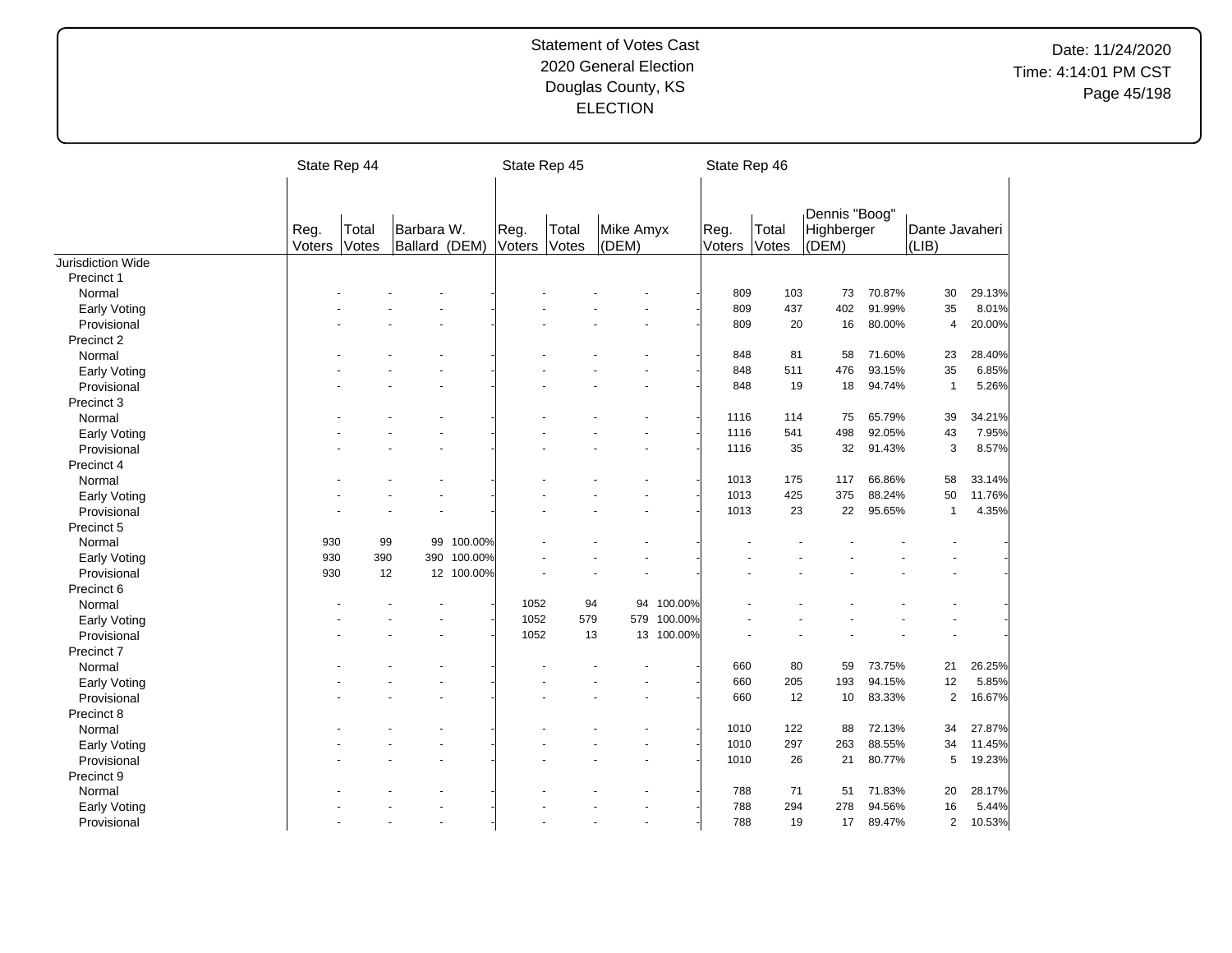|                     | State Rep 44   |                |                             |             |                | State Rep 45   |                    |             | State Rep 46   |                |                                      |        |                         |        |
|---------------------|----------------|----------------|-----------------------------|-------------|----------------|----------------|--------------------|-------------|----------------|----------------|--------------------------------------|--------|-------------------------|--------|
|                     | Reg.<br>Voters | Total<br>Votes | Barbara W.<br>Ballard (DEM) |             | Reg.<br>Voters | Total<br>Votes | Mike Amyx<br>(DEM) |             | Reg.<br>Voters | Total<br>Votes | Dennis "Boog"<br>Highberger<br>(DEM) |        | Dante Javaheri<br>(LIB) |        |
| Precinct 10         |                |                |                             |             |                |                |                    |             |                |                |                                      |        |                         |        |
| Normal              |                |                |                             |             |                |                |                    |             | 735            | 88             | 61                                   | 69.32% | 27                      | 30.68% |
| Early Voting        |                |                |                             |             |                |                |                    |             | 735            | 86             | 74                                   | 86.05% | 12                      | 13.95% |
| Provisional         |                |                |                             |             |                |                |                    |             | 735            | 4              | 3                                    | 75.00% | $\mathbf{1}$            | 25.00% |
| Precinct 11         |                |                |                             |             |                |                |                    |             |                |                |                                      |        |                         |        |
| Normal              | 884            | 131            |                             | 131 100.00% |                |                |                    |             |                |                |                                      |        |                         |        |
| Early Voting        | 884            | 413            | 413                         | 100.00%     |                |                |                    |             |                |                |                                      |        |                         |        |
| Provisional         | 884            | 21             |                             | 21 100.00%  |                |                |                    |             |                |                |                                      |        |                         |        |
| Precinct 12         |                |                |                             |             |                |                |                    |             |                |                |                                      |        |                         |        |
| Normal              | 1609           | 207            | 207                         | 100.00%     |                |                |                    |             |                |                |                                      |        |                         |        |
| <b>Early Voting</b> | 1609           | 709            | 709                         | 100.00%     |                |                |                    |             |                |                |                                      |        |                         |        |
| Provisional         | 1609           | 22             |                             | 22 100.00%  |                |                |                    |             |                |                |                                      |        |                         |        |
| Precinct 13         |                |                |                             |             |                |                |                    |             |                |                |                                      |        |                         |        |
| Normal              |                |                |                             |             | 1084           | 124            |                    | 124 100.00% |                |                |                                      |        |                         |        |
| Early Voting        |                |                |                             |             | 1084           | 640            | 640                | 100.00%     |                |                |                                      |        |                         |        |
| Provisional         |                |                |                             |             | 1084           | 17             |                    | 17 100.00%  |                |                |                                      |        |                         |        |
| Precinct 14         |                |                |                             |             |                |                |                    |             |                |                |                                      |        |                         |        |
| Normal              | 2394           | 283            |                             | 283 100.00% |                |                |                    |             |                |                |                                      |        |                         |        |
| Early Voting        | 2394           | 922            |                             | 922 100.00% |                |                |                    |             |                |                |                                      |        |                         |        |
| Provisional         | 2394           | 53             | 53                          | 100.00%     |                |                |                    |             |                |                |                                      |        |                         |        |
| Precinct 15         |                |                |                             |             |                |                |                    |             |                |                |                                      |        |                         |        |
| Normal              | 1512           | 155            | 155                         | 100.00%     |                |                |                    |             |                |                |                                      |        |                         |        |
| Early Voting        | 1512           | 685            | 685                         | 100.00%     |                |                |                    |             |                |                |                                      |        |                         |        |
| Provisional         | 1512           | 34             |                             | 34 100.00%  |                |                |                    |             |                |                |                                      |        |                         |        |
| Precinct 16         |                |                |                             |             |                |                |                    |             |                |                |                                      |        |                         |        |
| Normal              | 1125           | 103            | 103                         | 100.00%     |                |                |                    |             |                |                |                                      |        |                         |        |
| Early Voting        | 1125           | 586            | 586                         | 100.00%     |                |                |                    |             |                |                |                                      |        |                         |        |
| Provisional         | 1125           | 20             | 20                          | 100.00%     |                |                |                    |             |                |                |                                      |        |                         |        |
| Precinct 17         |                |                |                             |             |                |                |                    |             |                |                |                                      |        |                         |        |
| Normal              | 1556           | 128            | 128                         | 100.00%     |                |                |                    |             |                |                |                                      |        |                         |        |
| <b>Early Voting</b> | 1556           | 817            |                             | 817 100.00% |                |                |                    |             |                |                |                                      |        |                         |        |
| Provisional         | 1556           | 15             |                             | 15 100.00%  |                |                |                    |             |                |                |                                      |        |                         |        |
| Precinct 18         |                |                |                             |             |                |                |                    |             |                |                |                                      |        |                         |        |
| Normal              | 1876           | 204            |                             | 204 100.00% |                |                |                    |             |                |                |                                      |        |                         |        |
|                     | 1876           | 921            | 921                         | 100.00%     |                |                |                    |             |                |                |                                      |        |                         |        |
| Early Voting        | 1876           | 32             |                             | 32 100.00%  |                |                |                    |             |                |                |                                      |        |                         |        |
| Provisional         |                |                |                             |             |                |                |                    |             |                |                |                                      |        |                         |        |
| Precinct 19         |                |                |                             |             |                |                |                    |             |                |                |                                      |        |                         |        |
| Normal              | 1354<br>1354   | 74<br>767      | 74<br>767                   | 100.00%     |                |                |                    |             |                |                |                                      |        |                         |        |
| Early Voting        |                |                |                             | 100.00%     |                |                |                    |             |                |                |                                      |        |                         |        |
| Provisional         | 1354           | 30             |                             | 30 100.00%  |                |                |                    |             |                |                |                                      |        |                         |        |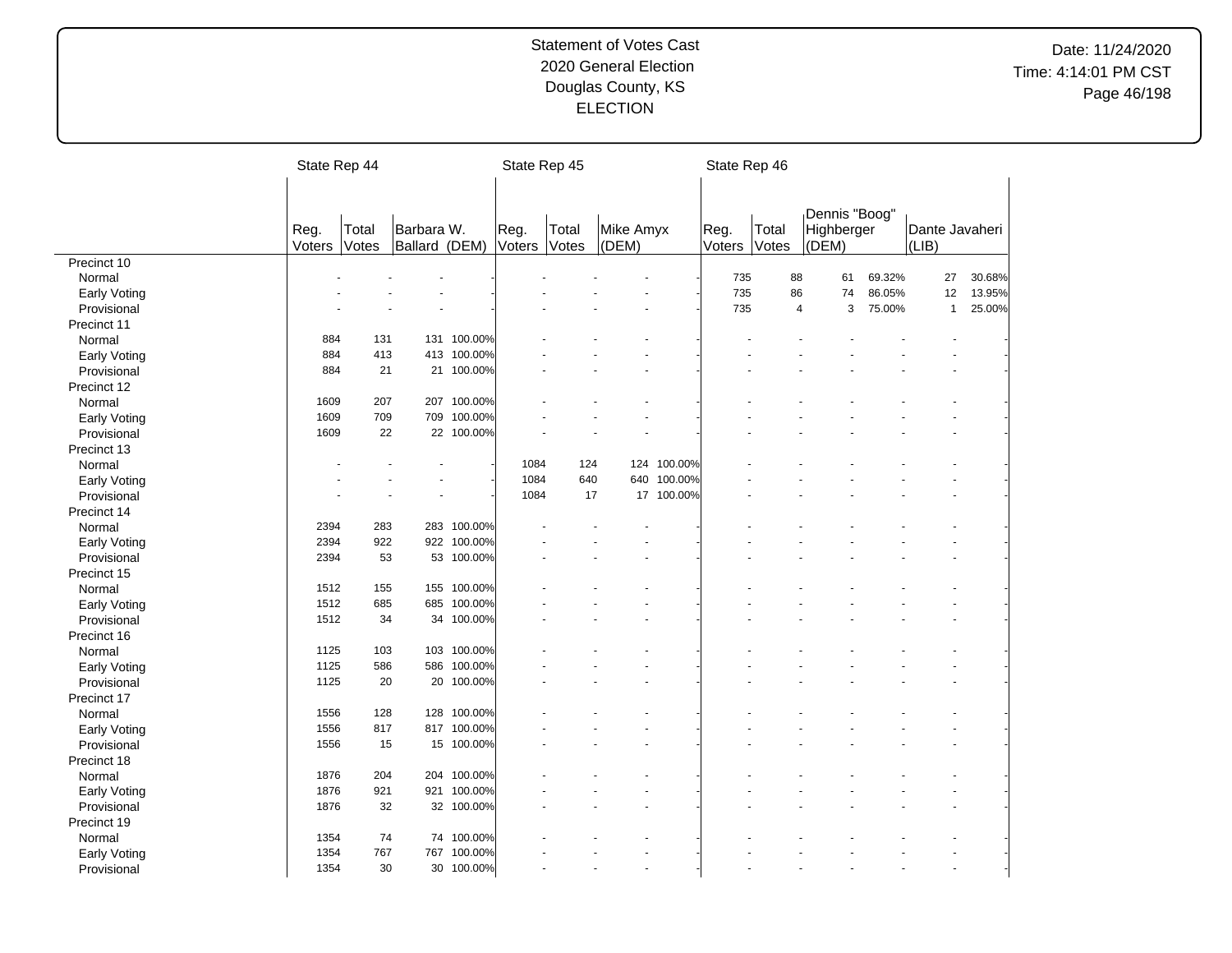|                     | State Rep 44 |       |               |            | State Rep 45 |       |           |             | State Rep 46 |       |                             |        |                |        |
|---------------------|--------------|-------|---------------|------------|--------------|-------|-----------|-------------|--------------|-------|-----------------------------|--------|----------------|--------|
|                     |              |       |               |            |              |       |           |             |              |       |                             |        |                |        |
|                     | Reg.         | Total | Barbara W.    |            | Reg.         | Total | Mike Amyx |             | Reg.         | Total | Dennis "Boog"<br>Highberger |        | Dante Javaheri |        |
|                     | Voters       | Votes | Ballard (DEM) |            | Voters       | Votes | (DEM)     |             | Voters       | Votes | (DEM)                       |        | (LIB)          |        |
| Precinct 20         |              |       |               |            |              |       |           |             |              |       |                             |        |                |        |
| Normal              |              |       |               |            | 1758         | 193   |           | 193 100.00% |              |       |                             |        |                |        |
| Early Voting        |              |       |               |            | 1758         | 915   |           | 915 100.00% |              |       |                             |        |                |        |
| Provisional         |              |       |               |            | 1758         | 28    | 28        | 100.00%     |              |       |                             |        |                |        |
| Precinct 21         |              |       |               |            |              |       |           |             |              |       |                             |        |                |        |
| Normal              |              |       |               |            |              |       |           |             | 616          | 37    | 27                          | 72.97% | 10             | 27.03% |
| <b>Early Voting</b> |              |       |               |            |              |       |           |             | 616          | 350   | 329                         | 94.00% | 21             | 6.00%  |
| Provisional         |              |       |               |            |              |       |           |             | 616          | 8     | $\overline{7}$              | 87.50% | $\mathbf{1}$   | 12.50% |
| Precinct 22         |              |       |               |            |              |       |           |             |              |       |                             |        |                |        |
| Normal              | 1406         | 197   | 197           | 100.00%    |              |       |           |             |              |       |                             |        |                |        |
| <b>Early Voting</b> | 1406         | 608   | 608           | 100.00%    |              |       |           |             |              |       |                             |        |                |        |
| Provisional         | 1406         | 33    | 33            | 100.00%    |              |       |           |             |              |       |                             |        |                |        |
| Precinct 23         |              |       |               |            |              |       |           |             |              |       |                             |        |                |        |
| Normal              | 757          | 98    | 98            | 100.00%    |              |       |           |             |              |       |                             |        |                |        |
| Early Voting        | 757          | 390   | 390           | 100.00%    |              |       |           |             |              |       |                             |        |                |        |
| Provisional         | 757          | 14    |               | 14 100.00% |              |       |           |             |              |       |                             |        |                |        |
| Precinct 24         |              |       |               |            |              |       |           |             |              |       |                             |        |                |        |
| Normal              | 826          | 73    |               | 73 100.00% |              |       |           |             |              |       |                             |        |                |        |
| Early Voting        | 826          | 409   | 409           | 100.00%    |              |       |           |             |              |       |                             |        |                |        |
| Provisional         | 826          | 19    | 19            | 100.00%    |              |       |           |             |              |       |                             |        |                |        |
| Precinct 25         |              |       |               |            |              |       |           |             |              |       |                             |        |                |        |
| Normal              |              |       |               |            |              |       |           |             | 1031         | 89    | 58                          | 65.17% | 31             | 34.83% |
| <b>Early Voting</b> |              |       |               |            |              |       |           |             | 1031         | 272   | 246                         | 90.44% | 26             | 9.56%  |
| Provisional         |              |       |               |            |              |       |           |             | 1031         | 24    | 20                          | 83.33% | $\overline{4}$ | 16.67% |
| Precinct 26         |              |       |               |            |              |       |           |             |              |       |                             |        |                |        |
| Normal              |              |       |               |            |              |       |           |             | 933          | 98    | 59                          | 60.20% | 39             | 39.80% |
| <b>Early Voting</b> |              |       |               |            |              |       |           |             | 933          | 455   | 417                         | 91.65% | 38             | 8.35%  |
| Provisional         |              |       |               |            |              |       |           |             | 933          | 17    | 11                          | 64.71% | 6              | 35.29% |
| Precinct 27         |              |       |               |            |              |       |           |             |              |       |                             |        |                |        |
| Normal              |              |       |               |            |              |       |           |             |              |       |                             |        |                |        |
| <b>Early Voting</b> |              |       |               |            |              |       |           |             |              |       |                             |        |                |        |
| Provisional         |              |       |               |            |              |       |           |             |              |       |                             |        |                |        |
| Precinct 28         |              |       |               |            |              |       |           |             |              |       |                             |        |                |        |
| Normal              |              |       |               |            |              |       |           |             |              |       |                             |        |                |        |
| Early Voting        |              |       |               |            |              |       |           |             |              |       |                             |        |                |        |
| Provisional         |              |       |               |            |              |       |           |             |              |       |                             |        |                |        |
| Precinct 29         |              |       |               |            |              |       |           |             |              |       |                             |        |                |        |
| Normal              |              |       |               |            |              |       |           |             |              |       |                             |        |                |        |
|                     |              |       |               |            |              |       |           |             |              |       |                             |        |                |        |
| Early Voting        |              |       |               |            |              |       |           |             |              |       |                             |        |                |        |
| Provisional         |              |       |               |            |              |       |           |             |              |       |                             |        |                |        |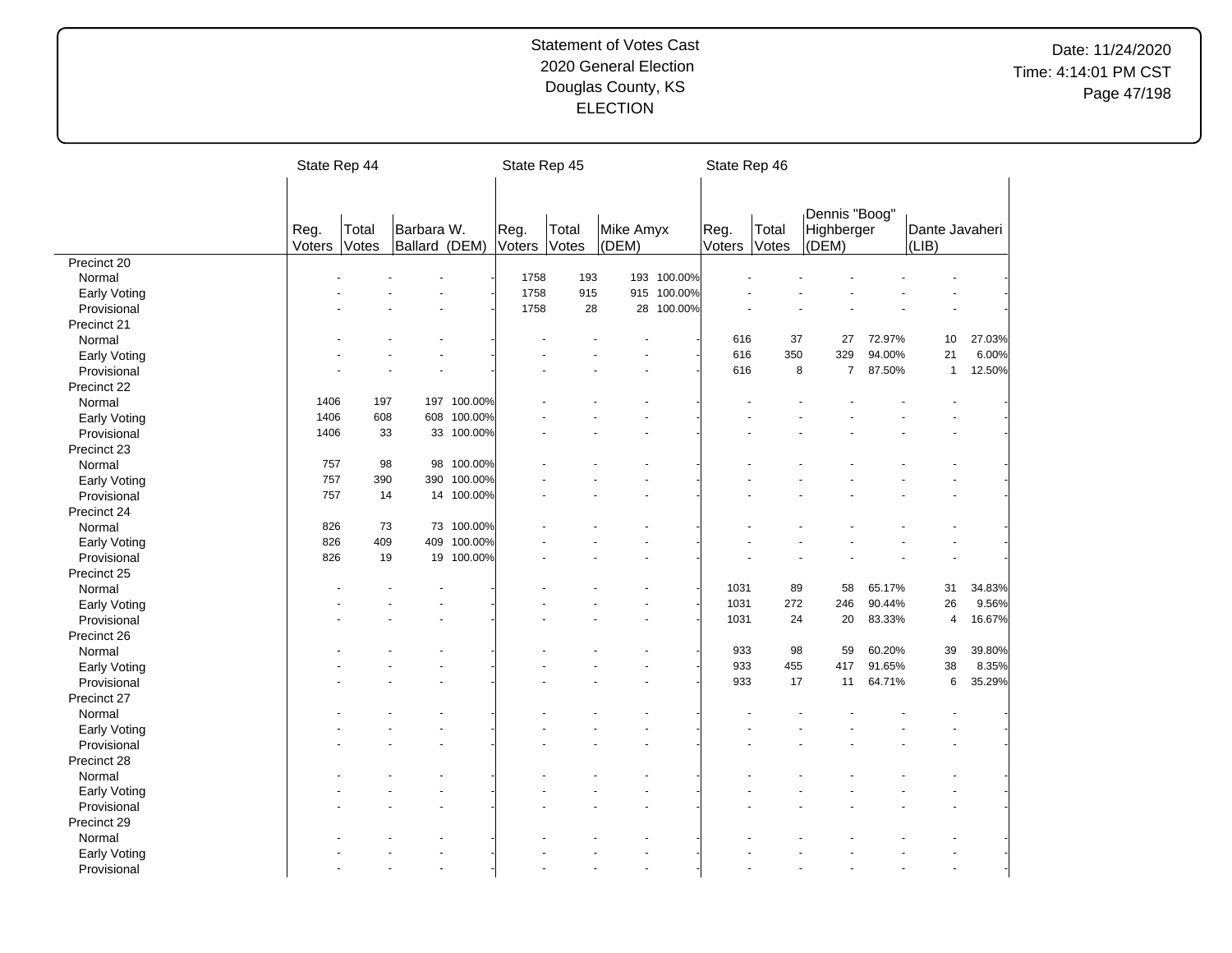|                       | State Rep 44   |                |                             | State Rep 45   |                |                    | State Rep 46   |                |                     |           |                         |        |
|-----------------------|----------------|----------------|-----------------------------|----------------|----------------|--------------------|----------------|----------------|---------------------|-----------|-------------------------|--------|
|                       |                |                |                             |                |                |                    |                |                |                     |           |                         |        |
|                       |                |                |                             |                |                |                    |                |                | Dennis "Boog"       |           |                         |        |
|                       | Reg.<br>Voters | Total<br>Votes | Barbara W.<br>Ballard (DEM) | Reg.<br>Voters | Total<br>Votes | Mike Amyx<br>(DEM) | Reg.<br>Voters | Total<br>Votes | Highberger<br>(DEM) |           | Dante Javaheri<br>(LIB) |        |
| Precinct 30 S2 (30.1) |                |                |                             |                |                |                    |                |                |                     |           |                         |        |
| Normal                |                |                |                             |                |                |                    |                |                |                     |           |                         |        |
| <b>Early Voting</b>   |                |                |                             |                |                |                    |                |                |                     |           |                         |        |
| Provisional           |                |                |                             |                |                |                    |                |                |                     |           |                         |        |
| Precinct 30 S3 (30.2) |                |                |                             |                |                |                    |                |                |                     |           |                         |        |
| Normal                |                |                |                             |                |                |                    |                |                |                     |           |                         |        |
| Early Voting          |                |                |                             |                |                |                    |                |                |                     |           |                         |        |
| Provisional           |                |                |                             |                |                |                    |                |                |                     |           |                         |        |
| Precinct 31           |                |                |                             |                |                |                    |                |                |                     |           |                         |        |
| Normal                |                |                |                             |                |                |                    |                |                |                     |           |                         |        |
| Early Voting          |                |                |                             |                |                |                    |                |                |                     |           |                         |        |
| Provisional           |                |                |                             |                |                |                    |                |                |                     |           |                         |        |
| Precinct 32           |                |                |                             |                |                |                    |                |                |                     |           |                         |        |
| Normal                |                |                |                             |                |                |                    |                |                |                     |           |                         |        |
| Early Voting          |                |                |                             |                |                |                    |                |                |                     |           |                         |        |
| Provisional           |                |                |                             |                |                |                    |                |                |                     |           |                         |        |
| Precinct 33           |                |                |                             |                |                |                    |                |                |                     |           |                         |        |
| Normal                |                |                |                             |                |                |                    | 935            | 93             | 69                  | 74.19%    | 24                      | 25.81% |
| <b>Early Voting</b>   |                |                |                             |                |                |                    | 935            | 605            | 571                 | 94.38%    | 34                      | 5.62%  |
| Provisional           |                |                |                             |                |                |                    | 935            | 15             | 10                  | 66.67%    | 5                       | 33.33% |
| Precinct 34 S2 (34.1) |                |                |                             |                |                |                    |                |                |                     |           |                         |        |
| Normal                |                |                |                             |                |                |                    |                |                |                     |           |                         |        |
| Early Voting          |                |                |                             |                |                |                    |                |                |                     |           |                         |        |
| Provisional           |                |                |                             |                |                |                    |                |                |                     |           |                         |        |
| Precinct 34 S3 (34.2) |                |                |                             |                |                |                    |                |                |                     |           |                         |        |
| Normal                |                |                |                             |                |                |                    |                |                |                     |           |                         |        |
|                       |                |                |                             |                |                |                    |                |                |                     |           |                         |        |
| Early Voting          |                |                |                             |                |                |                    |                |                |                     |           |                         |        |
| Provisional           |                |                |                             |                |                |                    |                |                |                     |           |                         |        |
| Precinct 35 S2 (35.1) |                |                |                             |                |                |                    |                |                |                     |           |                         |        |
| Normal                |                |                |                             |                |                |                    | 1150           | 150            | 115                 | 76.67%    | 35                      | 23.33% |
| <b>Early Voting</b>   |                |                |                             |                |                |                    | 1150           | 547            | 494                 | 90.31%    | 53                      | 9.69%  |
| Provisional           |                |                |                             |                |                |                    | 1150           | 25             | 22                  | 88.00%    | $\sqrt{3}$              | 12.00% |
| Precinct 35 S3 (35.2) |                |                |                             |                |                |                    |                |                |                     |           |                         |        |
| Normal                |                |                |                             |                |                |                    | 86             | 22             | 15                  | 68.18%    | $\overline{7}$          | 31.82% |
| Early Voting          |                |                |                             |                |                |                    | 86             | 35             | 28                  | 80.00%    | $\overline{7}$          | 20.00% |
| Provisional           |                |                |                             |                |                |                    | 86             | $\mathbf{1}$   |                     | 1 100.00% | $\mathbf 0$             |        |
| Precinct 36           |                |                |                             |                |                |                    |                |                |                     |           |                         |        |
| Normal                |                |                |                             |                |                |                    | 898            | 93             | 54                  | 58.06%    | 39                      | 41.94% |
| Early Voting          |                |                |                             |                |                |                    | 898            | 466            | 401                 | 86.05%    | 65                      | 13.95% |
| Provisional           |                |                |                             |                |                |                    | 898            | 22             | 14                  | 63.64%    | 8                       | 36.36% |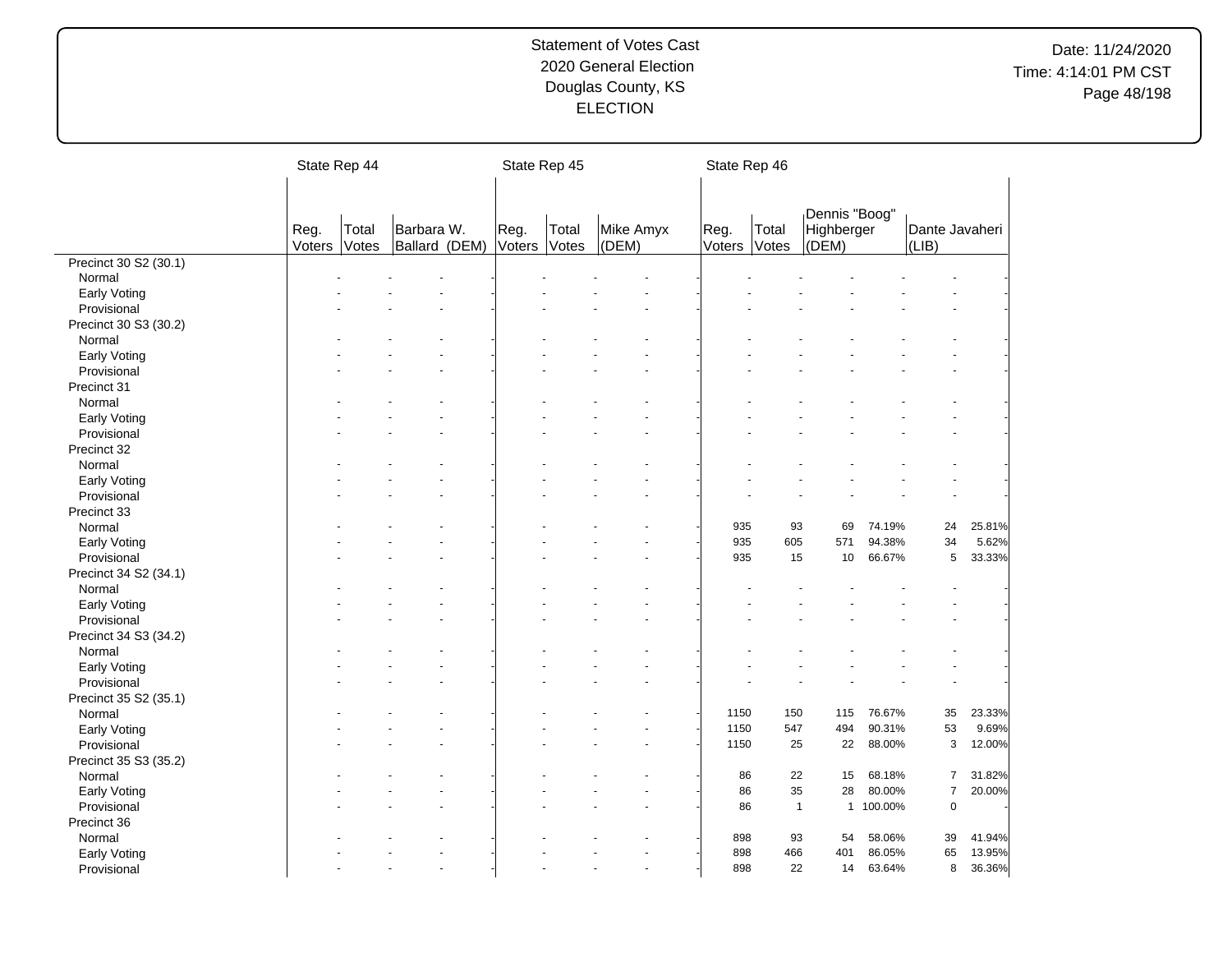|                                    | State Rep 44   |                |            |                          |                | State Rep 45          |                    |             | State Rep 46   |                |                                      |                          |                         |           |
|------------------------------------|----------------|----------------|------------|--------------------------|----------------|-----------------------|--------------------|-------------|----------------|----------------|--------------------------------------|--------------------------|-------------------------|-----------|
|                                    | Reg.<br>Voters | Total<br>Votes | Barbara W. | Ballard (DEM)            | Reg.<br>Voters | Total<br><b>Votes</b> | Mike Amyx<br>(DEM) |             | Reg.<br>Voters | Total<br>Votes | Dennis "Boog"<br>Highberger<br>(DEM) |                          | Dante Javaheri<br>(LIB) |           |
| Precinct 37                        |                |                |            |                          |                |                       |                    |             |                |                |                                      |                          |                         |           |
| Normal                             |                |                |            |                          |                |                       |                    |             |                |                |                                      |                          |                         |           |
| Early Voting                       |                |                |            |                          |                |                       |                    |             |                |                |                                      |                          |                         |           |
| Provisional                        |                |                |            |                          |                |                       |                    |             |                |                |                                      |                          |                         |           |
| Precinct 38                        |                |                |            |                          |                |                       |                    |             |                |                |                                      |                          |                         |           |
| Normal                             |                |                |            |                          |                |                       |                    |             |                |                |                                      |                          |                         |           |
| Early Voting                       |                |                |            |                          |                |                       |                    |             |                |                |                                      |                          |                         |           |
| Provisional                        |                |                |            |                          |                |                       |                    |             |                |                |                                      |                          |                         |           |
| Precinct 39                        |                |                |            |                          |                |                       |                    |             |                |                |                                      |                          |                         |           |
| Normal                             |                |                |            |                          |                |                       |                    |             | 1118           | 170            | 140                                  | 82.35%                   | 30                      | 17.65%    |
| Early Voting                       |                |                |            |                          |                |                       |                    |             | 1118           | 552            | 519                                  | 94.02%                   | 33                      | 5.98%     |
| Provisional                        |                |                |            |                          |                |                       |                    |             | 1118           | 25             | 20                                   | 80.00%                   | 5                       | 20.00%    |
| Precinct 40                        |                |                |            |                          |                |                       |                    |             |                |                |                                      |                          |                         |           |
| Normal                             |                |                |            |                          |                |                       |                    |             | 1001           | 120            | 101                                  | 84.17%                   | 19                      | 15.83%    |
| Early Voting                       |                |                |            |                          |                |                       |                    |             | 1001           | 550            | 516                                  | 93.82%                   | 34                      | 6.18%     |
| Provisional                        |                |                |            |                          |                |                       |                    |             | 1001           | 27             | 23                                   | 85.19%                   | $\overline{4}$          | 14.81%    |
| Precinct 41 S3 H46 (41.1)          |                |                |            |                          |                |                       |                    |             |                |                |                                      |                          |                         |           |
| Normal                             |                |                |            |                          |                |                       |                    |             | 1769           | 315            | 229                                  | 72.70%                   | 86                      | 27.30%    |
| Early Voting                       |                |                |            |                          |                |                       |                    |             | 1769           | 879            | 768                                  | 87.37%                   | 111                     | 12.63%    |
| Provisional                        |                |                |            |                          |                |                       |                    |             | 1769           | 41             | 32                                   | 78.05%                   | 9                       | 21.95%    |
| Precinct 41 S3 H45 (41.2)          |                |                |            |                          |                |                       |                    |             |                |                |                                      |                          |                         |           |
|                                    |                |                |            |                          |                | 1                     | 1                  | 1 100.00%   |                |                |                                      |                          |                         |           |
| Normal                             |                |                |            |                          |                | $\mathbf{1}$          | $\pmb{0}$<br>0     |             |                |                |                                      |                          |                         |           |
| Early Voting                       |                |                |            |                          |                | 1                     | $\pmb{0}$<br>0     |             |                |                |                                      |                          |                         |           |
| Provisional                        |                |                |            |                          |                |                       |                    |             |                |                |                                      |                          |                         |           |
| Precinct 41 S2 H46 (41.3)          |                |                |            |                          |                |                       |                    |             |                |                |                                      |                          |                         |           |
| Normal                             |                |                |            |                          |                |                       |                    |             | 29             | 5              | $\overline{a}$                       | 40.00%                   | 3                       | 60.00%    |
| Early Voting                       |                |                |            |                          |                |                       |                    |             | 29             |                | 8<br>8                               | 100.00%                  | $\mathbf 0$             |           |
| Provisional                        |                |                |            |                          |                |                       |                    |             | 29             | $\mathbf{1}$   | 0                                    | $\overline{\phantom{a}}$ |                         | 1 100.00% |
| Precinct 42 H46 (42.1)             |                |                |            |                          |                |                       |                    |             |                |                |                                      |                          |                         |           |
| Normal                             |                |                |            |                          |                |                       |                    |             | 456            | 69             | 44                                   | 63.77%                   | 25                      | 36.23%    |
| Early Voting                       |                |                |            |                          |                |                       |                    |             | 456            | 185            | 155                                  | 83.78%                   | 30                      | 16.22%    |
| Provisional                        |                |                |            |                          |                |                       |                    |             | 456            | 10             | 3                                    | 30.00%                   | $\overline{7}$          | 70.00%    |
| Precinct 42 H45 (42.2, 42.3, 42.4) |                |                |            |                          |                |                       |                    |             |                |                |                                      |                          |                         |           |
| Normal                             |                |                |            |                          | 497            |                       | 79                 | 79 100.00%  |                |                |                                      |                          |                         |           |
| Early Voting                       |                |                |            |                          | 497            | 226                   |                    | 226 100.00% |                |                |                                      |                          |                         |           |
| Provisional                        |                |                |            |                          | 497            |                       | 13                 | 13 100.00%  |                |                |                                      |                          |                         |           |
| Precinct 43 CC1 (43.1)             |                |                |            |                          |                |                       |                    |             |                |                |                                      |                          |                         |           |
| Normal                             |                |                |            |                          | 820            |                       | 82                 | 82 100.00%  |                |                |                                      |                          |                         |           |
| Early Voting                       |                |                |            |                          | 820            | 410                   |                    | 410 100.00% |                |                |                                      |                          |                         |           |
| Provisional                        |                |                |            | $\overline{\phantom{a}}$ | 820            | 11                    |                    | 11 100.00%  |                |                |                                      |                          |                         |           |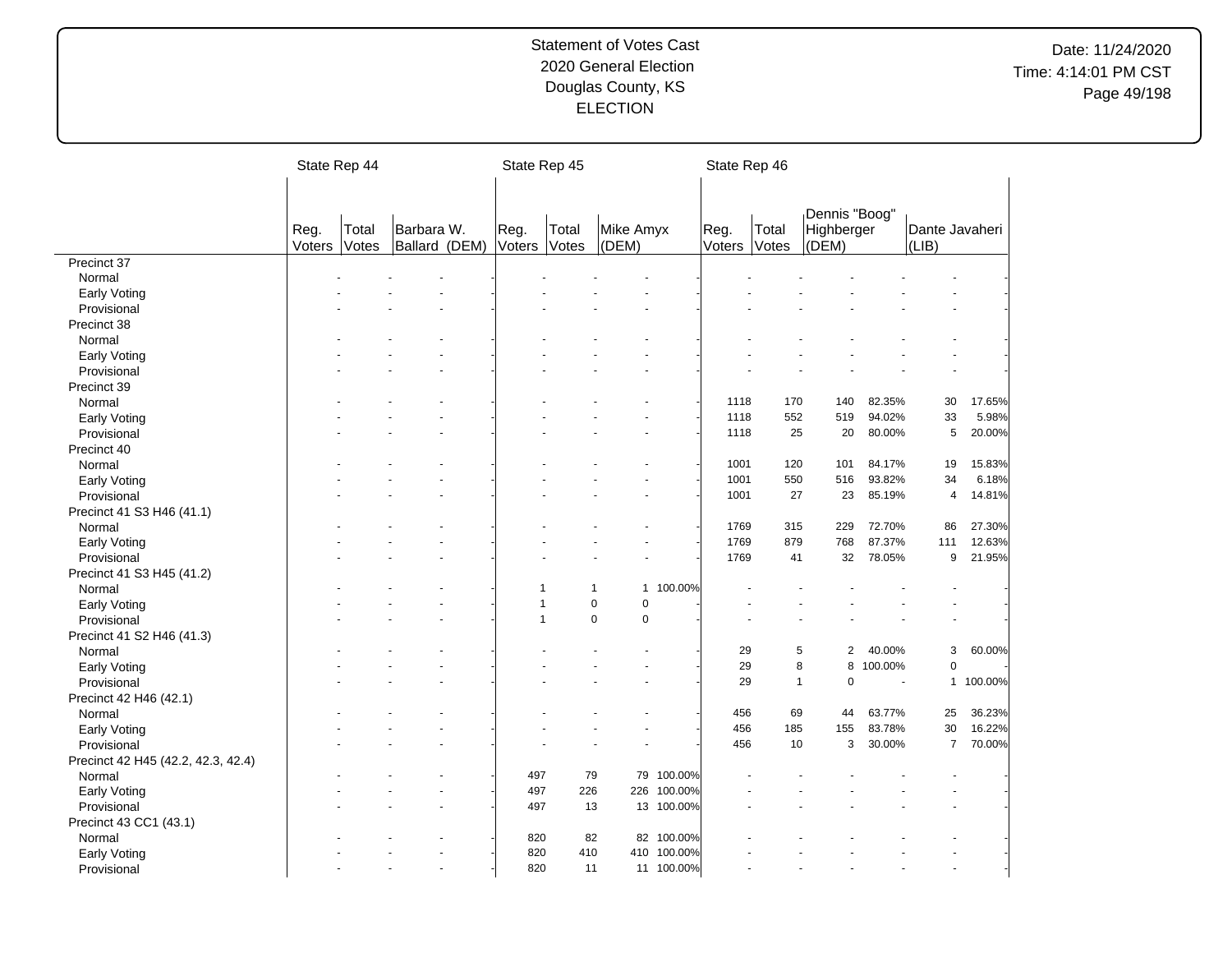|                              | State Rep 44 |       |               |             | State Rep 45 |       |           |              | State Rep 46 |       |            |               |       |                |
|------------------------------|--------------|-------|---------------|-------------|--------------|-------|-----------|--------------|--------------|-------|------------|---------------|-------|----------------|
|                              |              |       |               |             |              |       |           |              |              |       |            |               |       |                |
|                              |              |       |               |             |              |       |           |              |              |       |            |               |       |                |
|                              |              |       |               |             |              |       |           |              |              |       |            | Dennis "Boog" |       |                |
|                              | Reg.         | Total | Barbara W.    |             | Reg.         | Total | Mike Amyx |              | Reg.         | Total | Highberger |               |       | Dante Javaheri |
|                              | Voters       | Votes | Ballard (DEM) |             | Voters       | Votes | (DEM)     |              | Voters       | Votes | (DEM)      |               | (LIB) |                |
| Precinct 43 CC3 (43.2, 43.3) |              |       |               |             |              |       |           |              |              |       |            |               |       |                |
| Normal                       |              |       |               |             | 1472         | 155   |           | 155 100.00%  |              |       |            |               |       |                |
| Early Voting                 |              |       |               |             | 1472         | 710   |           | 710 100.00%  |              |       |            |               |       |                |
| Provisional                  |              |       |               |             | 1472         | 32    | 32        | 100.00%      |              |       |            |               |       |                |
| Precinct 44 H45 (44.1)       |              |       |               |             |              |       |           |              |              |       |            |               |       |                |
| Normal                       |              |       |               |             | 744          | 107   |           | 107 100.00%  |              |       |            |               |       |                |
| Early Voting                 |              |       |               |             | 744          | 380   |           | 380 100.00%  |              |       |            |               |       |                |
| Provisional                  |              |       |               |             | 744          | 6     |           | 6 100.00%    |              |       |            |               |       |                |
| Precinct 44 H44 (44.2)       |              |       |               |             |              |       |           |              |              |       |            |               |       |                |
| Normal                       | 458          | 56    | 56            | 100.00%     |              |       |           |              |              |       |            |               |       |                |
| Early Voting                 | 458          | 265   |               | 265 100.00% |              |       |           |              |              |       |            |               |       |                |
| Provisional                  | 458          | 5     |               | 5 100.00%   |              |       |           |              |              |       |            |               |       |                |
| Precinct 45                  |              |       |               |             |              |       |           |              |              |       |            |               |       |                |
| Normal                       |              |       |               |             | 1699         | 120   |           | 120 100.00%  |              |       |            |               |       |                |
| <b>Early Voting</b>          |              |       |               |             | 1699         | 955   |           | 955 100.00%  |              |       |            |               |       |                |
| Provisional                  |              |       |               |             | 1699         | 32    |           | 32 100.00%   |              |       |            |               |       |                |
| Precinct 46                  |              |       |               |             |              |       |           |              |              |       |            |               |       |                |
| Normal                       |              |       |               |             | 2536         | 257   |           | 257 100.00%  |              |       |            |               |       |                |
| Early Voting                 |              |       |               |             | 2536         | 1155  |           | 1155 100.00% |              |       |            |               |       |                |
| Provisional                  |              |       |               |             | 2536         | 56    | 56        | 100.00%      |              |       |            |               |       |                |
| Precinct 47                  |              |       |               |             |              |       |           |              |              |       |            |               |       |                |
| Normal                       | 711          | 101   |               | 101 100.00% |              |       |           |              |              |       |            |               |       |                |
| <b>Early Voting</b>          | 711          | 316   |               | 316 100.00% |              |       |           |              |              |       |            |               |       |                |
| Provisional                  | 711          | 16    |               | 16 100.00%  |              |       |           |              |              |       |            |               |       |                |
| Precinct 48                  |              |       |               |             |              |       |           |              |              |       |            |               |       |                |
| Normal                       | 1422         | 117   |               | 117 100.00% |              |       |           |              |              |       |            |               |       |                |
| Early Voting                 | 1422         | 790   | 790           | 100.00%     |              |       |           |              |              |       |            |               |       |                |
| Provisional                  | 1422         | 18    |               | 18 100.00%  |              |       |           |              |              |       |            |               |       |                |
| Precinct 49                  |              |       |               |             |              |       |           |              |              |       |            |               |       |                |
| Normal                       |              |       |               |             | 2071         | 189   | 189       | 100.00%      |              |       |            |               |       |                |
| Early Voting                 |              |       |               |             | 2071         | 1085  | 1085      | 100.00%      |              |       |            |               |       |                |
| Provisional                  |              |       |               |             | 2071         | 33    |           | 33 100.00%   |              |       |            |               |       |                |
|                              |              |       |               |             |              |       |           |              |              |       |            |               |       |                |
| Precinct 50 City (50.2)      |              |       |               |             |              |       |           |              |              |       |            |               |       |                |
| Normal                       |              |       |               |             |              |       |           |              |              |       |            |               |       |                |
| Early Voting                 |              |       |               |             |              |       |           |              |              |       |            |               |       |                |
| Provisional                  |              |       |               |             |              |       |           |              |              |       |            |               |       |                |
| Precinct 50 Twp              |              |       |               |             |              |       |           |              |              |       |            |               |       |                |
| Normal                       |              |       |               |             |              |       |           |              |              |       |            |               |       |                |
| Early Voting                 |              |       |               |             |              |       |           |              |              |       |            |               |       |                |
| Provisional                  |              |       |               |             |              |       |           |              |              |       |            |               |       |                |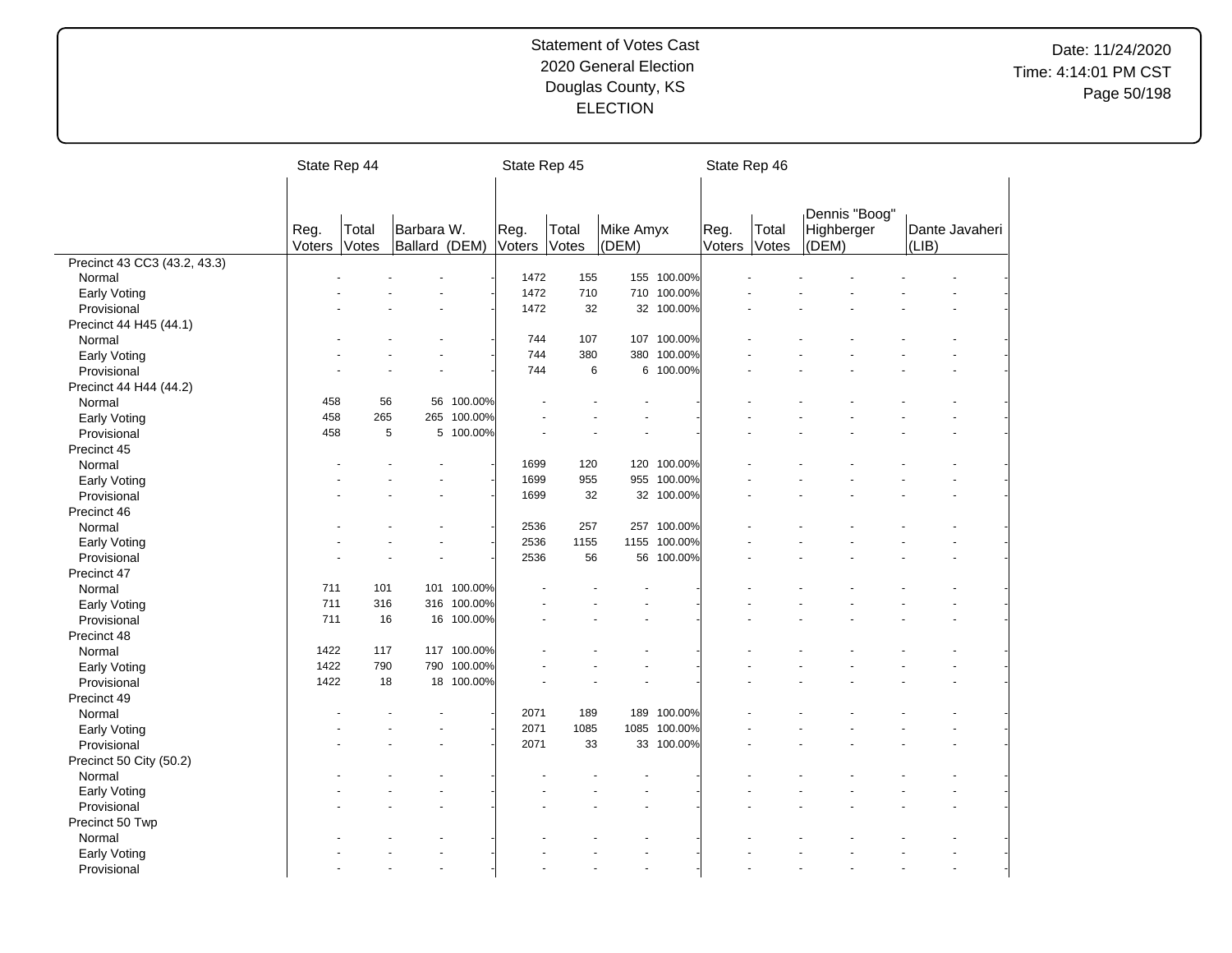|                                  | State Rep 44   |                |                             | State Rep 45   |                |                    |             | State Rep 46   |                |                                      |         |                                 |        |
|----------------------------------|----------------|----------------|-----------------------------|----------------|----------------|--------------------|-------------|----------------|----------------|--------------------------------------|---------|---------------------------------|--------|
|                                  | Reg.<br>Voters | Total<br>Votes | Barbara W.<br>Ballard (DEM) | Reg.<br>Voters | Total<br>Votes | Mike Amyx<br>(DEM) |             | Reg.<br>Voters | Total<br>Votes | Dennis "Boog"<br>Highberger<br>(DEM) |         | Dante Javaheri<br>$ LIB\rangle$ |        |
| Precinct 51                      |                |                |                             |                |                |                    |             |                |                |                                      |         |                                 |        |
| Normal                           |                |                |                             | 557            | 135            |                    | 135 100.00% |                |                |                                      |         |                                 |        |
| Early Voting                     |                |                |                             | 557            | 196            |                    | 196 100.00% |                |                |                                      |         |                                 |        |
| Provisional                      |                |                |                             | 557            | $\overline{7}$ |                    | 7 100.00%   |                |                |                                      |         |                                 |        |
| Precinct 52 City (52.3)          |                |                |                             |                |                |                    |             |                |                |                                      |         |                                 |        |
| Normal                           |                |                |                             |                |                |                    |             |                |                |                                      |         |                                 |        |
| Early Voting                     |                |                |                             |                |                |                    |             |                |                |                                      |         |                                 |        |
| Provisional                      |                |                |                             |                |                |                    |             |                |                |                                      |         |                                 |        |
| Precinct 52 Twp                  |                |                |                             |                |                |                    |             |                |                |                                      |         |                                 |        |
| Normal                           |                |                |                             |                |                |                    |             |                |                |                                      |         |                                 |        |
| Early Voting                     |                |                |                             |                |                |                    |             |                |                |                                      |         |                                 |        |
| Provisional                      |                |                |                             |                |                |                    |             |                |                |                                      |         |                                 |        |
| Precinct 53 H10 Twp              |                |                |                             |                |                |                    |             |                |                |                                      |         |                                 |        |
| Normal                           |                |                |                             |                |                |                    |             |                |                |                                      |         |                                 |        |
| Early Voting                     |                |                |                             |                |                |                    |             |                |                |                                      |         |                                 |        |
| Provisional                      |                |                |                             |                |                |                    |             |                |                |                                      |         |                                 |        |
| Precinct 53 H42 City (53.4)      |                |                |                             |                |                |                    |             |                |                |                                      |         |                                 |        |
| Normal                           |                |                |                             |                |                |                    |             |                |                |                                      |         |                                 |        |
| Early Voting                     |                |                |                             |                |                |                    |             |                |                |                                      |         |                                 |        |
| Provisional                      |                |                |                             |                |                |                    |             |                |                |                                      |         |                                 |        |
|                                  |                |                |                             |                |                |                    |             |                |                |                                      |         |                                 |        |
| Precinct 53 H42 Twp (53.5, 53.6) |                |                |                             |                |                |                    |             |                |                |                                      |         |                                 |        |
| Normal                           |                |                |                             |                |                |                    |             |                |                |                                      |         |                                 |        |
| <b>Early Voting</b>              |                |                |                             |                |                |                    |             |                |                |                                      |         |                                 |        |
| Provisional                      |                |                |                             |                |                |                    |             |                |                |                                      |         |                                 |        |
| Precinct 54                      |                |                |                             |                |                |                    |             |                |                |                                      |         |                                 |        |
| Normal                           |                |                |                             |                |                |                    |             |                |                |                                      |         |                                 |        |
| <b>Early Voting</b>              |                |                |                             |                |                |                    |             |                |                |                                      |         |                                 |        |
| Provisional                      |                |                |                             |                |                |                    |             |                |                |                                      |         |                                 |        |
| Precinct 55 S3 H45 (55.1)        |                |                |                             |                |                |                    |             |                |                |                                      |         |                                 |        |
| Normal                           |                |                |                             | 202            | 45             | 45                 | 100.00%     |                |                |                                      |         |                                 |        |
| Early Voting                     |                |                |                             | 202            | 77             |                    | 77 100.00%  |                |                |                                      |         |                                 |        |
| Provisional                      |                |                |                             | 202            | 2              |                    | 2 100.00%   |                |                |                                      |         |                                 |        |
| Precinct 55 S3 H46 (55.2)        |                |                |                             |                |                |                    |             |                |                |                                      |         |                                 |        |
| Normal                           |                |                |                             |                |                |                    |             | 75             | 16             | 8                                    | 50.00%  | 8                               | 50.00% |
| Early Voting                     |                |                |                             |                |                |                    |             | 75             | 34             | 29                                   | 85.29%  | 5                               | 14.71% |
| Provisional                      |                |                |                             |                |                |                    |             | 75             |                | $\mathbf{1}$<br>1                    | 100.00% | $\mathsf 0$                     |        |
| Precinct 55 S2 H45 (55.3)        |                |                |                             |                |                |                    |             |                |                |                                      |         |                                 |        |
| Normal                           |                |                |                             | 31             | 4              | 4                  | 100.00%     |                |                |                                      |         |                                 |        |
| Early Voting                     |                |                |                             | 31             | 16             | 16                 | 100.00%     |                |                |                                      |         |                                 |        |
| Provisional                      |                |                |                             | 31             | $\mathbf 0$    | $\mathbf 0$        |             |                |                |                                      |         |                                 |        |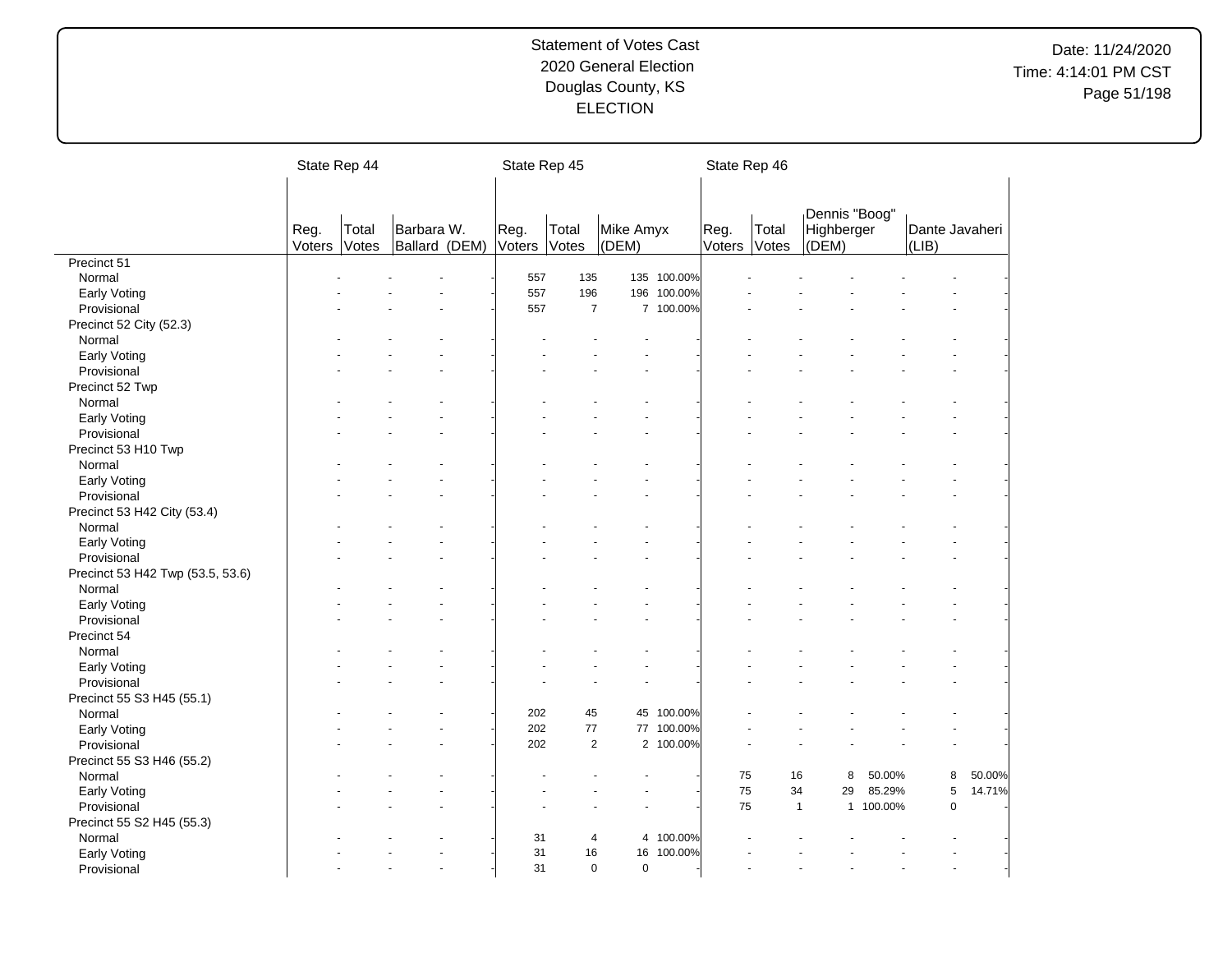|                                 | State Rep 44   |       |               | State Rep 45   |                |           |             | State Rep 46   |       |                             |       |                |
|---------------------------------|----------------|-------|---------------|----------------|----------------|-----------|-------------|----------------|-------|-----------------------------|-------|----------------|
|                                 |                |       |               |                |                |           |             |                |       |                             |       |                |
|                                 |                |       |               |                |                |           |             |                |       |                             |       |                |
|                                 |                | Total | Barbara W.    |                | Total          | Mike Amyx |             |                | Total | Dennis "Boog"<br>Highberger |       | Dante Javaheri |
|                                 | Reg.<br>Voters | Votes | Ballard (DEM) | Reg.<br>Voters | Votes          | (DEM)     |             | Reg.<br>Voters | Votes | (DEM)                       | (LIB) |                |
| Precinct 56 S19                 |                |       |               |                |                |           |             |                |       |                             |       |                |
| Normal                          |                |       |               | 1063           | 210            |           | 210 100.00% |                |       |                             |       |                |
| Early Voting                    |                |       |               | 1063           | 413            |           | 413 100.00% |                |       |                             |       |                |
| Provisional                     |                |       |               | 1063           | 20             | 20        | 100.00%     |                |       |                             |       |                |
| Precinct 56 S2                  |                |       |               |                |                |           |             |                |       |                             |       |                |
| Normal                          |                |       |               | 179            | 30             |           | 30 100.00%  |                |       |                             |       |                |
| Early Voting                    |                |       |               | 179            | 79             | 79        | 100.00%     |                |       |                             |       |                |
| Provisional                     |                |       |               | 179            | $\overline{4}$ |           | 4 100.00%   |                |       |                             |       |                |
| Precinct 57 S2 City (57.2)      |                |       |               |                |                |           |             |                |       |                             |       |                |
| Normal                          |                |       |               | 407            | 95             | 95        | 100.00%     |                |       |                             |       |                |
| Early Voting                    |                |       |               | 407            | 124            |           | 124 100.00% |                |       |                             |       |                |
| Provisional                     |                |       |               | 407            | 3              |           | 3 100.00%   |                |       |                             |       |                |
| Precinct 57 S2 Twp (57.1, 57.4) |                |       |               |                |                |           |             |                |       |                             |       |                |
| Normal                          |                |       |               | 368            | 41             |           | 41 100.00%  |                |       |                             |       |                |
| Early Voting                    |                |       |               | 368            | 157            |           | 157 100.00% |                |       |                             |       |                |
| Provisional                     |                |       |               | 368            | $\overline{7}$ |           | 7 100.00%   |                |       |                             |       |                |
| Precinct 57 TWP S19 (57.3)      |                |       |               |                |                |           |             |                |       |                             |       |                |
| Normal                          |                |       |               | 196            | 46             | 46        | 100.00%     |                |       |                             |       |                |
| Early Voting                    |                |       |               | 196            | 69             |           | 69 100.00%  |                |       |                             |       |                |
| Provisional                     |                |       |               | 196            |                | 3<br>3    | 100.00%     |                |       |                             |       |                |
| Precinct 58                     |                |       |               |                |                |           |             |                |       |                             |       |                |
| Normal                          |                |       |               | 317            | 64             | 64        | 100.00%     |                |       |                             |       |                |
| Early Voting                    |                |       |               | 317            | 99             | 99        | 100.00%     |                |       |                             |       |                |
| Provisional                     |                |       |               | 317            | $\overline{7}$ |           | 7 100.00%   |                |       |                             |       |                |
| Precinct 59 H54                 |                |       |               |                |                |           |             |                |       |                             |       |                |
| Normal                          |                |       |               |                |                |           |             |                |       |                             |       |                |
| Early Voting                    |                |       |               |                |                |           |             |                |       |                             |       |                |
| Provisional                     |                |       |               |                |                |           |             |                |       |                             |       |                |
| Precinct 59 H45                 |                |       |               |                |                |           |             |                |       |                             |       |                |
| Normal                          |                |       |               | 395            | 87             | 87        | 100.00%     |                |       |                             |       |                |
| <b>Early Voting</b>             |                |       |               | 395            | 158            | 158       | 100.00%     |                |       |                             |       |                |
| Provisional                     |                |       |               | 395            | $\mathbf{1}$   |           | 1 100.00%   |                |       |                             |       |                |
| Precinct 60                     |                |       |               |                |                |           |             |                |       |                             |       |                |
| Normal                          |                |       |               |                |                |           |             |                |       |                             |       |                |
| Early Voting                    |                |       |               |                |                |           |             |                |       |                             |       |                |
| Provisional                     |                |       |               |                |                |           |             |                |       |                             |       |                |
| Precinct 61                     |                |       |               |                |                |           |             |                |       |                             |       |                |
| Normal                          |                |       |               |                |                |           |             |                |       |                             |       |                |
| Early Voting                    |                |       |               |                |                |           |             |                |       |                             |       |                |
| Provisional                     |                |       |               |                |                |           |             |                |       |                             |       |                |
|                                 |                |       |               |                |                |           |             |                |       |                             |       |                |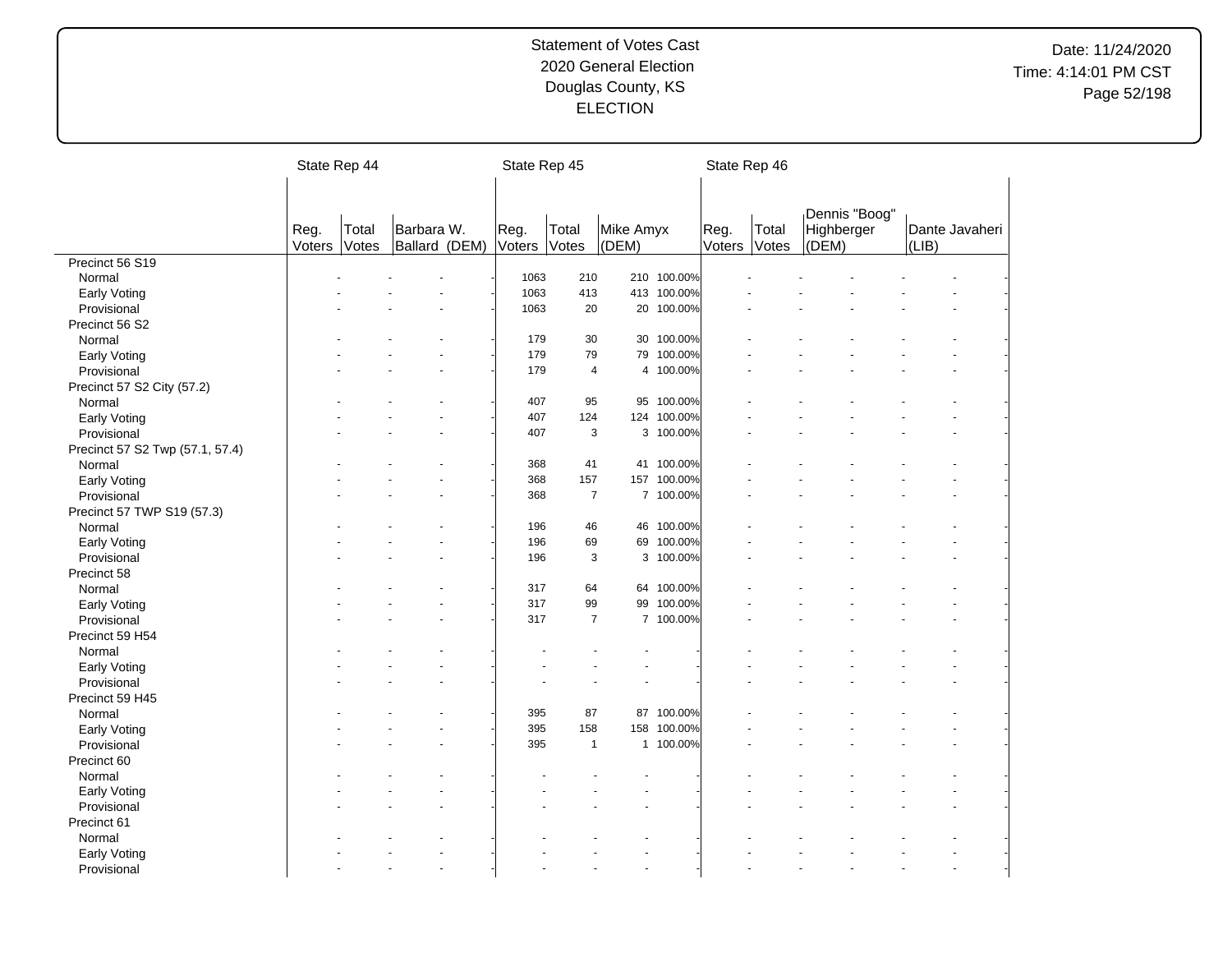|                                 |                | State Rep 44             |                             | State Rep 45         |              |                                         |             | State Rep 46   |                |                                      |         |                                 |        |
|---------------------------------|----------------|--------------------------|-----------------------------|----------------------|--------------|-----------------------------------------|-------------|----------------|----------------|--------------------------------------|---------|---------------------------------|--------|
|                                 | Reg.<br>Voters | Total<br>Votes           | Barbara W.<br>Ballard (DEM) | Reg.<br>Voters Votes | Total        | Mike Amyx<br>(DEM)                      |             | Reg.<br>Voters | Total<br>Votes | Dennis "Boog"<br>Highberger<br>(DEM) |         | Dante Javaheri<br>$ LIB\rangle$ |        |
| Precinct 62                     |                |                          |                             |                      |              |                                         |             |                |                |                                      |         |                                 |        |
| Normal                          |                |                          |                             |                      |              |                                         |             |                |                |                                      |         |                                 |        |
| Early Voting                    |                |                          |                             |                      |              |                                         |             |                |                |                                      |         |                                 |        |
| Provisional                     |                |                          |                             |                      |              |                                         |             |                |                |                                      |         |                                 |        |
| Precinct 63                     |                |                          |                             |                      |              |                                         |             |                |                |                                      |         |                                 |        |
| Normal                          |                |                          |                             |                      |              |                                         |             |                |                |                                      |         |                                 |        |
| Early Voting                    |                |                          |                             |                      |              |                                         |             |                |                |                                      |         |                                 |        |
| Provisional                     |                |                          |                             |                      |              |                                         |             |                |                |                                      |         |                                 |        |
| Precinct 64 H45                 |                |                          |                             |                      |              |                                         |             |                |                |                                      |         |                                 |        |
| Normal                          |                |                          |                             | 287                  | 36           | 36                                      | 100.00%     |                |                |                                      |         |                                 |        |
| Early Voting                    |                |                          |                             | 287                  | 154          |                                         | 154 100.00% |                |                |                                      |         |                                 |        |
| Provisional                     |                |                          |                             | 287                  | 3            | 3                                       | 100.00%     |                |                |                                      |         |                                 |        |
| Precinct 64 H46 497 (64.3)      |                |                          |                             |                      |              |                                         |             |                |                |                                      |         |                                 |        |
| Normal                          |                |                          |                             |                      |              |                                         |             | $\overline{2}$ |                | $\pmb{0}$<br>0                       |         | 0                               |        |
| Early Voting                    |                |                          |                             |                      |              |                                         |             | $\overline{2}$ |                | $\overline{2}$<br>2                  | 100.00% | 0                               |        |
| Provisional                     |                |                          |                             |                      |              |                                         |             | $\overline{2}$ |                | $\mathbf 0$<br>$\mathbf 0$           |         | 0                               |        |
| Precinct 65 H10                 |                |                          |                             |                      |              |                                         |             |                |                |                                      |         |                                 |        |
| Normal                          |                |                          |                             |                      |              |                                         |             |                |                |                                      |         |                                 |        |
| Early Voting                    |                |                          |                             |                      |              |                                         |             |                |                |                                      |         |                                 |        |
| Provisional                     |                |                          |                             |                      |              |                                         |             |                |                |                                      |         |                                 |        |
|                                 |                |                          |                             |                      |              |                                         |             |                |                |                                      |         |                                 |        |
| Precinct 65 H46 (65.4)          |                |                          |                             |                      |              |                                         |             | 38             |                | $\mathbf{1}$<br>$\mathbf{1}$         |         | 0                               |        |
| Normal                          |                |                          |                             |                      |              |                                         |             |                |                |                                      | 100.00% |                                 |        |
| Early Voting                    |                |                          |                             |                      |              |                                         |             | 38             | 21             | 16                                   | 76.19%  | 5                               | 23.81% |
| Provisional                     |                |                          |                             |                      |              |                                         |             | 38             |                | 3<br>$\overline{c}$                  | 66.67%  | $\mathbf{1}$                    | 33.33% |
| Precinct 65 S2 H46 (65.6)       |                |                          |                             |                      |              |                                         |             |                |                |                                      |         |                                 |        |
| Normal                          |                |                          |                             |                      |              |                                         |             | $\overline{4}$ |                | $\mathbf 0$<br>$\pmb{0}$             | $\sim$  | $\mathbf 0$                     |        |
| <b>Early Voting</b>             |                |                          |                             |                      |              |                                         |             | $\overline{4}$ |                | $\mathbf 2$<br>$\overline{2}$        | 100.00% | 0                               |        |
| Provisional                     |                |                          |                             |                      |              |                                         |             | $\overline{4}$ |                | $\overline{0}$<br>$\mathbf 0$        |         | 0                               |        |
| Precinct 66 S19 H45 (66.1 66.2) |                |                          |                             |                      |              |                                         |             |                |                |                                      |         |                                 |        |
| Normal                          |                |                          |                             | 287                  | 43           | 43                                      | 100.00%     |                |                |                                      |         |                                 |        |
| <b>Early Voting</b>             |                |                          |                             | 287                  | 150          | 150                                     | 100.00%     |                |                |                                      |         |                                 |        |
| Provisional                     |                |                          |                             | 287                  | $\mathbf{1}$ |                                         | 1 100.00%   |                |                |                                      |         |                                 |        |
| Precinct 66 S3 H44 (66.3)       |                |                          |                             |                      |              |                                         |             |                |                |                                      |         |                                 |        |
| Normal                          | 0              | $\mathbf 0$              | $\mathbf 0$                 |                      |              |                                         |             |                |                |                                      |         |                                 |        |
| Early Voting                    |                | $\pmb{0}$<br>$\pmb{0}$   | $\mathbf 0$                 |                      |              |                                         |             |                |                |                                      |         |                                 |        |
| Provisional                     |                | $\mathbf 0$<br>$\pmb{0}$ | $\mathbf 0$                 |                      |              |                                         |             |                |                |                                      |         |                                 |        |
| Precinct 66 S3 H45 (66.4)       |                |                          |                             |                      |              |                                         |             |                |                |                                      |         |                                 |        |
| Normal                          |                |                          |                             | 3                    | $\mathbf{1}$ | 1                                       | 100.00%     |                |                |                                      |         |                                 |        |
| Early Voting                    |                |                          |                             | 3                    |              | $\overline{2}$<br>$\mathbf{2}^{\prime}$ | 100.00%     |                |                |                                      |         |                                 |        |
| Provisional                     |                |                          |                             | 3                    |              | $\mathbf 0$<br>$\mathbf 0$              |             |                |                |                                      |         |                                 |        |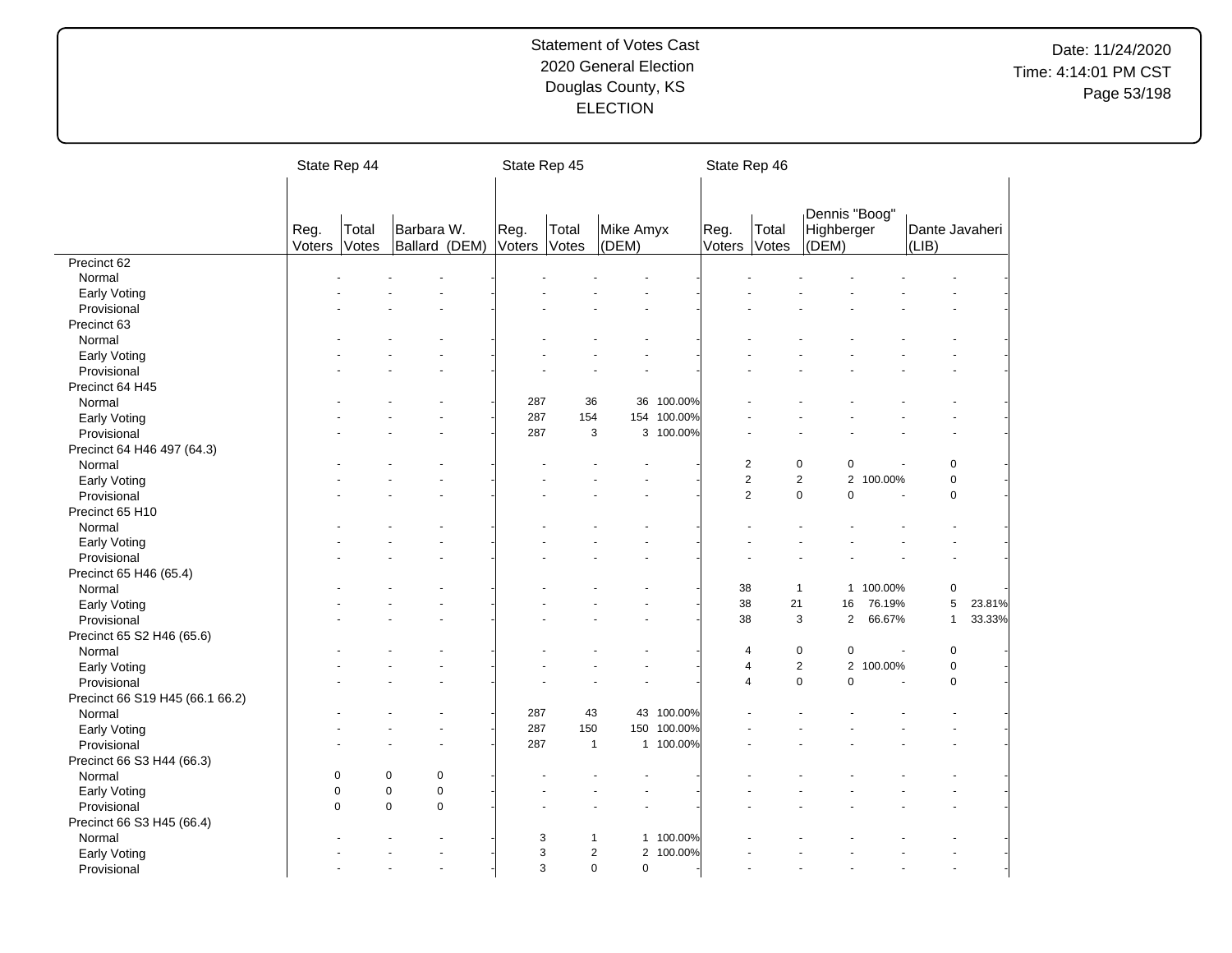|                                 | State Rep 44   |                |                             | State Rep 45   |                |                    |              | State Rep 46   |                |                                      |       |                |
|---------------------------------|----------------|----------------|-----------------------------|----------------|----------------|--------------------|--------------|----------------|----------------|--------------------------------------|-------|----------------|
|                                 |                |                |                             |                |                |                    |              |                |                |                                      |       |                |
|                                 | Reg.<br>Voters | Total<br>Votes | Barbara W.<br>Ballard (DEM) | Reg.<br>Voters | Total<br>Votes | Mike Amyx<br>(DEM) |              | Reg.<br>Voters | Total<br>Votes | Dennis "Boog"<br>Highberger<br>(DEM) | (LIB) | Dante Javaheri |
| Precinct 66 S19 H10 (66.5)      |                |                |                             |                |                |                    |              |                |                |                                      |       |                |
| Normal                          |                |                |                             |                |                |                    |              |                |                |                                      |       |                |
| Early Voting                    |                |                |                             |                |                |                    |              |                |                |                                      |       |                |
| Provisional                     |                |                |                             |                |                |                    |              |                |                |                                      |       |                |
| Precinct 66 S3 H10 (66.7)       |                |                |                             |                |                |                    |              |                |                |                                      |       |                |
| Normal                          |                |                |                             |                |                |                    |              |                |                |                                      |       |                |
| Early Voting                    |                |                |                             |                |                |                    |              |                |                |                                      |       |                |
| Provisional                     |                |                |                             |                |                |                    |              |                |                |                                      |       |                |
| Precinct 67 S19 H54 (67.1,67.2) |                |                |                             |                |                |                    |              |                |                |                                      |       |                |
| Normal                          |                |                |                             |                |                |                    |              |                |                |                                      |       |                |
| Early Voting                    |                |                |                             |                |                |                    |              |                |                |                                      |       |                |
| Provisional                     |                |                |                             |                |                |                    |              |                |                |                                      |       |                |
| Precinct 67 S19 H45             |                |                |                             |                |                |                    |              |                |                |                                      |       |                |
| Normal                          |                |                |                             | 498            | 78             |                    | 78 100.00%   |                |                |                                      |       |                |
| Early Voting                    |                |                |                             | 498            | 233            | 233                | 100.00%      |                |                |                                      |       |                |
| Provisional                     |                |                |                             | 498            | 5              |                    | 5 100.00%    |                |                |                                      |       |                |
| Precinct 67 S3 H45              |                |                |                             |                |                |                    |              |                |                |                                      |       |                |
| Normal                          |                |                |                             | 111            | 22             |                    | 22 100.00%   |                |                |                                      |       |                |
| Early Voting                    |                |                |                             | 111            | 41             |                    | 41 100.00%   |                |                |                                      |       |                |
| Provisional                     |                |                |                             | 111            | $\overline{2}$ | $\mathbf{2}$       | 100.00%      |                |                |                                      |       |                |
| Precinct 67 S3 H54 (67.7,67.8)  |                |                |                             |                |                |                    |              |                |                |                                      |       |                |
| Normal                          |                |                |                             |                |                |                    |              |                |                |                                      |       |                |
| Early Voting                    |                |                |                             |                |                |                    |              |                |                |                                      |       |                |
| Provisional                     |                |                |                             |                |                |                    |              |                |                |                                      |       |                |
| Precinct 70                     |                |                |                             |                |                |                    |              |                |                |                                      |       |                |
| Normal                          |                |                |                             | 20             | $\overline{2}$ |                    | 2 100.00%    |                |                |                                      |       |                |
|                                 |                |                |                             | 20             | 10             | 10                 | 100.00%      |                |                |                                      |       |                |
| Early Voting                    |                |                |                             | 20             | $\mathbf 0$    | $\mathbf 0$        |              |                |                |                                      |       |                |
| Provisional<br>Precinct 71      |                |                |                             |                |                |                    |              |                |                |                                      |       |                |
|                                 |                |                |                             | 1824           | 166            | 166                | 100.00%      |                |                |                                      |       |                |
| Normal                          |                |                |                             | 1824           | 962            |                    | 962 100.00%  |                |                |                                      |       |                |
| <b>Early Voting</b>             |                |                |                             |                |                |                    |              |                |                |                                      |       |                |
| Provisional                     |                |                |                             | 1824           | 23             |                    | 23 100.00%   |                |                |                                      |       |                |
| Precinct 74                     |                |                |                             |                |                |                    |              |                |                |                                      |       |                |
| Normal                          |                |                |                             | 2459           | 318            |                    | 318 100.00%  |                |                |                                      |       |                |
| Early Voting                    |                |                |                             | 2459           | 1242           |                    | 1242 100.00% |                |                |                                      |       |                |
| Provisional                     |                |                |                             | 2459           | 41             |                    | 41 100.00%   |                |                |                                      |       |                |
| Precinct 76                     |                |                |                             |                |                |                    |              |                |                |                                      |       |                |
| Normal                          |                |                |                             | 105            | 19             | 19                 | 100.00%      |                |                |                                      |       |                |
| Early Voting                    |                |                |                             | 105            | 45             | 45                 | 100.00%      |                |                |                                      |       |                |
| Provisional                     |                |                |                             | 105            | 5              |                    | 5 100.00%    |                |                |                                      |       |                |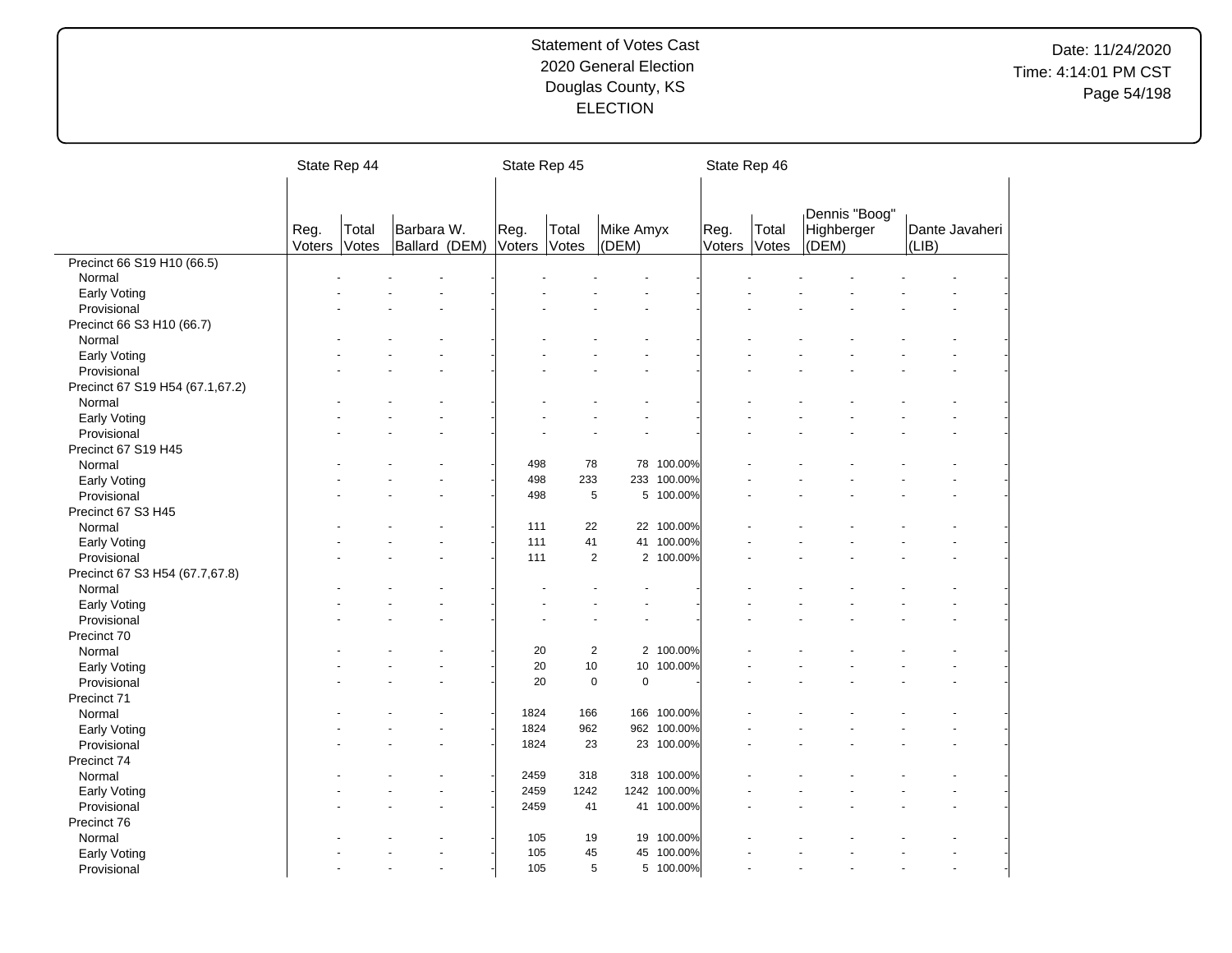|              | State Rep 44   |                |                              |         | State Rep 45    |                |                    |               | State Rep 46   |                |                                      |        |                                 |        |
|--------------|----------------|----------------|------------------------------|---------|-----------------|----------------|--------------------|---------------|----------------|----------------|--------------------------------------|--------|---------------------------------|--------|
|              | Reg.<br>Voters | Total<br>Votes | lBarbara W.<br>Ballard (DEM) |         | Reg.<br>lVoters | Total<br>Votes | Mike Amvx<br>(DEM) |               | Reg.<br>Voters | Total<br>Votes | Dennis "Boog"<br>Highberger<br>(DEM) |        | Dante Javaheri<br>$ LIB\rangle$ |        |
| Precinct 77  |                |                |                              |         |                 |                |                    |               |                |                |                                      |        |                                 |        |
| Normal       |                |                |                              |         |                 |                |                    |               | 994            | 108            | 71                                   | 65.74% | 37                              | 34.26% |
| Early Voting |                |                |                              |         |                 |                |                    |               | 994            | 428            | 335                                  | 78.27% | 93                              | 21.73% |
| Provisional  |                |                |                              |         |                 |                |                    |               | 994            | 27             | 20                                   | 74.07% |                                 | 25.93% |
| Total        |                |                |                              |         |                 |                |                    |               |                |                |                                      |        |                                 |        |
| Normal       | 18820          | 2026           | 2026                         | 100.00% | 23043           | 2843           | 2843               | 100.00%       | 18114          | 2220           | 1575                                 | 70.95% | 645                             | 29.05% |
| Early Voting | 18820          | 8988           | 8988                         | 100.00% | 23043           | 11282          |                    | 11282 100.00% | 18114          | 8187           | 7395                                 | 90.33% | 792                             | 9.67%  |
| Provisional  | 18820          | 344            | 344                          | 100.00% | 23043           | 375            | 375                | 100.00%       | 18114          | 405            | 325                                  | 80.25% | 80                              | 19.75% |
| Total        | 18820          | 11358          | 11358                        | 100.00% | 23043           | 14500          | 14500              | 100.00%       | 18114          | 10812          | 9295                                 | 85.97% | 1517                            | 14.03% |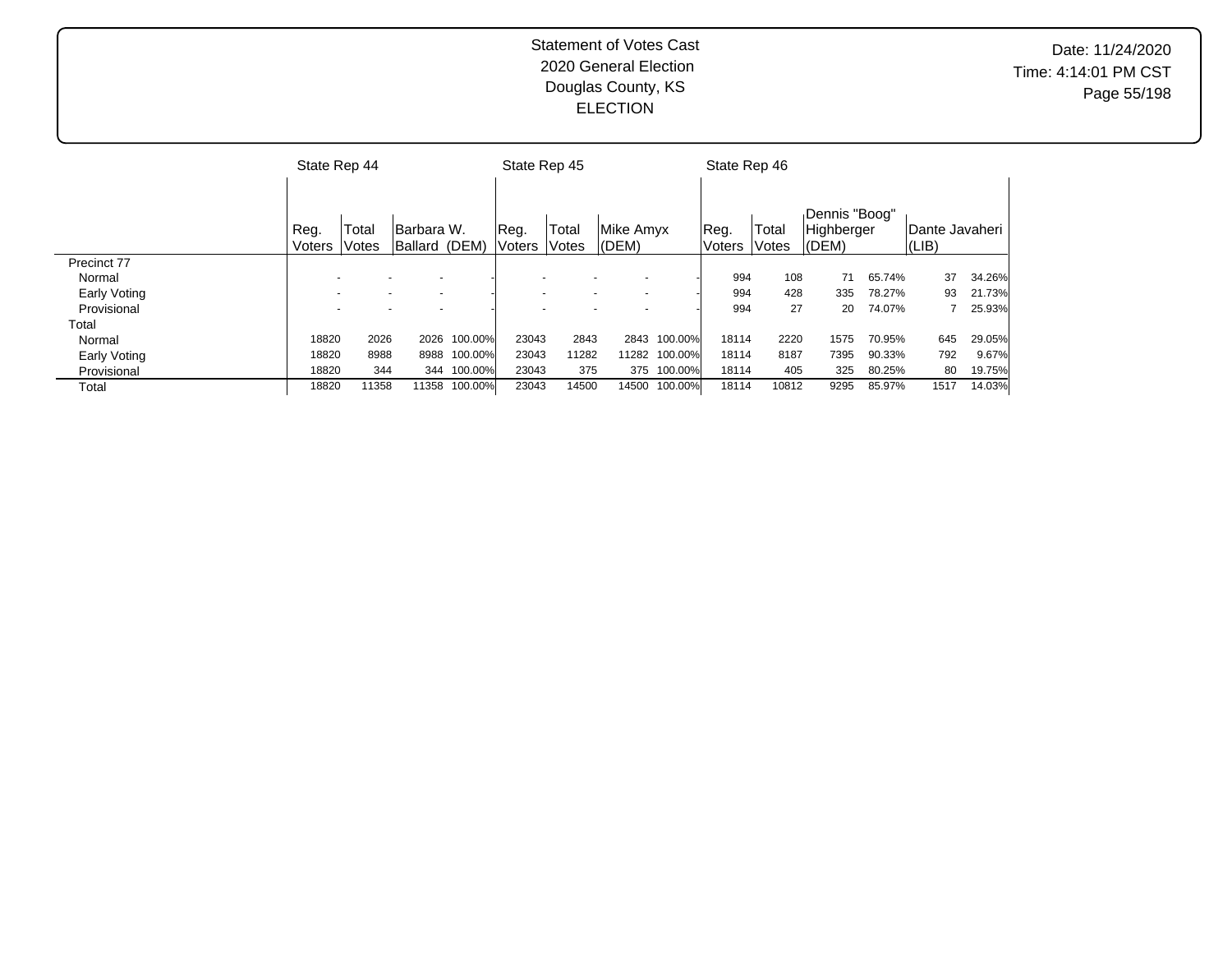|                       |                | State Rep 54   |                     |                     |                | <b>District Attorney</b> |                         |             |                |                | <b>County Commissioner Dist 2</b> |       |              |  |
|-----------------------|----------------|----------------|---------------------|---------------------|----------------|--------------------------|-------------------------|-------------|----------------|----------------|-----------------------------------|-------|--------------|--|
|                       | Reg.<br>Voters | Total<br>Votes | John Brosz<br>(DEM) | Ken Corbet<br>(REP) | Reg.<br>Voters | Total<br>Votes           | Suzanne<br>Valdez (DEM) |             | Reg.<br>Voters | Total<br>Votes | <b>Brett LaRue</b><br>(REP)       | (DEM) | Shannon Reid |  |
| Jurisdiction Wide     |                |                |                     |                     |                |                          |                         |             |                |                |                                   |       |              |  |
| Precinct 1            |                |                |                     |                     |                |                          |                         |             |                |                |                                   |       |              |  |
| Normal                |                |                |                     |                     | 809            | 89                       | 89                      | 100.00%     |                |                |                                   |       |              |  |
| Early Voting          |                |                |                     |                     | 809            | 385                      | 385                     | 100.00%     |                |                |                                   |       |              |  |
| Provisional           |                |                |                     |                     | 809            | 14                       |                         | 14 100.00%  |                |                |                                   |       |              |  |
| Precinct 2            |                |                |                     |                     |                |                          |                         |             |                |                |                                   |       |              |  |
| Normal                |                |                |                     |                     | 848            | 66                       |                         | 66 100.00%  |                |                |                                   |       |              |  |
| Early Voting          |                |                |                     |                     | 848            | 452                      |                         | 452 100.00% |                |                |                                   |       |              |  |
| Provisional           |                |                |                     |                     | 848            | 16                       |                         | 16 100.00%  |                |                |                                   |       |              |  |
| Precinct 3            |                |                |                     |                     |                |                          |                         |             |                |                |                                   |       |              |  |
| Normal                |                |                |                     |                     | 1116           | 102                      |                         | 102 100.00% |                |                |                                   |       |              |  |
| Early Voting          |                |                |                     |                     | 1116           | 493                      | 493                     | 100.00%     |                |                |                                   |       |              |  |
| Provisional           |                |                |                     |                     | 1116           | 35                       |                         | 35 100.00%  |                |                |                                   |       |              |  |
| Precinct 4            |                |                |                     |                     |                |                          |                         |             |                |                |                                   |       |              |  |
| Normal                |                |                |                     |                     | 1013           | 145                      |                         | 145 100.00% |                |                |                                   |       |              |  |
| Early Voting          |                |                |                     |                     | 1013           | 384                      |                         | 384 100.00% |                |                |                                   |       |              |  |
| Provisional           |                |                |                     |                     | 1013           | 26                       |                         | 26 100.00%  |                |                |                                   |       |              |  |
| Precinct 5            |                |                |                     |                     |                |                          |                         |             |                |                |                                   |       |              |  |
| Normal                |                |                |                     |                     | 930            | 96                       | 96                      | 100.00%     |                |                |                                   |       |              |  |
| Early Voting          |                |                |                     |                     | 930            | 371                      |                         | 371 100.00% |                |                |                                   |       |              |  |
| Provisional           |                |                |                     |                     | 930            | 15                       |                         | 15 100.00%  |                |                |                                   |       |              |  |
| Precinct 6            |                |                |                     |                     |                |                          |                         |             |                |                |                                   |       |              |  |
| Normal                |                |                |                     |                     | 1052           | 88                       | 88                      | 100.00%     |                |                |                                   |       |              |  |
| Early Voting          |                |                |                     |                     | 1052           | 548                      | 548                     | 100.00%     |                |                |                                   |       |              |  |
| Provisional           |                |                |                     |                     | 1052           | 14                       |                         | 14 100.00%  |                |                |                                   |       |              |  |
| Precinct <sub>7</sub> |                |                |                     |                     |                |                          |                         |             |                |                |                                   |       |              |  |
| Normal                |                |                |                     |                     | 660            | 69                       | 69                      | 100.00%     |                |                |                                   |       |              |  |
| Early Voting          |                |                |                     |                     | 660            | 185                      | 185                     | 100.00%     |                |                |                                   |       |              |  |
| Provisional           |                |                |                     |                     | 660            | 12                       |                         | 12 100.00%  |                |                |                                   |       |              |  |
| Precinct 8            |                |                |                     |                     |                |                          |                         |             |                |                |                                   |       |              |  |
| Normal                |                |                |                     |                     | 1010           | 110                      | 110                     | 100.00%     |                |                |                                   |       |              |  |
| Early Voting          |                |                |                     |                     | 1010           | 271                      |                         | 271 100.00% |                |                |                                   |       |              |  |
| Provisional           |                |                |                     |                     | 1010           | 28                       |                         | 28 100.00%  |                |                |                                   |       |              |  |
| Precinct 9            |                |                |                     |                     |                |                          |                         |             |                |                |                                   |       |              |  |
| Normal                |                |                |                     |                     | 788            | 54                       |                         | 54 100.00%  |                |                |                                   |       |              |  |
| Early Voting          |                |                |                     |                     | 788            | 268                      | 268                     | 100.00%     |                |                |                                   |       |              |  |
|                       |                |                |                     |                     | 788            | 21                       |                         | 21 100.00%  |                |                |                                   |       |              |  |
| Provisional           |                |                |                     |                     |                |                          |                         |             |                |                |                                   |       |              |  |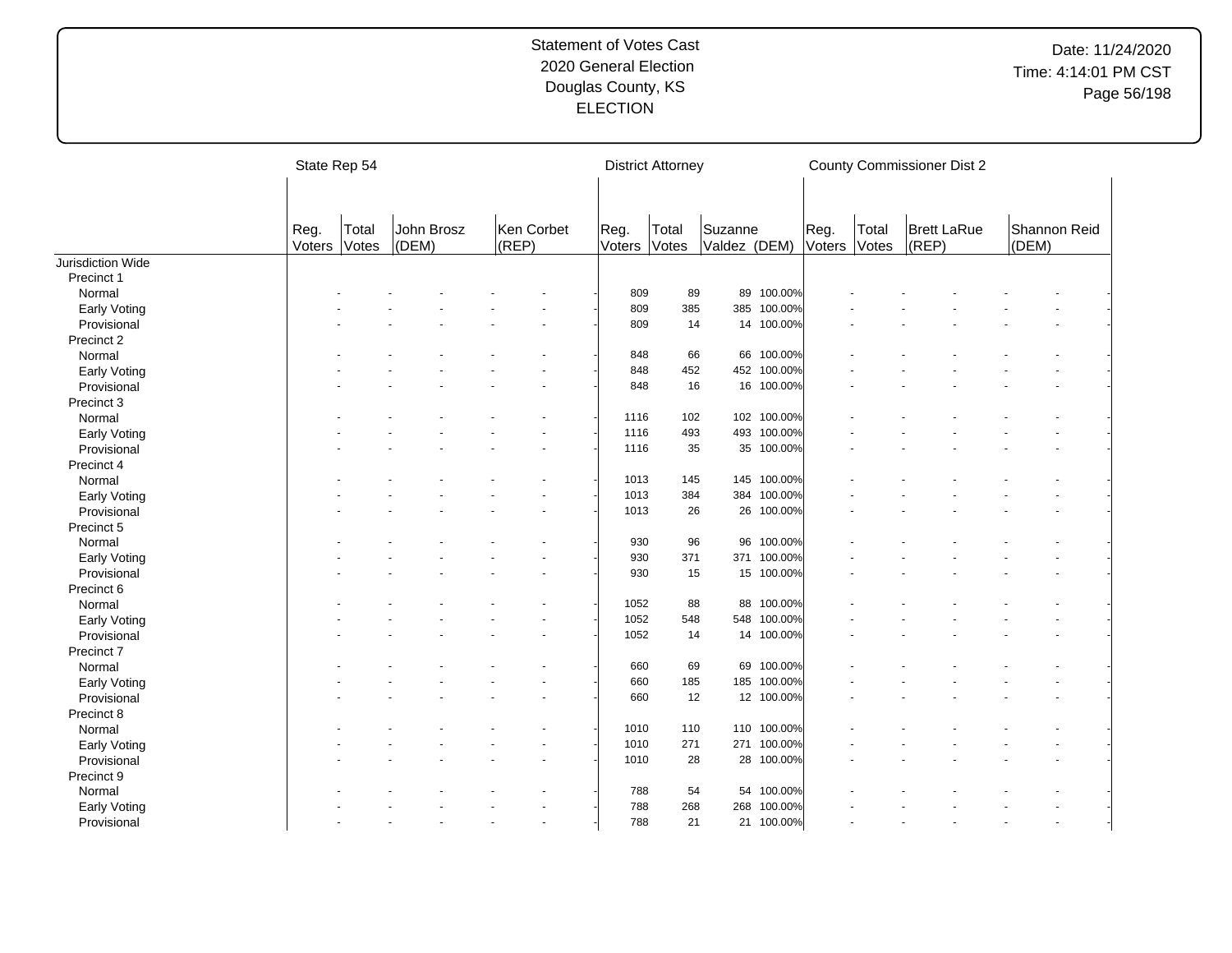|                             | State Rep 54   |                       |                     |                         |                | <b>District Attorney</b> |                         |             |                |                | <b>County Commissioner Dist 2</b> |                       |  |
|-----------------------------|----------------|-----------------------|---------------------|-------------------------|----------------|--------------------------|-------------------------|-------------|----------------|----------------|-----------------------------------|-----------------------|--|
|                             |                |                       |                     |                         |                |                          |                         |             |                |                |                                   |                       |  |
|                             | Reg.<br>Voters | Total<br><b>Votes</b> | John Brosz<br>(DEM) | Ken Corbet<br>$ $ (REP) | Reg.<br>Voters | Total<br>Votes           | Suzanne<br>Valdez (DEM) |             | Reg.<br>Voters | Total<br>Votes | <b>Brett LaRue</b><br>$ $ (REP)   | Shannon Reid<br>(DEM) |  |
| Precinct 10                 |                |                       |                     |                         |                |                          |                         |             |                |                |                                   |                       |  |
| Normal                      |                |                       |                     |                         | 735            | 74                       |                         | 74 100.00%  |                |                |                                   |                       |  |
| Early Voting                |                |                       |                     |                         | 735            | 82                       |                         | 82 100.00%  |                |                |                                   |                       |  |
| Provisional                 |                |                       |                     |                         | 735            | 13                       |                         | 13 100.00%  |                |                |                                   |                       |  |
| Precinct 11                 |                |                       |                     |                         |                |                          |                         |             |                |                |                                   |                       |  |
| Normal                      |                |                       |                     |                         | 884            | 127                      |                         | 127 100.00% |                |                |                                   |                       |  |
| Early Voting                |                |                       |                     |                         | 884            | 396                      | 396                     | 100.00%     |                |                |                                   |                       |  |
| Provisional                 |                |                       |                     |                         | 884            | 19                       |                         | 19 100.00%  |                |                |                                   |                       |  |
| Precinct 12                 |                |                       |                     |                         |                |                          |                         |             |                |                |                                   |                       |  |
| Normal                      |                |                       |                     |                         | 1609           | 204                      | 204                     | 100.00%     |                |                |                                   |                       |  |
| Early Voting                |                |                       |                     |                         | 1609           | 684                      | 684                     | 100.00%     |                |                |                                   |                       |  |
| Provisional                 |                |                       |                     |                         | 1609           | 23                       |                         | 23 100.00%  |                |                |                                   |                       |  |
| Precinct 13                 |                |                       |                     |                         |                |                          |                         |             |                |                |                                   |                       |  |
| Normal                      |                |                       |                     |                         | 1084           | 111                      |                         | 111 100.00% |                |                |                                   |                       |  |
| Early Voting                |                |                       |                     |                         | 1084           | 594                      | 594                     | 100.00%     |                |                |                                   |                       |  |
| Provisional                 |                |                       |                     |                         | 1084           | 19                       |                         | 19 100.00%  |                |                |                                   |                       |  |
| Precinct 14                 |                |                       |                     |                         |                |                          |                         |             |                |                |                                   |                       |  |
| Normal                      |                |                       |                     |                         | 2394           | 265                      | 265                     | 100.00%     |                |                |                                   |                       |  |
| Early Voting                |                |                       |                     |                         | 2394           | 894                      | 894                     | 100.00%     |                |                |                                   |                       |  |
| Provisional                 |                |                       |                     |                         | 2394           | 51                       | 51                      | 100.00%     |                |                |                                   |                       |  |
| Precinct 15                 |                |                       |                     |                         |                |                          |                         |             |                |                |                                   |                       |  |
| Normal                      |                |                       |                     |                         | 1512           | 149                      |                         | 149 100.00% |                |                |                                   |                       |  |
| Early Voting                |                |                       |                     |                         | 1512           | 661                      | 661                     | 100.00%     |                |                |                                   |                       |  |
| Provisional                 |                |                       |                     |                         | 1512           | 38                       |                         | 38 100.00%  |                |                |                                   |                       |  |
| Precinct 16                 |                |                       |                     |                         |                |                          |                         |             |                |                |                                   |                       |  |
| Normal                      |                |                       |                     |                         | 1125           | 93                       | 93                      | 100.00%     |                |                |                                   |                       |  |
| Early Voting                |                |                       |                     |                         | 1125           | 558                      | 558                     | 100.00%     |                |                |                                   |                       |  |
| Provisional                 |                |                       |                     |                         | 1125           | 23                       |                         | 23 100.00%  |                |                |                                   |                       |  |
| Precinct 17                 |                |                       |                     |                         |                |                          |                         |             |                |                |                                   |                       |  |
| Normal                      |                |                       |                     |                         | 1556           | 123                      |                         | 123 100.00% |                |                |                                   |                       |  |
|                             |                |                       |                     |                         | 1556           | 782                      |                         | 782 100.00% |                |                |                                   |                       |  |
| Early Voting<br>Provisional |                |                       |                     |                         |                | 16                       |                         |             |                |                |                                   |                       |  |
|                             |                |                       |                     |                         | 1556           |                          |                         | 16 100.00%  |                |                |                                   |                       |  |
| Precinct 18                 |                |                       |                     |                         |                |                          |                         |             |                |                |                                   |                       |  |
| Normal                      |                |                       |                     |                         | 1876           | 193                      |                         | 193 100.00% |                |                |                                   |                       |  |
| <b>Early Voting</b>         |                |                       |                     |                         | 1876           | 875                      |                         | 875 100.00% |                |                |                                   |                       |  |
| Provisional                 |                |                       |                     |                         | 1876           | 28                       |                         | 28 100.00%  |                |                |                                   |                       |  |
| Precinct 19                 |                |                       |                     |                         |                |                          |                         |             |                |                |                                   |                       |  |
| Normal                      |                |                       |                     |                         | 1354           | 70                       | 70                      | 100.00%     |                |                |                                   |                       |  |
| <b>Early Voting</b>         |                |                       |                     |                         | 1354           | 704                      | 704                     | 100.00%     |                |                |                                   |                       |  |
| Provisional                 |                |                       |                     |                         | 1354           | 27                       |                         | 27 100.00%  |                |                |                                   |                       |  |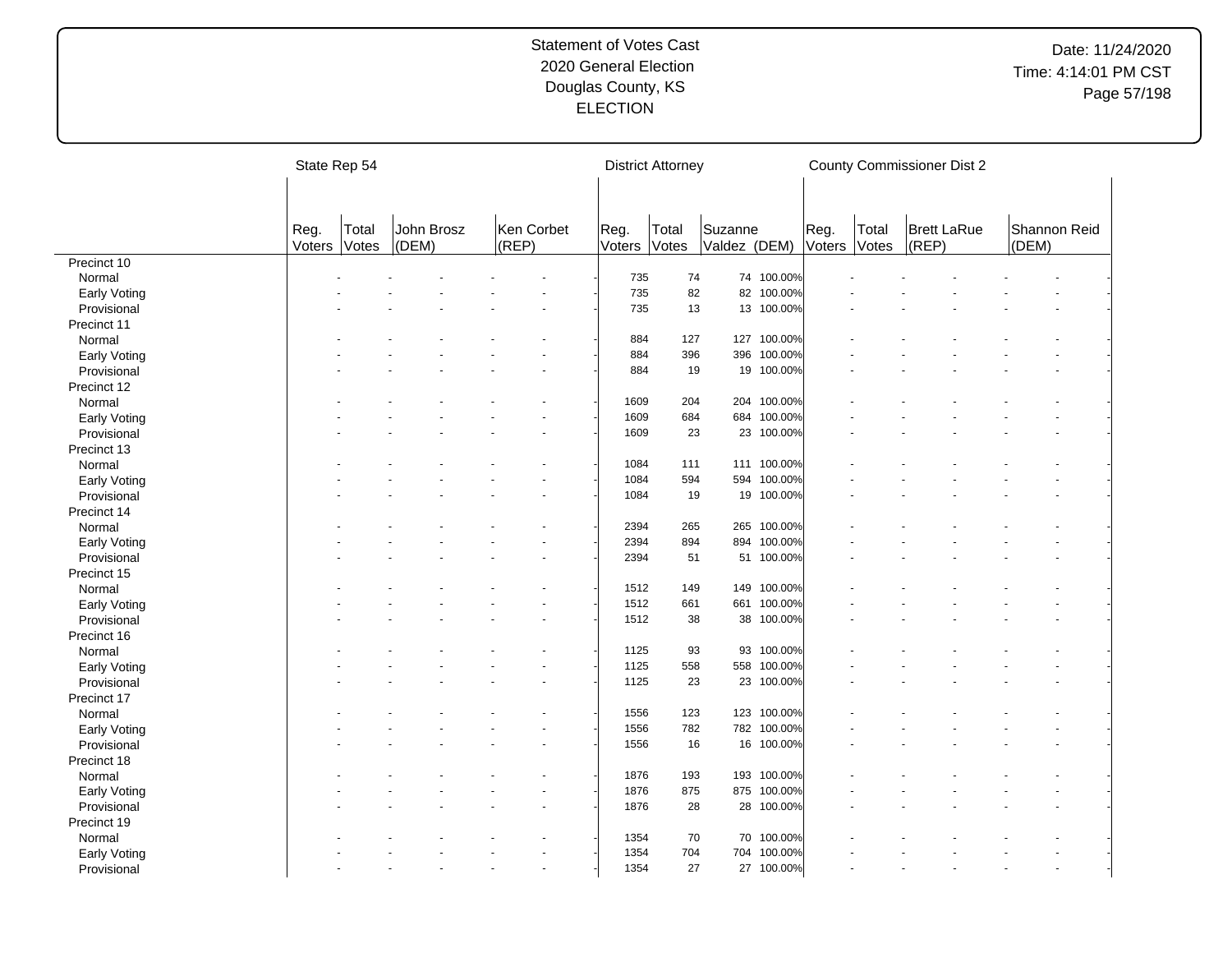|                     | State Rep 54   |                       |                     |                     |                | <b>District Attorney</b> |                         |             |                |                | <b>County Commissioner Dist 2</b> |        |                       |         |
|---------------------|----------------|-----------------------|---------------------|---------------------|----------------|--------------------------|-------------------------|-------------|----------------|----------------|-----------------------------------|--------|-----------------------|---------|
|                     |                |                       |                     |                     |                |                          |                         |             |                |                |                                   |        |                       |         |
|                     | Reg.<br>Voters | Total<br><b>Votes</b> | John Brosz<br>(DEM) | Ken Corbet<br>(REP) | Reg.<br>Voters | Total<br>Votes           | Suzanne<br>Valdez (DEM) |             | Reg.<br>Voters | Total<br>Votes | <b>Brett LaRue</b><br>(REP)       |        | Shannon Reid<br>(DEM) |         |
| Precinct 20         |                |                       |                     |                     |                |                          |                         |             |                |                |                                   |        |                       |         |
| Normal              |                |                       |                     |                     | 1758           | 169                      | 169                     | 100.00%     |                |                |                                   |        |                       |         |
| Early Voting        |                |                       |                     |                     | 1758           | 875                      | 875                     | 100.00%     |                |                |                                   |        |                       |         |
| Provisional         |                |                       |                     |                     | 1758           | 28                       |                         | 28 100.00%  |                |                |                                   |        |                       |         |
| Precinct 21         |                |                       |                     |                     |                |                          |                         |             |                |                |                                   |        |                       |         |
| Normal              |                |                       |                     |                     | 616            | 33                       |                         | 33 100.00%  |                |                |                                   |        |                       |         |
| <b>Early Voting</b> |                |                       |                     |                     | 616            | 299                      | 299                     | 100.00%     |                |                |                                   |        |                       |         |
| Provisional         |                |                       |                     |                     | 616            | 10                       | 10                      | 100.00%     |                |                |                                   |        |                       |         |
| Precinct 22         |                |                       |                     |                     |                |                          |                         |             |                |                |                                   |        |                       |         |
| Normal              |                |                       |                     |                     | 1406           | 196                      | 196                     | 100.00%     |                |                |                                   |        |                       |         |
| Early Voting        |                |                       |                     |                     | 1406           | 588                      | 588                     | 100.00%     |                |                |                                   |        |                       |         |
| Provisional         |                |                       |                     |                     | 1406           | 32                       |                         | 32 100.00%  |                |                |                                   |        |                       |         |
| Precinct 23         |                |                       |                     |                     |                |                          |                         |             |                |                |                                   |        |                       |         |
| Normal              |                |                       |                     |                     | 757            | 97                       |                         | 97 100.00%  |                |                |                                   |        |                       |         |
| Early Voting        |                |                       |                     |                     | 757            | 368                      | 368                     | 100.00%     |                |                |                                   |        |                       |         |
| Provisional         |                |                       |                     |                     | 757            | 16                       |                         | 16 100.00%  |                |                |                                   |        |                       |         |
| Precinct 24         |                |                       |                     |                     |                |                          |                         |             |                |                |                                   |        |                       |         |
| Normal              |                |                       |                     |                     | 826            | 69                       | 69                      | 100.00%     |                |                |                                   |        |                       |         |
| <b>Early Voting</b> |                |                       |                     |                     | 826            | 384                      | 384                     | 100.00%     |                |                |                                   |        |                       |         |
| Provisional         |                |                       |                     |                     | 826            | 21                       |                         | 21 100.00%  |                |                |                                   |        |                       |         |
| Precinct 25         |                |                       |                     |                     |                |                          |                         |             |                |                |                                   |        |                       |         |
| Normal              |                |                       |                     |                     | 1031           | 70                       | 70                      | 100.00%     |                |                |                                   |        |                       |         |
| Early Voting        |                |                       |                     |                     | 1031           | 245                      | 245                     | 100.00%     |                |                |                                   |        |                       |         |
| Provisional         |                |                       |                     |                     | 1031           | 20                       |                         | 20 100.00%  |                |                |                                   |        |                       |         |
| Precinct 26         |                |                       |                     |                     |                |                          |                         |             |                |                |                                   |        |                       |         |
| Normal              |                |                       |                     |                     | 933            | 77                       |                         | 77 100.00%  |                |                |                                   |        |                       |         |
| Early Voting        |                |                       |                     |                     | 933            | 409                      | 409                     | 100.00%     |                |                |                                   |        |                       |         |
| Provisional         |                |                       |                     |                     | 933            | 16                       |                         | 16 100.00%  |                |                |                                   |        |                       |         |
| Precinct 27         |                |                       |                     |                     |                |                          |                         |             |                |                |                                   |        |                       |         |
| Normal              |                |                       |                     |                     | 971            | 84                       | 84                      | 100.00%     | 971            | 122            | 50                                | 40.98% | 72                    | 59.02%  |
| <b>Early Voting</b> |                |                       |                     |                     | 971            | 431                      |                         | 431 100.00% | 971            | 500            | 55                                | 11.00% | 445                   | 89.00%  |
| Provisional         |                |                       |                     |                     | 971            | 15                       |                         | 15 100.00%  | 971            | 18             | $\mathbf{1}$                      | 5.56%  | 17                    | 94.44%  |
| Precinct 28         |                |                       |                     |                     |                |                          |                         |             |                |                |                                   |        |                       |         |
| Normal              |                |                       |                     |                     | 553            | 47                       |                         | 47 100.00%  | 553            | 64             | 20                                | 31.25% | 44                    | 68.75%  |
| <b>Early Voting</b> |                |                       |                     |                     | 553            | 285                      | 285                     | 100.00%     | 553            | 328            | 42                                | 12.80% | 286                   | 87.20%  |
| Provisional         |                |                       |                     |                     | 553            | 8                        |                         | 8 100.00%   | 553            |                | $\mathbf 0$<br>8                  |        | 8                     | 100.00% |
| Precinct 29         |                |                       |                     |                     |                |                          |                         |             |                |                |                                   |        |                       |         |
| Normal              |                |                       |                     |                     | 929            | 110                      | 110                     | 100.00%     | 929            | 140            | 45                                | 32.14% | 95                    | 67.86%  |
| <b>Early Voting</b> |                |                       |                     |                     | 929            | 388                      | 388                     | 100.00%     | 929            | 444            | 73                                | 16.44% | 371                   | 83.56%  |
| Provisional         |                |                       |                     |                     | 929            | 21                       |                         | 21 100.00%  | 929            | 21             | 6                                 | 28.57% | 15                    | 71.43%  |
|                     |                |                       |                     |                     |                |                          |                         |             |                |                |                                   |        |                       |         |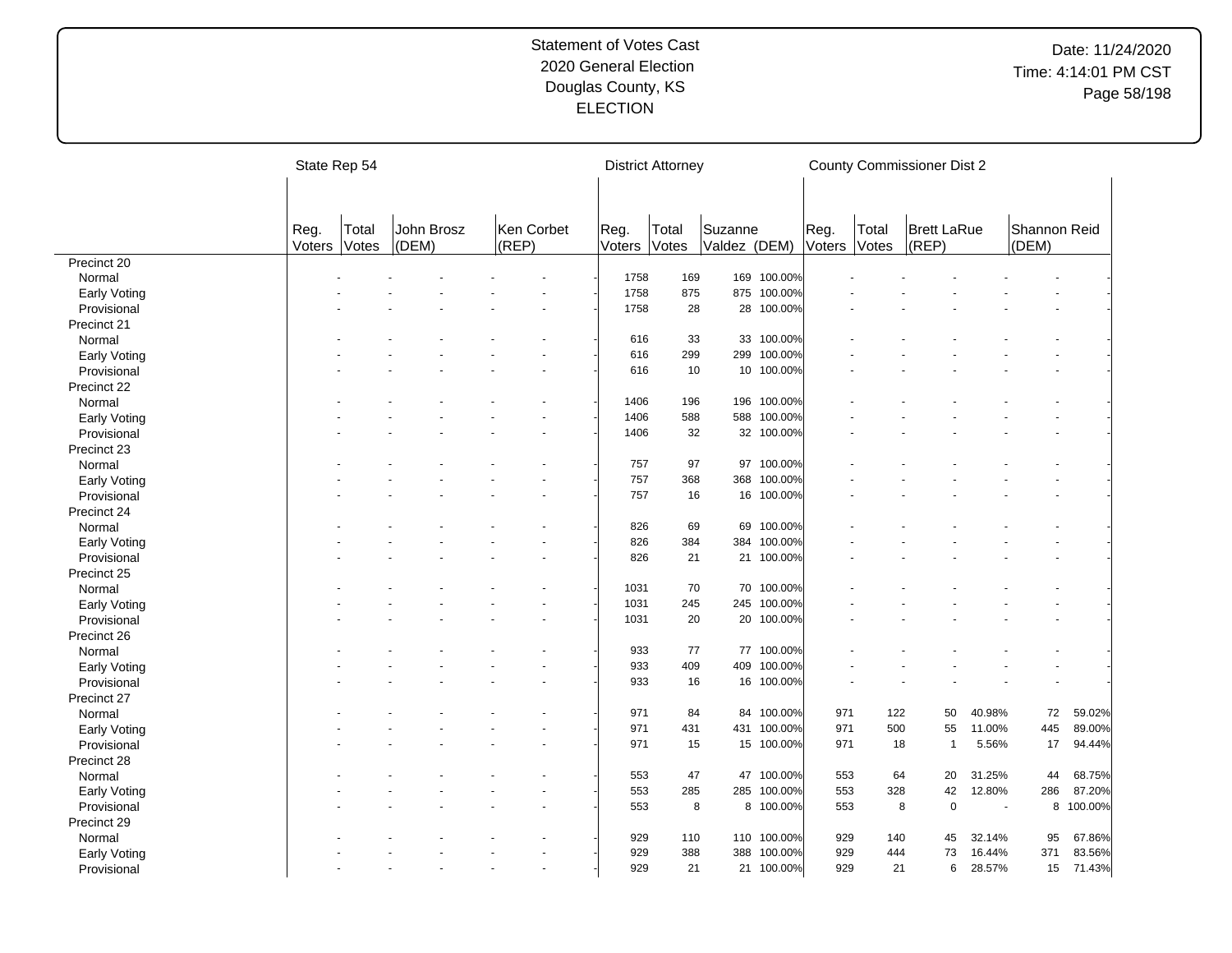|                             | State Rep 54   |                       |                     |                     |                | <b>District Attorney</b> |                         |             |                |                | <b>County Commissioner Dist 2</b> |                          |                       |                  |
|-----------------------------|----------------|-----------------------|---------------------|---------------------|----------------|--------------------------|-------------------------|-------------|----------------|----------------|-----------------------------------|--------------------------|-----------------------|------------------|
|                             |                |                       |                     |                     |                |                          |                         |             |                |                |                                   |                          |                       |                  |
|                             | Reg.<br>Voters | Total<br><b>Votes</b> | John Brosz<br>(DEM) | Ken Corbet<br>(REP) | Reg.<br>Voters | Total<br>Votes           | Suzanne<br>Valdez (DEM) |             | Reg.<br>Voters | Total<br>Votes | <b>Brett LaRue</b><br>(REP)       |                          | Shannon Reid<br>(DEM) |                  |
| Precinct 30 S2 (30.1)       |                |                       |                     |                     |                |                          |                         |             |                |                |                                   |                          |                       |                  |
| Normal                      |                |                       |                     |                     | 316            | 32                       |                         | 32 100.00%  |                |                |                                   |                          |                       |                  |
| <b>Early Voting</b>         |                |                       |                     |                     | 316            | 143                      |                         | 143 100.00% |                |                |                                   |                          |                       |                  |
| Provisional                 |                |                       |                     |                     | 316            | $\overline{7}$           |                         | 7 100.00%   |                |                |                                   |                          |                       |                  |
| Precinct 30 S3 (30.2)       |                |                       |                     |                     |                |                          |                         |             |                |                |                                   |                          |                       |                  |
| Normal                      |                |                       |                     |                     | 795            | 102                      |                         | 102 100.00% |                |                |                                   |                          |                       |                  |
| <b>Early Voting</b>         |                |                       |                     |                     | 795            | 234                      | 234                     | 100.00%     |                |                |                                   |                          |                       |                  |
| Provisional                 |                |                       |                     |                     | 795            | 21                       | 21                      | 100.00%     |                |                |                                   |                          |                       |                  |
| Precinct 31                 |                |                       |                     |                     |                |                          |                         |             |                |                |                                   |                          |                       |                  |
| Normal                      |                |                       |                     |                     | 1124           | 160                      | 160                     | 100.00%     | 1124           | 218            | 93                                | 42.66%                   | 125                   | 57.34%           |
| Early Voting                |                |                       |                     |                     | 1124           | 533                      | 533                     | 100.00%     | 1124           | 626            | 112                               | 17.89%                   | 514                   | 82.11%           |
| Provisional                 |                |                       |                     |                     | 1124           | 27                       |                         | 27 100.00%  | 1124           | 28             | 8                                 | 28.57%                   | 20                    | 71.43%           |
| Precinct 32                 |                |                       |                     |                     |                |                          |                         |             |                |                |                                   |                          |                       |                  |
| Normal                      |                |                       |                     |                     | 1032           | 141                      | 141                     | 100.00%     |                |                |                                   |                          |                       |                  |
| <b>Early Voting</b>         |                |                       |                     |                     | 1032           | 319                      | 319                     | 100.00%     |                |                |                                   |                          |                       |                  |
| Provisional                 |                |                       |                     |                     | 1032           | 25                       |                         | 25 100.00%  |                |                |                                   |                          | ÷,                    |                  |
| Precinct 33                 |                |                       |                     |                     |                |                          |                         |             |                |                |                                   |                          |                       |                  |
|                             |                |                       |                     |                     | 935            | 76                       | 76                      | 100.00%     | 935            | 94             | 32                                | 34.04%                   | 62                    | 65.96%           |
| Normal                      |                |                       |                     |                     | 935            | 506                      | 506                     | 100.00%     | 935            | 620            | 75                                | 12.10%                   | 545                   | 87.90%           |
| Early Voting<br>Provisional |                |                       |                     |                     | 935            | 14                       | 14                      | 100.00%     | 935            | 16             | 6                                 | 37.50%                   | 10                    | 62.50%           |
|                             |                |                       |                     |                     |                |                          |                         |             |                |                |                                   |                          |                       |                  |
| Precinct 34 S2 (34.1)       |                |                       |                     |                     |                |                          |                         | 100.00%     |                | 78             |                                   |                          |                       |                  |
| Normal                      |                |                       |                     |                     | 604            | 58                       | 58<br>320               | 100.00%     | 604<br>604     | 365            | 30                                | 38.46%                   | 48<br>327             | 61.54%<br>89.59% |
| <b>Early Voting</b>         |                |                       |                     |                     | 604<br>604     | 320<br>10                |                         | 10 100.00%  | 604            | 11             | 38<br>$\overline{2}$              | 10.41%                   | 9                     |                  |
| Provisional                 |                |                       |                     |                     |                |                          |                         |             |                |                |                                   | 18.18%                   |                       | 81.82%           |
| Precinct 34 S3 (34.2)       |                |                       |                     |                     |                |                          |                         |             |                |                |                                   |                          |                       |                  |
| Normal                      |                |                       |                     |                     | 167            | 9                        | 9                       | 100.00%     | 167            | 17             | 5                                 | 29.41%                   | 12                    | 70.59%           |
| <b>Early Voting</b>         |                |                       |                     |                     | 167            | 54                       | 54                      | 100.00%     | 167            | 63             | 5                                 | 7.94%                    | 58                    | 92.06%           |
| Provisional                 |                |                       |                     |                     | 167            | $\mathbf{1}$             |                         | 1 100.00%   | 167            | $\mathbf{1}$   | $\overline{0}$                    | $\overline{\phantom{a}}$ | $\mathbf 1$           | 100.00%          |
| Precinct 35 S2 (35.1)       |                |                       |                     |                     |                |                          |                         |             |                |                |                                   |                          |                       |                  |
| Normal                      |                |                       |                     |                     | 1150           | 128                      | 128                     | 100.00%     | 1150           | 149            | 35                                | 23.49%                   | 114                   | 76.51%           |
| Early Voting                |                |                       |                     |                     | 1150           | 476                      | 476                     | 100.00%     | 1150           | 563            | 84                                | 14.92%                   | 479                   | 85.08%           |
| Provisional                 |                |                       |                     |                     | 1150           | 25                       |                         | 25 100.00%  | 1150           | 26             | 3                                 | 11.54%                   | 23                    | 88.46%           |
| Precinct 35 S3 (35.2)       |                |                       |                     |                     |                |                          |                         |             |                |                |                                   |                          |                       |                  |
| Normal                      |                |                       |                     |                     | 86             | 20                       |                         | 20 100.00%  | 86             | 23             | 6                                 | 26.09%                   | 17                    | 73.91%           |
| <b>Early Voting</b>         |                |                       |                     |                     | 86             | 32                       |                         | 32 100.00%  | 86             | 35             | $\overline{7}$                    | 20.00%                   | 28                    | 80.00%           |
| Provisional                 |                |                       |                     |                     | 86             | $\mathbf{1}$             |                         | 1 100.00%   | 86             | $\mathbf{1}$   | $\mathbf 0$                       |                          | $\mathbf{1}$          | 100.00%          |
| Precinct 36                 |                |                       |                     |                     |                |                          |                         |             |                |                |                                   |                          |                       |                  |
| Normal                      |                |                       |                     |                     | 898            | 70                       | 70                      | 100.00%     | 898            | 106            | 50                                | 47.17%                   | 56                    | 52.83%           |
| <b>Early Voting</b>         |                |                       |                     |                     | 898            | 418                      | 418                     | 100.00%     | 898            | 475            | 91                                | 19.16%                   | 384                   | 80.84%           |
| Provisional                 |                |                       |                     |                     | 898            | 20                       |                         | 20 100.00%  | 898            | 23             | 4                                 | 17.39%                   | 19                    | 82.61%           |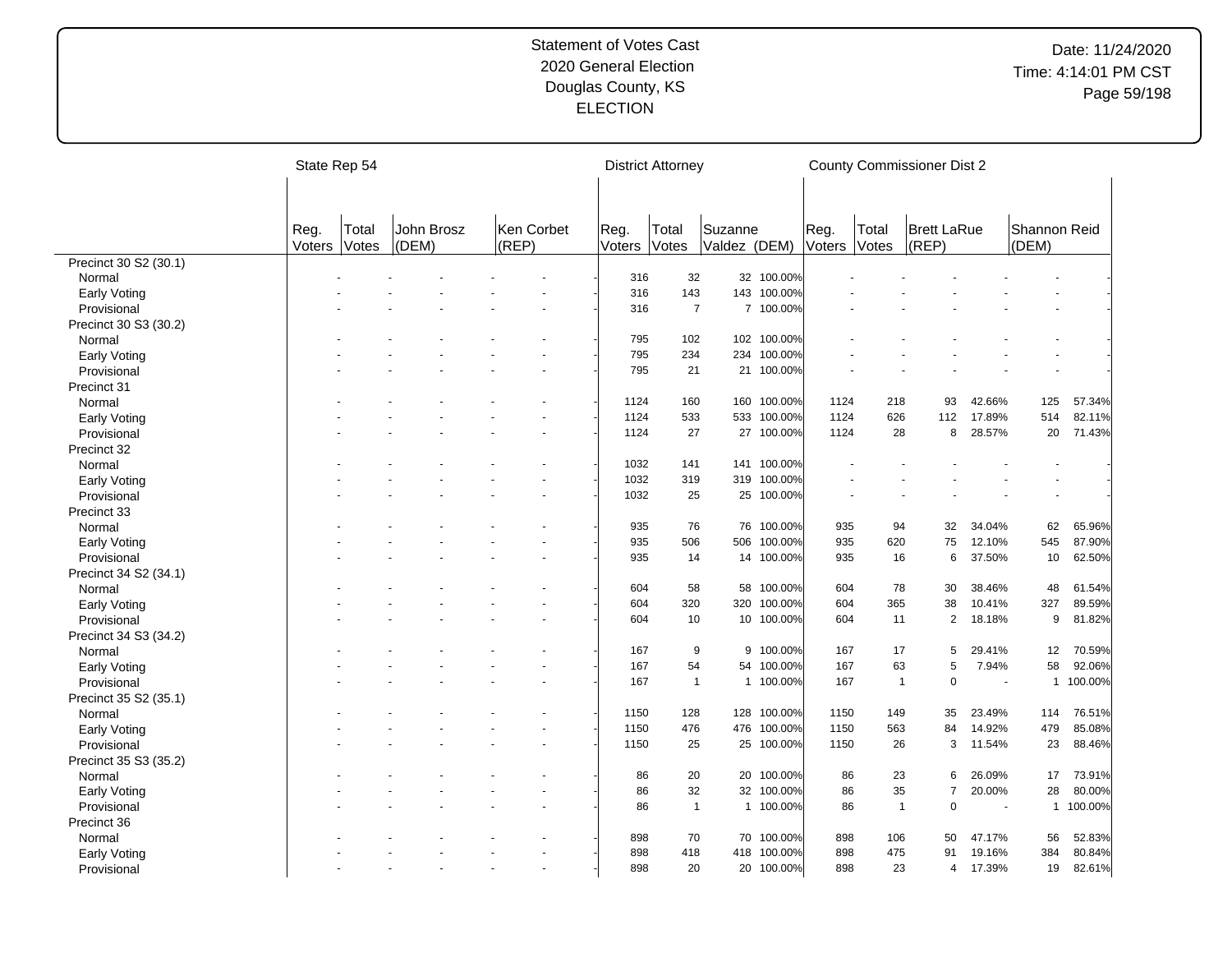|                                    |                | State Rep 54   |                     |                     |                | <b>District Attorney</b> |                         |             |                | <b>County Commissioner Dist 2</b> |                             |           |                       |         |
|------------------------------------|----------------|----------------|---------------------|---------------------|----------------|--------------------------|-------------------------|-------------|----------------|-----------------------------------|-----------------------------|-----------|-----------------------|---------|
|                                    |                |                |                     |                     |                |                          |                         |             |                |                                   |                             |           |                       |         |
|                                    | Reg.<br>Voters | Total<br>Votes | John Brosz<br>(DEM) | Ken Corbet<br>(REP) | Reg.<br>Voters | Total<br>Votes           | Suzanne<br>Valdez (DEM) |             | Reg.<br>Voters | Total<br><b>Votes</b>             | <b>Brett LaRue</b><br>(REP) |           | Shannon Reid<br>(DEM) |         |
| Precinct 37                        |                |                |                     |                     |                |                          |                         |             |                |                                   |                             |           |                       |         |
| Normal                             |                |                |                     |                     | 1315           | 106                      |                         | 106 100.00% | 1315           | 160                               | 82                          | 51.25%    | 78                    | 48.75%  |
| Early Voting                       |                |                |                     |                     | 1315           | 624                      | 624                     | 100.00%     | 1315           | 719                               | 154                         | 21.42%    | 565                   | 78.58%  |
| Provisional                        |                |                |                     |                     | 1315           | 27                       |                         | 27 100.00%  | 1315           | 29                                | 3                           | 10.34%    | 26                    | 89.66%  |
| Precinct 38                        |                |                |                     |                     |                |                          |                         |             |                |                                   |                             |           |                       |         |
| Normal                             |                |                |                     |                     | 1838           | 116                      |                         | 116 100.00% | 1838           | 169                               | 80                          | 47.34%    | 89                    | 52.66%  |
| Early Voting                       |                |                |                     |                     | 1838           | 943                      | 943                     | 100.00%     | 1838           | 1143                              | 274                         | 23.97%    | 869                   | 76.03%  |
| Provisional                        |                |                |                     |                     | 1838           | 23                       |                         | 23 100.00%  | 1838           | 28                                | 6                           | 21.43%    | 22                    | 78.57%  |
| Precinct 39                        |                |                |                     |                     |                |                          |                         |             |                |                                   |                             |           |                       |         |
| Normal                             |                |                |                     |                     | 1118           | 135                      | 135                     | 100.00%     | 1118           | 169                               | 31                          | 18.34%    | 138                   | 81.66%  |
| Early Voting                       |                |                |                     |                     | 1118           | 471                      |                         | 471 100.00% | 1118           | 554                               | 43                          | 7.76%     | 511                   | 92.24%  |
| Provisional                        |                |                |                     |                     | 1118           | 23                       |                         | 23 100.00%  | 1118           | 23                                | $\overline{1}$              | 4.35%     | 22                    | 95.65%  |
| Precinct 40                        |                |                |                     |                     |                |                          |                         |             |                |                                   |                             |           |                       |         |
| Normal                             |                |                |                     |                     | 1001           | 100                      |                         | 100 100.00% | 1001           | 116                               | 19                          | 16.38%    | 97                    | 83.62%  |
| Early Voting                       |                |                |                     |                     | 1001           | 477                      |                         | 477 100.00% | 1001           | 547                               | 33                          | 6.03%     | 514                   | 93.97%  |
| Provisional                        |                |                |                     |                     | 1001           | 25                       |                         | 25 100.00%  | 1001           | 25                                | $\overline{2}$              | 8.00%     | 23                    | 92.00%  |
| Precinct 41 S3 H46 (41.1)          |                |                |                     |                     |                |                          |                         |             |                |                                   |                             |           |                       |         |
| Normal                             |                |                |                     |                     | 1769           | 262                      | 262                     | 100.00%     | 1769           | 330                               | 118                         | 35.76%    | 212                   | 64.24%  |
| Early Voting                       |                |                |                     |                     | 1769           | 768                      | 768                     | 100.00%     | 1769           | 884                               | 128                         | 14.48%    | 756                   | 85.52%  |
| Provisional                        |                |                |                     |                     | 1769           | 39                       | 39                      | 100.00%     | 1769           | 42                                | 12                          | 28.57%    | 30                    | 71.43%  |
| Precinct 41 S3 H45 (41.2)          |                |                |                     |                     |                |                          |                         |             |                |                                   |                             |           |                       |         |
|                                    |                |                |                     |                     | $\mathbf 1$    | $\mathbf{1}$             |                         | 1 100.00%   | 1              | $\mathbf{1}$                      | 0                           |           | $\mathbf{1}$          | 100.00% |
| Normal                             |                |                |                     |                     | $\overline{1}$ | $\mathbf 0$              | $\Omega$                |             | $\mathbf{1}$   | $\mathbf 0$                       | $\Omega$                    |           | 0                     |         |
| Early Voting                       |                |                |                     |                     | $\overline{1}$ | $\mathbf 0$              | $\mathbf 0$             |             | 1              | $\mathbf 0$                       | $\Omega$                    |           | $\mathbf 0$           |         |
| Provisional                        |                |                |                     |                     |                |                          |                         |             |                |                                   |                             |           |                       |         |
| Precinct 41 S2 H46 (41.3)          |                |                |                     |                     |                |                          |                         |             |                |                                   | $\mathbf{1}$                |           |                       |         |
| Normal                             |                |                |                     |                     | 29             | 5                        |                         | 5 100.00%   | 29             | 5                                 |                             | 20.00%    | 4                     | 80.00%  |
| Early Voting                       |                |                |                     |                     | 29             |                          | 8<br>8                  | 100.00%     | 29             | 8                                 | $\Omega$                    |           | 8                     | 100.00% |
| Provisional                        |                |                |                     |                     | 29             | $\Omega$                 | $\Omega$                |             | 29             | $\mathbf{1}$                      |                             | 1 100.00% | 0                     |         |
| Precinct 42 H46 (42.1)             |                |                |                     |                     |                |                          |                         |             |                |                                   |                             |           |                       |         |
| Normal                             |                |                |                     |                     | 456            | 56                       |                         | 56 100.00%  |                |                                   |                             |           |                       |         |
| Early Voting                       |                |                |                     |                     | 456            | 169                      | 169                     | 100.00%     |                |                                   |                             |           |                       |         |
| Provisional                        |                |                |                     |                     | 456            | 8                        |                         | 8 100.00%   |                |                                   |                             |           |                       |         |
| Precinct 42 H45 (42.2, 42.3, 42.4) |                |                |                     |                     |                |                          |                         |             |                |                                   |                             |           |                       |         |
| Normal                             |                |                |                     |                     | 497            | 77                       |                         | 77 100.00%  |                |                                   |                             |           |                       |         |
| Early Voting                       |                |                |                     |                     | 497            | 223                      |                         | 223 100.00% |                |                                   |                             |           |                       |         |
| Provisional                        |                |                |                     |                     | 497            | 15                       |                         | 15 100.00%  |                |                                   |                             |           |                       |         |
| Precinct 43 CC1 (43.1)             |                |                |                     |                     |                |                          |                         |             |                |                                   |                             |           |                       |         |
| Normal                             |                |                |                     |                     | 820            | 74                       | 74                      | 100.00%     |                |                                   |                             |           |                       |         |
| Early Voting                       |                |                |                     |                     | 820            | 380                      | 380                     | 100.00%     |                |                                   |                             |           |                       |         |
| Provisional                        |                |                |                     |                     | 820            | 11                       |                         | 11 100.00%  |                |                                   |                             |           |                       |         |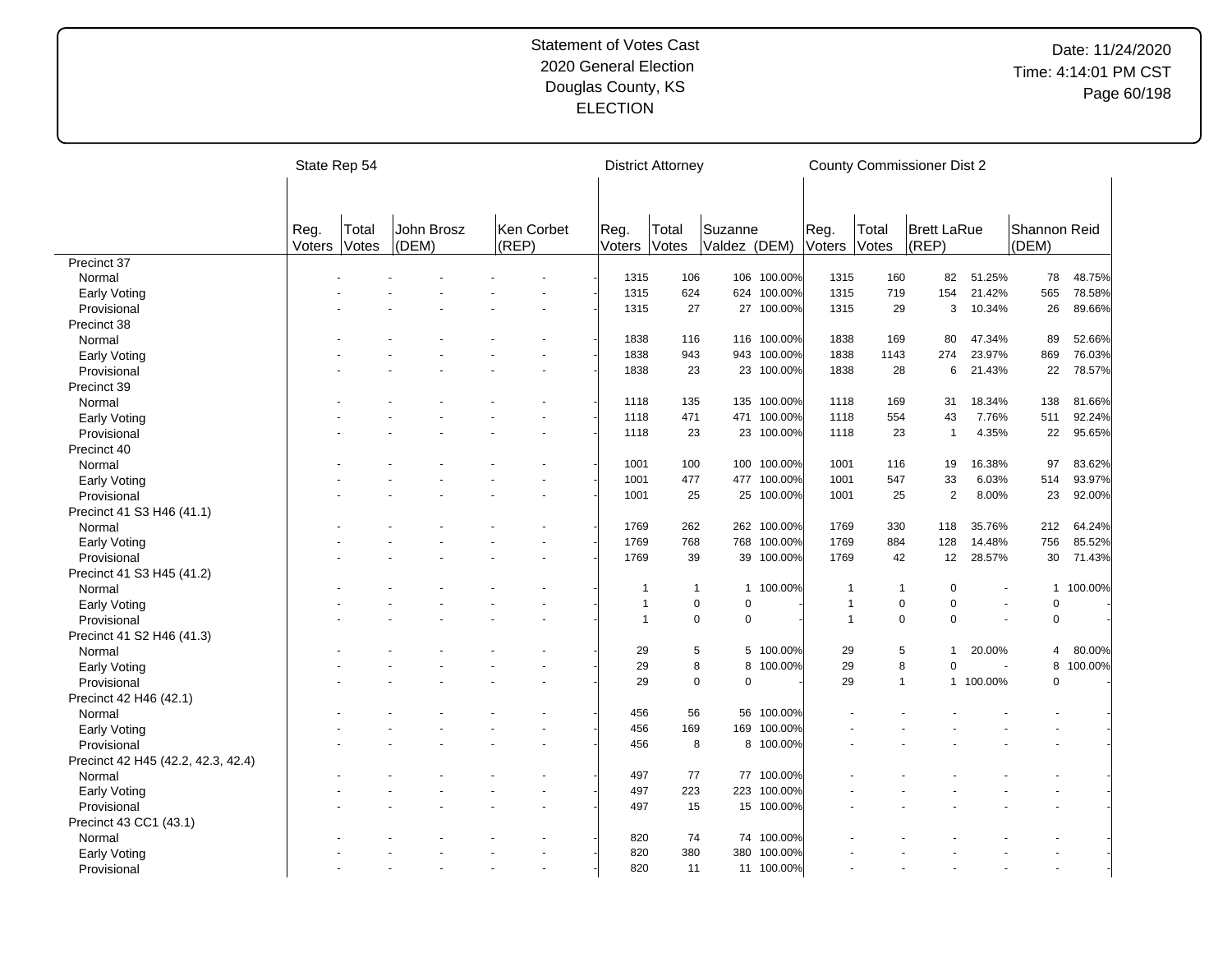|                              |                | State Rep 54   |                     |                     |                | <b>District Attorney</b> |                         |              |                |                | <b>County Commissioner Dist 2</b> |        |                       |        |
|------------------------------|----------------|----------------|---------------------|---------------------|----------------|--------------------------|-------------------------|--------------|----------------|----------------|-----------------------------------|--------|-----------------------|--------|
|                              |                |                |                     |                     |                |                          |                         |              |                |                |                                   |        |                       |        |
|                              | Reg.<br>Voters | Total<br>Votes | John Brosz<br>(DEM) | Ken Corbet<br>(REP) | Reg.<br>Voters | Total<br>Votes           | Suzanne<br>Valdez (DEM) |              | Reg.<br>Voters | Total<br>Votes | <b>Brett LaRue</b><br>(REP)       |        | Shannon Reid<br>(DEM) |        |
| Precinct 43 CC3 (43.2, 43.3) |                |                |                     |                     |                |                          |                         |              |                |                |                                   |        |                       |        |
| Normal                       |                |                |                     |                     | 1472           | 143                      |                         | 143 100.00%  |                |                |                                   |        |                       |        |
| Early Voting                 |                |                |                     |                     | 1472           | 681                      |                         | 681 100.00%  |                |                |                                   |        |                       |        |
| Provisional                  |                |                |                     |                     | 1472           | 36                       |                         | 36 100.00%   |                |                |                                   |        |                       |        |
| Precinct 44 H45 (44.1)       |                |                |                     |                     |                |                          |                         |              |                |                |                                   |        |                       |        |
| Normal                       |                |                |                     |                     | 744            | 105                      |                         | 105 100.00%  |                |                |                                   |        |                       |        |
| Early Voting                 |                |                |                     |                     | 744            | 363                      |                         | 363 100.00%  |                |                |                                   |        |                       |        |
| Provisional                  |                |                |                     |                     | 744            | 8                        |                         | 8 100.00%    |                |                |                                   |        |                       |        |
| Precinct 44 H44 (44.2)       |                |                |                     |                     |                |                          |                         |              |                |                |                                   |        |                       |        |
| Normal                       |                |                |                     |                     | 458            | 54                       |                         | 54 100.00%   |                |                |                                   |        |                       |        |
| Early Voting                 |                |                |                     |                     | 458            | 258                      |                         | 258 100.00%  |                |                |                                   |        |                       |        |
| Provisional                  |                |                |                     |                     | 458            | 5                        |                         | 5 100.00%    |                |                |                                   |        |                       |        |
| Precinct 45                  |                |                |                     |                     |                |                          |                         |              |                |                |                                   |        |                       |        |
| Normal                       |                |                |                     |                     | 1699           | 109                      | 109                     | 100.00%      |                |                |                                   |        |                       |        |
|                              |                |                |                     |                     | 1699           | 892                      |                         | 892 100.00%  |                |                |                                   |        |                       |        |
| Early Voting                 |                |                |                     |                     | 1699           | 25                       |                         | 25 100.00%   |                |                |                                   |        |                       |        |
| Provisional                  |                |                |                     |                     |                |                          |                         |              |                |                |                                   |        |                       |        |
| Precinct 46                  |                |                |                     |                     |                | 241                      |                         |              |                |                |                                   |        |                       |        |
| Normal                       |                |                |                     |                     | 2536           |                          |                         | 241 100.00%  |                |                |                                   |        |                       |        |
| Early Voting                 |                |                |                     |                     | 2536           | 1116                     |                         | 1116 100.00% |                |                |                                   |        |                       |        |
| Provisional                  |                |                |                     |                     | 2536           | 66                       | 66                      | 100.00%      |                |                |                                   |        |                       |        |
| Precinct 47                  |                |                |                     |                     |                |                          |                         |              |                |                |                                   |        |                       |        |
| Normal                       |                |                |                     |                     | 711            | 97                       |                         | 97 100.00%   |                |                |                                   |        |                       |        |
| Early Voting                 |                |                |                     |                     | 711            | 297                      | 297                     | 100.00%      |                |                |                                   |        |                       |        |
| Provisional                  |                |                |                     |                     | 711            | 18                       |                         | 18 100.00%   |                |                |                                   |        |                       |        |
| Precinct 48                  |                |                |                     |                     |                |                          |                         |              |                |                |                                   |        |                       |        |
| Normal                       |                |                |                     |                     | 1422           | 109                      |                         | 109 100.00%  |                |                |                                   |        |                       |        |
| Early Voting                 |                |                |                     |                     | 1422           | 753                      |                         | 753 100.00%  |                |                |                                   |        |                       |        |
| Provisional                  |                |                |                     |                     | 1422           | 17                       |                         | 17 100.00%   |                |                |                                   |        |                       |        |
| Precinct 49                  |                |                |                     |                     |                |                          |                         |              |                |                |                                   |        |                       |        |
| Normal                       |                |                |                     |                     | 2071           | 168                      | 168                     | 100.00%      |                |                |                                   |        |                       |        |
| Early Voting                 |                |                |                     |                     | 2071           | 1025                     | 1025                    | 100.00%      |                |                |                                   |        |                       |        |
| Provisional                  |                |                |                     |                     | 2071           | 33                       |                         | 33 100.00%   |                |                |                                   |        |                       |        |
| Precinct 50 City (50.2)      |                |                |                     |                     |                |                          |                         |              |                |                |                                   |        |                       |        |
| Normal                       |                |                |                     |                     | 1644           | 277                      |                         | 277 100.00%  | 1644           | 441            | 361                               | 81.86% | 80                    | 18.14% |
| Early Voting                 |                |                |                     |                     | 1644           | 516                      |                         | 516 100.00%  | 1644           | 690            | 400                               | 57.97% | 290                   | 42.03% |
| Provisional                  |                |                |                     |                     | 1644           | 26                       |                         | 26 100.00%   | 1644           | 34             | 20                                | 58.82% | 14                    | 41.18% |
| Precinct 50 Twp              |                |                |                     |                     |                |                          |                         |              |                |                |                                   |        |                       |        |
| Normal                       |                |                |                     |                     | 70             | 9                        |                         | 9 100.00%    | 70             | 17             | 13                                | 76.47% | 4                     | 23.53% |
| Early Voting                 |                |                |                     |                     | 70             | 20                       |                         | 20 100.00%   | 70             | 26             | 10                                | 38.46% | 16                    | 61.54% |
| Provisional                  |                |                |                     |                     | 70             | 2                        |                         | 2 100.00%    | 70             |                | $\overline{2}$<br>$\mathbf{1}$    | 50.00% | $\mathbf{1}$          | 50.00% |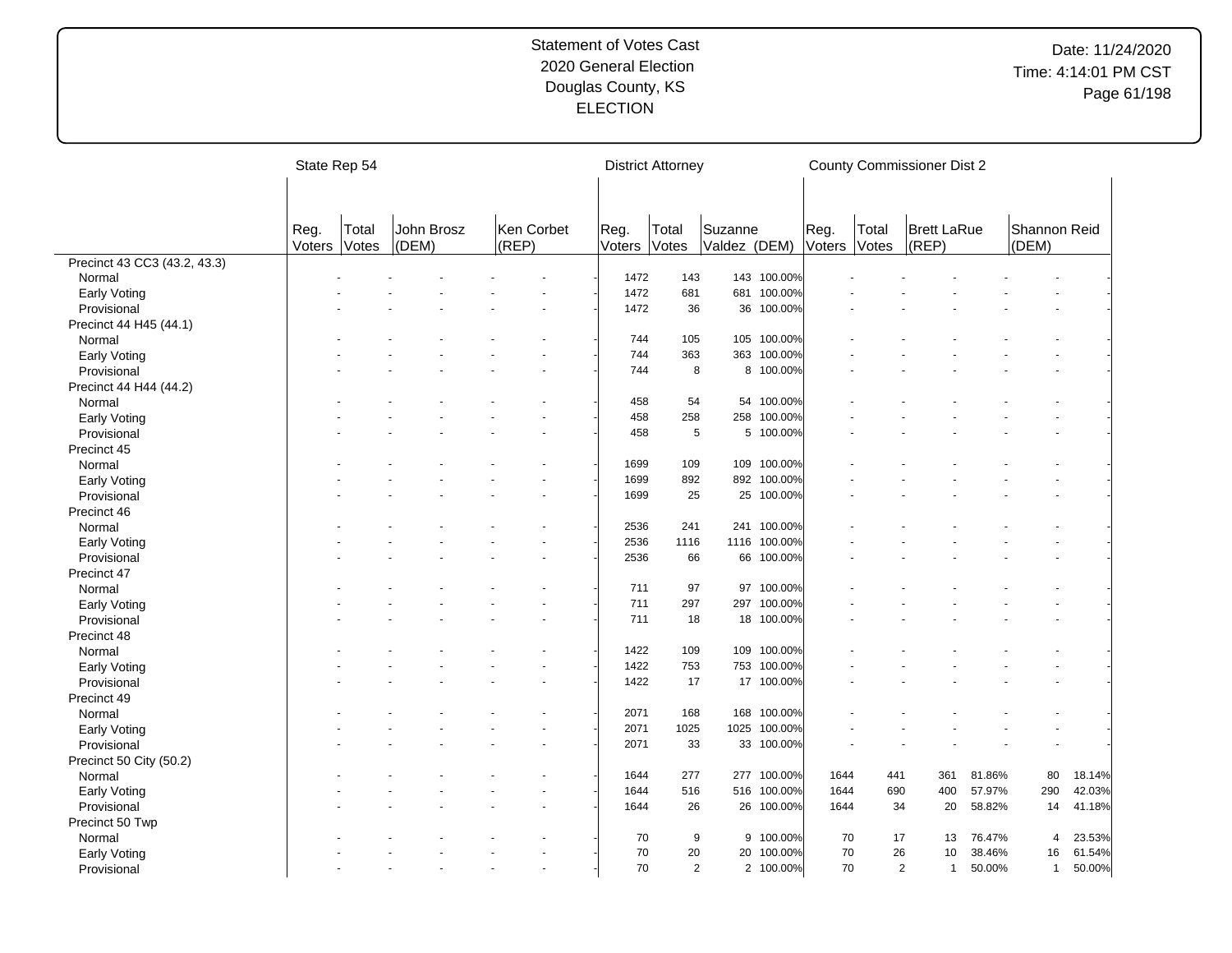|                                  | State Rep 54 |              |            |            |        | <b>District Attorney</b> |              |             |        |                | <b>County Commissioner Dist 2</b> |           |                |           |
|----------------------------------|--------------|--------------|------------|------------|--------|--------------------------|--------------|-------------|--------|----------------|-----------------------------------|-----------|----------------|-----------|
|                                  |              |              |            |            |        |                          |              |             |        |                |                                   |           |                |           |
|                                  | Reg.         | Total        | John Brosz | Ken Corbet | Reg.   | Total                    | Suzanne      |             | Reg.   | Total          | <b>Brett LaRue</b>                |           | Shannon Reid   |           |
|                                  | Voters       | <b>Votes</b> | (DEM)      | (REP)      | Voters | <b>Votes</b>             | Valdez (DEM) |             | Voters | <b>Votes</b>   | (REP)                             |           | (DEM)          |           |
| Precinct 51                      |              |              |            |            |        |                          |              |             |        |                |                                   |           |                |           |
| Normal                           |              |              |            |            | 557    | 120                      |              | 120 100.00% |        |                |                                   |           |                |           |
| Early Voting                     |              |              |            |            | 557    | 193                      | 193          | 100.00%     |        |                |                                   |           |                |           |
| Provisional                      |              |              |            |            | 557    | 6                        |              | 6 100.00%   |        |                |                                   |           |                |           |
| Precinct 52 City (52.3)          |              |              |            |            |        |                          |              |             |        |                |                                   |           |                |           |
| Normal                           |              |              |            |            | 684    | 120                      |              | 120 100.00% | 684    | 181            | 135                               | 74.59%    | 46             | 25.41%    |
| Early Voting                     |              |              |            |            | 684    | 209                      | 209          | 100.00%     | 684    | 263            | 110                               | 41.83%    | 153            | 58.17%    |
| Provisional                      |              |              |            |            | 684    | 14                       | 14           | 100.00%     | 684    | 20             | 16                                | 80.00%    | 4              | 20.00%    |
| Precinct 52 Twp                  |              |              |            |            |        |                          |              |             |        |                |                                   |           |                |           |
| Normal                           |              |              |            |            | 101    | 13                       |              | 13 100.00%  | 101    | 22             | 19                                | 86.36%    | 3              | 13.64%    |
| Early Voting                     |              |              |            |            | 101    | 32                       |              | 32 100.00%  | 101    | 47             | 31                                | 65.96%    | 16             | 34.04%    |
| Provisional                      |              |              |            |            | 101    | $\sqrt{2}$               |              | 2 100.00%   | 101    | $\overline{2}$ |                                   | 2 100.00% | $\pmb{0}$      |           |
| Precinct 53 H10 Twp              |              |              |            |            |        |                          |              |             |        |                |                                   |           |                |           |
| Normal                           |              |              |            |            | 707    | 102                      |              | 102 100.00% | 707    | 200            | 175                               | 87.50%    | 25             | 12.50%    |
| Early Voting                     |              |              |            |            | 707    | 251                      | 251          | 100.00%     | 707    | 350            | 201                               | 57.43%    | 149            | 42.57%    |
| Provisional                      |              |              |            |            | 707    | 10                       |              | 10 100.00%  | 707    | 14             | 9                                 | 64.29%    | 5              | 35.71%    |
| Precinct 53 H42 City (53.4)      |              |              |            |            |        |                          |              |             |        |                |                                   |           |                |           |
| Normal                           |              |              |            |            | 640    | 112                      |              | 112 100.00% | 640    | 171            | 129                               | 75.44%    | 42             | 24.56%    |
| <b>Early Voting</b>              |              |              |            |            | 640    | 227                      |              | 227 100.00% | 640    | 294            | 151                               | 51.36%    | 143            | 48.64%    |
| Provisional                      |              |              |            |            | 640    | $\overline{7}$           |              | 7 100.00%   | 640    | 13             | 11                                | 84.62%    | $\overline{2}$ | 15.38%    |
| Precinct 53 H42 Twp (53.5, 53.6) |              |              |            |            |        |                          |              |             |        |                |                                   |           |                |           |
| Normal                           |              |              |            |            | 250    | 32                       |              | 32 100.00%  | 250    | 50             | 38                                | 76.00%    | 12             | 24.00%    |
| Early Voting                     |              |              |            |            | 250    | 105                      | 105          | 100.00%     | 250    | 134            | 54                                | 40.30%    | 80             | 59.70%    |
| Provisional                      |              |              |            |            | 250    | $\pmb{0}$                | $\mathbf 0$  |             | 250    | $\overline{2}$ | $\mathbf{1}$                      | 50.00%    | $\overline{1}$ | 50.00%    |
| Precinct 54                      |              |              |            |            |        |                          |              |             |        |                |                                   |           |                |           |
| Normal                           |              |              |            |            | 1284   | 158                      | 158          | 100.00%     | 1284   | 252            | 197                               | 78.17%    | 55             | 21.83%    |
| Early Voting                     |              |              |            |            | 1284   | 449                      | 449          | 100.00%     | 1284   | 544            | 263                               | 48.35%    | 281            | 51.65%    |
| Provisional                      |              |              |            |            | 1284   | 16                       | 16           | 100.00%     | 1284   | 26             | 17                                | 65.38%    | 9              | 34.62%    |
| Precinct 55 S3 H45 (55.1)        |              |              |            |            |        |                          |              |             |        |                |                                   |           |                |           |
| Normal                           |              |              |            |            | 202    | 37                       | 37           | 100.00%     | 202    | 56             | 40                                | 71.43%    | 16             | 28.57%    |
| Early Voting                     |              |              |            |            | 202    | 69                       | 69           | 100.00%     | 202    | 87             | 37                                | 42.53%    | 50             | 57.47%    |
| Provisional                      |              |              |            |            | 202    | $\overline{2}$           |              | 2 100.00%   | 202    | $\overline{2}$ | 0                                 | ÷,        |                | 2 100.00% |
| Precinct 55 S3 H46 (55.2)        |              |              |            |            |        |                          |              |             |        |                |                                   |           |                |           |
| Normal                           |              |              |            |            | 75     | 11                       |              | 11 100.00%  | 75     | 16             | 10                                | 62.50%    | 6              | 37.50%    |
| Early Voting                     |              |              |            |            | 75     | 34                       | 34           | 100.00%     | 75     | 36             | 6                                 | 16.67%    | 30             | 83.33%    |
| Provisional                      |              |              |            |            | 75     | $\mathbf{1}$             |              | 1 100.00%   | 75     | $\mathbf{1}$   | $\mathbf 0$                       |           | $\mathbf{1}$   | 100.00%   |
| Precinct 55 S2 H45 (55.3)        |              |              |            |            |        |                          |              |             |        |                |                                   |           |                |           |
| Normal                           |              |              |            |            | 31     | 4                        | 4            | 100.00%     | 31     | 5              | 5                                 | 100.00%   | 0              |           |
| Early Voting                     |              |              |            |            | 31     | 15                       |              | 15 100.00%  | 31     | 18             | 3                                 | 16.67%    | 15             | 83.33%    |
|                                  |              |              |            |            | 31     | $\Omega$                 | $\Omega$     |             | 31     | $\Omega$       | $\Omega$                          |           | $\mathbf 0$    |           |
| Provisional                      |              |              |            |            |        |                          |              |             |        |                |                                   |           |                |           |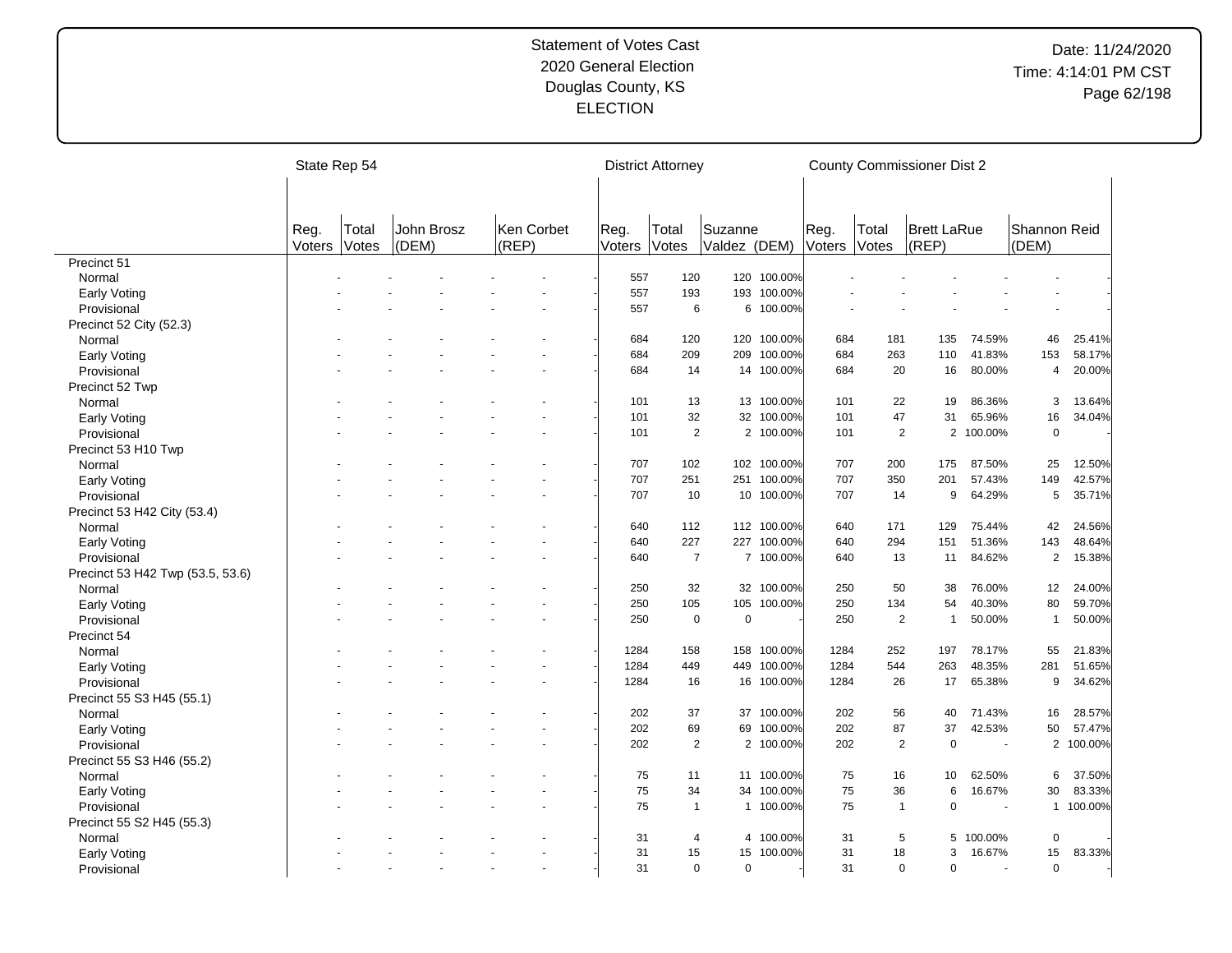|                                 | State Rep 54   |                       |                     |        |                     |        |                | <b>District Attorney</b> |                         |             |                |                       | <b>County Commissioner Dist 2</b> |        |                       |        |
|---------------------------------|----------------|-----------------------|---------------------|--------|---------------------|--------|----------------|--------------------------|-------------------------|-------------|----------------|-----------------------|-----------------------------------|--------|-----------------------|--------|
|                                 |                |                       |                     |        |                     |        |                |                          |                         |             |                |                       |                                   |        |                       |        |
|                                 | Reg.<br>Voters | Total<br><b>Votes</b> | John Brosz<br>(DEM) |        | Ken Corbet<br>(REP) |        | Reg.<br>Voters | Total<br><b>Votes</b>    | Suzanne<br>Valdez (DEM) |             | Reg.<br>Voters | Total<br><b>Votes</b> | <b>Brett LaRue</b><br>(REP)       |        | Shannon Reid<br>(DEM) |        |
| Precinct 56 S19                 |                |                       |                     |        |                     |        |                |                          |                         |             |                |                       |                                   |        |                       |        |
| Normal                          |                |                       |                     |        |                     |        | 1063           | 179                      |                         | 179 100.00% |                |                       |                                   |        |                       |        |
| Early Voting                    |                |                       |                     |        |                     |        | 1063           | 399                      | 399                     | 100.00%     |                |                       |                                   |        |                       |        |
| Provisional                     |                |                       |                     |        |                     |        | 1063           | 21                       |                         | 21 100.00%  |                |                       |                                   |        |                       |        |
| Precinct 56 S2                  |                |                       |                     |        |                     |        |                |                          |                         |             |                |                       |                                   |        |                       |        |
| Normal                          |                |                       |                     |        |                     |        | 179            | 23                       |                         | 23 100.00%  |                |                       |                                   |        |                       |        |
| <b>Early Voting</b>             |                |                       |                     |        |                     |        | 179            | 69                       | 69                      | 100.00%     |                |                       |                                   |        |                       |        |
| Provisional                     |                |                       |                     |        |                     |        | 179            | $\mathbf{2}$             |                         | 2 100.00%   |                |                       |                                   |        |                       |        |
| Precinct 57 S2 City (57.2)      |                |                       |                     |        |                     |        |                |                          |                         |             |                |                       |                                   |        |                       |        |
| Normal                          |                |                       |                     |        |                     |        | 407            | 91                       |                         | 91 100.00%  |                |                       |                                   |        |                       |        |
| Early Voting                    |                |                       |                     |        |                     |        | 407            | 115                      | 115                     | 100.00%     |                |                       |                                   |        |                       |        |
| Provisional                     |                |                       |                     |        |                     |        | 407            | 3                        |                         | 3 100.00%   |                |                       |                                   |        |                       |        |
| Precinct 57 S2 Twp (57.1, 57.4) |                |                       |                     |        |                     |        |                |                          |                         |             |                |                       |                                   |        |                       |        |
| Normal                          |                |                       |                     |        |                     |        | 368            | 35                       | 35                      | 100.00%     |                |                       |                                   |        |                       |        |
| Early Voting                    |                |                       |                     |        |                     |        | 368            | 148                      | 148                     | 100.00%     |                |                       |                                   |        |                       |        |
| Provisional                     |                |                       |                     |        |                     |        | 368            | $\overline{7}$           |                         | 7 100.00%   |                |                       |                                   |        |                       |        |
| Precinct 57 TWP S19 (57.3)      |                |                       |                     |        |                     |        |                |                          |                         |             |                |                       |                                   |        |                       |        |
| Normal                          |                |                       |                     |        |                     |        | 196            | 42                       |                         | 42 100.00%  |                |                       |                                   |        |                       |        |
| Early Voting                    |                |                       |                     |        |                     |        | 196            | 56                       |                         | 56 100.00%  |                |                       |                                   |        |                       |        |
| Provisional                     |                |                       |                     |        |                     |        | 196            | 3                        | 3                       | 100.00%     |                |                       |                                   |        |                       |        |
| Precinct 58                     |                |                       |                     |        |                     |        |                |                          |                         |             |                |                       |                                   |        |                       |        |
| Normal                          |                |                       |                     |        |                     |        | 317            | 59                       | 59                      | 100.00%     |                |                       |                                   |        |                       |        |
| <b>Early Voting</b>             |                |                       |                     |        |                     |        | 317            | 89                       | 89                      | 100.00%     |                |                       |                                   |        |                       |        |
| Provisional                     |                |                       |                     |        |                     |        | 317            | $\overline{7}$           |                         | 7 100.00%   |                |                       |                                   |        |                       |        |
| Precinct 59 H54                 |                |                       |                     |        |                     |        |                |                          |                         |             |                |                       |                                   |        |                       |        |
| Normal                          | 287            | 127                   | 26                  | 20.47% | 101                 | 79.53% | 287            | 80                       | 80                      | 100.00%     |                |                       |                                   |        |                       |        |
| <b>Early Voting</b>             | 287            | 82                    | 42                  | 51.22% | 40                  | 48.78% | 287            | 61                       |                         | 61 100.00%  |                |                       |                                   |        |                       |        |
| Provisional                     | 287            |                       | 3<br>$\mathbf{1}$   | 33.33% | $\overline{2}$      | 66.67% | 287            | 3                        |                         | 3 100.00%   |                |                       |                                   |        |                       |        |
| Precinct 59 H45                 |                |                       |                     |        |                     |        |                |                          |                         |             |                |                       |                                   |        |                       |        |
| Normal                          |                |                       |                     |        |                     |        | 395            | 76                       | 76                      | 100.00%     |                |                       |                                   |        |                       |        |
| Early Voting                    |                |                       |                     |        |                     |        | 395            | 146                      | 146                     | 100.00%     |                |                       |                                   |        |                       |        |
| Provisional                     |                |                       |                     |        |                     |        | 395            | $\mathbf{1}$             |                         | 1 100.00%   |                |                       |                                   |        |                       |        |
| Precinct 60                     |                |                       |                     |        |                     |        |                |                          |                         |             |                |                       |                                   |        |                       |        |
| Normal                          |                |                       |                     |        |                     |        | 1297           | 185                      |                         | 185 100.00% | 1297           | 291                   | 210                               | 72.16% | 81                    | 27.84% |
| Early Voting                    |                |                       |                     |        |                     |        | 1297           | 470                      | 470                     | 100.00%     | 1297           | 628                   | 307                               | 48.89% | 321                   | 51.11% |
| Provisional                     |                |                       |                     |        |                     |        | 1297           | 24                       |                         | 24 100.00%  | 1297           | 31                    | 17                                | 54.84% | 14                    | 45.16% |
| Precinct 61                     |                |                       |                     |        |                     |        |                |                          |                         |             |                |                       |                                   |        |                       |        |
| Normal                          |                |                       |                     |        |                     |        | 1596           | 276                      | 276                     | 100.00%     | 1596           | 440                   | 334                               | 75.91% | 106                   | 24.09% |
| <b>Early Voting</b>             |                |                       |                     |        |                     |        | 1596           | 556                      | 556                     | 100.00%     | 1596           | 708                   | 317                               | 44.77% | 391                   | 55.23% |
| Provisional                     |                |                       |                     |        |                     |        | 1596           | 21                       |                         | 21 100.00%  | 1596           | 33                    | 23                                | 69.70% | 10                    | 30.30% |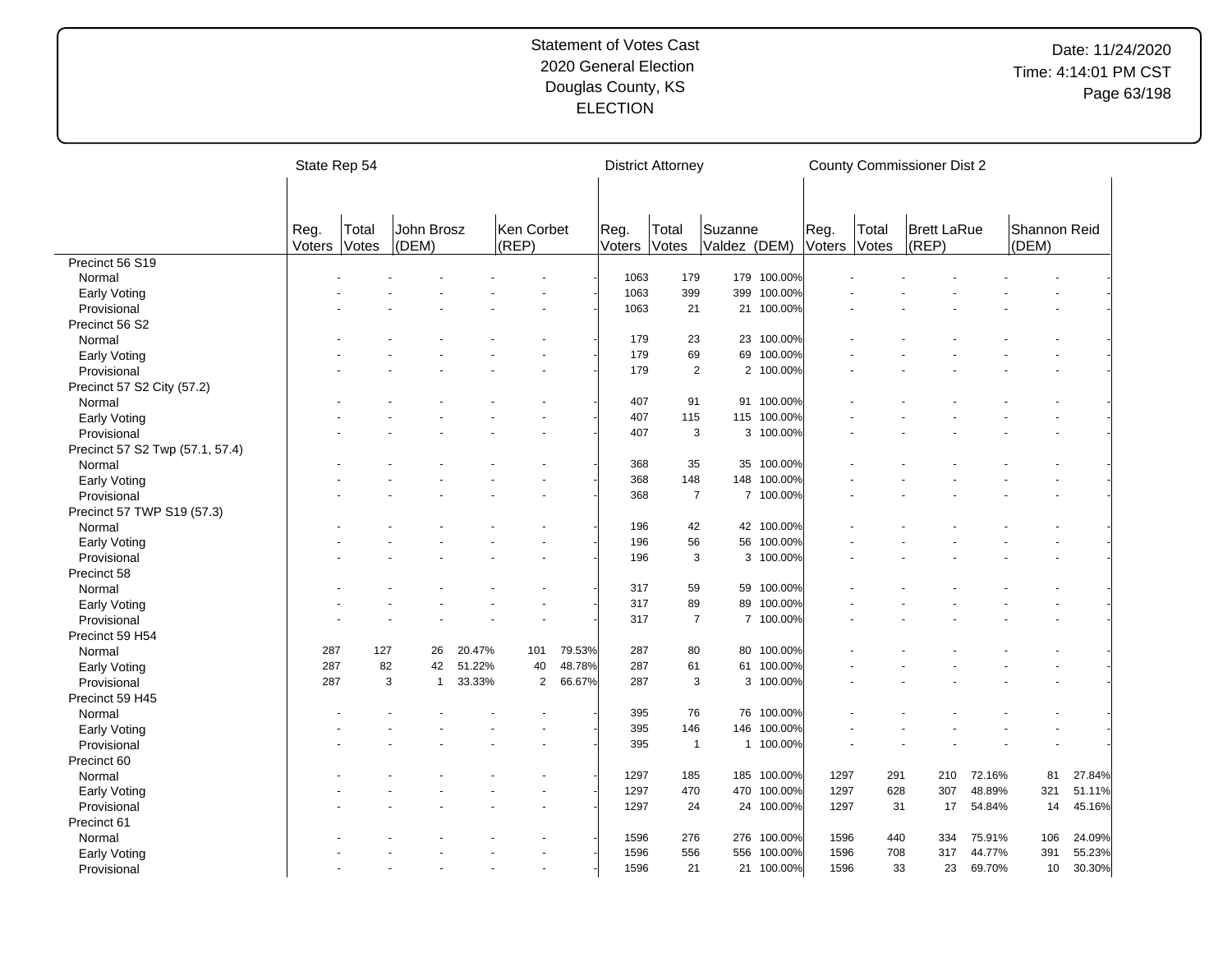|                                 |                | State Rep 54   |                     |                     |                | <b>District Attorney</b> |                         |             |                         | <b>County Commissioner Dist 2</b> |                             |                      |                       |           |
|---------------------------------|----------------|----------------|---------------------|---------------------|----------------|--------------------------|-------------------------|-------------|-------------------------|-----------------------------------|-----------------------------|----------------------|-----------------------|-----------|
|                                 |                |                |                     |                     |                |                          |                         |             |                         |                                   |                             |                      |                       |           |
|                                 | Reg.<br>Voters | Total<br>Votes | John Brosz<br>(DEM) | Ken Corbet<br>(REP) | Reg.<br>Voters | Total<br>Votes           | Suzanne<br>Valdez (DEM) |             | Reg.<br>Voters          | Total<br>Votes                    | <b>Brett LaRue</b><br>(REP) |                      | Shannon Reid<br>(DEM) |           |
| Precinct 62                     |                |                |                     |                     |                |                          |                         |             |                         |                                   |                             |                      |                       |           |
| Normal                          |                |                |                     |                     | 1407           | 224                      |                         | 224 100.00% | 1407                    | 351                               | 276                         | 78.63%               | 75                    | 21.37%    |
| Early Voting                    |                |                |                     |                     | 1407           | 472                      |                         | 472 100.00% | 1407                    | 652                               | 332                         | 50.92%               | 320                   | 49.08%    |
| Provisional                     |                |                |                     |                     | 1407           | 21                       |                         | 21 100.00%  | 1407                    | 29                                | 19                          | 65.52%               | 10                    | 34.48%    |
| Precinct 63                     |                |                |                     |                     |                |                          |                         |             |                         |                                   |                             |                      |                       |           |
| Normal                          |                |                |                     |                     | 940            | 149                      |                         | 149 100.00% | 940                     | 312                               | 252                         | 80.77%               | 60                    | 19.23%    |
| Early Voting                    |                |                |                     |                     | 940            | 316                      |                         | 316 100.00% | 940                     | 416                               | 174                         | 41.83%               | 242                   | 58.17%    |
| Provisional                     |                |                |                     |                     | 940            | 8                        |                         | 8 100.00%   | 940                     | 13                                | $\overline{7}$              | 53.85%               | 6                     | 46.15%    |
|                                 |                |                |                     |                     |                |                          |                         |             |                         |                                   |                             |                      |                       |           |
| Precinct 64 H45                 |                |                |                     |                     |                |                          |                         |             |                         |                                   |                             |                      |                       |           |
| Normal                          |                |                |                     |                     | 287            | 30                       | 30                      | 100.00%     |                         |                                   |                             |                      |                       |           |
| Early Voting                    |                |                |                     |                     | 287            | 131                      |                         | 131 100.00% |                         |                                   |                             |                      |                       |           |
| Provisional                     |                |                |                     |                     | 287            | $\overline{4}$           |                         | 4 100.00%   |                         |                                   |                             |                      |                       |           |
| Precinct 64 H46 497 (64.3)      |                |                |                     |                     |                |                          |                         |             |                         |                                   |                             |                      |                       |           |
| Normal                          |                |                |                     |                     | $\sqrt{2}$     | $\mathbf 0$              | 0                       |             |                         |                                   |                             |                      |                       |           |
| Early Voting                    |                |                |                     |                     | $\sqrt{2}$     | $\mathbf{1}$             |                         | 1 100.00%   |                         |                                   |                             |                      |                       |           |
| Provisional                     |                |                |                     |                     | $\overline{2}$ | $\mathbf 0$              | $\mathbf 0$             |             |                         |                                   |                             |                      |                       |           |
| Precinct 65 H10                 |                |                |                     |                     |                |                          |                         |             |                         |                                   |                             |                      |                       |           |
| Normal                          |                |                |                     |                     | 675            | 86                       | 86                      | 100.00%     | 675                     | 152                               | 120                         | 78.95%               | 32                    | 21.05%    |
| Early Voting                    |                |                |                     |                     | 675            | 273                      |                         | 273 100.00% | 675                     | 345                               | 145                         | 42.03%               | 200                   | 57.97%    |
| Provisional                     |                |                |                     |                     | 675            | 18                       |                         | 18 100.00%  | 675                     | 21                                | 11                          | 52.38%               | 10                    | 47.62%    |
| Precinct 65 H46 (65.4)          |                |                |                     |                     |                |                          |                         |             |                         |                                   |                             |                      |                       |           |
| Normal                          |                |                |                     |                     | 38             | $\mathbf{1}$             |                         | 1 100.00%   | 38                      | $\mathbf{1}$                      | $\mathbf{1}$                | 100.00%              | $\mathbf 0$           |           |
| Early Voting                    |                |                |                     |                     | 38             | 17                       |                         | 17 100.00%  | 38                      | 22                                | 10                          | 45.45%               | 12                    | 54.55%    |
| Provisional                     |                |                |                     |                     | 38             | $\overline{2}$           |                         | 2 100.00%   | 38                      | $\overline{2}$                    | $\mathbf 0$                 | ÷,                   |                       | 2 100.00% |
| Precinct 65 S2 H46 (65.6)       |                |                |                     |                     |                |                          |                         |             |                         |                                   |                             |                      |                       |           |
| Normal                          |                |                |                     |                     | 4              | $\mathbf 0$              | $\mathbf 0$             |             | 4                       | $\mathbf 0$                       | $\Omega$                    |                      | $\mathbf 0$           |           |
| Early Voting                    |                |                |                     |                     | $\overline{4}$ | $\mathbf 0$              | $\pmb{0}$               |             | 4                       | $\overline{2}$                    | $\Omega$                    |                      | $\overline{2}$        | 100.00%   |
| Provisional                     |                |                |                     |                     | $\overline{4}$ | $\mathbf 0$              | $\mathbf 0$             |             | $\overline{\mathbf{4}}$ | $\mathbf 0$                       | $\Omega$                    | $\ddot{\phantom{1}}$ | $\mathbf 0$           |           |
| Precinct 66 S19 H45 (66.1 66.2) |                |                |                     |                     |                |                          |                         |             |                         |                                   |                             |                      |                       |           |
| Normal                          |                |                |                     |                     | 287            | 34                       |                         | 34 100.00%  |                         |                                   |                             |                      |                       |           |
| Early Voting                    |                |                |                     |                     | 287            | 135                      |                         | 135 100.00% |                         |                                   |                             |                      |                       |           |
| Provisional                     |                |                |                     |                     | 287            | $\mathbf{1}$             |                         | 1 100.00%   |                         |                                   |                             |                      |                       |           |
| Precinct 66 S3 H44 (66.3)       |                |                |                     |                     |                |                          |                         |             |                         |                                   |                             |                      |                       |           |
|                                 |                |                |                     |                     |                |                          |                         |             |                         |                                   |                             |                      |                       |           |
| Normal                          |                |                |                     |                     | 0              | 0                        | 0                       |             |                         |                                   |                             |                      |                       |           |
| Early Voting                    |                |                |                     |                     | $\mathbf 0$    | $\mathbf 0$              | 0                       |             |                         |                                   |                             |                      |                       |           |
| Provisional                     |                |                |                     |                     | $\Omega$       | $\mathbf 0$              | $\mathbf 0$             |             |                         |                                   |                             |                      |                       |           |
| Precinct 66 S3 H45 (66.4)       |                |                |                     |                     |                |                          |                         |             |                         |                                   |                             |                      |                       |           |
| Normal                          |                |                |                     |                     | 3              | $\mathbf{1}$             |                         | 1 100.00%   |                         |                                   |                             |                      |                       |           |
| Early Voting                    |                |                |                     |                     | 3              | 2                        |                         | 2 100.00%   |                         |                                   |                             |                      |                       |           |
| Provisional                     |                |                |                     |                     | 3              | $\mathbf 0$              | $\Omega$                |             |                         |                                   |                             |                      |                       |           |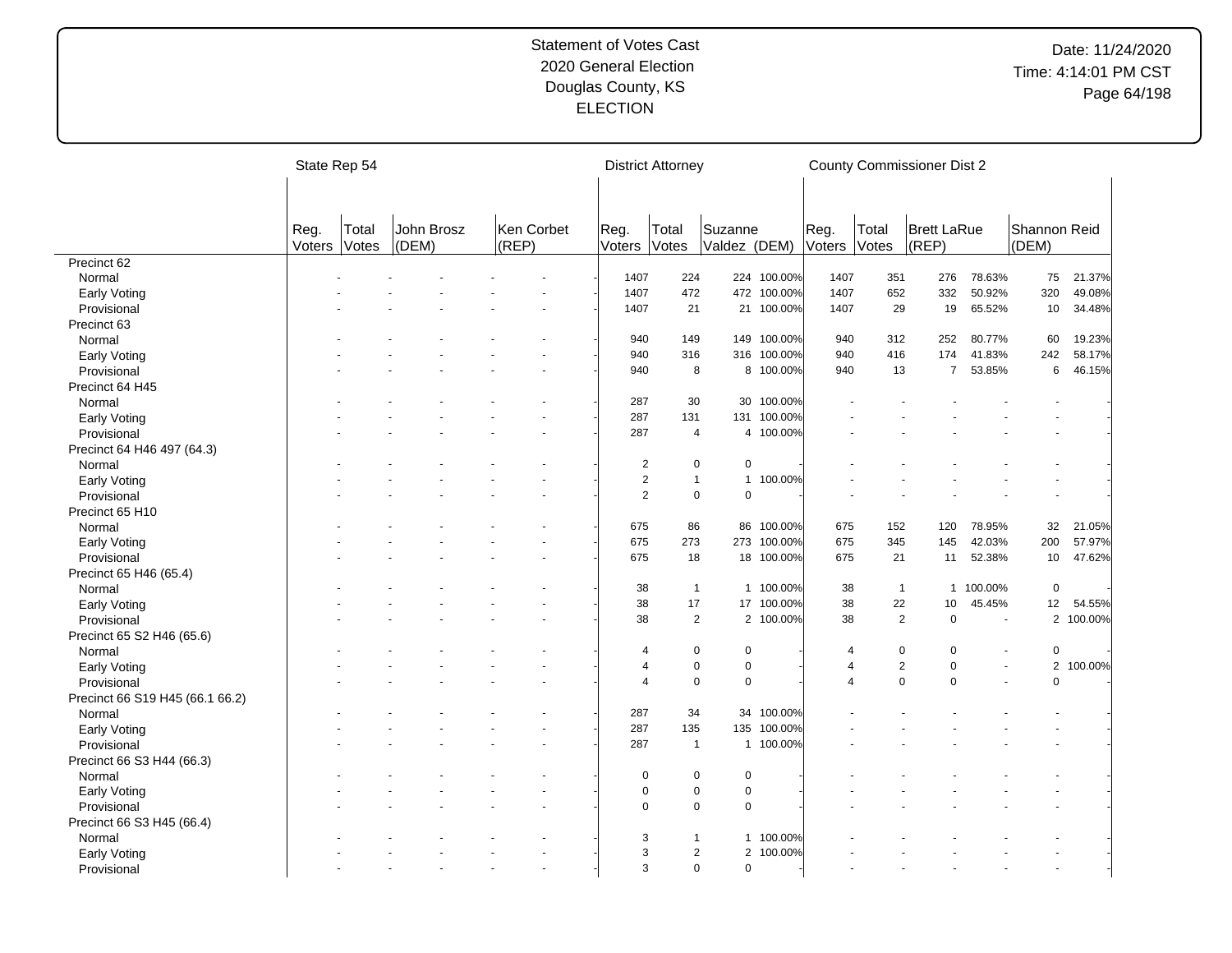|                                 | State Rep 54   |                |                               |                          |                     |           |                | <b>District Attorney</b> |                         |              |                |                | <b>County Commissioner Dist 2</b> |       |              |
|---------------------------------|----------------|----------------|-------------------------------|--------------------------|---------------------|-----------|----------------|--------------------------|-------------------------|--------------|----------------|----------------|-----------------------------------|-------|--------------|
|                                 |                |                |                               |                          |                     |           |                |                          |                         |              |                |                |                                   |       |              |
|                                 |                |                |                               |                          |                     |           |                |                          |                         |              |                |                |                                   |       |              |
|                                 | Reg.<br>Voters | Total<br>Votes | John Brosz<br>(DEM)           |                          | Ken Corbet<br>(REP) |           | Reg.<br>Voters | Total<br>Votes           | Suzanne<br>Valdez (DEM) |              | Reg.<br>Voters | Total<br>Votes | <b>Brett LaRue</b><br>(REP)       | (DEM) | Shannon Reid |
| Precinct 66 S19 H10 (66.5)      |                |                |                               |                          |                     |           |                |                          |                         |              |                |                |                                   |       |              |
| Normal                          |                |                |                               |                          |                     |           | 380            | 47                       |                         | 47 100.00%   |                |                |                                   |       |              |
| <b>Early Voting</b>             |                |                |                               |                          |                     |           | 380            | 136                      |                         | 136 100.00%  |                |                |                                   |       |              |
| Provisional                     |                |                |                               |                          |                     |           | 380            | $\overline{7}$           |                         | 7 100.00%    |                |                |                                   |       |              |
| Precinct 66 S3 H10 (66.7)       |                |                |                               |                          |                     |           |                |                          |                         |              |                |                |                                   |       |              |
| Normal                          |                |                |                               |                          |                     |           | 215            | 30                       |                         | 30 100.00%   |                |                |                                   |       |              |
| <b>Early Voting</b>             |                |                |                               |                          |                     |           | 215            | 83                       |                         | 83 100.00%   |                |                |                                   |       |              |
| Provisional                     |                |                |                               |                          |                     |           | 215            | 3                        |                         | 3 100.00%    |                |                |                                   |       |              |
| Precinct 67 S19 H54 (67.1,67.2) |                |                |                               |                          |                     |           |                |                          |                         |              |                |                |                                   |       |              |
| Normal                          | 473            | 177            | 32                            | 18.08%                   | 145                 | 81.92%    | 473            | 107                      | 107                     | 100.00%      |                |                |                                   |       |              |
| Early Voting                    | 473            | 185            | 83                            | 44.86%                   | 102                 | 55.14%    | 473            | 128                      | 128                     | 100.00%      |                |                |                                   |       |              |
| Provisional                     | 473            |                | $\mathbf 0$<br>$\overline{4}$ | $\overline{\phantom{a}}$ | $\overline{4}$      | 100.00%   | 473            | $\mathbf{1}$             | $\mathbf{1}$            | 100.00%      |                |                |                                   |       |              |
| Precinct 67 S19 H45             |                |                |                               |                          |                     |           |                |                          |                         |              |                |                |                                   |       |              |
| Normal                          |                |                |                               |                          |                     |           | 498            | 66                       |                         | 66 100.00%   |                |                |                                   |       |              |
| Early Voting                    |                |                |                               |                          |                     |           | 498            | 222                      |                         | 222 100.00%  |                |                |                                   |       |              |
| Provisional                     |                |                |                               |                          |                     |           | 498            | 6                        |                         | 6 100.00%    |                |                |                                   |       |              |
| Precinct 67 S3 H45              |                |                |                               |                          |                     |           |                |                          |                         |              |                |                |                                   |       |              |
| Normal                          |                |                |                               |                          |                     |           | 111            | 19                       | 19                      | 100.00%      |                |                |                                   |       |              |
| <b>Early Voting</b>             |                |                |                               |                          |                     |           | 111            | 34                       |                         | 34 100.00%   |                |                |                                   |       |              |
| Provisional                     |                |                |                               |                          |                     |           | 111            | $\mathbf{1}$             | $\mathbf{1}$            | 100.00%      |                |                |                                   |       |              |
| Precinct 67 S3 H54 (67.7,67.8)  |                |                |                               |                          |                     |           |                |                          |                         |              |                |                |                                   |       |              |
| Normal                          | 120            | 36             | 7                             | 19.44%                   | 29                  | 80.56%    | 120            | 31                       |                         | 31 100.00%   |                |                |                                   |       |              |
| <b>Early Voting</b>             | 120            | 55             | 32                            | 58.18%                   | 23                  | 41.82%    | 120            | 45                       | 45                      | 100.00%      |                |                |                                   |       |              |
| Provisional                     | 120            |                | $\mathbf{1}$<br>$\mathbf 0$   | ÷,                       |                     | 1 100.00% | 120            | $\mathbf{1}$             |                         | 1 100.00%    |                |                |                                   |       |              |
| Precinct 70                     |                |                |                               |                          |                     |           |                |                          |                         |              |                |                |                                   |       |              |
| Normal                          |                |                |                               |                          |                     |           | 20             | 3                        |                         | 3 100.00%    |                |                |                                   |       |              |
| <b>Early Voting</b>             |                |                |                               |                          |                     |           | 20             | 10                       | 10 <sup>1</sup>         | 100.00%      |                |                |                                   |       |              |
| Provisional                     |                |                |                               |                          |                     |           | 20             | $\pmb{0}$                | $\mathbf 0$             |              |                |                |                                   |       |              |
| Precinct 71                     |                |                |                               |                          |                     |           |                |                          |                         |              |                |                |                                   |       |              |
| Normal                          |                |                |                               |                          |                     |           | 1824           | 162                      |                         | 162 100.00%  |                |                |                                   |       |              |
| <b>Early Voting</b>             |                |                |                               |                          |                     |           | 1824           | 916                      |                         | 916 100.00%  |                |                |                                   |       |              |
| Provisional                     |                |                |                               |                          |                     |           | 1824           | 26                       |                         | 26 100.00%   |                |                |                                   |       |              |
| Precinct 74                     |                |                |                               |                          |                     |           |                |                          |                         |              |                |                |                                   |       |              |
| Normal                          |                |                |                               |                          |                     |           | 2459           | 313                      |                         | 313 100.00%  |                |                |                                   |       |              |
| Early Voting                    |                |                |                               |                          |                     |           | 2459           | 1181                     |                         | 1181 100.00% |                |                |                                   |       |              |
| Provisional                     |                |                |                               |                          |                     |           | 2459           | 43                       |                         | 43 100.00%   |                |                |                                   |       |              |
| Precinct 76                     |                |                |                               |                          |                     |           |                |                          |                         |              |                |                |                                   |       |              |
|                                 |                |                |                               |                          |                     |           | 105            | 18                       | 18                      | 100.00%      |                |                |                                   |       |              |
| Normal                          |                |                |                               |                          |                     |           | 105            | 45                       |                         | 45 100.00%   |                |                |                                   |       |              |
| Early Voting                    |                |                |                               |                          |                     |           | 105            | 5                        |                         | 5 100.00%    |                |                |                                   |       |              |
| Provisional                     |                |                |                               |                          |                     |           |                |                          |                         |              |                |                |                                   |       |              |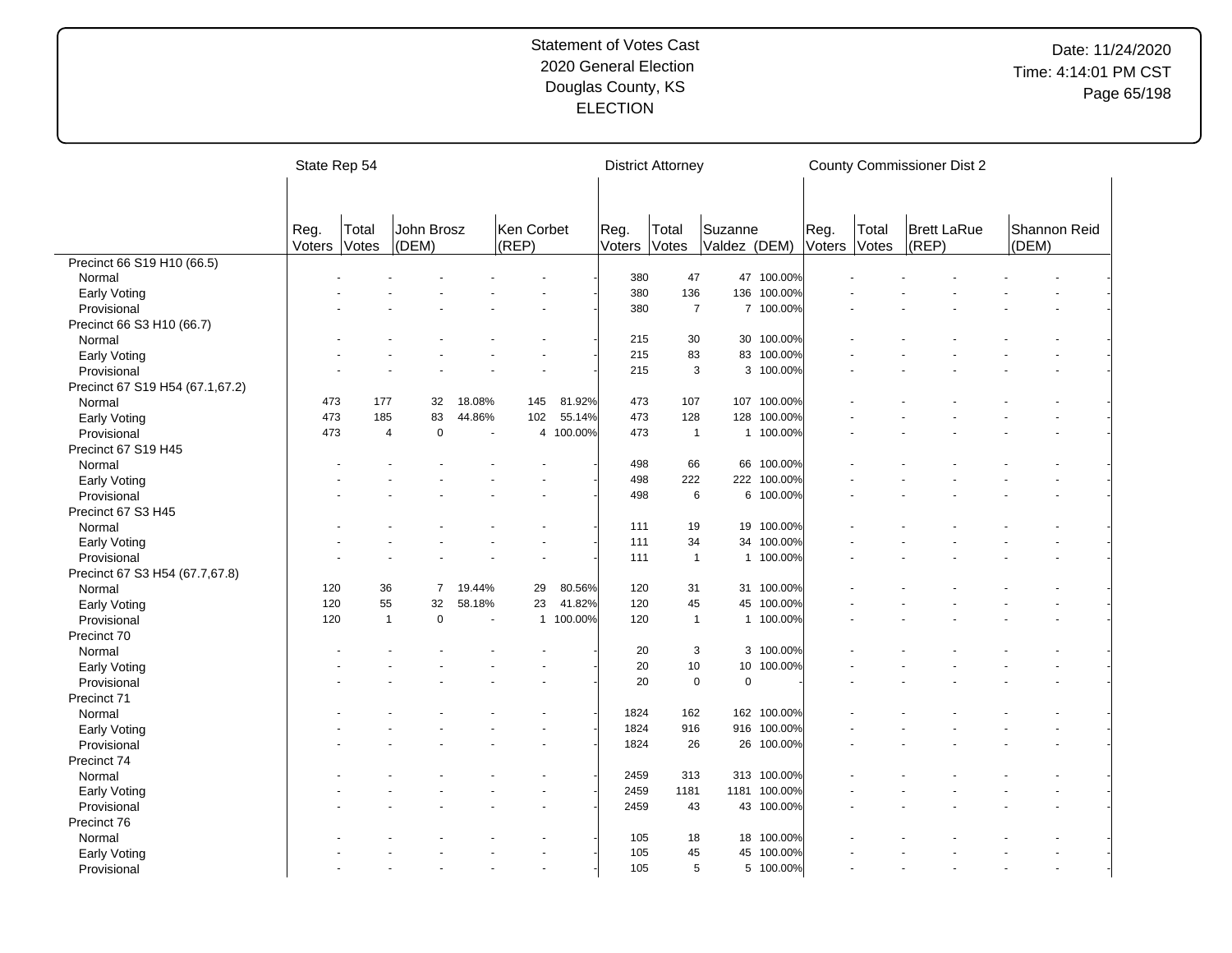|              | State Rep 54 |       |            |        |             |        |                | <b>District Attorney</b> |              |            |               |       | <b>County Commissioner Dist 2</b> |        |               |        |
|--------------|--------------|-------|------------|--------|-------------|--------|----------------|--------------------------|--------------|------------|---------------|-------|-----------------------------------|--------|---------------|--------|
|              |              |       |            |        |             |        |                |                          |              |            |               |       |                                   |        |               |        |
|              | Reg.         | Total | John Brosz |        | lKen Corbet |        | Reg.           | Total                    | Suzanne      |            | Reg.          | Total | <b>Brett LaRue</b>                |        | IShannon Reid |        |
|              | Voters       | Votes | (DEM)      |        | (REP)       |        | Voters   Votes |                          | Valdez (DEM) |            | <b>Noters</b> | Votes | $ $ (REP)                         |        | $ $ (DEM)     |        |
| Precinct 77  |              |       |            |        |             |        |                |                          |              |            |               |       |                                   |        |               |        |
| Normal       |              |       |            |        |             |        | 994            | 90                       |              | 90 100.00% | 994           | 122   | 52                                | 42.62% | 70            | 57.38% |
| Early Voting |              |       |            |        |             |        | 994            | 370                      | 370          | 100.00%    | 994           | 436   | 122                               | 27.98% | 314           | 72.02% |
| Provisional  |              |       |            |        |             |        | 994            | 26                       |              | 26 100.00% | 994           | 31    | 10                                | 32.26% | 21            | 67.74% |
| Total        |              |       |            |        |             |        |                |                          |              |            |               |       |                                   |        |               |        |
| Normal       | 880          | 340   | 65         | 19.12% | 275         | 80.88% | 82391          | 9386                     | 9386         | 100.00%    | 27127         | 5041  | 3064                              | 60.78% | 1977          | 39.22% |
| Early Voting | 880          | 322   | 157        | 48.76% | 165         | 51.24% | 82391          | 35088                    | 35088        | 100.00%    | 27127         | 13572 | 3887                              | 28.64% | 9685          | 71.36% |
| Provisional  | 880          | 8     |            | 12.50% |             | 87.50% | 82391          | 1506                     | 1506         | 100.00%    | 27127         | 577   | 219                               | 37.95% | 358           | 62.05% |
| Total        | 880          | 670   | 223        | 33.28% | 447         | 66.72% | 82391          | 45980                    | 45980        | 100.00%    | 27127         | 19190 | 7170                              | 37.36% | 12020         | 62.64% |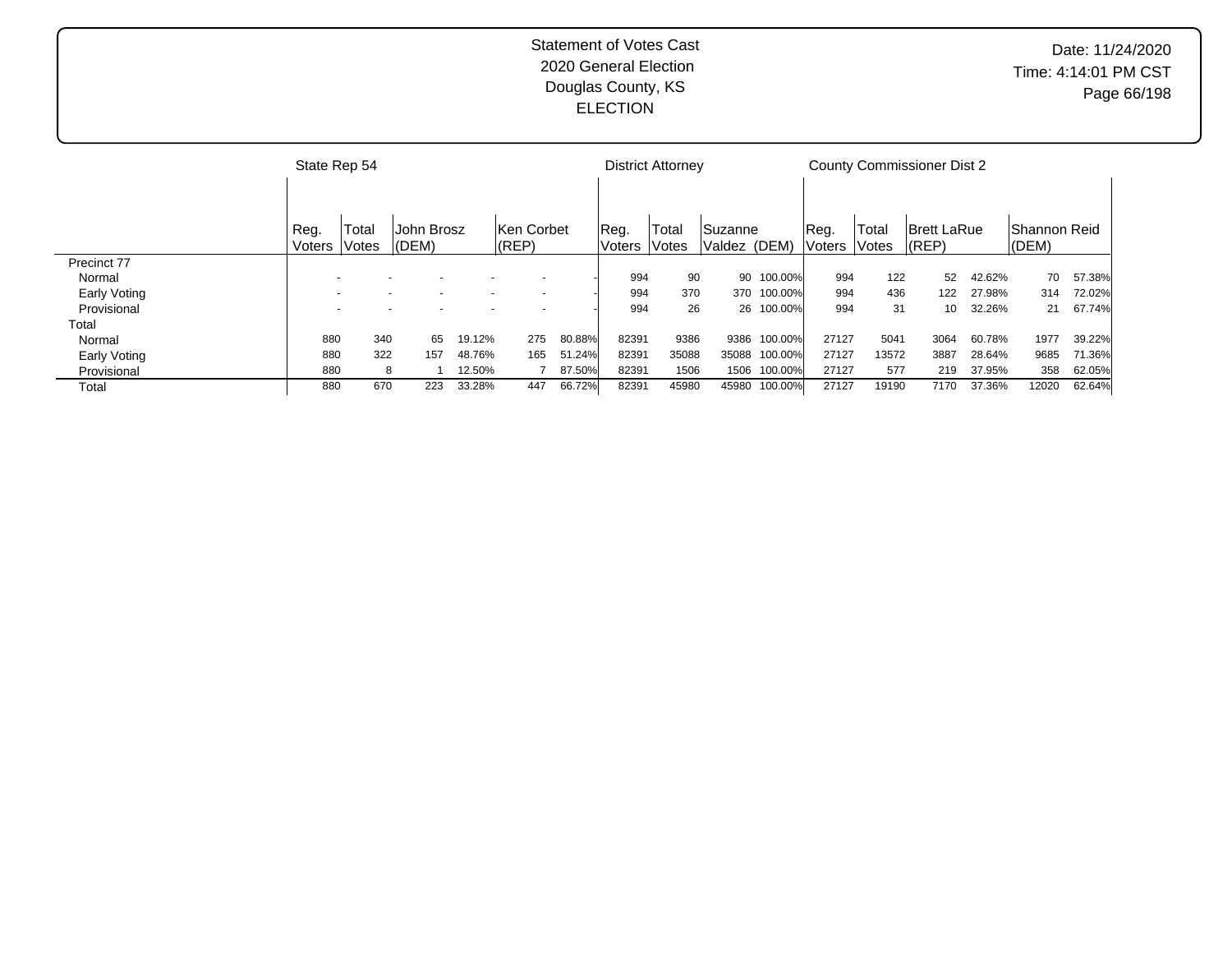|                     |                |                | County Commission 3rd Dist |                           | Co Clerk       |                |                     |             | CO Treas       |                |                            |             |
|---------------------|----------------|----------------|----------------------------|---------------------------|----------------|----------------|---------------------|-------------|----------------|----------------|----------------------------|-------------|
|                     | Reg.<br>Voters | Total<br>Votes | Pam<br>McDermott<br>(REP)  | Shannon<br>Portillo (DEM) | Reg.<br>Voters | Total<br>Votes | Jamie Shew<br>(DEM) |             | Reg.<br>Voters | Total<br>Votes | <b>Adam Rains</b><br>(DEM) |             |
| Jurisdiction Wide   |                |                |                            |                           |                |                |                     |             |                |                |                            |             |
| Precinct 1          |                |                |                            |                           |                |                |                     |             |                |                |                            |             |
| Normal              |                |                |                            |                           | 809            | 92             |                     | 92 100.00%  | 809            | 90             | 90                         | 100.00%     |
| Early Voting        |                |                |                            |                           | 809            | 410            |                     | 410 100.00% | 809            | 403            |                            | 403 100.00% |
| Provisional         |                |                |                            |                           | 809            | 15             |                     | 15 100.00%  | 809            | 15             |                            | 15 100.00%  |
| Precinct 2          |                |                |                            |                           |                |                |                     |             |                |                |                            |             |
| Normal              |                |                |                            |                           | 848            | 70             |                     | 70 100.00%  | 848            | 63             |                            | 63 100.00%  |
| Early Voting        |                |                |                            |                           | 848            | 489            | 489                 | 100.00%     | 848            | 467            |                            | 467 100.00% |
| Provisional         |                |                |                            |                           | 848            | 17             | 17                  | 100.00%     | 848            | 17             |                            | 17 100.00%  |
| Precinct 3          |                |                |                            |                           |                |                |                     |             |                |                |                            |             |
| Normal              |                |                |                            |                           | 1116           | 99             | 99                  | 100.00%     | 1116           | 98             |                            | 98 100.00%  |
| Early Voting        |                |                |                            |                           | 1116           | 521            | 521                 | 100.00%     | 1116           | 505            |                            | 505 100.00% |
| Provisional         |                |                |                            |                           | 1116           | 36             |                     | 36 100.00%  | 1116           | 35             |                            | 35 100.00%  |
| Precinct 4          |                |                |                            |                           |                |                |                     |             |                |                |                            |             |
| Normal              |                |                |                            |                           | 1013           | 151            | 151                 | 100.00%     | 1013           | 146            | 146                        | 100.00%     |
| <b>Early Voting</b> |                |                |                            |                           | 1013           | 408            | 408                 | 100.00%     | 1013           | 397            | 397                        | 100.00%     |
| Provisional         |                |                |                            |                           | 1013           | 25             |                     | 25 100.00%  | 1013           | 25             |                            | 25 100.00%  |
| Precinct 5          |                |                |                            |                           |                |                |                     |             |                |                |                            |             |
| Normal              |                |                |                            |                           | 930            | 95             | 95                  | 100.00%     | 930            | 95             | 95                         | 100.00%     |
| Early Voting        |                |                |                            |                           | 930            | 387            | 387                 | 100.00%     | 930            | 372            |                            | 372 100.00% |
| Provisional         |                |                |                            |                           | 930            | 15             |                     | 15 100.00%  | 930            | 15             |                            | 15 100.00%  |
| Precinct 6          |                |                |                            |                           |                |                |                     |             |                |                |                            |             |
| Normal              |                |                |                            |                           | 1052           | 95             | 95                  | 100.00%     | 1052           | 92             |                            | 92 100.00%  |
| <b>Early Voting</b> |                |                |                            |                           | 1052           | 576            | 576                 | 100.00%     | 1052           | 561            |                            | 561 100.00% |
| Provisional         |                |                |                            |                           | 1052           | 14             |                     | 14 100.00%  | 1052           | 15             |                            | 15 100.00%  |
| Precinct 7          |                |                |                            |                           |                |                |                     |             |                |                |                            |             |
| Normal              |                |                |                            |                           | 660            | 68             | 68                  | 100.00%     | 660            | 67             |                            | 67 100.00%  |
| <b>Early Voting</b> |                |                |                            |                           | 660            | 196            | 196                 | 100.00%     | 660            | 194            | 194                        | 100.00%     |
| Provisional         |                |                |                            |                           | 660            | 12             |                     | 12 100.00%  | 660            | 12             |                            | 12 100.00%  |
| Precinct 8          |                |                |                            |                           |                |                |                     |             |                |                |                            |             |
| Normal              |                |                |                            |                           | 1010           | 109            | 109                 | 100.00%     | 1010           | 109            | 109                        | 100.00%     |
| Early Voting        |                |                |                            |                           | 1010           | 290            | 290                 | 100.00%     | 1010           | 282            |                            | 282 100.00% |
| Provisional         |                |                |                            |                           | 1010           | 29             |                     | 29 100.00%  | 1010           | 30             |                            | 30 100.00%  |
| Precinct 9          |                |                |                            |                           |                |                |                     |             |                |                |                            |             |
| Normal              |                |                |                            |                           | 788            | 53             | 53                  | 100.00%     | 788            | 52             |                            | 52 100.00%  |
| <b>Early Voting</b> |                |                |                            |                           | 788            | 284            | 284                 | 100.00%     | 788            | 274            |                            | 274 100.00% |
| Provisional         |                |                |                            |                           | 788            | 22             |                     | 22 100.00%  | 788            | 23             |                            | 23 100.00%  |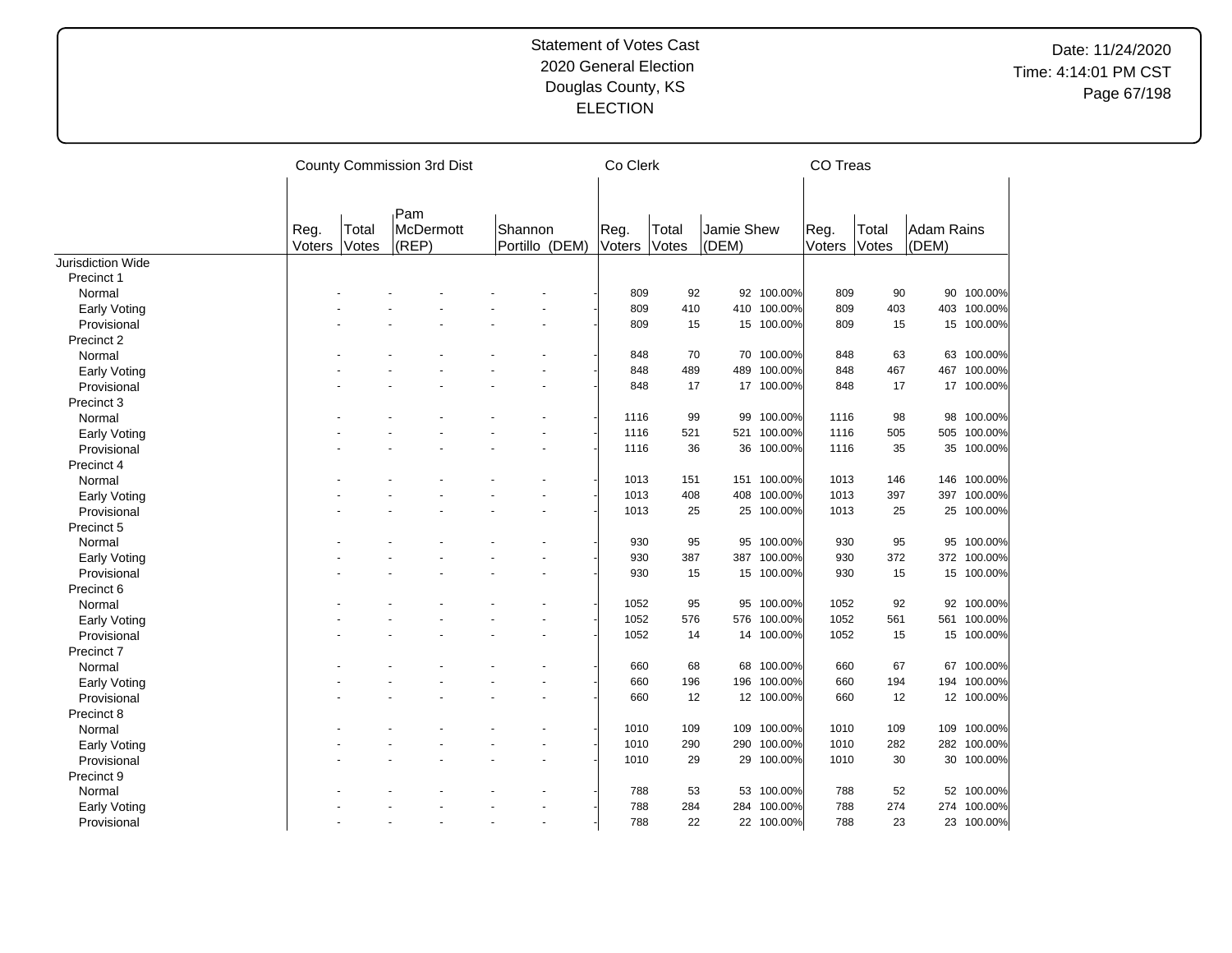|              |        |       | County Commission 3rd Dist |        |                |        | Co Clerk |       |            |             | CO Treas |       |                   |             |
|--------------|--------|-------|----------------------------|--------|----------------|--------|----------|-------|------------|-------------|----------|-------|-------------------|-------------|
|              |        |       |                            |        |                |        |          |       |            |             |          |       |                   |             |
|              |        |       | Pam                        |        |                |        |          |       |            |             |          |       |                   |             |
|              | Reg.   | Total | <b>McDermott</b>           |        | Shannon        |        | Reg.     | Total | Jamie Shew |             | Reg.     | Total | <b>Adam Rains</b> |             |
|              | Voters | Votes | (REF)                      |        | Portillo (DEM) |        | Voters   | Votes | (DEM)      |             | Voters   | Votes | (DEM)             |             |
| Precinct 10  |        |       |                            |        |                |        |          |       |            |             |          |       |                   |             |
| Normal       |        |       |                            |        |                |        | 735      | 72    |            | 72 100.00%  | 735      | 69    |                   | 69 100.00%  |
| Early Voting |        |       |                            |        |                |        | 735      | 82    | 82         | 100.00%     | 735      | 83    | 83                | 100.00%     |
| Provisional  |        |       |                            |        |                |        | 735      | 13    |            | 13 100.00%  | 735      | 13    |                   | 13 100.00%  |
| Precinct 11  |        |       |                            |        |                |        |          |       |            |             |          |       |                   |             |
| Normal       |        |       |                            |        |                |        | 884      | 131   | 131        | 100.00%     | 884      | 125   |                   | 125 100.00% |
| Early Voting |        |       |                            |        |                |        | 884      | 409   | 409        | 100.00%     | 884      | 400   | 400               | 100.00%     |
| Provisional  |        |       |                            |        |                |        | 884      | 21    | 21         | 100.00%     | 884      | 21    |                   | 21 100.00%  |
| Precinct 12  |        |       |                            |        |                |        |          |       |            |             |          |       |                   |             |
| Normal       |        |       |                            |        |                |        | 1609     | 213   | 213        | 100.00%     | 1609     | 202   |                   | 202 100.00% |
| Early Voting |        |       |                            |        |                |        | 1609     | 714   | 714        | 100.00%     | 1609     | 699   | 699               | 100.00%     |
| Provisional  |        |       |                            |        |                |        | 1609     | 25    |            | 25 100.00%  | 1609     | 26    |                   | 26 100.00%  |
| Precinct 13  |        |       |                            |        |                |        |          |       |            |             |          |       |                   |             |
| Normal       |        |       |                            |        |                |        | 1084     | 114   |            | 114 100.00% | 1084     | 109   |                   | 109 100.00% |
| Early Voting |        |       |                            |        |                |        | 1084     | 621   | 621        | 100.00%     | 1084     | 600   | 600               | 100.00%     |
| Provisional  |        |       |                            |        |                |        | 1084     | 19    | 19         | 100.00%     | 1084     | 19    |                   | 19 100.00%  |
| Precinct 14  |        |       |                            |        |                |        |          |       |            |             |          |       |                   |             |
| Normal       | 2394   | 357   | 153                        | 42.86% | 204            | 57.14% | 2394     | 265   | 265        | 100.00%     | 2394     | 266   |                   | 266 100.00% |
|              | 2394   | 1015  | 280                        | 27.59% | 735            | 72.41% | 2394     | 906   | 906        | 100.00%     | 2394     | 896   |                   | 896 100.00% |
| Early Voting | 2394   | 54    | 13                         | 24.07% | 41             | 75.93% | 2394     | 51    | 51         | 100.00%     | 2394     | 50    | 50                |             |
| Provisional  |        |       |                            |        |                |        |          |       |            |             |          |       |                   | 100.00%     |
| Precinct 15  |        |       |                            |        |                |        |          |       |            |             |          |       |                   |             |
| Normal       |        |       |                            |        |                |        | 1512     | 152   |            | 152 100.00% | 1512     | 146   | 146               | 100.00%     |
| Early Voting |        |       |                            |        |                |        | 1512     | 697   | 697        | 100.00%     | 1512     | 679   | 679               | 100.00%     |
| Provisional  |        |       |                            |        |                |        | 1512     | 37    |            | 37 100.00%  | 1512     | 36    |                   | 36 100.00%  |
| Precinct 16  |        |       |                            |        |                |        |          |       |            |             |          |       |                   |             |
| Normal       | 1125   | 137   | 62                         | 45.26% | 75             | 54.74% | 1125     | 94    | 94         | 100.00%     | 1125     | 98    | 98                | 100.00%     |
| Early Voting | 1125   | 633   | 125                        | 19.75% | 508            | 80.25% | 1125     | 578   | 578        | 100.00%     | 1125     | 574   |                   | 574 100.00% |
| Provisional  | 1125   | 27    | $\overline{7}$             | 25.93% | 20             | 74.07% | 1125     | 24    |            | 24 100.00%  | 1125     | 25    |                   | 25 100.00%  |
| Precinct 17  |        |       |                            |        |                |        |          |       |            |             |          |       |                   |             |
| Normal       | 1556   | 187   | 98                         | 52.41% | 89             | 47.59% | 1556     | 127   | 127        | 100.00%     | 1556     | 123   | 123               | 100.00%     |
| Early Voting | 1556   | 937   | 273                        | 29.14% | 664            | 70.86% | 1556     | 802   |            | 802 100.00% | 1556     | 798   | 798               | 100.00%     |
| Provisional  | 1556   | 19    | 5                          | 26.32% | 14             | 73.68% | 1556     | 16    |            | 16 100.00%  | 1556     | 16    |                   | 16 100.00%  |
| Precinct 18  |        |       |                            |        |                |        |          |       |            |             |          |       |                   |             |
| Normal       | 1876   | 278   | 149                        | 53.60% | 129            | 46.40% | 1876     | 191   | 191        | 100.00%     | 1876     | 196   |                   | 196 100.00% |
| Early Voting | 1876   | 1073  | 328                        | 30.57% | 745            | 69.43% | 1876     | 905   | 905        | 100.00%     | 1876     | 905   | 905               | 100.00%     |
| Provisional  | 1876   | 33    | 16                         | 48.48% | 17             | 51.52% | 1876     | 28    | 28         | 100.00%     | 1876     | 29    |                   | 29 100.00%  |
| Precinct 19  |        |       |                            |        |                |        |          |       |            |             |          |       |                   |             |
| Normal       | 1354   | 109   | 81                         | 74.31% | 28             | 25.69% | 1354     | 74    |            | 74 100.00%  | 1354     | 71    | 71                | 100.00%     |
| Early Voting | 1354   | 883   | 333                        | 37.71% | 550            | 62.29% | 1354     | 732   | 732        | 100.00%     | 1354     | 717   |                   | 717 100.00% |
| Provisional  | 1354   | 30    | $\overline{7}$             | 23.33% | 23             | 76.67% | 1354     | 27    |            | 27 100.00%  | 1354     | 28    |                   | 28 100.00%  |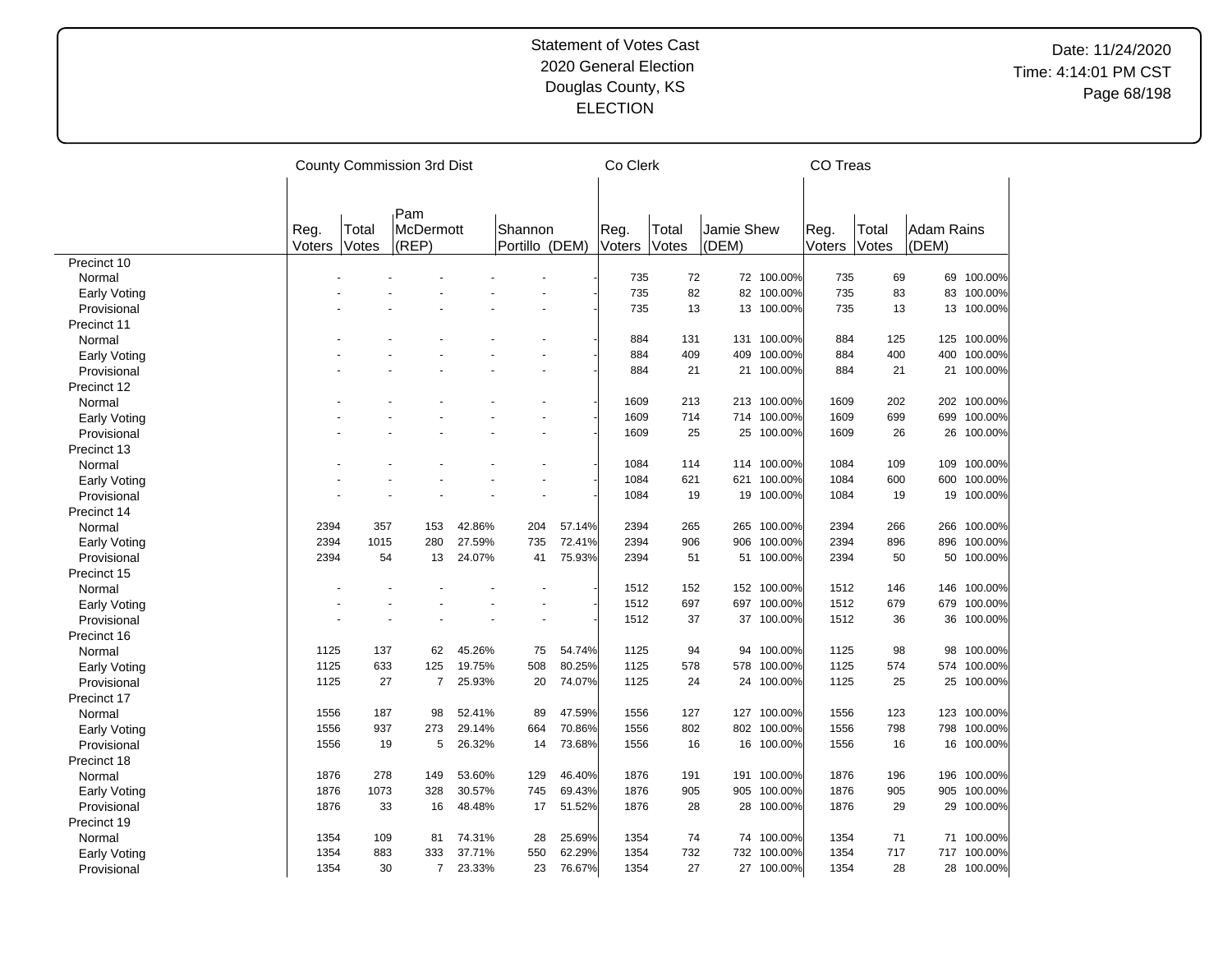|                     |                       |                | County Commission 3rd Dist       |        |                           |        | Co Clerk       |                |                     |             | CO Treas       |                |                     |             |
|---------------------|-----------------------|----------------|----------------------------------|--------|---------------------------|--------|----------------|----------------|---------------------|-------------|----------------|----------------|---------------------|-------------|
|                     |                       |                |                                  |        |                           |        |                |                |                     |             |                |                |                     |             |
|                     | Reg.<br><b>Voters</b> | Total<br>Votes | Pam<br><b>McDermott</b><br>(REP) |        | Shannon<br>Portillo (DEM) |        | Reg.<br>Voters | Total<br>Votes | Jamie Shew<br>(DEM) |             | Reg.<br>Voters | Total<br>Votes | Adam Rains<br>(DEM) |             |
| Precinct 20         |                       |                |                                  |        |                           |        |                |                |                     |             |                |                |                     |             |
| Normal              |                       |                |                                  |        |                           |        | 1758           | 180            |                     | 180 100.00% | 1758           | 165            |                     | 165 100.00% |
| Early Voting        |                       |                |                                  |        |                           |        | 1758           | 915            | 915                 | 100.00%     | 1758           | 888            | 888                 | 100.00%     |
| Provisional         |                       |                |                                  |        |                           |        | 1758           | 29             |                     | 29 100.00%  | 1758           | 27             |                     | 27 100.00%  |
| Precinct 21         |                       |                |                                  |        |                           |        |                |                |                     |             |                |                |                     |             |
| Normal              |                       |                |                                  |        |                           |        | 616            | 31             | 31                  | 100.00%     | 616            | 30             |                     | 30 100.00%  |
| <b>Early Voting</b> |                       |                |                                  |        |                           |        | 616            | 329            | 329                 | 100.00%     | 616            | 309            | 309                 | 100.00%     |
| Provisional         |                       |                |                                  |        |                           |        | 616            | 10             |                     | 10 100.00%  | 616            | 9              |                     | 9 100.00%   |
| Precinct 22         |                       |                |                                  |        |                           |        |                |                |                     |             |                |                |                     |             |
| Normal              | 1406                  | 236            | 119                              | 50.42% | 117                       | 49.58% | 1406           | 199            | 199                 | 100.00%     | 1406           | 201            |                     | 201 100.00% |
| Early Voting        | 1406                  | 671            | 170                              | 25.34% | 501                       | 74.66% | 1406           | 600            | 600                 | 100.00%     | 1406           | 603            | 603                 | 100.00%     |
| Provisional         | 1406                  | 43             | 13                               | 30.23% | 30                        | 69.77% | 1406           | 35             |                     | 35 100.00%  | 1406           | 35             |                     | 35 100.00%  |
| Precinct 23         |                       |                |                                  |        |                           |        |                |                |                     |             |                |                |                     |             |
| Normal              |                       |                |                                  |        |                           |        | 757            | 102            |                     | 102 100.00% | 757            | 98             |                     | 98 100.00%  |
| Early Voting        |                       |                |                                  |        |                           |        | 757            | 380            | 380                 | 100.00%     | 757            | 369            | 369                 | 100.00%     |
| Provisional         |                       |                |                                  |        |                           |        | 757            | 15             |                     | 15 100.00%  | 757            | 14             |                     | 14 100.00%  |
| Precinct 24         |                       |                |                                  |        |                           |        |                |                |                     |             |                |                |                     |             |
|                     | 826                   | 84             | 43                               | 51.19% | 41                        | 48.81% | 826            | 71             | 71                  | 100.00%     | 826            | 75             |                     | 75 100.00%  |
| Normal              | 826                   | 475            |                                  | 34.32% | 312                       | 65.68% | 826            | 406            | 406                 | 100.00%     |                | 393            |                     | 393 100.00% |
| Early Voting        | 826                   | 25             | 163<br>5                         |        | 20                        |        | 826            |                | 21                  |             | 826            |                |                     |             |
| Provisional         |                       |                |                                  | 20.00% |                           | 80.00% |                | 21             |                     | 100.00%     | 826            | 21             | 21                  | 100.00%     |
| Precinct 25         |                       |                |                                  |        |                           |        |                |                |                     |             |                |                |                     |             |
| Normal              |                       |                |                                  |        |                           |        | 1031           | 72             |                     | 72 100.00%  | 1031           | 72             |                     | 72 100.00%  |
| Early Voting        |                       |                |                                  |        |                           |        | 1031           | 265            | 265                 | 100.00%     | 1031           | 260            | 260                 | 100.00%     |
| Provisional         |                       |                |                                  |        |                           |        | 1031           | 20             |                     | 20 100.00%  | 1031           | 20             |                     | 20 100.00%  |
| Precinct 26         |                       |                |                                  |        |                           |        |                |                |                     |             |                |                |                     |             |
| Normal              |                       |                |                                  |        |                           |        | 933            | 76             | 76                  | 100.00%     | 933            | 75             |                     | 75 100.00%  |
| Early Voting        |                       |                |                                  |        |                           |        | 933            | 427            | 427                 | 100.00%     | 933            | 413            |                     | 413 100.00% |
| Provisional         |                       |                |                                  |        |                           |        | 933            | 18             |                     | 18 100.00%  | 933            | 16             |                     | 16 100.00%  |
| Precinct 27         |                       |                |                                  |        |                           |        |                |                |                     |             |                |                |                     |             |
| Normal              |                       |                |                                  |        |                           |        | 971            | 82             | 82                  | 100.00%     | 971            | 83             | 83                  | 100.00%     |
| Early Voting        |                       |                |                                  |        |                           |        | 971            | 435            | 435                 | 100.00%     | 971            | 454            | 454                 | 100.00%     |
| Provisional         |                       |                |                                  |        |                           |        | 971            | 16             |                     | 16 100.00%  | 971            | 16             |                     | 16 100.00%  |
| Precinct 28         |                       |                |                                  |        |                           |        |                |                |                     |             |                |                |                     |             |
| Normal              |                       |                |                                  |        |                           |        | 553            | 46             | 46                  | 100.00%     | 553            | 46             | 46                  | 100.00%     |
| Early Voting        |                       |                |                                  |        |                           |        | 553            | 301            | 301                 | 100.00%     | 553            | 306            | 306                 | 100.00%     |
| Provisional         |                       |                |                                  |        |                           |        | 553            | 8              | 8                   | 100.00%     | 553            | 8              |                     | 8 100.00%   |
| Precinct 29         |                       |                |                                  |        |                           |        |                |                |                     |             |                |                |                     |             |
| Normal              |                       |                |                                  |        |                           |        | 929            | 113            |                     | 113 100.00% | 929            | 112            |                     | 112 100.00% |
| Early Voting        |                       |                |                                  |        |                           |        | 929            | 396            | 396                 | 100.00%     | 929            | 406            | 406                 | 100.00%     |
| Provisional         |                       |                |                                  |        |                           |        | 929            | 21             | 21                  | 100.00%     | 929            | 21             | 21                  | 100.00%     |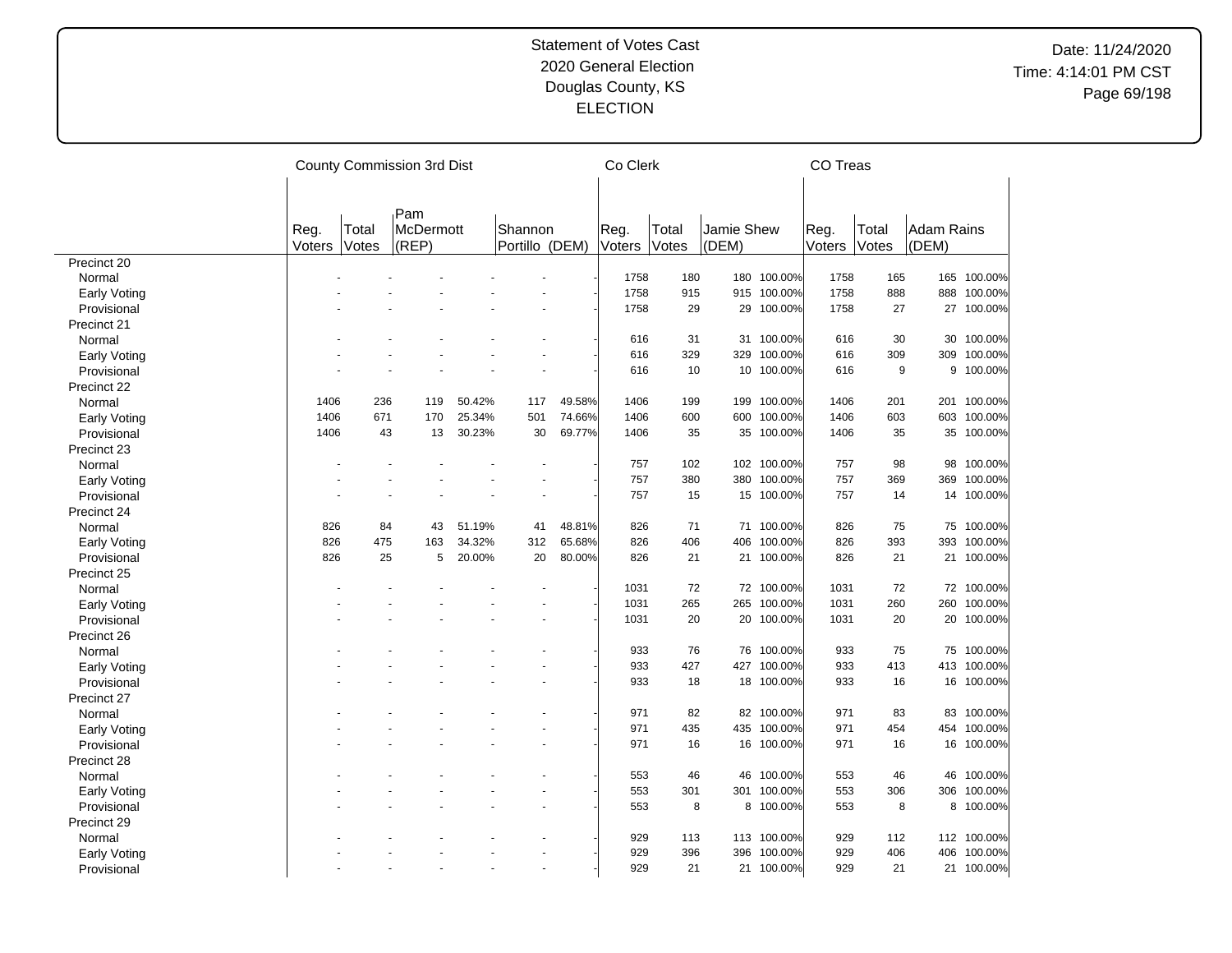|                       |        |       | County Commission 3rd Dist |        |                          |        | Co Clerk |                |              |             | CO Treas |                |              |             |
|-----------------------|--------|-------|----------------------------|--------|--------------------------|--------|----------|----------------|--------------|-------------|----------|----------------|--------------|-------------|
|                       |        |       |                            |        |                          |        |          |                |              |             |          |                |              |             |
|                       |        |       | Pam                        |        |                          |        |          |                |              |             |          |                |              |             |
|                       | Reg.   | Total | McDermott                  |        | Shannon                  |        | Reg.     | Total          | Jamie Shew   |             | Reg.     | Total          | Adam Rains   |             |
|                       | Voters | Votes | (REP)                      |        | Portillo (DEM)           |        | Voters   | Votes          | (DEM)        |             | Voters   | Votes          | (DEM)        |             |
| Precinct 30 S2 (30.1) |        |       |                            |        |                          |        |          |                |              |             |          |                |              |             |
| Normal                | 316    | 38    | 13                         | 34.21% | 25                       | 65.79% | 316      | 31             |              | 31 100.00%  | 316      | 32             |              | 32 100.00%  |
| Early Voting          | 316    | 172   | 30                         | 17.44% | 142                      | 82.56% | 316      | 150            | 150          | 100.00%     | 316      | 151            |              | 151 100.00% |
| Provisional           | 316    | 8     | 1                          | 12.50% | $\overline{7}$           | 87.50% | 316      | $\overline{7}$ |              | 7 100.00%   | 316      | $\overline{7}$ |              | 7 100.00%   |
| Precinct 30 S3 (30.2) |        |       |                            |        |                          |        |          |                |              |             |          |                |              |             |
| Normal                | 795    | 118   | 28                         | 23.73% | 90                       | 76.27% | 795      | 105            |              | 105 100.00% | 795      | 102            |              | 102 100.00% |
| Early Voting          | 795    | 252   | 28                         | 11.11% | 224                      | 88.89% | 795      | 234            |              | 234 100.00% | 795      | 238            |              | 238 100.00% |
| Provisional           | 795    | 22    | 3                          | 13.64% | 19                       | 86.36% | 795      | 22             |              | 22 100.00%  | 795      | 22             |              | 22 100.00%  |
| Precinct 31           |        |       |                            |        |                          |        |          |                |              |             |          |                |              |             |
| Normal                |        |       |                            |        |                          |        | 1124     | 164            | 164          | 100.00%     | 1124     | 156            | 156          | 100.00%     |
| Early Voting          |        |       |                            |        |                          |        | 1124     | 555            | 555          | 100.00%     | 1124     | 543            |              | 543 100.00% |
| Provisional           |        |       |                            |        |                          |        | 1124     | 28             |              | 28 100.00%  | 1124     | 28             |              | 28 100.00%  |
| Precinct 32           |        |       |                            |        |                          |        |          |                |              |             |          |                |              |             |
|                       |        | 170   |                            |        | 99                       |        |          | 139            | 139          | 100.00%     |          |                |              | 145 100.00% |
| Normal                | 1032   |       | 71                         | 41.76% |                          | 58.24% | 1032     |                |              |             | 1032     | 145            |              |             |
| <b>Early Voting</b>   | 1032   | 394   | 110                        | 27.92% | 284                      | 72.08% | 1032     | 333            | 333          | 100.00%     | 1032     | 333            |              | 333 100.00% |
| Provisional           | 1032   | 28    | 8                          | 28.57% | 20                       | 71.43% | 1032     | 24             |              | 24 100.00%  | 1032     | 26             |              | 26 100.00%  |
| Precinct 33           |        |       |                            |        |                          |        |          |                |              |             |          |                |              |             |
| Normal                |        |       |                            |        |                          |        | 935      | 80             | 80           | 100.00%     | 935      | 77             |              | 77 100.00%  |
| Early Voting          |        |       |                            |        |                          |        | 935      | 560            | 560          | 100.00%     | 935      | 549            |              | 549 100.00% |
| Provisional           |        |       |                            |        |                          |        | 935      | 14             | 14           | 100.00%     | 935      | 12             |              | 12 100.00%  |
| Precinct 34 S2 (34.1) |        |       |                            |        |                          |        |          |                |              |             |          |                |              |             |
| Normal                |        |       |                            |        |                          |        | 604      | 61             | 61           | 100.00%     | 604      | 62             |              | 62 100.00%  |
| Early Voting          |        |       |                            |        |                          |        | 604      | 337            | 337          | 100.00%     | 604      | 339            | 339          | 100.00%     |
| Provisional           |        |       |                            |        |                          |        | 604      | 9              |              | 9 100.00%   | 604      | 10             |              | 10 100.00%  |
| Precinct 34 S3 (34.2) |        |       |                            |        |                          |        |          |                |              |             |          |                |              |             |
| Normal                |        |       |                            |        |                          |        | 167      | 13             |              | 13 100.00%  | 167      | 11             |              | 11 100.00%  |
| <b>Early Voting</b>   |        |       |                            |        |                          |        | 167      | 59             | 59           | 100.00%     | 167      | 59             | 59           | 100.00%     |
| Provisional           |        |       |                            |        |                          |        | 167      | $\mathbf{1}$   | 1            | 100.00%     | 167      | $\overline{1}$ | $\mathbf{1}$ | 100.00%     |
| Precinct 35 S2 (35.1) |        |       |                            |        |                          |        |          |                |              |             |          |                |              |             |
| Normal                |        |       |                            |        |                          |        | 1150     | 132            |              | 132 100.00% | 1150     | 125            |              | 125 100.00% |
| Early Voting          |        |       |                            |        |                          |        | 1150     | 511            | 511          | 100.00%     | 1150     | 497            |              | 497 100.00% |
| Provisional           |        |       |                            |        |                          |        | 1150     | 24             |              | 24 100.00%  | 1150     | 23             |              | 23 100.00%  |
| Precinct 35 S3 (35.2) |        |       |                            |        |                          |        |          |                |              |             |          |                |              |             |
| Normal                |        |       |                            |        |                          |        | 86       | 20             |              | 20 100.00%  | 86       | 20             |              | 20 100.00%  |
|                       |        |       |                            |        |                          |        | 86       | 33             | 33           | 100.00%     | 86       | 31             | 31           | 100.00%     |
| Early Voting          |        |       |                            |        |                          |        | 86       | $\mathbf{1}$   | $\mathbf{1}$ | 100.00%     | 86       | $\overline{1}$ |              | 1 100.00%   |
| Provisional           |        |       |                            |        |                          |        |          |                |              |             |          |                |              |             |
| Precinct 36           |        |       |                            |        |                          |        |          |                |              |             |          |                |              |             |
| Normal                |        |       |                            |        |                          |        | 898      | 69             | 69           | 100.00%     | 898      | 64             | 64           | 100.00%     |
| <b>Early Voting</b>   |        |       |                            |        |                          |        | 898      | 424            |              | 424 100.00% | 898      | 415            |              | 415 100.00% |
| Provisional           |        |       |                            |        | $\overline{\phantom{a}}$ |        | 898      | 22             |              | 22 100.00%  | 898      | 21             |              | 21 100.00%  |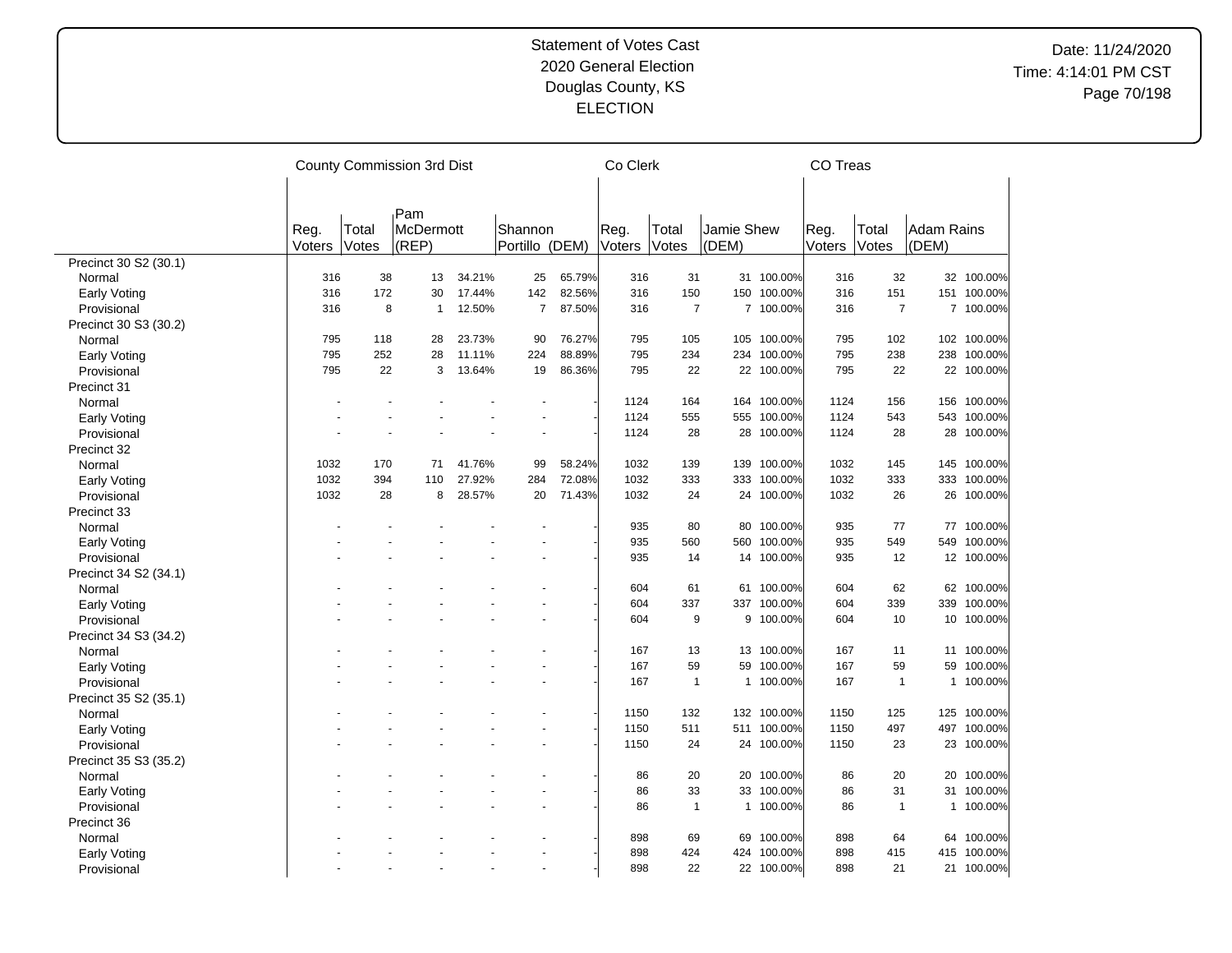|                                    |                       |                | County Commission 3rd Dist       |  | Co Clerk                  |                |                |                     | CO Treas     |                |                |                            |             |
|------------------------------------|-----------------------|----------------|----------------------------------|--|---------------------------|----------------|----------------|---------------------|--------------|----------------|----------------|----------------------------|-------------|
|                                    |                       |                |                                  |  |                           |                |                |                     |              |                |                |                            |             |
|                                    | Reg.<br><b>Voters</b> | Total<br>Votes | Pam<br><b>McDermott</b><br>(REP) |  | Shannon<br>Portillo (DEM) | Reg.<br>Voters | Total<br>Votes | Jamie Shew<br>(DEM) |              | Reg.<br>Voters | Total<br>Votes | <b>Adam Rains</b><br>(DEM) |             |
| Precinct 37                        |                       |                |                                  |  |                           |                |                |                     |              |                |                |                            |             |
| Normal                             |                       |                |                                  |  |                           | 1315           | 98             |                     | 98 100.00%   | 1315           | 96             |                            | 96 100.00%  |
| Early Voting                       |                       |                |                                  |  |                           | 1315           | 638            | 638                 | 100.00%      | 1315           | 636            | 636                        | 100.00%     |
| Provisional                        |                       |                |                                  |  |                           | 1315           | 25             |                     | 25 100.00%   | 1315           | 25             |                            | 25 100.00%  |
| Precinct 38                        |                       |                |                                  |  |                           |                |                |                     |              |                |                |                            |             |
| Normal                             |                       |                |                                  |  |                           | 1838           | 113            |                     | 113 100.00%  | 1838           | 118            |                            | 118 100.00% |
| <b>Early Voting</b>                |                       |                |                                  |  |                           | 1838           | 1007           |                     | 1007 100.00% | 1838           | 993            | 993                        | 100.00%     |
| Provisional                        |                       |                |                                  |  |                           | 1838           | 24             |                     | 24 100.00%   | 1838           | 24             |                            | 24 100.00%  |
| Precinct 39                        |                       |                |                                  |  |                           |                |                |                     |              |                |                |                            |             |
| Normal                             |                       |                |                                  |  |                           | 1118           | 147            |                     | 147 100.00%  | 1118           | 143            |                            | 143 100.00% |
| Early Voting                       |                       |                |                                  |  |                           | 1118           | 525            |                     | 525 100.00%  | 1118           | 517            |                            | 517 100.00% |
| Provisional                        |                       |                |                                  |  |                           | 1118           | 25             |                     | 25 100.00%   | 1118           | 23             |                            | 23 100.00%  |
| Precinct 40                        |                       |                |                                  |  |                           |                |                |                     |              |                |                |                            |             |
| Normal                             |                       |                |                                  |  |                           | 1001           | 109            |                     | 109 100.00%  | 1001           | 109            |                            | 109 100.00% |
| <b>Early Voting</b>                |                       |                |                                  |  |                           | 1001           | 515            |                     | 515 100.00%  | 1001           | 509            | 509                        | 100.00%     |
|                                    |                       |                |                                  |  |                           | 1001           | 26             |                     | 26 100.00%   | 1001           | 26             |                            | 26 100.00%  |
| Provisional                        |                       |                |                                  |  |                           |                |                |                     |              |                |                |                            |             |
| Precinct 41 S3 H46 (41.1)          |                       |                |                                  |  |                           | 1769           | 273            |                     | 273 100.00%  | 1769           | 276            |                            | 276 100.00% |
| Normal                             |                       |                |                                  |  |                           |                |                |                     |              |                |                |                            |             |
| Early Voting                       |                       |                |                                  |  |                           | 1769           | 822            |                     | 822 100.00%  | 1769           | 825            |                            | 825 100.00% |
| Provisional                        |                       |                |                                  |  |                           | 1769           | 37             |                     | 37 100.00%   | 1769           | 38             | 38                         | 100.00%     |
| Precinct 41 S3 H45 (41.2)          |                       |                |                                  |  |                           |                |                |                     |              |                |                |                            |             |
| Normal                             |                       |                |                                  |  |                           | $\mathbf 1$    | $\overline{1}$ |                     | 1 100.00%    | 1              | 1              |                            | 1 100.00%   |
| <b>Early Voting</b>                |                       |                |                                  |  |                           | $\overline{1}$ | $\mathbf 0$    | $\mathbf 0$         |              | 1              | $\mathbf 0$    | $\mathbf 0$                |             |
| Provisional                        |                       |                |                                  |  |                           | $\mathbf{1}$   | $\pmb{0}$      | $\pmb{0}$           |              | 1              | $\pmb{0}$      | $\mathbf 0$                |             |
| Precinct 41 S2 H46 (41.3)          |                       |                |                                  |  |                           |                |                |                     |              |                |                |                            |             |
| Normal                             |                       |                |                                  |  |                           | 29             | 5              |                     | 5 100.00%    | 29             | 5              |                            | 5 100.00%   |
| Early Voting                       |                       |                |                                  |  |                           | 29             | 8              | 8                   | 100.00%      | 29             | 8              | 8                          | 100.00%     |
| Provisional                        |                       |                |                                  |  |                           | 29             | $\mathbf 0$    | $\mathbf 0$         |              | 29             | $\mathbf 0$    | $\mathbf 0$                |             |
| Precinct 42 H46 (42.1)             |                       |                |                                  |  |                           |                |                |                     |              |                |                |                            |             |
| Normal                             |                       |                |                                  |  |                           | 456            | 54             |                     | 54 100.00%   | 456            | 51             |                            | 51 100.00%  |
| <b>Early Voting</b>                |                       |                |                                  |  |                           | 456            | 177            |                     | 177 100.00%  | 456            | 170            | 170                        | 100.00%     |
| Provisional                        |                       |                |                                  |  |                           | 456            | 8              |                     | 8 100.00%    | 456            | $\overline{7}$ |                            | 7 100.00%   |
| Precinct 42 H45 (42.2, 42.3, 42.4) |                       |                |                                  |  |                           |                |                |                     |              |                |                |                            |             |
| Normal                             |                       |                |                                  |  |                           | 497            | 79             |                     | 79 100.00%   | 497            | 77             |                            | 77 100.00%  |
| Early Voting                       |                       |                |                                  |  |                           | 497            | 225            | 225                 | 100.00%      | 497            | 224            | 224                        | 100.00%     |
| Provisional                        |                       |                |                                  |  |                           | 497            | 15             |                     | 15 100.00%   | 497            | 14             |                            | 14 100.00%  |
| Precinct 43 CC1 (43.1)             |                       |                |                                  |  |                           |                |                |                     |              |                |                |                            |             |
| Normal                             |                       |                |                                  |  |                           | 820            | 79             | 79                  | 100.00%      | 820            | 77             |                            | 77 100.00%  |
| <b>Early Voting</b>                |                       |                |                                  |  |                           | 820            | 406            | 406                 | 100.00%      | 820            | 394            |                            | 394 100.00% |
| Provisional                        |                       |                |                                  |  | $\sim$                    | 820            | 11             |                     | 11 100.00%   | 820            | 11             |                            | 11 100.00%  |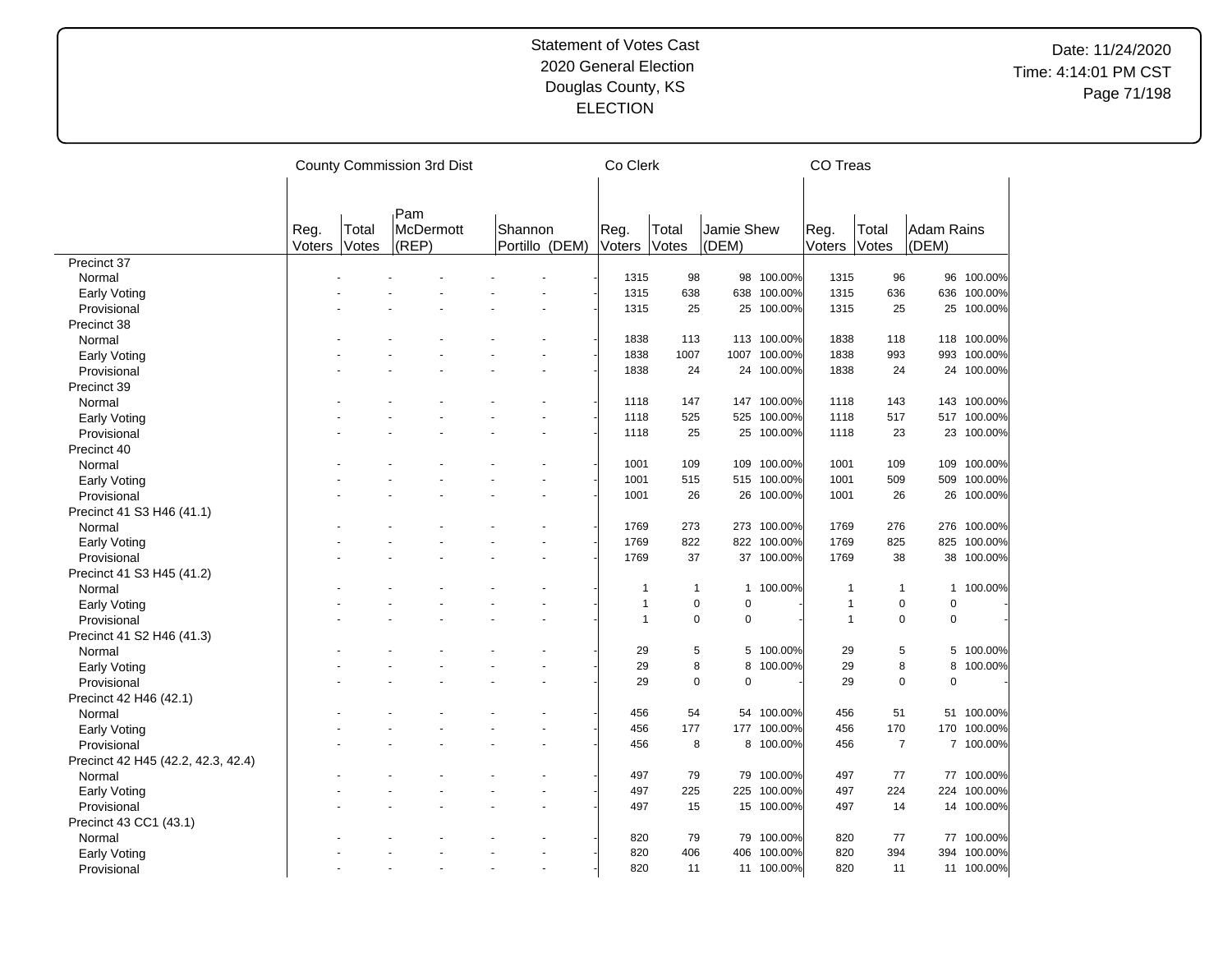|                              |        |       | County Commission 3rd Dist |        |                |        | Co Clerk |              |            |             | <b>CO Treas</b> |                |                   |              |
|------------------------------|--------|-------|----------------------------|--------|----------------|--------|----------|--------------|------------|-------------|-----------------|----------------|-------------------|--------------|
|                              |        |       |                            |        |                |        |          |              |            |             |                 |                |                   |              |
|                              |        |       |                            |        |                |        |          |              |            |             |                 |                |                   |              |
|                              | Reg.   | Total | Pam<br><b>McDermott</b>    |        | Shannon        |        | Reg.     | Total        | Jamie Shew |             | Reg.            | Total          | <b>Adam Rains</b> |              |
|                              | Voters | Votes | (REF)                      |        | Portillo (DEM) |        | Voters   | Votes        | (DEM)      |             | Voters          | Votes          | (DEM)             |              |
| Precinct 43 CC3 (43.2, 43.3) |        |       |                            |        |                |        |          |              |            |             |                 |                |                   |              |
| Normal                       | 1472   | 196   | 119                        | 60.71% | 77             | 39.29% | 1472     | 146          |            | 146 100.00% | 1472            | 143            |                   | 143 100.00%  |
| Early Voting                 | 1472   | 812   | 242                        | 29.80% | 570            | 70.20% | 1472     | 693          | 693        | 100.00%     | 1472            | 687            | 687               | 100.00%      |
| Provisional                  | 1472   | 43    | 15                         | 34.88% | 28             | 65.12% | 1472     | 38           | 38         | 100.00%     | 1472            | 36             | 36                | 100.00%      |
| Precinct 44 H45 (44.1)       |        |       |                            |        |                |        |          |              |            |             |                 |                |                   |              |
| Normal                       |        |       |                            |        |                |        | 744      | 103          |            | 103 100.00% | 744             | 103            |                   | 103 100.00%  |
| Early Voting                 |        |       |                            |        |                |        | 744      | 374          | 374        | 100.00%     | 744             | 367            | 367               | 100.00%      |
| Provisional                  |        |       |                            |        |                |        | 744      | 8            |            | 8 100.00%   | 744             | 8              |                   | 8 100.00%    |
| Precinct 44 H44 (44.2)       |        |       |                            |        |                |        |          |              |            |             |                 |                |                   |              |
| Normal                       |        |       |                            |        |                |        | 458      | 57           | 57         | 100.00%     | 458             | 53             | 53                | 100.00%      |
| <b>Early Voting</b>          |        |       |                            |        |                |        | 458      | 264          | 264        | 100.00%     | 458             | 254            | 254               | 100.00%      |
| Provisional                  |        |       |                            |        |                |        | 458      | 5            | 5          | 100.00%     | 458             | 5              | 5                 | 100.00%      |
| Precinct 45                  |        |       |                            |        |                |        |          |              |            |             |                 |                |                   |              |
| Normal                       | 1699   | 197   | 139                        | 70.56% | 58             | 29.44% | 1699     | 110          |            | 110 100.00% | 1699            | 108            | 108               | 100.00%      |
| <b>Early Voting</b>          | 1699   | 1133  | 457                        | 40.34% | 676            | 59.66% | 1699     | 921          | 921        | 100.00%     | 1699            | 919            |                   | 919 100.00%  |
| Provisional                  | 1699   | 36    | 12                         | 33.33% | 24             | 66.67% | 1699     | 26           |            | 26 100.00%  | 1699            | 25             |                   | 25 100.00%   |
| Precinct 46                  |        |       |                            |        |                |        |          |              |            |             |                 |                |                   |              |
| Normal                       | 2536   | 321   | 144                        | 44.86% | 177            | 55.14% | 2536     | 253          |            | 253 100.00% | 2536            | 242            |                   | 242 100.00%  |
| Early Voting                 | 2536   | 1286  | 333                        | 25.89% | 953            | 74.11% | 2536     | 1144         | 1144       | 100.00%     | 2536            | 1143           |                   | 1143 100.00% |
| Provisional                  | 2536   | 67    | 14                         | 20.90% | 53             | 79.10% | 2536     | 67           | 67         | 100.00%     | 2536            | 67             | 67                | 100.00%      |
| Precinct 47                  |        |       |                            |        |                |        |          |              |            |             |                 |                |                   |              |
| Normal                       | 711    | 118   | 60                         | 50.85% | 58             | 49.15% | 711      | 99           | 99         | 100.00%     | 711             | 99             | 99                | 100.00%      |
| Early Voting                 | 711    | 384   | 156                        | 40.62% | 228            | 59.38% | 711      | 307          | 307        | 100.00%     | 711             | 304            | 304               | 100.00%      |
| Provisional                  | 711    | 22    | 10                         | 45.45% | 12             | 54.55% | 711      | 18           |            | 18 100.00%  | 711             | 18             |                   | 18 100.00%   |
| Precinct 48                  |        |       |                            |        |                |        |          |              |            |             |                 |                |                   |              |
| Normal                       | 1422   | 171   | 120                        | 70.18% | 51             | 29.82% | 1422     | 110          |            | 110 100.00% | 1422            | 112            |                   | 112 100.00%  |
| Early Voting                 | 1422   | 904   | 311                        | 34.40% | 593            | 65.60% | 1422     | 756          | 756        | 100.00%     | 1422            | 763            |                   | 763 100.00%  |
| Provisional                  | 1422   | 22    | 10                         | 45.45% | 12             | 54.55% | 1422     | 17           |            | 17 100.00%  | 1422            | 18             |                   | 18 100.00%   |
| Precinct 49                  |        |       |                            |        |                |        |          |              |            |             |                 |                |                   |              |
| Normal                       | 2071   | 261   | 156                        | 59.77% | 105            | 40.23% | 2071     | 164          | 164        | 100.00%     | 2071            | 163            |                   | 163 100.00%  |
| Early Voting                 | 2071   | 1277  | 494                        | 38.68% | 783            | 61.32% | 2071     | 1043         | 1043       | 100.00%     | 2071            | 1042           |                   | 1042 100.00% |
| Provisional                  | 2071   | 40    | 17                         | 42.50% | 23             | 57.50% | 2071     | 31           |            | 31 100.00%  | 2071            | 32             |                   | 32 100.00%   |
| Precinct 50 City (50.2)      |        |       |                            |        |                |        |          |              |            |             |                 |                |                   |              |
| Normal                       |        |       |                            |        |                |        | 1644     | 289          |            | 289 100.00% | 1644            | 293            |                   | 293 100.00%  |
| Early Voting                 |        |       |                            |        |                |        | 1644     | 522          |            | 522 100.00% | 1644            | 518            |                   | 518 100.00%  |
| Provisional                  |        |       |                            |        |                |        | 1644     | 27           |            | 27 100.00%  | 1644            | 26             | 26                | 100.00%      |
| Precinct 50 Twp              |        |       |                            |        |                |        |          |              |            |             |                 |                |                   |              |
| Normal                       |        |       |                            |        |                |        | 70       | 11           | 11         | 100.00%     | 70              | 11             |                   | 11 100.00%   |
| Early Voting                 |        |       |                            |        |                |        | 70       | 21           | 21         | 100.00%     | 70              | 21             |                   | 21 100.00%   |
| Provisional                  |        |       |                            |        |                |        | 70       | $\mathbf{1}$ |            | 1 100.00%   | 70              | $\overline{2}$ |                   | 2 100.00%    |
|                              |        |       |                            |        |                |        |          |              |            |             |                 |                |                   |              |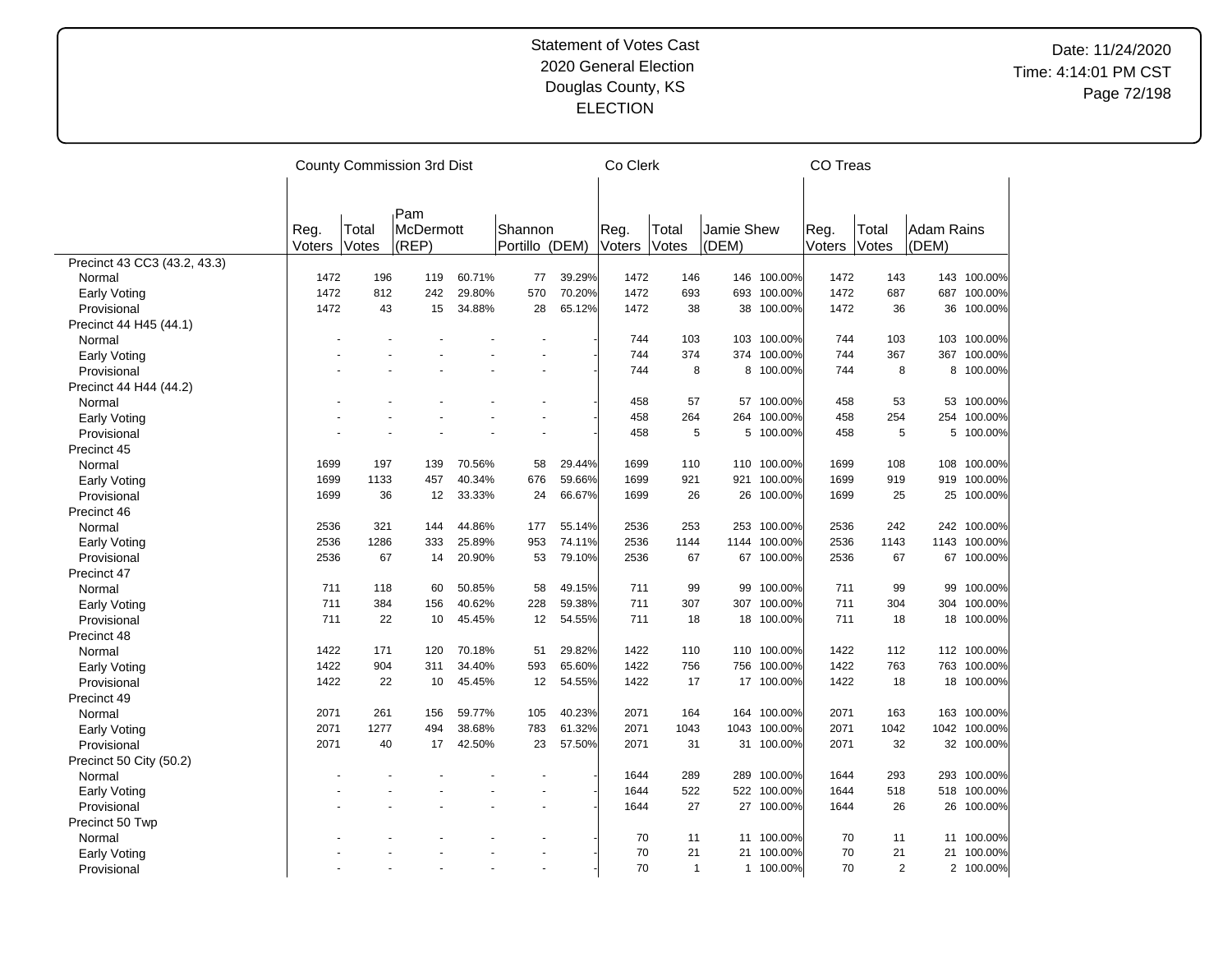|                                    |        |       | County Commission 3rd Dist |        |                |        | Co Clerk |                |              |             | CO Treas |                |            |             |
|------------------------------------|--------|-------|----------------------------|--------|----------------|--------|----------|----------------|--------------|-------------|----------|----------------|------------|-------------|
|                                    |        |       |                            |        |                |        |          |                |              |             |          |                |            |             |
|                                    |        |       | Pam                        |        |                |        |          |                |              |             |          |                |            |             |
|                                    | Reg.   | Total | <b>McDermott</b>           |        | Shannon        |        | Reg.     | Total          | Jamie Shew   |             | Reg.     | <b>Total</b>   | Adam Rains |             |
|                                    | Voters | Votes | (REP)                      |        | Portillo (DEM) |        | Voters   | Votes          | (DEM)        |             | Voters   | Votes          | (DEM)      |             |
| Precinct 51                        |        |       |                            |        |                |        |          |                |              |             |          |                |            |             |
| Normal                             | 557    | 204   | 151                        | 74.02% | 53             | 25.98% | 557      | 123            |              | 123 100.00% | 557      | 123            |            | 123 100.00% |
| Early Voting                       | 557    | 242   | 101                        | 41.74% | 141            | 58.26% | 557      | 192            |              | 192 100.00% | 557      | 189            | 189        | 100.00%     |
| Provisional                        | 557    | 8     | 5                          | 62.50% | 3              | 37.50% | 557      | 6              |              | 6 100.00%   | 557      | 6              |            | 6 100.00%   |
| Precinct 52 City (52.3)            |        |       |                            |        |                |        |          |                |              |             |          |                |            |             |
| Normal                             |        |       |                            |        |                |        | 684      | 118            |              | 118 100.00% | 684      | 122            |            | 122 100.00% |
| <b>Early Voting</b>                |        |       |                            |        |                |        | 684      | 213            |              | 213 100.00% | 684      | 211            |            | 211 100.00% |
| Provisional                        |        |       |                            |        |                |        | 684      | 18             |              | 18 100.00%  | 684      | 19             |            | 19 100.00%  |
| Precinct 52 Twp                    |        |       |                            |        |                |        |          |                |              |             |          |                |            |             |
| Normal                             |        |       |                            |        |                |        | 101      | 14             |              | 14 100.00%  | 101      | 15             |            | 15 100.00%  |
| Early Voting                       |        |       |                            |        |                |        | 101      | 33             | 33           | 100.00%     | 101      | 32             |            | 32 100.00%  |
| Provisional                        |        |       |                            |        |                |        | 101      | $\mathbf{1}$   |              | 1 100.00%   | 101      | $\overline{1}$ |            | 1 100.00%   |
| Precinct 53 H10 Twp                |        |       |                            |        |                |        |          |                |              |             |          |                |            |             |
| Normal                             |        |       |                            |        |                |        | 707      | 105            |              | 105 100.00% | 707      | 101            |            | 101 100.00% |
| Early Voting                       |        |       |                            |        |                |        | 707      | 261            | 261          | 100.00%     | 707      | 261            |            | 261 100.00% |
| Provisional                        |        |       |                            |        |                |        | 707      | 11             |              | 11 100.00%  | 707      | 12             |            | 12 100.00%  |
| Precinct 53 H42 City (53.4)        |        |       |                            |        |                |        |          |                |              |             |          |                |            |             |
| Normal                             |        |       |                            |        |                |        | 640      | 119            |              | 119 100.00% | 640      | 118            |            | 118 100.00% |
|                                    |        |       |                            |        |                |        | 640      | 244            |              | 244 100.00% | 640      | 235            |            | 235 100.00% |
| <b>Early Voting</b><br>Provisional |        |       |                            |        |                |        | 640      | $\overline{7}$ |              | 7 100.00%   | 640      | 8              |            | 8 100.00%   |
|                                    |        |       |                            |        |                |        |          |                |              |             |          |                |            |             |
| Precinct 53 H42 Twp (53.5, 53.6)   |        |       |                            |        |                |        |          |                |              |             |          |                |            |             |
| Normal                             |        |       |                            |        |                |        | 250      | 33             |              | 33 100.00%  | 250      | 33             |            | 33 100.00%  |
| <b>Early Voting</b>                |        |       |                            |        |                |        | 250      | 107            | 107          | 100.00%     | 250      | 105            |            | 105 100.00% |
| Provisional                        |        |       |                            |        |                |        | 250      | $\mathbf{1}$   |              | 1 100.00%   | 250      | $\overline{1}$ |            | 1 100.00%   |
| Precinct 54                        |        |       |                            |        |                |        |          |                |              |             |          |                |            |             |
| Normal                             |        |       |                            |        |                |        | 1284     | 169            |              | 169 100.00% | 1284     | 168            |            | 168 100.00% |
| <b>Early Voting</b>                |        |       |                            |        |                |        | 1284     | 455            |              | 455 100.00% | 1284     | 451            |            | 451 100.00% |
| Provisional                        |        |       |                            |        |                |        | 1284     | 16             |              | 16 100.00%  | 1284     | 17             |            | 17 100.00%  |
| Precinct 55 S3 H45 (55.1)          |        |       |                            |        |                |        |          |                |              |             |          |                |            |             |
| Normal                             |        |       |                            |        |                |        | 202      | 38             | 38           | 100.00%     | 202      | 39             | 39         | 100.00%     |
| Early Voting                       |        |       |                            |        |                |        | 202      | 73             |              | 73 100.00%  | 202      | 73             |            | 73 100.00%  |
| Provisional                        |        |       |                            |        |                |        | 202      | $\overline{2}$ |              | 2 100.00%   | 202      | $\mathbf{1}$   |            | 1 100.00%   |
| Precinct 55 S3 H46 (55.2)          |        |       |                            |        |                |        |          |                |              |             |          |                |            |             |
| Normal                             |        |       |                            |        |                |        | 75       | 11             |              | 11 100.00%  | 75       | 11             |            | 11 100.00%  |
| Early Voting                       |        |       |                            |        |                |        | 75       | 36             | 36           | 100.00%     | 75       | 35             | 35         | 100.00%     |
| Provisional                        |        |       |                            |        |                |        | 75       | $\mathbf{1}$   | $\mathbf{1}$ | 100.00%     | 75       | $\mathbf{1}$   |            | 1 100.00%   |
| Precinct 55 S2 H45 (55.3)          |        |       |                            |        |                |        |          |                |              |             |          |                |            |             |
| Normal                             |        |       |                            |        |                |        | 31       | 4              | 4            | 100.00%     | 31       | 4              |            | 4 100.00%   |
| <b>Early Voting</b>                |        |       |                            |        |                |        | 31       | 16             | 16           | 100.00%     | 31       | 16             | 16         | 100.00%     |
| Provisional                        |        |       |                            |        |                |        | 31       | $\Omega$       | $\Omega$     |             | 31       | $\Omega$       | $\Omega$   |             |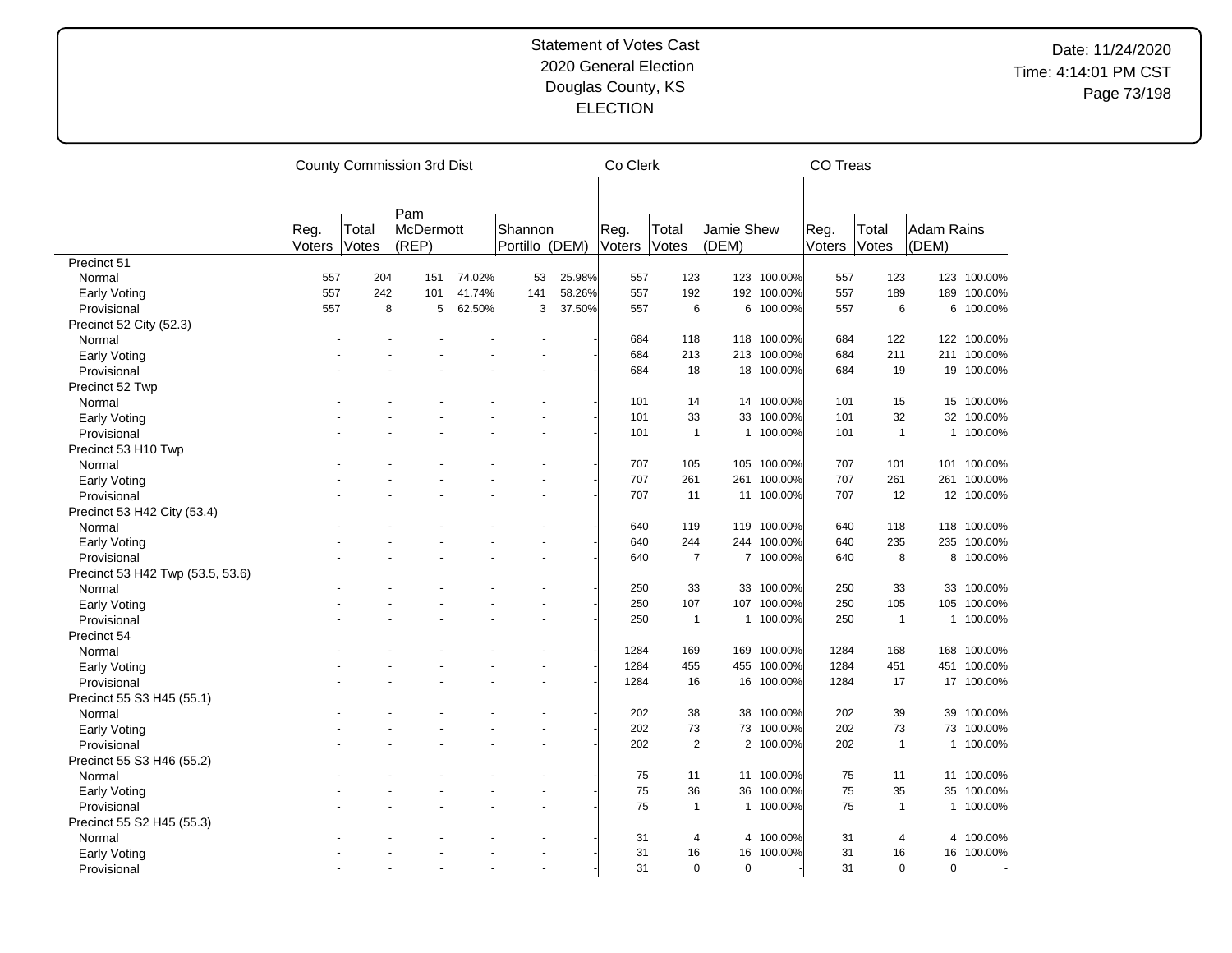|                                 |        |                | County Commission 3rd Dist |        |                |         | Co Clerk |                |            |             | <b>CO Treas</b> |                |            |             |
|---------------------------------|--------|----------------|----------------------------|--------|----------------|---------|----------|----------------|------------|-------------|-----------------|----------------|------------|-------------|
|                                 |        |                |                            |        |                |         |          |                |            |             |                 |                |            |             |
|                                 |        |                | Pam                        |        |                |         |          |                |            |             |                 |                |            |             |
|                                 | Reg.   | Total          | McDermott                  |        | Shannon        |         | Reg.     | Total          | Jamie Shew |             | Reg.            | Total          | Adam Rains |             |
|                                 | Voters | Votes          | (REP)                      |        | Portillo (DEM) |         | Voters   | Votes          | (DEM)      |             | Voters          | Votes          | (DEM)      |             |
| Precinct 56 S19                 |        |                |                            |        |                |         |          |                |            |             |                 |                |            |             |
| Normal                          | 1063   | 303            | 232                        | 76.57% | 71             | 23.43%  | 1063     | 188            |            | 188 100.00% | 1063            | 179            |            | 179 100.00% |
| Early Voting                    | 1063   | 477            | 174                        | 36.48% | 303            | 63.52%  | 1063     | 407            | 407        | 100.00%     | 1063            | 401            | 401        | 100.00%     |
| Provisional                     | 1063   | 26             | 13                         | 50.00% | 13             | 50.00%  | 1063     | 20             |            | 20 100.00%  | 1063            | 20             |            | 20 100.00%  |
| Precinct 56 S2                  |        |                |                            |        |                |         |          |                |            |             |                 |                |            |             |
| Normal                          | 179    | 41             | 29                         | 70.73% | 12             | 29.27%  | 179      | 25             |            | 25 100.00%  | 179             | 25             |            | 25 100.00%  |
| Early Voting                    | 179    | 92             | 35                         | 38.04% | 57             | 61.96%  | 179      | 68             | 68         | 100.00%     | 179             | 69             | 69         | 100.00%     |
| Provisional                     | 179    | $\overline{4}$ | $\overline{2}$             | 50.00% | $\overline{2}$ | 50.00%  | 179      | $\overline{2}$ |            | 2 100.00%   | 179             | $\overline{2}$ |            | 2 100.00%   |
| Precinct 57 S2 City (57.2)      |        |                |                            |        |                |         |          |                |            |             |                 |                |            |             |
| Normal                          | 407    | 128            | 100                        | 78.12% | 28             | 21.88%  | 407      | 91             | 91         | 100.00%     | 407             | 90             | 90         | 100.00%     |
| Early Voting                    | 407    | 142            | 78                         | 54.93% | 64             | 45.07%  | 407      | 123            | 123        | 100.00%     | 407             | 117            | 117        | 100.00%     |
| Provisional                     | 407    | 5              | 3                          | 60.00% | $\overline{2}$ | 40.00%  | 407      | $\mathbf{2}$   |            | 2 100.00%   | 407             | 3              |            | 3 100.00%   |
| Precinct 57 S2 Twp (57.1, 57.4) |        |                |                            |        |                |         |          |                |            |             |                 |                |            |             |
| Normal                          | 368    | 74             | 63                         | 85.14% | 11             | 14.86%  | 368      | 39             | 39         | 100.00%     | 368             | 39             | 39         | 100.00%     |
| Early Voting                    | 368    | 196            | 82                         | 41.84% | 114            | 58.16%  | 368      | 160            | 160        | 100.00%     | 368             | 157            | 157        | 100.00%     |
| Provisional                     | 368    | 9              | 4                          | 44.44% | 5              | 55.56%  | 368      | 8              |            | 8 100.00%   | 368             | $\overline{7}$ |            | 7 100.00%   |
| Precinct 57 TWP S19 (57.3)      |        |                |                            |        |                |         |          |                |            |             |                 |                |            |             |
| Normal                          | 196    | 68             | 56                         | 82.35% | 12             | 17.65%  | 196      | 46             | 46         | 100.00%     | 196             | 43             | 43         | 100.00%     |
| Early Voting                    | 196    | 79             | 43                         | 54.43% | 36             | 45.57%  | 196      | 62             |            | 62 100.00%  | 196             | 61             | 61         | 100.00%     |
| Provisional                     | 196    | 3              | $\mathbf 0$                |        | 3              | 100.00% | 196      | 3              | 3          | 100.00%     | 196             | 3              | 3          | 100.00%     |
| Precinct 58                     |        |                |                            |        |                |         |          |                |            |             |                 |                |            |             |
| Normal                          | 317    | 92             | 61                         | 66.30% | 31             | 33.70%  | 317      | 65             |            | 65 100.00%  | 317             | 58             |            | 58 100.00%  |
| Early Voting                    | 317    | 127            | 61                         | 48.03% | 66             | 51.97%  | 317      | 102            |            | 102 100.00% | 317             | 97             | 97         | 100.00%     |
| Provisional                     | 317    | 9              | 5                          | 55.56% | 4              | 44.44%  | 317      | $\overline{7}$ |            | 7 100.00%   | 317             | $\overline{7}$ |            | 7 100.00%   |
|                                 |        |                |                            |        |                |         |          |                |            |             |                 |                |            |             |
| Precinct 59 H54                 | 287    | 129            | 101                        | 78.29% | 28             | 21.71%  | 287      | 86             | 86         | 100.00%     | 287             | 83             |            | 83 100.00%  |
| Normal                          | 287    | 85             | 47                         | 55.29% | 38             | 44.71%  | 287      | 65             | 65         | 100.00%     | 287             | 64             | 64         | 100.00%     |
| Early Voting                    | 287    | 3              | $\overline{2}$             | 66.67% | $\mathbf{1}$   |         | 287      | 3              | 3          |             | 287             | 3              | 3          |             |
| Provisional                     |        |                |                            |        |                | 33.33%  |          |                |            | 100.00%     |                 |                |            | 100.00%     |
| Precinct 59 H45                 |        |                |                            |        |                |         |          |                |            |             |                 |                |            |             |
| Normal                          | 395    | 139            | 105                        | 75.54% | 34             | 24.46%  | 395      | 89             | 89         | 100.00%     | 395             | 82             |            | 82 100.00%  |
| Early Voting                    | 395    | 184            | 74                         | 40.22% | 110            | 59.78%  | 395      | 150            | 150        | 100.00%     | 395             | 146            | 146        | 100.00%     |
| Provisional                     | 395    | 2              | $\overline{1}$             | 50.00% | $\mathbf{1}$   | 50.00%  | 395      | $\mathbf{1}$   |            | 1 100.00%   | 395             | $\overline{1}$ |            | 1 100.00%   |
| Precinct 60                     |        |                |                            |        |                |         |          |                |            |             |                 |                |            |             |
| Normal                          |        |                |                            |        |                |         | 1297     | 188            |            | 188 100.00% | 1297            | 186            |            | 186 100.00% |
| Early Voting                    |        |                |                            |        |                |         | 1297     | 499            | 499        | 100.00%     | 1297            | 477            | 477        | 100.00%     |
| Provisional                     |        |                |                            |        |                |         | 1297     | 22             |            | 22 100.00%  | 1297            | 24             | 24         | 100.00%     |
| Precinct 61                     |        |                |                            |        |                |         |          |                |            |             |                 |                |            |             |
| Normal                          |        |                |                            |        |                |         | 1596     | 288            | 288        | 100.00%     | 1596            | 286            | 286        | 100.00%     |
| Early Voting                    |        |                |                            |        |                |         | 1596     | 550            | 550        | 100.00%     | 1596            | 558            | 558        | 100.00%     |
| Provisional                     |        |                |                            |        |                |         | 1596     | 21             |            | 21 100.00%  | 1596            | 21             | 21         | 100.00%     |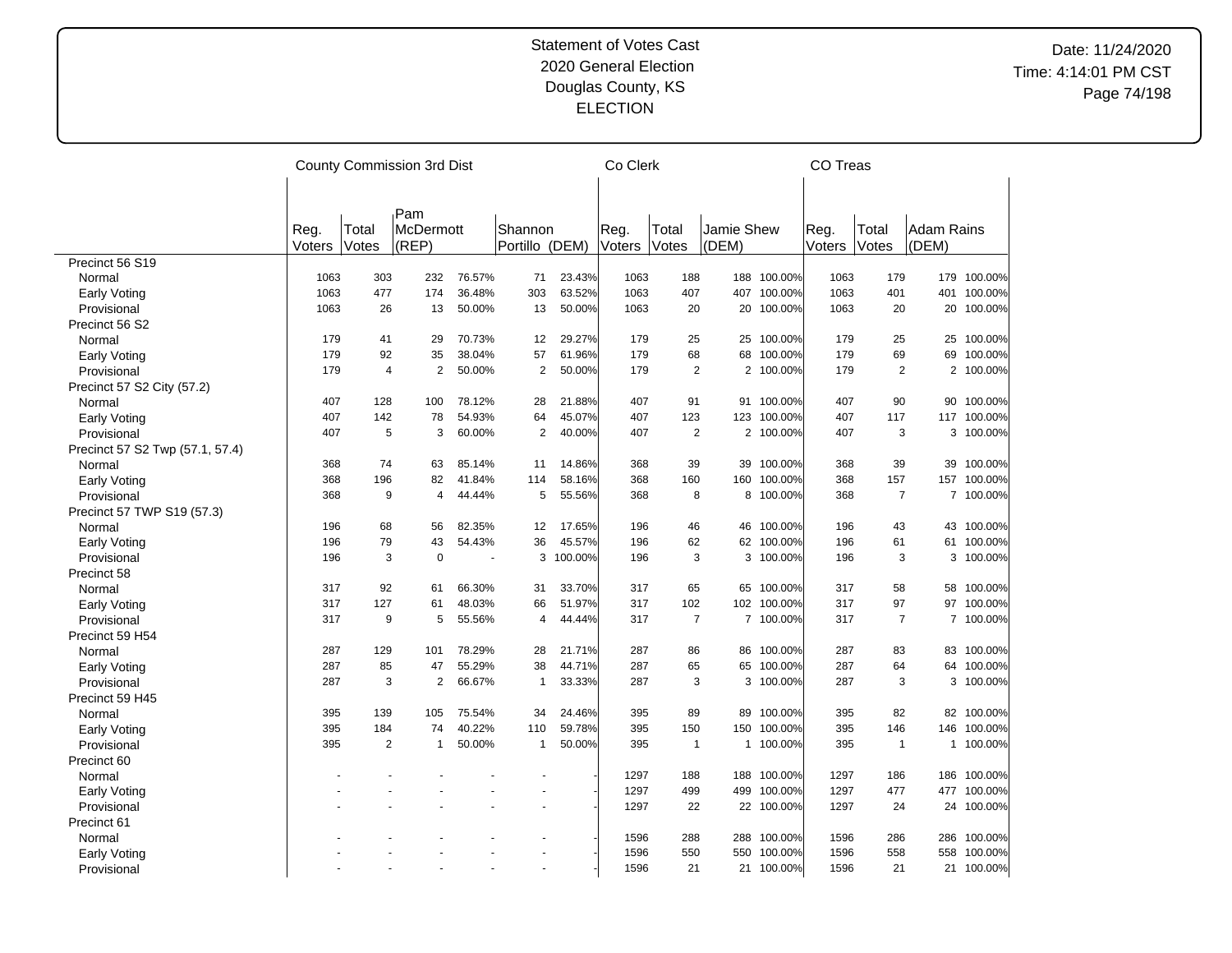|                                 |                |                | County Commission 3rd Dist |                |                |         | Co Clerk       |                |                |             | CO Treas       |                |                   |             |
|---------------------------------|----------------|----------------|----------------------------|----------------|----------------|---------|----------------|----------------|----------------|-------------|----------------|----------------|-------------------|-------------|
|                                 |                |                |                            |                |                |         |                |                |                |             |                |                |                   |             |
|                                 | Reg.           | Total          | Pam<br><b>McDermott</b>    |                | Shannon        |         | Reg.           | Total          | Jamie Shew     |             | Reg.           | Total          | <b>Adam Rains</b> |             |
|                                 | Voters         | Votes          | (REP)                      |                | Portillo (DEM) |         | Voters         | Votes          | (DEM)          |             | Voters         | Votes          | (DEM)             |             |
| Precinct 62                     |                |                |                            |                |                |         |                |                |                |             |                |                |                   |             |
| Normal                          |                |                |                            |                |                |         | 1407           | 236            |                | 236 100.00% | 1407           | 240            |                   | 240 100.00% |
| Early Voting                    |                |                |                            |                |                |         | 1407           | 469            | 469            | 100.00%     | 1407           | 478            |                   | 478 100.00% |
| Provisional                     |                |                |                            |                |                |         | 1407           | 21             |                | 21 100.00%  | 1407           | 21             |                   | 21 100.00%  |
| Precinct 63                     |                |                |                            |                |                |         |                |                |                |             |                |                |                   |             |
| Normal                          |                |                |                            |                |                |         | 940            | 163            |                | 163 100.00% | 940            | 156            |                   | 156 100.00% |
| <b>Early Voting</b>             |                |                |                            |                |                |         | 940            | 331            | 331            | 100.00%     | 940            | 321            |                   | 321 100.00% |
| Provisional                     |                |                |                            |                |                |         | 940            | 9              |                | 9 100.00%   | 940            | 8              |                   | 8 100.00%   |
| Precinct 64 H45                 |                |                |                            |                |                |         |                |                |                |             |                |                |                   |             |
| Normal                          | 287            | 52             | 30                         | 57.69%         | 22             | 42.31%  | 287            | 30             | 30             | 100.00%     | 287            | 31             |                   | 31 100.00%  |
| Early Voting                    | 287            | 166            | 58                         | 34.94%         | 108            | 65.06%  | 287            | 139            | 139            | 100.00%     | 287            | 135            | 135               | 100.00%     |
| Provisional                     | 287            | $\overline{4}$ | $\mathbf{1}$               | 25.00%         | 3              | 75.00%  | 287            | $\overline{4}$ |                | 4 100.00%   | 287            | 4              |                   | 4 100.00%   |
| Precinct 64 H46 497 (64.3)      |                |                |                            |                |                |         |                |                |                |             |                |                |                   |             |
| Normal                          | $\overline{2}$ | $\mathbf 0$    | 0                          |                | 0              |         | $\overline{c}$ | 0              | 0              |             | $\overline{c}$ | $\mathbf 0$    | $\mathbf 0$       |             |
| <b>Early Voting</b>             | $\overline{2}$ | $\overline{2}$ | $\overline{0}$             |                | $\overline{2}$ | 100.00% | $\overline{2}$ | $\overline{2}$ | $\overline{2}$ | 100.00%     | $\overline{2}$ | $\overline{2}$ |                   | 2 100.00%   |
| Provisional                     | $\overline{2}$ | $\mathbf 0$    | 0                          | ÷.             | $\overline{0}$ |         | $\overline{2}$ | $\mathbf 0$    | $\mathbf 0$    |             | 2              | $\mathbf 0$    | $\mathbf 0$       |             |
| Precinct 65 H10                 |                |                |                            |                |                |         |                |                |                |             |                |                |                   |             |
| Normal                          |                |                |                            |                |                |         | 675            | 91             | 91             | 100.00%     | 675            | 92             |                   | 92 100.00%  |
|                                 |                |                |                            |                |                |         | 675            | 287            |                | 287 100.00% | 675            | 283            | 283               | 100.00%     |
| Early Voting<br>Provisional     |                |                |                            |                |                |         | 675            | 17             | 17             | 100.00%     | 675            | 17             | 17                | 100.00%     |
|                                 |                |                |                            |                |                |         |                |                |                |             |                |                |                   |             |
| Precinct 65 H46 (65.4)          |                |                |                            |                |                |         |                | $\mathbf{1}$   |                |             |                | $\mathbf{1}$   |                   | 1 100.00%   |
| Normal                          |                |                |                            |                |                |         | 38<br>38       | 19             |                | 1 100.00%   | 38             |                |                   |             |
| <b>Early Voting</b>             |                |                |                            |                |                |         | 38             |                | 19             | 100.00%     | 38             | 18             | 18                | 100.00%     |
| Provisional                     |                |                |                            |                |                |         |                | $\mathbf{1}$   |                | 1 100.00%   | 38             | $\sqrt{2}$     |                   | 2 100.00%   |
| Precinct 65 S2 H46 (65.6)       |                |                |                            |                |                |         |                |                |                |             |                |                |                   |             |
| Normal                          |                |                |                            |                |                |         | 4              | $\pmb{0}$      | 0              |             | $\overline{4}$ | $\pmb{0}$      | $\mathbf 0$       |             |
| <b>Early Voting</b>             |                |                |                            |                |                |         | 4              | $\sqrt{2}$     | $\overline{2}$ | 100.00%     | 4              | $\overline{2}$ | $\overline{2}$    | 100.00%     |
| Provisional                     |                |                |                            |                |                |         | $\overline{4}$ | $\pmb{0}$      | $\mathbf 0$    |             | $\overline{4}$ | $\pmb{0}$      | $\mathbf 0$       |             |
| Precinct 66 S19 H45 (66.1 66.2) |                |                |                            |                |                |         |                |                |                |             |                |                |                   |             |
| Normal                          | 287            | 57             | 46                         | 80.70%         | 11             | 19.30%  | 287            | 38             | 38             | 100.00%     | 287            | 36             | 36                | 100.00%     |
| <b>Early Voting</b>             | 287            | 165            | 59                         | 35.76%         | 106            | 64.24%  | 287            | 141            | 141            | 100.00%     | 287            | 133            | 133               | 100.00%     |
| Provisional                     | 287            | 3              | $\overline{2}$             | 66.67%         | $\mathbf{1}$   | 33.33%  | 287            | $\overline{2}$ |                | 2 100.00%   | 287            | $\mathbf{1}$   |                   | 1 100.00%   |
| Precinct 66 S3 H44 (66.3)       |                |                |                            |                |                |         |                |                |                |             |                |                |                   |             |
| Normal                          | $\mathbf 0$    | $\mathbf 0$    | 0                          |                | $\mathbf 0$    |         | 0              | 0              | $\mathbf 0$    |             | $\mathbf 0$    | $\pmb{0}$      | $\mathbf 0$       |             |
| <b>Early Voting</b>             | $\mathbf 0$    | $\pmb{0}$      | 0                          | $\overline{a}$ | 0              |         | $\mathbf 0$    | 0              | 0              |             | $\pmb{0}$      | $\pmb{0}$      | $\pmb{0}$         |             |
| Provisional                     | $\mathbf 0$    | $\mathbf 0$    | 0                          | $\blacksquare$ | 0              |         | $\mathbf 0$    | $\mathbf 0$    | $\mathbf 0$    |             | $\mathbf 0$    | $\mathbf 0$    | $\mathbf 0$       |             |
| Precinct 66 S3 H45 (66.4)       |                |                |                            |                |                |         |                |                |                |             |                |                |                   |             |
| Normal                          | 3              | $\mathbf 0$    | 0                          |                | 0              |         | 3              | 1              |                | 1 100.00%   | 3              | $\mathbf 0$    | $\mathbf 0$       |             |
| <b>Early Voting</b>             | 3              | $\overline{2}$ | $\Omega$                   |                | $\overline{2}$ | 100.00% | 3              | $\overline{c}$ |                | 2 100.00%   | 3              | $\overline{2}$ |                   | 2 100.00%   |
| Provisional                     | 3              | $\Omega$       | $\Omega$                   | $\overline{a}$ | 0              |         | 3              | 0              | $\mathbf 0$    |             | 3              | $\mathbf 0$    | $\mathbf 0$       |             |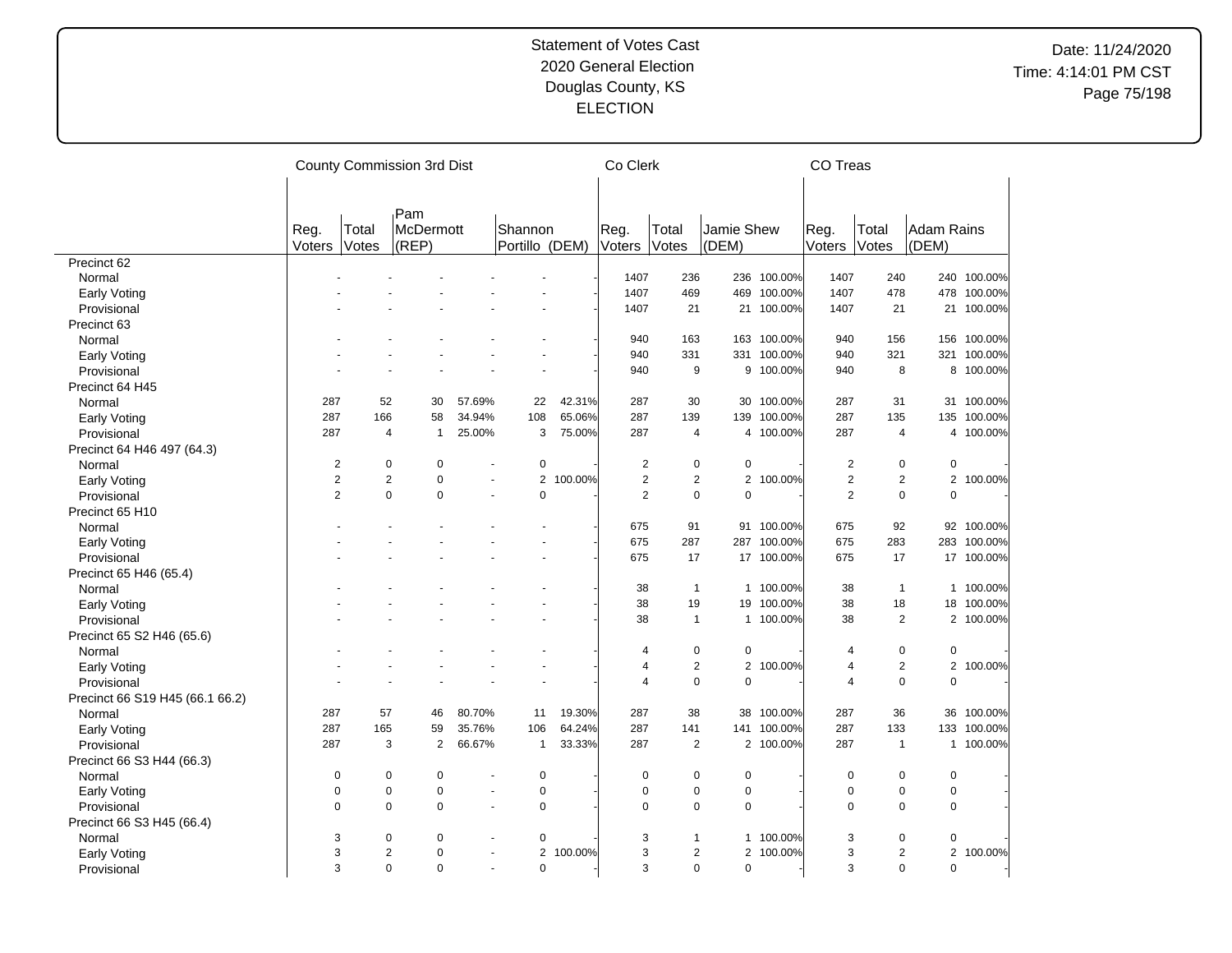# Date: 11/24/2020 Time: 4:14:01 PM CST Page 76/198

| Pam<br>Shannon<br>Reg.<br>Total<br>Jamie Shew<br>Reg.<br>Total<br><b>Adam Rains</b><br>Total<br><b>McDermott</b><br>Reg.<br>Votes<br>(REP)<br>Portillo (DEM)<br>Votes<br>(DEM)<br>Voters<br>Votes<br>(DEM)<br>Voters<br>Voters<br>Precinct 66 S19 H10 (66.5)<br>380<br>92<br>18.48%<br>380<br>57<br>57 100.00%<br>380<br>53<br>53 100.00%<br>Normal<br>75<br>81.52%<br>17<br>380<br>191<br>78<br>40.84%<br>113<br>59.16%<br>380<br>150<br>150<br>100.00%<br>380<br>139<br>139<br>100.00%<br>Early Voting<br>$\overline{7}$<br>380<br>6<br>100.00%<br>6<br>100.00%<br>Provisional<br>380<br>3<br>42.86%<br>4<br>57.14%<br>6<br>380<br>6<br>Precinct 66 S3 H10 (66.7)<br>48<br>36<br>75.00%<br>25.00%<br>215<br>29<br>29<br>100.00%<br>215<br>30<br>30 100.00%<br>215<br>12<br>Normal<br>215<br>108<br>50.93%<br>53<br>49.07%<br>215<br>93<br>93<br>100.00%<br>215<br>87<br>87<br>100.00%<br>55<br>Early Voting<br>215<br>5<br>80.00%<br>20.00%<br>215<br>3<br>3 100.00%<br>215<br>3<br>3 100.00%<br>Provisional<br>1<br>4<br>Precinct 67 S19 H54 (67.1,67.2)<br>473<br>173<br>82.66%<br>17.34%<br>473<br>113<br>113 100.00%<br>473<br>106<br>106 100.00%<br>143<br>30<br>Normal<br>76<br>135<br>473<br>473<br>180<br>57.78%<br>42.22%<br>473<br>135<br>100.00%<br>126<br>126<br>100.00%<br>Early Voting<br>104<br>473<br>100.00%<br>$\mathbf 0$<br>473<br>1 100.00%<br>473<br>$\mathbf 0$<br>0<br>4<br>4<br>$\mathbf{1}$<br>Provisional<br>Precinct 67 S19 H45<br>498<br>114<br>100<br>87.72%<br>12.28%<br>498<br>67<br>67<br>100.00%<br>498<br>64<br>64 100.00%<br>Normal<br>14<br>498<br>269<br>38.29%<br>498<br>229<br>498<br>224<br>103<br>166<br>61.71%<br>229<br>100.00%<br>224 100.00%<br>Early Voting<br>5<br>5<br>6<br>498<br>8<br>3<br>37.50%<br>62.50%<br>498<br>5 100.00%<br>498<br>6 100.00%<br>Provisional<br>Precinct 67 S3 H45<br>32<br>75.00%<br>25.00%<br>111<br>21<br>21 100.00%<br>111<br>21<br>21 100.00%<br>Normal<br>111<br>24<br>8<br>50<br>44.00%<br>56.00%<br>111<br>42<br>42 100.00%<br>38<br>38<br>100.00%<br>111<br>22<br>28<br>111<br>Early Voting<br>$\overline{2}$<br>50.00%<br>50.00%<br>111<br>$\overline{2}$<br>2 100.00%<br>2<br>2 100.00%<br>Provisional<br>111<br>$\mathbf{1}$<br>111<br>$\mathbf{1}$<br>Precinct 67 S3 H54 (67.7,67.8)<br>120<br>36<br>120<br>32<br>33<br>33 100.00%<br>29<br>80.56%<br>7<br>19.44%<br>32 100.00%<br>120<br>Normal<br>43<br>46<br>120<br>54<br>30<br>120<br>43 100.00%<br>120<br>46<br>100.00%<br>24<br>44.44%<br>55.56%<br>Early Voting<br>$\mathbf 0$<br>120<br>100.00%<br>100.00%<br>Provisional<br>120<br>$\mathbf{1}$<br>100.00%<br>120<br>1<br>1<br>$\mathbf{1}$<br>1<br>1<br>Precinct 70<br>2<br>$\overline{2}$<br>2<br>20<br>50.00%<br>50.00%<br>20<br>2 100.00%<br>20<br>2 100.00%<br>Normal<br>1<br>1<br>20<br>12<br>25.00%<br>75.00%<br>20<br>9<br>9<br>100.00%<br>20<br>10<br>10 <sup>°</sup><br>100.00%<br>3<br>9<br>Early Voting<br>20<br>1<br>1 100.00%<br>20<br>$\Omega$<br>$\Omega$<br>20<br>$\Omega$<br>$\mathbf 0$<br>Provisional<br>$\Omega$<br>Precinct 71<br>1824<br>161<br>161 100.00%<br>1824<br>150<br>150 100.00%<br>Normal<br>1824<br>942<br>942 100.00%<br>1824<br>904<br>904 100.00%<br>Early Voting<br>1824<br>26<br>26<br>100.00%<br>1824<br>27<br>27 100.00%<br>Provisional<br>Precinct 74<br>2459<br>400<br>219<br>54.75%<br>181<br>45.25%<br>2459<br>308<br>308<br>100.00%<br>2459<br>315<br>315 100.00%<br>Normal<br>2459<br>1385<br>27.29%<br>72.71%<br>2459<br>2459<br>1185<br>378<br>1007<br>1174<br>1174<br>100.00%<br>1185<br>100.00%<br>Early Voting<br>2459<br>49<br>34.69%<br>32<br>65.31%<br>2459<br>43<br>43 100.00%<br>2459<br>44 100.00%<br>Provisional<br>17<br>44<br>Precinct 76<br>Normal<br>21<br>105<br>16<br>16 100.00%<br>18 100.00%<br>105<br>10<br>47.62%<br>11<br>52.38%<br>105<br>18<br>71.93%<br>100.00%<br>105<br>57<br>28.07%<br>41<br>105<br>48<br>48<br>100.00%<br>105<br>45<br>45<br>16<br>Early Voting<br>5 100.00%<br>5 100.00%<br>5 |             |     |   | County Commission 3rd Dist |        |   |        | Co Clerk |  | <b>CO Treas</b> |   |  |
|------------------------------------------------------------------------------------------------------------------------------------------------------------------------------------------------------------------------------------------------------------------------------------------------------------------------------------------------------------------------------------------------------------------------------------------------------------------------------------------------------------------------------------------------------------------------------------------------------------------------------------------------------------------------------------------------------------------------------------------------------------------------------------------------------------------------------------------------------------------------------------------------------------------------------------------------------------------------------------------------------------------------------------------------------------------------------------------------------------------------------------------------------------------------------------------------------------------------------------------------------------------------------------------------------------------------------------------------------------------------------------------------------------------------------------------------------------------------------------------------------------------------------------------------------------------------------------------------------------------------------------------------------------------------------------------------------------------------------------------------------------------------------------------------------------------------------------------------------------------------------------------------------------------------------------------------------------------------------------------------------------------------------------------------------------------------------------------------------------------------------------------------------------------------------------------------------------------------------------------------------------------------------------------------------------------------------------------------------------------------------------------------------------------------------------------------------------------------------------------------------------------------------------------------------------------------------------------------------------------------------------------------------------------------------------------------------------------------------------------------------------------------------------------------------------------------------------------------------------------------------------------------------------------------------------------------------------------------------------------------------------------------------------------------------------------------------------------------------------------------------------------------------------------------------------------------------------------------------------------------------------------------------------------------------------------------------------------------------------------------------------------------------------------------------------------------------------------------------------------------------------------------------------------------------------------------------------------------------------------------------------------------------------------------------------------------------------------------------------------------------------------------------------------------------------------------------------------------------------------------------------------------------------------------------------------------------------------------------|-------------|-----|---|----------------------------|--------|---|--------|----------|--|-----------------|---|--|
|                                                                                                                                                                                                                                                                                                                                                                                                                                                                                                                                                                                                                                                                                                                                                                                                                                                                                                                                                                                                                                                                                                                                                                                                                                                                                                                                                                                                                                                                                                                                                                                                                                                                                                                                                                                                                                                                                                                                                                                                                                                                                                                                                                                                                                                                                                                                                                                                                                                                                                                                                                                                                                                                                                                                                                                                                                                                                                                                                                                                                                                                                                                                                                                                                                                                                                                                                                                                                                                                                                                                                                                                                                                                                                                                                                                                                                                                                                                                                                              |             |     |   |                            |        |   |        |          |  |                 |   |  |
|                                                                                                                                                                                                                                                                                                                                                                                                                                                                                                                                                                                                                                                                                                                                                                                                                                                                                                                                                                                                                                                                                                                                                                                                                                                                                                                                                                                                                                                                                                                                                                                                                                                                                                                                                                                                                                                                                                                                                                                                                                                                                                                                                                                                                                                                                                                                                                                                                                                                                                                                                                                                                                                                                                                                                                                                                                                                                                                                                                                                                                                                                                                                                                                                                                                                                                                                                                                                                                                                                                                                                                                                                                                                                                                                                                                                                                                                                                                                                                              |             |     |   |                            |        |   |        |          |  |                 |   |  |
|                                                                                                                                                                                                                                                                                                                                                                                                                                                                                                                                                                                                                                                                                                                                                                                                                                                                                                                                                                                                                                                                                                                                                                                                                                                                                                                                                                                                                                                                                                                                                                                                                                                                                                                                                                                                                                                                                                                                                                                                                                                                                                                                                                                                                                                                                                                                                                                                                                                                                                                                                                                                                                                                                                                                                                                                                                                                                                                                                                                                                                                                                                                                                                                                                                                                                                                                                                                                                                                                                                                                                                                                                                                                                                                                                                                                                                                                                                                                                                              |             |     |   |                            |        |   |        |          |  |                 |   |  |
|                                                                                                                                                                                                                                                                                                                                                                                                                                                                                                                                                                                                                                                                                                                                                                                                                                                                                                                                                                                                                                                                                                                                                                                                                                                                                                                                                                                                                                                                                                                                                                                                                                                                                                                                                                                                                                                                                                                                                                                                                                                                                                                                                                                                                                                                                                                                                                                                                                                                                                                                                                                                                                                                                                                                                                                                                                                                                                                                                                                                                                                                                                                                                                                                                                                                                                                                                                                                                                                                                                                                                                                                                                                                                                                                                                                                                                                                                                                                                                              |             |     |   |                            |        |   |        |          |  |                 |   |  |
|                                                                                                                                                                                                                                                                                                                                                                                                                                                                                                                                                                                                                                                                                                                                                                                                                                                                                                                                                                                                                                                                                                                                                                                                                                                                                                                                                                                                                                                                                                                                                                                                                                                                                                                                                                                                                                                                                                                                                                                                                                                                                                                                                                                                                                                                                                                                                                                                                                                                                                                                                                                                                                                                                                                                                                                                                                                                                                                                                                                                                                                                                                                                                                                                                                                                                                                                                                                                                                                                                                                                                                                                                                                                                                                                                                                                                                                                                                                                                                              |             |     |   |                            |        |   |        |          |  |                 |   |  |
|                                                                                                                                                                                                                                                                                                                                                                                                                                                                                                                                                                                                                                                                                                                                                                                                                                                                                                                                                                                                                                                                                                                                                                                                                                                                                                                                                                                                                                                                                                                                                                                                                                                                                                                                                                                                                                                                                                                                                                                                                                                                                                                                                                                                                                                                                                                                                                                                                                                                                                                                                                                                                                                                                                                                                                                                                                                                                                                                                                                                                                                                                                                                                                                                                                                                                                                                                                                                                                                                                                                                                                                                                                                                                                                                                                                                                                                                                                                                                                              |             |     |   |                            |        |   |        |          |  |                 |   |  |
|                                                                                                                                                                                                                                                                                                                                                                                                                                                                                                                                                                                                                                                                                                                                                                                                                                                                                                                                                                                                                                                                                                                                                                                                                                                                                                                                                                                                                                                                                                                                                                                                                                                                                                                                                                                                                                                                                                                                                                                                                                                                                                                                                                                                                                                                                                                                                                                                                                                                                                                                                                                                                                                                                                                                                                                                                                                                                                                                                                                                                                                                                                                                                                                                                                                                                                                                                                                                                                                                                                                                                                                                                                                                                                                                                                                                                                                                                                                                                                              |             |     |   |                            |        |   |        |          |  |                 |   |  |
|                                                                                                                                                                                                                                                                                                                                                                                                                                                                                                                                                                                                                                                                                                                                                                                                                                                                                                                                                                                                                                                                                                                                                                                                                                                                                                                                                                                                                                                                                                                                                                                                                                                                                                                                                                                                                                                                                                                                                                                                                                                                                                                                                                                                                                                                                                                                                                                                                                                                                                                                                                                                                                                                                                                                                                                                                                                                                                                                                                                                                                                                                                                                                                                                                                                                                                                                                                                                                                                                                                                                                                                                                                                                                                                                                                                                                                                                                                                                                                              |             |     |   |                            |        |   |        |          |  |                 |   |  |
|                                                                                                                                                                                                                                                                                                                                                                                                                                                                                                                                                                                                                                                                                                                                                                                                                                                                                                                                                                                                                                                                                                                                                                                                                                                                                                                                                                                                                                                                                                                                                                                                                                                                                                                                                                                                                                                                                                                                                                                                                                                                                                                                                                                                                                                                                                                                                                                                                                                                                                                                                                                                                                                                                                                                                                                                                                                                                                                                                                                                                                                                                                                                                                                                                                                                                                                                                                                                                                                                                                                                                                                                                                                                                                                                                                                                                                                                                                                                                                              |             |     |   |                            |        |   |        |          |  |                 |   |  |
|                                                                                                                                                                                                                                                                                                                                                                                                                                                                                                                                                                                                                                                                                                                                                                                                                                                                                                                                                                                                                                                                                                                                                                                                                                                                                                                                                                                                                                                                                                                                                                                                                                                                                                                                                                                                                                                                                                                                                                                                                                                                                                                                                                                                                                                                                                                                                                                                                                                                                                                                                                                                                                                                                                                                                                                                                                                                                                                                                                                                                                                                                                                                                                                                                                                                                                                                                                                                                                                                                                                                                                                                                                                                                                                                                                                                                                                                                                                                                                              |             |     |   |                            |        |   |        |          |  |                 |   |  |
|                                                                                                                                                                                                                                                                                                                                                                                                                                                                                                                                                                                                                                                                                                                                                                                                                                                                                                                                                                                                                                                                                                                                                                                                                                                                                                                                                                                                                                                                                                                                                                                                                                                                                                                                                                                                                                                                                                                                                                                                                                                                                                                                                                                                                                                                                                                                                                                                                                                                                                                                                                                                                                                                                                                                                                                                                                                                                                                                                                                                                                                                                                                                                                                                                                                                                                                                                                                                                                                                                                                                                                                                                                                                                                                                                                                                                                                                                                                                                                              |             |     |   |                            |        |   |        |          |  |                 |   |  |
|                                                                                                                                                                                                                                                                                                                                                                                                                                                                                                                                                                                                                                                                                                                                                                                                                                                                                                                                                                                                                                                                                                                                                                                                                                                                                                                                                                                                                                                                                                                                                                                                                                                                                                                                                                                                                                                                                                                                                                                                                                                                                                                                                                                                                                                                                                                                                                                                                                                                                                                                                                                                                                                                                                                                                                                                                                                                                                                                                                                                                                                                                                                                                                                                                                                                                                                                                                                                                                                                                                                                                                                                                                                                                                                                                                                                                                                                                                                                                                              |             |     |   |                            |        |   |        |          |  |                 |   |  |
|                                                                                                                                                                                                                                                                                                                                                                                                                                                                                                                                                                                                                                                                                                                                                                                                                                                                                                                                                                                                                                                                                                                                                                                                                                                                                                                                                                                                                                                                                                                                                                                                                                                                                                                                                                                                                                                                                                                                                                                                                                                                                                                                                                                                                                                                                                                                                                                                                                                                                                                                                                                                                                                                                                                                                                                                                                                                                                                                                                                                                                                                                                                                                                                                                                                                                                                                                                                                                                                                                                                                                                                                                                                                                                                                                                                                                                                                                                                                                                              |             |     |   |                            |        |   |        |          |  |                 |   |  |
|                                                                                                                                                                                                                                                                                                                                                                                                                                                                                                                                                                                                                                                                                                                                                                                                                                                                                                                                                                                                                                                                                                                                                                                                                                                                                                                                                                                                                                                                                                                                                                                                                                                                                                                                                                                                                                                                                                                                                                                                                                                                                                                                                                                                                                                                                                                                                                                                                                                                                                                                                                                                                                                                                                                                                                                                                                                                                                                                                                                                                                                                                                                                                                                                                                                                                                                                                                                                                                                                                                                                                                                                                                                                                                                                                                                                                                                                                                                                                                              |             |     |   |                            |        |   |        |          |  |                 |   |  |
|                                                                                                                                                                                                                                                                                                                                                                                                                                                                                                                                                                                                                                                                                                                                                                                                                                                                                                                                                                                                                                                                                                                                                                                                                                                                                                                                                                                                                                                                                                                                                                                                                                                                                                                                                                                                                                                                                                                                                                                                                                                                                                                                                                                                                                                                                                                                                                                                                                                                                                                                                                                                                                                                                                                                                                                                                                                                                                                                                                                                                                                                                                                                                                                                                                                                                                                                                                                                                                                                                                                                                                                                                                                                                                                                                                                                                                                                                                                                                                              |             |     |   |                            |        |   |        |          |  |                 |   |  |
|                                                                                                                                                                                                                                                                                                                                                                                                                                                                                                                                                                                                                                                                                                                                                                                                                                                                                                                                                                                                                                                                                                                                                                                                                                                                                                                                                                                                                                                                                                                                                                                                                                                                                                                                                                                                                                                                                                                                                                                                                                                                                                                                                                                                                                                                                                                                                                                                                                                                                                                                                                                                                                                                                                                                                                                                                                                                                                                                                                                                                                                                                                                                                                                                                                                                                                                                                                                                                                                                                                                                                                                                                                                                                                                                                                                                                                                                                                                                                                              |             |     |   |                            |        |   |        |          |  |                 |   |  |
|                                                                                                                                                                                                                                                                                                                                                                                                                                                                                                                                                                                                                                                                                                                                                                                                                                                                                                                                                                                                                                                                                                                                                                                                                                                                                                                                                                                                                                                                                                                                                                                                                                                                                                                                                                                                                                                                                                                                                                                                                                                                                                                                                                                                                                                                                                                                                                                                                                                                                                                                                                                                                                                                                                                                                                                                                                                                                                                                                                                                                                                                                                                                                                                                                                                                                                                                                                                                                                                                                                                                                                                                                                                                                                                                                                                                                                                                                                                                                                              |             |     |   |                            |        |   |        |          |  |                 |   |  |
|                                                                                                                                                                                                                                                                                                                                                                                                                                                                                                                                                                                                                                                                                                                                                                                                                                                                                                                                                                                                                                                                                                                                                                                                                                                                                                                                                                                                                                                                                                                                                                                                                                                                                                                                                                                                                                                                                                                                                                                                                                                                                                                                                                                                                                                                                                                                                                                                                                                                                                                                                                                                                                                                                                                                                                                                                                                                                                                                                                                                                                                                                                                                                                                                                                                                                                                                                                                                                                                                                                                                                                                                                                                                                                                                                                                                                                                                                                                                                                              |             |     |   |                            |        |   |        |          |  |                 |   |  |
|                                                                                                                                                                                                                                                                                                                                                                                                                                                                                                                                                                                                                                                                                                                                                                                                                                                                                                                                                                                                                                                                                                                                                                                                                                                                                                                                                                                                                                                                                                                                                                                                                                                                                                                                                                                                                                                                                                                                                                                                                                                                                                                                                                                                                                                                                                                                                                                                                                                                                                                                                                                                                                                                                                                                                                                                                                                                                                                                                                                                                                                                                                                                                                                                                                                                                                                                                                                                                                                                                                                                                                                                                                                                                                                                                                                                                                                                                                                                                                              |             |     |   |                            |        |   |        |          |  |                 |   |  |
|                                                                                                                                                                                                                                                                                                                                                                                                                                                                                                                                                                                                                                                                                                                                                                                                                                                                                                                                                                                                                                                                                                                                                                                                                                                                                                                                                                                                                                                                                                                                                                                                                                                                                                                                                                                                                                                                                                                                                                                                                                                                                                                                                                                                                                                                                                                                                                                                                                                                                                                                                                                                                                                                                                                                                                                                                                                                                                                                                                                                                                                                                                                                                                                                                                                                                                                                                                                                                                                                                                                                                                                                                                                                                                                                                                                                                                                                                                                                                                              |             |     |   |                            |        |   |        |          |  |                 |   |  |
|                                                                                                                                                                                                                                                                                                                                                                                                                                                                                                                                                                                                                                                                                                                                                                                                                                                                                                                                                                                                                                                                                                                                                                                                                                                                                                                                                                                                                                                                                                                                                                                                                                                                                                                                                                                                                                                                                                                                                                                                                                                                                                                                                                                                                                                                                                                                                                                                                                                                                                                                                                                                                                                                                                                                                                                                                                                                                                                                                                                                                                                                                                                                                                                                                                                                                                                                                                                                                                                                                                                                                                                                                                                                                                                                                                                                                                                                                                                                                                              |             |     |   |                            |        |   |        |          |  |                 |   |  |
|                                                                                                                                                                                                                                                                                                                                                                                                                                                                                                                                                                                                                                                                                                                                                                                                                                                                                                                                                                                                                                                                                                                                                                                                                                                                                                                                                                                                                                                                                                                                                                                                                                                                                                                                                                                                                                                                                                                                                                                                                                                                                                                                                                                                                                                                                                                                                                                                                                                                                                                                                                                                                                                                                                                                                                                                                                                                                                                                                                                                                                                                                                                                                                                                                                                                                                                                                                                                                                                                                                                                                                                                                                                                                                                                                                                                                                                                                                                                                                              |             |     |   |                            |        |   |        |          |  |                 |   |  |
|                                                                                                                                                                                                                                                                                                                                                                                                                                                                                                                                                                                                                                                                                                                                                                                                                                                                                                                                                                                                                                                                                                                                                                                                                                                                                                                                                                                                                                                                                                                                                                                                                                                                                                                                                                                                                                                                                                                                                                                                                                                                                                                                                                                                                                                                                                                                                                                                                                                                                                                                                                                                                                                                                                                                                                                                                                                                                                                                                                                                                                                                                                                                                                                                                                                                                                                                                                                                                                                                                                                                                                                                                                                                                                                                                                                                                                                                                                                                                                              |             |     |   |                            |        |   |        |          |  |                 |   |  |
|                                                                                                                                                                                                                                                                                                                                                                                                                                                                                                                                                                                                                                                                                                                                                                                                                                                                                                                                                                                                                                                                                                                                                                                                                                                                                                                                                                                                                                                                                                                                                                                                                                                                                                                                                                                                                                                                                                                                                                                                                                                                                                                                                                                                                                                                                                                                                                                                                                                                                                                                                                                                                                                                                                                                                                                                                                                                                                                                                                                                                                                                                                                                                                                                                                                                                                                                                                                                                                                                                                                                                                                                                                                                                                                                                                                                                                                                                                                                                                              |             |     |   |                            |        |   |        |          |  |                 |   |  |
|                                                                                                                                                                                                                                                                                                                                                                                                                                                                                                                                                                                                                                                                                                                                                                                                                                                                                                                                                                                                                                                                                                                                                                                                                                                                                                                                                                                                                                                                                                                                                                                                                                                                                                                                                                                                                                                                                                                                                                                                                                                                                                                                                                                                                                                                                                                                                                                                                                                                                                                                                                                                                                                                                                                                                                                                                                                                                                                                                                                                                                                                                                                                                                                                                                                                                                                                                                                                                                                                                                                                                                                                                                                                                                                                                                                                                                                                                                                                                                              |             |     |   |                            |        |   |        |          |  |                 |   |  |
|                                                                                                                                                                                                                                                                                                                                                                                                                                                                                                                                                                                                                                                                                                                                                                                                                                                                                                                                                                                                                                                                                                                                                                                                                                                                                                                                                                                                                                                                                                                                                                                                                                                                                                                                                                                                                                                                                                                                                                                                                                                                                                                                                                                                                                                                                                                                                                                                                                                                                                                                                                                                                                                                                                                                                                                                                                                                                                                                                                                                                                                                                                                                                                                                                                                                                                                                                                                                                                                                                                                                                                                                                                                                                                                                                                                                                                                                                                                                                                              |             |     |   |                            |        |   |        |          |  |                 |   |  |
|                                                                                                                                                                                                                                                                                                                                                                                                                                                                                                                                                                                                                                                                                                                                                                                                                                                                                                                                                                                                                                                                                                                                                                                                                                                                                                                                                                                                                                                                                                                                                                                                                                                                                                                                                                                                                                                                                                                                                                                                                                                                                                                                                                                                                                                                                                                                                                                                                                                                                                                                                                                                                                                                                                                                                                                                                                                                                                                                                                                                                                                                                                                                                                                                                                                                                                                                                                                                                                                                                                                                                                                                                                                                                                                                                                                                                                                                                                                                                                              |             |     |   |                            |        |   |        |          |  |                 |   |  |
|                                                                                                                                                                                                                                                                                                                                                                                                                                                                                                                                                                                                                                                                                                                                                                                                                                                                                                                                                                                                                                                                                                                                                                                                                                                                                                                                                                                                                                                                                                                                                                                                                                                                                                                                                                                                                                                                                                                                                                                                                                                                                                                                                                                                                                                                                                                                                                                                                                                                                                                                                                                                                                                                                                                                                                                                                                                                                                                                                                                                                                                                                                                                                                                                                                                                                                                                                                                                                                                                                                                                                                                                                                                                                                                                                                                                                                                                                                                                                                              |             |     |   |                            |        |   |        |          |  |                 |   |  |
|                                                                                                                                                                                                                                                                                                                                                                                                                                                                                                                                                                                                                                                                                                                                                                                                                                                                                                                                                                                                                                                                                                                                                                                                                                                                                                                                                                                                                                                                                                                                                                                                                                                                                                                                                                                                                                                                                                                                                                                                                                                                                                                                                                                                                                                                                                                                                                                                                                                                                                                                                                                                                                                                                                                                                                                                                                                                                                                                                                                                                                                                                                                                                                                                                                                                                                                                                                                                                                                                                                                                                                                                                                                                                                                                                                                                                                                                                                                                                                              |             |     |   |                            |        |   |        |          |  |                 |   |  |
|                                                                                                                                                                                                                                                                                                                                                                                                                                                                                                                                                                                                                                                                                                                                                                                                                                                                                                                                                                                                                                                                                                                                                                                                                                                                                                                                                                                                                                                                                                                                                                                                                                                                                                                                                                                                                                                                                                                                                                                                                                                                                                                                                                                                                                                                                                                                                                                                                                                                                                                                                                                                                                                                                                                                                                                                                                                                                                                                                                                                                                                                                                                                                                                                                                                                                                                                                                                                                                                                                                                                                                                                                                                                                                                                                                                                                                                                                                                                                                              |             |     |   |                            |        |   |        |          |  |                 |   |  |
|                                                                                                                                                                                                                                                                                                                                                                                                                                                                                                                                                                                                                                                                                                                                                                                                                                                                                                                                                                                                                                                                                                                                                                                                                                                                                                                                                                                                                                                                                                                                                                                                                                                                                                                                                                                                                                                                                                                                                                                                                                                                                                                                                                                                                                                                                                                                                                                                                                                                                                                                                                                                                                                                                                                                                                                                                                                                                                                                                                                                                                                                                                                                                                                                                                                                                                                                                                                                                                                                                                                                                                                                                                                                                                                                                                                                                                                                                                                                                                              |             |     |   |                            |        |   |        |          |  |                 |   |  |
|                                                                                                                                                                                                                                                                                                                                                                                                                                                                                                                                                                                                                                                                                                                                                                                                                                                                                                                                                                                                                                                                                                                                                                                                                                                                                                                                                                                                                                                                                                                                                                                                                                                                                                                                                                                                                                                                                                                                                                                                                                                                                                                                                                                                                                                                                                                                                                                                                                                                                                                                                                                                                                                                                                                                                                                                                                                                                                                                                                                                                                                                                                                                                                                                                                                                                                                                                                                                                                                                                                                                                                                                                                                                                                                                                                                                                                                                                                                                                                              |             |     |   |                            |        |   |        |          |  |                 |   |  |
|                                                                                                                                                                                                                                                                                                                                                                                                                                                                                                                                                                                                                                                                                                                                                                                                                                                                                                                                                                                                                                                                                                                                                                                                                                                                                                                                                                                                                                                                                                                                                                                                                                                                                                                                                                                                                                                                                                                                                                                                                                                                                                                                                                                                                                                                                                                                                                                                                                                                                                                                                                                                                                                                                                                                                                                                                                                                                                                                                                                                                                                                                                                                                                                                                                                                                                                                                                                                                                                                                                                                                                                                                                                                                                                                                                                                                                                                                                                                                                              |             |     |   |                            |        |   |        |          |  |                 |   |  |
|                                                                                                                                                                                                                                                                                                                                                                                                                                                                                                                                                                                                                                                                                                                                                                                                                                                                                                                                                                                                                                                                                                                                                                                                                                                                                                                                                                                                                                                                                                                                                                                                                                                                                                                                                                                                                                                                                                                                                                                                                                                                                                                                                                                                                                                                                                                                                                                                                                                                                                                                                                                                                                                                                                                                                                                                                                                                                                                                                                                                                                                                                                                                                                                                                                                                                                                                                                                                                                                                                                                                                                                                                                                                                                                                                                                                                                                                                                                                                                              |             |     |   |                            |        |   |        |          |  |                 |   |  |
|                                                                                                                                                                                                                                                                                                                                                                                                                                                                                                                                                                                                                                                                                                                                                                                                                                                                                                                                                                                                                                                                                                                                                                                                                                                                                                                                                                                                                                                                                                                                                                                                                                                                                                                                                                                                                                                                                                                                                                                                                                                                                                                                                                                                                                                                                                                                                                                                                                                                                                                                                                                                                                                                                                                                                                                                                                                                                                                                                                                                                                                                                                                                                                                                                                                                                                                                                                                                                                                                                                                                                                                                                                                                                                                                                                                                                                                                                                                                                                              |             |     |   |                            |        |   |        |          |  |                 |   |  |
|                                                                                                                                                                                                                                                                                                                                                                                                                                                                                                                                                                                                                                                                                                                                                                                                                                                                                                                                                                                                                                                                                                                                                                                                                                                                                                                                                                                                                                                                                                                                                                                                                                                                                                                                                                                                                                                                                                                                                                                                                                                                                                                                                                                                                                                                                                                                                                                                                                                                                                                                                                                                                                                                                                                                                                                                                                                                                                                                                                                                                                                                                                                                                                                                                                                                                                                                                                                                                                                                                                                                                                                                                                                                                                                                                                                                                                                                                                                                                                              |             |     |   |                            |        |   |        |          |  |                 |   |  |
|                                                                                                                                                                                                                                                                                                                                                                                                                                                                                                                                                                                                                                                                                                                                                                                                                                                                                                                                                                                                                                                                                                                                                                                                                                                                                                                                                                                                                                                                                                                                                                                                                                                                                                                                                                                                                                                                                                                                                                                                                                                                                                                                                                                                                                                                                                                                                                                                                                                                                                                                                                                                                                                                                                                                                                                                                                                                                                                                                                                                                                                                                                                                                                                                                                                                                                                                                                                                                                                                                                                                                                                                                                                                                                                                                                                                                                                                                                                                                                              |             |     |   |                            |        |   |        |          |  |                 |   |  |
|                                                                                                                                                                                                                                                                                                                                                                                                                                                                                                                                                                                                                                                                                                                                                                                                                                                                                                                                                                                                                                                                                                                                                                                                                                                                                                                                                                                                                                                                                                                                                                                                                                                                                                                                                                                                                                                                                                                                                                                                                                                                                                                                                                                                                                                                                                                                                                                                                                                                                                                                                                                                                                                                                                                                                                                                                                                                                                                                                                                                                                                                                                                                                                                                                                                                                                                                                                                                                                                                                                                                                                                                                                                                                                                                                                                                                                                                                                                                                                              |             |     |   |                            |        |   |        |          |  |                 |   |  |
|                                                                                                                                                                                                                                                                                                                                                                                                                                                                                                                                                                                                                                                                                                                                                                                                                                                                                                                                                                                                                                                                                                                                                                                                                                                                                                                                                                                                                                                                                                                                                                                                                                                                                                                                                                                                                                                                                                                                                                                                                                                                                                                                                                                                                                                                                                                                                                                                                                                                                                                                                                                                                                                                                                                                                                                                                                                                                                                                                                                                                                                                                                                                                                                                                                                                                                                                                                                                                                                                                                                                                                                                                                                                                                                                                                                                                                                                                                                                                                              |             |     |   |                            |        |   |        |          |  |                 |   |  |
|                                                                                                                                                                                                                                                                                                                                                                                                                                                                                                                                                                                                                                                                                                                                                                                                                                                                                                                                                                                                                                                                                                                                                                                                                                                                                                                                                                                                                                                                                                                                                                                                                                                                                                                                                                                                                                                                                                                                                                                                                                                                                                                                                                                                                                                                                                                                                                                                                                                                                                                                                                                                                                                                                                                                                                                                                                                                                                                                                                                                                                                                                                                                                                                                                                                                                                                                                                                                                                                                                                                                                                                                                                                                                                                                                                                                                                                                                                                                                                              |             |     |   |                            |        |   |        |          |  |                 |   |  |
|                                                                                                                                                                                                                                                                                                                                                                                                                                                                                                                                                                                                                                                                                                                                                                                                                                                                                                                                                                                                                                                                                                                                                                                                                                                                                                                                                                                                                                                                                                                                                                                                                                                                                                                                                                                                                                                                                                                                                                                                                                                                                                                                                                                                                                                                                                                                                                                                                                                                                                                                                                                                                                                                                                                                                                                                                                                                                                                                                                                                                                                                                                                                                                                                                                                                                                                                                                                                                                                                                                                                                                                                                                                                                                                                                                                                                                                                                                                                                                              |             |     |   |                            |        |   |        |          |  |                 |   |  |
|                                                                                                                                                                                                                                                                                                                                                                                                                                                                                                                                                                                                                                                                                                                                                                                                                                                                                                                                                                                                                                                                                                                                                                                                                                                                                                                                                                                                                                                                                                                                                                                                                                                                                                                                                                                                                                                                                                                                                                                                                                                                                                                                                                                                                                                                                                                                                                                                                                                                                                                                                                                                                                                                                                                                                                                                                                                                                                                                                                                                                                                                                                                                                                                                                                                                                                                                                                                                                                                                                                                                                                                                                                                                                                                                                                                                                                                                                                                                                                              |             |     |   |                            |        |   |        |          |  |                 |   |  |
|                                                                                                                                                                                                                                                                                                                                                                                                                                                                                                                                                                                                                                                                                                                                                                                                                                                                                                                                                                                                                                                                                                                                                                                                                                                                                                                                                                                                                                                                                                                                                                                                                                                                                                                                                                                                                                                                                                                                                                                                                                                                                                                                                                                                                                                                                                                                                                                                                                                                                                                                                                                                                                                                                                                                                                                                                                                                                                                                                                                                                                                                                                                                                                                                                                                                                                                                                                                                                                                                                                                                                                                                                                                                                                                                                                                                                                                                                                                                                                              |             |     |   |                            |        |   |        |          |  |                 |   |  |
|                                                                                                                                                                                                                                                                                                                                                                                                                                                                                                                                                                                                                                                                                                                                                                                                                                                                                                                                                                                                                                                                                                                                                                                                                                                                                                                                                                                                                                                                                                                                                                                                                                                                                                                                                                                                                                                                                                                                                                                                                                                                                                                                                                                                                                                                                                                                                                                                                                                                                                                                                                                                                                                                                                                                                                                                                                                                                                                                                                                                                                                                                                                                                                                                                                                                                                                                                                                                                                                                                                                                                                                                                                                                                                                                                                                                                                                                                                                                                                              | Provisional | 105 | 5 | $\overline{2}$             | 40.00% | 3 | 60.00% | 105      |  | 105             | 5 |  |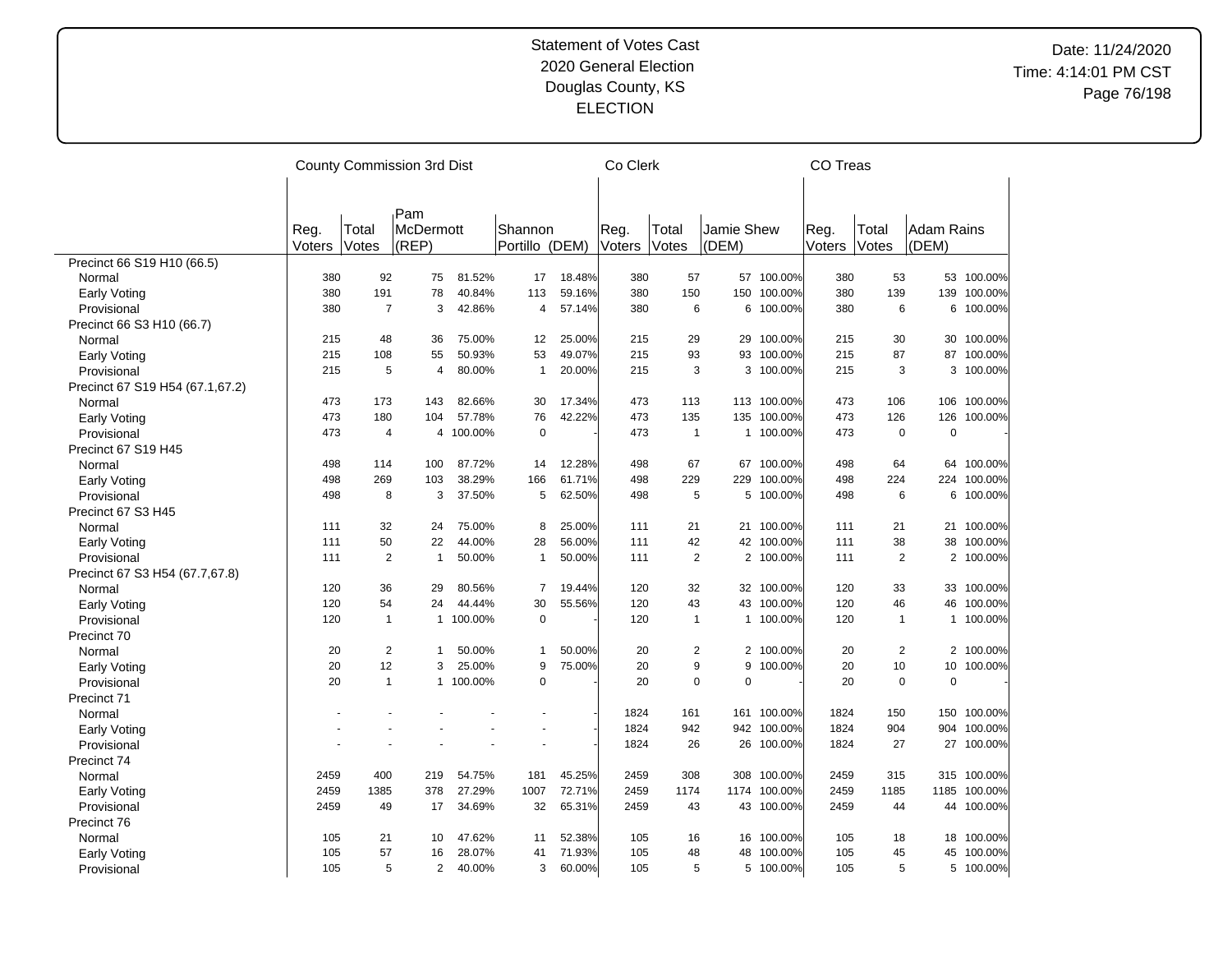|              |                |                          | County Commission 3rd Dist           |        |                                  |        | Co Clerk              |                |                                |              | CO Treas              |                 |                         |         |
|--------------|----------------|--------------------------|--------------------------------------|--------|----------------------------------|--------|-----------------------|----------------|--------------------------------|--------------|-----------------------|-----------------|-------------------------|---------|
|              | Reg.<br>Voters | Total<br>Votes           | Pam<br><b>McDermott</b><br>$ $ (REP) |        | <b>Shannon</b><br>Portillo (DEM) |        | Reg.<br><b>Voters</b> | Total<br>Votes | <b>Jamie Shew</b><br>$ $ (DEM) |              | Reg.<br><b>Voters</b> | Total<br> Votes | Adam Rains<br>$ $ (DEM) |         |
| Precinct 77  |                |                          |                                      |        |                                  |        |                       |                |                                |              |                       |                 |                         |         |
| Normal       |                |                          |                                      |        |                                  |        | 994                   | 93             | 93                             | 100.00%      | 994                   | 94              | 94                      | 100.00% |
| Early Voting |                | $\overline{\phantom{a}}$ | $\overline{\phantom{0}}$             |        | $\overline{\phantom{a}}$         |        | 994                   | 387            | 387                            | 100.00%      | 994                   | 383             | 383                     | 100.00% |
| Provisional  |                |                          |                                      |        | $\overline{\phantom{0}}$         |        | 994                   | 26             |                                | 26 100.00%   | 994                   | 27              | 27                      | 100.00% |
| Total        |                |                          |                                      |        |                                  |        |                       |                |                                |              |                       |                 |                         |         |
| Normal       | 31320          | 5183                     | 3166                                 | 61.08% | 2017                             | 38.92% | 82391                 | 9649           | 9649                           | 100.00%      | 82391                 | 9495            | 9495                    | 100.00% |
| Early Voting | 31320          | 16566                    | 5428                                 | 32.77% | 11138                            | 67.23% | 82391                 | 36485          | 36485                          | 100.00%      | 82391                 | 35972           | 35972                   | 100.00% |
| Provisional  | 31320          | 677                      | 230                                  | 33.97% | 447                              | 66.03% | 82391                 | 1524           |                                | 1524 100.00% | 82391                 | 1524            | 1524                    | 100.00% |
| Total        | 31320          | 22426                    | 8824                                 | 39.35% | 13602                            | 60.65% | 82391                 | 47658          | 47658                          | 100.00%      | 82391                 | 46991           | 46991                   | 100.00% |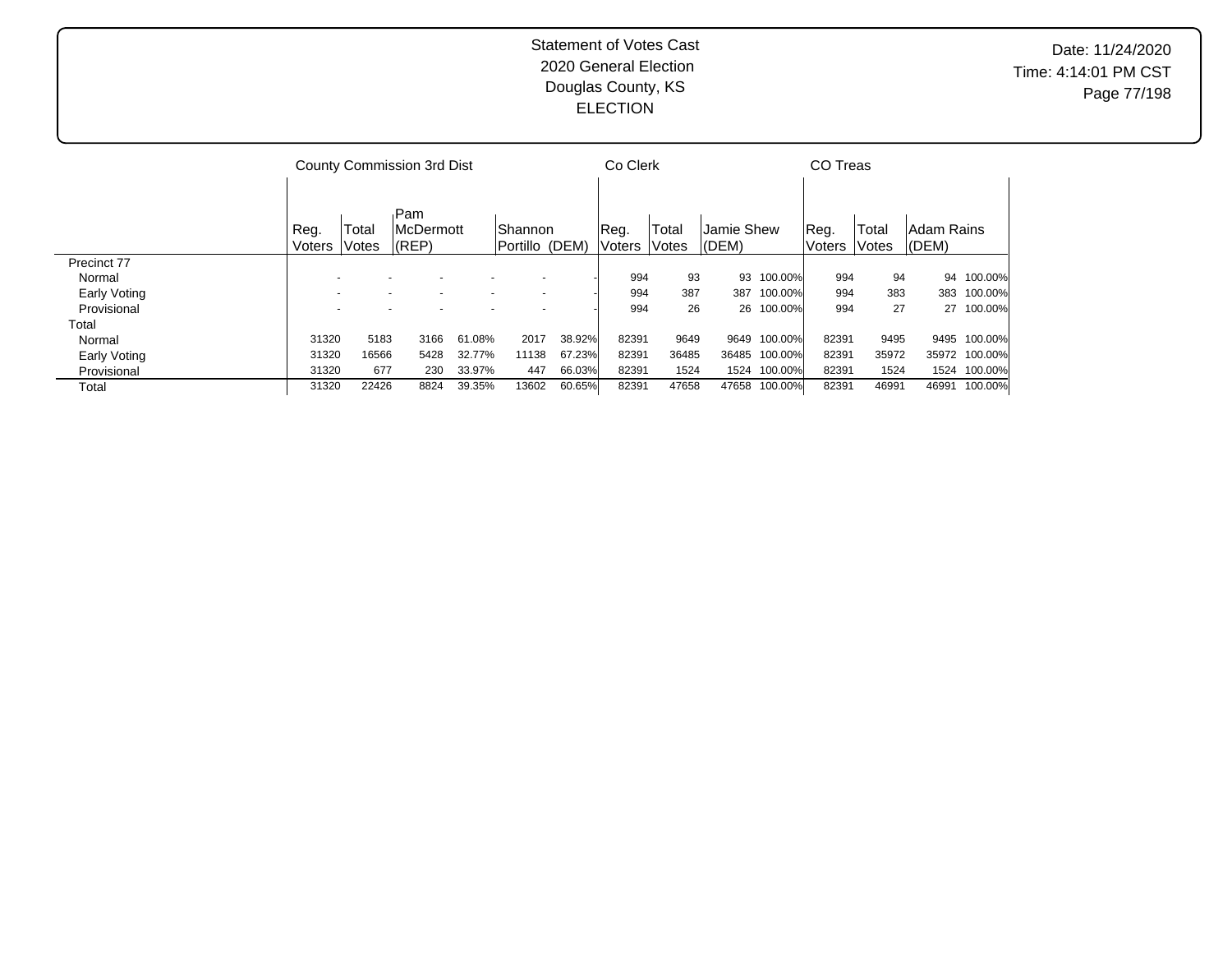|                   |                | CO Reg of Deeds<br>CO Sheriff |                     |             |                |                |                         |            |                | <b>Clinton Twp Trustee</b> |                                  |                |                | <b>Clinton Twp Treasurer</b> |  |
|-------------------|----------------|-------------------------------|---------------------|-------------|----------------|----------------|-------------------------|------------|----------------|----------------------------|----------------------------------|----------------|----------------|------------------------------|--|
|                   | Reg.<br>Voters | Total<br><b>Votes</b>         | Kent Brown<br>(DEM) |             | Reg.<br>Voters | Total<br>Votes | Jay Armbrister<br>(DEM) |            | Reg.<br>Voters | Total<br>Votes             | Matthew<br>Fishburn<br>$ $ (REP) | Reg.<br>Voters | Total<br>Votes | <b>Steve Dieker</b><br>(REP) |  |
| Jurisdiction Wide |                |                               |                     |             |                |                |                         |            |                |                            |                                  |                |                |                              |  |
| Precinct 1        |                |                               |                     |             |                |                |                         |            |                |                            |                                  |                |                |                              |  |
| Normal            | 809            | 89                            |                     | 89 100.00%  | 809            | 82             | 82                      | 100.00%    |                |                            |                                  |                |                |                              |  |
| Early Voting      | 809            | 406                           |                     | 406 100.00% | 809            | 387            | 387                     | 100.00%    |                |                            |                                  |                |                |                              |  |
| Provisional       | 809            | 15                            |                     | 15 100.00%  | 809            | 15             | 15                      | 100.00%    |                |                            |                                  |                |                |                              |  |
| Precinct 2        |                |                               |                     |             |                |                |                         |            |                |                            |                                  |                |                |                              |  |
| Normal            | 848            | 67                            |                     | 67 100.00%  | 848            | 71             |                         | 71 100.00% |                |                            |                                  |                |                |                              |  |
| Early Voting      | 848            | 470                           |                     | 470 100.00% | 848            | 455            | 455                     | 100.00%    |                |                            |                                  |                |                |                              |  |
| Provisional       | 848            | 17                            |                     | 17 100.00%  | 848            | 13             | 13                      | 100.00%    |                |                            |                                  |                |                |                              |  |
| Precinct 3        |                |                               |                     |             |                |                |                         |            |                |                            |                                  |                |                |                              |  |
| Normal            | 1116           | 97                            |                     | 97 100.00%  | 1116           | 98             | 98                      | 100.00%    |                |                            |                                  |                |                |                              |  |
| Early Voting      | 1116           | 514                           |                     | 514 100.00% | 1116           | 485            | 485                     | 100.00%    |                |                            |                                  |                |                |                              |  |
| Provisional       | 1116           | 37                            |                     | 37 100.00%  | 1116           | 34             | 34                      | 100.00%    |                |                            |                                  |                |                |                              |  |
| Precinct 4        |                |                               |                     |             |                |                |                         |            |                |                            |                                  |                |                |                              |  |
| Normal            | 1013           | 149                           |                     | 149 100.00% | 1013           | 144            | 144                     | 100.00%    |                |                            |                                  |                |                |                              |  |
| Early Voting      | 1013           | 403                           |                     | 403 100.00% | 1013           | 386            | 386                     | 100.00%    |                |                            |                                  |                |                |                              |  |
| Provisional       | 1013           | 23                            |                     | 23 100.00%  | 1013           | 22             |                         | 22 100.00% |                |                            |                                  |                |                |                              |  |
| Precinct 5        |                |                               |                     |             |                |                |                         |            |                |                            |                                  |                |                |                              |  |
| Normal            | 930            | 95                            |                     | 95 100.00%  | 930            | 93             | 93                      | 100.00%    |                |                            |                                  |                |                |                              |  |
| Early Voting      | 930            | 378                           |                     | 378 100.00% | 930            | 360            | 360                     | 100.00%    |                |                            |                                  |                |                |                              |  |
| Provisional       | 930            | 15                            |                     | 15 100.00%  | 930            | 16             | 16                      | 100.00%    |                |                            |                                  |                |                |                              |  |
| Precinct 6        |                |                               |                     |             |                |                |                         |            |                |                            |                                  |                |                |                              |  |
| Normal            | 1052           | 92                            |                     | 92 100.00%  | 1052           | 86             | 86                      | 100.00%    |                |                            |                                  |                |                |                              |  |
| Early Voting      | 1052           | 555                           |                     | 555 100.00% | 1052           | 546            | 546                     | 100.00%    |                |                            |                                  |                |                |                              |  |
| Provisional       | 1052           | 14                            |                     | 14 100.00%  | 1052           | 15             |                         | 15 100.00% |                |                            |                                  |                |                |                              |  |
| Precinct 7        |                |                               |                     |             |                |                |                         |            |                |                            |                                  |                |                |                              |  |
| Normal            | 660            | 67                            |                     | 67 100.00%  | 660            | 65             | 65                      | 100.00%    |                |                            |                                  |                |                |                              |  |
| Early Voting      | 660            | 195                           |                     | 195 100.00% | 660            | 188            | 188                     | 100.00%    |                |                            |                                  |                |                |                              |  |
| Provisional       | 660            | 12                            |                     | 12 100.00%  | 660            | 11             |                         | 11 100.00% |                |                            |                                  |                |                |                              |  |
| Precinct 8        |                |                               |                     |             |                |                |                         |            |                |                            |                                  |                |                |                              |  |
| Normal            | 1010           | 109                           | 109                 | 100.00%     | 1010           | 111            | 111                     | 100.00%    |                |                            |                                  |                |                |                              |  |
| Early Voting      | 1010           | 286                           |                     | 286 100.00% | 1010           | 273            | 273                     | 100.00%    |                |                            |                                  |                |                |                              |  |
| Provisional       | 1010           | 29                            |                     | 29 100.00%  | 1010           | 28             |                         | 28 100.00% |                |                            |                                  |                |                |                              |  |
| Precinct 9        |                |                               |                     |             |                |                |                         |            |                |                            |                                  |                |                |                              |  |
| Normal            | 788            | 50                            |                     | 50 100.00%  | 788            | 47             | 47                      | 100.00%    |                |                            |                                  |                |                |                              |  |
| Early Voting      | 788            | 277                           |                     | 277 100.00% | 788            | 266            | 266                     | 100.00%    |                |                            |                                  |                |                |                              |  |
| Provisional       | 788            | 23                            |                     | 23 100.00%  | 788            | 20             | 20                      | 100.00%    |                |                            |                                  |                |                |                              |  |
|                   |                |                               |                     |             |                |                |                         |            |                |                            |                                  |                |                |                              |  |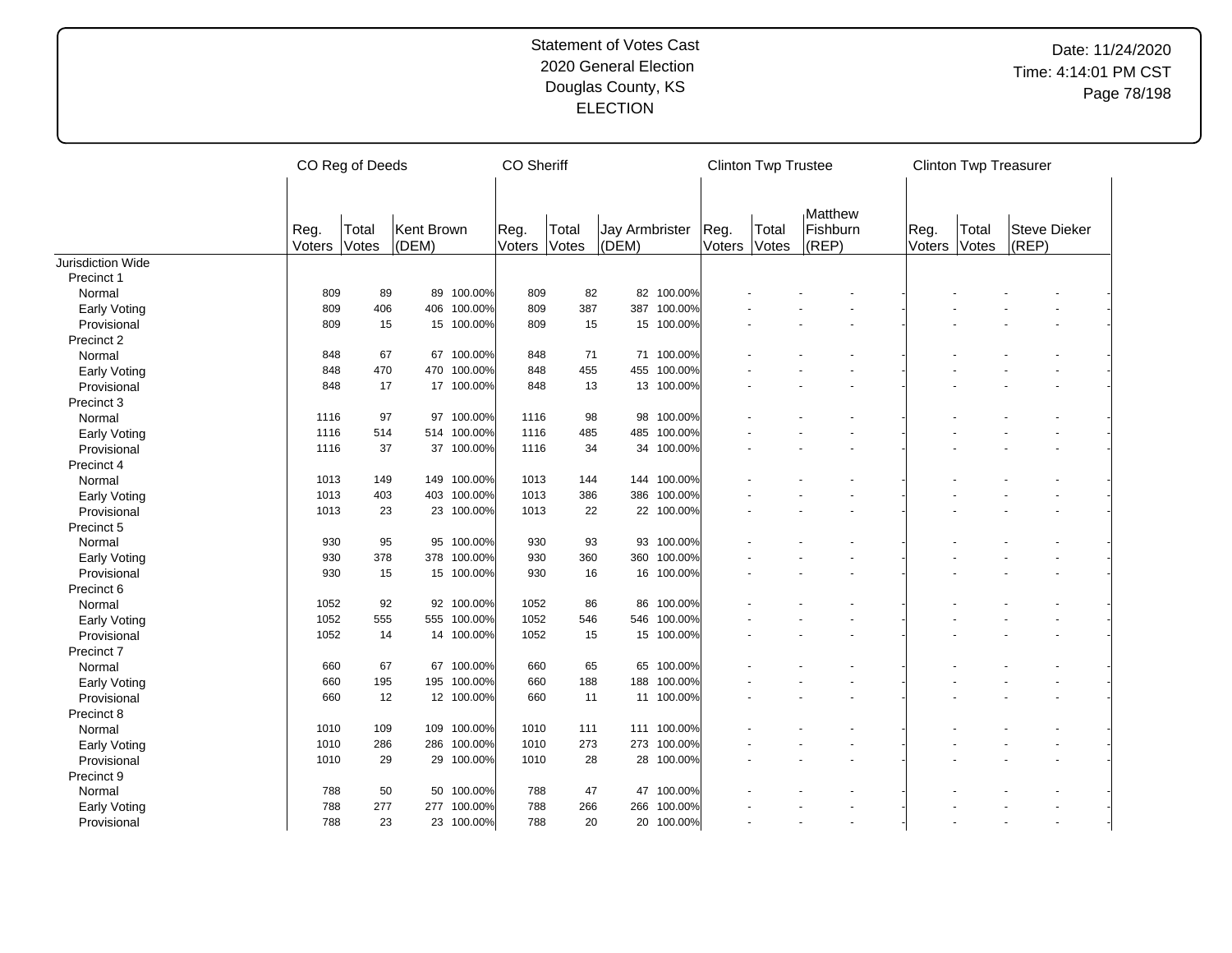|                     | CO Reg of Deeds |                | <b>CO Sheriff</b>   |             |                |                |                         | <b>Clinton Twp Trustee</b> |                |                | <b>Clinton Twp Treasurer</b> |                |                |                              |  |
|---------------------|-----------------|----------------|---------------------|-------------|----------------|----------------|-------------------------|----------------------------|----------------|----------------|------------------------------|----------------|----------------|------------------------------|--|
|                     | Reg.<br>Voters  | Total<br>Votes | Kent Brown<br>(DEM) |             | Reg.<br>Voters | Total<br>Votes | Jay Armbrister<br>(DEM) |                            | Reg.<br>Voters | Total<br>Votes | Matthew<br>Fishburn<br>(REP) | Reg.<br>Voters | Total<br>Votes | <b>Steve Dieker</b><br>(REP) |  |
| Precinct 10         |                 |                |                     |             |                |                |                         |                            |                |                |                              |                |                |                              |  |
| Normal              | 735             | 73             |                     | 73 100.00%  | 735            | 71             | 71                      | 100.00%                    |                |                |                              |                |                |                              |  |
| <b>Early Voting</b> | 735             | 83             |                     | 83 100.00%  | 735            | 80             | 80                      | 100.00%                    |                |                |                              |                |                |                              |  |
| Provisional         | 735             | 13             |                     | 13 100.00%  | 735            | 14             | 14                      | 100.00%                    |                |                |                              |                |                |                              |  |
| Precinct 11         |                 |                |                     |             |                |                |                         |                            |                |                |                              |                |                |                              |  |
| Normal              | 884             | 125            |                     | 125 100.00% | 884            | 126            | 126                     | 100.00%                    |                |                |                              |                |                |                              |  |
| <b>Early Voting</b> | 884             | 404            |                     | 404 100.00% | 884            | 388            | 388                     | 100.00%                    |                |                |                              |                |                |                              |  |
| Provisional         | 884             | 21             |                     | 21 100.00%  | 884            | 21             | 21                      | 100.00%                    |                |                |                              |                |                |                              |  |
| Precinct 12         |                 |                |                     |             |                |                |                         |                            |                |                |                              |                |                |                              |  |
| Normal              | 1609            | 205            | 205                 | 100.00%     | 1609           | 203            | 203                     | 100.00%                    |                |                |                              |                |                |                              |  |
| <b>Early Voting</b> | 1609            | 711            |                     | 711 100.00% | 1609           | 694            | 694                     | 100.00%                    |                |                |                              |                |                |                              |  |
| Provisional         | 1609            | 25             |                     | 25 100.00%  | 1609           | 24             | 24                      | 100.00%                    |                |                |                              |                |                |                              |  |
| Precinct 13         |                 |                |                     |             |                |                |                         |                            |                |                |                              |                |                |                              |  |
| Normal              | 1084            | 110            |                     | 110 100.00% | 1084           | 109            | 109                     | 100.00%                    |                |                |                              |                |                |                              |  |
| Early Voting        | 1084            | 603            |                     | 603 100.00% | 1084           | 589            | 589                     | 100.00%                    |                |                |                              |                |                |                              |  |
| Provisional         | 1084            | 20             |                     | 20 100.00%  | 1084           | 20             | 20                      | 100.00%                    |                |                |                              |                |                |                              |  |
| Precinct 14         |                 |                |                     |             |                |                |                         |                            |                |                |                              |                |                |                              |  |
| Normal              | 2394            | 268            | 268                 | 100.00%     | 2394           | 263            | 263                     | 100.00%                    |                |                |                              |                |                |                              |  |
| <b>Early Voting</b> | 2394            | 897            |                     | 897 100.00% | 2394           | 885            | 885                     | 100.00%                    |                |                |                              |                |                |                              |  |
| Provisional         | 2394            | 49             | 49                  | 100.00%     | 2394           | 51             | 51                      | 100.00%                    |                |                |                              |                |                |                              |  |
| Precinct 15         |                 |                |                     |             |                |                |                         |                            |                |                |                              |                |                |                              |  |
| Normal              | 1512            | 146            |                     | 146 100.00% | 1512           | 151            | 151                     | 100.00%                    |                |                |                              |                |                |                              |  |
| <b>Early Voting</b> | 1512            | 688            |                     | 688 100.00% | 1512           | 666            | 666                     | 100.00%                    |                |                |                              |                |                |                              |  |
| Provisional         | 1512            | 38             |                     | 38 100.00%  | 1512           | 34             | 34                      | 100.00%                    |                |                |                              |                |                |                              |  |
| Precinct 16         |                 |                |                     |             |                |                |                         |                            |                |                |                              |                |                |                              |  |
| Normal              | 1125            | 99             | 99                  | 100.00%     | 1125           | 95             | 95                      | 100.00%                    |                |                |                              |                |                |                              |  |
| <b>Early Voting</b> | 1125            | 578            |                     | 578 100.00% | 1125           | 557            | 557                     | 100.00%                    |                |                |                              |                |                |                              |  |
| Provisional         | 1125            | 24             |                     | 24 100.00%  | 1125           | 26             | 26                      | 100.00%                    |                |                |                              |                |                |                              |  |
| Precinct 17         |                 |                |                     |             |                |                |                         |                            |                |                |                              |                |                |                              |  |
| Normal              | 1556            | 120            | 120                 | 100.00%     | 1556           | 119            | 119                     | 100.00%                    |                |                |                              |                |                |                              |  |
| Early Voting        | 1556            | 794            |                     | 794 100.00% | 1556           | 766            | 766                     | 100.00%                    |                |                |                              |                |                |                              |  |
| Provisional         | 1556            | 16             |                     | 16 100.00%  | 1556           | 14             | 14                      | 100.00%                    |                |                |                              |                |                |                              |  |
| Precinct 18         |                 |                |                     |             |                |                |                         |                            |                |                |                              |                |                |                              |  |
| Normal              | 1876            | 195            |                     | 195 100.00% | 1876           | 207            | 207                     | 100.00%                    |                |                |                              |                |                |                              |  |
| <b>Early Voting</b> | 1876            | 900            |                     | 900 100.00% | 1876           | 879            | 879                     | 100.00%                    |                |                |                              |                |                |                              |  |
| Provisional         | 1876            | 28             |                     | 28 100.00%  | 1876           | 30             | 30                      | 100.00%                    |                |                |                              |                |                |                              |  |
| Precinct 19         |                 |                |                     |             |                |                |                         |                            |                |                |                              |                |                |                              |  |
| Normal              | 1354            | 72             |                     | 72 100.00%  | 1354           | 73             | 73                      | 100.00%                    |                |                |                              |                |                |                              |  |
| <b>Early Voting</b> | 1354            | 724            |                     | 724 100.00% | 1354           | 719            | 719                     | 100.00%                    |                |                |                              |                |                |                              |  |
| Provisional         | 1354            | 28             |                     | 28 100.00%  | 1354           | 30             | 30                      | 100.00%                    |                |                |                              |                |                |                              |  |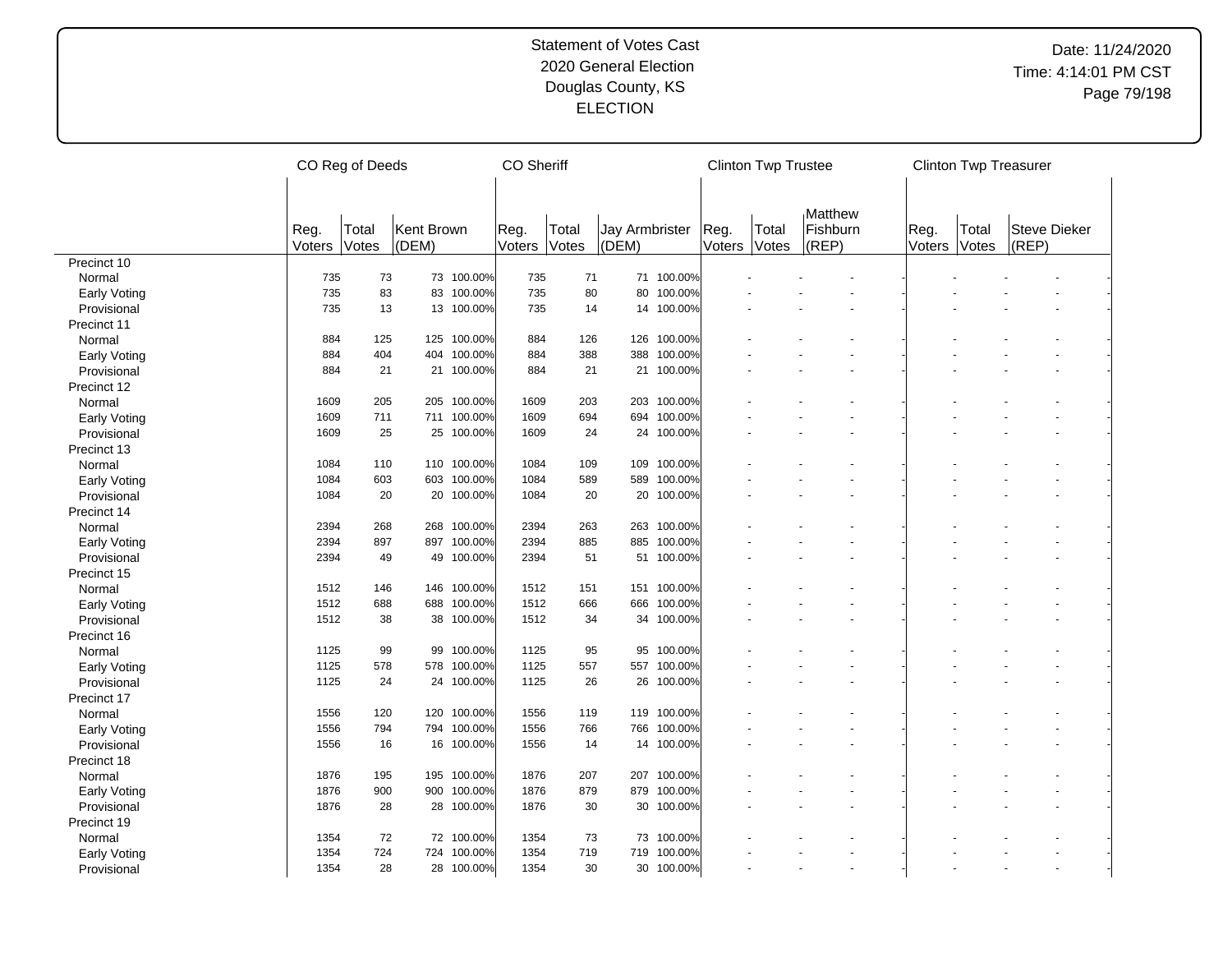|                             | CO Reg of Deeds |       |            |             | <b>CO Sheriff</b> |       |                |             |        | <b>Clinton Twp Trustee</b> |          |        | <b>Clinton Twp Treasurer</b> |              |  |
|-----------------------------|-----------------|-------|------------|-------------|-------------------|-------|----------------|-------------|--------|----------------------------|----------|--------|------------------------------|--------------|--|
|                             |                 |       |            |             |                   |       |                |             |        |                            |          |        |                              |              |  |
|                             |                 |       |            |             |                   |       |                |             |        |                            | Matthew  |        |                              |              |  |
|                             | Reg.            | Total | Kent Brown |             | Reg.              | Total | Jay Armbrister |             | Reg.   | Total                      | Fishburn | Reg.   | Total                        | Steve Dieker |  |
|                             | Voters          | Votes | (DEM)      |             | Voters            | Votes | (DEM)          |             | Voters | Votes                      | (REP)    | Voters | Votes                        | (REP)        |  |
| Precinct 20                 |                 |       |            |             |                   |       |                |             |        |                            |          |        |                              |              |  |
| Normal                      | 1758            | 170   |            | 170 100.00% | 1758              | 181   |                | 181 100.00% |        |                            |          |        |                              |              |  |
| Early Voting                | 1758            | 897   |            | 897 100.00% | 1758              | 869   | 869            | 100.00%     |        |                            |          |        |                              |              |  |
| Provisional                 | 1758            | 27    |            | 27 100.00%  | 1758              | 27    |                | 27 100.00%  |        |                            |          |        |                              |              |  |
| Precinct 21                 |                 |       |            |             |                   |       |                |             |        |                            |          |        |                              |              |  |
| Normal                      | 616             | 28    |            | 28 100.00%  | 616               | 29    | 29             | 100.00%     |        |                            |          |        |                              |              |  |
| Early Voting                | 616             | 317   |            | 317 100.00% | 616               | 316   | 316            | 100.00%     |        |                            |          |        |                              |              |  |
| Provisional                 | 616             | 10    |            | 10 100.00%  | 616               | 9     |                | 9 100.00%   |        |                            |          |        |                              |              |  |
| Precinct 22                 |                 |       |            |             |                   |       |                |             |        |                            |          |        |                              |              |  |
| Normal                      | 1406            | 200   |            | 200 100.00% | 1406              | 196   | 196            | 100.00%     |        |                            |          |        |                              |              |  |
| Early Voting                | 1406            | 604   |            | 604 100.00% | 1406              | 591   | 591            | 100.00%     |        |                            |          |        |                              |              |  |
| Provisional                 | 1406            | 34    |            | 34 100.00%  | 1406              | 32    |                | 32 100.00%  |        |                            |          |        |                              |              |  |
| Precinct 23                 |                 |       |            |             |                   |       |                |             |        |                            |          |        |                              |              |  |
| Normal                      | 757             | 100   |            | 100 100.00% | 757               | 97    | 97             | 100.00%     |        |                            |          |        |                              |              |  |
| Early Voting                | 757             | 371   |            | 371 100.00% | 757               | 360   | 360            | 100.00%     |        |                            |          |        |                              |              |  |
| Provisional                 | 757             | 14    |            | 14 100.00%  | 757               | 14    |                | 14 100.00%  |        |                            |          |        |                              |              |  |
| Precinct 24                 |                 |       |            |             |                   |       |                |             |        |                            |          |        |                              |              |  |
| Normal                      | 826             | 74    |            | 74 100.00%  | 826               | 73    |                | 73 100.00%  |        |                            |          |        |                              |              |  |
| Early Voting                | 826             | 397   |            | 397 100.00% | 826               | 393   | 393            | 100.00%     |        |                            |          |        |                              |              |  |
| Provisional                 | 826             | 20    |            | 20 100.00%  | 826               | 19    | 19             | 100.00%     |        |                            |          |        |                              |              |  |
| Precinct 25                 |                 |       |            |             |                   |       |                |             |        |                            |          |        |                              |              |  |
| Normal                      | 1031            | 70    |            | 70 100.00%  | 1031              | 66    | 66             | 100.00%     |        |                            |          |        |                              |              |  |
|                             | 1031            | 262   |            | 262 100.00% | 1031              | 252   | 252            | 100.00%     |        |                            |          |        |                              |              |  |
| Early Voting<br>Provisional | 1031            | 19    |            | 19 100.00%  | 1031              | 16    |                | 16 100.00%  |        |                            |          |        |                              |              |  |
|                             |                 |       |            |             |                   |       |                |             |        |                            |          |        |                              |              |  |
| Precinct 26                 |                 |       |            | 74 100.00%  |                   |       |                |             |        |                            |          |        |                              |              |  |
| Normal                      | 933<br>933      | 74    |            |             | 933               | 76    | 403            | 76 100.00%  |        |                            |          |        |                              |              |  |
| Early Voting                |                 | 416   |            | 416 100.00% | 933               | 403   |                | 100.00%     |        |                            |          |        |                              |              |  |
| Provisional                 | 933             | 16    |            | 16 100.00%  | 933               | 15    |                | 15 100.00%  |        |                            |          |        |                              |              |  |
| Precinct 27                 |                 |       |            |             |                   |       |                |             |        |                            |          |        |                              |              |  |
| Normal                      | 971             | 83    |            | 83 100.00%  | 971               | 85    | 85             | 100.00%     |        |                            |          |        |                              |              |  |
| Early Voting                | 971             | 455   |            | 455 100.00% | 971               | 438   | 438            | 100.00%     |        |                            |          |        |                              |              |  |
| Provisional                 | 971             | 16    |            | 16 100.00%  | 971               | 16    |                | 16 100.00%  |        |                            |          |        |                              |              |  |
| Precinct 28                 |                 |       |            |             |                   |       |                |             |        |                            |          |        |                              |              |  |
| Normal                      | 553             | 47    |            | 47 100.00%  | 553               | 52    |                | 52 100.00%  |        |                            |          |        |                              |              |  |
| Early Voting                | 553             | 305   |            | 305 100.00% | 553               | 296   | 296            | 100.00%     |        |                            |          |        |                              |              |  |
| Provisional                 | 553             | 8     |            | 8 100.00%   | 553               | 8     |                | 8 100.00%   |        |                            |          |        |                              |              |  |
| Precinct 29                 |                 |       |            |             |                   |       |                |             |        |                            |          |        |                              |              |  |
| Normal                      | 929             | 111   |            | 111 100.00% | 929               | 108   | 108            | 100.00%     |        |                            |          |        |                              |              |  |
| Early Voting                | 929             | 405   |            | 405 100.00% | 929               | 394   | 394            | 100.00%     |        |                            |          |        |                              |              |  |
| Provisional                 | 929             | 21    |            | 21 100.00%  | 929               | 20    |                | 20 100.00%  |        |                            |          |        |                              |              |  |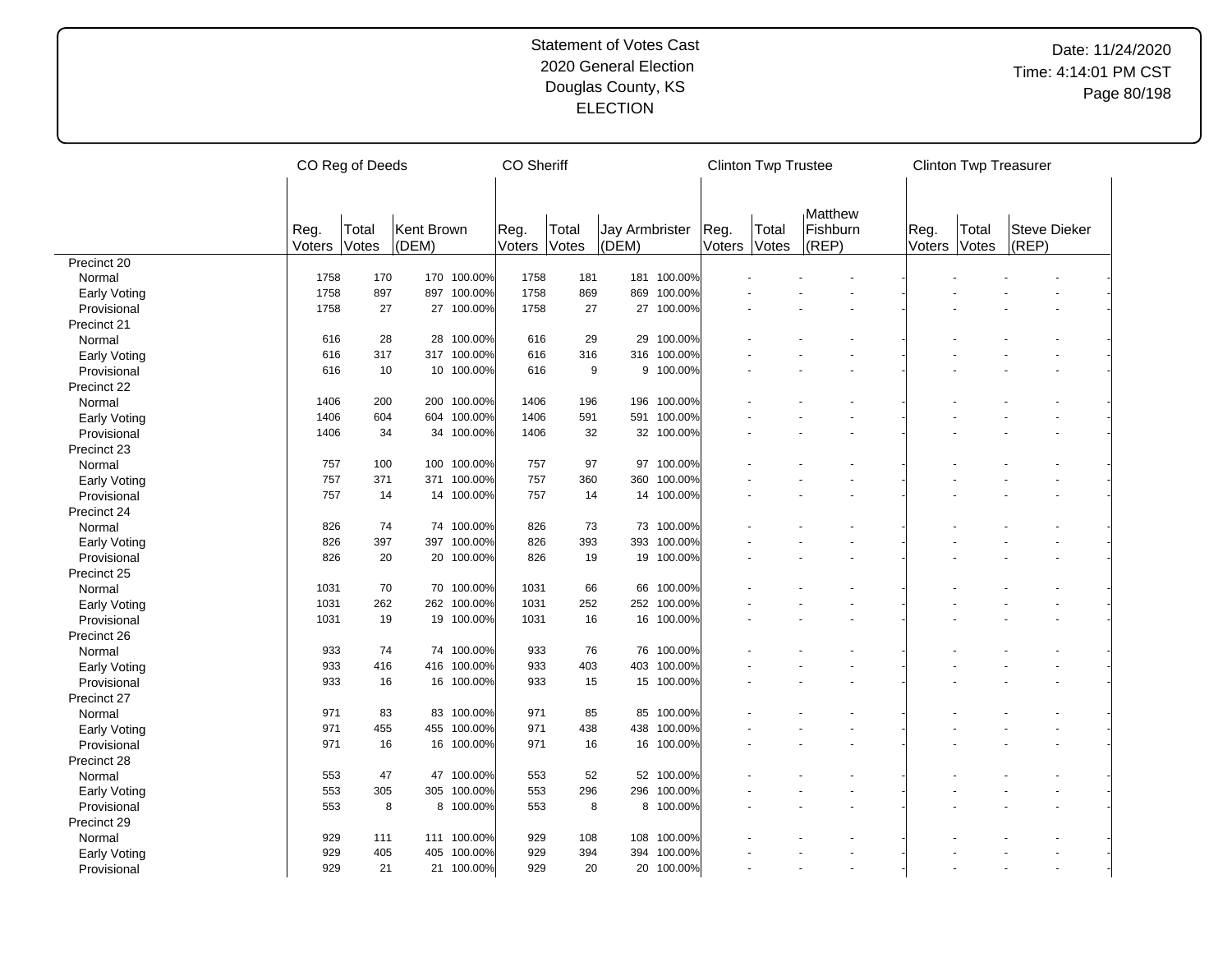|                       | CO Reg of Deeds |                |            |             |        | <b>CO Sheriff</b> |                 |            |        | <b>Clinton Twp Trustee</b> |                     |        | <b>Clinton Twp Treasurer</b> |                     |  |
|-----------------------|-----------------|----------------|------------|-------------|--------|-------------------|-----------------|------------|--------|----------------------------|---------------------|--------|------------------------------|---------------------|--|
|                       | Reg.            | Total          | Kent Brown |             | Reg.   | Total             | Jay Armbrister  |            | Reg.   | Total                      | Matthew<br>Fishburn | Reg.   | Total                        | <b>Steve Dieker</b> |  |
|                       | Voters          | Votes          | (DEM)      |             | Voters | Votes             | (DEM)           |            | Voters | Votes                      | (REP)               | Voters | Votes                        | (REP)               |  |
| Precinct 30 S2 (30.1) |                 |                |            |             |        |                   |                 |            |        |                            |                     |        |                              |                     |  |
| Normal                | 316             | 32             |            | 32 100.00%  | 316    | 25                | 25              | 100.00%    |        |                            |                     |        |                              |                     |  |
| <b>Early Voting</b>   | 316             | 152            |            | 152 100.00% | 316    | 149               | 149             | 100.00%    |        |                            |                     |        |                              |                     |  |
| Provisional           | 316             | $\overline{7}$ |            | 7 100.00%   | 316    | 6                 | 6               | 100.00%    |        |                            |                     |        |                              |                     |  |
| Precinct 30 S3 (30.2) |                 |                |            |             |        |                   |                 |            |        |                            |                     |        |                              |                     |  |
| Normal                | 795             | 103            |            | 103 100.00% | 795    | 104               | 104             | 100.00%    |        |                            |                     |        |                              |                     |  |
| <b>Early Voting</b>   | 795             | 238            |            | 238 100.00% | 795    | 232               | 232             | 100.00%    |        |                            |                     |        |                              |                     |  |
| Provisional           | 795             | 22             |            | 22 100.00%  | 795    | 21                | 21              | 100.00%    |        |                            |                     |        |                              |                     |  |
| Precinct 31           |                 |                |            |             |        |                   |                 |            |        |                            |                     |        |                              |                     |  |
| Normal                | 1124            | 156            | 156        | 100.00%     | 1124   | 157               | 157             | 100.00%    |        |                            |                     |        |                              |                     |  |
| <b>Early Voting</b>   | 1124            | 548            |            | 548 100.00% | 1124   | 522               | 522             | 100.00%    |        |                            |                     |        |                              |                     |  |
| Provisional           | 1124            | 28             |            | 28 100.00%  | 1124   | 27                | 27              | 100.00%    |        |                            |                     |        |                              |                     |  |
| Precinct 32           |                 |                |            |             |        |                   |                 |            |        |                            |                     |        |                              |                     |  |
| Normal                | 1032            | 143            |            | 143 100.00% | 1032   | 141               | 141             | 100.00%    |        |                            |                     |        |                              |                     |  |
| <b>Early Voting</b>   | 1032            | 333            |            | 333 100.00% | 1032   | 326               | 326             | 100.00%    |        |                            |                     |        |                              |                     |  |
| Provisional           | 1032            | 25             |            | 25 100.00%  | 1032   | 25                |                 | 25 100.00% |        |                            |                     |        |                              |                     |  |
| Precinct 33           |                 |                |            |             |        |                   |                 |            |        |                            |                     |        |                              |                     |  |
| Normal                | 935             | 76             |            | 76 100.00%  | 935    | 74                | 74              | 100.00%    |        |                            |                     |        |                              |                     |  |
|                       | 935             | 548            |            | 548 100.00% | 935    | 539               | 539             | 100.00%    |        |                            |                     |        |                              |                     |  |
| <b>Early Voting</b>   | 935             | 12             |            | 12 100.00%  | 935    | 11                | 11              | 100.00%    |        |                            |                     |        |                              |                     |  |
| Provisional           |                 |                |            |             |        |                   |                 |            |        |                            |                     |        |                              |                     |  |
| Precinct 34 S2 (34.1) | 604             | 64             |            | 64 100.00%  | 604    | 60                | 60              | 100.00%    |        |                            |                     |        |                              |                     |  |
| Normal                |                 |                |            |             |        |                   |                 |            |        |                            |                     |        |                              |                     |  |
| <b>Early Voting</b>   | 604             | 341            |            | 341 100.00% | 604    | 333               | 333             | 100.00%    |        |                            |                     |        |                              |                     |  |
| Provisional           | 604             | 10             |            | 10 100.00%  | 604    | 10                | 10 <sup>1</sup> | 100.00%    |        |                            |                     |        |                              |                     |  |
| Precinct 34 S3 (34.2) |                 |                |            |             |        |                   |                 |            |        |                            |                     |        |                              |                     |  |
| Normal                | 167             | 11             |            | 11 100.00%  | 167    | 10                | 10              | 100.00%    |        |                            |                     |        |                              |                     |  |
| <b>Early Voting</b>   | 167             | 60             | 60         | 100.00%     | 167    | 53                | 53              | 100.00%    |        |                            |                     |        |                              |                     |  |
| Provisional           | 167             | $\overline{1}$ |            | 1 100.00%   | 167    | $\mathbf{1}$      | $\mathbf{1}$    | 100.00%    |        |                            |                     |        |                              |                     |  |
| Precinct 35 S2 (35.1) |                 |                |            |             |        |                   |                 |            |        |                            |                     |        |                              |                     |  |
| Normal                | 1150            | 126            | 126        | 100.00%     | 1150   | 123               | 123             | 100.00%    |        |                            |                     |        |                              |                     |  |
| <b>Early Voting</b>   | 1150            | 501            |            | 501 100.00% | 1150   | 477               | 477             | 100.00%    |        |                            |                     |        |                              |                     |  |
| Provisional           | 1150            | 23             |            | 23 100.00%  | 1150   | 21                |                 | 21 100.00% |        |                            |                     |        |                              |                     |  |
| Precinct 35 S3 (35.2) |                 |                |            |             |        |                   |                 |            |        |                            |                     |        |                              |                     |  |
| Normal                | 86              | 18             |            | 18 100.00%  | 86     | 21                | 21              | 100.00%    |        |                            |                     |        |                              |                     |  |
| <b>Early Voting</b>   | 86              | 31             |            | 31 100.00%  | 86     | 31                | 31              | 100.00%    |        |                            |                     |        |                              |                     |  |
| Provisional           | 86              | $\overline{1}$ |            | 1 100.00%   | 86     | $\mathbf{1}$      |                 | 1 100.00%  |        |                            |                     |        |                              |                     |  |
| Precinct 36           |                 |                |            |             |        |                   |                 |            |        |                            |                     |        |                              |                     |  |
| Normal                | 898             | 63             | 63         | 100.00%     | 898    | 67                | 67              | 100.00%    |        |                            |                     |        |                              |                     |  |
| <b>Early Voting</b>   | 898             | 419            |            | 419 100.00% | 898    | 400               | 400             | 100.00%    |        |                            |                     |        |                              |                     |  |
| Provisional           | 898             | 21             |            | 21 100.00%  | 898    | 20                | 20              | 100.00%    |        |                            |                     |        |                              |                     |  |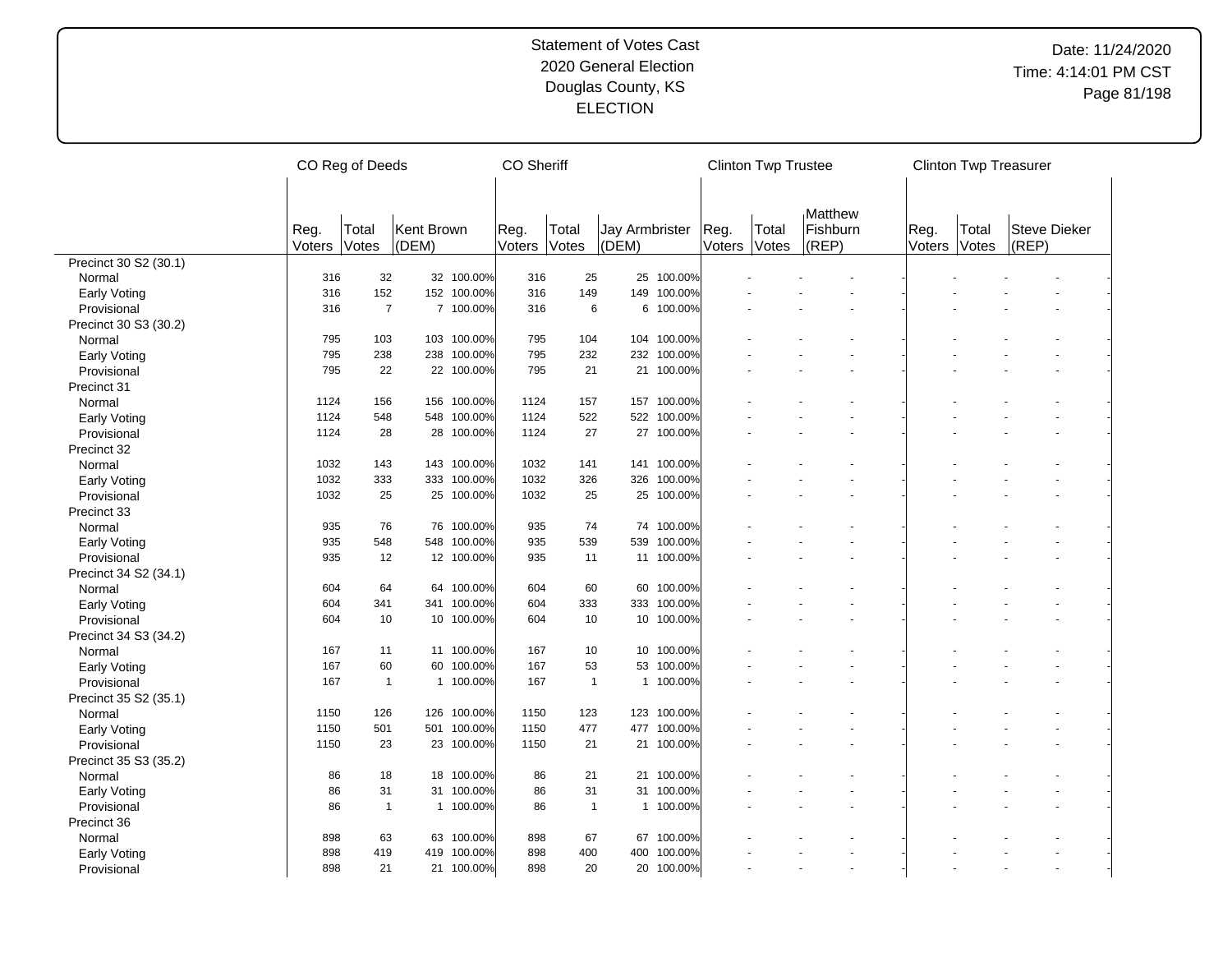|                                    | CO Reg of Deeds | <b>CO</b> Sheriff |                     |             |                |                | <b>Clinton Twp Trustee</b>     |             |                | <b>Clinton Twp Treasurer</b> |                   |                |                |                       |  |
|------------------------------------|-----------------|-------------------|---------------------|-------------|----------------|----------------|--------------------------------|-------------|----------------|------------------------------|-------------------|----------------|----------------|-----------------------|--|
|                                    |                 |                   |                     |             |                |                |                                |             |                |                              | Matthew           |                |                |                       |  |
|                                    | Reg.<br>Voters  | Total<br>Votes    | Kent Brown<br>(DEM) |             | Reg.<br>Voters | Total<br>Votes | <b>Jay Armbrister</b><br>(DEM) |             | Reg.<br>Voters | Total<br>Votes               | Fishburn<br>(REP) | Reg.<br>Voters | Total<br>Votes | Steve Dieker<br>(REP) |  |
| Precinct 37                        |                 |                   |                     |             |                |                |                                |             |                |                              |                   |                |                |                       |  |
| Normal                             | 1315            | 97                |                     | 97 100.00%  | 1315           | 97             | 97                             | 100.00%     |                |                              |                   |                |                |                       |  |
| <b>Early Voting</b>                | 1315            | 635               |                     | 635 100.00% | 1315           | 620            | 620                            | 100.00%     |                |                              |                   |                |                |                       |  |
| Provisional                        | 1315            | 24                |                     | 24 100.00%  | 1315           | 25             |                                | 25 100.00%  |                |                              |                   |                |                |                       |  |
| Precinct 38                        |                 |                   |                     |             |                |                |                                |             |                |                              |                   |                |                |                       |  |
| Normal                             | 1838            | 111               |                     | 111 100.00% | 1838           | 105            |                                | 105 100.00% |                |                              |                   |                |                |                       |  |
| <b>Early Voting</b>                | 1838            | 993               |                     | 993 100.00% | 1838           | 943            | 943                            | 100.00%     |                |                              |                   |                |                |                       |  |
| Provisional                        | 1838            | 25                |                     | 25 100.00%  | 1838           | 25             |                                | 25 100.00%  |                |                              |                   |                |                |                       |  |
| Precinct 39                        |                 |                   |                     |             |                |                |                                |             |                |                              |                   |                |                |                       |  |
| Normal                             | 1118            | 144               |                     | 144 100.00% | 1118           | 138            | 138                            | 100.00%     |                |                              |                   |                |                |                       |  |
| <b>Early Voting</b>                | 1118            | 518               |                     | 518 100.00% | 1118           | 503            | 503                            | 100.00%     |                |                              |                   |                |                |                       |  |
| Provisional                        | 1118            | 22                |                     | 22 100.00%  | 1118           | 23             | 23                             | 100.00%     |                |                              |                   |                |                |                       |  |
| Precinct 40                        |                 |                   |                     |             |                |                |                                |             |                |                              |                   |                |                |                       |  |
| Normal                             | 1001            | 105               |                     | 105 100.00% | 1001           | 107            | 107                            | 100.00%     |                |                              |                   |                |                |                       |  |
| <b>Early Voting</b>                | 1001            | 507               |                     | 507 100.00% | 1001           | 494            | 494                            | 100.00%     |                |                              |                   |                |                |                       |  |
| Provisional                        | 1001            | 25                |                     | 25 100.00%  | 1001           | 24             |                                | 24 100.00%  |                |                              |                   |                |                |                       |  |
| Precinct 41 S3 H46 (41.1)          |                 |                   |                     |             |                |                |                                |             |                |                              |                   |                |                |                       |  |
| Normal                             | 1769            | 268               |                     | 268 100.00% | 1769           | 269            | 269                            | 100.00%     |                |                              |                   |                |                |                       |  |
| <b>Early Voting</b>                | 1769            | 824               |                     | 824 100.00% | 1769           | 810            | 810                            | 100.00%     |                |                              |                   |                |                |                       |  |
| Provisional                        | 1769            | 38                |                     | 38 100.00%  | 1769           | 36             | 36                             | 100.00%     |                |                              |                   |                |                |                       |  |
| Precinct 41 S3 H45 (41.2)          |                 |                   |                     |             |                |                |                                |             |                |                              |                   |                |                |                       |  |
| Normal                             | 1               | $\overline{1}$    | $\mathbf{1}$        | 100.00%     | $\mathbf{1}$   | $\mathbf{1}$   | $\mathbf{1}$                   | 100.00%     |                |                              |                   |                |                |                       |  |
| <b>Early Voting</b>                | $\mathbf{1}$    | $\mathbf 0$       | $\Omega$            |             | $\mathbf{1}$   | $\pmb{0}$      | $\mathbf 0$                    |             |                |                              |                   |                |                |                       |  |
| Provisional                        | $\mathbf{1}$    | $\mathbf 0$       | $\mathbf 0$         |             | $\mathbf{1}$   | $\pmb{0}$      | $\mathbf 0$                    |             |                |                              |                   |                |                |                       |  |
| Precinct 41 S2 H46 (41.3)          |                 |                   |                     |             |                |                |                                |             |                |                              |                   |                |                |                       |  |
| Normal                             | 29              | 5                 |                     | 5 100.00%   | 29             | $\overline{4}$ | $\overline{4}$                 | 100.00%     |                |                              |                   |                |                |                       |  |
|                                    | 29              | 8                 | 8                   | 100.00%     | 29             | $\overline{7}$ | $\overline{7}$                 | 100.00%     |                |                              |                   |                |                |                       |  |
| <b>Early Voting</b>                | 29              | $\mathbf 0$       | $\mathbf 0$         |             | 29             | $\pmb{0}$      | $\Omega$                       |             |                |                              |                   |                |                |                       |  |
| Provisional                        |                 |                   |                     |             |                |                |                                |             |                |                              |                   |                |                |                       |  |
| Precinct 42 H46 (42.1)             | 456             | 55                |                     | 55 100.00%  | 456            | 55             | 55                             | 100.00%     |                |                              |                   |                |                |                       |  |
| Normal                             |                 |                   |                     |             |                |                |                                |             |                |                              |                   |                |                |                       |  |
| <b>Early Voting</b>                | 456             | 173               |                     | 173 100.00% | 456            | 171            | 171                            | 100.00%     |                |                              |                   |                |                |                       |  |
| Provisional                        | 456             | $\overline{7}$    |                     | 7 100.00%   | 456            | $\overline{7}$ |                                | 7 100.00%   |                |                              |                   |                |                |                       |  |
| Precinct 42 H45 (42.2, 42.3, 42.4) |                 |                   |                     |             |                |                |                                |             |                |                              |                   |                |                |                       |  |
| Normal                             | 497             | 75                |                     | 75 100.00%  | 497            | 74             |                                | 74 100.00%  |                |                              |                   |                |                |                       |  |
| <b>Early Voting</b>                | 497             | 227               |                     | 227 100.00% | 497            | 222            | 222                            | 100.00%     |                |                              |                   |                |                |                       |  |
| Provisional                        | 497             | 14                |                     | 14 100.00%  | 497            | 14             |                                | 14 100.00%  |                |                              |                   |                |                |                       |  |
| Precinct 43 CC1 (43.1)             |                 |                   |                     |             |                |                |                                |             |                |                              |                   |                |                |                       |  |
| Normal                             | 820             | 79                |                     | 79 100.00%  | 820            | 76             | 76                             | 100.00%     |                |                              |                   |                |                |                       |  |
| <b>Early Voting</b>                | 820             | 391               |                     | 391 100.00% | 820            | 383            | 383                            | 100.00%     |                |                              |                   |                |                |                       |  |
| Provisional                        | 820             | 12                |                     | 12 100.00%  | 820            | 11             |                                | 11 100.00%  |                |                              |                   |                |                |                       |  |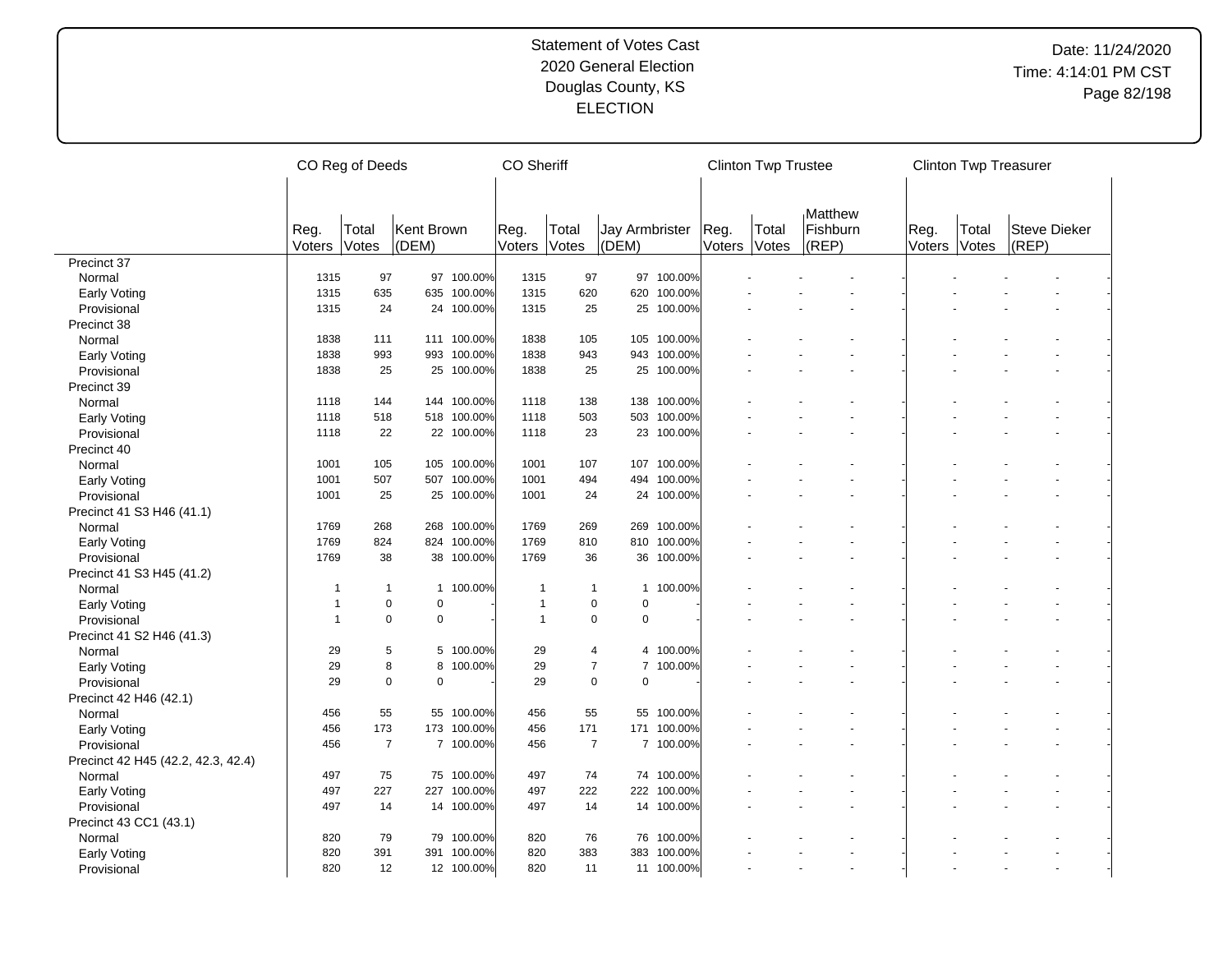|                                    | CO Reg of Deeds |                |                     |              |                | <b>CO</b> Sheriff |                                |              |                | <b>Clinton Twp Trustee</b> |                   |                | <b>Clinton Twp Treasurer</b> |                       |  |
|------------------------------------|-----------------|----------------|---------------------|--------------|----------------|-------------------|--------------------------------|--------------|----------------|----------------------------|-------------------|----------------|------------------------------|-----------------------|--|
|                                    |                 |                |                     |              |                |                   |                                |              |                |                            |                   |                |                              |                       |  |
|                                    |                 |                |                     |              |                |                   |                                |              |                |                            | Matthew           |                |                              |                       |  |
|                                    | Reg.<br>Voters  | Total<br>Votes | Kent Brown<br>(DEM) |              | Reg.<br>Voters | Total<br>Votes    | <b>Jay Armbrister</b><br>(DEM) |              | Reg.<br>Voters | Total<br>Votes             | Fishburn<br>(REP) | Reg.<br>Voters | Total<br>Votes               | Steve Dieker<br>(REP) |  |
| Precinct 43 CC3 (43.2, 43.3)       |                 |                |                     |              |                |                   |                                |              |                |                            |                   |                |                              |                       |  |
| Normal                             | 1472            | 142            |                     | 142 100.00%  | 1472           | 145               |                                | 145 100.00%  |                |                            |                   |                |                              |                       |  |
| <b>Early Voting</b>                | 1472            | 688            |                     | 688 100.00%  | 1472           | 660               | 660                            | 100.00%      |                |                            |                   |                |                              |                       |  |
| Provisional                        | 1472            | 37             |                     | 37 100.00%   | 1472           | 34                |                                | 34 100.00%   |                |                            |                   |                |                              |                       |  |
| Precinct 44 H45 (44.1)             |                 |                |                     |              |                |                   |                                |              |                |                            |                   |                |                              |                       |  |
| Normal                             | 744             | 102            |                     | 102 100.00%  | 744            | 106               |                                | 106 100.00%  |                |                            |                   |                |                              |                       |  |
| <b>Early Voting</b>                | 744             | 370            |                     | 370 100.00%  | 744            | 365               | 365                            | 100.00%      |                |                            |                   |                |                              |                       |  |
| Provisional                        | 744             | $\overline{7}$ |                     | 7 100.00%    | 744            | 8                 |                                | 8 100.00%    |                |                            |                   |                |                              |                       |  |
| Precinct 44 H44 (44.2)             |                 |                |                     |              |                |                   |                                |              |                |                            |                   |                |                              |                       |  |
| Normal                             | 458             | 57             |                     | 57 100.00%   | 458            | 53                | 53                             | 100.00%      |                |                            |                   |                |                              |                       |  |
| <b>Early Voting</b>                | 458             | 263            |                     | 263 100.00%  | 458            | 257               | 257                            | 100.00%      |                |                            |                   |                |                              |                       |  |
| Provisional                        | 458             | 5              |                     | 5 100.00%    | 458            | 5                 | 5                              | 100.00%      |                |                            |                   |                |                              |                       |  |
| Precinct 45                        |                 |                |                     |              |                |                   |                                |              |                |                            |                   |                |                              |                       |  |
| Normal                             | 1699            | 111            |                     | 111 100.00%  | 1699           | 115               |                                | 115 100.00%  |                |                            |                   |                |                              |                       |  |
| <b>Early Voting</b>                | 1699            | 916            |                     | 916 100.00%  | 1699           | 904               | 904                            | 100.00%      |                |                            |                   |                |                              |                       |  |
| Provisional                        | 1699            | 25             |                     | 25 100.00%   | 1699           | 27                |                                | 27 100.00%   |                |                            |                   |                |                              |                       |  |
| Precinct 46                        |                 |                |                     |              |                |                   |                                |              |                |                            |                   |                |                              |                       |  |
| Normal                             | 2536            | 240            |                     | 240 100.00%  | 2536           | 244               |                                | 244 100.00%  |                |                            |                   |                |                              |                       |  |
| <b>Early Voting</b>                | 2536            | 1139           |                     | 1139 100.00% | 2536           | 1095              | 1095                           | 100.00%      |                |                            |                   |                |                              |                       |  |
| Provisional                        | 2536            | 67             |                     | 67 100.00%   | 2536           | 68                | 68                             | 100.00%      |                |                            |                   |                |                              |                       |  |
| Precinct 47                        |                 |                |                     |              |                |                   |                                |              |                |                            |                   |                |                              |                       |  |
| Normal                             | 711             | 99             |                     | 99 100.00%   | 711            | 97                | 97                             | 100.00%      |                |                            |                   |                |                              |                       |  |
|                                    | 711             | 303            |                     | 303 100.00%  | 711            | 303               | 303                            | 100.00%      |                |                            |                   |                |                              |                       |  |
| <b>Early Voting</b><br>Provisional | 711             | 18             |                     | 18 100.00%   | 711            | 19                |                                | 19 100.00%   |                |                            |                   |                |                              |                       |  |
|                                    |                 |                |                     |              |                |                   |                                |              |                |                            |                   |                |                              |                       |  |
| Precinct 48                        | 1422            | 111            |                     | 111 100.00%  | 1422           | 112               |                                | 112 100.00%  |                |                            |                   |                |                              |                       |  |
| Normal                             | 1422            | 762            |                     | 762 100.00%  | 1422           | 735               |                                | 735 100.00%  |                |                            |                   |                |                              |                       |  |
| <b>Early Voting</b>                |                 |                |                     |              | 1422           | 17                |                                |              |                |                            |                   |                |                              |                       |  |
| Provisional                        | 1422            | 18             |                     | 18 100.00%   |                |                   |                                | 17 100.00%   |                |                            |                   |                |                              |                       |  |
| Precinct 49                        |                 |                |                     |              |                |                   |                                |              |                |                            |                   |                |                              |                       |  |
| Normal                             | 2071            | 163            |                     | 163 100.00%  | 2071           | 167               | 167                            | 100.00%      |                |                            |                   |                |                              |                       |  |
| <b>Early Voting</b>                | 2071            | 1043           |                     | 1043 100.00% | 2071           | 1024              |                                | 1024 100.00% |                |                            |                   |                |                              |                       |  |
| Provisional                        | 2071            | 32             |                     | 32 100.00%   | 2071           | 32                |                                | 32 100.00%   |                |                            |                   |                |                              |                       |  |
| Precinct 50 City (50.2)            |                 |                |                     |              |                |                   |                                |              |                |                            |                   |                |                              |                       |  |
| Normal                             | 1644            | 292            |                     | 292 100.00%  | 1644           | 302               | 302                            | 100.00%      |                |                            |                   |                |                              |                       |  |
| <b>Early Voting</b>                | 1644            | 522            |                     | 522 100.00%  | 1644           | 525               | 525                            | 100.00%      |                |                            |                   |                |                              |                       |  |
| Provisional                        | 1644            | 25             |                     | 25 100.00%   | 1644           | 23                |                                | 23 100.00%   |                |                            |                   |                |                              |                       |  |
| Precinct 50 Twp                    |                 |                |                     |              |                |                   |                                |              |                |                            |                   |                |                              |                       |  |
| Normal                             | 70              | 9              |                     | 9 100.00%    | 70             | 9                 | 9                              | 100.00%      |                |                            |                   |                |                              |                       |  |
| <b>Early Voting</b>                | 70              | 21             |                     | 21 100.00%   | 70             | 22                | 22                             | 100.00%      |                |                            |                   |                |                              |                       |  |
| Provisional                        | 70              | $\overline{2}$ |                     | 2 100.00%    | 70             | $\overline{2}$    |                                | 2 100.00%    |                |                            |                   |                |                              |                       |  |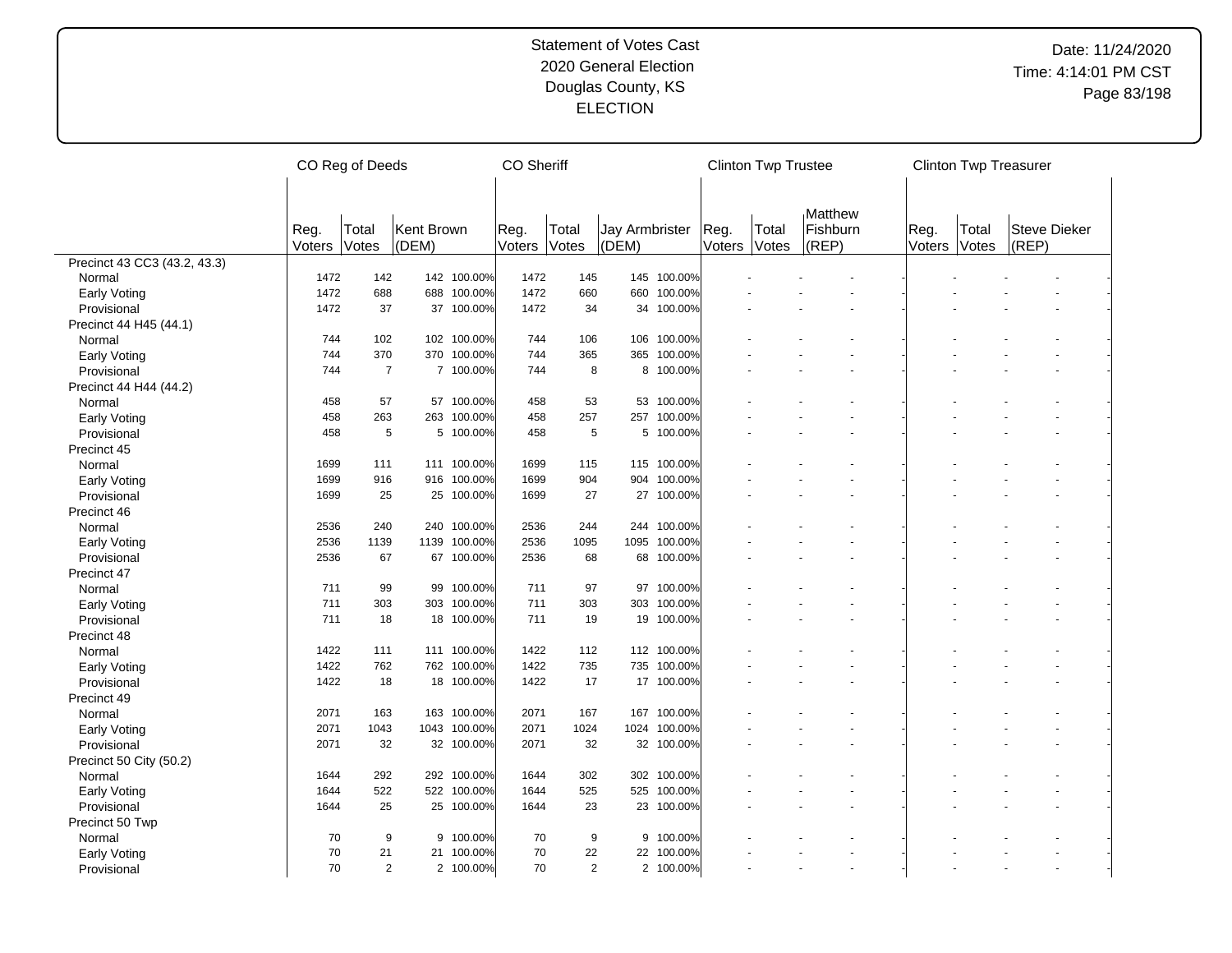|                                  |        | CO Reg of Deeds |             | <b>CO Sheriff</b> |        |                |                       |             | <b>Clinton Twp Trustee</b> |                |                     |             | <b>Clinton Twp Treasurer</b> |                |              |             |
|----------------------------------|--------|-----------------|-------------|-------------------|--------|----------------|-----------------------|-------------|----------------------------|----------------|---------------------|-------------|------------------------------|----------------|--------------|-------------|
|                                  | Reg.   | Total           | Kent Brown  |                   | Reg.   | Total          | <b>Jay Armbrister</b> |             | Reg.                       | Total          | Matthew<br>Fishburn |             | Reg.                         | Total          | Steve Dieker |             |
|                                  | Voters | Votes           | (DEM)       |                   | Voters | Votes          | (DEM)                 |             | Voters                     | Votes          | (REP)               |             | Voters                       | Votes          | (REP)        |             |
| Precinct 51                      |        |                 |             |                   |        |                |                       |             |                            |                |                     |             |                              |                |              |             |
| Normal                           | 557    | 123             |             | 123 100.00%       | 557    | 124            |                       | 124 100.00% | 557                        | 183            |                     | 183 100.00% | 557                          | 186            |              | 186 100.00% |
| <b>Early Voting</b>              | 557    | 191             |             | 191 100.00%       | 557    | 188            |                       | 188 100.00% | 557                        | 176            |                     | 176 100.00% | 557                          | 181            |              | 181 100.00% |
| Provisional                      | 557    | 6               | 6           | 100.00%           | 557    | 6              |                       | 6 100.00%   | 557                        | $\overline{7}$ |                     | 7 100.00%   | 557                          | $\overline{7}$ |              | 7 100.00%   |
| Precinct 52 City (52.3)          |        |                 |             |                   |        |                |                       |             |                            |                |                     |             |                              |                |              |             |
| Normal                           | 684    | 126             |             | 126 100.00%       | 684    | 125            |                       | 125 100.00% |                            |                |                     |             |                              |                |              |             |
| <b>Early Voting</b>              | 684    | 210             |             | 210 100.00%       | 684    | 210            | 210                   | 100.00%     |                            |                |                     |             |                              |                |              |             |
| Provisional                      | 684    | 18              |             | 18 100.00%        | 684    | 18             |                       | 18 100.00%  |                            |                |                     |             |                              |                |              |             |
| Precinct 52 Twp                  |        |                 |             |                   |        |                |                       |             |                            |                |                     |             |                              |                |              |             |
| Normal                           | 101    | 12              |             | 12 100.00%        | 101    | 15             | 15                    | 100.00%     |                            |                |                     |             |                              |                |              |             |
| <b>Early Voting</b>              | 101    | 30              |             | 30 100.00%        | 101    | 32             |                       | 32 100.00%  |                            |                |                     |             |                              |                |              |             |
| Provisional                      | 101    | $\mathbf{1}$    |             | 1 100.00%         | 101    | $\overline{1}$ | $\mathbf{1}$          | 100.00%     |                            |                |                     |             |                              |                |              |             |
| Precinct 53 H10 Twp              |        |                 |             |                   |        |                |                       |             |                            |                |                     |             |                              |                |              |             |
| Normal                           | 707    | 104             |             | 104 100.00%       | 707    | 113            |                       | 113 100.00% |                            |                |                     |             |                              |                |              |             |
| <b>Early Voting</b>              | 707    | 262             |             | 262 100.00%       | 707    | 268            | 268                   | 100.00%     |                            |                |                     |             |                              |                |              |             |
| Provisional                      | 707    | 11              |             | 11 100.00%        | 707    | 10             |                       | 10 100.00%  |                            |                |                     |             |                              |                |              |             |
| Precinct 53 H42 City (53.4)      |        |                 |             |                   |        |                |                       |             |                            |                |                     |             |                              |                |              |             |
| Normal                           | 640    | 118             |             | 118 100.00%       | 640    | 123            |                       | 123 100.00% |                            |                |                     |             |                              |                |              |             |
|                                  | 640    | 238             |             | 238 100.00%       | 640    | 235            | 235                   | 100.00%     |                            |                |                     |             |                              |                |              |             |
| <b>Early Voting</b>              | 640    | 8               |             | 8 100.00%         | 640    | 8              | 8                     | 100.00%     |                            |                |                     |             |                              |                |              |             |
| Provisional                      |        |                 |             |                   |        |                |                       |             |                            |                |                     |             |                              |                |              |             |
| Precinct 53 H42 Twp (53.5, 53.6) |        |                 |             |                   |        | 32             |                       |             |                            |                |                     |             |                              |                |              |             |
| Normal                           | 250    | 33              |             | 33 100.00%        | 250    |                |                       | 32 100.00%  |                            |                |                     |             |                              |                |              |             |
| <b>Early Voting</b>              | 250    | 109             |             | 109 100.00%       | 250    | 110            | 110                   | 100.00%     |                            |                |                     |             |                              |                |              |             |
| Provisional                      | 250    | $\overline{1}$  |             | 1 100.00%         | 250    | $\mathbf 0$    | $\mathbf 0$           |             |                            |                |                     |             |                              |                |              |             |
| Precinct 54                      |        |                 |             |                   |        |                |                       |             |                            |                |                     |             |                              |                |              |             |
| Normal                           | 1284   | 169             |             | 169 100.00%       | 1284   | 171            |                       | 171 100.00% |                            |                |                     |             |                              |                |              |             |
| <b>Early Voting</b>              | 1284   | 449             |             | 449 100.00%       | 1284   | 444            | 444                   | 100.00%     |                            |                |                     |             |                              |                |              |             |
| Provisional                      | 1284   | 17              |             | 17 100.00%        | 1284   | 18             |                       | 18 100.00%  |                            |                |                     |             |                              |                |              |             |
| Precinct 55 S3 H45 (55.1)        |        |                 |             |                   |        |                |                       |             |                            |                |                     |             |                              |                |              |             |
| Normal                           | 202    | 39              |             | 39 100.00%        | 202    | 38             | 38                    | 100.00%     |                            |                |                     |             |                              |                |              |             |
| <b>Early Voting</b>              | 202    | 72              |             | 72 100.00%        | 202    | 67             | 67                    | 100.00%     |                            |                |                     |             |                              |                |              |             |
| Provisional                      | 202    | $\mathbf{1}$    |             | 1 100.00%         | 202    | $\overline{1}$ |                       | 1 100.00%   |                            |                |                     |             |                              |                |              |             |
| Precinct 55 S3 H46 (55.2)        |        |                 |             |                   |        |                |                       |             |                            |                |                     |             |                              |                |              |             |
| Normal                           | 75     | 12              |             | 12 100.00%        | 75     | 12             |                       | 12 100.00%  |                            |                |                     |             |                              |                |              |             |
| <b>Early Voting</b>              | 75     | 35              |             | 35 100.00%        | 75     | 34             | 34                    | 100.00%     |                            |                |                     |             |                              |                |              |             |
| Provisional                      | 75     | $\mathbf{1}$    |             | 1 100.00%         | 75     | $\mathbf{1}$   |                       | 1 100.00%   |                            |                |                     |             |                              |                |              |             |
| Precinct 55 S2 H45 (55.3)        |        |                 |             |                   |        |                |                       |             |                            |                |                     |             |                              |                |              |             |
| Normal                           | 31     | $\overline{4}$  |             | 4 100.00%         | 31     | 4              | 4                     | 100.00%     |                            |                |                     |             |                              |                |              |             |
| <b>Early Voting</b>              | 31     | 16              |             | 16 100.00%        | 31     | 12             | 12                    | 100.00%     |                            |                |                     |             |                              |                |              |             |
| Provisional                      | 31     | $\mathbf 0$     | $\mathbf 0$ |                   | 31     | 0              | $\mathbf 0$           |             |                            |                |                     |             |                              |                |              |             |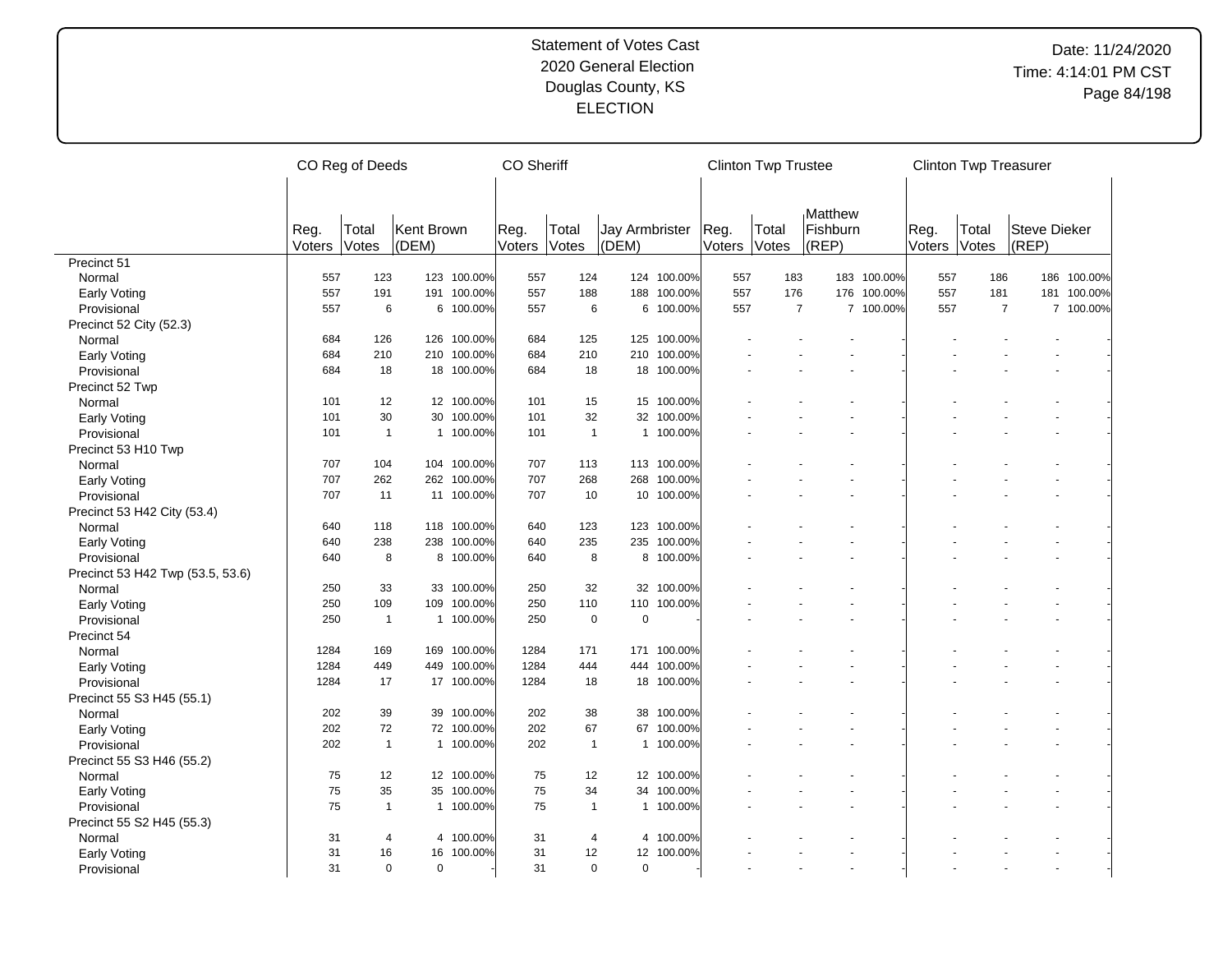|                                 |                | CO Reg of Deeds |                     |             | <b>CO</b> Sheriff |                |                                |             |                | <b>Clinton Twp Trustee</b> |                   |                | <b>Clinton Twp Treasurer</b> |                       |  |
|---------------------------------|----------------|-----------------|---------------------|-------------|-------------------|----------------|--------------------------------|-------------|----------------|----------------------------|-------------------|----------------|------------------------------|-----------------------|--|
|                                 |                |                 |                     |             |                   |                |                                |             |                |                            | Matthew           |                |                              |                       |  |
|                                 | Reg.<br>Voters | Total<br>Votes  | Kent Brown<br>(DEM) |             | Reg.<br>Voters    | Total<br>Votes | <b>Jay Armbrister</b><br>(DEM) |             | Reg.<br>Voters | Total<br>Votes             | Fishburn<br>(REP) | Reg.<br>Voters | Total<br>Votes               | Steve Dieker<br>(REP) |  |
| Precinct 56 S19                 |                |                 |                     |             |                   |                |                                |             |                |                            |                   |                |                              |                       |  |
| Normal                          | 1063           | 183             |                     | 183 100.00% | 1063              | 185            | 185                            | 100.00%     |                |                            |                   |                |                              |                       |  |
| Early Voting                    | 1063           | 399             |                     | 399 100.00% | 1063              | 401            | 401                            | 100.00%     |                |                            |                   |                |                              |                       |  |
| Provisional                     | 1063           | 20              |                     | 20 100.00%  | 1063              | 21             | 21                             | 100.00%     |                |                            |                   |                |                              |                       |  |
| Precinct 56 S2                  |                |                 |                     |             |                   |                |                                |             |                |                            |                   |                |                              |                       |  |
| Normal                          | 179            | 24              |                     | 24 100.00%  | 179               | 22             |                                | 22 100.00%  |                |                            |                   |                |                              |                       |  |
| <b>Early Voting</b>             | 179            | 73              |                     | 73 100.00%  | 179               | 65             | 65                             | 100.00%     |                |                            |                   |                |                              |                       |  |
| Provisional                     | 179            | $\overline{2}$  |                     | 2 100.00%   | 179               | 3              |                                | 3 100.00%   |                |                            |                   |                |                              |                       |  |
| Precinct 57 S2 City (57.2)      |                |                 |                     |             |                   |                |                                |             |                |                            |                   |                |                              |                       |  |
| Normal                          | 407            | 91              |                     | 91 100.00%  | 407               | 93             | 93                             | 100.00%     |                |                            |                   |                |                              |                       |  |
| <b>Early Voting</b>             | 407            | 120             |                     | 120 100.00% | 407               | 112            |                                | 112 100.00% |                |                            |                   |                |                              |                       |  |
| Provisional                     | 407            | 3               |                     | 3 100.00%   | 407               | 3              | 3                              | 100.00%     |                |                            |                   |                |                              |                       |  |
| Precinct 57 S2 Twp (57.1, 57.4) |                |                 |                     |             |                   |                |                                |             |                |                            |                   |                |                              |                       |  |
| Normal                          | 368            | 41              |                     | 41 100.00%  | 368               | 40             | 40                             | 100.00%     |                |                            |                   |                |                              |                       |  |
| <b>Early Voting</b>             | 368            | 156             |                     | 156 100.00% | 368               | 153            | 153                            | 100.00%     |                |                            |                   |                |                              |                       |  |
| Provisional                     | 368            | $\overline{7}$  |                     | 7 100.00%   | 368               | 8              |                                | 8 100.00%   |                |                            |                   |                |                              |                       |  |
| Precinct 57 TWP S19 (57.3)      |                |                 |                     |             |                   |                |                                |             |                |                            |                   |                |                              |                       |  |
| Normal                          | 196            | 42              |                     | 42 100.00%  | 196               | 43             | 43                             | 100.00%     |                |                            |                   |                |                              |                       |  |
|                                 | 196            | 60              |                     | 60 100.00%  | 196               | 58             | 58                             | 100.00%     |                |                            |                   |                |                              |                       |  |
| <b>Early Voting</b>             | 196            | 3               |                     | 3 100.00%   | 196               | 3              | 3                              | 100.00%     |                |                            |                   |                |                              |                       |  |
| Provisional                     |                |                 |                     |             |                   |                |                                |             |                |                            |                   |                |                              |                       |  |
| Precinct 58                     |                |                 |                     |             |                   |                |                                |             |                |                            |                   |                |                              |                       |  |
| Normal                          | 317            | 59              |                     | 59 100.00%  | 317               | 57             | 57                             | 100.00%     |                |                            |                   |                |                              |                       |  |
| <b>Early Voting</b>             | 317            | 96              |                     | 96 100.00%  | 317               | 98             | 98                             | 100.00%     |                |                            |                   |                |                              |                       |  |
| Provisional                     | 317            | $\overline{7}$  |                     | 7 100.00%   | 317               | $\overline{7}$ |                                | 7 100.00%   |                |                            |                   |                |                              |                       |  |
| Precinct 59 H54                 |                |                 |                     |             |                   |                |                                |             |                |                            |                   |                |                              |                       |  |
| Normal                          | 287            | 83              |                     | 83 100.00%  | 287               | 92             |                                | 92 100.00%  |                |                            |                   |                |                              |                       |  |
| <b>Early Voting</b>             | 287            | 61              |                     | 61 100.00%  | 287               | 63             | 63                             | 100.00%     |                |                            |                   |                |                              |                       |  |
| Provisional                     | 287            | 3               |                     | 3 100.00%   | 287               | 3              |                                | 3 100.00%   |                |                            |                   |                |                              |                       |  |
| Precinct 59 H45                 |                |                 |                     |             |                   |                |                                |             |                |                            |                   |                |                              |                       |  |
| Normal                          | 395            | 85              |                     | 85 100.00%  | 395               | 86             | 86                             | 100.00%     |                |                            |                   |                |                              |                       |  |
| <b>Early Voting</b>             | 395            | 145             |                     | 145 100.00% | 395               | 147            |                                | 147 100.00% |                |                            |                   |                |                              |                       |  |
| Provisional                     | 395            | $\overline{1}$  |                     | 1 100.00%   | 395               | $\overline{1}$ | $\mathbf{1}$                   | 100.00%     |                |                            |                   |                |                              |                       |  |
| Precinct 60                     |                |                 |                     |             |                   |                |                                |             |                |                            |                   |                |                              |                       |  |
| Normal                          | 1297           | 187             |                     | 187 100.00% | 1297              | 214            |                                | 214 100.00% |                |                            |                   |                |                              |                       |  |
| <b>Early Voting</b>             | 1297           | 484             |                     | 484 100.00% | 1297              | 506            | 506                            | 100.00%     |                |                            |                   |                |                              |                       |  |
| Provisional                     | 1297           | 25              |                     | 25 100.00%  | 1297              | 27             |                                | 27 100.00%  |                |                            |                   |                |                              |                       |  |
| Precinct 61                     |                |                 |                     |             |                   |                |                                |             |                |                            |                   |                |                              |                       |  |
| Normal                          | 1596           | 285             |                     | 285 100.00% | 1596              | 312            |                                | 312 100.00% |                |                            |                   |                |                              |                       |  |
| <b>Early Voting</b>             | 1596           | 555             |                     | 555 100.00% | 1596              | 583            | 583                            | 100.00%     |                |                            |                   |                |                              |                       |  |
| Provisional                     | 1596           | 22              |                     | 22 100.00%  | 1596              | 24             |                                | 24 100.00%  |                |                            |                   |                |                              | ä,                    |  |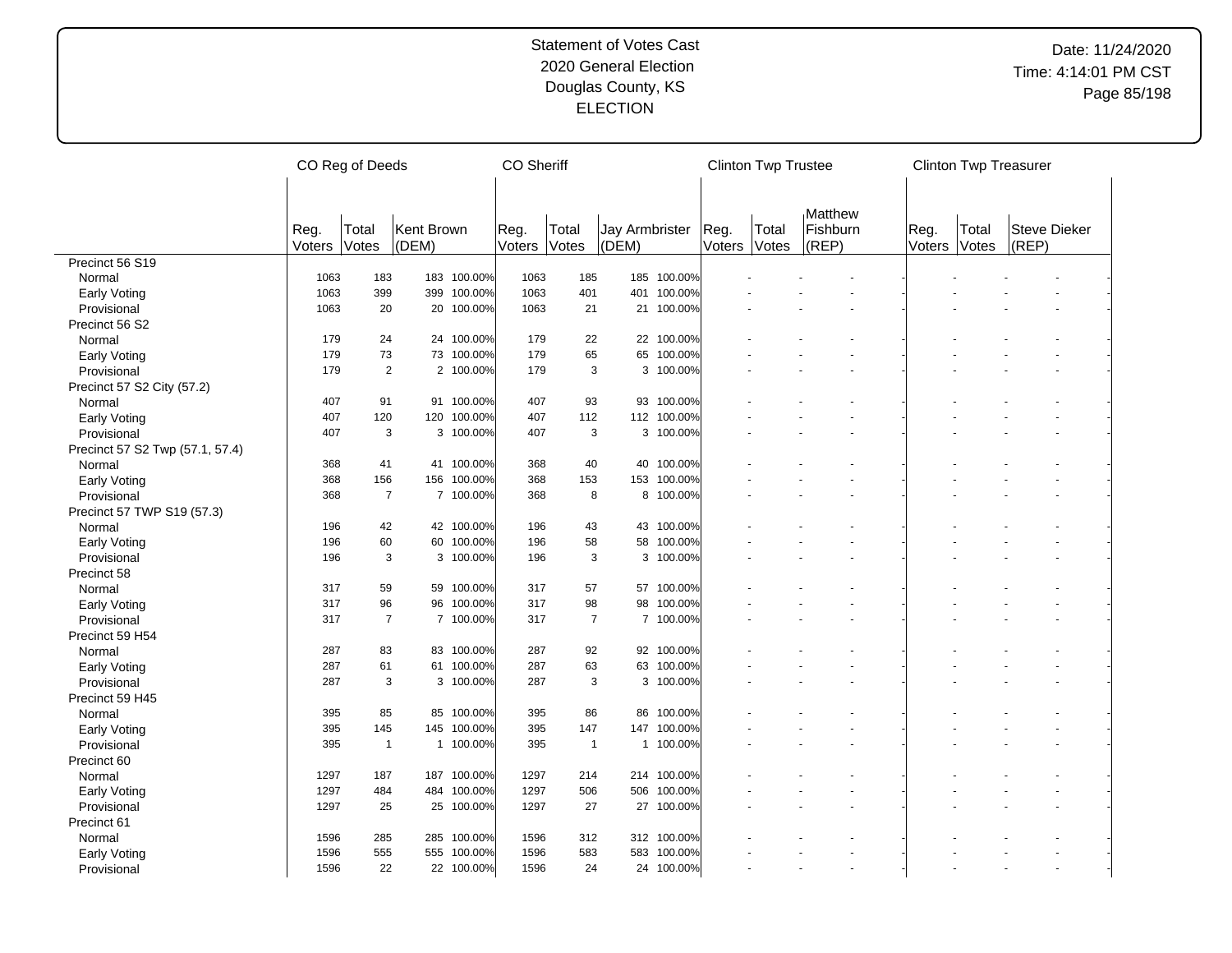|                                 |                | CO Reg of Deeds               |                     |             | <b>CO</b> Sheriff |                |                                |             |                | <b>Clinton Twp Trustee</b> |                              |                | <b>Clinton Twp Treasurer</b> |                       |  |
|---------------------------------|----------------|-------------------------------|---------------------|-------------|-------------------|----------------|--------------------------------|-------------|----------------|----------------------------|------------------------------|----------------|------------------------------|-----------------------|--|
|                                 | Reg.<br>Voters | Total<br>Votes                | Kent Brown<br>(DEM) |             | Reg.<br>Voters    | Total<br>Votes | <b>Jay Armbrister</b><br>(DEM) |             | Reg.<br>Voters | Total<br>Votes             | Matthew<br>Fishburn<br>(REP) | Reg.<br>Voters | Total<br>Votes               | Steve Dieker<br>(REP) |  |
| Precinct <sub>62</sub>          |                |                               |                     |             |                   |                |                                |             |                |                            |                              |                |                              |                       |  |
| Normal                          | 1407           | 237                           |                     | 237 100.00% | 1407              | 263            | 263                            | 100.00%     |                |                            |                              |                |                              |                       |  |
| Early Voting                    | 1407           | 474                           |                     | 474 100.00% | 1407              | 513            |                                | 513 100.00% |                |                            |                              |                |                              |                       |  |
| Provisional                     | 1407           | 21                            |                     | 21 100.00%  | 1407              | 22             |                                | 22 100.00%  |                |                            |                              |                |                              |                       |  |
| Precinct 63                     |                |                               |                     |             |                   |                |                                |             |                |                            |                              |                |                              |                       |  |
|                                 | 940            | 160                           |                     | 160 100.00% | 940               | 180            |                                | 180 100.00% |                |                            |                              |                |                              |                       |  |
| Normal                          | 940            | 323                           |                     | 323 100.00% | 940               | 341            | 341                            | 100.00%     |                |                            |                              |                |                              |                       |  |
| <b>Early Voting</b>             | 940            | 8                             |                     | 8 100.00%   | 940               | 9              |                                | 9 100.00%   |                |                            |                              |                |                              |                       |  |
| Provisional                     |                |                               |                     |             |                   |                |                                |             |                |                            |                              |                |                              |                       |  |
| Precinct 64 H45                 |                |                               |                     |             |                   |                |                                |             |                |                            |                              |                |                              |                       |  |
| Normal                          | 287            | 30                            |                     | 30 100.00%  | 287               | 31             | 31                             | 100.00%     |                |                            |                              |                |                              |                       |  |
| <b>Early Voting</b>             | 287            | 134                           |                     | 134 100.00% | 287               | 131            | 131                            | 100.00%     |                |                            |                              |                |                              |                       |  |
| Provisional                     | 287            | $\overline{4}$                |                     | 4 100.00%   | 287               | $\overline{4}$ | $\overline{4}$                 | 100.00%     |                |                            |                              |                |                              |                       |  |
| Precinct 64 H46 497 (64.3)      |                |                               |                     |             |                   |                |                                |             |                |                            |                              |                |                              |                       |  |
| Normal                          | $\overline{c}$ | $\pmb{0}$                     | 0                   |             | $\overline{2}$    | 0              | $\pmb{0}$                      |             |                |                            |                              |                |                              |                       |  |
| Early Voting                    | $\overline{c}$ | $\overline{2}$                |                     | 2 100.00%   | $\overline{2}$    | $\overline{c}$ | $\overline{2}$                 | 100.00%     |                |                            |                              |                |                              |                       |  |
| Provisional                     | $\overline{2}$ | $\mathbf 0$                   | $\mathbf 0$         |             | 2                 | $\mathbf 0$    | $\mathbf 0$                    |             |                |                            |                              |                |                              |                       |  |
| Precinct 65 H10                 |                |                               |                     |             |                   |                |                                |             |                |                            |                              |                |                              |                       |  |
| Normal                          | 675            | 89                            |                     | 89 100.00%  | 675               | 96             | 96                             | 100.00%     |                |                            |                              |                |                              |                       |  |
| Early Voting                    | 675            | 283                           |                     | 283 100.00% | 675               | 287            | 287                            | 100.00%     |                |                            |                              |                |                              |                       |  |
| Provisional                     | 675            | 17                            |                     | 17 100.00%  | 675               | 18             | 18                             | 100.00%     |                |                            |                              |                |                              |                       |  |
| Precinct 65 H46 (65.4)          |                |                               |                     |             |                   |                |                                |             |                |                            |                              |                |                              |                       |  |
| Normal                          | 38             | $\overline{1}$                |                     | 1 100.00%   | 38                | $\overline{1}$ | $\mathbf{1}$                   | 100.00%     |                |                            |                              |                |                              |                       |  |
| <b>Early Voting</b>             | 38             | 17                            |                     | 17 100.00%  | 38                | 22             | 22                             | 100.00%     |                |                            |                              |                |                              |                       |  |
| Provisional                     | 38             | $\overline{2}$                |                     | 2 100.00%   | 38                | $\overline{2}$ |                                | 2 100.00%   |                |                            |                              |                |                              |                       |  |
| Precinct 65 S2 H46 (65.6)       |                |                               |                     |             |                   |                |                                |             |                |                            |                              |                |                              |                       |  |
| Normal                          | 4              | $\mathbf 0$                   | 0                   |             | $\overline{4}$    | 0              | $\mathbf 0$                    |             |                |                            |                              |                |                              |                       |  |
| <b>Early Voting</b>             | 4              | $\overline{2}$                |                     | 2 100.00%   | $\overline{4}$    | $\mathbf{1}$   | $\mathbf{1}$                   | 100.00%     |                |                            |                              |                |                              |                       |  |
| Provisional                     | 4              | $\mathbf 0$                   | $\Omega$            |             | $\overline{4}$    | $\pmb{0}$      | $\Omega$                       |             |                |                            |                              |                |                              |                       |  |
| Precinct 66 S19 H45 (66.1 66.2) |                |                               |                     |             |                   |                |                                |             |                |                            |                              |                |                              |                       |  |
| Normal                          | 287            | 37                            |                     | 37 100.00%  | 287               | 40             | 40                             | 100.00%     |                |                            |                              |                |                              |                       |  |
| <b>Early Voting</b>             | 287            | 134                           |                     | 134 100.00% | 287               | 136            | 136                            | 100.00%     |                |                            |                              |                |                              |                       |  |
| Provisional                     | 287            | $\mathbf{1}$                  |                     | 1 100.00%   | 287               | $\overline{2}$ |                                | 2 100.00%   |                |                            |                              |                |                              |                       |  |
| Precinct 66 S3 H44 (66.3)       |                |                               |                     |             |                   |                |                                |             |                |                            |                              |                |                              |                       |  |
| Normal                          | 0              | $\mathbf 0$                   | $\pmb{0}$           |             | $\mathbf 0$       | 0              | $\mathbf 0$                    |             |                |                            |                              |                |                              |                       |  |
| Early Voting                    | $\pmb{0}$      | $\mathbf 0$                   | 0                   |             | $\pmb{0}$         | $\pmb{0}$      | $\mathbf 0$                    |             |                |                            |                              |                |                              |                       |  |
| Provisional                     | $\Omega$       | $\Omega$                      | $\Omega$            |             | $\mathbf 0$       | $\mathbf 0$    | $\Omega$                       |             |                |                            |                              |                |                              |                       |  |
|                                 |                |                               |                     |             |                   |                |                                |             |                |                            |                              |                |                              |                       |  |
| Precinct 66 S3 H45 (66.4)       |                |                               |                     |             | 3                 | $\mathbf{1}$   |                                |             |                |                            |                              |                |                              |                       |  |
| Normal                          | 3<br>3         | $\mathbf 0$<br>$\overline{2}$ | 0<br>$\overline{2}$ |             |                   |                | $\mathbf{1}$<br>$\overline{2}$ | 100.00%     |                |                            |                              |                |                              |                       |  |
| <b>Early Voting</b>             |                |                               |                     | 100.00%     | 3                 | $\overline{c}$ |                                | 100.00%     |                |                            |                              |                |                              |                       |  |
| Provisional                     | 3              | $\mathbf 0$                   | $\mathbf 0$         |             | 3                 | $\Omega$       | $\mathbf 0$                    |             |                |                            |                              |                |                              |                       |  |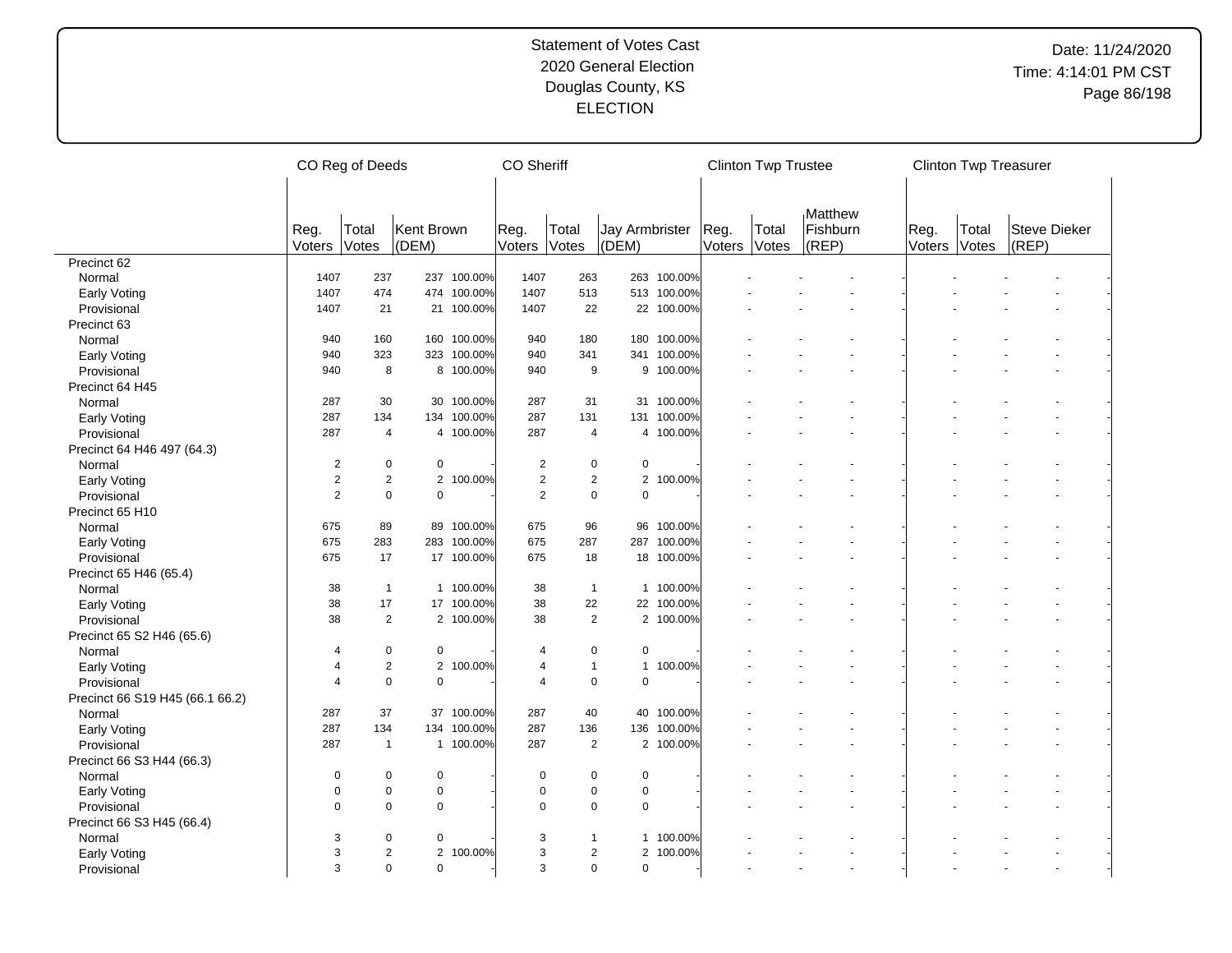|                                    |        | CO Reg of Deeds |             |             | <b>CO Sheriff</b> |                |                |            |        | <b>Clinton Twp Trustee</b> |          |        | <b>Clinton Twp Treasurer</b> |                     |  |
|------------------------------------|--------|-----------------|-------------|-------------|-------------------|----------------|----------------|------------|--------|----------------------------|----------|--------|------------------------------|---------------------|--|
|                                    |        |                 |             |             |                   |                |                |            |        |                            |          |        |                              |                     |  |
|                                    |        |                 |             |             |                   |                |                |            |        |                            | Matthew  |        |                              |                     |  |
|                                    | Reg.   | Total           | Kent Brown  |             | Reg.              | Total          | Jay Armbrister |            | Reg.   | Total                      | Fishburn | Reg.   | Total                        | <b>Steve Dieker</b> |  |
|                                    | Voters | Votes           | (DEM)       |             | Voters            | Votes          | (DEM)          |            | Voters | Votes                      | (REP)    | Voters | Votes                        | (REP)               |  |
| Precinct 66 S19 H10 (66.5)         |        |                 |             |             |                   |                |                |            |        |                            |          |        |                              |                     |  |
| Normal                             | 380    | 54              |             | 54 100.00%  | 380               | 60             | 60             | 100.00%    |        |                            |          |        |                              |                     |  |
| <b>Early Voting</b>                | 380    | 141             | 141         | 100.00%     | 380               | 141            | 141            | 100.00%    |        |                            |          |        |                              |                     |  |
| Provisional                        | 380    | 6               |             | 6 100.00%   | 380               | 6              | 6              | 100.00%    |        |                            |          |        |                              |                     |  |
| Precinct 66 S3 H10 (66.7)          |        |                 |             |             |                   |                |                |            |        |                            |          |        |                              |                     |  |
| Normal                             | 215    | 28              |             | 28 100.00%  | 215               | 29             | 29             | 100.00%    |        |                            |          |        |                              |                     |  |
| Early Voting                       | 215    | 85              | 85          | 100.00%     | 215               | 84             | 84             | 100.00%    |        |                            |          |        |                              |                     |  |
| Provisional                        | 215    | 3               |             | 3 100.00%   | 215               | 3              | 3              | 100.00%    |        |                            |          |        |                              |                     |  |
| Precinct 67 S19 H54 (67.1,67.2)    |        |                 |             |             |                   |                |                |            |        |                            |          |        |                              |                     |  |
| Normal                             | 473    | 111             |             | 111 100.00% | 473               | 120            | 120            | 100.00%    |        |                            |          |        |                              |                     |  |
| <b>Early Voting</b>                | 473    | 127             | 127         | 100.00%     | 473               | 143            | 143            | 100.00%    |        |                            |          |        |                              |                     |  |
| Provisional                        | 473    | $\mathbf 0$     | $\mathbf 0$ |             | 473               | $\overline{2}$ | $\overline{2}$ | 100.00%    |        |                            |          |        |                              |                     |  |
| Precinct 67 S19 H45                |        |                 |             |             |                   |                |                |            |        |                            |          |        |                              |                     |  |
| Normal                             | 498    | 66              | 66          | 100.00%     | 498               | 72             | 72             | 100.00%    |        |                            |          |        |                              |                     |  |
| <b>Early Voting</b>                | 498    | 222             |             | 222 100.00% | 498               | 230            | 230            | 100.00%    |        |                            |          |        |                              |                     |  |
| Provisional                        | 498    | $\overline{7}$  |             | 7 100.00%   | 498               | $\overline{7}$ |                | 7 100.00%  |        |                            |          |        |                              |                     |  |
| Precinct 67 S3 H45                 |        |                 |             |             |                   |                |                |            |        |                            |          |        |                              |                     |  |
| Normal                             | 111    | 21              |             | 21 100.00%  | 111               | 23             |                | 23 100.00% |        |                            |          |        |                              |                     |  |
| <b>Early Voting</b>                | 111    | 38              | 38          | 100.00%     | 111               | 38             | 38             | 100.00%    |        |                            |          |        |                              |                     |  |
| Provisional                        | 111    | $\overline{2}$  |             | 2 100.00%   | 111               | $\overline{2}$ | 2              | 100.00%    |        |                            |          |        |                              |                     |  |
| Precinct 67 S3 H54 (67.7,67.8)     |        |                 |             |             |                   |                |                |            |        |                            |          |        |                              |                     |  |
| Normal                             | 120    | 33              |             | 33 100.00%  | 120               | 34             | 34             | 100.00%    |        |                            |          |        |                              |                     |  |
| <b>Early Voting</b>                | 120    | 46              | 46          | 100.00%     | 120               | 50             | 50             | 100.00%    |        |                            |          |        |                              |                     |  |
| Provisional                        | 120    | $\mathbf{1}$    |             | 1 100.00%   | 120               | $\overline{1}$ | $\mathbf{1}$   | 100.00%    |        |                            |          |        |                              |                     |  |
| Precinct 70                        |        |                 |             |             |                   |                |                |            |        |                            |          |        |                              |                     |  |
| Normal                             | 20     | $\mathbf{2}$    |             | 2 100.00%   | 20                | $\overline{c}$ |                | 2 100.00%  |        |                            |          |        |                              |                     |  |
| <b>Early Voting</b>                | 20     | 10              | 10          | 100.00%     | 20                | 9              | 9              | 100.00%    |        |                            |          |        |                              |                     |  |
| Provisional                        | 20     | $\mathsf 0$     | $\pmb{0}$   |             | 20                | $\mathbf 0$    | $\mathbf 0$    |            |        |                            |          |        |                              |                     |  |
| Precinct 71                        |        |                 |             |             |                   |                |                |            |        |                            |          |        |                              |                     |  |
| Normal                             | 1824   | 158             | 158         | 100.00%     | 1824              | 158            | 158            | 100.00%    |        |                            |          |        |                              |                     |  |
|                                    | 1824   | 926             | 926         | 100.00%     | 1824              | 901            | 901            | 100.00%    |        |                            |          |        |                              |                     |  |
| <b>Early Voting</b><br>Provisional | 1824   | 27              |             | 27 100.00%  | 1824              | 25             | 25             | 100.00%    |        |                            |          |        |                              |                     |  |
|                                    |        |                 |             |             |                   |                |                |            |        |                            |          |        |                              |                     |  |
| Precinct 74                        | 2459   | 315             |             | 315 100.00% | 2459              | 316            | 316            | 100.00%    |        |                            |          |        |                              |                     |  |
| Normal                             |        |                 | 1180        | 100.00%     |                   |                | 1174           | 100.00%    |        |                            |          |        |                              |                     |  |
| Early Voting                       | 2459   | 1180            |             |             | 2459              | 1174           |                |            |        |                            |          |        |                              |                     |  |
| Provisional                        | 2459   | 44              |             | 44 100.00%  | 2459              | 42             |                | 42 100.00% |        |                            |          |        |                              |                     |  |
| Precinct 76                        |        |                 |             |             |                   |                |                |            |        |                            |          |        |                              |                     |  |
| Normal                             | 105    | 18              | 18          | 100.00%     | 105               | 18             | 18             | 100.00%    |        |                            |          |        |                              |                     |  |
| <b>Early Voting</b>                | 105    | 46              | 46          | 100.00%     | 105               | 44             | 44             | 100.00%    |        |                            |          |        |                              |                     |  |
| Provisional                        | 105    | 5               |             | 5 100.00%   | 105               | 5              | 5              | 100.00%    |        |                            |          |        |                              |                     |  |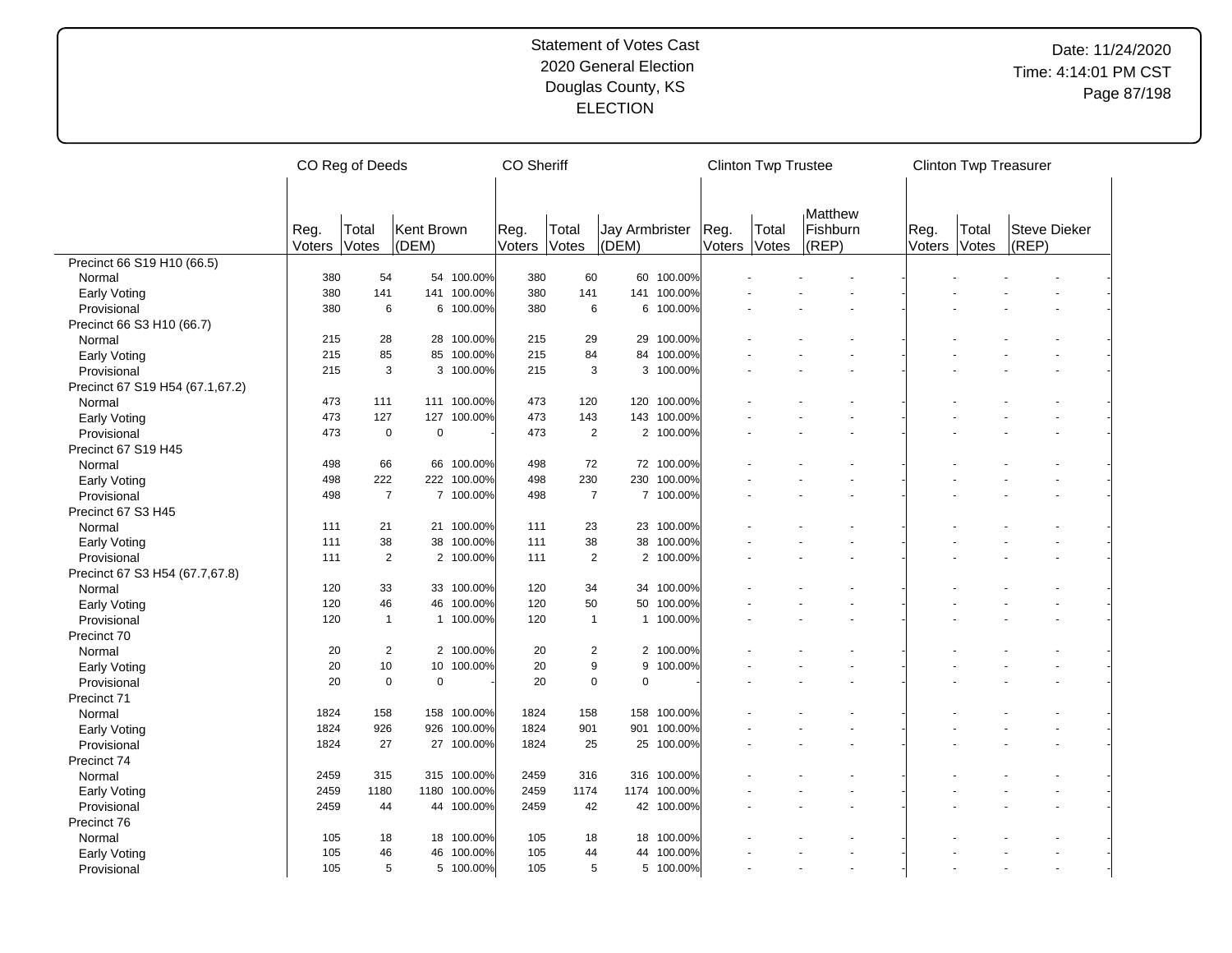|              |        | CO Reg of Deeds     |            |            | <b>CO Sheriff</b> |              |                |              |                | <b>Clinton Twp Trustee</b> |                     |         |               | <b>Clinton Twp Treasurer</b> |                     |             |
|--------------|--------|---------------------|------------|------------|-------------------|--------------|----------------|--------------|----------------|----------------------------|---------------------|---------|---------------|------------------------------|---------------------|-------------|
|              | Reg.   | Total               | Kent Brown |            | Reg.              | Total        | Jay Armbrister |              | Reg.           | Total                      | Matthew<br>Fishburn |         | Reg.          | Total                        | <b>Steve Dieker</b> |             |
|              | Voters | <i><b>Votes</b></i> | (DEM)      |            | Voters            | <b>Votes</b> | (DEM)          |              | Voters   Votes |                            | $ $ (REP)           |         | Voters  Votes |                              | (REP)               |             |
| Precinct 77  |        |                     |            |            |                   |              |                |              |                |                            |                     |         |               |                              |                     |             |
| Normal       | 994    | 87                  | 87         | 100.00%    | 994               | 86           | 86             | 100.00%      |                |                            |                     |         |               |                              |                     |             |
| Early Voting | 994    | 388                 | 388        | 100.00%    | 994               | 371          | 371            | 100.00%      |                |                            |                     |         | $\sim$        |                              |                     |             |
| Provisional  | 994    | 27                  |            | 27 100.00% | 994               | 25           | 25             | 100.00%      |                |                            |                     |         |               |                              |                     |             |
| Total        |        |                     |            |            |                   |              |                |              |                |                            |                     |         |               |                              |                     |             |
| Normal       | 82391  | 9510                | 9510       | 100.00%    | 82391             | 9666         | 9666           | 100.00%      | 557            | 183                        | 183                 | 100.00% | 557           | 186                          | 186                 | 100.00%     |
| Early Voting | 82391  | 36110               | 36110      | 100.00%    | 82391             | 35392        | 35392          | 100.00%      | 557            | 176                        | 176                 | 100.00% | 557           | 181                          | 181                 | 100.00%     |
| Provisional  | 82391  | 1517                | 1517       | 100.00%    | 82391             | 1495         |                | 1495 100.00% | 557            |                            |                     | 100.00% | 557           |                              |                     | 100.00%     |
| Total        | 82391  | 47137               | 47137      | 100.00%    | 82391             | 46553        | 46553          | 100.00%      | 557            | 366                        | 366                 | 100.00% | 557           | 374                          |                     | 374 100.00% |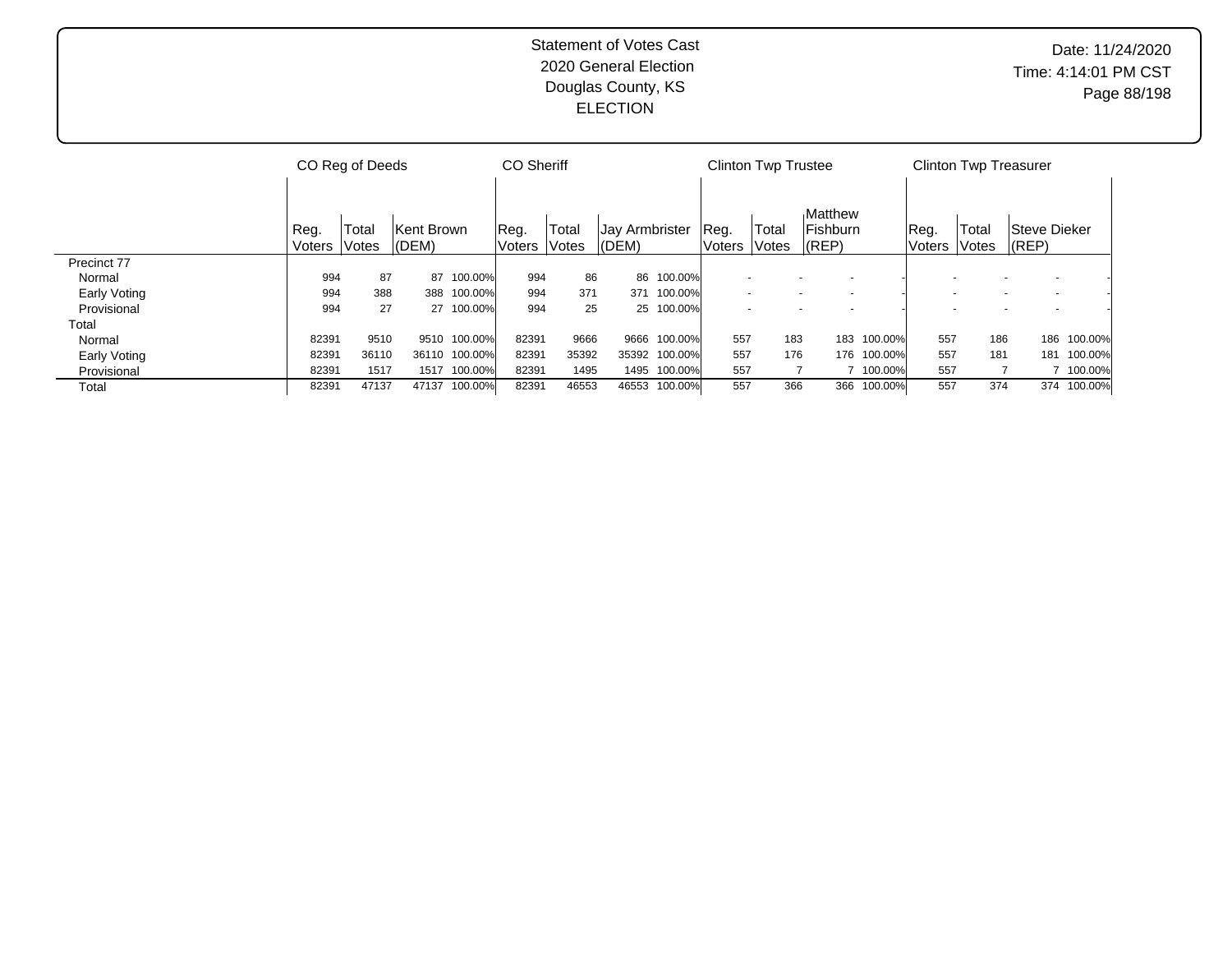|                   |                | <b>Eudora Twp Trustee</b> |       |                                  |                      | Eudora Twp Treas |                                          |                              |        | <b>Grant Twp Trustee</b> |                              |
|-------------------|----------------|---------------------------|-------|----------------------------------|----------------------|------------------|------------------------------------------|------------------------------|--------|--------------------------|------------------------------|
|                   | Reg.<br>Voters | Total<br>Votes            | (REP) | Jim D. Gabriel Bob Rice<br>(DEM) | Reg.<br>Voters Votes | Total            | <sub>I</sub> Mark<br>Grosdidier<br>(REP) | James Regehr   Reg.<br>(DEM) | Voters | Total<br>Votes           | John A.<br>Naramore<br>(DEM) |
| Jurisdiction Wide |                |                           |       |                                  |                      |                  |                                          |                              |        |                          |                              |
| Precinct 1        |                |                           |       |                                  |                      |                  |                                          |                              |        |                          |                              |
| Normal            |                |                           |       |                                  |                      |                  |                                          |                              |        |                          |                              |
| Early Voting      |                |                           |       |                                  |                      |                  |                                          |                              |        |                          |                              |
| Provisional       |                |                           |       |                                  |                      |                  |                                          |                              |        |                          |                              |
| Precinct 2        |                |                           |       |                                  |                      |                  |                                          |                              |        |                          |                              |
| Normal            |                |                           |       |                                  |                      |                  |                                          |                              |        |                          |                              |
| Early Voting      |                |                           |       |                                  |                      |                  |                                          |                              |        |                          |                              |
| Provisional       |                |                           |       |                                  |                      |                  |                                          |                              |        |                          |                              |
| Precinct 3        |                |                           |       |                                  |                      |                  |                                          |                              |        |                          |                              |
| Normal            |                |                           |       |                                  |                      |                  |                                          |                              |        |                          |                              |
| Early Voting      |                |                           |       |                                  |                      |                  |                                          |                              |        |                          |                              |
| Provisional       |                |                           |       |                                  |                      |                  |                                          |                              |        |                          |                              |
| Precinct 4        |                |                           |       |                                  |                      |                  |                                          |                              |        |                          |                              |
| Normal            |                |                           |       |                                  |                      |                  |                                          |                              |        |                          |                              |
| Early Voting      |                |                           |       |                                  |                      |                  |                                          |                              |        |                          |                              |
| Provisional       |                |                           |       |                                  |                      |                  |                                          |                              |        |                          |                              |
| Precinct 5        |                |                           |       |                                  |                      |                  |                                          |                              |        |                          |                              |
| Normal            |                |                           |       |                                  |                      |                  |                                          |                              |        |                          |                              |
| Early Voting      |                |                           |       |                                  |                      |                  |                                          |                              |        |                          |                              |
| Provisional       |                |                           |       |                                  |                      |                  |                                          |                              |        |                          |                              |
| Precinct 6        |                |                           |       |                                  |                      |                  |                                          |                              |        |                          |                              |
| Normal            |                |                           |       |                                  |                      |                  |                                          |                              |        |                          |                              |
| Early Voting      |                |                           |       |                                  |                      |                  |                                          |                              |        |                          |                              |
| Provisional       |                |                           |       |                                  |                      |                  |                                          |                              |        |                          |                              |
| Precinct 7        |                |                           |       |                                  |                      |                  |                                          |                              |        |                          |                              |
| Normal            |                |                           |       |                                  |                      |                  |                                          |                              |        |                          |                              |
| Early Voting      |                |                           |       |                                  |                      |                  |                                          |                              |        |                          |                              |
| Provisional       |                |                           |       |                                  |                      |                  |                                          |                              |        |                          |                              |
| Precinct 8        |                |                           |       |                                  |                      |                  |                                          |                              |        |                          |                              |
| Normal            |                |                           |       |                                  |                      |                  |                                          |                              |        |                          |                              |
| Early Voting      |                |                           |       |                                  |                      |                  |                                          |                              |        |                          |                              |
| Provisional       |                |                           |       |                                  |                      |                  |                                          |                              |        |                          |                              |
| Precinct 9        |                |                           |       |                                  |                      |                  |                                          |                              |        |                          |                              |
| Normal            |                |                           |       |                                  |                      |                  |                                          |                              |        |                          |                              |
| Early Voting      |                |                           |       |                                  |                      |                  |                                          |                              |        |                          |                              |
|                   |                |                           |       |                                  |                      |                  |                                          |                              |        |                          |                              |
| Provisional       |                |                           |       |                                  |                      |                  |                                          |                              |        |                          |                              |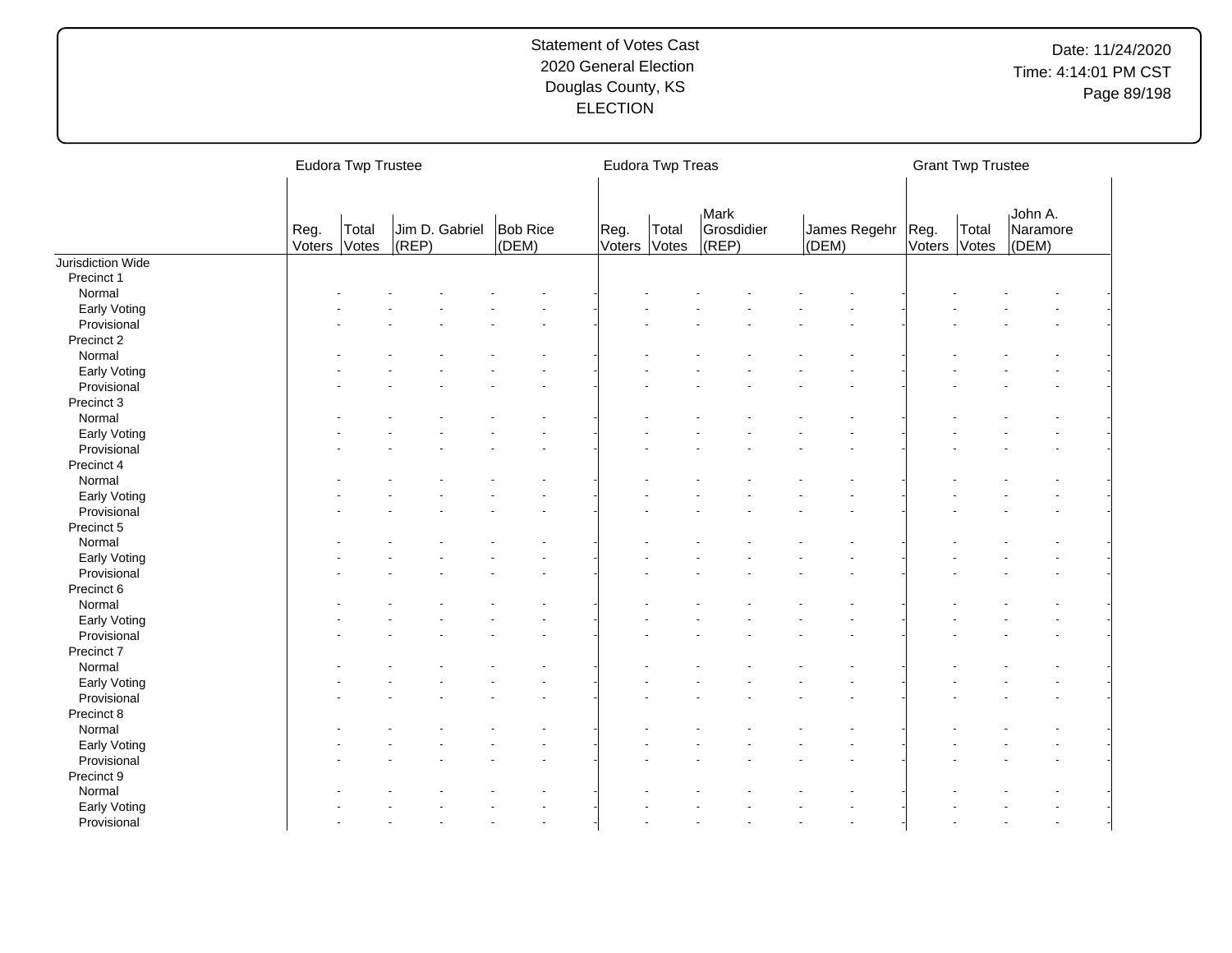|              |                | Eudora Twp Trustee |       |                                  |                      | Eudora Twp Treas |                             |                            |              | <b>Grant Twp Trustee</b> |                              |
|--------------|----------------|--------------------|-------|----------------------------------|----------------------|------------------|-----------------------------|----------------------------|--------------|--------------------------|------------------------------|
|              | Reg.<br>Voters | Total<br>Votes     | (REP) | Jim D. Gabriel Bob Rice<br>(DEM) | Reg.<br>Voters Votes | Total            | Mark<br>Grosdidier<br>(REF) | James Regehr Reg.<br>(DEM) | Voters Votes | Total                    | John A.<br>Naramore<br>(DEM) |
| Precinct 10  |                |                    |       |                                  |                      |                  |                             |                            |              |                          |                              |
| Normal       |                |                    |       |                                  |                      |                  |                             |                            |              |                          |                              |
| Early Voting |                |                    |       |                                  |                      |                  |                             |                            |              |                          |                              |
| Provisional  |                |                    |       |                                  |                      |                  |                             |                            |              |                          |                              |
| Precinct 11  |                |                    |       |                                  |                      |                  |                             |                            |              |                          |                              |
| Normal       |                |                    |       |                                  |                      |                  |                             |                            |              |                          |                              |
| Early Voting |                |                    |       |                                  |                      |                  |                             |                            |              |                          |                              |
| Provisional  |                |                    |       |                                  |                      |                  |                             |                            |              |                          |                              |
| Precinct 12  |                |                    |       |                                  |                      |                  |                             |                            |              |                          |                              |
| Normal       |                |                    |       |                                  |                      |                  |                             |                            |              |                          |                              |
| Early Voting |                |                    |       |                                  |                      |                  |                             |                            |              |                          |                              |
| Provisional  |                |                    |       |                                  |                      |                  |                             |                            |              |                          |                              |
| Precinct 13  |                |                    |       |                                  |                      |                  |                             |                            |              |                          |                              |
| Normal       |                |                    |       |                                  |                      |                  |                             |                            |              |                          |                              |
| Early Voting |                |                    |       |                                  |                      |                  |                             |                            |              |                          |                              |
| Provisional  |                |                    |       |                                  |                      |                  |                             |                            |              |                          |                              |
| Precinct 14  |                |                    |       |                                  |                      |                  |                             |                            |              |                          |                              |
| Normal       |                |                    |       |                                  |                      |                  |                             |                            |              |                          |                              |
| Early Voting |                |                    |       |                                  |                      |                  |                             |                            |              |                          |                              |
| Provisional  |                |                    |       |                                  |                      |                  |                             |                            |              |                          |                              |
| Precinct 15  |                |                    |       |                                  |                      |                  |                             |                            |              |                          |                              |
|              |                |                    |       |                                  |                      |                  |                             |                            |              |                          |                              |
| Normal       |                |                    |       |                                  |                      |                  |                             |                            |              |                          |                              |
| Early Voting |                |                    |       |                                  |                      |                  |                             |                            |              |                          |                              |
| Provisional  |                |                    |       |                                  |                      |                  |                             |                            |              |                          |                              |
| Precinct 16  |                |                    |       |                                  |                      |                  |                             |                            |              |                          |                              |
| Normal       |                |                    |       |                                  |                      |                  |                             |                            |              |                          |                              |
| Early Voting |                |                    |       |                                  |                      |                  |                             |                            |              |                          |                              |
| Provisional  |                |                    |       |                                  |                      |                  |                             |                            |              |                          |                              |
| Precinct 17  |                |                    |       |                                  |                      |                  |                             |                            |              |                          |                              |
| Normal       |                |                    |       |                                  |                      |                  |                             |                            |              |                          |                              |
| Early Voting |                |                    |       |                                  |                      |                  |                             |                            |              |                          |                              |
| Provisional  |                |                    |       |                                  |                      |                  |                             |                            |              |                          |                              |
| Precinct 18  |                |                    |       |                                  |                      |                  |                             |                            |              |                          |                              |
| Normal       |                |                    |       |                                  |                      |                  |                             |                            |              |                          |                              |
| Early Voting |                |                    |       |                                  |                      |                  |                             |                            |              |                          |                              |
| Provisional  |                |                    |       |                                  |                      |                  |                             |                            |              |                          |                              |
| Precinct 19  |                |                    |       |                                  |                      |                  |                             |                            |              |                          |                              |
| Normal       |                |                    |       |                                  |                      |                  |                             |                            |              |                          |                              |
| Early Voting |                |                    |       |                                  |                      |                  |                             |                            |              |                          |                              |
| Provisional  |                |                    |       |                                  |                      |                  |                             |                            |              |                          |                              |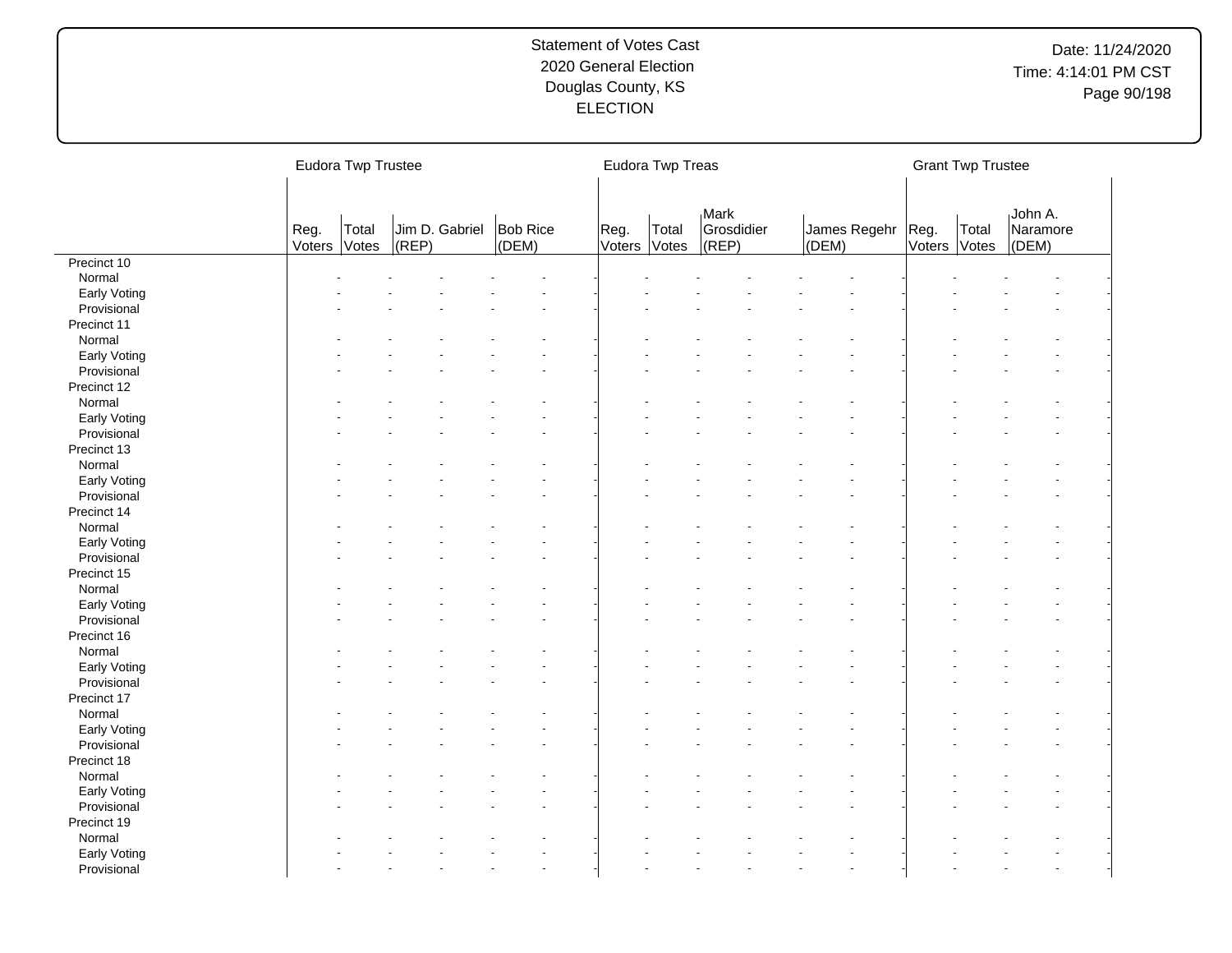|              |                | Eudora Twp Trustee |       |                                  |                      | Eudora Twp Treas |                             |       |                   |              | <b>Grant Twp Trustee</b> |                              |  |
|--------------|----------------|--------------------|-------|----------------------------------|----------------------|------------------|-----------------------------|-------|-------------------|--------------|--------------------------|------------------------------|--|
|              | Reg.<br>Voters | Total<br>Votes     | (REP) | Jim D. Gabriel Bob Rice<br>(DEM) | Reg.<br>Voters Votes | Total            | Mark<br>Grosdidier<br>(REF) | (DEM) | James Regehr Reg. | Voters Votes | Total                    | John A.<br>Naramore<br>(DEM) |  |
| Precinct 20  |                |                    |       |                                  |                      |                  |                             |       |                   |              |                          |                              |  |
| Normal       |                |                    |       |                                  |                      |                  |                             |       |                   |              |                          |                              |  |
| Early Voting |                |                    |       |                                  |                      |                  |                             |       |                   |              |                          |                              |  |
| Provisional  |                |                    |       |                                  |                      |                  |                             |       |                   |              |                          |                              |  |
| Precinct 21  |                |                    |       |                                  |                      |                  |                             |       |                   |              |                          |                              |  |
| Normal       |                |                    |       |                                  |                      |                  |                             |       |                   |              |                          |                              |  |
| Early Voting |                |                    |       |                                  |                      |                  |                             |       |                   |              |                          |                              |  |
| Provisional  |                |                    |       |                                  |                      |                  |                             |       |                   |              |                          |                              |  |
| Precinct 22  |                |                    |       |                                  |                      |                  |                             |       |                   |              |                          |                              |  |
| Normal       |                |                    |       |                                  |                      |                  |                             |       |                   |              |                          |                              |  |
| Early Voting |                |                    |       |                                  |                      |                  |                             |       |                   |              |                          |                              |  |
| Provisional  |                |                    |       |                                  |                      |                  |                             |       |                   |              |                          |                              |  |
| Precinct 23  |                |                    |       |                                  |                      |                  |                             |       |                   |              |                          |                              |  |
| Normal       |                |                    |       |                                  |                      |                  |                             |       |                   |              |                          |                              |  |
| Early Voting |                |                    |       |                                  |                      |                  |                             |       |                   |              |                          |                              |  |
| Provisional  |                |                    |       |                                  |                      |                  |                             |       |                   |              |                          |                              |  |
| Precinct 24  |                |                    |       |                                  |                      |                  |                             |       |                   |              |                          |                              |  |
| Normal       |                |                    |       |                                  |                      |                  |                             |       |                   |              |                          |                              |  |
| Early Voting |                |                    |       |                                  |                      |                  |                             |       |                   |              |                          |                              |  |
| Provisional  |                |                    |       |                                  |                      |                  |                             |       |                   |              |                          |                              |  |
| Precinct 25  |                |                    |       |                                  |                      |                  |                             |       |                   |              |                          |                              |  |
| Normal       |                |                    |       |                                  |                      |                  |                             |       |                   |              |                          |                              |  |
| Early Voting |                |                    |       |                                  |                      |                  |                             |       |                   |              |                          |                              |  |
| Provisional  |                |                    |       |                                  |                      |                  |                             |       |                   |              |                          |                              |  |
| Precinct 26  |                |                    |       |                                  |                      |                  |                             |       |                   |              |                          |                              |  |
| Normal       |                |                    |       |                                  |                      |                  |                             |       |                   |              |                          |                              |  |
| Early Voting |                |                    |       |                                  |                      |                  |                             |       |                   |              |                          |                              |  |
| Provisional  |                |                    |       |                                  |                      |                  |                             |       |                   |              |                          |                              |  |
| Precinct 27  |                |                    |       |                                  |                      |                  |                             |       |                   |              |                          |                              |  |
| Normal       |                |                    |       |                                  |                      |                  |                             |       |                   |              |                          |                              |  |
| Early Voting |                |                    |       |                                  |                      |                  |                             |       |                   |              |                          |                              |  |
| Provisional  |                |                    |       |                                  |                      |                  |                             |       |                   |              |                          |                              |  |
| Precinct 28  |                |                    |       |                                  |                      |                  |                             |       |                   |              |                          |                              |  |
| Normal       |                |                    |       |                                  |                      |                  |                             |       |                   |              |                          |                              |  |
| Early Voting |                |                    |       |                                  |                      |                  |                             |       |                   |              |                          |                              |  |
| Provisional  |                |                    |       |                                  |                      |                  |                             |       |                   |              |                          |                              |  |
| Precinct 29  |                |                    |       |                                  |                      |                  |                             |       |                   |              |                          |                              |  |
| Normal       |                |                    |       |                                  |                      |                  |                             |       |                   |              |                          |                              |  |
| Early Voting |                |                    |       |                                  |                      |                  |                             |       |                   |              |                          |                              |  |
|              |                |                    |       |                                  |                      |                  |                             |       |                   |              |                          |                              |  |
| Provisional  |                |                    |       |                                  |                      |                  |                             |       |                   |              |                          |                              |  |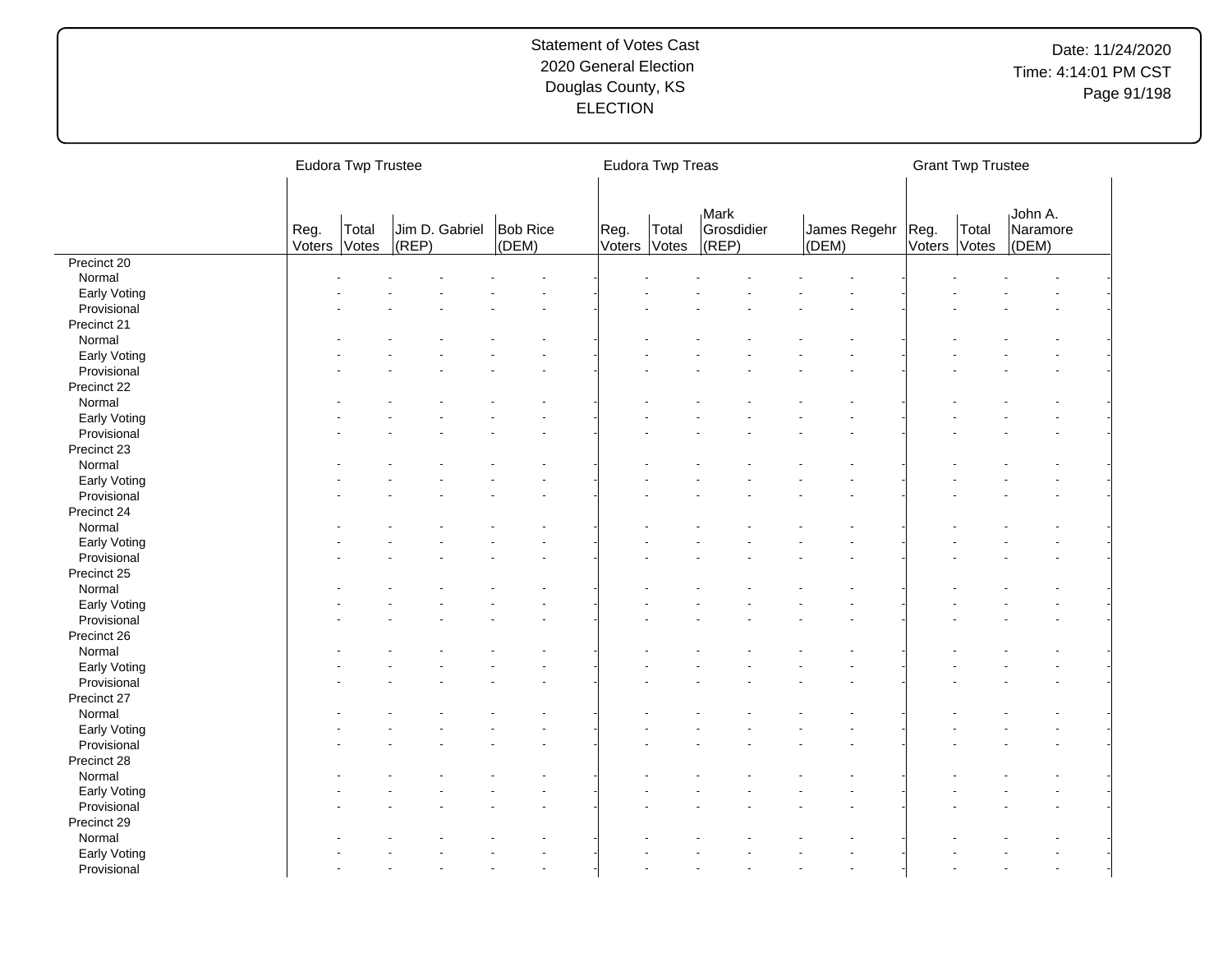| <b>Mark</b><br>John A.<br>Jim D. Gabriel<br>Bob Rice<br>Grosdidier<br>Reg.<br>James Regehr   Reg.<br>Total<br>Reg.<br>Total<br>Total<br>Naramore<br>(DEM)<br>$ $ (REP)<br>Voters Votes<br>Voters<br>Votes<br>$ $ (REP)<br>Voters Votes<br>(DEM)<br>(DEM)<br>Precinct 30 S2 (30.1)<br>Normal<br>Early Voting<br>Provisional<br>Precinct 30 S3 (30.2)<br>Normal<br>Early Voting<br>Provisional<br>Precinct 31 |  |
|-------------------------------------------------------------------------------------------------------------------------------------------------------------------------------------------------------------------------------------------------------------------------------------------------------------------------------------------------------------------------------------------------------------|--|
|                                                                                                                                                                                                                                                                                                                                                                                                             |  |
|                                                                                                                                                                                                                                                                                                                                                                                                             |  |
|                                                                                                                                                                                                                                                                                                                                                                                                             |  |
|                                                                                                                                                                                                                                                                                                                                                                                                             |  |
|                                                                                                                                                                                                                                                                                                                                                                                                             |  |
|                                                                                                                                                                                                                                                                                                                                                                                                             |  |
|                                                                                                                                                                                                                                                                                                                                                                                                             |  |
|                                                                                                                                                                                                                                                                                                                                                                                                             |  |
|                                                                                                                                                                                                                                                                                                                                                                                                             |  |
|                                                                                                                                                                                                                                                                                                                                                                                                             |  |
| Normal                                                                                                                                                                                                                                                                                                                                                                                                      |  |
| Early Voting                                                                                                                                                                                                                                                                                                                                                                                                |  |
| Provisional                                                                                                                                                                                                                                                                                                                                                                                                 |  |
| Precinct 32                                                                                                                                                                                                                                                                                                                                                                                                 |  |
| Normal                                                                                                                                                                                                                                                                                                                                                                                                      |  |
| Early Voting                                                                                                                                                                                                                                                                                                                                                                                                |  |
| Provisional                                                                                                                                                                                                                                                                                                                                                                                                 |  |
| Precinct 33                                                                                                                                                                                                                                                                                                                                                                                                 |  |
| Normal                                                                                                                                                                                                                                                                                                                                                                                                      |  |
|                                                                                                                                                                                                                                                                                                                                                                                                             |  |
| Early Voting                                                                                                                                                                                                                                                                                                                                                                                                |  |
| Provisional                                                                                                                                                                                                                                                                                                                                                                                                 |  |
| Precinct 34 S2 (34.1)                                                                                                                                                                                                                                                                                                                                                                                       |  |
| Normal                                                                                                                                                                                                                                                                                                                                                                                                      |  |
| Early Voting                                                                                                                                                                                                                                                                                                                                                                                                |  |
| Provisional                                                                                                                                                                                                                                                                                                                                                                                                 |  |
| Precinct 34 S3 (34.2)                                                                                                                                                                                                                                                                                                                                                                                       |  |
| Normal                                                                                                                                                                                                                                                                                                                                                                                                      |  |
| Early Voting                                                                                                                                                                                                                                                                                                                                                                                                |  |
| Provisional                                                                                                                                                                                                                                                                                                                                                                                                 |  |
| Precinct 35 S2 (35.1)                                                                                                                                                                                                                                                                                                                                                                                       |  |
| Normal                                                                                                                                                                                                                                                                                                                                                                                                      |  |
| Early Voting                                                                                                                                                                                                                                                                                                                                                                                                |  |
| Provisional                                                                                                                                                                                                                                                                                                                                                                                                 |  |
| Precinct 35 S3 (35.2)                                                                                                                                                                                                                                                                                                                                                                                       |  |
| Normal                                                                                                                                                                                                                                                                                                                                                                                                      |  |
| Early Voting                                                                                                                                                                                                                                                                                                                                                                                                |  |
| Provisional                                                                                                                                                                                                                                                                                                                                                                                                 |  |
| Precinct 36                                                                                                                                                                                                                                                                                                                                                                                                 |  |
| Normal                                                                                                                                                                                                                                                                                                                                                                                                      |  |
| Early Voting                                                                                                                                                                                                                                                                                                                                                                                                |  |
| Provisional                                                                                                                                                                                                                                                                                                                                                                                                 |  |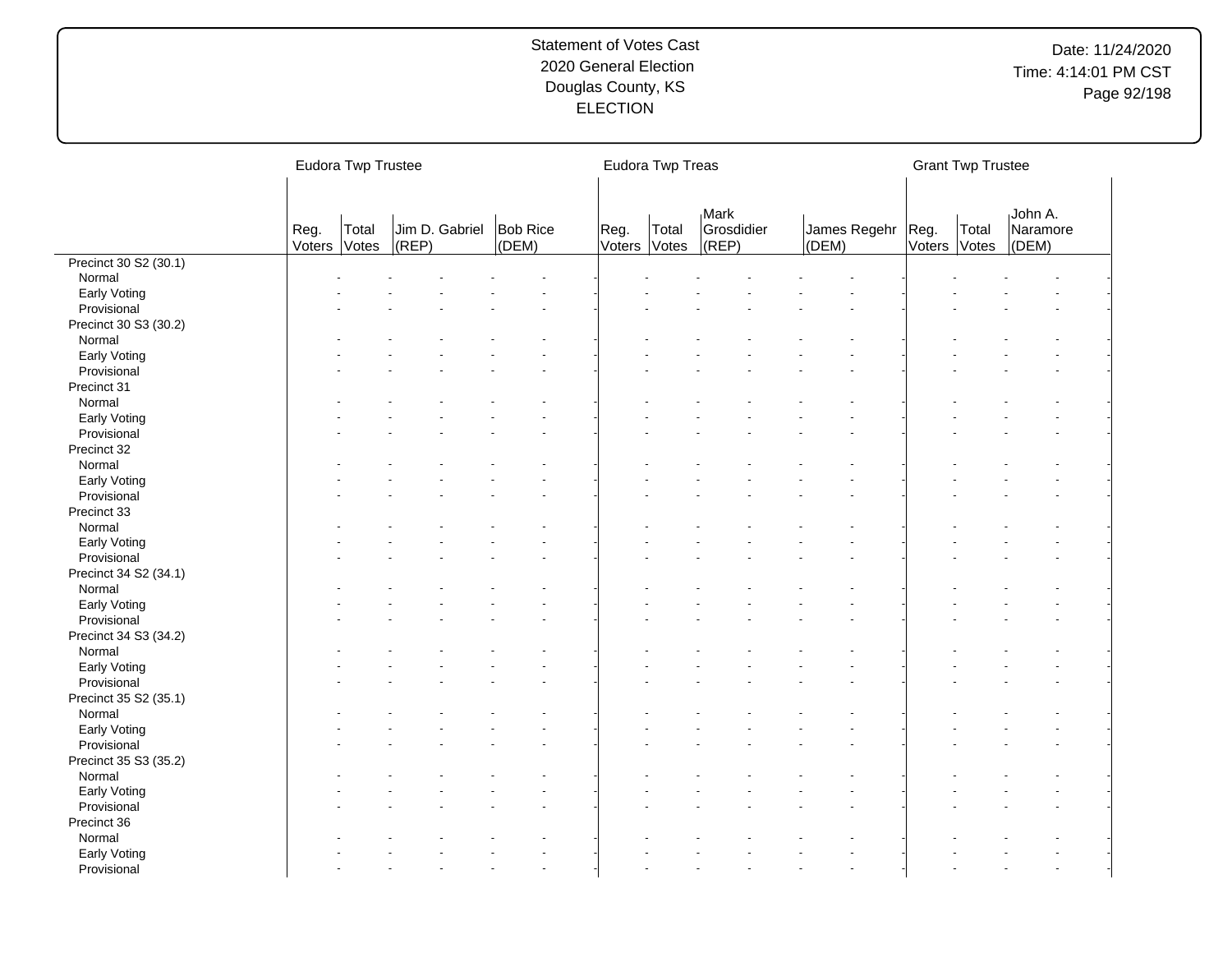|                                    |                | Eudora Twp Trustee |           |                |                          |                      | Eudora Twp Treas |                                        |       |                     |              | <b>Grant Twp Trustee</b> |                              |  |
|------------------------------------|----------------|--------------------|-----------|----------------|--------------------------|----------------------|------------------|----------------------------------------|-------|---------------------|--------------|--------------------------|------------------------------|--|
|                                    | Reg.<br>Voters | Total<br>Votes     | $ $ (REP) | Jim D. Gabriel | <b>Bob Rice</b><br>(DEM) | Reg.<br>Voters Votes | Total            | <b>Mark</b><br>Grosdidier<br>$ $ (REP) | (DEM) | James Regehr   Reg. | Voters Votes | Total                    | John A.<br>Naramore<br>(DEM) |  |
| Precinct 37                        |                |                    |           |                |                          |                      |                  |                                        |       |                     |              |                          |                              |  |
| Normal                             |                |                    |           |                |                          |                      |                  |                                        |       |                     |              |                          |                              |  |
| Early Voting                       |                |                    |           |                |                          |                      |                  |                                        |       |                     |              |                          |                              |  |
| Provisional                        |                |                    |           |                |                          |                      |                  |                                        |       |                     |              |                          |                              |  |
| Precinct 38                        |                |                    |           |                |                          |                      |                  |                                        |       |                     |              |                          |                              |  |
| Normal                             |                |                    |           |                |                          |                      |                  |                                        |       |                     |              |                          |                              |  |
| Early Voting                       |                |                    |           |                |                          |                      |                  |                                        |       |                     |              |                          |                              |  |
| Provisional                        |                |                    |           |                |                          |                      |                  |                                        |       |                     |              |                          |                              |  |
| Precinct 39                        |                |                    |           |                |                          |                      |                  |                                        |       |                     |              |                          |                              |  |
| Normal                             |                |                    |           |                |                          |                      |                  |                                        |       |                     |              |                          |                              |  |
| Early Voting                       |                |                    |           |                |                          |                      |                  |                                        |       |                     |              |                          |                              |  |
| Provisional                        |                |                    |           |                |                          |                      |                  |                                        |       |                     |              |                          |                              |  |
| Precinct 40                        |                |                    |           |                |                          |                      |                  |                                        |       |                     |              |                          |                              |  |
| Normal                             |                |                    |           |                |                          |                      |                  |                                        |       |                     |              |                          |                              |  |
| Early Voting                       |                |                    |           |                |                          |                      |                  |                                        |       |                     |              |                          |                              |  |
| Provisional                        |                |                    |           |                |                          |                      |                  |                                        |       |                     |              |                          |                              |  |
| Precinct 41 S3 H46 (41.1)          |                |                    |           |                |                          |                      |                  |                                        |       |                     |              |                          |                              |  |
|                                    |                |                    |           |                |                          |                      |                  |                                        |       |                     |              |                          |                              |  |
| Normal                             |                |                    |           |                |                          |                      |                  |                                        |       |                     |              |                          |                              |  |
| Early Voting                       |                |                    |           |                |                          |                      |                  |                                        |       |                     |              |                          |                              |  |
| Provisional                        |                |                    |           |                |                          |                      |                  |                                        |       |                     |              |                          |                              |  |
| Precinct 41 S3 H45 (41.2)          |                |                    |           |                |                          |                      |                  |                                        |       |                     |              |                          |                              |  |
| Normal                             |                |                    |           |                |                          |                      |                  |                                        |       |                     |              |                          |                              |  |
| Early Voting                       |                |                    |           |                |                          |                      |                  |                                        |       |                     |              |                          |                              |  |
| Provisional                        |                |                    |           |                |                          |                      |                  |                                        |       |                     |              |                          |                              |  |
| Precinct 41 S2 H46 (41.3)          |                |                    |           |                |                          |                      |                  |                                        |       |                     |              |                          |                              |  |
| Normal                             |                |                    |           |                |                          |                      |                  |                                        |       |                     |              |                          |                              |  |
| Early Voting                       |                |                    |           |                |                          |                      |                  |                                        |       |                     |              |                          |                              |  |
| Provisional                        |                |                    |           |                |                          |                      |                  |                                        |       |                     |              |                          |                              |  |
| Precinct 42 H46 (42.1)             |                |                    |           |                |                          |                      |                  |                                        |       |                     |              |                          |                              |  |
| Normal                             |                |                    |           |                |                          |                      |                  |                                        |       |                     |              |                          |                              |  |
| Early Voting                       |                |                    |           |                |                          |                      |                  |                                        |       |                     |              |                          |                              |  |
| Provisional                        |                |                    |           |                |                          |                      |                  |                                        |       |                     |              |                          |                              |  |
| Precinct 42 H45 (42.2, 42.3, 42.4) |                |                    |           |                |                          |                      |                  |                                        |       |                     |              |                          |                              |  |
| Normal                             |                |                    |           |                |                          |                      |                  |                                        |       |                     |              |                          |                              |  |
| Early Voting                       |                |                    |           |                |                          |                      |                  |                                        |       |                     |              |                          |                              |  |
| Provisional                        |                |                    |           |                |                          |                      |                  |                                        |       |                     |              |                          |                              |  |
| Precinct 43 CC1 (43.1)             |                |                    |           |                |                          |                      |                  |                                        |       |                     |              |                          |                              |  |
| Normal                             |                |                    |           |                |                          |                      |                  |                                        |       |                     |              |                          |                              |  |
| Early Voting                       |                |                    |           |                |                          |                      |                  |                                        |       |                     |              |                          |                              |  |
| Provisional                        |                |                    |           |                |                          |                      |                  |                                        |       |                     |              |                          |                              |  |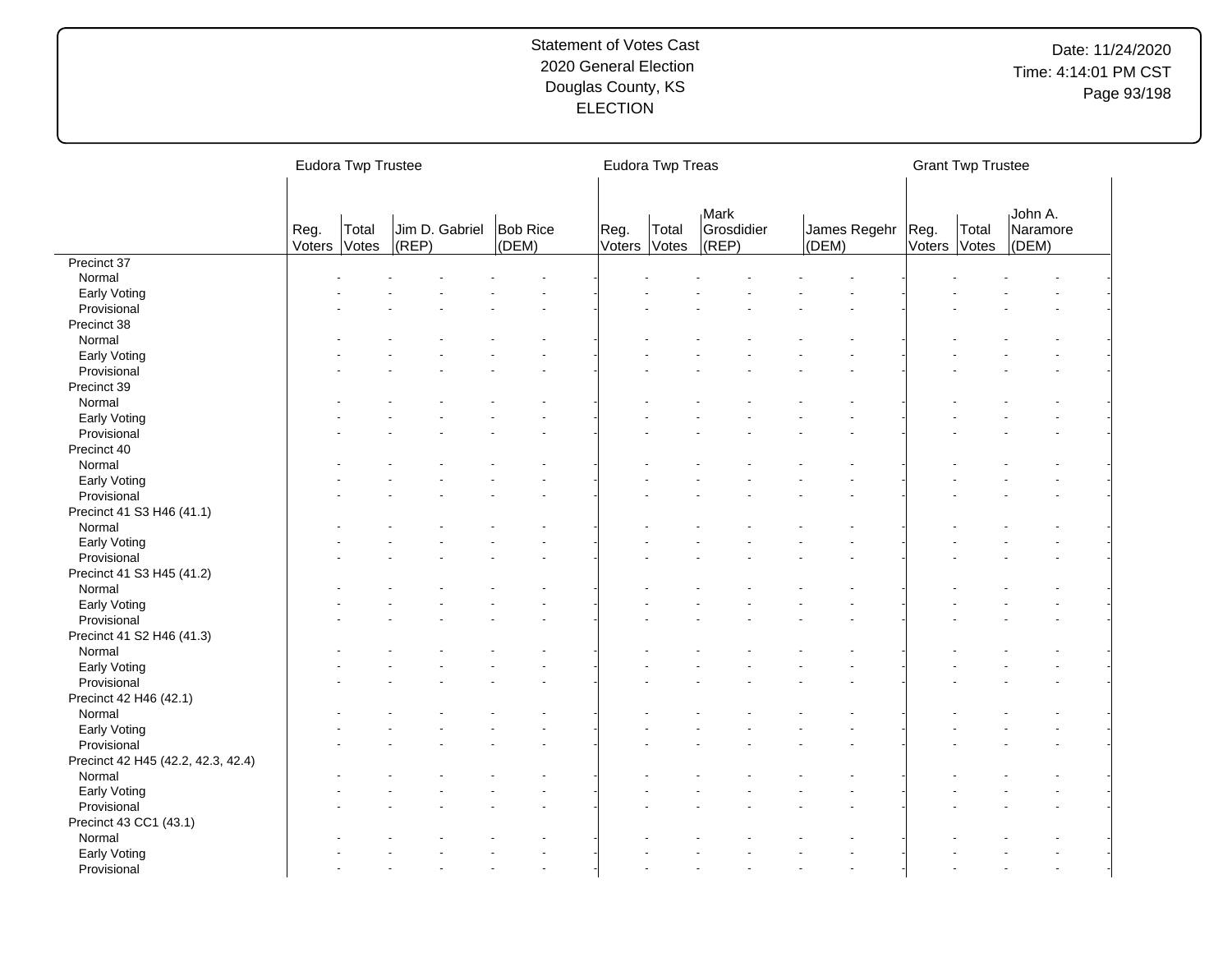|                              |                      | Eudora Twp Trustee |       |                |                          |           |                | Eudora Twp Treas |                             |        |                              |           |              | <b>Grant Twp Trustee</b> |                              |  |
|------------------------------|----------------------|--------------------|-------|----------------|--------------------------|-----------|----------------|------------------|-----------------------------|--------|------------------------------|-----------|--------------|--------------------------|------------------------------|--|
|                              | Reg.<br>Voters Votes | Total              | (REP) | Jim D. Gabriel | <b>Bob Rice</b><br>(DEM) |           | Reg.<br>Voters | Total<br>Votes   | Mark<br>Grosdidier<br>(REP) |        | James Regehr   Reg.<br>(DEM) |           | Voters Votes | Total                    | John A.<br>Naramore<br>(DEM) |  |
| Precinct 43 CC3 (43.2, 43.3) |                      |                    |       |                |                          |           |                |                  |                             |        |                              |           |              |                          |                              |  |
| Normal                       |                      |                    |       |                |                          |           |                |                  |                             |        |                              |           |              |                          |                              |  |
| Early Voting                 |                      |                    |       |                |                          |           |                |                  |                             |        |                              |           |              |                          |                              |  |
| Provisional                  |                      |                    |       |                |                          |           |                |                  |                             |        |                              |           |              |                          |                              |  |
| Precinct 44 H45 (44.1)       |                      |                    |       |                |                          |           |                |                  |                             |        |                              |           |              |                          |                              |  |
| Normal                       |                      |                    |       |                |                          |           |                |                  |                             |        |                              |           |              |                          |                              |  |
| Early Voting                 |                      |                    |       |                |                          |           |                |                  |                             |        |                              |           |              |                          |                              |  |
| Provisional                  |                      |                    |       |                |                          |           |                |                  |                             |        |                              |           |              |                          |                              |  |
| Precinct 44 H44 (44.2)       |                      |                    |       |                |                          |           |                |                  |                             |        |                              |           |              |                          |                              |  |
| Normal                       |                      |                    |       |                |                          |           |                |                  |                             |        |                              |           |              |                          |                              |  |
| Early Voting                 |                      |                    |       |                |                          |           |                |                  |                             |        |                              |           |              |                          |                              |  |
| Provisional                  |                      |                    |       |                |                          |           |                |                  |                             |        |                              |           |              |                          |                              |  |
| Precinct 45                  |                      |                    |       |                |                          |           |                |                  |                             |        |                              |           |              |                          |                              |  |
| Normal                       |                      |                    |       |                |                          |           |                |                  |                             |        |                              |           |              |                          |                              |  |
| Early Voting                 |                      |                    |       |                |                          |           |                |                  |                             |        |                              |           |              |                          |                              |  |
| Provisional                  |                      |                    |       |                |                          |           |                |                  |                             |        |                              |           |              |                          |                              |  |
| Precinct 46                  |                      |                    |       |                |                          |           |                |                  |                             |        |                              |           |              |                          |                              |  |
| Normal                       |                      |                    |       |                |                          |           |                |                  |                             |        |                              |           |              |                          |                              |  |
| Early Voting                 |                      |                    |       |                |                          |           |                |                  |                             |        |                              |           |              |                          |                              |  |
| Provisional                  |                      |                    |       |                |                          |           |                |                  |                             |        |                              |           |              |                          |                              |  |
| Precinct 47                  |                      |                    |       |                |                          |           |                |                  |                             |        |                              |           |              |                          |                              |  |
| Normal                       |                      |                    |       |                |                          |           |                |                  |                             |        |                              |           |              |                          |                              |  |
| Early Voting                 |                      |                    |       |                |                          |           |                |                  |                             |        |                              |           |              |                          |                              |  |
| Provisional                  |                      |                    |       |                |                          |           |                |                  |                             |        |                              |           |              |                          |                              |  |
| Precinct 48                  |                      |                    |       |                |                          |           |                |                  |                             |        |                              |           |              |                          |                              |  |
| Normal                       |                      |                    |       |                |                          |           |                |                  |                             |        |                              |           |              |                          |                              |  |
| Early Voting                 |                      |                    |       |                |                          |           |                |                  |                             |        |                              |           |              |                          |                              |  |
| Provisional                  |                      |                    |       |                |                          |           |                |                  |                             |        |                              |           |              |                          |                              |  |
| Precinct 49                  |                      |                    |       |                |                          |           |                |                  |                             |        |                              |           |              |                          |                              |  |
| Normal                       |                      |                    |       |                |                          |           |                |                  |                             |        |                              |           |              |                          |                              |  |
|                              |                      |                    |       |                |                          |           |                |                  |                             |        |                              |           |              |                          |                              |  |
| <b>Early Voting</b>          |                      |                    |       |                |                          |           |                |                  |                             |        |                              |           |              |                          |                              |  |
| Provisional                  |                      |                    |       |                |                          |           |                |                  |                             |        |                              |           |              |                          |                              |  |
| Precinct 50 City (50.2)      |                      |                    |       |                |                          |           |                |                  |                             |        |                              |           |              |                          |                              |  |
| Normal                       |                      |                    |       |                |                          |           |                |                  |                             |        |                              |           |              |                          |                              |  |
| Early Voting                 |                      |                    |       |                |                          |           |                |                  |                             |        |                              |           |              |                          |                              |  |
| Provisional                  |                      |                    |       |                |                          |           |                |                  |                             |        |                              |           |              |                          |                              |  |
| Precinct 50 Twp              |                      |                    |       |                |                          |           |                |                  |                             |        |                              |           |              |                          |                              |  |
| Normal                       | 70                   | 17                 | 14    | 82.35%         | 3                        | 17.65%    | 70             | 17               | 14                          | 82.35% | 3                            | 17.65%    |              |                          |                              |  |
| Early Voting                 | 70                   | 27                 | 14    | 51.85%         | 13                       | 48.15%    | 70             | 25               | 11                          | 44.00% | 14                           | 56.00%    |              |                          |                              |  |
| Provisional                  | 70                   |                    | 2     | $\mathbf 0$    | $\overline{\phantom{a}}$ | 2 100.00% | 70             |                  | 2<br>$\mathbf 0$            | ÷.     |                              | 2 100.00% |              |                          |                              |  |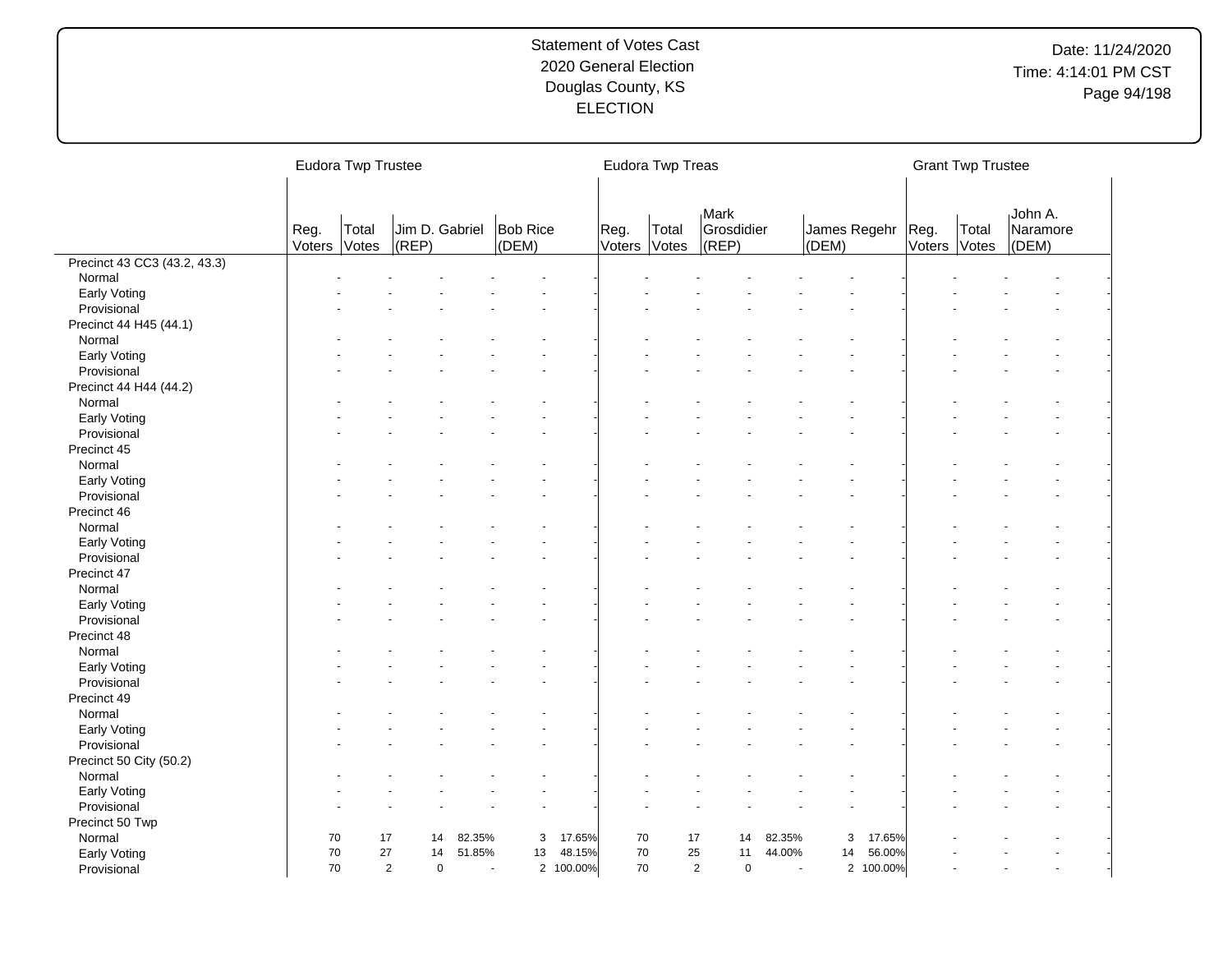|                                  |                | Eudora Twp Trustee |                             |           |                          |        |                | Eudora Twp Treas      |                             |           |                       |        |                | <b>Grant Twp Trustee</b> |                              |            |
|----------------------------------|----------------|--------------------|-----------------------------|-----------|--------------------------|--------|----------------|-----------------------|-----------------------------|-----------|-----------------------|--------|----------------|--------------------------|------------------------------|------------|
|                                  | Reg.<br>Voters | Total<br>Votes     | Jim D. Gabriel<br>$ $ (REP) |           | <b>Bob Rice</b><br>(DEM) |        | Reg.<br>Voters | Total<br><b>Votes</b> | Mark<br>Grosdidier<br>(REP) |           | James Regehr<br>(DEM) |        | Reg.<br>Voters | Total<br>Votes           | John A.<br>Naramore<br>(DEM) |            |
| Precinct 51                      |                |                    |                             |           |                          |        |                |                       |                             |           |                       |        |                |                          |                              |            |
| Normal                           |                |                    |                             |           |                          |        |                |                       |                             |           |                       |        |                |                          |                              |            |
| Early Voting                     |                |                    |                             |           |                          |        |                |                       |                             |           |                       |        |                |                          |                              |            |
| Provisional                      |                |                    |                             |           |                          |        |                |                       |                             |           |                       |        |                |                          |                              |            |
| Precinct 52 City (52.3)          |                |                    |                             |           |                          |        |                |                       |                             |           |                       |        |                |                          |                              |            |
| Normal                           |                |                    |                             |           |                          |        |                |                       |                             |           |                       |        |                |                          |                              |            |
| Early Voting                     |                |                    |                             |           |                          |        |                |                       |                             |           |                       |        |                |                          |                              |            |
| Provisional                      |                |                    |                             |           |                          |        |                |                       |                             |           |                       |        |                |                          |                              |            |
| Precinct 52 Twp                  |                |                    |                             |           |                          |        |                |                       |                             |           |                       |        |                |                          |                              |            |
| Normal                           | 101            | 22                 | 18                          | 81.82%    | 4                        | 18.18% | 101            | 21                    | 17                          | 80.95%    | 4                     | 19.05% |                |                          |                              |            |
| Early Voting                     | 101            | 48                 | 28                          | 58.33%    | 20                       | 41.67% | 101            | 47                    | 30                          | 63.83%    | 17                    | 36.17% |                |                          |                              |            |
| Provisional                      | 101            |                    | $\overline{2}$              | 2 100.00% | $\pmb{0}$                |        | 101            | $\overline{2}$        |                             | 2 100.00% | $\mathbf 0$           |        |                |                          |                              |            |
| Precinct 53 H10 Twp              |                |                    |                             |           |                          |        |                |                       |                             |           |                       |        |                |                          |                              |            |
| Normal                           | 707            | 204                | 166                         | 81.37%    | 38                       | 18.63% | 707            | 199                   | 171                         | 85.93%    | 28                    | 14.07% |                |                          |                              |            |
| Early Voting                     | 707            | 355                | 203                         | 57.18%    | 152                      | 42.82% | 707            | 352                   | 214                         | 60.80%    | 138                   | 39.20% |                |                          |                              |            |
| Provisional                      | 707            | 14                 | 8                           | 57.14%    | 6                        | 42.86% | 707            | 14                    | $\overline{7}$              | 50.00%    | $\overline{7}$        | 50.00% |                |                          |                              |            |
| Precinct 53 H42 City (53.4)      |                |                    |                             |           |                          |        |                |                       |                             |           |                       |        |                |                          |                              |            |
|                                  |                |                    |                             |           |                          |        |                |                       |                             |           |                       |        |                |                          |                              |            |
| Normal                           |                |                    |                             |           |                          |        |                |                       |                             |           |                       |        |                |                          |                              |            |
| Early Voting                     |                |                    |                             |           |                          |        |                |                       |                             |           |                       |        |                |                          |                              |            |
| Provisional                      |                |                    |                             |           |                          |        |                |                       |                             |           |                       |        |                |                          |                              |            |
| Precinct 53 H42 Twp (53.5, 53.6) |                |                    |                             |           |                          |        |                |                       |                             |           |                       |        |                |                          |                              |            |
| Normal                           | 250            | 51                 | 39                          | 76.47%    | 12                       | 23.53% | 250            | 51                    | 39                          | 76.47%    | 12                    | 23.53% |                |                          |                              |            |
| Early Voting                     | 250            | 139                | 68                          | 48.92%    | 71                       | 51.08% | 250            | 139                   | 67                          | 48.20%    | 72                    | 51.80% |                |                          |                              |            |
| Provisional                      | 250            |                    | 2<br>$\mathbf{1}$           | 50.00%    | $\mathbf{1}$             | 50.00% | 250            | 2                     | $\mathbf{1}$                | 50.00%    | $\mathbf{1}$          | 50.00% |                |                          |                              |            |
| Precinct 54                      |                |                    |                             |           |                          |        |                |                       |                             |           |                       |        |                |                          |                              |            |
| Normal                           |                |                    |                             |           |                          |        |                |                       |                             |           |                       |        |                |                          |                              |            |
| Early Voting                     |                |                    |                             |           |                          |        |                |                       |                             |           |                       |        |                |                          |                              |            |
| Provisional                      |                |                    |                             |           |                          |        |                |                       |                             |           |                       |        |                |                          |                              |            |
| Precinct 55 S3 H45 (55.1)        |                |                    |                             |           |                          |        |                |                       |                             |           |                       |        |                |                          |                              |            |
| Normal                           |                |                    |                             |           |                          |        |                |                       |                             |           |                       |        | 202            | 35                       |                              | 35 100.00% |
| Early Voting                     |                |                    |                             |           |                          |        |                |                       |                             |           |                       |        | 202            | 69                       |                              | 69 100.00% |
| Provisional                      |                |                    |                             |           |                          |        |                |                       |                             |           |                       |        | 202            | $\overline{1}$           |                              | 1 100.00%  |
| Precinct 55 S3 H46 (55.2)        |                |                    |                             |           |                          |        |                |                       |                             |           |                       |        |                |                          |                              |            |
| Normal                           |                |                    |                             |           |                          |        |                |                       |                             |           |                       |        | 75             | 11                       |                              | 11 100.00% |
| Early Voting                     |                |                    |                             |           |                          |        |                |                       |                             |           |                       |        | 75             | 33                       |                              | 33 100.00% |
| Provisional                      |                |                    |                             |           |                          |        |                |                       |                             |           |                       |        | 75             | $\overline{1}$           |                              | 1 100.00%  |
| Precinct 55 S2 H45 (55.3)        |                |                    |                             |           |                          |        |                |                       |                             |           |                       |        |                |                          |                              |            |
| Normal                           |                |                    |                             |           |                          |        |                |                       |                             |           |                       |        | 31             |                          | 2                            | 2 100.00%  |
| Early Voting                     |                |                    |                             |           |                          |        |                |                       |                             |           |                       |        | 31             | 15                       |                              | 15 100.00% |
| Provisional                      |                |                    |                             |           |                          |        |                |                       |                             |           |                       |        | 31             |                          | $\mathbf 0$<br>$\mathbf 0$   |            |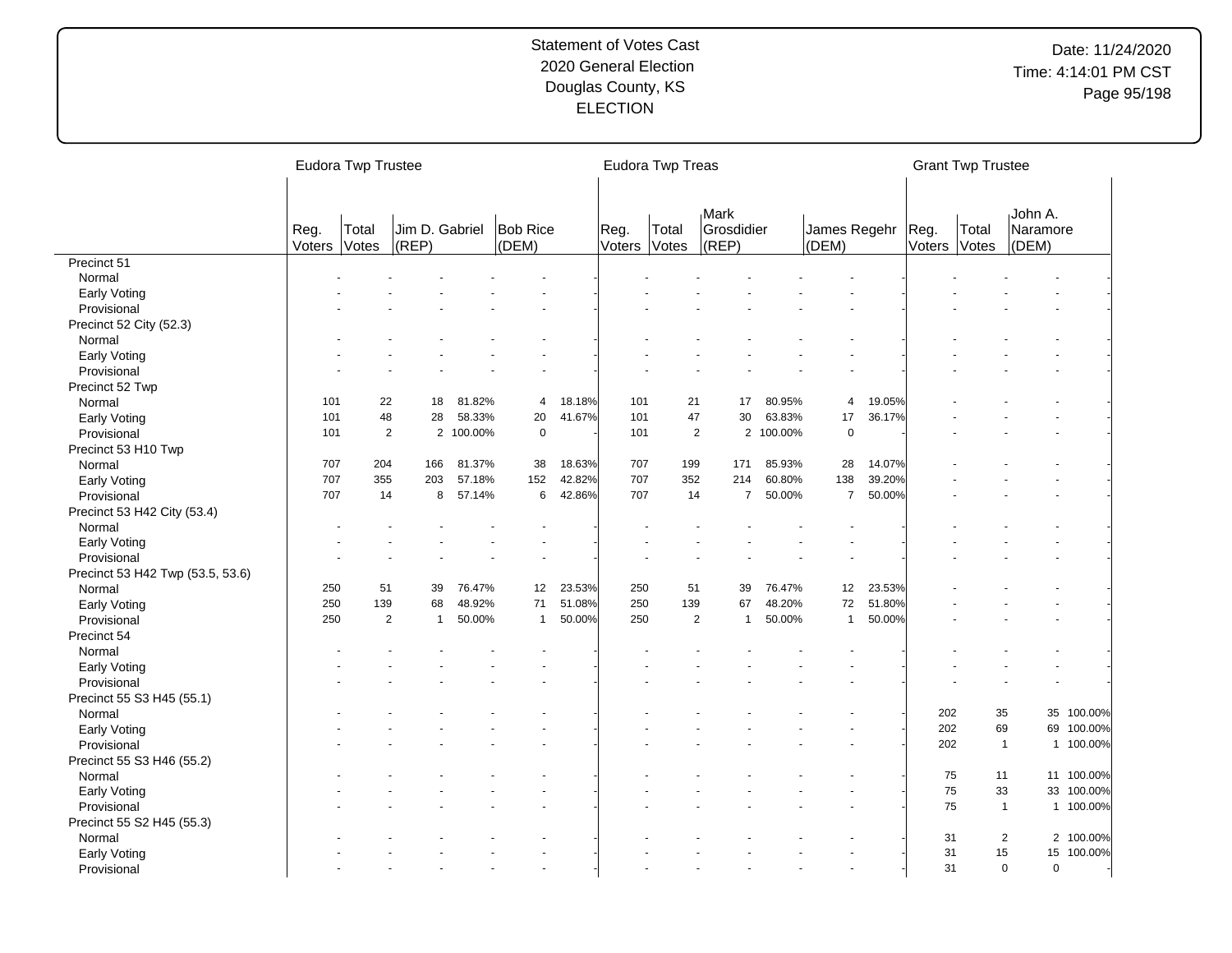|                                           |                | Eudora Twp Trustee |           |                |                          |                      | Eudora Twp Treas |                                        |       |                     |              | <b>Grant Twp Trustee</b> |                              |  |
|-------------------------------------------|----------------|--------------------|-----------|----------------|--------------------------|----------------------|------------------|----------------------------------------|-------|---------------------|--------------|--------------------------|------------------------------|--|
|                                           | Reg.<br>Voters | Total<br>Votes     | $ $ (REP) | Jim D. Gabriel | <b>Bob Rice</b><br>(DEM) | Reg.<br>Voters Votes | Total            | <b>Mark</b><br>Grosdidier<br>$ $ (REP) | (DEM) | James Regehr   Reg. | Voters Votes | Total                    | John A.<br>Naramore<br>(DEM) |  |
| Precinct 56 S19                           |                |                    |           |                |                          |                      |                  |                                        |       |                     |              |                          |                              |  |
| Normal                                    |                |                    |           |                |                          |                      |                  |                                        |       |                     |              |                          |                              |  |
| Early Voting                              |                |                    |           |                |                          |                      |                  |                                        |       |                     |              |                          |                              |  |
| Provisional                               |                |                    |           |                |                          |                      |                  |                                        |       |                     |              |                          |                              |  |
| Precinct 56 S2                            |                |                    |           |                |                          |                      |                  |                                        |       |                     |              |                          |                              |  |
| Normal                                    |                |                    |           |                |                          |                      |                  |                                        |       |                     |              |                          |                              |  |
| Early Voting                              |                |                    |           |                |                          |                      |                  |                                        |       |                     |              |                          |                              |  |
| Provisional                               |                |                    |           |                |                          |                      |                  |                                        |       |                     |              |                          |                              |  |
| Precinct 57 S2 City (57.2)                |                |                    |           |                |                          |                      |                  |                                        |       |                     |              |                          |                              |  |
| Normal                                    |                |                    |           |                |                          |                      |                  |                                        |       |                     |              |                          |                              |  |
| Early Voting                              |                |                    |           |                |                          |                      |                  |                                        |       |                     |              |                          |                              |  |
| Provisional                               |                |                    |           |                |                          |                      |                  |                                        |       |                     |              |                          |                              |  |
| Precinct 57 S2 Twp (57.1, 57.4)<br>Normal |                |                    |           |                |                          |                      |                  |                                        |       |                     |              |                          |                              |  |
|                                           |                |                    |           |                |                          |                      |                  |                                        |       |                     |              |                          |                              |  |
| Early Voting                              |                |                    |           |                |                          |                      |                  |                                        |       |                     |              |                          |                              |  |
| Provisional                               |                |                    |           |                |                          |                      |                  |                                        |       |                     |              |                          |                              |  |
| Precinct 57 TWP S19 (57.3)                |                |                    |           |                |                          |                      |                  |                                        |       |                     |              |                          |                              |  |
| Normal                                    |                |                    |           |                |                          |                      |                  |                                        |       |                     |              |                          |                              |  |
| Early Voting                              |                |                    |           |                |                          |                      |                  |                                        |       |                     |              |                          |                              |  |
| Provisional                               |                |                    |           |                |                          |                      |                  |                                        |       |                     |              |                          |                              |  |
| Precinct 58                               |                |                    |           |                |                          |                      |                  |                                        |       |                     |              |                          |                              |  |
| Normal                                    |                |                    |           |                |                          |                      |                  |                                        |       |                     |              |                          |                              |  |
| Early Voting                              |                |                    |           |                |                          |                      |                  |                                        |       |                     |              |                          |                              |  |
| Provisional                               |                |                    |           |                |                          |                      |                  |                                        |       |                     |              |                          |                              |  |
| Precinct 59 H54                           |                |                    |           |                |                          |                      |                  |                                        |       |                     |              |                          |                              |  |
| Normal                                    |                |                    |           |                |                          |                      |                  |                                        |       |                     |              |                          |                              |  |
| Early Voting                              |                |                    |           |                |                          |                      |                  |                                        |       |                     |              |                          |                              |  |
| Provisional                               |                |                    |           |                |                          |                      |                  |                                        |       |                     |              |                          |                              |  |
| Precinct 59 H45                           |                |                    |           |                |                          |                      |                  |                                        |       |                     |              |                          |                              |  |
| Normal                                    |                |                    |           |                |                          |                      |                  |                                        |       |                     |              |                          |                              |  |
| Early Voting                              |                |                    |           |                |                          |                      |                  |                                        |       |                     |              |                          |                              |  |
| Provisional                               |                |                    |           |                |                          |                      |                  |                                        |       |                     |              |                          |                              |  |
| Precinct 60                               |                |                    |           |                |                          |                      |                  |                                        |       |                     |              |                          |                              |  |
| Normal                                    |                |                    |           |                |                          |                      |                  |                                        |       |                     |              |                          |                              |  |
| Early Voting                              |                |                    |           |                |                          |                      |                  |                                        |       |                     |              |                          |                              |  |
| Provisional                               |                |                    |           |                |                          |                      |                  |                                        |       |                     |              |                          |                              |  |
| Precinct 61                               |                |                    |           |                |                          |                      |                  |                                        |       |                     |              |                          |                              |  |
| Normal                                    |                |                    |           |                |                          |                      |                  |                                        |       |                     |              |                          |                              |  |
| Early Voting                              |                |                    |           |                |                          |                      |                  |                                        |       |                     |              |                          |                              |  |
| Provisional                               |                |                    |           |                |                          |                      |                  |                                        |       |                     |              |                          |                              |  |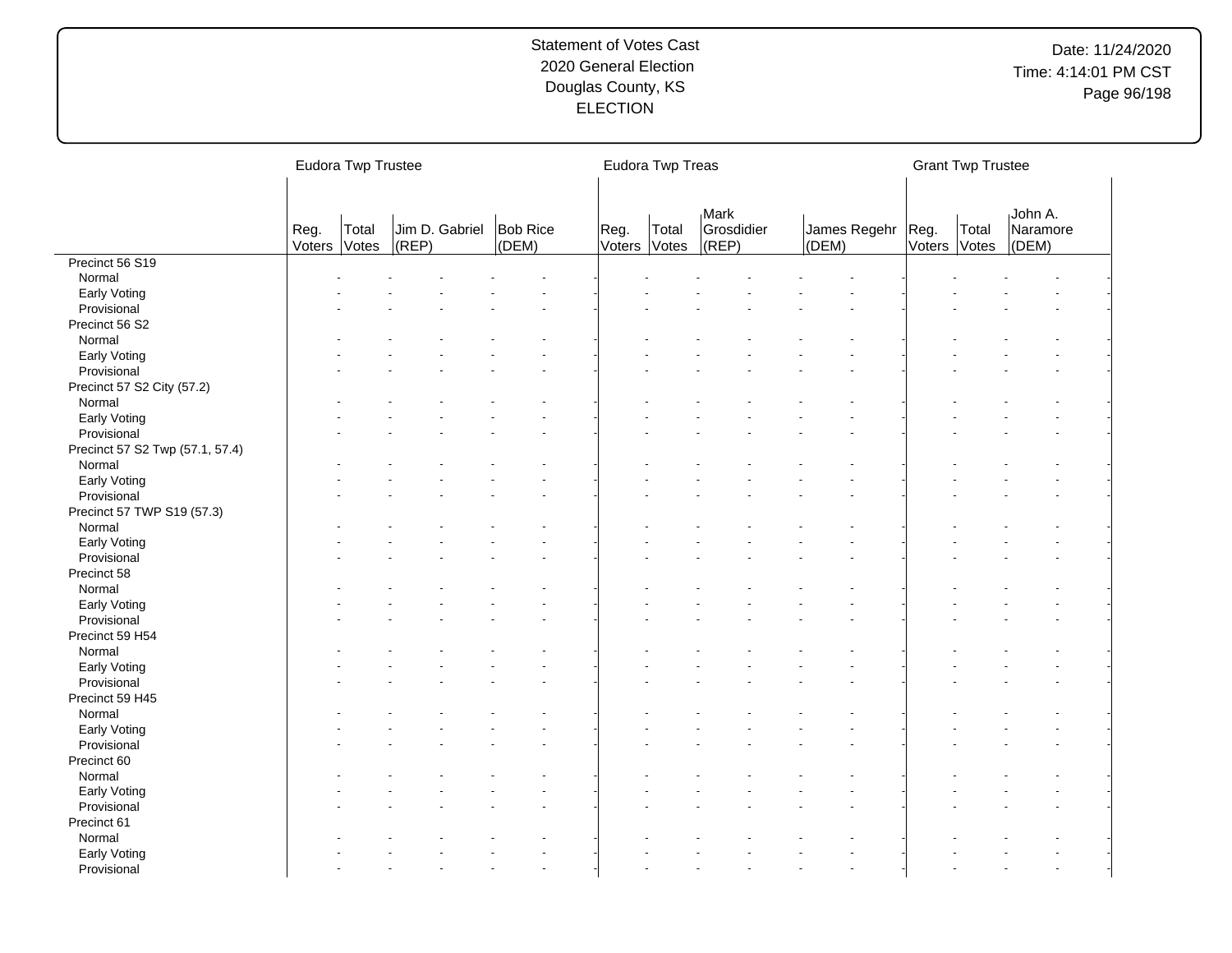|                                 |                | Eudora Twp Trustee |       |                |                   |                      | Eudora Twp Treas |                             |                            |              | <b>Grant Twp Trustee</b> |                              |  |
|---------------------------------|----------------|--------------------|-------|----------------|-------------------|----------------------|------------------|-----------------------------|----------------------------|--------------|--------------------------|------------------------------|--|
|                                 | Reg.<br>Voters | Total<br>Votes     | (REP) | Jim D. Gabriel | Bob Rice<br>(DEM) | Reg.<br>Voters Votes | Total            | Mark<br>Grosdidier<br>(REP) | James Regehr Reg.<br>(DEM) | Voters Votes | Total                    | John A.<br>Naramore<br>(DEM) |  |
| Precinct 62                     |                |                    |       |                |                   |                      |                  |                             |                            |              |                          |                              |  |
| Normal                          |                |                    |       |                |                   |                      |                  |                             |                            |              |                          |                              |  |
| Early Voting                    |                |                    |       |                |                   |                      |                  |                             |                            |              |                          |                              |  |
| Provisional                     |                |                    |       |                |                   |                      |                  |                             |                            |              |                          |                              |  |
| Precinct 63                     |                |                    |       |                |                   |                      |                  |                             |                            |              |                          |                              |  |
| Normal                          |                |                    |       |                |                   |                      |                  |                             |                            |              |                          |                              |  |
| Early Voting                    |                |                    |       |                |                   |                      |                  |                             |                            |              |                          |                              |  |
| Provisional                     |                |                    |       |                |                   |                      |                  |                             |                            |              |                          |                              |  |
| Precinct 64 H45                 |                |                    |       |                |                   |                      |                  |                             |                            |              |                          |                              |  |
| Normal                          |                |                    |       |                |                   |                      |                  |                             |                            |              |                          |                              |  |
| Early Voting                    |                |                    |       |                |                   |                      |                  |                             |                            |              |                          |                              |  |
| Provisional                     |                |                    |       |                |                   |                      |                  |                             |                            |              |                          |                              |  |
| Precinct 64 H46 497 (64.3)      |                |                    |       |                |                   |                      |                  |                             |                            |              |                          |                              |  |
| Normal                          |                |                    |       |                |                   |                      |                  |                             |                            |              |                          |                              |  |
| Early Voting                    |                |                    |       |                |                   |                      |                  |                             |                            |              |                          |                              |  |
| Provisional                     |                |                    |       |                |                   |                      |                  |                             |                            |              |                          |                              |  |
| Precinct 65 H10                 |                |                    |       |                |                   |                      |                  |                             |                            |              |                          |                              |  |
| Normal                          |                |                    |       |                |                   |                      |                  |                             |                            |              |                          |                              |  |
| Early Voting                    |                |                    |       |                |                   |                      |                  |                             |                            |              |                          |                              |  |
| Provisional                     |                |                    |       |                |                   |                      |                  |                             |                            |              |                          |                              |  |
|                                 |                |                    |       |                |                   |                      |                  |                             |                            |              |                          |                              |  |
| Precinct 65 H46 (65.4)          |                |                    |       |                |                   |                      |                  |                             |                            |              |                          |                              |  |
| Normal                          |                |                    |       |                |                   |                      |                  |                             |                            |              |                          |                              |  |
| Early Voting                    |                |                    |       |                |                   |                      |                  |                             |                            |              |                          |                              |  |
| Provisional                     |                |                    |       |                |                   |                      |                  |                             |                            |              |                          |                              |  |
| Precinct 65 S2 H46 (65.6)       |                |                    |       |                |                   |                      |                  |                             |                            |              |                          |                              |  |
| Normal                          |                |                    |       |                |                   |                      |                  |                             |                            |              |                          |                              |  |
| Early Voting                    |                |                    |       |                |                   |                      |                  |                             |                            |              |                          |                              |  |
| Provisional                     |                |                    |       |                |                   |                      |                  |                             |                            |              |                          |                              |  |
| Precinct 66 S19 H45 (66.1 66.2) |                |                    |       |                |                   |                      |                  |                             |                            |              |                          |                              |  |
| Normal                          |                |                    |       |                |                   |                      |                  |                             |                            |              |                          |                              |  |
| Early Voting                    |                |                    |       |                |                   |                      |                  |                             |                            |              |                          |                              |  |
| Provisional                     |                |                    |       |                |                   |                      |                  |                             |                            |              |                          |                              |  |
| Precinct 66 S3 H44 (66.3)       |                |                    |       |                |                   |                      |                  |                             |                            |              |                          |                              |  |
| Normal                          |                |                    |       |                |                   |                      |                  |                             |                            |              |                          |                              |  |
| Early Voting                    |                |                    |       |                |                   |                      |                  |                             |                            |              |                          |                              |  |
| Provisional                     |                |                    |       |                |                   |                      |                  |                             |                            |              |                          |                              |  |
| Precinct 66 S3 H45 (66.4)       |                |                    |       |                |                   |                      |                  |                             |                            |              |                          |                              |  |
| Normal                          |                |                    |       |                |                   |                      |                  |                             |                            |              |                          |                              |  |
| Early Voting                    |                |                    |       |                |                   |                      |                  |                             |                            |              |                          |                              |  |
| Provisional                     |                |                    |       |                |                   |                      |                  |                             |                            |              |                          |                              |  |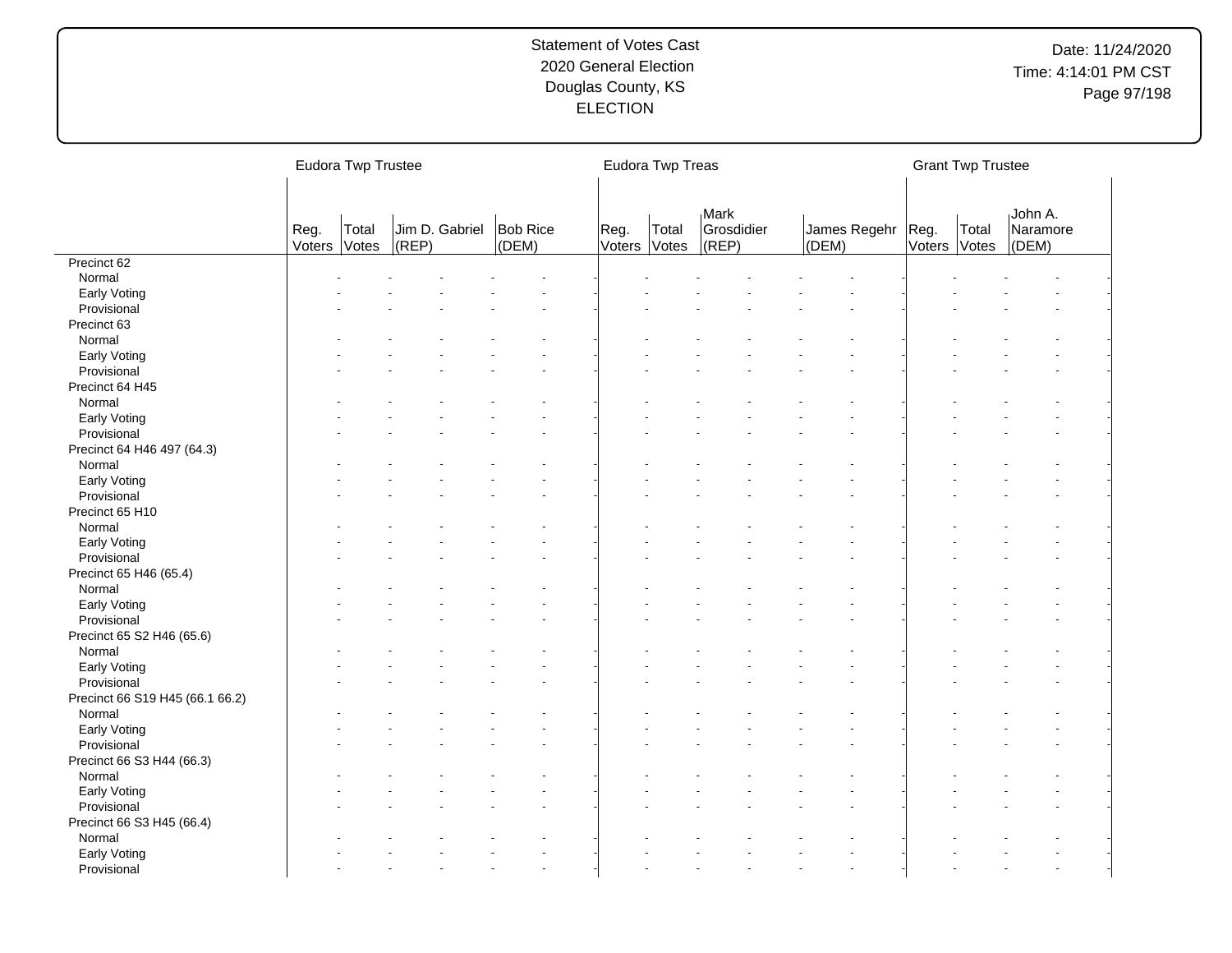|                                 |                | Eudora Twp Trustee |           |                |                          |                      | Eudora Twp Treas |                                          |                            |        | <b>Grant Twp Trustee</b> |                              |
|---------------------------------|----------------|--------------------|-----------|----------------|--------------------------|----------------------|------------------|------------------------------------------|----------------------------|--------|--------------------------|------------------------------|
|                                 | Reg.<br>Voters | Total<br>Votes     | $ $ (REP) | Jim D. Gabriel | <b>Bob Rice</b><br>(DEM) | Reg.<br>Voters Votes | Total            | <sub>I</sub> Mark<br>Grosdidier<br>(REP) | James Regehr Reg.<br>(DEM) | Voters | Total<br>Votes           | John A.<br>Naramore<br>(DEM) |
| Precinct 66 S19 H10 (66.5)      |                |                    |           |                |                          |                      |                  |                                          |                            |        |                          |                              |
| Normal                          |                |                    |           |                |                          |                      |                  |                                          |                            |        |                          |                              |
| Early Voting                    |                |                    |           |                |                          |                      |                  |                                          |                            |        |                          |                              |
| Provisional                     |                |                    |           |                |                          |                      |                  |                                          |                            |        |                          |                              |
| Precinct 66 S3 H10 (66.7)       |                |                    |           |                |                          |                      |                  |                                          |                            |        |                          |                              |
| Normal                          |                |                    |           |                |                          |                      |                  |                                          |                            |        |                          |                              |
| Early Voting                    |                |                    |           |                |                          |                      |                  |                                          |                            |        |                          |                              |
| Provisional                     |                |                    |           |                |                          |                      |                  |                                          |                            |        |                          |                              |
| Precinct 67 S19 H54 (67.1,67.2) |                |                    |           |                |                          |                      |                  |                                          |                            |        |                          |                              |
| Normal                          |                |                    |           |                |                          |                      |                  |                                          |                            |        |                          |                              |
| Early Voting                    |                |                    |           |                |                          |                      |                  |                                          |                            |        |                          |                              |
| Provisional                     |                |                    |           |                |                          |                      |                  |                                          |                            |        |                          |                              |
| Precinct 67 S19 H45             |                |                    |           |                |                          |                      |                  |                                          |                            |        |                          |                              |
| Normal                          |                |                    |           |                |                          |                      |                  |                                          |                            |        |                          |                              |
| Early Voting                    |                |                    |           |                |                          |                      |                  |                                          |                            |        |                          |                              |
| Provisional                     |                |                    |           |                |                          |                      |                  |                                          |                            |        |                          |                              |
| Precinct 67 S3 H45              |                |                    |           |                |                          |                      |                  |                                          |                            |        |                          |                              |
|                                 |                |                    |           |                |                          |                      |                  |                                          |                            |        |                          |                              |
| Normal                          |                |                    |           |                |                          |                      |                  |                                          |                            |        |                          |                              |
| Early Voting                    |                |                    |           |                |                          |                      |                  |                                          |                            |        |                          |                              |
| Provisional                     |                |                    |           |                |                          |                      |                  |                                          |                            |        |                          |                              |
| Precinct 67 S3 H54 (67.7,67.8)  |                |                    |           |                |                          |                      |                  |                                          |                            |        |                          |                              |
| Normal                          |                |                    |           |                |                          |                      |                  |                                          |                            |        |                          |                              |
| Early Voting                    |                |                    |           |                |                          |                      |                  |                                          |                            |        |                          |                              |
| Provisional                     |                |                    |           |                |                          |                      |                  |                                          |                            |        |                          |                              |
| Precinct 70                     |                |                    |           |                |                          |                      |                  |                                          |                            |        |                          |                              |
| Normal                          |                |                    |           |                |                          |                      |                  |                                          |                            |        |                          |                              |
| Early Voting                    |                |                    |           |                |                          |                      |                  |                                          |                            |        |                          |                              |
| Provisional                     |                |                    |           |                |                          |                      |                  |                                          |                            |        |                          |                              |
| Precinct 71                     |                |                    |           |                |                          |                      |                  |                                          |                            |        |                          |                              |
| Normal                          |                |                    |           |                |                          |                      |                  |                                          |                            |        |                          |                              |
| Early Voting                    |                |                    |           |                |                          |                      |                  |                                          |                            |        |                          |                              |
| Provisional                     |                |                    |           |                |                          |                      |                  |                                          |                            |        |                          |                              |
| Precinct 74                     |                |                    |           |                |                          |                      |                  |                                          |                            |        |                          |                              |
| Normal                          |                |                    |           |                |                          |                      |                  |                                          |                            |        |                          |                              |
| Early Voting                    |                |                    |           |                |                          |                      |                  |                                          |                            |        |                          |                              |
| Provisional                     |                |                    |           |                |                          |                      |                  |                                          |                            |        |                          |                              |
| Precinct 76                     |                |                    |           |                |                          |                      |                  |                                          |                            |        |                          |                              |
| Normal                          |                |                    |           |                |                          |                      |                  |                                          |                            |        |                          |                              |
| Early Voting                    |                |                    |           |                |                          |                      |                  |                                          |                            |        |                          |                              |
| Provisional                     |                |                    |           |                |                          |                      |                  |                                          |                            |        |                          |                              |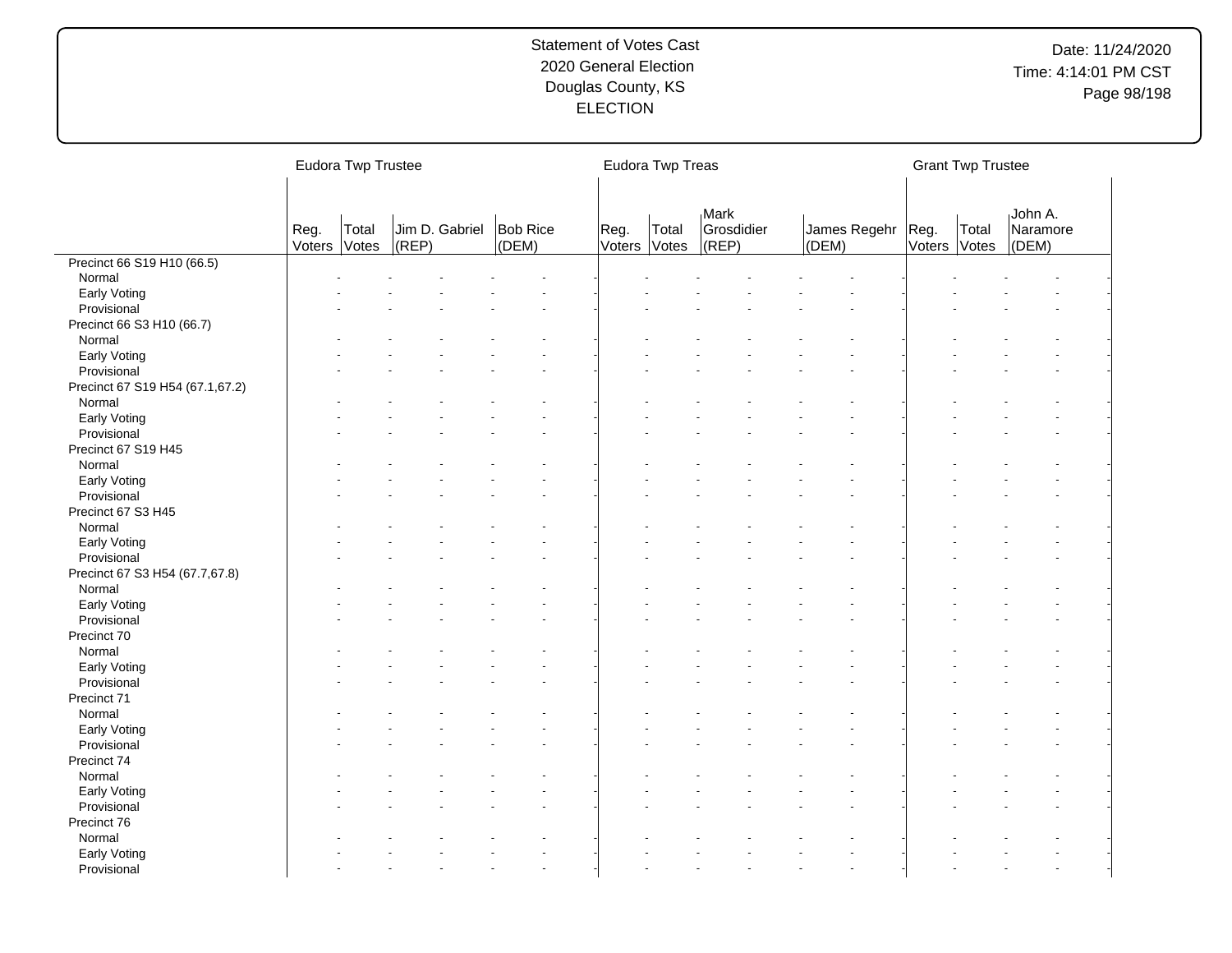|              |                | Eudora Twp Trustee |                             |        |                              |        |                 | Eudora Twp Treas |                                               |        |                           |        |                 | <b>Grant Twp Trustee</b>     |                                |           |
|--------------|----------------|--------------------|-----------------------------|--------|------------------------------|--------|-----------------|------------------|-----------------------------------------------|--------|---------------------------|--------|-----------------|------------------------------|--------------------------------|-----------|
|              | Reg.<br>Voters | Total<br>Votes     | Jim D. Gabriel<br>$ $ (REP) |        | <b>Bob Rice</b><br>$ $ (DEM) |        | Reg.<br> Voters | Total<br>Votes   | <b>Mark</b><br><b>Grosdidier</b><br>$ $ (REP) |        | James Regehr<br>$ $ (DEM) |        | Reg.<br> Voters | Total<br><i><b>Notes</b></i> | ،John A.<br>lNaramore<br>(DEM) |           |
| Precinct 77  |                |                    |                             |        |                              |        |                 |                  |                                               |        |                           |        |                 |                              |                                |           |
| Normal       |                |                    |                             |        |                              |        |                 |                  |                                               |        |                           |        |                 |                              |                                |           |
| Early Voting |                |                    |                             |        |                              |        |                 |                  |                                               |        |                           |        |                 |                              |                                |           |
| Provisional  |                |                    |                             |        |                              |        |                 |                  |                                               |        |                           |        |                 |                              |                                |           |
| Total        |                |                    |                             |        |                              |        |                 |                  |                                               |        |                           |        |                 |                              |                                |           |
| Normal       | 1128           | 294                | 237                         | 80.61% | 57                           | 19.39% | 1128            | 288              | 241                                           | 83.68% | 47                        | 16.32% | 308             | 48                           | 48                             | 100.00%   |
| Early Voting | 1128           | 569                | 313                         | 55.01% | 256                          | 44.99% | 1128            | 563              | 322                                           | 57.19% | 241                       | 42.81% | 308             | 117                          | 117                            | 100.00%   |
| Provisional  | 1128           | 20                 | 11                          | 55.00% | 9                            | 45.00% | 1128            | 20               | 10                                            | 50.00% | 10                        | 50.00% | 308             | 2                            |                                | 2 100.00% |
| Total        | 1128           | 883                | 561                         | 63.53% | 322                          | 36.47% | 1128            | 871              | 573                                           | 65.79% | 298                       | 34.21% | 308             | 167                          | 167                            | 100.00%   |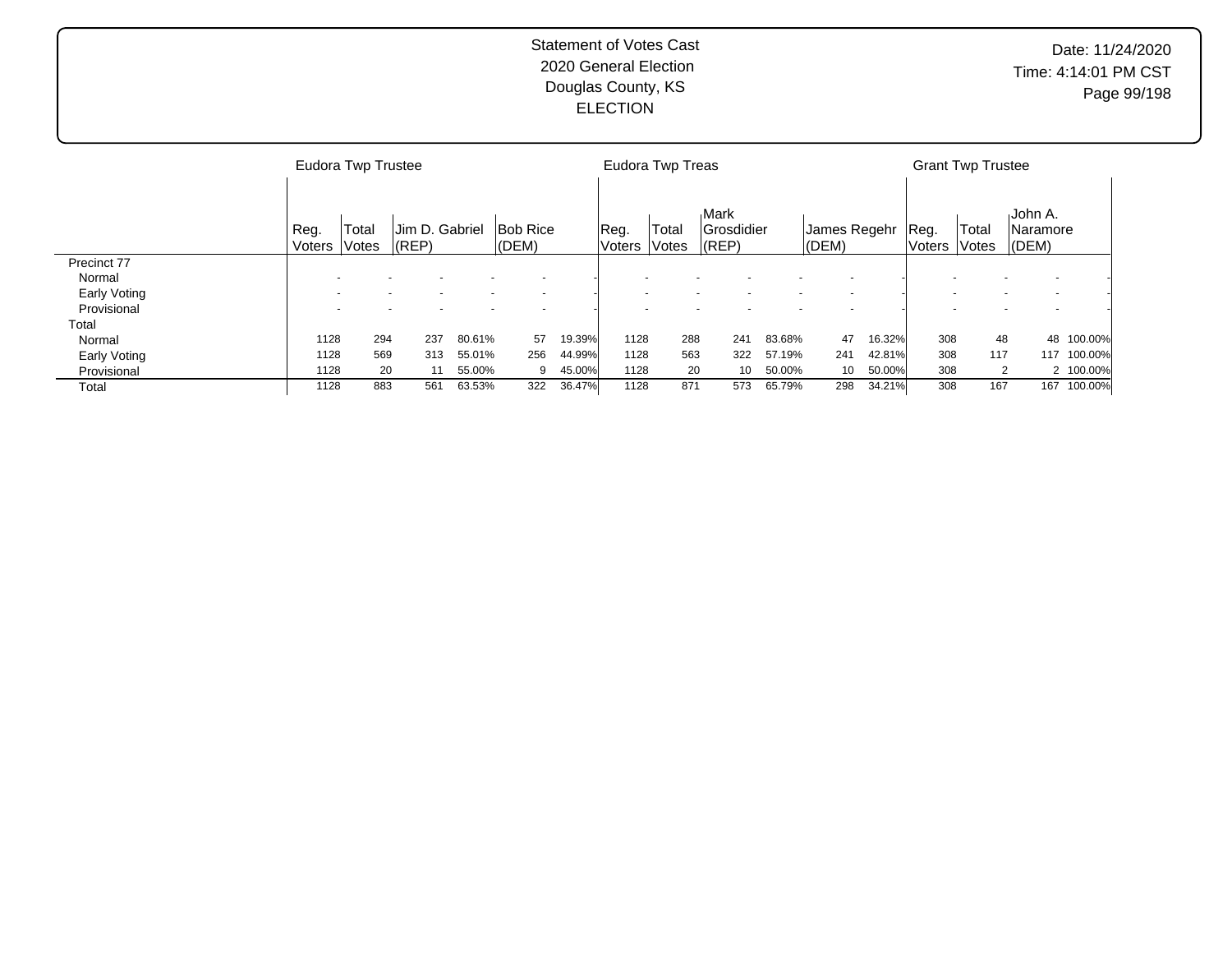|                   |                | <b>Grant Twp Treasurer</b> |       |                                            |                      |       | Kanwaka Twp Trustee            |                |                | Kanwaka Twp Treasurer           |       |                   |
|-------------------|----------------|----------------------------|-------|--------------------------------------------|----------------------|-------|--------------------------------|----------------|----------------|---------------------------------|-------|-------------------|
|                   | Reg.<br>Voters | Total<br>Votes             | (DEM) | Linda K. Bruce   Bonnye E.<br>Little (REP) | Reg.<br>Voters Votes | Total | David A.<br>Wulfkuhle<br>(DEM) | Reg.<br>Voters | Total<br>Votes | Martin<br>Johnston<br>$ $ (REP) | (DEM) | <b>Gary Price</b> |
| Jurisdiction Wide |                |                            |       |                                            |                      |       |                                |                |                |                                 |       |                   |
| Precinct 1        |                |                            |       |                                            |                      |       |                                |                |                |                                 |       |                   |
| Normal            |                |                            |       |                                            |                      |       |                                |                |                |                                 |       |                   |
| Early Voting      |                |                            |       |                                            |                      |       |                                |                |                |                                 |       |                   |
| Provisional       |                |                            |       |                                            |                      |       |                                |                |                |                                 |       |                   |
| Precinct 2        |                |                            |       |                                            |                      |       |                                |                |                |                                 |       |                   |
| Normal            |                |                            |       |                                            |                      |       |                                |                |                |                                 |       |                   |
| Early Voting      |                |                            |       |                                            |                      |       |                                |                |                |                                 |       |                   |
| Provisional       |                |                            |       |                                            |                      |       |                                |                |                |                                 |       |                   |
| Precinct 3        |                |                            |       |                                            |                      |       |                                |                |                |                                 |       |                   |
| Normal            |                |                            |       |                                            |                      |       |                                |                |                |                                 |       |                   |
| Early Voting      |                |                            |       |                                            |                      |       |                                |                |                |                                 |       |                   |
| Provisional       |                |                            |       |                                            |                      |       |                                |                |                |                                 |       |                   |
| Precinct 4        |                |                            |       |                                            |                      |       |                                |                |                |                                 |       |                   |
| Normal            |                |                            |       |                                            |                      |       |                                |                |                |                                 |       |                   |
| Early Voting      |                |                            |       |                                            |                      |       |                                |                |                |                                 |       |                   |
| Provisional       |                |                            |       |                                            |                      |       |                                |                |                |                                 |       |                   |
| Precinct 5        |                |                            |       |                                            |                      |       |                                |                |                |                                 |       |                   |
| Normal            |                |                            |       |                                            |                      |       |                                |                |                |                                 |       |                   |
| Early Voting      |                |                            |       |                                            |                      |       |                                |                |                |                                 |       |                   |
| Provisional       |                |                            |       |                                            |                      |       |                                |                |                |                                 |       |                   |
| Precinct 6        |                |                            |       |                                            |                      |       |                                |                |                |                                 |       |                   |
| Normal            |                |                            |       |                                            |                      |       |                                |                |                |                                 |       |                   |
| Early Voting      |                |                            |       |                                            |                      |       |                                |                |                |                                 |       |                   |
| Provisional       |                |                            |       |                                            |                      |       |                                |                |                |                                 |       |                   |
| Precinct 7        |                |                            |       |                                            |                      |       |                                |                |                |                                 |       |                   |
| Normal            |                |                            |       |                                            |                      |       |                                |                |                |                                 |       |                   |
| Early Voting      |                |                            |       |                                            |                      |       |                                |                |                |                                 |       |                   |
| Provisional       |                |                            |       |                                            |                      |       |                                |                |                |                                 |       |                   |
| Precinct 8        |                |                            |       |                                            |                      |       |                                |                |                |                                 |       |                   |
| Normal            |                |                            |       |                                            |                      |       |                                |                |                |                                 |       |                   |
| Early Voting      |                |                            |       |                                            |                      |       |                                |                |                |                                 |       |                   |
| Provisional       |                |                            |       |                                            |                      |       |                                |                |                |                                 |       |                   |
| Precinct 9        |                |                            |       |                                            |                      |       |                                |                |                |                                 |       |                   |
| Normal            |                |                            |       |                                            |                      |       |                                |                |                |                                 |       |                   |
| Early Voting      |                |                            |       |                                            |                      |       |                                |                |                |                                 |       |                   |
| Provisional       |                |                            |       |                                            |                      |       |                                |                |                |                                 |       |                   |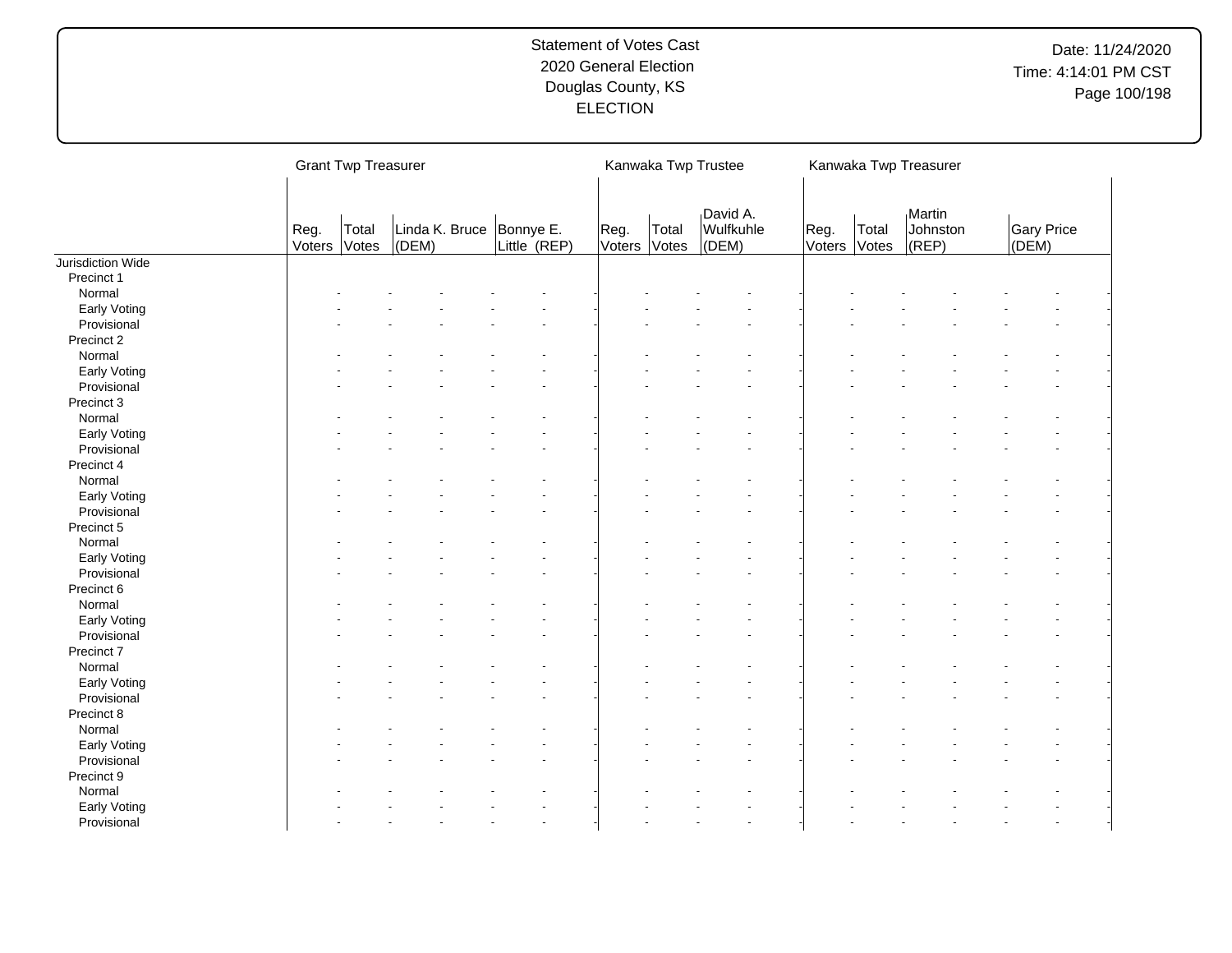|              |                | <b>Grant Twp Treasurer</b> |                                     |              |                      | Kanwaka Twp Trustee |                                |                      |       | Kanwaka Twp Treasurer           |                            |  |
|--------------|----------------|----------------------------|-------------------------------------|--------------|----------------------|---------------------|--------------------------------|----------------------|-------|---------------------------------|----------------------------|--|
|              | Reg.<br>Voters | Total<br>Votes             | Linda K. Bruce   Bonnye E.<br>(DEM) | Little (REP) | Reg.<br>Voters Votes | Total               | David A.<br>Wulfkuhle<br>(DEM) | Reg.<br>Voters Votes | Total | Martin<br>Johnston<br>$ $ (REP) | <b>Gary Price</b><br>(DEM) |  |
| Precinct 10  |                |                            |                                     |              |                      |                     |                                |                      |       |                                 |                            |  |
| Normal       |                |                            |                                     |              |                      |                     |                                |                      |       |                                 |                            |  |
| Early Voting |                |                            |                                     |              |                      |                     |                                |                      |       |                                 |                            |  |
| Provisional  |                |                            |                                     |              |                      |                     |                                |                      |       |                                 |                            |  |
| Precinct 11  |                |                            |                                     |              |                      |                     |                                |                      |       |                                 |                            |  |
| Normal       |                |                            |                                     |              |                      |                     |                                |                      |       |                                 |                            |  |
| Early Voting |                |                            |                                     |              |                      |                     |                                |                      |       |                                 |                            |  |
| Provisional  |                |                            |                                     |              |                      |                     |                                |                      |       |                                 |                            |  |
| Precinct 12  |                |                            |                                     |              |                      |                     |                                |                      |       |                                 |                            |  |
| Normal       |                |                            |                                     |              |                      |                     |                                |                      |       |                                 |                            |  |
| Early Voting |                |                            |                                     |              |                      |                     |                                |                      |       |                                 |                            |  |
| Provisional  |                |                            |                                     |              |                      |                     |                                |                      |       |                                 |                            |  |
| Precinct 13  |                |                            |                                     |              |                      |                     |                                |                      |       |                                 |                            |  |
| Normal       |                |                            |                                     |              |                      |                     |                                |                      |       |                                 |                            |  |
|              |                |                            |                                     |              |                      |                     |                                |                      |       |                                 |                            |  |
| Early Voting |                |                            |                                     |              |                      |                     |                                |                      |       |                                 |                            |  |
| Provisional  |                |                            |                                     |              |                      |                     |                                |                      |       |                                 |                            |  |
| Precinct 14  |                |                            |                                     |              |                      |                     |                                |                      |       |                                 |                            |  |
| Normal       |                |                            |                                     |              |                      |                     |                                |                      |       |                                 |                            |  |
| Early Voting |                |                            |                                     |              |                      |                     |                                |                      |       |                                 |                            |  |
| Provisional  |                |                            |                                     |              |                      |                     |                                |                      |       |                                 |                            |  |
| Precinct 15  |                |                            |                                     |              |                      |                     |                                |                      |       |                                 |                            |  |
| Normal       |                |                            |                                     |              |                      |                     |                                |                      |       |                                 |                            |  |
| Early Voting |                |                            |                                     |              |                      |                     |                                |                      |       |                                 |                            |  |
| Provisional  |                |                            |                                     |              |                      |                     |                                |                      |       |                                 |                            |  |
| Precinct 16  |                |                            |                                     |              |                      |                     |                                |                      |       |                                 |                            |  |
| Normal       |                |                            |                                     |              |                      |                     |                                |                      |       |                                 |                            |  |
| Early Voting |                |                            |                                     |              |                      |                     |                                |                      |       |                                 |                            |  |
| Provisional  |                |                            |                                     |              |                      |                     |                                |                      |       |                                 |                            |  |
| Precinct 17  |                |                            |                                     |              |                      |                     |                                |                      |       |                                 |                            |  |
| Normal       |                |                            |                                     |              |                      |                     |                                |                      |       |                                 |                            |  |
| Early Voting |                |                            |                                     |              |                      |                     |                                |                      |       |                                 |                            |  |
| Provisional  |                |                            |                                     |              |                      |                     |                                |                      |       |                                 |                            |  |
| Precinct 18  |                |                            |                                     |              |                      |                     |                                |                      |       |                                 |                            |  |
| Normal       |                |                            |                                     |              |                      |                     |                                |                      |       |                                 |                            |  |
| Early Voting |                |                            |                                     |              |                      |                     |                                |                      |       |                                 |                            |  |
| Provisional  |                |                            |                                     |              |                      |                     |                                |                      |       |                                 |                            |  |
| Precinct 19  |                |                            |                                     |              |                      |                     |                                |                      |       |                                 |                            |  |
| Normal       |                |                            |                                     |              |                      |                     |                                |                      |       |                                 |                            |  |
|              |                |                            |                                     |              |                      |                     |                                |                      |       |                                 |                            |  |
| Early Voting |                |                            |                                     |              |                      |                     |                                |                      |       |                                 |                            |  |
| Provisional  |                |                            |                                     |              |                      |                     |                                |                      |       |                                 |                            |  |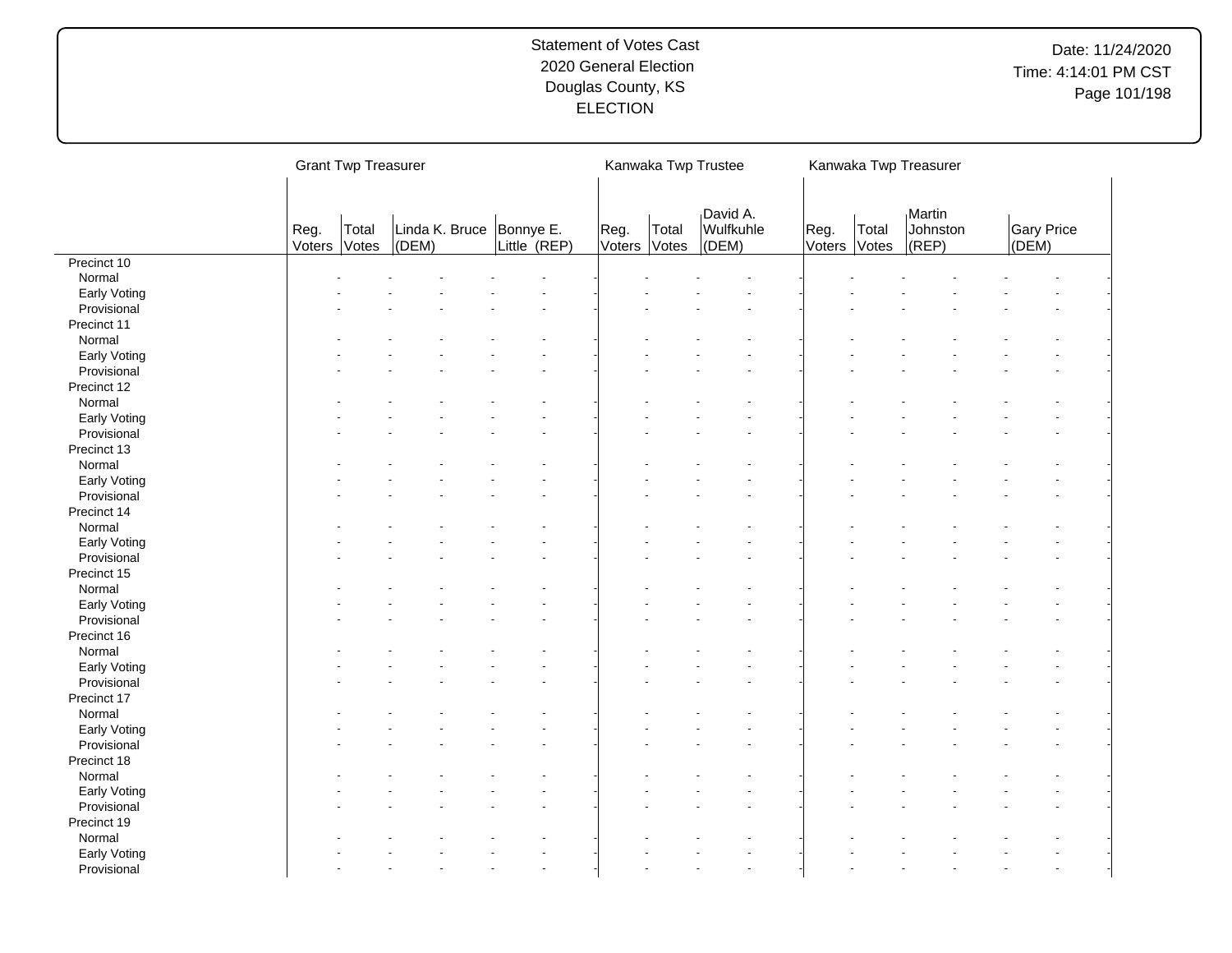|              |                | <b>Grant Twp Treasurer</b> |                                   |              |                      |       | Kanwaka Twp Trustee            |                      |       | Kanwaka Twp Treasurer           |                     |  |
|--------------|----------------|----------------------------|-----------------------------------|--------------|----------------------|-------|--------------------------------|----------------------|-------|---------------------------------|---------------------|--|
|              | Reg.<br>Voters | Total<br>Votes             | Linda K. Bruce Bonnye E.<br>(DEM) | Little (REP) | Reg.<br>Voters Votes | Total | David A.<br>Wulfkuhle<br>(DEM) | Reg.<br>Voters Votes | Total | Martin<br>Johnston<br>$ $ (REP) | Gary Price<br>(DEM) |  |
| Precinct 20  |                |                            |                                   |              |                      |       |                                |                      |       |                                 |                     |  |
| Normal       |                |                            |                                   |              |                      |       |                                |                      |       |                                 |                     |  |
| Early Voting |                |                            |                                   |              |                      |       |                                |                      |       |                                 |                     |  |
| Provisional  |                |                            |                                   |              |                      |       |                                |                      |       |                                 |                     |  |
| Precinct 21  |                |                            |                                   |              |                      |       |                                |                      |       |                                 |                     |  |
| Normal       |                |                            |                                   |              |                      |       |                                |                      |       |                                 |                     |  |
| Early Voting |                |                            |                                   |              |                      |       |                                |                      |       |                                 |                     |  |
| Provisional  |                |                            |                                   |              |                      |       |                                |                      |       |                                 |                     |  |
| Precinct 22  |                |                            |                                   |              |                      |       |                                |                      |       |                                 |                     |  |
| Normal       |                |                            |                                   |              |                      |       |                                |                      |       |                                 |                     |  |
| Early Voting |                |                            |                                   |              |                      |       |                                |                      |       |                                 |                     |  |
| Provisional  |                |                            |                                   |              |                      |       |                                |                      |       |                                 |                     |  |
|              |                |                            |                                   |              |                      |       |                                |                      |       |                                 |                     |  |
| Precinct 23  |                |                            |                                   |              |                      |       |                                |                      |       |                                 |                     |  |
| Normal       |                |                            |                                   |              |                      |       |                                |                      |       |                                 |                     |  |
| Early Voting |                |                            |                                   |              |                      |       |                                |                      |       |                                 |                     |  |
| Provisional  |                |                            |                                   |              |                      |       |                                |                      |       |                                 |                     |  |
| Precinct 24  |                |                            |                                   |              |                      |       |                                |                      |       |                                 |                     |  |
| Normal       |                |                            |                                   |              |                      |       |                                |                      |       |                                 |                     |  |
| Early Voting |                |                            |                                   |              |                      |       |                                |                      |       |                                 |                     |  |
| Provisional  |                |                            |                                   |              |                      |       |                                |                      |       |                                 |                     |  |
| Precinct 25  |                |                            |                                   |              |                      |       |                                |                      |       |                                 |                     |  |
| Normal       |                |                            |                                   |              |                      |       |                                |                      |       |                                 |                     |  |
| Early Voting |                |                            |                                   |              |                      |       |                                |                      |       |                                 |                     |  |
| Provisional  |                |                            |                                   |              |                      |       |                                |                      |       |                                 |                     |  |
| Precinct 26  |                |                            |                                   |              |                      |       |                                |                      |       |                                 |                     |  |
| Normal       |                |                            |                                   |              |                      |       |                                |                      |       |                                 |                     |  |
| Early Voting |                |                            |                                   |              |                      |       |                                |                      |       |                                 |                     |  |
| Provisional  |                |                            |                                   |              |                      |       |                                |                      |       |                                 |                     |  |
| Precinct 27  |                |                            |                                   |              |                      |       |                                |                      |       |                                 |                     |  |
| Normal       |                |                            |                                   |              |                      |       |                                |                      |       |                                 |                     |  |
| Early Voting |                |                            |                                   |              |                      |       |                                |                      |       |                                 |                     |  |
| Provisional  |                |                            |                                   |              |                      |       |                                |                      |       |                                 |                     |  |
|              |                |                            |                                   |              |                      |       |                                |                      |       |                                 |                     |  |
| Precinct 28  |                |                            |                                   |              |                      |       |                                |                      |       |                                 |                     |  |
| Normal       |                |                            |                                   |              |                      |       |                                |                      |       |                                 |                     |  |
| Early Voting |                |                            |                                   |              |                      |       |                                |                      |       |                                 |                     |  |
| Provisional  |                |                            |                                   |              |                      |       |                                |                      |       |                                 |                     |  |
| Precinct 29  |                |                            |                                   |              |                      |       |                                |                      |       |                                 |                     |  |
| Normal       |                |                            |                                   |              |                      |       |                                |                      |       |                                 |                     |  |
| Early Voting |                |                            |                                   |              |                      |       |                                |                      |       |                                 |                     |  |
| Provisional  |                |                            |                                   |              |                      |       |                                |                      |       |                                 |                     |  |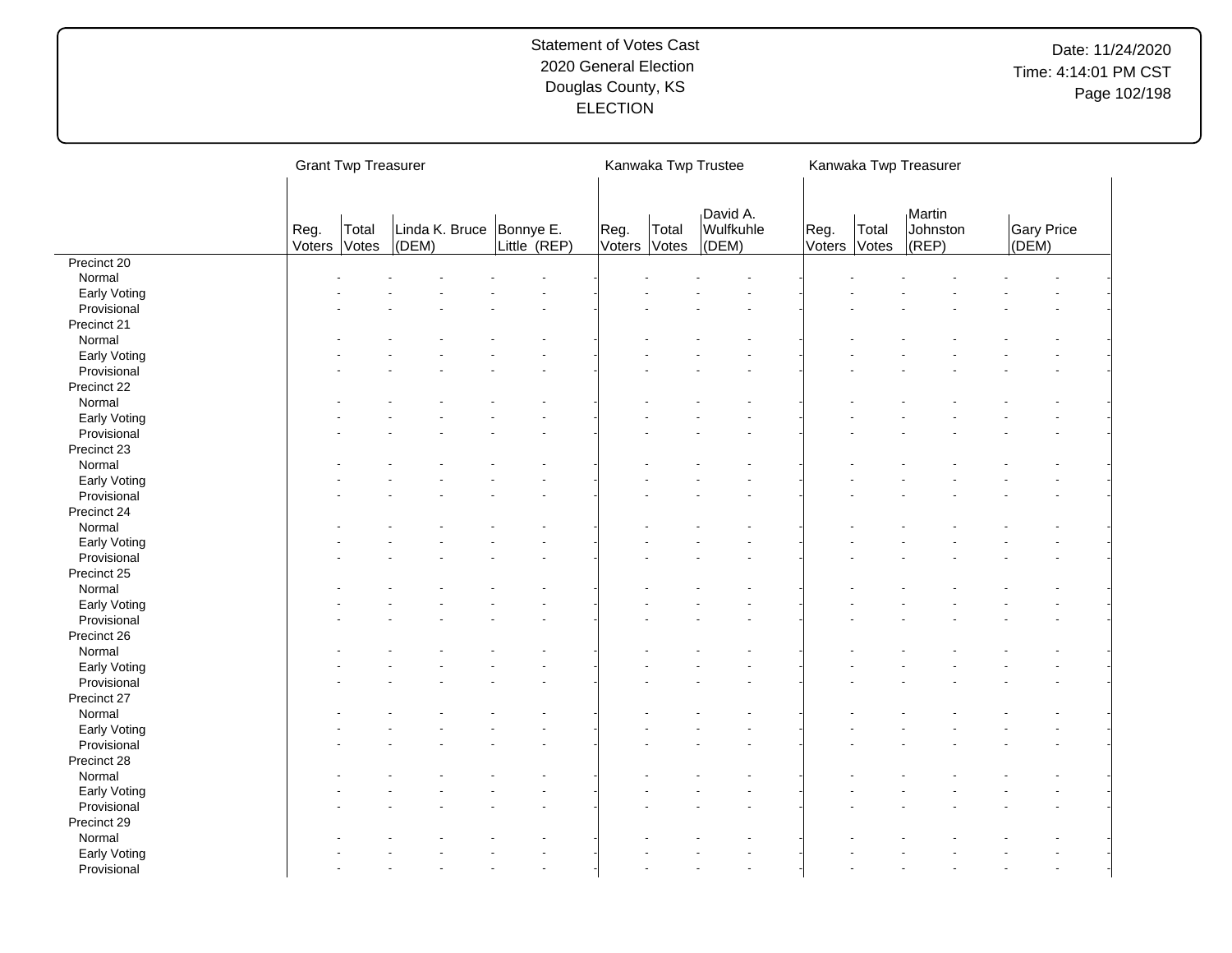|                       |                | <b>Grant Twp Treasurer</b> |       |                                            |      | Kanwaka Twp Trustee   |                                |                |                | Kanwaka Twp Treasurer           |                            |
|-----------------------|----------------|----------------------------|-------|--------------------------------------------|------|-----------------------|--------------------------------|----------------|----------------|---------------------------------|----------------------------|
|                       | Reg.<br>Voters | Total<br>Votes             | (DEM) | Linda K. Bruce   Bonnye E.<br>Little (REP) | Reg. | Total<br>Voters Votes | David A.<br>Wulfkuhle<br>(DEM) | Reg.<br>Voters | Total<br>Votes | Martin<br>Johnston<br>$ $ (REP) | <b>Gary Price</b><br>(DEM) |
| Precinct 30 S2 (30.1) |                |                            |       |                                            |      |                       |                                |                |                |                                 |                            |
| Normal                |                |                            |       |                                            |      |                       |                                |                |                |                                 |                            |
| Early Voting          |                |                            |       |                                            |      |                       |                                |                |                |                                 |                            |
| Provisional           |                |                            |       |                                            |      |                       |                                |                |                |                                 |                            |
| Precinct 30 S3 (30.2) |                |                            |       |                                            |      |                       |                                |                |                |                                 |                            |
| Normal                |                |                            |       |                                            |      |                       |                                |                |                |                                 |                            |
| Early Voting          |                |                            |       |                                            |      |                       |                                |                |                |                                 |                            |
| Provisional           |                |                            |       |                                            |      |                       |                                |                |                |                                 |                            |
| Precinct 31           |                |                            |       |                                            |      |                       |                                |                |                |                                 |                            |
| Normal                |                |                            |       |                                            |      |                       |                                |                |                |                                 |                            |
| Early Voting          |                |                            |       |                                            |      |                       |                                |                |                |                                 |                            |
| Provisional           |                |                            |       |                                            |      |                       |                                |                |                |                                 |                            |
| Precinct 32           |                |                            |       |                                            |      |                       |                                |                |                |                                 |                            |
| Normal                |                |                            |       |                                            |      |                       |                                |                |                |                                 |                            |
| Early Voting          |                |                            |       |                                            |      |                       |                                |                |                |                                 |                            |
| Provisional           |                |                            |       |                                            |      |                       |                                |                |                |                                 |                            |
| Precinct 33           |                |                            |       |                                            |      |                       |                                |                |                |                                 |                            |
| Normal                |                |                            |       |                                            |      |                       |                                |                |                |                                 |                            |
| Early Voting          |                |                            |       |                                            |      |                       |                                |                |                |                                 |                            |
| Provisional           |                |                            |       |                                            |      |                       |                                |                |                |                                 |                            |
| Precinct 34 S2 (34.1) |                |                            |       |                                            |      |                       |                                |                |                |                                 |                            |
| Normal                |                |                            |       |                                            |      |                       |                                |                |                |                                 |                            |
| Early Voting          |                |                            |       |                                            |      |                       |                                |                |                |                                 |                            |
| Provisional           |                |                            |       |                                            |      |                       |                                |                |                |                                 |                            |
| Precinct 34 S3 (34.2) |                |                            |       |                                            |      |                       |                                |                |                |                                 |                            |
| Normal                |                |                            |       |                                            |      |                       |                                |                |                |                                 |                            |
| Early Voting          |                |                            |       |                                            |      |                       |                                |                |                |                                 |                            |
| Provisional           |                |                            |       |                                            |      |                       |                                |                |                |                                 |                            |
| Precinct 35 S2 (35.1) |                |                            |       |                                            |      |                       |                                |                |                |                                 |                            |
| Normal                |                |                            |       |                                            |      |                       |                                |                |                |                                 |                            |
| Early Voting          |                |                            |       |                                            |      |                       |                                |                |                |                                 |                            |
| Provisional           |                |                            |       |                                            |      |                       |                                |                |                |                                 |                            |
| Precinct 35 S3 (35.2) |                |                            |       |                                            |      |                       |                                |                |                |                                 |                            |
| Normal                |                |                            |       |                                            |      |                       |                                |                |                |                                 |                            |
| Early Voting          |                |                            |       |                                            |      |                       |                                |                |                |                                 |                            |
| Provisional           |                |                            |       |                                            |      |                       |                                |                |                |                                 |                            |
| Precinct 36           |                |                            |       |                                            |      |                       |                                |                |                |                                 |                            |
| Normal                |                |                            |       |                                            |      |                       |                                |                |                |                                 |                            |
|                       |                |                            |       |                                            |      |                       |                                |                |                |                                 |                            |
| Early Voting          |                |                            |       |                                            |      |                       |                                |                |                |                                 |                            |
| Provisional           |                |                            |       |                                            |      |                       |                                |                |                |                                 |                            |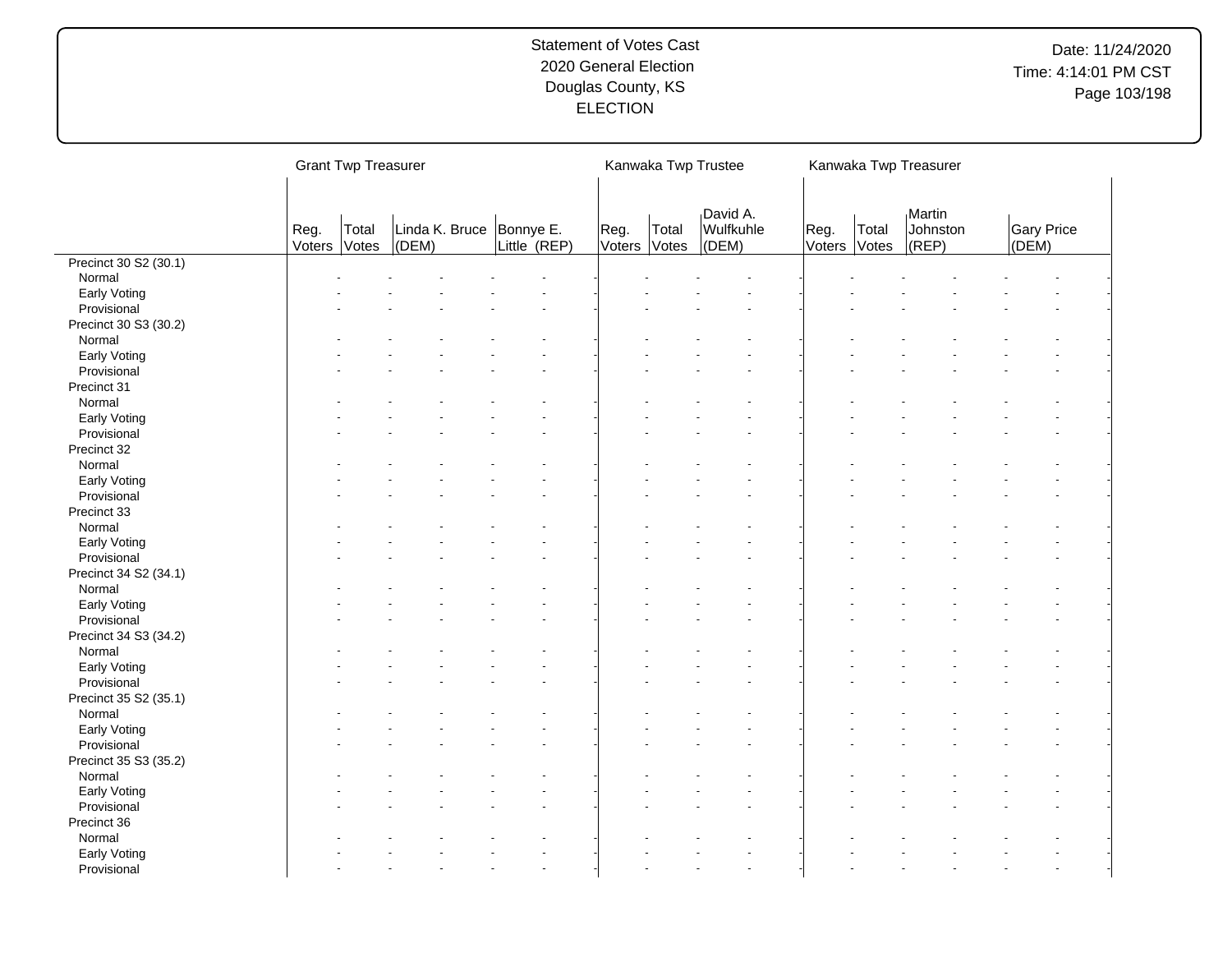|                                    |                | <b>Grant Twp Treasurer</b> |           |                                            |                      |       | Kanwaka Twp Trustee            |                |                | Kanwaka Twp Treasurer           |       |                   |
|------------------------------------|----------------|----------------------------|-----------|--------------------------------------------|----------------------|-------|--------------------------------|----------------|----------------|---------------------------------|-------|-------------------|
|                                    | Reg.<br>Voters | Total<br>Votes             | $ $ (DEM) | Linda K. Bruce   Bonnye E.<br>Little (REP) | Reg.<br>Voters Votes | Total | David A.<br>Wulfkuhle<br>(DEM) | Reg.<br>Voters | Total<br>Votes | Martin<br>Johnston<br>$ $ (REP) | (DEM) | <b>Gary Price</b> |
| Precinct 37                        |                |                            |           |                                            |                      |       |                                |                |                |                                 |       |                   |
| Normal                             |                |                            |           |                                            |                      |       |                                |                |                |                                 |       |                   |
| Early Voting                       |                |                            |           |                                            |                      |       |                                |                |                |                                 |       |                   |
| Provisional                        |                |                            |           |                                            |                      |       |                                |                |                |                                 |       |                   |
| Precinct 38                        |                |                            |           |                                            |                      |       |                                |                |                |                                 |       |                   |
| Normal                             |                |                            |           |                                            |                      |       |                                |                |                |                                 |       |                   |
| Early Voting                       |                |                            |           |                                            |                      |       |                                |                |                |                                 |       |                   |
| Provisional                        |                |                            |           |                                            |                      |       |                                |                |                |                                 |       |                   |
|                                    |                |                            |           |                                            |                      |       |                                |                |                |                                 |       |                   |
| Precinct 39                        |                |                            |           |                                            |                      |       |                                |                |                |                                 |       |                   |
| Normal                             |                |                            |           |                                            |                      |       |                                |                |                |                                 |       |                   |
| Early Voting                       |                |                            |           |                                            |                      |       |                                |                |                |                                 |       |                   |
| Provisional                        |                |                            |           |                                            |                      |       |                                |                |                |                                 |       |                   |
| Precinct 40                        |                |                            |           |                                            |                      |       |                                |                |                |                                 |       |                   |
| Normal                             |                |                            |           |                                            |                      |       |                                |                |                |                                 |       |                   |
| Early Voting                       |                |                            |           |                                            |                      |       |                                |                |                |                                 |       |                   |
| Provisional                        |                |                            |           |                                            |                      |       |                                |                |                |                                 |       |                   |
| Precinct 41 S3 H46 (41.1)          |                |                            |           |                                            |                      |       |                                |                |                |                                 |       |                   |
| Normal                             |                |                            |           |                                            |                      |       |                                |                |                |                                 |       |                   |
| Early Voting                       |                |                            |           |                                            |                      |       |                                |                |                |                                 |       |                   |
| Provisional                        |                |                            |           |                                            |                      |       |                                |                |                |                                 |       |                   |
| Precinct 41 S3 H45 (41.2)          |                |                            |           |                                            |                      |       |                                |                |                |                                 |       |                   |
|                                    |                |                            |           |                                            |                      |       |                                |                |                |                                 |       |                   |
| Normal                             |                |                            |           |                                            |                      |       |                                |                |                |                                 |       |                   |
| Early Voting                       |                |                            |           |                                            |                      |       |                                |                |                |                                 |       |                   |
| Provisional                        |                |                            |           |                                            |                      |       |                                |                |                |                                 |       |                   |
| Precinct 41 S2 H46 (41.3)          |                |                            |           |                                            |                      |       |                                |                |                |                                 |       |                   |
| Normal                             |                |                            |           |                                            |                      |       |                                |                |                |                                 |       |                   |
| Early Voting                       |                |                            |           |                                            |                      |       |                                |                |                |                                 |       |                   |
| Provisional                        |                |                            |           |                                            |                      |       |                                |                |                |                                 |       |                   |
| Precinct 42 H46 (42.1)             |                |                            |           |                                            |                      |       |                                |                |                |                                 |       |                   |
| Normal                             |                |                            |           |                                            |                      |       |                                |                |                |                                 |       |                   |
| Early Voting                       |                |                            |           |                                            |                      |       |                                |                |                |                                 |       |                   |
| Provisional                        |                |                            |           |                                            |                      |       |                                |                |                |                                 |       |                   |
| Precinct 42 H45 (42.2, 42.3, 42.4) |                |                            |           |                                            |                      |       |                                |                |                |                                 |       |                   |
| Normal                             |                |                            |           |                                            |                      |       |                                |                |                |                                 |       |                   |
| Early Voting                       |                |                            |           |                                            |                      |       |                                |                |                |                                 |       |                   |
| Provisional                        |                |                            |           |                                            |                      |       |                                |                |                |                                 |       |                   |
|                                    |                |                            |           |                                            |                      |       |                                |                |                |                                 |       |                   |
| Precinct 43 CC1 (43.1)             |                |                            |           |                                            |                      |       |                                |                |                |                                 |       |                   |
| Normal                             |                |                            |           |                                            |                      |       |                                |                |                |                                 |       |                   |
| Early Voting                       |                |                            |           |                                            |                      |       |                                |                |                |                                 |       |                   |
| Provisional                        |                |                            |           |                                            |                      |       |                                |                |                |                                 |       |                   |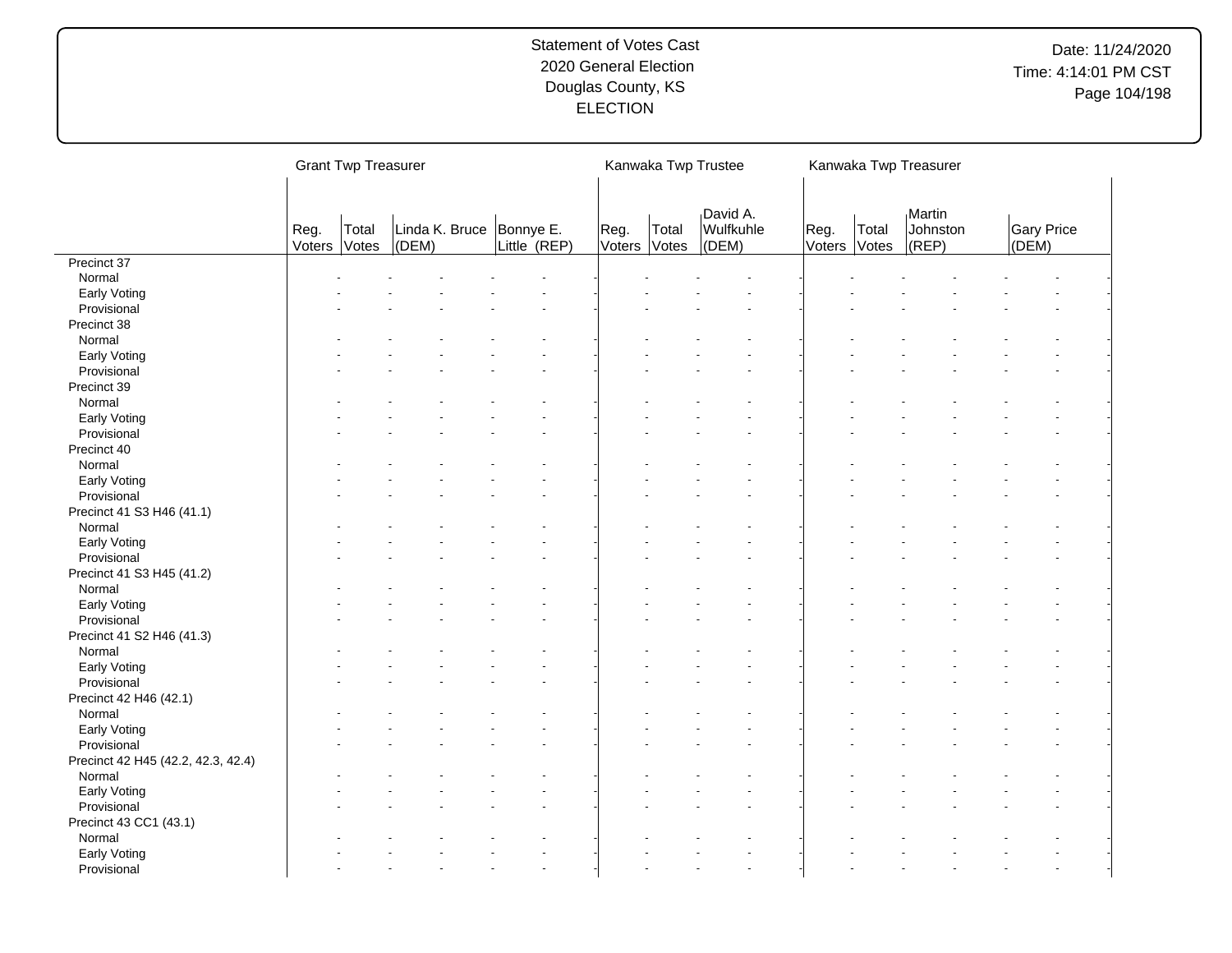|                              |                | <b>Grant Twp Treasurer</b> |                             |                           |                |                | Kanwaka Twp Trustee            |                      |       | Kanwaka Twp Treasurer           |           |            |
|------------------------------|----------------|----------------------------|-----------------------------|---------------------------|----------------|----------------|--------------------------------|----------------------|-------|---------------------------------|-----------|------------|
|                              | Reg.<br>Voters | Total<br>Votes             | Linda K. Bruce<br>$ $ (DEM) | Bonnye E.<br>Little (REP) | Reg.<br>Voters | Total<br>Votes | David A.<br>Wulfkuhle<br>(DEM) | Reg.<br>Voters Votes | Total | Martin<br>Johnston<br>$ $ (REP) | $ $ (DEM) | Gary Price |
| Precinct 43 CC3 (43.2, 43.3) |                |                            |                             |                           |                |                |                                |                      |       |                                 |           |            |
| Normal                       |                |                            |                             |                           |                |                |                                |                      |       |                                 |           |            |
| Early Voting                 |                |                            |                             |                           |                |                |                                |                      |       |                                 |           |            |
| Provisional                  |                |                            |                             |                           |                |                |                                |                      |       |                                 |           |            |
| Precinct 44 H45 (44.1)       |                |                            |                             |                           |                |                |                                |                      |       |                                 |           |            |
| Normal                       |                |                            |                             |                           |                |                |                                |                      |       |                                 |           |            |
| Early Voting                 |                |                            |                             |                           |                |                |                                |                      |       |                                 |           |            |
| Provisional                  |                |                            |                             |                           |                |                |                                |                      |       |                                 |           |            |
| Precinct 44 H44 (44.2)       |                |                            |                             |                           |                |                |                                |                      |       |                                 |           |            |
| Normal                       |                |                            |                             |                           |                |                |                                |                      |       |                                 |           |            |
| Early Voting                 |                |                            |                             |                           |                |                |                                |                      |       |                                 |           |            |
| Provisional                  |                |                            |                             |                           |                |                |                                |                      |       |                                 |           |            |
| Precinct 45                  |                |                            |                             |                           |                |                |                                |                      |       |                                 |           |            |
| Normal                       |                |                            |                             |                           |                |                |                                |                      |       |                                 |           |            |
|                              |                |                            |                             |                           |                |                |                                |                      |       |                                 |           |            |
| Early Voting                 |                |                            |                             |                           |                |                |                                |                      |       |                                 |           |            |
| Provisional                  |                |                            |                             |                           |                |                |                                |                      |       |                                 |           |            |
| Precinct 46                  |                |                            |                             |                           |                |                |                                |                      |       |                                 |           |            |
| Normal                       |                |                            |                             |                           |                |                |                                |                      |       |                                 |           |            |
| Early Voting                 |                |                            |                             |                           |                |                |                                |                      |       |                                 |           |            |
| Provisional                  |                |                            |                             |                           |                |                |                                |                      |       |                                 |           |            |
| Precinct 47                  |                |                            |                             |                           |                |                |                                |                      |       |                                 |           |            |
| Normal                       |                |                            |                             |                           |                |                |                                |                      |       |                                 |           |            |
| Early Voting                 |                |                            |                             |                           |                |                |                                |                      |       |                                 |           |            |
| Provisional                  |                |                            |                             |                           |                |                |                                |                      |       |                                 |           |            |
| Precinct 48                  |                |                            |                             |                           |                |                |                                |                      |       |                                 |           |            |
| Normal                       |                |                            |                             |                           |                |                |                                |                      |       |                                 |           |            |
| Early Voting                 |                |                            |                             |                           |                |                |                                |                      |       |                                 |           |            |
| Provisional                  |                |                            |                             |                           |                |                |                                |                      |       |                                 |           |            |
| Precinct 49                  |                |                            |                             |                           |                |                |                                |                      |       |                                 |           |            |
| Normal                       |                |                            |                             |                           |                |                |                                |                      |       |                                 |           |            |
| Early Voting                 |                |                            |                             |                           |                |                |                                |                      |       |                                 |           |            |
| Provisional                  |                |                            |                             |                           |                |                |                                |                      |       |                                 |           |            |
| Precinct 50 City (50.2)      |                |                            |                             |                           |                |                |                                |                      |       |                                 |           |            |
| Normal                       |                |                            |                             |                           |                |                |                                |                      |       |                                 |           |            |
| Early Voting                 |                |                            |                             |                           |                |                |                                |                      |       |                                 |           |            |
| Provisional                  |                |                            |                             |                           |                |                |                                |                      |       |                                 |           |            |
|                              |                |                            |                             |                           |                |                |                                |                      |       |                                 |           |            |
| Precinct 50 Twp              |                |                            |                             |                           |                |                |                                |                      |       |                                 |           |            |
| Normal                       |                |                            |                             |                           |                |                |                                |                      |       |                                 |           |            |
| Early Voting                 |                |                            |                             |                           |                |                |                                |                      |       |                                 |           |            |
| Provisional                  |                |                            |                             |                           |                |                |                                |                      |       |                                 |           |            |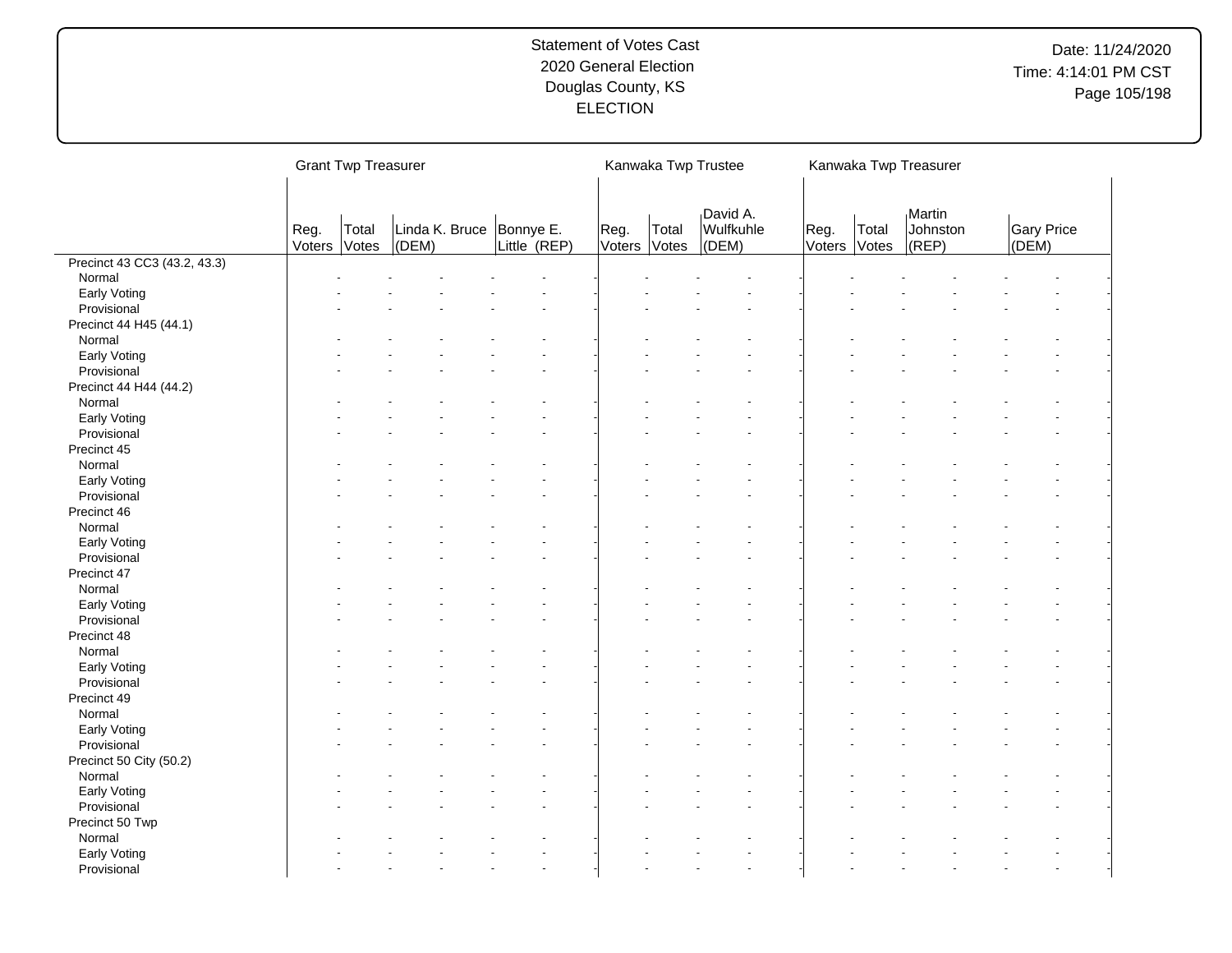| David A.<br>Martin<br><b>Gary Price</b><br>Linda K. Bruce<br>Bonnye E.<br>Wulfkuhle<br>Reg.<br>Johnston<br>Total<br>Reg.<br>Total<br>Reg.<br>Total<br>(DEM)<br>Little (REP)<br>(DEM)<br>(REP)<br>Voters Votes<br>Voters<br>Voters<br>(DEM)<br>Votes<br>Votes<br>Precinct 51<br>Normal<br>Early Voting<br>Provisional<br>Precinct 52 City (52.3)<br>Normal<br>Early Voting<br>Provisional<br>Precinct 52 Twp<br>Normal<br>Early Voting<br>Provisional<br>Precinct 53 H10 Twp<br>Normal<br>Early Voting<br>Provisional<br>Precinct 53 H42 City (53.4)<br>Normal<br>Early Voting<br>Provisional<br>Precinct 53 H42 Twp (53.5, 53.6)<br>Normal<br>Early Voting<br>Provisional<br>Precinct 54<br>Normal<br><b>Early Voting</b><br>Provisional<br>Precinct 55 S3 H45 (55.1) |  | <b>Grant Twp Treasurer</b> |  |  | Kanwaka Twp Trustee |  | Kanwaka Twp Treasurer |  |  |
|-----------------------------------------------------------------------------------------------------------------------------------------------------------------------------------------------------------------------------------------------------------------------------------------------------------------------------------------------------------------------------------------------------------------------------------------------------------------------------------------------------------------------------------------------------------------------------------------------------------------------------------------------------------------------------------------------------------------------------------------------------------------------|--|----------------------------|--|--|---------------------|--|-----------------------|--|--|
|                                                                                                                                                                                                                                                                                                                                                                                                                                                                                                                                                                                                                                                                                                                                                                       |  |                            |  |  |                     |  |                       |  |  |
|                                                                                                                                                                                                                                                                                                                                                                                                                                                                                                                                                                                                                                                                                                                                                                       |  |                            |  |  |                     |  |                       |  |  |
|                                                                                                                                                                                                                                                                                                                                                                                                                                                                                                                                                                                                                                                                                                                                                                       |  |                            |  |  |                     |  |                       |  |  |
|                                                                                                                                                                                                                                                                                                                                                                                                                                                                                                                                                                                                                                                                                                                                                                       |  |                            |  |  |                     |  |                       |  |  |
|                                                                                                                                                                                                                                                                                                                                                                                                                                                                                                                                                                                                                                                                                                                                                                       |  |                            |  |  |                     |  |                       |  |  |
|                                                                                                                                                                                                                                                                                                                                                                                                                                                                                                                                                                                                                                                                                                                                                                       |  |                            |  |  |                     |  |                       |  |  |
|                                                                                                                                                                                                                                                                                                                                                                                                                                                                                                                                                                                                                                                                                                                                                                       |  |                            |  |  |                     |  |                       |  |  |
|                                                                                                                                                                                                                                                                                                                                                                                                                                                                                                                                                                                                                                                                                                                                                                       |  |                            |  |  |                     |  |                       |  |  |
|                                                                                                                                                                                                                                                                                                                                                                                                                                                                                                                                                                                                                                                                                                                                                                       |  |                            |  |  |                     |  |                       |  |  |
|                                                                                                                                                                                                                                                                                                                                                                                                                                                                                                                                                                                                                                                                                                                                                                       |  |                            |  |  |                     |  |                       |  |  |
|                                                                                                                                                                                                                                                                                                                                                                                                                                                                                                                                                                                                                                                                                                                                                                       |  |                            |  |  |                     |  |                       |  |  |
|                                                                                                                                                                                                                                                                                                                                                                                                                                                                                                                                                                                                                                                                                                                                                                       |  |                            |  |  |                     |  |                       |  |  |
|                                                                                                                                                                                                                                                                                                                                                                                                                                                                                                                                                                                                                                                                                                                                                                       |  |                            |  |  |                     |  |                       |  |  |
|                                                                                                                                                                                                                                                                                                                                                                                                                                                                                                                                                                                                                                                                                                                                                                       |  |                            |  |  |                     |  |                       |  |  |
|                                                                                                                                                                                                                                                                                                                                                                                                                                                                                                                                                                                                                                                                                                                                                                       |  |                            |  |  |                     |  |                       |  |  |
|                                                                                                                                                                                                                                                                                                                                                                                                                                                                                                                                                                                                                                                                                                                                                                       |  |                            |  |  |                     |  |                       |  |  |
|                                                                                                                                                                                                                                                                                                                                                                                                                                                                                                                                                                                                                                                                                                                                                                       |  |                            |  |  |                     |  |                       |  |  |
|                                                                                                                                                                                                                                                                                                                                                                                                                                                                                                                                                                                                                                                                                                                                                                       |  |                            |  |  |                     |  |                       |  |  |
|                                                                                                                                                                                                                                                                                                                                                                                                                                                                                                                                                                                                                                                                                                                                                                       |  |                            |  |  |                     |  |                       |  |  |
|                                                                                                                                                                                                                                                                                                                                                                                                                                                                                                                                                                                                                                                                                                                                                                       |  |                            |  |  |                     |  |                       |  |  |
|                                                                                                                                                                                                                                                                                                                                                                                                                                                                                                                                                                                                                                                                                                                                                                       |  |                            |  |  |                     |  |                       |  |  |
|                                                                                                                                                                                                                                                                                                                                                                                                                                                                                                                                                                                                                                                                                                                                                                       |  |                            |  |  |                     |  |                       |  |  |
|                                                                                                                                                                                                                                                                                                                                                                                                                                                                                                                                                                                                                                                                                                                                                                       |  |                            |  |  |                     |  |                       |  |  |
|                                                                                                                                                                                                                                                                                                                                                                                                                                                                                                                                                                                                                                                                                                                                                                       |  |                            |  |  |                     |  |                       |  |  |
|                                                                                                                                                                                                                                                                                                                                                                                                                                                                                                                                                                                                                                                                                                                                                                       |  |                            |  |  |                     |  |                       |  |  |
|                                                                                                                                                                                                                                                                                                                                                                                                                                                                                                                                                                                                                                                                                                                                                                       |  |                            |  |  |                     |  |                       |  |  |
|                                                                                                                                                                                                                                                                                                                                                                                                                                                                                                                                                                                                                                                                                                                                                                       |  |                            |  |  |                     |  |                       |  |  |
|                                                                                                                                                                                                                                                                                                                                                                                                                                                                                                                                                                                                                                                                                                                                                                       |  |                            |  |  |                     |  |                       |  |  |
|                                                                                                                                                                                                                                                                                                                                                                                                                                                                                                                                                                                                                                                                                                                                                                       |  |                            |  |  |                     |  |                       |  |  |
|                                                                                                                                                                                                                                                                                                                                                                                                                                                                                                                                                                                                                                                                                                                                                                       |  |                            |  |  |                     |  |                       |  |  |
| 202<br>57<br>26.32%<br>42<br>73.68%<br>Normal<br>15                                                                                                                                                                                                                                                                                                                                                                                                                                                                                                                                                                                                                                                                                                                   |  |                            |  |  |                     |  |                       |  |  |
| 202<br>91<br>55<br>60.44%<br>36<br>39.56%<br>Early Voting                                                                                                                                                                                                                                                                                                                                                                                                                                                                                                                                                                                                                                                                                                             |  |                            |  |  |                     |  |                       |  |  |
| $\overline{2}$<br>$\mathbf 0$<br>Provisional<br>2 100.00%<br>202                                                                                                                                                                                                                                                                                                                                                                                                                                                                                                                                                                                                                                                                                                      |  |                            |  |  |                     |  |                       |  |  |
| Precinct 55 S3 H46 (55.2)                                                                                                                                                                                                                                                                                                                                                                                                                                                                                                                                                                                                                                                                                                                                             |  |                            |  |  |                     |  |                       |  |  |
| 75<br>17<br>35.29%<br>64.71%<br>Normal<br>6<br>11                                                                                                                                                                                                                                                                                                                                                                                                                                                                                                                                                                                                                                                                                                                     |  |                            |  |  |                     |  |                       |  |  |
| 75<br>37<br>75.68%<br>9<br>24.32%<br>Early Voting<br>28                                                                                                                                                                                                                                                                                                                                                                                                                                                                                                                                                                                                                                                                                                               |  |                            |  |  |                     |  |                       |  |  |
| 75<br>1 100.00%<br>$\mathbf 0$<br>Provisional<br>$\overline{1}$                                                                                                                                                                                                                                                                                                                                                                                                                                                                                                                                                                                                                                                                                                       |  |                            |  |  |                     |  |                       |  |  |
| Precinct 55 S2 H45 (55.3)                                                                                                                                                                                                                                                                                                                                                                                                                                                                                                                                                                                                                                                                                                                                             |  |                            |  |  |                     |  |                       |  |  |
| 100.00%<br>Normal<br>31<br>$\mathbf 0$<br>4<br>$\overline{4}$                                                                                                                                                                                                                                                                                                                                                                                                                                                                                                                                                                                                                                                                                                         |  |                            |  |  |                     |  |                       |  |  |
| 31<br>66.67%<br>$\overline{7}$<br>33.33%<br>Early Voting<br>21<br>14                                                                                                                                                                                                                                                                                                                                                                                                                                                                                                                                                                                                                                                                                                  |  |                            |  |  |                     |  |                       |  |  |
| 31<br>$\mathbf 0$<br>$\mathbf 0$<br>$\mathbf 0$<br>Provisional<br>$\overline{a}$                                                                                                                                                                                                                                                                                                                                                                                                                                                                                                                                                                                                                                                                                      |  |                            |  |  |                     |  |                       |  |  |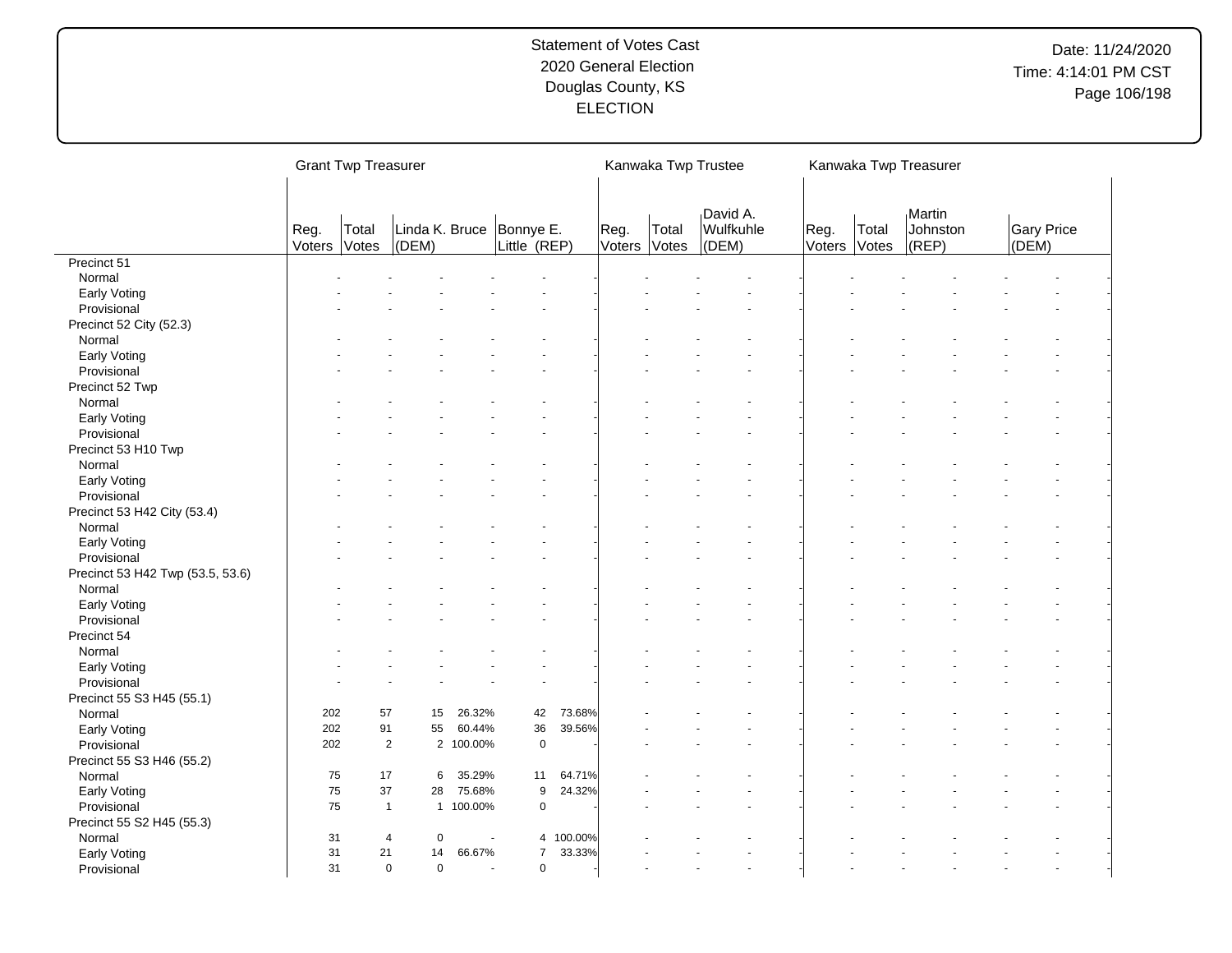|                                 |                | <b>Grant Twp Treasurer</b> |       |                |                           |                | Kanwaka Twp Trustee |                                |             |                |                | Kanwaka Twp Treasurer           |        |                     |        |
|---------------------------------|----------------|----------------------------|-------|----------------|---------------------------|----------------|---------------------|--------------------------------|-------------|----------------|----------------|---------------------------------|--------|---------------------|--------|
|                                 | Reg.<br>Voters | Total<br>Votes             | (DEM) | Linda K. Bruce | Bonnye E.<br>Little (REP) | Reg.<br>Voters | Total<br>Votes      | David A.<br>Wulfkuhle<br>(DEM) |             | Reg.<br>Voters | Total<br>Votes | Martin<br>Johnston<br>$ $ (REP) |        | Gary Price<br>(DEM) |        |
| Precinct 56 S19                 |                |                            |       |                |                           |                |                     |                                |             |                |                |                                 |        |                     |        |
| Normal                          |                |                            |       |                |                           | 1063           | 205                 |                                | 205 100.00% | 1063           | 303            | 202                             | 66.67% | 101                 | 33.33% |
| Early Voting                    |                |                            |       |                |                           | 1063           | 407                 |                                | 407 100.00% | 1063           | 481            | 153                             | 31.81% | 328                 | 68.19% |
| Provisional                     |                |                            |       |                |                           | 1063           | 21                  |                                | 21 100.00%  | 1063           | 27             | 12                              | 44.44% | 15                  | 55.56% |
| Precinct 56 S2                  |                |                            |       |                |                           |                |                     |                                |             |                |                |                                 |        |                     |        |
| Normal                          |                |                            |       |                |                           | 179            | 25                  |                                | 25 100.00%  | 179            | 39             | 25                              | 64.10% | 14                  | 35.90% |
| Early Voting                    |                |                            |       |                |                           | 179            | 72                  |                                | 72 100.00%  | 179            | 91             | 31                              | 34.07% | 60                  | 65.93% |
| Provisional                     |                |                            |       |                |                           | 179            | $\overline{2}$      |                                | 2 100.00%   | 179            | $\overline{4}$ | $\overline{2}$                  | 50.00% | $\overline{2}$      | 50.00% |
| Precinct 57 S2 City (57.2)      |                |                            |       |                |                           |                |                     |                                |             |                |                |                                 |        |                     |        |
| Normal                          |                |                            |       |                |                           |                |                     |                                |             |                |                |                                 |        |                     |        |
| Early Voting                    |                |                            |       |                |                           |                |                     |                                |             |                |                |                                 |        |                     |        |
| Provisional                     |                |                            |       |                |                           |                |                     |                                |             |                |                |                                 |        |                     |        |
| Precinct 57 S2 Twp (57.1, 57.4) |                |                            |       |                |                           |                |                     |                                |             |                |                |                                 |        |                     |        |
| Normal                          |                |                            |       |                |                           |                |                     |                                |             |                |                |                                 |        |                     |        |
| Early Voting                    |                |                            |       |                |                           |                |                     |                                |             |                |                |                                 |        |                     |        |
| Provisional                     |                |                            |       |                |                           |                |                     |                                |             |                |                |                                 |        |                     |        |
| Precinct 57 TWP S19 (57.3)      |                |                            |       |                |                           |                |                     |                                |             |                |                |                                 |        |                     |        |
| Normal                          |                |                            |       |                |                           |                |                     |                                |             |                |                |                                 |        |                     |        |
| Early Voting                    |                |                            |       |                |                           |                |                     |                                |             |                |                |                                 |        |                     |        |
| Provisional                     |                |                            |       |                |                           |                |                     |                                |             |                |                |                                 |        |                     |        |
|                                 |                |                            |       |                |                           |                |                     |                                |             |                |                |                                 |        |                     |        |
| Precinct 58                     |                |                            |       |                |                           |                |                     |                                |             |                |                |                                 |        |                     |        |
| Normal                          |                |                            |       |                |                           |                |                     |                                |             |                |                |                                 |        |                     |        |
| Early Voting                    |                |                            |       |                |                           |                |                     |                                |             |                |                |                                 |        |                     |        |
| Provisional                     |                |                            |       |                |                           |                |                     |                                |             |                |                |                                 |        |                     |        |
| Precinct 59 H54                 |                |                            |       |                |                           |                |                     |                                |             |                |                |                                 |        |                     |        |
| Normal                          |                |                            |       |                |                           |                |                     |                                |             |                |                |                                 |        |                     |        |
| Early Voting                    |                |                            |       |                |                           |                |                     |                                |             |                |                |                                 |        |                     |        |
| Provisional                     |                |                            |       |                |                           |                |                     |                                |             |                |                |                                 |        |                     |        |
| Precinct 59 H45                 |                |                            |       |                |                           |                |                     |                                |             |                |                |                                 |        |                     |        |
| Normal                          |                |                            |       |                |                           |                |                     |                                |             |                |                |                                 |        |                     |        |
| Early Voting                    |                |                            |       |                |                           |                |                     |                                |             |                |                |                                 |        |                     |        |
| Provisional                     |                |                            |       |                |                           |                |                     |                                |             |                |                |                                 |        |                     |        |
| Precinct 60                     |                |                            |       |                |                           |                |                     |                                |             |                |                |                                 |        |                     |        |
| Normal                          |                |                            |       |                |                           |                |                     |                                |             |                |                |                                 |        |                     |        |
| Early Voting                    |                |                            |       |                |                           |                |                     |                                |             |                |                |                                 |        |                     |        |
| Provisional                     |                |                            |       |                |                           |                |                     |                                |             |                |                |                                 |        |                     |        |
| Precinct 61                     |                |                            |       |                |                           |                |                     |                                |             |                |                |                                 |        |                     |        |
| Normal                          |                |                            |       |                |                           |                |                     |                                |             |                |                |                                 |        |                     |        |
| Early Voting                    |                |                            |       |                |                           |                |                     |                                |             |                |                |                                 |        |                     |        |
| Provisional                     |                |                            |       |                |                           |                |                     |                                |             |                |                |                                 |        |                     |        |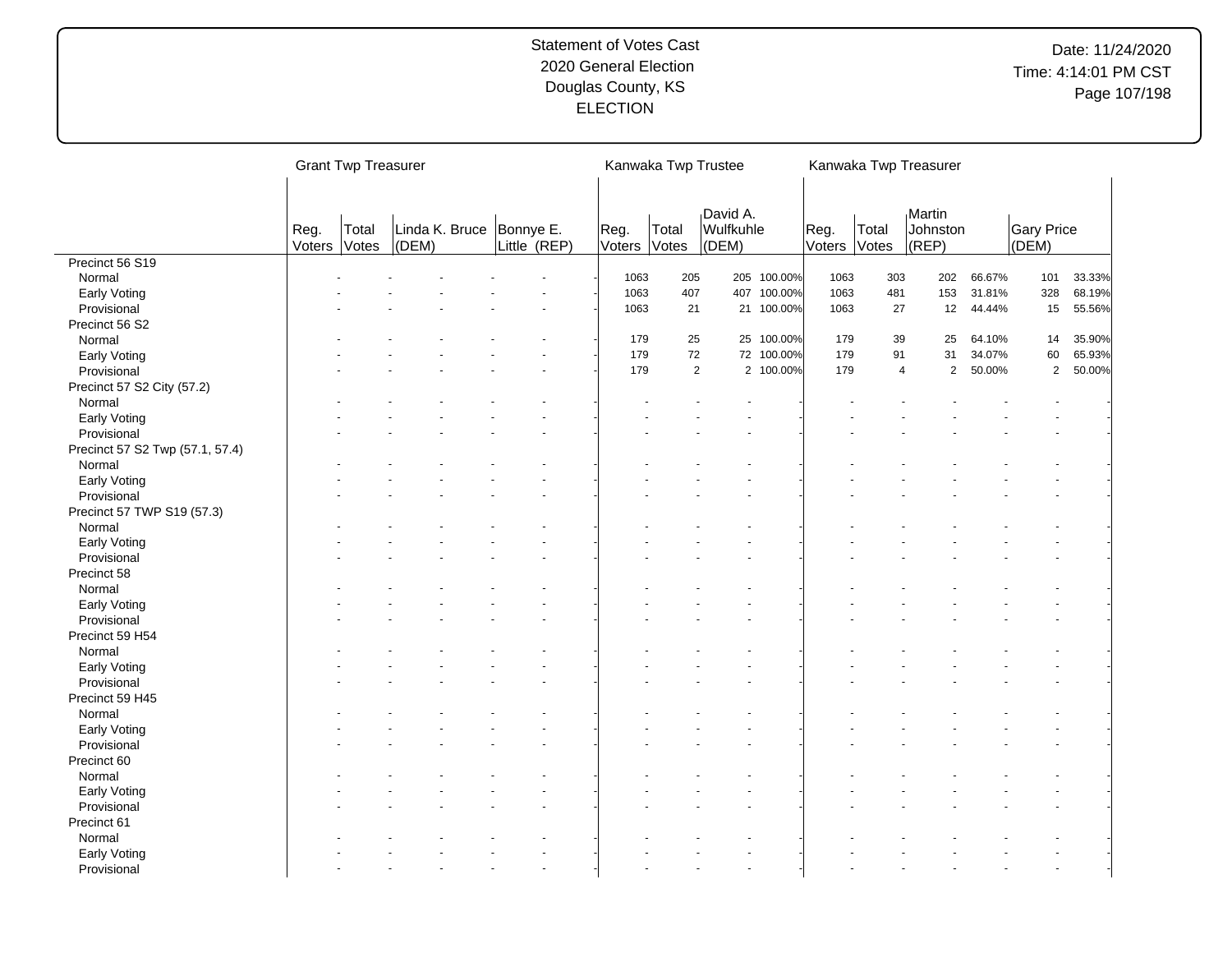|                                 |                | <b>Grant Twp Treasurer</b> |           |                                            |                      | Kanwaka Twp Trustee |                                |                |                | Kanwaka Twp Treasurer           |                            |
|---------------------------------|----------------|----------------------------|-----------|--------------------------------------------|----------------------|---------------------|--------------------------------|----------------|----------------|---------------------------------|----------------------------|
|                                 | Reg.<br>Voters | Total<br>Votes             | $ $ (DEM) | Linda K. Bruce   Bonnye E.<br>Little (REP) | Reg.<br>Voters Votes | Total               | David A.<br>Wulfkuhle<br>(DEM) | Reg.<br>Voters | Total<br>Votes | Martin<br>Johnston<br>$ $ (REP) | <b>Gary Price</b><br>(DEM) |
| Precinct 62                     |                |                            |           |                                            |                      |                     |                                |                |                |                                 |                            |
| Normal                          |                |                            |           |                                            |                      |                     |                                |                |                |                                 |                            |
| Early Voting                    |                |                            |           |                                            |                      |                     |                                |                |                |                                 |                            |
| Provisional                     |                |                            |           |                                            |                      |                     |                                |                |                |                                 |                            |
| Precinct 63                     |                |                            |           |                                            |                      |                     |                                |                |                |                                 |                            |
| Normal                          |                |                            |           |                                            |                      |                     |                                |                |                |                                 |                            |
| Early Voting                    |                |                            |           |                                            |                      |                     |                                |                |                |                                 |                            |
| Provisional                     |                |                            |           |                                            |                      |                     |                                |                |                |                                 |                            |
| Precinct 64 H45                 |                |                            |           |                                            |                      |                     |                                |                |                |                                 |                            |
| Normal                          |                |                            |           |                                            |                      |                     |                                |                |                |                                 |                            |
| Early Voting                    |                |                            |           |                                            |                      |                     |                                |                |                |                                 |                            |
| Provisional                     |                |                            |           |                                            |                      |                     |                                |                |                |                                 |                            |
|                                 |                |                            |           |                                            |                      |                     |                                |                |                |                                 |                            |
| Precinct 64 H46 497 (64.3)      |                |                            |           |                                            |                      |                     |                                |                |                |                                 |                            |
| Normal                          |                |                            |           |                                            |                      |                     |                                |                |                |                                 |                            |
| Early Voting                    |                |                            |           |                                            |                      |                     |                                |                |                |                                 |                            |
| Provisional                     |                |                            |           |                                            |                      |                     |                                |                |                |                                 |                            |
| Precinct 65 H10                 |                |                            |           |                                            |                      |                     |                                |                |                |                                 |                            |
| Normal                          |                |                            |           |                                            |                      |                     |                                |                |                |                                 |                            |
| Early Voting                    |                |                            |           |                                            |                      |                     |                                |                |                |                                 |                            |
| Provisional                     |                |                            |           |                                            |                      |                     |                                |                |                |                                 |                            |
| Precinct 65 H46 (65.4)          |                |                            |           |                                            |                      |                     |                                |                |                |                                 |                            |
| Normal                          |                |                            |           |                                            |                      |                     |                                |                |                |                                 |                            |
| Early Voting                    |                |                            |           |                                            |                      |                     |                                |                |                |                                 |                            |
| Provisional                     |                |                            |           |                                            |                      |                     |                                |                |                |                                 |                            |
| Precinct 65 S2 H46 (65.6)       |                |                            |           |                                            |                      |                     |                                |                |                |                                 |                            |
| Normal                          |                |                            |           |                                            |                      |                     |                                |                |                |                                 |                            |
| Early Voting                    |                |                            |           |                                            |                      |                     |                                |                |                |                                 |                            |
| Provisional                     |                |                            |           |                                            |                      |                     |                                |                |                |                                 |                            |
| Precinct 66 S19 H45 (66.1 66.2) |                |                            |           |                                            |                      |                     |                                |                |                |                                 |                            |
| Normal                          |                |                            |           |                                            |                      |                     |                                |                |                |                                 |                            |
| Early Voting                    |                |                            |           |                                            |                      |                     |                                |                |                |                                 |                            |
| Provisional                     |                |                            |           |                                            |                      |                     |                                |                |                |                                 |                            |
| Precinct 66 S3 H44 (66.3)       |                |                            |           |                                            |                      |                     |                                |                |                |                                 |                            |
| Normal                          |                |                            |           |                                            |                      |                     |                                |                |                |                                 |                            |
|                                 |                |                            |           |                                            |                      |                     |                                |                |                |                                 |                            |
| Early Voting                    |                |                            |           |                                            |                      |                     |                                |                |                |                                 |                            |
| Provisional                     |                |                            |           |                                            |                      |                     |                                |                |                |                                 |                            |
| Precinct 66 S3 H45 (66.4)       |                |                            |           |                                            |                      |                     |                                |                |                |                                 |                            |
| Normal                          |                |                            |           |                                            |                      |                     |                                |                |                |                                 |                            |
| Early Voting                    |                |                            |           |                                            |                      |                     |                                |                |                |                                 |                            |
| Provisional                     |                |                            |           |                                            |                      |                     |                                |                |                |                                 |                            |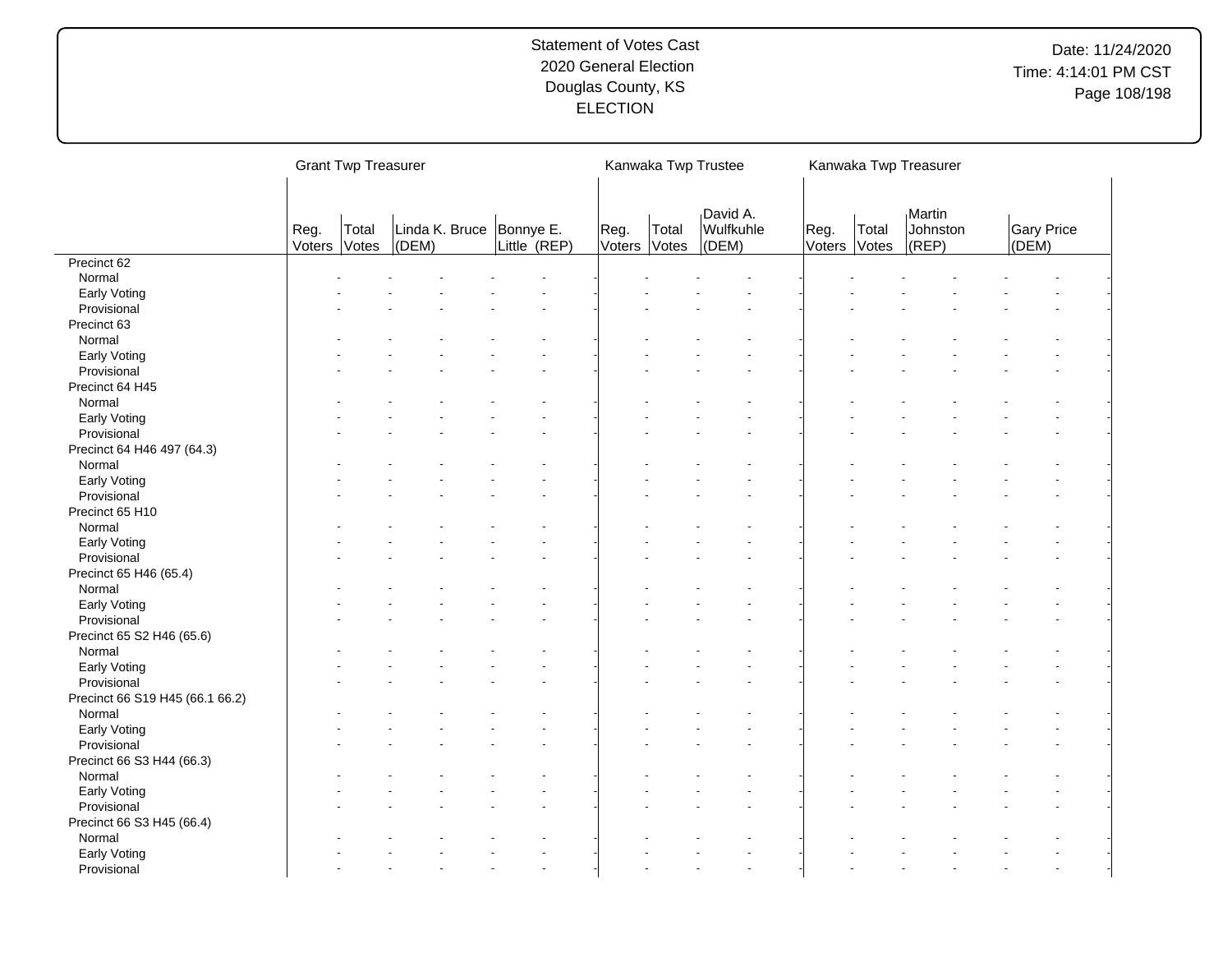|                                 |                | <b>Grant Twp Treasurer</b> |                             |                           |                |                | Kanwaka Twp Trustee            |                      |       | Kanwaka Twp Treasurer       |                     |
|---------------------------------|----------------|----------------------------|-----------------------------|---------------------------|----------------|----------------|--------------------------------|----------------------|-------|-----------------------------|---------------------|
|                                 | Reg.<br>Voters | Total<br>Votes             | Linda K. Bruce<br>$ $ (DEM) | Bonnye E.<br>Little (REP) | Reg.<br>Voters | Total<br>Votes | David A.<br>Wulfkuhle<br>(DEM) | Reg.<br>Voters Votes | Total | Martin<br>Johnston<br>(REP) | Gary Price<br>(DEM) |
| Precinct 66 S19 H10 (66.5)      |                |                            |                             |                           |                |                |                                |                      |       |                             |                     |
| Normal                          |                |                            |                             |                           |                |                |                                |                      |       |                             |                     |
| Early Voting                    |                |                            |                             |                           |                |                |                                |                      |       |                             |                     |
| Provisional                     |                |                            |                             |                           |                |                |                                |                      |       |                             |                     |
| Precinct 66 S3 H10 (66.7)       |                |                            |                             |                           |                |                |                                |                      |       |                             |                     |
| Normal                          |                |                            |                             |                           |                |                |                                |                      |       |                             |                     |
| Early Voting                    |                |                            |                             |                           |                |                |                                |                      |       |                             |                     |
| Provisional                     |                |                            |                             |                           |                |                |                                |                      |       |                             |                     |
| Precinct 67 S19 H54 (67.1,67.2) |                |                            |                             |                           |                |                |                                |                      |       |                             |                     |
| Normal                          |                |                            |                             |                           |                |                |                                |                      |       |                             |                     |
| Early Voting                    |                |                            |                             |                           |                |                |                                |                      |       |                             |                     |
| Provisional                     |                |                            |                             |                           |                |                |                                |                      |       |                             |                     |
| Precinct 67 S19 H45             |                |                            |                             |                           |                |                |                                |                      |       |                             |                     |
| Normal                          |                |                            |                             |                           |                |                |                                |                      |       |                             |                     |
| Early Voting                    |                |                            |                             |                           |                |                |                                |                      |       |                             |                     |
| Provisional                     |                |                            |                             |                           |                |                |                                |                      |       |                             |                     |
| Precinct 67 S3 H45              |                |                            |                             |                           |                |                |                                |                      |       |                             |                     |
| Normal                          |                |                            |                             |                           |                |                |                                |                      |       |                             |                     |
| Early Voting                    |                |                            |                             |                           |                |                |                                |                      |       |                             |                     |
| Provisional                     |                |                            |                             |                           |                |                |                                |                      |       |                             |                     |
|                                 |                |                            |                             |                           |                |                |                                |                      |       |                             |                     |
| Precinct 67 S3 H54 (67.7,67.8)  |                |                            |                             |                           |                |                |                                |                      |       |                             |                     |
| Normal                          |                |                            |                             |                           |                |                |                                |                      |       |                             |                     |
| Early Voting                    |                |                            |                             |                           |                |                |                                |                      |       |                             |                     |
| Provisional                     |                |                            |                             |                           |                |                |                                |                      |       |                             |                     |
| Precinct 70                     |                |                            |                             |                           |                |                |                                |                      |       |                             |                     |
| Normal                          |                |                            |                             |                           |                |                |                                |                      |       |                             |                     |
| Early Voting                    |                |                            |                             |                           |                |                |                                |                      |       |                             |                     |
| Provisional                     |                |                            |                             |                           |                |                |                                |                      |       |                             |                     |
| Precinct 71                     |                |                            |                             |                           |                |                |                                |                      |       |                             |                     |
| Normal                          |                |                            |                             |                           |                |                |                                |                      |       |                             |                     |
| Early Voting                    |                |                            |                             |                           |                |                |                                |                      |       |                             |                     |
| Provisional                     |                |                            |                             |                           |                |                |                                |                      |       |                             |                     |
| Precinct 74                     |                |                            |                             |                           |                |                |                                |                      |       |                             |                     |
| Normal                          |                |                            |                             |                           |                |                |                                |                      |       |                             |                     |
| Early Voting                    |                |                            |                             |                           |                |                |                                |                      |       |                             |                     |
| Provisional                     |                |                            |                             |                           |                |                |                                |                      |       |                             |                     |
| Precinct 76                     |                |                            |                             |                           |                |                |                                |                      |       |                             |                     |
| Normal                          |                |                            |                             |                           |                |                |                                |                      |       |                             |                     |
| Early Voting                    |                |                            |                             |                           |                |                |                                |                      |       |                             |                     |
| Provisional                     |                |                            |                             |                           |                |                |                                |                      |       |                             |                     |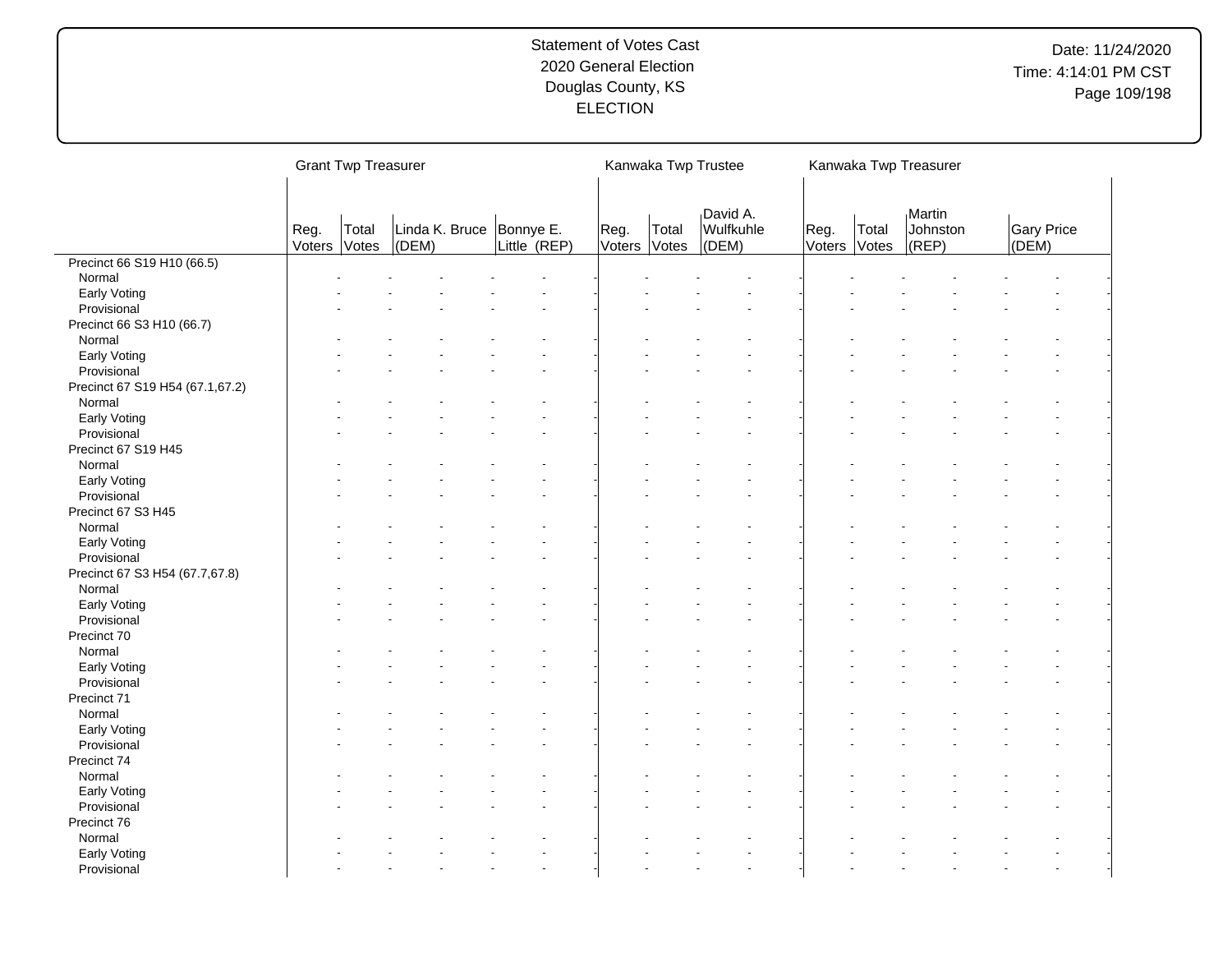|              |                | <b>Grant Twp Treasurer</b> |                          |           |                           |        |                          |                | Kanwaka Twp Trustee                                  |             |                |                | Kanwaka Twp Treasurer                  |        |                                |        |
|--------------|----------------|----------------------------|--------------------------|-----------|---------------------------|--------|--------------------------|----------------|------------------------------------------------------|-------------|----------------|----------------|----------------------------------------|--------|--------------------------------|--------|
|              | Reg.<br>Voters | Total<br> Votes            | Linda K. Bruce<br> (DEM) |           | Bonnye E.<br>Little (REP) |        | Reg.<br> Voters          | Total<br>Votes | David A.<br><b>Wulfkuhle</b><br>(DEM)                |             | Reg.<br>Voters | Total<br>Votes | Martin<br><b>Johnston</b><br>$ $ (REP) |        | <b>Gary Price</b><br>$ $ (DEM) |        |
| Precinct 77  |                |                            |                          |           |                           |        |                          |                |                                                      |             |                |                |                                        |        |                                |        |
| Normal       |                |                            |                          |           |                           |        |                          |                |                                                      |             |                |                |                                        |        |                                |        |
| Early Voting |                |                            | $\overline{\phantom{a}}$ |           | $\overline{\phantom{a}}$  |        | $\overline{\phantom{a}}$ |                | $\overline{\phantom{a}}$<br>$\overline{\phantom{a}}$ |             |                |                |                                        |        |                                |        |
| Provisional  |                |                            |                          |           |                           |        |                          |                |                                                      |             |                |                |                                        |        |                                |        |
| Total        |                |                            |                          |           |                           |        |                          |                |                                                      |             |                |                |                                        |        |                                |        |
| Normal       | 308            | 78                         | 21                       | 26.92%    | 57                        | 73.08% | 1242                     | 230            |                                                      | 230 100.00% | 1242           | 342            | 227                                    | 66.37% | 115                            | 33.63% |
| Early Voting | 308            | 149                        | 97                       | 65.10%    | 52                        | 34.90% | 1242                     | 479            |                                                      | 479 100.00% | 1242           | 572            | 184                                    | 32.17% | 388                            | 67.83% |
| Provisional  | 308            | 3                          |                          | 3 100.00% | $\mathbf 0$               |        | 1242                     | 23             |                                                      | 23 100.00%  | 1242           | 31             | 14                                     | 45.16% | 17                             | 54.84% |
| Total        | 308            | 230                        | 121                      | 52.61%    | 109                       | 47.39% | 1242                     | 732            |                                                      | 732 100.00% | 1242           | 945            | 425                                    | 44.97% | 520                            | 55.03% |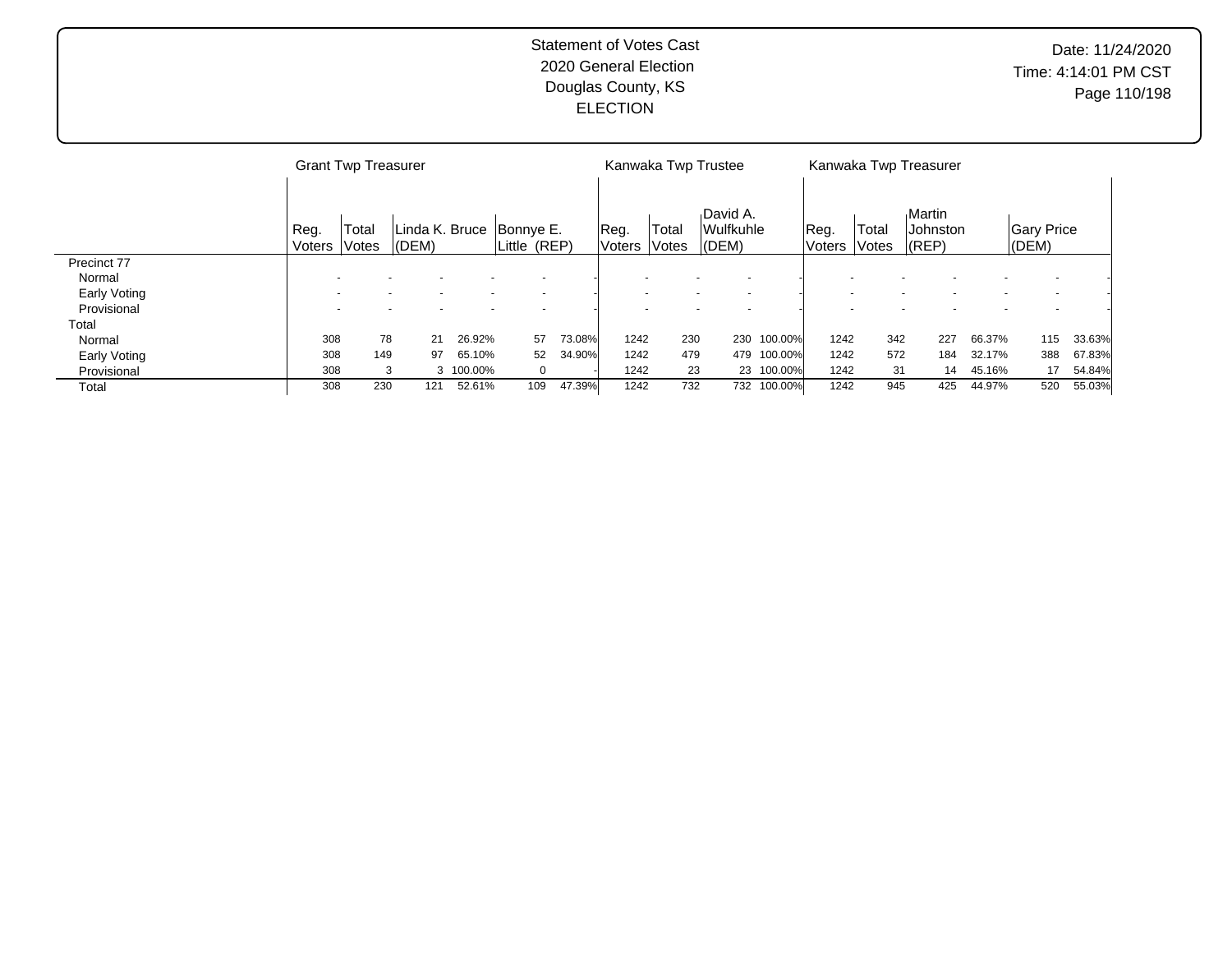|                   |      | Lecompton Twp Trustee |                         |                |                | Lecompton Twp Treasurer |      | Marion Twp Trustee    |                           |                |                | Marion Twp Treasurer |
|-------------------|------|-----------------------|-------------------------|----------------|----------------|-------------------------|------|-----------------------|---------------------------|----------------|----------------|----------------------|
|                   | Reg. | Total<br>Voters Votes | Ed Daniels<br>$ $ (REP) | Reg.<br>Voters | Total<br>Votes | Keith Noe<br>(REP)      | Reg. | Total<br>Voters Votes | Todd<br>Goodyear<br>(REP) | Reg.<br>Voters | Total<br>Votes | James Jolly<br>(DEM) |
| Jurisdiction Wide |      |                       |                         |                |                |                         |      |                       |                           |                |                |                      |
| Precinct 1        |      |                       |                         |                |                |                         |      |                       |                           |                |                |                      |
| Normal            |      |                       |                         |                |                |                         |      |                       |                           |                |                |                      |
| Early Voting      |      |                       |                         |                |                |                         |      |                       |                           |                |                |                      |
| Provisional       |      |                       |                         |                |                |                         |      |                       |                           |                |                |                      |
| Precinct 2        |      |                       |                         |                |                |                         |      |                       |                           |                |                |                      |
| Normal            |      |                       |                         |                |                |                         |      |                       |                           |                |                |                      |
| Early Voting      |      |                       |                         |                |                |                         |      |                       |                           |                |                |                      |
| Provisional       |      |                       |                         |                |                |                         |      |                       |                           |                |                |                      |
| Precinct 3        |      |                       |                         |                |                |                         |      |                       |                           |                |                |                      |
| Normal            |      |                       |                         |                |                |                         |      |                       |                           |                |                |                      |
| Early Voting      |      |                       |                         |                |                |                         |      |                       |                           |                |                |                      |
| Provisional       |      |                       |                         |                |                |                         |      |                       |                           |                |                |                      |
| Precinct 4        |      |                       |                         |                |                |                         |      |                       |                           |                |                |                      |
| Normal            |      |                       |                         |                |                |                         |      |                       |                           |                |                |                      |
| Early Voting      |      |                       |                         |                |                |                         |      |                       |                           |                |                |                      |
| Provisional       |      |                       |                         |                |                |                         |      |                       |                           |                |                |                      |
| Precinct 5        |      |                       |                         |                |                |                         |      |                       |                           |                |                |                      |
| Normal            |      |                       |                         |                |                |                         |      |                       |                           |                |                |                      |
| Early Voting      |      |                       |                         |                |                |                         |      |                       |                           |                |                |                      |
| Provisional       |      |                       |                         |                |                |                         |      |                       |                           |                |                |                      |
| Precinct 6        |      |                       |                         |                |                |                         |      |                       |                           |                |                |                      |
| Normal            |      |                       |                         |                |                |                         |      |                       |                           |                |                |                      |
| Early Voting      |      |                       |                         |                |                |                         |      |                       |                           |                |                |                      |
| Provisional       |      |                       |                         |                |                |                         |      |                       |                           |                |                |                      |
| Precinct 7        |      |                       |                         |                |                |                         |      |                       |                           |                |                |                      |
| Normal            |      |                       |                         |                |                |                         |      |                       |                           |                |                |                      |
| Early Voting      |      |                       |                         |                |                |                         |      |                       |                           |                |                |                      |
| Provisional       |      |                       |                         |                |                |                         |      |                       |                           |                |                |                      |
| Precinct 8        |      |                       |                         |                |                |                         |      |                       |                           |                |                |                      |
| Normal            |      |                       |                         |                |                |                         |      |                       |                           |                |                |                      |
| Early Voting      |      |                       |                         |                |                |                         |      |                       |                           |                |                |                      |
| Provisional       |      |                       |                         |                |                |                         |      |                       |                           |                |                |                      |
| Precinct 9        |      |                       |                         |                |                |                         |      |                       |                           |                |                |                      |
| Normal            |      |                       |                         |                |                |                         |      |                       |                           |                |                |                      |
|                   |      |                       |                         |                |                |                         |      |                       |                           |                |                |                      |
| Early Voting      |      |                       |                         |                |                |                         |      |                       |                           |                |                |                      |
| Provisional       |      |                       |                         |                |                |                         |      |                       |                           |                |                |                      |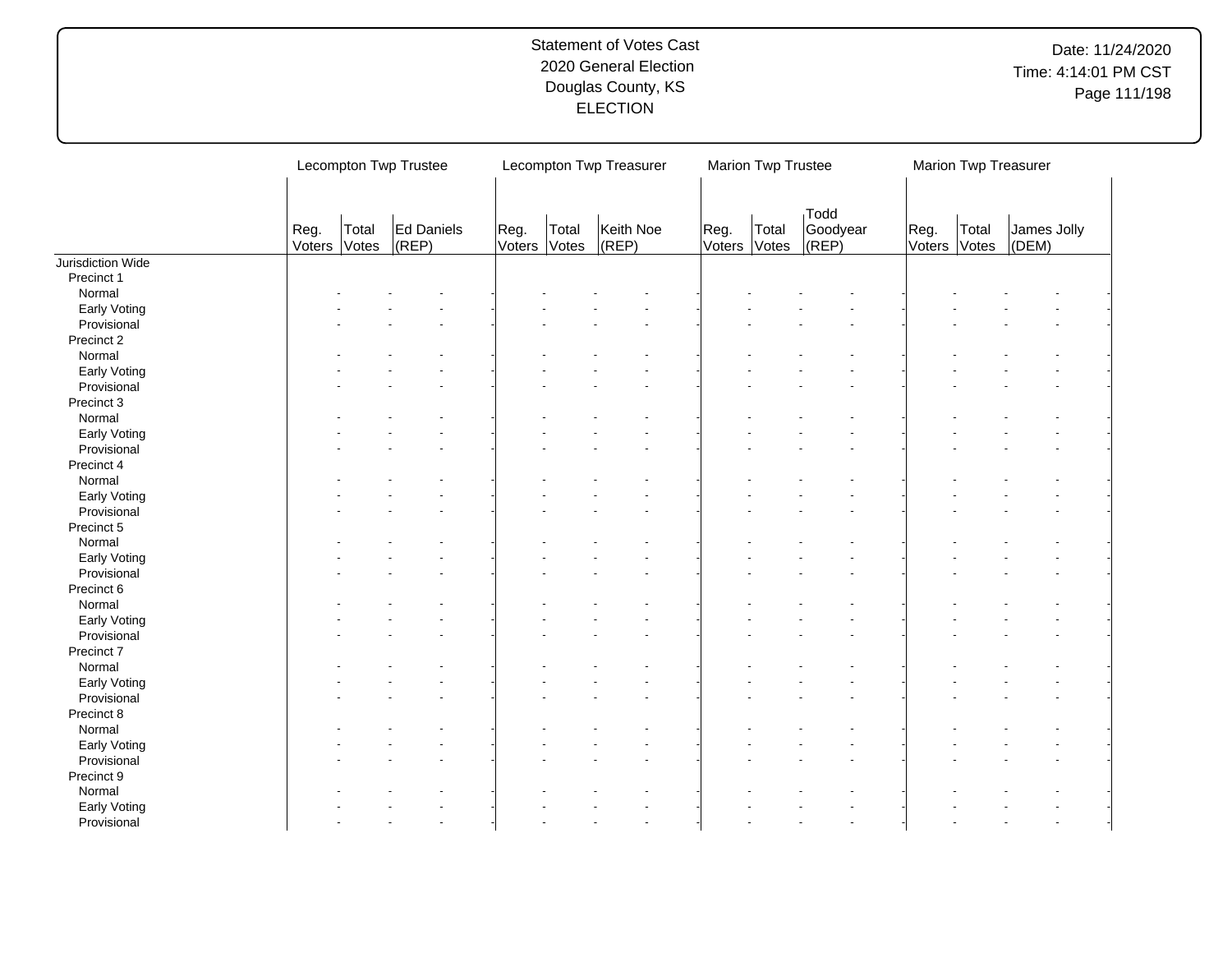|                            |                | Lecompton Twp Trustee |                     |                |                | Lecompton Twp Treasurer |                | Marion Twp Trustee |                                  |                | Marion Twp Treasurer |                      |
|----------------------------|----------------|-----------------------|---------------------|----------------|----------------|-------------------------|----------------|--------------------|----------------------------------|----------------|----------------------|----------------------|
|                            | Reg.<br>Voters | Total<br>Votes        | Ed Daniels<br>(REP) | Reg.<br>Voters | Total<br>Votes | Keith Noe<br>$ $ (REP)  | Reg.<br>Voters | Total<br>Votes     | <b>Todd</b><br>Goodyear<br>(REP) | Reg.<br>Voters | Total<br>Votes       | James Jolly<br>(DEM) |
| Precinct 10                |                |                       |                     |                |                |                         |                |                    |                                  |                |                      |                      |
| Normal                     |                |                       |                     |                |                |                         |                |                    |                                  |                |                      |                      |
| Early Voting               |                |                       |                     |                |                |                         |                |                    |                                  |                |                      |                      |
| Provisional                |                |                       |                     |                |                |                         |                |                    |                                  |                |                      |                      |
| Precinct 11                |                |                       |                     |                |                |                         |                |                    |                                  |                |                      |                      |
| Normal                     |                |                       |                     |                |                |                         |                |                    |                                  |                |                      |                      |
| Early Voting               |                |                       |                     |                |                |                         |                |                    |                                  |                |                      |                      |
| Provisional                |                |                       |                     |                |                |                         |                |                    |                                  |                |                      |                      |
| Precinct 12                |                |                       |                     |                |                |                         |                |                    |                                  |                |                      |                      |
| Normal                     |                |                       |                     |                |                |                         |                |                    |                                  |                |                      |                      |
| Early Voting               |                |                       |                     |                |                |                         |                |                    |                                  |                |                      |                      |
| Provisional                |                |                       |                     |                |                |                         |                |                    |                                  |                |                      |                      |
| Precinct 13                |                |                       |                     |                |                |                         |                |                    |                                  |                |                      |                      |
| Normal                     |                |                       |                     |                |                |                         |                |                    |                                  |                |                      |                      |
| Early Voting               |                |                       |                     |                |                |                         |                |                    |                                  |                |                      |                      |
|                            |                |                       |                     |                |                |                         |                |                    |                                  |                |                      |                      |
| Provisional<br>Precinct 14 |                |                       |                     |                |                |                         |                |                    |                                  |                |                      |                      |
|                            |                |                       |                     |                |                |                         |                |                    |                                  |                |                      |                      |
| Normal                     |                |                       |                     |                |                |                         |                |                    |                                  |                |                      |                      |
| Early Voting               |                |                       |                     |                |                |                         |                |                    |                                  |                |                      |                      |
| Provisional                |                |                       |                     |                |                |                         |                |                    |                                  |                |                      |                      |
| Precinct 15                |                |                       |                     |                |                |                         |                |                    |                                  |                |                      |                      |
| Normal                     |                |                       |                     |                |                |                         |                |                    |                                  |                |                      |                      |
| Early Voting               |                |                       |                     |                |                |                         |                |                    |                                  |                |                      |                      |
| Provisional                |                |                       |                     |                |                |                         |                |                    |                                  |                |                      |                      |
| Precinct 16                |                |                       |                     |                |                |                         |                |                    |                                  |                |                      |                      |
| Normal                     |                |                       |                     |                |                |                         |                |                    |                                  |                |                      |                      |
| Early Voting               |                |                       |                     |                |                |                         |                |                    |                                  |                |                      |                      |
| Provisional                |                |                       |                     |                |                |                         |                |                    |                                  |                |                      |                      |
| Precinct 17                |                |                       |                     |                |                |                         |                |                    |                                  |                |                      |                      |
| Normal                     |                |                       |                     |                |                |                         |                |                    |                                  |                |                      |                      |
| Early Voting               |                |                       |                     |                |                |                         |                |                    |                                  |                |                      |                      |
| Provisional                |                |                       |                     |                |                |                         |                |                    |                                  |                |                      |                      |
| Precinct 18                |                |                       |                     |                |                |                         |                |                    |                                  |                |                      |                      |
| Normal                     |                |                       |                     |                |                |                         |                |                    |                                  |                |                      |                      |
| Early Voting               |                |                       |                     |                |                |                         |                |                    |                                  |                |                      |                      |
| Provisional                |                |                       |                     |                |                |                         |                |                    |                                  |                |                      |                      |
| Precinct 19                |                |                       |                     |                |                |                         |                |                    |                                  |                |                      |                      |
| Normal                     |                |                       |                     |                |                |                         |                |                    |                                  |                |                      |                      |
|                            |                |                       |                     |                |                |                         |                |                    |                                  |                |                      |                      |
| Early Voting               |                |                       |                     |                |                |                         |                |                    |                                  |                |                      |                      |
| Provisional                |                |                       |                     |                |                |                         |                |                    |                                  |                |                      |                      |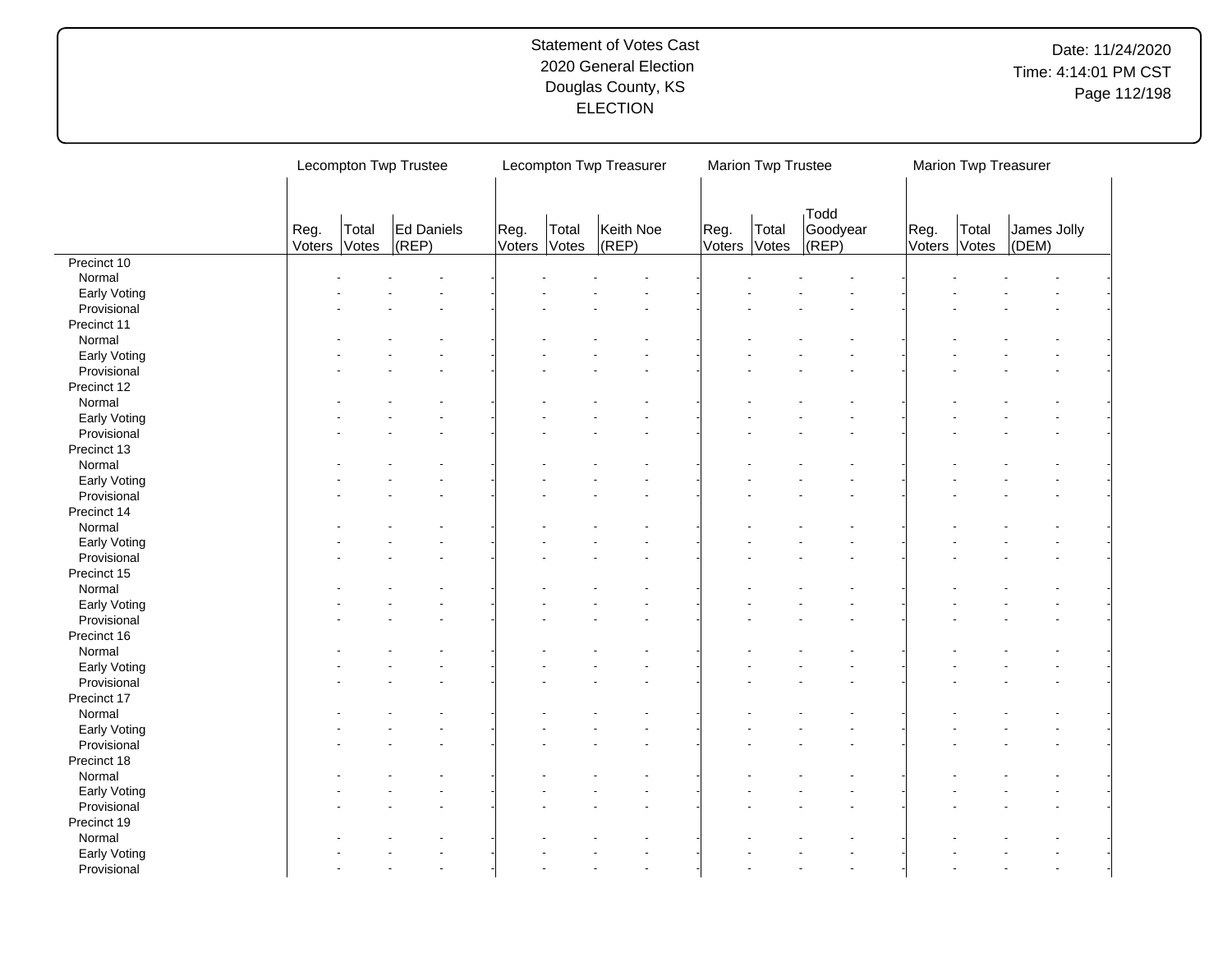|              |                | Lecompton Twp Trustee |                         |                |                | Lecompton Twp Treasurer |                | Marion Twp Trustee |                           |                | Marion Twp Treasurer |                      |
|--------------|----------------|-----------------------|-------------------------|----------------|----------------|-------------------------|----------------|--------------------|---------------------------|----------------|----------------------|----------------------|
|              | Reg.<br>Voters | Total<br>Votes        | Ed Daniels<br>$ $ (REP) | Reg.<br>Voters | Total<br>Votes | Keith Noe<br>$ $ (REP)  | Reg.<br>Voters | Total<br>Votes     | Todd<br>Goodyear<br>(REP) | Reg.<br>Voters | Total<br>Votes       | James Jolly<br>(DEM) |
| Precinct 20  |                |                       |                         |                |                |                         |                |                    |                           |                |                      |                      |
| Normal       |                |                       |                         |                |                |                         |                |                    |                           |                |                      |                      |
| Early Voting |                |                       |                         |                |                |                         |                |                    |                           |                |                      |                      |
| Provisional  |                |                       |                         |                |                |                         |                |                    |                           |                |                      |                      |
| Precinct 21  |                |                       |                         |                |                |                         |                |                    |                           |                |                      |                      |
| Normal       |                |                       |                         |                |                |                         |                |                    |                           |                |                      |                      |
| Early Voting |                |                       |                         |                |                |                         |                |                    |                           |                |                      |                      |
| Provisional  |                |                       |                         |                |                |                         |                |                    |                           |                |                      |                      |
| Precinct 22  |                |                       |                         |                |                |                         |                |                    |                           |                |                      |                      |
| Normal       |                |                       |                         |                |                |                         |                |                    |                           |                |                      |                      |
| Early Voting |                |                       |                         |                |                |                         |                |                    |                           |                |                      |                      |
| Provisional  |                |                       |                         |                |                |                         |                |                    |                           |                |                      |                      |
| Precinct 23  |                |                       |                         |                |                |                         |                |                    |                           |                |                      |                      |
|              |                |                       |                         |                |                |                         |                |                    |                           |                |                      |                      |
| Normal       |                |                       |                         |                |                |                         |                |                    |                           |                |                      |                      |
| Early Voting |                |                       |                         |                |                |                         |                |                    |                           |                |                      |                      |
| Provisional  |                |                       |                         |                |                |                         |                |                    |                           |                |                      |                      |
| Precinct 24  |                |                       |                         |                |                |                         |                |                    |                           |                |                      |                      |
| Normal       |                |                       |                         |                |                |                         |                |                    |                           |                |                      |                      |
| Early Voting |                |                       |                         |                |                |                         |                |                    |                           |                |                      |                      |
| Provisional  |                |                       |                         |                |                |                         |                |                    |                           |                |                      |                      |
| Precinct 25  |                |                       |                         |                |                |                         |                |                    |                           |                |                      |                      |
| Normal       |                |                       |                         |                |                |                         |                |                    |                           |                |                      |                      |
| Early Voting |                |                       |                         |                |                |                         |                |                    |                           |                |                      |                      |
| Provisional  |                |                       |                         |                |                |                         |                |                    |                           |                |                      |                      |
| Precinct 26  |                |                       |                         |                |                |                         |                |                    |                           |                |                      |                      |
| Normal       |                |                       |                         |                |                |                         |                |                    |                           |                |                      |                      |
| Early Voting |                |                       |                         |                |                |                         |                |                    |                           |                |                      |                      |
| Provisional  |                |                       |                         |                |                |                         |                |                    |                           |                |                      |                      |
| Precinct 27  |                |                       |                         |                |                |                         |                |                    |                           |                |                      |                      |
|              |                |                       |                         |                |                |                         |                |                    |                           |                |                      |                      |
| Normal       |                |                       |                         |                |                |                         |                |                    |                           |                |                      |                      |
| Early Voting |                |                       |                         |                |                |                         |                |                    |                           |                |                      |                      |
| Provisional  |                |                       |                         |                |                |                         |                |                    |                           |                |                      |                      |
| Precinct 28  |                |                       |                         |                |                |                         |                |                    |                           |                |                      |                      |
| Normal       |                |                       |                         |                |                |                         |                |                    |                           |                |                      |                      |
| Early Voting |                |                       |                         |                |                |                         |                |                    |                           |                |                      |                      |
| Provisional  |                |                       |                         |                |                |                         |                |                    |                           |                |                      |                      |
| Precinct 29  |                |                       |                         |                |                |                         |                |                    |                           |                |                      |                      |
| Normal       |                |                       |                         |                |                |                         |                |                    |                           |                |                      |                      |
| Early Voting |                |                       |                         |                |                |                         |                |                    |                           |                |                      |                      |
| Provisional  |                |                       |                         |                |                |                         |                |                    |                           |                |                      |                      |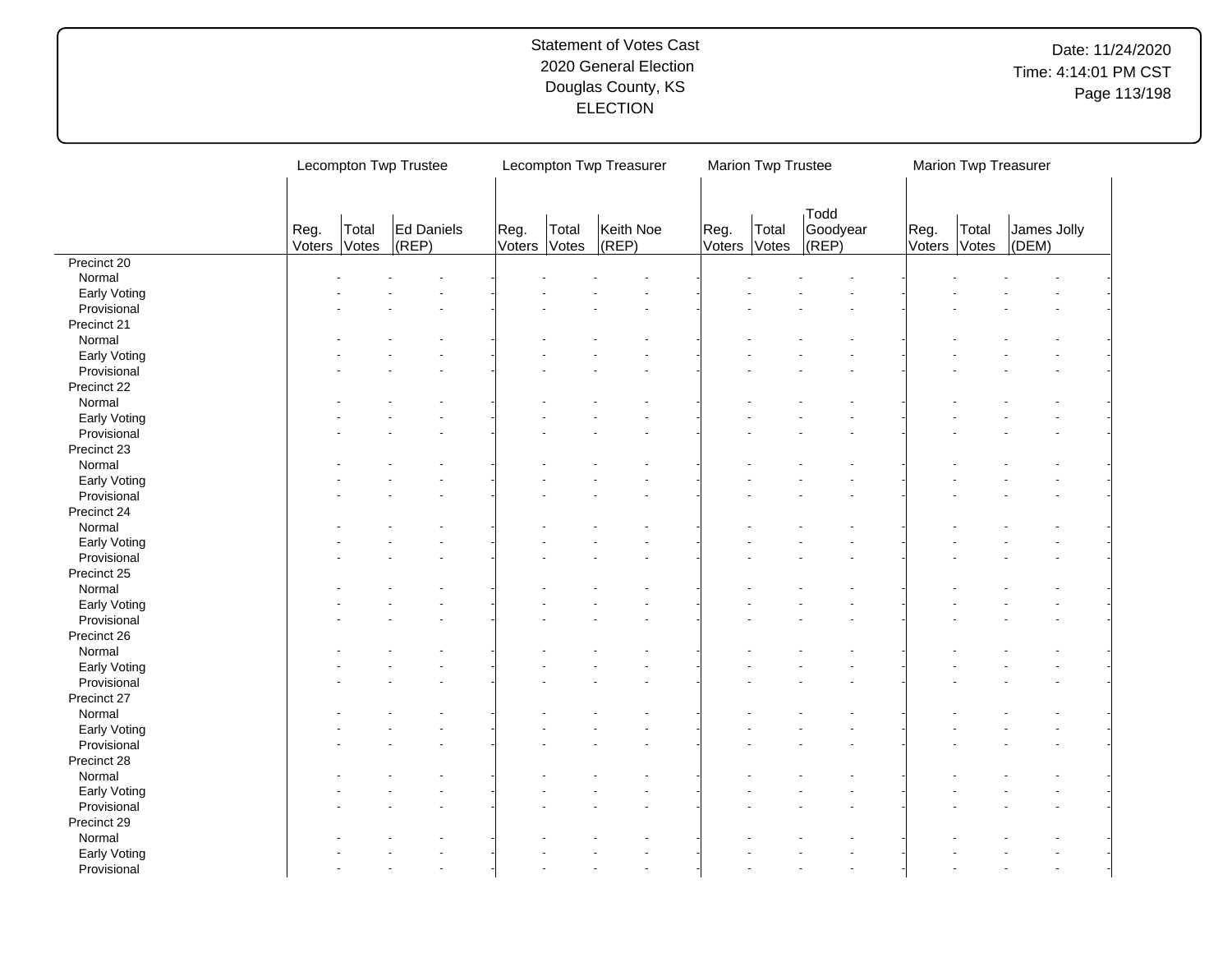| Todd<br>Ed Daniels<br>Goodyear<br>Total<br>Keith Noe<br>James Jolly<br>Reg.<br>Total<br>Reg.<br>Reg.<br>Total<br>Total<br>Reg.<br>$ $ (REP)<br>Votes<br>(DEM)<br>Voters<br>(REP)<br>Voters<br>Votes<br>Votes<br>(REP)<br>Voters<br>Votes<br>Voters<br>Precinct 30 S2 (30.1)<br>Normal<br>Early Voting<br>Provisional<br>Precinct 30 S3 (30.2)<br>Normal<br>Early Voting<br>Provisional<br>Precinct 31<br>Normal<br>Early Voting<br>Provisional<br>Precinct 32<br>Normal<br>Early Voting<br>Provisional<br>Precinct 33<br>Normal<br>Early Voting<br>Provisional<br>Precinct 34 S2 (34.1)<br>Normal<br>Early Voting<br>Provisional<br>Precinct 34 S3 (34.2)<br>Normal<br>Early Voting<br>Provisional<br>Precinct 35 S2 (35.1)<br>Normal<br>Early Voting<br>Provisional<br>Precinct 35 S3 (35.2)<br>Normal<br>Early Voting<br>Provisional<br>Precinct 36<br>Normal<br>Early Voting<br>Provisional |  | Lecompton Twp Trustee |  |  | Lecompton Twp Treasurer | Marion Twp Trustee |  | Marion Twp Treasurer |  |
|------------------------------------------------------------------------------------------------------------------------------------------------------------------------------------------------------------------------------------------------------------------------------------------------------------------------------------------------------------------------------------------------------------------------------------------------------------------------------------------------------------------------------------------------------------------------------------------------------------------------------------------------------------------------------------------------------------------------------------------------------------------------------------------------------------------------------------------------------------------------------------------------|--|-----------------------|--|--|-------------------------|--------------------|--|----------------------|--|
|                                                                                                                                                                                                                                                                                                                                                                                                                                                                                                                                                                                                                                                                                                                                                                                                                                                                                                |  |                       |  |  |                         |                    |  |                      |  |
|                                                                                                                                                                                                                                                                                                                                                                                                                                                                                                                                                                                                                                                                                                                                                                                                                                                                                                |  |                       |  |  |                         |                    |  |                      |  |
|                                                                                                                                                                                                                                                                                                                                                                                                                                                                                                                                                                                                                                                                                                                                                                                                                                                                                                |  |                       |  |  |                         |                    |  |                      |  |
|                                                                                                                                                                                                                                                                                                                                                                                                                                                                                                                                                                                                                                                                                                                                                                                                                                                                                                |  |                       |  |  |                         |                    |  |                      |  |
|                                                                                                                                                                                                                                                                                                                                                                                                                                                                                                                                                                                                                                                                                                                                                                                                                                                                                                |  |                       |  |  |                         |                    |  |                      |  |
|                                                                                                                                                                                                                                                                                                                                                                                                                                                                                                                                                                                                                                                                                                                                                                                                                                                                                                |  |                       |  |  |                         |                    |  |                      |  |
|                                                                                                                                                                                                                                                                                                                                                                                                                                                                                                                                                                                                                                                                                                                                                                                                                                                                                                |  |                       |  |  |                         |                    |  |                      |  |
|                                                                                                                                                                                                                                                                                                                                                                                                                                                                                                                                                                                                                                                                                                                                                                                                                                                                                                |  |                       |  |  |                         |                    |  |                      |  |
|                                                                                                                                                                                                                                                                                                                                                                                                                                                                                                                                                                                                                                                                                                                                                                                                                                                                                                |  |                       |  |  |                         |                    |  |                      |  |
|                                                                                                                                                                                                                                                                                                                                                                                                                                                                                                                                                                                                                                                                                                                                                                                                                                                                                                |  |                       |  |  |                         |                    |  |                      |  |
|                                                                                                                                                                                                                                                                                                                                                                                                                                                                                                                                                                                                                                                                                                                                                                                                                                                                                                |  |                       |  |  |                         |                    |  |                      |  |
|                                                                                                                                                                                                                                                                                                                                                                                                                                                                                                                                                                                                                                                                                                                                                                                                                                                                                                |  |                       |  |  |                         |                    |  |                      |  |
|                                                                                                                                                                                                                                                                                                                                                                                                                                                                                                                                                                                                                                                                                                                                                                                                                                                                                                |  |                       |  |  |                         |                    |  |                      |  |
|                                                                                                                                                                                                                                                                                                                                                                                                                                                                                                                                                                                                                                                                                                                                                                                                                                                                                                |  |                       |  |  |                         |                    |  |                      |  |
|                                                                                                                                                                                                                                                                                                                                                                                                                                                                                                                                                                                                                                                                                                                                                                                                                                                                                                |  |                       |  |  |                         |                    |  |                      |  |
|                                                                                                                                                                                                                                                                                                                                                                                                                                                                                                                                                                                                                                                                                                                                                                                                                                                                                                |  |                       |  |  |                         |                    |  |                      |  |
|                                                                                                                                                                                                                                                                                                                                                                                                                                                                                                                                                                                                                                                                                                                                                                                                                                                                                                |  |                       |  |  |                         |                    |  |                      |  |
|                                                                                                                                                                                                                                                                                                                                                                                                                                                                                                                                                                                                                                                                                                                                                                                                                                                                                                |  |                       |  |  |                         |                    |  |                      |  |
|                                                                                                                                                                                                                                                                                                                                                                                                                                                                                                                                                                                                                                                                                                                                                                                                                                                                                                |  |                       |  |  |                         |                    |  |                      |  |
|                                                                                                                                                                                                                                                                                                                                                                                                                                                                                                                                                                                                                                                                                                                                                                                                                                                                                                |  |                       |  |  |                         |                    |  |                      |  |
|                                                                                                                                                                                                                                                                                                                                                                                                                                                                                                                                                                                                                                                                                                                                                                                                                                                                                                |  |                       |  |  |                         |                    |  |                      |  |
|                                                                                                                                                                                                                                                                                                                                                                                                                                                                                                                                                                                                                                                                                                                                                                                                                                                                                                |  |                       |  |  |                         |                    |  |                      |  |
|                                                                                                                                                                                                                                                                                                                                                                                                                                                                                                                                                                                                                                                                                                                                                                                                                                                                                                |  |                       |  |  |                         |                    |  |                      |  |
|                                                                                                                                                                                                                                                                                                                                                                                                                                                                                                                                                                                                                                                                                                                                                                                                                                                                                                |  |                       |  |  |                         |                    |  |                      |  |
|                                                                                                                                                                                                                                                                                                                                                                                                                                                                                                                                                                                                                                                                                                                                                                                                                                                                                                |  |                       |  |  |                         |                    |  |                      |  |
|                                                                                                                                                                                                                                                                                                                                                                                                                                                                                                                                                                                                                                                                                                                                                                                                                                                                                                |  |                       |  |  |                         |                    |  |                      |  |
|                                                                                                                                                                                                                                                                                                                                                                                                                                                                                                                                                                                                                                                                                                                                                                                                                                                                                                |  |                       |  |  |                         |                    |  |                      |  |
|                                                                                                                                                                                                                                                                                                                                                                                                                                                                                                                                                                                                                                                                                                                                                                                                                                                                                                |  |                       |  |  |                         |                    |  |                      |  |
|                                                                                                                                                                                                                                                                                                                                                                                                                                                                                                                                                                                                                                                                                                                                                                                                                                                                                                |  |                       |  |  |                         |                    |  |                      |  |
|                                                                                                                                                                                                                                                                                                                                                                                                                                                                                                                                                                                                                                                                                                                                                                                                                                                                                                |  |                       |  |  |                         |                    |  |                      |  |
|                                                                                                                                                                                                                                                                                                                                                                                                                                                                                                                                                                                                                                                                                                                                                                                                                                                                                                |  |                       |  |  |                         |                    |  |                      |  |
|                                                                                                                                                                                                                                                                                                                                                                                                                                                                                                                                                                                                                                                                                                                                                                                                                                                                                                |  |                       |  |  |                         |                    |  |                      |  |
|                                                                                                                                                                                                                                                                                                                                                                                                                                                                                                                                                                                                                                                                                                                                                                                                                                                                                                |  |                       |  |  |                         |                    |  |                      |  |
|                                                                                                                                                                                                                                                                                                                                                                                                                                                                                                                                                                                                                                                                                                                                                                                                                                                                                                |  |                       |  |  |                         |                    |  |                      |  |
|                                                                                                                                                                                                                                                                                                                                                                                                                                                                                                                                                                                                                                                                                                                                                                                                                                                                                                |  |                       |  |  |                         |                    |  |                      |  |
|                                                                                                                                                                                                                                                                                                                                                                                                                                                                                                                                                                                                                                                                                                                                                                                                                                                                                                |  |                       |  |  |                         |                    |  |                      |  |
|                                                                                                                                                                                                                                                                                                                                                                                                                                                                                                                                                                                                                                                                                                                                                                                                                                                                                                |  |                       |  |  |                         |                    |  |                      |  |
|                                                                                                                                                                                                                                                                                                                                                                                                                                                                                                                                                                                                                                                                                                                                                                                                                                                                                                |  |                       |  |  |                         |                    |  |                      |  |
|                                                                                                                                                                                                                                                                                                                                                                                                                                                                                                                                                                                                                                                                                                                                                                                                                                                                                                |  |                       |  |  |                         |                    |  |                      |  |
|                                                                                                                                                                                                                                                                                                                                                                                                                                                                                                                                                                                                                                                                                                                                                                                                                                                                                                |  |                       |  |  |                         |                    |  |                      |  |
|                                                                                                                                                                                                                                                                                                                                                                                                                                                                                                                                                                                                                                                                                                                                                                                                                                                                                                |  |                       |  |  |                         |                    |  |                      |  |
|                                                                                                                                                                                                                                                                                                                                                                                                                                                                                                                                                                                                                                                                                                                                                                                                                                                                                                |  |                       |  |  |                         |                    |  |                      |  |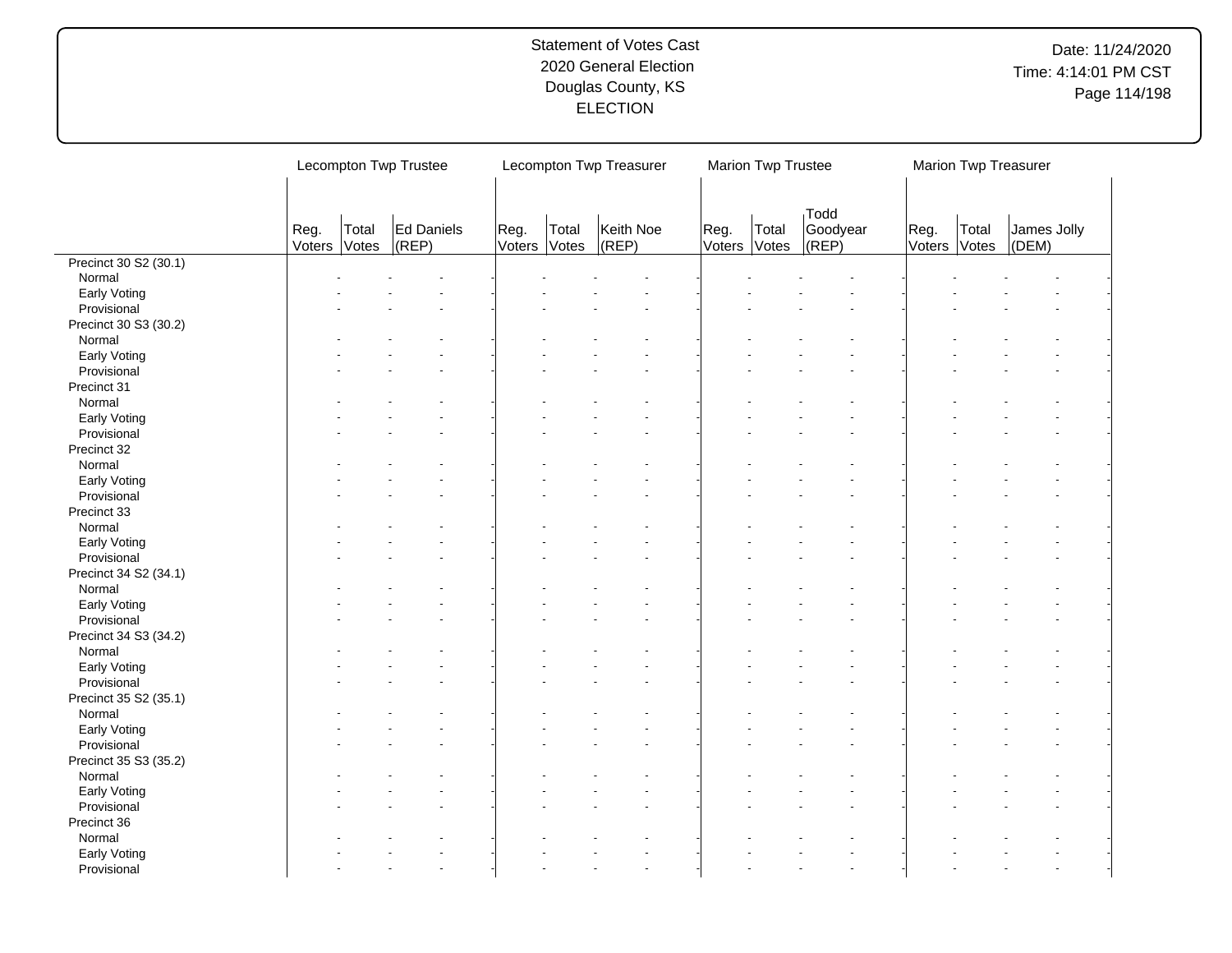|                                    |                | Lecompton Twp Trustee |                         |                |                | Lecompton Twp Treasurer |      | Marion Twp Trustee    |                           |                | Marion Twp Treasurer |                      |
|------------------------------------|----------------|-----------------------|-------------------------|----------------|----------------|-------------------------|------|-----------------------|---------------------------|----------------|----------------------|----------------------|
|                                    | Reg.<br>Voters | Total<br>Votes        | Ed Daniels<br>$ $ (REP) | Reg.<br>Voters | Total<br>Votes | Keith Noe<br>$ $ (REP)  | Reg. | Total<br>Voters Votes | Todd<br>Goodyear<br>(REP) | Reg.<br>Voters | Total<br>Votes       | James Jolly<br>(DEM) |
| Precinct 37                        |                |                       |                         |                |                |                         |      |                       |                           |                |                      |                      |
| Normal                             |                |                       |                         |                |                |                         |      |                       |                           |                |                      |                      |
| Early Voting                       |                |                       |                         |                |                |                         |      |                       |                           |                |                      |                      |
| Provisional                        |                |                       |                         |                |                |                         |      |                       |                           |                |                      |                      |
| Precinct 38                        |                |                       |                         |                |                |                         |      |                       |                           |                |                      |                      |
| Normal                             |                |                       |                         |                |                |                         |      |                       |                           |                |                      |                      |
| Early Voting                       |                |                       |                         |                |                |                         |      |                       |                           |                |                      |                      |
| Provisional                        |                |                       |                         |                |                |                         |      |                       |                           |                |                      |                      |
| Precinct 39                        |                |                       |                         |                |                |                         |      |                       |                           |                |                      |                      |
|                                    |                |                       |                         |                |                |                         |      |                       |                           |                |                      |                      |
| Normal                             |                |                       |                         |                |                |                         |      |                       |                           |                |                      |                      |
| Early Voting                       |                |                       |                         |                |                |                         |      |                       |                           |                |                      |                      |
| Provisional                        |                |                       |                         |                |                |                         |      |                       |                           |                |                      |                      |
| Precinct 40                        |                |                       |                         |                |                |                         |      |                       |                           |                |                      |                      |
| Normal                             |                |                       |                         |                |                |                         |      |                       |                           |                |                      |                      |
| Early Voting                       |                |                       |                         |                |                |                         |      |                       |                           |                |                      |                      |
| Provisional                        |                |                       |                         |                |                |                         |      |                       |                           |                |                      |                      |
| Precinct 41 S3 H46 (41.1)          |                |                       |                         |                |                |                         |      |                       |                           |                |                      |                      |
| Normal                             |                |                       |                         |                |                |                         |      |                       |                           |                |                      |                      |
| Early Voting                       |                |                       |                         |                |                |                         |      |                       |                           |                |                      |                      |
| Provisional                        |                |                       |                         |                |                |                         |      |                       |                           |                |                      |                      |
| Precinct 41 S3 H45 (41.2)          |                |                       |                         |                |                |                         |      |                       |                           |                |                      |                      |
| Normal                             |                |                       |                         |                |                |                         |      |                       |                           |                |                      |                      |
|                                    |                |                       |                         |                |                |                         |      |                       |                           |                |                      |                      |
| Early Voting                       |                |                       |                         |                |                |                         |      |                       |                           |                |                      |                      |
| Provisional                        |                |                       |                         |                |                |                         |      |                       |                           |                |                      |                      |
| Precinct 41 S2 H46 (41.3)          |                |                       |                         |                |                |                         |      |                       |                           |                |                      |                      |
| Normal                             |                |                       |                         |                |                |                         |      |                       |                           |                |                      |                      |
| Early Voting                       |                |                       |                         |                |                |                         |      |                       |                           |                |                      |                      |
| Provisional                        |                |                       |                         |                |                |                         |      |                       |                           |                |                      |                      |
| Precinct 42 H46 (42.1)             |                |                       |                         |                |                |                         |      |                       |                           |                |                      |                      |
| Normal                             |                |                       |                         |                |                |                         |      |                       |                           |                |                      |                      |
| Early Voting                       |                |                       |                         |                |                |                         |      |                       |                           |                |                      |                      |
| Provisional                        |                |                       |                         |                |                |                         |      |                       |                           |                |                      |                      |
| Precinct 42 H45 (42.2, 42.3, 42.4) |                |                       |                         |                |                |                         |      |                       |                           |                |                      |                      |
| Normal                             |                |                       |                         |                |                |                         |      |                       |                           |                |                      |                      |
| Early Voting                       |                |                       |                         |                |                |                         |      |                       |                           |                |                      |                      |
| Provisional                        |                |                       |                         |                |                |                         |      |                       |                           |                |                      |                      |
| Precinct 43 CC1 (43.1)             |                |                       |                         |                |                |                         |      |                       |                           |                |                      |                      |
| Normal                             |                |                       |                         |                |                |                         |      |                       |                           |                |                      |                      |
|                                    |                |                       |                         |                |                |                         |      |                       |                           |                |                      |                      |
| Early Voting                       |                |                       |                         |                |                |                         |      |                       |                           |                |                      |                      |
| Provisional                        |                |                       |                         |                |                |                         |      |                       |                           |                |                      |                      |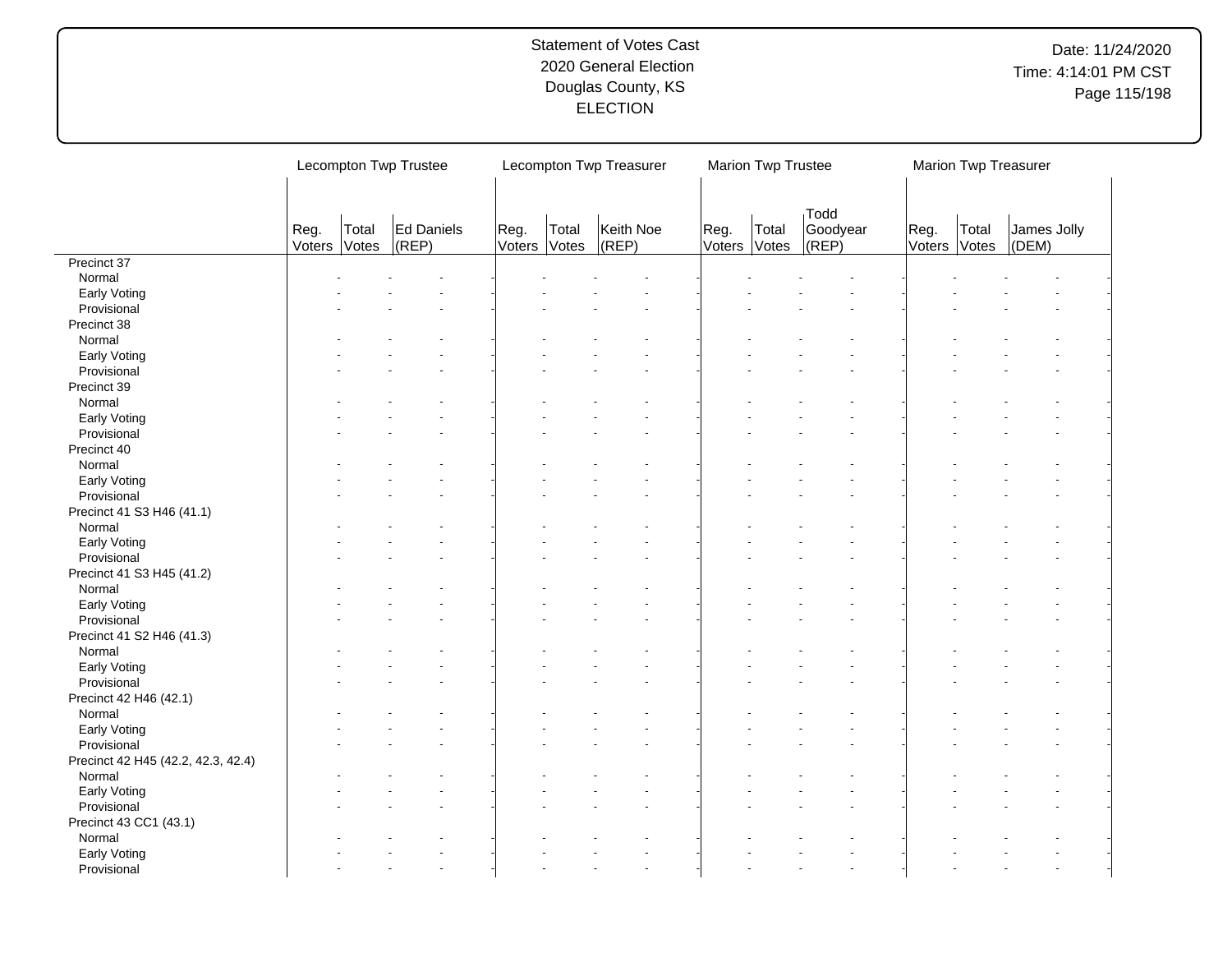|                              |                | Lecompton Twp Trustee                                             |  |  |  | Lecompton Twp Treasurer |                | Marion Twp Trustee |                                  |                      | Marion Twp Treasurer |                      |  |
|------------------------------|----------------|-------------------------------------------------------------------|--|--|--|-------------------------|----------------|--------------------|----------------------------------|----------------------|----------------------|----------------------|--|
|                              | Reg.<br>Voters | Ed Daniels<br>Total<br>Reg.<br>$ $ (REP)<br>Voters Votes<br>Votes |  |  |  | Keith Noe<br>(REP)      | Reg.<br>Voters | Total<br>Votes     | <b>Todd</b><br>Goodyear<br>(REF) | Reg.<br>Voters Votes | Total                | James Jolly<br>(DEM) |  |
| Precinct 43 CC3 (43.2, 43.3) |                |                                                                   |  |  |  |                         |                |                    |                                  |                      |                      |                      |  |
| Normal                       |                |                                                                   |  |  |  |                         |                |                    |                                  |                      |                      |                      |  |
| Early Voting                 |                |                                                                   |  |  |  |                         |                |                    |                                  |                      |                      |                      |  |
| Provisional                  |                |                                                                   |  |  |  |                         |                |                    |                                  |                      |                      |                      |  |
| Precinct 44 H45 (44.1)       |                |                                                                   |  |  |  |                         |                |                    |                                  |                      |                      |                      |  |
| Normal                       |                |                                                                   |  |  |  |                         |                |                    |                                  |                      |                      |                      |  |
| Early Voting                 |                |                                                                   |  |  |  |                         |                |                    |                                  |                      |                      |                      |  |
| Provisional                  |                |                                                                   |  |  |  |                         |                |                    |                                  |                      |                      |                      |  |
| Precinct 44 H44 (44.2)       |                |                                                                   |  |  |  |                         |                |                    |                                  |                      |                      |                      |  |
| Normal                       |                |                                                                   |  |  |  |                         |                |                    |                                  |                      |                      |                      |  |
| Early Voting                 |                |                                                                   |  |  |  |                         |                |                    |                                  |                      |                      |                      |  |
| Provisional                  |                |                                                                   |  |  |  |                         |                |                    |                                  |                      |                      |                      |  |
| Precinct 45                  |                |                                                                   |  |  |  |                         |                |                    |                                  |                      |                      |                      |  |
| Normal                       |                |                                                                   |  |  |  |                         |                |                    |                                  |                      |                      |                      |  |
| Early Voting                 |                |                                                                   |  |  |  |                         |                |                    |                                  |                      |                      |                      |  |
| Provisional                  |                |                                                                   |  |  |  |                         |                |                    |                                  |                      |                      |                      |  |
|                              |                |                                                                   |  |  |  |                         |                |                    |                                  |                      |                      |                      |  |
| Precinct 46                  |                |                                                                   |  |  |  |                         |                |                    |                                  |                      |                      |                      |  |
| Normal                       |                |                                                                   |  |  |  |                         |                |                    |                                  |                      |                      |                      |  |
| Early Voting                 |                |                                                                   |  |  |  |                         |                |                    |                                  |                      |                      |                      |  |
| Provisional                  |                |                                                                   |  |  |  |                         |                |                    |                                  |                      |                      |                      |  |
| Precinct 47                  |                |                                                                   |  |  |  |                         |                |                    |                                  |                      |                      |                      |  |
| Normal                       |                |                                                                   |  |  |  |                         |                |                    |                                  |                      |                      |                      |  |
| Early Voting                 |                |                                                                   |  |  |  |                         |                |                    |                                  |                      |                      |                      |  |
| Provisional                  |                |                                                                   |  |  |  |                         |                |                    |                                  |                      |                      |                      |  |
| Precinct 48                  |                |                                                                   |  |  |  |                         |                |                    |                                  |                      |                      |                      |  |
| Normal                       |                |                                                                   |  |  |  |                         |                |                    |                                  |                      |                      |                      |  |
| Early Voting                 |                |                                                                   |  |  |  |                         |                |                    |                                  |                      |                      |                      |  |
| Provisional                  |                |                                                                   |  |  |  |                         |                |                    |                                  |                      |                      |                      |  |
| Precinct 49                  |                |                                                                   |  |  |  |                         |                |                    |                                  |                      |                      |                      |  |
| Normal                       |                |                                                                   |  |  |  |                         |                |                    |                                  |                      |                      |                      |  |
| Early Voting                 |                |                                                                   |  |  |  |                         |                |                    |                                  |                      |                      |                      |  |
| Provisional                  |                |                                                                   |  |  |  |                         |                |                    |                                  |                      |                      |                      |  |
| Precinct 50 City (50.2)      |                |                                                                   |  |  |  |                         |                |                    |                                  |                      |                      |                      |  |
| Normal                       |                |                                                                   |  |  |  |                         |                |                    |                                  |                      |                      |                      |  |
| Early Voting                 |                |                                                                   |  |  |  |                         |                |                    |                                  |                      |                      |                      |  |
| Provisional                  |                |                                                                   |  |  |  |                         |                |                    |                                  |                      |                      |                      |  |
| Precinct 50 Twp              |                |                                                                   |  |  |  |                         |                |                    |                                  |                      |                      |                      |  |
| Normal                       |                |                                                                   |  |  |  |                         |                |                    |                                  |                      |                      |                      |  |
| Early Voting                 |                |                                                                   |  |  |  |                         |                |                    |                                  |                      |                      |                      |  |
| Provisional                  |                |                                                                   |  |  |  |                         |                |                    |                                  |                      |                      |                      |  |
|                              |                |                                                                   |  |  |  |                         |                |                    |                                  |                      |                      |                      |  |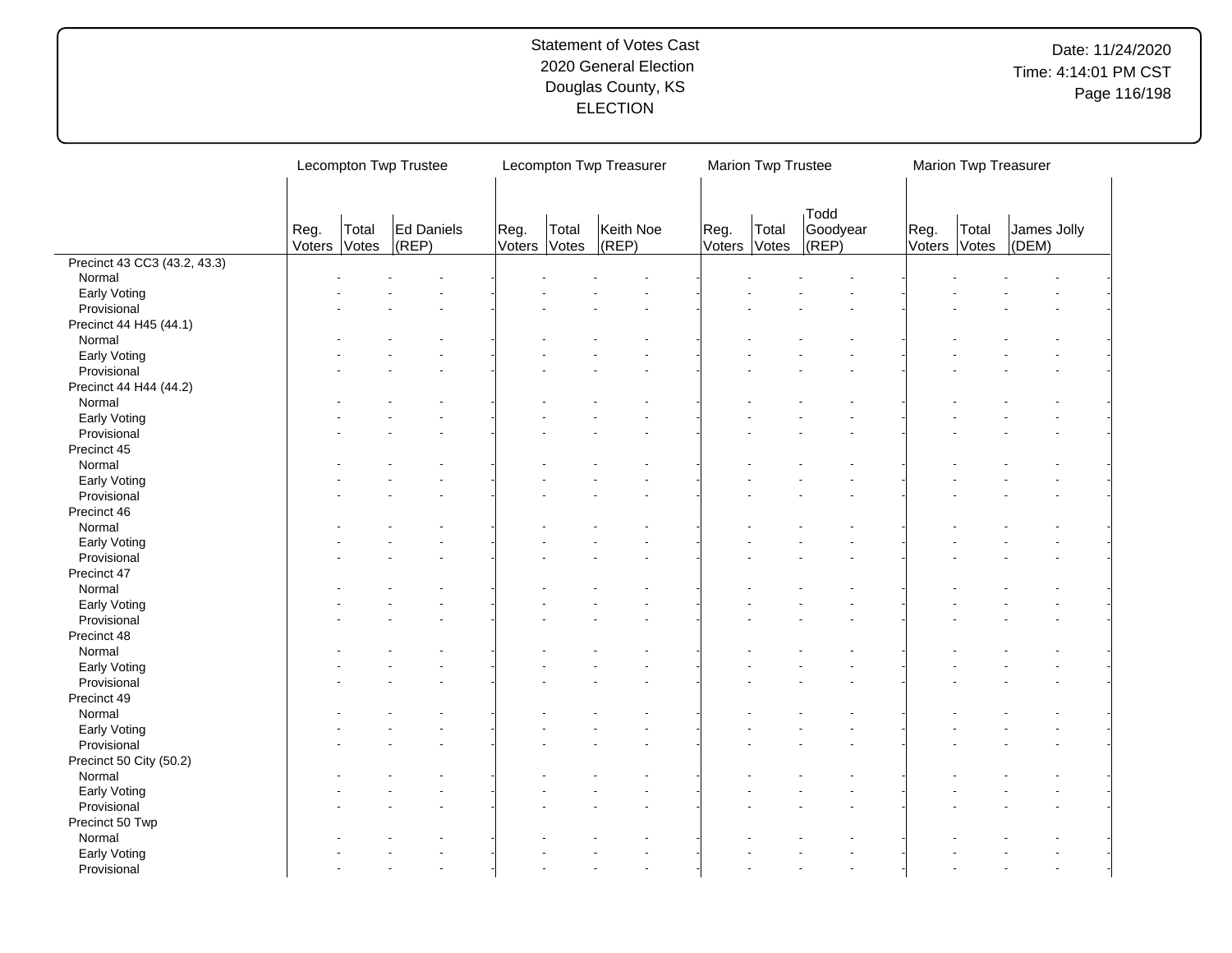|                                  |                | Lecompton Twp Trustee |                         |                |                | Lecompton Twp Treasurer |      | Marion Twp Trustee    |                           |                | Marion Twp Treasurer |                      |
|----------------------------------|----------------|-----------------------|-------------------------|----------------|----------------|-------------------------|------|-----------------------|---------------------------|----------------|----------------------|----------------------|
|                                  | Reg.<br>Voters | Total<br>Votes        | Ed Daniels<br>$ $ (REP) | Reg.<br>Voters | Total<br>Votes | Keith Noe<br>$ $ (REP)  | Reg. | Total<br>Voters Votes | Todd<br>Goodyear<br>(REP) | Reg.<br>Voters | Total<br>Votes       | James Jolly<br>(DEM) |
| Precinct 51                      |                |                       |                         |                |                |                         |      |                       |                           |                |                      |                      |
| Normal                           |                |                       |                         |                |                |                         |      |                       |                           |                |                      |                      |
| Early Voting                     |                |                       |                         |                |                |                         |      |                       |                           |                |                      |                      |
| Provisional                      |                |                       |                         |                |                |                         |      |                       |                           |                |                      |                      |
| Precinct 52 City (52.3)          |                |                       |                         |                |                |                         |      |                       |                           |                |                      |                      |
| Normal                           |                |                       |                         |                |                |                         |      |                       |                           |                |                      |                      |
| Early Voting                     |                |                       |                         |                |                |                         |      |                       |                           |                |                      |                      |
| Provisional                      |                |                       |                         |                |                |                         |      |                       |                           |                |                      |                      |
| Precinct 52 Twp                  |                |                       |                         |                |                |                         |      |                       |                           |                |                      |                      |
| Normal                           |                |                       |                         |                |                |                         |      |                       |                           |                |                      |                      |
| Early Voting                     |                |                       |                         |                |                |                         |      |                       |                           |                |                      |                      |
| Provisional                      |                |                       |                         |                |                |                         |      |                       |                           |                |                      |                      |
| Precinct 53 H10 Twp              |                |                       |                         |                |                |                         |      |                       |                           |                |                      |                      |
| Normal                           |                |                       |                         |                |                |                         |      |                       |                           |                |                      |                      |
|                                  |                |                       |                         |                |                |                         |      |                       |                           |                |                      |                      |
| Early Voting                     |                |                       |                         |                |                |                         |      |                       |                           |                |                      |                      |
| Provisional                      |                |                       |                         |                |                |                         |      |                       |                           |                |                      |                      |
| Precinct 53 H42 City (53.4)      |                |                       |                         |                |                |                         |      |                       |                           |                |                      |                      |
| Normal                           |                |                       |                         |                |                |                         |      |                       |                           |                |                      |                      |
| Early Voting                     |                |                       |                         |                |                |                         |      |                       |                           |                |                      |                      |
| Provisional                      |                |                       |                         |                |                |                         |      |                       |                           |                |                      |                      |
| Precinct 53 H42 Twp (53.5, 53.6) |                |                       |                         |                |                |                         |      |                       |                           |                |                      |                      |
| Normal                           |                |                       |                         |                |                |                         |      |                       |                           |                |                      |                      |
| Early Voting                     |                |                       |                         |                |                |                         |      |                       |                           |                |                      |                      |
| Provisional                      |                |                       |                         |                |                |                         |      |                       |                           |                |                      |                      |
| Precinct 54                      |                |                       |                         |                |                |                         |      |                       |                           |                |                      |                      |
| Normal                           |                |                       |                         |                |                |                         |      |                       |                           |                |                      |                      |
| Early Voting                     |                |                       |                         |                |                |                         |      |                       |                           |                |                      |                      |
| Provisional                      |                |                       |                         |                |                |                         |      |                       |                           |                |                      |                      |
| Precinct 55 S3 H45 (55.1)        |                |                       |                         |                |                |                         |      |                       |                           |                |                      |                      |
| Normal                           |                |                       |                         |                |                |                         |      |                       |                           |                |                      |                      |
| Early Voting                     |                |                       |                         |                |                |                         |      |                       |                           |                |                      |                      |
| Provisional                      |                |                       |                         |                |                |                         |      |                       |                           |                |                      |                      |
| Precinct 55 S3 H46 (55.2)        |                |                       |                         |                |                |                         |      |                       |                           |                |                      |                      |
| Normal                           |                |                       |                         |                |                |                         |      |                       |                           |                |                      |                      |
|                                  |                |                       |                         |                |                |                         |      |                       |                           |                |                      |                      |
| Early Voting                     |                |                       |                         |                |                |                         |      |                       |                           |                |                      |                      |
| Provisional                      |                |                       |                         |                |                |                         |      |                       |                           |                |                      |                      |
| Precinct 55 S2 H45 (55.3)        |                |                       |                         |                |                |                         |      |                       |                           |                |                      |                      |
| Normal                           |                |                       |                         |                |                |                         |      |                       |                           |                |                      |                      |
| Early Voting                     |                |                       |                         |                |                |                         |      |                       |                           |                |                      |                      |
| Provisional                      |                |                       |                         |                |                |                         |      |                       |                           |                |                      |                      |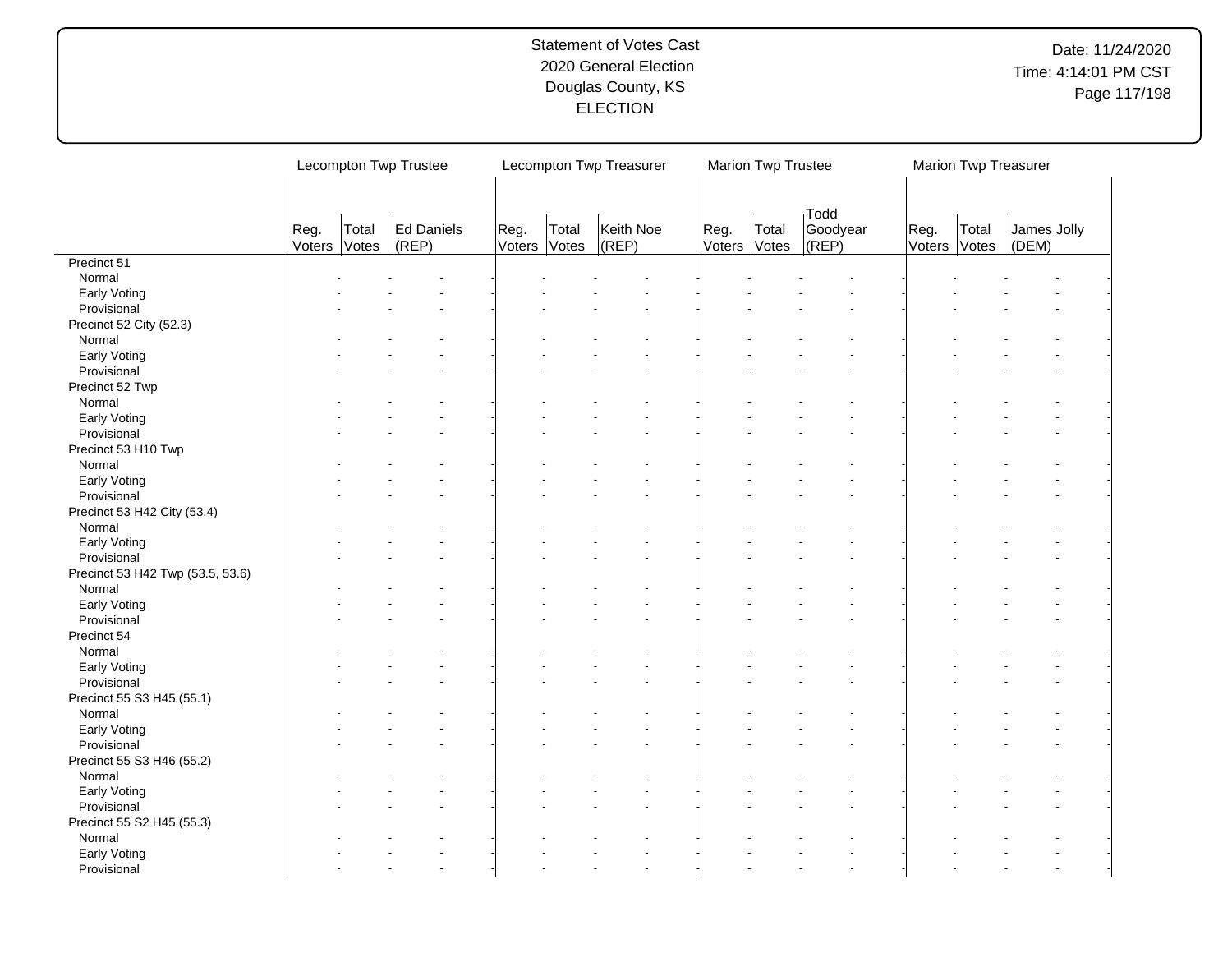|                                 |                | Lecompton Twp Trustee |                     |             |                |                | Lecompton Twp Treasurer |            |                | Marion Twp Trustee |                           |             |                | <b>Marion Twp Treasurer</b> |                      |             |
|---------------------------------|----------------|-----------------------|---------------------|-------------|----------------|----------------|-------------------------|------------|----------------|--------------------|---------------------------|-------------|----------------|-----------------------------|----------------------|-------------|
|                                 | Reg.<br>Voters | Total<br>Votes        | Ed Daniels<br>(REP) |             | Reg.<br>Voters | Total<br>Votes | Keith Noe<br>(REP)      |            | Reg.<br>Voters | Total<br>Votes     | Todd<br>Goodyear<br>(REP) |             | Reg.<br>Voters | Total<br>Votes              | James Jolly<br>(DEM) |             |
| Precinct 56 S19                 |                |                       |                     |             |                |                |                         |            |                |                    |                           |             |                |                             |                      |             |
| Normal                          |                |                       |                     |             |                |                |                         |            |                |                    |                           |             |                |                             |                      |             |
| Early Voting                    |                |                       |                     |             |                |                |                         |            |                |                    |                           |             |                |                             |                      |             |
| Provisional                     |                |                       |                     |             |                |                |                         |            |                |                    |                           |             |                |                             |                      |             |
| Precinct 56 S2                  |                |                       |                     |             |                |                |                         |            |                |                    |                           |             |                |                             |                      |             |
| Normal                          |                |                       |                     |             |                |                |                         |            |                |                    |                           |             |                |                             |                      |             |
| Early Voting                    |                |                       |                     |             |                |                |                         |            |                |                    |                           |             |                |                             |                      |             |
| Provisional                     |                |                       |                     |             |                |                |                         |            |                |                    |                           |             |                |                             |                      |             |
| Precinct 57 S2 City (57.2)      |                |                       |                     |             |                |                |                         |            |                |                    |                           |             |                |                             |                      |             |
| Normal                          | 407            | 122                   |                     | 122 100.00% | 407            | 119            | 119                     | 100.00%    |                |                    |                           |             |                |                             |                      |             |
| Early Voting                    | 407            | 122                   |                     | 122 100.00% | 407            | 119            | 119                     | 100.00%    |                |                    |                           |             |                |                             |                      |             |
| Provisional                     | 407            | 5                     |                     | 5 100.00%   | 407            | 5              | 5                       | 100.00%    |                |                    |                           |             |                |                             |                      |             |
| Precinct 57 S2 Twp (57.1, 57.4) |                |                       |                     |             |                |                |                         |            |                |                    |                           |             |                |                             |                      |             |
| Normal                          | 368            | 73                    |                     | 73 100.00%  | 368            | 71             |                         | 71 100.00% |                |                    |                           |             |                |                             |                      |             |
| Early Voting                    | 368            | 156                   |                     | 156 100.00% | 368            | 152            | 152                     | 100.00%    |                |                    |                           |             |                |                             |                      |             |
| Provisional                     | 368            | $\overline{7}$        |                     | 7 100.00%   | 368            | 6              |                         | 6 100.00%  |                |                    |                           |             |                |                             |                      |             |
| Precinct 57 TWP S19 (57.3)      |                |                       |                     |             |                |                |                         |            |                |                    |                           |             |                |                             |                      |             |
| Normal                          | 196            | 63                    |                     | 63 100.00%  | 196            | 63             | 63                      | 100.00%    |                |                    |                           |             |                |                             |                      |             |
| Early Voting                    | 196            | 64                    |                     | 64 100.00%  | 196            | 63             | 63                      | 100.00%    |                |                    |                           |             |                |                             |                      |             |
| Provisional                     | 196            | $\overline{2}$        |                     | 2 100.00%   | 196            | $\mathbf{1}$   | $\mathbf{1}$            | 100.00%    |                |                    |                           |             |                |                             |                      |             |
|                                 |                |                       |                     |             |                |                |                         |            |                |                    |                           |             |                |                             |                      |             |
| Precinct 58                     | 317            | 87                    |                     | 87 100.00%  | 317            | 89             | 89                      | 100.00%    |                |                    |                           |             |                |                             |                      |             |
| Normal                          | 317            | 104                   | 104                 | 100.00%     | 317            | 103            | 103                     | 100.00%    |                |                    |                           |             |                |                             |                      |             |
| Early Voting                    | 317            | 6                     |                     | 6 100.00%   | 317            | 6              |                         |            |                |                    |                           |             |                |                             |                      |             |
| Provisional                     |                |                       |                     |             |                |                |                         | 6 100.00%  |                |                    |                           |             |                |                             |                      |             |
| Precinct 59 H54                 |                |                       |                     |             |                |                |                         |            |                |                    |                           |             |                |                             |                      |             |
| Normal                          |                |                       |                     |             |                |                |                         |            | 287            | 100                |                           | 100 100.00% | 287            | 99                          |                      | 99 100.00%  |
| Early Voting                    |                |                       |                     |             |                |                |                         |            | 287            | 59                 |                           | 59 100.00%  | 287            | 69                          |                      | 69 100.00%  |
| Provisional                     |                |                       |                     |             |                |                |                         |            | 287            |                    | 2                         | 2 100.00%   | 287            |                             | 3                    | 3 100.00%   |
| Precinct 59 H45                 |                |                       |                     |             |                |                |                         |            |                |                    |                           |             |                |                             |                      |             |
| Normal                          |                |                       |                     |             |                |                |                         |            | 395            | 122                |                           | 122 100.00% | 395            | 96                          |                      | 96 100.00%  |
| Early Voting                    |                |                       |                     |             |                |                |                         |            | 395            | 124                |                           | 124 100.00% | 395            | 146                         |                      | 146 100.00% |
| Provisional                     |                |                       |                     |             |                |                |                         |            | 395            |                    | $\overline{2}$            | 2 100.00%   | 395            | $\mathbf{1}$                |                      | 1 100.00%   |
| Precinct 60                     |                |                       |                     |             |                |                |                         |            |                |                    |                           |             |                |                             |                      |             |
| Normal                          |                |                       |                     |             |                |                |                         |            |                |                    |                           |             |                |                             |                      |             |
| Early Voting                    |                |                       |                     |             |                |                |                         |            |                |                    |                           |             |                |                             |                      |             |
| Provisional                     |                |                       |                     |             |                |                |                         |            |                |                    |                           |             |                |                             |                      |             |
| Precinct 61                     |                |                       |                     |             |                |                |                         |            |                |                    |                           |             |                |                             |                      |             |
| Normal                          |                |                       |                     |             |                |                |                         |            |                |                    |                           |             |                |                             |                      |             |
| Early Voting                    |                |                       |                     |             |                |                |                         |            |                |                    |                           |             |                |                             |                      |             |
| Provisional                     |                |                       |                     |             |                |                |                         |            |                |                    |                           |             |                |                             |                      |             |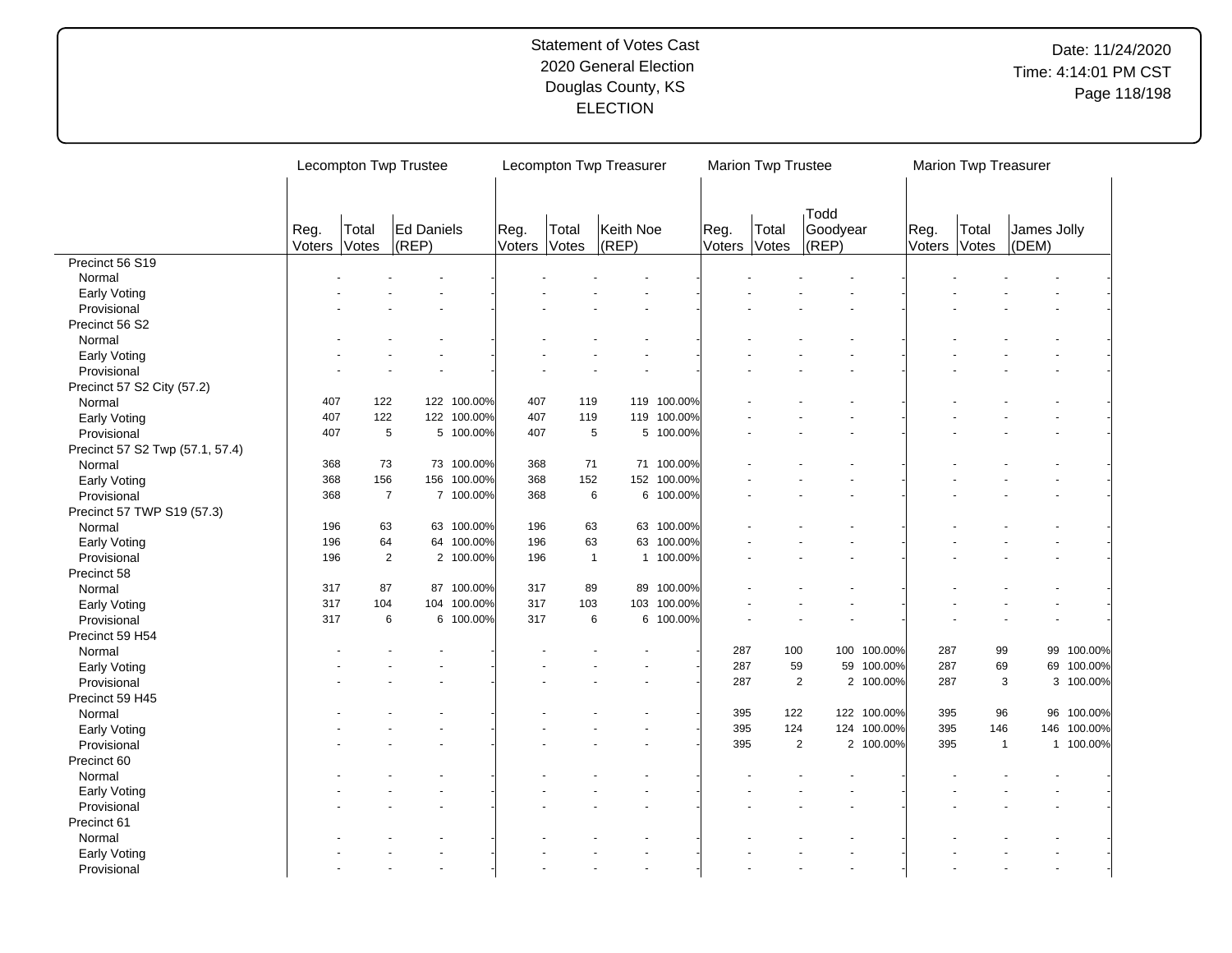|                                 |                | Lecompton Twp Trustee |                     |                |                | Lecompton Twp Treasurer |                | Marion Twp Trustee |                           |                | Marion Twp Treasurer |                      |
|---------------------------------|----------------|-----------------------|---------------------|----------------|----------------|-------------------------|----------------|--------------------|---------------------------|----------------|----------------------|----------------------|
|                                 | Reg.<br>Voters | Total<br>Votes        | Ed Daniels<br>(REP) | Reg.<br>Voters | Total<br>Votes | Keith Noe<br>$ $ (REP)  | Reg.<br>Voters | Total<br>Votes     | Todd<br>Goodyear<br>(REP) | Reg.<br>Voters | Total<br>Votes       | James Jolly<br>(DEM) |
| Precinct 62                     |                |                       |                     |                |                |                         |                |                    |                           |                |                      |                      |
| Normal                          |                |                       |                     |                |                |                         |                |                    |                           |                |                      |                      |
| Early Voting                    |                |                       |                     |                |                |                         |                |                    |                           |                |                      |                      |
| Provisional                     |                |                       |                     |                |                |                         |                |                    |                           |                |                      |                      |
| Precinct 63                     |                |                       |                     |                |                |                         |                |                    |                           |                |                      |                      |
| Normal                          |                |                       |                     |                |                |                         |                |                    |                           |                |                      |                      |
| Early Voting                    |                |                       |                     |                |                |                         |                |                    |                           |                |                      |                      |
| Provisional                     |                |                       |                     |                |                |                         |                |                    |                           |                |                      |                      |
| Precinct 64 H45                 |                |                       |                     |                |                |                         |                |                    |                           |                |                      |                      |
| Normal                          |                |                       |                     |                |                |                         |                |                    |                           |                |                      |                      |
| Early Voting                    |                |                       |                     |                |                |                         |                |                    |                           |                |                      |                      |
| Provisional                     |                |                       |                     |                |                |                         |                |                    |                           |                |                      |                      |
| Precinct 64 H46 497 (64.3)      |                |                       |                     |                |                |                         |                |                    |                           |                |                      |                      |
| Normal                          |                |                       |                     |                |                |                         |                |                    |                           |                |                      |                      |
|                                 |                |                       |                     |                |                |                         |                |                    |                           |                |                      |                      |
| Early Voting                    |                |                       |                     |                |                |                         |                |                    |                           |                |                      |                      |
| Provisional                     |                |                       |                     |                |                |                         |                |                    |                           |                |                      |                      |
| Precinct 65 H10                 |                |                       |                     |                |                |                         |                |                    |                           |                |                      |                      |
| Normal                          |                |                       |                     |                |                |                         |                |                    |                           |                |                      |                      |
| Early Voting                    |                |                       |                     |                |                |                         |                |                    |                           |                |                      |                      |
| Provisional                     |                |                       |                     |                |                |                         |                |                    |                           |                |                      |                      |
| Precinct 65 H46 (65.4)          |                |                       |                     |                |                |                         |                |                    |                           |                |                      |                      |
| Normal                          |                |                       |                     |                |                |                         |                |                    |                           |                |                      |                      |
| Early Voting                    |                |                       |                     |                |                |                         |                |                    |                           |                |                      |                      |
| Provisional                     |                |                       |                     |                |                |                         |                |                    |                           |                |                      |                      |
| Precinct 65 S2 H46 (65.6)       |                |                       |                     |                |                |                         |                |                    |                           |                |                      |                      |
| Normal                          |                |                       |                     |                |                |                         |                |                    |                           |                |                      |                      |
| Early Voting                    |                |                       |                     |                |                |                         |                |                    |                           |                |                      |                      |
| Provisional                     |                |                       |                     |                |                |                         |                |                    |                           |                |                      |                      |
| Precinct 66 S19 H45 (66.1 66.2) |                |                       |                     |                |                |                         |                |                    |                           |                |                      |                      |
| Normal                          |                |                       |                     |                |                |                         |                |                    |                           |                |                      |                      |
| Early Voting                    |                |                       |                     |                |                |                         |                |                    |                           |                |                      |                      |
| Provisional                     |                |                       |                     |                |                |                         |                |                    |                           |                |                      |                      |
| Precinct 66 S3 H44 (66.3)       |                |                       |                     |                |                |                         |                |                    |                           |                |                      |                      |
| Normal                          |                |                       |                     |                |                |                         |                |                    |                           |                |                      |                      |
|                                 |                |                       |                     |                |                |                         |                |                    |                           |                |                      |                      |
| Early Voting                    |                |                       |                     |                |                |                         |                |                    |                           |                |                      |                      |
| Provisional                     |                |                       |                     |                |                |                         |                |                    |                           |                |                      |                      |
| Precinct 66 S3 H45 (66.4)       |                |                       |                     |                |                |                         |                |                    |                           |                |                      |                      |
| Normal                          |                |                       |                     |                |                |                         |                |                    |                           |                |                      |                      |
| Early Voting                    |                |                       |                     |                |                |                         |                |                    |                           |                |                      |                      |
| Provisional                     |                |                       |                     |                |                |                         |                |                    |                           |                |                      |                      |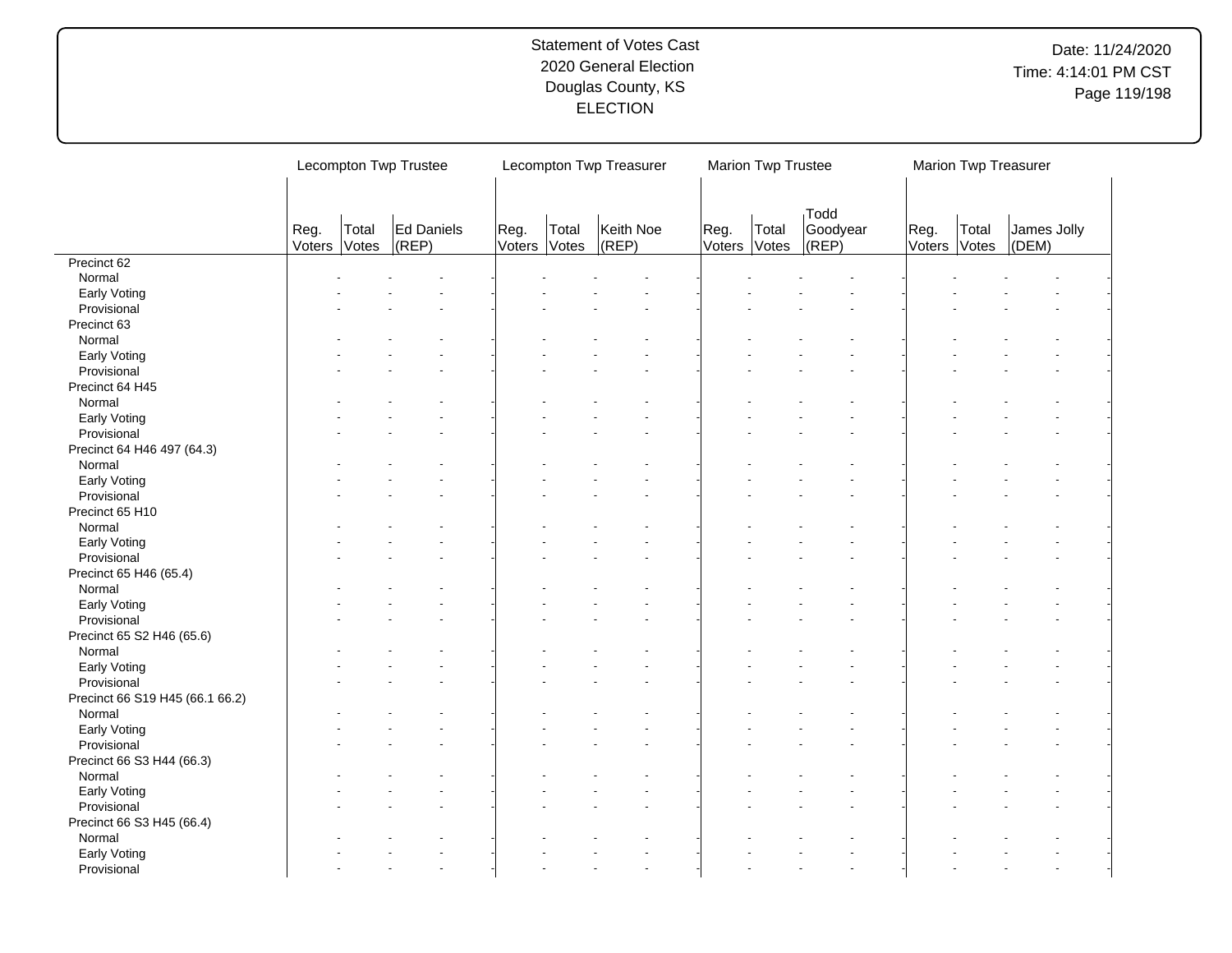|                                 |                | Lecompton Twp Trustee |                         |                |                | Lecompton Twp Treasurer |      | Marion Twp Trustee    |                           |                | Marion Twp Treasurer |                              |
|---------------------------------|----------------|-----------------------|-------------------------|----------------|----------------|-------------------------|------|-----------------------|---------------------------|----------------|----------------------|------------------------------|
|                                 | Reg.<br>Voters | Total<br>Votes        | Ed Daniels<br>$ $ (REP) | Reg.<br>Voters | Total<br>Votes | Keith Noe<br>$ $ (REP)  | Reg. | Total<br>Voters Votes | Todd<br>Goodyear<br>(REP) | Reg.<br>Voters | Total<br>Votes       | James Jolly<br>$\vert$ (DEM) |
| Precinct 66 S19 H10 (66.5)      |                |                       |                         |                |                |                         |      |                       |                           |                |                      |                              |
| Normal                          |                |                       |                         |                |                |                         |      |                       |                           |                |                      |                              |
| Early Voting                    |                |                       |                         |                |                |                         |      |                       |                           |                |                      |                              |
| Provisional                     |                |                       |                         |                |                |                         |      |                       |                           |                |                      |                              |
| Precinct 66 S3 H10 (66.7)       |                |                       |                         |                |                |                         |      |                       |                           |                |                      |                              |
| Normal                          |                |                       |                         |                |                |                         |      |                       |                           |                |                      |                              |
| Early Voting                    |                |                       |                         |                |                |                         |      |                       |                           |                |                      |                              |
| Provisional                     |                |                       |                         |                |                |                         |      |                       |                           |                |                      |                              |
| Precinct 67 S19 H54 (67.1,67.2) |                |                       |                         |                |                |                         |      |                       |                           |                |                      |                              |
| Normal                          |                |                       |                         |                |                |                         |      |                       |                           |                |                      |                              |
| Early Voting                    |                |                       |                         |                |                |                         |      |                       |                           |                |                      |                              |
| Provisional                     |                |                       |                         |                |                |                         |      |                       |                           |                |                      |                              |
| Precinct 67 S19 H45             |                |                       |                         |                |                |                         |      |                       |                           |                |                      |                              |
| Normal                          |                |                       |                         |                |                |                         |      |                       |                           |                |                      |                              |
| Early Voting                    |                |                       |                         |                |                |                         |      |                       |                           |                |                      |                              |
|                                 |                |                       |                         |                |                |                         |      |                       |                           |                |                      |                              |
| Provisional                     |                |                       |                         |                |                |                         |      |                       |                           |                |                      |                              |
| Precinct 67 S3 H45              |                |                       |                         |                |                |                         |      |                       |                           |                |                      |                              |
| Normal                          |                |                       |                         |                |                |                         |      |                       |                           |                |                      |                              |
| Early Voting                    |                |                       |                         |                |                |                         |      |                       |                           |                |                      |                              |
| Provisional                     |                |                       |                         |                |                |                         |      |                       |                           |                |                      |                              |
| Precinct 67 S3 H54 (67.7,67.8)  |                |                       |                         |                |                |                         |      |                       |                           |                |                      |                              |
| Normal                          |                |                       |                         |                |                |                         |      |                       |                           |                |                      |                              |
| Early Voting                    |                |                       |                         |                |                |                         |      |                       |                           |                |                      |                              |
| Provisional                     |                |                       |                         |                |                |                         |      |                       |                           |                |                      |                              |
| Precinct 70                     |                |                       |                         |                |                |                         |      |                       |                           |                |                      |                              |
| Normal                          |                |                       |                         |                |                |                         |      |                       |                           |                |                      |                              |
| Early Voting                    |                |                       |                         |                |                |                         |      |                       |                           |                |                      |                              |
| Provisional                     |                |                       |                         |                |                |                         |      |                       |                           |                |                      |                              |
| Precinct 71                     |                |                       |                         |                |                |                         |      |                       |                           |                |                      |                              |
| Normal                          |                |                       |                         |                |                |                         |      |                       |                           |                |                      |                              |
| Early Voting                    |                |                       |                         |                |                |                         |      |                       |                           |                |                      |                              |
| Provisional                     |                |                       |                         |                |                |                         |      |                       |                           |                |                      |                              |
| Precinct 74                     |                |                       |                         |                |                |                         |      |                       |                           |                |                      |                              |
| Normal                          |                |                       |                         |                |                |                         |      |                       |                           |                |                      |                              |
| Early Voting                    |                |                       |                         |                |                |                         |      |                       |                           |                |                      |                              |
| Provisional                     |                |                       |                         |                |                |                         |      |                       |                           |                |                      |                              |
| Precinct 76                     |                |                       |                         |                |                |                         |      |                       |                           |                |                      |                              |
| Normal                          |                |                       |                         |                |                |                         |      |                       |                           |                |                      |                              |
| Early Voting                    |                |                       |                         |                |                |                         |      |                       |                           |                |                      |                              |
|                                 |                |                       |                         |                |                |                         |      |                       |                           |                |                      |                              |
| Provisional                     |                |                       |                         |                |                |                         |      |                       |                           |                |                      |                              |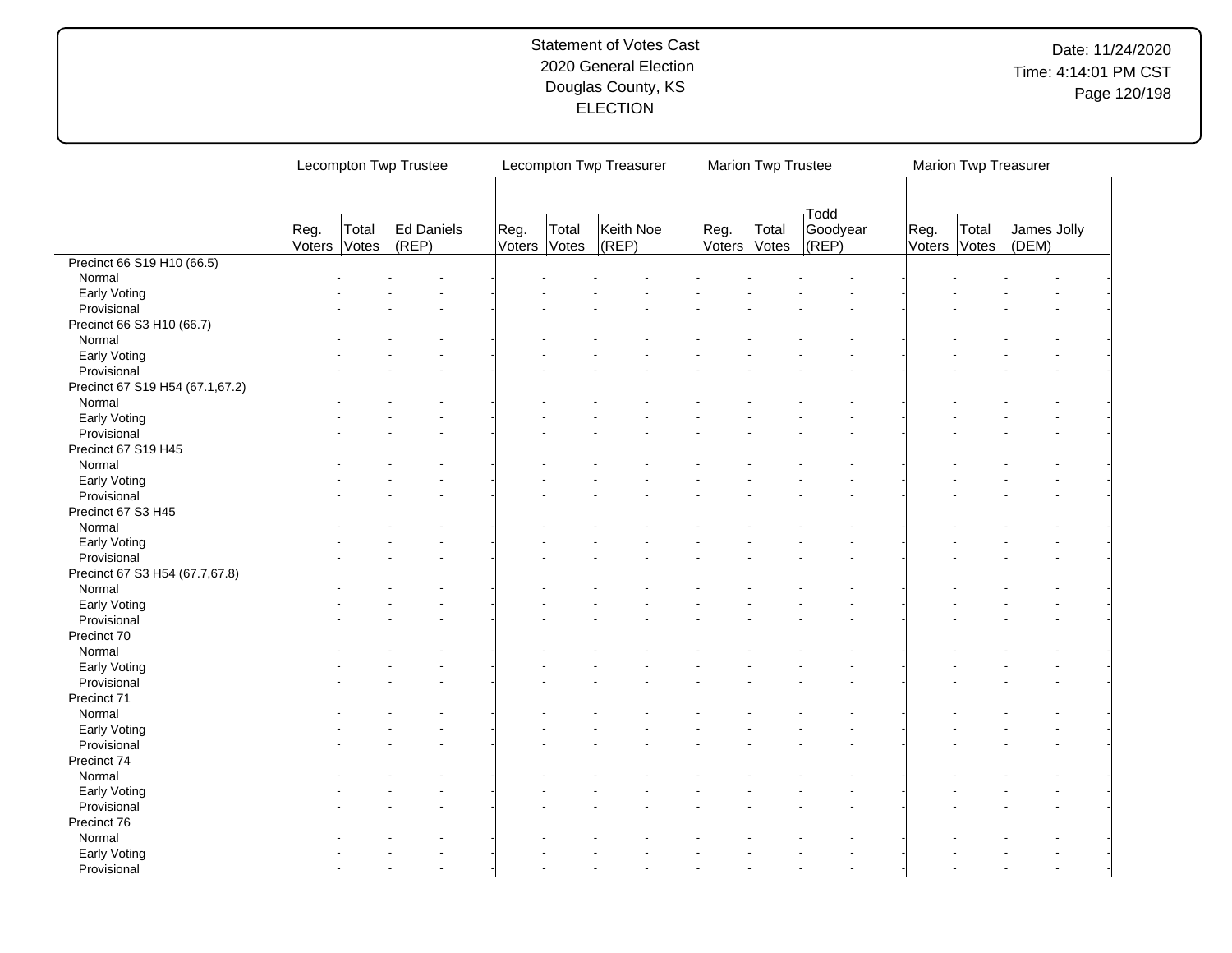|              |        |       | Lecompton Twp Trustee |            |        | Lecompton Twp Treasurer |           |             |               | <b>Marion Twp Trustee</b> |           |             |         | <b>Marion Twp Treasurer</b> |             |             |
|--------------|--------|-------|-----------------------|------------|--------|-------------------------|-----------|-------------|---------------|---------------------------|-----------|-------------|---------|-----------------------------|-------------|-------------|
|              |        |       |                       |            |        |                         |           |             |               |                           |           |             |         |                             |             |             |
|              |        |       |                       |            |        |                         |           |             |               |                           | Todd      |             |         |                             |             |             |
|              | Reg.   | Total | <b>IEd Daniels</b>    |            | Reg.   | 'Total                  | Keith Noe |             | Reg.          | Total                     | Goodyear  |             | Reg.    | Total                       | James Jolly |             |
|              | Voters | Votes | $ $ (REP)             |            | Voters | <i><b>Notes</b></i>     | $ $ (REP) |             | <b>Voters</b> | Votes                     | $ $ (REP) |             | ∣Voters | <b>Notes</b>                | $ $ (DEM)   |             |
| Precinct 77  |        |       |                       |            |        |                         |           |             |               |                           |           |             |         |                             |             |             |
| Normal       |        |       |                       |            |        |                         |           |             |               |                           |           |             |         |                             |             |             |
| Early Voting |        |       |                       |            |        |                         |           |             |               |                           |           |             |         |                             |             |             |
| Provisional  |        |       |                       |            |        |                         |           |             |               |                           |           |             |         |                             |             |             |
| Total        |        |       |                       |            |        |                         |           |             |               |                           |           |             |         |                             |             |             |
| Normal       | 1288   | 345   | 345                   | 100.00%    | 1288   | 342                     |           | 342 100.00% | 682           | 222                       |           | 222 100.00% | 682     | 195                         | 195         | 100.00%     |
| Early Voting | 1288   | 446   | 446                   | 100.00%    | 1288   | 437                     | 437       | 100.00%     | 682           | 183                       |           | 183 100.00% | 682     | 215                         |             | 215 100.00% |
| Provisional  | 1288   | 20    |                       | 20 100.00% | 1288   | 18                      |           | 18 100.00%  | 682           | 4                         |           | 4 100.00%   | 682     |                             |             | 4 100.00%   |
| Total        | 1288   | 811   | 811                   | 100.00%    | 1288   | 797                     | 797       | 100.00%     | 682           | 409                       | 409       | 100.00%     | 682     | 414                         |             | 414 100.00% |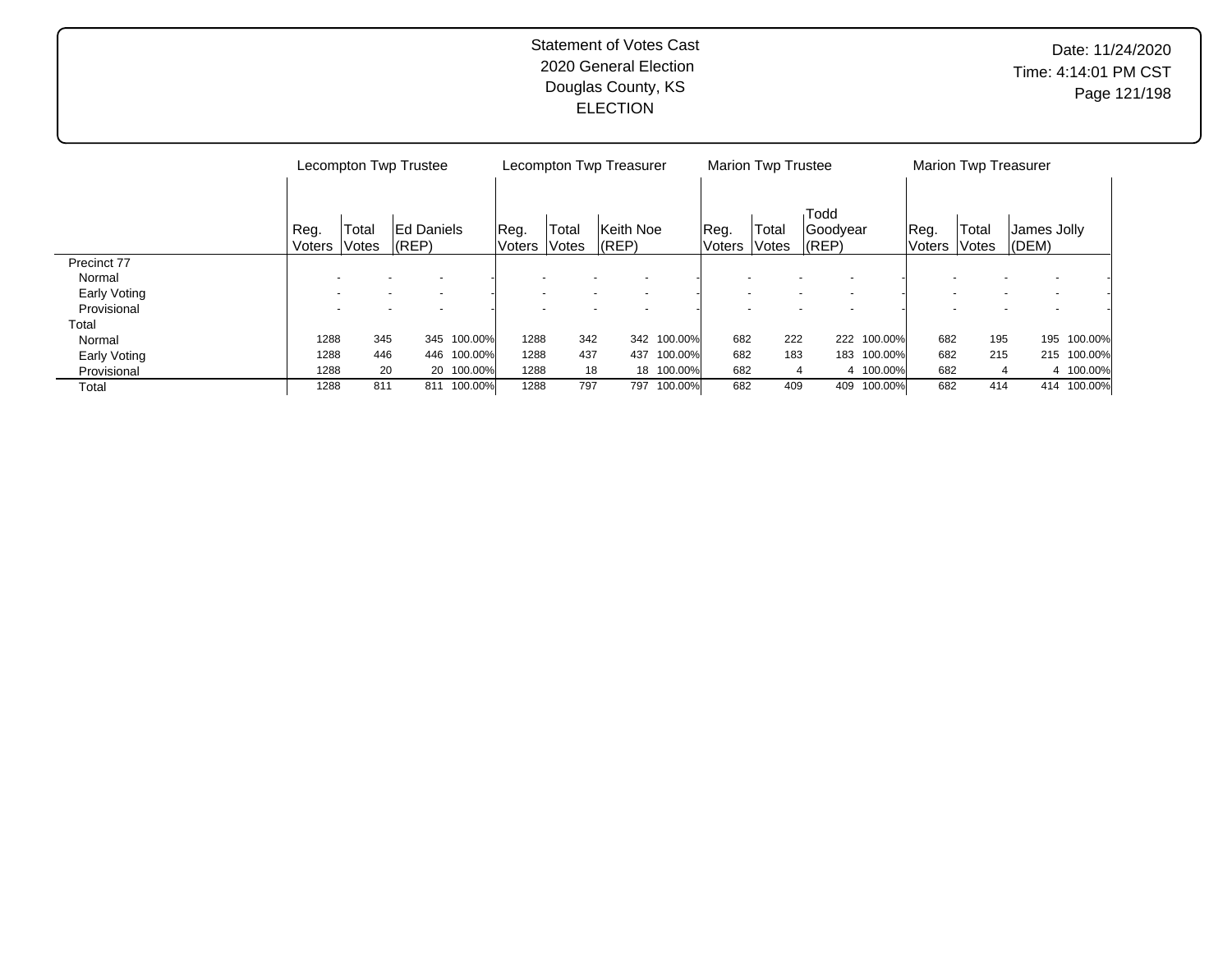Date: 11/24/2020 Time: 4:14:01 PM CST Page 122/198

|                   |                | Palmyra Twp Trustee |                                   |                |                | Palmyra Twp Treasurer |                                 |                |                | Wakarusa Twp Trustee    |  |
|-------------------|----------------|---------------------|-----------------------------------|----------------|----------------|-----------------------|---------------------------------|----------------|----------------|-------------------------|--|
|                   | Reg.<br>Voters | Total<br>Votes      | Donald<br>(Donnie)<br>Towns (REP) | Reg.<br>Voters | Total<br>Votes | Edith Bond<br>(DEM)   | Richard E.<br>Woodhead<br>(REP) | Reg.<br>Voters | Total<br>Votes | Charles Taylor<br>(REP) |  |
| Jurisdiction Wide |                |                     |                                   |                |                |                       |                                 |                |                |                         |  |
| Precinct 1        |                |                     |                                   |                |                |                       |                                 |                |                |                         |  |
| Normal            |                |                     |                                   |                |                |                       |                                 |                |                |                         |  |
| Early Voting      |                |                     |                                   |                |                |                       |                                 |                |                |                         |  |
| Provisional       |                |                     |                                   |                |                |                       |                                 |                |                |                         |  |
| Precinct 2        |                |                     |                                   |                |                |                       |                                 |                |                |                         |  |
| Normal            |                |                     |                                   |                |                |                       |                                 |                |                |                         |  |
| Early Voting      |                |                     |                                   |                |                |                       |                                 |                |                |                         |  |
| Provisional       |                |                     |                                   |                |                |                       |                                 |                |                |                         |  |
| Precinct 3        |                |                     |                                   |                |                |                       |                                 |                |                |                         |  |
| Normal            |                |                     |                                   |                |                |                       |                                 |                |                |                         |  |
| Early Voting      |                |                     |                                   |                |                |                       |                                 |                |                |                         |  |
| Provisional       |                |                     |                                   |                |                |                       |                                 |                |                |                         |  |
| Precinct 4        |                |                     |                                   |                |                |                       |                                 |                |                |                         |  |
| Normal            |                |                     |                                   |                |                |                       |                                 |                |                |                         |  |
| Early Voting      |                |                     |                                   |                |                |                       |                                 |                |                |                         |  |
| Provisional       |                |                     |                                   |                |                |                       |                                 |                |                |                         |  |
| Precinct 5        |                |                     |                                   |                |                |                       |                                 |                |                |                         |  |
| Normal            |                |                     |                                   |                |                |                       |                                 |                |                |                         |  |
| Early Voting      |                |                     |                                   |                |                |                       |                                 |                |                |                         |  |
| Provisional       |                |                     |                                   |                |                |                       |                                 |                |                |                         |  |
| Precinct 6        |                |                     |                                   |                |                |                       |                                 |                |                |                         |  |
| Normal            |                |                     |                                   |                |                |                       |                                 |                |                |                         |  |
| Early Voting      |                |                     |                                   |                |                |                       |                                 |                |                |                         |  |
| Provisional       |                |                     |                                   |                |                |                       |                                 |                |                |                         |  |
| Precinct 7        |                |                     |                                   |                |                |                       |                                 |                |                |                         |  |
| Normal            |                |                     |                                   |                |                |                       |                                 |                |                |                         |  |
| Early Voting      |                |                     |                                   |                |                |                       |                                 |                |                |                         |  |
| Provisional       |                |                     |                                   |                |                |                       |                                 |                |                |                         |  |
| Precinct 8        |                |                     |                                   |                |                |                       |                                 |                |                |                         |  |
| Normal            |                |                     |                                   |                |                |                       |                                 |                |                |                         |  |
| Early Voting      |                |                     |                                   |                |                |                       |                                 |                |                |                         |  |
| Provisional       |                |                     |                                   |                |                |                       |                                 |                |                |                         |  |
| Precinct 9        |                |                     |                                   |                |                |                       |                                 |                |                |                         |  |
| Normal            |                |                     |                                   |                |                |                       |                                 |                |                |                         |  |
| Early Voting      |                |                     |                                   |                |                |                       |                                 |                |                |                         |  |
| Provisional       |                |                     |                                   |                |                |                       |                                 |                |                |                         |  |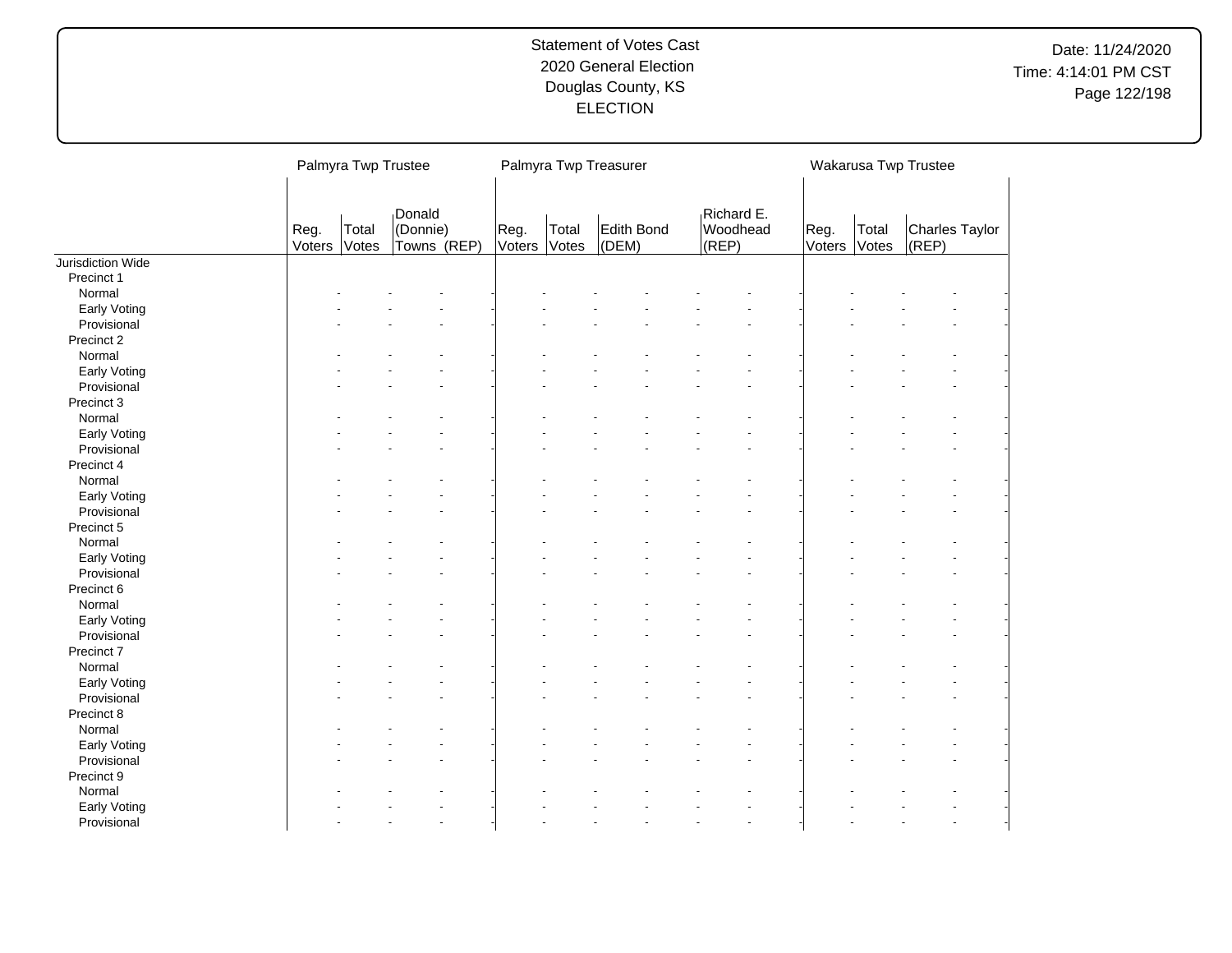# Date: 11/24/2020 Time: 4:14:01 PM CST Page 123/198

|              |                | Palmyra Twp Trustee |                                   |                |                | Palmyra Twp Treasurer |                                 |                |                | Wakarusa Twp Trustee    |  |
|--------------|----------------|---------------------|-----------------------------------|----------------|----------------|-----------------------|---------------------------------|----------------|----------------|-------------------------|--|
|              |                |                     |                                   |                |                |                       |                                 |                |                |                         |  |
|              | Reg.<br>Voters | Total<br>Votes      | Donald<br>(Donnie)<br>Towns (REP) | Reg.<br>Voters | Total<br>Votes | Edith Bond<br>(DEM)   | Richard E.<br>Woodhead<br>(REP) | Reg.<br>Voters | Total<br>Votes | Charles Taylor<br>(REP) |  |
| Precinct 10  |                |                     |                                   |                |                |                       |                                 |                |                |                         |  |
| Normal       |                |                     |                                   |                |                |                       |                                 |                |                |                         |  |
| Early Voting |                |                     |                                   |                |                |                       |                                 |                |                |                         |  |
| Provisional  |                |                     |                                   |                |                |                       |                                 |                |                |                         |  |
| Precinct 11  |                |                     |                                   |                |                |                       |                                 |                |                |                         |  |
| Normal       |                |                     |                                   |                |                |                       |                                 |                |                |                         |  |
| Early Voting |                |                     |                                   |                |                |                       |                                 |                |                |                         |  |
| Provisional  |                |                     |                                   |                |                |                       |                                 |                |                |                         |  |
| Precinct 12  |                |                     |                                   |                |                |                       |                                 |                |                |                         |  |
| Normal       |                |                     |                                   |                |                |                       |                                 |                |                |                         |  |
| Early Voting |                |                     |                                   |                |                |                       |                                 |                |                |                         |  |
| Provisional  |                |                     |                                   |                |                |                       |                                 |                |                |                         |  |
| Precinct 13  |                |                     |                                   |                |                |                       |                                 |                |                |                         |  |
| Normal       |                |                     |                                   |                |                |                       |                                 |                |                |                         |  |
| Early Voting |                |                     |                                   |                |                |                       |                                 |                |                |                         |  |
| Provisional  |                |                     |                                   |                |                |                       |                                 |                |                |                         |  |
| Precinct 14  |                |                     |                                   |                |                |                       |                                 |                |                |                         |  |
| Normal       |                |                     |                                   |                |                |                       |                                 |                |                |                         |  |
| Early Voting |                |                     |                                   |                |                |                       |                                 |                |                |                         |  |
| Provisional  |                |                     |                                   |                |                |                       |                                 |                |                |                         |  |
| Precinct 15  |                |                     |                                   |                |                |                       |                                 |                |                |                         |  |
| Normal       |                |                     |                                   |                |                |                       |                                 |                |                |                         |  |
| Early Voting |                |                     |                                   |                |                |                       |                                 |                |                |                         |  |
| Provisional  |                |                     |                                   |                |                |                       |                                 |                |                |                         |  |
| Precinct 16  |                |                     |                                   |                |                |                       |                                 |                |                |                         |  |
| Normal       |                |                     |                                   |                |                |                       |                                 |                |                |                         |  |
| Early Voting |                |                     |                                   |                |                |                       |                                 |                |                |                         |  |
| Provisional  |                |                     |                                   |                |                |                       |                                 |                |                |                         |  |
| Precinct 17  |                |                     |                                   |                |                |                       |                                 |                |                |                         |  |
| Normal       |                |                     |                                   |                |                |                       |                                 |                |                |                         |  |
| Early Voting |                |                     |                                   |                |                |                       |                                 |                |                |                         |  |
| Provisional  |                |                     |                                   |                |                |                       |                                 |                |                |                         |  |
| Precinct 18  |                |                     |                                   |                |                |                       |                                 |                |                |                         |  |
| Normal       |                |                     |                                   |                |                |                       |                                 |                |                |                         |  |
| Early Voting |                |                     |                                   |                |                |                       |                                 |                |                |                         |  |
| Provisional  |                |                     |                                   |                |                |                       |                                 |                |                |                         |  |
| Precinct 19  |                |                     |                                   |                |                |                       |                                 |                |                |                         |  |
| Normal       |                |                     |                                   |                |                |                       |                                 |                |                |                         |  |
| Early Voting |                |                     |                                   |                |                |                       |                                 |                |                |                         |  |
| Provisional  |                |                     |                                   |                |                |                       | $\overline{a}$                  |                |                |                         |  |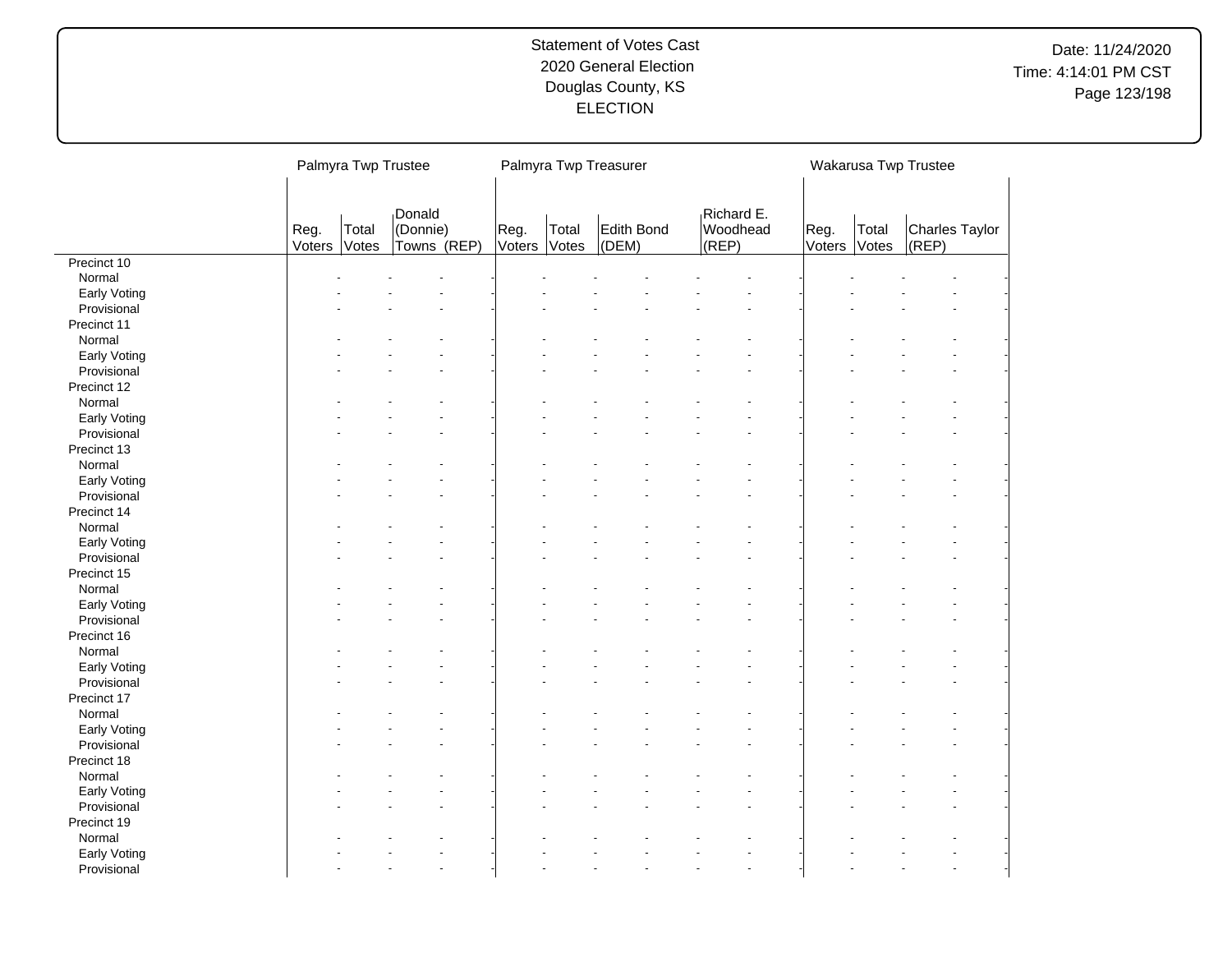# Date: 11/24/2020 Time: 4:14:01 PM CST Page 124/198

|              | Palmyra Twp Trustee |                |                                   |                       |                | Palmyra Twp Treasurer |                                 |                |                | Wakarusa Twp Trustee    |  |
|--------------|---------------------|----------------|-----------------------------------|-----------------------|----------------|-----------------------|---------------------------------|----------------|----------------|-------------------------|--|
|              |                     |                |                                   |                       |                |                       |                                 |                |                |                         |  |
|              | Reg.<br>Voters      | Total<br>Votes | Donald<br>(Donnie)<br>Towns (REP) | Reg.<br><b>Voters</b> | Total<br>Votes | Edith Bond<br>(DEM)   | Richard E.<br>Woodhead<br>(REP) | Reg.<br>Voters | Total<br>Votes | Charles Taylor<br>(REP) |  |
| Precinct 20  |                     |                |                                   |                       |                |                       |                                 |                |                |                         |  |
| Normal       |                     |                |                                   |                       |                |                       |                                 |                |                |                         |  |
| Early Voting |                     |                |                                   |                       |                |                       |                                 |                |                |                         |  |
| Provisional  |                     |                |                                   |                       |                |                       |                                 |                |                |                         |  |
| Precinct 21  |                     |                |                                   |                       |                |                       |                                 |                |                |                         |  |
| Normal       |                     |                |                                   |                       |                |                       |                                 |                |                |                         |  |
| Early Voting |                     |                |                                   |                       |                |                       |                                 |                |                |                         |  |
| Provisional  |                     |                |                                   |                       |                |                       |                                 |                |                |                         |  |
| Precinct 22  |                     |                |                                   |                       |                |                       |                                 |                |                |                         |  |
| Normal       |                     |                |                                   |                       |                |                       |                                 |                |                |                         |  |
| Early Voting |                     |                |                                   |                       |                |                       |                                 |                |                |                         |  |
| Provisional  |                     |                |                                   |                       |                |                       |                                 |                |                |                         |  |
| Precinct 23  |                     |                |                                   |                       |                |                       |                                 |                |                |                         |  |
| Normal       |                     |                |                                   |                       |                |                       |                                 |                |                |                         |  |
| Early Voting |                     |                |                                   |                       |                |                       |                                 |                |                |                         |  |
| Provisional  |                     |                |                                   |                       |                |                       |                                 |                |                |                         |  |
| Precinct 24  |                     |                |                                   |                       |                |                       |                                 |                |                |                         |  |
| Normal       |                     |                |                                   |                       |                |                       |                                 |                |                |                         |  |
| Early Voting |                     |                |                                   |                       |                |                       |                                 |                |                |                         |  |
| Provisional  |                     |                |                                   |                       |                |                       |                                 |                |                |                         |  |
| Precinct 25  |                     |                |                                   |                       |                |                       |                                 |                |                |                         |  |
| Normal       |                     |                |                                   |                       |                |                       |                                 |                |                |                         |  |
| Early Voting |                     |                |                                   |                       |                |                       |                                 |                |                |                         |  |
| Provisional  |                     |                |                                   |                       |                |                       |                                 |                |                |                         |  |
| Precinct 26  |                     |                |                                   |                       |                |                       |                                 |                |                |                         |  |
| Normal       |                     |                |                                   |                       |                |                       |                                 |                |                |                         |  |
| Early Voting |                     |                |                                   |                       |                |                       |                                 |                |                |                         |  |
| Provisional  |                     |                |                                   |                       |                |                       |                                 |                |                |                         |  |
| Precinct 27  |                     |                |                                   |                       |                |                       |                                 |                |                |                         |  |
| Normal       |                     |                |                                   |                       |                |                       |                                 |                |                |                         |  |
| Early Voting |                     |                |                                   |                       |                |                       |                                 |                |                |                         |  |
| Provisional  |                     |                |                                   |                       |                |                       |                                 |                |                |                         |  |
| Precinct 28  |                     |                |                                   |                       |                |                       |                                 |                |                |                         |  |
| Normal       |                     |                |                                   |                       |                |                       |                                 |                |                |                         |  |
| Early Voting |                     |                |                                   |                       |                |                       |                                 |                |                |                         |  |
| Provisional  |                     |                |                                   |                       |                |                       |                                 |                |                |                         |  |
|              |                     |                |                                   |                       |                |                       |                                 |                |                |                         |  |
| Precinct 29  |                     |                |                                   |                       |                |                       |                                 |                |                |                         |  |
| Normal       |                     |                |                                   |                       |                |                       |                                 |                |                |                         |  |
| Early Voting |                     |                |                                   |                       |                |                       | $\overline{a}$                  |                |                |                         |  |
| Provisional  |                     |                |                                   |                       |                |                       |                                 |                |                |                         |  |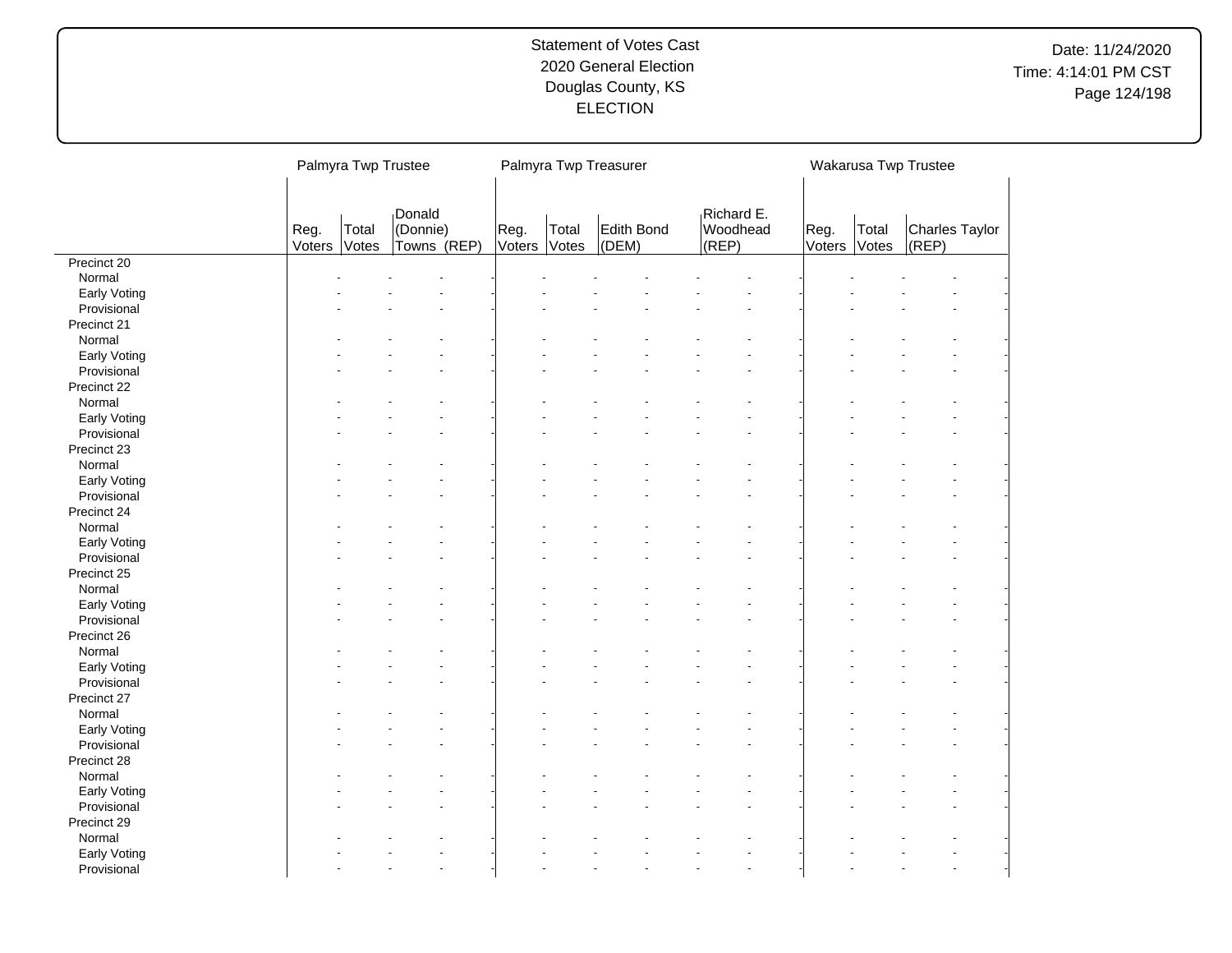# Date: 11/24/2020 Time: 4:14:01 PM CST Page 125/198

|                       | Palmyra Twp Trustee |                |                                   |                |                | Palmyra Twp Treasurer |                                 |                |                | Wakarusa Twp Trustee    |  |
|-----------------------|---------------------|----------------|-----------------------------------|----------------|----------------|-----------------------|---------------------------------|----------------|----------------|-------------------------|--|
|                       |                     |                |                                   |                |                |                       |                                 |                |                |                         |  |
|                       | Reg.<br>Voters      | Total<br>Votes | Donald<br>(Donnie)<br>Towns (REP) | Reg.<br>Voters | Total<br>Votes | Edith Bond<br>(DEM)   | Richard E.<br>Woodhead<br>(REP) | Reg.<br>Voters | Total<br>Votes | Charles Taylor<br>(REP) |  |
| Precinct 30 S2 (30.1) |                     |                |                                   |                |                |                       |                                 |                |                |                         |  |
| Normal                |                     |                |                                   |                |                |                       |                                 |                |                |                         |  |
| Early Voting          |                     |                |                                   |                |                |                       |                                 |                |                |                         |  |
| Provisional           |                     |                |                                   |                |                |                       |                                 |                |                |                         |  |
| Precinct 30 S3 (30.2) |                     |                |                                   |                |                |                       |                                 |                |                |                         |  |
| Normal                |                     |                |                                   |                |                |                       |                                 |                |                |                         |  |
| Early Voting          |                     |                |                                   |                |                |                       |                                 |                |                |                         |  |
| Provisional           |                     |                |                                   |                |                |                       |                                 |                |                |                         |  |
| Precinct 31           |                     |                |                                   |                |                |                       |                                 |                |                |                         |  |
| Normal                |                     |                |                                   |                |                |                       |                                 |                |                |                         |  |
| Early Voting          |                     |                |                                   |                |                |                       |                                 |                |                |                         |  |
| Provisional           |                     |                |                                   |                |                |                       |                                 |                |                |                         |  |
| Precinct 32           |                     |                |                                   |                |                |                       |                                 |                |                |                         |  |
| Normal                |                     |                |                                   |                |                |                       |                                 |                |                |                         |  |
| Early Voting          |                     |                |                                   |                |                |                       |                                 |                |                |                         |  |
| Provisional           |                     |                |                                   |                |                |                       |                                 |                |                |                         |  |
| Precinct 33           |                     |                |                                   |                |                |                       |                                 |                |                |                         |  |
| Normal                |                     |                |                                   |                |                |                       |                                 |                |                |                         |  |
| Early Voting          |                     |                |                                   |                |                |                       |                                 |                |                |                         |  |
| Provisional           |                     |                |                                   |                |                |                       |                                 |                |                |                         |  |
| Precinct 34 S2 (34.1) |                     |                |                                   |                |                |                       |                                 |                |                |                         |  |
| Normal                |                     |                |                                   |                |                |                       |                                 |                |                |                         |  |
| Early Voting          |                     |                |                                   |                |                |                       |                                 |                |                |                         |  |
| Provisional           |                     |                |                                   |                |                |                       |                                 |                |                |                         |  |
| Precinct 34 S3 (34.2) |                     |                |                                   |                |                |                       |                                 |                |                |                         |  |
| Normal                |                     |                |                                   |                |                |                       |                                 |                |                |                         |  |
| Early Voting          |                     |                |                                   |                |                |                       |                                 |                |                |                         |  |
| Provisional           |                     |                |                                   |                |                |                       |                                 |                |                |                         |  |
| Precinct 35 S2 (35.1) |                     |                |                                   |                |                |                       |                                 |                |                |                         |  |
| Normal                |                     |                |                                   |                |                |                       |                                 |                |                |                         |  |
| Early Voting          |                     |                |                                   |                |                |                       |                                 |                |                |                         |  |
| Provisional           |                     |                |                                   |                |                |                       |                                 |                |                |                         |  |
| Precinct 35 S3 (35.2) |                     |                |                                   |                |                |                       |                                 |                |                |                         |  |
| Normal                |                     |                |                                   |                |                |                       |                                 |                |                |                         |  |
| Early Voting          |                     |                |                                   |                |                |                       |                                 |                |                |                         |  |
| Provisional           |                     |                |                                   |                |                |                       |                                 |                |                |                         |  |
| Precinct 36           |                     |                |                                   |                |                |                       |                                 |                |                |                         |  |
| Normal                |                     |                |                                   |                |                |                       |                                 |                |                |                         |  |
|                       |                     |                |                                   |                |                |                       |                                 |                |                |                         |  |
| Early Voting          |                     |                |                                   |                |                |                       | $\overline{a}$                  |                |                |                         |  |
| Provisional           |                     |                |                                   |                |                |                       |                                 |                |                |                         |  |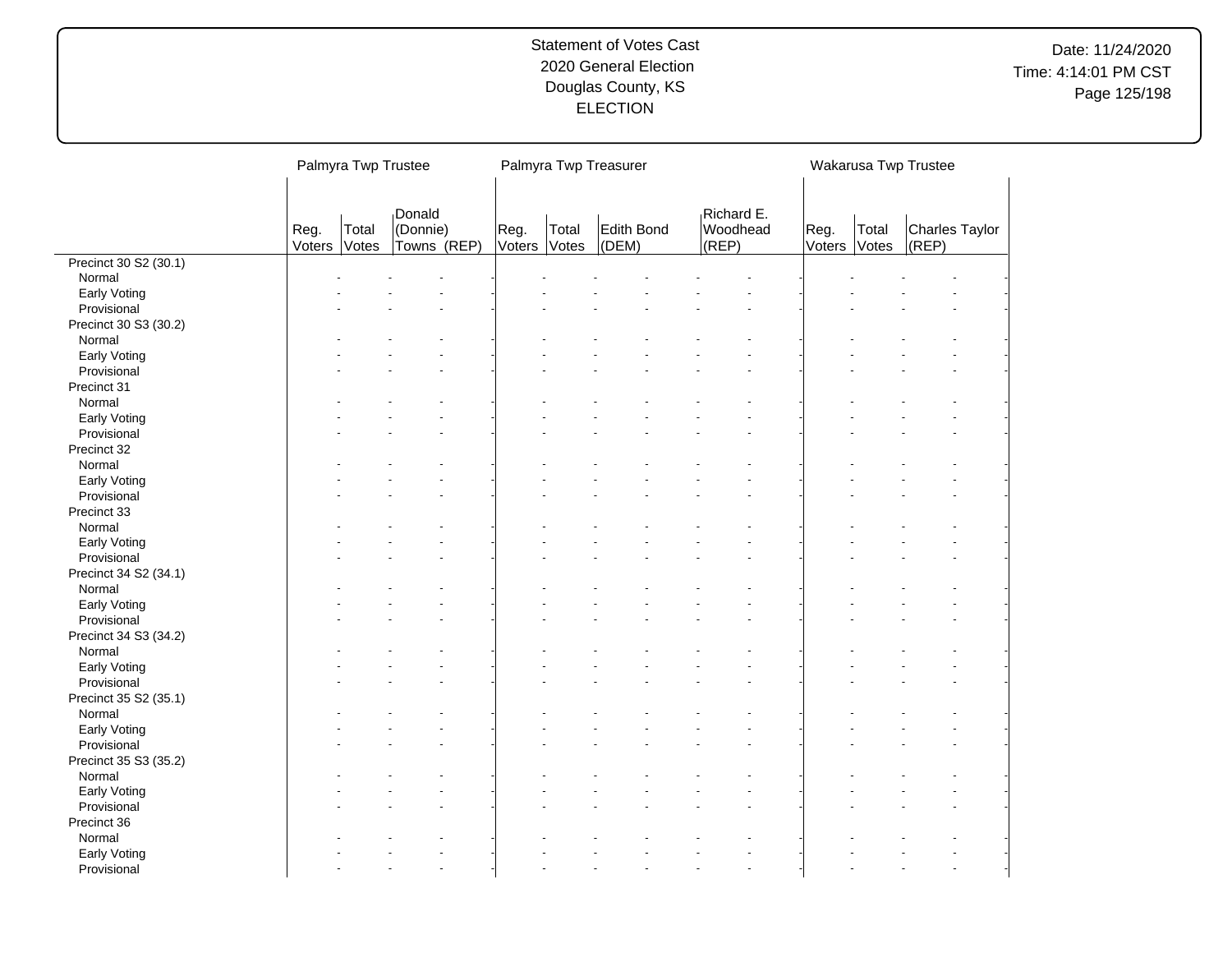# Date: 11/24/2020 Time: 4:14:01 PM CST Page 126/198

|                                    |                | Palmyra Twp Trustee |                                   |                |                | Palmyra Twp Treasurer |                                 |                |                | Wakarusa Twp Trustee    |
|------------------------------------|----------------|---------------------|-----------------------------------|----------------|----------------|-----------------------|---------------------------------|----------------|----------------|-------------------------|
|                                    | Reg.<br>Voters | Total<br>Votes      | Donald<br>(Donnie)<br>Towns (REP) | Reg.<br>Voters | Total<br>Votes | Edith Bond<br>(DEM)   | Richard E.<br>Woodhead<br>(REP) | Reg.<br>Voters | Total<br>Votes | Charles Taylor<br>(REP) |
| Precinct 37                        |                |                     |                                   |                |                |                       |                                 |                |                |                         |
| Normal                             |                |                     |                                   |                |                |                       |                                 |                |                |                         |
| Early Voting                       |                |                     |                                   |                |                |                       |                                 |                |                |                         |
| Provisional                        |                |                     |                                   |                |                |                       |                                 |                |                |                         |
| Precinct 38                        |                |                     |                                   |                |                |                       |                                 |                |                |                         |
| Normal                             |                |                     |                                   |                |                |                       |                                 |                |                |                         |
| Early Voting                       |                |                     |                                   |                |                |                       |                                 |                |                |                         |
| Provisional                        |                |                     |                                   |                |                |                       |                                 |                |                |                         |
| Precinct 39                        |                |                     |                                   |                |                |                       |                                 |                |                |                         |
| Normal                             |                |                     |                                   |                |                |                       |                                 |                |                |                         |
| Early Voting                       |                |                     |                                   |                |                |                       |                                 |                |                |                         |
| Provisional                        |                |                     |                                   |                |                |                       |                                 |                |                |                         |
| Precinct 40                        |                |                     |                                   |                |                |                       |                                 |                |                |                         |
| Normal                             |                |                     |                                   |                |                |                       |                                 |                |                |                         |
| Early Voting                       |                |                     |                                   |                |                |                       |                                 |                |                |                         |
| Provisional                        |                |                     |                                   |                |                |                       |                                 |                |                |                         |
| Precinct 41 S3 H46 (41.1)          |                |                     |                                   |                |                |                       |                                 |                |                |                         |
| Normal                             |                |                     |                                   |                |                |                       |                                 |                |                |                         |
| Early Voting                       |                |                     |                                   |                |                |                       |                                 |                |                |                         |
| Provisional                        |                |                     |                                   |                |                |                       |                                 |                |                |                         |
| Precinct 41 S3 H45 (41.2)          |                |                     |                                   |                |                |                       |                                 |                |                |                         |
| Normal                             |                |                     |                                   |                |                |                       |                                 |                |                |                         |
| Early Voting                       |                |                     |                                   |                |                |                       |                                 |                |                |                         |
| Provisional                        |                |                     |                                   |                |                |                       |                                 |                |                |                         |
| Precinct 41 S2 H46 (41.3)          |                |                     |                                   |                |                |                       |                                 |                |                |                         |
| Normal                             |                |                     |                                   |                |                |                       |                                 |                |                |                         |
| Early Voting                       |                |                     |                                   |                |                |                       |                                 |                |                |                         |
| Provisional                        |                |                     |                                   |                |                |                       |                                 |                |                |                         |
| Precinct 42 H46 (42.1)             |                |                     |                                   |                |                |                       |                                 |                |                |                         |
| Normal                             |                |                     |                                   |                |                |                       |                                 |                |                |                         |
| Early Voting                       |                |                     |                                   |                |                |                       |                                 |                |                |                         |
| Provisional                        |                |                     |                                   |                |                |                       |                                 |                |                |                         |
| Precinct 42 H45 (42.2, 42.3, 42.4) |                |                     |                                   |                |                |                       |                                 |                |                |                         |
| Normal                             |                |                     |                                   |                |                |                       |                                 |                |                |                         |
| Early Voting                       |                |                     |                                   |                |                |                       |                                 |                |                |                         |
| Provisional                        |                |                     |                                   |                |                |                       |                                 |                |                |                         |
| Precinct 43 CC1 (43.1)             |                |                     |                                   |                |                |                       |                                 |                |                |                         |
| Normal                             |                |                     |                                   |                |                |                       |                                 |                |                |                         |
| Early Voting                       |                |                     |                                   |                |                |                       |                                 |                |                |                         |
| Provisional                        |                |                     |                                   |                |                |                       |                                 |                |                |                         |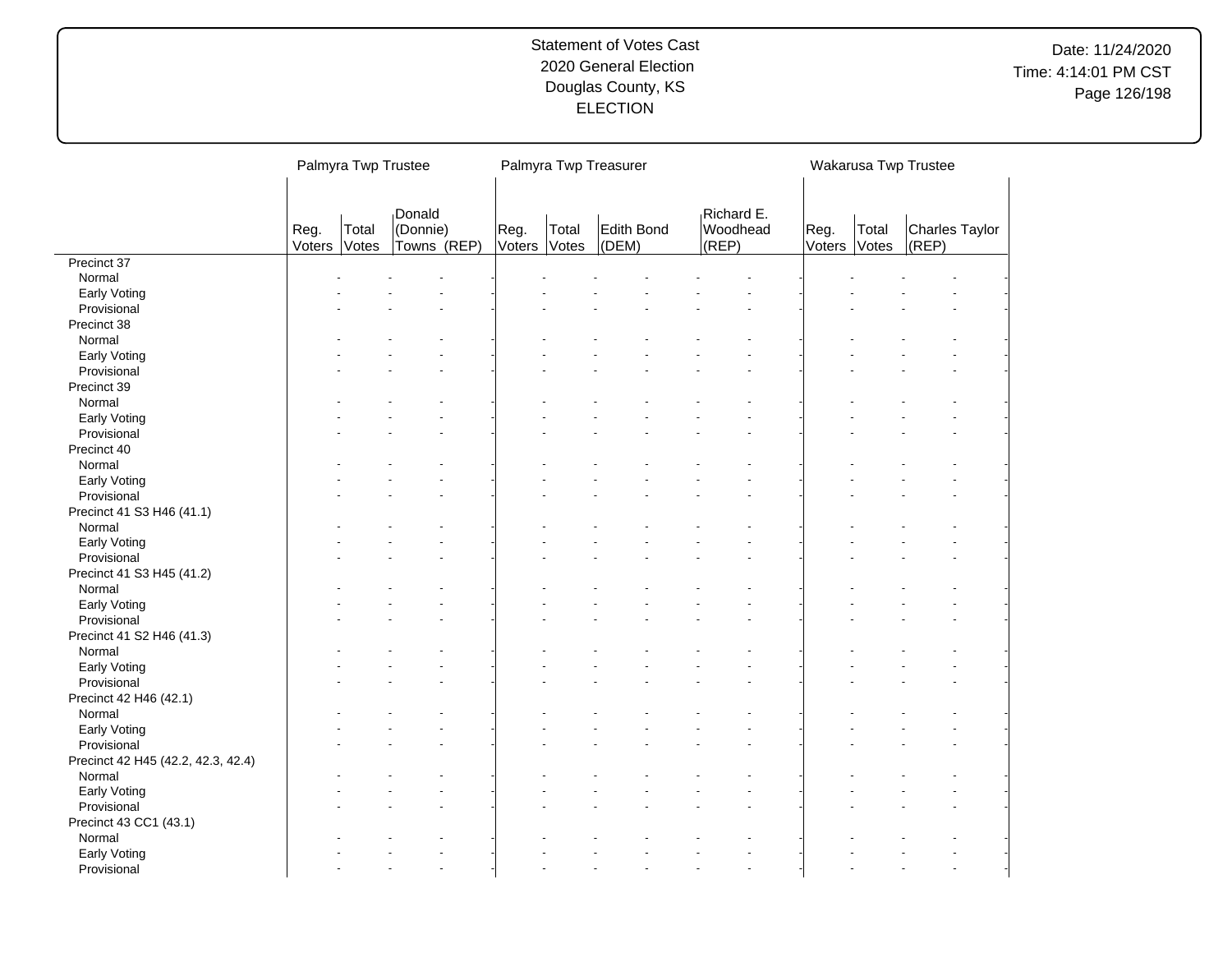|                              |                | Palmyra Twp Trustee                                                   |  |  |  | Palmyra Twp Treasurer |                                 |                |                | Wakarusa Twp Trustee    |
|------------------------------|----------------|-----------------------------------------------------------------------|--|--|--|-----------------------|---------------------------------|----------------|----------------|-------------------------|
|                              | Reg.<br>Voters | Donald<br>(Donnie)<br>Reg.<br>Total<br>Towns (REP)<br>Voters<br>Votes |  |  |  | Edith Bond<br>(DEM)   | Richard E.<br>Woodhead<br>(REP) | Reg.<br>Voters | Total<br>Votes | Charles Taylor<br>(REP) |
| Precinct 43 CC3 (43.2, 43.3) |                |                                                                       |  |  |  |                       |                                 |                |                |                         |
| Normal                       |                |                                                                       |  |  |  |                       |                                 |                |                |                         |
| Early Voting                 |                |                                                                       |  |  |  |                       |                                 |                |                |                         |
| Provisional                  |                |                                                                       |  |  |  |                       |                                 |                |                |                         |
| Precinct 44 H45 (44.1)       |                |                                                                       |  |  |  |                       |                                 |                |                |                         |
| Normal                       |                |                                                                       |  |  |  |                       |                                 |                |                |                         |
| Early Voting                 |                |                                                                       |  |  |  |                       |                                 |                |                |                         |
| Provisional                  |                |                                                                       |  |  |  |                       |                                 |                |                |                         |
| Precinct 44 H44 (44.2)       |                |                                                                       |  |  |  |                       |                                 |                |                |                         |
| Normal                       |                |                                                                       |  |  |  |                       |                                 |                |                |                         |
| Early Voting                 |                |                                                                       |  |  |  |                       |                                 |                |                |                         |
| Provisional                  |                |                                                                       |  |  |  |                       |                                 |                |                |                         |
| Precinct 45                  |                |                                                                       |  |  |  |                       |                                 |                |                |                         |
| Normal                       |                |                                                                       |  |  |  |                       |                                 |                |                |                         |
| Early Voting                 |                |                                                                       |  |  |  |                       |                                 |                |                |                         |
| Provisional                  |                |                                                                       |  |  |  |                       |                                 |                |                |                         |
| Precinct 46                  |                |                                                                       |  |  |  |                       |                                 |                |                |                         |
| Normal                       |                |                                                                       |  |  |  |                       |                                 |                |                |                         |
| Early Voting                 |                |                                                                       |  |  |  |                       |                                 |                |                |                         |
| Provisional                  |                |                                                                       |  |  |  |                       |                                 |                |                |                         |
| Precinct 47                  |                |                                                                       |  |  |  |                       |                                 |                |                |                         |
| Normal                       |                |                                                                       |  |  |  |                       |                                 |                |                |                         |
| Early Voting                 |                |                                                                       |  |  |  |                       |                                 |                |                |                         |
| Provisional                  |                |                                                                       |  |  |  |                       |                                 |                |                |                         |
| Precinct 48                  |                |                                                                       |  |  |  |                       |                                 |                |                |                         |
| Normal                       |                |                                                                       |  |  |  |                       |                                 |                |                |                         |
| Early Voting                 |                |                                                                       |  |  |  |                       |                                 |                |                |                         |
| Provisional                  |                |                                                                       |  |  |  |                       |                                 |                |                |                         |
| Precinct 49                  |                |                                                                       |  |  |  |                       |                                 |                |                |                         |
| Normal                       |                |                                                                       |  |  |  |                       |                                 |                |                |                         |
| Early Voting                 |                |                                                                       |  |  |  |                       |                                 |                |                |                         |
| Provisional                  |                |                                                                       |  |  |  |                       |                                 |                |                |                         |
| Precinct 50 City (50.2)      |                |                                                                       |  |  |  |                       |                                 |                |                |                         |
| Normal                       |                |                                                                       |  |  |  |                       |                                 |                |                |                         |
| Early Voting                 |                |                                                                       |  |  |  |                       |                                 |                |                |                         |
| Provisional                  |                |                                                                       |  |  |  |                       |                                 |                |                |                         |
| Precinct 50 Twp              |                |                                                                       |  |  |  |                       |                                 |                |                |                         |
| Normal                       |                |                                                                       |  |  |  |                       |                                 |                |                |                         |
| Early Voting                 |                |                                                                       |  |  |  |                       |                                 |                |                |                         |
| Provisional                  |                |                                                                       |  |  |  |                       |                                 |                |                |                         |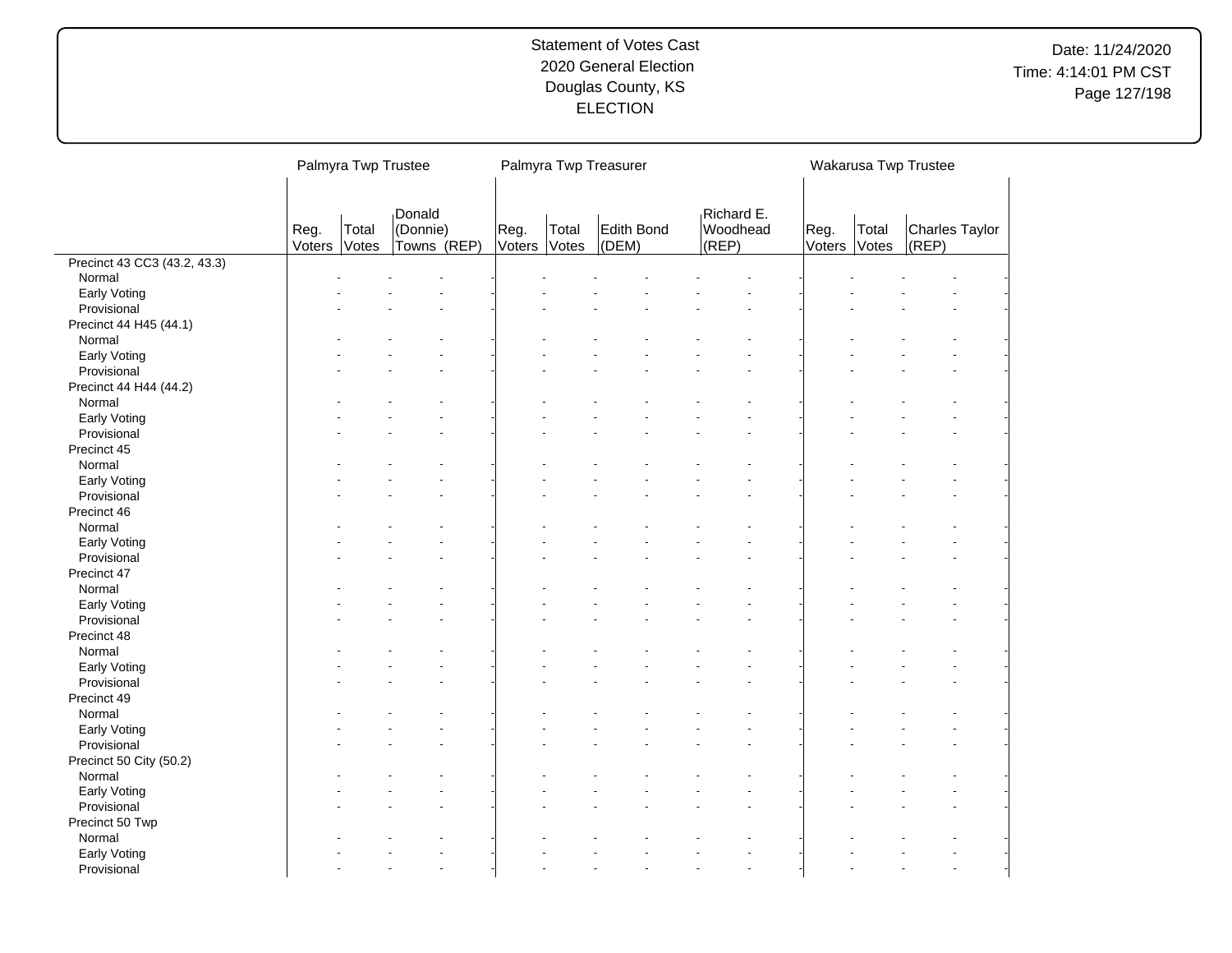# Date: 11/24/2020 Time: 4:14:01 PM CST Page 128/198

|                                  |                | Palmyra Twp Trustee |                                   |                |                | Palmyra Twp Treasurer |                                 |                |                | Wakarusa Twp Trustee    |  |
|----------------------------------|----------------|---------------------|-----------------------------------|----------------|----------------|-----------------------|---------------------------------|----------------|----------------|-------------------------|--|
|                                  | Reg.<br>Voters | Total<br>Votes      | Donald<br>(Donnie)<br>Towns (REP) | Reg.<br>Voters | Total<br>Votes | Edith Bond<br>(DEM)   | Richard E.<br>Woodhead<br>(REP) | Reg.<br>Voters | Total<br>Votes | Charles Taylor<br>(REP) |  |
| Precinct 51                      |                |                     |                                   |                |                |                       |                                 |                |                |                         |  |
| Normal                           |                |                     |                                   |                |                |                       |                                 |                |                |                         |  |
| Early Voting                     |                |                     |                                   |                |                |                       |                                 |                |                |                         |  |
| Provisional                      |                |                     |                                   |                |                |                       |                                 |                |                |                         |  |
| Precinct 52 City (52.3)          |                |                     |                                   |                |                |                       |                                 |                |                |                         |  |
| Normal                           |                |                     |                                   |                |                |                       |                                 |                |                |                         |  |
| Early Voting                     |                |                     |                                   |                |                |                       |                                 |                |                |                         |  |
| Provisional                      |                |                     |                                   |                |                |                       |                                 |                |                |                         |  |
| Precinct 52 Twp                  |                |                     |                                   |                |                |                       |                                 |                |                |                         |  |
| Normal                           |                |                     |                                   |                |                |                       |                                 |                |                |                         |  |
| Early Voting                     |                |                     |                                   |                |                |                       |                                 |                |                |                         |  |
| Provisional                      |                |                     |                                   |                |                |                       |                                 |                |                |                         |  |
| Precinct 53 H10 Twp              |                |                     |                                   |                |                |                       |                                 |                |                |                         |  |
| Normal                           |                |                     |                                   |                |                |                       |                                 |                |                |                         |  |
| Early Voting                     |                |                     |                                   |                |                |                       |                                 |                |                |                         |  |
| Provisional                      |                |                     |                                   |                |                |                       |                                 |                |                |                         |  |
| Precinct 53 H42 City (53.4)      |                |                     |                                   |                |                |                       |                                 |                |                |                         |  |
| Normal                           |                |                     |                                   |                |                |                       |                                 |                |                |                         |  |
| Early Voting                     |                |                     |                                   |                |                |                       |                                 |                |                |                         |  |
| Provisional                      |                |                     |                                   |                |                |                       |                                 |                |                |                         |  |
| Precinct 53 H42 Twp (53.5, 53.6) |                |                     |                                   |                |                |                       |                                 |                |                |                         |  |
| Normal                           |                |                     |                                   |                |                |                       |                                 |                |                |                         |  |
| Early Voting                     |                |                     |                                   |                |                |                       |                                 |                |                |                         |  |
| Provisional                      |                |                     |                                   |                |                |                       |                                 |                |                |                         |  |
| Precinct 54                      |                |                     |                                   |                |                |                       |                                 |                |                |                         |  |
| Normal                           |                |                     |                                   |                |                |                       |                                 |                |                |                         |  |
|                                  |                |                     |                                   |                |                |                       |                                 |                |                |                         |  |
| Early Voting                     |                |                     |                                   |                |                |                       |                                 |                |                |                         |  |
| Provisional                      |                |                     |                                   |                |                |                       |                                 |                |                |                         |  |
| Precinct 55 S3 H45 (55.1)        |                |                     |                                   |                |                |                       |                                 |                |                |                         |  |
| Normal                           |                |                     |                                   |                |                |                       |                                 |                |                |                         |  |
| Early Voting                     |                |                     |                                   |                |                |                       |                                 |                |                |                         |  |
| Provisional                      |                |                     |                                   |                |                |                       |                                 |                |                |                         |  |
| Precinct 55 S3 H46 (55.2)        |                |                     |                                   |                |                |                       |                                 |                |                |                         |  |
| Normal                           |                |                     |                                   |                |                |                       |                                 |                |                |                         |  |
| Early Voting                     |                |                     |                                   |                |                |                       |                                 |                |                |                         |  |
| Provisional                      |                |                     |                                   |                |                |                       |                                 |                |                |                         |  |
| Precinct 55 S2 H45 (55.3)        |                |                     |                                   |                |                |                       |                                 |                |                |                         |  |
| Normal                           |                |                     |                                   |                |                |                       |                                 |                |                |                         |  |
| Early Voting                     |                |                     |                                   |                |                |                       |                                 |                |                |                         |  |
| Provisional                      |                |                     |                                   |                |                |                       |                                 |                |                |                         |  |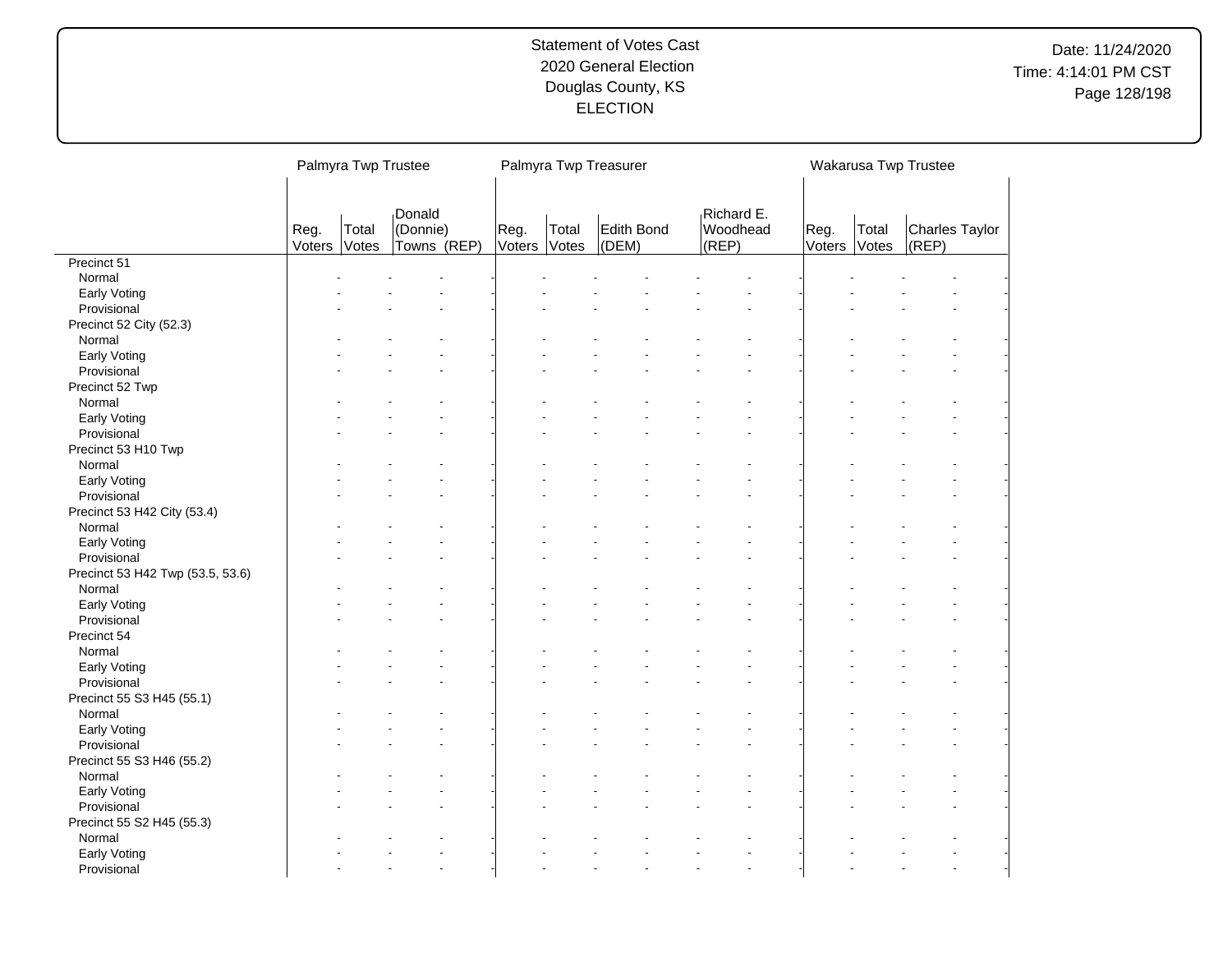# Date: 11/24/2020 Time: 4:14:01 PM CST Page 129/198

|                                 | Palmyra Twp Trustee |                |                         |            |                |                | Palmyra Twp Treasurer |        |                   |        |                |                | Wakarusa Twp Trustee |                |
|---------------------------------|---------------------|----------------|-------------------------|------------|----------------|----------------|-----------------------|--------|-------------------|--------|----------------|----------------|----------------------|----------------|
|                                 |                     |                |                         |            |                |                |                       |        |                   |        |                |                |                      |                |
|                                 |                     |                | Donald                  |            |                |                |                       |        | Richard E.        |        |                |                |                      |                |
|                                 | Reg.<br>Voters      | Total<br>Votes | (Donnie)<br>Towns (REP) |            | Reg.<br>Voters | Total<br>Votes | Edith Bond<br>(DEM)   |        | Woodhead<br>(REP) |        | Reg.<br>Voters | Total<br>Votes | $ $ (REP)            | Charles Taylor |
| Precinct 56 S19                 |                     |                |                         |            |                |                |                       |        |                   |        |                |                |                      |                |
| Normal                          |                     |                |                         |            |                |                |                       |        |                   |        |                |                |                      |                |
| Early Voting                    |                     |                |                         |            |                |                |                       |        |                   |        |                |                |                      |                |
| Provisional                     |                     |                |                         |            |                |                |                       |        |                   |        |                |                |                      |                |
| Precinct 56 S2                  |                     |                |                         |            |                |                |                       |        |                   |        |                |                |                      |                |
| Normal                          |                     |                |                         |            |                |                |                       |        |                   |        |                |                |                      |                |
| Early Voting                    |                     |                |                         |            |                |                |                       |        |                   |        |                |                |                      |                |
| Provisional                     |                     |                |                         |            |                |                |                       |        |                   |        |                |                |                      |                |
| Precinct 57 S2 City (57.2)      |                     |                |                         |            |                |                |                       |        |                   |        |                |                |                      |                |
| Normal                          |                     |                |                         |            |                |                |                       |        |                   |        |                |                |                      |                |
| Early Voting                    |                     |                |                         |            |                |                |                       |        |                   |        |                |                |                      |                |
| Provisional                     |                     |                |                         |            |                |                |                       |        |                   |        |                |                |                      |                |
| Precinct 57 S2 Twp (57.1, 57.4) |                     |                |                         |            |                |                |                       |        |                   |        |                |                |                      |                |
| Normal                          |                     |                |                         |            |                |                |                       |        |                   |        |                |                |                      |                |
| Early Voting                    |                     |                |                         |            |                |                |                       |        |                   |        |                |                |                      |                |
| Provisional                     |                     |                |                         |            |                |                |                       |        |                   |        |                |                |                      |                |
| Precinct 57 TWP S19 (57.3)      |                     |                |                         |            |                |                |                       |        |                   |        |                |                |                      |                |
| Normal                          |                     |                |                         |            |                |                |                       |        |                   |        |                |                |                      |                |
| Early Voting                    |                     |                |                         |            |                |                |                       |        |                   |        |                |                |                      |                |
| Provisional                     |                     |                |                         |            |                |                |                       |        |                   |        |                |                |                      |                |
| Precinct 58                     |                     |                |                         |            |                |                |                       |        |                   |        |                |                |                      |                |
| Normal                          |                     |                |                         |            |                |                |                       |        |                   |        |                |                |                      |                |
| Early Voting                    |                     |                |                         |            |                |                |                       |        |                   |        |                |                |                      |                |
| Provisional                     |                     |                |                         |            |                |                |                       |        |                   |        |                |                |                      |                |
| Precinct 59 H54                 |                     |                |                         |            |                |                |                       |        |                   |        |                |                |                      |                |
| Normal                          |                     |                |                         |            |                |                |                       |        |                   |        |                |                |                      |                |
| Early Voting                    |                     |                |                         |            |                |                |                       |        |                   |        |                |                |                      |                |
| Provisional                     |                     |                |                         |            |                |                |                       |        |                   |        |                |                |                      |                |
| Precinct 59 H45                 |                     |                |                         |            |                |                |                       |        |                   |        |                |                |                      |                |
| Normal                          |                     |                |                         |            |                |                |                       |        |                   |        |                |                |                      |                |
| Early Voting                    |                     |                |                         |            |                |                |                       |        |                   |        |                |                |                      |                |
| Provisional                     |                     |                |                         |            |                |                |                       |        |                   |        |                |                |                      |                |
| Precinct 60                     |                     |                |                         |            |                |                |                       |        |                   |        |                |                |                      |                |
| Normal                          | 1297                | 256            | 256                     | 100.00%    | 1297           | 283            | 88                    | 31.10% | 195               | 68.90% |                |                |                      |                |
| Early Voting                    | 1297                | 505            | 505                     | 100.00%    | 1297           | 625            | 336                   | 53.76% | 289               | 46.24% |                |                |                      |                |
| Provisional                     | 1297                | 26             |                         | 26 100.00% | 1297           | 32             | 19                    | 59.38% | 13                | 40.62% |                |                |                      |                |
| Precinct 61                     |                     |                |                         |            |                |                |                       |        |                   |        |                |                |                      |                |
| Normal                          | 1596                | 404            | 404                     | 100.00%    | 1596           | 432            | 102                   | 23.61% | 330               | 76.39% |                |                |                      |                |
| Early Voting                    | 1596                | 568            | 568                     | 100.00%    | 1596           | 704            | 372                   | 52.84% | 332               | 47.16% |                |                |                      |                |
| Provisional                     | 1596                | 32             |                         | 32 100.00% | 1596           | 33             | 11                    | 33.33% | 22                | 66.67% |                |                |                      |                |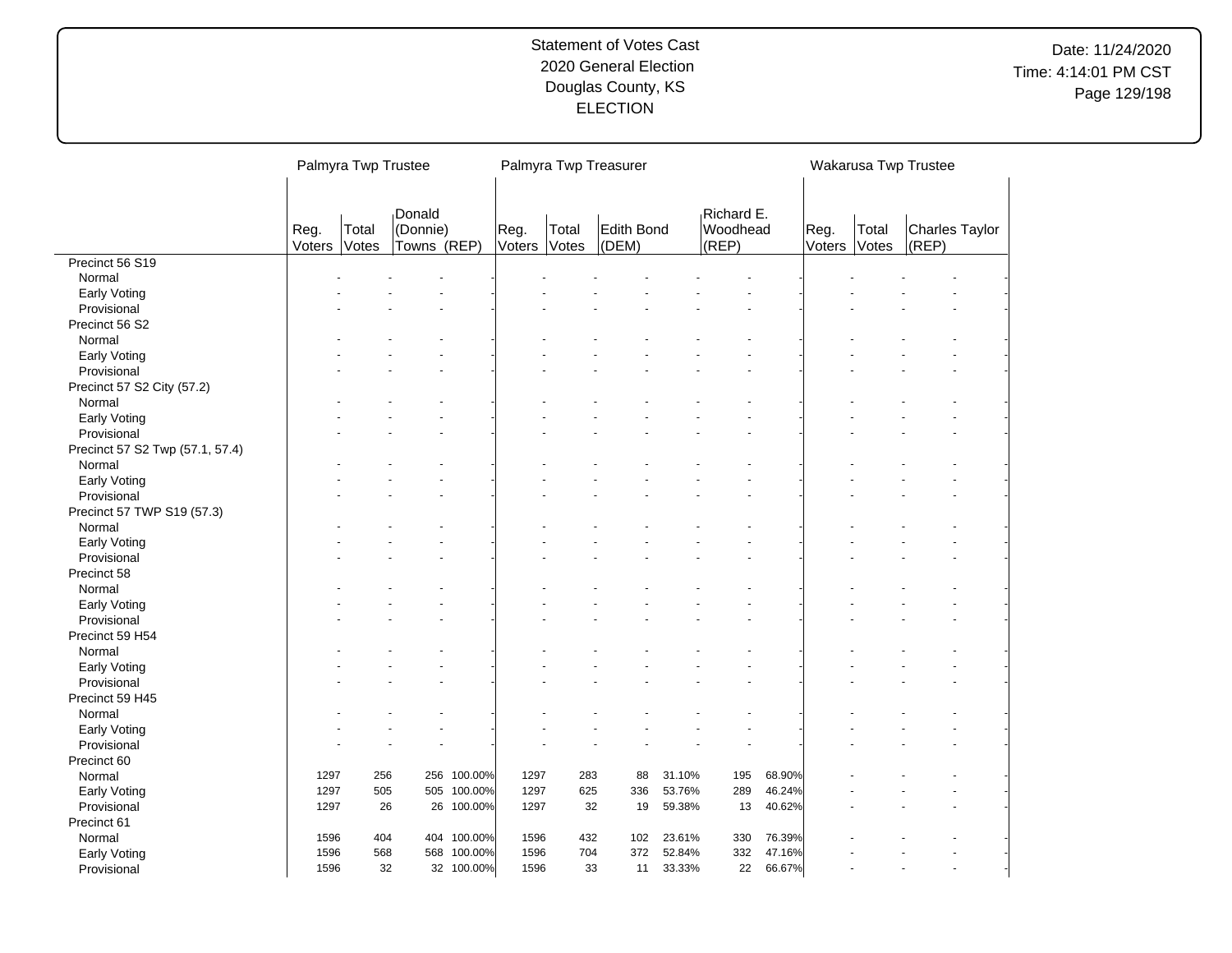|                                     |                | Palmyra Twp Trustee |                                   |             |                |                | Palmyra Twp Treasurer |        |                                 |        |                | Wakarusa Twp Trustee |                         |             |
|-------------------------------------|----------------|---------------------|-----------------------------------|-------------|----------------|----------------|-----------------------|--------|---------------------------------|--------|----------------|----------------------|-------------------------|-------------|
|                                     | Reg.<br>Voters | Total<br>Votes      | Donald<br>(Donnie)<br>Towns (REP) |             | Reg.<br>Voters | Total<br>Votes | Edith Bond<br>(DEM)   |        | Richard E.<br>Woodhead<br>(REP) |        | Reg.<br>Voters | Total<br>Votes       | Charles Taylor<br>(REP) |             |
| Precinct 62                         |                |                     |                                   |             |                |                |                       |        |                                 |        |                |                      |                         |             |
| Normal                              | 1407           | 328                 |                                   | 328 100.00% | 1407           | 347            | 83                    | 23.92% | 264                             | 76.08% |                |                      |                         |             |
| Early Voting                        | 1407           | 527                 |                                   | 527 100.00% | 1407           | 640            | 311                   | 48.59% | 329                             | 51.41% |                |                      |                         |             |
| Provisional                         | 1407           | 25                  | 25                                | 100.00%     | 1407           | 29             | 11                    | 37.93% | 18                              | 62.07% |                |                      |                         |             |
| Precinct 63                         |                |                     |                                   |             |                |                |                       |        |                                 |        |                |                      |                         |             |
| Normal                              | 940            | 290                 |                                   | 290 100.00% | 940            | 312            | 75                    | 24.04% | 237                             | 75.96% |                |                      |                         |             |
| Early Voting                        | 940            | 315                 |                                   | 315 100.00% | 940            | 407            | 241                   | 59.21% | 166                             | 40.79% |                |                      |                         |             |
| Provisional                         | 940            | 10                  |                                   | 10 100.00%  | 940            | 13             | $\overline{7}$        | 53.85% | 6                               | 46.15% |                |                      |                         |             |
| Precinct 64 H45                     |                |                     |                                   |             |                |                |                       |        |                                 |        |                |                      |                         |             |
| Normal                              |                |                     |                                   |             |                |                |                       |        |                                 |        | 287            | 42                   |                         | 42 100.00%  |
| Early Voting                        |                |                     |                                   |             |                |                |                       |        |                                 |        | 287            | 119                  |                         | 119 100.00% |
| Provisional                         |                |                     |                                   |             |                |                |                       |        |                                 |        | 287            | 4                    |                         | 4 100.00%   |
| Precinct 64 H46 497 (64.3)          |                |                     |                                   |             |                |                |                       |        |                                 |        |                |                      |                         |             |
| Normal                              |                |                     |                                   |             |                |                |                       |        |                                 |        | $\overline{c}$ | $\pmb{0}$            | $\pmb{0}$               |             |
| Early Voting                        |                |                     |                                   |             |                |                |                       |        |                                 |        |                | 2<br>$\mathbf{2}$    |                         | 2 100.00%   |
| Provisional                         |                |                     |                                   |             |                |                |                       |        |                                 |        |                | 2<br>$\mathbf 0$     | $\mathbf 0$             |             |
| Precinct 65 H10                     |                |                     |                                   |             |                |                |                       |        |                                 |        |                |                      |                         |             |
| Normal                              |                |                     |                                   |             |                |                |                       |        |                                 |        | 675            | 139                  |                         | 139 100.00% |
| Early Voting                        |                |                     |                                   |             |                |                |                       |        |                                 |        | 675            | 273                  |                         | 273 100.00% |
| Provisional                         |                |                     |                                   |             |                |                |                       |        |                                 |        | 675            | 16                   |                         | 16 100.00%  |
| Precinct 65 H46 (65.4)              |                |                     |                                   |             |                |                |                       |        |                                 |        |                |                      |                         |             |
| Normal                              |                |                     |                                   |             |                |                |                       |        |                                 |        | 38             | $\mathbf{1}$         |                         | 1 100.00%   |
| Early Voting                        |                |                     |                                   |             |                |                |                       |        |                                 |        | 38             | 15                   | 15                      | 100.00%     |
| Provisional                         |                |                     |                                   |             |                |                |                       |        |                                 |        | 38             | $\mathbf{1}$         |                         | 1 100.00%   |
|                                     |                |                     |                                   |             |                |                |                       |        |                                 |        |                |                      |                         |             |
| Precinct 65 S2 H46 (65.6)<br>Normal |                |                     |                                   |             |                |                |                       |        |                                 |        | $\overline{4}$ | $\pmb{0}$            | $\mathbf 0$             |             |
|                                     |                |                     |                                   |             |                |                |                       |        |                                 |        | $\overline{4}$ | $\mathbf 0$          | $\mathbf 0$             |             |
| Early Voting                        |                |                     |                                   |             |                |                |                       |        |                                 |        |                | $\mathbf 0$          |                         |             |
| Provisional                         |                |                     |                                   |             |                |                |                       |        |                                 |        | 4              |                      | $\mathbf 0$             |             |
| Precinct 66 S19 H45 (66.1 66.2)     |                |                     |                                   |             |                |                |                       |        |                                 |        |                |                      |                         |             |
| Normal                              |                |                     |                                   |             |                |                |                       |        |                                 |        | 287            | 52                   |                         | 52 100.00%  |
| Early Voting                        |                |                     |                                   |             |                |                |                       |        |                                 |        | 287            | 120                  |                         | 120 100.00% |
| Provisional                         |                |                     |                                   |             |                |                |                       |        |                                 |        | 287            | $\overline{2}$       |                         | 2 100.00%   |
| Precinct 66 S3 H44 (66.3)           |                |                     |                                   |             |                |                |                       |        |                                 |        |                |                      |                         |             |
| Normal                              |                |                     |                                   |             |                |                |                       |        |                                 |        | 0              | 0                    | $\mathbf 0$             |             |
| Early Voting                        |                |                     |                                   |             |                |                |                       |        |                                 |        | $\mathbf 0$    | $\pmb{0}$            | $\mathbf 0$             |             |
| Provisional                         |                |                     |                                   |             |                |                |                       |        |                                 |        | $\mathbf 0$    | $\mathbf 0$          | $\mathbf 0$             |             |
| Precinct 66 S3 H45 (66.4)           |                |                     |                                   |             |                |                |                       |        |                                 |        |                |                      |                         |             |
| Normal                              |                |                     |                                   |             |                |                |                       |        |                                 |        | 3              | $\pmb{0}$            | $\pmb{0}$               |             |
| Early Voting                        |                |                     |                                   |             |                |                |                       |        |                                 |        | 3              | $\mathbf 0$          | $\mathbf 0$             |             |
| Provisional                         |                |                     |                                   |             |                |                |                       |        |                                 |        |                | 3<br>$\Omega$        | $\Omega$                |             |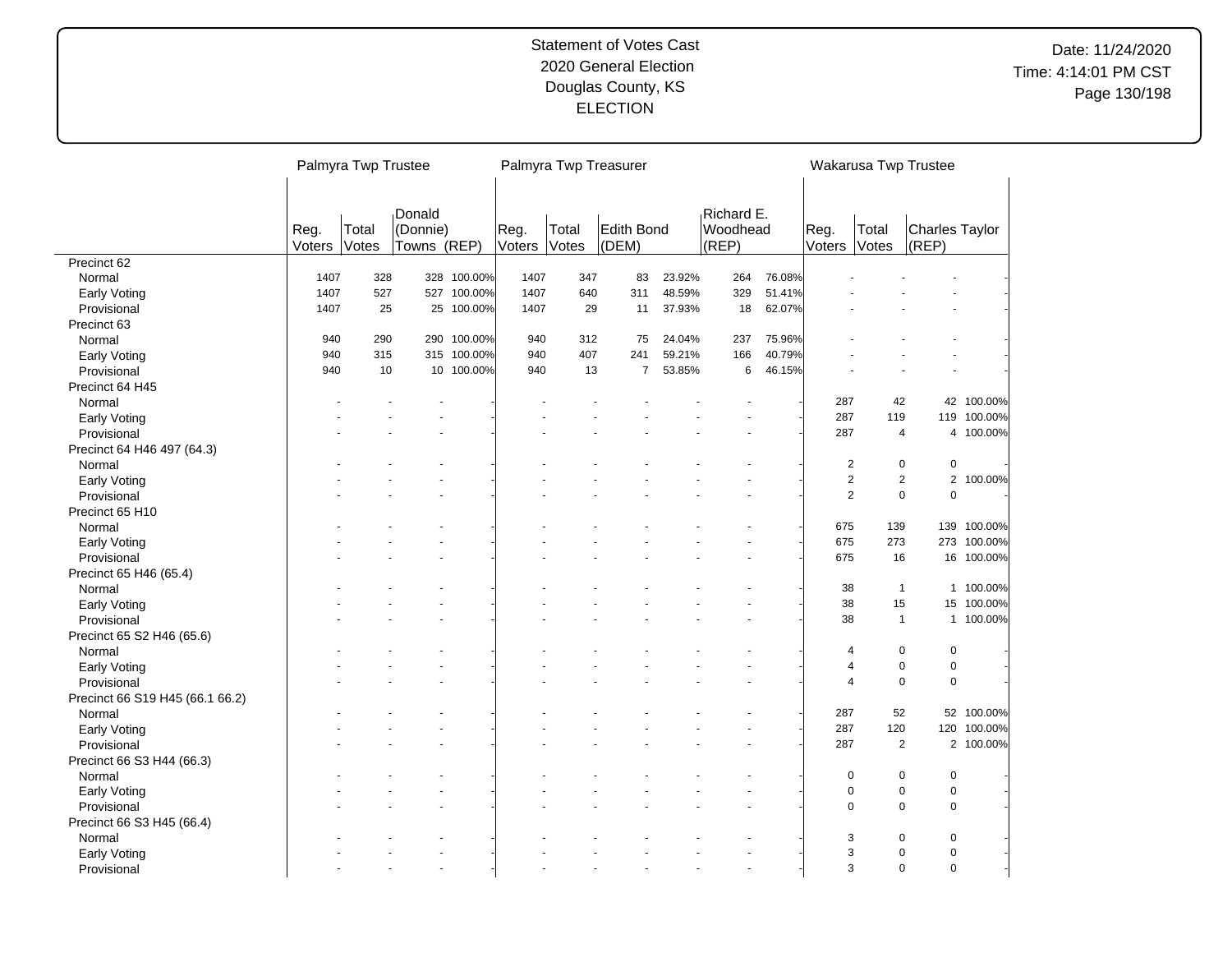# Date: 11/24/2020 Time: 4:14:01 PM CST Page 131/198

|                                 |                | Palmyra Twp Trustee |                         |                |                | Palmyra Twp Treasurer |                   |                | Wakarusa Twp Trustee |                                |             |
|---------------------------------|----------------|---------------------|-------------------------|----------------|----------------|-----------------------|-------------------|----------------|----------------------|--------------------------------|-------------|
|                                 |                |                     |                         |                |                |                       |                   |                |                      |                                |             |
|                                 |                |                     | Donald                  |                |                |                       | Richard E.        |                |                      |                                |             |
|                                 | Reg.<br>Voters | Total<br>Votes      | (Donnie)<br>Towns (REP) | Reg.<br>Voters | Total<br>Votes | Edith Bond<br>(DEM)   | Woodhead<br>(REP) | Reg.<br>Voters | Total<br>Votes       | <b>Charles Taylor</b><br>(REP) |             |
| Precinct 66 S19 H10 (66.5)      |                |                     |                         |                |                |                       |                   |                |                      |                                |             |
| Normal                          |                |                     |                         |                |                |                       |                   | 380            | 84                   |                                | 84 100.00%  |
| <b>Early Voting</b>             |                |                     |                         |                |                |                       |                   | 380            | 137                  |                                | 137 100.00% |
| Provisional                     |                |                     |                         |                |                |                       |                   | 380            | 6                    |                                | 6 100.00%   |
| Precinct 66 S3 H10 (66.7)       |                |                     |                         |                |                |                       |                   |                |                      |                                |             |
| Normal                          |                |                     |                         |                |                |                       |                   | 215            | 41                   |                                | 41 100.00%  |
| Early Voting                    |                |                     |                         |                |                |                       |                   | 215            | 93                   |                                | 93 100.00%  |
| Provisional                     |                |                     |                         |                |                |                       |                   | 215            | 3                    |                                | 3 100.00%   |
| Precinct 67 S19 H54 (67.1,67.2) |                |                     |                         |                |                |                       |                   |                |                      |                                |             |
| Normal                          |                |                     |                         |                |                |                       |                   |                |                      |                                |             |
| Early Voting                    |                |                     |                         |                |                |                       |                   |                |                      |                                |             |
| Provisional                     |                |                     |                         |                |                |                       |                   |                |                      |                                |             |
| Precinct 67 S19 H45             |                |                     |                         |                |                |                       |                   |                |                      |                                |             |
| Normal                          |                |                     |                         |                |                |                       |                   |                |                      |                                |             |
| Early Voting                    |                |                     |                         |                |                |                       |                   |                |                      |                                |             |
| Provisional                     |                |                     |                         |                |                |                       |                   |                |                      |                                |             |
| Precinct 67 S3 H45              |                |                     |                         |                |                |                       |                   |                |                      |                                |             |
| Normal                          |                |                     |                         |                |                |                       |                   |                |                      |                                |             |
| Early Voting                    |                |                     |                         |                |                |                       |                   |                |                      |                                |             |
| Provisional                     |                |                     |                         |                |                |                       |                   |                |                      |                                |             |
| Precinct 67 S3 H54 (67.7,67.8)  |                |                     |                         |                |                |                       |                   |                |                      |                                |             |
| Normal                          |                |                     |                         |                |                |                       |                   |                |                      |                                |             |
| Early Voting                    |                |                     |                         |                |                |                       |                   |                |                      |                                |             |
| Provisional                     |                |                     |                         |                |                |                       |                   |                |                      |                                |             |
| Precinct 70                     |                |                     |                         |                |                |                       |                   |                |                      |                                |             |
| Normal                          |                |                     |                         |                |                |                       |                   |                |                      |                                |             |
| Early Voting                    |                |                     |                         |                |                |                       |                   |                |                      |                                |             |
| Provisional                     |                |                     |                         |                |                |                       |                   |                |                      |                                |             |
| Precinct 71                     |                |                     |                         |                |                |                       |                   |                |                      |                                |             |
| Normal                          |                |                     |                         |                |                |                       |                   |                |                      |                                |             |
| Early Voting                    |                |                     |                         |                |                |                       |                   |                |                      |                                |             |
| Provisional                     |                |                     |                         |                |                |                       |                   |                |                      |                                |             |
| Precinct 74                     |                |                     |                         |                |                |                       |                   |                |                      |                                |             |
| Normal                          |                |                     |                         |                |                |                       |                   |                |                      |                                |             |
| Early Voting                    |                |                     |                         |                |                |                       |                   |                |                      |                                |             |
| Provisional                     |                |                     |                         |                |                |                       |                   |                |                      |                                |             |
| Precinct 76                     |                |                     |                         |                |                |                       |                   |                |                      |                                |             |
| Normal                          |                |                     |                         |                |                |                       |                   |                |                      |                                |             |
| Early Voting                    |                |                     |                         |                |                |                       |                   |                |                      |                                |             |
| Provisional                     |                |                     | $\overline{a}$          |                |                |                       |                   |                |                      |                                |             |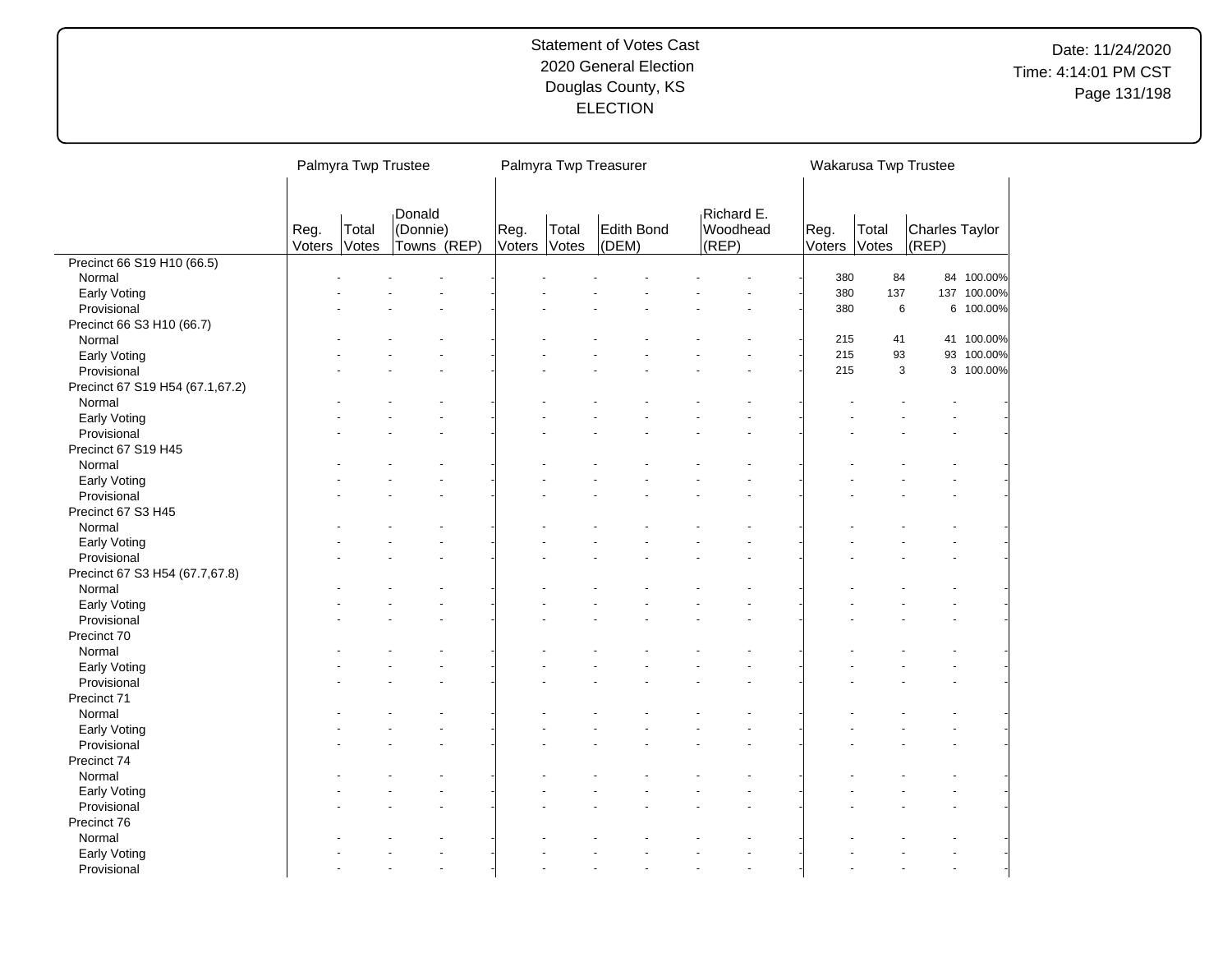|                     |                | Palmyra Twp Trustee      |                                    |            |                       |                          | Palmyra Twp Treasurer |        |                                        |        |                          |                | Wakarusa Twp Trustee                                 |            |
|---------------------|----------------|--------------------------|------------------------------------|------------|-----------------------|--------------------------|-----------------------|--------|----------------------------------------|--------|--------------------------|----------------|------------------------------------------------------|------------|
|                     | Reg.<br>Voters | Total<br>Votes           | Donald<br>l(Donnie)<br>Towns (REP) |            | Reg.<br><b>Voters</b> | Total<br>Votes           | Edith Bond<br>(DEM)   |        | Richard E.<br><b>Woodhead</b><br>(REP) |        | Reg.<br><b>Voters</b>    | Total<br>Votes | Charles Taylor<br>$ $ (REP)                          |            |
| Precinct 77         |                |                          |                                    |            |                       |                          |                       |        |                                        |        |                          |                |                                                      |            |
| Normal              |                |                          |                                    |            |                       |                          |                       |        |                                        |        |                          |                | $\overline{\phantom{0}}$<br>$\overline{\phantom{0}}$ |            |
| <b>Early Voting</b> |                |                          |                                    |            |                       | $\overline{\phantom{0}}$ |                       |        |                                        |        |                          |                | $\overline{\phantom{a}}$<br>$\overline{\phantom{a}}$ |            |
| Provisional         |                | $\overline{\phantom{0}}$ |                                    |            |                       | $\overline{\phantom{0}}$ |                       |        |                                        |        | $\overline{\phantom{a}}$ |                | $\overline{\phantom{a}}$<br>$\overline{\phantom{0}}$ |            |
| Total               |                |                          |                                    |            |                       |                          |                       |        |                                        |        |                          |                |                                                      |            |
| Normal              | 5240           | 1278                     | 1278                               | 100.00%    | 5240                  | 1374                     | 348                   | 25.33% | 1026                                   | 74.67% | 1891                     | 359            | 359                                                  | 100.00%    |
| Early Voting        | 5240           | 1915                     | 1915                               | 100.00%    | 5240                  | 2376                     | 1260                  | 53.03% | 1116                                   | 46.97% | 1891                     | 759            | 759                                                  | 100.00%    |
| Provisional         | 5240           | 93                       |                                    | 93 100.00% | 5240                  | 107                      | 48                    | 44.86% | 59                                     | 55.14% | 1891                     | 32             |                                                      | 32 100.00% |
| Total               | 5240           | 3286                     | 3286                               | 100.00%    | 5240                  | 3857                     | 1656                  | 42.93% | 2201                                   | 57.07% | 1891                     | 1150           | 1150                                                 | 100.00%    |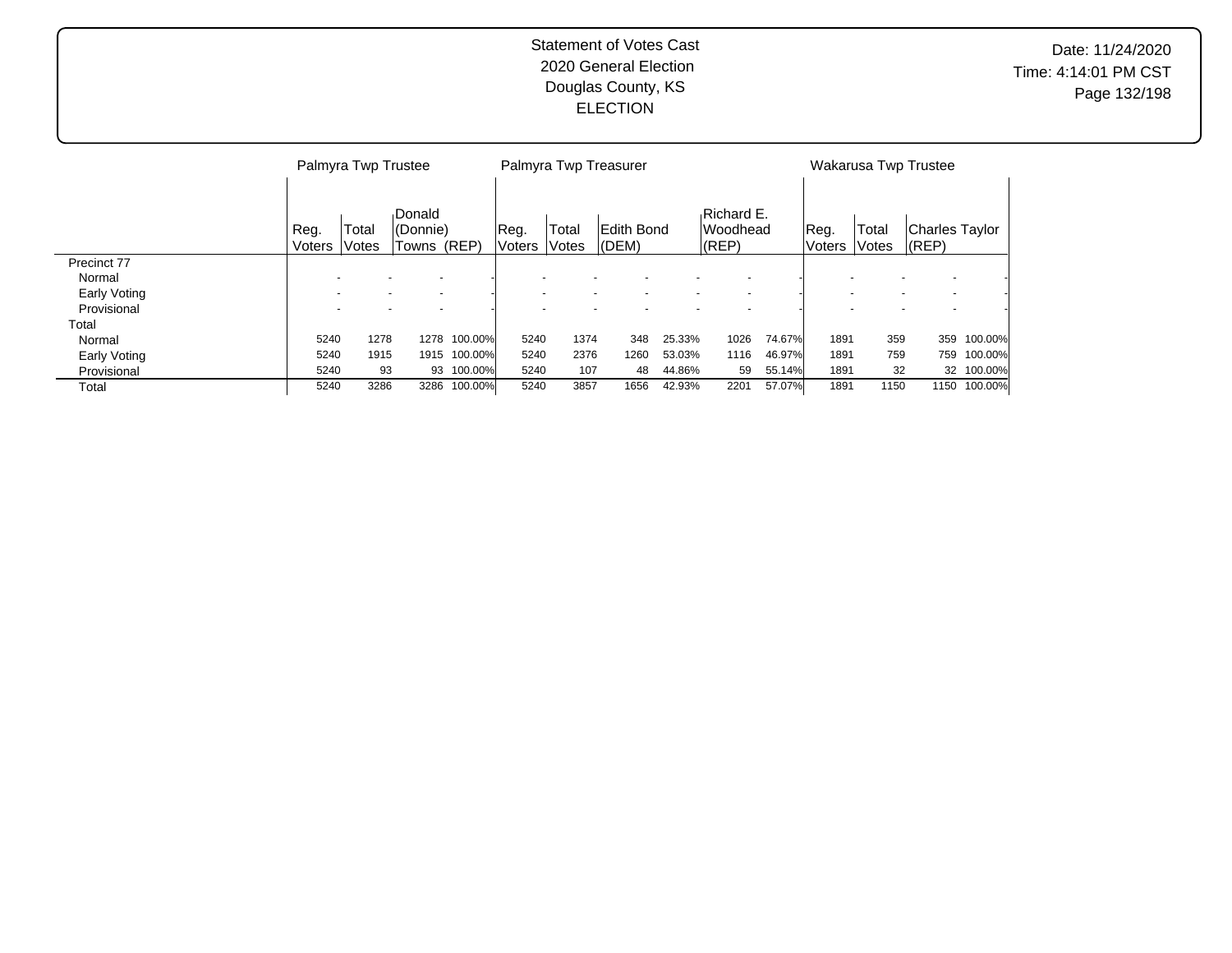|                   |                |                | Wakarusa Twp Treasurer |                |                | <b>Willow Springs Twp Trustee</b> |                      |                | Willow Springs Twp Treasurer |       |              |                          |  |
|-------------------|----------------|----------------|------------------------|----------------|----------------|-----------------------------------|----------------------|----------------|------------------------------|-------|--------------|--------------------------|--|
|                   |                |                |                        |                |                |                                   |                      |                |                              |       |              |                          |  |
|                   |                |                |                        |                |                |                                   |                      |                |                              |       |              |                          |  |
|                   | Reg.<br>Voters | Total<br>Votes | Eugene<br>George (REP) | Reg.<br>Voters | Total<br>Votes | Tim C. Horne<br>(REP)             |                      | Reg.<br>Voters | Total<br>Votes               | (DEM) | Donna Hughes | Jordan D.<br>Olsen (REP) |  |
| Jurisdiction Wide |                |                |                        |                |                |                                   |                      |                |                              |       |              |                          |  |
| Precinct 1        |                |                |                        |                |                |                                   |                      |                |                              |       |              |                          |  |
| Normal            |                |                |                        |                |                |                                   |                      |                |                              |       |              |                          |  |
| Early Voting      |                |                |                        |                |                |                                   |                      |                |                              |       |              |                          |  |
| Provisional       |                |                |                        |                |                |                                   |                      |                |                              |       |              |                          |  |
| Precinct 2        |                |                |                        |                |                |                                   |                      |                |                              |       |              |                          |  |
| Normal            |                |                |                        |                |                |                                   |                      |                |                              |       |              |                          |  |
| Early Voting      |                |                |                        |                |                |                                   |                      |                |                              |       |              |                          |  |
| Provisional       |                |                |                        |                |                |                                   |                      |                |                              |       |              |                          |  |
| Precinct 3        |                |                |                        |                |                |                                   |                      |                |                              |       |              |                          |  |
| Normal            |                |                |                        |                |                |                                   |                      |                |                              |       |              |                          |  |
| Early Voting      |                |                |                        |                |                |                                   |                      |                |                              |       |              |                          |  |
| Provisional       |                |                |                        |                |                |                                   | $\ddot{\phantom{1}}$ |                |                              |       |              |                          |  |
| Precinct 4        |                |                |                        |                |                |                                   |                      |                |                              |       |              |                          |  |
| Normal            |                |                |                        |                |                |                                   |                      |                |                              |       |              |                          |  |
| Early Voting      |                |                |                        |                |                |                                   |                      |                |                              |       |              |                          |  |
| Provisional       |                |                |                        |                |                |                                   |                      |                |                              |       |              |                          |  |
| Precinct 5        |                |                |                        |                |                |                                   |                      |                |                              |       |              |                          |  |
| Normal            |                |                |                        |                |                |                                   |                      |                |                              |       |              |                          |  |
| Early Voting      |                |                |                        |                |                |                                   |                      |                |                              |       |              |                          |  |
| Provisional       |                |                |                        |                |                |                                   |                      |                |                              |       |              |                          |  |
| Precinct 6        |                |                |                        |                |                |                                   |                      |                |                              |       |              |                          |  |
| Normal            |                |                |                        |                |                |                                   |                      |                |                              |       |              |                          |  |
| Early Voting      |                |                |                        |                |                |                                   |                      |                |                              |       |              |                          |  |
| Provisional       |                |                |                        |                |                |                                   |                      |                |                              |       |              |                          |  |
| Precinct 7        |                |                |                        |                |                |                                   |                      |                |                              |       |              |                          |  |
| Normal            |                |                |                        |                |                |                                   |                      |                |                              |       |              |                          |  |
| Early Voting      |                |                |                        |                |                |                                   |                      |                |                              |       |              |                          |  |
| Provisional       |                |                |                        |                |                |                                   |                      |                |                              |       |              |                          |  |
| Precinct 8        |                |                |                        |                |                |                                   |                      |                |                              |       |              |                          |  |
| Normal            |                |                |                        |                |                |                                   |                      |                |                              |       |              |                          |  |
| Early Voting      |                |                |                        |                |                |                                   |                      |                |                              |       |              |                          |  |
| Provisional       |                |                |                        |                |                |                                   |                      |                |                              |       |              |                          |  |
| Precinct 9        |                |                |                        |                |                |                                   |                      |                |                              |       |              |                          |  |
| Normal            |                |                |                        |                |                |                                   |                      |                |                              |       |              |                          |  |
| Early Voting      |                |                |                        |                |                |                                   |                      |                |                              |       |              |                          |  |
| Provisional       |                |                |                        |                |                |                                   |                      |                |                              |       |              |                          |  |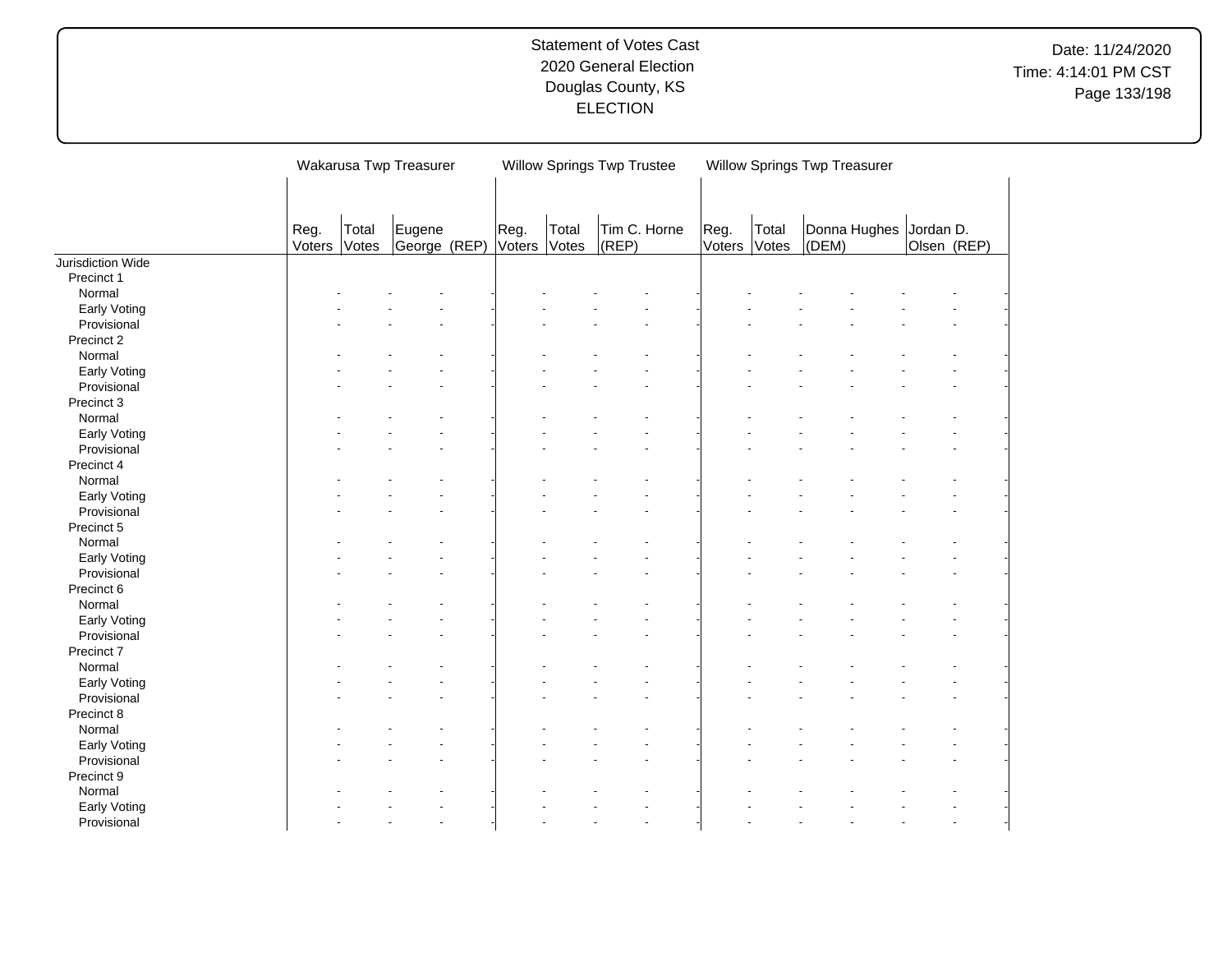|              |        |       | Wakarusa Twp Treasurer |        |       | <b>Willow Springs Twp Trustee</b> |        | Willow Springs Twp Treasurer |       |                        |             |  |
|--------------|--------|-------|------------------------|--------|-------|-----------------------------------|--------|------------------------------|-------|------------------------|-------------|--|
|              |        |       |                        |        |       |                                   |        |                              |       |                        |             |  |
|              |        |       |                        |        |       |                                   |        |                              |       |                        |             |  |
|              |        |       |                        |        |       |                                   |        |                              |       |                        |             |  |
|              | Reg.   | Total | Eugene                 | Reg.   | Total | Tim C. Horne                      | Reg.   | Total                        |       | Donna Hughes Jordan D. |             |  |
|              | Voters | Votes | George (REP)           | Voters | Votes | (REP)                             | Voters | Votes                        | (DEM) |                        | Olsen (REP) |  |
| Precinct 10  |        |       |                        |        |       |                                   |        |                              |       |                        |             |  |
| Normal       |        |       |                        |        |       |                                   |        |                              |       |                        |             |  |
| Early Voting |        |       |                        |        |       |                                   |        |                              |       |                        |             |  |
| Provisional  |        |       |                        |        |       |                                   |        |                              |       |                        |             |  |
| Precinct 11  |        |       |                        |        |       |                                   |        |                              |       |                        |             |  |
| Normal       |        |       |                        |        |       |                                   |        |                              |       |                        |             |  |
| Early Voting |        |       |                        |        |       |                                   |        |                              |       |                        |             |  |
| Provisional  |        |       |                        |        |       |                                   |        |                              |       |                        |             |  |
| Precinct 12  |        |       |                        |        |       |                                   |        |                              |       |                        |             |  |
| Normal       |        |       |                        |        |       |                                   |        |                              |       |                        |             |  |
| Early Voting |        |       |                        |        |       |                                   |        |                              |       |                        |             |  |
| Provisional  |        |       |                        |        |       |                                   |        |                              |       |                        |             |  |
| Precinct 13  |        |       |                        |        |       |                                   |        |                              |       |                        |             |  |
| Normal       |        |       |                        |        |       |                                   |        |                              |       |                        |             |  |
| Early Voting |        |       |                        |        |       |                                   |        |                              |       |                        |             |  |
| Provisional  |        |       |                        |        |       |                                   |        |                              |       |                        |             |  |
| Precinct 14  |        |       |                        |        |       |                                   |        |                              |       |                        |             |  |
| Normal       |        |       |                        |        |       |                                   |        |                              |       |                        |             |  |
| Early Voting |        |       |                        |        |       |                                   |        |                              |       |                        |             |  |
| Provisional  |        |       |                        |        |       |                                   |        |                              |       |                        |             |  |
| Precinct 15  |        |       |                        |        |       |                                   |        |                              |       |                        |             |  |
| Normal       |        |       |                        |        |       |                                   |        |                              |       |                        |             |  |
| Early Voting |        |       |                        |        |       |                                   |        |                              |       |                        |             |  |
| Provisional  |        |       |                        |        |       |                                   |        |                              |       |                        |             |  |
| Precinct 16  |        |       |                        |        |       |                                   |        |                              |       |                        |             |  |
| Normal       |        |       |                        |        |       |                                   |        |                              |       |                        |             |  |
| Early Voting |        |       |                        |        |       |                                   |        |                              |       |                        |             |  |
| Provisional  |        |       |                        |        |       |                                   |        |                              |       |                        |             |  |
| Precinct 17  |        |       |                        |        |       |                                   |        |                              |       |                        |             |  |
| Normal       |        |       |                        |        |       |                                   |        |                              |       |                        |             |  |
| Early Voting |        |       |                        |        |       |                                   |        |                              |       |                        |             |  |
| Provisional  |        |       |                        |        |       |                                   |        |                              |       |                        |             |  |
| Precinct 18  |        |       |                        |        |       |                                   |        |                              |       |                        |             |  |
| Normal       |        |       |                        |        |       |                                   |        |                              |       |                        |             |  |
| Early Voting |        |       |                        |        |       |                                   |        |                              |       |                        |             |  |
| Provisional  |        |       |                        |        |       |                                   |        |                              |       |                        |             |  |
| Precinct 19  |        |       |                        |        |       |                                   |        |                              |       |                        |             |  |
| Normal       |        |       |                        |        |       |                                   |        |                              |       |                        |             |  |
| Early Voting |        |       |                        |        |       |                                   |        |                              |       |                        |             |  |
| Provisional  |        |       |                        |        |       |                                   |        |                              |       |                        |             |  |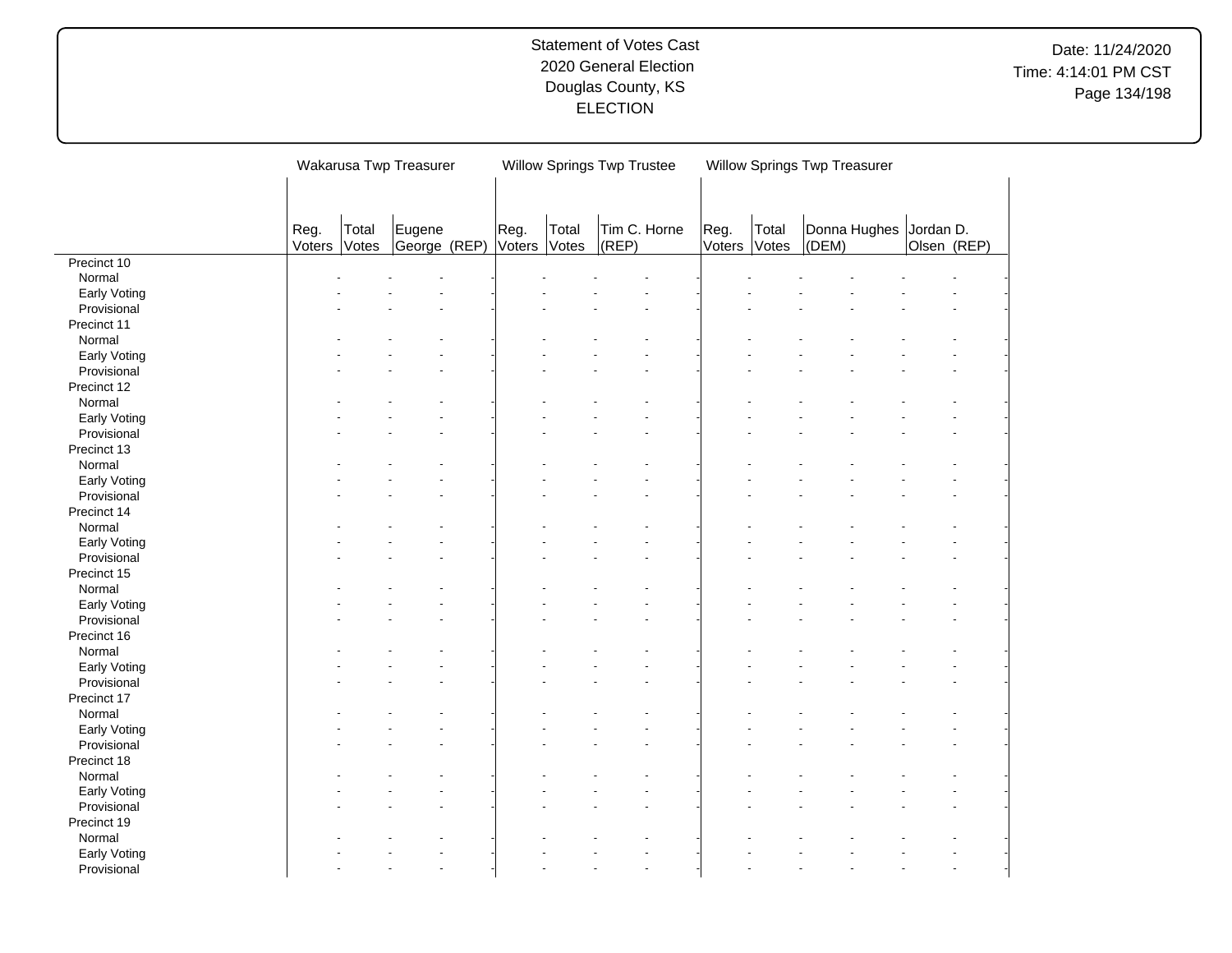|              |        |       | Wakarusa Twp Treasurer |        |       | <b>Willow Springs Twp Trustee</b> |   |        | Willow Springs Twp Treasurer |       |                        |             |  |
|--------------|--------|-------|------------------------|--------|-------|-----------------------------------|---|--------|------------------------------|-------|------------------------|-------------|--|
|              |        |       |                        |        |       |                                   |   |        |                              |       |                        |             |  |
|              |        |       |                        |        |       |                                   |   |        |                              |       |                        |             |  |
|              | Reg.   | Total | Eugene                 | Reg.   | Total | Tim C. Horne                      |   | Reg.   | Total                        |       | Donna Hughes Jordan D. |             |  |
|              | Voters | Votes | George (REP)           | Voters | Votes | (REP)                             |   | Voters | Votes                        | (DEM) |                        | Olsen (REP) |  |
| Precinct 20  |        |       |                        |        |       |                                   |   |        |                              |       |                        |             |  |
| Normal       |        |       |                        |        |       |                                   |   |        |                              |       |                        |             |  |
| Early Voting |        |       |                        |        |       |                                   |   |        |                              |       |                        |             |  |
| Provisional  |        |       |                        |        |       |                                   |   |        |                              |       |                        |             |  |
| Precinct 21  |        |       |                        |        |       |                                   |   |        |                              |       |                        |             |  |
| Normal       |        |       |                        |        |       |                                   |   |        |                              |       |                        |             |  |
| Early Voting |        |       |                        |        |       |                                   |   |        |                              |       |                        |             |  |
| Provisional  |        |       |                        |        |       |                                   |   |        |                              |       |                        |             |  |
| Precinct 22  |        |       |                        |        |       |                                   |   |        |                              |       |                        |             |  |
| Normal       |        |       |                        |        |       |                                   |   |        |                              |       |                        |             |  |
| Early Voting |        |       |                        |        |       |                                   |   |        |                              |       |                        |             |  |
| Provisional  |        |       |                        |        |       |                                   |   |        |                              |       |                        |             |  |
| Precinct 23  |        |       |                        |        |       |                                   |   |        |                              |       |                        |             |  |
| Normal       |        |       |                        |        |       |                                   |   |        |                              |       |                        |             |  |
| Early Voting |        |       |                        |        |       |                                   |   |        |                              |       |                        |             |  |
| Provisional  |        |       |                        |        |       |                                   |   |        |                              |       |                        |             |  |
| Precinct 24  |        |       |                        |        |       |                                   |   |        |                              |       |                        |             |  |
| Normal       |        |       |                        |        |       |                                   |   |        |                              |       |                        |             |  |
| Early Voting |        |       |                        |        |       |                                   |   |        |                              |       |                        |             |  |
| Provisional  |        |       |                        |        |       |                                   |   |        |                              |       |                        |             |  |
| Precinct 25  |        |       |                        |        |       |                                   |   |        |                              |       |                        |             |  |
| Normal       |        |       |                        |        |       |                                   |   |        |                              |       |                        |             |  |
| Early Voting |        |       |                        |        |       |                                   |   |        |                              |       |                        |             |  |
| Provisional  |        |       |                        |        |       |                                   |   |        |                              |       |                        |             |  |
| Precinct 26  |        |       |                        |        |       |                                   |   |        |                              |       |                        |             |  |
| Normal       |        |       |                        |        |       |                                   |   |        |                              |       |                        |             |  |
|              |        |       |                        |        |       |                                   |   |        |                              |       |                        |             |  |
| Early Voting |        |       |                        |        |       |                                   | ÷ |        |                              |       |                        |             |  |
| Provisional  |        |       |                        |        |       |                                   |   |        |                              |       |                        |             |  |
| Precinct 27  |        |       |                        |        |       |                                   |   |        |                              |       |                        |             |  |
| Normal       |        |       |                        |        |       |                                   |   |        |                              |       |                        |             |  |
| Early Voting |        |       |                        |        |       |                                   |   |        |                              |       |                        |             |  |
| Provisional  |        |       |                        |        |       |                                   |   |        |                              |       |                        |             |  |
| Precinct 28  |        |       |                        |        |       |                                   |   |        |                              |       |                        |             |  |
| Normal       |        |       |                        |        |       |                                   |   |        |                              |       |                        |             |  |
| Early Voting |        |       |                        |        |       |                                   |   |        |                              |       |                        |             |  |
| Provisional  |        |       |                        |        |       |                                   |   |        |                              |       |                        |             |  |
| Precinct 29  |        |       |                        |        |       |                                   |   |        |                              |       |                        |             |  |
| Normal       |        |       |                        |        |       |                                   |   |        |                              |       |                        |             |  |
| Early Voting |        |       |                        |        |       |                                   |   |        |                              |       |                        |             |  |
| Provisional  |        |       | $\overline{a}$         |        |       |                                   | ÷ |        |                              |       |                        |             |  |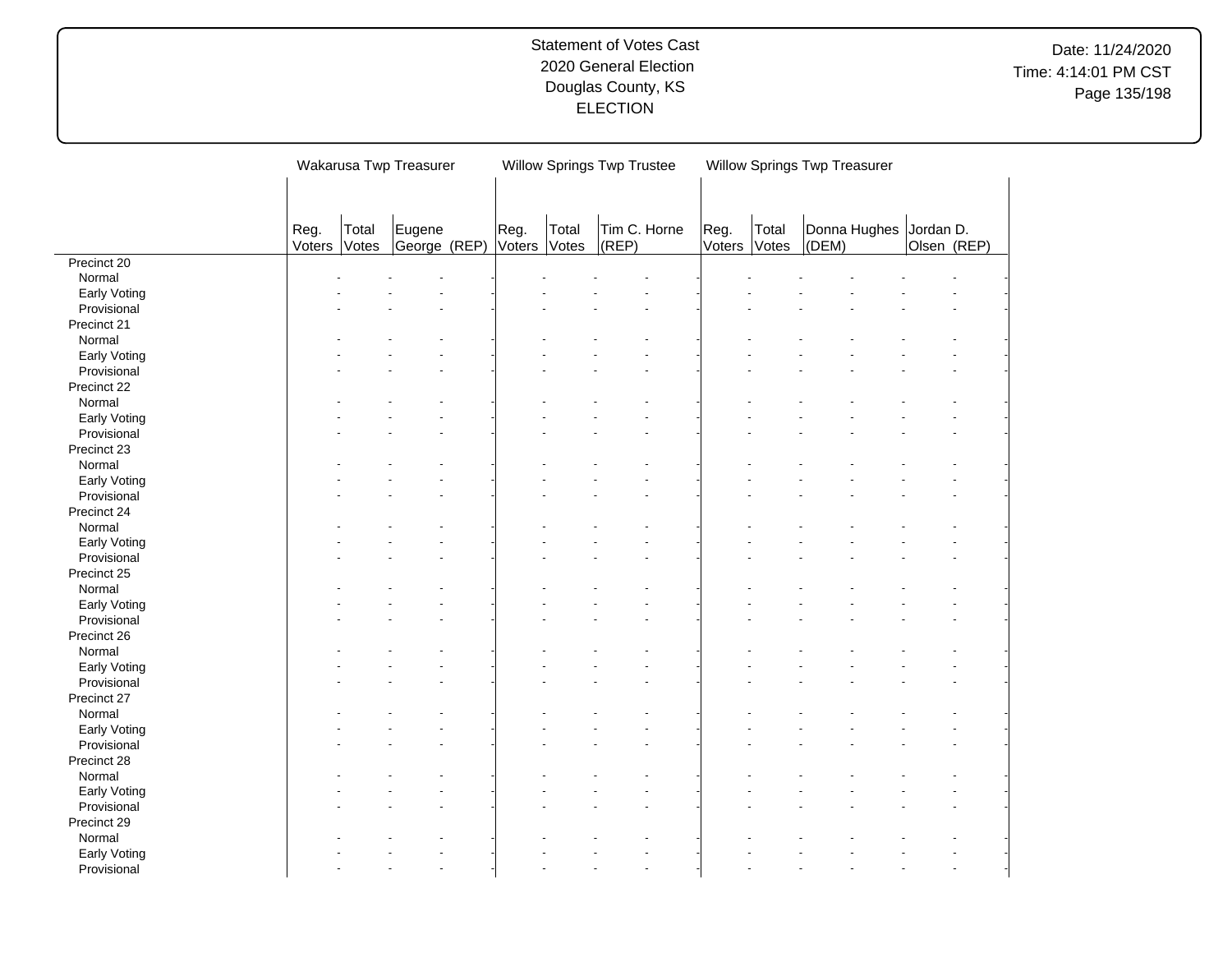|                       |        |       | Wakarusa Twp Treasurer |        |       | <b>Willow Springs Twp Trustee</b> |        | Willow Springs Twp Treasurer |       |                        |             |  |
|-----------------------|--------|-------|------------------------|--------|-------|-----------------------------------|--------|------------------------------|-------|------------------------|-------------|--|
|                       |        |       |                        |        |       |                                   |        |                              |       |                        |             |  |
|                       |        |       |                        |        |       |                                   |        |                              |       |                        |             |  |
|                       | Reg.   | Total | Eugene                 | Reg.   | Total | Tim C. Horne                      | Reg.   | Total                        |       | Donna Hughes Jordan D. |             |  |
|                       | Voters | Votes | George (REP)           | Voters | Votes | $ $ (REP)                         | Voters | Votes                        | (DEM) |                        | Olsen (REP) |  |
| Precinct 30 S2 (30.1) |        |       |                        |        |       |                                   |        |                              |       |                        |             |  |
| Normal                |        |       |                        |        |       |                                   |        |                              |       |                        |             |  |
| Early Voting          |        |       |                        |        |       |                                   |        |                              |       |                        |             |  |
| Provisional           |        |       |                        |        |       |                                   |        |                              |       |                        |             |  |
| Precinct 30 S3 (30.2) |        |       |                        |        |       |                                   |        |                              |       |                        |             |  |
| Normal                |        |       |                        |        |       |                                   |        |                              |       |                        |             |  |
| Early Voting          |        |       |                        |        |       |                                   |        |                              |       |                        |             |  |
| Provisional           |        |       |                        |        |       |                                   |        |                              |       |                        |             |  |
| Precinct 31           |        |       |                        |        |       |                                   |        |                              |       |                        |             |  |
| Normal                |        |       |                        |        |       |                                   |        |                              |       |                        |             |  |
| Early Voting          |        |       |                        |        |       |                                   |        |                              |       |                        |             |  |
| Provisional           |        |       |                        |        |       |                                   |        |                              |       |                        |             |  |
| Precinct 32           |        |       |                        |        |       |                                   |        |                              |       |                        |             |  |
| Normal                |        |       |                        |        |       |                                   |        |                              |       |                        |             |  |
| Early Voting          |        |       |                        |        |       |                                   |        |                              |       |                        |             |  |
| Provisional           |        |       |                        |        |       |                                   |        |                              |       |                        |             |  |
| Precinct 33           |        |       |                        |        |       |                                   |        |                              |       |                        |             |  |
| Normal                |        |       |                        |        |       |                                   |        |                              |       |                        |             |  |
| Early Voting          |        |       |                        |        |       |                                   |        |                              |       |                        |             |  |
| Provisional           |        |       |                        |        |       |                                   |        |                              |       |                        |             |  |
|                       |        |       |                        |        |       |                                   |        |                              |       |                        |             |  |
| Precinct 34 S2 (34.1) |        |       |                        |        |       |                                   |        |                              |       |                        |             |  |
| Normal                |        |       |                        |        |       |                                   |        |                              |       |                        |             |  |
| Early Voting          |        |       |                        |        |       |                                   |        |                              |       |                        |             |  |
| Provisional           |        |       |                        |        |       |                                   |        |                              |       |                        |             |  |
| Precinct 34 S3 (34.2) |        |       |                        |        |       |                                   |        |                              |       |                        |             |  |
| Normal                |        |       |                        |        |       |                                   |        |                              |       |                        |             |  |
| Early Voting          |        |       |                        |        |       |                                   |        |                              |       |                        |             |  |
| Provisional           |        |       |                        |        |       |                                   |        |                              |       |                        |             |  |
| Precinct 35 S2 (35.1) |        |       |                        |        |       |                                   |        |                              |       |                        |             |  |
| Normal                |        |       |                        |        |       |                                   |        |                              |       |                        |             |  |
| Early Voting          |        |       |                        |        |       |                                   |        |                              |       |                        |             |  |
| Provisional           |        |       |                        |        |       |                                   |        |                              |       |                        |             |  |
| Precinct 35 S3 (35.2) |        |       |                        |        |       |                                   |        |                              |       |                        |             |  |
| Normal                |        |       |                        |        |       |                                   |        |                              |       |                        |             |  |
| Early Voting          |        |       |                        |        |       |                                   |        |                              |       |                        |             |  |
| Provisional           |        |       |                        |        |       |                                   |        |                              |       |                        |             |  |
| Precinct 36           |        |       |                        |        |       |                                   |        |                              |       |                        |             |  |
| Normal                |        |       |                        |        |       |                                   |        |                              |       |                        |             |  |
| Early Voting          |        |       |                        |        |       |                                   |        |                              |       |                        |             |  |
| Provisional           |        |       | L.                     |        |       |                                   |        |                              |       |                        |             |  |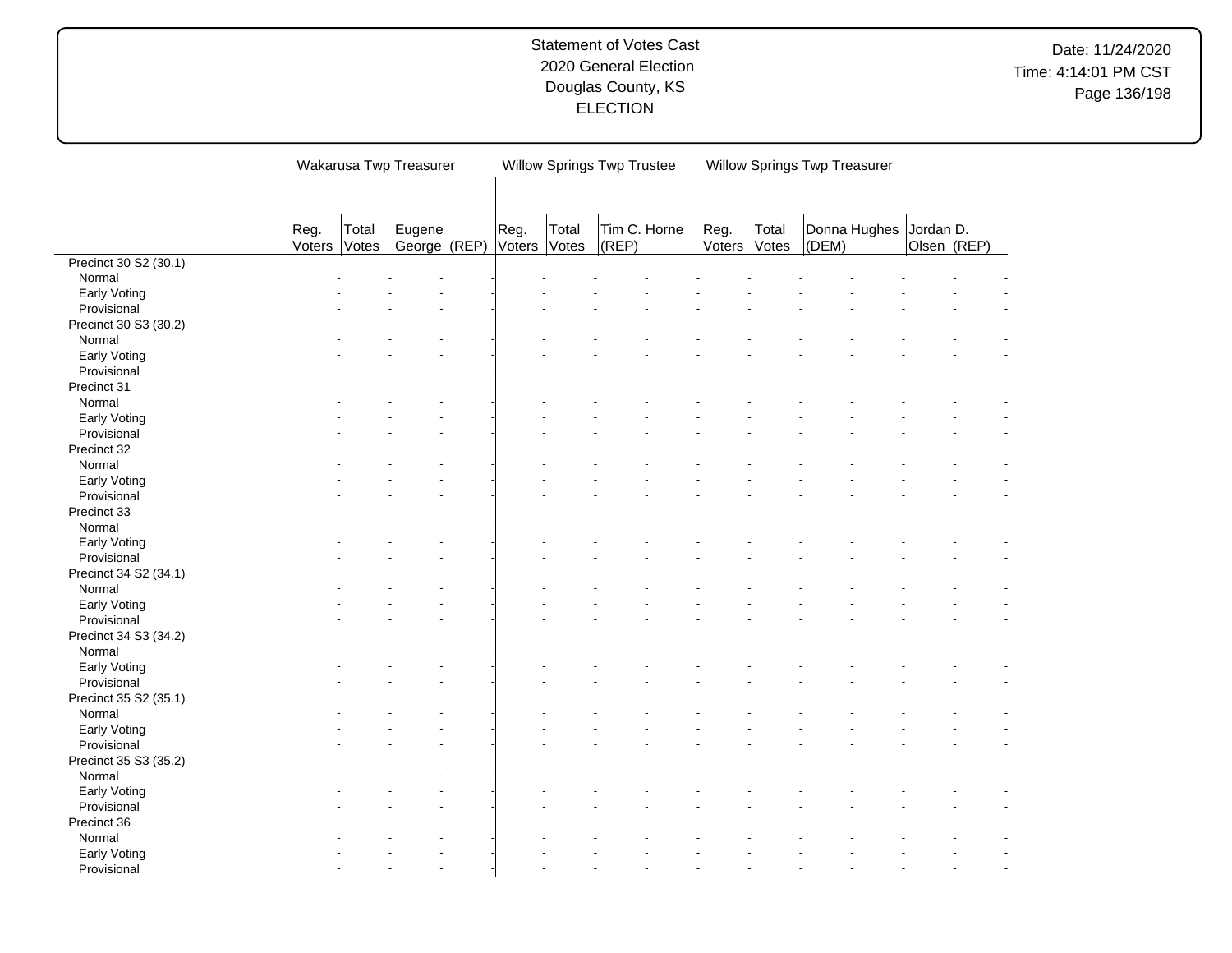|                                     |        |       | Wakarusa Twp Treasurer |        |       | <b>Willow Springs Twp Trustee</b> |        | Willow Springs Twp Treasurer |       |                        |             |  |
|-------------------------------------|--------|-------|------------------------|--------|-------|-----------------------------------|--------|------------------------------|-------|------------------------|-------------|--|
|                                     |        |       |                        |        |       |                                   |        |                              |       |                        |             |  |
|                                     |        |       |                        |        |       |                                   |        |                              |       |                        |             |  |
|                                     | Reg.   | Total | Eugene                 | Reg.   | Total | Tim C. Horne                      | Reg.   | Total                        |       | Donna Hughes Jordan D. |             |  |
|                                     | Voters | Votes | George (REP)           | Voters | Votes | (REP)                             | Voters | Votes                        | (DEM) |                        | Olsen (REP) |  |
| Precinct 37                         |        |       |                        |        |       |                                   |        |                              |       |                        |             |  |
| Normal                              |        |       |                        |        |       |                                   |        |                              |       |                        |             |  |
| Early Voting                        |        |       |                        |        |       |                                   |        |                              |       |                        |             |  |
| Provisional                         |        |       |                        |        |       |                                   |        |                              |       |                        |             |  |
| Precinct 38                         |        |       |                        |        |       |                                   |        |                              |       |                        |             |  |
| Normal                              |        |       |                        |        |       |                                   |        |                              |       |                        |             |  |
| Early Voting                        |        |       |                        |        |       |                                   |        |                              |       |                        |             |  |
| Provisional                         |        |       |                        |        |       |                                   |        |                              |       |                        |             |  |
| Precinct 39                         |        |       |                        |        |       |                                   |        |                              |       |                        |             |  |
| Normal                              |        |       |                        |        |       |                                   |        |                              |       |                        |             |  |
| Early Voting                        |        |       |                        |        |       |                                   |        |                              |       |                        |             |  |
| Provisional                         |        |       |                        |        |       |                                   |        |                              |       |                        |             |  |
| Precinct 40                         |        |       |                        |        |       |                                   |        |                              |       |                        |             |  |
| Normal                              |        |       |                        |        |       |                                   |        |                              |       |                        |             |  |
| Early Voting                        |        |       |                        |        |       |                                   |        |                              |       |                        |             |  |
| Provisional                         |        |       |                        |        |       |                                   |        |                              |       |                        |             |  |
| Precinct 41 S3 H46 (41.1)           |        |       |                        |        |       |                                   |        |                              |       |                        |             |  |
| Normal                              |        |       |                        |        |       |                                   |        |                              |       |                        |             |  |
| Early Voting                        |        |       |                        |        |       |                                   |        |                              |       |                        |             |  |
| Provisional                         |        |       |                        |        |       |                                   |        |                              |       |                        |             |  |
| Precinct 41 S3 H45 (41.2)           |        |       |                        |        |       |                                   |        |                              |       |                        |             |  |
| Normal                              |        |       |                        |        |       |                                   |        |                              |       |                        |             |  |
| Early Voting                        |        |       |                        |        |       |                                   |        |                              |       |                        |             |  |
| Provisional                         |        |       | ÷                      |        |       |                                   |        |                              |       |                        |             |  |
|                                     |        |       |                        |        |       |                                   |        |                              |       |                        |             |  |
| Precinct 41 S2 H46 (41.3)<br>Normal |        |       |                        |        |       |                                   |        |                              |       |                        |             |  |
|                                     |        |       |                        |        |       |                                   |        |                              |       |                        |             |  |
| Early Voting                        |        |       | ÷                      |        |       |                                   |        |                              |       |                        |             |  |
| Provisional                         |        |       |                        |        |       |                                   |        |                              |       |                        |             |  |
| Precinct 42 H46 (42.1)              |        |       |                        |        |       |                                   |        |                              |       |                        |             |  |
| Normal                              |        |       |                        |        |       |                                   |        |                              |       |                        |             |  |
| Early Voting                        |        |       |                        |        |       |                                   |        |                              |       |                        |             |  |
| Provisional                         |        |       |                        |        |       |                                   |        |                              |       |                        |             |  |
| Precinct 42 H45 (42.2, 42.3, 42.4)  |        |       |                        |        |       |                                   |        |                              |       |                        |             |  |
| Normal                              |        |       |                        |        |       |                                   |        |                              |       |                        |             |  |
| Early Voting                        |        |       |                        |        |       |                                   |        |                              |       |                        |             |  |
| Provisional                         |        |       |                        |        |       |                                   |        |                              |       |                        |             |  |
| Precinct 43 CC1 (43.1)              |        |       |                        |        |       |                                   |        |                              |       |                        |             |  |
| Normal                              |        |       |                        |        |       |                                   |        |                              |       |                        |             |  |
| Early Voting                        |        |       |                        |        |       |                                   |        |                              |       |                        |             |  |
| Provisional                         |        |       | L.                     |        |       |                                   |        |                              |       |                        |             |  |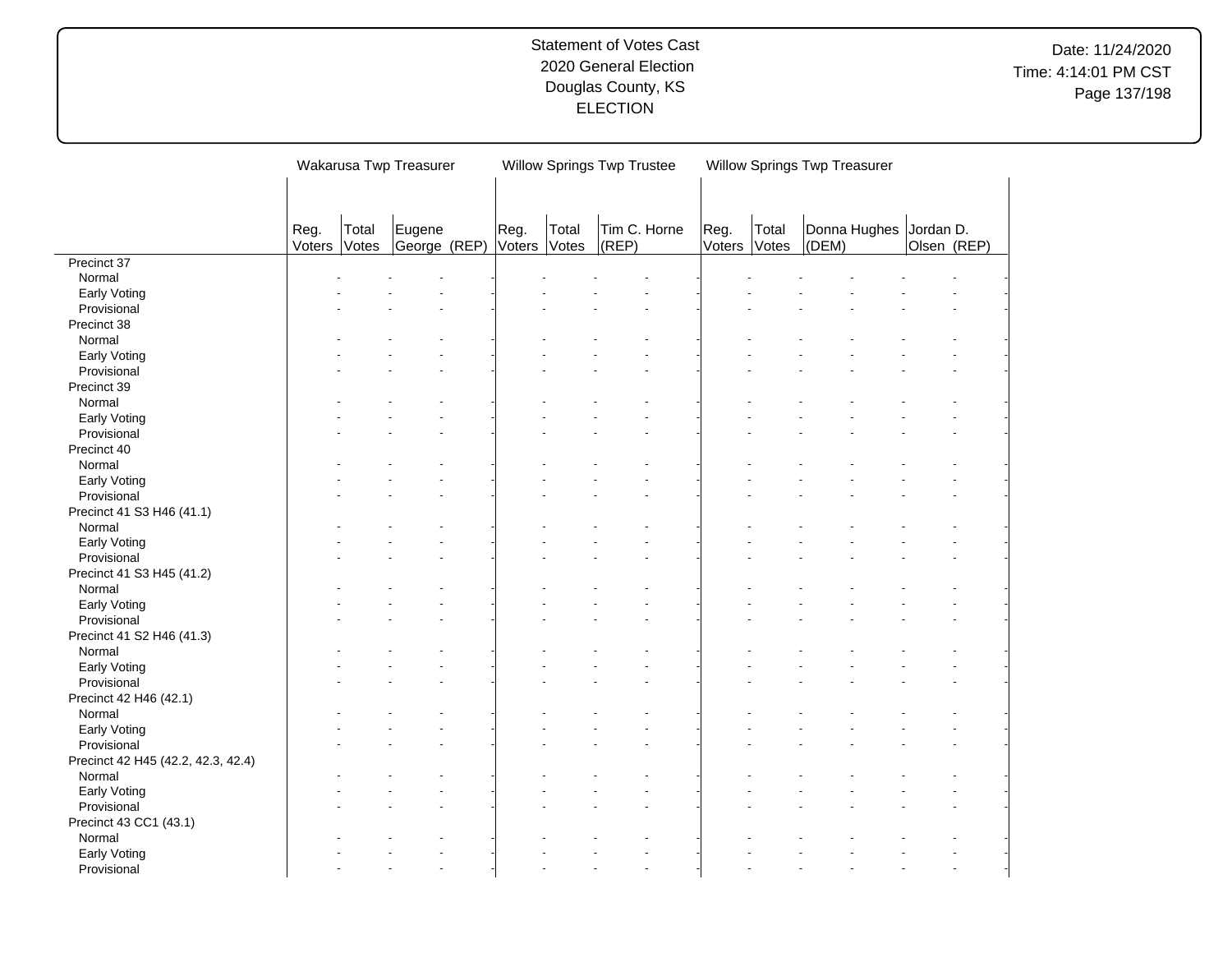|                              |        |       | Wakarusa Twp Treasurer |        |       | <b>Willow Springs Twp Trustee</b> |        | Willow Springs Twp Treasurer |       |                        |             |  |
|------------------------------|--------|-------|------------------------|--------|-------|-----------------------------------|--------|------------------------------|-------|------------------------|-------------|--|
|                              |        |       |                        |        |       |                                   |        |                              |       |                        |             |  |
|                              |        |       |                        |        |       |                                   |        |                              |       |                        |             |  |
|                              | Reg.   | Total | Eugene                 | Reg.   | Total | Tim C. Horne                      | Reg.   | Total                        |       | Donna Hughes Jordan D. |             |  |
|                              | Voters | Votes | George (REP)           | Voters | Votes | (REP)                             | Voters | Votes                        | (DEM) |                        | Olsen (REP) |  |
| Precinct 43 CC3 (43.2, 43.3) |        |       |                        |        |       |                                   |        |                              |       |                        |             |  |
| Normal                       |        |       |                        |        |       |                                   |        |                              |       |                        |             |  |
| Early Voting                 |        |       |                        |        |       |                                   |        |                              |       |                        |             |  |
| Provisional                  |        |       |                        |        |       |                                   |        |                              |       |                        |             |  |
| Precinct 44 H45 (44.1)       |        |       |                        |        |       |                                   |        |                              |       |                        |             |  |
| Normal                       |        |       |                        |        |       |                                   |        |                              |       |                        |             |  |
| Early Voting                 |        |       |                        |        |       |                                   |        |                              |       |                        |             |  |
| Provisional                  |        |       |                        |        |       |                                   |        |                              |       |                        |             |  |
| Precinct 44 H44 (44.2)       |        |       |                        |        |       |                                   |        |                              |       |                        |             |  |
| Normal                       |        |       |                        |        |       |                                   |        |                              |       |                        |             |  |
| Early Voting                 |        |       |                        |        |       |                                   |        |                              |       |                        |             |  |
| Provisional                  |        |       |                        |        |       |                                   |        |                              |       |                        |             |  |
| Precinct 45                  |        |       |                        |        |       |                                   |        |                              |       |                        |             |  |
| Normal                       |        |       |                        |        |       |                                   |        |                              |       |                        |             |  |
| Early Voting                 |        |       |                        |        |       |                                   |        |                              |       |                        |             |  |
| Provisional                  |        |       |                        |        |       |                                   |        |                              |       |                        |             |  |
| Precinct 46                  |        |       |                        |        |       |                                   |        |                              |       |                        |             |  |
| Normal                       |        |       |                        |        |       |                                   |        |                              |       |                        |             |  |
| Early Voting                 |        |       |                        |        |       |                                   |        |                              |       |                        |             |  |
| Provisional                  |        |       |                        |        |       |                                   |        |                              |       |                        |             |  |
| Precinct 47                  |        |       |                        |        |       |                                   |        |                              |       |                        |             |  |
| Normal                       |        |       |                        |        |       |                                   |        |                              |       |                        |             |  |
| Early Voting                 |        |       |                        |        |       |                                   |        |                              |       |                        |             |  |
| Provisional                  |        |       | ä,                     |        |       |                                   |        |                              |       |                        |             |  |
| Precinct 48                  |        |       |                        |        |       |                                   |        |                              |       |                        |             |  |
| Normal                       |        |       |                        |        |       |                                   |        |                              |       |                        |             |  |
| Early Voting                 |        |       |                        |        |       |                                   |        |                              |       |                        |             |  |
| Provisional                  |        |       |                        |        |       |                                   |        |                              |       |                        |             |  |
| Precinct 49                  |        |       |                        |        |       |                                   |        |                              |       |                        |             |  |
| Normal                       |        |       |                        |        |       |                                   |        |                              |       |                        |             |  |
|                              |        |       |                        |        |       |                                   |        |                              |       |                        |             |  |
| Early Voting                 |        |       |                        |        |       |                                   |        |                              |       |                        |             |  |
| Provisional                  |        |       |                        |        |       |                                   |        |                              |       |                        |             |  |
| Precinct 50 City (50.2)      |        |       |                        |        |       |                                   |        |                              |       |                        |             |  |
| Normal                       |        |       |                        |        |       |                                   |        |                              |       |                        |             |  |
| Early Voting                 |        |       |                        |        |       |                                   |        |                              |       |                        |             |  |
| Provisional                  |        |       |                        |        |       |                                   |        |                              |       |                        |             |  |
| Precinct 50 Twp              |        |       |                        |        |       |                                   |        |                              |       |                        |             |  |
| Normal                       |        |       |                        |        |       |                                   |        |                              |       |                        |             |  |
| Early Voting                 |        |       |                        |        |       |                                   |        |                              |       |                        |             |  |
| Provisional                  |        |       | ÷                      |        |       |                                   |        |                              |       |                        |             |  |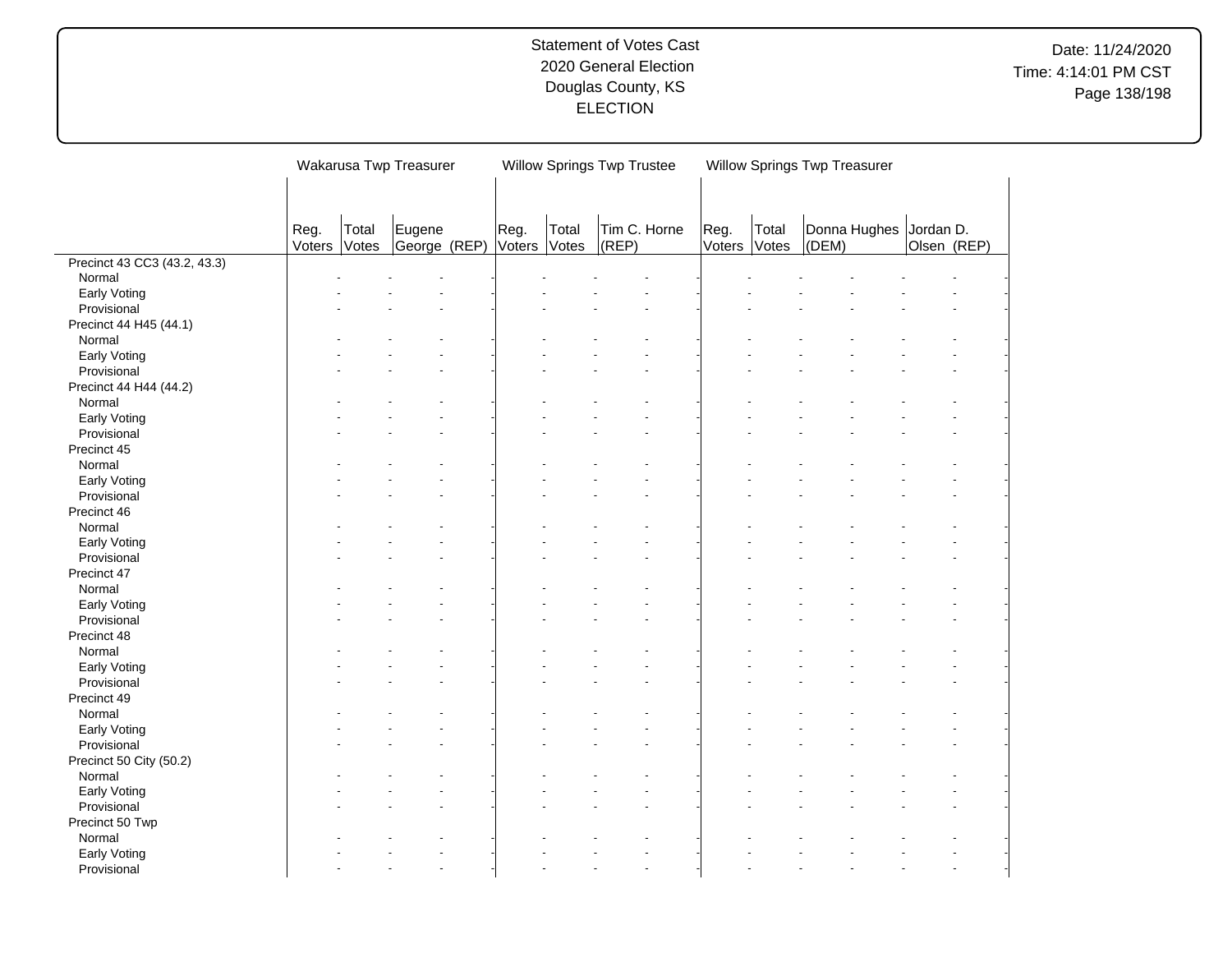|                                  |        |       | Wakarusa Twp Treasurer |        |       | <b>Willow Springs Twp Trustee</b> |        | Willow Springs Twp Treasurer |       |                        |             |  |
|----------------------------------|--------|-------|------------------------|--------|-------|-----------------------------------|--------|------------------------------|-------|------------------------|-------------|--|
|                                  |        |       |                        |        |       |                                   |        |                              |       |                        |             |  |
|                                  |        |       |                        |        |       |                                   |        |                              |       |                        |             |  |
|                                  | Reg.   | Total | Eugene                 | Reg.   | Total | Tim C. Horne                      | Reg.   | Total                        |       | Donna Hughes Jordan D. |             |  |
|                                  | Voters | Votes | George (REP)           | Voters | Votes | (REP)                             | Voters | Votes                        | (DEM) |                        | Olsen (REP) |  |
| Precinct 51                      |        |       |                        |        |       |                                   |        |                              |       |                        |             |  |
| Normal                           |        |       |                        |        |       |                                   |        |                              |       |                        |             |  |
| Early Voting                     |        |       |                        |        |       |                                   |        |                              |       |                        |             |  |
| Provisional                      |        |       |                        |        |       |                                   |        |                              |       |                        |             |  |
| Precinct 52 City (52.3)          |        |       |                        |        |       |                                   |        |                              |       |                        |             |  |
| Normal                           |        |       |                        |        |       |                                   |        |                              |       |                        |             |  |
| Early Voting                     |        |       |                        |        |       |                                   |        |                              |       |                        |             |  |
| Provisional                      |        |       |                        |        |       |                                   |        |                              |       |                        |             |  |
| Precinct 52 Twp                  |        |       |                        |        |       |                                   |        |                              |       |                        |             |  |
| Normal                           |        |       |                        |        |       |                                   |        |                              |       |                        |             |  |
| Early Voting                     |        |       |                        |        |       |                                   |        |                              |       |                        |             |  |
| Provisional                      |        |       |                        |        |       |                                   |        |                              |       |                        |             |  |
| Precinct 53 H10 Twp              |        |       |                        |        |       |                                   |        |                              |       |                        |             |  |
| Normal                           |        |       |                        |        |       |                                   |        |                              |       |                        |             |  |
| Early Voting                     |        |       |                        |        |       |                                   |        |                              |       |                        |             |  |
| Provisional                      |        |       |                        |        |       |                                   |        |                              |       |                        |             |  |
| Precinct 53 H42 City (53.4)      |        |       |                        |        |       |                                   |        |                              |       |                        |             |  |
| Normal                           |        |       |                        |        |       |                                   |        |                              |       |                        |             |  |
| Early Voting                     |        |       |                        |        |       |                                   |        |                              |       |                        |             |  |
| Provisional                      |        |       |                        |        |       |                                   |        |                              |       |                        |             |  |
| Precinct 53 H42 Twp (53.5, 53.6) |        |       |                        |        |       |                                   |        |                              |       |                        |             |  |
|                                  |        |       |                        |        |       |                                   |        |                              |       |                        |             |  |
| Normal                           |        |       |                        |        |       |                                   |        |                              |       |                        |             |  |
| Early Voting<br>Provisional      |        |       | ÷                      |        |       |                                   |        |                              |       |                        |             |  |
|                                  |        |       |                        |        |       |                                   |        |                              |       |                        |             |  |
| Precinct 54                      |        |       |                        |        |       |                                   |        |                              |       |                        |             |  |
| Normal                           |        |       |                        |        |       |                                   |        |                              |       |                        |             |  |
| Early Voting                     |        |       | ÷                      |        |       |                                   |        |                              |       |                        |             |  |
| Provisional                      |        |       |                        |        |       |                                   |        |                              |       |                        |             |  |
| Precinct 55 S3 H45 (55.1)        |        |       |                        |        |       |                                   |        |                              |       |                        |             |  |
| Normal                           |        |       |                        |        |       |                                   |        |                              |       |                        |             |  |
| Early Voting                     |        |       |                        |        |       |                                   |        |                              |       |                        |             |  |
| Provisional                      |        |       |                        |        |       |                                   |        |                              |       |                        |             |  |
| Precinct 55 S3 H46 (55.2)        |        |       |                        |        |       |                                   |        |                              |       |                        |             |  |
| Normal                           |        |       |                        |        |       |                                   |        |                              |       |                        |             |  |
| Early Voting                     |        |       |                        |        |       |                                   |        |                              |       |                        |             |  |
| Provisional                      |        |       |                        |        |       |                                   |        |                              |       |                        |             |  |
| Precinct 55 S2 H45 (55.3)        |        |       |                        |        |       |                                   |        |                              |       |                        |             |  |
| Normal                           |        |       |                        |        |       |                                   |        |                              |       |                        |             |  |
| Early Voting                     |        |       |                        |        |       |                                   |        |                              |       |                        |             |  |
| Provisional                      |        |       | L.                     |        |       |                                   |        |                              |       |                        |             |  |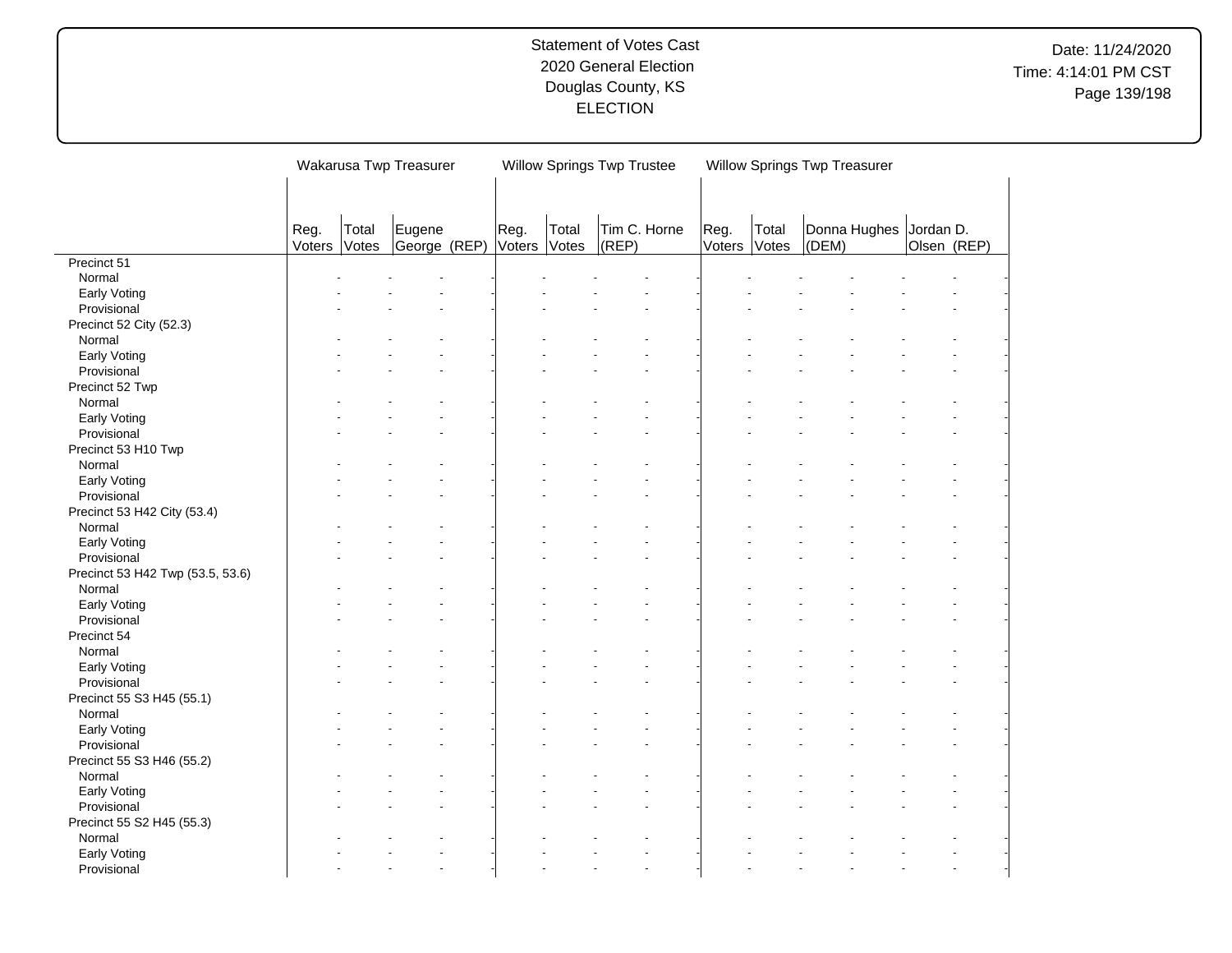|                                 |        |       | Wakarusa Twp Treasurer |               |       | <b>Willow Springs Twp Trustee</b> |              |        | Willow Springs Twp Treasurer |       |                        |             |  |
|---------------------------------|--------|-------|------------------------|---------------|-------|-----------------------------------|--------------|--------|------------------------------|-------|------------------------|-------------|--|
|                                 |        |       |                        |               |       |                                   |              |        |                              |       |                        |             |  |
|                                 |        |       |                        |               |       |                                   |              |        |                              |       |                        |             |  |
|                                 | Reg.   | Total | Eugene                 | Reg.          | Total |                                   | Tim C. Horne | Reg.   | Total                        |       | Donna Hughes Jordan D. |             |  |
|                                 | Voters | Votes | George (REP)           | <b>Voters</b> | Votes | (REP)                             |              | Voters | Votes                        | (DEM) |                        | Olsen (REP) |  |
| Precinct 56 S19                 |        |       |                        |               |       |                                   |              |        |                              |       |                        |             |  |
| Normal                          |        |       |                        |               |       |                                   |              |        |                              |       |                        |             |  |
| Early Voting                    |        |       |                        |               |       |                                   |              |        |                              |       |                        |             |  |
| Provisional                     |        |       |                        |               |       |                                   |              |        |                              |       |                        |             |  |
| Precinct 56 S2                  |        |       |                        |               |       |                                   |              |        |                              |       |                        |             |  |
| Normal                          |        |       |                        |               |       |                                   |              |        |                              |       |                        |             |  |
| Early Voting                    |        |       |                        |               |       |                                   |              |        |                              |       |                        |             |  |
| Provisional                     |        |       |                        |               |       |                                   |              |        |                              |       |                        |             |  |
| Precinct 57 S2 City (57.2)      |        |       |                        |               |       |                                   |              |        |                              |       |                        |             |  |
| Normal                          |        |       |                        |               |       |                                   |              |        |                              |       |                        |             |  |
| Early Voting                    |        |       |                        |               |       |                                   |              |        |                              |       |                        |             |  |
| Provisional                     |        |       |                        |               |       |                                   |              |        |                              |       |                        |             |  |
| Precinct 57 S2 Twp (57.1, 57.4) |        |       |                        |               |       |                                   |              |        |                              |       |                        |             |  |
| Normal                          |        |       |                        |               |       |                                   |              |        |                              |       |                        |             |  |
| Early Voting                    |        |       |                        |               |       |                                   |              |        |                              |       |                        |             |  |
| Provisional                     |        |       |                        |               |       |                                   |              |        |                              |       |                        |             |  |
| Precinct 57 TWP S19 (57.3)      |        |       |                        |               |       |                                   |              |        |                              |       |                        |             |  |
| Normal                          |        |       |                        |               |       |                                   |              |        |                              |       |                        |             |  |
| Early Voting                    |        |       |                        |               |       |                                   |              |        |                              |       |                        |             |  |
| Provisional                     |        |       |                        |               |       |                                   |              |        |                              |       |                        |             |  |
| Precinct 58                     |        |       |                        |               |       |                                   |              |        |                              |       |                        |             |  |
| Normal                          |        |       |                        |               |       |                                   |              |        |                              |       |                        |             |  |
| Early Voting                    |        |       |                        |               |       |                                   |              |        |                              |       |                        |             |  |
| Provisional                     |        |       | ä,                     |               |       |                                   |              |        |                              |       |                        |             |  |
| Precinct 59 H54                 |        |       |                        |               |       |                                   |              |        |                              |       |                        |             |  |
| Normal                          |        |       |                        |               |       |                                   |              |        |                              |       |                        |             |  |
|                                 |        |       |                        |               |       |                                   |              |        |                              |       |                        |             |  |
| Early Voting                    |        |       |                        |               |       |                                   |              |        |                              |       |                        |             |  |
| Provisional                     |        |       |                        |               |       |                                   |              |        |                              |       |                        |             |  |
| Precinct 59 H45                 |        |       |                        |               |       |                                   |              |        |                              |       |                        |             |  |
| Normal                          |        |       |                        |               |       |                                   |              |        |                              |       |                        |             |  |
| Early Voting                    |        |       |                        |               |       |                                   |              |        |                              |       |                        |             |  |
| Provisional                     |        |       |                        |               |       |                                   |              |        |                              |       |                        |             |  |
| Precinct 60                     |        |       |                        |               |       |                                   |              |        |                              |       |                        |             |  |
| Normal                          |        |       |                        |               |       |                                   |              |        |                              |       |                        |             |  |
| Early Voting                    |        |       |                        |               |       |                                   |              |        |                              |       |                        |             |  |
| Provisional                     |        |       |                        |               |       |                                   |              |        |                              |       |                        |             |  |
| Precinct 61                     |        |       |                        |               |       |                                   |              |        |                              |       |                        |             |  |
| Normal                          |        |       |                        |               |       |                                   |              |        |                              |       |                        |             |  |
| Early Voting                    |        |       |                        |               |       |                                   |              |        |                              |       |                        |             |  |
| Provisional                     |        |       | ÷                      |               |       |                                   |              |        |                              |       |                        |             |  |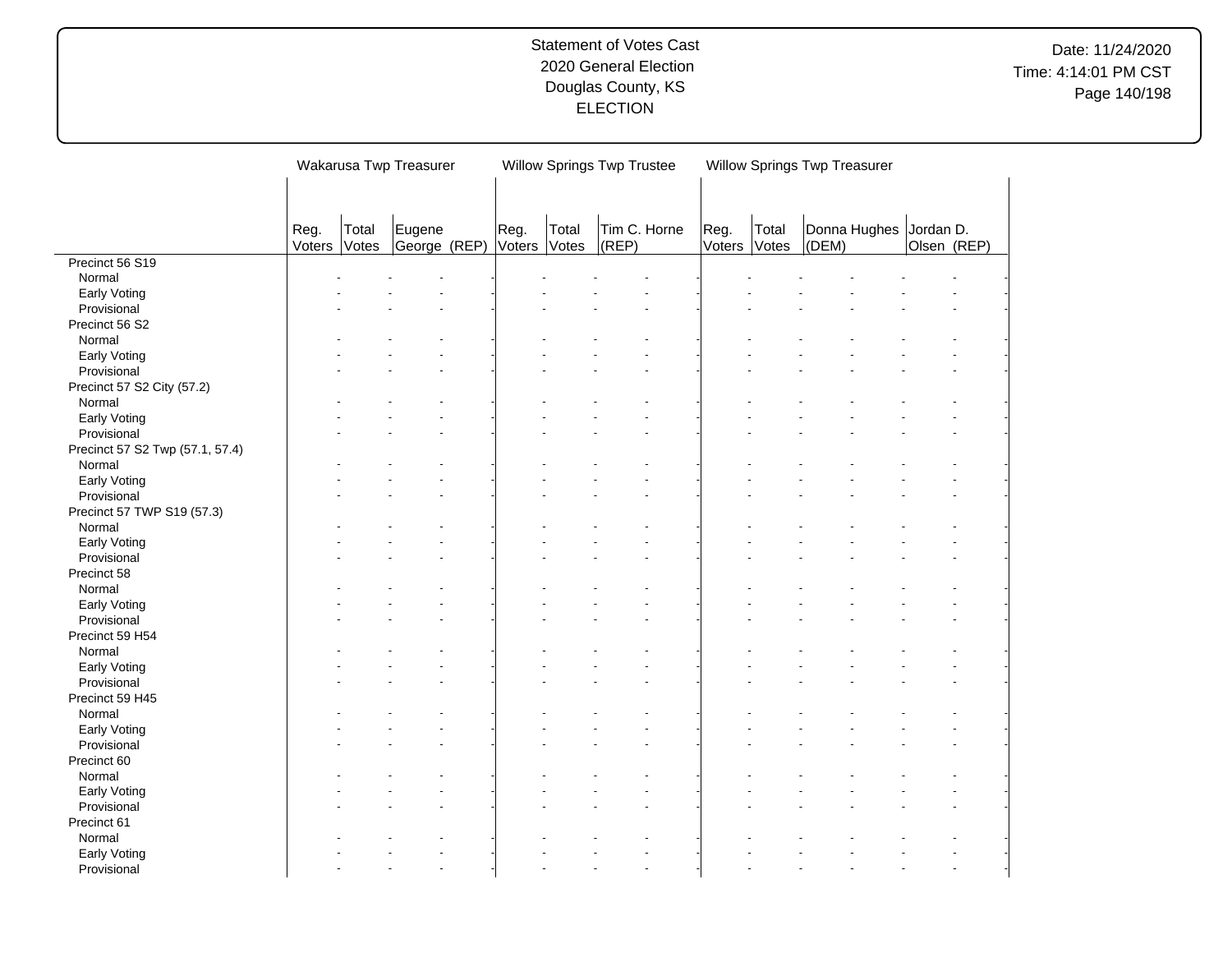|                                 |                |              | Wakarusa Twp Treasurer                |             |        |       | Willow Springs Twp Trustee |        |       | Willow Springs Twp Treasurer |                        |             |                |
|---------------------------------|----------------|--------------|---------------------------------------|-------------|--------|-------|----------------------------|--------|-------|------------------------------|------------------------|-------------|----------------|
|                                 |                |              |                                       |             |        |       |                            |        |       |                              |                        |             |                |
|                                 |                |              |                                       |             |        |       |                            |        |       |                              |                        |             |                |
|                                 | Reg.           | Total        | Eugene                                |             | Reg.   | Total | Tim C. Horne               | Reg.   | Total |                              | Donna Hughes Jordan D. |             |                |
|                                 | Voters         | Votes        | George (REP)                          |             | Voters | Votes | $ $ (REP)                  | Voters | Votes | (DEM)                        |                        | Olsen (REP) |                |
| Precinct 62                     |                |              |                                       |             |        |       |                            |        |       |                              |                        |             |                |
| Normal                          |                |              |                                       |             |        |       |                            |        |       |                              |                        |             |                |
| Early Voting                    |                |              |                                       |             |        |       |                            |        |       |                              |                        |             |                |
| Provisional                     |                |              |                                       |             |        |       |                            |        |       |                              |                        |             |                |
| Precinct 63                     |                |              |                                       |             |        |       |                            |        |       |                              |                        |             |                |
| Normal                          |                |              |                                       |             |        |       |                            |        |       |                              |                        |             |                |
| Early Voting                    |                |              |                                       |             |        |       |                            |        |       |                              |                        |             |                |
| Provisional                     |                |              |                                       |             |        |       |                            |        |       |                              |                        |             |                |
| Precinct 64 H45                 |                |              |                                       |             |        |       |                            |        |       |                              |                        |             |                |
| Normal                          | 287            | 41           |                                       | 41 100.00%  |        |       |                            |        |       |                              |                        |             |                |
| Early Voting                    | 287            | 110          |                                       | 110 100.00% |        |       |                            |        |       |                              |                        |             |                |
| Provisional                     | 287            |              | 3                                     | 3 100.00%   |        |       |                            |        |       |                              |                        |             |                |
| Precinct 64 H46 497 (64.3)      |                |              |                                       |             |        |       |                            |        |       |                              |                        |             |                |
| Normal                          | $\overline{2}$ |              | $\mathbf 0$<br>$\pmb{0}$              |             |        |       |                            |        |       |                              |                        |             |                |
| Early Voting                    | $\overline{2}$ |              | $\overline{2}$<br>$\overline{2}$      | 100.00%     |        |       |                            |        |       |                              |                        |             |                |
| Provisional                     | $\overline{2}$ |              | $\mathbf 0$<br>$\mathbf 0$            |             |        |       |                            |        |       |                              |                        |             |                |
| Precinct 65 H10                 |                |              |                                       |             |        |       |                            |        |       |                              |                        |             |                |
| Normal                          | 675            | 140          |                                       | 140 100.00% |        |       |                            |        |       |                              |                        |             |                |
| Early Voting                    | 675            | 269          | 269                                   | 100.00%     |        |       |                            |        |       |                              |                        |             |                |
| Provisional                     | 675            | 16           |                                       | 16 100.00%  |        |       |                            |        |       |                              |                        |             |                |
| Precinct 65 H46 (65.4)          |                |              |                                       |             |        |       |                            |        |       |                              |                        |             |                |
|                                 | 38             | $\mathbf{1}$ |                                       | 1 100.00%   |        |       |                            |        |       |                              |                        |             |                |
| Normal                          | 38             | 11           |                                       | 11 100.00%  |        |       |                            |        |       |                              |                        |             |                |
| Early Voting                    | 38             |              | $\mathbf{1}$                          | 1 100.00%   |        |       |                            |        |       |                              |                        |             |                |
| Provisional                     |                |              |                                       |             |        |       |                            |        |       |                              |                        |             |                |
| Precinct 65 S2 H46 (65.6)       |                |              |                                       |             |        |       |                            |        |       |                              |                        |             |                |
| Normal                          | 4              |              | $\pmb{0}$<br>$\mathbf 0$<br>$\pmb{0}$ |             |        |       |                            |        |       |                              |                        |             |                |
| Early Voting                    | 4              |              | $\mathbf 0$                           |             |        |       |                            |        |       |                              |                        |             |                |
| Provisional                     | 4              |              | $\mathbf 0$<br>$\pmb{0}$              |             |        |       |                            |        |       |                              |                        |             |                |
| Precinct 66 S19 H45 (66.1 66.2) |                |              |                                       |             |        |       |                            |        |       |                              |                        |             |                |
| Normal                          | 287            | 51           |                                       | 51 100.00%  |        |       |                            |        |       |                              |                        |             |                |
| Early Voting                    | 287            | 120          | 120                                   | 100.00%     |        |       |                            |        |       |                              |                        |             |                |
| Provisional                     | 287            |              | $\overline{2}$                        | 2 100.00%   |        |       |                            |        |       |                              |                        |             |                |
| Precinct 66 S3 H44 (66.3)       |                |              |                                       |             |        |       |                            |        |       |                              |                        |             |                |
| Normal                          | 0              |              | $\pmb{0}$<br>$\pmb{0}$                |             |        |       |                            |        |       |                              |                        |             |                |
| Early Voting                    | $\mathbf 0$    |              | $\mathbf 0$<br>$\pmb{0}$              |             |        |       |                            |        |       |                              |                        |             |                |
| Provisional                     | $\pmb{0}$      |              | $\pmb{0}$<br>$\pmb{0}$                |             |        |       |                            |        |       |                              |                        |             |                |
| Precinct 66 S3 H45 (66.4)       |                |              |                                       |             |        |       |                            |        |       |                              |                        |             |                |
| Normal                          | 3              |              | $\pmb{0}$<br>$\pmb{0}$                |             |        |       |                            |        |       |                              |                        |             |                |
| Early Voting                    | 3              |              | $\mathbf 0$<br>$\mathbf 0$            |             |        |       |                            |        |       |                              |                        |             |                |
| Provisional                     | 3              |              | $\mathbf 0$<br>$\Omega$               |             |        |       |                            |        |       |                              |                        |             | $\overline{a}$ |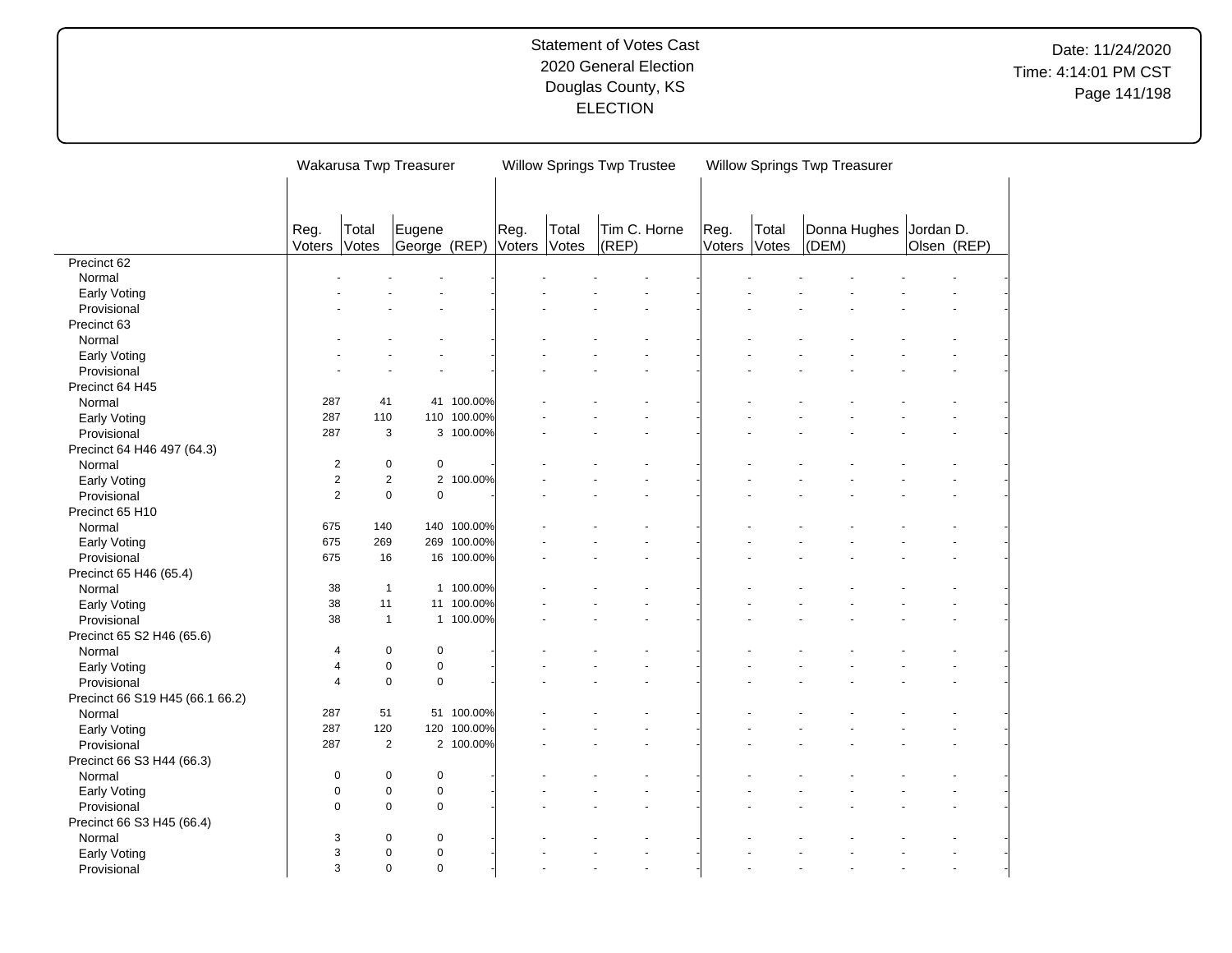|                                 |        |       | Wakarusa Twp Treasurer |            |        | <b>Willow Springs Twp Trustee</b> |              |             |        |                | Willow Springs Twp Treasurer |        |                |           |
|---------------------------------|--------|-------|------------------------|------------|--------|-----------------------------------|--------------|-------------|--------|----------------|------------------------------|--------|----------------|-----------|
|                                 |        |       |                        |            |        |                                   |              |             |        |                |                              |        |                |           |
|                                 |        |       |                        |            |        |                                   |              |             |        |                |                              |        |                |           |
|                                 |        |       |                        |            |        |                                   |              |             |        |                |                              |        |                |           |
|                                 | Reg.   | Total | Eugene                 |            | Reg.   | Total                             | Tim C. Horne |             | Reg.   | Total          | Donna Hughes                 |        | Jordan D.      |           |
|                                 | Voters | Votes | George (REP)           |            | Voters | Votes                             | (REP)        |             | Voters | Votes          | (DEM)                        |        | Olsen (REP)    |           |
| Precinct 66 S19 H10 (66.5)      |        |       |                        |            |        |                                   |              |             |        |                |                              |        |                |           |
| Normal                          | 380    | 85    |                        | 85 100.00% |        |                                   |              |             |        |                |                              |        |                |           |
| <b>Early Voting</b>             | 380    | 136   | 136                    | 100.00%    |        |                                   |              |             |        |                |                              |        |                |           |
| Provisional                     | 380    | 6     | 6                      | 100.00%    |        |                                   |              |             |        |                |                              |        |                |           |
| Precinct 66 S3 H10 (66.7)       |        |       |                        |            |        |                                   |              |             |        |                |                              |        |                |           |
| Normal                          | 215    | 41    |                        | 41 100.00% |        |                                   |              |             |        |                |                              |        |                |           |
| Early Voting                    | 215    | 93    |                        | 93 100.00% |        |                                   |              |             |        |                |                              |        |                |           |
| Provisional                     | 215    | 3     |                        | 3 100.00%  |        |                                   |              |             |        |                |                              |        |                |           |
| Precinct 67 S19 H54 (67.1,67.2) |        |       |                        |            |        |                                   |              |             |        |                |                              |        |                |           |
| Normal                          |        |       |                        |            | 473    | 171                               |              | 171 100.00% | 473    | 177            | 31                           | 17.51% | 146            | 82.49%    |
| <b>Early Voting</b>             |        |       |                        |            | 473    | 154                               |              | 154 100.00% | 473    | 182            | 74                           | 40.66% | 108            | 59.34%    |
| Provisional                     |        |       |                        |            | 473    | $\overline{4}$                    |              | 4 100.00%   | 473    | $\overline{4}$ | $\mathbf 0$                  | ÷,     | $\overline{4}$ | 100.00%   |
| Precinct 67 S19 H45             |        |       |                        |            |        |                                   |              |             |        |                |                              |        |                |           |
| Normal                          |        |       |                        |            | 498    | 108                               |              | 108 100.00% | 498    | 112            | 22                           | 19.64% | 90             | 80.36%    |
| <b>Early Voting</b>             |        |       |                        |            | 498    | 188                               | 188          | 100.00%     | 498    | 268            | 175                          | 65.30% | 93             | 34.70%    |
| Provisional                     |        |       |                        |            | 498    | 8                                 |              | 8 100.00%   | 498    | 8              | 5                            | 62.50% | 3              | 37.50%    |
| Precinct 67 S3 H45              |        |       |                        |            |        |                                   |              |             |        |                |                              |        |                |           |
| Normal                          |        |       |                        |            | 111    | 27                                |              | 27 100.00%  | 111    | 32             | 5                            | 15.62% | 27             | 84.38%    |
| Early Voting                    |        |       |                        |            | 111    | 37                                |              | 37 100.00%  | 111    | 51             | 27                           | 52.94% | 24             | 47.06%    |
| Provisional                     |        |       |                        |            | 111    | $\mathbf{1}$                      |              | 1 100.00%   | 111    | $\overline{2}$ | $\mathbf{1}$                 | 50.00% | $\overline{1}$ | 50.00%    |
| Precinct 67 S3 H54 (67.7,67.8)  |        |       |                        |            |        |                                   |              |             |        |                |                              |        |                |           |
| Normal                          |        |       |                        |            | 120    | 31                                |              | 31 100.00%  | 120    | 35             | 10                           | 28.57% | 25             | 71.43%    |
| <b>Early Voting</b>             |        |       |                        |            | 120    | 43                                |              | 43 100.00%  | 120    | 53             | 33                           | 62.26% | 20             | 37.74%    |
| Provisional                     |        |       |                        |            | 120    | $\mathbf{1}$                      |              | 1 100.00%   | 120    | $\mathbf{1}$   | $\mathbf 0$                  |        |                | 1 100.00% |
| Precinct 70                     |        |       |                        |            |        |                                   |              |             |        |                |                              |        |                |           |
| Normal                          |        |       |                        |            |        |                                   |              |             |        |                |                              |        |                |           |
| Early Voting                    |        |       |                        |            |        |                                   |              |             |        |                |                              |        |                |           |
| Provisional                     |        |       |                        |            |        |                                   |              |             |        |                |                              |        |                |           |
| Precinct 71                     |        |       |                        |            |        |                                   |              |             |        |                |                              |        |                |           |
| Normal                          |        |       |                        |            |        |                                   |              |             |        |                |                              |        |                |           |
| Early Voting                    |        |       |                        |            |        |                                   |              |             |        |                |                              |        |                |           |
| Provisional                     |        |       |                        |            |        |                                   |              |             |        |                |                              |        |                |           |
| Precinct 74                     |        |       |                        |            |        |                                   |              |             |        |                |                              |        |                |           |
| Normal                          |        |       |                        |            |        |                                   |              |             |        |                |                              |        |                |           |
| <b>Early Voting</b>             |        |       |                        |            |        |                                   |              |             |        |                |                              |        |                |           |
| Provisional                     |        |       |                        |            |        |                                   |              |             |        |                |                              |        |                |           |
| Precinct 76                     |        |       |                        |            |        |                                   |              |             |        |                |                              |        |                |           |
| Normal                          |        |       |                        |            |        |                                   |              |             |        |                |                              |        |                |           |
| Early Voting                    |        |       |                        |            |        |                                   |              |             |        |                |                              |        |                |           |
| Provisional                     |        |       |                        |            |        |                                   |              |             |        |                |                              |        |                |           |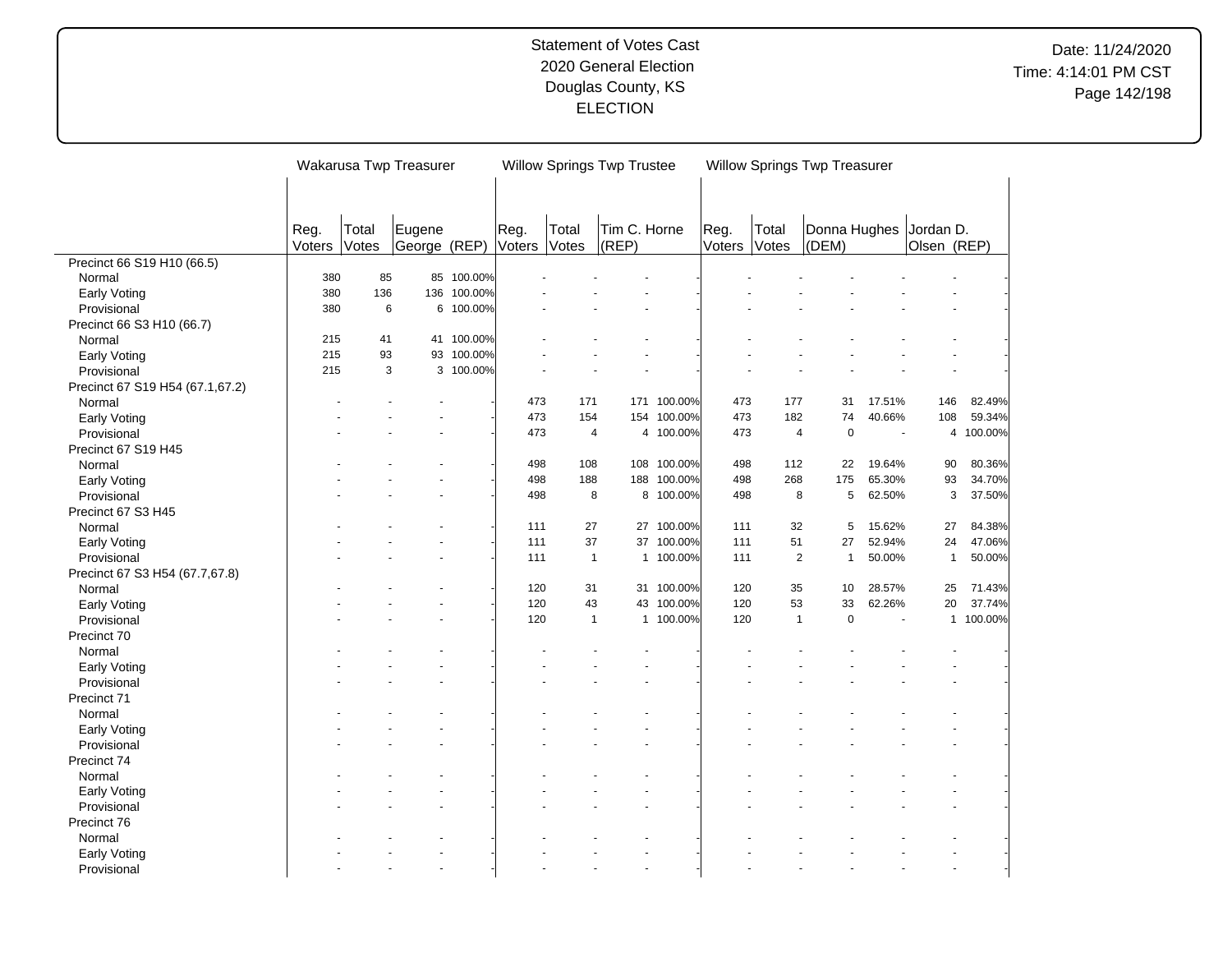|              |               |       | Wakarusa Twp Treasurer   |            |        |                          | <b>Willow Springs Twp Trustee</b> |                          |               |       | <b>Willow Springs Twp Treasurer</b> |        |             |        |
|--------------|---------------|-------|--------------------------|------------|--------|--------------------------|-----------------------------------|--------------------------|---------------|-------|-------------------------------------|--------|-------------|--------|
|              |               |       |                          |            |        |                          |                                   |                          |               |       |                                     |        |             |        |
|              |               |       |                          |            |        |                          |                                   |                          |               |       |                                     |        |             |        |
|              | Reg.          | Total | Eugene                   |            | Reg.   | Total                    | Tim C. Horne                      |                          | Reg.          | Total | Donna Hughes                        |        | Jordan D.   |        |
|              | <b>Voters</b> | Votes | George (REP)             |            | Voters | Votes                    | $ $ (REP)                         |                          | <b>Voters</b> | Votes | $ $ (DEM)                           |        | Olsen (REP) |        |
| Precinct 77  |               |       |                          |            |        |                          |                                   |                          |               |       |                                     |        |             |        |
| Normal       |               |       | $\overline{\phantom{a}}$ |            |        |                          |                                   |                          |               |       |                                     |        |             |        |
| Early Voting |               |       | $\overline{\phantom{0}}$ |            |        | $\overline{\phantom{a}}$ |                                   | $\overline{\phantom{a}}$ |               |       |                                     |        |             |        |
| Provisional  |               |       |                          |            |        |                          |                                   |                          |               |       |                                     |        |             |        |
| Total        |               |       |                          |            |        |                          |                                   |                          |               |       |                                     |        |             |        |
| Normal       | 1891          | 359   | 359                      | 100.00%    | 1202   | 337                      | 337                               | 100.00%                  | 1202          | 356   | 68                                  | 19.10% | 288         | 80.90% |
| Early Voting | 1891          | 741   | 741                      | 100.00%    | 1202   | 422                      | 422                               | 100.00%                  | 1202          | 554   | 309                                 | 55.78% | 245         | 44.22% |
| Provisional  | 1891          | 31    |                          | 31 100.00% | 1202   | 14                       |                                   | 14 100.00%               | 1202          | 15    | 6                                   | 40.00% | 9           | 60.00% |
| Total        | 1891          | 1131  | 1131                     | 100.00%    | 1202   | 773                      | 773                               | 100.00%                  | 1202          | 925   | 383                                 | 41.41% | 542         | 58.59% |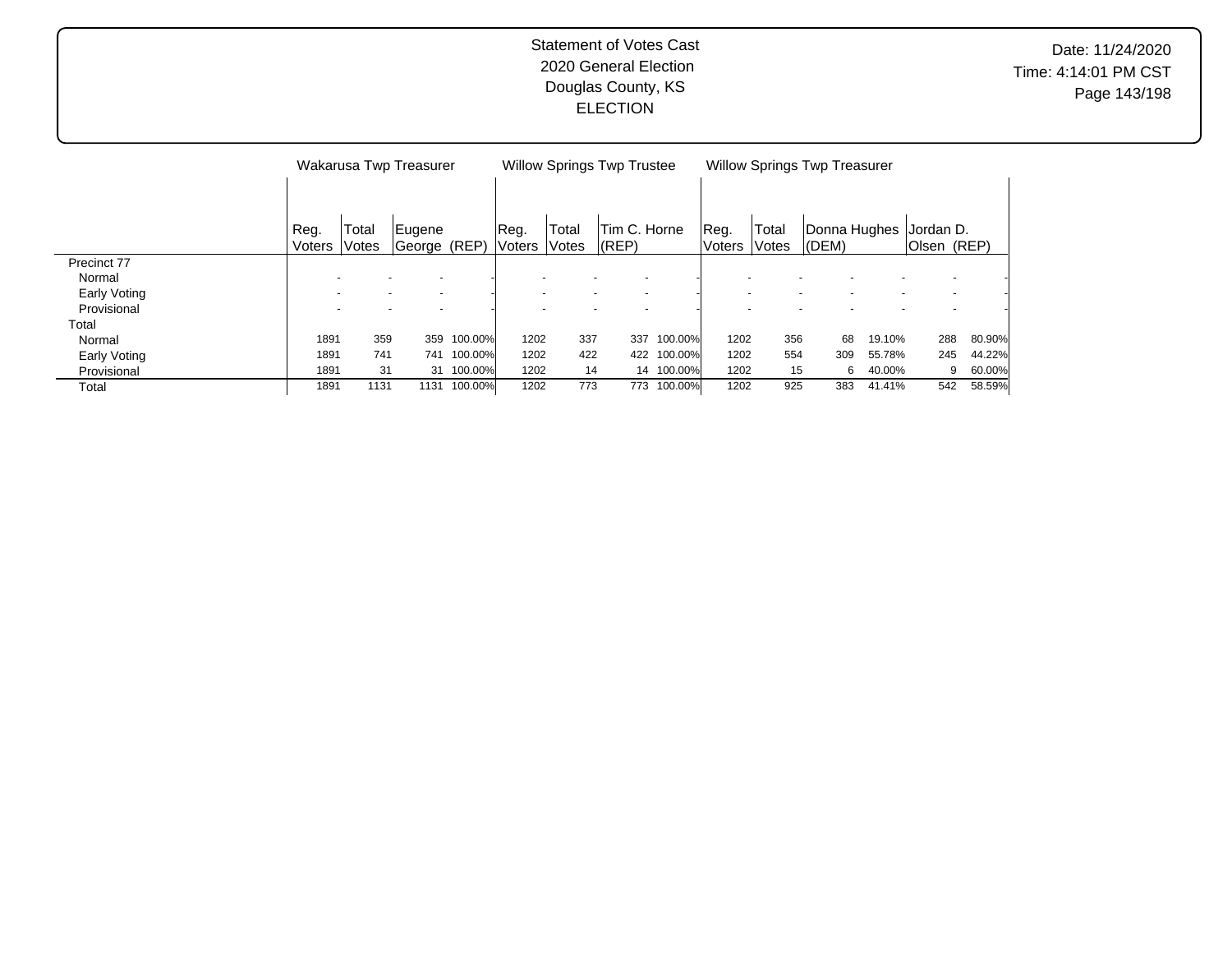|                     |                |                | <b>Lecompton City Council</b> |                          |      |              | Eric S. Rosen  |                |            |        |                |        |
|---------------------|----------------|----------------|-------------------------------|--------------------------|------|--------------|----------------|----------------|------------|--------|----------------|--------|
|                     | Reg.<br>Voters | Total<br>Votes | Stephanie<br>Confer (NP)      | Mary Jane<br>Hoffer (NP) | (NP) | Matt Roberts | Reg.<br>Voters | Total<br>Votes | <b>YES</b> |        | NO)            |        |
| Jurisdiction Wide   |                |                |                               |                          |      |              |                |                |            |        |                |        |
| Precinct 1          |                |                |                               |                          |      |              |                |                |            |        |                |        |
| Normal              |                |                |                               |                          |      |              | 809            | 100            | 60         | 60.00% | 40             | 40.00% |
| <b>Early Voting</b> |                |                |                               |                          |      |              | 809            | 409            | 346        | 84.60% | 63             | 15.40% |
| Provisional         |                |                |                               |                          |      |              | 809            | 13             | 9          | 69.23% | $\overline{4}$ | 30.77% |
| Precinct 2          |                |                |                               |                          |      |              |                |                |            |        |                |        |
| Normal              |                |                |                               |                          |      |              | 848            | 74             | 52         | 70.27% | 22             | 29.73% |
| Early Voting        |                |                |                               |                          |      |              | 848            | 468            | 406        | 86.75% | 62             | 13.25% |
| Provisional         |                |                |                               |                          |      |              | 848            | 14             | 10         | 71.43% | 4              | 28.57% |
| Precinct 3          |                |                |                               |                          |      |              |                |                |            |        |                |        |
| Normal              |                |                |                               |                          |      |              | 1116           | 114            | 76         | 66.67% | 38             | 33.33% |
| Early Voting        |                |                |                               |                          |      |              | 1116           | 506            | 442        | 87.35% | 64             | 12.65% |
| Provisional         |                |                |                               |                          |      |              | 1116           | 32             | 22         | 68.75% | 10             | 31.25% |
| Precinct 4          |                |                |                               |                          |      |              |                |                |            |        |                |        |
| Normal              |                |                |                               |                          |      |              | 1013           | 163            | 107        | 65.64% | 56             | 34.36% |
| <b>Early Voting</b> |                |                |                               |                          |      |              | 1013           | 391            | 317        | 81.07% | 74             | 18.93% |
| Provisional         |                |                |                               |                          |      |              | 1013           | 22             | 16         | 72.73% | 6              | 27.27% |
| Precinct 5          |                |                |                               |                          |      |              |                |                |            |        |                |        |
| Normal              |                |                |                               |                          |      |              | 930            | 102            | 71         | 69.61% | 31             | 30.39% |
| <b>Early Voting</b> |                |                |                               |                          |      |              | 930            | 403            | 338        | 83.87% | 65             | 16.13% |
| Provisional         |                |                |                               |                          |      |              | 930            | 20             | 15         | 75.00% | 5              | 25.00% |
| Precinct 6          |                |                |                               |                          |      |              |                |                |            |        |                |        |
| Normal              |                |                |                               |                          |      |              | 1052           | 117            | 74         | 63.25% | 43             | 36.75% |
| Early Voting        |                |                |                               |                          |      |              | 1052           | 587            | 488        | 83.13% | 99             | 16.87% |
| Provisional         |                |                |                               |                          |      |              | 1052           | 15             | 13         | 86.67% | $\overline{2}$ | 13.33% |
| Precinct 7          |                |                |                               |                          |      |              |                |                |            |        |                |        |
| Normal              |                |                |                               |                          |      |              | 660            | 62             | 51         | 82.26% | 11             | 17.74% |
| Early Voting        |                |                |                               |                          |      |              | 660            | 190            | 156        | 82.11% | 34             | 17.89% |
| Provisional         |                |                |                               |                          |      |              | 660            | 11             | 8          | 72.73% | 3              | 27.27% |
| Precinct 8          |                |                |                               |                          |      |              |                |                |            |        |                |        |
| Normal              |                |                |                               |                          |      |              | 1010           | 106            | 86         | 81.13% | 20             | 18.87% |
| Early Voting        |                |                |                               |                          |      |              | 1010           | 267            | 214        | 80.15% | 53             | 19.85% |
| Provisional         |                |                |                               |                          |      |              | 1010           | 23             | 14         | 60.87% | 9              | 39.13% |
| Precinct 9          |                |                |                               |                          |      |              |                |                |            |        |                |        |
| Normal              |                |                |                               |                          |      |              | 788            | 51             | 29         | 56.86% | 22             | 43.14% |
|                     |                |                |                               |                          |      |              | 788            | 265            | 223        | 84.15% | 42             | 15.85% |
| Early Voting        |                |                |                               |                          |      |              | 788            | 20             | 14         | 70.00% | 6              | 30.00% |
| Provisional         |                |                |                               |                          |      |              |                |                |            |        |                |        |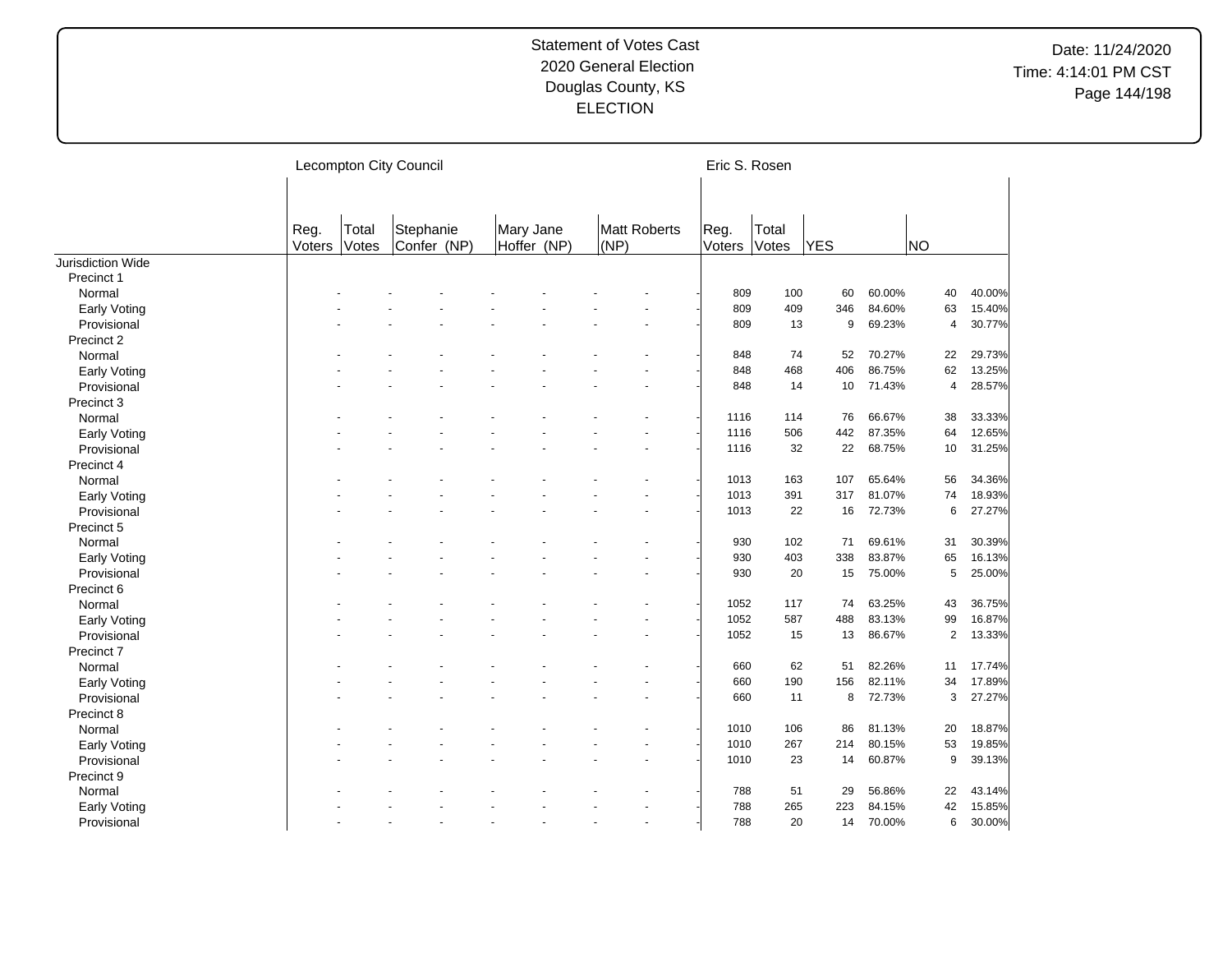|                     |                |                | Lecompton City Council   |                          |      |              | Eric S. Rosen  |                |            |        |                |        |
|---------------------|----------------|----------------|--------------------------|--------------------------|------|--------------|----------------|----------------|------------|--------|----------------|--------|
|                     | Reg.<br>Voters | Total<br>Votes | Stephanie<br>Confer (NP) | Mary Jane<br>Hoffer (NP) | (NP) | Matt Roberts | Reg.<br>Voters | Total<br>Votes | <b>YES</b> |        | <b>NO</b>      |        |
| Precinct 10         |                |                |                          |                          |      |              |                |                |            |        |                |        |
| Normal              |                |                |                          |                          |      |              | 735            | 64             | 46         | 71.88% | 18             | 28.12% |
| <b>Early Voting</b> |                |                |                          |                          |      |              | 735            | 74             | 63         | 85.14% | 11             | 14.86% |
| Provisional         |                |                |                          |                          |      |              | 735            | 13             | 9          | 69.23% | 4              | 30.77% |
| Precinct 11         |                |                |                          |                          |      |              |                |                |            |        |                |        |
| Normal              |                |                |                          |                          |      |              | 884            | 148            | 95         | 64.19% | 53             | 35.81% |
| <b>Early Voting</b> |                |                |                          |                          |      |              | 884            | 410            | 344        | 83.90% | 66             | 16.10% |
| Provisional         |                |                |                          |                          |      |              | 884            | 21             | 13         | 61.90% | 8              | 38.10% |
| Precinct 12         |                |                |                          |                          |      |              |                |                |            |        |                |        |
| Normal              |                |                |                          |                          |      |              | 1609           | 234            | 161        | 68.80% | 73             | 31.20% |
| Early Voting        |                |                |                          |                          |      |              | 1609           | 716            | 578        | 80.73% | 138            | 19.27% |
| Provisional         |                |                |                          |                          |      |              | 1609           | 23             | 13         | 56.52% | 10             | 43.48% |
| Precinct 13         |                |                |                          |                          |      |              |                |                |            |        |                |        |
| Normal              |                |                |                          |                          |      |              | 1084           | 133            | 88         | 66.17% | 45             | 33.83% |
| <b>Early Voting</b> |                |                |                          |                          |      |              | 1084           | 606            | 520        | 85.81% | 86             | 14.19% |
| Provisional         |                |                |                          |                          |      |              | 1084           | 20             | 13         | 65.00% | $\overline{7}$ | 35.00% |
| Precinct 14         |                |                |                          |                          |      |              |                |                |            |        |                |        |
| Normal              |                |                |                          |                          |      |              | 2394           | 286            | 181        | 63.29% | 105            | 36.71% |
| Early Voting        |                |                |                          |                          |      |              | 2394           | 923            | 744        | 80.61% | 179            | 19.39% |
| Provisional         |                |                |                          |                          |      |              | 2394           | 44             | 32         | 72.73% | 12             | 27.27% |
| Precinct 15         |                |                |                          |                          |      |              |                |                |            |        |                |        |
| Normal              |                |                |                          |                          |      |              | 1512           | 173            | 119        | 68.79% | 54             | 31.21% |
| <b>Early Voting</b> |                |                |                          |                          |      |              | 1512           | 688            | 610        | 88.66% | 78             | 11.34% |
| Provisional         |                |                |                          |                          |      |              | 1512           | 28             | 17         | 60.71% | 11             | 39.29% |
|                     |                |                |                          |                          |      |              |                |                |            |        |                |        |
| Precinct 16         |                |                |                          |                          |      |              | 1125           | 125            | 74         | 59.20% | 51             | 40.80% |
| Normal              |                |                |                          |                          |      |              | 1125           | 593            | 482        | 81.28% | 111            |        |
| <b>Early Voting</b> |                |                |                          |                          |      |              |                | 27             |            |        | 8              | 18.72% |
| Provisional         |                |                |                          |                          |      |              | 1125           |                | 19         | 70.37% |                | 29.63% |
| Precinct 17         |                |                |                          |                          |      |              |                |                |            |        |                |        |
| Normal              |                |                |                          |                          |      |              | 1556           | 156            | 87         | 55.77% | 69             | 44.23% |
| Early Voting        |                |                |                          |                          |      |              | 1556           | 851            | 679        | 79.79% | 172            | 20.21% |
| Provisional         |                |                |                          |                          |      |              | 1556           | 19             | 10         | 52.63% | 9              | 47.37% |
| Precinct 18         |                |                |                          |                          |      |              |                |                |            |        |                |        |
| Normal              |                |                |                          |                          |      |              | 1876           | 237            | 163        | 68.78% | 74             | 31.22% |
| <b>Early Voting</b> |                |                |                          |                          |      |              | 1876           | 971            | 779        | 80.23% | 192            | 19.77% |
| Provisional         |                |                |                          |                          |      |              | 1876           | 29             | 22         | 75.86% | $\overline{7}$ | 24.14% |
| Precinct 19         |                |                |                          |                          |      |              |                |                |            |        |                |        |
| Normal              |                |                |                          |                          |      |              | 1354           | 103            | 66         | 64.08% | 37             | 35.92% |
| <b>Early Voting</b> |                |                |                          |                          |      |              | 1354           | 813            | 684        | 84.13% | 129            | 15.87% |
| Provisional         |                |                |                          |                          |      |              | 1354           | 29             | 25         | 86.21% | $\overline{4}$ | 13.79% |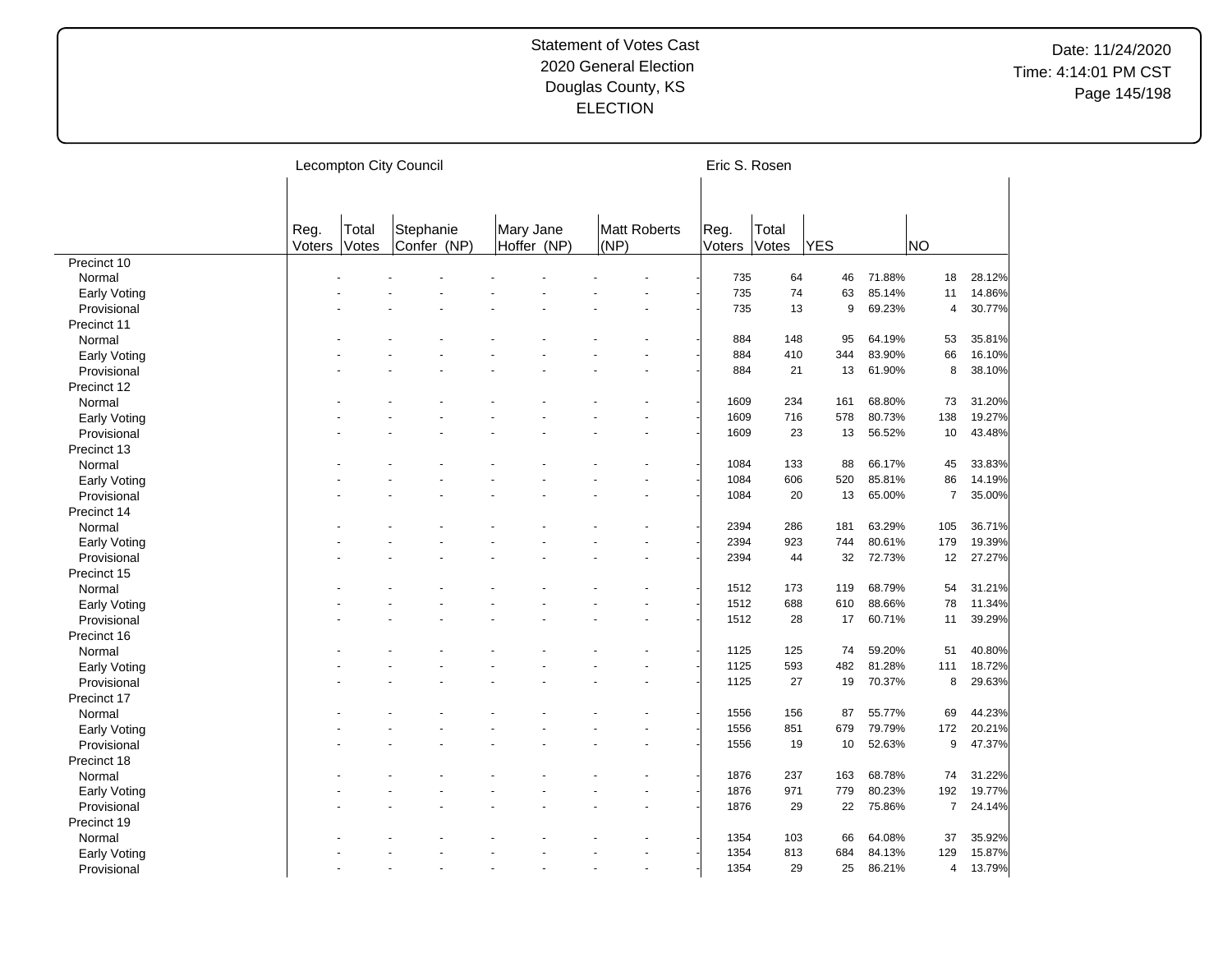|              |                |                | Lecompton City Council   |                          |                      | Eric S. Rosen  |                |                |        |                |        |
|--------------|----------------|----------------|--------------------------|--------------------------|----------------------|----------------|----------------|----------------|--------|----------------|--------|
|              | Reg.<br>Voters | Total<br>Votes | Stephanie<br>Confer (NP) | Mary Jane<br>Hoffer (NP) | Matt Roberts<br>(NP) | Reg.<br>Voters | Total<br>Votes | <b>YES</b>     |        | NO)            |        |
| Precinct 20  |                |                |                          |                          |                      |                |                |                |        |                |        |
| Normal       |                |                |                          |                          |                      | 1758           | 214            | 132            | 61.68% | 82             | 38.32% |
| Early Voting |                |                |                          |                          |                      | 1758           | 927            | 765            | 82.52% | 162            | 17.48% |
| Provisional  |                |                |                          |                          |                      | 1758           | 30             | 18             | 60.00% | 12             | 40.00% |
| Precinct 21  |                |                |                          |                          |                      |                |                |                |        |                |        |
| Normal       |                |                |                          |                          |                      | 616            | 37             | 28             | 75.68% | 9              | 24.32% |
| Early Voting |                |                |                          |                          |                      | 616            | 340            | 309            | 90.88% | 31             | 9.12%  |
| Provisional  |                |                |                          |                          |                      | 616            | 10             | $\overline{7}$ | 70.00% | 3              | 30.00% |
| Precinct 22  |                |                |                          |                          |                      |                |                |                |        |                |        |
| Normal       |                |                |                          |                          |                      | 1406           | 220            | 150            | 68.18% | 70             | 31.82% |
| Early Voting |                |                |                          |                          |                      | 1406           | 613            | 483            | 78.79% | 130            | 21.21% |
| Provisional  |                |                |                          |                          |                      | 1406           | 38             | 24             | 63.16% | 14             | 36.84% |
| Precinct 23  |                |                |                          |                          |                      |                |                |                |        |                |        |
| Normal       |                |                |                          |                          |                      | 757            | 107            | 77             | 71.96% | 30             | 28.04% |
| Early Voting |                |                |                          |                          |                      | 757            | 385            | 338            | 87.79% | 47             | 12.21% |
| Provisional  |                |                |                          |                          |                      | 757            | 15             | 6              | 40.00% | 9              | 60.00% |
| Precinct 24  |                |                |                          |                          |                      |                |                |                |        |                |        |
| Normal       |                |                |                          |                          |                      | 826            | 82             | 62             | 75.61% | 20             | 24.39% |
| Early Voting |                |                |                          |                          |                      | 826            | 414            | 347            | 83.82% | 67             | 16.18% |
| Provisional  |                |                |                          |                          |                      | 826            | 19             | 13             | 68.42% | 6              | 31.58% |
| Precinct 25  |                |                |                          |                          |                      |                |                |                |        |                |        |
| Normal       |                |                |                          |                          |                      | 1031           | 71             | 48             | 67.61% | 23             | 32.39% |
| Early Voting |                |                |                          |                          |                      | 1031           | 258            | 217            | 84.11% | 41             | 15.89% |
| Provisional  |                |                |                          |                          |                      | 1031           | 20             | 11             | 55.00% | 9              | 45.00% |
| Precinct 26  |                |                |                          |                          |                      |                |                |                |        |                |        |
| Normal       |                |                |                          |                          |                      | 933            | 87             | 57             | 65.52% | 30             | 34.48% |
| Early Voting |                |                |                          |                          |                      | 933            | 411            | 347            | 84.43% | 64             | 15.57% |
| Provisional  |                |                |                          |                          |                      | 933            | 16             | 10             | 62.50% | 6              | 37.50% |
| Precinct 27  |                |                |                          |                          |                      |                |                |                |        |                |        |
| Normal       |                |                |                          |                          |                      | 971            | 92             | 55             | 59.78% | 37             | 40.22% |
|              |                |                |                          |                          |                      | 971            | 449            | 377            | 83.96% | 72             | 16.04% |
| Early Voting |                |                |                          |                          |                      | 971            |                | 10             | 71.43% | $\overline{4}$ |        |
| Provisional  |                |                |                          |                          |                      |                | 14             |                |        |                | 28.57% |
| Precinct 28  |                |                |                          |                          |                      |                |                |                |        |                |        |
| Normal       |                |                |                          |                          |                      | 553            | 53             | 34             | 64.15% | 19             | 35.85% |
| Early Voting |                |                |                          |                          |                      | 553            | 310            | 266            | 85.81% | 44             | 14.19% |
| Provisional  |                |                |                          |                          |                      | 553            | 6              | 3              | 50.00% | 3              | 50.00% |
| Precinct 29  |                |                |                          |                          |                      |                |                |                |        |                |        |
| Normal       |                |                |                          |                          |                      | 929            | 123            | 86             | 69.92% | 37             | 30.08% |
| Early Voting |                |                |                          |                          |                      | 929            | 399            | 306            | 76.69% | 93             | 23.31% |
| Provisional  |                |                |                          |                          | $\overline{a}$       | 929            | 22             | 12             | 54.55% | 10             | 45.45% |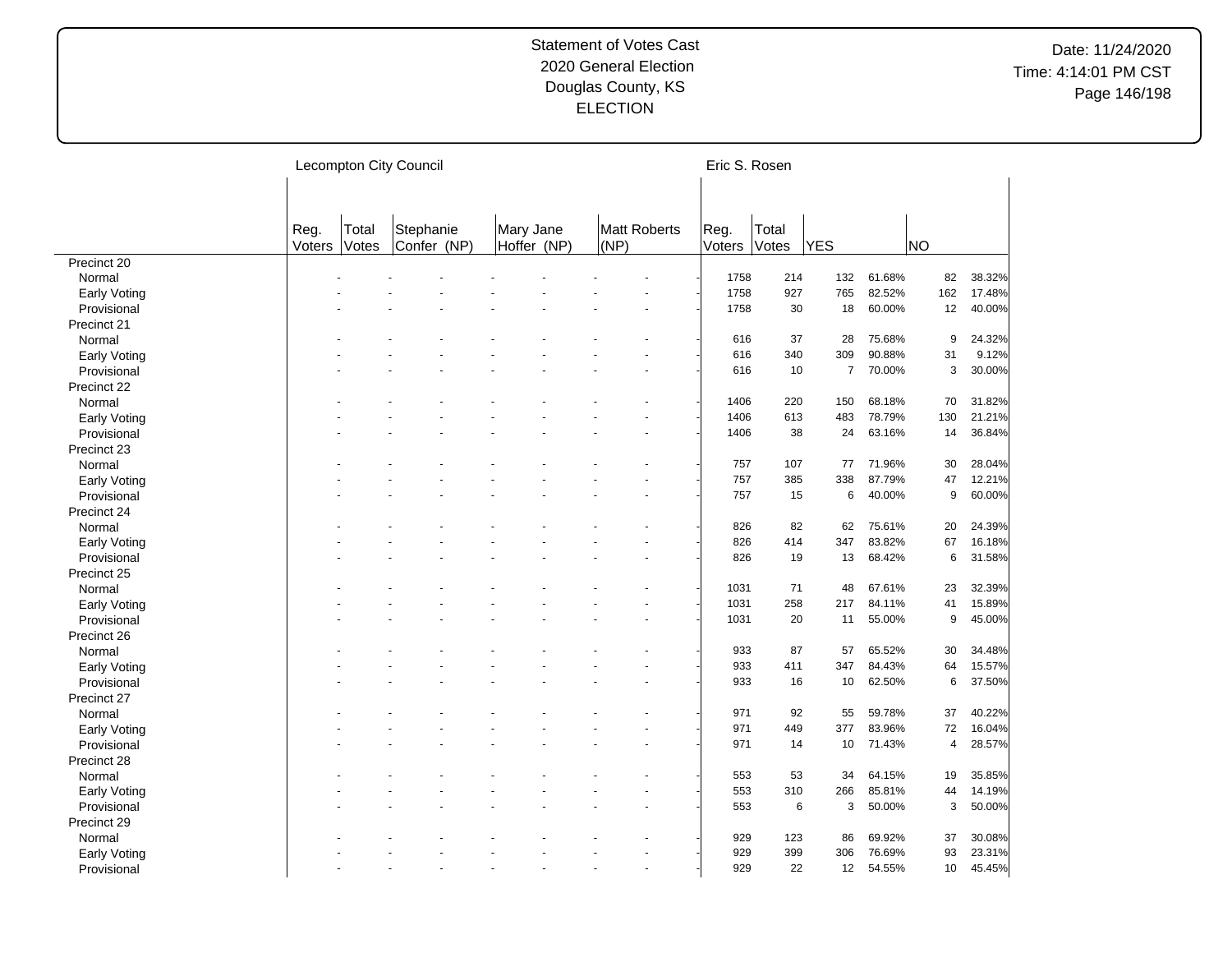|                       |                |                | Lecompton City Council   |                          |                      |                | Eric S. Rosen         |              |         |                |        |
|-----------------------|----------------|----------------|--------------------------|--------------------------|----------------------|----------------|-----------------------|--------------|---------|----------------|--------|
|                       | Reg.<br>Voters | Total<br>Votes | Stephanie<br>Confer (NP) | Mary Jane<br>Hoffer (NP) | Matt Roberts<br>(NP) | Reg.<br>Voters | Total<br>Votes        | <b>YES</b>   |         | NO             |        |
| Precinct 30 S2 (30.1) |                |                |                          |                          |                      |                |                       |              |         |                |        |
| Normal                |                |                |                          |                          |                      |                | 36<br>316             | 19           | 52.78%  | 17             | 47.22% |
| Early Voting          |                |                |                          |                          |                      |                | 316<br>159            | 131          | 82.39%  | 28             | 17.61% |
| Provisional           |                |                |                          |                          |                      |                | $\overline{7}$<br>316 | 4            | 57.14%  | 3              | 42.86% |
| Precinct 30 S3 (30.2) |                |                |                          |                          |                      |                |                       |              |         |                |        |
| Normal                |                |                |                          |                          |                      |                | 107<br>795            | 67           | 62.62%  | 40             | 37.38% |
| Early Voting          |                |                |                          |                          |                      |                | 795<br>221            | 166          | 75.11%  | 55             | 24.89% |
| Provisional           |                |                |                          |                          |                      |                | 795<br>18             | 14           | 77.78%  | 4              | 22.22% |
| Precinct 31           |                |                |                          |                          |                      |                |                       |              |         |                |        |
| Normal                |                |                |                          |                          |                      |                | 207<br>1124           | 141          | 68.12%  | 66             | 31.88% |
| Early Voting          |                |                |                          |                          |                      |                | 1124<br>560           | 438          | 78.21%  | 122            | 21.79% |
| Provisional           |                |                |                          |                          |                      |                | 1124<br>30            | 21           | 70.00%  | 9              | 30.00% |
| Precinct 32           |                |                |                          |                          |                      |                |                       |              |         |                |        |
| Normal                |                |                |                          |                          |                      |                | 1032<br>156           | 106          | 67.95%  | 50             | 32.05% |
|                       |                |                |                          |                          |                      |                | 1032<br>365           | 279          | 76.44%  | 86             | 23.56% |
| Early Voting          |                |                |                          |                          |                      |                | 1032<br>25            | 15           | 60.00%  | 10             | 40.00% |
| Provisional           |                |                |                          |                          |                      |                |                       |              |         |                |        |
| Precinct 33           |                |                |                          |                          |                      |                |                       |              |         |                |        |
| Normal                |                |                |                          |                          |                      |                | 82<br>935             | 49           | 59.76%  | 33             | 40.24% |
| Early Voting          |                |                |                          |                          |                      |                | 547<br>935            | 463          | 84.64%  | 84             | 15.36% |
| Provisional           |                |                |                          |                          |                      |                | 12<br>935             | 9            | 75.00%  | 3              | 25.00% |
| Precinct 34 S2 (34.1) |                |                |                          |                          |                      |                |                       |              |         |                |        |
| Normal                |                |                |                          |                          |                      |                | 67<br>604             | 43           | 64.18%  | 24             | 35.82% |
| Early Voting          |                |                |                          |                          |                      |                | 604<br>335            | 277          | 82.69%  | 58             | 17.31% |
| Provisional           |                |                |                          |                          |                      |                | 604<br>11             | 9            | 81.82%  | $\overline{c}$ | 18.18% |
| Precinct 34 S3 (34.2) |                |                |                          |                          |                      |                |                       |              |         |                |        |
| Normal                |                |                |                          |                          |                      |                | 167<br>13             | 9            | 69.23%  | 4              | 30.77% |
| Early Voting          |                |                |                          |                          |                      |                | 167<br>58             | 47           | 81.03%  | 11             | 18.97% |
| Provisional           |                |                |                          |                          |                      |                | 167<br>$\overline{1}$ | $\mathbf{1}$ | 100.00% | $\mathbf 0$    |        |
| Precinct 35 S2 (35.1) |                |                |                          |                          |                      |                |                       |              |         |                |        |
| Normal                |                |                |                          |                          |                      |                | 1150<br>142           | 93           | 65.49%  | 49             | 34.51% |
| Early Voting          |                |                |                          |                          |                      |                | 1150<br>516           | 402          | 77.91%  | 114            | 22.09% |
| Provisional           |                |                |                          |                          |                      |                | 1150<br>19            | 17           | 89.47%  | $\overline{a}$ | 10.53% |
| Precinct 35 S3 (35.2) |                |                |                          |                          |                      |                |                       |              |         |                |        |
| Normal                |                |                |                          |                          |                      |                | 18<br>86              | 14           | 77.78%  | 4              | 22.22% |
| Early Voting          |                |                |                          |                          |                      |                | 33<br>86              | 28           | 84.85%  | 5              | 15.15% |
| Provisional           |                |                |                          |                          |                      |                | $\mathbf 0$<br>86     | $\mathbf 0$  | ÷,      | $\mathbf 0$    |        |
| Precinct 36           |                |                |                          |                          |                      |                |                       |              |         |                |        |
| Normal                |                |                |                          |                          |                      |                | 898<br>86             | 53           | 61.63%  | 33             | 38.37% |
| Early Voting          |                |                |                          |                          |                      |                | 898<br>427            | 333          | 77.99%  | 94             | 22.01% |
| Provisional           |                |                |                          |                          | $\overline{a}$       |                | 898<br>23             | 12           | 52.17%  | 11             | 47.83% |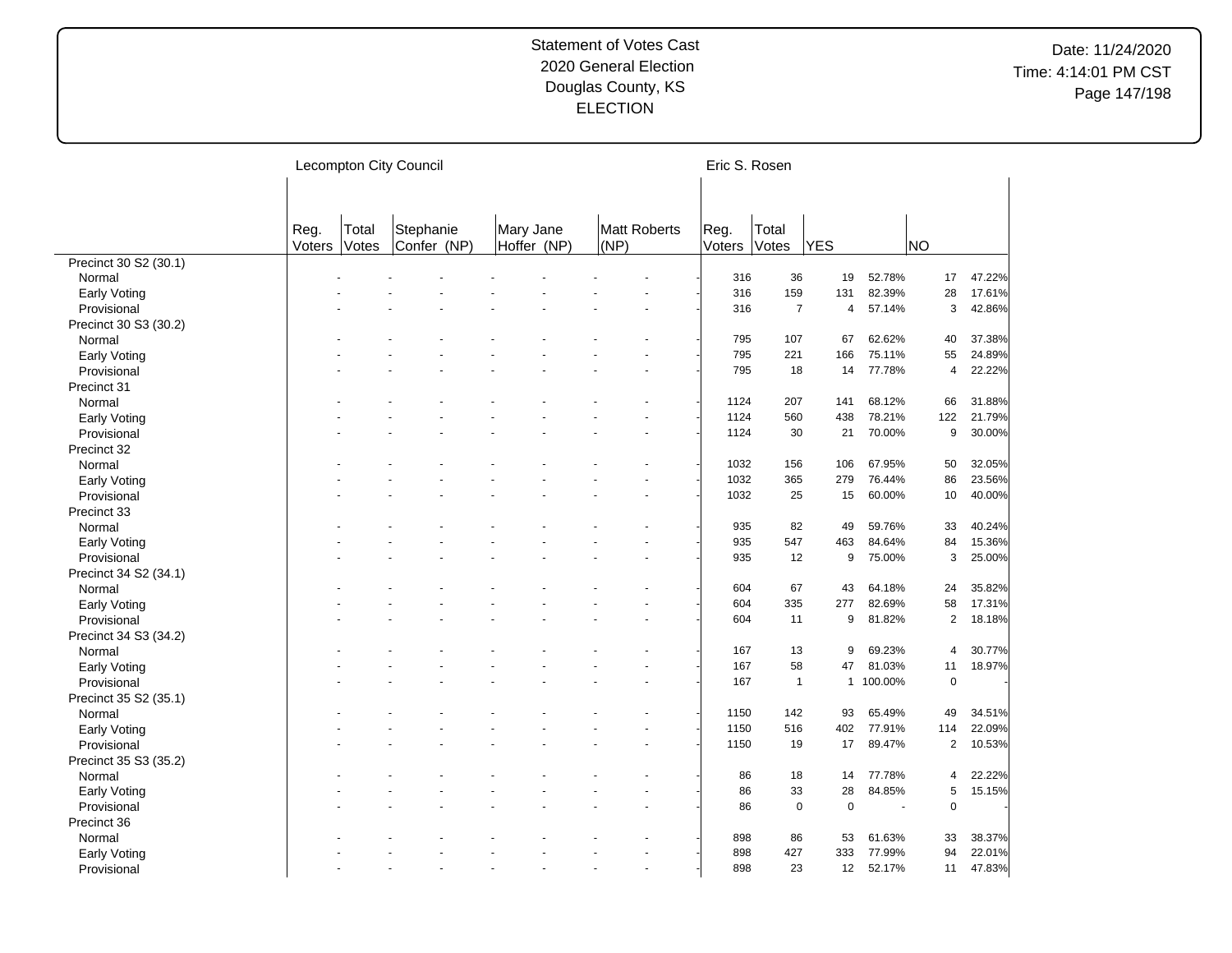|                                     |                |                | Lecompton City Council   |                          |                      | Eric S. Rosen  |                         |                |         |                |         |
|-------------------------------------|----------------|----------------|--------------------------|--------------------------|----------------------|----------------|-------------------------|----------------|---------|----------------|---------|
|                                     |                |                |                          |                          |                      |                |                         |                |         |                |         |
|                                     | Reg.<br>Voters | Total<br>Votes | Stephanie<br>Confer (NP) | Mary Jane<br>Hoffer (NP) | Matt Roberts<br>(NP) | Reg.<br>Voters | Total<br>Votes          | <b>YES</b>     |         | NO)            |         |
| Precinct 37                         |                |                |                          |                          |                      |                |                         |                |         |                |         |
| Normal                              |                |                |                          |                          |                      | 1315           | 117                     | 73             | 62.39%  | 44             | 37.61%  |
| Early Voting                        |                |                |                          |                          |                      | 1315           | 656                     | 487            | 74.24%  | 169            | 25.76%  |
| Provisional                         |                |                |                          |                          |                      | 1315           | 26                      | 14             | 53.85%  | 12             | 46.15%  |
| Precinct 38                         |                |                |                          |                          |                      |                |                         |                |         |                |         |
| Normal                              |                |                |                          |                          |                      | 1838           | 136                     | 84             | 61.76%  | 52             | 38.24%  |
| Early Voting                        |                |                |                          |                          |                      | 1838           | 1025                    | 790            | 77.07%  | 235            | 22.93%  |
| Provisional                         |                |                |                          |                          |                      | 1838           | 27                      | 20             | 74.07%  | $\overline{7}$ | 25.93%  |
| Precinct 39                         |                |                |                          |                          |                      |                |                         |                |         |                |         |
| Normal                              |                |                |                          |                          |                      | 1118           | 148                     | 97             | 65.54%  | 51             | 34.46%  |
| <b>Early Voting</b>                 |                |                |                          |                          |                      | 1118           | 498                     | 428            | 85.94%  | 70             | 14.06%  |
| Provisional                         |                |                |                          |                          |                      | 1118           | 25                      | 19             | 76.00%  | 6              | 24.00%  |
| Precinct 40                         |                |                |                          |                          |                      |                |                         |                |         |                |         |
| Normal                              |                |                |                          |                          |                      | 1001           | 102                     | 71             | 69.61%  | 31             | 30.39%  |
| Early Voting                        |                |                |                          |                          |                      | 1001           | 492                     | 409            | 83.13%  | 83             | 16.87%  |
| Provisional                         |                |                |                          |                          |                      | 1001           | 20                      | 14             | 70.00%  | 6              | 30.00%  |
| Precinct 41 S3 H46 (41.1)           |                |                |                          |                          |                      |                |                         |                |         |                |         |
| Normal                              |                |                |                          |                          |                      | 1769           | 301                     | 183            | 60.80%  | 118            | 39.20%  |
| <b>Early Voting</b>                 |                |                |                          |                          |                      | 1769           | 824                     | 642            | 77.91%  | 182            | 22.09%  |
| Provisional                         |                |                |                          |                          |                      | 1769           | 41                      | 24             | 58.54%  | 17             | 41.46%  |
| Precinct 41 S3 H45 (41.2)           |                |                |                          |                          |                      |                |                         |                |         |                |         |
| Normal                              |                |                |                          |                          |                      | $\mathbf{1}$   | $\mathbf 1$             | 1              | 100.00% | $\pmb{0}$      |         |
| Early Voting                        |                |                |                          |                          |                      | $\mathbf{1}$   | $\pmb{0}$               | 0              | ÷.      | $\pmb{0}$      |         |
| Provisional                         |                |                |                          |                          |                      | $\overline{1}$ | $\mathbf 0$             | $\mathbf 0$    | ÷,      | $\mathbf 0$    |         |
|                                     |                |                |                          |                          |                      |                |                         |                |         |                |         |
| Precinct 41 S2 H46 (41.3)<br>Normal |                |                |                          |                          |                      | 29             | 5                       | 2              | 40.00%  | 3              | 60.00%  |
|                                     |                |                |                          |                          |                      | 29             | $\overline{\mathbf{4}}$ | $\overline{1}$ | 25.00%  | 3              | 75.00%  |
| Early Voting                        |                |                |                          |                          |                      | 29             | $\mathbf{1}$            | $\mathbf 0$    | ÷.      | $\mathbf{1}$   | 100.00% |
| Provisional                         |                |                |                          |                          |                      |                |                         |                |         |                |         |
| Precinct 42 H46 (42.1)              |                |                |                          |                          |                      |                | 70                      | 46             | 65.71%  |                | 34.29%  |
| Normal                              |                |                |                          |                          |                      | 456            |                         |                |         | 24             |         |
| <b>Early Voting</b>                 |                |                |                          |                          |                      | 456            | 174                     | 144            | 82.76%  | 30             | 17.24%  |
| Provisional                         |                |                |                          |                          |                      | 456            | 10                      | 6              | 60.00%  | 4              | 40.00%  |
| Precinct 42 H45 (42.2, 42.3, 42.4)  |                |                |                          |                          |                      |                |                         |                |         |                |         |
| Normal                              |                |                |                          |                          |                      | 497            | 94                      | 52             | 55.32%  | 42             | 44.68%  |
| <b>Early Voting</b>                 |                |                |                          |                          |                      | 497            | 221                     | 178            | 80.54%  | 43             | 19.46%  |
| Provisional                         |                |                |                          |                          |                      | 497            | 15                      | 10             | 66.67%  | 5              | 33.33%  |
| Precinct 43 CC1 (43.1)              |                |                |                          |                          |                      |                |                         |                |         |                |         |
| Normal                              |                |                |                          |                          |                      | 820            | 103                     | 64             | 62.14%  | 39             | 37.86%  |
| <b>Early Voting</b>                 |                |                |                          |                          |                      | 820            | 403                     | 327            | 81.14%  | 76             | 18.86%  |
| Provisional                         |                |                |                          |                          |                      | 820            | 11                      | 9              | 81.82%  | $\overline{2}$ | 18.18%  |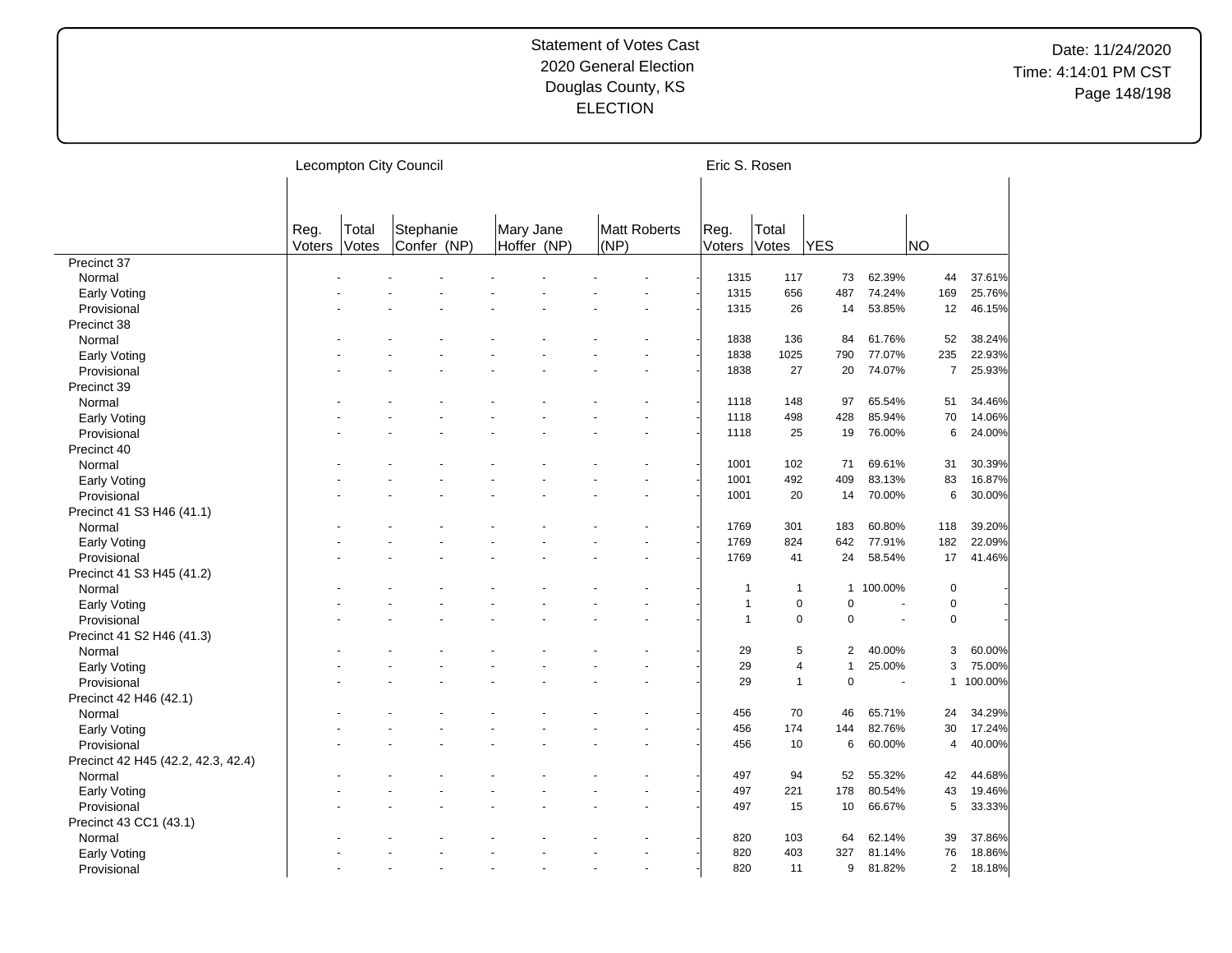|                              |                |                | Lecompton City Council   |                          |      |              | Eric S. Rosen  |                |                |           |                |        |
|------------------------------|----------------|----------------|--------------------------|--------------------------|------|--------------|----------------|----------------|----------------|-----------|----------------|--------|
|                              | Reg.<br>Voters | Total<br>Votes | Stephanie<br>Confer (NP) | Mary Jane<br>Hoffer (NP) | (NP) | Matt Roberts | Reg.<br>Voters | Total<br>Votes | <b>YES</b>     |           | <b>NO</b>      |        |
| Precinct 43 CC3 (43.2, 43.3) |                |                |                          |                          |      |              |                |                |                |           |                |        |
| Normal                       |                |                |                          |                          |      |              | 1472           | 172            | 127            | 73.84%    | 45             | 26.16% |
| Early Voting                 |                |                |                          |                          |      |              | 1472           | 719            | 599            | 83.31%    | 120            | 16.69% |
| Provisional                  |                |                |                          |                          |      |              | 1472           | 38             | 26             | 68.42%    | 12             | 31.58% |
| Precinct 44 H45 (44.1)       |                |                |                          |                          |      |              |                |                |                |           |                |        |
| Normal                       |                |                |                          |                          |      |              | 744            | 123            | 77             | 62.60%    | 46             | 37.40% |
| Early Voting                 |                |                |                          |                          |      |              | 744            | 366            | 305            | 83.33%    | 61             | 16.67% |
| Provisional                  |                |                |                          |                          |      |              | 744            | 9              | $\overline{7}$ | 77.78%    | $\overline{2}$ | 22.22% |
| Precinct 44 H44 (44.2)       |                |                |                          |                          |      |              |                |                |                |           |                |        |
| Normal                       |                |                |                          |                          |      |              | 458            | 59             | 40             | 67.80%    | 19             | 32.20% |
| Early Voting                 |                |                |                          |                          |      |              | 458            | 268            | 216            | 80.60%    | 52             | 19.40% |
| Provisional                  |                |                |                          |                          |      |              | 458            | 4              | 3              | 75.00%    | $\overline{1}$ | 25.00% |
| Precinct 45                  |                |                |                          |                          |      |              |                |                |                |           |                |        |
| Normal                       |                |                |                          |                          |      |              | 1699           | 150            | 104            | 69.33%    | 46             | 30.67% |
| Early Voting                 |                |                |                          |                          |      |              | 1699           | 1020           | 839            | 82.25%    | 181            | 17.75% |
| Provisional                  |                |                |                          |                          |      |              | 1699           | 25             | 17             | 68.00%    | 8              | 32.00% |
| Precinct 46                  |                |                |                          |                          |      |              |                |                |                |           |                |        |
| Normal                       |                |                |                          |                          |      |              | 2536           | 287            | 185            | 64.46%    | 102            | 35.54% |
|                              |                |                |                          |                          |      |              | 2536           | 1186           | 948            | 79.93%    | 238            | 20.07% |
| Early Voting<br>Provisional  |                |                |                          |                          |      |              | 2536           | 67             | 56             | 83.58%    | 11             | 16.42% |
|                              |                |                |                          |                          |      |              |                |                |                |           |                |        |
| Precinct 47                  |                |                |                          |                          |      |              |                |                |                |           |                |        |
| Normal                       |                |                |                          |                          |      |              | 711            | 110            | 75             | 68.18%    | 35             | 31.82% |
| Early Voting                 |                |                |                          |                          |      |              | 711            | 346            | 271            | 78.32%    | 75             | 21.68% |
| Provisional                  |                |                |                          |                          |      |              | 711            | 21             | 17             | 80.95%    | 4              | 19.05% |
| Precinct 48                  |                |                |                          |                          |      |              |                |                |                |           |                |        |
| Normal                       |                |                |                          |                          |      |              | 1422           | 140            | 99             | 70.71%    | 41             | 29.29% |
| Early Voting                 |                |                |                          |                          |      |              | 1422           | 801            | 692            | 86.39%    | 109            | 13.61% |
| Provisional                  |                |                |                          |                          |      |              | 1422           | 20             | 15             | 75.00%    | 5              | 25.00% |
| Precinct 49                  |                |                |                          |                          |      |              |                |                |                |           |                |        |
| Normal                       |                |                |                          |                          |      |              | 2071           | 211            | 150            | 71.09%    | 61             | 28.91% |
| Early Voting                 |                |                |                          |                          |      |              | 2071           | 1132           | 915            | 80.83%    | 217            | 19.17% |
| Provisional                  |                |                |                          |                          |      |              | 2071           | 35             | 28             | 80.00%    | $\overline{7}$ | 20.00% |
| Precinct 50 City (50.2)      |                |                |                          |                          |      |              |                |                |                |           |                |        |
| Normal                       |                |                |                          |                          |      |              | 1644           | 389            | 242            | 62.21%    | 147            | 37.79% |
| Early Voting                 |                |                |                          |                          |      |              | 1644           | 618            | 429            | 69.42%    | 189            | 30.58% |
| Provisional                  |                |                |                          |                          |      |              | 1644           | 29             | 17             | 58.62%    | 12             | 41.38% |
| Precinct 50 Twp              |                |                |                          |                          |      |              |                |                |                |           |                |        |
| Normal                       |                |                |                          |                          |      |              | 70             | 15             | 5              | 33.33%    | 10             | 66.67% |
| Early Voting                 |                |                |                          |                          |      |              | 70             | 25             | 19             | 76.00%    | 6              | 24.00% |
| Provisional                  |                |                |                          |                          |      |              | 70             | 2              |                | 2 100.00% | $\Omega$       |        |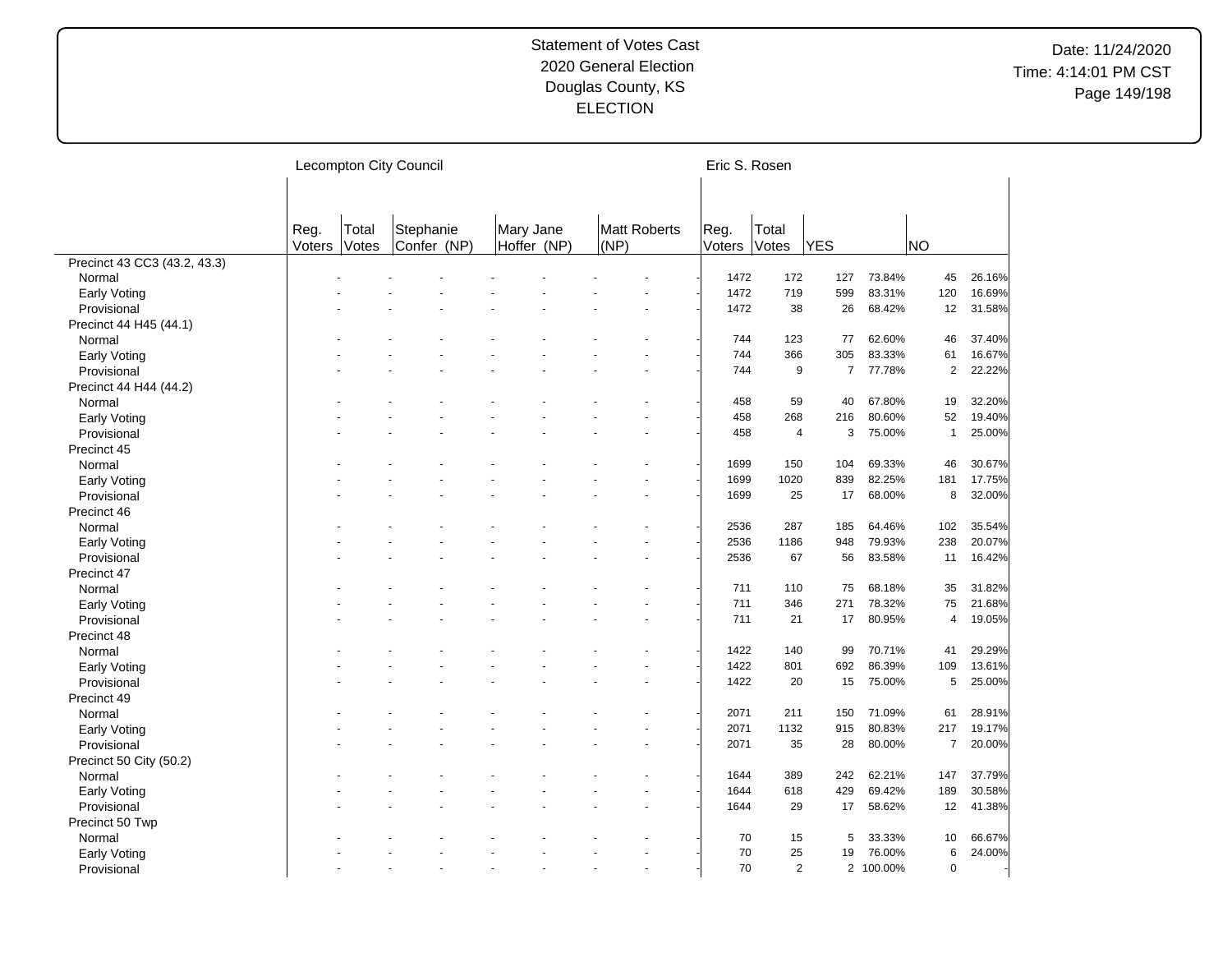|                                  |                |                | Lecompton City Council   |                          |      |                     | Eric S. Rosen  |                |                |                |                |           |
|----------------------------------|----------------|----------------|--------------------------|--------------------------|------|---------------------|----------------|----------------|----------------|----------------|----------------|-----------|
|                                  | Reg.<br>Voters | Total<br>Votes | Stephanie<br>Confer (NP) | Mary Jane<br>Hoffer (NP) | (NP) | <b>Matt Roberts</b> | Reg.<br>Voters | Total<br>Votes | YES            |                | NO             |           |
| Precinct 51                      |                |                |                          |                          |      |                     |                |                |                |                |                |           |
| Normal                           |                |                |                          |                          |      |                     | 557            | 186            | 107            | 57.53%         | 79             | 42.47%    |
| Early Voting                     |                |                |                          |                          |      |                     | 557            | 210            | 153            | 72.86%         | 57             | 27.14%    |
| Provisional                      |                |                |                          |                          |      |                     | 557            | 8              |                | 8 100.00%      | $\mathbf 0$    |           |
| Precinct 52 City (52.3)          |                |                |                          |                          |      |                     |                |                |                |                |                |           |
| Normal                           |                |                |                          |                          |      |                     | 684            | 165            | 86             | 52.12%         | 79             | 47.88%    |
| Early Voting                     |                |                |                          |                          |      |                     | 684            | 234            | 163            | 69.66%         | 71             | 30.34%    |
| Provisional                      |                |                |                          |                          |      |                     | 684            | 17             | 13             | 76.47%         | 4              | 23.53%    |
| Precinct 52 Twp                  |                |                |                          |                          |      |                     |                |                |                |                |                |           |
| Normal                           |                |                |                          |                          |      |                     | 101            | 20             | 14             | 70.00%         | 6              | 30.00%    |
| Early Voting                     |                |                |                          |                          |      |                     | 101            | 42             | 27             | 64.29%         | 15             | 35.71%    |
| Provisional                      |                |                |                          |                          |      |                     | 101            | $\overline{2}$ | $\mathbf 0$    | ÷,             |                | 2 100.00% |
| Precinct 53 H10 Twp              |                |                |                          |                          |      |                     |                |                |                |                |                |           |
| Normal                           |                |                |                          |                          |      |                     | 707            | 176            | 98             | 55.68%         | 78             | 44.32%    |
| Early Voting                     |                |                |                          |                          |      |                     | 707            | 310            | 197            | 63.55%         | 113            | 36.45%    |
| Provisional                      |                |                |                          |                          |      |                     | 707            | 12             | 9              | 75.00%         | 3              | 25.00%    |
| Precinct 53 H42 City (53.4)      |                |                |                          |                          |      |                     |                |                |                |                |                |           |
| Normal                           |                |                |                          |                          |      |                     | 640            | 156            | 99             | 63.46%         | 57             | 36.54%    |
| Early Voting                     |                |                |                          |                          |      |                     | 640            | 269            | 192            | 71.38%         | 77             | 28.62%    |
|                                  |                |                |                          |                          |      |                     | 640            | 8              | $\overline{4}$ | 50.00%         | 4              | 50.00%    |
| Provisional                      |                |                |                          |                          |      |                     |                |                |                |                |                |           |
| Precinct 53 H42 Twp (53.5, 53.6) |                |                |                          |                          |      |                     |                |                |                |                |                |           |
| Normal                           |                |                |                          |                          |      |                     | 250            | 46             | 21             | 45.65%         | 25             | 54.35%    |
| Early Voting                     |                |                |                          |                          |      |                     | 250            | 121            | 78             | 64.46%         | 43             | 35.54%    |
| Provisional                      |                |                |                          |                          |      |                     | 250            | $\mathbf{1}$   | $\mathbf 0$    | ÷,             |                | 1 100.00% |
| Precinct 54                      |                |                |                          |                          |      |                     |                |                |                |                |                |           |
| Normal                           |                |                |                          |                          |      |                     | 1284           | 230            | 142            | 61.74%         | 88             | 38.26%    |
| Early Voting                     |                |                |                          |                          |      |                     | 1284           | 508            | 361            | 71.06%         | 147            | 28.94%    |
| Provisional                      |                |                |                          |                          |      |                     | 1284           | 22             | 14             | 63.64%         | 8              | 36.36%    |
| Precinct 55 S3 H45 (55.1)        |                |                |                          |                          |      |                     |                |                |                |                |                |           |
| Normal                           |                |                |                          |                          |      |                     | 202            | 51             | 36             | 70.59%         | 15             | 29.41%    |
| Early Voting                     |                |                |                          |                          |      |                     | 202            | 81             | 60             | 74.07%         | 21             | 25.93%    |
| Provisional                      |                |                |                          |                          |      |                     | 202            | 2              | $\mathbf 0$    | ÷,             |                | 2 100.00% |
| Precinct 55 S3 H46 (55.2)        |                |                |                          |                          |      |                     |                |                |                |                |                |           |
| Normal                           |                |                |                          |                          |      |                     | 75             | 14             | 12             | 85.71%         | $\overline{2}$ | 14.29%    |
| Early Voting                     |                |                |                          |                          |      |                     | 75             | 32             | 28             | 87.50%         | 4              | 12.50%    |
| Provisional                      |                |                |                          |                          |      |                     | 75             | $\mathbf{1}$   | $\mathbf 0$    |                |                | 1 100.00% |
| Precinct 55 S2 H45 (55.3)        |                |                |                          |                          |      |                     |                |                |                |                |                |           |
| Normal                           |                |                |                          |                          |      |                     | 31             | 5              | 4              | 80.00%         | 1              | 20.00%    |
| Early Voting                     |                |                |                          |                          |      |                     | 31             | 19             | 12             | 63.16%         | 7              | 36.84%    |
| Provisional                      |                |                |                          |                          |      | $\overline{a}$      | 31             | $\Omega$       | $\Omega$       | $\overline{a}$ | $\Omega$       |           |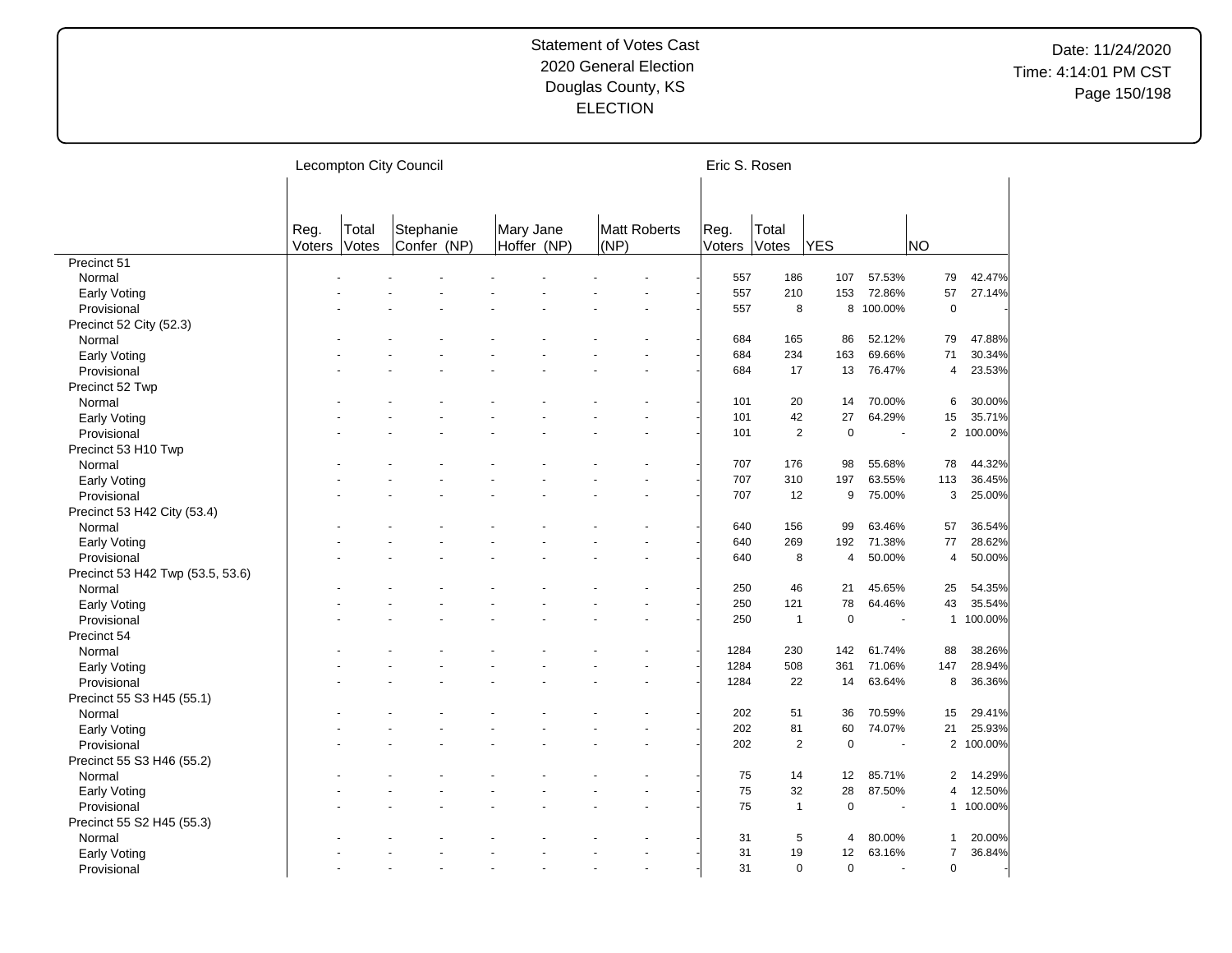|                                 |        |       | Lecompton City Council |        |             |        |              |    |        | Eric S. Rosen |                |                |           |                |        |
|---------------------------------|--------|-------|------------------------|--------|-------------|--------|--------------|----|--------|---------------|----------------|----------------|-----------|----------------|--------|
|                                 |        |       |                        |        |             |        |              |    |        |               |                |                |           |                |        |
|                                 |        |       |                        |        |             |        |              |    |        |               |                |                |           |                |        |
|                                 | Reg.   | Total | Stephanie              |        | Mary Jane   |        | Matt Roberts |    |        | Reg.          | Total          |                |           |                |        |
|                                 | Voters | Votes | Confer (NP)            |        | Hoffer (NP) |        | (NP)         |    |        | Voters        | Votes          | <b>YES</b>     |           | <b>NO</b>      |        |
| Precinct 56 S19                 |        |       |                        |        |             |        |              |    |        |               |                |                |           |                |        |
| Normal                          |        |       |                        |        |             |        |              |    |        | 1063          | 279            | 185            | 66.31%    | 94             | 33.69% |
| <b>Early Voting</b>             |        |       |                        |        |             |        |              |    |        | 1063          | 448            | 358            | 79.91%    | 90             | 20.09% |
| Provisional                     |        |       |                        |        |             |        |              |    |        | 1063          | 23             | 19             | 82.61%    | $\overline{4}$ | 17.39% |
| Precinct 56 S2                  |        |       |                        |        |             |        |              |    |        |               |                |                |           |                |        |
| Normal                          |        |       |                        |        |             |        |              |    |        | 179           | 36             | 17             | 47.22%    | 19             | 52.78% |
| <b>Early Voting</b>             |        |       |                        |        |             |        |              |    |        | 179           | 78             | 64             | 82.05%    | 14             | 17.95% |
| Provisional                     |        |       |                        |        |             |        |              |    |        | 179           | 3              | 3              | 100.00%   | $\mathbf 0$    |        |
| Precinct 57 S2 City (57.2)      |        |       |                        |        |             |        |              |    |        |               |                |                |           |                |        |
| Normal                          | 407    | 227   | 69                     | 30.40% | 81          | 35.68% |              | 77 | 33.92% | 407           | 120            | 79             | 65.83%    | 41             | 34.17% |
| <b>Early Voting</b>             | 407    | 297   | 96                     | 32.32% | 109         | 36.70% |              | 92 | 30.98% | 407           | 131            | 95             | 72.52%    | 36             | 27.48% |
| Provisional                     | 407    | 9     | 3                      | 33.33% | 3           | 33.33% |              | 3  | 33.33% | 407           | 5              | 3              | 60.00%    | $\overline{2}$ | 40.00% |
| Precinct 57 S2 Twp (57.1, 57.4) |        |       |                        |        |             |        |              |    |        |               |                |                |           |                |        |
| Normal                          |        |       |                        |        |             |        |              |    |        | 368           | 63             | 34             | 53.97%    | 29             | 46.03% |
| <b>Early Voting</b>             |        |       |                        |        |             |        |              |    |        | 368           | 176            | 135            | 76.70%    | 41             | 23.30% |
| Provisional                     |        |       |                        |        |             |        |              |    |        | 368           | 8              | 5              | 62.50%    | 3              | 37.50% |
| Precinct 57 TWP S19 (57.3)      |        |       |                        |        |             |        |              |    |        |               |                |                |           |                |        |
| Normal                          |        |       |                        |        |             |        |              |    |        | 196           | 60             | 37             | 61.67%    | 23             | 38.33% |
| <b>Early Voting</b>             |        |       |                        |        |             |        |              |    |        | 196           | 76             | 58             | 76.32%    | 18             | 23.68% |
| Provisional                     |        |       |                        |        |             |        |              |    |        | 196           | 3              | 3              | 100.00%   | $\mathbf 0$    |        |
| Precinct 58                     |        |       |                        |        |             |        |              |    |        |               |                |                |           |                |        |
|                                 |        |       |                        |        |             |        |              |    |        | 317           | 88             | 65             | 73.86%    | 23             | 26.14% |
| Normal                          |        |       |                        |        |             |        |              |    |        | 317           | 121            | 90             | 74.38%    | 31             | 25.62% |
| <b>Early Voting</b>             |        |       |                        |        |             |        |              |    |        | 317           | 6              | 6              | 100.00%   | $\mathbf 0$    |        |
| Provisional                     |        |       |                        |        |             |        |              |    |        |               |                |                |           |                |        |
| Precinct 59 H54                 |        |       |                        |        |             |        |              |    |        |               |                |                |           |                |        |
| Normal                          |        |       |                        |        |             |        |              |    |        | 287           | 120            | 77             | 64.17%    | 43             | 35.83% |
| <b>Early Voting</b>             |        |       |                        |        |             |        |              |    |        | 287           | 71             | 56             | 78.87%    | 15             | 21.13% |
| Provisional                     |        |       |                        |        |             |        |              |    |        | 287           | $\overline{2}$ | $\overline{1}$ | 50.00%    | $\mathbf{1}$   | 50.00% |
| Precinct 59 H45                 |        |       |                        |        |             |        |              |    |        |               |                |                |           |                |        |
| Normal                          |        |       |                        |        |             |        |              |    |        | 395           | 125            | 74             | 59.20%    | 51             | 40.80% |
| Early Voting                    |        |       |                        |        |             |        |              |    |        | 395           | 167            | 126            | 75.45%    | 41             | 24.55% |
| Provisional                     |        |       |                        |        |             |        |              |    |        | 395           | $\overline{1}$ |                | 1 100.00% | $\mathbf 0$    |        |
| Precinct 60                     |        |       |                        |        |             |        |              |    |        |               |                |                |           |                |        |
| Normal                          |        |       |                        |        |             |        |              |    |        | 1297          | 250            | 147            | 58.80%    | 103            | 41.20% |
| Early Voting                    |        |       |                        |        |             |        |              |    |        | 1297          | 555            | 414            | 74.59%    | 141            | 25.41% |
| Provisional                     |        |       |                        |        |             |        |              |    |        | 1297          | 24             | 17             | 70.83%    | $\overline{7}$ | 29.17% |
| Precinct 61                     |        |       |                        |        |             |        |              |    |        |               |                |                |           |                |        |
| Normal                          |        |       |                        |        |             |        |              |    |        | 1596          | 398            | 250            | 62.81%    | 148            | 37.19% |
| <b>Early Voting</b>             |        |       |                        |        |             |        |              |    |        | 1596          | 629            | 459            | 72.97%    | 170            | 27.03% |
| Provisional                     |        |       |                        |        |             |        |              |    |        | 1596          | 30             | 22             | 73.33%    | 8              | 26.67% |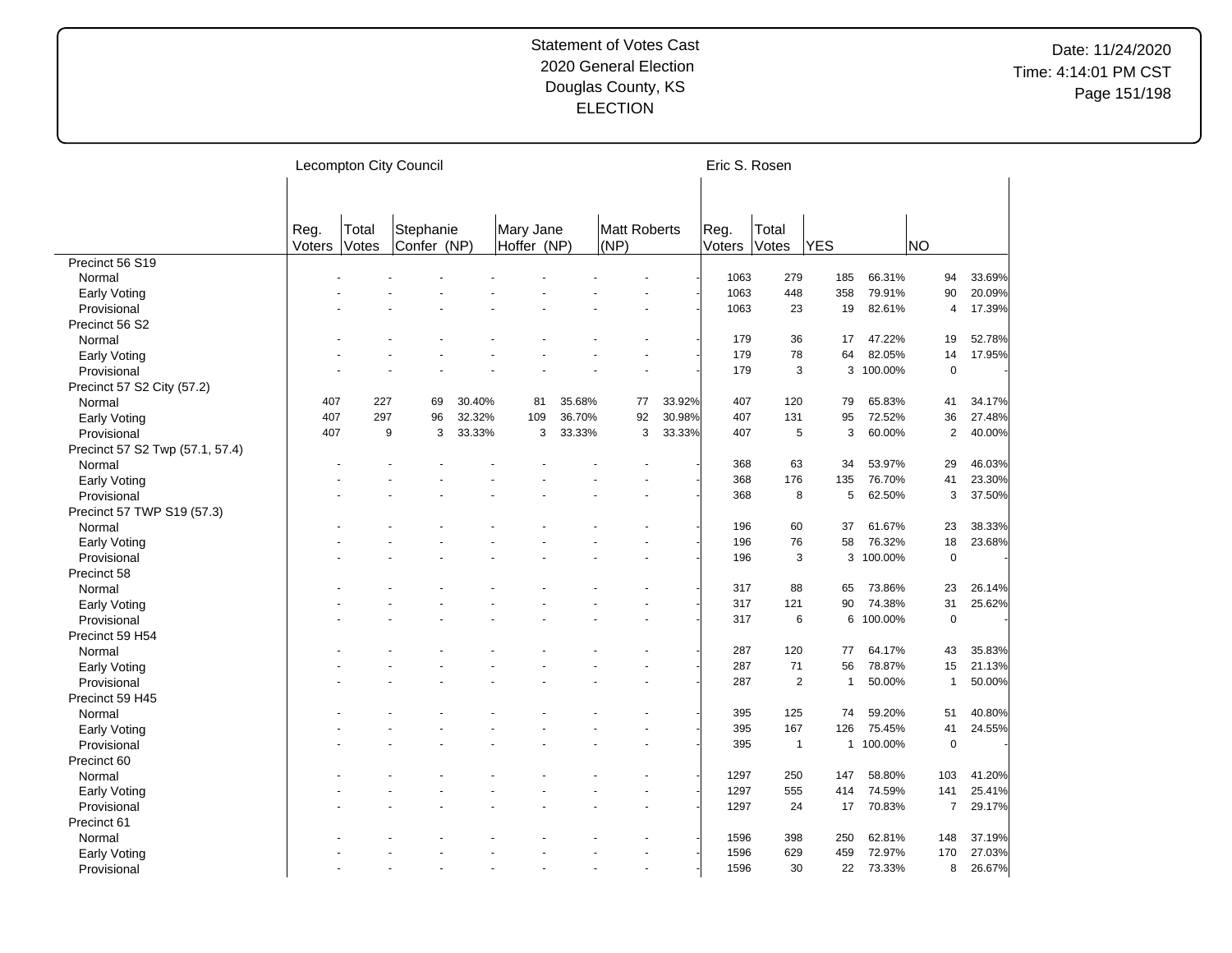|                                 |                |                | Lecompton City Council   |                          |                      | Eric S. Rosen  |                |                |                          |                |        |
|---------------------------------|----------------|----------------|--------------------------|--------------------------|----------------------|----------------|----------------|----------------|--------------------------|----------------|--------|
|                                 | Reg.<br>Voters | Total<br>Votes | Stephanie<br>Confer (NP) | Mary Jane<br>Hoffer (NP) | Matt Roberts<br>(NP) | Reg.<br>Voters | Total<br>Votes | <b>YES</b>     |                          | <b>NO</b>      |        |
| Precinct 62                     |                |                |                          |                          |                      |                |                |                |                          |                |        |
| Normal                          |                |                |                          |                          |                      | 1407           | 311            | 182            | 58.52%                   | 129            | 41.48% |
| Early Voting                    |                |                |                          |                          |                      | 1407           | 586            | 403            | 68.77%                   | 183            | 31.23% |
| Provisional                     |                |                |                          |                          |                      | 1407           | 27             | 19             | 70.37%                   | 8              | 29.63% |
| Precinct 63                     |                |                |                          |                          |                      |                |                |                |                          |                |        |
| Normal                          |                |                |                          |                          |                      | 940            | 269            | 143            | 53.16%                   | 126            | 46.84% |
| Early Voting                    |                |                |                          |                          |                      | 940            | 364            | 297            | 81.59%                   | 67             | 18.41% |
| Provisional                     |                |                |                          |                          |                      | 940            | 11             | $\overline{7}$ | 63.64%                   | 4              | 36.36% |
| Precinct 64 H45                 |                |                |                          |                          |                      |                |                |                |                          |                |        |
| Normal                          |                |                |                          |                          |                      | 287            | 47             | 28             | 59.57%                   | 19             | 40.43% |
| Early Voting                    |                |                |                          |                          |                      | 287            | 144            | 116            | 80.56%                   | 28             | 19.44% |
| Provisional                     |                |                |                          |                          |                      | 287            | 4              | 3              | 75.00%                   | $\mathbf{1}$   | 25.00% |
| Precinct 64 H46 497 (64.3)      |                |                |                          |                          |                      |                |                |                |                          |                |        |
| Normal                          |                |                |                          |                          |                      | 2              | $\mathbf 0$    | $\mathbf 0$    |                          | $\mathbf 0$    |        |
| Early Voting                    |                |                |                          |                          |                      | $\overline{2}$ | $\overline{2}$ |                | 2 100.00%                | $\pmb{0}$      |        |
| Provisional                     |                |                |                          |                          |                      | 2              | $\mathbf 0$    | $\mathbf 0$    | $\overline{\phantom{a}}$ | $\mathbf 0$    |        |
| Precinct 65 H10                 |                |                |                          |                          |                      |                |                |                |                          |                |        |
| Normal                          |                |                |                          |                          |                      | 675            | 132            | 64             | 48.48%                   | 68             | 51.52% |
|                                 |                |                |                          |                          |                      | 675            | 297            | 222            | 74.75%                   | 75             | 25.25% |
| Early Voting                    |                |                |                          |                          |                      |                |                |                |                          | $\overline{2}$ |        |
| Provisional                     |                |                |                          |                          |                      | 675            | 17             | 15             | 88.24%                   |                | 11.76% |
| Precinct 65 H46 (65.4)          |                |                |                          |                          |                      |                |                |                |                          |                |        |
| Normal                          |                |                |                          |                          |                      | 38             | $\mathbf{1}$   | $\mathbf{1}$   | 100.00%                  | 0              |        |
| Early Voting                    |                |                |                          |                          |                      | 38             | 19             | 12             | 63.16%                   | $\overline{7}$ | 36.84% |
| Provisional                     |                |                |                          |                          |                      | 38             | 3              |                | 3 100.00%                | $\mathbf 0$    |        |
| Precinct 65 S2 H46 (65.6)       |                |                |                          |                          |                      |                |                |                |                          |                |        |
| Normal                          |                |                |                          |                          |                      | $\overline{4}$ | $\mathbf 0$    | 0              |                          | $\mathbf 0$    |        |
| Early Voting                    |                |                |                          |                          |                      | $\overline{4}$ | 2              |                | 2 100.00%                | $\pmb{0}$      |        |
| Provisional                     |                |                |                          |                          |                      | $\overline{4}$ | $\mathbf 0$    | $\mathbf 0$    | ÷,                       | $\mathbf 0$    |        |
| Precinct 66 S19 H45 (66.1 66.2) |                |                |                          |                          |                      |                |                |                |                          |                |        |
| Normal                          |                |                |                          |                          |                      | 287            | 48             | 29             | 60.42%                   | 19             | 39.58% |
| Early Voting                    |                |                |                          |                          |                      | 287            | 150            | 112            | 74.67%                   | 38             | 25.33% |
| Provisional                     |                |                |                          |                          |                      | 287            | 3              | $\mathbf{1}$   | 33.33%                   | 2              | 66.67% |
| Precinct 66 S3 H44 (66.3)       |                |                |                          |                          |                      |                |                |                |                          |                |        |
| Normal                          |                |                |                          |                          |                      | 0              | $\mathbf 0$    | $\mathbf 0$    | ٠                        | $\mathbf 0$    |        |
| Early Voting                    |                |                |                          |                          |                      | $\mathbf 0$    | $\pmb{0}$      | $\mathbf 0$    | $\blacksquare$           | $\mathbf 0$    |        |
| Provisional                     |                |                |                          |                          |                      | $\mathbf 0$    | $\mathbf 0$    | $\mathbf 0$    | $\blacksquare$           | $\mathbf 0$    |        |
| Precinct 66 S3 H45 (66.4)       |                |                |                          |                          |                      |                |                |                |                          |                |        |
| Normal                          |                |                |                          |                          |                      | 3              | $\mathbf 0$    | $\mathbf 0$    |                          | 0              |        |
| Early Voting                    |                |                |                          |                          |                      | 3              | $\overline{2}$ |                | 2 100.00%                | $\mathbf 0$    |        |
| Provisional                     |                |                |                          |                          | $\overline{a}$       | 3              | $\Omega$       | $\Omega$       | $\overline{a}$           | $\Omega$       |        |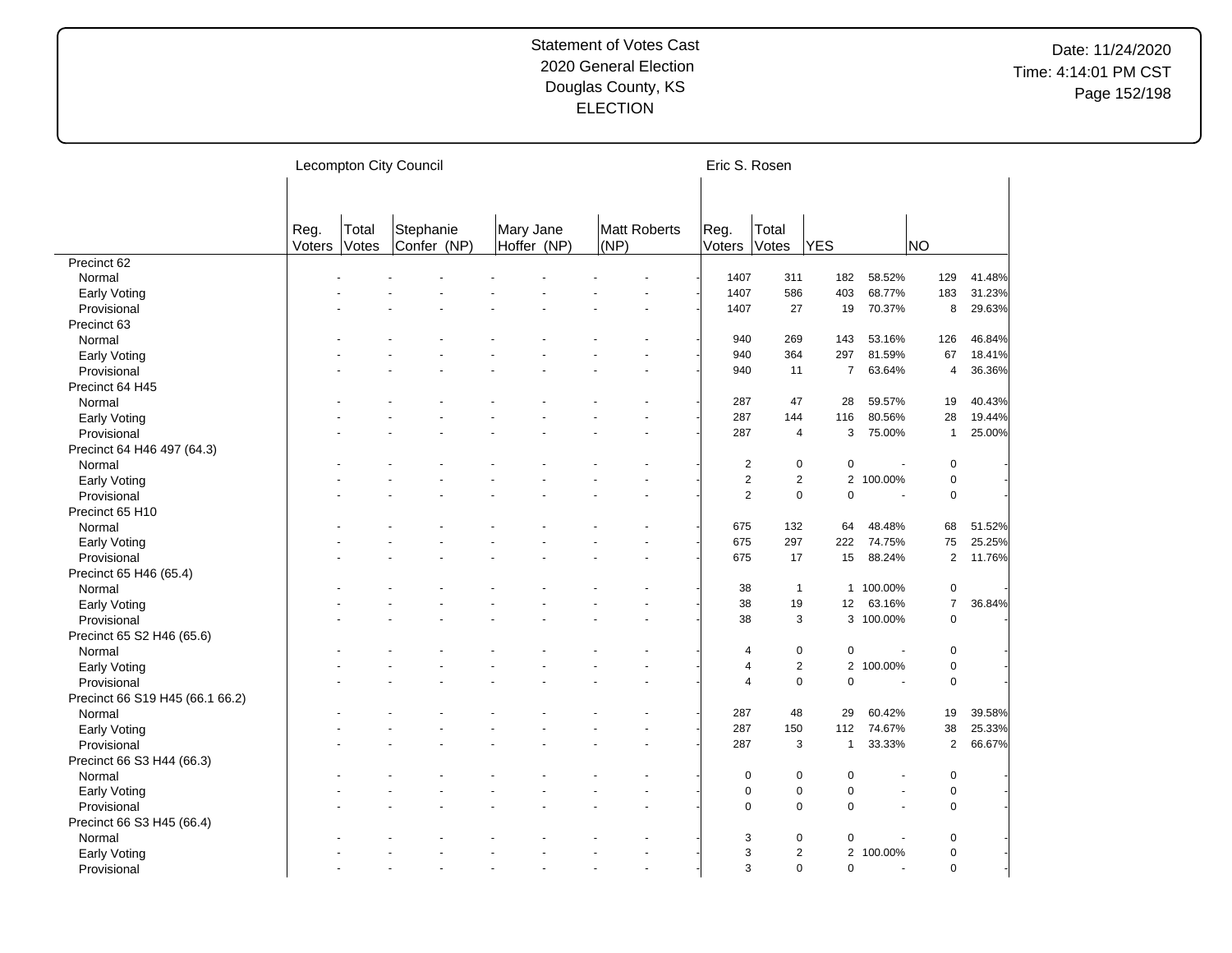|                                 |                |                | Lecompton City Council   |                          |                      | Eric S. Rosen  |                |              |                          |                     |         |
|---------------------------------|----------------|----------------|--------------------------|--------------------------|----------------------|----------------|----------------|--------------|--------------------------|---------------------|---------|
|                                 |                |                |                          |                          |                      |                |                |              |                          |                     |         |
|                                 | Reg.<br>Voters | Total<br>Votes | Stephanie<br>Confer (NP) | Mary Jane<br>Hoffer (NP) | Matt Roberts<br>(NP) | Reg.<br>Voters | Total<br>Votes | <b>YES</b>   |                          | <b>NO</b>           |         |
| Precinct 66 S19 H10 (66.5)      |                |                |                          |                          |                      |                |                |              |                          |                     |         |
| Normal                          |                |                |                          |                          |                      | 380            | 84             | 55           | 65.48%                   | 29                  | 34.52%  |
| Early Voting                    |                |                |                          |                          |                      | 380            | 143            | 109          | 76.22%                   | 34                  | 23.78%  |
| Provisional                     |                |                |                          |                          |                      | 380            | $\overline{7}$ | 4            | 57.14%                   | 3                   | 42.86%  |
| Precinct 66 S3 H10 (66.7)       |                |                |                          |                          |                      |                |                |              |                          |                     |         |
| Normal                          |                |                |                          |                          |                      | 215            | 45             | 25           | 55.56%                   | 20                  | 44.44%  |
| Early Voting                    |                |                |                          |                          |                      | 215            | 94             | 71           | 75.53%                   | 23                  | 24.47%  |
| Provisional                     |                |                |                          |                          |                      | 215            | 4              |              | 4 100.00%                | $\mathbf 0$         |         |
| Precinct 67 S19 H54 (67.1,67.2) |                |                |                          |                          |                      |                |                |              |                          |                     |         |
| Normal                          |                |                |                          |                          |                      | 473            | 152            | 96           | 63.16%                   | 56                  | 36.84%  |
| Early Voting                    |                |                |                          |                          |                      | 473            | 167            | 115          | 68.86%                   | 52                  | 31.14%  |
| Provisional                     |                |                |                          |                          |                      | 473            | $\overline{4}$ | $\mathbf{1}$ | 25.00%                   | 3                   | 75.00%  |
| Precinct 67 S19 H45             |                |                |                          |                          |                      |                |                |              |                          |                     |         |
| Normal                          |                |                |                          |                          |                      | 498            | 96             | 64           | 66.67%                   | 32                  | 33.33%  |
| Early Voting                    |                |                |                          |                          |                      | 498            | 242            | 183          | 75.62%                   | 59                  | 24.38%  |
| Provisional                     |                |                |                          |                          |                      | 498            | $\overline{7}$ | 5            | 71.43%                   | $\mathbf{2}$        | 28.57%  |
| Precinct 67 S3 H45              |                |                |                          |                          |                      |                |                |              |                          |                     |         |
| Normal                          |                |                |                          |                          |                      | 111            | 27             | 17           | 62.96%                   | 10                  | 37.04%  |
| Early Voting                    |                |                |                          |                          |                      | 111            | 43             | 36           | 83.72%                   | $\overline{7}$      | 16.28%  |
| Provisional                     |                |                |                          |                          |                      | 111            | $\overline{2}$ | $\mathbf{1}$ | 50.00%                   | $\overline{1}$      | 50.00%  |
| Precinct 67 S3 H54 (67.7,67.8)  |                |                |                          |                          |                      |                |                |              |                          |                     |         |
| Normal                          |                |                |                          |                          |                      | 120            | 34             | 20           | 58.82%                   | 14                  | 41.18%  |
| Early Voting                    |                |                |                          |                          |                      | 120            | 50             | 32           | 64.00%                   | 18                  | 36.00%  |
| Provisional                     |                |                |                          |                          |                      | 120            | $\overline{1}$ |              | 1 100.00%                | $\mathbf 0$         |         |
| Precinct 70                     |                |                |                          |                          |                      |                |                |              |                          |                     |         |
| Normal                          |                |                |                          |                          |                      | 20             | $\overline{2}$ | $\mathbf{1}$ | 50.00%                   | $\overline{1}$      | 50.00%  |
| Early Voting                    |                |                |                          |                          |                      | 20             | 11             | 10           | 90.91%                   | $\mathbf{1}$        | 9.09%   |
| Provisional                     |                |                |                          |                          |                      | 20             | $\overline{1}$ | $\mathbf 0$  | $\overline{\phantom{a}}$ | $\mathbf{1}$        | 100.00% |
| Precinct 71                     |                |                |                          |                          |                      |                |                |              |                          |                     |         |
| Normal                          |                |                |                          |                          |                      | 1824           | 189            | 133          | 70.37%                   | 56                  | 29.63%  |
| Early Voting                    |                |                |                          |                          |                      | 1824           | 964            | 808          | 83.82%                   | 156                 | 16.18%  |
| Provisional                     |                |                |                          |                          |                      | 1824           | 25             | 21           | 84.00%                   | $\overline{4}$      | 16.00%  |
| Precinct 74                     |                |                |                          |                          |                      |                |                |              |                          |                     |         |
| Normal                          |                |                |                          |                          |                      | 2459           | 365            | 260          | 71.23%                   | 105                 | 28.77%  |
|                                 |                |                |                          |                          |                      | 2459           | 1230           | 1017         | 82.68%                   | 213                 | 17.32%  |
| Early Voting                    |                |                |                          |                          |                      | 2459           | 42             | 29           | 69.05%                   | 13                  | 30.95%  |
| Provisional                     |                |                |                          |                          |                      |                |                |              |                          |                     |         |
| Precinct 76                     |                |                |                          |                          |                      |                |                |              |                          |                     |         |
| Normal                          |                |                |                          |                          |                      | 105            | 19<br>50       | 13           | 68.42%                   | 6<br>$\overline{7}$ | 31.58%  |
| Early Voting                    |                |                |                          |                          |                      | 105            |                | 43           | 86.00%                   |                     | 14.00%  |
| Provisional                     |                |                |                          |                          |                      | 105            | 5              | 4            | 80.00%                   | $\overline{1}$      | 20.00%  |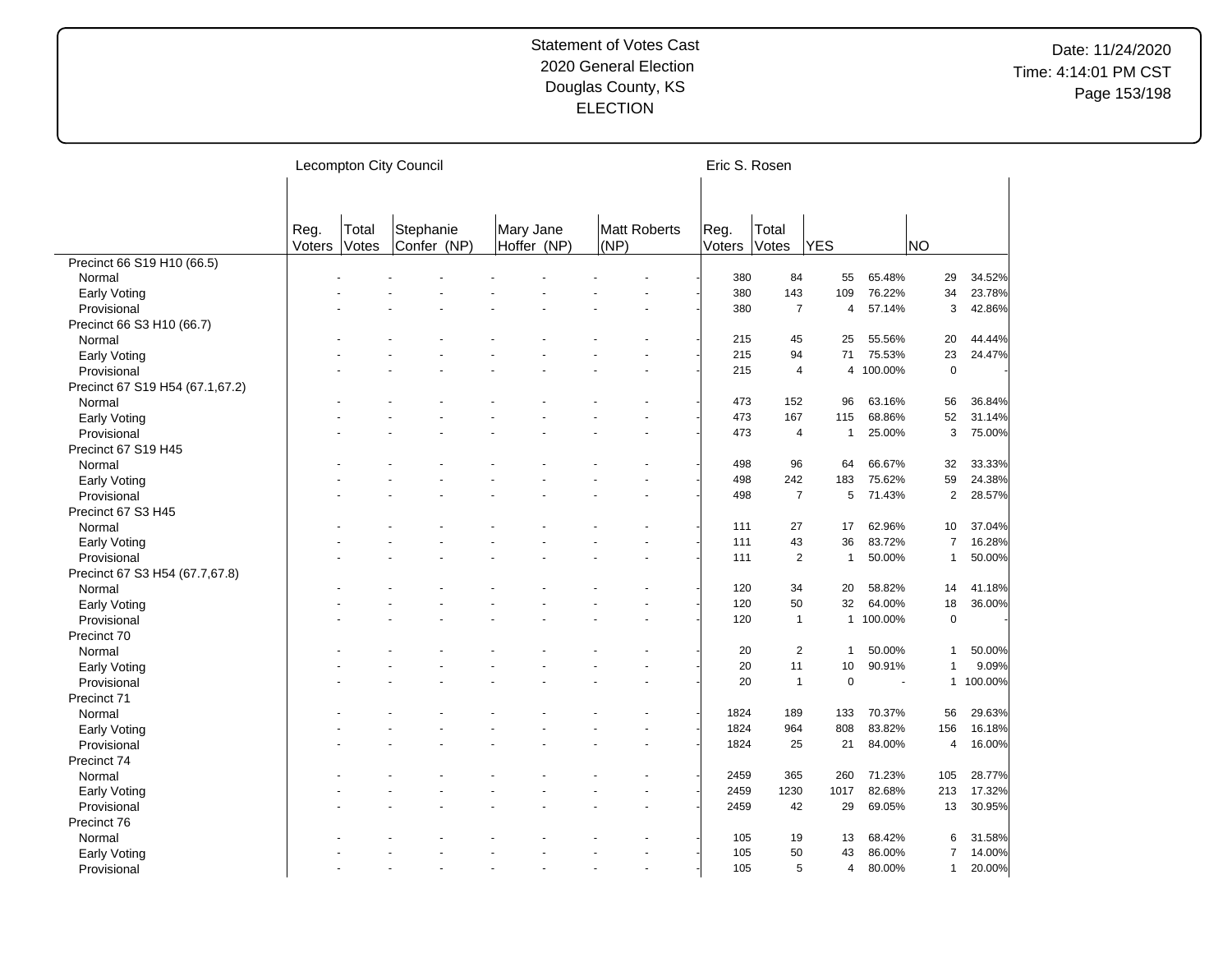|              |        |       | Lecompton City Council |        |             |                          |              |                          |        | Eric S. Rosen |              |            |        |       |        |
|--------------|--------|-------|------------------------|--------|-------------|--------------------------|--------------|--------------------------|--------|---------------|--------------|------------|--------|-------|--------|
|              |        |       |                        |        |             |                          |              |                          |        |               |              |            |        |       |        |
|              | Reg.   | Total | Stephanie              |        | Mary Jane   |                          | Matt Roberts |                          |        | Reg.          | Total        |            |        |       |        |
|              | Voters | Votes | Confer (NP)            |        | Hoffer (NP) |                          | (NP)         |                          |        | <b>Voters</b> | <b>Votes</b> | <b>YES</b> |        | INO.  |        |
| Precinct 77  |        |       |                        |        |             |                          |              |                          |        |               |              |            |        |       |        |
| Normal       |        |       |                        |        |             |                          |              |                          |        | 994           | 95           | 64         | 67.37% | 31    | 32.63% |
| Early Voting |        |       |                        |        |             | $\overline{\phantom{0}}$ |              | $\overline{\phantom{a}}$ |        | 994           | 400          | 301        | 75.25% | 99    | 24.75% |
| Provisional  |        |       | $\overline{a}$         |        |             | $\overline{\phantom{0}}$ |              | $\overline{\phantom{0}}$ |        | 994           | 26           | 17         | 65.38% | 9     | 34.62% |
| Total        |        |       |                        |        |             |                          |              |                          |        |               |              |            |        |       |        |
| Normal       | 407    | 227   | 69                     | 30.40% | 81          | 35.68%                   |              | 77                       | 33.92% | 82391         | 11785        | 7565       | 64.19% | 4220  | 35.81% |
| Early Voting | 407    | 297   | 96                     | 32.32% | 109         | 36.70%                   |              | 92                       | 30.98% | 82391         | 37874        | 30390      | 80.24% | 7484  | 19.76% |
| Provisional  | 407    | 9     | 3                      | 33.33% | 3           | 33.33%                   |              | 3                        | 33.33% | 82391         | 1552         | 1077       | 69.39% | 475   | 30.61% |
| Total        | 407    | 533   | 168                    | 31.52% | 193         | 36.21%                   |              | 172                      | 32.27% | 82391         | 51211        | 39032      | 76.22% | 12179 | 23.78% |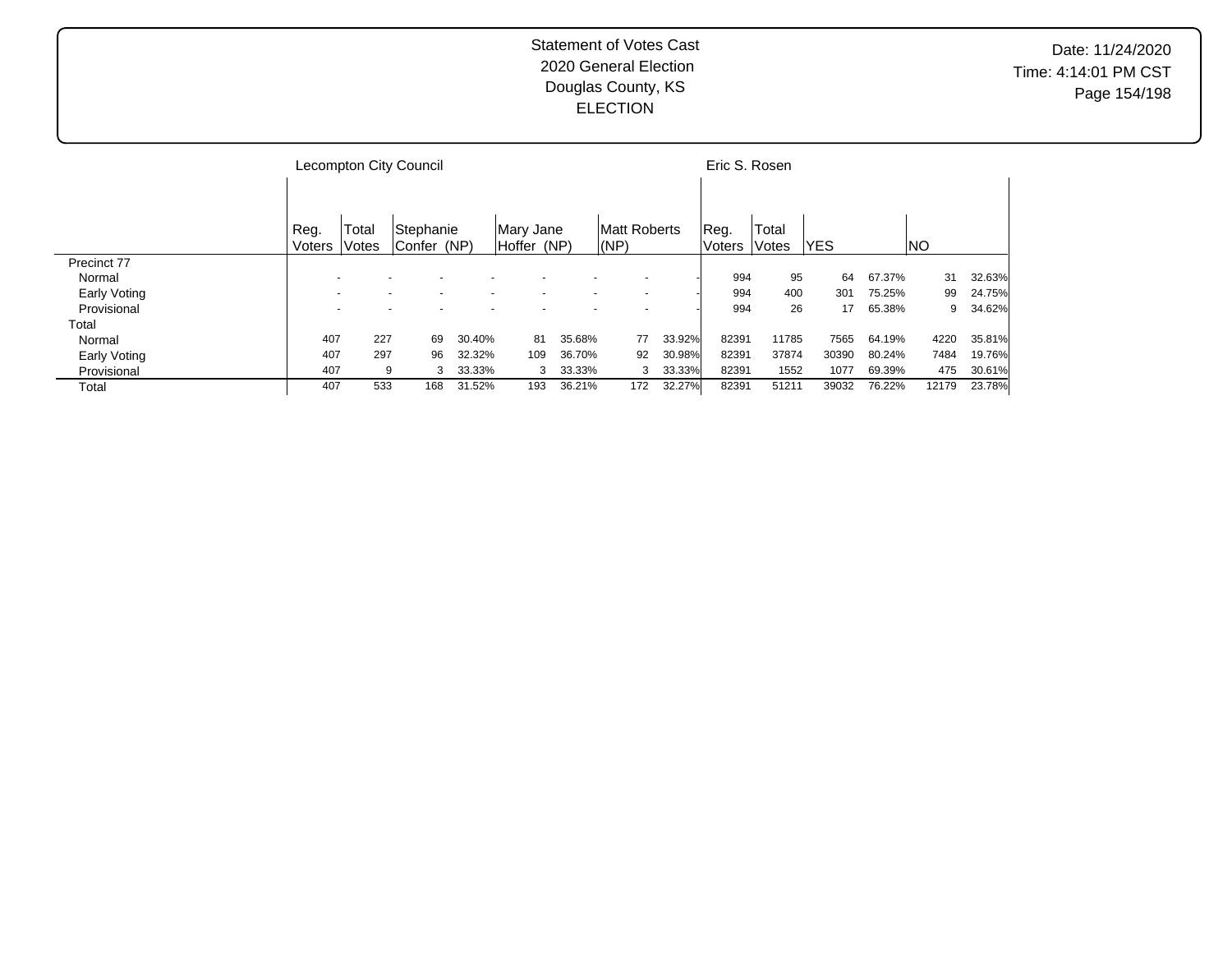|                          |        | Sarah E. Warner |            |        |           |                |        | David E. Bruns |       |                |        |           |        |
|--------------------------|--------|-----------------|------------|--------|-----------|----------------|--------|----------------|-------|----------------|--------|-----------|--------|
|                          |        |                 |            |        |           |                |        |                |       |                |        |           |        |
|                          |        |                 |            |        |           |                |        |                |       |                |        |           |        |
|                          | Reg.   | Total           |            |        |           |                |        | Reg.           | Total |                |        |           |        |
|                          | Voters | Votes           | <b>YES</b> |        | <b>NO</b> |                |        | Voters         | Votes | <b>YES</b>     |        | <b>NO</b> |        |
| <b>Jurisdiction Wide</b> |        |                 |            |        |           |                |        |                |       |                |        |           |        |
| Precinct 1               |        |                 |            |        |           |                |        |                |       |                |        |           |        |
| Normal                   | 809    | 96              | 62         | 64.58% |           | 34             | 35.42% | 809            | 95    | 61             | 64.21% | 34        | 35.79% |
| <b>Early Voting</b>      | 809    | 405             | 315        | 77.78% |           | 90             | 22.22% | 809            | 397   | 195            | 49.12% | 202       | 50.88% |
| Provisional              | 809    | 12              | 9          | 75.00% |           | 3              | 25.00% | 809            | 12    | $\overline{7}$ | 58.33% | 5         | 41.67% |
| Precinct 2               |        |                 |            |        |           |                |        |                |       |                |        |           |        |
| Normal                   | 848    | 71              | 54         | 76.06% |           | 17             | 23.94% | 848            | 70    | 42             | 60.00% | 28        | 40.00% |
| <b>Early Voting</b>      | 848    | 465             | 386        | 83.01% |           | 79             | 16.99% | 848            | 458   | 217            | 47.38% | 241       | 52.62% |
| Provisional              | 848    | 15              | 13         | 86.67% |           | 2              | 13.33% | 848            | 15    | 11             | 73.33% | 4         | 26.67% |
| Precinct 3               |        |                 |            |        |           |                |        |                |       |                |        |           |        |
| Normal                   | 1116   | 114             | 88         | 77.19% |           | 26             | 22.81% | 1116           | 112   | 73             | 65.18% | 39        | 34.82% |
| Early Voting             | 1116   | 485             | 411        | 84.74% |           | 74             | 15.26% | 1116           | 480   | 256            | 53.33% | 224       | 46.67% |
| Provisional              | 1116   | 33              | 22         | 66.67% |           | 11             | 33.33% | 1116           | 32    | 18             | 56.25% | 14        | 43.75% |
| Precinct 4               |        |                 |            |        |           |                |        |                |       |                |        |           |        |
| Normal                   | 1013   | 161             | 115        | 71.43% |           | 46             | 28.57% | 1013           | 154   | 91             | 59.09% | 63        | 40.91% |
| Early Voting             | 1013   | 392             | 294        | 75.00% |           | 98             | 25.00% | 1013           | 386   | 195            | 50.52% | 191       | 49.48% |
| Provisional              | 1013   | 22              | 19         | 86.36% |           | 3              | 13.64% | 1013           | 21    | 16             | 76.19% | 5         | 23.81% |
| Precinct 5               |        |                 |            |        |           |                |        |                |       |                |        |           |        |
| Normal                   | 930    | 101             | 75         | 74.26% |           | 26             | 25.74% | 930            | 100   | 68             | 68.00% | 32        | 32.00% |
| <b>Early Voting</b>      | 930    | 389             | 333        | 85.60% |           | 56             | 14.40% | 930            | 382   | 244            | 63.87% | 138       | 36.13% |
| Provisional              | 930    | 19              | 14         | 73.68% |           | 5              | 26.32% | 930            | 19    | 14             | 73.68% | 5         | 26.32% |
| Precinct 6               |        |                 |            |        |           |                |        |                |       |                |        |           |        |
| Normal                   | 1052   | 113             | 85         | 75.22% |           | 28             | 24.78% | 1052           | 112   | 73             | 65.18% | 39        | 34.82% |
| <b>Early Voting</b>      | 1052   | 570             | 479        | 84.04% |           | 91             | 15.96% | 1052           | 564   | 370            | 65.60% | 194       | 34.40% |
| Provisional              | 1052   | 15              | 11         | 73.33% |           | 4              | 26.67% | 1052           | 16    | 12             | 75.00% | 4         | 25.00% |
| Precinct 7               |        |                 |            |        |           |                |        |                |       |                |        |           |        |
| Normal                   | 660    | 65              | 54         | 83.08% |           | 11             | 16.92% | 660            | 64    | 43             | 67.19% | 21        | 32.81% |
| <b>Early Voting</b>      | 660    | 184             | 156        | 84.78% |           | 28             | 15.22% | 660            | 182   | 87             | 47.80% | 95        | 52.20% |
| Provisional              | 660    | 12              | 6          | 50.00% |           | 6              | 50.00% | 660            | 12    | $\overline{7}$ | 58.33% | 5         | 41.67% |
| Precinct 8               |        |                 |            |        |           |                |        |                |       |                |        |           |        |
| Normal                   | 1010   | 101             | 83         | 82.18% |           | 18             | 17.82% | 1010           | 97    | 73             | 75.26% | 24        | 24.74% |
| <b>Early Voting</b>      | 1010   | 256             | 205        | 80.08% |           | 51             | 19.92% | 1010           | 250   | 140            | 56.00% | 110       | 44.00% |
| Provisional              | 1010   | 18              | 16         | 88.89% |           | 2              | 11.11% | 1010           | 17    | 11             | 64.71% | 6         | 35.29% |
| Precinct 9               |        |                 |            |        |           |                |        |                |       |                |        |           |        |
| Normal                   | 788    | 43              | 25         | 58.14% |           | 18             | 41.86% | 788            | 45    | 21             | 46.67% | 24        | 53.33% |
| Early Voting             | 788    | 257             | 207        | 80.54% |           | 50             | 19.46% | 788            | 255   | 119            | 46.67% | 136       | 53.33% |
| Provisional              | 788    | 17              | 13         | 76.47% |           | $\overline{4}$ | 23.53% | 788            | 17    | 12             | 70.59% | 5         | 29.41% |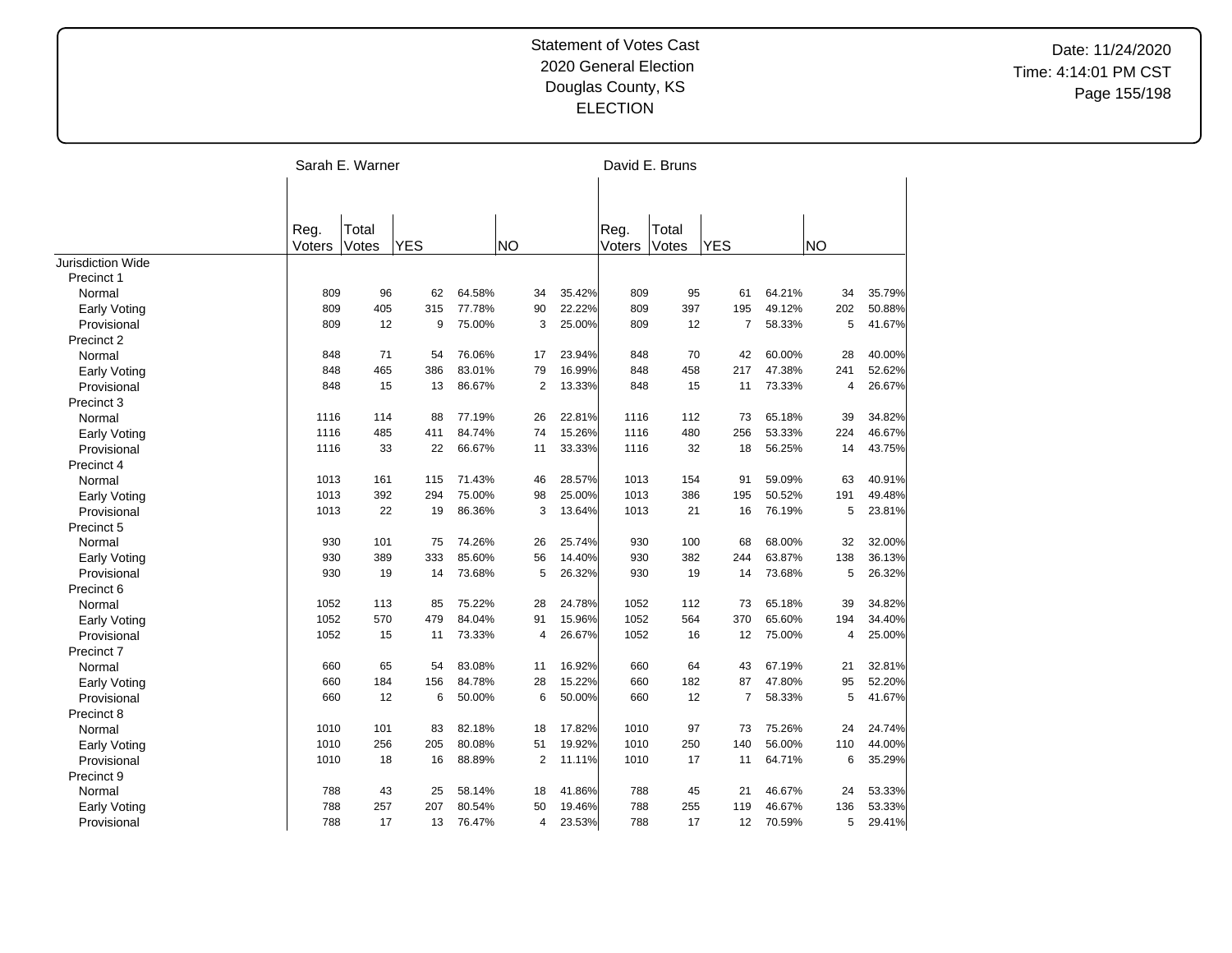|                     |        | Sarah E. Warner |            |        |                |        |        | David E. Bruns |            |        |           |        |
|---------------------|--------|-----------------|------------|--------|----------------|--------|--------|----------------|------------|--------|-----------|--------|
|                     |        |                 |            |        |                |        |        |                |            |        |           |        |
|                     | Reg.   | Total           |            |        |                |        | Reg.   | Total          |            |        |           |        |
|                     | Voters | Votes           | <b>YES</b> |        | <b>NO</b>      |        | Voters | Votes          | <b>YES</b> |        | <b>NO</b> |        |
| Precinct 10         |        |                 |            |        |                |        |        |                |            |        |           |        |
| Normal              | 735    | 57              | 46         | 80.70% | 11             | 19.30% | 735    | 56             | 41         | 73.21% | 15        | 26.79% |
| Early Voting        | 735    | 69              | 64         | 92.75% | 5              | 7.25%  | 735    | 67             | 51         | 76.12% | 16        | 23.88% |
| Provisional         | 735    | 13              | 11         | 84.62% | $\overline{2}$ | 15.38% | 735    | 13             | 9          | 69.23% | 4         | 30.77% |
| Precinct 11         |        |                 |            |        |                |        |        |                |            |        |           |        |
| Normal              | 884    | 142             | 101        | 71.13% | 41             | 28.87% | 884    | 143            | 84         | 58.74% | 59        | 41.26% |
| Early Voting        | 884    | 406             | 317        | 78.08% | 89             | 21.92% | 884    | 404            | 200        | 49.50% | 204       | 50.50% |
| Provisional         | 884    | 21              | 16         | 76.19% | 5              | 23.81% | 884    | 21             | 10         | 47.62% | 11        | 52.38% |
| Precinct 12         |        |                 |            |        |                |        |        |                |            |        |           |        |
| Normal              | 1609   | 230             | 168        | 73.04% | 62             | 26.96% | 1609   | 228            | 141        | 61.84% | 87        | 38.16% |
| <b>Early Voting</b> | 1609   | 696             | 557        | 80.03% | 139            | 19.97% | 1609   | 696            | 385        | 55.32% | 311       | 44.68% |
| Provisional         | 1609   | 26              | 21         | 80.77% | 5              | 19.23% | 1609   | 25             | 14         | 56.00% | 11        | 44.00% |
| Precinct 13         |        |                 |            |        |                |        |        |                |            |        |           |        |
| Normal              | 1084   | 121             | 97         | 80.17% | 24             | 19.83% | 1084   | 114            | 75         | 65.79% | 39        | 34.21% |
| <b>Early Voting</b> | 1084   | 588             | 495        | 84.18% | 93             | 15.82% | 1084   | 574            | 356        | 62.02% | 218       | 37.98% |
| Provisional         | 1084   | 20              | 15         | 75.00% | 5              | 25.00% | 1084   | 20             | 14         | 70.00% | 6         | 30.00% |
| Precinct 14         |        |                 |            |        |                |        |        |                |            |        |           |        |
| Normal              | 2394   | 276             | 195        | 70.65% | 81             | 29.35% | 2394   | 269            | 172        | 63.94% | 97        | 36.06% |
| <b>Early Voting</b> | 2394   | 899             | 742        | 82.54% | 157            | 17.46% | 2394   | 888            | 555        | 62.50% | 333       | 37.50% |
| Provisional         | 2394   | 41              | 33         | 80.49% | 8              | 19.51% | 2394   | 38             | 24         | 63.16% | 14        | 36.84% |
| Precinct 15         |        |                 |            |        |                |        |        |                |            |        |           |        |
| Normal              | 1512   | 158             | 128        | 81.01% | 30             | 18.99% | 1512   | 154            | 108        | 70.13% | 46        | 29.87% |
| <b>Early Voting</b> | 1512   | 669             | 566        | 84.60% | 103            | 15.40% | 1512   | 663            | 382        | 57.62% | 281       | 42.38% |
| Provisional         | 1512   | 28              | 20         | 71.43% | 8              | 28.57% | 1512   | 29             | 13         | 44.83% | 16        | 55.17% |
| Precinct 16         |        |                 |            |        |                |        |        |                |            |        |           |        |
| Normal              | 1125   | 124             | 81         | 65.32% | 43             | 34.68% | 1125   | 122            | 74         | 60.66% | 48        | 39.34% |
| Early Voting        | 1125   | 577             | 469        | 81.28% | 108            | 18.72% | 1125   | 576            | 353        | 61.28% | 223       | 38.72% |
| Provisional         | 1125   | 27              | 19         | 70.37% | 8              | 29.63% | 1125   | 25             | 13         | 52.00% | 12        | 48.00% |
| Precinct 17         |        |                 |            |        |                |        |        |                |            |        |           |        |
| Normal              | 1556   | 149             | 101        | 67.79% | 48             | 32.21% | 1556   | 152            | 96         | 63.16% | 56        | 36.84% |
| <b>Early Voting</b> | 1556   | 832             | 686        | 82.45% | 146            | 17.55% | 1556   | 820            | 490        | 59.76% | 330       | 40.24% |
| Provisional         | 1556   | 19              | 13         | 68.42% | 6              | 31.58% | 1556   | 19             | 13         | 68.42% | 6         | 31.58% |
| Precinct 18         |        |                 |            |        |                |        |        |                |            |        |           |        |
| Normal              | 1876   | 226             | 165        | 73.01% | 61             | 26.99% | 1876   | 220            | 143        | 65.00% | 77        | 35.00% |
| <b>Early Voting</b> | 1876   | 948             | 758        | 79.96% | 190            | 20.04% | 1876   | 939            | 560        | 59.64% | 379       | 40.36% |
| Provisional         | 1876   | 26              | 17         | 65.38% | 9              | 34.62% | 1876   | 26             | 16         | 61.54% | 10        | 38.46% |
| Precinct 19         |        |                 |            |        |                |        |        |                |            |        |           |        |
| Normal              | 1354   | 99              | 78         | 78.79% | 21             | 21.21% | 1354   | 96             | 66         | 68.75% | 30        | 31.25% |
| Early Voting        | 1354   | 795             | 674        | 84.78% | 121            | 15.22% | 1354   | 784            | 556        | 70.92% | 228       | 29.08% |
| Provisional         | 1354   | 30              | 28         | 93.33% | $\overline{2}$ | 6.67%  | 1354   | 29             | 21         | 72.41% | 8         | 27.59% |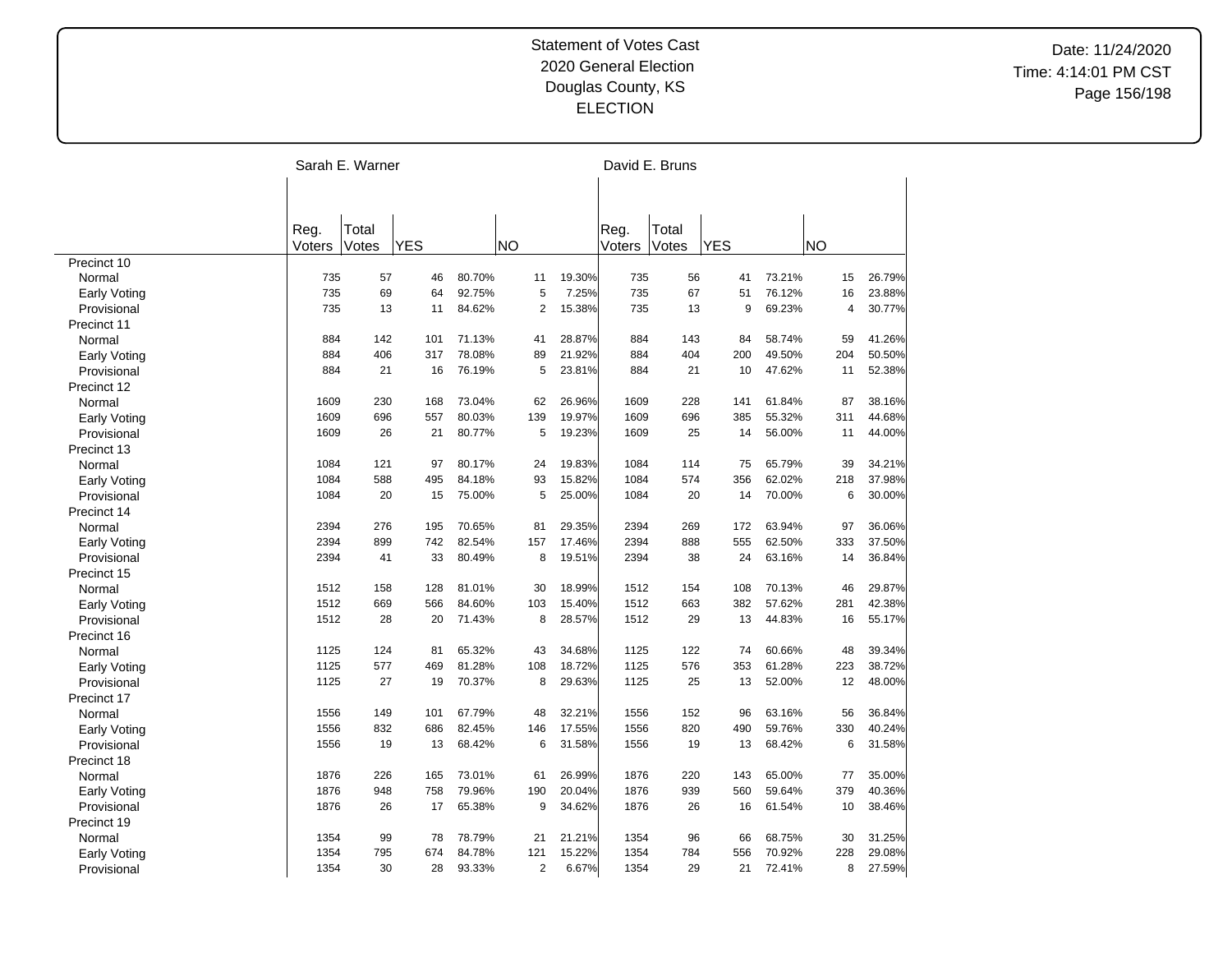|                     |                | Sarah E. Warner |            |         |                |        |                | David E. Bruns |                |        |                |        |
|---------------------|----------------|-----------------|------------|---------|----------------|--------|----------------|----------------|----------------|--------|----------------|--------|
|                     |                |                 |            |         |                |        |                |                |                |        |                |        |
|                     | Reg.<br>Voters | Total<br>Votes  | <b>YES</b> |         | NΟ             |        | Reg.<br>Voters | Total<br>Votes | <b>YES</b>     |        | <b>NO</b>      |        |
| Precinct 20         |                |                 |            |         |                |        |                |                |                |        |                |        |
| Normal              | 1758           | 205             | 135        | 65.85%  | 70             | 34.15% | 1758           | 197            | 120            | 60.91% | 77             | 39.09% |
| <b>Early Voting</b> | 1758           | 904             | 736        | 81.42%  | 168            | 18.58% | 1758           | 890            | 532            | 59.78% | 358            | 40.22% |
| Provisional         | 1758           | 25              | 22         | 88.00%  | 3              | 12.00% | 1758           | 25             | 20             | 80.00% | 5              | 20.00% |
| Precinct 21         |                |                 |            |         |                |        |                |                |                |        |                |        |
| Normal              | 616            | 37              | 27         | 72.97%  | 10             | 27.03% | 616            | 37             | 24             | 64.86% | 13             | 35.14% |
| Early Voting        | 616            | 331             | 301        | 90.94%  | 30             | 9.06%  | 616            | 325            | 216            | 66.46% | 109            | 33.54% |
| Provisional         | 616            | 8               | 8          | 100.00% | $\mathbf 0$    |        | 616            | 9              | 6              | 66.67% | 3              | 33.33% |
| Precinct 22         |                |                 |            |         |                |        |                |                |                |        |                |        |
| Normal              | 1406           | 215             | 163        | 75.81%  | 52             | 24.19% | 1406           | 214            | 150            | 70.09% | 64             | 29.91% |
| <b>Early Voting</b> | 1406           | 597             | 487        | 81.57%  | 110            | 18.43% | 1406           | 591            | 362            | 61.25% | 229            | 38.75% |
| Provisional         | 1406           | 35              | 28         | 80.00%  | $\overline{7}$ | 20.00% | 1406           | 35             | 20             | 57.14% | 15             | 42.86% |
| Precinct 23         |                |                 |            |         |                |        |                |                |                |        |                |        |
| Normal              | 757            | 107             | 82         | 76.64%  | 25             | 23.36% | 757            | 106            | 71             | 66.98% | 35             | 33.02% |
| Early Voting        | 757            | 360             | 308        | 85.56%  | 52             | 14.44% | 757            | 356            | 231            | 64.89% | 125            | 35.11% |
| Provisional         | 757            | 15              | 8          | 53.33%  | $\overline{7}$ | 46.67% | 757            | 14             | 7              | 50.00% | $\overline{7}$ | 50.00% |
| Precinct 24         |                |                 |            |         |                |        |                |                |                |        |                |        |
| Normal              | 826            | 81              | 65         | 80.25%  | 16             | 19.75% | 826            | 80             | 60             | 75.00% | 20             | 25.00% |
| Early Voting        | 826            | 405             | 341        | 84.20%  | 64             | 15.80% | 826            | 407            | 276            | 67.81% | 131            | 32.19% |
| Provisional         | 826            | 20              | 14         | 70.00%  | 6              | 30.00% | 826            | 18             | 13             | 72.22% | 5              | 27.78% |
| Precinct 25         |                |                 |            |         |                |        |                |                |                |        |                |        |
| Normal              | 1031           | 62              | 44         | 70.97%  | 18             | 29.03% | 1031           | 59             | 38             | 64.41% | 21             | 35.59% |
| <b>Early Voting</b> | 1031           | 245             | 189        | 77.14%  | 56             | 22.86% | 1031           | 243            | 126            | 51.85% | 117            | 48.15% |
| Provisional         | 1031           | 19              | 14         | 73.68%  | 5              | 26.32% | 1031           | 19             | 14             | 73.68% | 5              | 26.32% |
| Precinct 26         |                |                 |            |         |                |        |                |                |                |        |                |        |
| Normal              | 933            | 78              | 57         | 73.08%  | 21             | 26.92% | 933            | 80             | 48             | 60.00% | 32             | 40.00% |
| <b>Early Voting</b> | 933            | 406             | 311        | 76.60%  | 95             | 23.40% | 933            | 400            | 195            | 48.75% | 205            | 51.25% |
| Provisional         | 933            | 16              | 11         | 68.75%  | 5              | 31.25% | 933            | 15             | $\overline{7}$ | 46.67% | 8              | 53.33% |
| Precinct 27         |                |                 |            |         |                |        |                |                |                |        |                |        |
| Normal              | 971            | 88              | 65         | 73.86%  | 23             | 26.14% | 971            | 87             | 55             | 63.22% | 32             | 36.78% |
| Early Voting        | 971            | 438             | 347        | 79.22%  | 91             | 20.78% | 971            | 435            | 223            | 51.26% | 212            | 48.74% |
| Provisional         | 971            | 13              | 10         | 76.92%  | 3              | 23.08% | 971            | 13             | $\overline{7}$ | 53.85% | 6              | 46.15% |
| Precinct 28         |                |                 |            |         |                |        |                |                |                |        |                |        |
| Normal              | 553            | 46              | 31         | 67.39%  | 15             | 32.61% | 553            | 44             | 23             | 52.27% | 21             | 47.73% |
| <b>Early Voting</b> | 553            | 300             | 233        | 77.67%  | 67             | 22.33% | 553            | 298            | 148            | 49.66% | 150            | 50.34% |
| Provisional         | 553            | 6               | 3          | 50.00%  | 3              | 50.00% | 553            | 6              | $\mathbf{1}$   | 16.67% | 5              | 83.33% |
| Precinct 29         |                |                 |            |         |                |        |                |                |                |        |                |        |
| Normal              | 929            | 118             | 88         | 74.58%  | 30             | 25.42% | 929            | 115            | 77             | 66.96% | 38             | 33.04% |
| Early Voting        | 929            | 393             | 309        | 78.63%  | 84             | 21.37% | 929            | 390            | 192            | 49.23% | 198            | 50.77% |
| Provisional         | 929            | 22              | 16         | 72.73%  | 6              | 27.27% | 929            | 22             | 14             | 63.64% | 8              | 36.36% |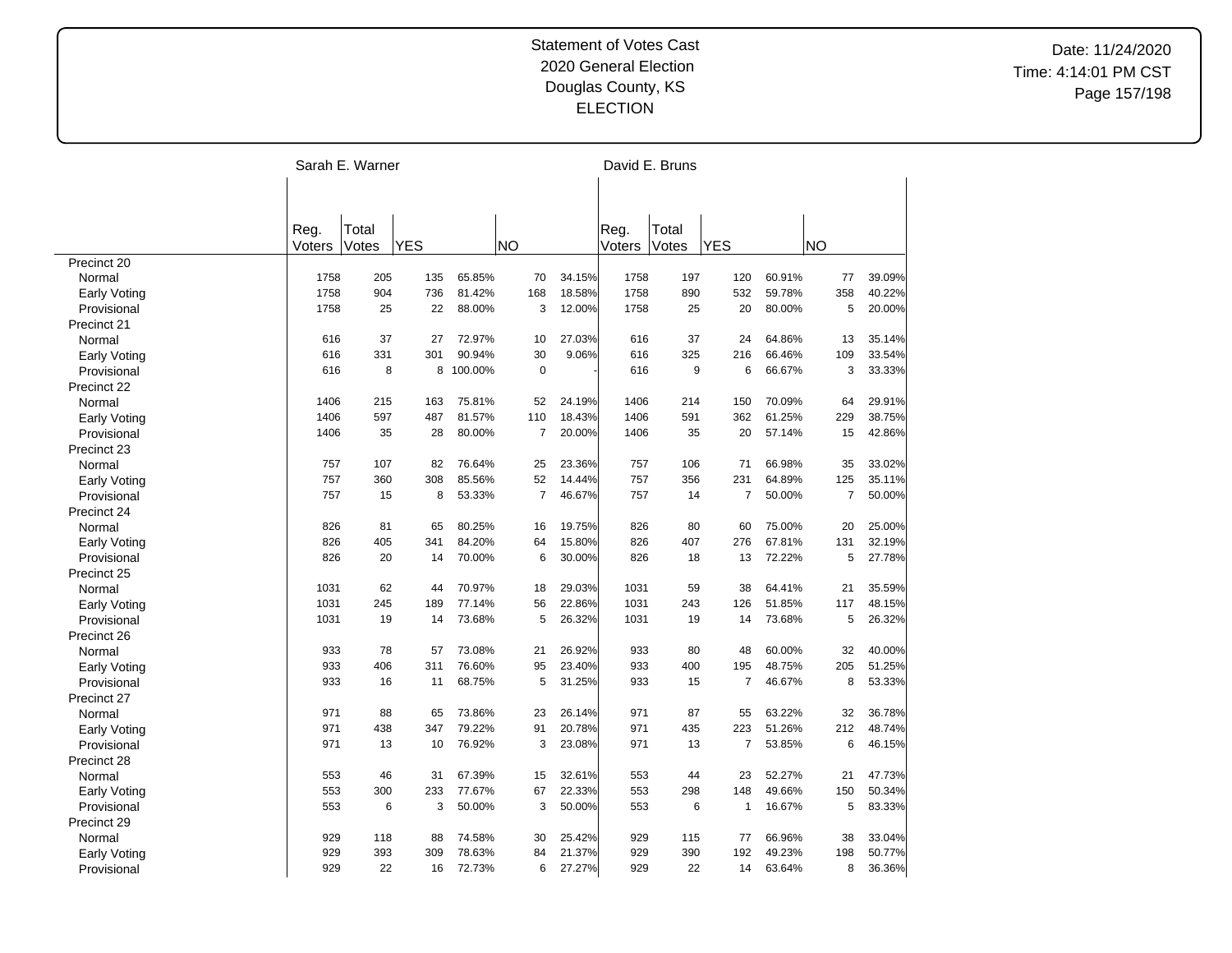|                                 |        | Sarah E. Warner |              |         |                |        |        | David E. Bruns |                |         |                       |        |
|---------------------------------|--------|-----------------|--------------|---------|----------------|--------|--------|----------------|----------------|---------|-----------------------|--------|
|                                 |        |                 |              |         |                |        |        |                |                |         |                       |        |
|                                 |        |                 |              |         |                |        |        |                |                |         |                       |        |
|                                 | Reg.   | Total           |              |         |                |        | Reg.   | Total          |                |         |                       |        |
|                                 | Voters | Votes           | <b>YES</b>   |         | <b>NO</b>      |        | Voters | Votes          | <b>YES</b>     |         | <b>NO</b>             |        |
| Precinct 30 S2 (30.1)           |        |                 |              |         |                |        |        |                |                |         |                       |        |
| Normal                          | 316    | 36              | 24           | 66.67%  | 12             | 33.33% | 316    | 34             | 20             | 58.82%  | 14                    | 41.18% |
| <b>Early Voting</b>             | 316    | 155             | 120          | 77.42%  | 35             | 22.58% | 316    | 151            | 84             | 55.63%  | 67                    | 44.37% |
| Provisional                     | 316    | 8               | 6            | 75.00%  | $\overline{2}$ | 25.00% | 316    | 8              | 5              | 62.50%  | 3                     | 37.50% |
| Precinct 30 S3 (30.2)           |        |                 |              |         |                |        |        |                |                |         |                       |        |
| Normal                          | 795    | 108             | 79           | 73.15%  | 29             | 26.85% | 795    | 107            | 73             | 68.22%  | 34                    | 31.78% |
| Early Voting                    | 795    | 210             | 173          | 82.38%  | 37             | 17.62% | 795    | 210            | 114            | 54.29%  | 96                    | 45.71% |
| Provisional                     | 795    | 15              | 11           | 73.33%  | $\overline{4}$ | 26.67% | 795    | 15             | 10             | 66.67%  | 5                     | 33.33% |
| Precinct 31                     |        |                 |              |         |                |        |        |                |                |         |                       |        |
| Normal                          | 1124   | 201             | 140          | 69.65%  | 61             | 30.35% | 1124   | 197            | 122            | 61.93%  | 75                    | 38.07% |
| Early Voting                    | 1124   | 550             | 427          | 77.64%  | 123            | 22.36% | 1124   | 548            | 290            | 52.92%  | 258                   | 47.08% |
| Provisional                     | 1124   | 26              | 19           | 73.08%  | $\overline{7}$ | 26.92% | 1124   | 25             | 15             | 60.00%  | 10                    | 40.00% |
| Precinct 32                     |        |                 |              |         |                |        |        |                |                |         |                       |        |
| Normal                          | 1032   | 152             | 110          | 72.37%  | 42             | 27.63% | 1032   | 151            | 99             | 65.56%  | 52                    | 34.44% |
| <b>Early Voting</b>             | 1032   | 358             | 276          | 77.09%  | 82             | 22.91% | 1032   | 357            | 201            | 56.30%  | 156                   | 43.70% |
| Provisional                     | 1032   | 26              | 18           | 69.23%  | 8              | 30.77% | 1032   | 26             | 15             | 57.69%  | 11                    | 42.31% |
| Precinct 33                     |        |                 |              |         |                |        |        |                |                |         |                       |        |
| Normal                          | 935    | 83              | 49           | 59.04%  | 34             | 40.96% | 935    | 83             | 42             | 50.60%  | 41                    | 49.40% |
| <b>Early Voting</b>             | 935    | 538             | 397          | 73.79%  | 141            | 26.21% | 935    | 528            | 240            | 45.45%  | 288                   | 54.55% |
| Provisional                     | 935    | 12              | 10           | 83.33%  | $\overline{2}$ | 16.67% | 935    | 12             | $\overline{7}$ | 58.33%  | 5                     | 41.67% |
| Precinct 34 S2 (34.1)           |        |                 |              |         |                |        |        |                |                |         |                       |        |
| Normal                          | 604    | 63              | 44           | 69.84%  | 19             | 30.16% | 604    | 59             | 33             | 55.93%  | 26                    | 44.07% |
| Early Voting                    | 604    | 327             | 249          | 76.15%  | 78             | 23.85% | 604    | 321            | 144            | 44.86%  | 177                   | 55.14% |
| Provisional                     | 604    | 10              | 8            | 80.00%  | $\overline{2}$ | 20.00% | 604    | 10             | 8              | 80.00%  | $\overline{2}$        | 20.00% |
|                                 |        |                 |              |         |                |        |        |                |                |         |                       |        |
| Precinct 34 S3 (34.2)<br>Normal | 167    | 12              | 9            | 75.00%  | 3              | 25.00% | 167    | 10             | 6              | 60.00%  | 4                     | 40.00% |
|                                 | 167    | 57              | 43           | 75.44%  | 14             | 24.56% | 167    | 56             | 23             | 41.07%  | 33                    | 58.93% |
| Early Voting                    | 167    | $\mathbf{1}$    | $\mathbf{1}$ | 100.00% | $\mathbf 0$    |        | 167    | $\mathbf{1}$   | $\mathbf{1}$   | 100.00% | $\mathbf 0$           |        |
| Provisional                     |        |                 |              |         |                |        |        |                |                |         |                       |        |
| Precinct 35 S2 (35.1)           | 1150   | 139             | 94           | 67.63%  | 45             |        | 1150   |                | 83             | 60.14%  | 55                    |        |
| Normal                          |        |                 |              | 75.97%  |                | 32.37% |        | 138            |                |         |                       | 39.86% |
| <b>Early Voting</b>             | 1150   | 516             | 392          |         | 124            | 24.03% | 1150   | 508            | 241            | 47.44%  | 267<br>$\overline{7}$ | 52.56% |
| Provisional                     | 1150   | 18              | 17           | 94.44%  | $\mathbf{1}$   | 5.56%  | 1150   | 16             | 9              | 56.25%  |                       | 43.75% |
| Precinct 35 S3 (35.2)           |        |                 |              |         |                |        |        |                |                |         |                       |        |
| Normal                          | 86     | 17              | 12           | 70.59%  | 5              | 29.41% | 86     | 17             | 13             | 76.47%  | $\overline{4}$        | 23.53% |
| <b>Early Voting</b>             | 86     | 33              | 27           | 81.82%  | 6              | 18.18% | 86     | 33             | 22             | 66.67%  | 11                    | 33.33% |
| Provisional                     | 86     | $\mathbf 0$     | $\mathbf 0$  | ÷,      | $\pmb{0}$      |        | 86     | 0              | $\mathbf 0$    | ÷,      | $\pmb{0}$             |        |
| Precinct 36                     |        |                 |              |         |                |        |        |                |                |         |                       |        |
| Normal                          | 898    | 82              | 55           | 67.07%  | 27             | 32.93% | 898    | 80             | 54             | 67.50%  | 26                    | 32.50% |
| Early Voting                    | 898    | 418             | 316          | 75.60%  | 102            | 24.40% | 898    | 416            | 235            | 56.49%  | 181                   | 43.51% |
| Provisional                     | 898    | 22              | 14           | 63.64%  | 8              | 36.36% | 898    | 21             | 12             | 57.14%  | 9                     | 42.86% |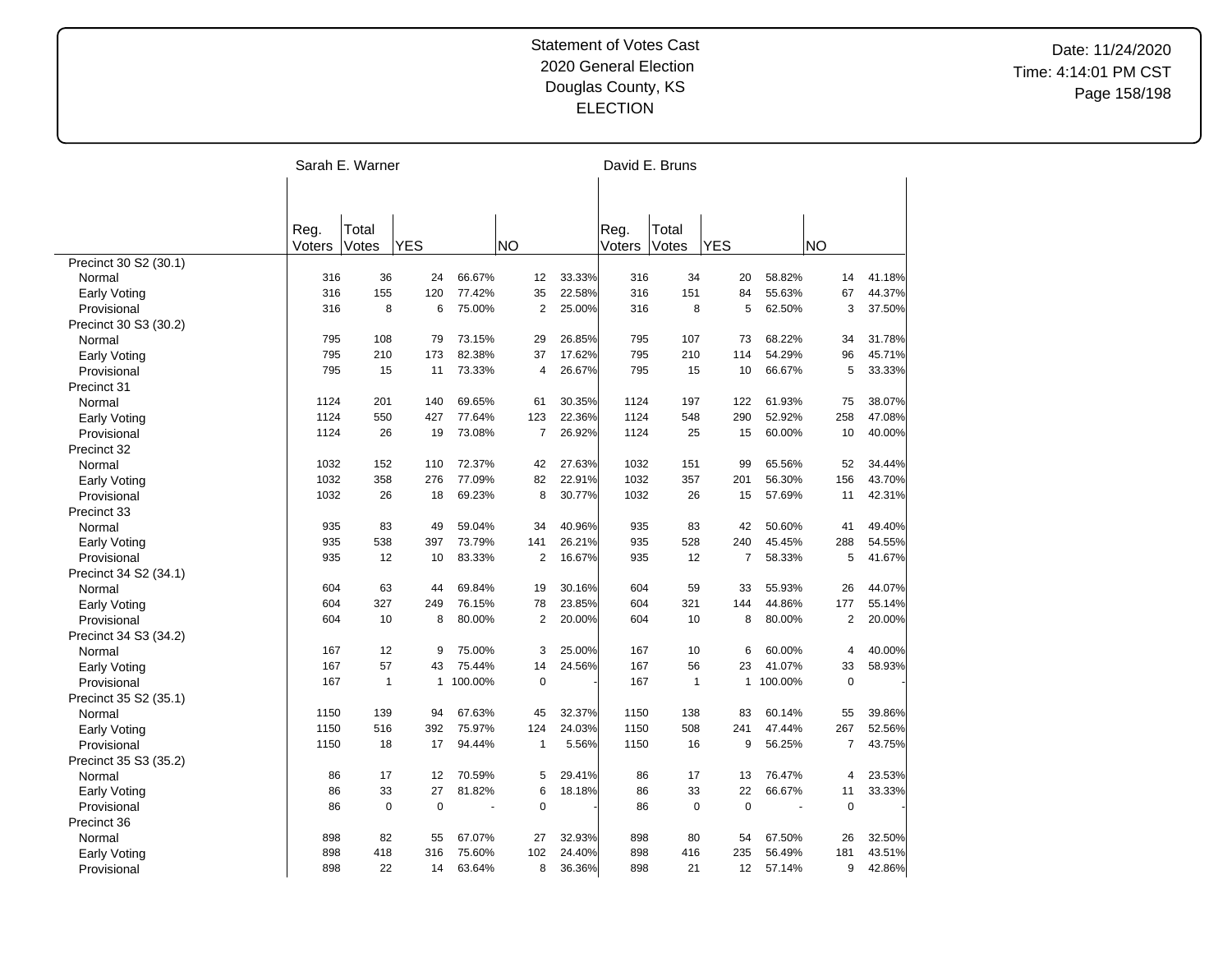|                                    | Sarah E. Warner |                |                |            |                |           |                | David E. Bruns |              |         |                |         |
|------------------------------------|-----------------|----------------|----------------|------------|----------------|-----------|----------------|----------------|--------------|---------|----------------|---------|
|                                    |                 |                |                |            |                |           |                |                |              |         |                |         |
|                                    | Reg.<br>Voters  | Total<br>Votes | <b>YES</b>     |            | <b>NO</b>      |           | Reg.<br>Voters | Total<br>Votes | <b>YES</b>   |         | NΟ             |         |
| Precinct 37                        |                 |                |                |            |                |           |                |                |              |         |                |         |
| Normal                             | 1315            | 113            | 82             | 72.57%     | 31             | 27.43%    | 1315           | 111            | 70           | 63.06%  | 41             | 36.94%  |
| <b>Early Voting</b>                | 1315            | 647            | 503            | 77.74%     | 144            | 22.26%    | 1315           | 645            | 358          | 55.50%  | 287            | 44.50%  |
| Provisional                        | 1315            | 23             | 18             | 78.26%     | 5              | 21.74%    | 1315           | 22             | 14           | 63.64%  | 8              | 36.36%  |
| Precinct 38                        |                 |                |                |            |                |           |                |                |              |         |                |         |
| Normal                             | 1838            | 139            | 105            | 75.54%     | 34             | 24.46%    | 1838           | 135            | 95           | 70.37%  | 40             | 29.63%  |
| Early Voting                       | 1838            | 1007           | 823            | 81.73%     | 184            | 18.27%    | 1838           | 995            | 592          | 59.50%  | 403            | 40.50%  |
| Provisional                        | 1838            | 25             | 21             | 84.00%     | 4              | 16.00%    | 1838           | 25             | 15           | 60.00%  | 10             | 40.00%  |
| Precinct 39                        |                 |                |                |            |                |           |                |                |              |         |                |         |
| Normal                             | 1118            | 143            | 96             | 67.13%     | 47             | 32.87%    | 1118           | 141            | 76           | 53.90%  | 65             | 46.10%  |
| <b>Early Voting</b>                | 1118            | 485            | 359            | 74.02%     | 126            | 25.98%    | 1118           | 477            | 220          | 46.12%  | 257            | 53.88%  |
| Provisional                        | 1118            | 22             | 18             | 81.82%     | $\overline{4}$ | 18.18%    | 1118           | 21             | 15           | 71.43%  | 6              | 28.57%  |
| Precinct 40                        |                 |                |                |            |                |           |                |                |              |         |                |         |
| Normal                             | 1001            | 100            | 68             | 68.00%     | 32             | 32.00%    | 1001           | 99             | 45           | 45.45%  | 54             | 54.55%  |
| Early Voting                       | 1001            | 481            | 344            | 71.52%     | 137            | 28.48%    | 1001           | 467            | 191          | 40.90%  | 276            | 59.10%  |
| Provisional                        | 1001            | 20             | 15             | 75.00%     | 5              | 25.00%    | 1001           | 21             | 8            | 38.10%  | 13             | 61.90%  |
| Precinct 41 S3 H46 (41.1)          |                 |                |                |            |                |           |                |                |              |         |                |         |
| Normal                             | 1769            | 297            | 196            | 65.99%     | 101            | 34.01%    | 1769           | 294            | 187          | 63.61%  | 107            | 36.39%  |
| Early Voting                       | 1769            | 807            | 609            | 75.46%     | 198            | 24.54%    | 1769           | 795            | 351          | 44.15%  | 444            | 55.85%  |
| Provisional                        | 1769            | 38             | 30             | 78.95%     | 8              | 21.05%    | 1769           | 37             | 22           | 59.46%  | 15             | 40.54%  |
| Precinct 41 S3 H45 (41.2)          |                 |                |                |            |                |           |                |                |              |         |                |         |
| Normal                             | $\overline{1}$  | $\mathbf{1}$   | $\mathbf 0$    |            |                | 1 100.00% | $\mathbf{1}$   | 1              | $\mathbf 0$  |         | $\mathbf{1}$   | 100.00% |
| <b>Early Voting</b>                | $\overline{1}$  | $\mathbf 0$    | $\mathbf 0$    |            | $\mathbf 0$    |           | $\mathbf{1}$   | $\mathbf 0$    | $\mathbf 0$  |         | $\Omega$       |         |
| Provisional                        | $\overline{1}$  | $\Omega$       | $\Omega$       | L.         | $\pmb{0}$      |           | $\mathbf{1}$   | $\Omega$       | $\Omega$     |         | $\pmb{0}$      |         |
| Precinct 41 S2 H46 (41.3)          |                 |                |                |            |                |           |                |                |              |         |                |         |
| Normal                             | 29              | $\sqrt{5}$     | 3              | 60.00%     | 2              | 40.00%    | 29             | 5              | 3            | 60.00%  | $\overline{c}$ | 40.00%  |
| <b>Early Voting</b>                | 29              | $\overline{4}$ | $\overline{2}$ | 50.00%     | $\overline{2}$ | 50.00%    | 29             | 4              | $\mathbf{1}$ | 25.00%  | 3              | 75.00%  |
| Provisional                        | 29              | $\mathbf{1}$   | $\mathbf{1}$   | 100.00%    | $\mathbf 0$    |           | 29             | 1              | $\mathbf{1}$ | 100.00% | $\mathbf 0$    |         |
| Precinct 42 H46 (42.1)             |                 |                |                |            |                |           |                |                |              |         |                |         |
| Normal                             | 456             | 68             | 50             | 73.53%     | 18             | 26.47%    | 456            | 67             | 45           | 67.16%  | 22             | 32.84%  |
| Early Voting                       | 456             | 170            | 137            | 80.59%     | 33             | 19.41%    | 456            | 168            | 84           | 50.00%  | 84             | 50.00%  |
| Provisional                        | 456             | 11             | 6              | 54.55%     | 5              | 45.45%    | 456            | 11             | 6            | 54.55%  | 5              | 45.45%  |
| Precinct 42 H45 (42.2, 42.3, 42.4) |                 |                |                |            |                |           |                |                |              |         |                |         |
| Normal                             | 497             | 94             | 60             | 63.83%     | 34             | 36.17%    | 497            | 93             | 55           | 59.14%  | 38             | 40.86%  |
| <b>Early Voting</b>                | 497             | 222            | 180            | 81.08%     | 42             | 18.92%    | 497            | 222            | 151          | 68.02%  | 71             | 31.98%  |
| Provisional                        | 497             | 16             | 14             | 87.50%     | $\overline{2}$ | 12.50%    | 497            | 15             | 12           | 80.00%  | 3              | 20.00%  |
| Precinct 43 CC1 (43.1)             |                 |                |                |            |                |           |                |                |              |         |                |         |
| Normal                             | 820             | 98             | 69             | 70.41%     | 29             | 29.59%    | 820            | 97             | 66           | 68.04%  | 31             | 31.96%  |
| <b>Early Voting</b>                | 820             | 392            | 309            | 78.83%     | 83             | 21.17%    | 820            | 388            | 231          | 59.54%  | 157            | 40.46%  |
| Provisional                        | 820             | 11             |                | 11 100.00% | $\mathbf 0$    |           | 820            | 11             | 8            | 72.73%  | 3              | 27.27%  |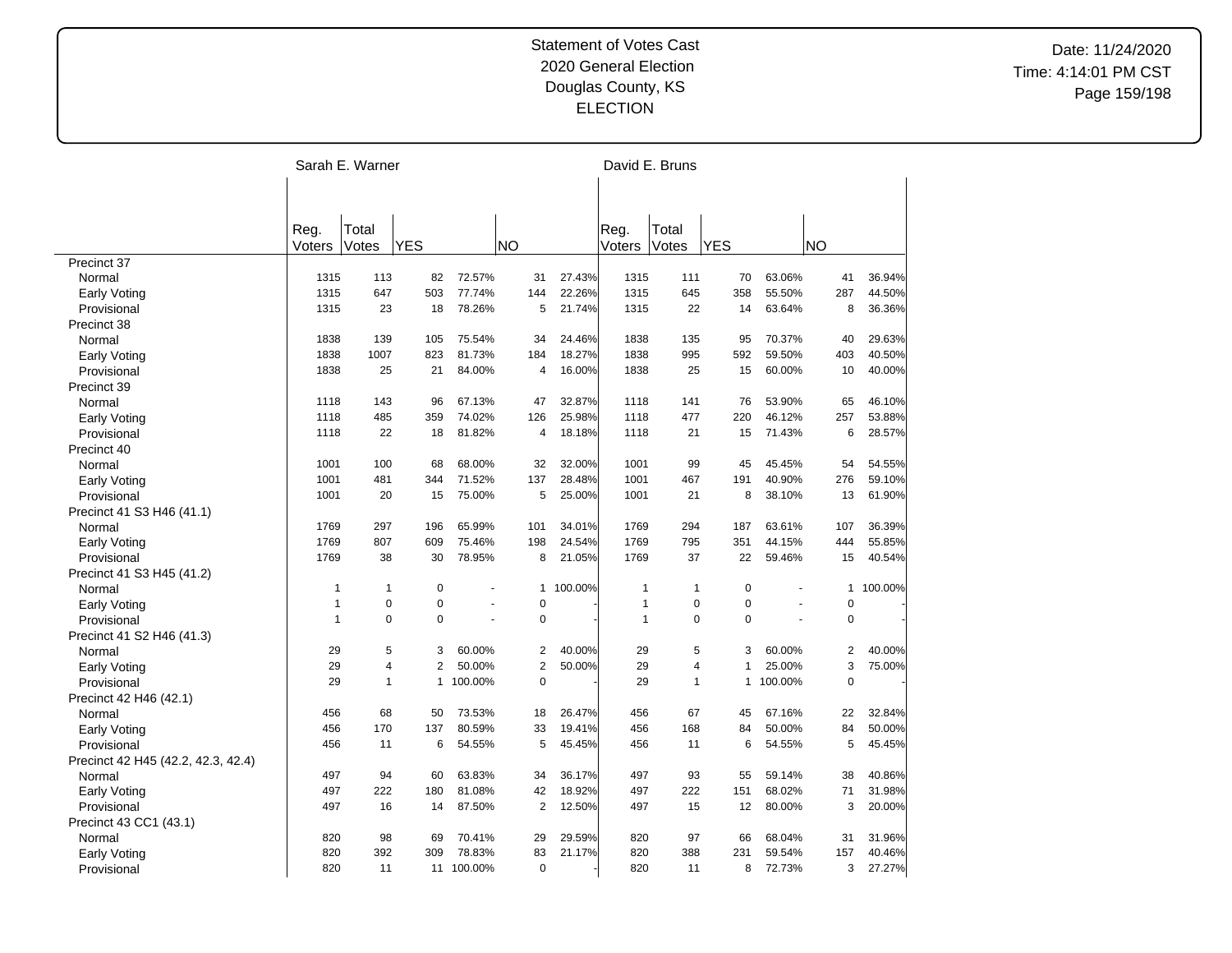|                              |        | Sarah E. Warner |            |           |                |        |        | David E. Bruns |            |           |                |        |
|------------------------------|--------|-----------------|------------|-----------|----------------|--------|--------|----------------|------------|-----------|----------------|--------|
|                              |        |                 |            |           |                |        |        |                |            |           |                |        |
|                              |        |                 |            |           |                |        |        |                |            |           |                |        |
|                              | Reg.   | Total           |            |           |                |        | Reg.   | Total          |            |           |                |        |
|                              | Voters | Votes           | <b>YES</b> |           | <b>NO</b>      |        | Voters | Votes          | <b>YES</b> |           | <b>NO</b>      |        |
| Precinct 43 CC3 (43.2, 43.3) |        |                 |            |           |                |        |        |                |            |           |                |        |
| Normal                       | 1472   | 168             | 134        | 79.76%    | 34             | 20.24% | 1472   | 166            | 127        | 76.51%    | 39             | 23.49% |
| <b>Early Voting</b>          | 1472   | 698             | 593        | 84.96%    | 105            | 15.04% | 1472   | 684            | 454        | 66.37%    | 230            | 33.63% |
| Provisional                  | 1472   | 37              | 29         | 78.38%    | 8              | 21.62% | 1472   | 37             | 24         | 64.86%    | 13             | 35.14% |
| Precinct 44 H45 (44.1)       |        |                 |            |           |                |        |        |                |            |           |                |        |
| Normal                       | 744    | 121             | 85         | 70.25%    | 36             | 29.75% | 744    | 120            | 80         | 66.67%    | 40             | 33.33% |
| Early Voting                 | 744    | 365             | 308        | 84.38%    | 57             | 15.62% | 744    | 362            | 221        | 61.05%    | 141            | 38.95% |
| Provisional                  | 744    | $\overline{7}$  | 5          | 71.43%    | $\overline{2}$ | 28.57% | 744    | $\overline{7}$ | 5          | 71.43%    | $\overline{2}$ | 28.57% |
| Precinct 44 H44 (44.2)       |        |                 |            |           |                |        |        |                |            |           |                |        |
| Normal                       | 458    | 59              | 48         | 81.36%    | 11             | 18.64% | 458    | 59             | 45         | 76.27%    | 14             | 23.73% |
| Early Voting                 | 458    | 259             | 209        | 80.69%    | 50             | 19.31% | 458    | 258            | 150        | 58.14%    | 108            | 41.86% |
| Provisional                  | 458    | $\overline{4}$  | 4          | 100.00%   | $\mathbf 0$    |        | 458    | $\overline{4}$ | 3          | 75.00%    | $\mathbf{1}$   | 25.00% |
| Precinct 45                  |        |                 |            |           |                |        |        |                |            |           |                |        |
| Normal                       | 1699   | 147             | 113        | 76.87%    | 34             | 23.13% | 1699   | 148            | 111        | 75.00%    | 37             | 25.00% |
| <b>Early Voting</b>          | 1699   | 1006            | 870        | 86.48%    | 136            | 13.52% | 1699   | 998            | 701        | 70.24%    | 297            | 29.76% |
| Provisional                  | 1699   | 23              | 20         | 86.96%    | 3              | 13.04% | 1699   | 23             | 18         | 78.26%    | 5              | 21.74% |
| Precinct 46                  |        |                 |            |           |                |        |        |                |            |           |                |        |
| Normal                       | 2536   | 270             | 198        | 73.33%    | 72             | 26.67% | 2536   | 272            | 183        | 67.28%    | 89             | 32.72% |
| Early Voting                 | 2536   | 1165            | 941        | 80.77%    | 224            | 19.23% | 2536   | 1156           | 647        | 55.97%    | 509            | 44.03% |
| Provisional                  | 2536   | 59              | 51         | 86.44%    | 8              | 13.56% | 2536   | 58             | 45         | 77.59%    | 13             | 22.41% |
| Precinct 47                  |        |                 |            |           |                |        |        |                |            |           |                |        |
| Normal                       | 711    | 111             | 92         | 82.88%    | 19             | 17.12% | 711    | 111            | 78         | 70.27%    | 33             | 29.73% |
| Early Voting                 | 711    | 330             | 260        | 78.79%    | 70             | 21.21% | 711    | 324            | 205        | 63.27%    | 119            | 36.73% |
| Provisional                  | 711    | 20              | 16         | 80.00%    | 4              | 20.00% | 711    | 20             | 15         | 75.00%    | 5              | 25.00% |
| Precinct 48                  |        |                 |            |           |                |        |        |                |            |           |                |        |
| Normal                       | 1422   | 133             | 103        | 77.44%    | 30             | 22.56% | 1422   | 132            | 100        | 75.76%    | 32             | 24.24% |
| Early Voting                 | 1422   | 776             | 649        | 83.63%    | 127            | 16.37% | 1422   | 765            | 512        | 66.93%    | 253            | 33.07% |
| Provisional                  | 1422   | 19              | 13         | 68.42%    | 6              | 31.58% | 1422   | 19             | 14         | 73.68%    | 5              | 26.32% |
| Precinct 49                  |        |                 |            |           |                |        |        |                |            |           |                |        |
| Normal                       | 2071   | 209             | 154        | 73.68%    | 55             | 26.32% | 2071   | 205            | 148        | 72.20%    | 57             | 27.80% |
| <b>Early Voting</b>          | 2071   | 1103            | 925        | 83.86%    | 178            | 16.14% | 2071   | 1095           | 736        | 67.21%    | 359            | 32.79% |
| Provisional                  | 2071   | 31              | 26         | 83.87%    | 5              | 16.13% | 2071   | 31             | 19         | 61.29%    | 12             | 38.71% |
| Precinct 50 City (50.2)      |        |                 |            |           |                |        |        |                |            |           |                |        |
| Normal                       | 1644   | 394             | 280        | 71.07%    | 114            | 28.93% | 1644   | 393            | 284        | 72.26%    | 109            | 27.74% |
| <b>Early Voting</b>          | 1644   | 613             | 463        | 75.53%    | 150            | 24.47% | 1644   | 603            | 419        | 69.49%    | 184            | 30.51% |
| Provisional                  | 1644   | 28              | 19         | 67.86%    | 9              | 32.14% | 1644   | 28             | 19         | 67.86%    | 9              | 32.14% |
|                              |        |                 |            |           |                |        |        |                |            |           |                |        |
| Precinct 50 Twp              | 70     | 15              | 11         | 73.33%    | 4              | 26.67% | 70     | 15             | 12         | 80.00%    | 3              | 20.00% |
| Normal                       | 70     | 25              | 19         | 76.00%    | 6              | 24.00% | 70     | 24             | 15         | 62.50%    | 9              | 37.50% |
| Early Voting                 | 70     | $\overline{2}$  |            | 2 100.00% | 0              |        | 70     | $\overline{2}$ |            |           | 0              |        |
| Provisional                  |        |                 |            |           |                |        |        |                |            | 2 100.00% |                |        |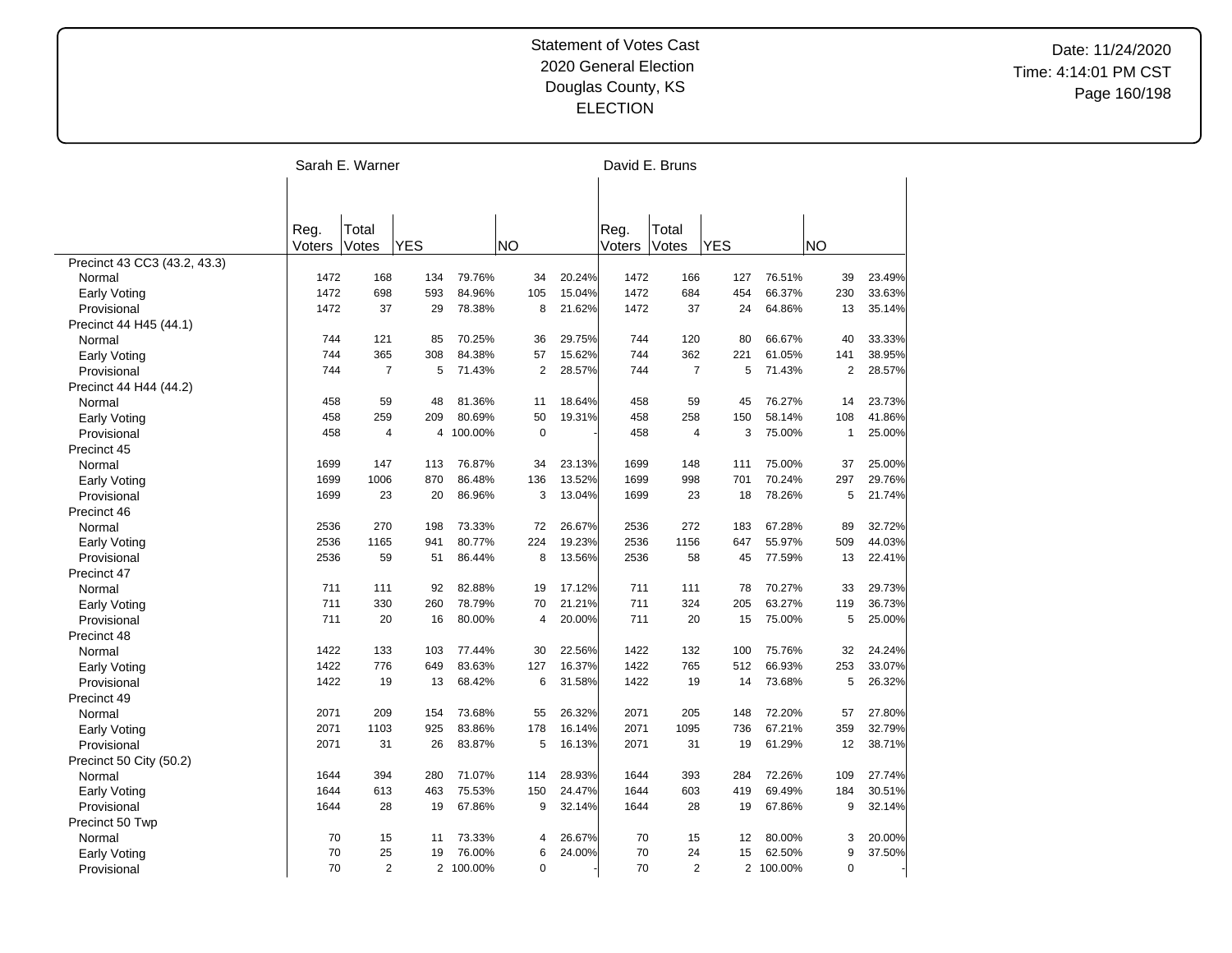|                                  | Sarah E. Warner |                |              |           |           |                |        |        | David E. Bruns |                |                          |                |        |
|----------------------------------|-----------------|----------------|--------------|-----------|-----------|----------------|--------|--------|----------------|----------------|--------------------------|----------------|--------|
|                                  |                 |                |              |           |           |                |        |        |                |                |                          |                |        |
|                                  | Reg.            | Total          |              |           |           |                |        | Reg.   | Total          |                |                          |                |        |
|                                  | Voters          | Votes          | <b>YES</b>   |           | <b>NO</b> |                |        | Voters | Votes          | <b>YES</b>     |                          | <b>NO</b>      |        |
| Precinct 51                      |                 |                |              |           |           |                |        |        |                |                |                          |                |        |
| Normal                           | 557             | 178            | 115          | 64.61%    |           | 63             | 35.39% | 557    | 176            | 114            | 64.77%                   | 62             | 35.23% |
| Early Voting                     | 557             | 202            | 152          | 75.25%    |           | 50             | 24.75% | 557    | 204            | 127            | 62.25%                   | 77             | 37.75% |
| Provisional                      | 557             | 8              | 8            | 100.00%   |           | $\mathbf 0$    |        | 557    | 8              | 6              | 75.00%                   | $\overline{2}$ | 25.00% |
| Precinct 52 City (52.3)          |                 |                |              |           |           |                |        |        |                |                |                          |                |        |
| Normal                           | 684             | 163            | 119          | 73.01%    |           | 44             | 26.99% | 684    | 164            | 110            | 67.07%                   | 54             | 32.93% |
| Early Voting                     | 684             | 234            | 182          | 77.78%    |           | 52             | 22.22% | 684    | 233            | 149            | 63.95%                   | 84             | 36.05% |
| Provisional                      | 684             | 17             | 13           | 76.47%    |           | 4              | 23.53% | 684    | 17             | 12             | 70.59%                   | 5              | 29.41% |
| Precinct 52 Twp                  |                 |                |              |           |           |                |        |        |                |                |                          |                |        |
| Normal                           | 101             | 20             | 13           | 65.00%    |           | 7              | 35.00% | 101    | 18             | 15             | 83.33%                   | 3              | 16.67% |
| Early Voting                     | 101             | 42             | 28           | 66.67%    |           | 14             | 33.33% | 101    | 42             | 30             | 71.43%                   | 12             | 28.57% |
| Provisional                      | 101             | $\mathbf{1}$   | 1            | 100.00%   |           | $\mathbf 0$    |        | 101    | $\overline{2}$ |                | 2 100.00%                | $\mathbf 0$    |        |
| Precinct 53 H10 Twp              |                 |                |              |           |           |                |        |        |                |                |                          |                |        |
| Normal                           | 707             | 174            | 113          | 64.94%    |           | 61             | 35.06% | 707    | 174            | 117            | 67.24%                   | 57             | 32.76% |
| <b>Early Voting</b>              | 707             | 308            | 220          | 71.43%    |           | 88             | 28.57% | 707    | 304            | 204            | 67.11%                   | 100            | 32.89% |
| Provisional                      | 707             | 12             | 10           | 83.33%    |           | $\mathbf{2}$   | 16.67% | 707    | 12             | 8              | 66.67%                   | 4              | 33.33% |
| Precinct 53 H42 City (53.4)      |                 |                |              |           |           |                |        |        |                |                |                          |                |        |
| Normal                           | 640             | 152            | 112          | 73.68%    |           | 40             | 26.32% | 640    | 151            | 109            | 72.19%                   | 42             | 27.81% |
| <b>Early Voting</b>              | 640             | 260            | 222          | 85.38%    |           | 38             | 14.62% | 640    | 257            | 170            | 66.15%                   | 87             | 33.85% |
| Provisional                      | 640             | $\overline{7}$ | 3            | 42.86%    |           | 4              | 57.14% | 640    | $\overline{7}$ | $\overline{2}$ | 28.57%                   | 5              | 71.43% |
| Precinct 53 H42 Twp (53.5, 53.6) |                 |                |              |           |           |                |        |        |                |                |                          |                |        |
| Normal                           | 250             | 46             | 28           | 60.87%    |           | 18             | 39.13% | 250    | 46             | 29             | 63.04%                   | 17             | 36.96% |
| Early Voting                     | 250             | 120            | 91           | 75.83%    |           | 29             | 24.17% | 250    | 120            | 72             | 60.00%                   | 48             | 40.00% |
| Provisional                      | 250             | $\mathbf{1}$   | $\mathbf{1}$ | 100.00%   |           | $\mathbf 0$    |        | 250    | $\mathbf{1}$   | $\mathbf{1}$   | 100.00%                  | $\mathbf 0$    |        |
| Precinct 54                      |                 |                |              |           |           |                |        |        |                |                |                          |                |        |
| Normal                           | 1284            | 230            | 172          | 74.78%    |           | 58             | 25.22% | 1284   | 229            | 170            | 74.24%                   | 59             | 25.76% |
| <b>Early Voting</b>              | 1284            | 498            | 374          | 75.10%    |           | 124            | 24.90% | 1284   | 496            | 330            | 66.53%                   | 166            | 33.47% |
| Provisional                      | 1284            | 22             | 18           | 81.82%    |           | 4              | 18.18% | 1284   | 21             | 15             | 71.43%                   | 6              | 28.57% |
| Precinct 55 S3 H45 (55.1)        |                 |                |              |           |           |                |        |        |                |                |                          |                |        |
| Normal                           | 202             | 50             | 35           | 70.00%    |           | 15             | 30.00% | 202    | 50             | 32             | 64.00%                   | 18             | 36.00% |
| <b>Early Voting</b>              | 202             | 79             | 58           | 73.42%    |           | 21             | 26.58% | 202    | 76             | 38             | 50.00%                   | 38             | 50.00% |
| Provisional                      | 202             | $\overline{2}$ | $\mathbf{1}$ | 50.00%    |           | $\mathbf{1}$   | 50.00% | 202    | 2              | $\mathbf{1}$   | 50.00%                   | $\mathbf{1}$   | 50.00% |
| Precinct 55 S3 H46 (55.2)        |                 |                |              |           |           |                |        |        |                |                |                          |                |        |
| Normal                           | 75              | 14             | 12           | 85.71%    |           | $\overline{2}$ | 14.29% | 75     | 14             | 10             | 71.43%                   | $\overline{4}$ | 28.57% |
| <b>Early Voting</b>              | 75              | 32             | 21           | 65.62%    |           | 11             | 34.38% | 75     | 32             | 19             | 59.38%                   | 13             | 40.62% |
| Provisional                      | 75              | $\mathbf{1}$   |              | 1 100.00% |           | $\pmb{0}$      |        | 75     | $\mathbf{1}$   | $\mathbf{1}$   | 100.00%                  | $\mathbf 0$    |        |
| Precinct 55 S2 H45 (55.3)        |                 |                |              |           |           |                |        |        |                |                |                          |                |        |
| Normal                           | 31              | 5              | 4            | 80.00%    |           | 1              | 20.00% | 31     | 5              | 4              | 80.00%                   | $\mathbf{1}$   | 20.00% |
| Early Voting                     | 31              | 17             | 10           | 58.82%    |           | $\overline{7}$ | 41.18% | 31     | 17             | 5              | 29.41%                   | 12             | 70.59% |
| Provisional                      | 31              | $\Omega$       | $\mathbf 0$  |           |           | $\mathbf 0$    |        | 31     | $\Omega$       | $\mathbf 0$    | $\overline{\phantom{a}}$ | $\mathbf 0$    |        |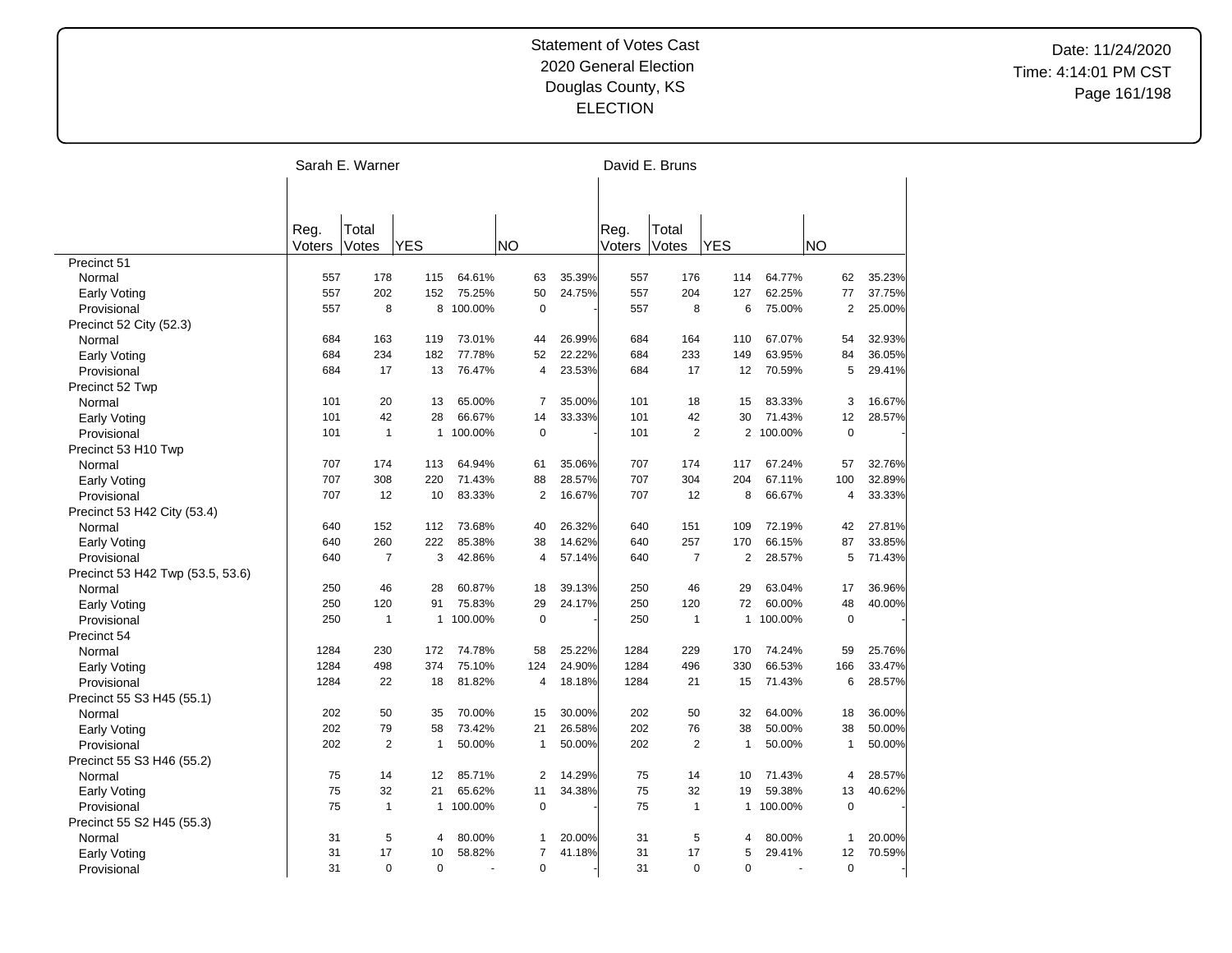|                                 |            | Sarah E. Warner |                |         |           |                |        |            | David E. Bruns |              |         |                |        |
|---------------------------------|------------|-----------------|----------------|---------|-----------|----------------|--------|------------|----------------|--------------|---------|----------------|--------|
|                                 |            |                 |                |         |           |                |        |            |                |              |         |                |        |
|                                 |            |                 |                |         |           |                |        |            |                |              |         |                |        |
|                                 | Reg.       | Total           |                |         |           |                |        | Reg.       | Total          |              |         |                |        |
|                                 | Voters     | Votes           | <b>YES</b>     |         | <b>NO</b> |                |        | Voters     | Votes          | <b>YES</b>   |         | <b>NO</b>      |        |
| Precinct 56 S19                 |            |                 |                |         |           |                |        |            |                |              |         |                |        |
| Normal                          | 1063       | 267             | 198            | 74.16%  |           | 69             | 25.84% | 1063       | 261            | 194          | 74.33%  | 67             | 25.67% |
| <b>Early Voting</b>             | 1063       | 436             | 359            | 82.34%  |           | 77             | 17.66% | 1063       | 431            | 290          | 67.29%  | 141            | 32.71% |
| Provisional                     | 1063       | 23              | 20             | 86.96%  |           | 3              | 13.04% | 1063       | 22             | 18           | 81.82%  | 4              | 18.18% |
| Precinct 56 S2                  |            |                 |                |         |           |                |        |            |                |              |         |                |        |
| Normal                          | 179        | 33              | 21             | 63.64%  |           | 12             | 36.36% | 179        | 33             | 19           | 57.58%  | 14             | 42.42% |
| Early Voting                    | 179        | 77              | 62             | 80.52%  |           | 15             | 19.48% | 179        | 79             | 46           | 58.23%  | 33             | 41.77% |
| Provisional                     | 179        | 3               | $\overline{2}$ | 66.67%  |           | $\mathbf{1}$   | 33.33% | 179        | 3              | 1            | 33.33%  | $\overline{2}$ | 66.67% |
| Precinct 57 S2 City (57.2)      |            |                 |                |         |           |                |        |            |                |              |         |                |        |
| Normal                          | 407        | 119             | 87             | 73.11%  |           | 32             | 26.89% | 407        | 116            | 79           | 68.10%  | 37             | 31.90% |
| Early Voting                    | 407        | 127             | 92             | 72.44%  |           | 35             | 27.56% | 407        | 125            | 78           | 62.40%  | 47             | 37.60% |
| Provisional                     | 407        | 5               | 3              | 60.00%  |           | $\overline{2}$ | 40.00% | 407        | 5              | 4            | 80.00%  | $\mathbf{1}$   | 20.00% |
| Precinct 57 S2 Twp (57.1, 57.4) |            |                 |                |         |           |                |        |            |                |              |         |                |        |
| Normal                          | 368        | 61              | 43             | 70.49%  |           | 18             | 29.51% | 368        | 60             | 42           | 70.00%  | 18             | 30.00% |
| Early Voting                    | 368        | 174             | 139            | 79.89%  |           | 35             | 20.11% | 368        | 172            | 109          | 63.37%  | 63             | 36.63% |
| Provisional                     | 368        | 8               | 5              | 62.50%  |           | 3              | 37.50% | 368        | 9              | 6            | 66.67%  | 3              | 33.33% |
| Precinct 57 TWP S19 (57.3)      |            |                 |                |         |           |                |        |            |                |              |         |                |        |
| Normal                          | 196        | 57              | 38             | 66.67%  |           | 19             | 33.33% | 196        | 53             | 36           | 67.92%  | 17             | 32.08% |
| <b>Early Voting</b>             | 196        | 77              | 66             | 85.71%  |           | 11             | 14.29% | 196        | 75             | 44           | 58.67%  | 31             | 41.33% |
| Provisional                     | 196        | $\overline{2}$  | $\overline{2}$ | 100.00% |           | $\mathbf 0$    |        | 196        | $\overline{2}$ | 2            | 100.00% | $\mathbf 0$    |        |
|                                 |            |                 |                |         |           |                |        |            |                |              |         |                |        |
| Precinct 58                     | 317        | 88              | 66             | 75.00%  |           | 22             | 25.00% | 317        | 88             | 69           | 78.41%  | 19             | 21.59% |
| Normal                          |            | 117             |                | 78.63%  |           | 25             | 21.37% |            |                | 87           | 75.65%  | 28             | 24.35% |
| Early Voting                    | 317<br>317 | 6               | 92<br>6        | 100.00% |           | $\mathbf 0$    |        | 317<br>317 | 115<br>6       | 5            | 83.33%  | $\mathbf{1}$   |        |
| Provisional                     |            |                 |                |         |           |                |        |            |                |              |         |                | 16.67% |
| Precinct 59 H54                 |            |                 |                |         |           |                |        |            |                |              |         |                |        |
| Normal                          | 287        | 118             | 83             | 70.34%  |           | 35             | 29.66% | 287        | 117            | 80           | 68.38%  | 37             | 31.62% |
| Early Voting                    | 287        | 72              | 56             | 77.78%  |           | 16             | 22.22% | 287        | 70             | 48           | 68.57%  | 22             | 31.43% |
| Provisional                     | 287        | $\overline{2}$  | 1              | 50.00%  |           | $\mathbf{1}$   | 50.00% | 287        | $\overline{2}$ | 1            | 50.00%  | $\mathbf{1}$   | 50.00% |
| Precinct 59 H45                 |            |                 |                |         |           |                |        |            |                |              |         |                |        |
| Normal                          | 395        | 122             | 83             | 68.03%  |           | 39             | 31.97% | 395        | 121            | 75           | 61.98%  | 46             | 38.02% |
| <b>Early Voting</b>             | 395        | 161             | 134            | 83.23%  |           | 27             | 16.77% | 395        | 161            | 99           | 61.49%  | 62             | 38.51% |
| Provisional                     | 395        | $\mathbf{1}$    | $\mathbf{1}$   | 100.00% |           | $\mathbf 0$    |        | 395        | $\overline{1}$ | $\mathbf{1}$ | 100.00% | $\mathbf 0$    |        |
| Precinct 60                     |            |                 |                |         |           |                |        |            |                |              |         |                |        |
| Normal                          | 1297       | 248             | 162            | 65.32%  |           | 86             | 34.68% | 1297       | 244            | 159          | 65.16%  | 85             | 34.84% |
| <b>Early Voting</b>             | 1297       | 555             | 409            | 73.69%  |           | 146            | 26.31% | 1297       | 548            | 359          | 65.51%  | 189            | 34.49% |
| Provisional                     | 1297       | 25              | 17             | 68.00%  |           | 8              | 32.00% | 1297       | 23             | 14           | 60.87%  | 9              | 39.13% |
| Precinct 61                     |            |                 |                |         |           |                |        |            |                |              |         |                |        |
| Normal                          | 1596       | 398             | 273            | 68.59%  |           | 125            | 31.41% | 1596       | 391            | 285          | 72.89%  | 106            | 27.11% |
| Early Voting                    | 1596       | 634             | 493            | 77.76%  |           | 141            | 22.24% | 1596       | 631            | 431          | 68.30%  | 200            | 31.70% |
| Provisional                     | 1596       | 29              | 21             | 72.41%  |           | 8              | 27.59% | 1596       | 29             | 21           | 72.41%  | 8              | 27.59% |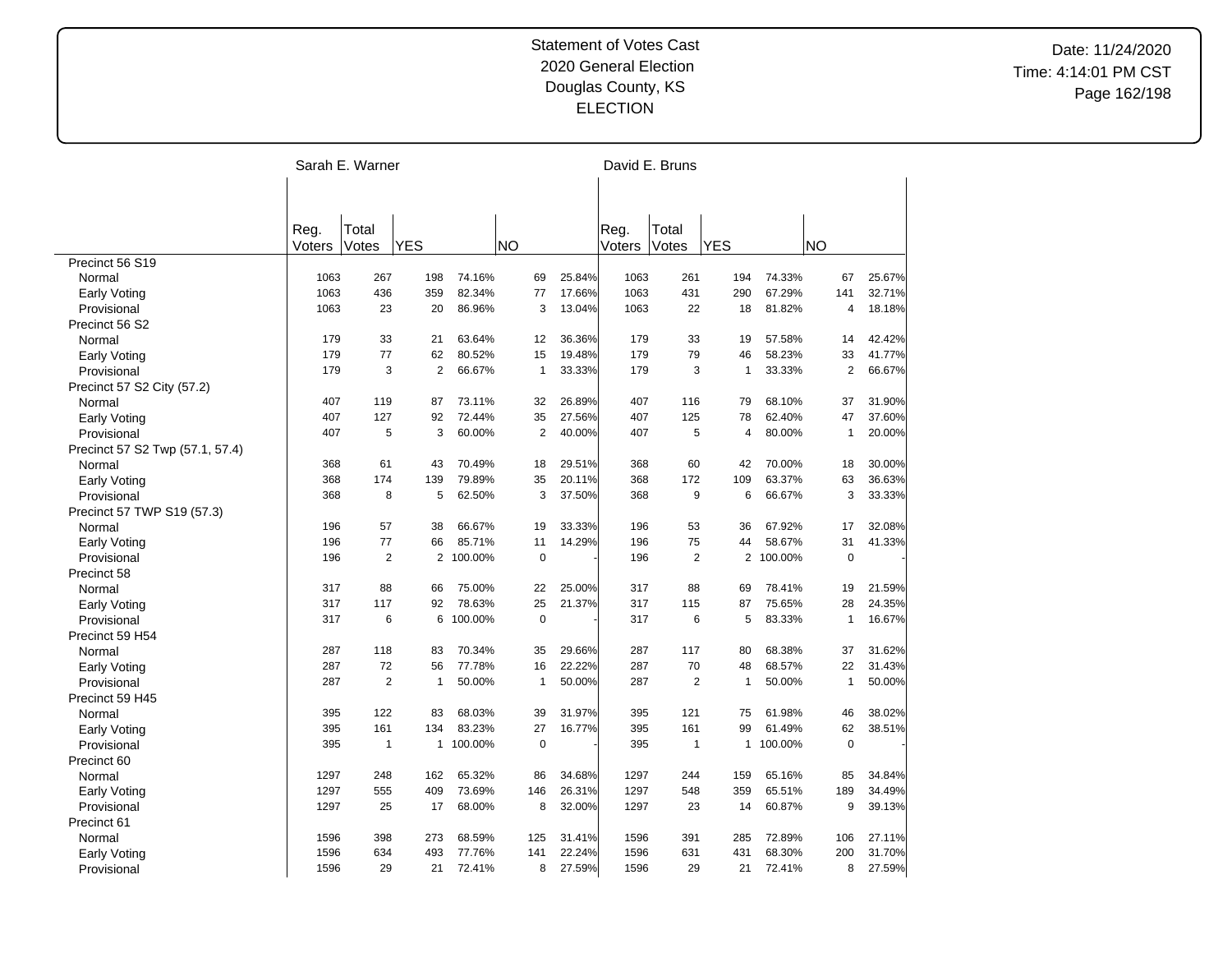|                                 |                | Sarah E. Warner |                |           |                |        |                | David E. Bruns |                |                          |                |         |
|---------------------------------|----------------|-----------------|----------------|-----------|----------------|--------|----------------|----------------|----------------|--------------------------|----------------|---------|
|                                 |                |                 |                |           |                |        |                |                |                |                          |                |         |
|                                 |                |                 |                |           |                |        |                |                |                |                          |                |         |
|                                 | Reg.           | Total           |                |           |                |        | Reg.           | Total          |                |                          |                |         |
|                                 | Voters         | Votes           | <b>YES</b>     |           | <b>NO</b>      |        | Voters         | Votes          | <b>YES</b>     |                          | <b>NO</b>      |         |
| Precinct 62                     |                |                 |                |           |                |        |                |                |                |                          |                |         |
| Normal                          | 1407           | 312             | 204            | 65.38%    | 108            | 34.62% | 1407           | 302            | 199            | 65.89%                   | 103            | 34.11%  |
| <b>Early Voting</b>             | 1407           | 586             | 436            | 74.40%    | 150            | 25.60% | 1407           | 573            | 367            | 64.05%                   | 206            | 35.95%  |
| Provisional                     | 1407           | 27              | 21             | 77.78%    | 6              | 22.22% | 1407           | 26             | 17             | 65.38%                   | 9              | 34.62%  |
| Precinct 63                     |                |                 |                |           |                |        |                |                |                |                          |                |         |
| Normal                          | 940            | 272             | 169            | 62.13%    | 103            | 37.87% | 940            | 265            | 168            | 63.40%                   | 97             | 36.60%  |
| Early Voting                    | 940            | 363             | 308            | 84.85%    | 55             | 15.15% | 940            | 364            | 246            | 67.58%                   | 118            | 32.42%  |
| Provisional                     | 940            | 12              | 6              | 50.00%    | 6              | 50.00% | 940            | 12             | 5              | 41.67%                   | $\overline{7}$ | 58.33%  |
| Precinct 64 H45                 |                |                 |                |           |                |        |                |                |                |                          |                |         |
| Normal                          | 287            | 49              | 34             | 69.39%    | 15             | 30.61% | 287            | 47             | 30             | 63.83%                   | 17             | 36.17%  |
| <b>Early Voting</b>             | 287            | 142             | 110            | 77.46%    | 32             | 22.54% | 287            | 139            | 72             | 51.80%                   | 67             | 48.20%  |
| Provisional                     | 287            | $\overline{4}$  | 4              | 100.00%   | $\overline{0}$ |        | 287            | 4              | $\overline{2}$ | 50.00%                   | $\overline{2}$ | 50.00%  |
| Precinct 64 H46 497 (64.3)      |                |                 |                |           |                |        |                |                |                |                          |                |         |
| Normal                          | $\overline{2}$ | $\mathbf 0$     | $\mathbf 0$    |           | 0              |        | $\overline{2}$ | 0              | $\mathbf 0$    |                          | $\mathbf 0$    |         |
| <b>Early Voting</b>             | $\overline{2}$ | $\overline{2}$  | $\overline{2}$ | 100.00%   | $\mathbf 0$    |        | $\overline{2}$ | $\overline{2}$ | $\overline{2}$ | 100.00%                  | $\pmb{0}$      |         |
| Provisional                     | $\overline{2}$ | $\mathbf 0$     | $\mathbf 0$    | ÷,        | $\mathbf 0$    |        | $\overline{2}$ | 0              | $\mathbf 0$    | ÷,                       | $\mathbf 0$    |         |
| Precinct 65 H10                 |                |                 |                |           |                |        |                |                |                |                          |                |         |
| Normal                          | 675            | 127             | 75             | 59.06%    | 52             | 40.94% | 675            | 127            | 74             | 58.27%                   | 53             | 41.73%  |
| Early Voting                    | 675            | 299             | 229            | 76.59%    | 70             | 23.41% | 675            | 289            | 187            | 64.71%                   | 102            | 35.29%  |
| Provisional                     | 675            | 16              | 14             | 87.50%    | $\overline{2}$ | 12.50% | 675            | 17             | 12             | 70.59%                   | 5              | 29.41%  |
| Precinct 65 H46 (65.4)          |                |                 |                |           |                |        |                |                |                |                          |                |         |
|                                 | 38             | $\mathbf{1}$    | 1              | 100.00%   | 0              |        | 38             | $\mathbf{1}$   | $\mathbf{1}$   | 100.00%                  | 0              |         |
| Normal                          | 38             | 19              | 14             | 73.68%    | 5              | 26.32% | 38             | 19             | 10             | 52.63%                   | 9              | 47.37%  |
| <b>Early Voting</b>             | 38             | 3               |                | 3 100.00% | $\mathbf 0$    |        | 38             | 3              | 2              | 66.67%                   | $\mathbf{1}$   | 33.33%  |
| Provisional                     |                |                 |                |           |                |        |                |                |                |                          |                |         |
| Precinct 65 S2 H46 (65.6)       |                |                 |                |           |                |        |                |                |                |                          |                |         |
| Normal                          | 4              | $\pmb{0}$       | $\mathbf 0$    |           | 0              |        | 4              | $\mathbf 0$    | $\mathbf 0$    |                          | 0              |         |
| <b>Early Voting</b>             | 4              | $\overline{2}$  | $\mathbf{1}$   | 50.00%    | $\mathbf{1}$   | 50.00% | 4              | $\overline{2}$ | $\mathbf 0$    |                          | $\mathbf{2}$   | 100.00% |
| Provisional                     | $\overline{4}$ | $\mathbf 0$     | $\Omega$       | Ĭ.        | $\mathbf 0$    |        | $\overline{4}$ | $\mathbf 0$    | $\mathbf 0$    | $\overline{a}$           | $\mathbf 0$    |         |
| Precinct 66 S19 H45 (66.1 66.2) |                |                 |                |           |                |        |                |                |                |                          |                |         |
| Normal                          | 287            | 50              | 33             | 66.00%    | 17             | 34.00% | 287            | 47             | 31             | 65.96%                   | 16             | 34.04%  |
| Early Voting                    | 287            | 141             | 104            | 73.76%    | 37             | 26.24% | 287            | 142            | 81             | 57.04%                   | 61             | 42.96%  |
| Provisional                     | 287            | 3               | $\mathbf{1}$   | 33.33%    | 2              | 66.67% | 287            | 3              | $\mathbf{1}$   | 33.33%                   | 2              | 66.67%  |
| Precinct 66 S3 H44 (66.3)       |                |                 |                |           |                |        |                |                |                |                          |                |         |
| Normal                          | 0              | $\mathbf 0$     | $\mathbf 0$    | Ĭ.        | $\pmb{0}$      |        | $\mathbf 0$    | 0              | $\mathbf 0$    |                          | $\mathbf 0$    |         |
| <b>Early Voting</b>             | $\mathbf 0$    | $\mathbf 0$     | $\mathbf 0$    | ä,        | $\mathbf 0$    |        | 0              | 0              | $\mathbf 0$    | ÷.                       | 0              |         |
| Provisional                     | $\mathbf 0$    | $\mathbf 0$     | $\mathbf 0$    | ÷,        | $\mathbf 0$    |        | $\Omega$       | 0              | $\mathbf 0$    | $\overline{\phantom{a}}$ | $\mathbf 0$    |         |
| Precinct 66 S3 H45 (66.4)       |                |                 |                |           |                |        |                |                |                |                          |                |         |
| Normal                          | 3              | $\mathbf{1}$    | 1              | 100.00%   | $\mathbf 0$    |        | 3              | 1              | $\pmb{0}$      |                          | 1              | 100.00% |
| <b>Early Voting</b>             | 3              | $\overline{2}$  | 2              | 100.00%   | $\mathbf 0$    |        | 3              | 2              | $\mathbf 0$    | $\sim$                   | 2              | 100.00% |
| Provisional                     | 3              | $\Omega$        | $\Omega$       | L.        | $\Omega$       |        | 3              | $\Omega$       | $\Omega$       | ÷.                       | $\mathbf 0$    |         |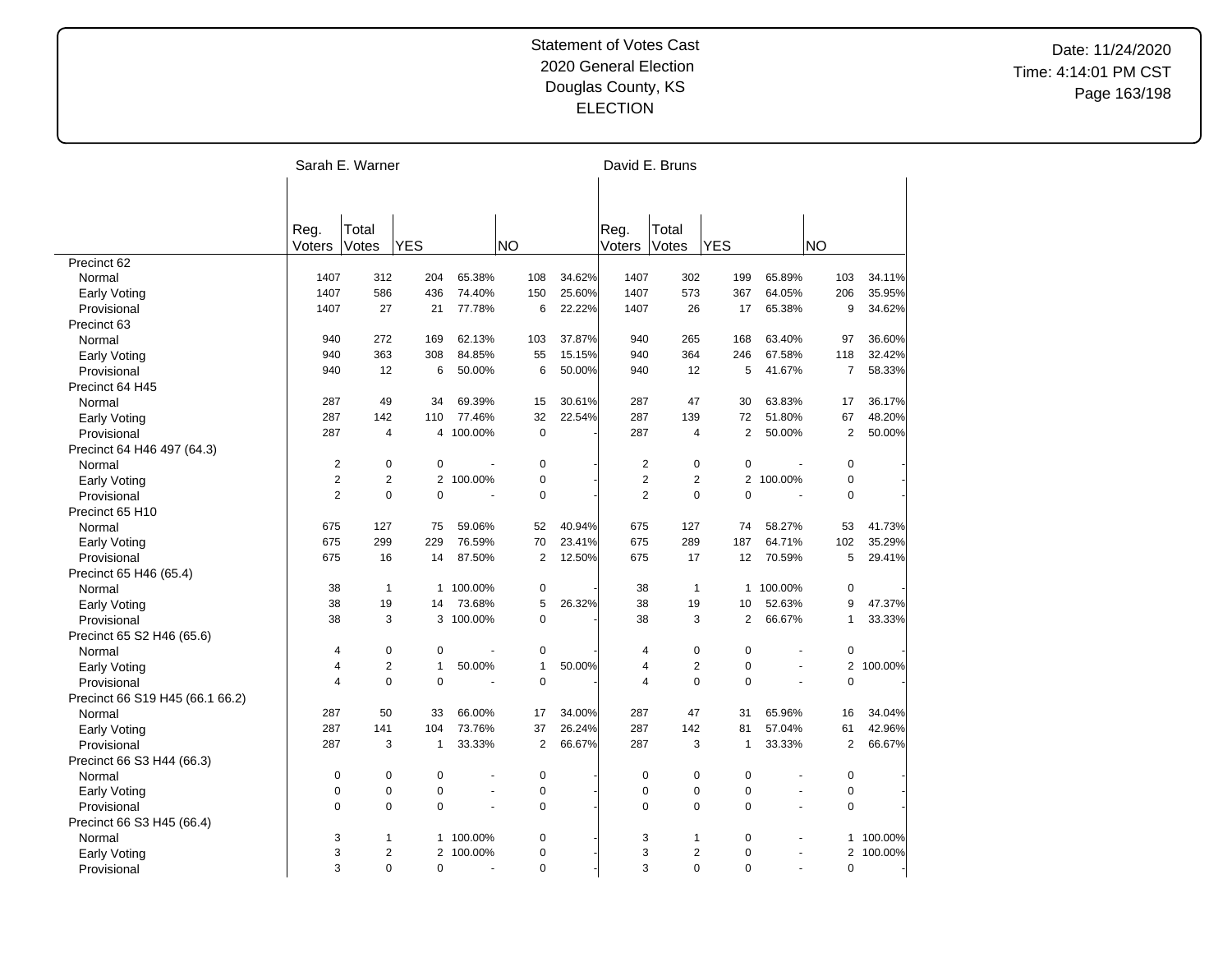|                                    |        | Sarah E. Warner |                |           |     |                |         |        | David E. Bruns |                |           |                |         |
|------------------------------------|--------|-----------------|----------------|-----------|-----|----------------|---------|--------|----------------|----------------|-----------|----------------|---------|
|                                    |        |                 |                |           |     |                |         |        |                |                |           |                |         |
|                                    |        |                 |                |           |     |                |         |        |                |                |           |                |         |
|                                    | Reg.   | Total           |                |           |     |                |         | Reg.   | Total          |                |           |                |         |
|                                    | Voters | Votes           | <b>YES</b>     |           | NΟ  |                |         | Voters | Votes          | <b>YES</b>     |           | <b>NO</b>      |         |
| Precinct 66 S19 H10 (66.5)         |        |                 |                |           |     |                |         |        |                |                |           |                |         |
| Normal                             | 380    | 81              | 60             | 74.07%    |     | 21             | 25.93%  | 380    | 81             | 52             | 64.20%    | 29             | 35.80%  |
| <b>Early Voting</b>                | 380    | 142             | 110            | 77.46%    |     | 32             | 22.54%  | 380    | 138            | 94             | 68.12%    | 44             | 31.88%  |
| Provisional                        | 380    | $\overline{7}$  | 6              | 85.71%    |     | $\mathbf{1}$   | 14.29%  | 380    | $\overline{7}$ | $\overline{4}$ | 57.14%    | 3              | 42.86%  |
| Precinct 66 S3 H10 (66.7)          |        |                 |                |           |     |                |         |        |                |                |           |                |         |
| Normal                             | 215    | 45              | 27             | 60.00%    |     | 18             | 40.00%  | 215    | 43             | 27             | 62.79%    | 16             | 37.21%  |
| <b>Early Voting</b>                | 215    | 95              | 75             | 78.95%    |     | 20             | 21.05%  | 215    | 92             | 63             | 68.48%    | 29             | 31.52%  |
| Provisional                        | 215    | 4               | 4              | 100.00%   |     | $\mathbf 0$    |         | 215    | 4              | 3              | 75.00%    | $\mathbf{1}$   | 25.00%  |
| Precinct 67 S19 H54 (67.1,67.2)    |        |                 |                |           |     |                |         |        |                |                |           |                |         |
| Normal                             | 473    | 153             | 98             | 64.05%    |     | 55             | 35.95%  | 473    | 152            | 107            | 70.39%    | 45             | 29.61%  |
| <b>Early Voting</b>                | 473    | 164             | 117            | 71.34%    |     | 47             | 28.66%  | 473    | 164            | 107            | 65.24%    | 57             | 34.76%  |
| Provisional                        | 473    | $\overline{4}$  | $\overline{2}$ | 50.00%    |     | $\overline{2}$ | 50.00%  | 473    | $\overline{4}$ | 3              | 75.00%    | $\mathbf{1}$   | 25.00%  |
| Precinct 67 S19 H45                |        |                 |                |           |     |                |         |        |                |                |           |                |         |
| Normal                             | 498    | 93              | 67             | 72.04%    |     | 26             | 27.96%  | 498    | 93             | 73             | 78.49%    | 20             | 21.51%  |
| Early Voting                       | 498    | 238             | 195            | 81.93%    |     | 43             | 18.07%  | 498    | 234            | 145            | 61.97%    | 89             | 38.03%  |
| Provisional                        | 498    | $\overline{7}$  | 6              | 85.71%    |     | $\mathbf{1}$   | 14.29%  | 498    | $\overline{7}$ |                | 7 100.00% | $\mathbf 0$    |         |
| Precinct 67 S3 H45                 |        |                 |                |           |     |                |         |        |                |                |           |                |         |
| Normal                             | 111    | 27              | 21             | 77.78%    |     | 6              | 22.22%  | 111    | 26             | 19             | 73.08%    | 7              | 26.92%  |
| Early Voting                       | 111    | 41              | 36             | 87.80%    |     | 5              | 12.20%  | 111    | 39             | 27             | 69.23%    | 12             | 30.77%  |
| Provisional                        | 111    | 2               | $\Omega$       |           |     | 2              | 100.00% | 111    | $\overline{2}$ | $\mathbf 0$    |           | $\overline{2}$ | 100.00% |
| Precinct 67 S3 H54 (67.7,67.8)     |        |                 |                |           |     |                |         |        |                |                |           |                |         |
| Normal                             | 120    | 32              | 22             | 68.75%    |     | 10             | 31.25%  | 120    | 30             | 22             | 73.33%    | 8              | 26.67%  |
| <b>Early Voting</b>                | 120    | 47              | 33             | 70.21%    |     | 14             | 29.79%  | 120    | 47             | 26             | 55.32%    | 21             | 44.68%  |
| Provisional                        | 120    | $\mathbf{1}$    |                | 1 100.00% |     | $\mathbf 0$    |         | 120    | 1              | $\mathbf{1}$   | 100.00%   | $\mathbf 0$    |         |
| Precinct 70                        |        |                 |                |           |     |                |         |        |                |                |           |                |         |
| Normal                             | 20     | $\overline{2}$  |                | 2 100.00% |     | $\mathbf 0$    |         | 20     | $\overline{2}$ |                | 2 100.00% | 0              |         |
| <b>Early Voting</b>                | 20     | 12              | 12             | 100.00%   |     | $\pmb{0}$      |         | 20     | 11             | 11             | 100.00%   | $\pmb{0}$      |         |
| Provisional                        | 20     | $\mathbf 0$     | 0              |           |     | $\mathbf 0$    |         | 20     | $\mathbf 0$    | 0              |           | $\pmb{0}$      |         |
| Precinct 71                        |        |                 |                |           |     |                |         |        |                |                |           |                |         |
| Normal                             | 1824   | 170             | 138            | 81.18%    |     | 32             | 18.82%  | 1824   | 165            | 118            | 71.52%    | 47             | 28.48%  |
|                                    | 1824   | 942             | 801            | 85.03%    | 141 |                | 14.97%  | 1824   | 935            | 621            | 66.42%    | 314            | 33.58%  |
| <b>Early Voting</b><br>Provisional | 1824   | 23              | 20             | 86.96%    |     | 3              | 13.04%  | 1824   | 24             | 19             | 79.17%    | 5              | 20.83%  |
|                                    |        |                 |                |           |     |                |         |        |                |                |           |                |         |
| Precinct 74                        | 2459   | 354             | 270            | 76.27%    |     | 84             | 23.73%  | 2459   | 352            | 262            | 74.43%    | 90             | 25.57%  |
| Normal                             |        |                 |                | 85.45%    | 174 |                | 14.55%  |        | 1180           | 799            | 67.71%    |                | 32.29%  |
| <b>Early Voting</b>                | 2459   | 1196            | 1022           |           |     |                |         | 2459   |                |                |           | 381            |         |
| Provisional                        | 2459   | 42              | 34             | 80.95%    |     | 8              | 19.05%  | 2459   | 42             | 30             | 71.43%    | 12             | 28.57%  |
| Precinct 76                        |        |                 |                |           |     |                |         |        |                |                |           |                |         |
| Normal                             | 105    | 17              | 13             | 76.47%    |     | 4              | 23.53%  | 105    | 17             | 9              | 52.94%    | 8              | 47.06%  |
| Early Voting                       | 105    | 50              | 44             | 88.00%    |     | 6              | 12.00%  | 105    | 50             | 33             | 66.00%    | 17             | 34.00%  |
| Provisional                        | 105    | 5               | 5              | 100.00%   |     | $\mathbf 0$    |         | 105    | 5              |                | 5 100.00% | $\Omega$       |         |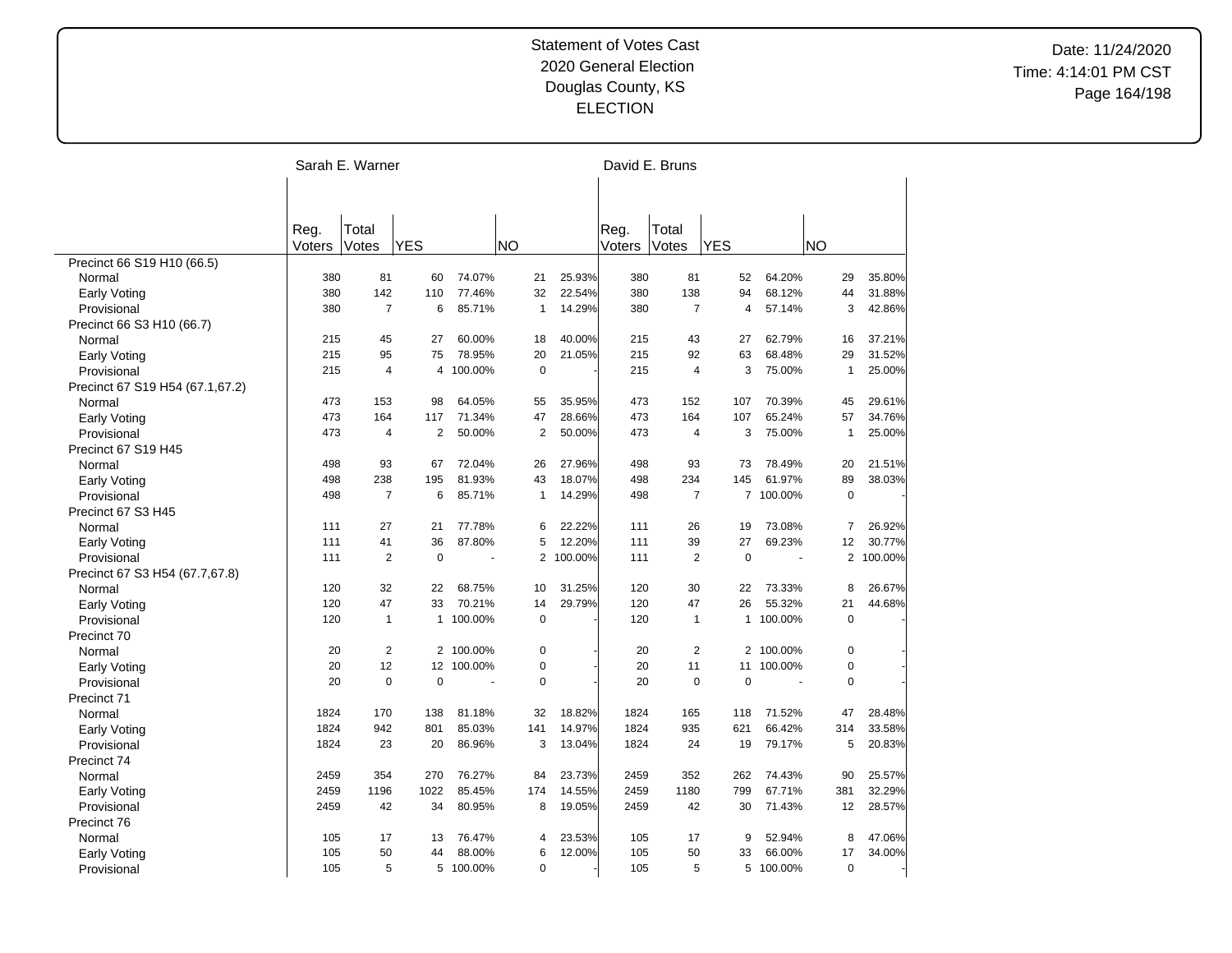|              |        | Sarah E. Warner |            |        |           |        |        | David E. Bruns |            |        |           |        |
|--------------|--------|-----------------|------------|--------|-----------|--------|--------|----------------|------------|--------|-----------|--------|
|              |        |                 |            |        |           |        |        |                |            |        |           |        |
|              | Reg.   | Total           |            |        |           |        | Reg.   | Total          |            |        |           |        |
|              | Voters | Votes           | <b>YES</b> |        | <b>NO</b> |        | Voters | Votes          | <b>YES</b> |        | <b>NO</b> |        |
| Precinct 77  |        |                 |            |        |           |        |        |                |            |        |           |        |
| Normal       | 994    | 84              | 60         | 71.43% | 24        | 28.57% | 994    | 81             | 55         | 67.90% | 26        | 32.10% |
| Early Voting | 994    | 395             | 305        | 77.22% | 90        | 22.78% | 994    | 388            | 229        | 59.02% | 159       | 40.98% |
| Provisional  | 994    | 25              | 19         | 76.00% | 6         | 24.00% | 994    | 25             | 20         | 80.00% | 5.        | 20.00% |
| Total        |        |                 |            |        |           |        |        |                |            |        |           |        |
| Normal       | 82391  | 11475           | 8193       | 71.40% | 3282      | 28.60% | 82391  | 11305          | 7563       | 66.90% | 3742      | 33.10% |
| Early Voting | 82391  | 37078           | 29815      | 80.41% | 7263      | 19.59% | 82391  | 36656          | 21900      | 59.74% | 14756     | 40.26% |
| Provisional  | 82391  | 1488            | 1153       | 77.49% | 335       | 22.51% | 82391  | 1468           | 963        | 65.60% | 505       | 34.40% |
| Total        | 82391  | 50041           | 39161      | 78.26% | 10880     | 21.74% | 82391  | 49429          | 30426      | 61.55% | 19003     | 38.45% |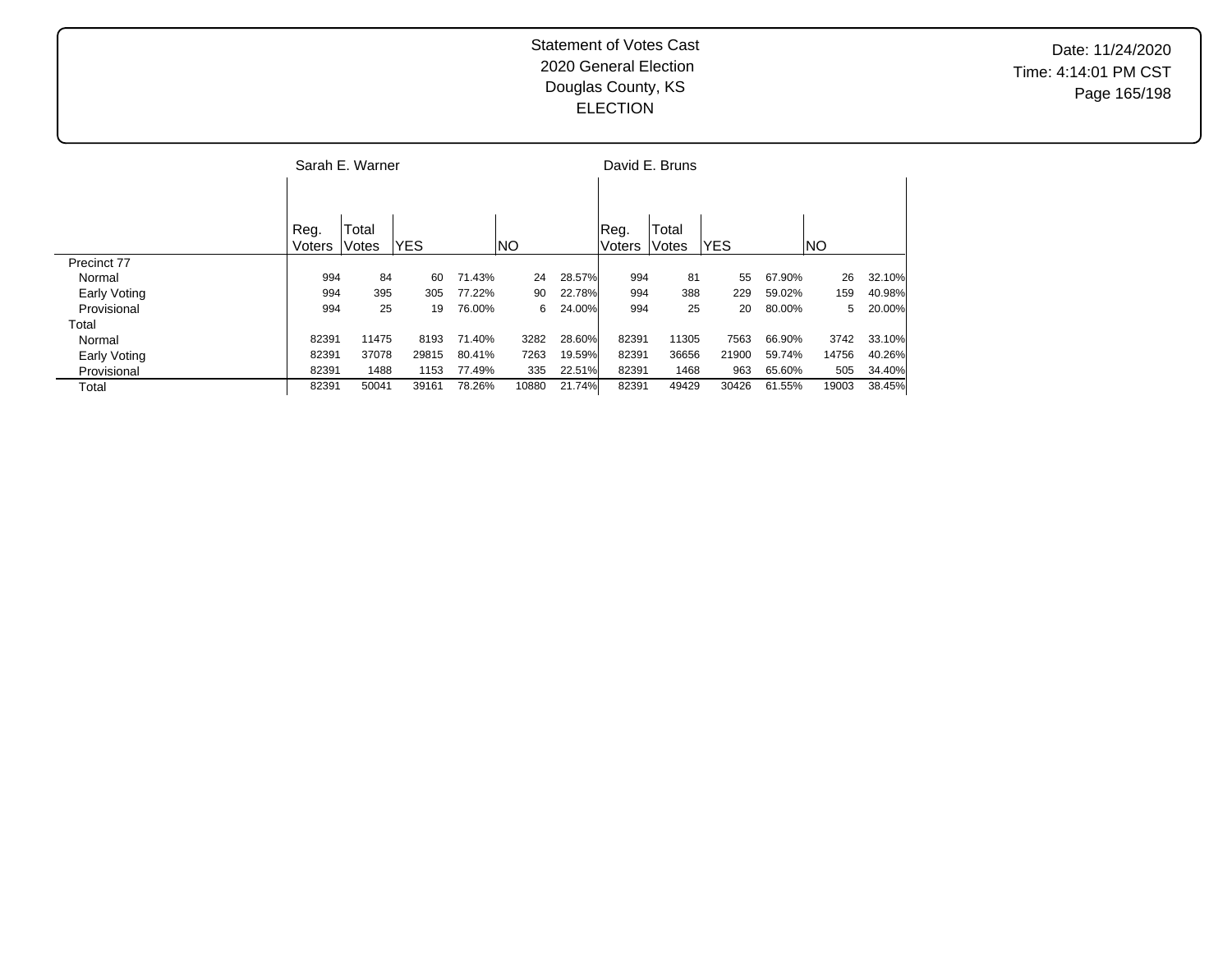|                          |        | G. Gordon Atcheson |            |        |           |              |        |        |       | Karen M. Arnold-Burger |        |                |        |
|--------------------------|--------|--------------------|------------|--------|-----------|--------------|--------|--------|-------|------------------------|--------|----------------|--------|
|                          |        |                    |            |        |           |              |        |        |       |                        |        |                |        |
|                          | Reg.   | Total              |            |        |           |              |        | Reg.   | Total |                        |        |                |        |
|                          | Voters | Votes              | <b>YES</b> |        | <b>NO</b> |              |        | Voters | Votes | <b>YES</b>             |        | <b>NO</b>      |        |
| <b>Jurisdiction Wide</b> |        |                    |            |        |           |              |        |        |       |                        |        |                |        |
| Precinct 1               |        |                    |            |        |           |              |        |        |       |                        |        |                |        |
| Normal                   | 809    | 94                 | 55         | 58.51% |           | 39           | 41.49% | 809    | 95    | 58                     | 61.05% | 37             | 38.95% |
| <b>Early Voting</b>      | 809    | 398                | 311        | 78.14% |           | 87           | 21.86% | 809    | 400   | 335                    | 83.75% | 65             | 16.25% |
| Provisional              | 809    | 12                 | 8          | 66.67% |           | 4            | 33.33% | 809    | 12    | 10                     | 83.33% | $\overline{2}$ | 16.67% |
| Precinct 2               |        |                    |            |        |           |              |        |        |       |                        |        |                |        |
| Normal                   | 848    | 69                 | 46         | 66.67% |           | 23           | 33.33% | 848    | 71    | 48                     | 67.61% | 23             | 32.39% |
| <b>Early Voting</b>      | 848    | 456                | 375        | 82.24% |           | 81           | 17.76% | 848    | 454   | 390                    | 85.90% | 64             | 14.10% |
| Provisional              | 848    | 15                 | 9          | 60.00% |           | 6            | 40.00% | 848    | 15    | 13                     | 86.67% | $\overline{2}$ | 13.33% |
| Precinct 3               |        |                    |            |        |           |              |        |        |       |                        |        |                |        |
| Normal                   | 1116   | 112                | 77         | 68.75% |           | 35           | 31.25% | 1116   | 111   | 74                     | 66.67% | 37             | 33.33% |
| <b>Early Voting</b>      | 1116   | 476                | 401        | 84.24% |           | 75           | 15.76% | 1116   | 478   | 408                    | 85.36% | 70             | 14.64% |
| Provisional              | 1116   | 32                 | 20         | 62.50% |           | 12           | 37.50% | 1116   | 32    | 22                     | 68.75% | 10             | 31.25% |
| Precinct 4               |        |                    |            |        |           |              |        |        |       |                        |        |                |        |
| Normal                   | 1013   | 153                | 95         | 62.09% |           | 58           | 37.91% | 1013   | 154   | 99                     | 64.29% | 55             | 35.71% |
| <b>Early Voting</b>      | 1013   | 384                | 312        | 81.25% |           | 72           | 18.75% | 1013   | 383   | 305                    | 79.63% | 78             | 20.37% |
| Provisional              | 1013   | 21                 | 15         | 71.43% |           | 6            | 28.57% | 1013   | 22    | 18                     | 81.82% | 4              | 18.18% |
| Precinct 5               |        |                    |            |        |           |              |        |        |       |                        |        |                |        |
| Normal                   | 930    | 100                | 72         | 72.00% |           | 28           | 28.00% | 930    | 100   | 73                     | 73.00% | 27             | 27.00% |
| <b>Early Voting</b>      | 930    | 388                | 316        | 81.44% |           | 72           | 18.56% | 930    | 384   | 321                    | 83.59% | 63             | 16.41% |
| Provisional              | 930    | 19                 | 13         | 68.42% |           | 6            | 31.58% | 930    | 19    | 12                     | 63.16% | $\overline{7}$ | 36.84% |
| Precinct 6               |        |                    |            |        |           |              |        |        |       |                        |        |                |        |
| Normal                   | 1052   | 111                | 72         | 64.86% |           | 39           | 35.14% | 1052   | 110   | 80                     | 72.73% | 30             | 27.27% |
| <b>Early Voting</b>      | 1052   | 560                | 434        | 77.50% |           | 126          | 22.50% | 1052   | 562   | 449                    | 79.89% | 113            | 20.11% |
| Provisional              | 1052   | 15                 | 12         | 80.00% |           | 3            | 20.00% | 1052   | 15    | 14                     | 93.33% | $\mathbf{1}$   | 6.67%  |
| Precinct 7               |        |                    |            |        |           |              |        |        |       |                        |        |                |        |
| Normal                   | 660    | 60                 | 44         | 73.33% |           | 16           | 26.67% | 660    | 60    | 45                     | 75.00% | 15             | 25.00% |
| <b>Early Voting</b>      | 660    | 183                | 155        | 84.70% |           | 28           | 15.30% | 660    | 181   | 152                    | 83.98% | 29             | 16.02% |
| Provisional              | 660    | 11                 | 7          | 63.64% |           | 4            | 36.36% | 660    | 11    | 9                      | 81.82% | $\overline{2}$ | 18.18% |
| Precinct 8               |        |                    |            |        |           |              |        |        |       |                        |        |                |        |
| Normal                   | 1010   | 98                 | 78         | 79.59% |           | 20           | 20.41% | 1010   | 98    | 78                     | 79.59% | 20             | 20.41% |
| <b>Early Voting</b>      | 1010   | 251                | 203        | 80.88% |           | 48           | 19.12% | 1010   | 250   | 207                    | 82.80% | 43             | 17.20% |
| Provisional              | 1010   | 18                 | 12         | 66.67% |           | 6            | 33.33% | 1010   | 18    | 14                     | 77.78% | 4              | 22.22% |
| Precinct 9               |        |                    |            |        |           |              |        |        |       |                        |        |                |        |
| Normal                   | 788    | 45                 | 28         | 62.22% |           | 17           | 37.78% | 788    | 45    | 28                     | 62.22% | 17             | 37.78% |
| Early Voting             | 788    | 250                | 205        | 82.00% |           | 45           | 18.00% | 788    | 253   | 214                    | 84.58% | 39             | 15.42% |
| Provisional              | 788    | 15                 | 14         | 93.33% |           | $\mathbf{1}$ | 6.67%  | 788    | 15    | 14                     | 93.33% | $\mathbf{1}$   | 6.67%  |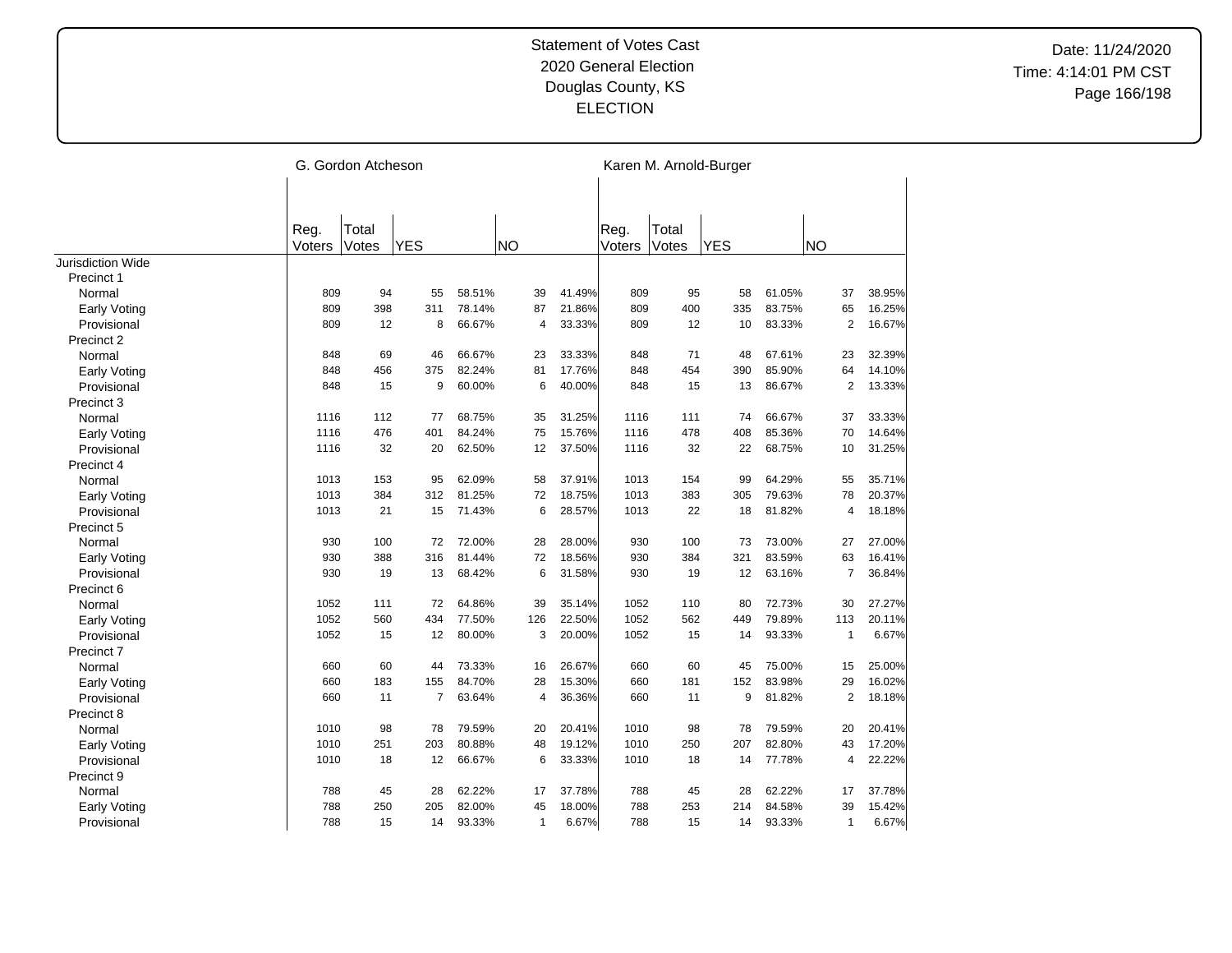|                     |        | G. Gordon Atcheson |            |        |                |        |        |       | Karen M. Arnold-Burger |        |                |        |
|---------------------|--------|--------------------|------------|--------|----------------|--------|--------|-------|------------------------|--------|----------------|--------|
|                     |        |                    |            |        |                |        |        |       |                        |        |                |        |
|                     | Reg.   | Total              |            |        |                |        | Reg.   | Total |                        |        |                |        |
|                     | Voters | Votes              | <b>YES</b> |        | <b>NO</b>      |        | Voters | Votes | <b>YES</b>             |        | <b>NO</b>      |        |
| Precinct 10         |        |                    |            |        |                |        |        |       |                        |        |                |        |
| Normal              | 735    | 57                 | 42         | 73.68% | 15             | 26.32% | 735    | 56    | 42                     | 75.00% | 14             | 25.00% |
| Early Voting        | 735    | 66                 | 59         | 89.39% | $\overline{7}$ | 10.61% | 735    | 66    | 60                     | 90.91% | 6              | 9.09%  |
| Provisional         | 735    | 13                 | 9          | 69.23% | $\overline{4}$ | 30.77% | 735    | 13    | 9                      | 69.23% | $\overline{4}$ | 30.77% |
| Precinct 11         |        |                    |            |        |                |        |        |       |                        |        |                |        |
| Normal              | 884    | 140                | 90         | 64.29% | 50             | 35.71% | 884    | 140   | 92                     | 65.71% | 48             | 34.29% |
| <b>Early Voting</b> | 884    | 400                | 317        | 79.25% | 83             | 20.75% | 884    | 402   | 335                    | 83.33% | 67             | 16.67% |
| Provisional         | 884    | 21                 | 13         | 61.90% | 8              | 38.10% | 884    | 21    | 14                     | 66.67% | $\overline{7}$ | 33.33% |
| Precinct 12         |        |                    |            |        |                |        |        |       |                        |        |                |        |
| Normal              | 1609   | 228                | 146        | 64.04% | 82             | 35.96% | 1609   | 227   | 159                    | 70.04% | 68             | 29.96% |
| <b>Early Voting</b> | 1609   | 693                | 543        | 78.35% | 150            | 21.65% | 1609   | 696   | 557                    | 80.03% | 139            | 19.97% |
| Provisional         | 1609   | 24                 | 17         | 70.83% | $\overline{7}$ | 29.17% | 1609   | 24    | 17                     | 70.83% | $\overline{7}$ | 29.17% |
| Precinct 13         |        |                    |            |        |                |        |        |       |                        |        |                |        |
| Normal              | 1084   | 118                | 78         | 66.10% | 40             | 33.90% | 1084   | 114   | 85                     | 74.56% | 29             | 25.44% |
| <b>Early Voting</b> | 1084   | 572                | 472        | 82.52% | 100            | 17.48% | 1084   | 584   | 496                    | 84.93% | 88             | 15.07% |
| Provisional         | 1084   | 20                 | 14         | 70.00% | 6              | 30.00% | 1084   | 20    | 15                     | 75.00% | 5              | 25.00% |
| Precinct 14         |        |                    |            |        |                |        |        |       |                        |        |                |        |
| Normal              | 2394   | 269                | 169        | 62.83% | 100            | 37.17% | 2394   | 267   | 165                    | 61.80% | 102            | 38.20% |
| <b>Early Voting</b> | 2394   | 880                | 698        | 79.32% | 182            | 20.68% | 2394   | 884   | 703                    | 79.52% | 181            | 20.48% |
| Provisional         | 2394   | 41                 | 33         | 80.49% | 8              | 19.51% | 2394   | 40    | 30                     | 75.00% | 10             | 25.00% |
| Precinct 15         |        |                    |            |        |                |        |        |       |                        |        |                |        |
| Normal              | 1512   | 155                | 113        | 72.90% | 42             | 27.10% | 1512   | 155   | 113                    | 72.90% | 42             | 27.10% |
| <b>Early Voting</b> | 1512   | 662                | 564        | 85.20% | 98             | 14.80% | 1512   | 664   | 571                    | 85.99% | 93             | 14.01% |
| Provisional         | 1512   | 29                 | 22         | 75.86% | $\overline{7}$ | 24.14% | 1512   | 29    | 25                     | 86.21% | 4              | 13.79% |
|                     |        |                    |            |        |                |        |        |       |                        |        |                |        |
| Precinct 16         |        | 123                |            |        |                |        | 1125   |       | 71                     |        |                |        |
| Normal              | 1125   |                    | 76         | 61.79% | 47             | 38.21% |        | 121   |                        | 58.68% | 50             | 41.32% |
| <b>Early Voting</b> | 1125   | 573                | 458        | 79.93% | 115            | 20.07% | 1125   | 577   | 475                    | 82.32% | 102            | 17.68% |
| Provisional         | 1125   | 25                 | 18         | 72.00% | $\overline{7}$ | 28.00% | 1125   | 27    | 21                     | 77.78% | 6              | 22.22% |
| Precinct 17         |        |                    |            |        |                |        |        |       |                        |        |                |        |
| Normal              | 1556   | 147                | 87         | 59.18% | 60             | 40.82% | 1556   | 146   | 89                     | 60.96% | 57             | 39.04% |
| Early Voting        | 1556   | 824                | 640        | 77.67% | 184            | 22.33% | 1556   | 830   | 658                    | 79.28% | 172            | 20.72% |
| Provisional         | 1556   | 19                 | 12         | 63.16% | $\overline{7}$ | 36.84% | 1556   | 19    | 11                     | 57.89% | 8              | 42.11% |
| Precinct 18         |        |                    |            |        |                |        |        |       |                        |        |                |        |
| Normal              | 1876   | 221                | 147        | 66.52% | 74             | 33.48% | 1876   | 216   | 143                    | 66.20% | 73             | 33.80% |
| Early Voting        | 1876   | 929                | 706        | 76.00% | 223            | 24.00% | 1876   | 934   | 737                    | 78.91% | 197            | 21.09% |
| Provisional         | 1876   | 27                 | 15         | 55.56% | 12             | 44.44% | 1876   | 27    | 17                     | 62.96% | 10             | 37.04% |
| Precinct 19         |        |                    |            |        |                |        |        |       |                        |        |                |        |
| Normal              | 1354   | 97                 | 70         | 72.16% | 27             | 27.84% | 1354   | 96    | 66                     | 68.75% | 30             | 31.25% |
| Early Voting        | 1354   | 783                | 644        | 82.25% | 139            | 17.75% | 1354   | 789   | 657                    | 83.27% | 132            | 16.73% |
| Provisional         | 1354   | 28                 | 25         | 89.29% | 3              | 10.71% | 1354   | 28    | 25                     | 89.29% | 3              | 10.71% |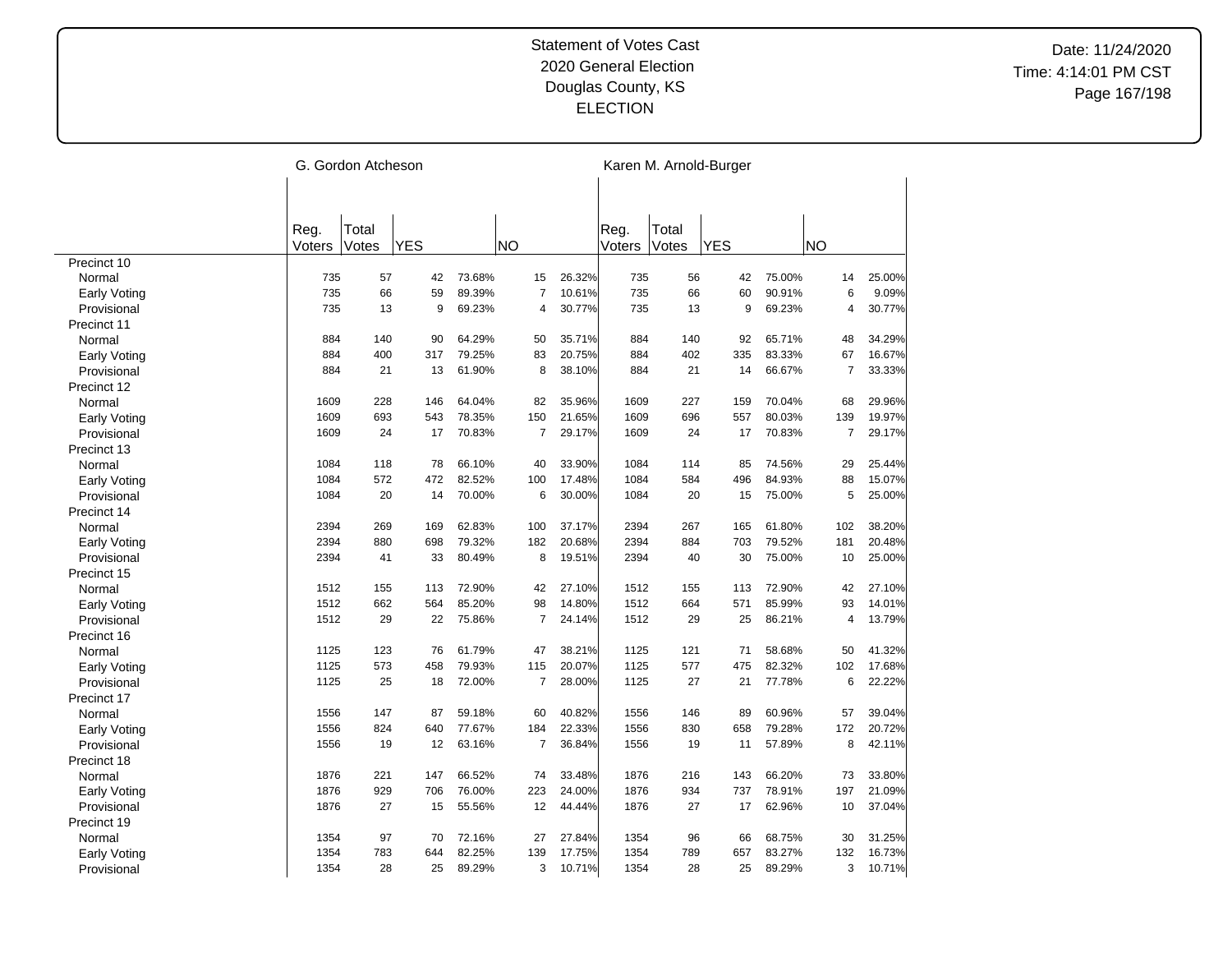|                     |        | G. Gordon Atcheson |            |        |              |        |        |       | Karen M. Arnold-Burger |         |             |        |
|---------------------|--------|--------------------|------------|--------|--------------|--------|--------|-------|------------------------|---------|-------------|--------|
|                     |        |                    |            |        |              |        |        |       |                        |         |             |        |
|                     | Reg.   | Total              |            |        |              |        | Reg.   | Total |                        |         |             |        |
|                     | Voters | Votes              | <b>YES</b> |        | <b>NO</b>    |        | Voters | Votes | <b>YES</b>             |         | <b>NO</b>   |        |
| Precinct 20         |        |                    |            |        |              |        |        |       |                        |         |             |        |
| Normal              | 1758   | 192                | 107        | 55.73% | 85           | 44.27% | 1758   | 195   | 113                    | 57.95%  | 82          | 42.05% |
| <b>Early Voting</b> | 1758   | 882                | 713        | 80.84% | 169          | 19.16% | 1758   | 888   | 718                    | 80.86%  | 170         | 19.14% |
| Provisional         | 1758   | 25                 | 20         | 80.00% | 5            | 20.00% | 1758   | 25    | 20                     | 80.00%  | 5           | 20.00% |
| Precinct 21         |        |                    |            |        |              |        |        |       |                        |         |             |        |
| Normal              | 616    | 35                 | 22         | 62.86% | 13           | 37.14% | 616    | 36    | 27                     | 75.00%  | 9           | 25.00% |
| <b>Early Voting</b> | 616    | 327                | 289        | 88.38% | 38           | 11.62% | 616    | 326   | 292                    | 89.57%  | 34          | 10.43% |
| Provisional         | 616    | 9                  | 8          | 88.89% | $\mathbf{1}$ | 11.11% | 616    | 8     | 8                      | 100.00% | $\mathbf 0$ |        |
| Precinct 22         |        |                    |            |        |              |        |        |       |                        |         |             |        |
| Normal              | 1406   | 214                | 148        | 69.16% | 66           | 30.84% | 1406   | 216   | 155                    | 71.76%  | 61          | 28.24% |
| <b>Early Voting</b> | 1406   | 597                | 462        | 77.39% | 135          | 22.61% | 1406   | 595   | 475                    | 79.83%  | 120         | 20.17% |
| Provisional         | 1406   | 35                 | 20         | 57.14% | 15           | 42.86% | 1406   | 35    | 22                     | 62.86%  | 13          | 37.14% |
| Precinct 23         |        |                    |            |        |              |        |        |       |                        |         |             |        |
| Normal              | 757    | 106                | 75         | 70.75% | 31           | 29.25% | 757    | 104   | 77                     | 74.04%  | 27          | 25.96% |
| <b>Early Voting</b> | 757    | 354                | 311        | 87.85% | 43           | 12.15% | 757    | 353   | 315                    | 89.24%  | 38          | 10.76% |
| Provisional         | 757    | 14                 | 5          | 35.71% | 9            | 64.29% | 757    | 14    | 6                      | 42.86%  | 8           | 57.14% |
| Precinct 24         |        |                    |            |        |              |        |        |       |                        |         |             |        |
| Normal              | 826    | 80                 | 58         | 72.50% | 22           | 27.50% | 826    | 81    | 63                     | 77.78%  | 18          | 22.22% |
| <b>Early Voting</b> | 826    | 403                | 334        | 82.88% | 69           | 17.12% | 826    | 406   | 343                    | 84.48%  | 63          | 15.52% |
| Provisional         | 826    | 18                 | 12         | 66.67% | 6            | 33.33% | 826    | 18    | 13                     | 72.22%  | 5           | 27.78% |
| Precinct 25         |        |                    |            |        |              |        |        |       |                        |         |             |        |
| Normal              | 1031   | 56                 | 39         | 69.64% | 17           | 30.36% | 1031   | 60    | 42                     | 70.00%  | 18          | 30.00% |
| <b>Early Voting</b> | 1031   | 241                | 200        | 82.99% | 41           | 17.01% | 1031   | 240   | 203                    | 84.58%  | 37          | 15.42% |
| Provisional         | 1031   | 19                 | 14         | 73.68% | 5            | 26.32% | 1031   | 19    | 15                     | 78.95%  | 4           | 21.05% |
| Precinct 26         |        |                    |            |        |              |        |        |       |                        |         |             |        |
| Normal              | 933    | 74                 | 43         | 58.11% | 31           | 41.89% | 933    | 75    | 46                     | 61.33%  | 29          | 38.67% |
| <b>Early Voting</b> | 933    | 401                | 337        | 84.04% | 64           | 15.96% | 933    | 405   | 351                    | 86.67%  | 54          | 13.33% |
| Provisional         | 933    | 15                 | 10         | 66.67% | 5            | 33.33% | 933    | 15    | 11                     | 73.33%  | 4           | 26.67% |
| Precinct 27         |        |                    |            |        |              |        |        |       |                        |         |             |        |
| Normal              | 971    | 85                 | 50         | 58.82% | 35           | 41.18% | 971    | 84    | 50                     | 59.52%  | 34          | 40.48% |
| <b>Early Voting</b> | 971    | 433                | 348        | 80.37% | 85           | 19.63% | 971    | 432   | 376                    | 87.04%  | 56          | 12.96% |
| Provisional         | 971    | 13                 | 10         | 76.92% | 3            | 23.08% | 971    | 13    | 10                     | 76.92%  | 3           | 23.08% |
| Precinct 28         |        |                    |            |        |              |        |        |       |                        |         |             |        |
| Normal              | 553    | 45                 | 26         | 57.78% | 19           | 42.22% | 553    | 45    | 30                     | 66.67%  | 15          | 33.33% |
| Early Voting        | 553    | 295                | 243        | 82.37% | 52           | 17.63% | 553    | 299   | 248                    | 82.94%  | 51          | 17.06% |
| Provisional         | 553    | 6                  | 2          | 33.33% | 4            | 66.67% | 553    | 6     | 3                      | 50.00%  | 3           | 50.00% |
| Precinct 29         |        |                    |            |        |              |        |        |       |                        |         |             |        |
| Normal              | 929    | 116                | 78         | 67.24% | 38           | 32.76% | 929    | 115   | 79                     | 68.70%  | 36          | 31.30% |
| Early Voting        | 929    | 387                | 289        | 74.68% | 98           | 25.32% | 929    | 387   | 304                    | 78.55%  | 83          | 21.45% |
| Provisional         | 929    | 22                 | 13         | 59.09% | 9            | 40.91% | 929    | 22    | 14                     | 63.64%  | 8           | 36.36% |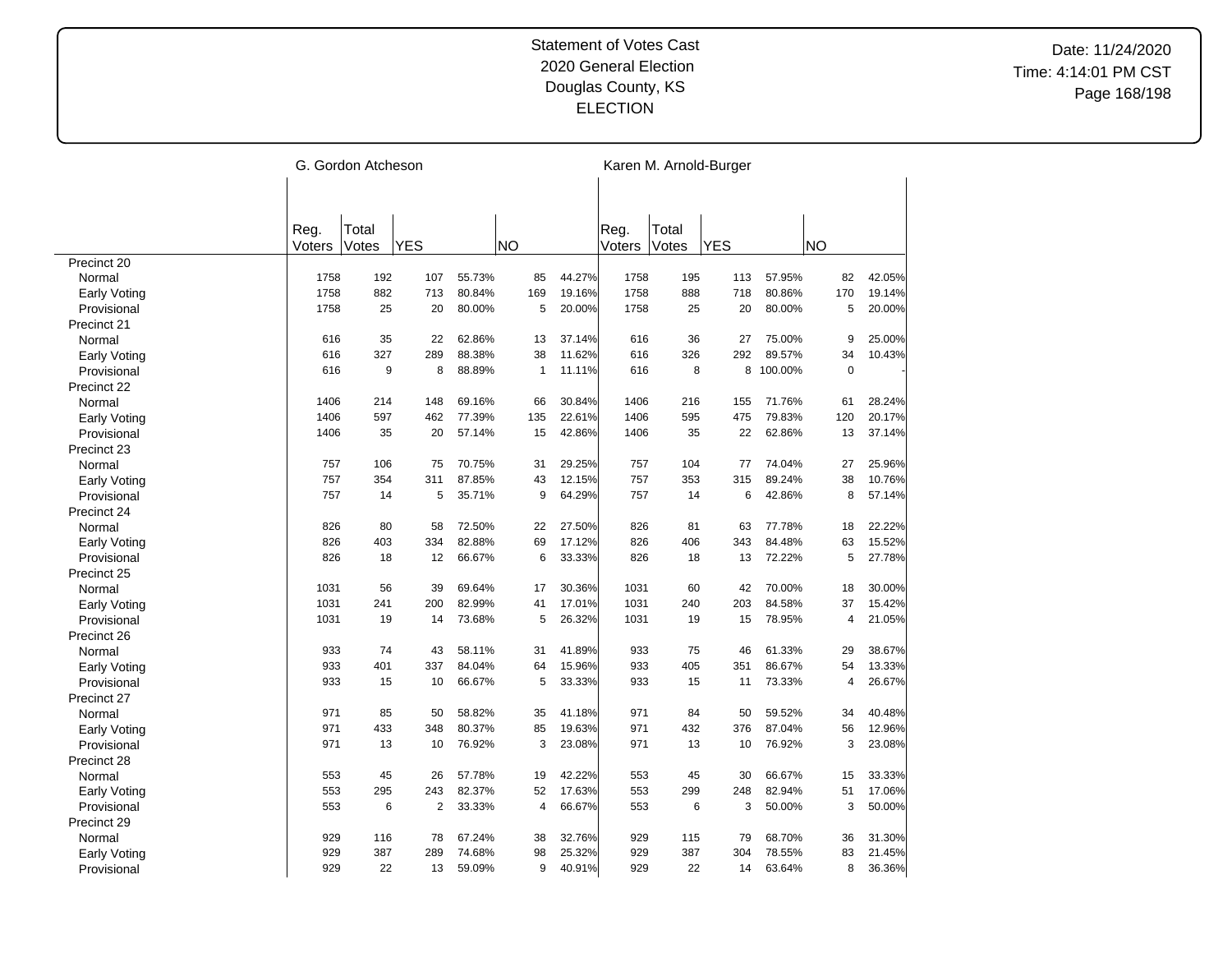|                       |        | G. Gordon Atcheson |              |         |                |        |        |                | Karen M. Arnold-Burger |           |                |        |
|-----------------------|--------|--------------------|--------------|---------|----------------|--------|--------|----------------|------------------------|-----------|----------------|--------|
|                       |        |                    |              |         |                |        |        |                |                        |           |                |        |
|                       |        |                    |              |         |                |        |        |                |                        |           |                |        |
|                       | Reg.   | Total              |              |         |                |        | Reg.   | Total          |                        |           |                |        |
|                       | Voters | Votes              | <b>YES</b>   |         | <b>NO</b>      |        | Voters | Votes          | <b>YES</b>             |           | NO             |        |
| Precinct 30 S2 (30.1) |        |                    |              |         |                |        |        |                |                        |           |                |        |
| Normal                | 316    | 35                 | 22           | 62.86%  | 13             | 37.14% | 316    | 36             | 22                     | 61.11%    | 14             | 38.89% |
| Early Voting          | 316    | 148                | 117          | 79.05%  | 31             | 20.95% | 316    | 152            | 127                    | 83.55%    | 25             | 16.45% |
| Provisional           | 316    | 8                  | 4            | 50.00%  | $\overline{4}$ | 50.00% | 316    | 8              | 5                      | 62.50%    | 3              | 37.50% |
| Precinct 30 S3 (30.2) |        |                    |              |         |                |        |        |                |                        |           |                |        |
| Normal                | 795    | 107                | 69           | 64.49%  | 38             | 35.51% | 795    | 107            | 75                     | 70.09%    | 32             | 29.91% |
| <b>Early Voting</b>   | 795    | 211                | 160          | 75.83%  | 51             | 24.17% | 795    | 210            | 163                    | 77.62%    | 47             | 22.38% |
| Provisional           | 795    | 15                 | 8            | 53.33%  | $\overline{7}$ | 46.67% | 795    | 15             | 9                      | 60.00%    | 6              | 40.00% |
| Precinct 31           |        |                    |              |         |                |        |        |                |                        |           |                |        |
| Normal                | 1124   | 199                | 132          | 66.33%  | 67             | 33.67% | 1124   | 201            | 135                    | 67.16%    | 66             | 32.84% |
| <b>Early Voting</b>   | 1124   | 547                | 426          | 77.88%  | 121            | 22.12% | 1124   | 548            | 440                    | 80.29%    | 108            | 19.71% |
| Provisional           | 1124   | 26                 | 19           | 73.08%  | $\overline{7}$ | 26.92% | 1124   | 26             | 20                     | 76.92%    | 6              | 23.08% |
| Precinct 32           |        |                    |              |         |                |        |        |                |                        |           |                |        |
| Normal                | 1032   | 152                | 102          | 67.11%  | 50             | 32.89% | 1032   | 151            | 105                    | 69.54%    | 46             | 30.46% |
| <b>Early Voting</b>   | 1032   | 357                | 267          | 74.79%  | 90             | 25.21% | 1032   | 356            | 274                    | 76.97%    | 82             | 23.03% |
| Provisional           | 1032   | 26                 | 18           | 69.23%  | 8              | 30.77% | 1032   | 26             | 18                     | 69.23%    | 8              | 30.77% |
| Precinct 33           |        |                    |              |         |                |        |        |                |                        |           |                |        |
| Normal                | 935    | 81                 | 45           | 55.56%  | 36             | 44.44% | 935    | 80             | 47                     | 58.75%    | 33             | 41.25% |
| <b>Early Voting</b>   | 935    | 525                | 413          | 78.67%  | 112            | 21.33% | 935    | 527            | 434                    | 82.35%    | 93             | 17.65% |
| Provisional           | 935    | 12                 | 10           | 83.33%  | $\overline{2}$ | 16.67% | 935    | 12             | 10                     | 83.33%    | $\overline{2}$ | 16.67% |
| Precinct 34 S2 (34.1) |        |                    |              |         |                |        |        |                |                        |           |                |        |
| Normal                | 604    | 61                 | 41           | 67.21%  | 20             | 32.79% | 604    | 61             | 43                     | 70.49%    | 18             | 29.51% |
| <b>Early Voting</b>   | 604    | 325                | 257          | 79.08%  | 68             | 20.92% | 604    | 323            | 259                    | 80.19%    | 64             | 19.81% |
| Provisional           | 604    | 10                 | 9            | 90.00%  | $\mathbf{1}$   | 10.00% | 604    | 9              | 8                      | 88.89%    | 1              | 11.11% |
| Precinct 34 S3 (34.2) |        |                    |              |         |                |        |        |                |                        |           |                |        |
| Normal                | 167    | 10                 | 6            | 60.00%  | $\overline{4}$ | 40.00% | 167    | 11             | 8                      | 72.73%    | 3              | 27.27% |
| <b>Early Voting</b>   | 167    | 56                 | 38           | 67.86%  | 18             | 32.14% | 167    | 57             | 40                     | 70.18%    | 17             | 29.82% |
| Provisional           | 167    | $\overline{1}$     | $\mathbf{1}$ | 100.00% | $\mathbf 0$    |        | 167    | $\mathbf{1}$   |                        | 1 100.00% | $\mathbf 0$    |        |
|                       |        |                    |              |         |                |        |        |                |                        |           |                |        |
| Precinct 35 S2 (35.1) | 1150   | 138                | 90           | 65.22%  | 48             | 34.78% | 1150   | 135            | 87                     | 64.44%    | 48             | 35.56% |
| Normal                | 1150   | 510                | 391          | 76.67%  | 119            | 23.33% | 1150   | 509            | 409                    | 80.35%    | 100            | 19.65% |
| <b>Early Voting</b>   |        |                    |              |         |                |        |        |                |                        |           |                |        |
| Provisional           | 1150   | 16                 | 14           | 87.50%  | $\mathbf{2}$   | 12.50% | 1150   | 17             | 14                     | 82.35%    | 3              | 17.65% |
| Precinct 35 S3 (35.2) |        |                    |              |         |                |        |        |                |                        |           |                |        |
| Normal                | 86     | 17                 | 12           | 70.59%  | 5              | 29.41% | 86     | 17             | 12                     | 70.59%    | 5              | 29.41% |
| <b>Early Voting</b>   | 86     | 33                 | 23           | 69.70%  | 10             | 30.30% | 86     | 33             | 24                     | 72.73%    | 9              | 27.27% |
| Provisional           | 86     | $\mathbf 0$        | $\mathbf 0$  |         | $\pmb{0}$      |        | 86     | $\overline{0}$ | $\overline{0}$         | ÷,        | 0              |        |
| Precinct 36           |        |                    |              |         |                |        |        |                |                        |           |                |        |
| Normal                | 898    | 75                 | 50           | 66.67%  | 25             | 33.33% | 898    | 78             | 51                     | 65.38%    | 27             | 34.62% |
| Early Voting          | 898    | 412                | 315          | 76.46%  | 97             | 23.54% | 898    | 414            | 322                    | 77.78%    | 92             | 22.22% |
| Provisional           | 898    | 20                 | 11           | 55.00%  | 9              | 45.00% | 898    | 21             | 13                     | 61.90%    | 8              | 38.10% |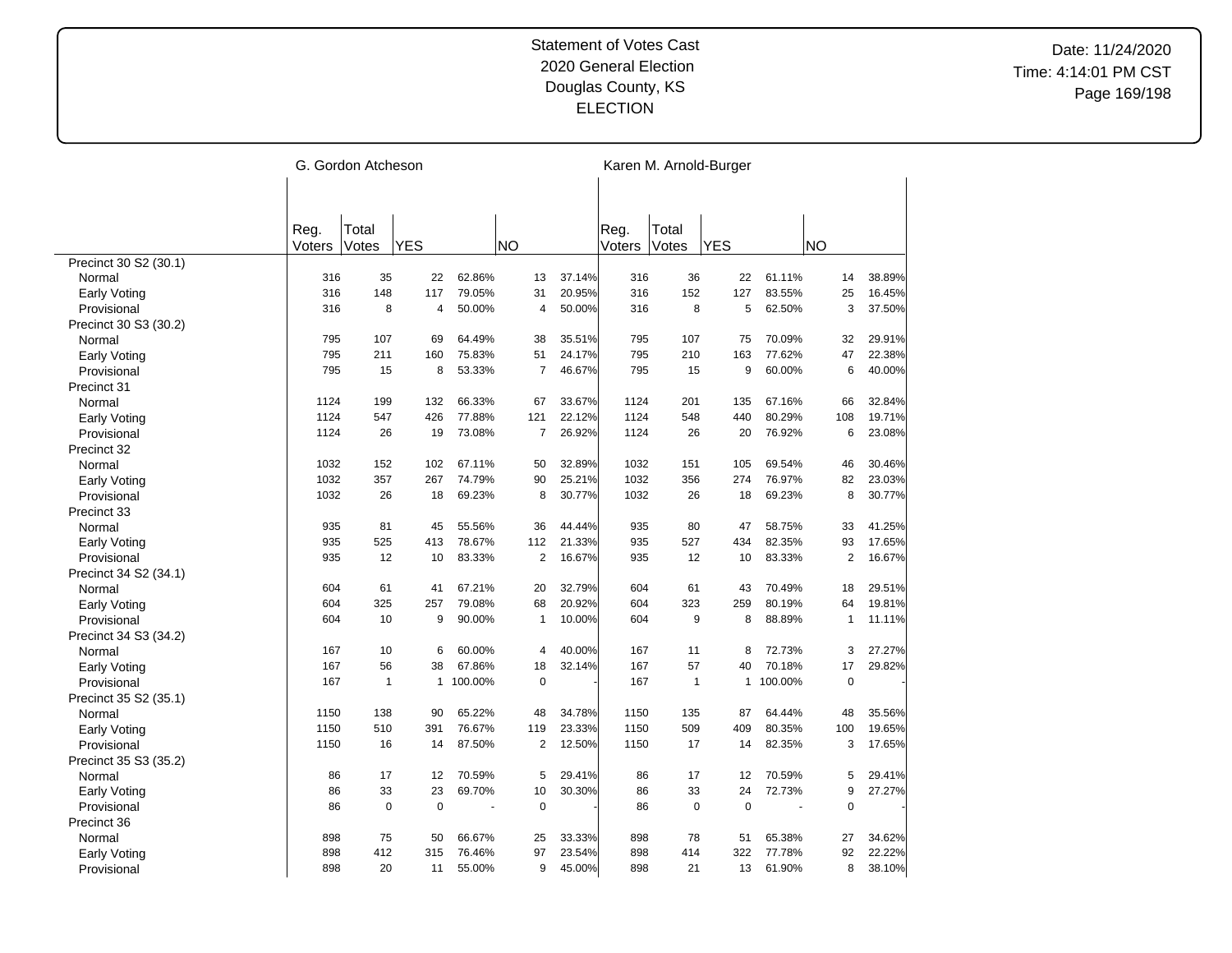|                                    |                | G. Gordon Atcheson |                |         |                |         |                |                | Karen M. Arnold-Burger |                |                |         |
|------------------------------------|----------------|--------------------|----------------|---------|----------------|---------|----------------|----------------|------------------------|----------------|----------------|---------|
|                                    |                |                    |                |         |                |         |                |                |                        |                |                |         |
|                                    |                |                    |                |         |                |         |                |                |                        |                |                |         |
|                                    | Reg.<br>Voters | Total<br>Votes     | <b>YES</b>     |         | <b>NO</b>      |         | Reg.<br>Voters | Total<br>Votes | <b>YES</b>             |                | <b>NO</b>      |         |
| Precinct 37                        |                |                    |                |         |                |         |                |                |                        |                |                |         |
| Normal                             | 1315           | 113                | 65             | 57.52%  | 48             | 42.48%  | 1315           | 113            | 65                     | 57.52%         | 48             | 42.48%  |
| <b>Early Voting</b>                | 1315           | 647                | 462            | 71.41%  | 185            | 28.59%  | 1315           | 646            | 474                    | 73.37%         | 172            | 26.63%  |
| Provisional                        | 1315           | 22                 | 15             | 68.18%  | $\overline{7}$ | 31.82%  | 1315           | 22             | 15                     | 68.18%         | 7              | 31.82%  |
| Precinct 38                        |                |                    |                |         |                |         |                |                |                        |                |                |         |
| Normal                             | 1838           | 134                | 86             | 64.18%  | 48             | 35.82%  | 1838           | 133            | 89                     | 66.92%         | 44             | 33.08%  |
| <b>Early Voting</b>                | 1838           | 985                | 732            | 74.31%  | 253            | 25.69%  | 1838           | 990            | 767                    | 77.47%         | 223            | 22.53%  |
| Provisional                        | 1838           | 26                 | 21             | 80.77%  | 5              | 19.23%  | 1838           | 25             | 20                     | 80.00%         | 5              | 20.00%  |
| Precinct 39                        |                |                    |                |         |                |         |                |                |                        |                |                |         |
| Normal                             | 1118           | 140                | 91             | 65.00%  | 49             | 35.00%  | 1118           | 141            | 95                     | 67.38%         | 46             | 32.62%  |
| <b>Early Voting</b>                | 1118           | 471                | 383            | 81.32%  | 88             | 18.68%  | 1118           | 478            | 401                    | 83.89%         | 77             | 16.11%  |
| Provisional                        | 1118           | 21                 | 14             | 66.67%  | $\overline{7}$ | 33.33%  | 1118           | 22             | 16                     | 72.73%         | 6              | 27.27%  |
| Precinct 40                        |                |                    |                |         |                |         |                |                |                        |                |                |         |
| Normal                             | 1001           | 98                 | 69             | 70.41%  | 29             | 29.59%  | 1001           | 98             | 68                     | 69.39%         | 30             | 30.61%  |
| Early Voting                       | 1001           | 472                | 367            | 77.75%  | 105            | 22.25%  | 1001           | 474            | 385                    | 81.22%         | 89             | 18.78%  |
| Provisional                        | 1001           | 21                 | 14             | 66.67%  | $\overline{7}$ | 33.33%  | 1001           | 21             | 17                     | 80.95%         | 4              | 19.05%  |
| Precinct 41 S3 H46 (41.1)          |                |                    |                |         |                |         |                |                |                        |                |                |         |
| Normal                             | 1769           | 293                | 183            | 62.46%  | 110            | 37.54%  | 1769           | 297            | 190                    | 63.97%         | 107            | 36.03%  |
| <b>Early Voting</b>                | 1769           | 795                | 617            | 77.61%  | 178            | 22.39%  | 1769           | 798            | 633                    | 79.32%         | 165            | 20.68%  |
| Provisional                        | 1769           | 36                 | 24             | 66.67%  | 12             | 33.33%  | 1769           | 37             | 29                     | 78.38%         | 8              | 21.62%  |
| Precinct 41 S3 H45 (41.2)          |                |                    |                |         |                |         |                |                |                        |                |                |         |
| Normal                             | $\mathbf{1}$   | $\mathbf{1}$       | $\mathbf 0$    |         | 1              | 100.00% | $\mathbf{1}$   | 1              | $\mathbf 0$            |                | 1              | 100.00% |
| Early Voting                       | $\mathbf{1}$   | $\pmb{0}$          | $\mathbf 0$    |         | $\mathbf 0$    |         | $\mathbf{1}$   | $\mathbf 0$    | 0                      | $\overline{a}$ | $\mathbf 0$    |         |
| Provisional                        | $\overline{1}$ | $\Omega$           | $\Omega$       |         | $\pmb{0}$      |         | $\overline{1}$ | $\Omega$       | $\Omega$               |                | $\mathbf 0$    |         |
| Precinct 41 S2 H46 (41.3)          |                |                    |                |         |                |         |                |                |                        |                |                |         |
| Normal                             | 29             | 5                  | $\overline{2}$ | 40.00%  | 3              | 60.00%  | 29             | 5              | 3                      | 60.00%         | 2              | 40.00%  |
| <b>Early Voting</b>                | 29             | $\overline{4}$     | $\mathbf 0$    |         | $\overline{4}$ | 100.00% | 29             | 4              | $\overline{0}$         |                | 4              | 100.00% |
| Provisional                        | 29             | $\mathbf{1}$       | $\mathbf{1}$   | 100.00% | $\mathbf 0$    |         | 29             | 1              | 1                      | 100.00%        | $\Omega$       |         |
| Precinct 42 H46 (42.1)             |                |                    |                |         |                |         |                |                |                        |                |                |         |
| Normal                             | 456            | 68                 | 47             | 69.12%  | 21             | 30.88%  | 456            | 67             | 46                     | 68.66%         | 21             | 31.34%  |
| <b>Early Voting</b>                | 456            | 167                | 130            | 77.84%  | 37             | 22.16%  | 456            | 169            | 140                    | 82.84%         | 29             | 17.16%  |
| Provisional                        | 456            | 11                 | 6              | 54.55%  | 5              | 45.45%  | 456            | 11             | 6                      | 54.55%         | 5              | 45.45%  |
| Precinct 42 H45 (42.2, 42.3, 42.4) |                |                    |                |         |                |         |                |                |                        |                |                |         |
| Normal                             | 497            | 92                 | 53             | 57.61%  | 39             | 42.39%  | 497            | 93             | 56                     | 60.22%         | 37             | 39.78%  |
| Early Voting                       | 497            | 218                | 172            | 78.90%  | 46             | 21.10%  | 497            | 220            | 171                    | 77.73%         | 49             | 22.27%  |
| Provisional                        | 497            | 15                 | 12             | 80.00%  | 3              | 20.00%  | 497            | 15             | 12                     | 80.00%         | 3              | 20.00%  |
| Precinct 43 CC1 (43.1)             |                |                    |                |         |                |         |                |                |                        |                |                |         |
| Normal                             | 820            | 96                 | 58             | 60.42%  | 38             | 39.58%  | 820            | 98             | 61                     | 62.24%         | 37             | 37.76%  |
| <b>Early Voting</b>                | 820            | 388                | 295            | 76.03%  | 93             | 23.97%  | 820            | 386            | 305                    | 79.02%         | 81             | 20.98%  |
| Provisional                        | 820            | 11                 | 9              | 81.82%  | 2              | 18.18%  | 820            | 11             | 10                     | 90.91%         | $\overline{1}$ | 9.09%   |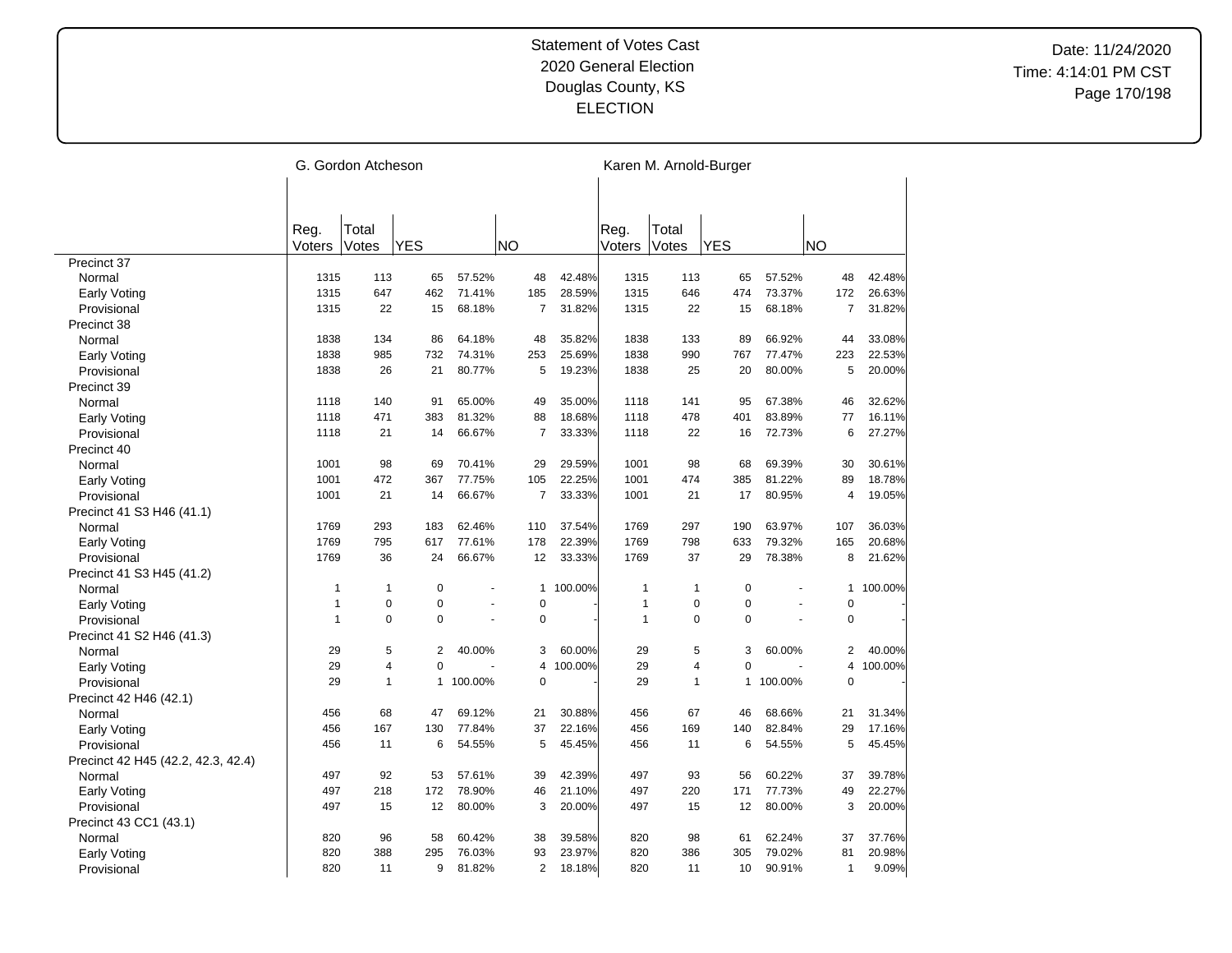|                              |        | G. Gordon Atcheson |                |         |                |        |        |                | Karen M. Arnold-Burger |           |                |        |
|------------------------------|--------|--------------------|----------------|---------|----------------|--------|--------|----------------|------------------------|-----------|----------------|--------|
|                              |        |                    |                |         |                |        |        |                |                        |           |                |        |
|                              |        |                    |                |         |                |        |        |                |                        |           |                |        |
|                              | Reg.   | Total              |                |         |                |        | Reg.   | Total          |                        |           |                |        |
|                              | Voters | Votes              | <b>YES</b>     |         | <b>NO</b>      |        | Voters | Votes          | <b>YES</b>             |           | <b>NO</b>      |        |
| Precinct 43 CC3 (43.2, 43.3) |        |                    |                |         |                |        |        |                |                        |           |                |        |
| Normal                       | 1472   | 164                | 124            | 75.61%  | 40             | 24.39% | 1472   | 165            | 125                    | 75.76%    | 40             | 24.24% |
| <b>Early Voting</b>          | 1472   | 684                | 558            | 81.58%  | 126            | 18.42% | 1472   | 690            | 582                    | 84.35%    | 108            | 15.65% |
| Provisional                  | 1472   | 36                 | 23             | 63.89%  | 13             | 36.11% | 1472   | 36             | 26                     | 72.22%    | 10             | 27.78% |
| Precinct 44 H45 (44.1)       |        |                    |                |         |                |        |        |                |                        |           |                |        |
| Normal                       | 744    | 119                | 72             | 60.50%  | 47             | 39.50% | 744    | 120            | 74                     | 61.67%    | 46             | 38.33% |
| Early Voting                 | 744    | 360                | 295            | 81.94%  | 65             | 18.06% | 744    | 359            | 295                    | 82.17%    | 64             | 17.83% |
| Provisional                  | 744    | $\overline{7}$     | $\overline{4}$ | 57.14%  | 3              | 42.86% | 744    | $\overline{7}$ | 4                      | 57.14%    | 3              | 42.86% |
| Precinct 44 H44 (44.2)       |        |                    |                |         |                |        |        |                |                        |           |                |        |
| Normal                       | 458    | 56                 | 42             | 75.00%  | 14             | 25.00% | 458    | 58             | 47                     | 81.03%    | 11             | 18.97% |
| Early Voting                 | 458    | 256                | 203            | 79.30%  | 53             | 20.70% | 458    | 258            | 210                    | 81.40%    | 48             | 18.60% |
| Provisional                  | 458    | $\overline{4}$     | 3              | 75.00%  | $\mathbf{1}$   | 25.00% | 458    | 4              |                        | 4 100.00% | $\mathbf 0$    |        |
| Precinct 45                  |        |                    |                |         |                |        |        |                |                        |           |                |        |
| Normal                       | 1699   | 147                | 96             | 65.31%  | 51             | 34.69% | 1699   | 148            | 101                    | 68.24%    | 47             | 31.76% |
| Early Voting                 | 1699   | 987                | 786            | 79.64%  | 201            | 20.36% | 1699   | 993            | 812                    | 81.77%    | 181            | 18.23% |
| Provisional                  | 1699   | 24                 | 16             | 66.67%  | 8              | 33.33% | 1699   | 23             | 15                     | 65.22%    | 8              | 34.78% |
| Precinct 46                  |        |                    |                |         |                |        |        |                |                        |           |                |        |
| Normal                       | 2536   | 268                | 170            | 63.43%  | 98             | 36.57% | 2536   | 267            | 176                    | 65.92%    | 91             | 34.08% |
| Early Voting                 | 2536   | 1150               | 883            | 76.78%  | 267            | 23.22% | 2536   | 1155           | 911                    | 78.87%    | 244            | 21.13% |
| Provisional                  | 2536   | 57                 | 47             | 82.46%  | 10             | 17.54% | 2536   | 58             | 53                     | 91.38%    | 5              | 8.62%  |
| Precinct 47                  |        |                    |                |         |                |        |        |                |                        |           |                |        |
| Normal                       | 711    | 110                | 75             | 68.18%  | 35             | 31.82% | 711    | 110            | 75                     | 68.18%    | 35             | 31.82% |
| <b>Early Voting</b>          | 711    | 326                | 240            | 73.62%  | 86             | 26.38% | 711    | 328            | 244                    | 74.39%    | 84             | 25.61% |
| Provisional                  | 711    | 20                 | 16             | 80.00%  | 4              | 20.00% | 711    | 20             | 15                     | 75.00%    | 5              | 25.00% |
| Precinct 48                  |        |                    |                |         |                |        |        |                |                        |           |                |        |
| Normal                       | 1422   | 130                | 95             | 73.08%  | 35             | 26.92% | 1422   | 131            | 91                     | 69.47%    | 40             | 30.53% |
| <b>Early Voting</b>          | 1422   | 765                | 646            | 84.44%  | 119            | 15.56% | 1422   | 769            | 660                    | 85.83%    | 109            | 14.17% |
| Provisional                  | 1422   | 19                 | 16             | 84.21%  | 3              | 15.79% | 1422   | 20             | 14                     | 70.00%    | 6              | 30.00% |
| Precinct 49                  |        |                    |                |         |                |        |        |                |                        |           |                |        |
| Normal                       | 2071   | 203                | 138            | 67.98%  | 65             | 32.02% | 2071   | 205            | 139                    | 67.80%    | 66             | 32.20% |
| Early Voting                 | 2071   | 1091               | 867            | 79.47%  | 224            | 20.53% | 2071   | 1094           | 893                    | 81.63%    | 201            | 18.37% |
| Provisional                  | 2071   | 30                 | 23             | 76.67%  | $\overline{7}$ | 23.33% | 2071   | 32             | 26                     | 81.25%    | 6              | 18.75% |
| Precinct 50 City (50.2)      |        |                    |                |         |                |        |        |                |                        |           |                |        |
| Normal                       | 1644   | 389                | 239            | 61.44%  | 150            | 38.56% | 1644   | 387            | 239                    | 61.76%    | 148            | 38.24% |
| <b>Early Voting</b>          | 1644   | 602                | 406            | 67.44%  | 196            | 32.56% | 1644   | 601            | 408                    | 67.89%    | 193            | 32.11% |
| Provisional                  | 1644   | 28                 | 17             | 60.71%  | 11             | 39.29% | 1644   | 27             | 16                     | 59.26%    | 11             | 40.74% |
| Precinct 50 Twp              |        |                    |                |         |                |        |        |                |                        |           |                |        |
| Normal                       | 70     | 15                 | 6              | 40.00%  | 9              | 60.00% | 70     | 15             | 6                      | 40.00%    | 9              | 60.00% |
| Early Voting                 | 70     | 25                 | 18             | 72.00%  | $\overline{7}$ | 28.00% | 70     | 25             | 18                     | 72.00%    | $\overline{7}$ | 28.00% |
| Provisional                  | 70     | 2                  | $\overline{2}$ | 100.00% | $\mathbf 0$    |        | 70     | $\overline{2}$ |                        | 2 100.00% | $\mathbf 0$    |        |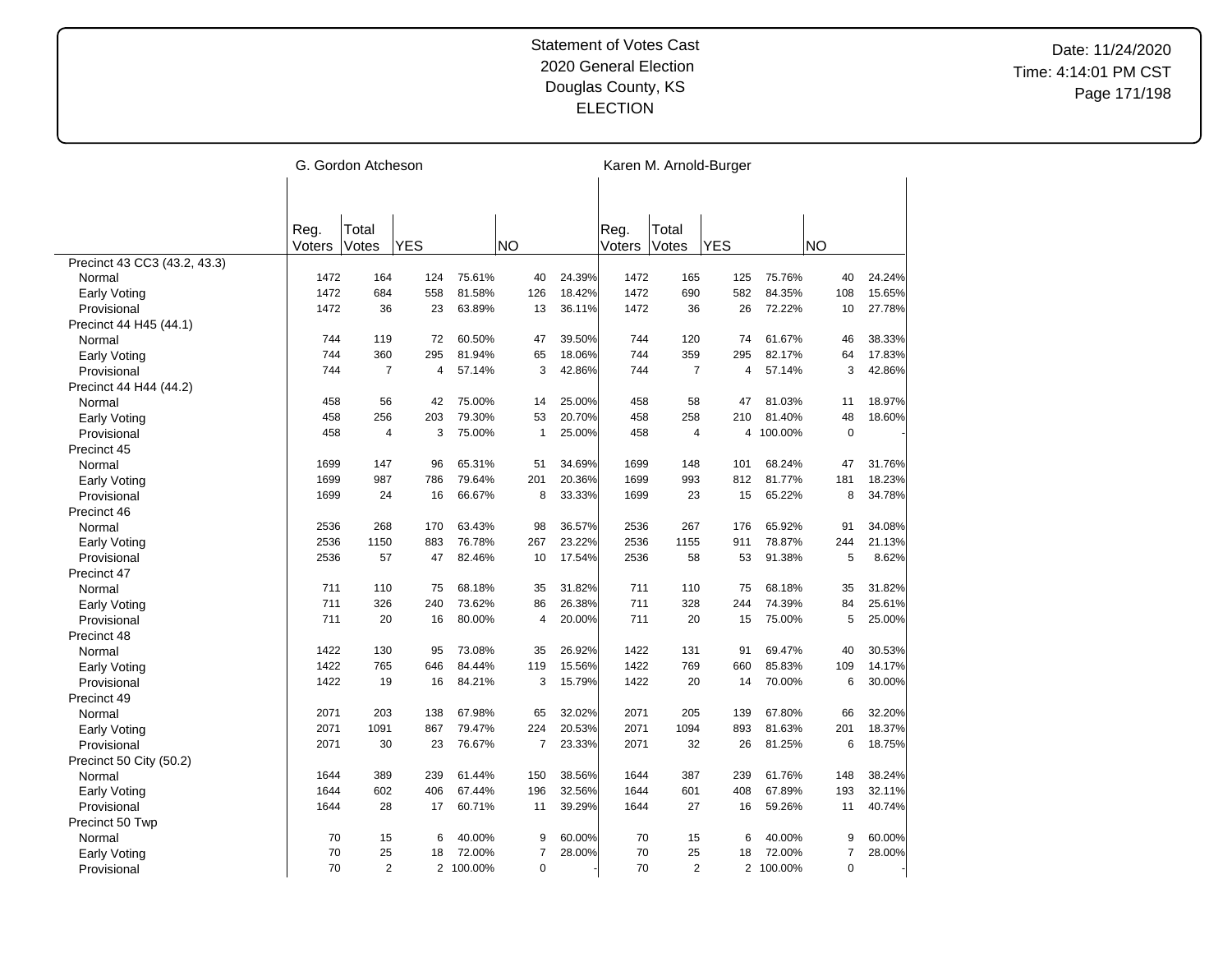|                                  |        | G. Gordon Atcheson |                |           |              |                         |        |                | Karen M. Arnold-Burger |           |                |         |
|----------------------------------|--------|--------------------|----------------|-----------|--------------|-------------------------|--------|----------------|------------------------|-----------|----------------|---------|
|                                  |        |                    |                |           |              |                         |        |                |                        |           |                |         |
|                                  |        |                    |                |           |              |                         |        |                |                        |           |                |         |
|                                  | Reg.   | Total              |                |           |              |                         | Reg.   | Total          |                        |           |                |         |
|                                  | Voters | Votes              | <b>YES</b>     |           | <b>NO</b>    |                         | Voters | Votes          | <b>YES</b>             |           | NO             |         |
| Precinct 51                      |        |                    |                |           |              |                         |        |                |                        |           |                |         |
| Normal                           | 557    | 175                | 97             | 55.43%    | 78           | 44.57%                  | 557    | 176            | 93                     | 52.84%    | 83             | 47.16%  |
| Early Voting                     | 557    | 200                | 144            | 72.00%    | 56           | 28.00%                  | 557    | 201            | 150                    | 74.63%    | 51             | 25.37%  |
| Provisional                      | 557    | 8                  | $\overline{7}$ | 87.50%    | $\mathbf{1}$ | 12.50%                  | 557    | 8              | $\overline{7}$         | 87.50%    | $\mathbf{1}$   | 12.50%  |
| Precinct 52 City (52.3)          |        |                    |                |           |              |                         |        |                |                        |           |                |         |
| Normal                           | 684    | 163                | 86             | 52.76%    | 77           | 47.24%                  | 684    | 162            | 92                     | 56.79%    | 70             | 43.21%  |
| Early Voting                     | 684    | 229                | 160            | 69.87%    | 69           | 30.13%                  | 684    | 233            | 159                    | 68.24%    | 74             | 31.76%  |
| Provisional                      | 684    | 16                 | 10             | 62.50%    | 6            | 37.50%                  | 684    | 17             | 11                     | 64.71%    | 6              | 35.29%  |
| Precinct 52 Twp                  |        |                    |                |           |              |                         |        |                |                        |           |                |         |
| Normal                           | 101    | 19                 | 11             | 57.89%    | 8            | 42.11%                  | 101    | 19             | 15                     | 78.95%    | 4              | 21.05%  |
| Early Voting                     | 101    | 42                 | 25             | 59.52%    | 17           | 40.48%                  | 101    | 42             | 26                     | 61.90%    | 16             | 38.10%  |
| Provisional                      | 101    | $\mathbf{1}$       | $\mathbf 0$    |           |              | 100.00%<br>$\mathbf{1}$ | 101    | $\overline{2}$ | $\mathbf 0$            |           | $\overline{2}$ | 100.00% |
| Precinct 53 H10 Twp              |        |                    |                |           |              |                         |        |                |                        |           |                |         |
| Normal                           | 707    | 172                | 94             | 54.65%    | 78           | 45.35%                  | 707    | 173            | 94                     | 54.34%    | 79             | 45.66%  |
| Early Voting                     | 707    | 305                | 186            | 60.98%    | 119          | 39.02%                  | 707    | 307            | 197                    | 64.17%    | 110            | 35.83%  |
| Provisional                      | 707    | 11                 | 8              | 72.73%    | 3            | 27.27%                  | 707    | 11             | 8                      | 72.73%    | 3              | 27.27%  |
| Precinct 53 H42 City (53.4)      |        |                    |                |           |              |                         |        |                |                        |           |                |         |
| Normal                           | 640    | 149                | 95             | 63.76%    | 54           | 36.24%                  | 640    | 150            | 95                     | 63.33%    | 55             | 36.67%  |
| Early Voting                     | 640    | 256                | 181            | 70.70%    | 75           | 29.30%                  | 640    | 260            | 192                    | 73.85%    | 68             | 26.15%  |
| Provisional                      | 640    | $\overline{7}$     | 3              | 42.86%    | 4            | 57.14%                  | 640    | $\overline{7}$ | 2                      | 28.57%    | 5              | 71.43%  |
| Precinct 53 H42 Twp (53.5, 53.6) |        |                    |                |           |              |                         |        |                |                        |           |                |         |
| Normal                           | 250    | 45                 | 22             | 48.89%    | 23           | 51.11%                  | 250    | 46             | 22                     | 47.83%    | 24             | 52.17%  |
| <b>Early Voting</b>              | 250    | 120                | 68             | 56.67%    | 52           | 43.33%                  | 250    | 120            | 81                     | 67.50%    | 39             | 32.50%  |
| Provisional                      | 250    | $\mathbf{1}$       | $\mathbf 0$    |           |              | 1 100.00%               | 250    | 1              | $\mathbf 0$            |           | $\mathbf{1}$   | 100.00% |
| Precinct 54                      |        |                    |                |           |              |                         |        |                |                        |           |                |         |
| Normal                           | 1284   | 228                | 144            | 63.16%    | 84           | 36.84%                  | 1284   | 229            | 148                    | 64.63%    | 81             | 35.37%  |
| <b>Early Voting</b>              | 1284   | 494                | 339            | 68.62%    | 155          | 31.38%                  | 1284   | 495            | 347                    | 70.10%    | 148            | 29.90%  |
| Provisional                      | 1284   | 21                 | 11             | 52.38%    | 10           | 47.62%                  | 1284   | 21             | 11                     | 52.38%    | 10             | 47.62%  |
| Precinct 55 S3 H45 (55.1)        |        |                    |                |           |              |                         |        |                |                        |           |                |         |
| Normal                           | 202    | 50                 | 30             | 60.00%    | 20           | 40.00%                  | 202    | 50             | 32                     | 64.00%    | 18             | 36.00%  |
| Early Voting                     | 202    | 77                 | 51             | 66.23%    | 26           | 33.77%                  | 202    | 77             | 58                     | 75.32%    | 19             | 24.68%  |
| Provisional                      | 202    | $\overline{2}$     | $\mathbf{1}$   | 50.00%    | $\mathbf{1}$ | 50.00%                  | 202    | $\overline{2}$ | $\mathbf 0$            |           | $\mathbf{2}$   | 100.00% |
| Precinct 55 S3 H46 (55.2)        |        |                    |                |           |              |                         |        |                |                        |           |                |         |
| Normal                           | 75     | 14                 | 10             | 71.43%    | 4            | 28.57%                  | 75     | 15             | 12                     | 80.00%    | 3              | 20.00%  |
| Early Voting                     | 75     | 32                 | 24             | 75.00%    | 8            | 25.00%                  | 75     | 32             | 27                     | 84.38%    | 5              | 15.62%  |
| Provisional                      | 75     | $\mathbf{1}$       |                | 1 100.00% | 0            |                         | 75     | 1              |                        | 1 100.00% | $\mathbf 0$    |         |
| Precinct 55 S2 H45 (55.3)        |        |                    |                |           |              |                         |        |                |                        |           |                |         |
| Normal                           | 31     | 5                  | 4              | 80.00%    | 1            | 20.00%                  | 31     | 5              | 4                      | 80.00%    | $\mathbf{1}$   | 20.00%  |
| Early Voting                     | 31     | 18                 | 10             | 55.56%    | 8            | 44.44%                  | 31     | 18             | 13                     | 72.22%    | 5              | 27.78%  |
| Provisional                      | 31     | $\Omega$           | $\mathbf 0$    |           | 0            |                         | 31     | $\Omega$       | $\mathbf 0$            |           | $\mathbf 0$    |         |
|                                  |        |                    |                |           |              |                         |        |                |                        |           |                |         |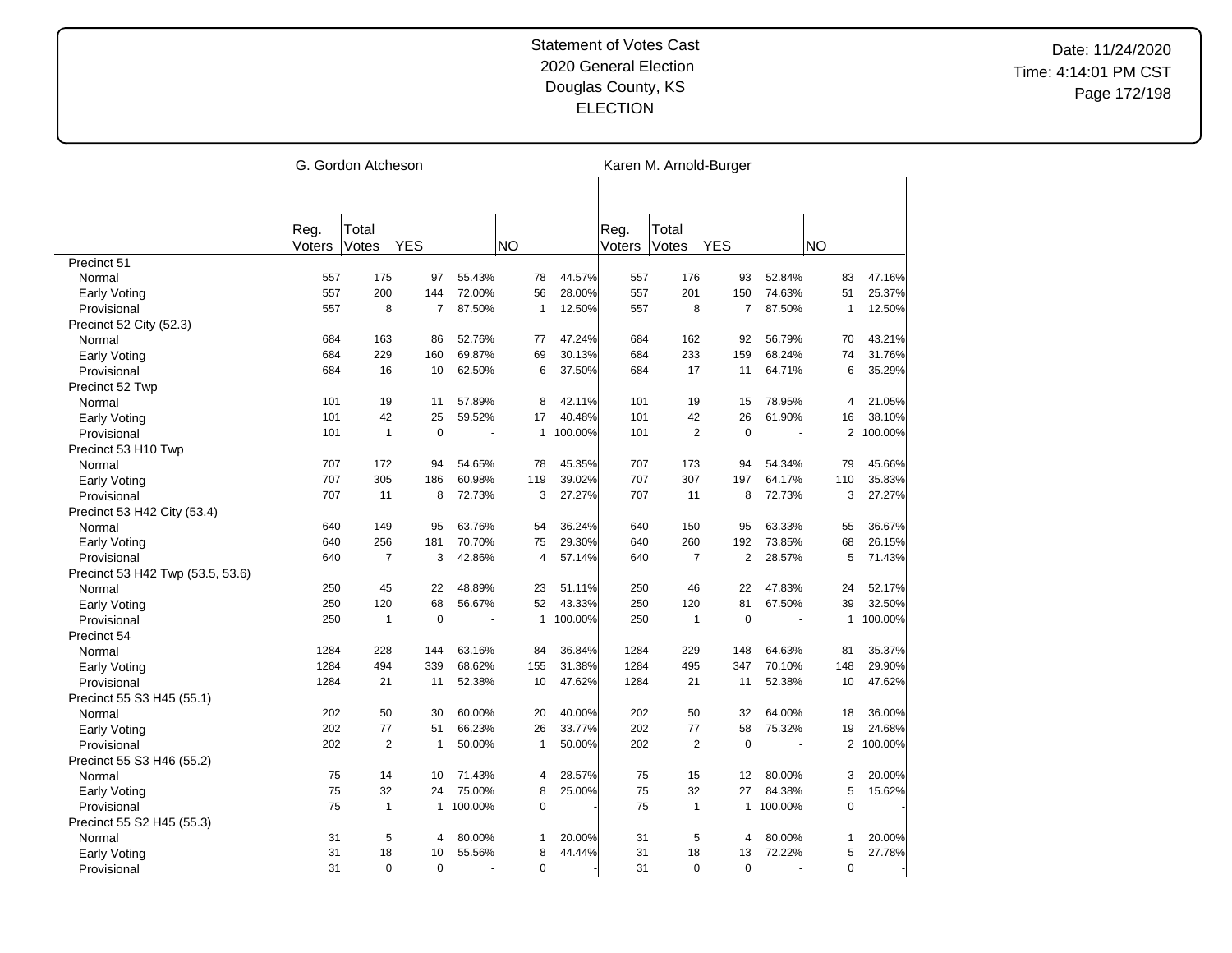|                                    |        | G. Gordon Atcheson |                |         |           |              |        |        |                | Karen M. Arnold-Burger |         |                |        |
|------------------------------------|--------|--------------------|----------------|---------|-----------|--------------|--------|--------|----------------|------------------------|---------|----------------|--------|
|                                    |        |                    |                |         |           |              |        |        |                |                        |         |                |        |
|                                    |        |                    |                |         |           |              |        |        |                |                        |         |                |        |
|                                    | Reg.   | Total              |                |         |           |              |        | Reg.   | Total          |                        |         |                |        |
|                                    | Voters | Votes              | <b>YES</b>     |         | <b>NO</b> |              |        | Voters | Votes          | <b>YES</b>             |         | <b>NO</b>      |        |
| Precinct 56 S19                    |        |                    |                |         |           |              |        |        |                |                        |         |                |        |
| Normal                             | 1063   | 262                | 182            | 69.47%  |           | 80           | 30.53% | 1063   | 262            | 178                    | 67.94%  | 84             | 32.06% |
| Early Voting                       | 1063   | 432                | 322            | 74.54%  |           | 110          | 25.46% | 1063   | 435            | 342                    | 78.62%  | 93             | 21.38% |
| Provisional                        | 1063   | 22                 | 16             | 72.73%  |           | 6            | 27.27% | 1063   | 23             | 17                     | 73.91%  | 6              | 26.09% |
| Precinct 56 S2                     |        |                    |                |         |           |              |        |        |                |                        |         |                |        |
| Normal                             | 179    | 33                 | 12             | 36.36%  |           | 21           | 63.64% | 179    | 33             | 16                     | 48.48%  | 17             | 51.52% |
| <b>Early Voting</b>                | 179    | 77                 | 60             | 77.92%  |           | 17           | 22.08% | 179    | 77             | 63                     | 81.82%  | 14             | 18.18% |
| Provisional                        | 179    | 3                  | $\overline{2}$ | 66.67%  |           | 1            | 33.33% | 179    | 3              | $\overline{2}$         | 66.67%  | 1              | 33.33% |
| Precinct 57 S2 City (57.2)         |        |                    |                |         |           |              |        |        |                |                        |         |                |        |
| Normal                             | 407    | 117                | 77             | 65.81%  |           | 40           | 34.19% | 407    | 117            | 78                     | 66.67%  | 39             | 33.33% |
| Early Voting                       | 407    | 125                | 86             | 68.80%  |           | 39           | 31.20% | 407    | 125            | 87                     | 69.60%  | 38             | 30.40% |
| Provisional                        | 407    | 5                  | $\overline{2}$ | 40.00%  |           | 3            | 60.00% | 407    | 5              | $\overline{2}$         | 40.00%  | 3              | 60.00% |
| Precinct 57 S2 Twp (57.1, 57.4)    |        |                    |                |         |           |              |        |        |                |                        |         |                |        |
| Normal                             | 368    | 60                 | 35             | 58.33%  |           | 25           | 41.67% | 368    | 61             | 35                     | 57.38%  | 26             | 42.62% |
| Early Voting                       | 368    | 173                | 129            | 74.57%  |           | 44           | 25.43% | 368    | 172            | 130                    | 75.58%  | 42             | 24.42% |
| Provisional                        | 368    | 8                  | 5              | 62.50%  |           | 3            | 37.50% | 368    | 9              | 5                      | 55.56%  | $\overline{4}$ | 44.44% |
| Precinct 57 TWP S19 (57.3)         |        |                    |                |         |           |              |        |        |                |                        |         |                |        |
| Normal                             | 196    | 55                 | 34             | 61.82%  |           | 21           | 38.18% | 196    | 55             | 35                     | 63.64%  | 20             | 36.36% |
| Early Voting                       | 196    | 75                 | 53             | 70.67%  |           | 22           | 29.33% | 196    | 77             | 60                     | 77.92%  | 17             | 22.08% |
| Provisional                        | 196    | $\overline{2}$     | 2              | 100.00% |           | $\pmb{0}$    |        | 196    | $\overline{2}$ | $\overline{2}$         | 100.00% | $\mathbf 0$    |        |
| Precinct 58                        |        |                    |                |         |           |              |        |        |                |                        |         |                |        |
| Normal                             | 317    | 86                 | 57             | 66.28%  |           | 29           | 33.72% | 317    | 86             | 57                     | 66.28%  | 29             | 33.72% |
| <b>Early Voting</b>                | 317    | 117                | 85             | 72.65%  |           | 32           | 27.35% | 317    | 116            | 88                     | 75.86%  | 28             | 24.14% |
| Provisional                        | 317    | 6                  | 6              | 100.00% |           | 0            |        | 317    | 6              | 6                      | 100.00% | 0              |        |
| Precinct 59 H54                    |        |                    |                |         |           |              |        |        |                |                        |         |                |        |
| Normal                             | 287    | 117                | 69             | 58.97%  |           | 48           | 41.03% | 287    | 116            | 72                     | 62.07%  | 44             | 37.93% |
|                                    | 287    | 70                 | 50             | 71.43%  |           | 20           | 28.57% | 287    | 71             | 48                     | 67.61%  | 23             | 32.39% |
| <b>Early Voting</b><br>Provisional | 287    | 2                  | $\mathbf{1}$   | 50.00%  |           | $\mathbf{1}$ | 50.00% | 287    | $\overline{2}$ | $\mathbf{1}$           | 50.00%  | $\mathbf{1}$   | 50.00% |
| Precinct 59 H45                    |        |                    |                |         |           |              |        |        |                |                        |         |                |        |
|                                    | 395    | 123                | 72             | 58.54%  |           | 51           | 41.46% | 395    | 123            | 77                     | 62.60%  | 46             | 37.40% |
| Normal                             | 395    | 159                | 116            | 72.96%  |           | 43           | 27.04% | 395    | 160            | 129                    | 80.62%  | 31             | 19.38% |
| Early Voting                       | 395    | $\mathbf{1}$       | $\mathbf{1}$   |         |           | 0            |        | 395    | $\mathbf{1}$   |                        | 100.00% | $\mathbf 0$    |        |
| Provisional                        |        |                    |                | 100.00% |           |              |        |        |                | 1                      |         |                |        |
| Precinct 60                        |        |                    |                |         |           |              |        |        |                |                        |         |                |        |
| Normal                             | 1297   | 247                | 138            | 55.87%  |           | 109          | 44.13% | 1297   | 244            | 142                    | 58.20%  | 102            | 41.80% |
| <b>Early Voting</b>                | 1297   | 545                | 381            | 69.91%  |           | 164          | 30.09% | 1297   | 547            | 404                    | 73.86%  | 143            | 26.14% |
| Provisional                        | 1297   | 23                 | 17             | 73.91%  |           | 6            | 26.09% | 1297   | 23             | 15                     | 65.22%  | 8              | 34.78% |
| Precinct 61                        |        |                    |                |         |           |              |        |        |                |                        |         |                |        |
| Normal                             | 1596   | 393                | 248            | 63.10%  |           | 145          | 36.90% | 1596   | 394            | 248                    | 62.94%  | 146            | 37.06% |
| Early Voting                       | 1596   | 622                | 434            | 69.77%  |           | 188          | 30.23% | 1596   | 628            | 450                    | 71.66%  | 178            | 28.34% |
| Provisional                        | 1596   | 29                 | 18             | 62.07%  |           | 11           | 37.93% | 1596   | 29             | 20                     | 68.97%  | 9              | 31.03% |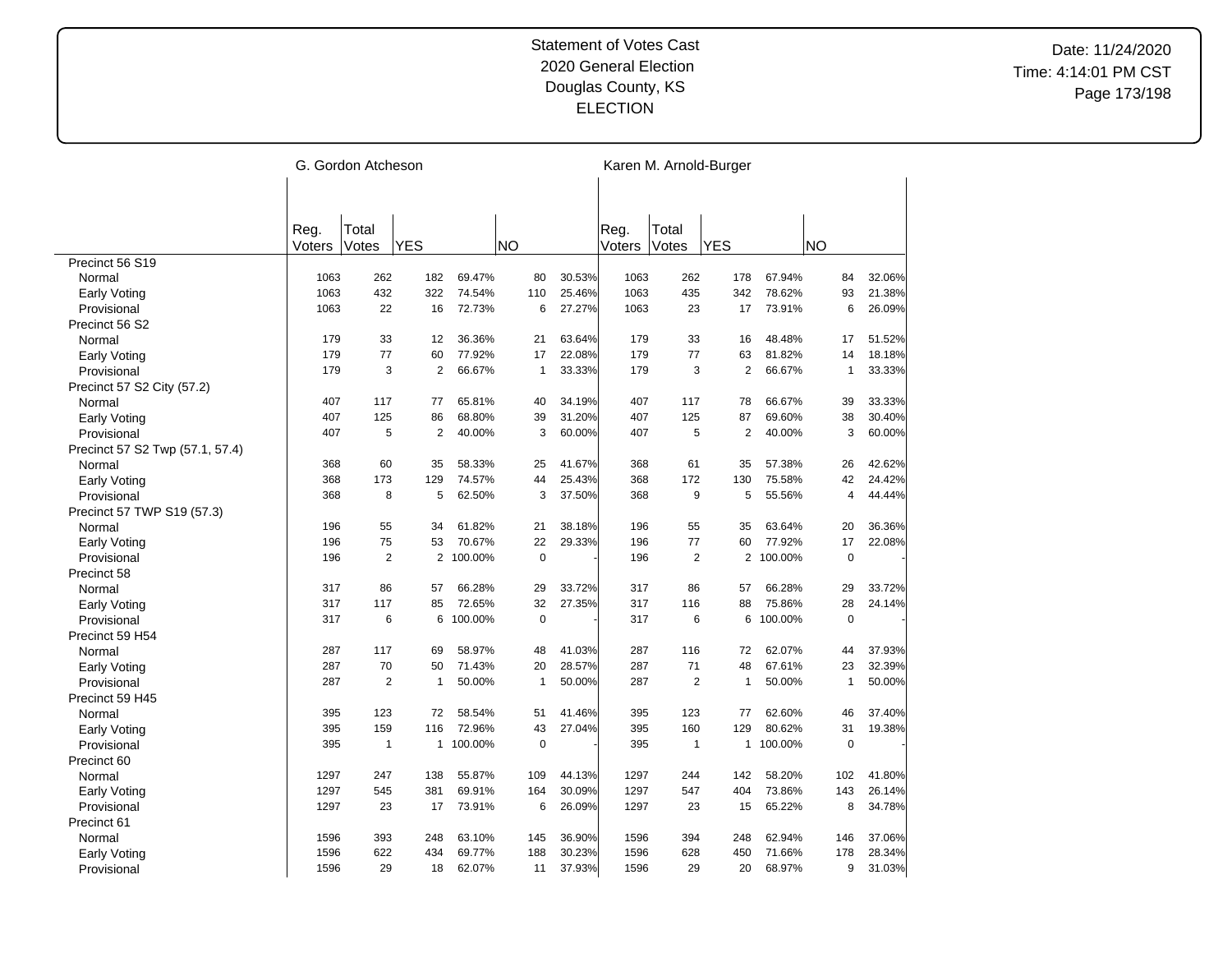|                                 |                | G. Gordon Atcheson |                |                |              |                          |                         |                         | Karen M. Arnold-Burger |                |                |        |
|---------------------------------|----------------|--------------------|----------------|----------------|--------------|--------------------------|-------------------------|-------------------------|------------------------|----------------|----------------|--------|
|                                 |                |                    |                |                |              |                          |                         |                         |                        |                |                |        |
|                                 |                |                    |                |                |              |                          |                         |                         |                        |                |                |        |
|                                 | Reg.           | Total              |                |                |              |                          | Reg.                    | Total                   |                        |                |                |        |
|                                 | Voters         | Votes              | <b>YES</b>     |                | <b>NO</b>    |                          | Voters                  | Votes                   | <b>YES</b>             |                | <b>NO</b>      |        |
| Precinct 62                     |                |                    |                |                |              |                          |                         |                         |                        |                |                |        |
| Normal                          | 1407           | 303                | 178            | 58.75%         | 125          | 41.25%                   | 1407                    | 304                     | 181                    | 59.54%         | 123            | 40.46% |
| Early Voting                    | 1407           | 576                | 383            | 66.49%         | 193          | 33.51%                   | 1407                    | 582                     | 394                    | 67.70%         | 188            | 32.30% |
| Provisional                     | 1407           | 27                 | 18             | 66.67%         | 9            | 33.33%                   | 1407                    | 27                      | 18                     | 66.67%         | 9              | 33.33% |
| Precinct 63                     |                |                    |                |                |              |                          |                         |                         |                        |                |                |        |
| Normal                          | 940            | 261                | 138            | 52.87%         | 123          | 47.13%                   | 940                     | 263                     | 133                    | 50.57%         | 130            | 49.43% |
| Early Voting                    | 940            | 359                | 279            | 77.72%         | 80           | 22.28%                   | 940                     | 358                     | 294                    | 82.12%         | 64             | 17.88% |
| Provisional                     | 940            | 12                 | $\overline{7}$ | 58.33%         | 5            | 41.67%                   | 940                     | 12                      | 7                      | 58.33%         | 5              | 41.67% |
| Precinct 64 H45                 |                |                    |                |                |              |                          |                         |                         |                        |                |                |        |
| Normal                          | 287            | 46                 | 25             | 54.35%         | 21           | 45.65%                   | 287                     | 47                      | 25                     | 53.19%         | 22             | 46.81% |
| <b>Early Voting</b>             | 287            | 139                | 103            | 74.10%         | 36           | 25.90%                   | 287                     | 139                     | 103                    | 74.10%         | 36             | 25.90% |
| Provisional                     | 287            | $\overline{4}$     | 3              | 75.00%         | $\mathbf{1}$ | 25.00%                   | 287                     | $\overline{4}$          |                        | 4 100.00%      | $\mathbf 0$    |        |
| Precinct 64 H46 497 (64.3)      |                |                    |                |                |              |                          |                         |                         |                        |                |                |        |
| Normal                          | $\overline{2}$ | $\pmb{0}$          | 0              |                | $\mathbf 0$  |                          | $\boldsymbol{2}$        | 0                       | $\pmb{0}$              |                | $\pmb{0}$      |        |
| Early Voting                    | $\overline{c}$ | $\sqrt{2}$         | $\mathbf{2}$   | 100.00%        | $\pmb{0}$    |                          | $\overline{\mathbf{c}}$ | $\overline{2}$          | $\mathbf{2}$           | 100.00%        | $\pmb{0}$      |        |
| Provisional                     | $\overline{2}$ | $\pmb{0}$          | $\mathbf 0$    | $\overline{a}$ | $\pmb{0}$    |                          | $\overline{2}$          | 0                       | $\mathbf 0$            | ÷,             | $\pmb{0}$      |        |
| Precinct 65 H10                 |                |                    |                |                |              |                          |                         |                         |                        |                |                |        |
| Normal                          | 675            | 126                | 65             | 51.59%         | 61           | 48.41%                   | 675                     | 127                     | 70                     | 55.12%         | 57             | 44.88% |
| Early Voting                    | 675            | 290                | 201            | 69.31%         | 89           | 30.69%                   | 675                     | 290                     | 208                    | 71.72%         | 82             | 28.28% |
| Provisional                     | 675            | 17                 | 14             | 82.35%         | 3            | 17.65%                   | 675                     | 17                      | 13                     | 76.47%         | $\overline{4}$ | 23.53% |
| Precinct 65 H46 (65.4)          |                |                    |                |                |              |                          |                         |                         |                        |                |                |        |
| Normal                          | 38             | $\mathbf{1}$       | $\mathbf{1}$   | 100.00%        | $\pmb{0}$    |                          | 38                      | $\mathbf{1}$            | $\mathbf{1}$           | 100.00%        | $\pmb{0}$      |        |
| Early Voting                    | 38             | 19                 | 11             | 57.89%         | 8            | 42.11%                   | 38                      | 19                      | 12                     | 63.16%         | $\overline{7}$ | 36.84% |
| Provisional                     | 38             | 3                  |                | 3 100.00%      | $\Omega$     |                          | 38                      | 3                       |                        | 3 100.00%      | $\Omega$       |        |
| Precinct 65 S2 H46 (65.6)       |                |                    |                |                |              |                          |                         |                         |                        |                |                |        |
| Normal                          | 4              | $\pmb{0}$          | 0              | ÷,             | $\pmb{0}$    |                          | 4                       | $\mathbf 0$             | $\mathbf 0$            | ÷,             | 0              |        |
| Early Voting                    | 4              | $\sqrt{2}$         | 2              | 100.00%        | $\pmb{0}$    |                          | 4                       | $\overline{\mathbf{c}}$ | 2                      | 100.00%        | $\pmb{0}$      |        |
| Provisional                     | 4              | $\Omega$           | $\Omega$       |                | $\mathbf 0$  |                          | 4                       | $\mathbf 0$             | $\Omega$               | ÷.             | $\mathbf 0$    |        |
| Precinct 66 S19 H45 (66.1 66.2) |                |                    |                |                |              |                          |                         |                         |                        |                |                |        |
| Normal                          | 287            | 48                 | 26             | 54.17%         | 22           | 45.83%                   | 287                     | 48                      | 31                     | 64.58%         | 17             | 35.42% |
| Early Voting                    | 287            | 142                | 101            | 71.13%         | 41           | 28.87%                   | 287                     | 142                     | 103                    | 72.54%         | 39             | 27.46% |
| Provisional                     | 287            | 3                  | $\mathbf{1}$   | 33.33%         |              | $\overline{2}$<br>66.67% | 287                     | 3                       | $\mathbf{1}$           | 33.33%         | $\overline{2}$ | 66.67% |
| Precinct 66 S3 H44 (66.3)       |                |                    |                |                |              |                          |                         |                         |                        |                |                |        |
| Normal                          | 0              | $\mathbf 0$        | $\mathbf 0$    | ä,             | $\mathbf 0$  |                          | $\mathbf 0$             | 0                       | $\mathbf 0$            |                | $\mathbf 0$    |        |
| Early Voting                    | $\mathbf 0$    | $\mathbf 0$        | $\mathbf 0$    | ä,             | $\mathbf 0$  |                          | 0                       | 0                       | $\mathbf 0$            | $\overline{a}$ | $\mathbf 0$    |        |
| Provisional                     | $\Omega$       | $\mathbf 0$        | $\mathbf 0$    | ÷,             | $\mathbf 0$  |                          | $\Omega$                | 0                       | $\Omega$               | ÷,             | $\mathbf 0$    |        |
| Precinct 66 S3 H45 (66.4)       |                |                    |                |                |              |                          |                         |                         |                        |                |                |        |
| Normal                          | 3              | $\mathbf{1}$       | 1              | 100.00%        | $\mathbf 0$  |                          | 3                       | 1                       | 1                      | 100.00%        | $\mathbf 0$    |        |
| <b>Early Voting</b>             | 3              | $\overline{2}$     | $\overline{2}$ | 100.00%        | $\mathbf 0$  |                          | 3                       | 2                       |                        | 2 100.00%      | $\mathbf 0$    |        |
| Provisional                     | 3              | $\Omega$           | $\Omega$       | L.             | $\Omega$     |                          | 3                       | $\Omega$                | $\Omega$               | ÷.             | $\Omega$       |        |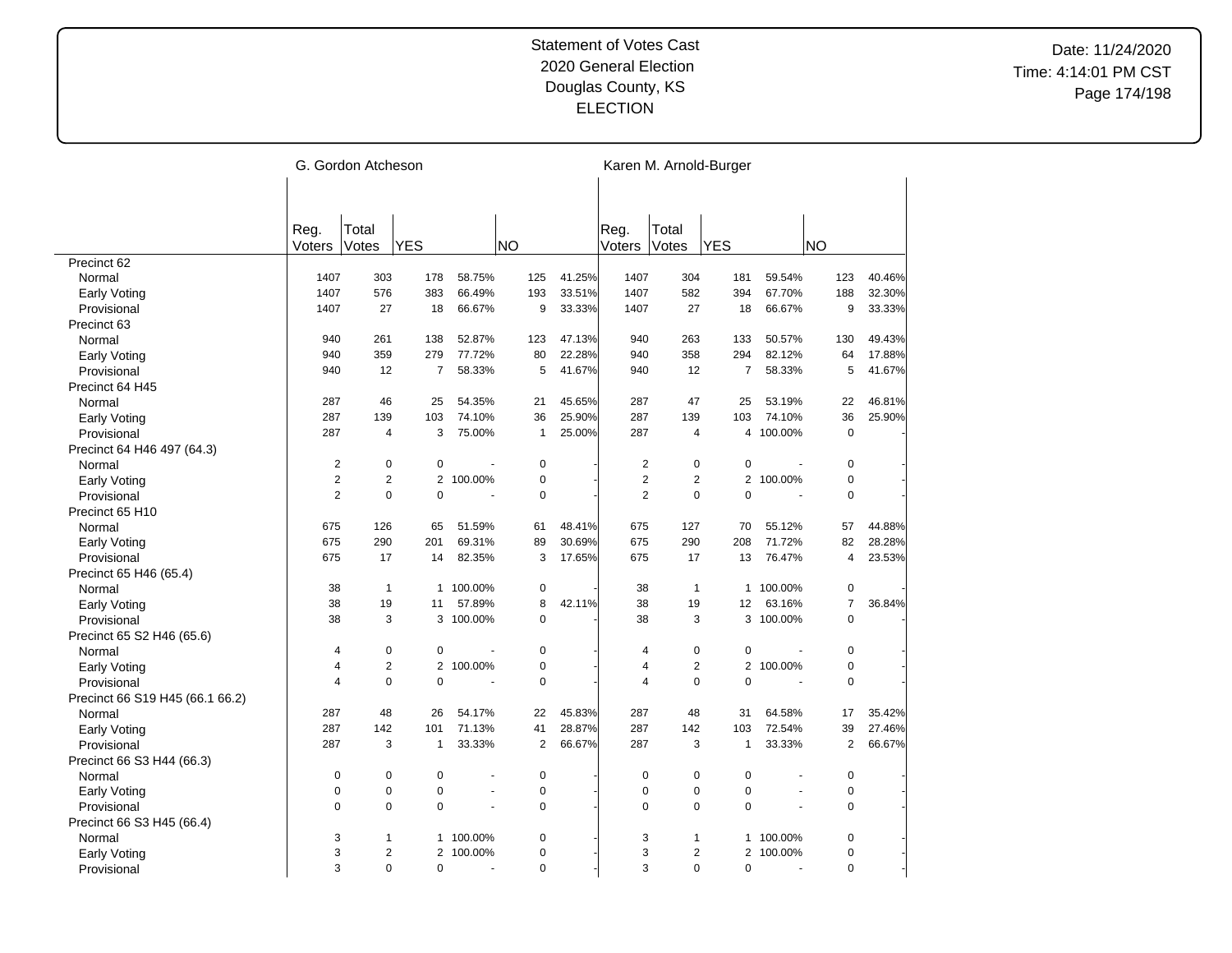|                                    |        | G. Gordon Atcheson |                |           |           |                |        |        | Karen M. Arnold-Burger |              |           |                |        |
|------------------------------------|--------|--------------------|----------------|-----------|-----------|----------------|--------|--------|------------------------|--------------|-----------|----------------|--------|
|                                    |        |                    |                |           |           |                |        |        |                        |              |           |                |        |
|                                    |        |                    |                |           |           |                |        |        |                        |              |           |                |        |
|                                    | Reg.   | Total              |                |           |           |                |        | Reg.   | Total                  |              |           |                |        |
|                                    | Voters | Votes              | <b>YES</b>     |           | <b>NO</b> |                |        | Voters | Votes                  | <b>YES</b>   |           | <b>NO</b>      |        |
| Precinct 66 S19 H10 (66.5)         |        |                    |                |           |           |                |        |        |                        |              |           |                |        |
| Normal                             | 380    | 81                 | 49             | 60.49%    |           | 32             | 39.51% | 380    | 79                     | 47           | 59.49%    | 32             | 40.51% |
| <b>Early Voting</b>                | 380    | 139                | 102            | 73.38%    |           | 37             | 26.62% | 380    | 139                    | 104          | 74.82%    | 35             | 25.18% |
| Provisional                        | 380    | $\overline{7}$     | 5              | 71.43%    |           | $\overline{2}$ | 28.57% | 380    | $\overline{7}$         | 5            | 71.43%    | $\overline{2}$ | 28.57% |
| Precinct 66 S3 H10 (66.7)          |        |                    |                |           |           |                |        |        |                        |              |           |                |        |
| Normal                             | 215    | 42                 | 21             | 50.00%    |           | 21             | 50.00% | 215    | 44                     | 25           | 56.82%    | 19             | 43.18% |
| Early Voting                       | 215    | 92                 | 68             | 73.91%    |           | 24             | 26.09% | 215    | 93                     | 68           | 73.12%    | 25             | 26.88% |
| Provisional                        | 215    | $\overline{4}$     | $\overline{4}$ | 100.00%   |           | $\mathbf 0$    |        | 215    | $\overline{4}$         | 4            | 100.00%   | $\mathbf 0$    |        |
| Precinct 67 S19 H54 (67.1,67.2)    |        |                    |                |           |           |                |        |        |                        |              |           |                |        |
| Normal                             | 473    | 152                | 86             | 56.58%    |           | 66             | 43.42% | 473    | 152                    | 85           | 55.92%    | 67             | 44.08% |
| Early Voting                       | 473    | 164                | 111            | 67.68%    |           | 53             | 32.32% | 473    | 163                    | 106          | 65.03%    | 57             | 34.97% |
| Provisional                        | 473    | $\overline{4}$     | 3              | 75.00%    |           | $\mathbf{1}$   | 25.00% | 473    | $\overline{4}$         | 3            | 75.00%    | $\mathbf{1}$   | 25.00% |
| Precinct 67 S19 H45                |        |                    |                |           |           |                |        |        |                        |              |           |                |        |
| Normal                             | 498    | 93                 | 65             | 69.89%    |           | 28             | 30.11% | 498    | 94                     | 63           | 67.02%    | 31             | 32.98% |
| Early Voting                       | 498    | 237                | 176            | 74.26%    |           | 61             | 25.74% | 498    | 236                    | 178          | 75.42%    | 58             | 24.58% |
| Provisional                        | 498    | $\overline{7}$     | 5              | 71.43%    |           | $\overline{2}$ | 28.57% | 498    | $\overline{7}$         | 5            | 71.43%    | $\overline{2}$ | 28.57% |
| Precinct 67 S3 H45                 |        |                    |                |           |           |                |        |        |                        |              |           |                |        |
| Normal                             | 111    | 27                 | 16             | 59.26%    |           | 11             | 40.74% | 111    | 27                     | 16           | 59.26%    | 11             | 40.74% |
| Early Voting                       | 111    | 39                 | 30             | 76.92%    |           | 9              | 23.08% | 111    | 40                     | 33           | 82.50%    | $\overline{7}$ | 17.50% |
| Provisional                        | 111    | $\overline{2}$     | 1              | 50.00%    |           | 1              | 50.00% | 111    | $\overline{2}$         | 1            | 50.00%    | $\overline{1}$ | 50.00% |
| Precinct 67 S3 H54 (67.7,67.8)     |        |                    |                |           |           |                |        |        |                        |              |           |                |        |
| Normal                             | 120    | 32                 | 23             | 71.88%    |           | 9              | 28.12% | 120    | 32                     | 22           | 68.75%    | 10             | 31.25% |
| Early Voting                       | 120    | 47                 | 31             | 65.96%    |           | 16             | 34.04% | 120    | 47                     | 30           | 63.83%    | 17             | 36.17% |
| Provisional                        | 120    | 1                  |                | 1 100.00% |           | $\mathbf 0$    |        | 120    | $\mathbf{1}$           | $\mathbf{1}$ | 100.00%   | $\mathbf 0$    |        |
| Precinct 70                        |        |                    |                |           |           |                |        |        |                        |              |           |                |        |
| Normal                             | 20     | $\overline{2}$     | 1              | 50.00%    |           | $\mathbf{1}$   | 50.00% | 20     | $\overline{2}$         |              | 2 100.00% | $\mathbf 0$    |        |
|                                    | 20     | 11                 | 11             | 100.00%   |           | $\mathbf 0$    |        | 20     | 11                     | 11           | 100.00%   | $\pmb{0}$      |        |
| <b>Early Voting</b><br>Provisional | 20     | $\mathbf 0$        | $\Omega$       |           |           | $\mathbf 0$    |        | 20     | $\mathbf 0$            | $\mathbf 0$  | ÷,        | $\mathbf 0$    |        |
| Precinct 71                        |        |                    |                |           |           |                |        |        |                        |              |           |                |        |
| Normal                             | 1824   | 164                | 111            | 67.68%    |           | 53             | 32.32% | 1824   | 166                    | 116          | 69.88%    | 50             | 30.12% |
|                                    | 1824   | 934                | 755            | 80.84%    |           | 179            | 19.16% | 1824   | 932                    | 782          | 83.91%    | 150            | 16.09% |
| Early Voting                       | 1824   | 23                 | 21             | 91.30%    |           | $\overline{2}$ | 8.70%  | 1824   | 24                     | 20           | 83.33%    | 4              | 16.67% |
| Provisional                        |        |                    |                |           |           |                |        |        |                        |              |           |                |        |
| Precinct 74                        | 2459   | 348                | 257            | 73.85%    |           | 91             | 26.15% | 2459   | 351                    | 254          | 72.36%    | 97             |        |
| Normal                             |        |                    |                |           |           |                |        |        |                        |              |           |                | 27.64% |
| <b>Early Voting</b>                | 2459   | 1169               | 953            | 81.52%    |           | 216            | 18.48% | 2459   | 1183                   | 987          | 83.43%    | 196            | 16.57% |
| Provisional                        | 2459   | 41                 | 30             | 73.17%    |           | 11             | 26.83% | 2459   | 42                     | 30           | 71.43%    | 12             | 28.57% |
| Precinct 76                        |        |                    |                |           |           |                |        |        |                        |              |           |                |        |
| Normal                             | 105    | 17                 | 11             | 64.71%    |           | 6              | 35.29% | 105    | 17                     | 13           | 76.47%    | 4              | 23.53% |
| Early Voting                       | 105    | 51                 | 45             | 88.24%    |           | 6              | 11.76% | 105    | 50                     | 45           | 90.00%    | 5              | 10.00% |
| Provisional                        | 105    | 5                  | 4              | 80.00%    |           | $\mathbf{1}$   | 20.00% | 105    | 5                      | 4            | 80.00%    | $\mathbf{1}$   | 20.00% |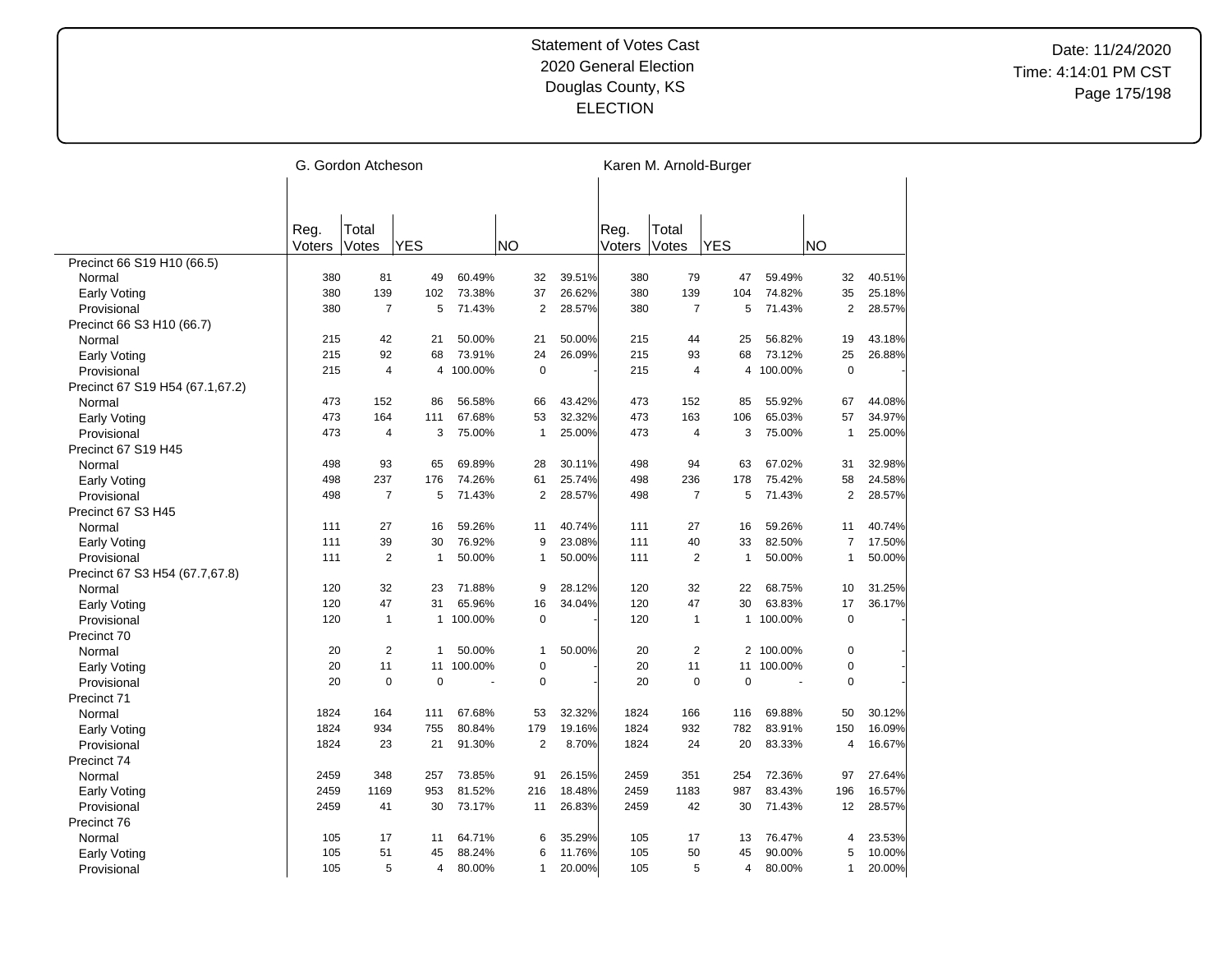|              |        | G. Gordon Atcheson |            |        |       |        |        |              | Karen M. Arnold-Burger |        |       |        |
|--------------|--------|--------------------|------------|--------|-------|--------|--------|--------------|------------------------|--------|-------|--------|
|              |        |                    |            |        |       |        |        |              |                        |        |       |        |
|              | Reg.   | Total              |            |        |       |        | Reg.   | Total        |                        |        |       |        |
|              | Voters | Votes              | <b>YES</b> |        | INO   |        | Voters | <b>Votes</b> | lYES.                  |        | INO.  |        |
| Precinct 77  |        |                    |            |        |       |        |        |              |                        |        |       |        |
| Normal       | 994    | 80                 | 45         | 56.25% | 35    | 43.75% | 994    | 81           | 53                     | 65.43% | 28    | 34.57% |
| Early Voting | 994    | 385                | 279        | 72.47% | 106   | 27.53% | 994    | 387          | 286                    | 73.90% | 101   | 26.10% |
| Provisional  | 994    | 25                 | 14         | 56.00% | 11    | 44.00% | 994    | 25           | 17                     | 68.00% | 8     | 32.00% |
| Total        |        |                    |            |        |       |        |        |              |                        |        |       |        |
| Normal       | 82391  | 11253              | 7147       | 63.51% | 4106  | 36.49% | 82391  | 11274        | 7304                   | 64.79% | 3970  | 35.21% |
| Early Voting | 82391  | 36532              | 28355      | 77.62% | 8177  | 22.38% | 82391  | 36678        | 29257                  | 79.77% | 7421  | 20.23% |
| Provisional  | 82391  | 1460               | 1024       | 70.14% | 436   | 29.86% | 82391  | 1471         | 1078                   | 73.28% | 393   | 26.72% |
| Total        | 82391  | 49245              | 36526      | 74.17% | 12719 | 25.83% | 82391  | 49423        | 37639                  | 76.16% | 11784 | 23.84% |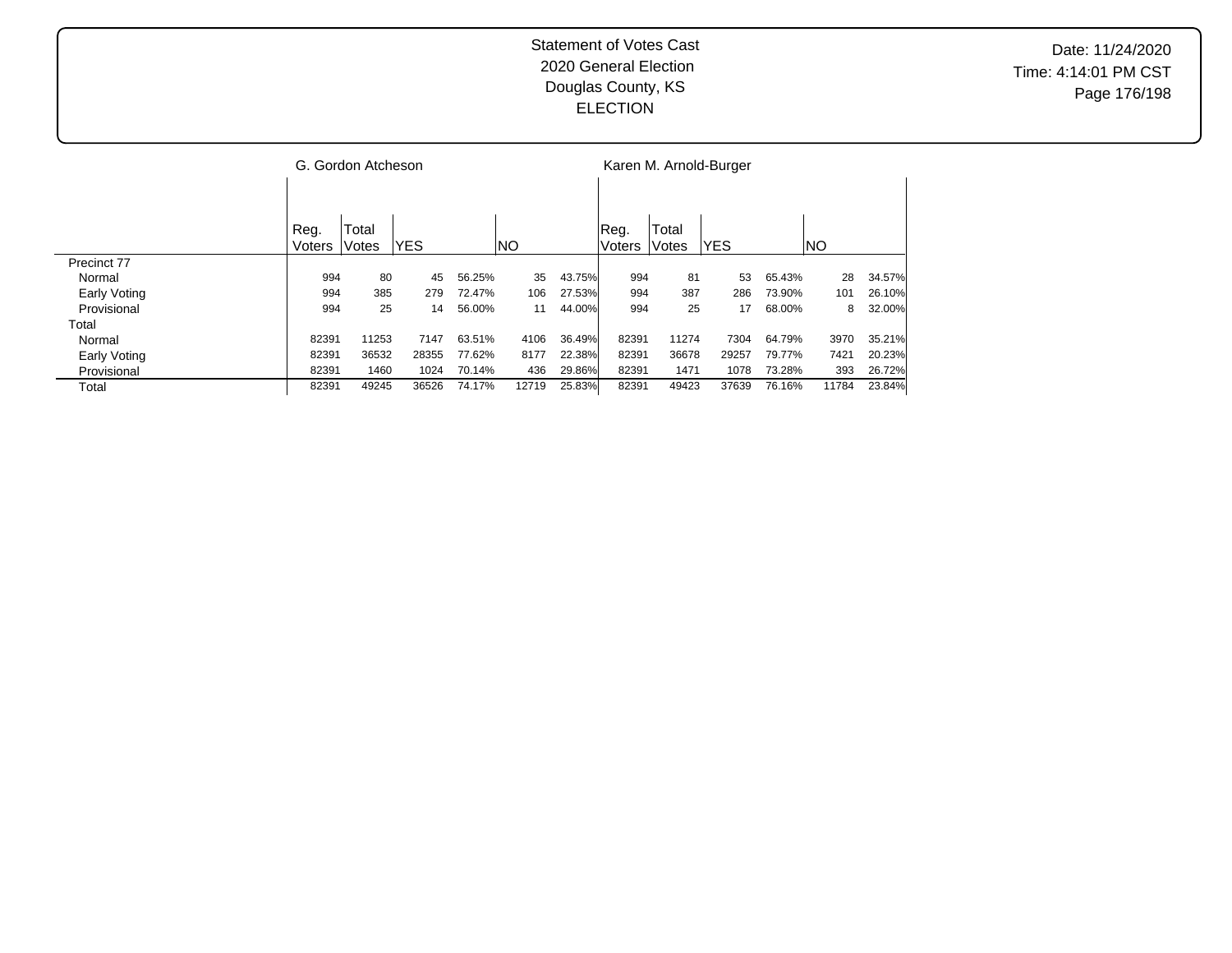| Reg.<br>Total<br>Total<br>Reg.<br><b>YES</b><br><b>NO</b><br><b>YES</b><br><b>NO</b><br>Voters<br>Votes<br>Voters<br>Votes<br>Precinct 1<br>809<br>95<br>66.32%<br>32<br>33.68%<br>809<br>98<br>69.39%<br>30<br>30.61%<br>63<br>68<br>Normal<br>400<br>51.75%<br>193<br>48.25%<br>809<br>407<br>85.50%<br>14.50%<br>809<br>207<br>348<br>59<br><b>Early Voting</b><br>12<br>75.00%<br>3<br>25.00%<br>809<br>8<br>66.67%<br>33.33%<br>Provisional<br>809<br>9<br>12<br>$\overline{4}$<br>Precinct 2<br>71<br>76.39%<br>848<br>49<br>69.01%<br>22<br>30.99%<br>848<br>72<br>55<br>17<br>23.61%<br>Normal<br>848<br>460<br>48.91%<br>235<br>51.09%<br>848<br>463<br>394<br>85.10%<br>69<br>14.90%<br>225<br><b>Early Voting</b><br>848<br>15<br>66.67%<br>5<br>33.33%<br>848<br>16<br>13<br>81.25%<br>3<br>18.75%<br>Provisional<br>10<br>Precinct 3<br>72.57%<br>1116<br>111<br>72<br>64.86%<br>39<br>35.14%<br>1116<br>113<br>82<br>31<br>27.43%<br>Normal<br>481<br>54.68%<br>218<br>45.32%<br>486<br>438<br>90.12%<br>48<br>9.88%<br>1116<br>263<br>1116<br>Early Voting<br>1116<br>32<br>56.25%<br>14<br>43.75%<br>25<br>80.65%<br>6<br>19.35%<br>Provisional<br>18<br>1116<br>31<br>Precinct 4<br>1013<br>153<br>95<br>62.09%<br>58<br>37.91%<br>1013<br>156<br>73.08%<br>42<br>26.92%<br>114<br>Normal<br>52.70%<br>47.30%<br>1013<br>389<br>205<br>184<br>1013<br>391<br>323<br>82.61%<br>68<br>17.39%<br>Early Voting<br>20.00%<br>Provisional<br>1013<br>20<br>80.00%<br>4<br>1013<br>22<br>18<br>81.82%<br>4<br>18.18%<br>16<br>Precinct 5<br>76.24%<br>930<br>99<br>68<br>68.69%<br>31<br>31.31%<br>930<br>101<br>77<br>24<br>23.76%<br>Normal<br>87.28%<br>50<br>930<br>381<br>66.93%<br>126<br>33.07%<br>930<br>393<br>343<br>12.72%<br>Early Voting<br>255<br>930<br>73.68%<br>26.32%<br>930<br>83.33%<br>3<br>16.67%<br>19<br>14<br>5<br>18<br>15<br>Provisional<br>Precinct 6<br>1052<br>112<br>78<br>69.64%<br>34<br>30.36%<br>1052<br>115<br>85<br>73.91%<br>30<br>26.09%<br>Normal<br>32.32%<br>1052<br>560<br>379<br>67.68%<br>181<br>1052<br>575<br>82.96%<br>98<br>17.04%<br>477<br><b>Early Voting</b><br>18.75%<br>$\mathbf 0$<br>1052<br>16<br>13<br>81.25%<br>3<br>1052<br>15<br>15 100.00%<br>Provisional<br>Precinct 7<br>62<br>660<br>46<br>74.19%<br>16<br>25.81%<br>660<br>61<br>53<br>86.89%<br>8<br>13.11%<br>Normal<br>84.07%<br>660<br>183<br>48.63%<br>94<br>51.37%<br>660<br>182<br>29<br>15.93%<br>89<br>153<br><b>Early Voting</b><br>660<br>12<br>8<br>66.67%<br>33.33%<br>660<br>12<br>10<br>83.33%<br>$\overline{2}$<br>16.67%<br>Provisional<br>4<br>Precinct 8<br>1010<br>98<br>75<br>76.53%<br>23<br>23.47%<br>1010<br>97<br>78<br>80.41%<br>19<br>19.59%<br>Normal<br>254<br>57.87%<br>42.13%<br>84.38%<br>1010<br>147<br>107<br>1010<br>256<br>216<br>40<br>15.62%<br><b>Early Voting</b><br>1010<br>18<br>77.78%<br>22.22%<br>18<br>77.78%<br>22.22%<br>14<br>4<br>1010<br>14<br>4<br>Provisional<br>Precinct 9<br>788<br>45<br>48.89%<br>51.11%<br>788<br>32<br>69.57%<br>30.43%<br>22<br>23<br>46<br>14<br>Normal |                          | Kathryn Gardner |  |  | Barbara Kay Huff |  |  |
|-------------------------------------------------------------------------------------------------------------------------------------------------------------------------------------------------------------------------------------------------------------------------------------------------------------------------------------------------------------------------------------------------------------------------------------------------------------------------------------------------------------------------------------------------------------------------------------------------------------------------------------------------------------------------------------------------------------------------------------------------------------------------------------------------------------------------------------------------------------------------------------------------------------------------------------------------------------------------------------------------------------------------------------------------------------------------------------------------------------------------------------------------------------------------------------------------------------------------------------------------------------------------------------------------------------------------------------------------------------------------------------------------------------------------------------------------------------------------------------------------------------------------------------------------------------------------------------------------------------------------------------------------------------------------------------------------------------------------------------------------------------------------------------------------------------------------------------------------------------------------------------------------------------------------------------------------------------------------------------------------------------------------------------------------------------------------------------------------------------------------------------------------------------------------------------------------------------------------------------------------------------------------------------------------------------------------------------------------------------------------------------------------------------------------------------------------------------------------------------------------------------------------------------------------------------------------------------------------------------------------------------------------------------------------------------------------------------------------------------------------------------------------------------------------------------------------------------------------------------------------------------------------------------------------------------------------------------------------------------------------------------------------------------------------------------------|--------------------------|-----------------|--|--|------------------|--|--|
|                                                                                                                                                                                                                                                                                                                                                                                                                                                                                                                                                                                                                                                                                                                                                                                                                                                                                                                                                                                                                                                                                                                                                                                                                                                                                                                                                                                                                                                                                                                                                                                                                                                                                                                                                                                                                                                                                                                                                                                                                                                                                                                                                                                                                                                                                                                                                                                                                                                                                                                                                                                                                                                                                                                                                                                                                                                                                                                                                                                                                                                                   |                          |                 |  |  |                  |  |  |
|                                                                                                                                                                                                                                                                                                                                                                                                                                                                                                                                                                                                                                                                                                                                                                                                                                                                                                                                                                                                                                                                                                                                                                                                                                                                                                                                                                                                                                                                                                                                                                                                                                                                                                                                                                                                                                                                                                                                                                                                                                                                                                                                                                                                                                                                                                                                                                                                                                                                                                                                                                                                                                                                                                                                                                                                                                                                                                                                                                                                                                                                   |                          |                 |  |  |                  |  |  |
|                                                                                                                                                                                                                                                                                                                                                                                                                                                                                                                                                                                                                                                                                                                                                                                                                                                                                                                                                                                                                                                                                                                                                                                                                                                                                                                                                                                                                                                                                                                                                                                                                                                                                                                                                                                                                                                                                                                                                                                                                                                                                                                                                                                                                                                                                                                                                                                                                                                                                                                                                                                                                                                                                                                                                                                                                                                                                                                                                                                                                                                                   |                          |                 |  |  |                  |  |  |
|                                                                                                                                                                                                                                                                                                                                                                                                                                                                                                                                                                                                                                                                                                                                                                                                                                                                                                                                                                                                                                                                                                                                                                                                                                                                                                                                                                                                                                                                                                                                                                                                                                                                                                                                                                                                                                                                                                                                                                                                                                                                                                                                                                                                                                                                                                                                                                                                                                                                                                                                                                                                                                                                                                                                                                                                                                                                                                                                                                                                                                                                   |                          |                 |  |  |                  |  |  |
|                                                                                                                                                                                                                                                                                                                                                                                                                                                                                                                                                                                                                                                                                                                                                                                                                                                                                                                                                                                                                                                                                                                                                                                                                                                                                                                                                                                                                                                                                                                                                                                                                                                                                                                                                                                                                                                                                                                                                                                                                                                                                                                                                                                                                                                                                                                                                                                                                                                                                                                                                                                                                                                                                                                                                                                                                                                                                                                                                                                                                                                                   | <b>Jurisdiction Wide</b> |                 |  |  |                  |  |  |
|                                                                                                                                                                                                                                                                                                                                                                                                                                                                                                                                                                                                                                                                                                                                                                                                                                                                                                                                                                                                                                                                                                                                                                                                                                                                                                                                                                                                                                                                                                                                                                                                                                                                                                                                                                                                                                                                                                                                                                                                                                                                                                                                                                                                                                                                                                                                                                                                                                                                                                                                                                                                                                                                                                                                                                                                                                                                                                                                                                                                                                                                   |                          |                 |  |  |                  |  |  |
|                                                                                                                                                                                                                                                                                                                                                                                                                                                                                                                                                                                                                                                                                                                                                                                                                                                                                                                                                                                                                                                                                                                                                                                                                                                                                                                                                                                                                                                                                                                                                                                                                                                                                                                                                                                                                                                                                                                                                                                                                                                                                                                                                                                                                                                                                                                                                                                                                                                                                                                                                                                                                                                                                                                                                                                                                                                                                                                                                                                                                                                                   |                          |                 |  |  |                  |  |  |
|                                                                                                                                                                                                                                                                                                                                                                                                                                                                                                                                                                                                                                                                                                                                                                                                                                                                                                                                                                                                                                                                                                                                                                                                                                                                                                                                                                                                                                                                                                                                                                                                                                                                                                                                                                                                                                                                                                                                                                                                                                                                                                                                                                                                                                                                                                                                                                                                                                                                                                                                                                                                                                                                                                                                                                                                                                                                                                                                                                                                                                                                   |                          |                 |  |  |                  |  |  |
|                                                                                                                                                                                                                                                                                                                                                                                                                                                                                                                                                                                                                                                                                                                                                                                                                                                                                                                                                                                                                                                                                                                                                                                                                                                                                                                                                                                                                                                                                                                                                                                                                                                                                                                                                                                                                                                                                                                                                                                                                                                                                                                                                                                                                                                                                                                                                                                                                                                                                                                                                                                                                                                                                                                                                                                                                                                                                                                                                                                                                                                                   |                          |                 |  |  |                  |  |  |
|                                                                                                                                                                                                                                                                                                                                                                                                                                                                                                                                                                                                                                                                                                                                                                                                                                                                                                                                                                                                                                                                                                                                                                                                                                                                                                                                                                                                                                                                                                                                                                                                                                                                                                                                                                                                                                                                                                                                                                                                                                                                                                                                                                                                                                                                                                                                                                                                                                                                                                                                                                                                                                                                                                                                                                                                                                                                                                                                                                                                                                                                   |                          |                 |  |  |                  |  |  |
|                                                                                                                                                                                                                                                                                                                                                                                                                                                                                                                                                                                                                                                                                                                                                                                                                                                                                                                                                                                                                                                                                                                                                                                                                                                                                                                                                                                                                                                                                                                                                                                                                                                                                                                                                                                                                                                                                                                                                                                                                                                                                                                                                                                                                                                                                                                                                                                                                                                                                                                                                                                                                                                                                                                                                                                                                                                                                                                                                                                                                                                                   |                          |                 |  |  |                  |  |  |
|                                                                                                                                                                                                                                                                                                                                                                                                                                                                                                                                                                                                                                                                                                                                                                                                                                                                                                                                                                                                                                                                                                                                                                                                                                                                                                                                                                                                                                                                                                                                                                                                                                                                                                                                                                                                                                                                                                                                                                                                                                                                                                                                                                                                                                                                                                                                                                                                                                                                                                                                                                                                                                                                                                                                                                                                                                                                                                                                                                                                                                                                   |                          |                 |  |  |                  |  |  |
|                                                                                                                                                                                                                                                                                                                                                                                                                                                                                                                                                                                                                                                                                                                                                                                                                                                                                                                                                                                                                                                                                                                                                                                                                                                                                                                                                                                                                                                                                                                                                                                                                                                                                                                                                                                                                                                                                                                                                                                                                                                                                                                                                                                                                                                                                                                                                                                                                                                                                                                                                                                                                                                                                                                                                                                                                                                                                                                                                                                                                                                                   |                          |                 |  |  |                  |  |  |
|                                                                                                                                                                                                                                                                                                                                                                                                                                                                                                                                                                                                                                                                                                                                                                                                                                                                                                                                                                                                                                                                                                                                                                                                                                                                                                                                                                                                                                                                                                                                                                                                                                                                                                                                                                                                                                                                                                                                                                                                                                                                                                                                                                                                                                                                                                                                                                                                                                                                                                                                                                                                                                                                                                                                                                                                                                                                                                                                                                                                                                                                   |                          |                 |  |  |                  |  |  |
|                                                                                                                                                                                                                                                                                                                                                                                                                                                                                                                                                                                                                                                                                                                                                                                                                                                                                                                                                                                                                                                                                                                                                                                                                                                                                                                                                                                                                                                                                                                                                                                                                                                                                                                                                                                                                                                                                                                                                                                                                                                                                                                                                                                                                                                                                                                                                                                                                                                                                                                                                                                                                                                                                                                                                                                                                                                                                                                                                                                                                                                                   |                          |                 |  |  |                  |  |  |
|                                                                                                                                                                                                                                                                                                                                                                                                                                                                                                                                                                                                                                                                                                                                                                                                                                                                                                                                                                                                                                                                                                                                                                                                                                                                                                                                                                                                                                                                                                                                                                                                                                                                                                                                                                                                                                                                                                                                                                                                                                                                                                                                                                                                                                                                                                                                                                                                                                                                                                                                                                                                                                                                                                                                                                                                                                                                                                                                                                                                                                                                   |                          |                 |  |  |                  |  |  |
|                                                                                                                                                                                                                                                                                                                                                                                                                                                                                                                                                                                                                                                                                                                                                                                                                                                                                                                                                                                                                                                                                                                                                                                                                                                                                                                                                                                                                                                                                                                                                                                                                                                                                                                                                                                                                                                                                                                                                                                                                                                                                                                                                                                                                                                                                                                                                                                                                                                                                                                                                                                                                                                                                                                                                                                                                                                                                                                                                                                                                                                                   |                          |                 |  |  |                  |  |  |
|                                                                                                                                                                                                                                                                                                                                                                                                                                                                                                                                                                                                                                                                                                                                                                                                                                                                                                                                                                                                                                                                                                                                                                                                                                                                                                                                                                                                                                                                                                                                                                                                                                                                                                                                                                                                                                                                                                                                                                                                                                                                                                                                                                                                                                                                                                                                                                                                                                                                                                                                                                                                                                                                                                                                                                                                                                                                                                                                                                                                                                                                   |                          |                 |  |  |                  |  |  |
|                                                                                                                                                                                                                                                                                                                                                                                                                                                                                                                                                                                                                                                                                                                                                                                                                                                                                                                                                                                                                                                                                                                                                                                                                                                                                                                                                                                                                                                                                                                                                                                                                                                                                                                                                                                                                                                                                                                                                                                                                                                                                                                                                                                                                                                                                                                                                                                                                                                                                                                                                                                                                                                                                                                                                                                                                                                                                                                                                                                                                                                                   |                          |                 |  |  |                  |  |  |
|                                                                                                                                                                                                                                                                                                                                                                                                                                                                                                                                                                                                                                                                                                                                                                                                                                                                                                                                                                                                                                                                                                                                                                                                                                                                                                                                                                                                                                                                                                                                                                                                                                                                                                                                                                                                                                                                                                                                                                                                                                                                                                                                                                                                                                                                                                                                                                                                                                                                                                                                                                                                                                                                                                                                                                                                                                                                                                                                                                                                                                                                   |                          |                 |  |  |                  |  |  |
|                                                                                                                                                                                                                                                                                                                                                                                                                                                                                                                                                                                                                                                                                                                                                                                                                                                                                                                                                                                                                                                                                                                                                                                                                                                                                                                                                                                                                                                                                                                                                                                                                                                                                                                                                                                                                                                                                                                                                                                                                                                                                                                                                                                                                                                                                                                                                                                                                                                                                                                                                                                                                                                                                                                                                                                                                                                                                                                                                                                                                                                                   |                          |                 |  |  |                  |  |  |
|                                                                                                                                                                                                                                                                                                                                                                                                                                                                                                                                                                                                                                                                                                                                                                                                                                                                                                                                                                                                                                                                                                                                                                                                                                                                                                                                                                                                                                                                                                                                                                                                                                                                                                                                                                                                                                                                                                                                                                                                                                                                                                                                                                                                                                                                                                                                                                                                                                                                                                                                                                                                                                                                                                                                                                                                                                                                                                                                                                                                                                                                   |                          |                 |  |  |                  |  |  |
|                                                                                                                                                                                                                                                                                                                                                                                                                                                                                                                                                                                                                                                                                                                                                                                                                                                                                                                                                                                                                                                                                                                                                                                                                                                                                                                                                                                                                                                                                                                                                                                                                                                                                                                                                                                                                                                                                                                                                                                                                                                                                                                                                                                                                                                                                                                                                                                                                                                                                                                                                                                                                                                                                                                                                                                                                                                                                                                                                                                                                                                                   |                          |                 |  |  |                  |  |  |
|                                                                                                                                                                                                                                                                                                                                                                                                                                                                                                                                                                                                                                                                                                                                                                                                                                                                                                                                                                                                                                                                                                                                                                                                                                                                                                                                                                                                                                                                                                                                                                                                                                                                                                                                                                                                                                                                                                                                                                                                                                                                                                                                                                                                                                                                                                                                                                                                                                                                                                                                                                                                                                                                                                                                                                                                                                                                                                                                                                                                                                                                   |                          |                 |  |  |                  |  |  |
|                                                                                                                                                                                                                                                                                                                                                                                                                                                                                                                                                                                                                                                                                                                                                                                                                                                                                                                                                                                                                                                                                                                                                                                                                                                                                                                                                                                                                                                                                                                                                                                                                                                                                                                                                                                                                                                                                                                                                                                                                                                                                                                                                                                                                                                                                                                                                                                                                                                                                                                                                                                                                                                                                                                                                                                                                                                                                                                                                                                                                                                                   |                          |                 |  |  |                  |  |  |
|                                                                                                                                                                                                                                                                                                                                                                                                                                                                                                                                                                                                                                                                                                                                                                                                                                                                                                                                                                                                                                                                                                                                                                                                                                                                                                                                                                                                                                                                                                                                                                                                                                                                                                                                                                                                                                                                                                                                                                                                                                                                                                                                                                                                                                                                                                                                                                                                                                                                                                                                                                                                                                                                                                                                                                                                                                                                                                                                                                                                                                                                   |                          |                 |  |  |                  |  |  |
|                                                                                                                                                                                                                                                                                                                                                                                                                                                                                                                                                                                                                                                                                                                                                                                                                                                                                                                                                                                                                                                                                                                                                                                                                                                                                                                                                                                                                                                                                                                                                                                                                                                                                                                                                                                                                                                                                                                                                                                                                                                                                                                                                                                                                                                                                                                                                                                                                                                                                                                                                                                                                                                                                                                                                                                                                                                                                                                                                                                                                                                                   |                          |                 |  |  |                  |  |  |
|                                                                                                                                                                                                                                                                                                                                                                                                                                                                                                                                                                                                                                                                                                                                                                                                                                                                                                                                                                                                                                                                                                                                                                                                                                                                                                                                                                                                                                                                                                                                                                                                                                                                                                                                                                                                                                                                                                                                                                                                                                                                                                                                                                                                                                                                                                                                                                                                                                                                                                                                                                                                                                                                                                                                                                                                                                                                                                                                                                                                                                                                   |                          |                 |  |  |                  |  |  |
|                                                                                                                                                                                                                                                                                                                                                                                                                                                                                                                                                                                                                                                                                                                                                                                                                                                                                                                                                                                                                                                                                                                                                                                                                                                                                                                                                                                                                                                                                                                                                                                                                                                                                                                                                                                                                                                                                                                                                                                                                                                                                                                                                                                                                                                                                                                                                                                                                                                                                                                                                                                                                                                                                                                                                                                                                                                                                                                                                                                                                                                                   |                          |                 |  |  |                  |  |  |
|                                                                                                                                                                                                                                                                                                                                                                                                                                                                                                                                                                                                                                                                                                                                                                                                                                                                                                                                                                                                                                                                                                                                                                                                                                                                                                                                                                                                                                                                                                                                                                                                                                                                                                                                                                                                                                                                                                                                                                                                                                                                                                                                                                                                                                                                                                                                                                                                                                                                                                                                                                                                                                                                                                                                                                                                                                                                                                                                                                                                                                                                   |                          |                 |  |  |                  |  |  |
|                                                                                                                                                                                                                                                                                                                                                                                                                                                                                                                                                                                                                                                                                                                                                                                                                                                                                                                                                                                                                                                                                                                                                                                                                                                                                                                                                                                                                                                                                                                                                                                                                                                                                                                                                                                                                                                                                                                                                                                                                                                                                                                                                                                                                                                                                                                                                                                                                                                                                                                                                                                                                                                                                                                                                                                                                                                                                                                                                                                                                                                                   |                          |                 |  |  |                  |  |  |
|                                                                                                                                                                                                                                                                                                                                                                                                                                                                                                                                                                                                                                                                                                                                                                                                                                                                                                                                                                                                                                                                                                                                                                                                                                                                                                                                                                                                                                                                                                                                                                                                                                                                                                                                                                                                                                                                                                                                                                                                                                                                                                                                                                                                                                                                                                                                                                                                                                                                                                                                                                                                                                                                                                                                                                                                                                                                                                                                                                                                                                                                   |                          |                 |  |  |                  |  |  |
|                                                                                                                                                                                                                                                                                                                                                                                                                                                                                                                                                                                                                                                                                                                                                                                                                                                                                                                                                                                                                                                                                                                                                                                                                                                                                                                                                                                                                                                                                                                                                                                                                                                                                                                                                                                                                                                                                                                                                                                                                                                                                                                                                                                                                                                                                                                                                                                                                                                                                                                                                                                                                                                                                                                                                                                                                                                                                                                                                                                                                                                                   |                          |                 |  |  |                  |  |  |
|                                                                                                                                                                                                                                                                                                                                                                                                                                                                                                                                                                                                                                                                                                                                                                                                                                                                                                                                                                                                                                                                                                                                                                                                                                                                                                                                                                                                                                                                                                                                                                                                                                                                                                                                                                                                                                                                                                                                                                                                                                                                                                                                                                                                                                                                                                                                                                                                                                                                                                                                                                                                                                                                                                                                                                                                                                                                                                                                                                                                                                                                   |                          |                 |  |  |                  |  |  |
|                                                                                                                                                                                                                                                                                                                                                                                                                                                                                                                                                                                                                                                                                                                                                                                                                                                                                                                                                                                                                                                                                                                                                                                                                                                                                                                                                                                                                                                                                                                                                                                                                                                                                                                                                                                                                                                                                                                                                                                                                                                                                                                                                                                                                                                                                                                                                                                                                                                                                                                                                                                                                                                                                                                                                                                                                                                                                                                                                                                                                                                                   |                          |                 |  |  |                  |  |  |
|                                                                                                                                                                                                                                                                                                                                                                                                                                                                                                                                                                                                                                                                                                                                                                                                                                                                                                                                                                                                                                                                                                                                                                                                                                                                                                                                                                                                                                                                                                                                                                                                                                                                                                                                                                                                                                                                                                                                                                                                                                                                                                                                                                                                                                                                                                                                                                                                                                                                                                                                                                                                                                                                                                                                                                                                                                                                                                                                                                                                                                                                   |                          |                 |  |  |                  |  |  |
|                                                                                                                                                                                                                                                                                                                                                                                                                                                                                                                                                                                                                                                                                                                                                                                                                                                                                                                                                                                                                                                                                                                                                                                                                                                                                                                                                                                                                                                                                                                                                                                                                                                                                                                                                                                                                                                                                                                                                                                                                                                                                                                                                                                                                                                                                                                                                                                                                                                                                                                                                                                                                                                                                                                                                                                                                                                                                                                                                                                                                                                                   |                          |                 |  |  |                  |  |  |
|                                                                                                                                                                                                                                                                                                                                                                                                                                                                                                                                                                                                                                                                                                                                                                                                                                                                                                                                                                                                                                                                                                                                                                                                                                                                                                                                                                                                                                                                                                                                                                                                                                                                                                                                                                                                                                                                                                                                                                                                                                                                                                                                                                                                                                                                                                                                                                                                                                                                                                                                                                                                                                                                                                                                                                                                                                                                                                                                                                                                                                                                   |                          |                 |  |  |                  |  |  |
|                                                                                                                                                                                                                                                                                                                                                                                                                                                                                                                                                                                                                                                                                                                                                                                                                                                                                                                                                                                                                                                                                                                                                                                                                                                                                                                                                                                                                                                                                                                                                                                                                                                                                                                                                                                                                                                                                                                                                                                                                                                                                                                                                                                                                                                                                                                                                                                                                                                                                                                                                                                                                                                                                                                                                                                                                                                                                                                                                                                                                                                                   |                          |                 |  |  |                  |  |  |
| 788<br>253<br>47.83%<br>132<br>52.17%<br>788<br>259<br>226<br>87.26%<br>33<br>12.74%<br>121<br>Early Voting                                                                                                                                                                                                                                                                                                                                                                                                                                                                                                                                                                                                                                                                                                                                                                                                                                                                                                                                                                                                                                                                                                                                                                                                                                                                                                                                                                                                                                                                                                                                                                                                                                                                                                                                                                                                                                                                                                                                                                                                                                                                                                                                                                                                                                                                                                                                                                                                                                                                                                                                                                                                                                                                                                                                                                                                                                                                                                                                                       |                          |                 |  |  |                  |  |  |
| 788<br>16<br>8<br>50.00%<br>8<br>50.00%<br>788<br>16<br>93.75%<br>6.25%<br>15<br>$\mathbf{1}$<br>Provisional                                                                                                                                                                                                                                                                                                                                                                                                                                                                                                                                                                                                                                                                                                                                                                                                                                                                                                                                                                                                                                                                                                                                                                                                                                                                                                                                                                                                                                                                                                                                                                                                                                                                                                                                                                                                                                                                                                                                                                                                                                                                                                                                                                                                                                                                                                                                                                                                                                                                                                                                                                                                                                                                                                                                                                                                                                                                                                                                                      |                          |                 |  |  |                  |  |  |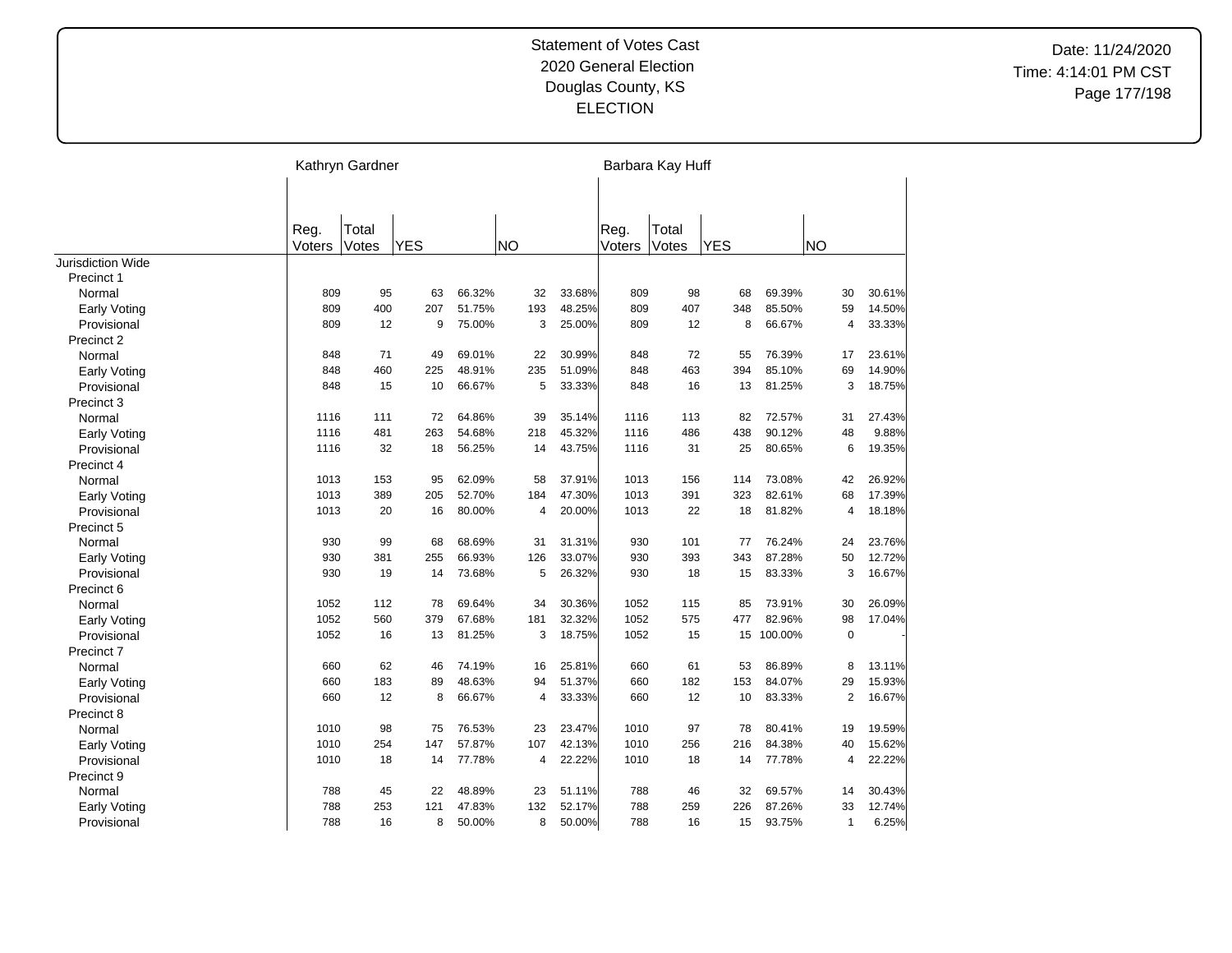|                     | Kathryn Gardner |       |            |        |                |        |        | Barbara Kay Huff |            |        |                |        |
|---------------------|-----------------|-------|------------|--------|----------------|--------|--------|------------------|------------|--------|----------------|--------|
|                     |                 |       |            |        |                |        |        |                  |            |        |                |        |
|                     | Reg.            | Total |            |        |                |        | Reg.   | Total            |            |        |                |        |
|                     | Voters          | Votes | <b>YES</b> |        | <b>NO</b>      |        | Voters | Votes            | <b>YES</b> |        | NO             |        |
| Precinct 10         |                 |       |            |        |                |        |        |                  |            |        |                |        |
| Normal              | 735             | 53    | 40         | 75.47% | 13             | 24.53% | 735    | 55               | 49         | 89.09% | 6              | 10.91% |
| <b>Early Voting</b> | 735             | 67    | 51         | 76.12% | 16             | 23.88% | 735    | 68               | 67         | 98.53% | $\overline{1}$ | 1.47%  |
| Provisional         | 735             | 13    | 11         | 84.62% | $\overline{2}$ | 15.38% | 735    | 14               | 12         | 85.71% | $\overline{2}$ | 14.29% |
| Precinct 11         |                 |       |            |        |                |        |        |                  |            |        |                |        |
| Normal              | 884             | 141   | 87         | 61.70% | 54             | 38.30% | 884    | 145              | 110        | 75.86% | 35             | 24.14% |
| Early Voting        | 884             | 400   | 209        | 52.25% | 191            | 47.75% | 884    | 405              | 353        | 87.16% | 52             | 12.84% |
| Provisional         | 884             | 21    | 13         | 61.90% | 8              | 38.10% | 884    | 21               | 16         | 76.19% | 5              | 23.81% |
| Precinct 12         |                 |       |            |        |                |        |        |                  |            |        |                |        |
| Normal              | 1609            | 228   | 159        | 69.74% | 69             | 30.26% | 1609   | 231              | 165        | 71.43% | 66             | 28.57% |
| Early Voting        | 1609            | 696   | 398        | 57.18% | 298            | 42.82% | 1609   | 705              | 587        | 83.26% | 118            | 16.74% |
| Provisional         | 1609            | 25    | 18         | 72.00% | $\overline{7}$ | 28.00% | 1609   | 26               | 22         | 84.62% | 4              | 15.38% |
| Precinct 13         |                 |       |            |        |                |        |        |                  |            |        |                |        |
| Normal              | 1084            | 118   | 83         | 70.34% | 35             | 29.66% | 1084   | 123              | 97         | 78.86% | 26             | 21.14% |
| Early Voting        | 1084            | 581   | 371        | 63.86% | 210            | 36.14% | 1084   | 603              | 526        | 87.23% | 77             | 12.77% |
| Provisional         | 1084            | 20    | 13         | 65.00% | $\overline{7}$ | 35.00% | 1084   | 20               | 17         | 85.00% | 3              | 15.00% |
| Precinct 14         |                 |       |            |        |                |        |        |                  |            |        |                |        |
| Normal              | 2394            | 271   | 176        | 64.94% | 95             | 35.06% | 2394   | 288              | 199        | 69.10% | 89             | 30.90% |
| Early Voting        | 2394            | 893   | 581        | 65.06% | 312            | 34.94% | 2394   | 909              | 773        | 85.04% | 136            | 14.96% |
| Provisional         | 2394            | 41    | 26         | 63.41% | 15             | 36.59% | 2394   | 41               | 35         | 85.37% | 6              | 14.63% |
| Precinct 15         |                 |       |            |        |                |        |        |                  |            |        |                |        |
| Normal              | 1512            | 156   | 114        | 73.08% | 42             | 26.92% | 1512   | 161              | 128        | 79.50% | 33             | 20.50% |
| <b>Early Voting</b> | 1512            | 668   | 386        | 57.78% | 282            | 42.22% | 1512   | 677              | 595        | 87.89% | 82             | 12.11% |
| Provisional         | 1512            | 27    | 18         | 66.67% | 9              | 33.33% | 1512   | 28               | 23         | 82.14% | 5              | 17.86% |
| Precinct 16         |                 |       |            |        |                |        |        |                  |            |        |                |        |
| Normal              | 1125            | 121   | 82         | 67.77% | 39             | 32.23% | 1125   | 123              | 81         | 65.85% | 42             | 34.15% |
| <b>Early Voting</b> | 1125            | 572   | 346        | 60.49% | 226            | 39.51% | 1125   | 580              | 492        | 84.83% | 88             | 15.17% |
| Provisional         | 1125            | 27    | 16         | 59.26% | 11             | 40.74% | 1125   | 27               | 20         | 74.07% | $\overline{7}$ | 25.93% |
| Precinct 17         |                 |       |            |        |                |        |        |                  |            |        |                |        |
| Normal              | 1556            | 149   | 96         | 64.43% | 53             | 35.57% | 1556   | 154              | 98         | 63.64% | 56             | 36.36% |
| <b>Early Voting</b> | 1556            | 825   | 509        | 61.70% | 316            | 38.30% | 1556   | 840              | 701        | 83.45% | 139            | 16.55% |
| Provisional         | 1556            | 19    | 10         | 52.63% | 9              | 47.37% | 1556   | 17               | 13         | 76.47% | 4              | 23.53% |
| Precinct 18         |                 |       |            |        |                |        |        |                  |            |        |                |        |
| Normal              | 1876            | 221   | 152        | 68.78% | 69             | 31.22% | 1876   | 221              | 168        | 76.02% | 53             | 23.98% |
| <b>Early Voting</b> | 1876            | 937   | 571        | 60.94% | 366            | 39.06% | 1876   | 957              | 786        | 82.13% | 171            | 17.87% |
| Provisional         | 1876            | 26    | 19         | 73.08% | $\overline{7}$ | 26.92% | 1876   | 27               | 19         | 70.37% | 8              | 29.63% |
| Precinct 19         |                 |       |            |        |                |        |        |                  |            |        |                |        |
| Normal              | 1354            | 97    | 68         | 70.10% | 29             | 29.90% | 1354   | 101              | 73         | 72.28% | 28             | 27.72% |
| Early Voting        | 1354            | 784   | 562        | 71.68% | 222            | 28.32% | 1354   | 813              | 698        | 85.85% | 115            | 14.15% |
| Provisional         | 1354            | 28    | 21         | 75.00% | $\overline{7}$ | 25.00% | 1354   | 30               | 29         | 96.67% | $\mathbf{1}$   | 3.33%  |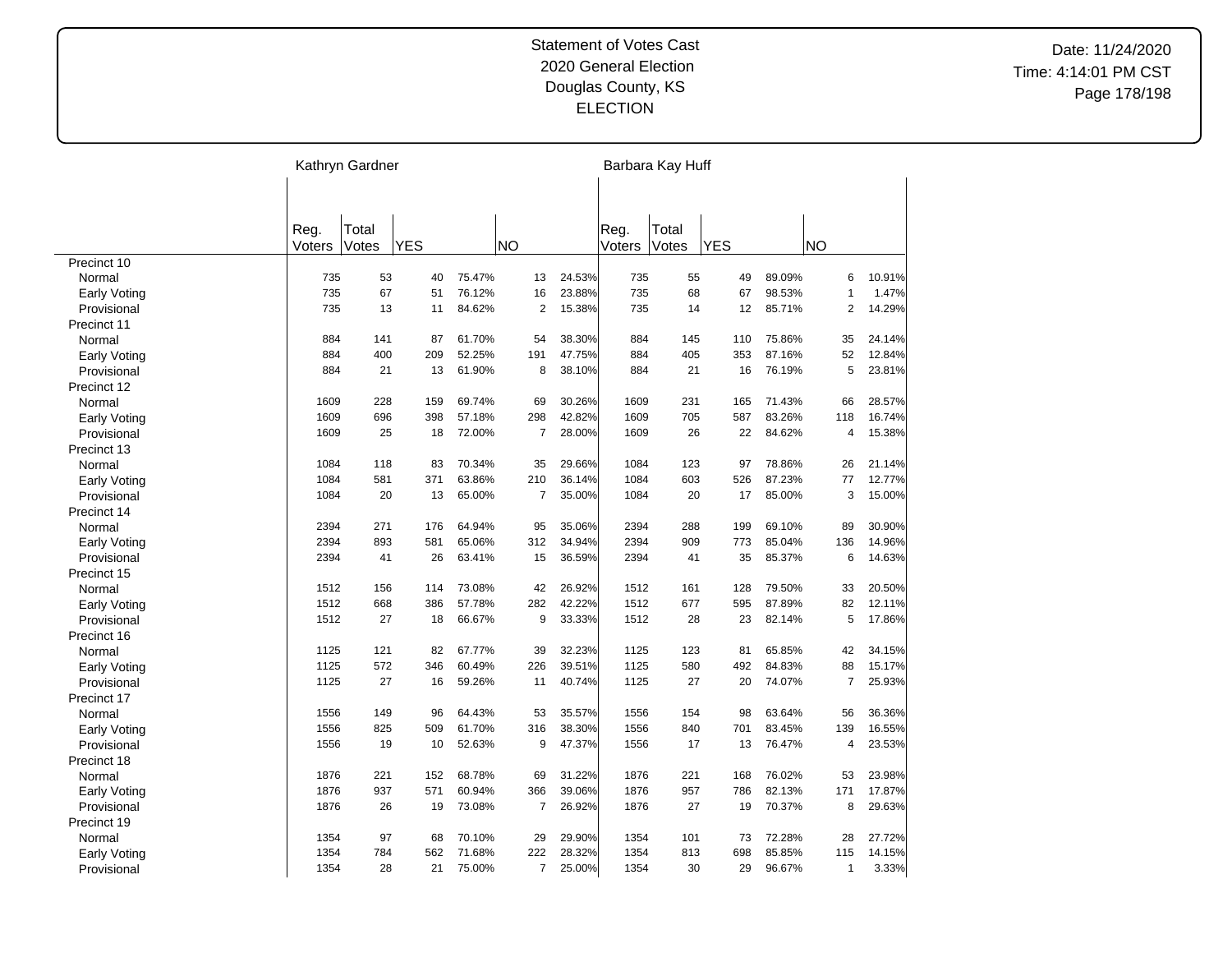|                     | Kathryn Gardner |       |                |        |                |        |        | Barbara Kay Huff |            |         |                |        |
|---------------------|-----------------|-------|----------------|--------|----------------|--------|--------|------------------|------------|---------|----------------|--------|
|                     |                 |       |                |        |                |        |        |                  |            |         |                |        |
|                     | Reg.            | Total |                |        |                |        | Reg.   | Total            |            |         |                |        |
|                     | Voters          | Votes | <b>YES</b>     |        | NO             |        | Voters | Votes            | <b>YES</b> |         | NO             |        |
| Precinct 20         |                 |       |                |        |                |        |        |                  |            |         |                |        |
| Normal              | 1758            | 200   | 131            | 65.50% | 69             | 34.50% | 1758   | 204              | 140        | 68.63%  | 64             | 31.37% |
| <b>Early Voting</b> | 1758            | 896   | 558            | 62.28% | 338            | 37.72% | 1758   | 914              | 775        | 84.79%  | 139            | 15.21% |
| Provisional         | 1758            | 25    | 22             | 88.00% | 3              | 12.00% | 1758   | 27               | 23         | 85.19%  | 4              | 14.81% |
| Precinct 21         |                 |       |                |        |                |        |        |                  |            |         |                |        |
| Normal              | 616             | 36    | 24             | 66.67% | 12             | 33.33% | 616    | 33               | 27         | 81.82%  | 6              | 18.18% |
| Early Voting        | 616             | 322   | 213            | 66.15% | 109            | 33.85% | 616    | 325              | 298        | 91.69%  | 27             | 8.31%  |
| Provisional         | 616             | 9     | $\overline{7}$ | 77.78% | $\overline{2}$ | 22.22% | 616    | 8                | 8          | 100.00% | $\mathbf 0$    |        |
| Precinct 22         |                 |       |                |        |                |        |        |                  |            |         |                |        |
| Normal              | 1406            | 215   | 155            | 72.09% | 60             | 27.91% | 1406   | 215              | 163        | 75.81%  | 52             | 24.19% |
| Early Voting        | 1406            | 591   | 370            | 62.61% | 221            | 37.39% | 1406   | 605              | 508        | 83.97%  | 97             | 16.03% |
| Provisional         | 1406            | 34    | 20             | 58.82% | 14             | 41.18% | 1406   | 32               | 25         | 78.12%  | $\overline{7}$ | 21.88% |
| Precinct 23         |                 |       |                |        |                |        |        |                  |            |         |                |        |
| Normal              | 757             | 105   | 75             | 71.43% | 30             | 28.57% | 757    | 109              | 87         | 79.82%  | 22             | 20.18% |
| <b>Early Voting</b> | 757             | 356   | 246            | 69.10% | 110            | 30.90% | 757    | 363              | 326        | 89.81%  | 37             | 10.19% |
| Provisional         | 757             | 13    | 6              | 46.15% | $\overline{7}$ | 53.85% | 757    | 13               | 6          | 46.15%  | 7              | 53.85% |
| Precinct 24         |                 |       |                |        |                |        |        |                  |            |         |                |        |
| Normal              | 826             | 82    | 68             | 82.93% | 14             | 17.07% | 826    | 81               | 67         | 82.72%  | 14             | 17.28% |
| <b>Early Voting</b> | 826             | 406   | 275            | 67.73% | 131            | 32.27% | 826    | 420              | 370        | 88.10%  | 50             | 11.90% |
| Provisional         | 826             | 18    | 12             | 66.67% | 6              | 33.33% | 826    | 19               | 17         | 89.47%  | $\overline{2}$ | 10.53% |
| Precinct 25         |                 |       |                |        |                |        |        |                  |            |         |                |        |
| Normal              | 1031            | 59    | 44             | 74.58% | 15             | 25.42% | 1031   | 61               | 49         | 80.33%  | 12             | 19.67% |
| <b>Early Voting</b> | 1031            | 242   | 133            | 54.96% | 109            | 45.04% | 1031   | 239              | 215        | 89.96%  | 24             | 10.04% |
| Provisional         | 1031            | 19    | 14             | 73.68% | 5              | 26.32% | 1031   | 20               | 14         | 70.00%  | 6              | 30.00% |
| Precinct 26         |                 |       |                |        |                |        |        |                  |            |         |                |        |
| Normal              | 933             | 83    | 53             | 63.86% | 30             | 36.14% | 933    | 84               | 55         | 65.48%  | 29             | 34.52% |
| <b>Early Voting</b> | 933             | 404   | 212            | 52.48% | 192            | 47.52% | 933    | 417              | 364        | 87.29%  | 53             | 12.71% |
| Provisional         | 933             | 15    | $\overline{7}$ | 46.67% | 8              | 53.33% | 933    | 15               | 11         | 73.33%  | 4              | 26.67% |
| Precinct 27         |                 |       |                |        |                |        |        |                  |            |         |                |        |
| Normal              | 971             | 86    | 56             | 65.12% | 30             | 34.88% | 971    | 82               | 56         | 68.29%  | 26             | 31.71% |
| <b>Early Voting</b> | 971             | 434   | 222            | 51.15% | 212            | 48.85% | 971    | 438              | 381        | 86.99%  | 57             | 13.01% |
| Provisional         | 971             | 13    | 9              | 69.23% | $\overline{4}$ | 30.77% | 971    | 13               | 11         | 84.62%  | $\overline{2}$ | 15.38% |
| Precinct 28         |                 |       |                |        |                |        |        |                  |            |         |                |        |
| Normal              | 553             | 46    | 24             | 52.17% | 22             | 47.83% | 553    | 47               | 36         | 76.60%  | 11             | 23.40% |
| <b>Early Voting</b> | 553             | 299   | 143            | 47.83% | 156            | 52.17% | 553    | 296              | 251        | 84.80%  | 45             | 15.20% |
| Provisional         | 553             | 6     | $\mathbf{1}$   | 16.67% | 5              | 83.33% | 553    | 6                | 3          | 50.00%  | 3              | 50.00% |
| Precinct 29         |                 |       |                |        |                |        |        |                  |            |         |                |        |
| Normal              | 929             | 115   | 80             | 69.57% | 35             | 30.43% | 929    | 116              | 89         | 76.72%  | 27             | 23.28% |
| Early Voting        | 929             | 386   | 201            | 52.07% | 185            | 47.93% | 929    | 391              | 328        | 83.89%  | 63             | 16.11% |
| Provisional         | 929             | 22    | 14             | 63.64% | 8              | 36.36% | 929    | 22               | 14         | 63.64%  | 8              | 36.36% |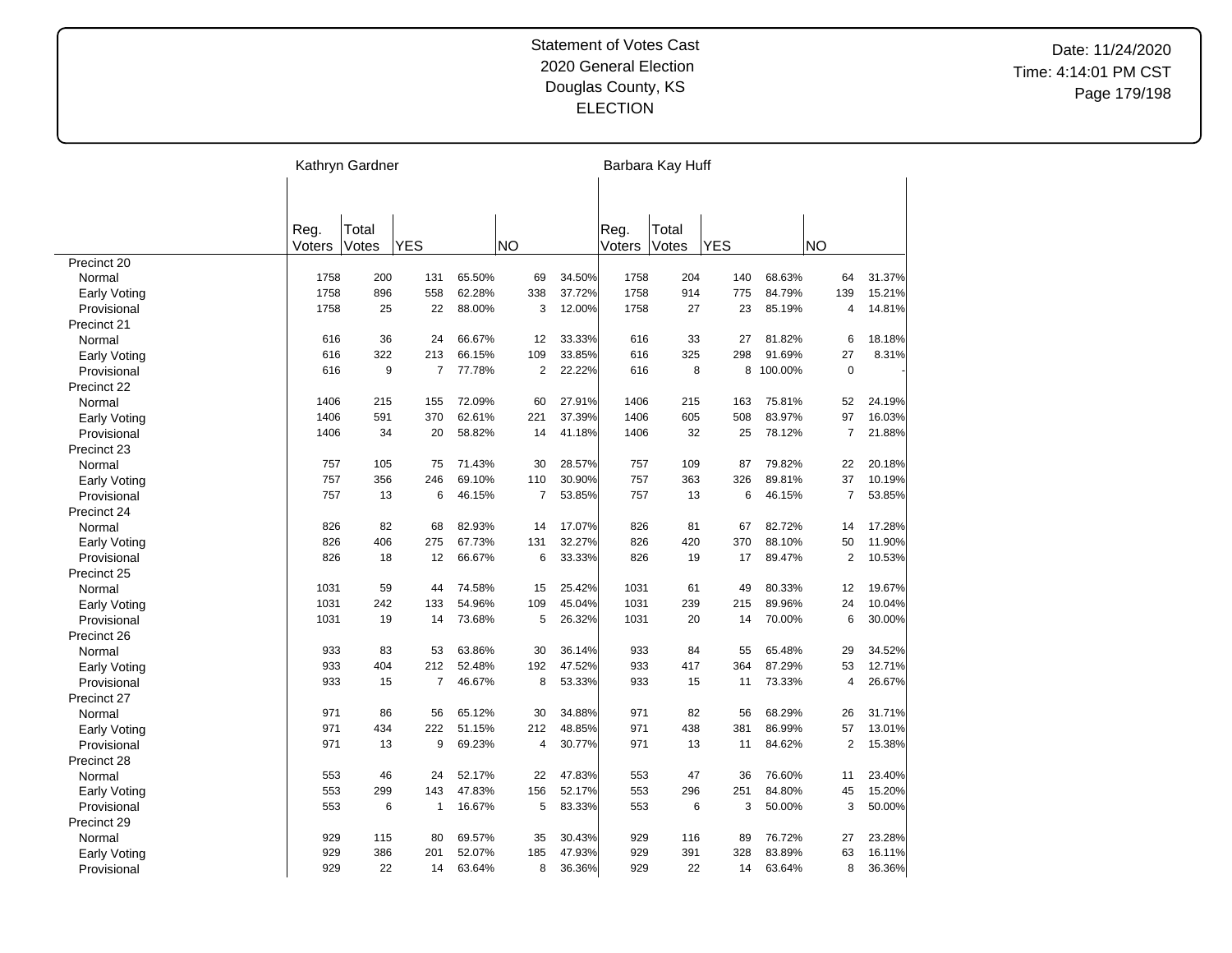|                       |        | Kathryn Gardner |                |         |                |        |        | Barbara Kay Huff |              |         |                |        |
|-----------------------|--------|-----------------|----------------|---------|----------------|--------|--------|------------------|--------------|---------|----------------|--------|
|                       |        |                 |                |         |                |        |        |                  |              |         |                |        |
|                       | Reg.   | Total           |                |         |                |        | Reg.   | Total            |              |         |                |        |
|                       | Voters | Votes           | <b>YES</b>     |         | <b>NO</b>      |        | Voters | Votes            | <b>YES</b>   |         | NΟ             |        |
| Precinct 30 S2 (30.1) |        |                 |                |         |                |        |        |                  |              |         |                |        |
| Normal                | 316    | 37              | 23             | 62.16%  | 14             | 37.84% | 316    | 39               | 28           | 71.79%  | 11             | 28.21% |
| <b>Early Voting</b>   | 316    | 152             | 85             | 55.92%  | 67             | 44.08% | 316    | 156              | 139          | 89.10%  | 17             | 10.90% |
| Provisional           | 316    | 8               | 6              | 75.00%  | 2              | 25.00% | 316    | $\overline{7}$   | 4            | 57.14%  | 3              | 42.86% |
| Precinct 30 S3 (30.2) |        |                 |                |         |                |        |        |                  |              |         |                |        |
| Normal                | 795    | 107             | 80             | 74.77%  | 27             | 25.23% | 795    | 105              | 79           | 75.24%  | 26             | 24.76% |
| <b>Early Voting</b>   | 795    | 212             | 130            | 61.32%  | 82             | 38.68% | 795    | 217              | 182          | 83.87%  | 35             | 16.13% |
| Provisional           | 795    | 15              | 12             | 80.00%  | 3              | 20.00% | 795    | 18               | 11           | 61.11%  | $\overline{7}$ | 38.89% |
| Precinct 31           |        |                 |                |         |                |        |        |                  |              |         |                |        |
| Normal                | 1124   | 197             | 129            | 65.48%  | 68             | 34.52% | 1124   | 198              | 142          | 71.72%  | 56             | 28.28% |
| <b>Early Voting</b>   | 1124   | 549             | 318            | 57.92%  | 231            | 42.08% | 1124   | 557              | 474          | 85.10%  | 83             | 14.90% |
| Provisional           | 1124   | 26              | 17             | 65.38%  | 9              | 34.62% | 1124   | 26               | 23           | 88.46%  | 3              | 11.54% |
| Precinct 32           |        |                 |                |         |                |        |        |                  |              |         |                |        |
| Normal                | 1032   | 153             | 112            | 73.20%  | 41             | 26.80% | 1032   | 152              | 115          | 75.66%  | 37             | 24.34% |
| Early Voting          | 1032   | 356             | 208            | 58.43%  | 148            | 41.57% | 1032   | 355              | 281          | 79.15%  | 74             | 20.85% |
| Provisional           | 1032   | 26              | 17             | 65.38%  | 9              | 34.62% | 1032   | 26               | 20           | 76.92%  | 6              | 23.08% |
| Precinct 33           |        |                 |                |         |                |        |        |                  |              |         |                |        |
| Normal                | 935    | 80              | 39             | 48.75%  | 41             | 51.25% | 935    | 84               | 51           | 60.71%  | 33             | 39.29% |
| Early Voting          | 935    | 527             | 241            | 45.73%  | 286            | 54.27% | 935    | 535              | 445          | 83.18%  | 90             | 16.82% |
| Provisional           | 935    | 12              | 8              | 66.67%  | 4              | 33.33% | 935    | 13               | 12           | 92.31%  | $\mathbf{1}$   | 7.69%  |
| Precinct 34 S2 (34.1) |        |                 |                |         |                |        |        |                  |              |         |                |        |
| Normal                | 604    | 61              | 37             | 60.66%  | 24             | 39.34% | 604    | 65               | 47           | 72.31%  | 18             | 27.69% |
| <b>Early Voting</b>   | 604    | 323             | 147            | 45.51%  | 176            | 54.49% | 604    | 335              | 279          | 83.28%  | 56             | 16.72% |
| Provisional           | 604    | 9               | $\overline{7}$ | 77.78%  | $\overline{2}$ | 22.22% | 604    | 10               | 8            | 80.00%  | $\overline{c}$ | 20.00% |
| Precinct 34 S3 (34.2) |        |                 |                |         |                |        |        |                  |              |         |                |        |
| Normal                | 167    | 12              | 9              | 75.00%  | 3              | 25.00% | 167    | 13               | 9            | 69.23%  | 4              | 30.77% |
| <b>Early Voting</b>   | 167    | 55              | 24             | 43.64%  | 31             | 56.36% | 167    | 58               | 45           | 77.59%  | 13             | 22.41% |
| Provisional           | 167    | $\mathbf{1}$    | $\mathbf{1}$   | 100.00% | $\mathbf 0$    |        | 167    | $\mathbf{1}$     | $\mathbf{1}$ | 100.00% | $\mathbf 0$    |        |
| Precinct 35 S2 (35.1) |        |                 |                |         |                |        |        |                  |              |         |                |        |
| Normal                | 1150   | 137             | 85             | 62.04%  | 52             | 37.96% | 1150   | 137              | 94           | 68.61%  | 43             | 31.39% |
| Early Voting          | 1150   | 508             | 246            | 48.43%  | 262            | 51.57% | 1150   | 525              | 432          | 82.29%  | 93             | 17.71% |
| Provisional           | 1150   | 17              | 12             | 70.59%  | 5              | 29.41% | 1150   | 20               | 17           | 85.00%  | 3              | 15.00% |
| Precinct 35 S3 (35.2) |        |                 |                |         |                |        |        |                  |              |         |                |        |
| Normal                | 86     | 17              | 13             | 76.47%  | 4              | 23.53% | 86     | 17               | 12           | 70.59%  | 5              | 29.41% |
| <b>Early Voting</b>   | 86     | 33              | 24             | 72.73%  | 9              | 27.27% | 86     | 32               | 27           | 84.38%  | 5              | 15.62% |
| Provisional           | 86     | $\mathbf 0$     | $\mathbf 0$    |         | $\pmb{0}$      |        | 86     | $\mathbf 0$      | $\mathbf 0$  |         | $\mathbf 0$    |        |
| Precinct 36           |        |                 |                |         |                |        |        |                  |              |         |                |        |
| Normal                | 898    | 78              | 50             | 64.10%  | 28             | 35.90% | 898    | 83               | 58           | 69.88%  | 25             | 30.12% |
| <b>Early Voting</b>   | 898    | 414             | 240            | 57.97%  | 174            | 42.03% | 898    | 422              | 337          | 79.86%  | 85             | 20.14% |
| Provisional           | 898    | 21              | 12             | 57.14%  | 9              | 42.86% | 898    | 23               | 14           | 60.87%  | 9              | 39.13% |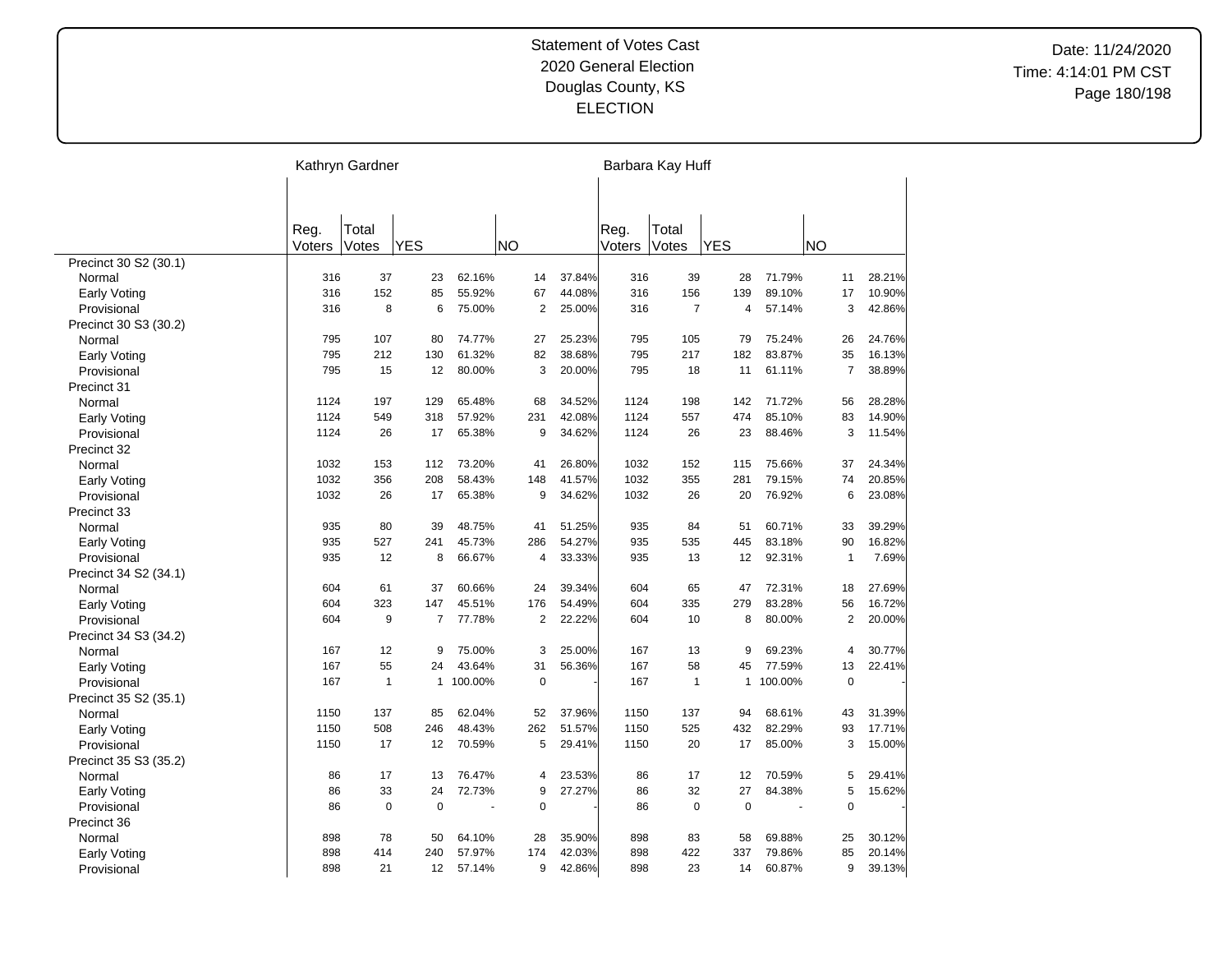|                                    |                | Kathryn Gardner |              |        |                |         |                | Barbara Kay Huff |                |         |                |         |
|------------------------------------|----------------|-----------------|--------------|--------|----------------|---------|----------------|------------------|----------------|---------|----------------|---------|
|                                    | Reg.<br>Voters | Total<br>Votes  | <b>YES</b>   |        | NO             |         | Reg.<br>Voters | Total<br>Votes   | <b>YES</b>     |         | ΝO             |         |
| Precinct 37                        |                |                 |              |        |                |         |                |                  |                |         |                |         |
| Normal                             | 1315           | 110             | 75           | 68.18% | 35             | 31.82%  | 1315           | 122              | 79             | 64.75%  | 43             | 35.25%  |
| <b>Early Voting</b>                | 1315           | 644             | 387          | 60.09% | 257            | 39.91%  | 1315           | 648              | 509            | 78.55%  | 139            | 21.45%  |
| Provisional                        | 1315           | 22              | 17           | 77.27% | 5              | 22.73%  | 1315           | 22               | 15             | 68.18%  | $\overline{7}$ | 31.82%  |
| Precinct 38                        |                |                 |              |        |                |         |                |                  |                |         |                |         |
| Normal                             | 1838           | 135             | 92           | 68.15% | 43             | 31.85%  | 1838           | 135              | 101            | 74.81%  | 34             | 25.19%  |
| <b>Early Voting</b>                | 1838           | 992             | 603          | 60.79% | 389            | 39.21%  | 1838           | 1003             | 830            | 82.75%  | 173            | 17.25%  |
| Provisional                        | 1838           | 25              | 16           | 64.00% | 9              | 36.00%  | 1838           | 27               | 24             | 88.89%  | 3              | 11.11%  |
| Precinct 39                        |                |                 |              |        |                |         |                |                  |                |         |                |         |
| Normal                             | 1118           | 141             | 82           | 58.16% | 59             | 41.84%  | 1118           | 147              | 108            | 73.47%  | 39             | 26.53%  |
| Early Voting                       | 1118           | 478             | 228          | 47.70% | 250            | 52.30%  | 1118           | 488              | 416            | 85.25%  | 72             | 14.75%  |
| Provisional                        | 1118           | 22              | 17           | 77.27% | 5              | 22.73%  | 1118           | 22               | 17             | 77.27%  | 5              | 22.73%  |
| Precinct 40                        |                |                 |              |        |                |         |                |                  |                |         |                |         |
| Normal                             | 1001           | 100             | 52           | 52.00% | 48             | 48.00%  | 1001           | 101              | 80             | 79.21%  | 21             | 20.79%  |
| <b>Early Voting</b>                | 1001           | 477             | 201          | 42.14% | 276            | 57.86%  | 1001           | 482              | 397            | 82.37%  | 85             | 17.63%  |
| Provisional                        | 1001           | 21              | 12           | 57.14% | 9              | 42.86%  | 1001           | 21               | 16             | 76.19%  | 5              | 23.81%  |
| Precinct 41 S3 H46 (41.1)          |                |                 |              |        |                |         |                |                  |                |         |                |         |
| Normal                             | 1769           | 296             | 185          | 62.50% | 111            | 37.50%  | 1769           | 296              | 209            | 70.61%  | 87             | 29.39%  |
| <b>Early Voting</b>                | 1769           | 798             | 370          | 46.37% | 428            | 53.63%  | 1769           | 819              | 674            | 82.30%  | 145            | 17.70%  |
| Provisional                        | 1769           | 37              | 24           | 64.86% | 13             | 35.14%  | 1769           | 39               | 29             | 74.36%  | 10             | 25.64%  |
| Precinct 41 S3 H45 (41.2)          |                |                 |              |        |                |         |                |                  |                |         |                |         |
| Normal                             | 1              | $\mathbf{1}$    | $\mathbf 0$  |        | 1              | 100.00% | 1              | 1                | $\pmb{0}$      |         | 1              | 100.00% |
| <b>Early Voting</b>                | $\overline{1}$ | $\mathbf 0$     | 0            |        | 0              |         | 1              | 0                | $\overline{0}$ |         | $\mathbf 0$    |         |
| Provisional                        | $\overline{1}$ | $\mathbf 0$     | $\Omega$     | ä,     | 0              |         | 1              | 0                | $\mathbf 0$    |         | $\mathbf 0$    |         |
| Precinct 41 S2 H46 (41.3)          |                |                 |              |        |                |         |                |                  |                |         |                |         |
| Normal                             | 29             | 5               | 4            | 80.00% | 1              | 20.00%  | 29             | 5                | 3              | 60.00%  | $\overline{2}$ | 40.00%  |
| <b>Early Voting</b>                | 29             | $\overline{4}$  | $\mathbf{1}$ | 25.00% | 3              | 75.00%  | 29             | 4                | $\overline{2}$ | 50.00%  | 2              | 50.00%  |
| Provisional                        | 29             | $\mathbf{1}$    | $\Omega$     |        | 1              | 100.00% | 29             | 1                | $\Omega$       |         | 1              | 100.00% |
| Precinct 42 H46 (42.1)             |                |                 |              |        |                |         |                |                  |                |         |                |         |
| Normal                             | 456            | 67              | 47           | 70.15% | 20             | 29.85%  | 456            | 69               | 48             | 69.57%  | 21             | 30.43%  |
| <b>Early Voting</b>                | 456            | 169             | 94           | 55.62% | 75             | 44.38%  | 456            | 175              | 145            | 82.86%  | 30             | 17.14%  |
| Provisional                        | 456            | 11              | 6            | 54.55% | 5              | 45.45%  | 456            | 11               | 6              | 54.55%  | 5              | 45.45%  |
| Precinct 42 H45 (42.2, 42.3, 42.4) |                |                 |              |        |                |         |                |                  |                |         |                |         |
| Normal                             | 497            | 95              | 57           | 60.00% | 38             | 40.00%  | 497            | 88               | 55             | 62.50%  | 33             | 37.50%  |
| <b>Early Voting</b>                | 497            | 221             | 156          | 70.59% | 65             | 29.41%  | 497            | 225              | 187            | 83.11%  | 38             | 16.89%  |
| Provisional                        | 497            | 15              | 13           | 86.67% | $\overline{2}$ | 13.33%  | 497            | 15               | 13             | 86.67%  | $\overline{2}$ | 13.33%  |
| Precinct 43 CC1 (43.1)             |                |                 |              |        |                |         |                |                  |                |         |                |         |
| Normal                             | 820            | 97              | 64           | 65.98% | 33             | 34.02%  | 820            | 96               | 68             | 70.83%  | 28             | 29.17%  |
| Early Voting                       | 820            | 386             | 237          | 61.40% | 149            | 38.60%  | 820            | 400              | 327            | 81.75%  | 73             | 18.25%  |
| Provisional                        | 820            | 11              | 10           | 90.91% | 1              | 9.09%   | 820            | 11               | 11             | 100.00% | $\mathbf 0$    |         |

 $\overline{\phantom{a}}$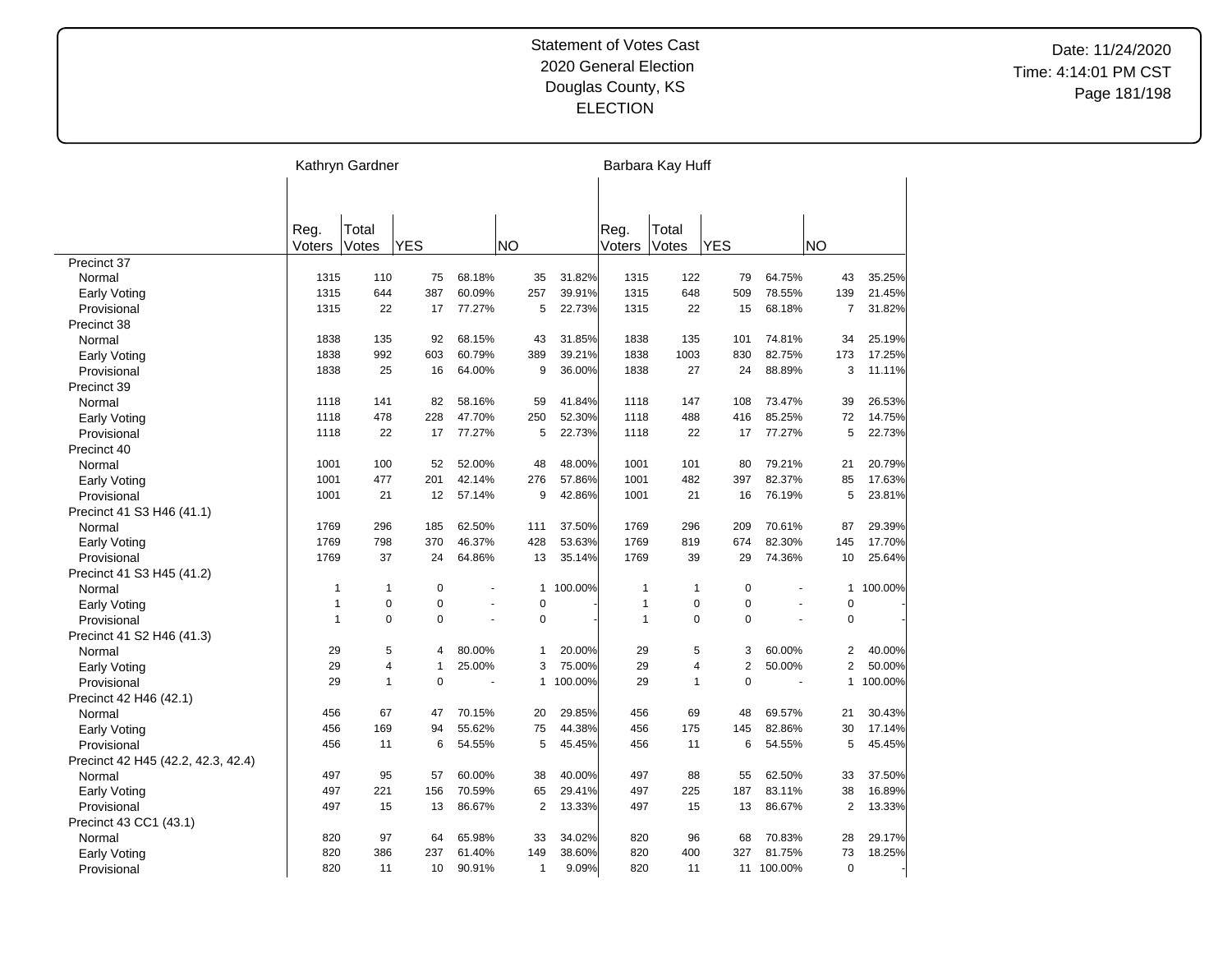|                              | Kathryn Gardner |                |                |         |           |                |        |        | Barbara Kay Huff |            |           |                     |        |
|------------------------------|-----------------|----------------|----------------|---------|-----------|----------------|--------|--------|------------------|------------|-----------|---------------------|--------|
|                              |                 |                |                |         |           |                |        |        |                  |            |           |                     |        |
|                              | Reg.            | Total          |                |         |           |                |        | Reg.   | Total            |            |           |                     |        |
|                              | Voters          | Votes          | <b>YES</b>     |         | <b>NO</b> |                |        | Voters | Votes            | <b>YES</b> |           | <b>NO</b>           |        |
| Precinct 43 CC3 (43.2, 43.3) |                 |                |                |         |           |                |        |        |                  |            |           |                     |        |
| Normal                       | 1472            | 166            | 119            | 71.69%  |           | 47             | 28.31% | 1472   | 166              | 121        | 72.89%    | 45                  | 27.11% |
| Early Voting                 | 1472            | 692            | 464            | 67.05%  |           | 228            | 32.95% | 1472   | 699              | 598        | 85.55%    | 101                 | 14.45% |
| Provisional                  | 1472            | 36             | 21             | 58.33%  |           | 15             | 41.67% | 1472   | 37               | 27         | 72.97%    | 10                  | 27.03% |
| Precinct 44 H45 (44.1)       |                 |                |                |         |           |                |        |        |                  |            |           |                     |        |
| Normal                       | 744             | 120            | 88             | 73.33%  |           | 32             | 26.67% | 744    | 124              | 80         | 64.52%    | 44                  | 35.48% |
| Early Voting                 | 744             | 364            | 237            | 65.11%  |           | 127            | 34.89% | 744    | 371              | 313        | 84.37%    | 58                  | 15.63% |
| Provisional                  | 744             | $\overline{7}$ | 5              | 71.43%  |           | $\overline{2}$ | 28.57% | 744    | $\overline{7}$   | 4          | 57.14%    | 3                   | 42.86% |
| Precinct 44 H44 (44.2)       |                 |                |                |         |           |                |        |        |                  |            |           |                     |        |
| Normal                       | 458             | 58             | 43             | 74.14%  |           | 15             | 25.86% | 458    | 60               | 49         | 81.67%    | 11                  | 18.33% |
| Early Voting                 | 458             | 259            | 155            | 59.85%  |           | 104            | 40.15% | 458    | 261              | 228        | 87.36%    | 33                  | 12.64% |
| Provisional                  | 458             | $\overline{4}$ | $\overline{4}$ | 100.00% |           | 0              |        | 458    | 4                |            | 4 100.00% | $\mathbf 0$         |        |
| Precinct 45                  |                 |                |                |         |           |                |        |        |                  |            |           |                     |        |
| Normal                       | 1699            | 144            | 109            | 75.69%  |           | 35             | 24.31% | 1699   | 151              | 102        | 67.55%    | 49                  | 32.45% |
| <b>Early Voting</b>          | 1699            | 1001           | 703            | 70.23%  |           | 298            | 29.77% | 1699   | 999              | 866        | 86.69%    | 133                 | 13.31% |
| Provisional                  | 1699            | 22             | 18             | 81.82%  |           | 4              | 18.18% | 1699   | 24               | 19         | 79.17%    | 5                   | 20.83% |
| Precinct 46                  |                 |                |                |         |           |                |        |        |                  |            |           |                     |        |
| Normal                       | 2536            | 270            | 179            | 66.30%  |           | 91             | 33.70% | 2536   | 264              | 190        | 71.97%    | 74                  | 28.03% |
| Early Voting                 | 2536            | 1156           | 677            | 58.56%  |           | 479            | 41.44% | 2536   | 1153             | 943        | 81.79%    | 210                 | 18.21% |
| Provisional                  | 2536            | 56             | 46             | 82.14%  |           | 10             | 17.86% | 2536   | 59               | 52         | 88.14%    | $\overline{7}$      | 11.86% |
| Precinct 47                  |                 |                |                |         |           |                |        |        |                  |            |           |                     |        |
| Normal                       | 711             | 111            | 82             | 73.87%  |           | 29             | 26.13% | 711    | 108              | 88         | 81.48%    | 20                  | 18.52% |
| <b>Early Voting</b>          | 711             | 328            | 209            | 63.72%  |           | 119            | 36.28% | 711    | 338              | 277        | 81.95%    | 61                  | 18.05% |
| Provisional                  | 711             | 19             | 13             | 68.42%  |           | 6              | 31.58% | 711    | 20               | 16         | 80.00%    | 4                   | 20.00% |
| Precinct 48                  |                 |                |                |         |           |                |        |        |                  |            |           |                     |        |
| Normal                       | 1422            | 133            | 93             | 69.92%  |           | 40             | 30.08% | 1422   | 132              | 94         | 71.21%    | 38                  | 28.79% |
| <b>Early Voting</b>          | 1422            | 767            | 519            | 67.67%  |           | 248            | 32.33% | 1422   | 777              | 683        | 87.90%    | 94                  | 12.10% |
| Provisional                  | 1422            | 19             | 15             | 78.95%  |           | 4              | 21.05% | 1422   | 19               | 15         | 78.95%    | $\overline{4}$      | 21.05% |
| Precinct 49                  |                 |                |                |         |           |                |        |        |                  |            |           |                     |        |
| Normal                       | 2071            | 207            | 153            | 73.91%  |           | 54             | 26.09% | 2071   | 208              | 148        | 71.15%    | 60                  | 28.85% |
| <b>Early Voting</b>          | 2071            | 1098           | 752            | 68.49%  |           | 346            | 31.51% | 2071   | 1115             | 931        | 83.50%    | 184                 | 16.50% |
| Provisional                  | 2071            | 33             | 21             | 63.64%  |           | 12             | 36.36% | 2071   | 36               | 30         | 83.33%    | 6                   | 16.67% |
| Precinct 50 City (50.2)      |                 |                |                |         |           |                |        |        |                  |            |           |                     |        |
| Normal                       | 1644            | 389            | 275            | 70.69%  |           | 114            | 29.31% | 1644   | 379              | 252        | 66.49%    | 127                 | 33.51% |
| <b>Early Voting</b>          | 1644            | 601            | 419            | 69.72%  |           | 182            | 30.28% | 1644   | 616              | 447        | 72.56%    | 169                 | 27.44% |
| Provisional                  | 1644            | 28             | 17             | 60.71%  |           | 11             | 39.29% | 1644   | 29               | 19         | 65.52%    | 10                  | 34.48% |
| Precinct 50 Twp              |                 |                |                |         |           |                |        | 70     |                  |            |           |                     |        |
| Normal                       | 70              | 15<br>25       | 11             | 73.33%  |           | 4              | 26.67% | 70     | 15               | 6          | 40.00%    | 9<br>$\overline{7}$ | 60.00% |
| <b>Early Voting</b>          | 70              |                | 13             | 52.00%  |           | 12             | 48.00% |        | 25               | 18         | 72.00%    |                     | 28.00% |
| Provisional                  | 70              | 2              | $\mathbf{1}$   | 50.00%  |           | $\mathbf{1}$   | 50.00% | 70     | $\overline{2}$   |            | 2 100.00% | $\mathbf 0$         |        |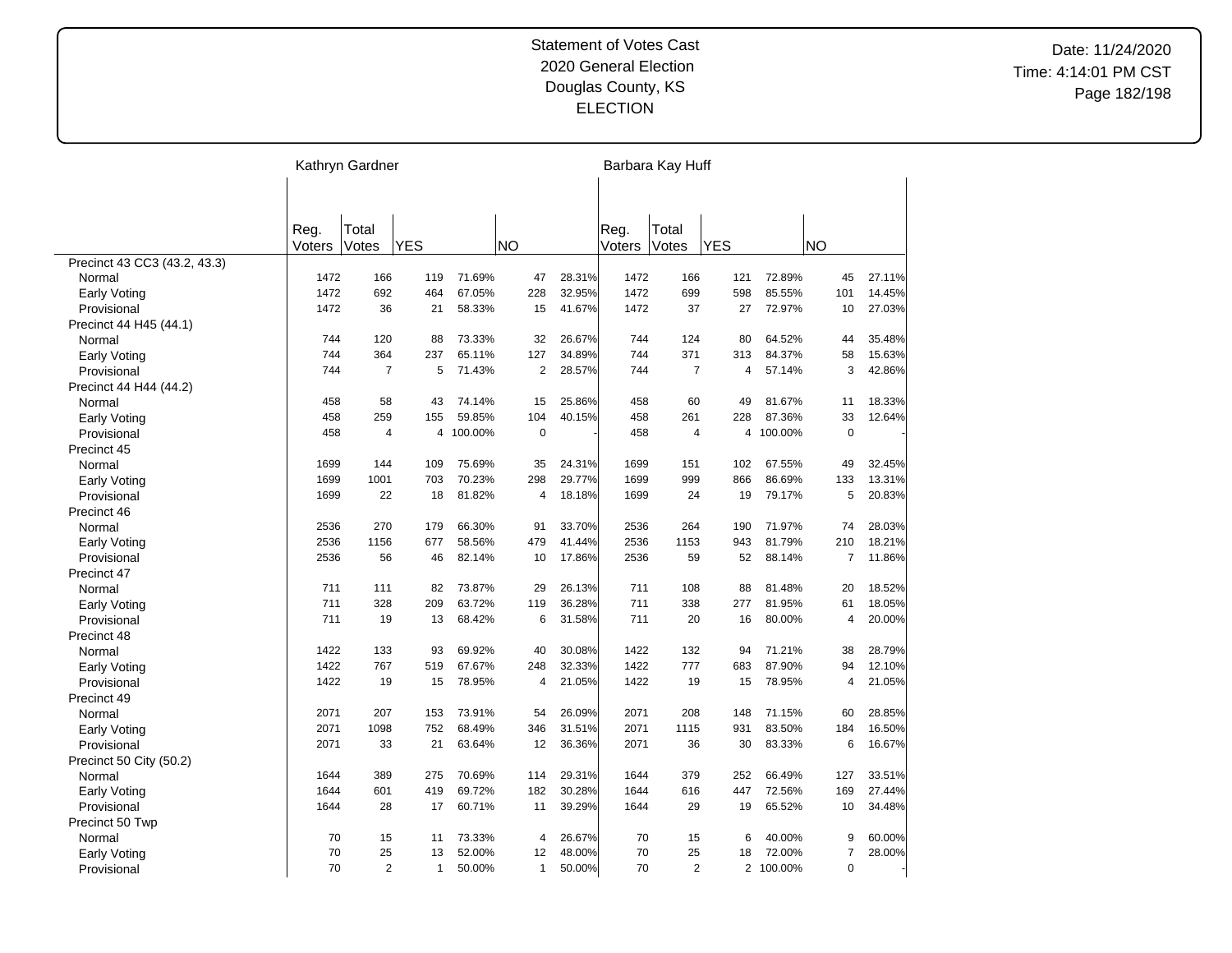|                                  |        | Kathryn Gardner |                |         |     |                |           |        | Barbara Kay Huff |                |           |                |         |
|----------------------------------|--------|-----------------|----------------|---------|-----|----------------|-----------|--------|------------------|----------------|-----------|----------------|---------|
|                                  |        |                 |                |         |     |                |           |        |                  |                |           |                |         |
|                                  | Reg.   | Total           |                |         |     |                |           | Reg.   | Total            |                |           |                |         |
|                                  | Voters | Votes           | <b>YES</b>     |         | NΟ  |                |           | Voters | Votes            | <b>YES</b>     |           | <b>NO</b>      |         |
| Precinct 51                      |        |                 |                |         |     |                |           |        |                  |                |           |                |         |
| Normal                           | 557    | 175             | 116            | 66.29%  |     | 59             | 33.71%    | 557    | 175              | 104            | 59.43%    | 71             | 40.57%  |
| Early Voting                     | 557    | 205             | 137            | 66.83%  |     | 68             | 33.17%    | 557    | 204              | 163            | 79.90%    | 41             | 20.10%  |
| Provisional                      | 557    | 8               | 6              | 75.00%  |     | $\overline{2}$ | 25.00%    | 557    | 8                | 6              | 75.00%    | $\overline{2}$ | 25.00%  |
| Precinct 52 City (52.3)          |        |                 |                |         |     |                |           |        |                  |                |           |                |         |
| Normal                           | 684    | 162             | 113            | 69.75%  |     | 49             | 30.25%    | 684    | 159              | 95             | 59.75%    | 64             | 40.25%  |
| <b>Early Voting</b>              | 684    | 229             | 149            | 65.07%  |     | 80             | 34.93%    | 684    | 231              | 172            | 74.46%    | 59             | 25.54%  |
| Provisional                      | 684    | 17              | 13             | 76.47%  |     | 4              | 23.53%    | 684    | 17               | 12             | 70.59%    | 5              | 29.41%  |
| Precinct 52 Twp                  |        |                 |                |         |     |                |           |        |                  |                |           |                |         |
| Normal                           | 101    | 19              | 12             | 63.16%  |     | $\overline{7}$ | 36.84%    | 101    | 19               | 15             | 78.95%    | 4              | 21.05%  |
| <b>Early Voting</b>              | 101    | 42              | 30             | 71.43%  |     | 12             | 28.57%    | 101    | 39               | 28             | 71.79%    | 11             | 28.21%  |
| Provisional                      | 101    | $\overline{2}$  | 2              | 100.00% |     | $\mathbf 0$    |           | 101    | $\overline{2}$   | $\mathbf 0$    |           | $\overline{2}$ | 100.00% |
| Precinct 53 H10 Twp              |        |                 |                |         |     |                |           |        |                  |                |           |                |         |
| Normal                           | 707    | 174             | 121            | 69.54%  |     | 53             | 30.46%    | 707    | 170              | 105            | 61.76%    | 65             | 38.24%  |
| <b>Early Voting</b>              | 707    | 307             | 213            | 69.38%  |     | 94             | 30.62%    | 707    | 308              | 212            | 68.83%    | 96             | 31.17%  |
| Provisional                      | 707    | 11              | 8              | 72.73%  |     | 3              | 27.27%    | 707    | 12               | 8              | 66.67%    | 4              | 33.33%  |
| Precinct 53 H42 City (53.4)      |        |                 |                |         |     |                |           |        |                  |                |           |                |         |
| Normal                           | 640    | 152             | 103            | 67.76%  |     | 49             | 32.24%    | 640    | 151              | 104            | 68.87%    | 47             | 31.13%  |
| <b>Early Voting</b>              | 640    | 259             | 173            | 66.80%  |     | 86             | 33.20%    | 640    | 264              | 200            | 75.76%    | 64             | 24.24%  |
| Provisional                      | 640    | $\overline{7}$  | $\overline{2}$ | 28.57%  |     | 5              | 71.43%    | 640    | $\overline{7}$   | $\overline{2}$ | 28.57%    | 5              | 71.43%  |
| Precinct 53 H42 Twp (53.5, 53.6) |        |                 |                |         |     |                |           |        |                  |                |           |                |         |
| Normal                           | 250    | 46              | 28             | 60.87%  |     | 18             | 39.13%    | 250    | 42               | 26             | 61.90%    | 16             | 38.10%  |
| Early Voting                     | 250    | 119             | 81             | 68.07%  |     | 38             | 31.93%    | 250    | 120              | 89             | 74.17%    | 31             | 25.83%  |
| Provisional                      | 250    | $\overline{1}$  | $\mathbf{1}$   | 100.00% |     | $\mathbf 0$    |           | 250    | $\overline{2}$   | 1              | 50.00%    | $\mathbf{1}$   | 50.00%  |
| Precinct 54                      |        |                 |                |         |     |                |           |        |                  |                |           |                |         |
| Normal                           | 1284   | 229             | 163            | 71.18%  |     | 66             | 28.82%    | 1284   | 229              | 145            | 63.32%    | 84             | 36.68%  |
| Early Voting                     | 1284   | 495             | 329            | 66.46%  | 166 |                | 33.54%    | 1284   | 495              | 372            | 75.15%    | 123            | 24.85%  |
| Provisional                      | 1284   | 21              | 15             | 71.43%  |     | 6              | 28.57%    | 1284   | 20               | 14             | 70.00%    | 6              | 30.00%  |
| Precinct 55 S3 H45 (55.1)        |        |                 |                |         |     |                |           |        |                  |                |           |                |         |
| Normal                           | 202    | 50              | 32             | 64.00%  |     | 18             | 36.00%    | 202    | 51               | 32             | 62.75%    | 19             | 37.25%  |
| <b>Early Voting</b>              | 202    | 76              | 39             | 51.32%  |     | 37             | 48.68%    | 202    | 79               | 62             | 78.48%    | 17             | 21.52%  |
| Provisional                      | 202    | $\overline{2}$  | $\mathbf{1}$   | 50.00%  |     | $\mathbf{1}$   | 50.00%    | 202    | $\overline{2}$   | $\mathbf{1}$   | 50.00%    | $\mathbf{1}$   | 50.00%  |
| Precinct 55 S3 H46 (55.2)        |        |                 |                |         |     |                |           |        |                  |                |           |                |         |
| Normal                           | 75     | 14              | 12             | 85.71%  |     | $\overline{2}$ | 14.29%    | 75     | 15               | 11             | 73.33%    | 4              | 26.67%  |
| <b>Early Voting</b>              | 75     | 31              | 21             | 67.74%  |     | 10             | 32.26%    | 75     | 32               | 28             | 87.50%    | 4              | 12.50%  |
| Provisional                      | 75     | $\overline{1}$  | $\mathbf 0$    |         |     |                | 1 100.00% | 75     | $\mathbf{1}$     |                | 1 100.00% | $\mathbf 0$    |         |
| Precinct 55 S2 H45 (55.3)        |        |                 |                |         |     |                |           |        |                  |                |           |                |         |
| Normal                           | 31     | 5               | $\overline{4}$ | 80.00%  |     | $\mathbf{1}$   | 20.00%    | 31     | 5                | 4              | 80.00%    | 1              | 20.00%  |
| <b>Early Voting</b>              | 31     | 16              | $\overline{7}$ | 43.75%  |     | 9              | 56.25%    | 31     | 18               | 11             | 61.11%    | $\overline{7}$ | 38.89%  |
| Provisional                      | 31     | $\Omega$        | $\mathbf 0$    |         |     | $\mathbf 0$    |           | 31     | $\Omega$         | $\mathbf 0$    |           | 0              |         |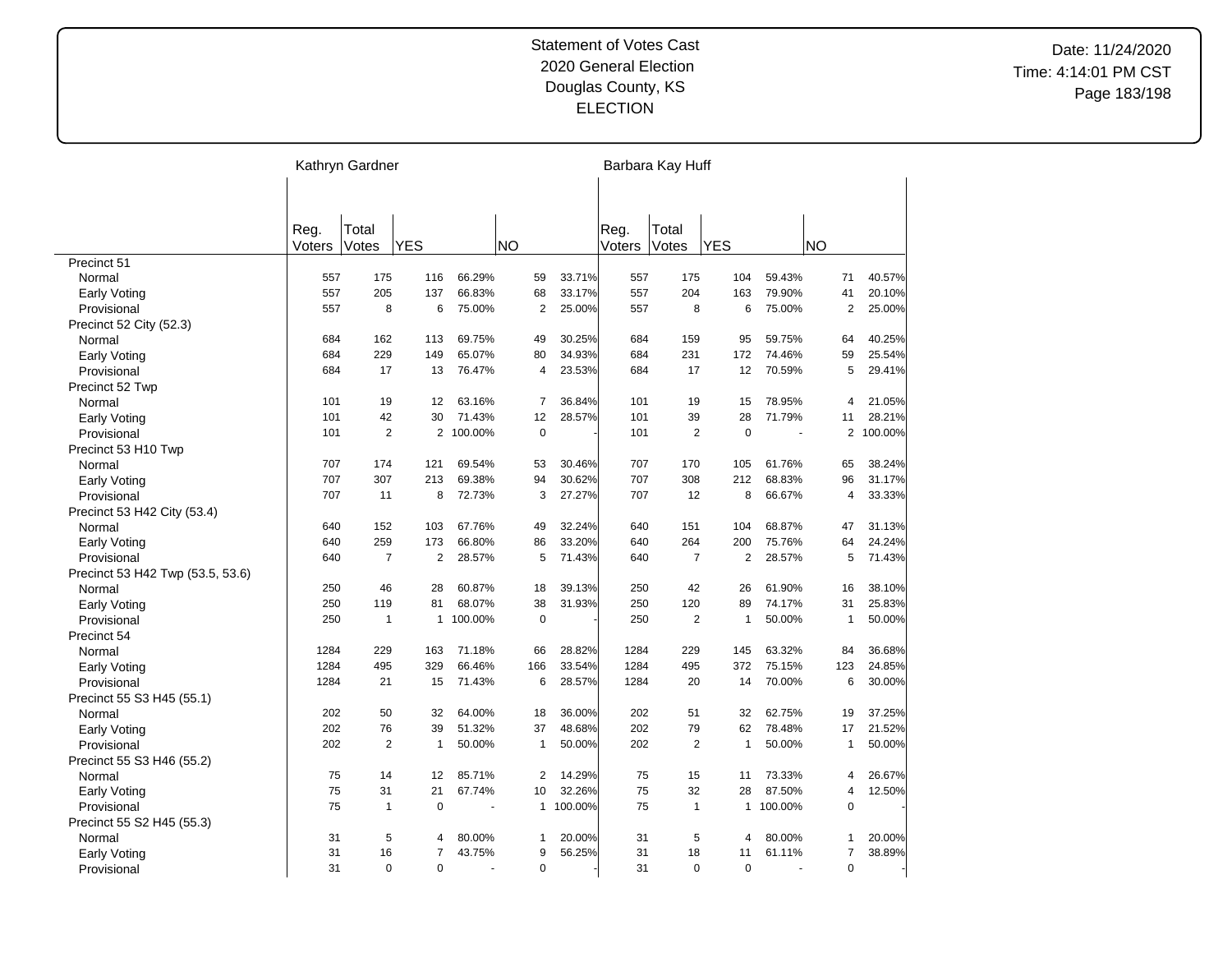|                                 |        | Kathryn Gardner |                |         |           |                |        |        | Barbara Kay Huff |                |         |                |        |
|---------------------------------|--------|-----------------|----------------|---------|-----------|----------------|--------|--------|------------------|----------------|---------|----------------|--------|
|                                 |        |                 |                |         |           |                |        |        |                  |                |         |                |        |
|                                 | Reg.   | Total           |                |         |           |                |        | Reg.   | Total            |                |         |                |        |
|                                 | Voters | Votes           | <b>YES</b>     |         | <b>NO</b> |                |        | Voters | Votes            | <b>YES</b>     |         | <b>NO</b>      |        |
| Precinct 56 S19                 |        |                 |                |         |           |                |        |        |                  |                |         |                |        |
| Normal                          | 1063   | 264             | 202            | 76.52%  |           | 62             | 23.48% | 1063   | 261              | 184            | 70.50%  | 77             | 29.50% |
| Early Voting                    | 1063   | 436             | 304            | 69.72%  |           | 132            | 30.28% | 1063   | 434              | 358            | 82.49%  | 76             | 17.51% |
| Provisional                     | 1063   | 23              | 21             | 91.30%  |           | $\overline{2}$ | 8.70%  | 1063   | 20               | 18             | 90.00%  | $\overline{2}$ | 10.00% |
| Precinct 56 S2                  |        |                 |                |         |           |                |        |        |                  |                |         |                |        |
| Normal                          | 179    | 34              | 21             | 61.76%  |           | 13             | 38.24% | 179    | 31               | 16             | 51.61%  | 15             | 48.39% |
| Early Voting                    | 179    | 79              | 52             | 65.82%  |           | 27             | 34.18% | 179    | 80               | 65             | 81.25%  | 15             | 18.75% |
| Provisional                     | 179    | 3               | $\overline{2}$ | 66.67%  |           | $\mathbf{1}$   | 33.33% | 179    | $\overline{2}$   | $\mathbf{1}$   | 50.00%  | $\mathbf{1}$   | 50.00% |
| Precinct 57 S2 City (57.2)      |        |                 |                |         |           |                |        |        |                  |                |         |                |        |
| Normal                          | 407    | 119             | 86             | 72.27%  |           | 33             | 27.73% | 407    | 116              | 81             | 69.83%  | 35             | 30.17% |
| <b>Early Voting</b>             | 407    | 128             | 88             | 68.75%  |           | 40             | 31.25% | 407    | 130              | 91             | 70.00%  | 39             | 30.00% |
| Provisional                     | 407    | 5               | 3              | 60.00%  |           | $\overline{2}$ | 40.00% | 407    | 5                | 3              | 60.00%  | $\overline{2}$ | 40.00% |
| Precinct 57 S2 Twp (57.1, 57.4) |        |                 |                |         |           |                |        |        |                  |                |         |                |        |
| Normal                          | 368    | 63              | 46             | 73.02%  |           | 17             | 26.98% | 368    | 62               | 40             | 64.52%  | 22             | 35.48% |
| <b>Early Voting</b>             | 368    | 173             | 112            | 64.74%  |           | 61             | 35.26% | 368    | 178              | 136            | 76.40%  | 42             | 23.60% |
| Provisional                     | 368    | 8               | $\overline{4}$ | 50.00%  |           | 4              | 50.00% | 368    | 8                | 6              | 75.00%  | $\overline{2}$ | 25.00% |
| Precinct 57 TWP S19 (57.3)      |        |                 |                |         |           |                |        |        |                  |                |         |                |        |
| Normal                          | 196    | 56              | 37             | 66.07%  |           | 19             | 33.93% | 196    | 57               | 39             | 68.42%  | 18             | 31.58% |
| <b>Early Voting</b>             | 196    | 77              | 47             | 61.04%  |           | 30             | 38.96% | 196    | 74               | 57             | 77.03%  | 17             | 22.97% |
| Provisional                     | 196    | 2               | 2              | 100.00% |           | 0              |        | 196    | $\overline{2}$   | $\overline{2}$ | 100.00% | $\mathbf 0$    |        |
| Precinct 58                     |        |                 |                |         |           |                |        |        |                  |                |         |                |        |
| Normal                          | 317    | 88              | 68             | 77.27%  |           | 20             | 22.73% | 317    | 87               | 59             | 67.82%  | 28             | 32.18% |
| <b>Early Voting</b>             | 317    | 117             | 89             | 76.07%  |           | 28             | 23.93% | 317    | 119              | 91             | 76.47%  | 28             | 23.53% |
| Provisional                     | 317    | 6               | 5              | 83.33%  |           | $\mathbf{1}$   | 16.67% | 317    | 6                | 5              | 83.33%  | $\mathbf{1}$   | 16.67% |
| Precinct 59 H54                 |        |                 |                |         |           |                |        |        |                  |                |         |                |        |
| Normal                          | 287    | 116             | 76             | 65.52%  |           | 40             | 34.48% | 287    | 115              | 73             | 63.48%  | 42             | 36.52% |
| Early Voting                    | 287    | 70              | 49             | 70.00%  |           | 21             | 30.00% | 287    | 71               | 54             | 76.06%  | 17             | 23.94% |
| Provisional                     | 287    | 2               | $\mathbf{1}$   | 50.00%  |           | $\mathbf{1}$   | 50.00% | 287    | $\overline{2}$   | $\mathbf{1}$   | 50.00%  | $\mathbf{1}$   | 50.00% |
| Precinct 59 H45                 |        |                 |                |         |           |                |        |        |                  |                |         |                |        |
| Normal                          | 395    | 122             | 79             | 64.75%  |           | 43             | 35.25% | 395    | 123              | 80             | 65.04%  | 43             | 34.96% |
| <b>Early Voting</b>             | 395    | 160             | 110            | 68.75%  |           | 50             | 31.25% | 395    | 163              | 134            | 82.21%  | 29             | 17.79% |
| Provisional                     | 395    | $\mathbf{1}$    | $\mathbf{1}$   | 100.00% |           | $\mathbf 0$    |        | 395    | $\overline{1}$   | $\mathbf{1}$   | 100.00% | $\mathbf 0$    |        |
| Precinct 60                     |        |                 |                |         |           |                |        |        |                  |                |         |                |        |
| Normal                          | 1297   | 246             | 168            | 68.29%  |           | 78             | 31.71% | 1297   | 246              | 155            | 63.01%  | 91             | 36.99% |
| <b>Early Voting</b>             | 1297   | 549             | 362            | 65.94%  |           | 187            | 34.06% | 1297   | 555              | 408            | 73.51%  | 147            | 26.49% |
| Provisional                     | 1297   | 25              | 15             | 60.00%  |           | 10             | 40.00% | 1297   | 24               | 16             | 66.67%  | 8              | 33.33% |
| Precinct 61                     |        |                 |                |         |           |                |        |        |                  |                |         |                |        |
| Normal                          | 1596   | 395             | 283            | 71.65%  |           | 112            | 28.35% | 1596   | 389              | 249            | 64.01%  | 140            | 35.99% |
| Early Voting                    | 1596   | 626             | 430            | 68.69%  |           | 196            | 31.31% | 1596   | 620              | 460            | 74.19%  | 160            | 25.81% |
| Provisional                     | 1596   | 29              | 22             | 75.86%  |           | $\overline{7}$ | 24.14% | 1596   | 29               | 23             | 79.31%  | 6              | 20.69% |
|                                 |        |                 |                |         |           |                |        |        |                  |                |         |                |        |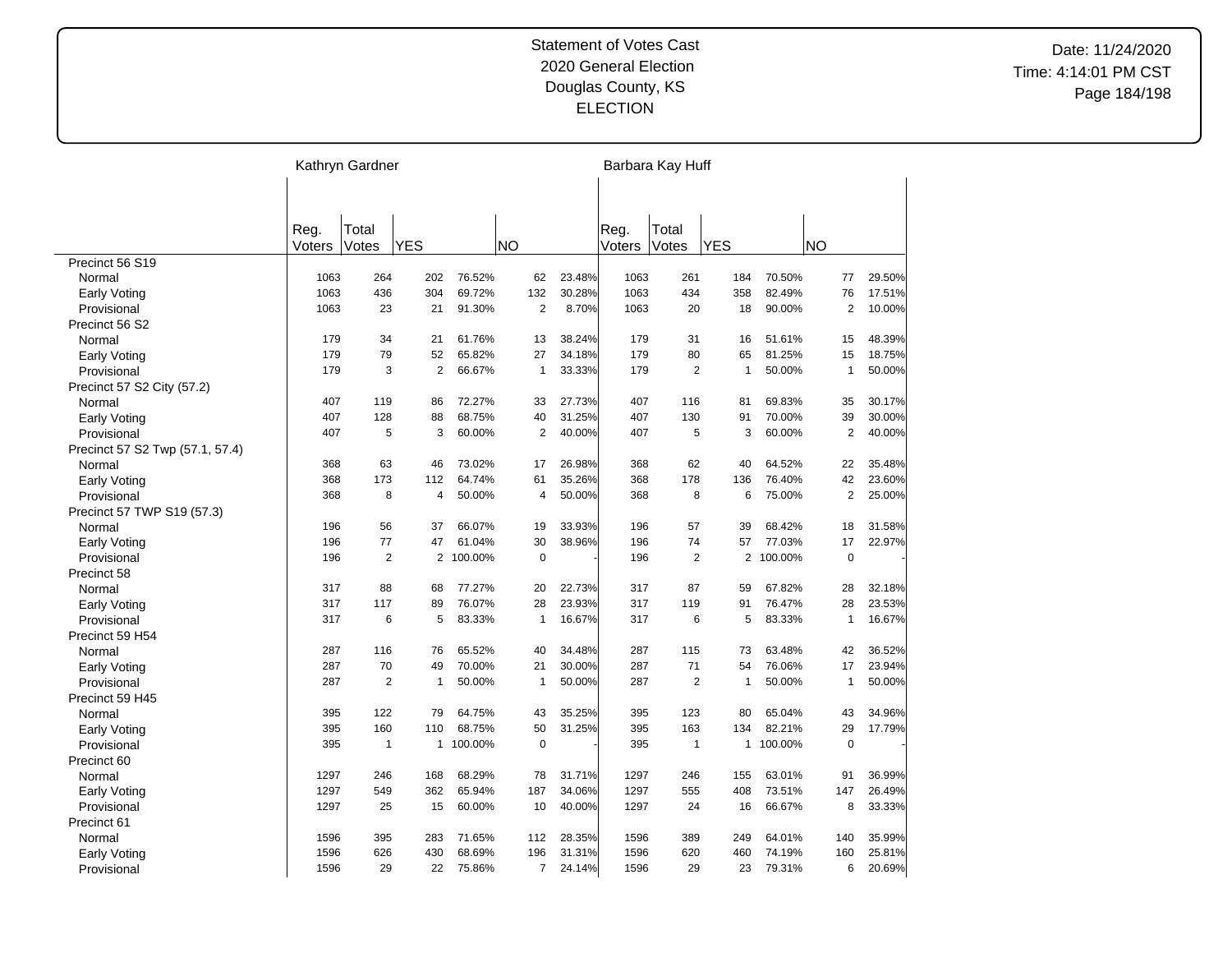|                                 | Kathryn Gardner |                |                |         |           |                           |        | Barbara Kay Huff                 |                |                      |                |        |
|---------------------------------|-----------------|----------------|----------------|---------|-----------|---------------------------|--------|----------------------------------|----------------|----------------------|----------------|--------|
|                                 |                 |                |                |         |           |                           |        |                                  |                |                      |                |        |
|                                 | Reg.            | Total          |                |         |           |                           | Reg.   | Total                            |                |                      |                |        |
|                                 | Voters          | Votes          | <b>YES</b>     |         | <b>NO</b> |                           | Voters | Votes                            | <b>YES</b>     |                      | NΟ             |        |
| Precinct 62                     |                 |                |                |         |           |                           |        |                                  |                |                      |                |        |
| Normal                          | 1407            | 308            | 203            | 65.91%  | 105       | 34.09%                    | 1407   | 311                              | 193            | 62.06%               | 118            | 37.94% |
| Early Voting                    | 1407            | 584            | 370            | 63.36%  | 214       | 36.64%                    | 1407   | 582                              | 426            | 73.20%               | 156            | 26.80% |
| Provisional                     | 1407            | 27             | 18             | 66.67%  |           | 33.33%<br>9               | 1407   | 26                               | 18             | 69.23%               | 8              | 30.77% |
| Precinct 63                     |                 |                |                |         |           |                           |        |                                  |                |                      |                |        |
| Normal                          | 940             | 265            | 172            | 64.91%  | 93        | 35.09%                    | 940    | 262                              | 144            | 54.96%               | 118            | 45.04% |
| Early Voting                    | 940             | 364            | 250            | 68.68%  | 114       | 31.32%                    | 940    | 356                              | 300            | 84.27%               | 56             | 15.73% |
| Provisional                     | 940             | 12             | 5              | 41.67%  |           | $\overline{7}$<br>58.33%  | 940    | 11                               | 6              | 54.55%               | 5              | 45.45% |
| Precinct 64 H45                 |                 |                |                |         |           |                           |        |                                  |                |                      |                |        |
| Normal                          | 287             | 48             | 29             | 60.42%  |           | 19<br>39.58%              | 287    | 47                               | 30             | 63.83%               | 17             | 36.17% |
| Early Voting                    | 287             | 138            | 76             | 55.07%  |           | 62<br>44.93%              | 287    | 144                              | 112            | 77.78%               | 32             | 22.22% |
| Provisional                     | 287             | $\overline{4}$ | $\overline{2}$ | 50.00%  |           | 2<br>50.00%               | 287    | 4                                | 3              | 75.00%               | $\mathbf{1}$   | 25.00% |
| Precinct 64 H46 497 (64.3)      |                 |                |                |         |           |                           |        |                                  |                |                      |                |        |
| Normal                          | $\overline{2}$  | $\pmb{0}$      | $\mathbf 0$    |         |           | $\mathbf 0$               |        | $\overline{2}$<br>$\mathbf 0$    | $\mathbf 0$    |                      | $\pmb{0}$      |        |
| <b>Early Voting</b>             | $\overline{2}$  | $\overline{2}$ | 2              | 100.00% |           | $\pmb{0}$                 |        | $\overline{2}$<br>$\overline{2}$ | $\mathbf{1}$   | 50.00%               | $\mathbf{1}$   | 50.00% |
| Provisional                     | $\overline{2}$  | $\mathbf 0$    | $\overline{0}$ |         |           | $\overline{0}$            |        | $\overline{2}$<br>0              | $\overline{0}$ |                      | $\overline{0}$ |        |
| Precinct 65 H10                 |                 |                |                |         |           |                           |        |                                  |                |                      |                |        |
| Normal                          | 675             | 129            | 79             | 61.24%  |           | 38.76%<br>50              | 675    | 127                              | 74             | 58.27%               | 53             | 41.73% |
| Early Voting                    | 675             | 290            | 184            | 63.45%  | 106       | 36.55%                    | 675    | 302                              | 237            | 78.48%               | 65             | 21.52% |
| Provisional                     | 675             | 17             | 13             | 76.47%  |           | 4<br>23.53%               | 675    | 18                               | 14             | 77.78%               | $\overline{4}$ | 22.22% |
| Precinct 65 H46 (65.4)          |                 |                |                |         |           |                           |        |                                  |                |                      |                |        |
| Normal                          | 38              | $\mathbf{1}$   | $\mathbf{1}$   | 100.00% |           | $\mathbf 0$               | 38     | $\mathbf{1}$                     | $\mathbf{1}$   | 100.00%              | $\mathbf 0$    |        |
| <b>Early Voting</b>             | 38              | 19             | 11             | 57.89%  |           | 8<br>42.11%               | 38     | 18                               | 14             | 77.78%               | $\overline{4}$ | 22.22% |
| Provisional                     | 38              | 3              | $\overline{2}$ | 66.67%  |           | 33.33%<br>$\mathbf{1}$    | 38     | 3                                |                | 3 100.00%            | $\Omega$       |        |
| Precinct 65 S2 H46 (65.6)       |                 |                |                |         |           |                           |        |                                  |                |                      |                |        |
| Normal                          | 4               | $\mathbf 0$    | 0              |         |           | 0                         |        | $\mathbf 0$<br>4                 | $\mathbf 0$    |                      | $\pmb{0}$      |        |
| Early Voting                    | $\overline{4}$  | $\overline{2}$ | $\mathbf 0$    |         |           | $\overline{2}$<br>100.00% |        | $\overline{\mathbf{c}}$<br>4     | $\mathbf{2}$   | 100.00%              | $\pmb{0}$      |        |
| Provisional                     | $\overline{4}$  | $\mathbf 0$    | $\mathbf 0$    | ÷,      |           | $\mathbf 0$               |        | $\overline{4}$<br>0              | $\mathbf 0$    |                      | $\mathbf 0$    |        |
| Precinct 66 S19 H45 (66.1 66.2) |                 |                |                |         |           |                           |        |                                  |                |                      |                |        |
| Normal                          | 287             | 48             | 32             | 66.67%  |           | 16<br>33.33%              | 287    | 49                               | 38             | 77.55%               | 11             | 22.45% |
| Early Voting                    | 287             | 143            | 84             | 58.74%  |           | 41.26%<br>59              | 287    | 143                              | 107            | 74.83%               | 36             | 25.17% |
| Provisional                     | 287             | 3              | $\mathbf{1}$   | 33.33%  |           | 2<br>66.67%               | 287    | 3                                | $\mathbf{1}$   | 33.33%               | $\overline{2}$ | 66.67% |
| Precinct 66 S3 H44 (66.3)       |                 |                |                |         |           |                           |        |                                  |                |                      |                |        |
| Normal                          | $\mathbf 0$     | $\mathbf 0$    | $\mathbf 0$    | Ĭ.      |           | $\pmb{0}$                 |        | $\pmb{0}$<br>0                   | $\mathbf 0$    |                      | $\pmb{0}$      |        |
| <b>Early Voting</b>             | $\mathbf 0$     | $\pmb{0}$      | $\mathbf 0$    | ÷,      |           | $\pmb{0}$                 |        | 0<br>0                           | $\pmb{0}$      | ÷.                   | $\pmb{0}$      |        |
| Provisional                     | $\mathbf 0$     | $\mathbf 0$    | $\mathbf 0$    | ÷,      |           | $\overline{0}$            |        | $\overline{0}$<br>0              | $\mathbf 0$    |                      | $\mathbf 0$    |        |
| Precinct 66 S3 H45 (66.4)       |                 |                |                |         |           |                           |        |                                  |                |                      |                |        |
| Normal                          | 3               | 1              | $\mathbf 0$    |         |           | 100.00%<br>1              |        | 3<br>$\mathbf{1}$                | 1              | 100.00%              | 0              |        |
| <b>Early Voting</b>             | 3               | $\overline{2}$ | $\mathbf 0$    | ÷,      |           | 2 100.00%                 |        | 3<br>2                           |                | 2 100.00%            | $\mathbf 0$    |        |
| Provisional                     | 3               | $\Omega$       | $\Omega$       | ä,      |           | $\Omega$                  |        | 3<br>$\Omega$                    | $\Omega$       | $\ddot{\phantom{1}}$ | $\Omega$       |        |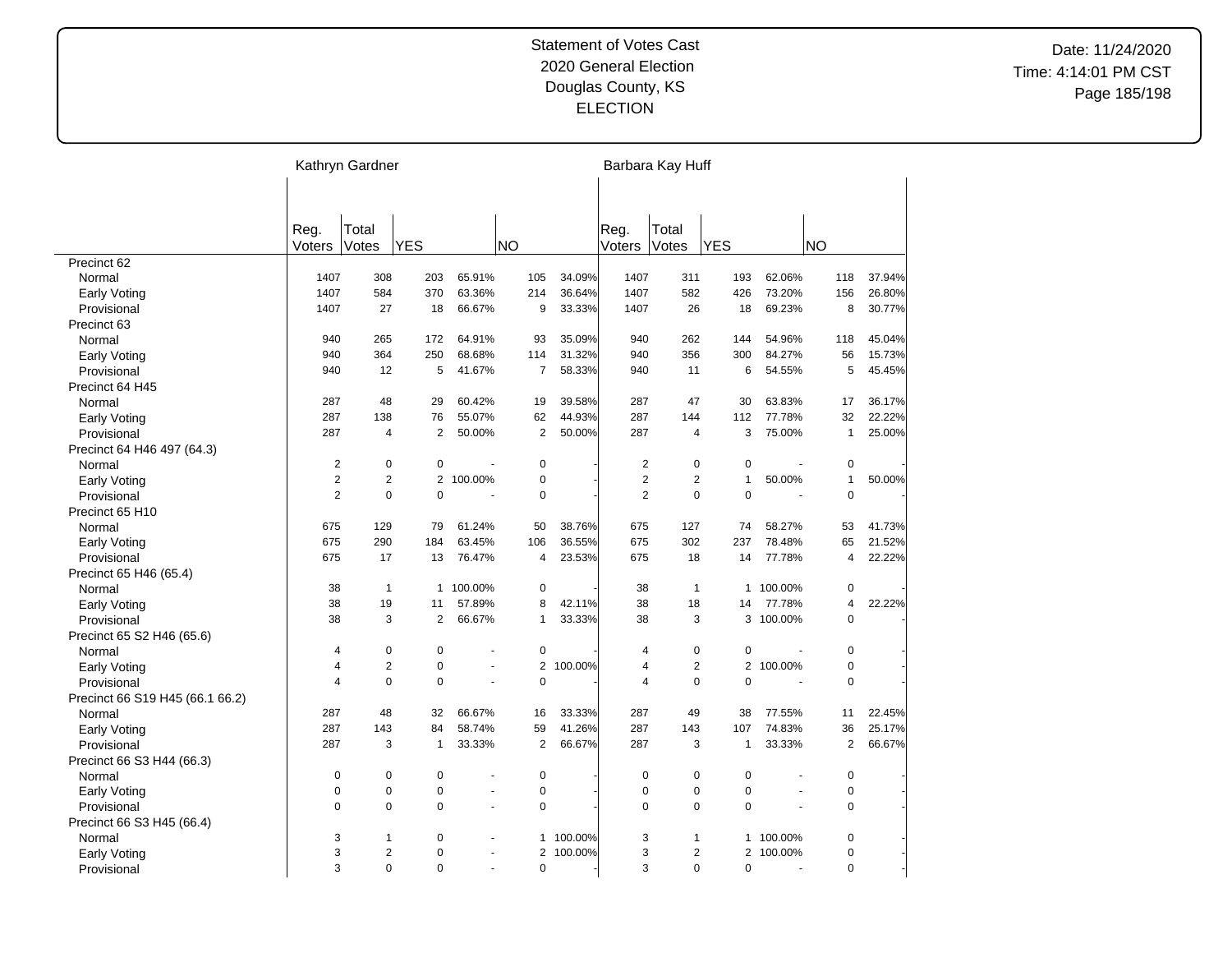|                                 |        | Kathryn Gardner |              |           |           |                |         |        | Barbara Kay Huff |              |           |                |         |
|---------------------------------|--------|-----------------|--------------|-----------|-----------|----------------|---------|--------|------------------|--------------|-----------|----------------|---------|
|                                 |        |                 |              |           |           |                |         |        |                  |              |           |                |         |
|                                 |        |                 |              |           |           |                |         |        |                  |              |           |                |         |
|                                 | Reg.   | Total           |              |           |           |                |         | Reg.   | Total            |              |           |                |         |
|                                 | Voters | Votes           | <b>YES</b>   |           | <b>NO</b> |                |         | Voters | Votes            | <b>YES</b>   |           | <b>NO</b>      |         |
| Precinct 66 S19 H10 (66.5)      |        |                 |              |           |           |                |         |        |                  |              |           |                |         |
| Normal                          | 380    | 80              | 55           | 68.75%    |           | 25             | 31.25%  | 380    | 83               | 48           | 57.83%    | 35             | 42.17%  |
| <b>Early Voting</b>             | 380    | 139             | 86           | 61.87%    |           | 53             | 38.13%  | 380    | 150              | 121          | 80.67%    | 29             | 19.33%  |
| Provisional                     | 380    | $\overline{7}$  | 6            | 85.71%    |           | $\mathbf{1}$   | 14.29%  | 380    | $\overline{7}$   | 6            | 85.71%    | $\mathbf{1}$   | 14.29%  |
| Precinct 66 S3 H10 (66.7)       |        |                 |              |           |           |                |         |        |                  |              |           |                |         |
| Normal                          | 215    | 44              | 30           | 68.18%    |           | 14             | 31.82%  | 215    | 40               | 25           | 62.50%    | 15             | 37.50%  |
| <b>Early Voting</b>             | 215    | 94              | 62           | 65.96%    |           | 32             | 34.04%  | 215    | 93               | 73           | 78.49%    | 20             | 21.51%  |
| Provisional                     | 215    | $\overline{4}$  | 3            | 75.00%    |           | $\mathbf{1}$   | 25.00%  | 215    | $\overline{4}$   | 4            | 100.00%   | $\mathbf 0$    |         |
| Precinct 67 S19 H54 (67.1,67.2) |        |                 |              |           |           |                |         |        |                  |              |           |                |         |
| Normal                          | 473    | 152             | 102          | 67.11%    |           | 50             | 32.89%  | 473    | 151              | 95           | 62.91%    | 56             | 37.09%  |
| Early Voting                    | 473    | 164             | 106          | 64.63%    |           | 58             | 35.37%  | 473    | 159              | 110          | 69.18%    | 49             | 30.82%  |
| Provisional                     | 473    | $\overline{4}$  | 3            | 75.00%    |           | $\mathbf{1}$   | 25.00%  | 473    | 4                | 3            | 75.00%    | $\mathbf{1}$   | 25.00%  |
| Precinct 67 S19 H45             |        |                 |              |           |           |                |         |        |                  |              |           |                |         |
| Normal                          | 498    | 94              | 70           | 74.47%    |           | 24             | 25.53%  | 498    | 95               | 59           | 62.11%    | 36             | 37.89%  |
| Early Voting                    | 498    | 238             | 147          | 61.76%    |           | 91             | 38.24%  | 498    | 236              | 187          | 79.24%    | 49             | 20.76%  |
| Provisional                     | 498    | $\overline{7}$  | 6            | 85.71%    |           | $\mathbf{1}$   | 14.29%  | 498    | 8                | 7            | 87.50%    | 1              | 12.50%  |
| Precinct 67 S3 H45              |        |                 |              |           |           |                |         |        |                  |              |           |                |         |
| Normal                          | 111    | 27              | 19           | 70.37%    |           | 8              | 29.63%  | 111    | 24               | 16           | 66.67%    | 8              | 33.33%  |
| <b>Early Voting</b>             | 111    | 41              | 27           | 65.85%    |           | 14             | 34.15%  | 111    | 41               | 36           | 87.80%    | 5              | 12.20%  |
| Provisional                     | 111    | $\overline{2}$  | $\mathbf 0$  |           |           | $\overline{2}$ | 100.00% | 111    | $\overline{2}$   | $\mathbf{1}$ | 50.00%    | $\mathbf{1}$   | 50.00%  |
| Precinct 67 S3 H54 (67.7,67.8)  |        |                 |              |           |           |                |         |        |                  |              |           |                |         |
| Normal                          | 120    | 31              | 22           | 70.97%    |           | 9              | 29.03%  | 120    | 32               | 24           | 75.00%    | 8              | 25.00%  |
| Early Voting                    | 120    | 48              | 30           | 62.50%    |           | 18             | 37.50%  | 120    | 48               | 32           | 66.67%    | 16             | 33.33%  |
| Provisional                     | 120    | $\mathbf{1}$    | $\mathbf{1}$ | 100.00%   |           | $\mathbf 0$    |         | 120    | 1                | $\mathbf{1}$ | 100.00%   | $\mathbf 0$    |         |
| Precinct 70                     |        |                 |              |           |           |                |         |        |                  |              |           |                |         |
| Normal                          | 20     | 2               | 2            | 100.00%   |           | $\pmb{0}$      |         | 20     | 2                |              | 2 100.00% | $\mathbf 0$    |         |
| Early Voting                    | 20     | 11              | 10           | 90.91%    |           | $\mathbf{1}$   | 9.09%   | 20     | 10               | 10           | 100.00%   | $\mathbf 0$    |         |
| Provisional                     | 20     | $\mathbf 0$     | $\mathbf 0$  |           |           | $\mathbf 0$    |         | 20     | $\mathbf{1}$     | $\mathbf 0$  | ÷.        | $\mathbf{1}$   | 100.00% |
| Precinct 71                     |        |                 |              |           |           |                |         |        |                  |              |           |                |         |
| Normal                          | 1824   | 170             | 121          | 71.18%    |           | 49             | 28.82%  | 1824   | 176              | 129          | 73.30%    | 47             | 26.70%  |
| <b>Early Voting</b>             | 1824   | 937             | 629          | 67.13%    |           | 308            | 32.87%  | 1824   | 964              | 847          | 87.86%    | 117            | 12.14%  |
| Provisional                     | 1824   | 21              | 18           | 85.71%    |           | 3              | 14.29%  | 1824   | 21               | 18           | 85.71%    | 3              | 14.29%  |
| Precinct 74                     |        |                 |              |           |           |                |         |        |                  |              |           |                |         |
| Normal                          | 2459   | 350             | 259          | 74.00%    |           | 91             | 26.00%  | 2459   | 356              | 276          | 77.53%    | 80             | 22.47%  |
| <b>Early Voting</b>             | 2459   | 1181            | 807          | 68.33%    |           | 374            | 31.67%  | 2459   | 1209             | 1035         | 85.61%    | 174            | 14.39%  |
| Provisional                     | 2459   | 42              | 32           | 76.19%    |           | 10             | 23.81%  | 2459   | 39               | 30           | 76.92%    | 9              | 23.08%  |
| Precinct 76                     |        |                 |              |           |           |                |         |        |                  |              |           |                |         |
| Normal                          | 105    | 18              | 12           | 66.67%    |           | 6              | 33.33%  | 105    | 16               | 12           | 75.00%    | $\overline{4}$ | 25.00%  |
| Early Voting                    | 105    | 50              | 33           | 66.00%    |           | 17             | 34.00%  | 105    | 47               | 40           | 85.11%    | $\overline{7}$ | 14.89%  |
|                                 | 105    | 5               |              | 5 100.00% |           | $\mathbf 0$    |         | 105    | 5                |              | 5 100.00% | $\Omega$       |         |
| Provisional                     |        |                 |              |           |           |                |         |        |                  |              |           |                |         |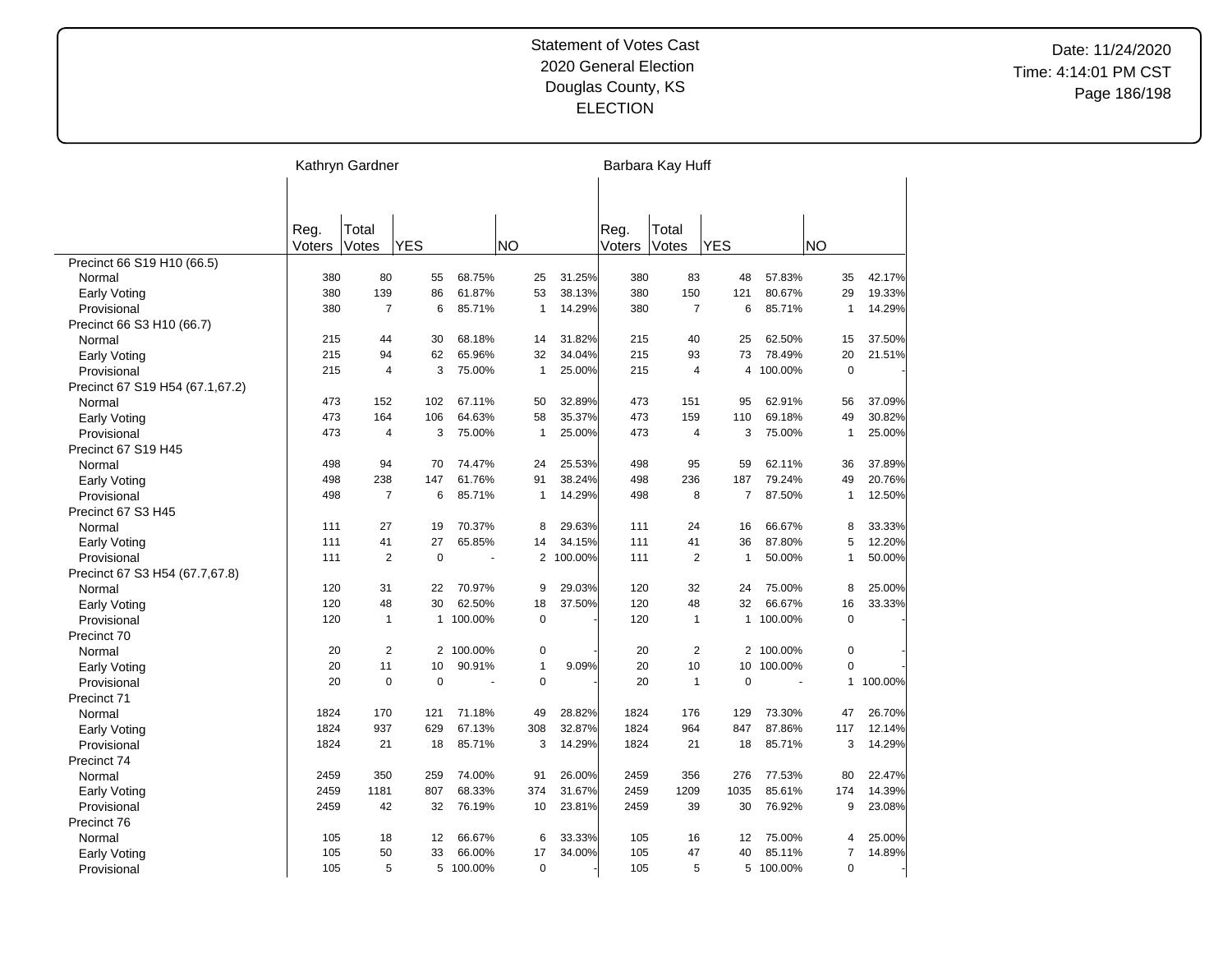|              |        | Kathryn Gardner |       |        |       |        |               | Barbara Kay Huff |            |        |       |        |
|--------------|--------|-----------------|-------|--------|-------|--------|---------------|------------------|------------|--------|-------|--------|
|              |        |                 |       |        |       |        |               |                  |            |        |       |        |
|              | Reg.   | Total           |       |        |       |        | Reg.          | Total            |            |        |       |        |
|              | Voters | Votes           | IYES  |        | INO   |        | <b>Voters</b> | Votes            | <b>YES</b> |        | NO    |        |
| Precinct 77  |        |                 |       |        |       |        |               |                  |            |        |       |        |
| Normal       | 994    | 83              | 55    | 66.27% | 28    | 33.73% | 994           | 92               | 68         | 73.91% | 24    | 26.09% |
| Early Voting | 994    | 388             | 240   | 61.86% | 148   | 38.14% | 994           | 396              | 298        | 75.25% | 98    | 24.75% |
| Provisional  | 994    | 24              | 18    | 75.00% | 6     | 25.00% | 994           | 24               | 16         | 66.67% | 8     | 33.33% |
| Total        |        |                 |       |        |       |        |               |                  |            |        |       |        |
| Normal       | 82391  | 11347           | 7755  | 68.34% | 3592  | 31.66% | 82391         | 11421            | 7949       | 69.60% | 3472  | 30.40% |
| Early Voting | 82391  | 36738           | 22512 | 61.28% | 14226 | 38.72% | 82391         | 37285            | 30925      | 82.94% | 6360  | 17.06% |
| Provisional  | 82391  | 1464            | 1012  | 69.13% | 452   | 30.87% | 82391         | 1487             | 1157       | 77.81% | 330   | 22.19% |
| Total        | 82391  | 49549           | 31279 | 63.13% | 18270 | 36.87% | 82391         | 50193            | 40031      | 79.75% | 10162 | 20.25% |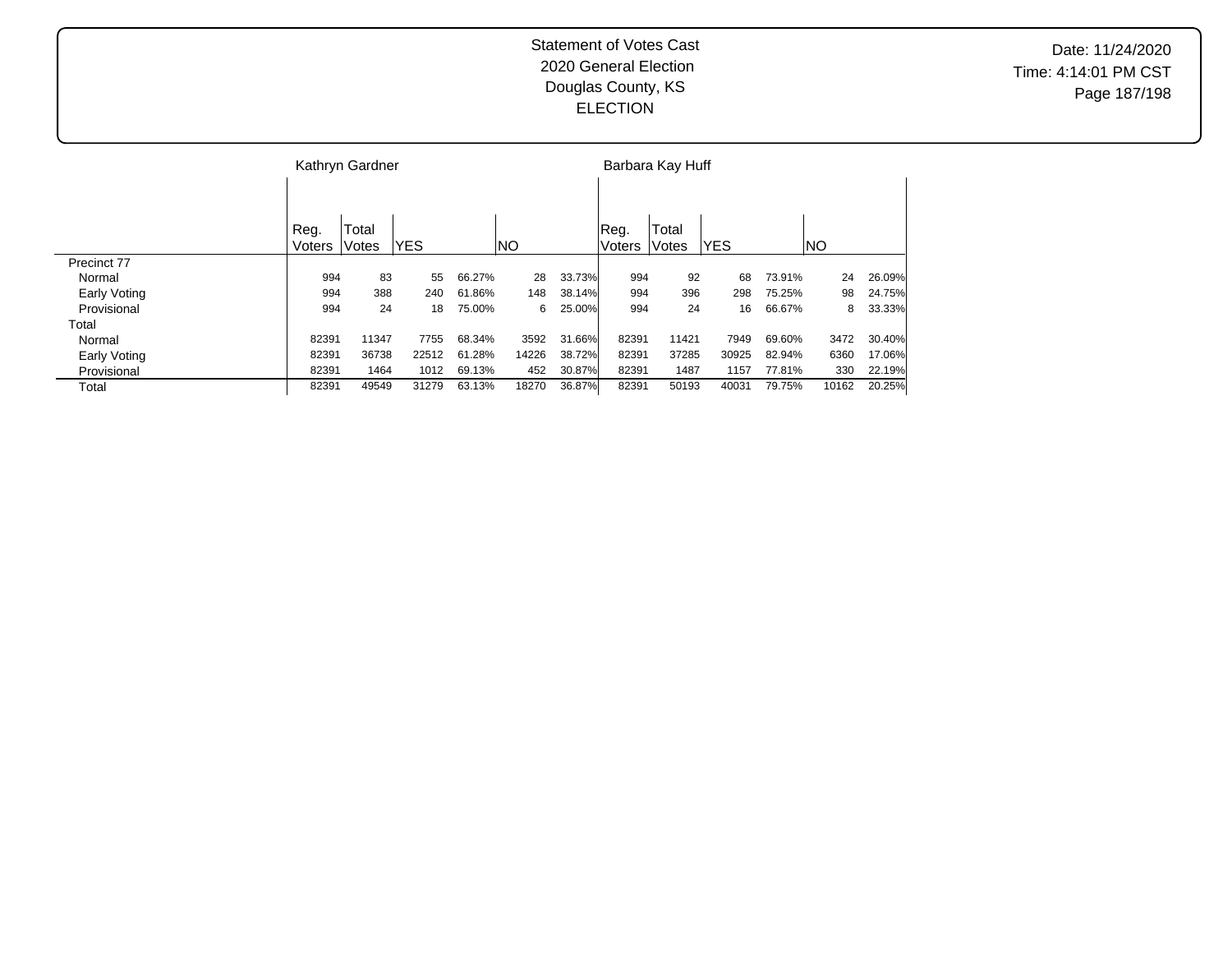|                             |                | James R. McCabria |                |        |           |        |                | Mark A. Simpson |                |        |                |        |
|-----------------------------|----------------|-------------------|----------------|--------|-----------|--------|----------------|-----------------|----------------|--------|----------------|--------|
|                             |                |                   |                |        |           |        |                |                 |                |        |                |        |
|                             |                |                   |                |        |           |        |                |                 |                |        |                |        |
|                             | Reg.<br>Voters | Total<br>Votes    | <b>YES</b>     |        | <b>NO</b> |        | Reg.<br>Voters | Total<br>Votes  | <b>YES</b>     |        | <b>NO</b>      |        |
| Jurisdiction Wide           |                |                   |                |        |           |        |                |                 |                |        |                |        |
| Precinct 1                  |                |                   |                |        |           |        |                |                 |                |        |                |        |
| Normal                      | 809            | 97                | 60             | 61.86% | 37        | 38.14% | 809            | 97              | 64             | 65.98% | 33             | 34.02% |
| Early Voting                | 809            | 403               | 228            | 56.58% | 175       | 43.42% | 809            | 404             | 355            | 87.87% | 49             | 12.13% |
| Provisional                 | 809            | 12                | 7              | 58.33% | 5         | 41.67% | 809            | 12              | $\overline{7}$ | 58.33% | 5              | 41.67% |
| Precinct 2                  |                |                   |                |        |           |        |                |                 |                |        |                |        |
| Normal                      | 848            | 72                | 48             | 66.67% | 24        | 33.33% | 848            | 72              | 54             | 75.00% | 18             | 25.00% |
| <b>Early Voting</b>         | 848            | 456               | 271            | 59.43% | 185       | 40.57% | 848            | 453             | 395            | 87.20% | 58             | 12.80% |
| Provisional                 | 848            | 16                | 12             | 75.00% | 4         | 25.00% | 848            | 16              | 14             | 87.50% | $\overline{2}$ | 12.50% |
|                             |                |                   |                |        |           |        |                |                 |                |        |                |        |
| Precinct 3<br>Normal        | 1116           | 114               | 81             | 71.05% | 33        | 28.95% | 1116           | 113             | 82             | 72.57% | 31             | 27.43% |
|                             | 1116           | 482               | 302            | 62.66% | 180       | 37.34% | 1116           | 484             | 427            | 88.22% | 57             | 11.78% |
| Early Voting<br>Provisional | 1116           | 31                | 19             | 61.29% | 12        | 38.71% | 1116           | 31              | 20             | 64.52% | 11             | 35.48% |
| Precinct 4                  |                |                   |                |        |           |        |                |                 |                |        |                |        |
|                             | 1013           | 154               | 95             | 61.69% | 59        | 38.31% | 1013           | 156             | 108            | 69.23% | 48             | 30.77% |
| Normal                      | 1013           | 389               | 236            | 60.67% | 153       | 39.33% | 1013           | 390             | 325            | 83.33% | 65             | 16.67% |
| Early Voting                |                |                   |                |        |           |        |                |                 |                |        |                |        |
| Provisional                 | 1013           | 20                | 15             | 75.00% | 5         | 25.00% | 1013           | 20              | 18             | 90.00% | $\overline{2}$ | 10.00% |
| Precinct 5                  |                |                   |                |        |           |        |                |                 |                |        |                |        |
| Normal                      | 930            | 106               | 78             | 73.58% | 28        | 26.42% | 930            | 106             | 82             | 77.36% | 24             | 22.64% |
| Early Voting                | 930            | 390               | 274            | 70.26% | 116       | 29.74% | 930            | 388             | 339            | 87.37% | 49             | 12.63% |
| Provisional                 | 930            | 18                | 14             | 77.78% | 4         | 22.22% | 930            | 18              | 15             | 83.33% | 3              | 16.67% |
| Precinct 6                  |                |                   |                |        |           |        |                |                 |                |        |                |        |
| Normal                      | 1052           | 114               | 78             | 68.42% | 36        | 31.58% | 1052           | 114             | 84             | 73.68% | 30             | 26.32% |
| <b>Early Voting</b>         | 1052           | 572               | 394            | 68.88% | 178       | 31.12% | 1052           | 575             | 490            | 85.22% | 85             | 14.78% |
| Provisional                 | 1052           | 16                | 11             | 68.75% | 5         | 31.25% | 1052           | 15              | 13             | 86.67% | $\overline{2}$ | 13.33% |
| Precinct 7                  |                |                   |                |        |           |        |                |                 |                |        |                |        |
| Normal                      | 660            | 59                | 46             | 77.97% | 13        | 22.03% | 660            | 59              | 49             | 83.05% | 10             | 16.95% |
| Early Voting                | 660            | 177               | 95             | 53.67% | 82        | 46.33% | 660            | 180             | 145            | 80.56% | 35             | 19.44% |
| Provisional                 | 660            | 12                | $\overline{7}$ | 58.33% | 5         | 41.67% | 660            | 12              | 9              | 75.00% | 3              | 25.00% |
| Precinct 8                  |                |                   |                |        |           |        |                |                 |                |        |                |        |
| Normal                      | 1010           | 98                | 77             | 78.57% | 21        | 21.43% | 1010           | 98              | 82             | 83.67% | 16             | 16.33% |
| Early Voting                | 1010           | 256               | 168            | 65.62% | 88        | 34.38% | 1010           | 256             | 212            | 82.81% | 44             | 17.19% |
| Provisional                 | 1010           | 18                | 10             | 55.56% | 8         | 44.44% | 1010           | 18              | 11             | 61.11% | $\overline{7}$ | 38.89% |
| Precinct 9                  |                |                   |                |        |           |        |                |                 |                |        |                |        |
| Normal                      | 788            | 44                | 23             | 52.27% | 21        | 47.73% | 788            | 44              | 27             | 61.36% | 17             | 38.64% |
| Early Voting                | 788            | 253               | 152            | 60.08% | 101       | 39.92% | 788            | 256             | 221            | 86.33% | 35             | 13.67% |
| Provisional                 | 788            | 17                | 12             | 70.59% | 5         | 29.41% | 788            | 17              | 14             | 82.35% | 3              | 17.65% |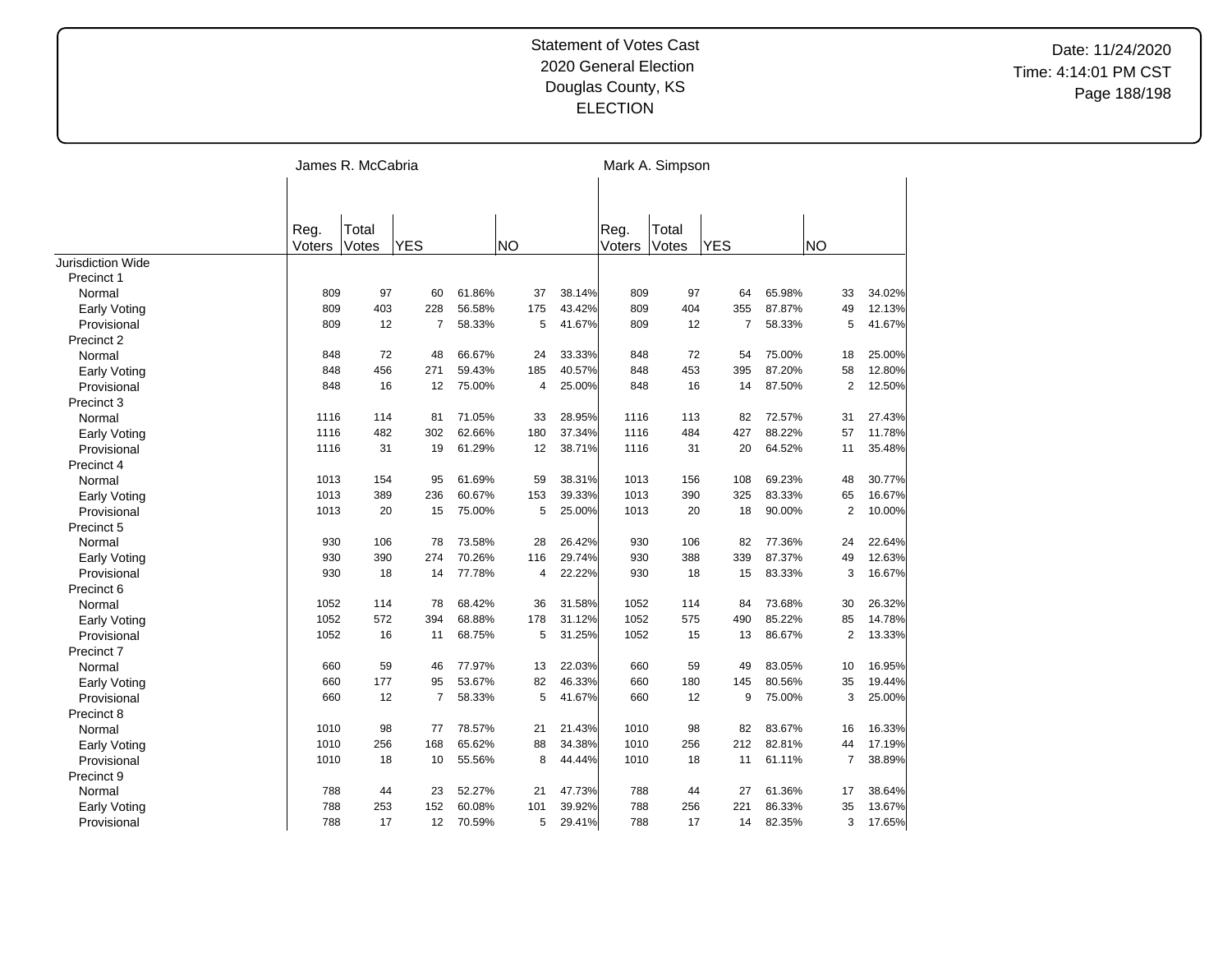|                     |        | James R. McCabria |            |        |           |                          |        | Mark A. Simpson |            |        |                |        |
|---------------------|--------|-------------------|------------|--------|-----------|--------------------------|--------|-----------------|------------|--------|----------------|--------|
|                     |        |                   |            |        |           |                          |        |                 |            |        |                |        |
|                     |        |                   |            |        |           |                          |        |                 |            |        |                |        |
|                     | Reg.   | Total             |            |        |           |                          | Reg.   | Total           |            |        |                |        |
|                     | Voters | Votes             | <b>YES</b> |        | <b>NO</b> |                          | Voters | Votes           | <b>YES</b> |        | <b>NO</b>      |        |
| Precinct 10         |        |                   |            |        |           |                          |        |                 |            |        |                |        |
| Normal              | 735    | 56                | 45         | 80.36% | 11        | 19.64%                   | 735    | 56              | 45         | 80.36% | 11             | 19.64% |
| <b>Early Voting</b> | 735    | 67                | 54         | 80.60% | 13        | 19.40%                   | 735    | 67              | 62         | 92.54% | 5              | 7.46%  |
| Provisional         | 735    | 13                | 10         | 76.92% |           | 3<br>23.08%              | 735    | 13              | 10         | 76.92% | 3              | 23.08% |
| Precinct 11         |        |                   |            |        |           |                          |        |                 |            |        |                |        |
| Normal              | 884    | 147               | 90         | 61.22% | 57        | 38.78%                   | 884    | 143             | 99         | 69.23% | 44             | 30.77% |
| <b>Early Voting</b> | 884    | 404               | 223        | 55.20% | 181       | 44.80%                   | 884    | 403             | 347        | 86.10% | 56             | 13.90% |
| Provisional         | 884    | 21                | 14         | 66.67% |           | 33.33%<br>$\overline{7}$ | 884    | 21              | 16         | 76.19% | 5              | 23.81% |
| Precinct 12         |        |                   |            |        |           |                          |        |                 |            |        |                |        |
| Normal              | 1609   | 229               | 153        | 66.81% | 76        | 33.19%                   | 1609   | 231             | 160        | 69.26% | 71             | 30.74% |
| <b>Early Voting</b> | 1609   | 702               | 438        | 62.39% | 264       | 37.61%                   | 1609   | 701             | 572        | 81.60% | 129            | 18.40% |
| Provisional         | 1609   | 27                | 17         | 62.96% | 10        | 37.04%                   | 1609   | 26              | 21         | 80.77% | 5              | 19.23% |
| Precinct 13         |        |                   |            |        |           |                          |        |                 |            |        |                |        |
| Normal              | 1084   | 123               | 89         | 72.36% | 34        | 27.64%                   | 1084   | 122             | 91         | 74.59% | 31             | 25.41% |
| Early Voting        | 1084   | 600               | 427        | 71.17% | 173       | 28.83%                   | 1084   | 604             | 537        | 88.91% | 67             | 11.09% |
| Provisional         | 1084   | 20                | 15         | 75.00% |           | 5<br>25.00%              | 1084   | 20              | 16         | 80.00% | 4              | 20.00% |
| Precinct 14         |        |                   |            |        |           |                          |        |                 |            |        |                |        |
| Normal              | 2394   | 284               | 195        | 68.66% | 89        | 31.34%                   | 2394   | 279             | 186        | 66.67% | 93             | 33.33% |
| Early Voting        | 2394   | 904               | 609        | 67.37% | 295       | 32.63%                   | 2394   | 910             | 763        | 83.85% | 147            | 16.15% |
| Provisional         | 2394   | 41                | 29         | 70.73% | 12        | 29.27%                   | 2394   | 40              | 33         | 82.50% | $\overline{7}$ | 17.50% |
| Precinct 15         |        |                   |            |        |           |                          |        |                 |            |        |                |        |
| Normal              | 1512   | 158               | 115        | 72.78% | 43        | 27.22%                   | 1512   | 160             | 121        | 75.62% | 39             | 24.38% |
| <b>Early Voting</b> | 1512   | 673               | 430        | 63.89% | 243       | 36.11%                   | 1512   | 675             | 595        | 88.15% | 80             | 11.85% |
| Provisional         | 1512   | 27                | 15         | 55.56% | 12        | 44.44%                   | 1512   | 28              | 24         | 85.71% | $\overline{4}$ | 14.29% |
| Precinct 16         |        |                   |            |        |           |                          |        |                 |            |        |                |        |
| Normal              | 1125   | 123               | 78         | 63.41% | 45        | 36.59%                   | 1125   | 119             | 76         | 63.87% | 43             | 36.13% |
| <b>Early Voting</b> | 1125   | 579               | 376        | 64.94% | 203       | 35.06%                   | 1125   | 579             | 490        | 84.63% | 89             | 15.37% |
| Provisional         | 1125   | 25                | 13         | 52.00% | 12        | 48.00%                   | 1125   | 25              | 15         | 60.00% | 10             | 40.00% |
| Precinct 17         |        |                   |            |        |           |                          |        |                 |            |        |                |        |
| Normal              | 1556   | 155               | 100        | 64.52% | 55        | 35.48%                   | 1556   | 152             | 97         | 63.82% | 55             | 36.18% |
| <b>Early Voting</b> | 1556   | 836               | 557        | 66.63% | 279       | 33.37%                   | 1556   | 832             | 703        | 84.50% | 129            | 15.50% |
| Provisional         | 1556   | 18                | 9          | 50.00% | 9         | 50.00%                   | 1556   | 18              | 11         | 61.11% | $\overline{7}$ | 38.89% |
| Precinct 18         |        |                   |            |        |           |                          |        |                 |            |        |                |        |
| Normal              | 1876   | 220               | 154        | 70.00% | 66        | 30.00%                   | 1876   | 219             | 156        | 71.23% | 63             | 28.77% |
| <b>Early Voting</b> | 1876   | 958               | 624        | 65.14% | 334       | 34.86%                   | 1876   | 947             | 785        | 82.89% | 162            | 17.11% |
| Provisional         | 1876   | 27                | 18         | 66.67% | 9         | 33.33%                   | 1876   | 28              | 18         | 64.29% | 10             | 35.71% |
| Precinct 19         |        |                   |            |        |           |                          |        |                 |            |        |                |        |
| Normal              | 1354   | 100               | 68         | 68.00% | 32        | 32.00%                   | 1354   | 101             | 74         | 73.27% | 27             | 26.73% |
|                     | 1354   | 808               | 625        | 77.35% | 183       | 22.65%                   | 1354   | 805             | 698        | 86.71% | 107            | 13.29% |
| Early Voting        | 1354   | 30                | 24         | 80.00% |           | 6<br>20.00%              | 1354   | 31              | 30         | 96.77% | $\mathbf{1}$   | 3.23%  |
| Provisional         |        |                   |            |        |           |                          |        |                 |            |        |                |        |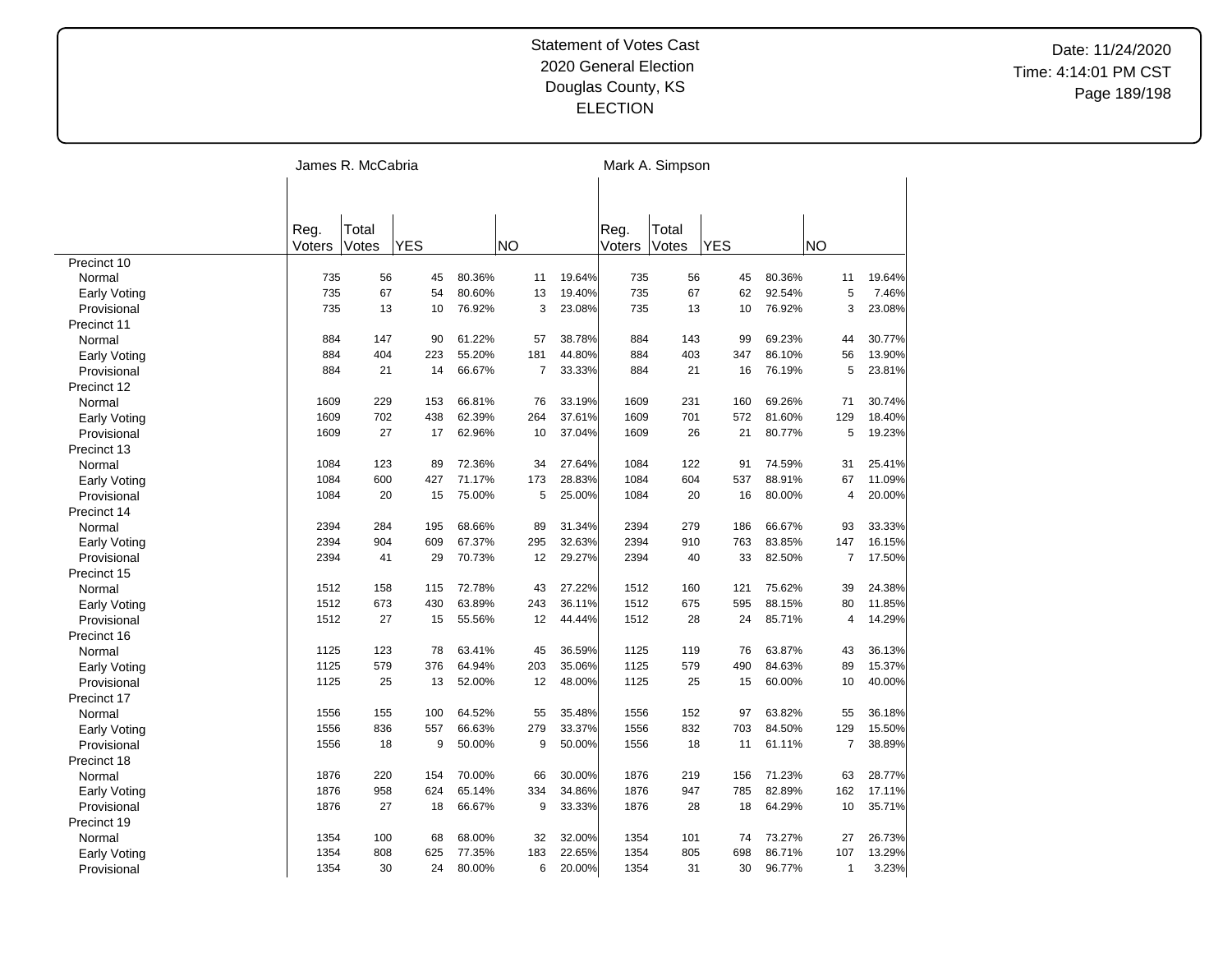|                             |        | James R. McCabria |                |        |                |        |        | Mark A. Simpson |            |        |                |        |
|-----------------------------|--------|-------------------|----------------|--------|----------------|--------|--------|-----------------|------------|--------|----------------|--------|
|                             |        |                   |                |        |                |        |        |                 |            |        |                |        |
|                             |        |                   |                |        |                |        |        |                 |            |        |                |        |
|                             | Reg.   | Total             |                |        |                |        | Reg.   | Total           |            |        |                |        |
|                             | Voters | Votes             | <b>YES</b>     |        | <b>NO</b>      |        | Voters | Votes           | <b>YES</b> |        | <b>NO</b>      |        |
| Precinct 20                 |        |                   |                |        |                |        |        |                 |            |        |                |        |
| Normal                      | 1758   | 198               | 127            | 64.14% | 71             | 35.86% | 1758   | 196             | 134        | 68.37% | 62             | 31.63% |
| Early Voting                | 1758   | 908               | 626            | 68.94% | 282            | 31.06% | 1758   | 901             | 780        | 86.57% | 121            | 13.43% |
| Provisional                 | 1758   | 25                | 21             | 84.00% | 4              | 16.00% | 1758   | 25              | 20         | 80.00% | 5              | 20.00% |
| Precinct 21                 |        |                   |                |        |                |        |        |                 |            |        |                |        |
| Normal                      | 616    | 35                | 27             | 77.14% | 8              | 22.86% | 616    | 34              | 24         | 70.59% | 10             | 29.41% |
| <b>Early Voting</b>         | 616    | 324               | 233            | 71.91% | 91             | 28.09% | 616    | 327             | 306        | 93.58% | 21             | 6.42%  |
| Provisional                 | 616    | 9                 | $\overline{7}$ | 77.78% | $\overline{2}$ | 22.22% | 616    | 9               | 8          | 88.89% | $\mathbf{1}$   | 11.11% |
| Precinct 22                 |        |                   |                |        |                |        |        |                 |            |        |                |        |
| Normal                      | 1406   | 213               | 161            | 75.59% | 52             | 24.41% | 1406   | 212             | 157        | 74.06% | 55             | 25.94% |
| <b>Early Voting</b>         | 1406   | 602               | 412            | 68.44% | 190            | 31.56% | 1406   | 602             | 495        | 82.23% | 107            | 17.77% |
| Provisional                 | 1406   | 33                | 21             | 63.64% | 12             | 36.36% | 1406   | 32              | 23         | 71.88% | 9              | 28.12% |
| Precinct 23                 |        |                   |                |        |                |        |        |                 |            |        |                |        |
| Normal                      | 757    | 108               | 76             | 70.37% | 32             | 29.63% | 757    | 106             | 83         | 78.30% | 23             | 21.70% |
| <b>Early Voting</b>         | 757    | 366               | 274            | 74.86% | 92             | 25.14% | 757    | 364             | 329        | 90.38% | 35             | 9.62%  |
| Provisional                 | 757    | 16                | 10             | 62.50% | 6              | 37.50% | 757    | 17              | 9          | 52.94% | 8              | 47.06% |
| Precinct 24                 |        |                   |                |        |                |        |        |                 |            |        |                |        |
| Normal                      | 826    | 81                | 67             | 82.72% | 14             | 17.28% | 826    | 81              | 65         | 80.25% | 16             | 19.75% |
| Early Voting                | 826    | 425               | 309            | 72.71% | 116            | 27.29% | 826    | 417             | 364        | 87.29% | 53             | 12.71% |
| Provisional                 | 826    | 21                | 16             | 76.19% | 5              | 23.81% | 826    | 20              | 17         | 85.00% | 3              | 15.00% |
| Precinct 25                 |        |                   |                |        |                |        |        |                 |            |        |                |        |
| Normal                      | 1031   | 63                | 42             | 66.67% | 21             | 33.33% | 1031   | 61              | 46         | 75.41% | 15             | 24.59% |
| <b>Early Voting</b>         | 1031   | 242               | 143            | 59.09% | 99             | 40.91% | 1031   | 242             | 205        | 84.71% | 37             | 15.29% |
| Provisional                 | 1031   | 20                | 14             | 70.00% | 6              | 30.00% | 1031   | 19              | 13         | 68.42% | 6              | 31.58% |
| Precinct 26                 |        |                   |                |        |                |        |        |                 |            |        |                |        |
| Normal                      | 933    | 81                | 52             | 64.20% | 29             | 35.80% | 933    | 81              | 54         | 66.67% | 27             | 33.33% |
| Early Voting                | 933    | 406               | 233            | 57.39% | 173            | 42.61% | 933    | 409             | 357        | 87.29% | 52             | 12.71% |
| Provisional                 | 933    | 15                | 8              | 53.33% | $\overline{7}$ | 46.67% | 933    | 15              | 10         | 66.67% | 5              | 33.33% |
| Precinct 27                 |        |                   |                |        |                |        |        |                 |            |        |                |        |
| Normal                      | 971    | 83                | 53             | 63.86% | 30             | 36.14% | 971    | 81              | 55         | 67.90% | 26             | 32.10% |
| Early Voting                | 971    | 435               | 249            | 57.24% | 186            | 42.76% | 971    | 436             | 380        | 87.16% | 56             | 12.84% |
| Provisional                 | 971    | 13                | 9              | 69.23% | $\overline{4}$ | 30.77% | 971    | 13              | 10         | 76.92% | 3              | 23.08% |
| Precinct 28                 |        |                   |                |        |                |        |        |                 |            |        |                |        |
| Normal                      | 553    | 46                | 30             | 65.22% | 16             | 34.78% | 553    | 43              | 29         | 67.44% | 14             | 32.56% |
|                             | 553    | 301               | 172            | 57.14% | 129            | 42.86% | 553    | 294             | 255        | 86.73% | 39             | 13.27% |
| Early Voting<br>Provisional | 553    | $\overline{7}$    | 3              | 42.86% | 4              | 57.14% | 553    | 6               | 3          | 50.00% | 3              | 50.00% |
|                             |        |                   |                |        |                |        |        |                 |            |        |                |        |
| Precinct 29                 | 929    |                   |                |        |                |        |        |                 |            |        |                |        |
| Normal                      |        | 116               | 89             | 76.72% | 27             | 23.28% | 929    | 116             | 88         | 75.86% | 28<br>64       | 24.14% |
| Early Voting                | 929    | 396               | 232            | 58.59% | 164            | 41.41% | 929    | 394             | 330        | 83.76% |                | 16.24% |
| Provisional                 | 929    | 22                | 14             | 63.64% | 8              | 36.36% | 929    | 22              | 15         | 68.18% | $\overline{7}$ | 31.82% |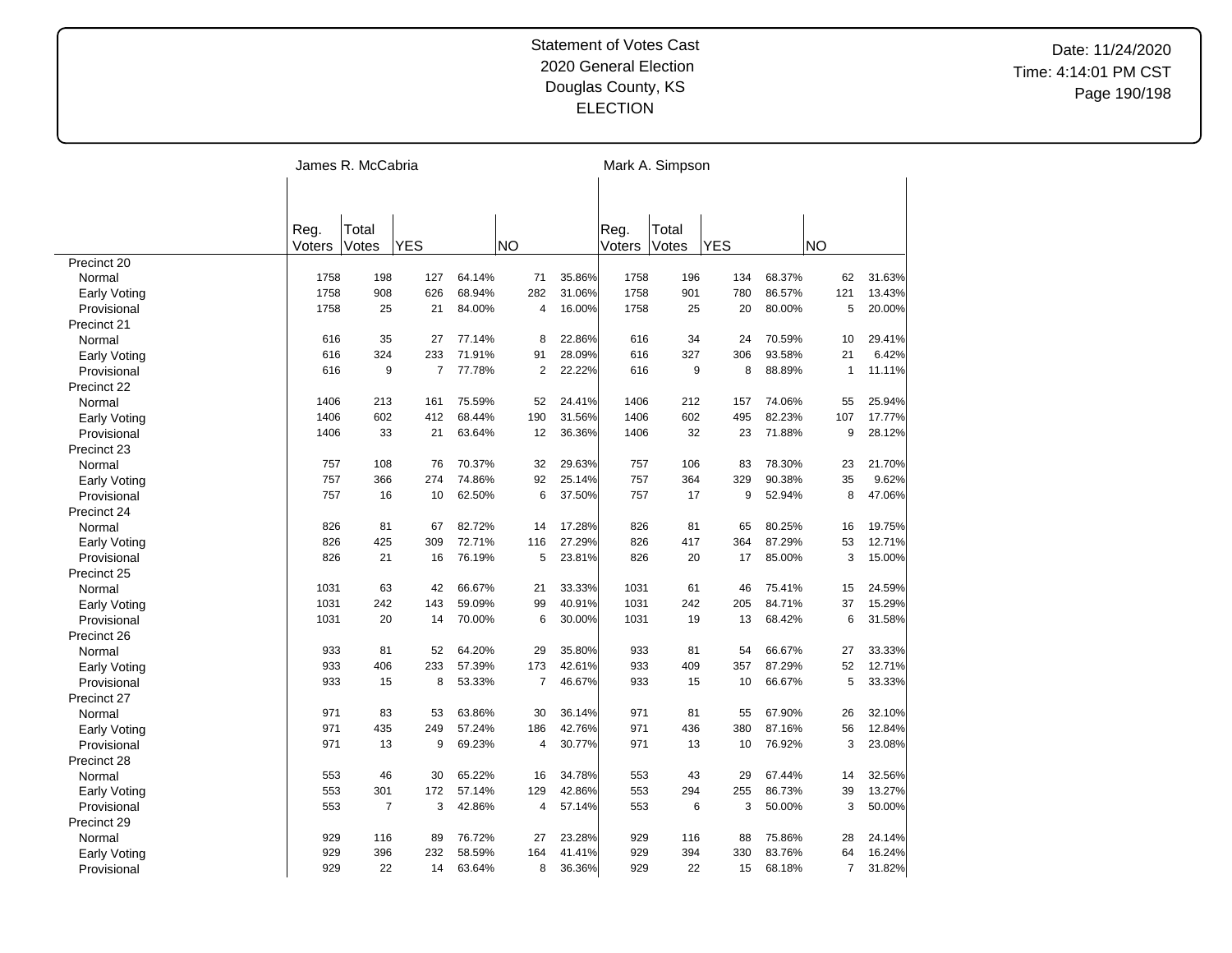|                                 |        | James R. McCabria |              |         |                |        |        | Mark A. Simpson |                |         |                |        |
|---------------------------------|--------|-------------------|--------------|---------|----------------|--------|--------|-----------------|----------------|---------|----------------|--------|
|                                 |        |                   |              |         |                |        |        |                 |                |         |                |        |
|                                 |        |                   |              |         |                |        |        |                 |                |         |                |        |
|                                 | Reg.   | Total             |              |         |                |        | Reg.   | Total           |                |         |                |        |
|                                 | Voters | Votes             | <b>YES</b>   |         | <b>NO</b>      |        | Voters | <b>Votes</b>    | <b>YES</b>     |         | NO             |        |
| Precinct 30 S2 (30.1)           |        |                   |              |         |                |        |        |                 |                |         |                |        |
| Normal                          | 316    | 38                | 23           | 60.53%  | 15             | 39.47% | 316    | 38              | 27             | 71.05%  | 11             | 28.95% |
| Early Voting                    | 316    | 154               | 98           | 63.64%  | 56             | 36.36% | 316    | 155             | 132            | 85.16%  | 23             | 14.84% |
| Provisional                     | 316    | $\overline{7}$    | 3            | 42.86%  | 4              | 57.14% | 316    | $\overline{7}$  | $\overline{2}$ | 28.57%  | 5              | 71.43% |
| Precinct 30 S3 (30.2)           |        |                   |              |         |                |        |        |                 |                |         |                |        |
| Normal                          | 795    | 106               | 74           | 69.81%  | 32             | 30.19% | 795    | 105             | 76             | 72.38%  | 29             | 27.62% |
| <b>Early Voting</b>             | 795    | 216               | 123          | 56.94%  | 93             | 43.06% | 795    | 216             | 162            | 75.00%  | 54             | 25.00% |
| Provisional                     | 795    | 16                | 10           | 62.50%  | 6              | 37.50% | 795    | 16              | 11             | 68.75%  | 5              | 31.25% |
| Precinct 31                     |        |                   |              |         |                |        |        |                 |                |         |                |        |
| Normal                          | 1124   | 199               | 134          | 67.34%  | 65             | 32.66% | 1124   | 199             | 144            | 72.36%  | 55             | 27.64% |
| <b>Early Voting</b>             | 1124   | 558               | 351          | 62.90%  | 207            | 37.10% | 1124   | 553             | 455            | 82.28%  | 98             | 17.72% |
| Provisional                     | 1124   | 26                | 20           | 76.92%  | 6              | 23.08% | 1124   | 27              | 25             | 92.59%  | $\overline{2}$ | 7.41%  |
| Precinct 32                     |        |                   |              |         |                |        |        |                 |                |         |                |        |
| Normal                          | 1032   | 151               | 104          | 68.87%  | 47             | 31.13% | 1032   | 152             | 107            | 70.39%  | 45             | 29.61% |
| <b>Early Voting</b>             | 1032   | 357               | 213          | 59.66%  | 144            | 40.34% | 1032   | 357             | 269            | 75.35%  | 88             | 24.65% |
| Provisional                     | 1032   | 26                | 15           | 57.69%  | 11             | 42.31% | 1032   | 25              | 17             | 68.00%  | 8              | 32.00% |
| Precinct 33                     |        |                   |              |         |                |        |        |                 |                |         |                |        |
| Normal                          | 935    | 84                | 43           | 51.19%  | 41             | 48.81% | 935    | 82              | 50             | 60.98%  | 32             | 39.02% |
| <b>Early Voting</b>             | 935    | 524               | 278          | 53.05%  | 246            | 46.95% | 935    | 529             | 449            | 84.88%  | 80             | 15.12% |
| Provisional                     | 935    | 13                | 8            | 61.54%  | 5              | 38.46% | 935    | 13              | 10             | 76.92%  | 3              | 23.08% |
| Precinct 34 S2 (34.1)           |        |                   |              |         |                |        |        |                 |                |         |                |        |
| Normal                          | 604    | 65                | 40           | 61.54%  | 25             | 38.46% | 604    | 64              | 43             | 67.19%  | 21             | 32.81% |
| <b>Early Voting</b>             | 604    | 329               | 171          | 51.98%  | 158            | 48.02% | 604    | 332             | 281            | 84.64%  | 51             | 15.36% |
| Provisional                     | 604    | 11                | 9            | 81.82%  | 2              | 18.18% | 604    | 9               | $\overline{7}$ | 77.78%  | $\overline{2}$ | 22.22% |
|                                 |        |                   |              |         |                |        |        |                 |                |         |                |        |
| Precinct 34 S3 (34.2)<br>Normal | 167    | 13                | 8            | 61.54%  | 5              | 38.46% | 167    | 12              | 9              | 75.00%  | 3              | 25.00% |
|                                 | 167    | 55                | 31           | 56.36%  | 24             | 43.64% | 167    | 58              | 52             | 89.66%  | 6              | 10.34% |
| <b>Early Voting</b>             | 167    | $\mathbf{1}$      | $\mathbf{1}$ | 100.00% | $\mathbf 0$    |        | 167    | $\mathbf{1}$    | $\mathbf{1}$   | 100.00% | $\mathbf 0$    |        |
| Provisional                     |        |                   |              |         |                |        |        |                 |                |         |                |        |
| Precinct 35 S2 (35.1)           |        |                   |              |         |                |        |        |                 | 95             |         |                |        |
| Normal                          | 1150   | 136               | 78           | 57.35%  | 58             | 42.65% | 1150   | 135             |                | 70.37%  | 40             | 29.63% |
| <b>Early Voting</b>             | 1150   | 518               | 277          | 53.47%  | 241            | 46.53% | 1150   | 514             | 430            | 83.66%  | 84             | 16.34% |
| Provisional                     | 1150   | 18                | 11           | 61.11%  | $\overline{7}$ | 38.89% | 1150   | 18              | 17             | 94.44%  | $\mathbf{1}$   | 5.56%  |
| Precinct 35 S3 (35.2)           |        |                   |              |         |                |        |        |                 |                |         |                |        |
| Normal                          | 86     | 18                | 14           | 77.78%  | 4              | 22.22% | 86     | 17              | 13             | 76.47%  | $\overline{4}$ | 23.53% |
| Early Voting                    | 86     | 33                | 25           | 75.76%  | 8              | 24.24% | 86     | 33              | 27             | 81.82%  | 6              | 18.18% |
| Provisional                     | 86     | $\mathbf 0$       | $\mathbf 0$  | ÷,      | $\mathbf 0$    |        | 86     | 0               | $\mathbf 0$    | ÷,      | $\mathbf 0$    |        |
| Precinct 36                     |        |                   |              |         |                |        |        |                 |                |         |                |        |
| Normal                          | 898    | 83                | 51           | 61.45%  | 32             | 38.55% | 898    | 82              | 55             | 67.07%  | 27             | 32.93% |
| Early Voting                    | 898    | 426               | 262          | 61.50%  | 164            | 38.50% | 898    | 420             | 335            | 79.76%  | 85             | 20.24% |
| Provisional                     | 898    | 21                | 10           | 47.62%  | 11             | 52.38% | 898    | 22              | 14             | 63.64%  | 8              | 36.36% |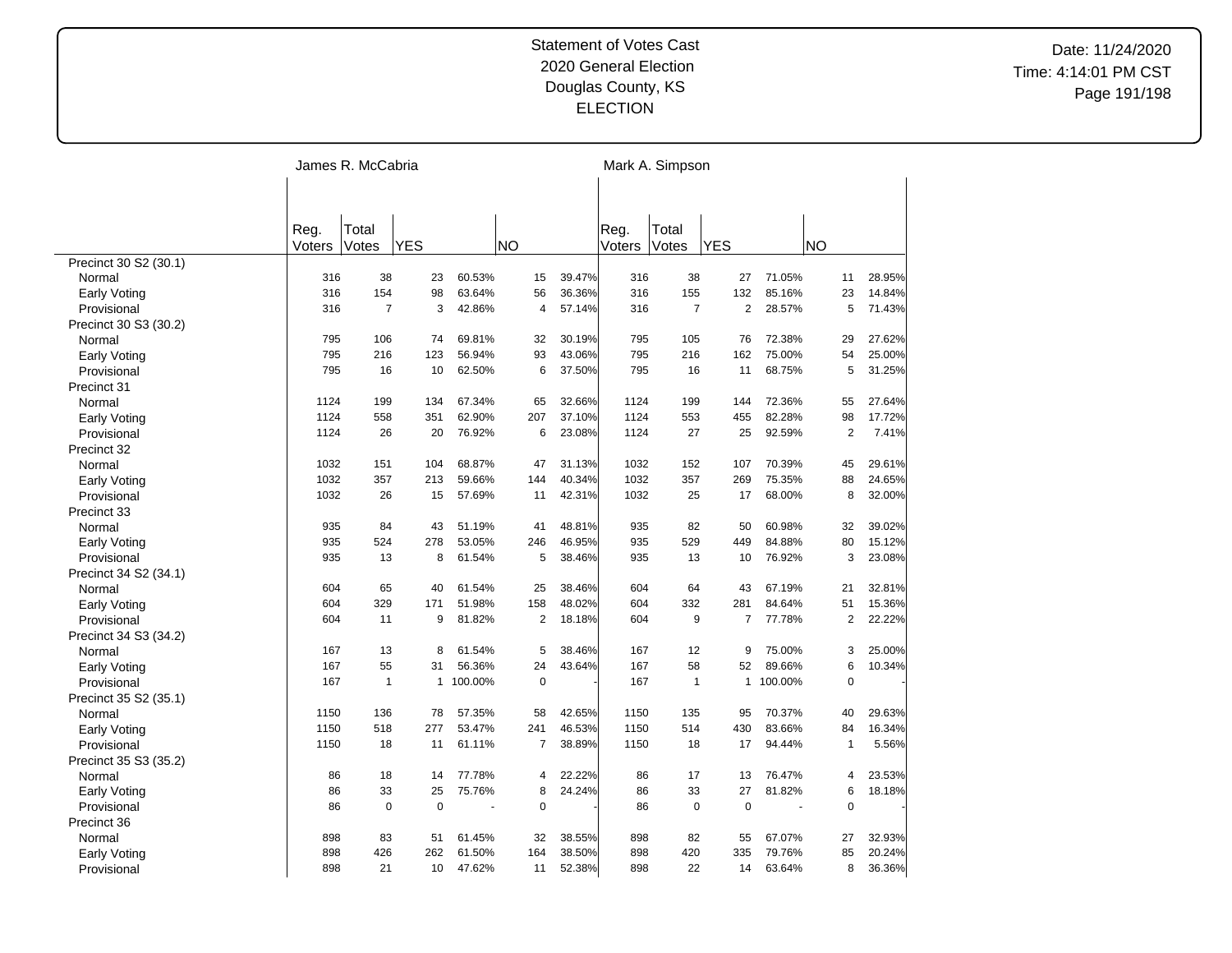|                                    |              | James R. McCabria |                |        |                |         |              | Mark A. Simpson |             |        |                |         |
|------------------------------------|--------------|-------------------|----------------|--------|----------------|---------|--------------|-----------------|-------------|--------|----------------|---------|
|                                    |              |                   |                |        |                |         |              |                 |             |        |                |         |
|                                    |              |                   |                |        |                |         |              |                 |             |        |                |         |
|                                    | Reg.         | Total             |                |        |                |         | Reg.         | Total           |             |        |                |         |
|                                    | Voters       | Votes             | <b>YES</b>     |        | <b>NO</b>      |         | Voters       | Votes           | <b>YES</b>  |        | <b>NO</b>      |         |
| Precinct 37                        |              |                   |                |        |                |         |              |                 |             |        |                |         |
| Normal                             | 1315         | 119               | 72             | 60.50% | 47             | 39.50%  | 1315         | 115             | 68          | 59.13% | 47             | 40.87%  |
| Early Voting                       | 1315         | 652               | 409            | 62.73% | 243            | 37.27%  | 1315         | 648             | 504         | 77.78% | 144            | 22.22%  |
| Provisional                        | 1315         | 22                | 15             | 68.18% | $\overline{7}$ | 31.82%  | 1315         | 22              | 17          | 77.27% | 5              | 22.73%  |
| Precinct 38                        |              |                   |                |        |                |         |              |                 |             |        |                |         |
| Normal                             | 1838         | 135               | 89             | 65.93% | 46             | 34.07%  | 1838         | 134             | 101         | 75.37% | 33             | 24.63%  |
| Early Voting                       | 1838         | 1003              | 642            | 64.01% | 361            | 35.99%  | 1838         | 997             | 807         | 80.94% | 190            | 19.06%  |
| Provisional                        | 1838         | 28                | 21             | 75.00% | $\overline{7}$ | 25.00%  | 1838         | 25              | 21          | 84.00% | $\overline{4}$ | 16.00%  |
| Precinct 39                        |              |                   |                |        |                |         |              |                 |             |        |                |         |
| Normal                             | 1118         | 146               | 82             | 56.16% | 64             | 43.84%  | 1118         | 146             | 103         | 70.55% | 43             | 29.45%  |
| Early Voting                       | 1118         | 488               | 251            | 51.43% | 237            | 48.57%  | 1118         | 490             | 413         | 84.29% | 77             | 15.71%  |
| Provisional                        | 1118         | 21                | 14             | 66.67% | $\overline{7}$ | 33.33%  | 1118         | 21              | 14          | 66.67% | $\overline{7}$ | 33.33%  |
| Precinct 40                        |              |                   |                |        |                |         |              |                 |             |        |                |         |
| Normal                             | 1001         | 104               | 68             | 65.38% | 36             | 34.62%  | 1001         | 105             | 83          | 79.05% | 22             | 20.95%  |
| <b>Early Voting</b>                | 1001         | 477               | 232            | 48.64% | 245            | 51.36%  | 1001         | 482             | 401         | 83.20% | 81             | 16.80%  |
| Provisional                        | 1001         | 21                | 7              | 33.33% | 14             | 66.67%  | 1001         | 20              | 14          | 70.00% | 6              | 30.00%  |
| Precinct 41 S3 H46 (41.1)          |              |                   |                |        |                |         |              |                 |             |        |                |         |
| Normal                             | 1769         | 296               | 191            | 64.53% | 105            | 35.47%  | 1769         | 294             | 207         | 70.41% | 87             | 29.59%  |
| Early Voting                       | 1769         | 806               | 445            | 55.21% | 361            | 44.79%  | 1769         | 803             | 665         | 82.81% | 138            | 17.19%  |
| Provisional                        | 1769         | 38                | 22             | 57.89% | 16             | 42.11%  | 1769         | 39              | 27          | 69.23% | 12             | 30.77%  |
|                                    |              |                   |                |        |                |         |              |                 |             |        |                |         |
| Precinct 41 S3 H45 (41.2)          | $\mathbf{1}$ | 1                 | $\mathbf 0$    |        | $\mathbf{1}$   | 100.00% | 1            | $\mathbf 1$     | 0           |        | $\mathbf{1}$   | 100.00% |
| Normal                             | $\mathbf{1}$ | $\overline{0}$    | $\mathbf 0$    | ä,     | $\mathbf 0$    |         | $\mathbf{1}$ | $\mathbf 0$     | 0           | ä,     | $\mathbf 0$    |         |
| <b>Early Voting</b>                | $\mathbf{1}$ | $\Omega$          | $\Omega$       | ä,     | $\mathbf 0$    |         | $\mathbf{1}$ | $\Omega$        | $\mathbf 0$ |        | $\mathbf 0$    |         |
| Provisional                        |              |                   |                |        |                |         |              |                 |             |        |                |         |
| Precinct 41 S2 H46 (41.3)          |              |                   |                |        |                |         |              |                 |             |        |                |         |
| Normal                             | 29           | 5                 | 4              | 80.00% | 1              | 20.00%  | 29           | 5               | 4           | 80.00% | 1              | 20.00%  |
| Early Voting                       | 29           | $\overline{4}$    | $\overline{2}$ | 50.00% | 2              | 50.00%  | 29           | $\overline{4}$  | 2           | 50.00% | 2              | 50.00%  |
| Provisional                        | 29           | $\mathbf{1}$      | $\Omega$       | ÷,     | $\mathbf{1}$   | 100.00% | 29           | $\mathbf{1}$    | $\mathbf 0$ | ÷,     | 1              | 100.00% |
| Precinct 42 H46 (42.1)             |              |                   |                |        |                |         |              |                 |             |        |                |         |
| Normal                             | 456          | 66                | 40             | 60.61% | 26             | 39.39%  | 456          | 66              | 46          | 69.70% | 20             | 30.30%  |
| Early Voting                       | 456          | 171               | 97             | 56.73% | 74             | 43.27%  | 456          | 170             | 141         | 82.94% | 29             | 17.06%  |
| Provisional                        | 456          | 11                | 6              | 54.55% | 5              | 45.45%  | 456          | 11              | 6           | 54.55% | 5              | 45.45%  |
| Precinct 42 H45 (42.2, 42.3, 42.4) |              |                   |                |        |                |         |              |                 |             |        |                |         |
| Normal                             | 497          | 87                | 51             | 58.62% | 36             | 41.38%  | 497          | 87              | 53          | 60.92% | 34             | 39.08%  |
| Early Voting                       | 497          | 223               | 167            | 74.89% | 56             | 25.11%  | 497          | 222             | 184         | 82.88% | 38             | 17.12%  |
| Provisional                        | 497          | 15                | 12             | 80.00% | 3              | 20.00%  | 497          | 15              | 12          | 80.00% | 3              | 20.00%  |
| Precinct 43 CC1 (43.1)             |              |                   |                |        |                |         |              |                 |             |        |                |         |
| Normal                             | 820          | 97                | 66             | 68.04% | 31             | 31.96%  | 820          | 97              | 68          | 70.10% | 29             | 29.90%  |
| Early Voting                       | 820          | 399               | 259            | 64.91% | 140            | 35.09%  | 820          | 398             | 323         | 81.16% | 75             | 18.84%  |
| Provisional                        | 820          | 11                | 9              | 81.82% | 2              | 18.18%  | 820          | 11              | 10          | 90.91% | $\mathbf{1}$   | 9.09%   |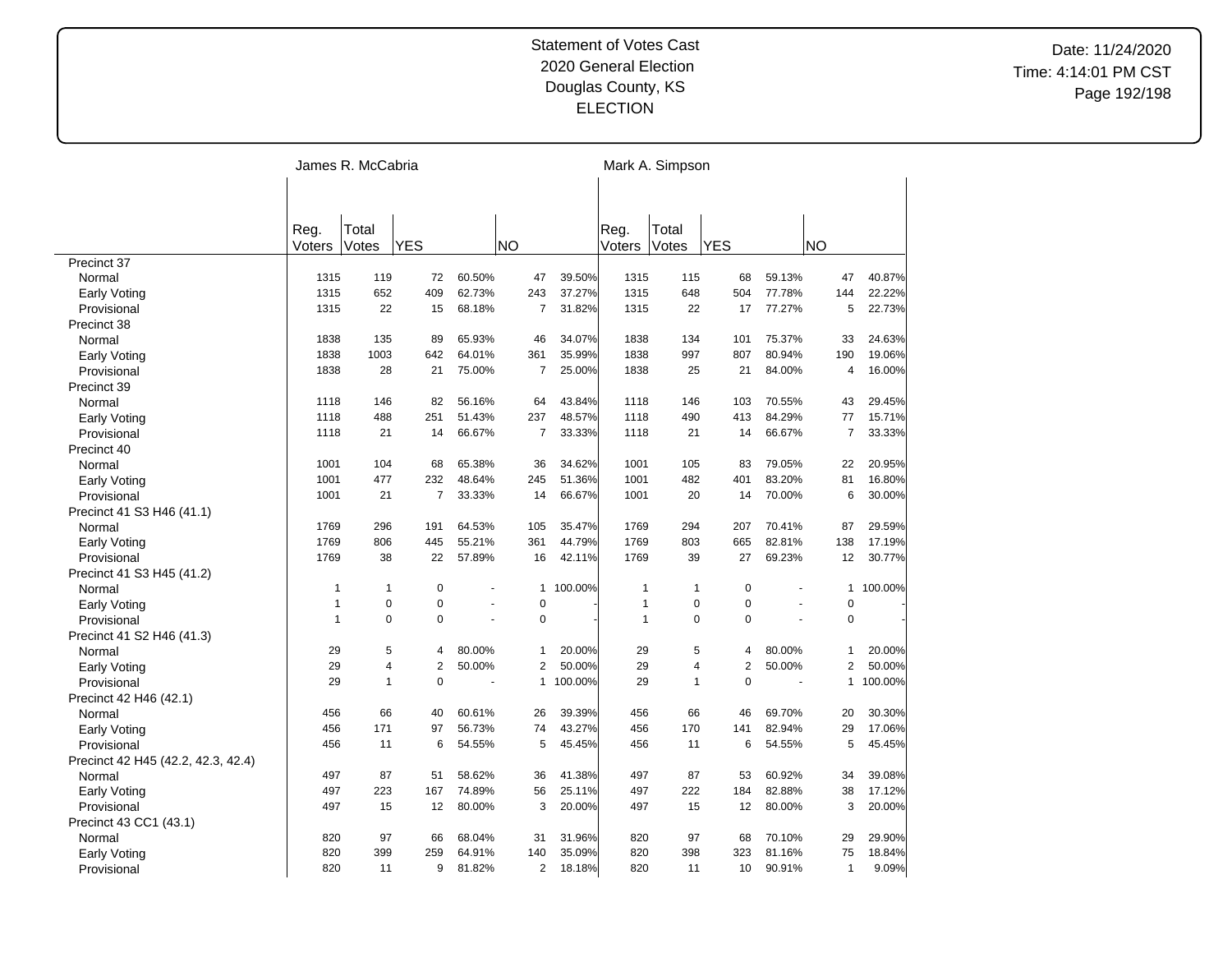|                              | James R. McCabria |                |              |        |              |        |                | Mark A. Simpson |              |         |                |        |  |  |
|------------------------------|-------------------|----------------|--------------|--------|--------------|--------|----------------|-----------------|--------------|---------|----------------|--------|--|--|
|                              |                   |                |              |        |              |        |                |                 |              |         |                |        |  |  |
|                              |                   |                |              |        |              |        |                |                 |              |         |                |        |  |  |
|                              | Reg.<br>Voters    | Total<br>Votes | <b>YES</b>   |        | <b>NO</b>    |        | Reg.<br>Voters | Total<br>Votes  | <b>YES</b>   |         | <b>NO</b>      |        |  |  |
| Precinct 43 CC3 (43.2, 43.3) |                   |                |              |        |              |        |                |                 |              |         |                |        |  |  |
| Normal                       | 1472              | 167            | 117          | 70.06% | 50           | 29.94% | 1472           | 167             | 120          | 71.86%  | 47             | 28.14% |  |  |
| Early Voting                 | 1472              | 695            | 493          | 70.94% | 202          | 29.06% | 1472           | 694             | 596          | 85.88%  | 98             | 14.12% |  |  |
| Provisional                  | 1472              | 37             | 27           | 72.97% | 10           | 27.03% | 1472           | 37              | 28           | 75.68%  | 9              | 24.32% |  |  |
| Precinct 44 H45 (44.1)       |                   |                |              |        |              |        |                |                 |              |         |                |        |  |  |
| Normal                       | 744               | 125            | 89           | 71.20% | 36           | 28.80% | 744            | 125             | 85           | 68.00%  | 40             | 32.00% |  |  |
| <b>Early Voting</b>          | 744               | 372            | 251          | 67.47% | 121          | 32.53% | 744            | 370             | 317          | 85.68%  | 53             | 14.32% |  |  |
| Provisional                  | 744               | $\overline{7}$ | 6            | 85.71% | $\mathbf{1}$ | 14.29% | 744            | $\overline{7}$  | 4            | 57.14%  | 3              | 42.86% |  |  |
| Precinct 44 H44 (44.2)       |                   |                |              |        |              |        |                |                 |              |         |                |        |  |  |
| Normal                       | 458               | 62             | 48           | 77.42% | 14           | 22.58% | 458            | 59              | 46           | 77.97%  | 13             | 22.03% |  |  |
| Early Voting                 | 458               | 259            | 162          | 62.55% | 97           | 37.45% | 458            | 260             | 223          | 85.77%  | 37             | 14.23% |  |  |
| Provisional                  | 458               | 5              | 4            | 80.00% | $\mathbf{1}$ | 20.00% | 458            | $\overline{4}$  | 4            | 100.00% | $\Omega$       |        |  |  |
| Precinct 45                  |                   |                |              |        |              |        |                |                 |              |         |                |        |  |  |
| Normal                       | 1699              | 148            | 103          | 69.59% | 45           | 30.41% | 1699           | 149             | 103          | 69.13%  | 46             | 30.87% |  |  |
| Early Voting                 | 1699              | 996            | 739          | 74.20% | 257          | 25.80% | 1699           | 993             | 865          | 87.11%  | 128            | 12.89% |  |  |
| Provisional                  | 1699              | 24             | 21           | 87.50% | 3            | 12.50% | 1699           | 23              | 20           | 86.96%  | 3              | 13.04% |  |  |
| Precinct 46                  |                   |                |              |        |              |        |                |                 |              |         |                |        |  |  |
| Normal                       | 2536              | 262            | 173          | 66.03% | 89           | 33.97% | 2536           | 266             | 182          | 68.42%  | 84             | 31.58% |  |  |
| <b>Early Voting</b>          | 2536              | 1156           | 724          | 62.63% | 432          | 37.37% | 2536           | 1150            | 949          | 82.52%  | 201            | 17.48% |  |  |
| Provisional                  | 2536              | 57             | 47           | 82.46% | 10           | 17.54% | 2536           | 56              | 46           | 82.14%  | 10             | 17.86% |  |  |
| Precinct 47                  |                   |                |              |        |              |        |                |                 |              |         |                |        |  |  |
| Normal                       | 711               | 105            | 79           | 75.24% | 26           | 24.76% | 711            | 106             | 82           | 77.36%  | 24             | 22.64% |  |  |
| <b>Early Voting</b>          | 711               | 334            | 230          | 68.86% | 104          | 31.14% | 711            | 333             | 274          | 82.28%  | 59             | 17.72% |  |  |
| Provisional                  | 711               | 20             | 16           | 80.00% | 4            | 20.00% | 711            | 20              | 16           | 80.00%  | $\overline{4}$ | 20.00% |  |  |
| Precinct 48                  |                   |                |              |        |              |        |                |                 |              |         |                |        |  |  |
| Normal                       | 1422              | 133            | 101          | 75.94% | 32           | 24.06% | 1422           | 132             | 99           | 75.00%  | 33             | 25.00% |  |  |
| <b>Early Voting</b>          | 1422              | 766            | 563          | 73.50% | 203          | 26.50% | 1422           | 763             | 684          | 89.65%  | 79             | 10.35% |  |  |
| Provisional                  | 1422              | 20             | 15           | 75.00% | 5            | 25.00% | 1422           | 19              | 15           | 78.95%  | $\overline{4}$ | 21.05% |  |  |
| Precinct 49                  |                   |                |              |        |              |        |                |                 |              |         |                |        |  |  |
| Normal                       | 2071              | 212            | 151          | 71.23% | 61           | 28.77% | 2071           | 211             | 145          | 68.72%  | 66             | 31.28% |  |  |
| Early Voting                 | 2071              | 1110           | 807          | 72.70% | 303          | 27.30% | 2071           | 1106            | 938          | 84.81%  | 168            | 15.19% |  |  |
| Provisional                  | 2071              | 33             | 21           | 63.64% | 12           | 36.36% | 2071           | 35              | 28           | 80.00%  | $\overline{7}$ | 20.00% |  |  |
| Precinct 50 City (50.2)      |                   |                |              |        |              |        |                |                 |              |         |                |        |  |  |
| Normal                       | 1644              | 386            | 280          | 72.54% | 106          | 27.46% | 1644           | 379             | 254          | 67.02%  | 125            | 32.98% |  |  |
| Early Voting                 | 1644              | 619            | 439          | 70.92% | 180          | 29.08% | 1644           | 606             | 439          | 72.44%  | 167            | 27.56% |  |  |
| Provisional                  | 1644              | 31             | 20           | 64.52% | 11           | 35.48% | 1644           | 29              | 20           | 68.97%  | 9              | 31.03% |  |  |
| Precinct 50 Twp              |                   |                |              |        |              |        |                |                 |              |         |                |        |  |  |
| Normal                       | 70                | 15             | 7            | 46.67% | 8            | 53.33% | 70             | 15              | 6            | 40.00%  | 9              | 60.00% |  |  |
| Early Voting                 | 70                | 26             | 14           | 53.85% | 12           | 46.15% | 70             | 25              | 18           | 72.00%  | 7              | 28.00% |  |  |
| Provisional                  | 70                | $\overline{2}$ | $\mathbf{1}$ | 50.00% | $\mathbf{1}$ | 50.00% | 70             | $\overline{2}$  | $\mathbf{1}$ | 50.00%  | $\mathbf{1}$   | 50.00% |  |  |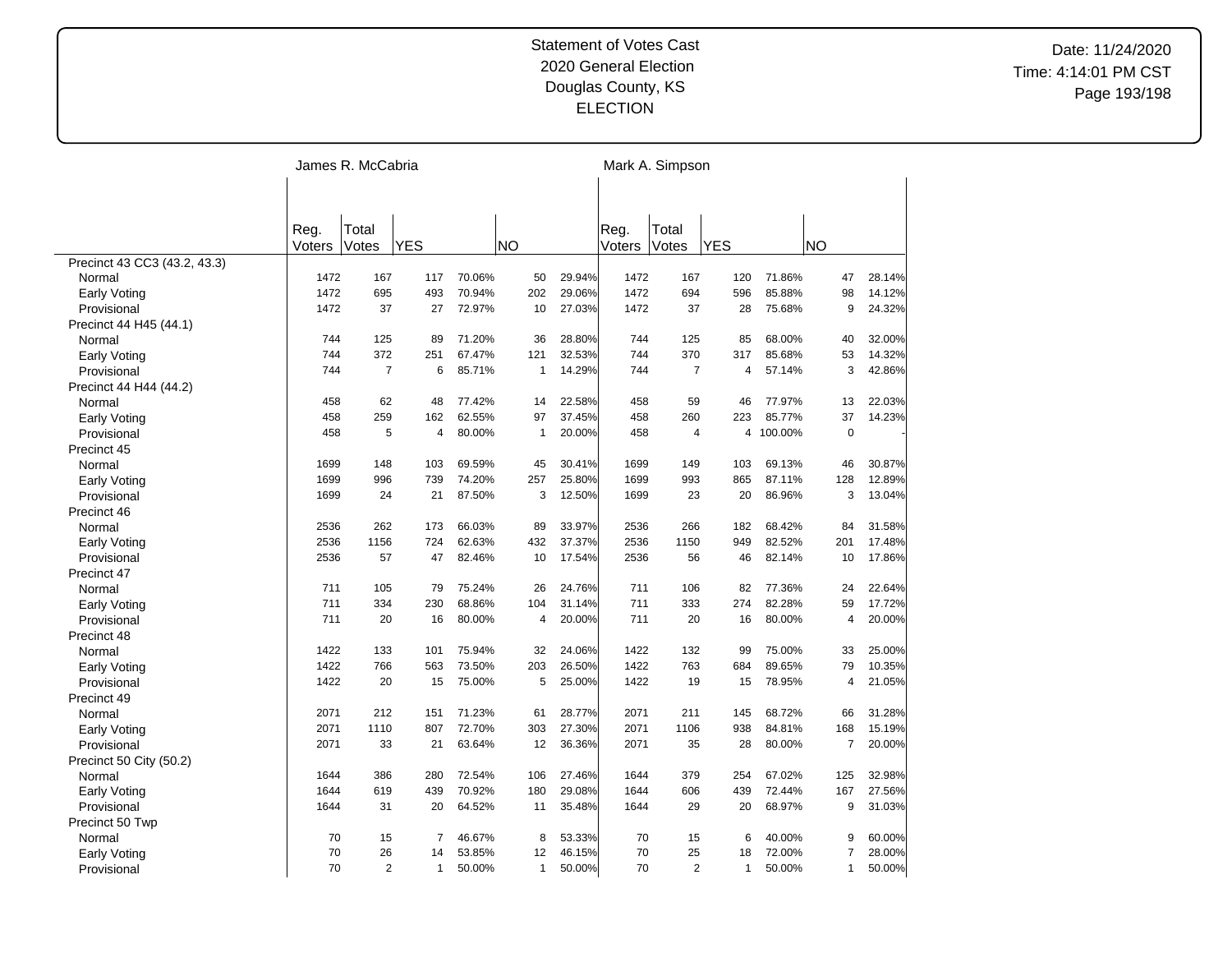|                                  | James R. McCabria |                |                |         |           |                |        | Mark A. Simpson |                |                |         |              |        |  |
|----------------------------------|-------------------|----------------|----------------|---------|-----------|----------------|--------|-----------------|----------------|----------------|---------|--------------|--------|--|
|                                  |                   |                |                |         |           |                |        |                 |                |                |         |              |        |  |
|                                  |                   |                |                |         |           |                |        |                 |                |                |         |              |        |  |
|                                  | Reg.<br>Voters    | Total<br>Votes | <b>YES</b>     |         | <b>NO</b> |                |        | Reg.<br>Voters  | Total<br>Votes | <b>YES</b>     |         | <b>NO</b>    |        |  |
| Precinct 51                      |                   |                |                |         |           |                |        |                 |                |                |         |              |        |  |
| Normal                           | 557               | 175            | 105            | 60.00%  |           | 70             | 40.00% | 557             | 174            | 104            | 59.77%  | 70           | 40.23% |  |
| <b>Early Voting</b>              | 557               | 207            | 137            | 66.18%  |           | 70             | 33.82% | 557             | 203            | 157            | 77.34%  | 46           | 22.66% |  |
| Provisional                      | 557               | 8              | 6              | 75.00%  |           | $\overline{2}$ | 25.00% | 557             | 8              | 8              | 100.00% | $\mathbf 0$  |        |  |
|                                  |                   |                |                |         |           |                |        |                 |                |                |         |              |        |  |
| Precinct 52 City (52.3)          | 684               | 158            | 98             | 62.03%  |           | 60             | 37.97% | 684             | 156            | 87             | 55.77%  | 69           | 44.23% |  |
| Normal                           |                   |                |                |         |           |                |        |                 | 225            |                |         |              |        |  |
| Early Voting                     | 684               | 227            | 147            | 64.76%  |           | 80             | 35.24% | 684             |                | 165            | 73.33%  | 60           | 26.67% |  |
| Provisional                      | 684               | 17             | 13             | 76.47%  |           | 4              | 23.53% | 684             | 17             | 12             | 70.59%  | 5            | 29.41% |  |
| Precinct 52 Twp                  |                   |                |                |         |           |                |        |                 |                |                |         |              |        |  |
| Normal                           | 101               | 21             | 17             | 80.95%  |           | 4              | 19.05% | 101             | 19             | 14             | 73.68%  | 5            | 26.32% |  |
| Early Voting                     | 101               | 42             | 31             | 73.81%  |           | 11             | 26.19% | 101             | 39             | 28             | 71.79%  | 11           | 28.21% |  |
| Provisional                      | 101               | $\overline{2}$ | $\overline{2}$ | 100.00% |           | $\mathbf 0$    |        | 101             | 2              | $\mathbf{1}$   | 50.00%  | $\mathbf{1}$ | 50.00% |  |
| Precinct 53 H10 Twp              |                   |                |                |         |           |                |        |                 |                |                |         |              |        |  |
| Normal                           | 707               | 174            | 116            | 66.67%  |           | 58             | 33.33% | 707             | 169            | 99             | 58.58%  | 70           | 41.42% |  |
| Early Voting                     | 707               | 312            | 223            | 71.47%  |           | 89             | 28.53% | 707             | 300            | 201            | 67.00%  | 99           | 33.00% |  |
| Provisional                      | 707               | 11             | 8              | 72.73%  |           | 3              | 27.27% | 707             | 12             | 7              | 58.33%  | 5            | 41.67% |  |
| Precinct 53 H42 City (53.4)      |                   |                |                |         |           |                |        |                 |                |                |         |              |        |  |
| Normal                           | 640               | 155            | 112            | 72.26%  |           | 43             | 27.74% | 640             | 149            | 104            | 69.80%  | 45           | 30.20% |  |
| Early Voting                     | 640               | 269            | 183            | 68.03%  |           | 86             | 31.97% | 640             | 262            | 202            | 77.10%  | 60           | 22.90% |  |
| Provisional                      | 640               | $\overline{7}$ | $\mathbf{1}$   | 14.29%  |           | 6              | 85.71% | 640             | $\overline{7}$ | $\overline{2}$ | 28.57%  | 5            | 71.43% |  |
| Precinct 53 H42 Twp (53.5, 53.6) |                   |                |                |         |           |                |        |                 |                |                |         |              |        |  |
| Normal                           | 250               | 42             | 28             | 66.67%  |           | 14             | 33.33% | 250             | 42             | 24             | 57.14%  | 18           | 42.86% |  |
| <b>Early Voting</b>              | 250               | 120            | 86             | 71.67%  |           | 34             | 28.33% | 250             | 118            | 83             | 70.34%  | 35           | 29.66% |  |
| Provisional                      | 250               | $\mathbf{1}$   | $\mathbf{1}$   | 100.00% |           | $\mathbf 0$    |        | 250             | $\overline{2}$ | 1              | 50.00%  | $\mathbf{1}$ | 50.00% |  |
| Precinct 54                      |                   |                |                |         |           |                |        |                 |                |                |         |              |        |  |
| Normal                           | 1284              | 231            | 157            | 67.97%  |           | 74             | 32.03% | 1284            | 232            | 151            | 65.09%  | 81           | 34.91% |  |
| Early Voting                     | 1284              | 496            | 350            | 70.56%  | 146       |                | 29.44% | 1284            | 491            | 368            | 74.95%  | 123          | 25.05% |  |
| Provisional                      | 1284              | 20             | 14             | 70.00%  |           | 6              | 30.00% | 1284            | 20             | 14             | 70.00%  | 6            | 30.00% |  |
| Precinct 55 S3 H45 (55.1)        |                   |                |                |         |           |                |        |                 |                |                |         |              |        |  |
| Normal                           | 202               | 51             | 31             | 60.78%  |           | 20             | 39.22% | 202             | 51             | 33             | 64.71%  | 18           | 35.29% |  |
|                                  | 202               | 79             | 48             | 60.76%  |           | 31             | 39.24% | 202             | 78             | 61             | 78.21%  | 17           | 21.79% |  |
| Early Voting                     |                   | $\overline{2}$ |                |         |           |                |        | 202             | $\overline{2}$ |                |         | $\mathbf{1}$ |        |  |
| Provisional                      | 202               |                | $\mathbf{1}$   | 50.00%  |           | $\mathbf{1}$   | 50.00% |                 |                | $\mathbf{1}$   | 50.00%  |              | 50.00% |  |
| Precinct 55 S3 H46 (55.2)        |                   |                |                |         |           |                |        |                 |                |                |         |              |        |  |
| Normal                           | 75                | 14             | 11             | 78.57%  |           | 3              | 21.43% | 75              | 14             | 11             | 78.57%  | 3            | 21.43% |  |
| Early Voting                     | 75                | 32             | 26             | 81.25%  |           | 6              | 18.75% | 75              | 32             | 28             | 87.50%  | 4            | 12.50% |  |
| Provisional                      | 75                | $\mathbf{1}$   | 1              | 100.00% |           | $\mathbf 0$    |        | 75              | $\mathbf{1}$   | $\mathbf{1}$   | 100.00% | $\mathbf 0$  |        |  |
| Precinct 55 S2 H45 (55.3)        |                   |                |                |         |           |                |        |                 |                |                |         |              |        |  |
| Normal                           | 31                | 4              | 3              | 75.00%  |           | 1              | 25.00% | 31              | 5              | 4              | 80.00%  | 1            | 20.00% |  |
| <b>Early Voting</b>              | 31                | 17             | $\overline{7}$ | 41.18%  |           | 10             | 58.82% | 31              | 17             | 12             | 70.59%  | 5            | 29.41% |  |
| Provisional                      | 31                | $\Omega$       | $\Omega$       |         |           | $\mathbf 0$    |        | 31              | $\Omega$       | $\Omega$       | L.      | $\Omega$     |        |  |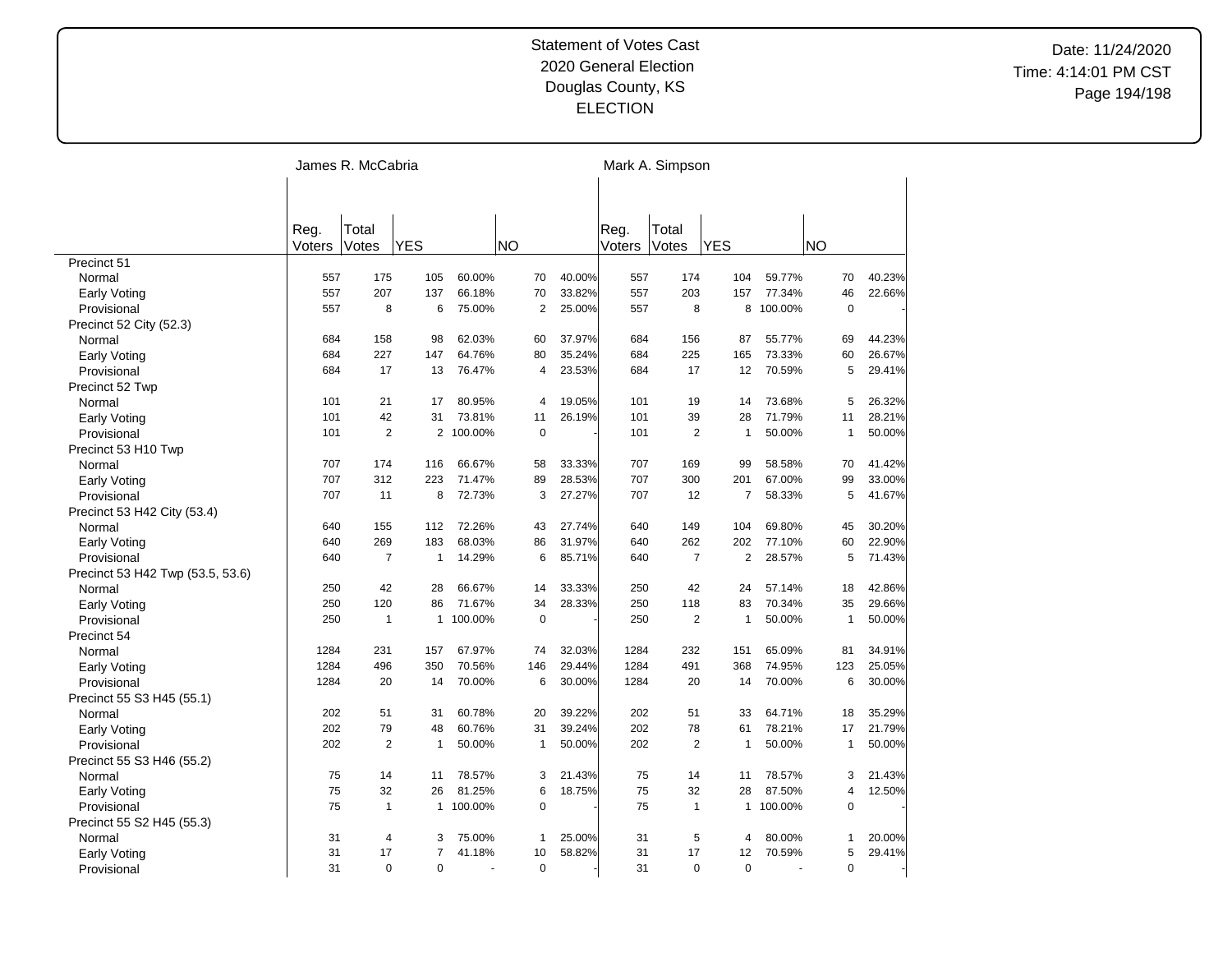|                                 | James R. McCabria |                |              |           |                |        |        | Mark A. Simpson |                |         |                |         |  |  |
|---------------------------------|-------------------|----------------|--------------|-----------|----------------|--------|--------|-----------------|----------------|---------|----------------|---------|--|--|
|                                 |                   |                |              |           |                |        |        |                 |                |         |                |         |  |  |
|                                 |                   |                |              |           |                |        |        |                 |                |         |                |         |  |  |
|                                 | Reg.              | Total          |              |           |                |        | Reg.   | Total           |                |         |                |         |  |  |
|                                 | Voters            | Votes          | <b>YES</b>   |           | <b>NO</b>      |        | Voters | Votes           | <b>YES</b>     |         | NO             |         |  |  |
| Precinct 56 S19                 |                   |                |              |           |                |        |        |                 |                |         |                |         |  |  |
| Normal                          | 1063              | 262            | 190          | 72.52%    | 72             | 27.48% | 1063   | 258             | 184            | 71.32%  | 74             | 28.68%  |  |  |
| <b>Early Voting</b>             | 1063              | 434            | 309          | 71.20%    | 125            | 28.80% | 1063   | 436             | 370            | 84.86%  | 66             | 15.14%  |  |  |
| Provisional                     | 1063              | 22             | 18           | 81.82%    | 4              | 18.18% | 1063   | 21              | 18             | 85.71%  | 3              | 14.29%  |  |  |
| Precinct 56 S2                  |                   |                |              |           |                |        |        |                 |                |         |                |         |  |  |
| Normal                          | 179               | 33             | 23           | 69.70%    | 10             | 30.30% | 179    | 32              | 18             | 56.25%  | 14             | 43.75%  |  |  |
| <b>Early Voting</b>             | 179               | 80             | 52           | 65.00%    | 28             | 35.00% | 179    | 79              | 62             | 78.48%  | 17             | 21.52%  |  |  |
| Provisional                     | 179               | 3              | $\mathbf{1}$ | 33.33%    | 2              | 66.67% | 179    | 3               | $\overline{2}$ | 66.67%  | $\mathbf{1}$   | 33.33%  |  |  |
| Precinct 57 S2 City (57.2)      |                   |                |              |           |                |        |        |                 |                |         |                |         |  |  |
| Normal                          | 407               | 113            | 77           | 68.14%    | 36             | 31.86% | 407    | 114             | 78             | 68.42%  | 36             | 31.58%  |  |  |
| <b>Early Voting</b>             | 407               | 129            | 83           | 64.34%    | 46             | 35.66% | 407    | 128             | 91             | 71.09%  | 37             | 28.91%  |  |  |
| Provisional                     | 407               | 5              | 3            | 60.00%    | $\overline{2}$ | 40.00% | 407    | 5               | 3              | 60.00%  | $\overline{2}$ | 40.00%  |  |  |
| Precinct 57 S2 Twp (57.1, 57.4) |                   |                |              |           |                |        |        |                 |                |         |                |         |  |  |
| Normal                          | 368               | 63             | 39           | 61.90%    | 24             | 38.10% | 368    | 65              | 37             | 56.92%  | 28             | 43.08%  |  |  |
| Early Voting                    | 368               | 179            | 118          | 65.92%    | 61             | 34.08% | 368    | 175             | 138            | 78.86%  | 37             | 21.14%  |  |  |
| Provisional                     | 368               | 8              | 5            | 62.50%    | 3              | 37.50% | 368    | 8               | 6              | 75.00%  | $\overline{2}$ | 25.00%  |  |  |
| Precinct 57 TWP S19 (57.3)      |                   |                |              |           |                |        |        |                 |                |         |                |         |  |  |
| Normal                          | 196               | 55             | 37           | 67.27%    | 18             | 32.73% | 196    | 55              | 39             | 70.91%  | 16             | 29.09%  |  |  |
| <b>Early Voting</b>             | 196               | 73             | 42           | 57.53%    | 31             | 42.47% | 196    | 74              | 61             | 82.43%  | 13             | 17.57%  |  |  |
| Provisional                     | 196               | $\overline{2}$ | 1            | 50.00%    | $\mathbf{1}$   | 50.00% | 196    | $\overline{2}$  | $\overline{2}$ | 100.00% | $\mathbf 0$    |         |  |  |
| Precinct 58                     |                   |                |              |           |                |        |        |                 |                |         |                |         |  |  |
| Normal                          | 317               | 89             | 63           | 70.79%    | 26             | 29.21% | 317    | 87              | 61             | 70.11%  | 26             | 29.89%  |  |  |
| <b>Early Voting</b>             | 317               | 119            | 82           | 68.91%    | 37             | 31.09% | 317    | 120             | 92             | 76.67%  | 28             | 23.33%  |  |  |
| Provisional                     | 317               | 6              | 6            | 100.00%   | $\mathbf 0$    |        | 317    | 6               | 5              | 83.33%  | $\mathbf{1}$   | 16.67%  |  |  |
| Precinct 59 H54                 |                   |                |              |           |                |        |        |                 |                |         |                |         |  |  |
| Normal                          | 287               | 113            | 67           | 59.29%    | 46             | 40.71% | 287    | 117             | 75             | 64.10%  | 42             | 35.90%  |  |  |
| <b>Early Voting</b>             | 287               | 71             | 47           | 66.20%    | 24             | 33.80% | 287    | 71              | 55             | 77.46%  | 16             | 22.54%  |  |  |
|                                 | 287               | $\overline{2}$ | $\mathbf{1}$ | 50.00%    | $\mathbf{1}$   | 50.00% | 287    | $\overline{2}$  | $\mathbf{1}$   | 50.00%  | $\mathbf{1}$   | 50.00%  |  |  |
| Provisional<br>Precinct 59 H45  |                   |                |              |           |                |        |        |                 |                |         |                |         |  |  |
|                                 | 395               | 121            | 79           | 65.29%    | 42             | 34.71% | 395    | 123             | 78             | 63.41%  | 45             | 36.59%  |  |  |
| Normal                          | 395               | 161            | 98           | 60.87%    | 63             | 39.13% | 395    | 161             | 124            | 77.02%  | 37             | 22.98%  |  |  |
| Early Voting                    |                   | $\mathbf{1}$   |              |           | $\mathsf 0$    |        |        | $\mathbf{1}$    | $\mathbf 0$    |         | $\mathbf{1}$   |         |  |  |
| Provisional                     | 395               |                |              | 1 100.00% |                |        | 395    |                 |                |         |                | 100.00% |  |  |
| Precinct 60                     |                   | 245            |              |           | 90             |        |        |                 |                |         |                |         |  |  |
| Normal                          | 1297              |                | 155          | 63.27%    |                | 36.73% | 1297   | 247             | 149            | 60.32%  | 98             | 39.68%  |  |  |
| <b>Early Voting</b>             | 1297              | 544            | 366          | 67.28%    | 178            | 32.72% | 1297   | 548             | 406            | 74.09%  | 142            | 25.91%  |  |  |
| Provisional                     | 1297              | 24             | 13           | 54.17%    | 11             | 45.83% | 1297   | 24              | 14             | 58.33%  | 10             | 41.67%  |  |  |
| Precinct 61                     |                   |                |              |           |                |        |        |                 |                |         |                |         |  |  |
| Normal                          | 1596              | 388            | 266          | 68.56%    | 122            | 31.44% | 1596   | 385             | 255            | 66.23%  | 130            | 33.77%  |  |  |
| Early Voting                    | 1596              | 622            | 429          | 68.97%    | 193            | 31.03% | 1596   | 615             | 451            | 73.33%  | 164            | 26.67%  |  |  |
| Provisional                     | 1596              | 27             | 19           | 70.37%    | 8              | 29.63% | 1596   | 29              | 24             | 82.76%  | 5              | 17.24%  |  |  |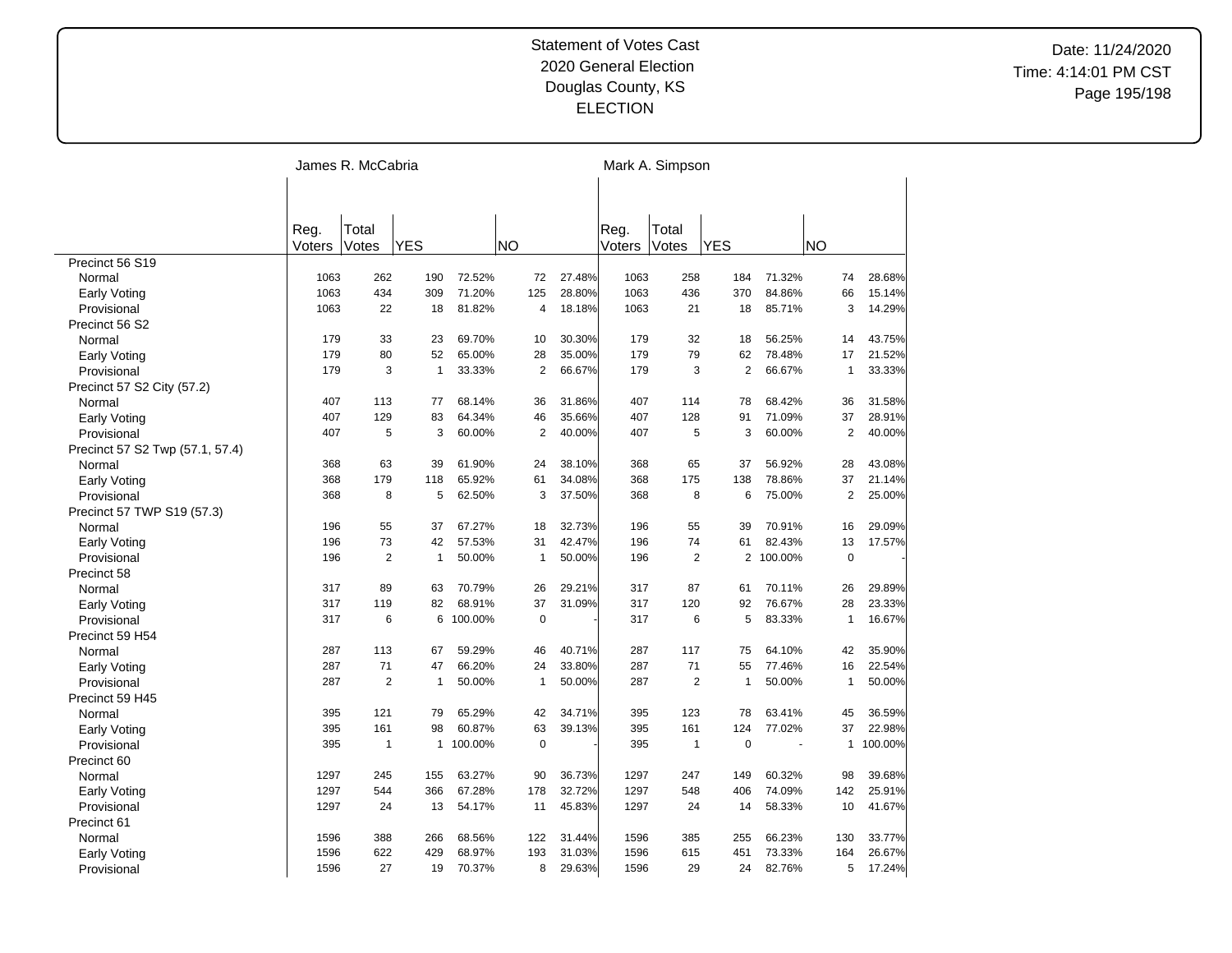|                                 | James R. McCabria |                |                |         |                |         | Mark A. Simpson |                |                |                |              |        |  |
|---------------------------------|-------------------|----------------|----------------|---------|----------------|---------|-----------------|----------------|----------------|----------------|--------------|--------|--|
|                                 |                   |                |                |         |                |         |                 |                |                |                |              |        |  |
|                                 |                   |                |                |         |                |         |                 |                |                |                |              |        |  |
|                                 | Reg.              | Total          |                |         |                |         | Reg.            | Total          |                |                |              |        |  |
|                                 | Voters            | Votes          | <b>YES</b>     |         | <b>NO</b>      |         | Voters          | Votes          | <b>YES</b>     |                | <b>NO</b>    |        |  |
| Precinct 62                     |                   |                |                |         |                |         |                 |                |                |                |              |        |  |
| Normal                          | 1407              | 304            | 190            | 62.50%  | 114            | 37.50%  | 1407            | 304            | 190            | 62.50%         | 114          | 37.50% |  |
| <b>Early Voting</b>             | 1407              | 576            | 374            | 64.93%  | 202            | 35.07%  | 1407            | 580            | 425            | 73.28%         | 155          | 26.72% |  |
| Provisional                     | 1407              | 26             | 17             | 65.38%  | 9              | 34.62%  | 1407            | 25             | 16             | 64.00%         | 9            | 36.00% |  |
| Precinct 63                     |                   |                |                |         |                |         |                 |                |                |                |              |        |  |
| Normal                          | 940               | 260            | 147            | 56.54%  | 113            | 43.46%  | 940             | 259            | 145            | 55.98%         | 114          | 44.02% |  |
| Early Voting                    | 940               | 359            | 236            | 65.74%  | 123            | 34.26%  | 940             | 352            | 285            | 80.97%         | 67           | 19.03% |  |
| Provisional                     | 940               | 11             | 6              | 54.55%  | 5              | 45.45%  | 940             | 11             | 6              | 54.55%         | 5            | 45.45% |  |
| Precinct 64 H45                 |                   |                |                |         |                |         |                 |                |                |                |              |        |  |
| Normal                          | 287               | 48             | 29             | 60.42%  | 19             | 39.58%  | 287             | 46             | 29             | 63.04%         | 17           | 36.96% |  |
| <b>Early Voting</b>             | 287               | 142            | 82             | 57.75%  | 60             | 42.25%  | 287             | 142            | 113            | 79.58%         | 29           | 20.42% |  |
| Provisional                     | 287               | $\overline{4}$ | $\overline{2}$ | 50.00%  | $\overline{2}$ | 50.00%  | 287             | $\overline{4}$ | 3              | 75.00%         | $\mathbf{1}$ | 25.00% |  |
| Precinct 64 H46 497 (64.3)      |                   |                |                |         |                |         |                 |                |                |                |              |        |  |
| Normal                          | $\overline{2}$    | $\pmb{0}$      | $\mathbf 0$    |         | $\mathbf 0$    |         | $\overline{2}$  | $\mathbf 0$    | $\mathbf 0$    |                | $\mathbf 0$  |        |  |
| <b>Early Voting</b>             | $\overline{2}$    | $\overline{2}$ | $\overline{2}$ | 100.00% | $\mathbf 0$    |         | $\overline{2}$  | $\overline{2}$ | $\overline{2}$ | 100.00%        | 0            |        |  |
| Provisional                     | $\overline{2}$    | $\mathbf 0$    | $\mathbf 0$    | Ĭ.      | $\mathbf 0$    |         | $\overline{2}$  | $\mathbf 0$    | $\mathbf 0$    | ä,             | $\mathbf 0$  |        |  |
| Precinct 65 H10                 |                   |                |                |         |                |         |                 |                |                |                |              |        |  |
|                                 | 675               | 127            | 77             | 60.63%  | 50             | 39.37%  | 675             | 126            | 74             | 58.73%         | 52           | 41.27% |  |
| Normal                          | 675               | 302            | 211            | 69.87%  | 91             | 30.13%  | 675             | 300            | 238            | 79.33%         | 62           | 20.67% |  |
| <b>Early Voting</b>             |                   |                |                |         | 5              |         | 675             |                |                |                | 4            |        |  |
| Provisional                     | 675               | 18             | 13             | 72.22%  |                | 27.78%  |                 | 18             | 14             | 77.78%         |              | 22.22% |  |
| Precinct 65 H46 (65.4)          |                   |                |                |         |                |         |                 |                |                |                |              |        |  |
| Normal                          | 38                | $\mathbf{1}$   | $\mathbf{1}$   | 100.00% | 0              |         | 38              | $\mathbf{1}$   | $\mathbf{1}$   | 100.00%        | 0            |        |  |
| <b>Early Voting</b>             | 38                | 19             | 11             | 57.89%  | 8              | 42.11%  | 38              | 19             | 15             | 78.95%         | 4            | 21.05% |  |
| Provisional                     | 38                | 3              | 2              | 66.67%  | 1              | 33.33%  | 38              | 3              |                | 3 100.00%      | $\Omega$     |        |  |
| Precinct 65 S2 H46 (65.6)       |                   |                |                |         |                |         |                 |                |                |                |              |        |  |
| Normal                          | 4                 | $\pmb{0}$      | $\mathbf 0$    |         | 0              |         | 4               | $\mathbf 0$    | 0              |                | $\mathbf 0$  |        |  |
| <b>Early Voting</b>             | $\overline{4}$    | $\overline{2}$ | $\mathbf 0$    |         | $\overline{2}$ | 100.00% | 4               | $\overline{2}$ | $\overline{2}$ | 100.00%        | 0            |        |  |
| Provisional                     | $\overline{4}$    | $\mathbf 0$    | $\mathbf 0$    | ä,      | 0              |         | 4               | $\mathbf 0$    | $\Omega$       |                | 0            |        |  |
| Precinct 66 S19 H45 (66.1 66.2) |                   |                |                |         |                |         |                 |                |                |                |              |        |  |
| Normal                          | 287               | 50             | 42             | 84.00%  | 8              | 16.00%  | 287             | 49             | 37             | 75.51%         | 12           | 24.49% |  |
| Early Voting                    | 287               | 142            | 89             | 62.68%  | 53             | 37.32%  | 287             | 143            | 107            | 74.83%         | 36           | 25.17% |  |
| Provisional                     | 287               | 3              | 2              | 66.67%  | 1              | 33.33%  | 287             | 3              | $\overline{2}$ | 66.67%         | $\mathbf{1}$ | 33.33% |  |
| Precinct 66 S3 H44 (66.3)       |                   |                |                |         |                |         |                 |                |                |                |              |        |  |
| Normal                          | 0                 | $\pmb{0}$      | $\mathbf 0$    | Ĭ.      | $\mathbf 0$    |         | $\mathbf 0$     | 0              | 0              |                | $\mathbf 0$  |        |  |
| <b>Early Voting</b>             | $\mathbf 0$       | $\pmb{0}$      | $\mathbf 0$    | ä,      | $\mathbf 0$    |         | $\mathbf 0$     | $\mathbf 0$    | $\mathbf 0$    | $\overline{a}$ | $\mathbf 0$  |        |  |
| Provisional                     | $\mathbf 0$       | $\mathbf 0$    | $\mathbf 0$    | ä,      | $\mathbf 0$    |         | $\Omega$        | $\mathbf 0$    | $\mathbf 0$    |                | 0            |        |  |
| Precinct 66 S3 H45 (66.4)       |                   |                |                |         |                |         |                 |                |                |                |              |        |  |
| Normal                          | 3                 | $\mathbf{1}$   | 1              | 100.00% | 0              |         | 3               | 1              | 1              | 100.00%        | 0            |        |  |
| <b>Early Voting</b>             | 3                 | $\overline{2}$ | $\mathbf{1}$   | 50.00%  | 1              | 50.00%  | 3               | $\overline{2}$ |                | 2 100.00%      | 0            |        |  |
| Provisional                     | 3                 | $\Omega$       | $\Omega$       |         | $\mathbf 0$    |         | 3               | $\Omega$       | $\Omega$       | ÷.             | $\Omega$     |        |  |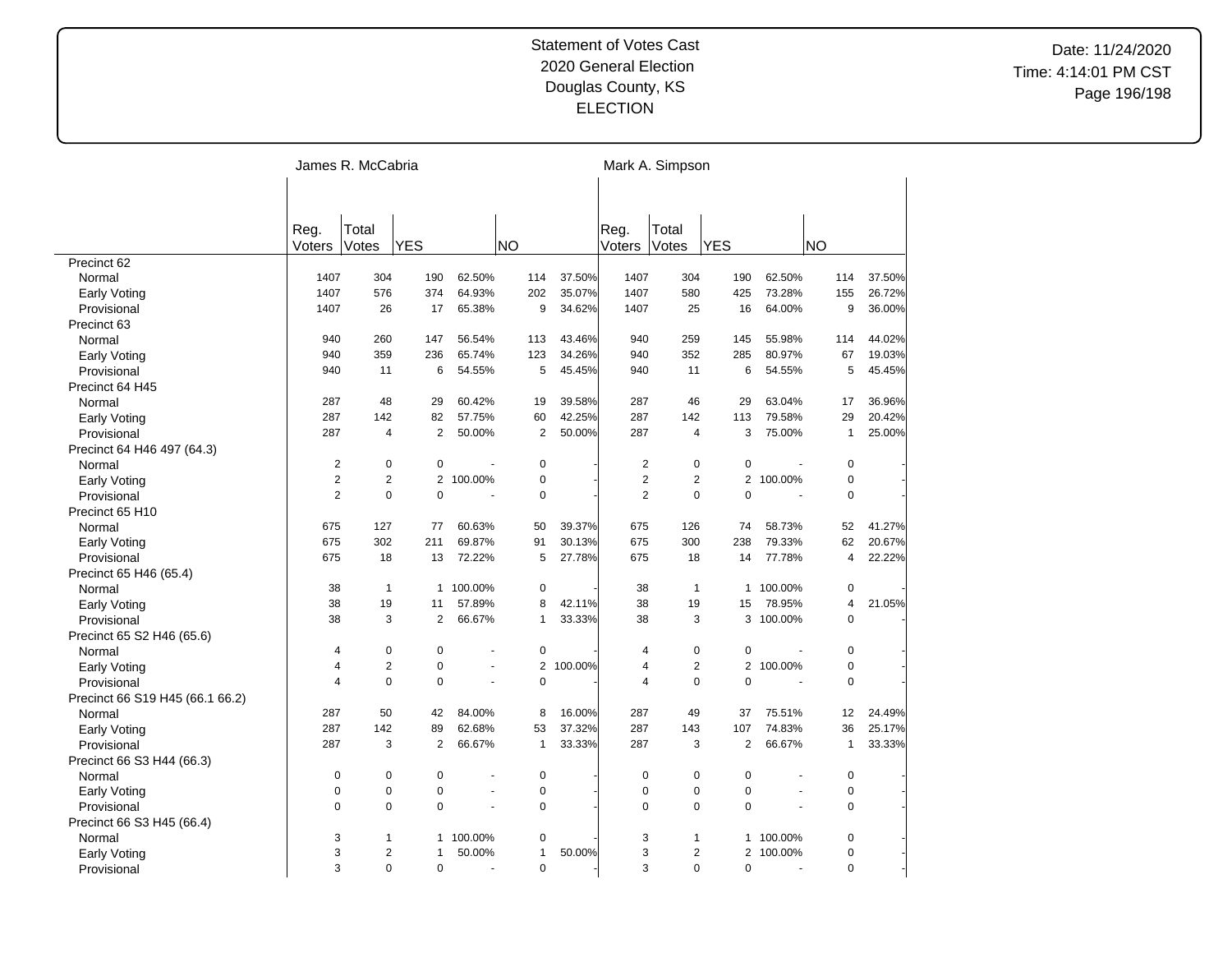|                                 | James R. McCabria |                         |              |           |           |                |        | Mark A. Simpson |                  |              |         |                |        |  |
|---------------------------------|-------------------|-------------------------|--------------|-----------|-----------|----------------|--------|-----------------|------------------|--------------|---------|----------------|--------|--|
|                                 |                   |                         |              |           |           |                |        |                 |                  |              |         |                |        |  |
|                                 |                   |                         |              |           |           |                |        |                 |                  |              |         |                |        |  |
|                                 | Reg.              | Total                   |              |           |           |                |        | Reg.            | Total            |              |         |                |        |  |
|                                 | Voters            | Votes                   | <b>YES</b>   |           | <b>NO</b> |                |        | Voters          | Votes            | <b>YES</b>   |         | <b>NO</b>      |        |  |
| Precinct 66 S19 H10 (66.5)      |                   |                         |              |           |           |                |        |                 |                  |              |         |                |        |  |
| Normal                          | 380               | 84                      | 48           | 57.14%    |           | 36             | 42.86% | 380             | 82               | 50           | 60.98%  | 32             | 39.02% |  |
| Early Voting                    | 380               | 152                     | 110          | 72.37%    |           | 42             | 27.63% | 380             | 146              | 116          | 79.45%  | 30             | 20.55% |  |
| Provisional                     | 380               | $\overline{7}$          | 5            | 71.43%    |           | 2              | 28.57% | 380             | $\overline{7}$   | 6            | 85.71%  | $\mathbf{1}$   | 14.29% |  |
| Precinct 66 S3 H10 (66.7)       |                   |                         |              |           |           |                |        |                 |                  |              |         |                |        |  |
| Normal                          | 215               | 40                      | 24           | 60.00%    |           | 16             | 40.00% | 215             | 39               | 24           | 61.54%  | 15             | 38.46% |  |
| Early Voting                    | 215               | 94                      | 69           | 73.40%    |           | 25             | 26.60% | 215             | 91               | 74           | 81.32%  | 17             | 18.68% |  |
| Provisional                     | 215               | $\overline{4}$          | 3            | 75.00%    |           | $\mathbf{1}$   | 25.00% | 215             | $\overline{4}$   | 4            | 100.00% | $\mathbf 0$    |        |  |
| Precinct 67 S19 H54 (67.1,67.2) |                   |                         |              |           |           |                |        |                 |                  |              |         |                |        |  |
| Normal                          | 473               | 147                     | 98           | 66.67%    |           | 49             | 33.33% | 473             | 147              | 94           | 63.95%  | 53             | 36.05% |  |
| <b>Early Voting</b>             | 473               | 161                     | 117          | 72.67%    |           | 44             | 27.33% | 473             | 159              | 114          | 71.70%  | 45             | 28.30% |  |
| Provisional                     | 473               | $\overline{4}$          | 3            | 75.00%    |           | $\mathbf{1}$   | 25.00% | 473             | $\overline{4}$   | 3            | 75.00%  | $\mathbf{1}$   | 25.00% |  |
| Precinct 67 S19 H45             |                   |                         |              |           |           |                |        |                 |                  |              |         |                |        |  |
| Normal                          | 498               | 95                      | 67           | 70.53%    |           | 28             | 29.47% | 498             | 94               | 65           | 69.15%  | 29             | 30.85% |  |
| Early Voting                    | 498               | 241                     | 166          | 68.88%    |           | 75             | 31.12% | 498             | 233              | 189          | 81.12%  | 44             | 18.88% |  |
| Provisional                     | 498               | 8                       | 7            | 87.50%    |           | $\mathbf{1}$   | 12.50% | 498             | 8                | 7            | 87.50%  | $\mathbf{1}$   | 12.50% |  |
| Precinct 67 S3 H45              |                   |                         |              |           |           |                |        |                 |                  |              |         |                |        |  |
| Normal                          | 111               | 26                      | 19           | 73.08%    |           | $\overline{7}$ | 26.92% | 111             | 24               | 16           | 66.67%  | 8              | 33.33% |  |
| <b>Early Voting</b>             | 111               | 41                      | 30           | 73.17%    |           | 11             | 26.83% | 111             | 40               | 35           | 87.50%  | 5              | 12.50% |  |
| Provisional                     | 111               | $\overline{\mathbf{c}}$ | $\mathbf{1}$ | 50.00%    |           | $\mathbf{1}$   | 50.00% | 111             | $\boldsymbol{2}$ | 1            | 50.00%  | $\mathbf{1}$   | 50.00% |  |
| Precinct 67 S3 H54 (67.7,67.8)  |                   |                         |              |           |           |                |        |                 |                  |              |         |                |        |  |
| Normal                          | 120               | 32                      | 22           | 68.75%    |           | 10             | 31.25% | 120             | 32               | 23           | 71.88%  | 9              | 28.12% |  |
| <b>Early Voting</b>             | 120               | 48                      | 29           | 60.42%    |           | 19             | 39.58% | 120             | 47               | 31           | 65.96%  | 16             | 34.04% |  |
| Provisional                     | 120               | $\mathbf{1}$            |              | 1 100.00% |           | $\mathbf 0$    |        | 120             | $\mathbf{1}$     | 1            | 100.00% | $\mathbf 0$    |        |  |
| Precinct 70                     |                   |                         |              |           |           |                |        |                 |                  |              |         |                |        |  |
| Normal                          | 20                | $\overline{2}$          |              | 2 100.00% |           | $\mathbf 0$    |        | 20              | $\overline{2}$   | $\mathbf{1}$ | 50.00%  | $\mathbf{1}$   | 50.00% |  |
| <b>Early Voting</b>             | 20                | 11                      | 11           | 100.00%   |           | $\pmb{0}$      |        | 20              | 11               | 11           | 100.00% | $\mathbf 0$    |        |  |
| Provisional                     | 20                | $\mathbf{1}$            |              | 1 100.00% |           | $\mathbf 0$    |        | 20              | $\mathbf{1}$     | $\mathbf{1}$ | 100.00% | $\mathbf 0$    |        |  |
| Precinct 71                     |                   |                         |              |           |           |                |        |                 |                  |              |         |                |        |  |
| Normal                          | 1824              | 179                     | 131          | 73.18%    |           | 48             | 26.82% | 1824            | 177              | 133          | 75.14%  | 44             | 24.86% |  |
| Early Voting                    | 1824              | 955                     | 702          | 73.51%    |           | 253            | 26.49% | 1824            | 951              | 822          | 86.44%  | 129            | 13.56% |  |
| Provisional                     | 1824              | 23                      | 20           | 86.96%    |           | 3              | 13.04% | 1824            | 23               | 21           | 91.30%  | $\overline{2}$ | 8.70%  |  |
| Precinct 74                     |                   |                         |              |           |           |                |        |                 |                  |              |         |                |        |  |
| Normal                          | 2459              | 354                     | 272          | 76.84%    |           | 82             | 23.16% | 2459            | 356              | 264          | 74.16%  | 92             | 25.84% |  |
| <b>Early Voting</b>             | 2459              | 1200                    | 868          | 72.33%    |           | 332            | 27.67% | 2459            | 1195             | 1028         | 86.03%  | 167            | 13.97% |  |
| Provisional                     | 2459              | 39                      | 29           | 74.36%    |           | 10             | 25.64% | 2459            | 39               | 30           | 76.92%  | 9              | 23.08% |  |
| Precinct 76                     |                   |                         |              |           |           |                |        |                 |                  |              |         |                |        |  |
| Normal                          | 105               | 18                      | 10           | 55.56%    |           | 8              | 44.44% | 105             | 18               | 13           | 72.22%  | 5              | 27.78% |  |
| Early Voting                    | 105               | 48                      | 33           | 68.75%    |           | 15             | 31.25% | 105             | 48               | 41           | 85.42%  | 7              | 14.58% |  |
|                                 | 105               | 5                       | 4            | 80.00%    |           | $\mathbf{1}$   | 20.00% | 105             | 5                | 4            | 80.00%  | $\mathbf{1}$   | 20.00% |  |
| Provisional                     |                   |                         |              |           |           |                |        |                 |                  |              |         |                |        |  |